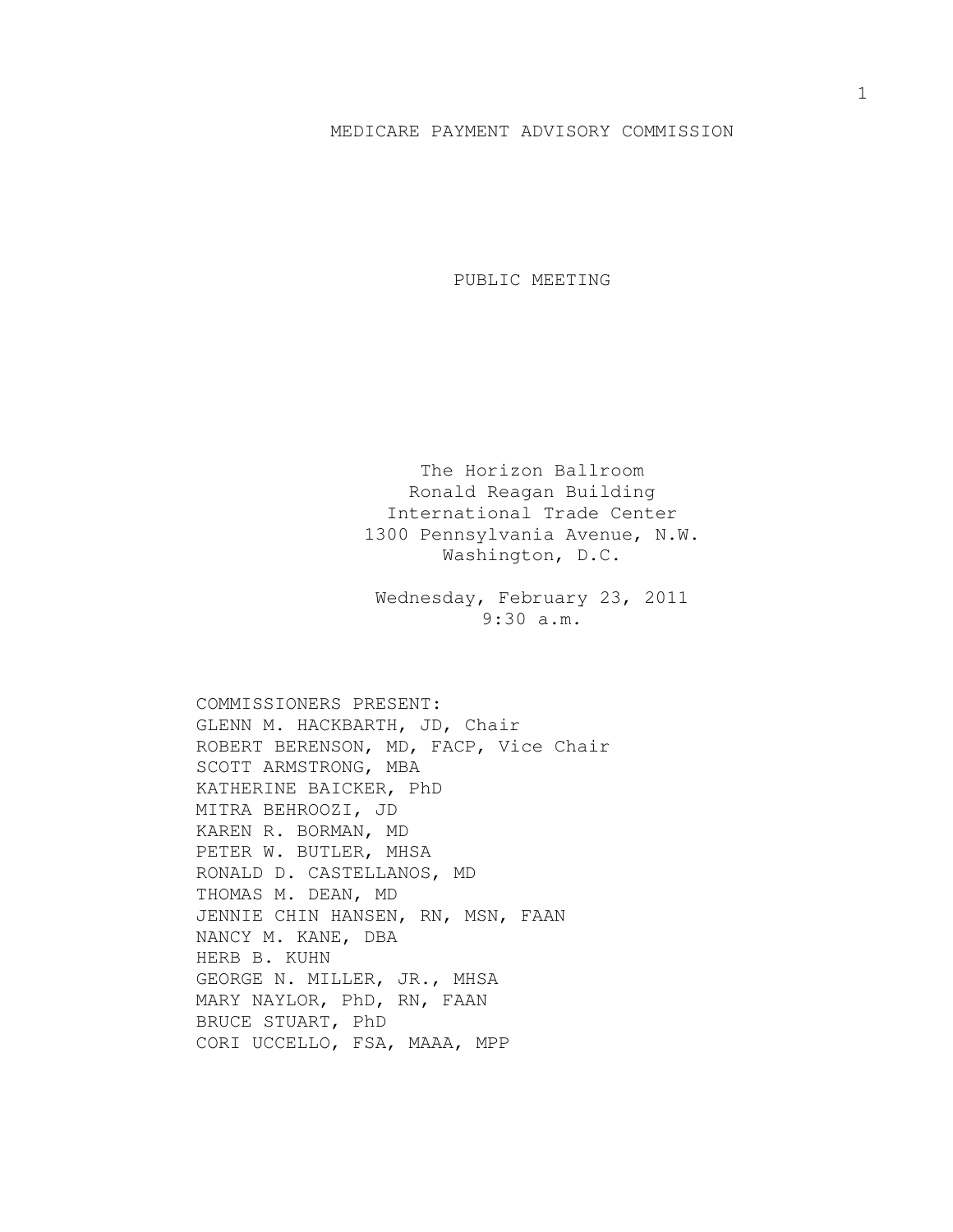|                                                                                                                                                 | 2    |
|-------------------------------------------------------------------------------------------------------------------------------------------------|------|
| AGENDA                                                                                                                                          | PAGE |
| Access to health services by rural Medicare<br>beneficiaries<br>- Jeff Stensland, Adaeze Akamigbo                                               | 3    |
| Federally-qualified health centers<br>- Kate Bloniarz                                                                                           | 74   |
| Public Comment                                                                                                                                  | 117  |
| Reforming Medicare's fee-for-service benefit design<br>- Scott Harrison, Joan Sokolovsky, Julie Lee                                             | 118  |
| The Sustainable Growth Rate system: policy<br>considerations for adjustments and alternatives<br>- Cristina Boccuti, Kevin Hayes, Kate Bloniarz | 197  |
| Improving payment accuracy and appropriate use of<br>ancillary services                                                                         |      |
| - Ariel Winter                                                                                                                                  | 272  |
| Public comment                                                                                                                                  | 350  |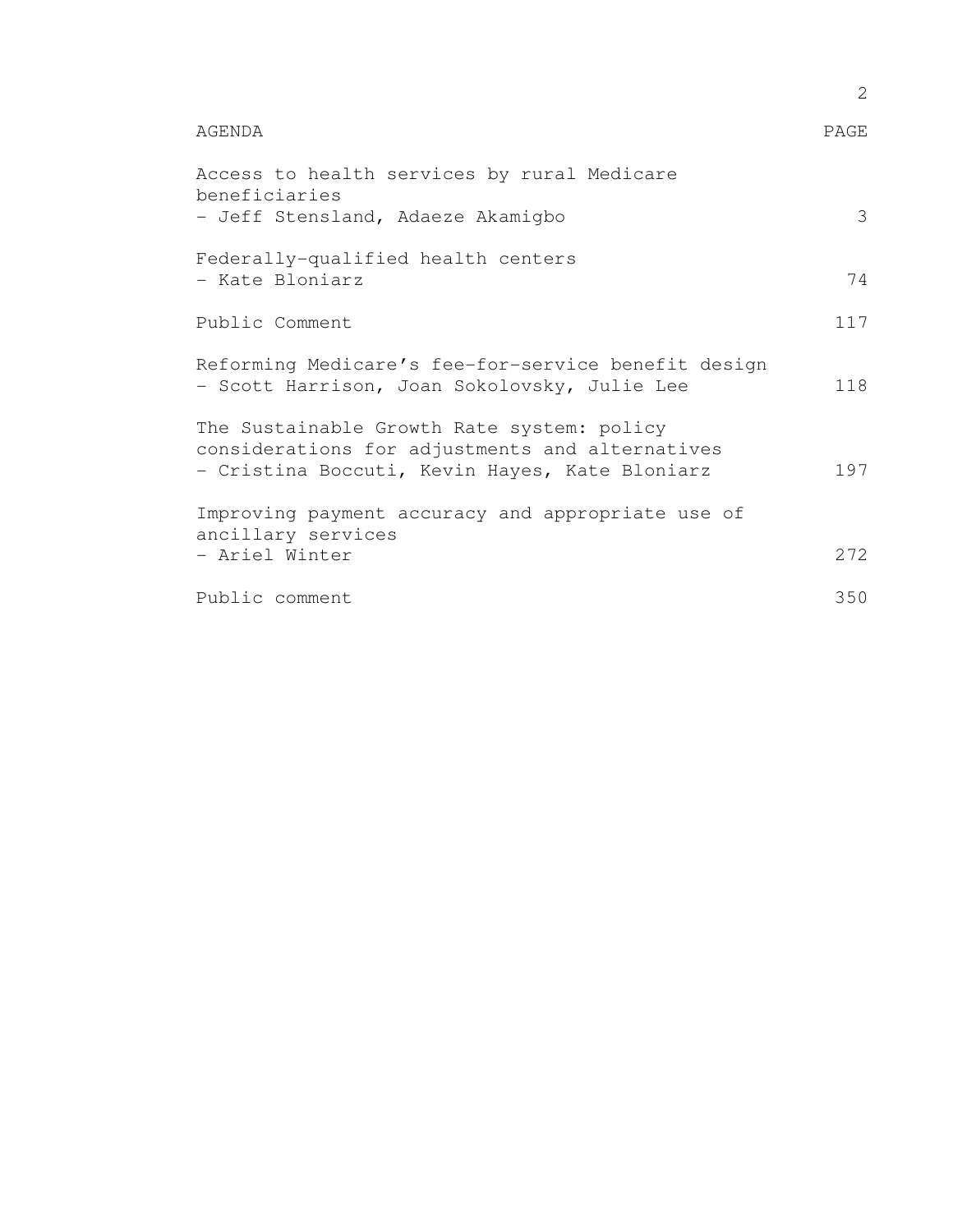| $\mathbf 1$  | PROCEEDINGS [9:30 a.m.]                                      |
|--------------|--------------------------------------------------------------|
| $\mathbf{2}$ | MR. HACKBARTH: Good morning. Welcome to those of             |
| 3            | you in the audience. We have now turned the page, having     |
| 4            | completed the work on our March report, which will be        |
| 5            | published March 15th. And now we are beginning work or       |
| 6            | continuing work for our June report, plus some sessions that |
| 7            | are geared not just for the June report but for longer-term  |
| 8            | issues, like our report to Congress on rural issues, which   |
| 9            | is due next year, next spring as I recall.                   |
| 10           | In fact, our first session is on access to health            |
| 11           | services for rural Medicare beneficiaries. Adaeze or Jeff,   |
| 12           | who is going to start?                                       |
| 13           | DR. STENSLAND: Well, good morning. Today we're               |
| 14           | going to discuss access to care in rural communities. This   |
| 15           | is part of a broad congressionally mandated study of rural   |
| 16           | health care. Before we start, I'd like to thank Matlin       |
| 17           | Gilman and our fellow analysts who contributed much of the   |
| 18           | work that you'll see today.                                  |
| 19           | As part of the health care reform bill passed last           |
| 20           | year, we're required to examine access to care, quality of   |
| 21           | care, rural adjustments to Medicare payment rates, and the   |
| 22           | adequacy of rural payments. Today we'll be discussing        |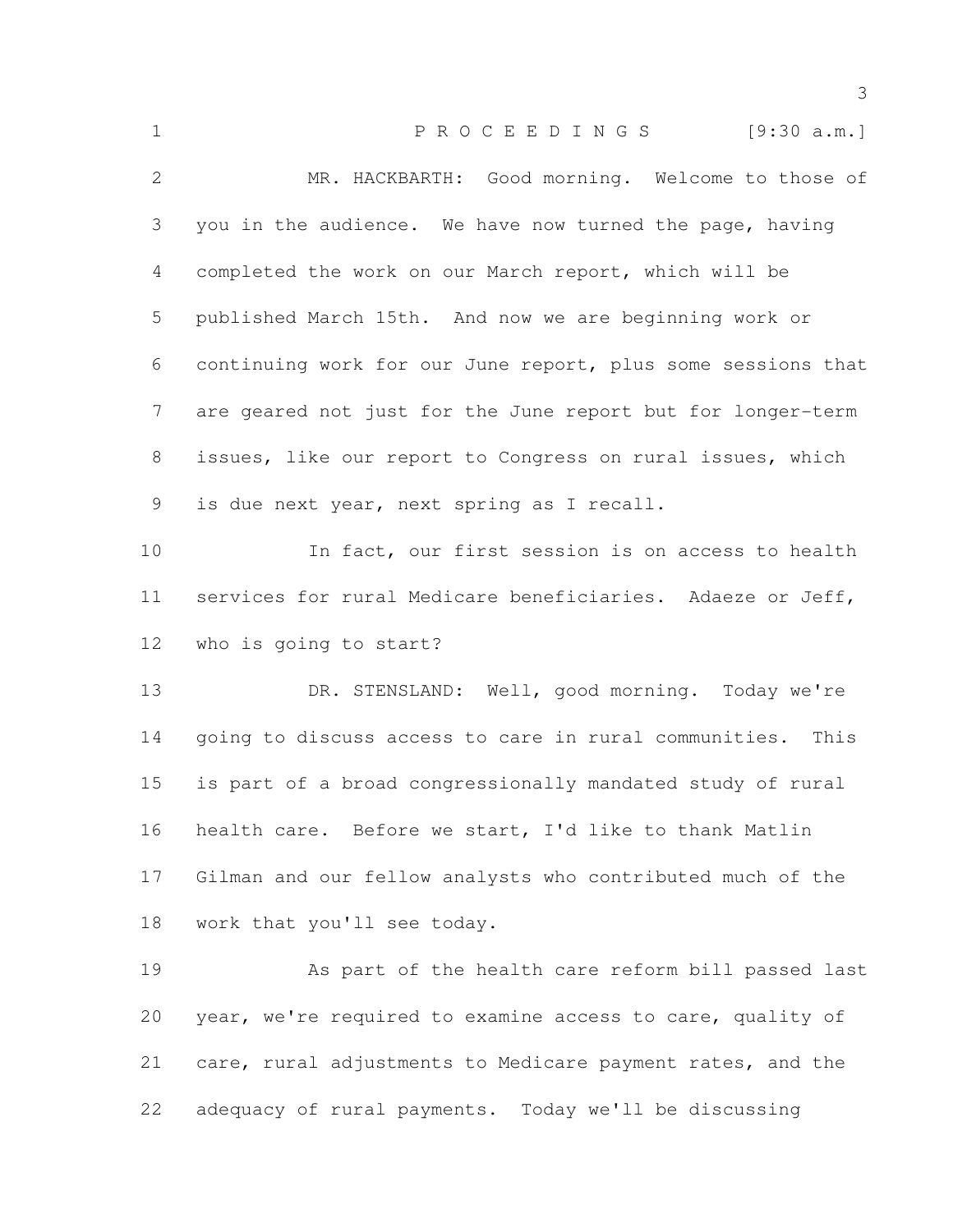access. The other mandated topics will be discussed in future public meetings. The rural report, as Glenn mentioned, is due in June of 2012.

 We started our discussion of rural access last November with our findings from rural focus groups. Focus groups allow us to directly listen to a set of beneficiaries, but it's a small set of beneficiaries. So this month we examine access by looking at claims for 100 percent of Medicare beneficiaries and looking at three large surveys of beneficiary satisfaction with their access to care.

 One theme for today is the great diversity across rural areas of the country. One aspect we're going to pay 14 particular attention to is how rural an area is. Therefore, we divide counties into four different types. The first types of counties are urban counties. This includes the 17 suburbs in all of certain states, such as New Jersey. The second type of county are rural micropolitan counties. These are rural counties where there's a town of 10,000 people. The third type of county is rural counties without a city of 10,000 but that are adjacent to a metropolitan area. And the fourth are the most rural counties. These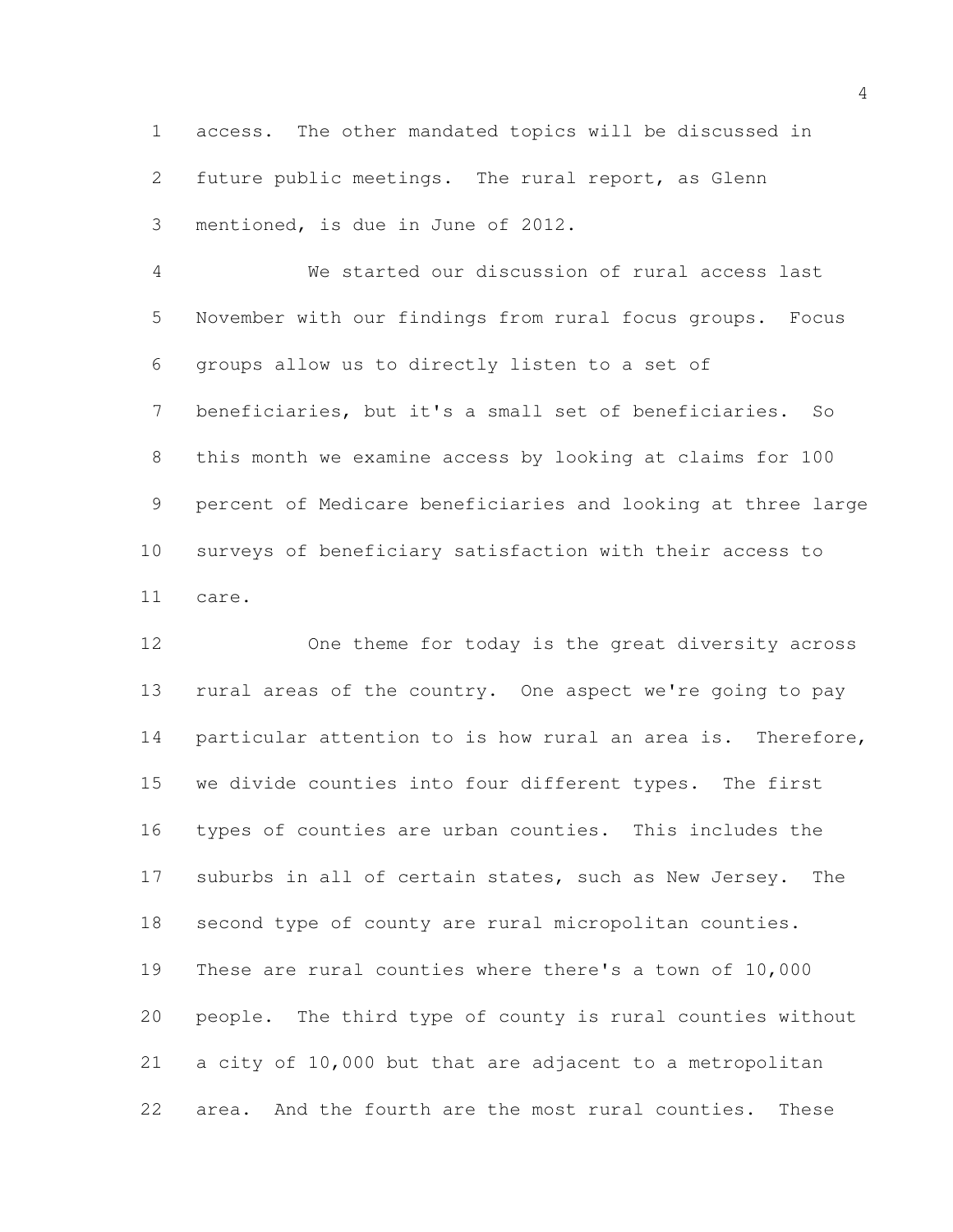are places that are not adjacent to urban areas and they don't have a city of 10,000 people; they have a limited population base to support medical services; and there are no metropolitan areas adjacent to the county where people would go for care.

 Finally, we realize that areas with the lowest population density may face particular challenges, so we also examined frontier counties. These are counties with less than six people per square mile. Almost all of them are in Western States, such as Montana, the Dakotas, Nebraska, some parts of western Texas.

 This slide examines physician supply and its role in motivating concerns over rural access to care. Rural areas have lower population densities and often simply will not be able to attract certain specialties. In addition, even recruiting primary care doctors to rural communities can be difficult. It's been a challenge for decades. The result is that rural areas usually have fewer physicians per capita. In the first two rows of this slide, we show that there's a wide range of physician supply in rural and urban areas.

Next, moving to the middle four rows of this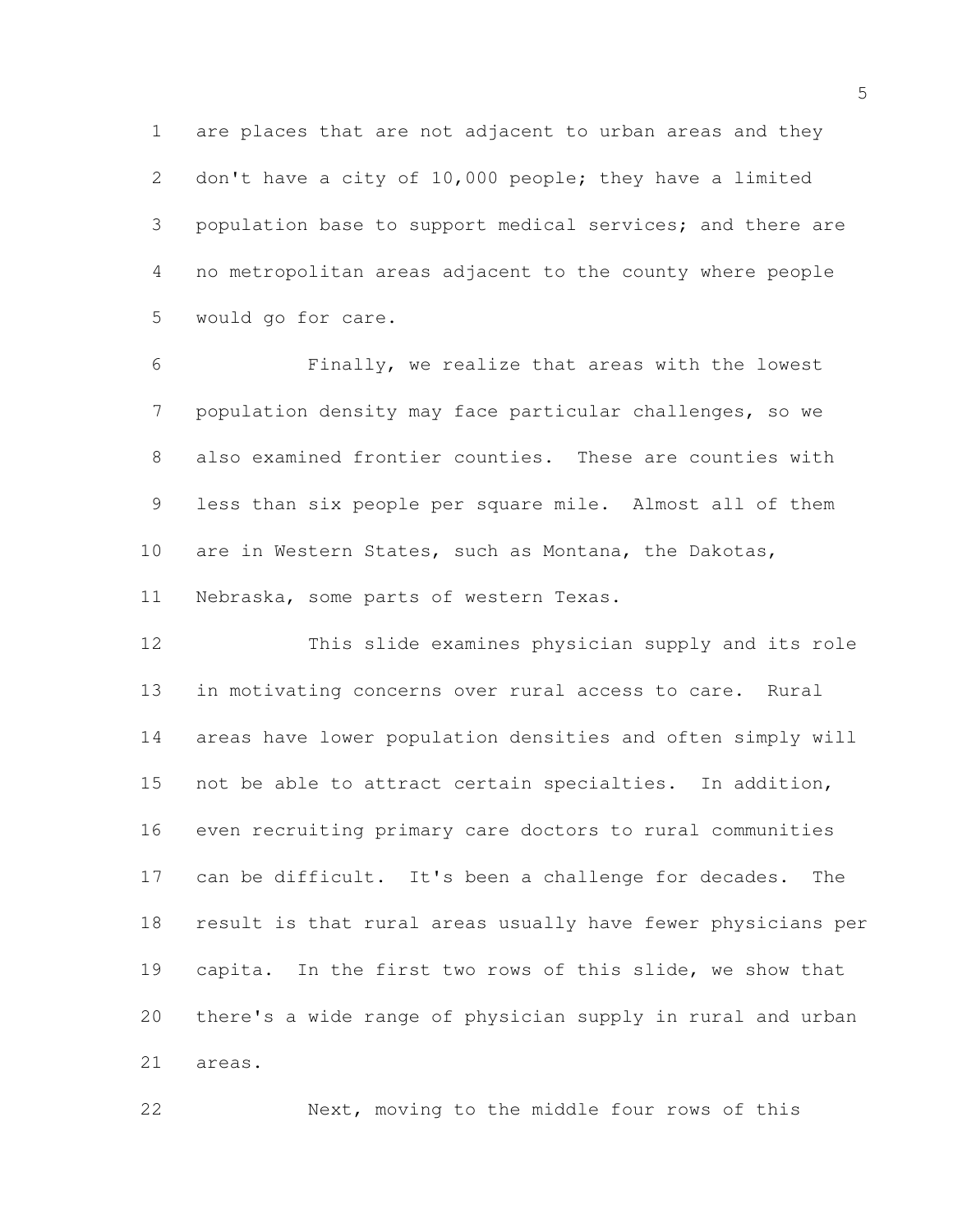1 slide, we see that, on average, urban areas have 1.1 primary care doctors for every 1,000 residents and 1.6 specialists for every 1,000 residents. Rural areas, in contrast, have half this number, and if we go all the way to the bottom of the slide to frontier areas, those sparsely populated counties, they have less than half the number of physicians per capita as urban areas.

 While we don't show it on this slide, the number of mid-level professionals per capita is about equal in rural and urban areas.

11 Now, given that rural areas have fewer physicians, the key question is: Do rural beneficiaries drive to urban areas for enough care so they get equal volumes of care compared to urban beneficiaries? And the second question is: Are they satisfied with their access to care given that they often have longer transportation times to the doctor? Are we missing a slide? 18 DR. AKAMIGBO: [Off microphone]. DR. STENSLAND: Yes. This slide shows the level

 of physician visits and admissions per beneficiary in rural and urban areas. Let's start with the first column and the first two rows.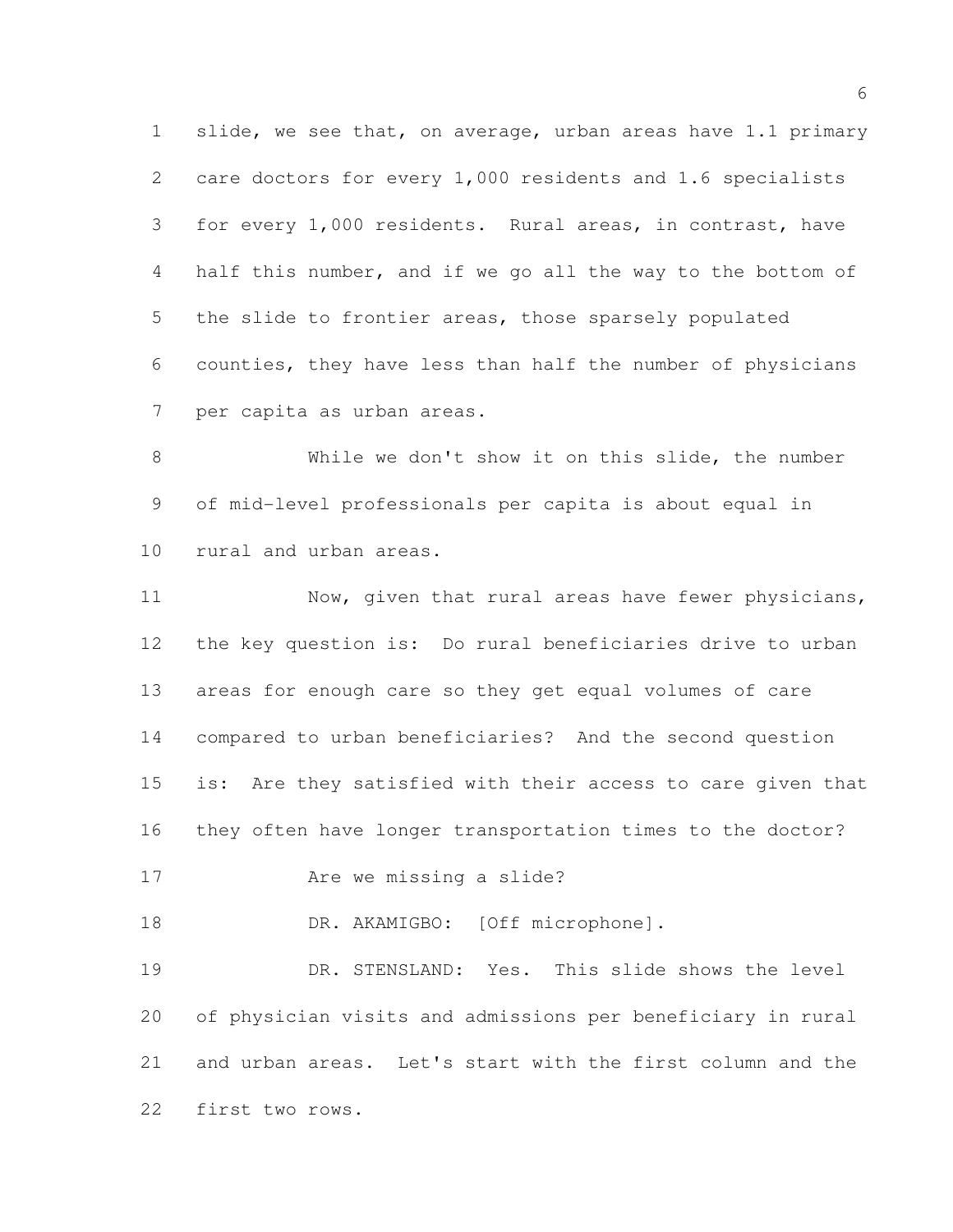1 In the upper left-hand side, it shows that both rural and urban areas have physician visits ranging from seven per year to 13 or 14 per year. Now look at the second column. It has inpatient admissions. Again, we see that the urban and rural ranges are exactly the same, from 0.2 admissions per beneficiary to 0.5 admissions per beneficiary depending on the area.

 Next, look below that line to the different categories of rural, and what we see is that the average number of visits and the number of admissions per capita is very similar, no matter what type of rural area you are in.

 The interesting point is that while there's regional variation across urban and rural areas, the rural average and the urban average of physician visits and admissions is almost exactly the same all across the different types of rural counties, even frontier counties.

 In this slide we look at overall service use, which is a composite index of service use that comes from our work on regional variation. It includes inpatient, ambulatory, and post-acute care. It is risk adjusted using variables from Medicare HCC models, such as patient diagnoses and whether the patient is dual eligible.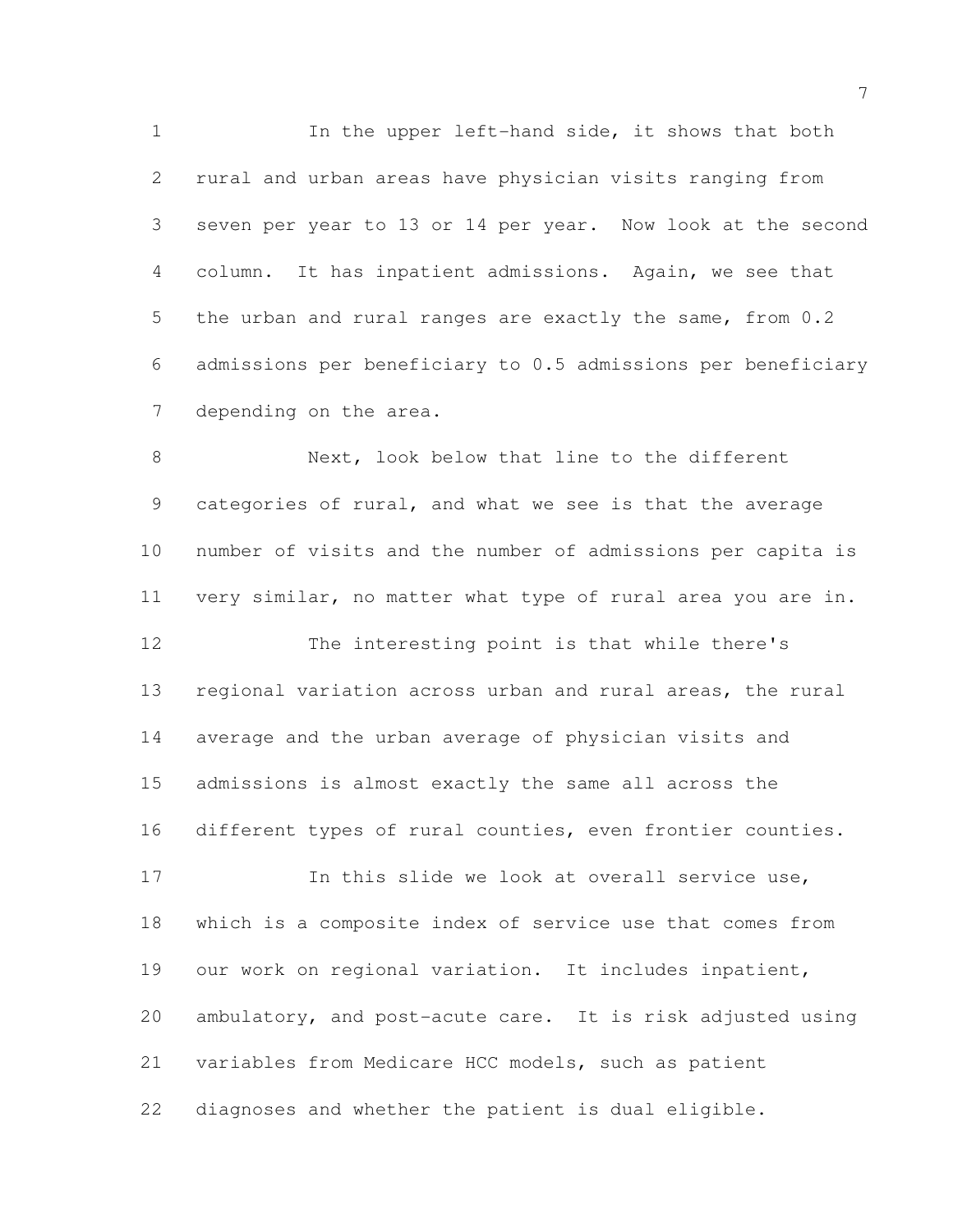The first point of this slide is to show that, overall, rural and urban service use is similar. Look at the middle of the slide. Urban use, on average, is 100.5 percent of the national average. Rural use, on average, is 98.4 percent of the national average. The rural/urban difference is small.

7 The second point is that regional differences are 8 large. At the top of the graphic, we see that urban Monroe, Louisiana and rural Louisiana have similar levels of service use. Likewise, at the bottom of the graphic, rural Hawaii and Honolulu have similar levels of service use.

 Note we're not saying what the right level of service use should be. It may be the level of service use in Louisiana or in Hawaii. But we are saying that the volume of services in any given region is often similar amongst the rural and urban beneficiaries in the region.

 Next we break down service use into three components: inpatient, ambulatory, and post-acute. The first point on this slide is that the mean use of inpatient, ambulatory, and post-acute care are all similar in rural and urban areas. The first circle shows that inpatient use is 102 percent of the national average in rural areas. The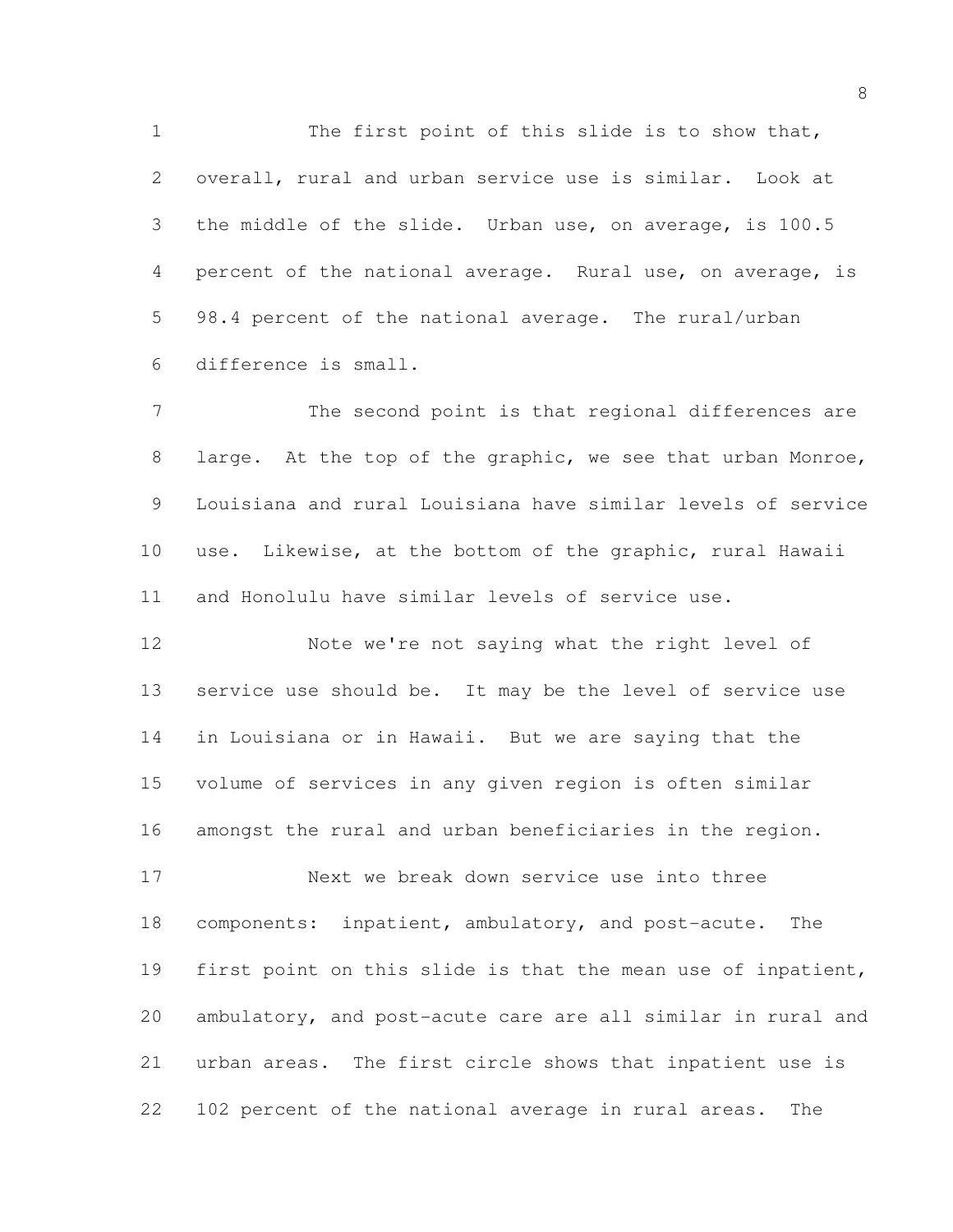second and third circles show that ambulatory and post-acute care use is 95 percent of the national average in rural areas.

 Of course, these are just averages, and across rural areas and across urban areas, there's a wide range of use, as we see in the second row.

 I've highlighted the two differences we see in the range of service use between urban and rural areas. What we have is a higher upperbound on service use in urban areas due to two outliers. Those outliers are McAllen, Texas, and Miami.

 The first circle you see under urban ambulatory care use here shows that ambulatory care use has a high in urban areas of 1.5 times the national average. This is the result of Miami, Florida. If we exclude South Florida from the distribution of ambulatory service use, the rural and urban ranges of service use would be similar.

 Under the post-acute care column, we see one urban area has 3.2 times the national average use of post-acute care. This is McAllen, Texas. If you remove McAllen, Texas, from the distribution, the rural and urban distributions of post-acute care service use would be quite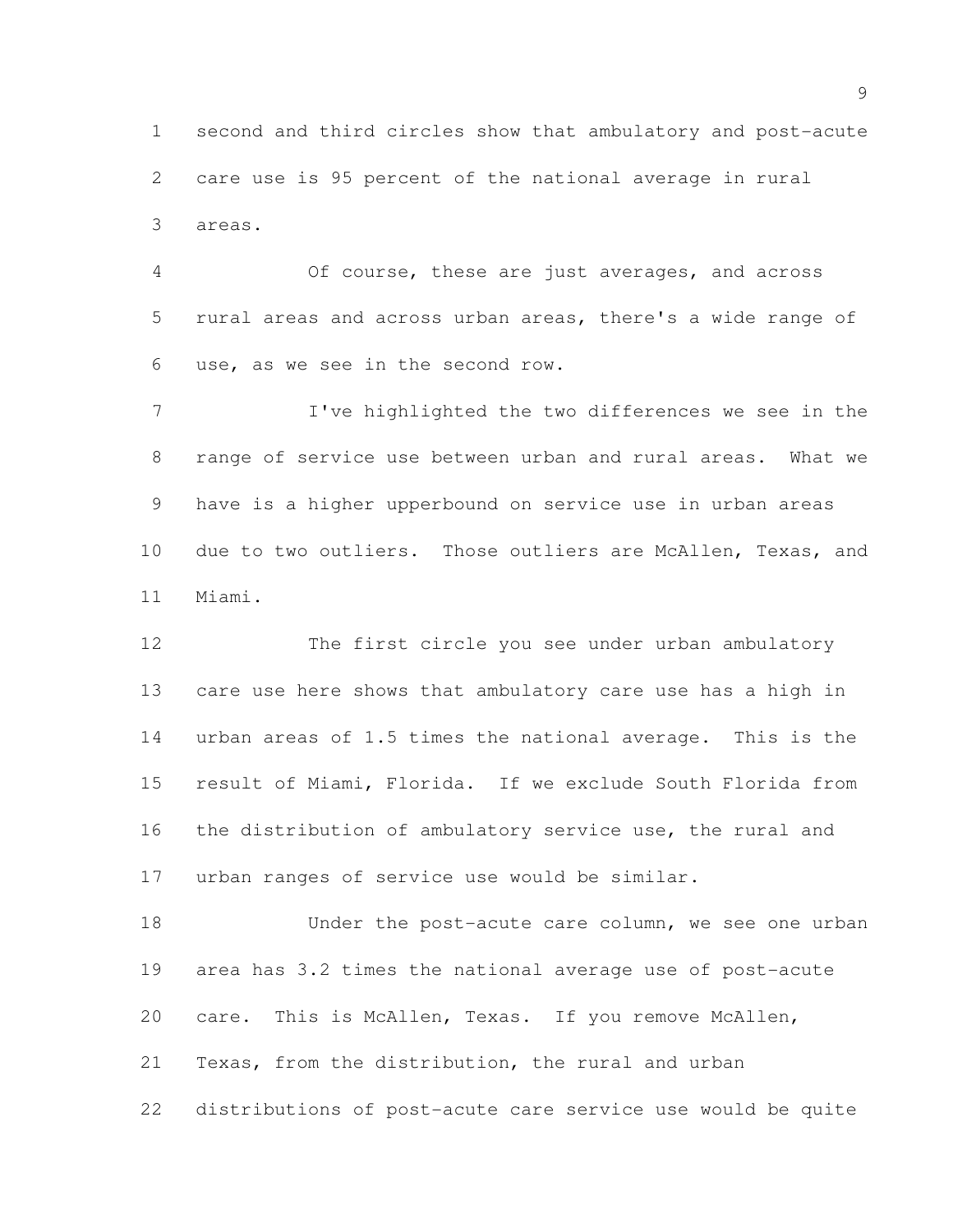similar.

| $\overline{2}$ | The takeaway point from this distribution of                 |
|----------------|--------------------------------------------------------------|
| 3              | service use in rural and urban areas is that they are        |
| $\overline{4}$ | similar; however, there are no rural areas that have service |
| 5              | use volumes to match Miami or McAllen, Texas.                |
| 6              | Finally, I want to highlight two regions for you.            |
| $7\phantom{.}$ | The point is to illustrate that service use in a rural area  |
| 8              | is often similar to the service use in the neighboring urban |
| 9              | area. Here I illustrate the point by first looking at post-  |
| 10             | acute care. We see a low use area of Wisconsin. The post-    |
| 11             | acute care in Madison, Wisconsin, is 77 percent of the       |
| 12             | national average. And the level of post-acute care in rural  |
| 13             | Wisconsin is 67 percent of the national average, fairly      |
| 14             | similar.                                                     |
| 15             | In contrast, we can look at Oklahoma. Here we                |
| 16             | show post-acute use in rural Oklahoma is exactly the same    |
| 17             | level as post-acute care use in Oklahoma City. In both       |
| 18             | cases, post-acute care use is 147 percent of the national    |

average.

 So the lessons from this slide are: first, that average service use is similar in rural and urban areas; second, the range of service use is similar in urban and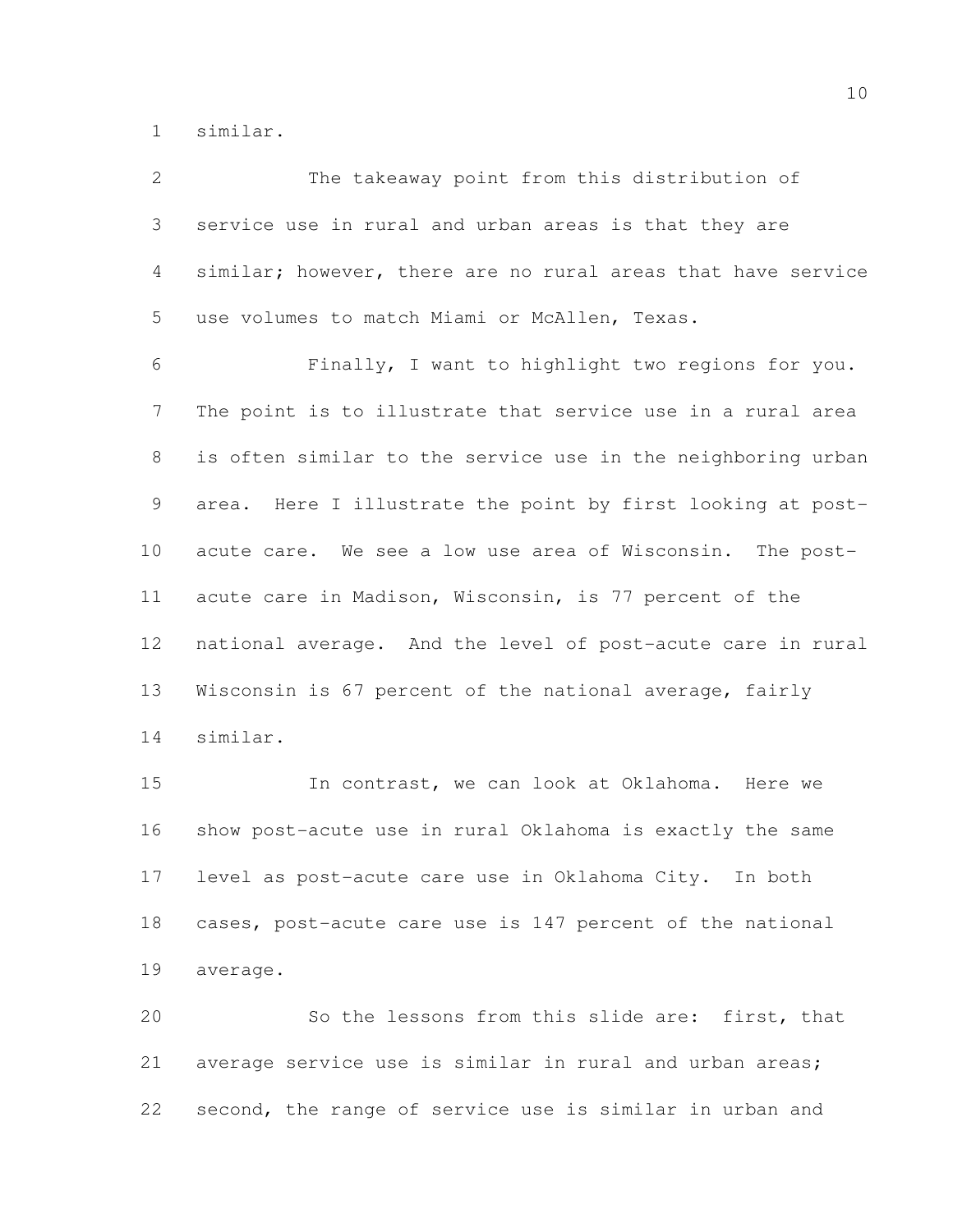rural areas if we exclude Miami and McAllen; third, rural service use can be high or low and is generally similar to the level of service use in neighboring urban counties.

 Now we shift to looking at service use of prescription drugs, and there's a concern that rural individuals may have to travel further to get their prescriptions filled, and the question is: Does this result in them having fewer prescriptions filled? And the answer is no. Rural prescription drug use is similar to urban levels. As I said before, we're not saying what the right level of prescription drug use is. We're only saying that rural service use is similar to urban service use.

 Next, Adaeze will discuss the degree to which rural beneficiaries are satisfied with their access to care. DR. AKAMIGBO: As Jeff just explained, utilization rates across a whole host of different service areas tend to be similar between rural and urban areas, but we see pronounced regional differences. Beneficiaries' perceptions of access to care and their individual characteristics are equally important as they might explain any variation we find in claims data. To assess beneficiaries' access to care from their perspective, we used data from the Medicare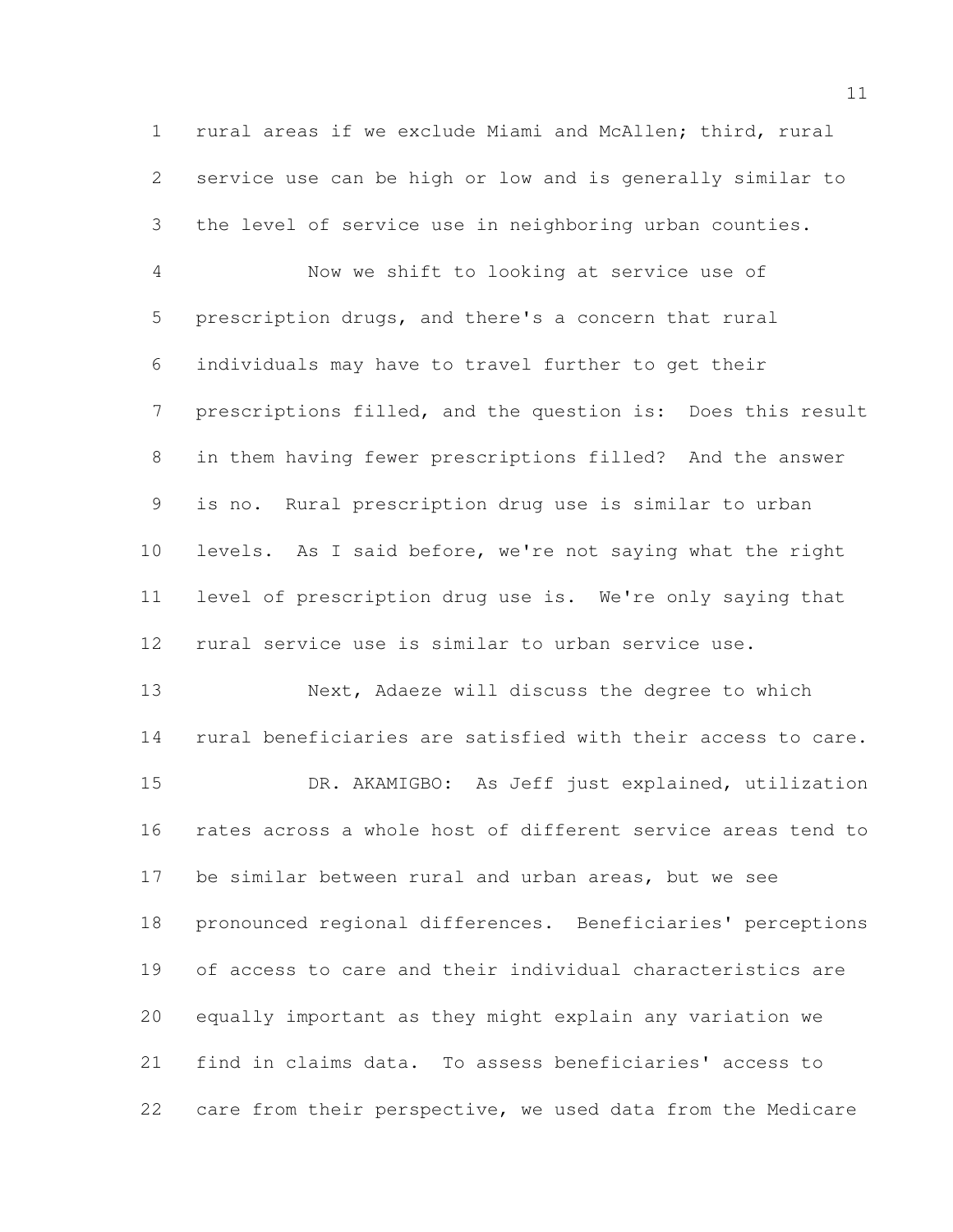Consumer Assessment of Healthcare Providers and Systems, or CAHPS; the MedPAC annual beneficiary survey; and, finally, the Medicare Current Beneficiary Survey 2008, also called the MCBS.

 Before we delve into beneficiaries' responses about their access to care, we examined their broad measures of social and health status, key factors that might explain any variation in access. The actual rates are in your papers, but we've put this table up to sum up the result. Beneficiaries were asked to rate their personal health from excellent to poor. Overall, about a quarter

 rated their health as fair or poor. A larger share of micropolitan and rural adjacent beneficiaries rated their health in this worst category.

 Beneficiaries were also asked if they had any limitations with daily activities such as bathing, transferring, or feeding. More beneficiaries in micropolitan counties had limitations while a smaller proportion in rural adjacent and non-adjacent counties report having any ADLs.

 HCC risk scores, however, reflect a pattern. Rural beneficiaries have lower risk scores, which improves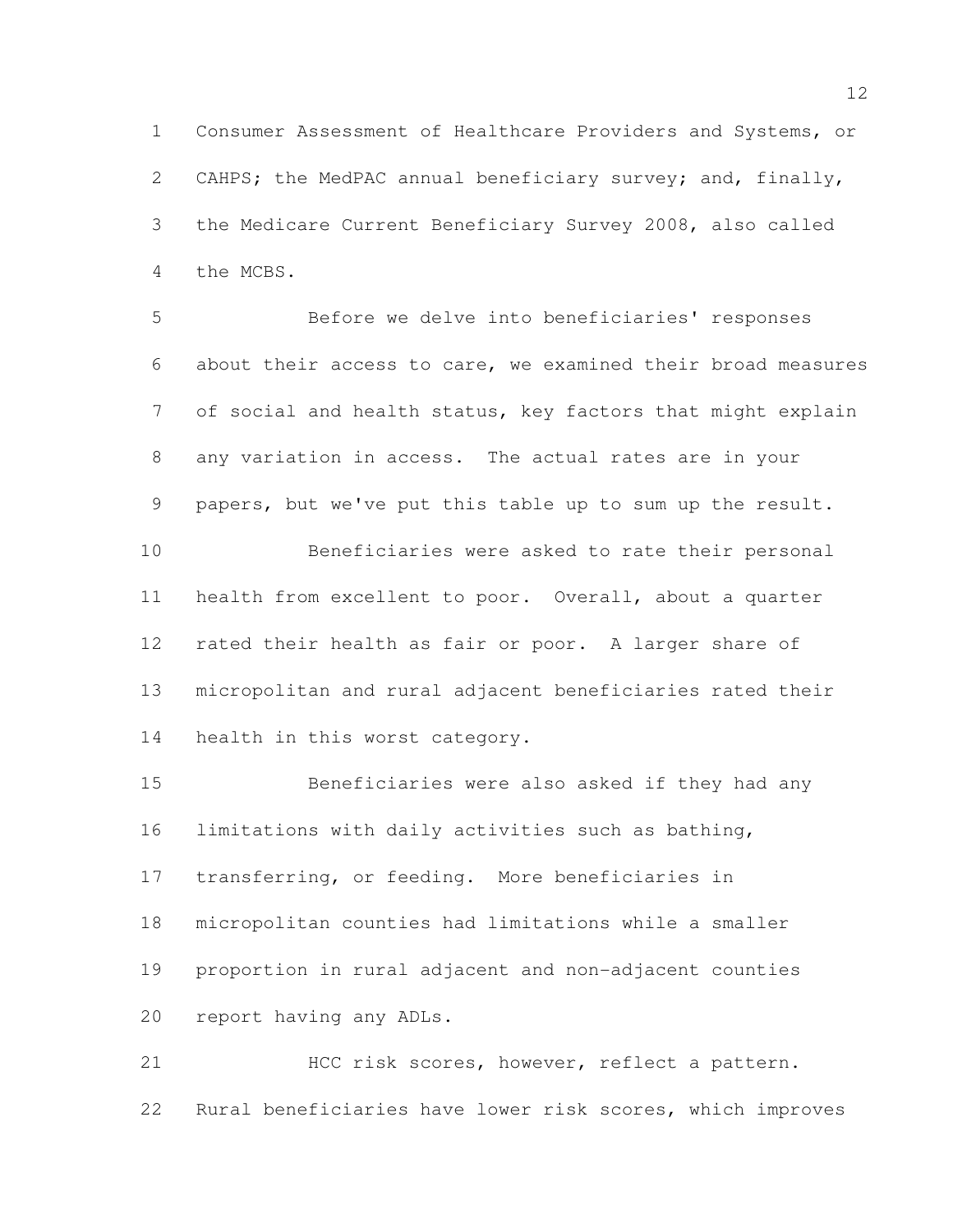as we get more rural. This suggests that they are in better health than urban beneficiaries, on average, based on their medical records. This could also reflect rural/urban differences in the coding of diagnoses on claims which is where risk scores are derived from.

 The takeaway point here is that looking at health status presents a mixed picture. When we look at self-rated health, rural areas appear to be worse off, but they appear to be doing well when we look at ADLs and risk scores. Basically, we don't see a pattern of excess burden of poor health with residents in any group of rural or metropolitan counties.

 On this slide we explored any rates of supplemental insurance that might explain variation in access. From the MCBS, we were able to determine the proportion of beneficiaries who had Medicare-only insurance, dual eligibles, Medigap coverage, and employer-sponsored insurance.

 First, we find that rural areas are comparable to metropolitan areas in the rates of beneficiaries who have Medicare fee-for-service as their only insurance. This holds except for beneficiaries in rural adjacent counties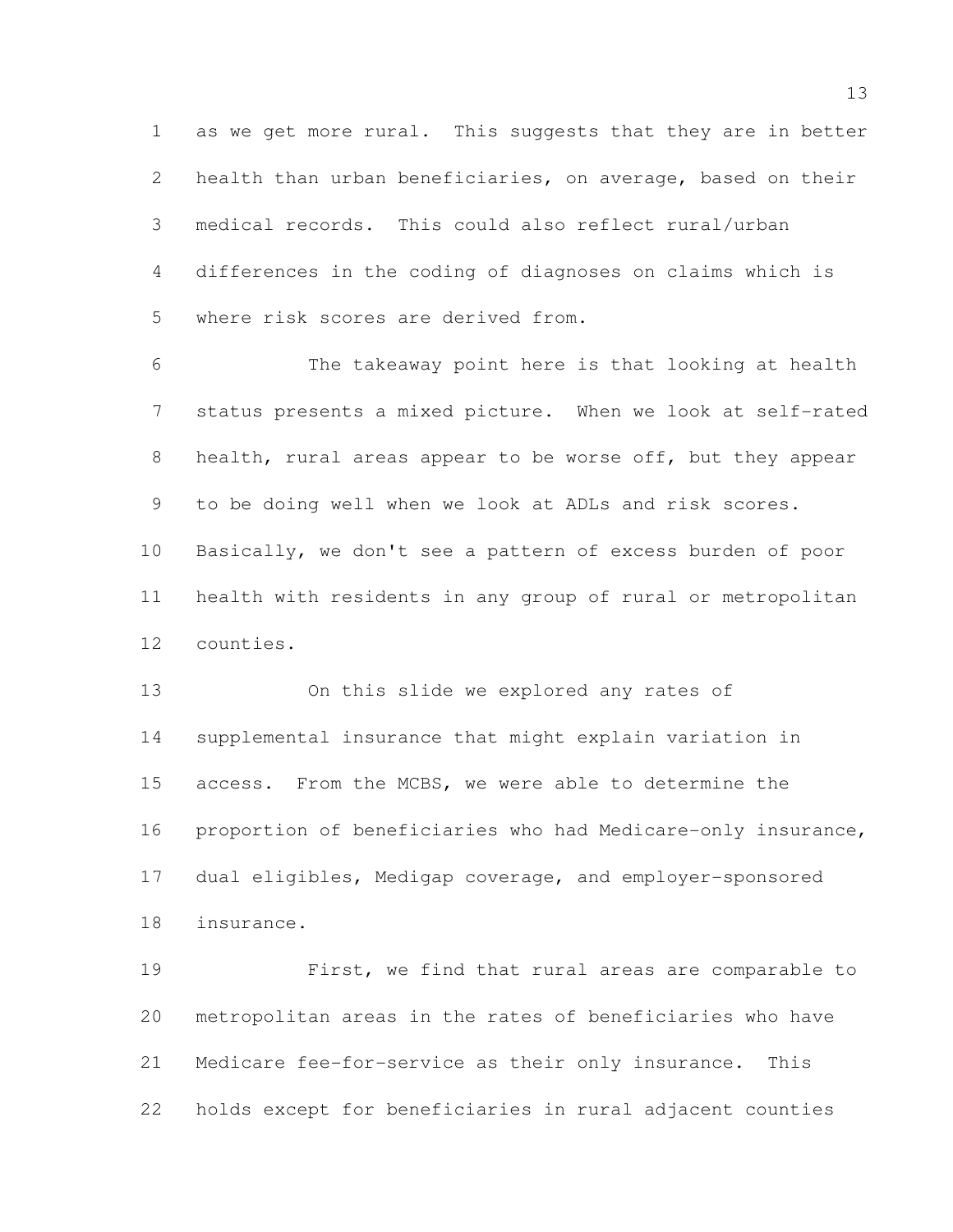where the rate is much higher at 16.2 percent.

| $\overline{2}$ | On the second row, these are beneficiaries who              |
|----------------|-------------------------------------------------------------|
| 3              | dually qualify for Medicare and Medicaid. There is no       |
| $\overline{4}$ | pattern here, but micropolitan and rural non-adjacent       |
| 5              | counties are closer to the share of metropolitan            |
| 6              | beneficiaries who are dually eligible. However, almost a    |
| $7\phantom{.}$ | quarter of rural adjacent beneficiaries are Medicaid        |
| 8              | eligible, which is the highest proportion among the groups. |
| 9              | Third and fourth rows: Employer-sponsored                   |
| 10             | insurance coverage is generally higher in metropolitan      |
| 11             | counties while rural areas tend to have higher rates of     |
| 12             | Medigap coverage. Again, however, rural adjacent counties   |
| 13             | tend to be the anomaly in this case, with 28 percent of     |
| 14             | beneficiaries with Medigap, which is much lower than other  |
| 15             | rural areas.                                                |
| 16             | Vou may be wondering where respendents in rural             |

 You may be wondering where respondents in rural adjacent counties come from. They mostly come from West Virginia, Alabama, Tennessee, Texas, and Kentucky where the rural populations tend to be poorer and have lower levels of education.

 Given the mixed picture of beneficiaries' health needs and insurance levels, we now look at their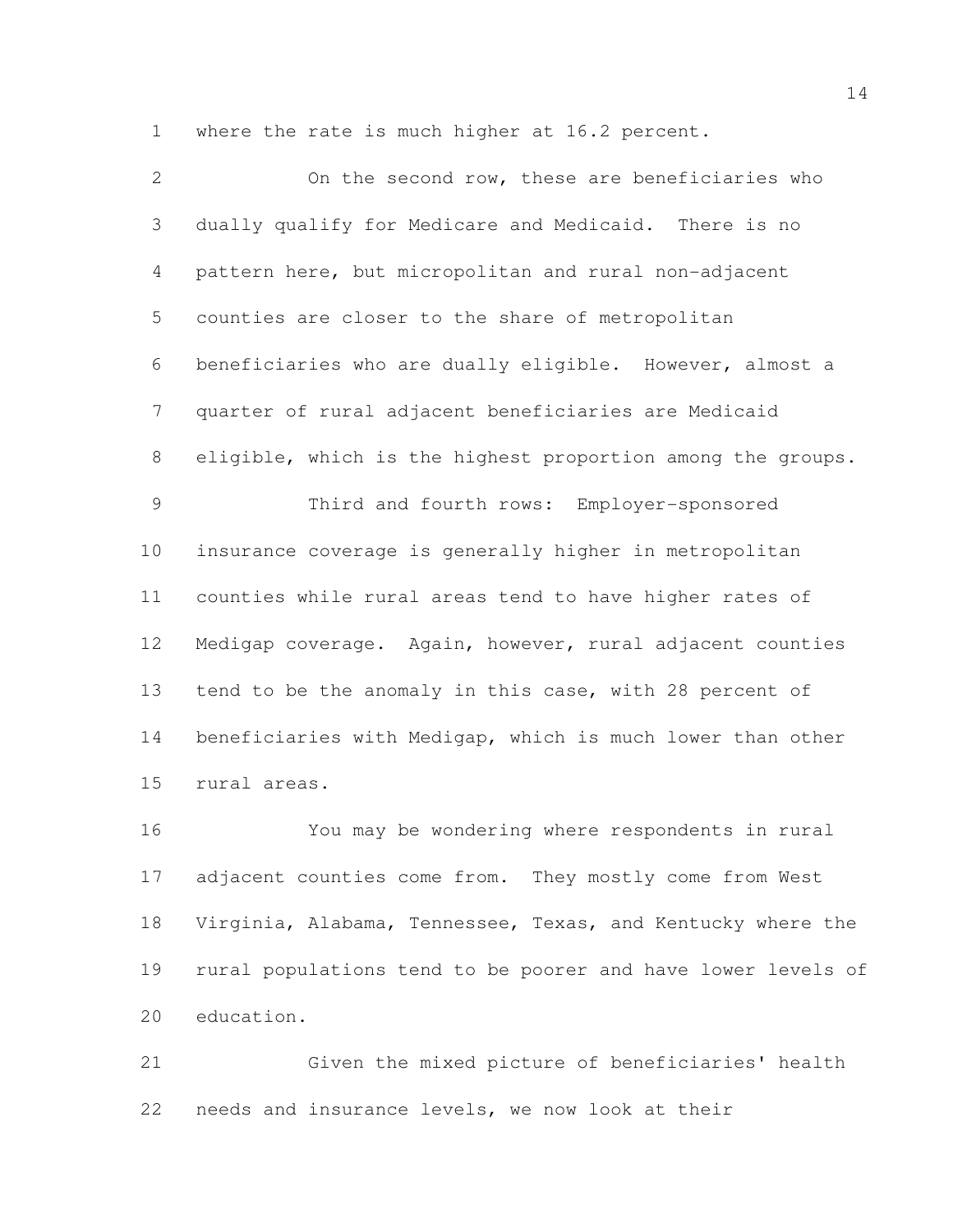satisfaction with access to care.

| 2               | Results from MedPAC's 2010 survey reflect                   |
|-----------------|-------------------------------------------------------------|
| 3               | urban/rural differences in unwanted delay in getting an     |
| $\overline{4}$  | appointment for routine care. Seventy two percent of rural  |
| 5               | beneficiaries and 76 percent of urban beneficiaries said    |
| 6               | they never had to wait longer than necessary to get an      |
| $\overline{7}$  | appointment for routine care. There is a statistically      |
| 8               | significant difference, with fewer rural beneficiaries      |
| 9               | responding that they never waited longer than needed.       |
| 10              | A large majority of beneficiaries also report               |
| 11              | never waiting too long to obtain an appointment for illness |
| 12 <sup>°</sup> | or injury -- or emergency situations. An equal 83 percent   |
| 13              | of both urban and rural beneficiaries say they never wait   |
| 14              | longer than necessary. There is no meaningful difference    |
| 15              | between the two groups across the response categories.      |
| 16              | Given that beneficiaries are able to make the               |
| 17              | necessary appointments, in the CAHPS survey they were asked |
| 18              | how often they were seen within 15 minutes of their         |
| 19              | appointment time.                                           |
| 20              | The yellow bars show that almost 60 percent in              |
| 21              | each group indicated that they usually or always see their  |
| 22              | doctor within 15 minutes.                                   |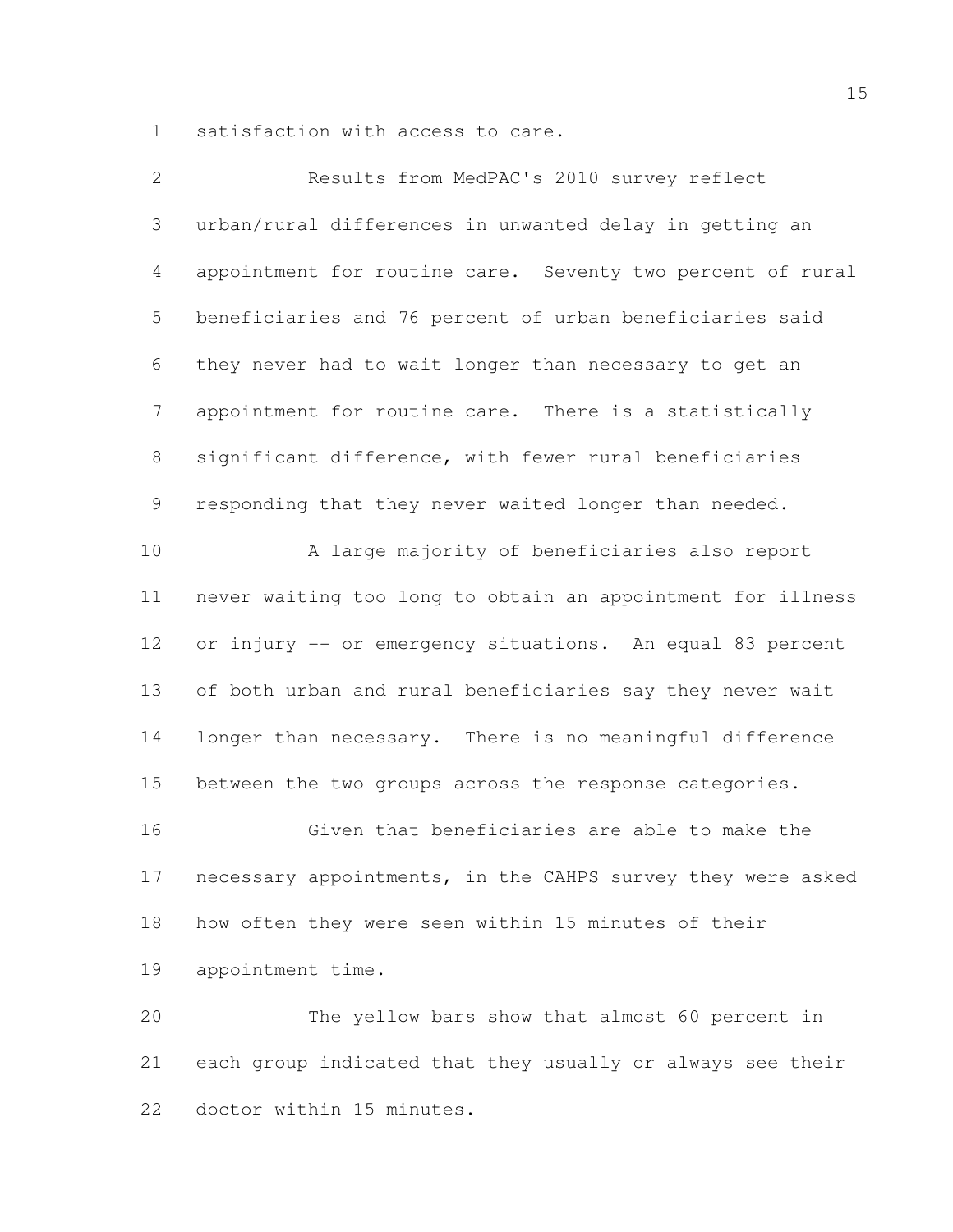1 A separate question asked if beneficiaries received immediate care once it was needed due to illness or injury. About 90 percent, as shown in blue, indicated that they received immediate access in such situations. Again, satisfaction with these two measures are comparable across the four metropolitan and rural groups. There seems to be adequate capacity to ensure that most beneficiaries are not subjected to long wait times in order to receive care. Using the MCBS, we explored satisfaction rates with yet other dimensions of access. Among the questions beneficiaries were asked to evaluate were: the relative

12 ease of getting to the doctor from their home; the quality of the communication from their doctors regarding their health care. This question addresses whether the health information being communicated is truly accessible to the patient.

 Rates of satisfaction with access from place of residence and communication with physician tend to be very high -- over 90 percent -- regardless of where beneficiaries live.

21 In the 2008 MCBS, about 7 percent of rural and 3 percent of urban beneficiaries drive at least one hour to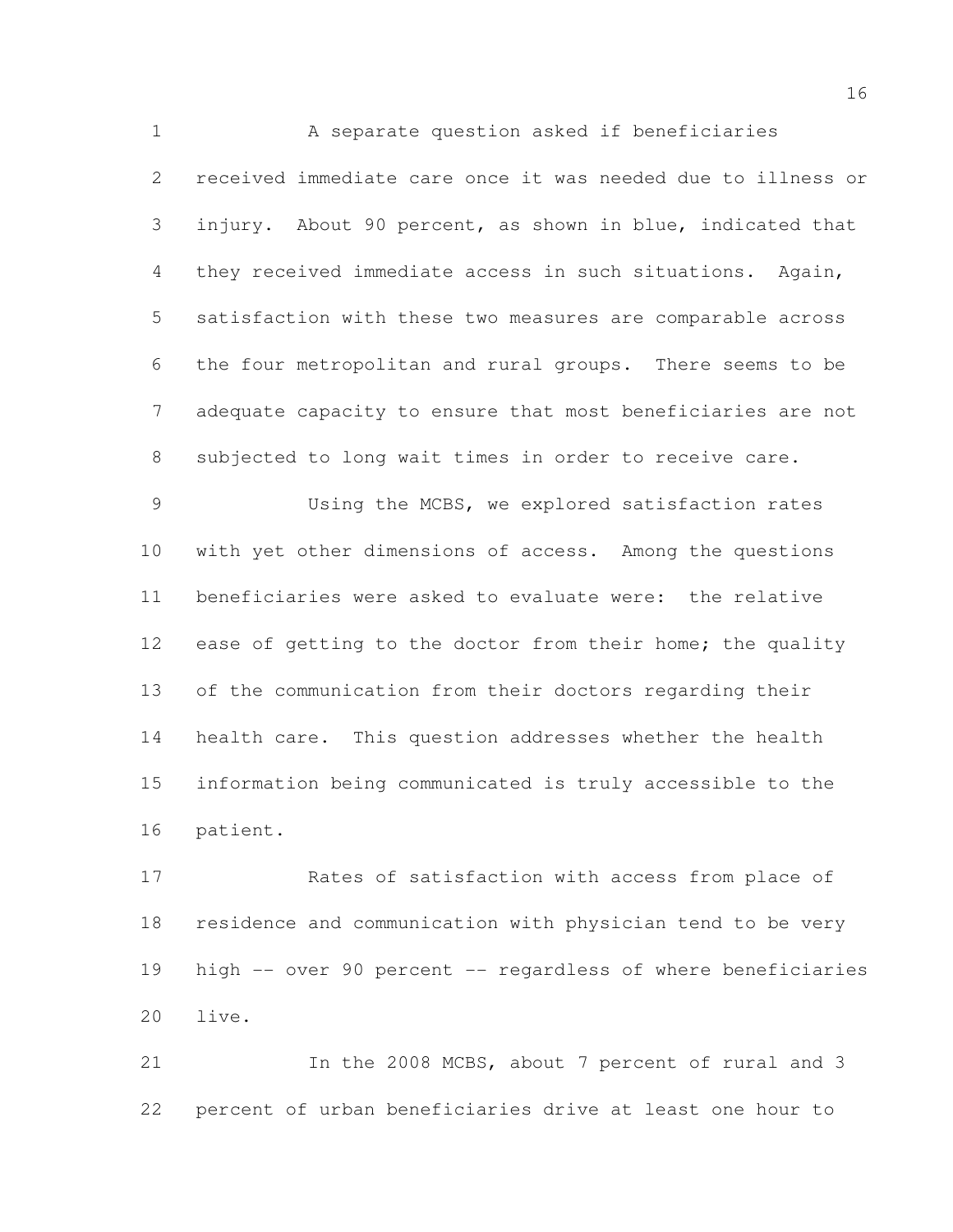access health care services. This is quite similar to MedPAC findings in 2001. This suggests that individuals who drive long distances to obtain care tend to live in sparsely populated counties. Residents in these areas tend to drive for most of their non-health-related services.

 MCBS respondents were asked if they had experienced any trouble accessing medical care, and 4 percent said yes.

 We wanted to know whether rural residents were overrepresented in this category. That's the 4 percent who had experienced some trouble. It turns out that, overall, about 4 percent of each of the rural and urban categories reported having some trouble. No group is overrepresented. Focusing on cost and transportation as potential barriers. a few more people indicated that their problems stemmed from the cost of health care than transportation. However, nearly the exact same proportion from each group report troubles with access due to transportation and cost. So about 1.3 percent of all beneficiaries report access problems from cost, and 0.6 percent report problems due to transportation.

The longer driving times by rural beneficiaries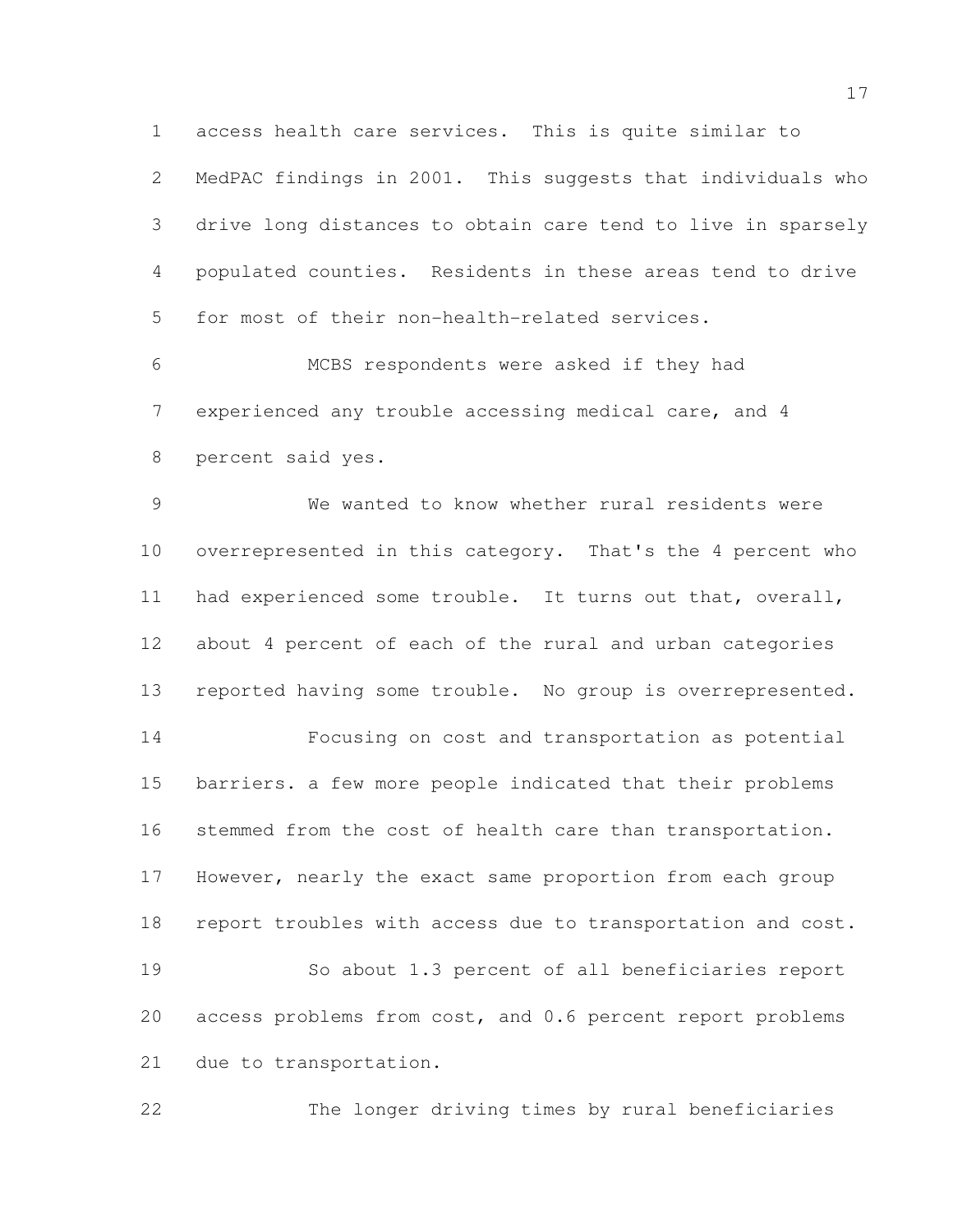appear not to lead to higher rates of dissatisfaction with care.

 DR. STENSLAND: Just to summarize what we have found:

 First, it is well known that recruitment is difficult in rural areas, and certain specialties such as dermatology or thoracic surgery are just unlikely to be located in small towns. Even primary care physician recruitment is a challenge. The result is fewer doctors per capita in rural areas.

 Despite there being fewer doctors in rural areas, rural beneficiaries receive a similar volume of services. 13 On average, they end up traveling further for care.

 While travel times are longer on average, rural beneficiaries have roughly equal satisfaction with their access to care compared to urban beneficiaries.

17 Now, we did not try to determine the appropriate level of services and only state that rural beneficiaries tend to receive similar volumes of services as their neighboring urban beneficiaries.

 It may be surprising that rural areas receive roughly equal volumes of care and have roughly equal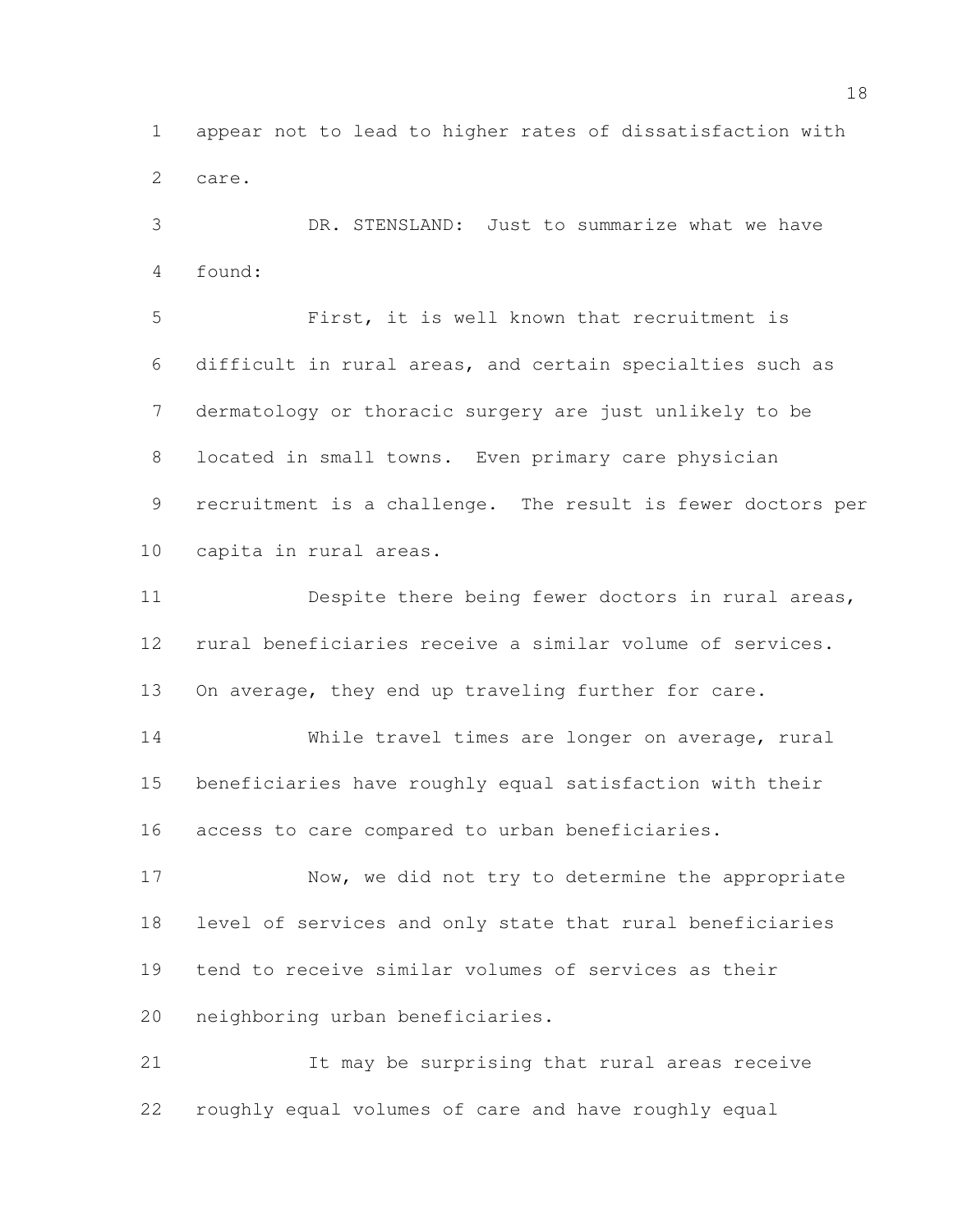satisfaction. This may in part reflect the longstanding local, state, and federal efforts to improve access to care in rural areas.

Now we open it up for discussion.

 MR. HACKBARTH: Okay, thank you. Any clarifying questions?

 MR. GEORGE MILLER: Yes, please. First of all, thank you for this report. It certainly was helpful.

9 I've got a question on Slides 7 and 8, and my question has to do with both slides. Do you know where the service was given? I understand the graph, but if a rural person had their service given in an urban area, are you counting that? Or are you saying that the service was given in a rural area for rural populations?

15 DR. STENSLAND: No, this is just based on where the person lives, so it will include the care that the rural person gets locally and the care the rural person gets in the urban area.

19 MR. GEORGE MILLER: Or, conversely, it could be they lived in a rural area but got all their service in an urban area?

DR. STENSLAND: Correct.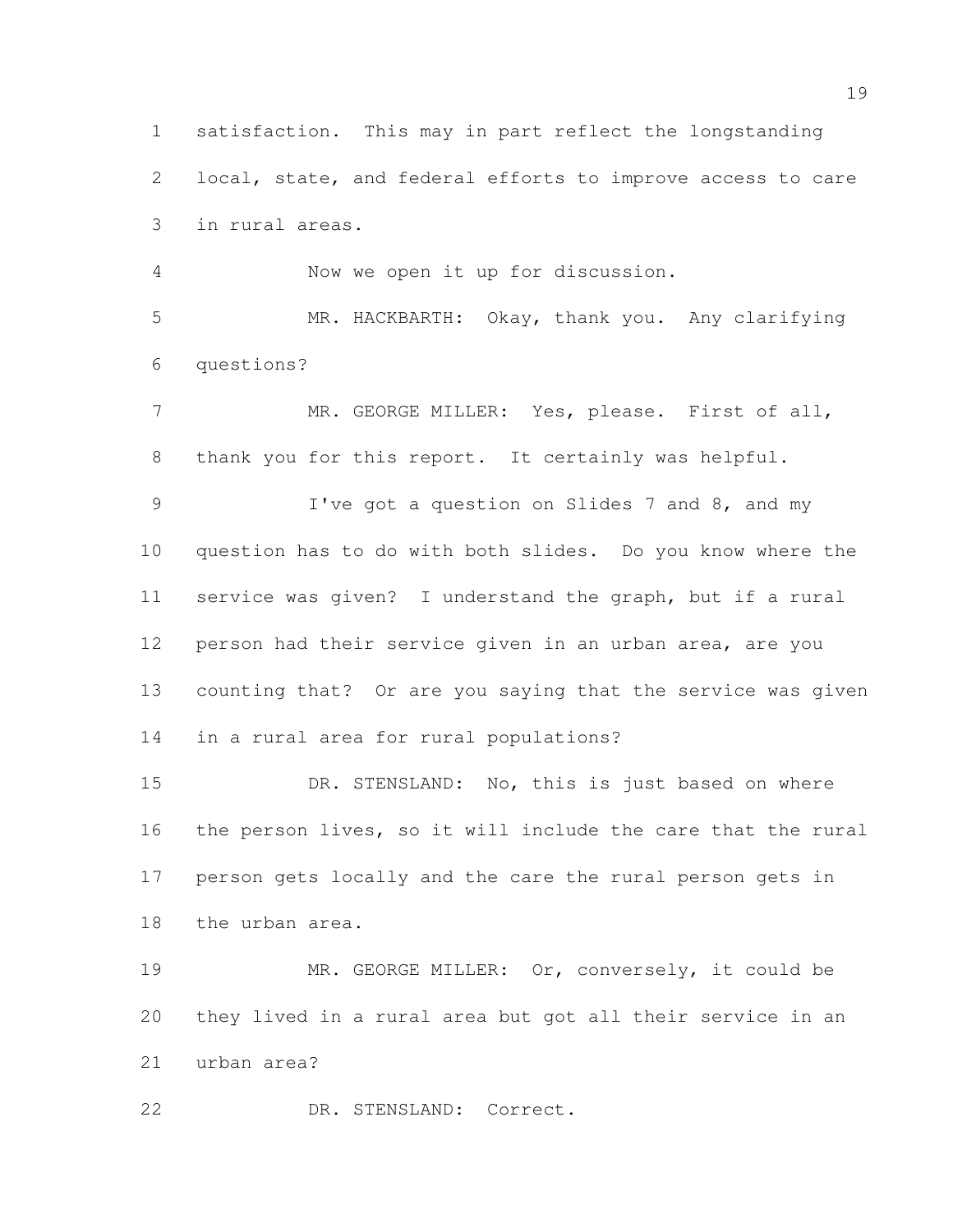MR. GEORGE MILLER: So there could be some -- okay. You answered the question. I will draw my own conclusions. DR. BAICKER: I thought the within area versus between was really interesting. MR. GEORGE MILLER: Right. DR. BAICKER: And my understanding is that the rates are not risk adjusted, which I think is an informative thing to look at. You mentioned that the -- DR. STENSLAND: These are risk -- this one here is risk adjusted. 12 DR. BAICKER: This one. But all the overall usage ones? DR. STENSLAND: This overall usage is risk adjusted. DR. BAICKER: But like the earlier slide that broke down ranges for -- 18 DR. STENSLAND: Oh, just the counts of visits is not risk adjusted. We wanted to do it both ways. DR. BAICKER: Okay, so the others are. DR. STENSLAND: And so whether you risk adjust or whether you don't, you get the same story.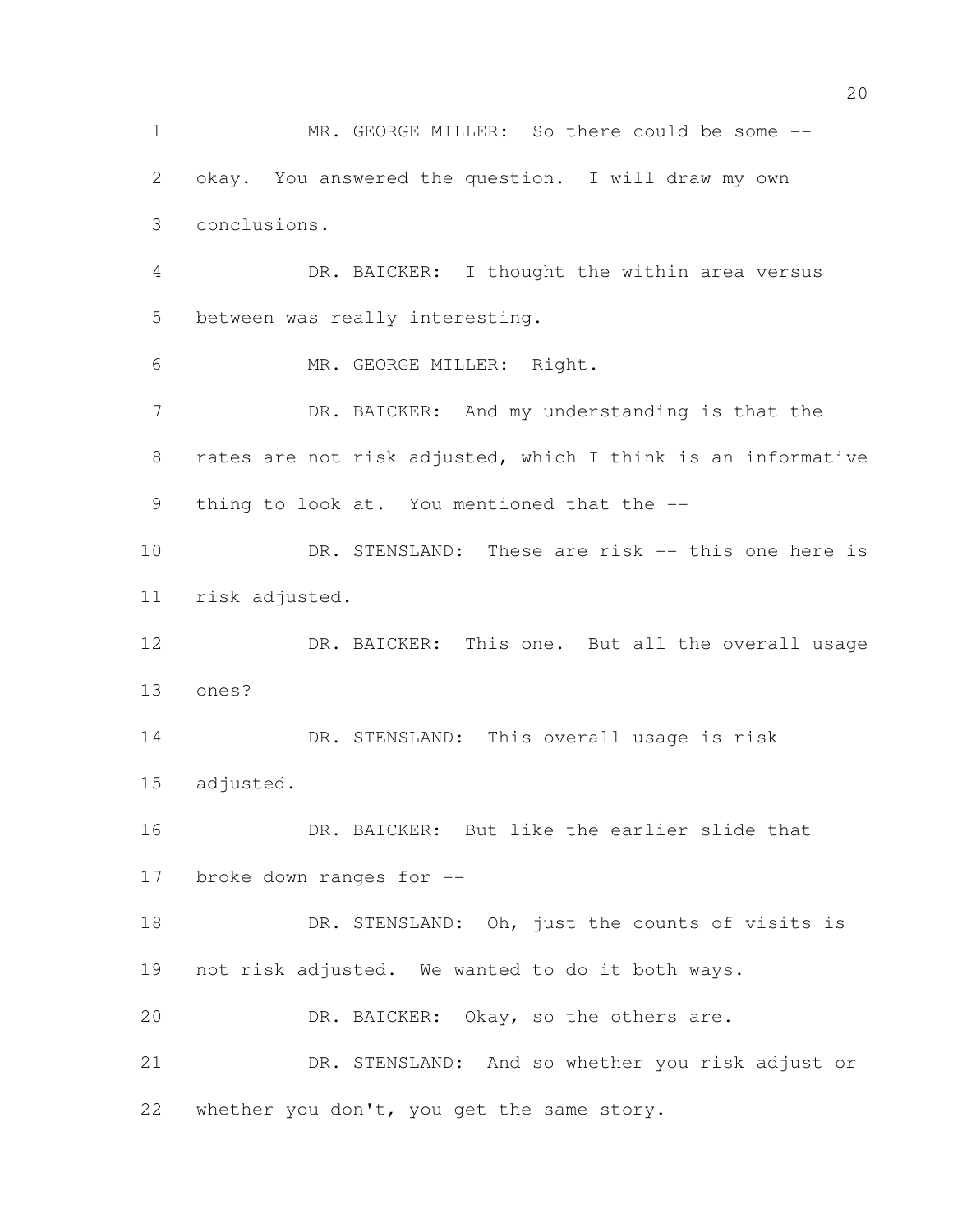DR. BAICKER: Great. That's what I wanted to know. I assumed the differences were small with the risk adjusters, but it's good to know that it's not that they're actually getting a lot more care because they're healthier in rural areas, relatively.

 DR. NAYLOR: So Slide 17. I apologize for my voice. The first bullet has to do with the summary that fewer doctors per capita continues to be a challenge. And actually this somewhat connects to the next session, but we have a higher proportion of federally qualified health centers. About three-quarters of them are in rural areas, and you mentioned mid-level providers about equal access. But my question is: For the Medicare beneficiaries, are we capturing -- you know, given the satisfaction is relatively equal and ADL performance relatively equal between urban and rural, are we capturing the contributions of all team members in addressing access to primary and preventive services? You know, there seems to be a little disconnect in terms of the first bullet and the rest of the statement. DR. STENSLAND: It would include visits to all different types of providers, whether it's mid-level professional or a physician in an FQHC, in a rural health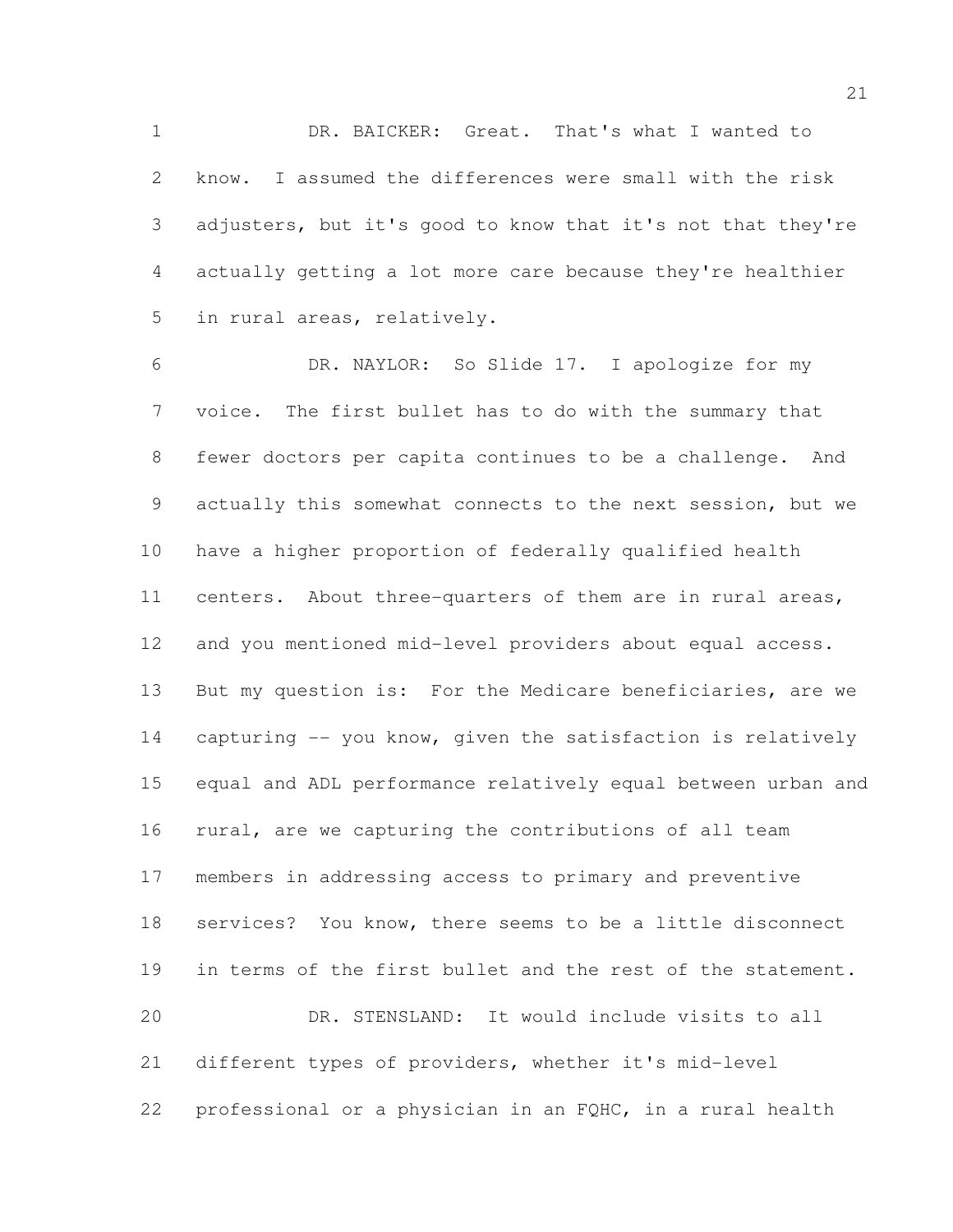clinic, in a physician's office. Those visits would all be included in the volume and reflect in the satisfaction with access also.

 DR. NAYLOR: Okay. I'm looking probably at the wrong slide. It's your summary slide. So it just says fewer doctors per capita continued to be a challenge, and I'm just wondering if it will be equally important to capture access to other primary care providers to make a full -- you know, to fully understand why we then may have equal satisfaction, et cetera.

11 DR. STENSLAND: Okay. Yeah, maybe I can clarify 12 that. So there's your PAs and your nurse practitioners, and they're roughly equally distributed in rural and urban 14 areas. So there's no excess number, really, of nurse practitioners or physician assistants in rural areas relative to the population. So they wouldn't be making up for this shortage of physicians in rural areas. It's not that there's not a need for physicians in rural areas because we have so many nurse practitioners and physician assistants. That's not the case.

 DR. NAYLOR: One clarifying. Is that counting visits? Is that how you get to it?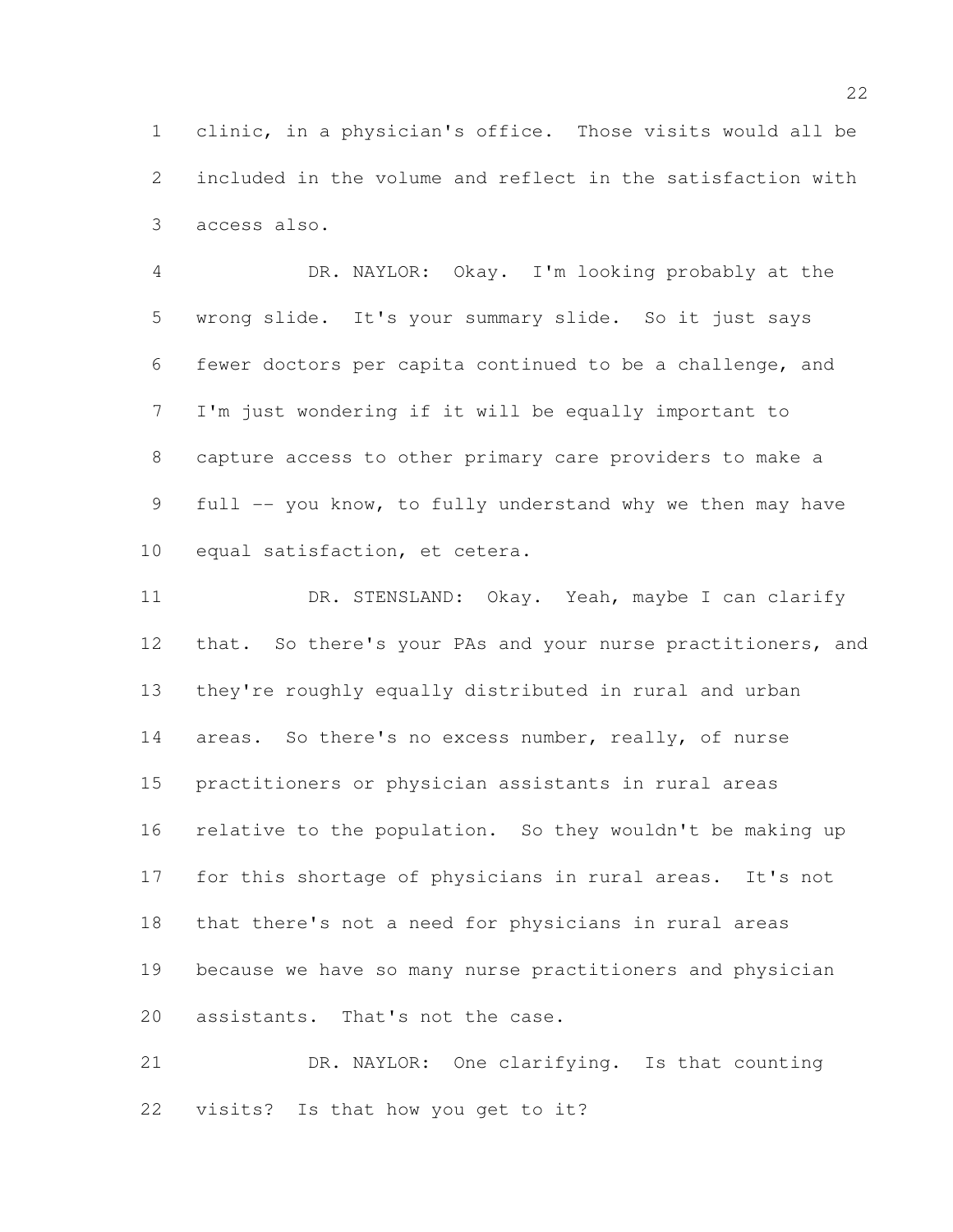DR. STENSLAND: [off microphone, nodding head yes.]

 MR. HACKBARTH: Before we leave Mary, I just want to ask a question about the language we use to describe different types of providers. Jeff, you used the term "mid- level," which I understood to refer specifically to advanced practice nurses and PAs. Is that how you're using that term?

 DR. STENSLAND: That's how I used it. I'm open to new terms other than "mid-level professional." If we want another term, that's fine.

12 MR. HACKBARTH: Yeah. Mary, maybe you can help us with the appropriate term.

14 DR. NAYLOR: I just think it's appropriate to call them what they are, so physicians, nurse practitioners, certified nurse midwives, and sometimes to classify them as physicians and non-physician health professionals.

18 MR. HACKBARTH: Okay. And then there is another category that's broader than those that -- other licensed health professionals. Is that right? So that's the broadest category, and then the advanced practice nurses, PAs, and certified nurse midwives are sort of a sub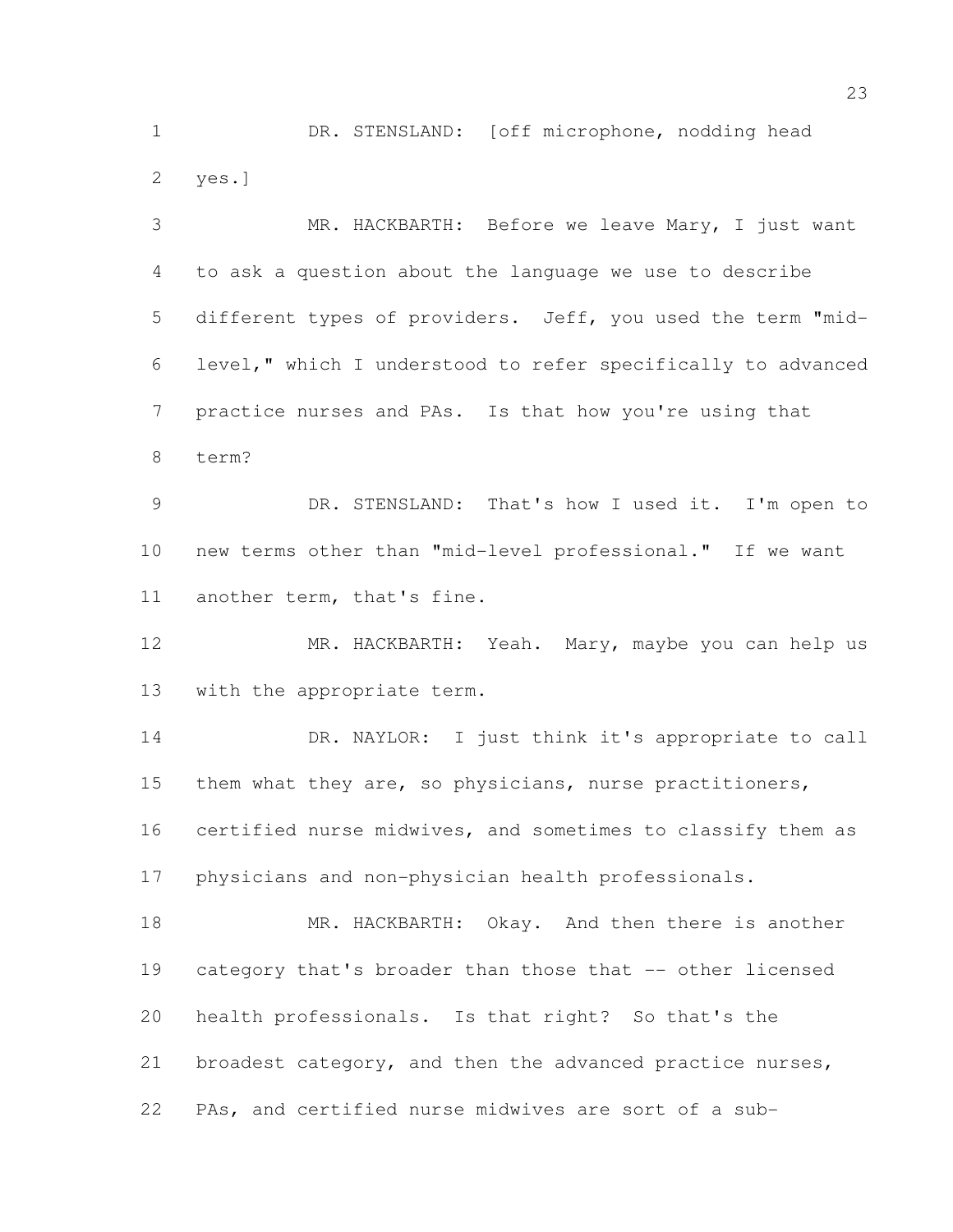category.

 DR. NAYLOR: That's correct. Yes, and I'm happy to provide the language, and that would be great. If we could use it throughout, that would be terrific. That would be great.

 MR. HACKBARTH: That would be helpful. Thanks. 7 MR. BUTLER: So the data and the narrative suggest that the utilization is equal because the rural resident travels to the urban area to seek care. Could some of the 10 reverse be true; that is, the providers that have an address in an urban area spending clinic time -- once a week -- out in the rural area so that the travel's not occurring, but you're capturing the data as if it were provided in the urban area?

DR. STENSLAND: That's correct.

 MR. BUTLER: It could be, but you have no idea the size  $-$ 

18 DR. STENSLAND: Well, there's definitely -- we don't have data on the share of specialty clinic visits that are going on out in rural areas, so we don't know how much of the transportation -- is the doctor going out to the rural area versus the patient going in to see the doctor in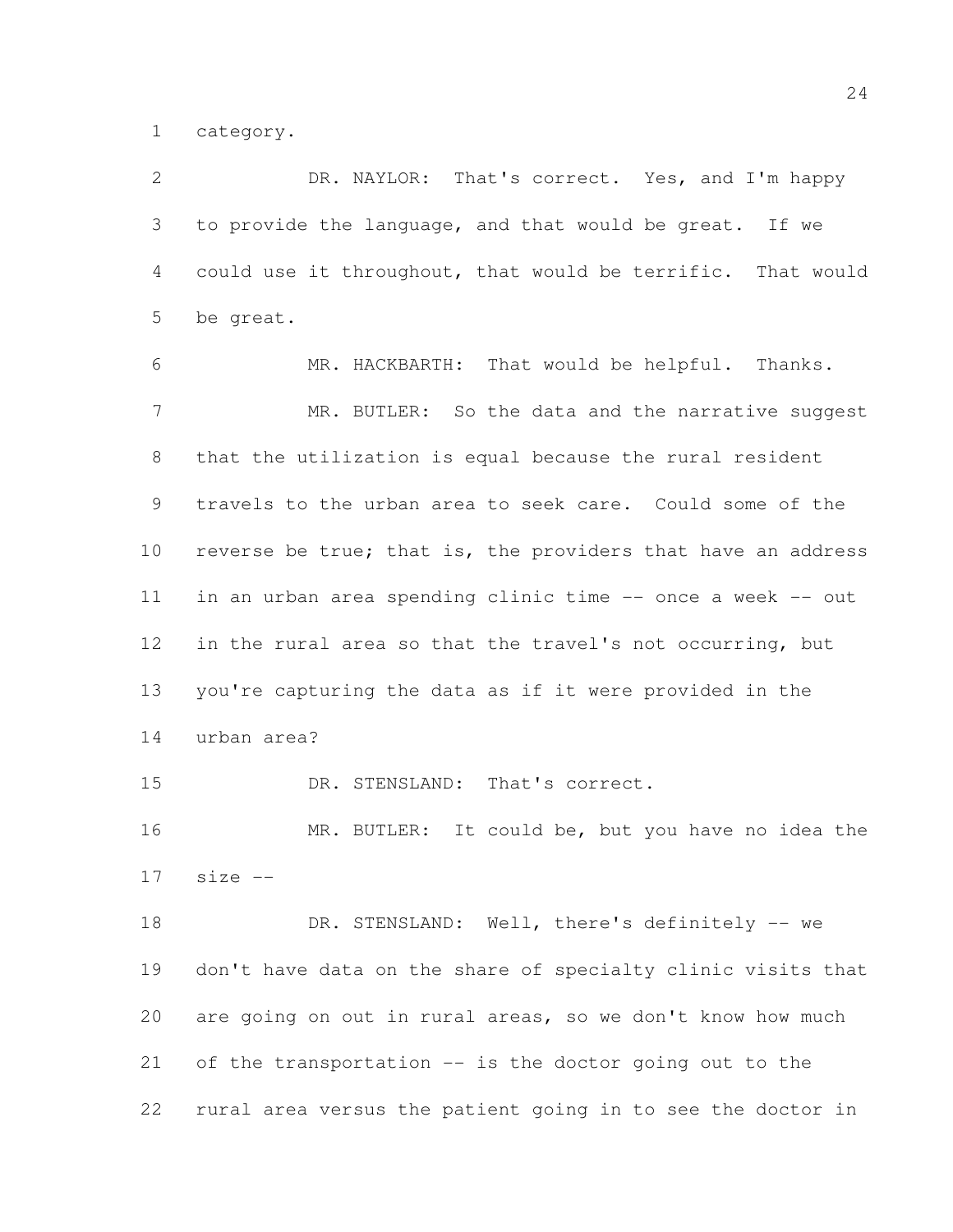the urban area? From just my experience talking to people, I think there's a lot more of the patient going into the urban area than there is the doctor going out to the rural area. And it's just, you know, the market value of their time I think drives a lot of that.

 DR. KANE: I guess it would also be interesting to know if telemedicine was having an impact as well on access in rural areas. But my question was on page 11 on the 9 beneficiaries' self-reported, self-rated health. When people say they're fair or poor, is that including -- or do we know whether that's including how they feel about their mental health? Or is this primarily their physical health? 13 DR. AKAMIGBO: This is primarily physical, rate your physical -- well, basically overall health, the standard self-rated health question.

 DR. KANE: Well, overall and mental can be 17 actually pretty -- I wonder if anybody has teased that out, because I just think that the mental health might be quite a different set of issues in terms of access than -- DR. AKAMIGBO: Yeah. We didn't tease it out with this particular data set. There's another data set that

asks a separate question on rate your mental health. It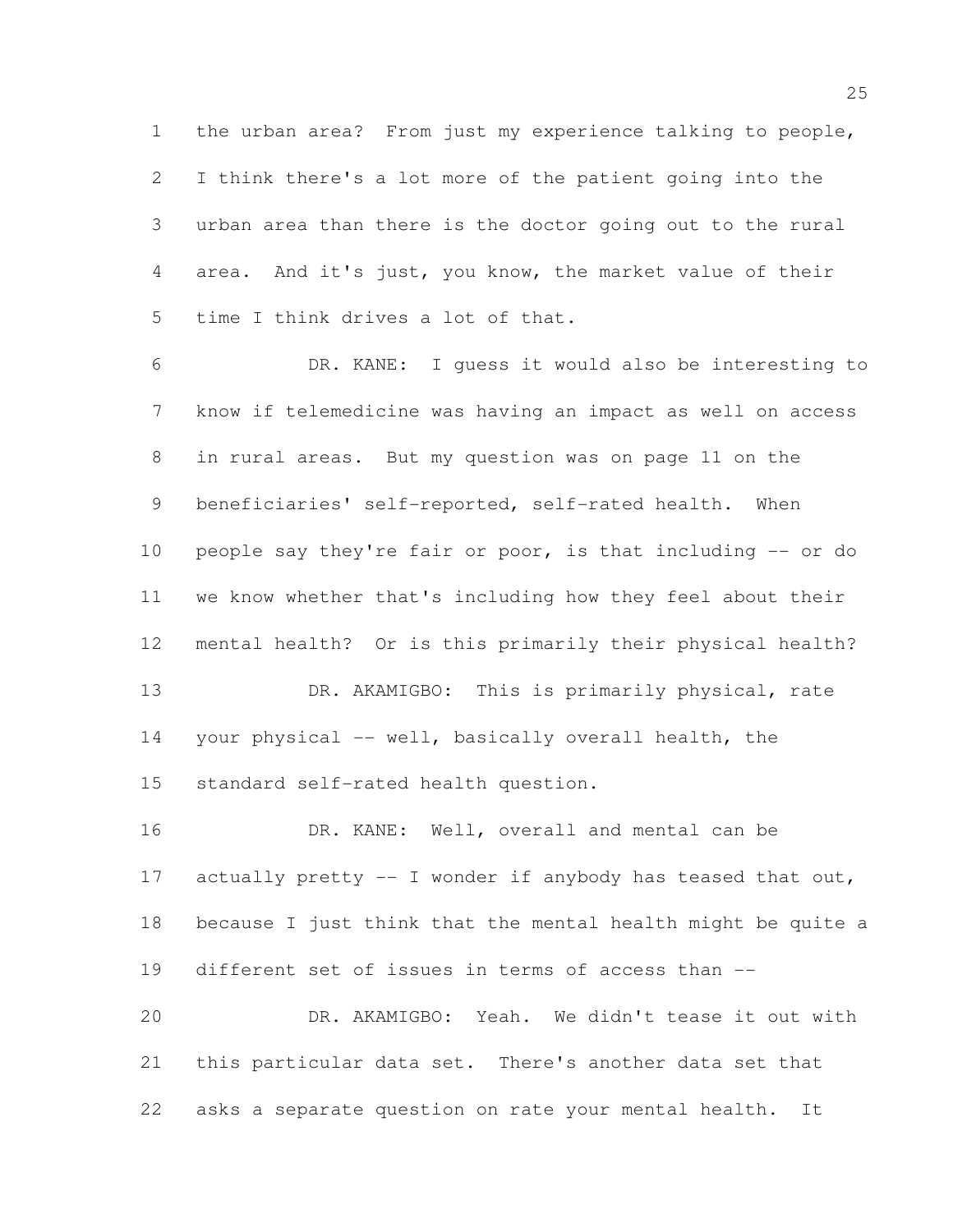doesn't quite look the same, but this --

| $\mathbf{2}$   | DR. KANE: Yes, I'm just wondering if it might               |
|----------------|-------------------------------------------------------------|
| 3              | explain some of these differences, that activities of daily |
| $\overline{4}$ | living are physical and the HCC risk scores, I don't know,  |
| 5              | they're probably predominantly physical. I don't know. But  |
| 6              | the mental health component might be why they feel worse,   |
| $\overline{7}$ | but they aren't physically. I mean, I'm just trying to      |
| $8\,$          | understand the differences in the -- you know.              |
| $\mathcal{G}$  | MR. HACKBARTH: Does MCBS distinguish between                |
| 10             | mental and physical? Or are the questions simply about      |
| 11             | overall health?                                             |
| 12             | DR. AKAMIGBO: Yeah, it's a standard question.               |
| 13             | You know, how do you feel about your overall health? It     |
| 14             | $doesn't --$                                                |
| 15             | MR. HACKBARTH: There aren't sub-questions about             |
| 16             | physical versus mental. It's just how do you rate your      |
| 17             | overall --                                                  |
| 18             | DR. AKAMIGBO: No, not with respect to this                  |
| 19             | question. There's are other questions that ask you if       |
| 20             | you've been diagnosed with depression or some other -       |
| 21             | MR. HACKBARTH: In the MCBS.                                 |
| 22             | DR. AKAMIGBO: In the MCBS, yes.                             |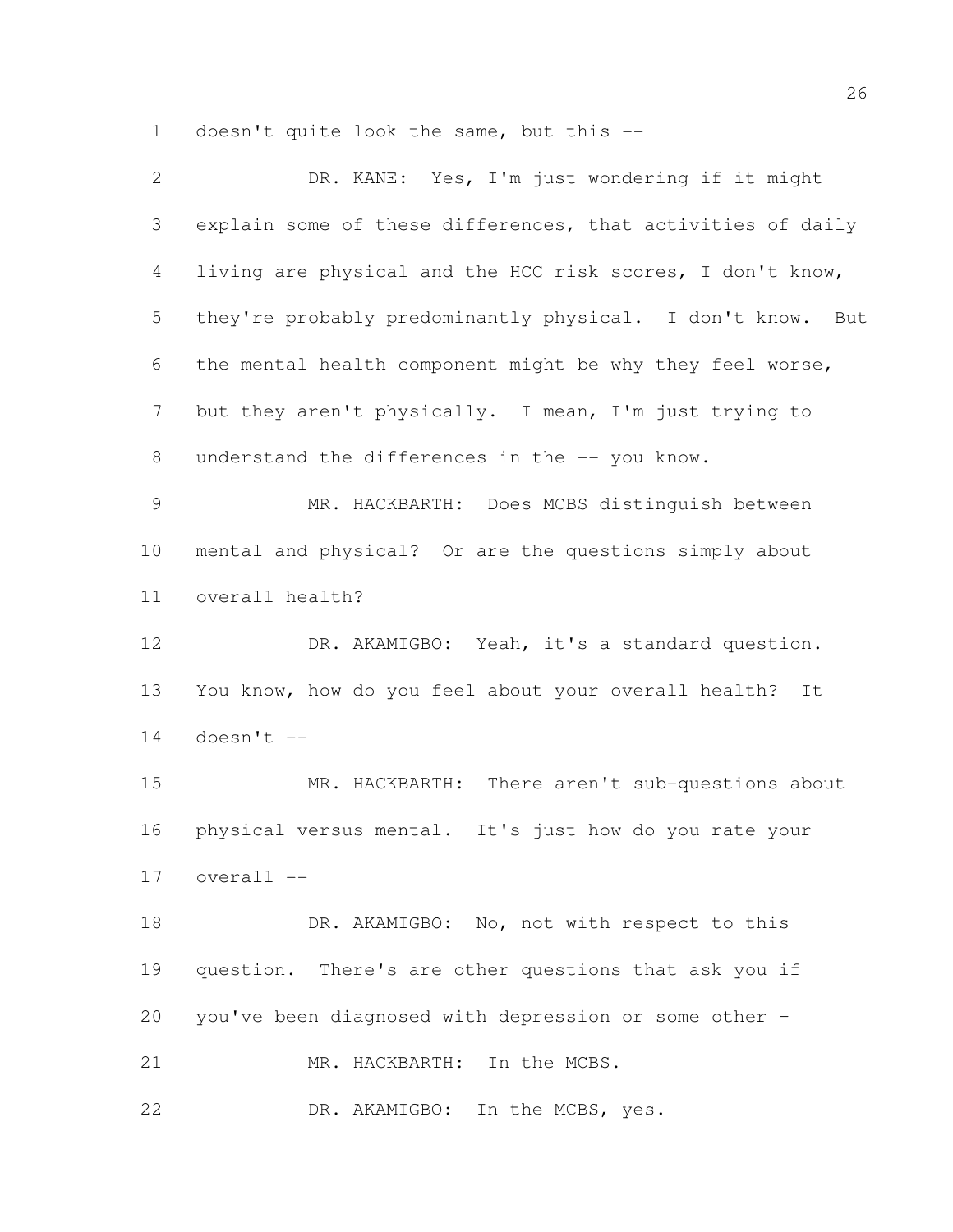DR. KANE: I just think it might be useful in the long run to try to see if the differences are related to the differences in mental well-being as opposed to physical.

 DR. CASTELLANOS: I think there's -- first of all, great job. I really appreciate it. I think there may be a typo in the briefing material on page 12. You said something about the rural study showing rural beneficiaries actually receive slightly more surgery per capita than rural residents. I think you probably mean urban residents.

 And just to follow up on Peter's comment, in the rural adjacent areas it's not unusual, perhaps because of history, for us to go out into the rural areas to provide 13 care, the doctor traveling to that. I know that's common in my area. It's getting less common because of the issues of economy, but it does -- and there's probably a very difficult way to track that.

 MR. KUHN: Jeff, if we can go back to Slide 6. On this slide what it shows is that the utilization rates or the counts of services are pretty close to equal in terms of urban and rural areas. But yet on the previous slide, when we looked at the number of rural physicians, there was a drop of about 50 percent.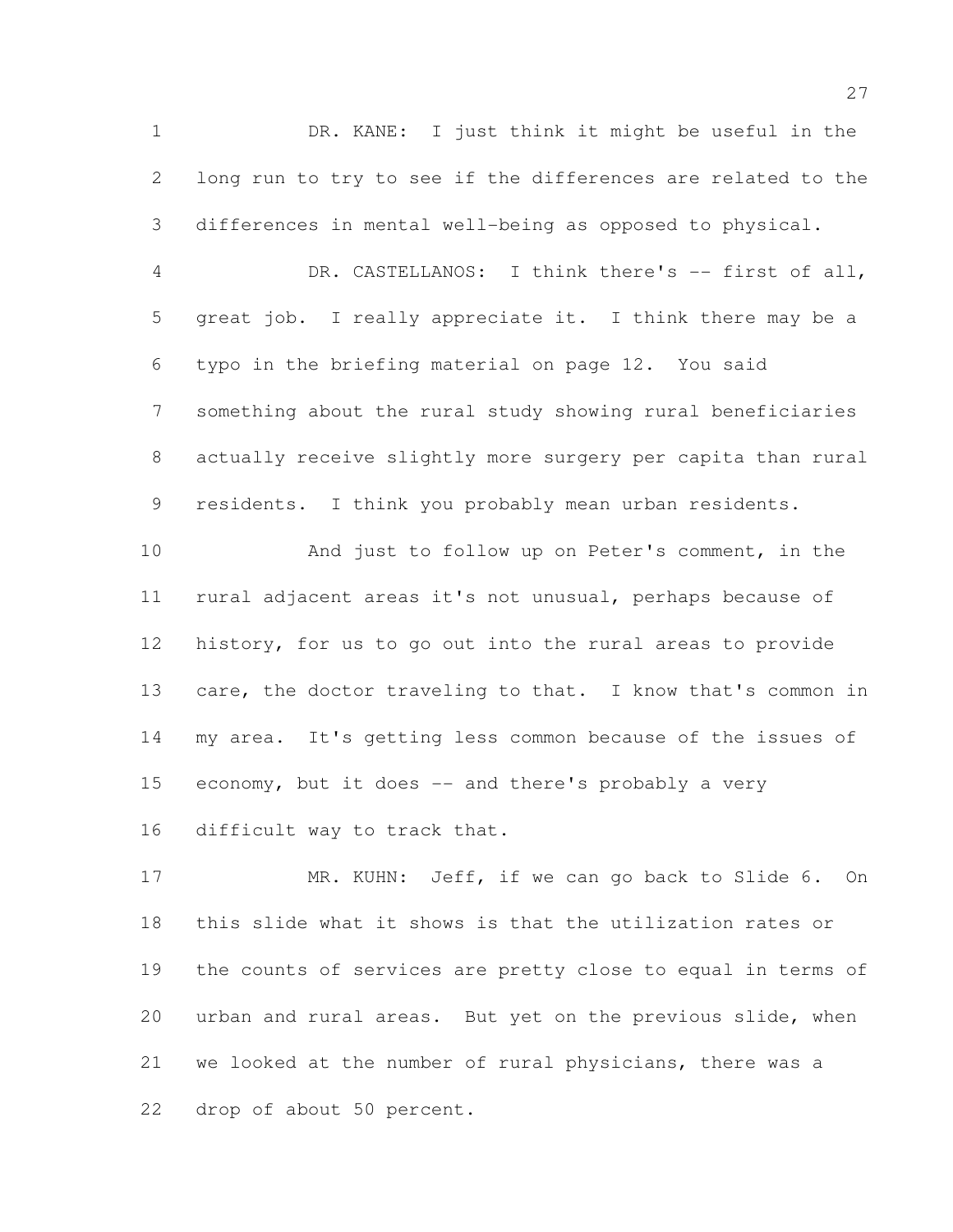Now, some of the literature suggests that the hours worked by physicians in rural areas, the number of patients they see is far greater, so their productivity is higher. So if I look at these two slides, would that be a correct conclusion that I'm drawing? Is that one of the conclusions that Slide 6 demonstrates, that rural physicians are seeing more patients, or they're working longer hours and their productivity is higher?

 DR. STENSLAND: The only actual data I've seen on that is Health System Change when they looked at different physician incomes in rural and urban areas and tried to explain it by different factors, including how many patients you see and how long do you work. There was a little bit longer hours amongst the rural physicians, on average, but I think it was like 3 percent longer hours or something of this nature. So it's nowhere close enough to explain the big difference that we see in service volume versus number of physicians.

19 MR. KUHN: It would be helpful, and I think there is some other literature. I think the Journal of Rural Health and some other things kind of demonstrate that. So I think this is one area that would be interesting to explore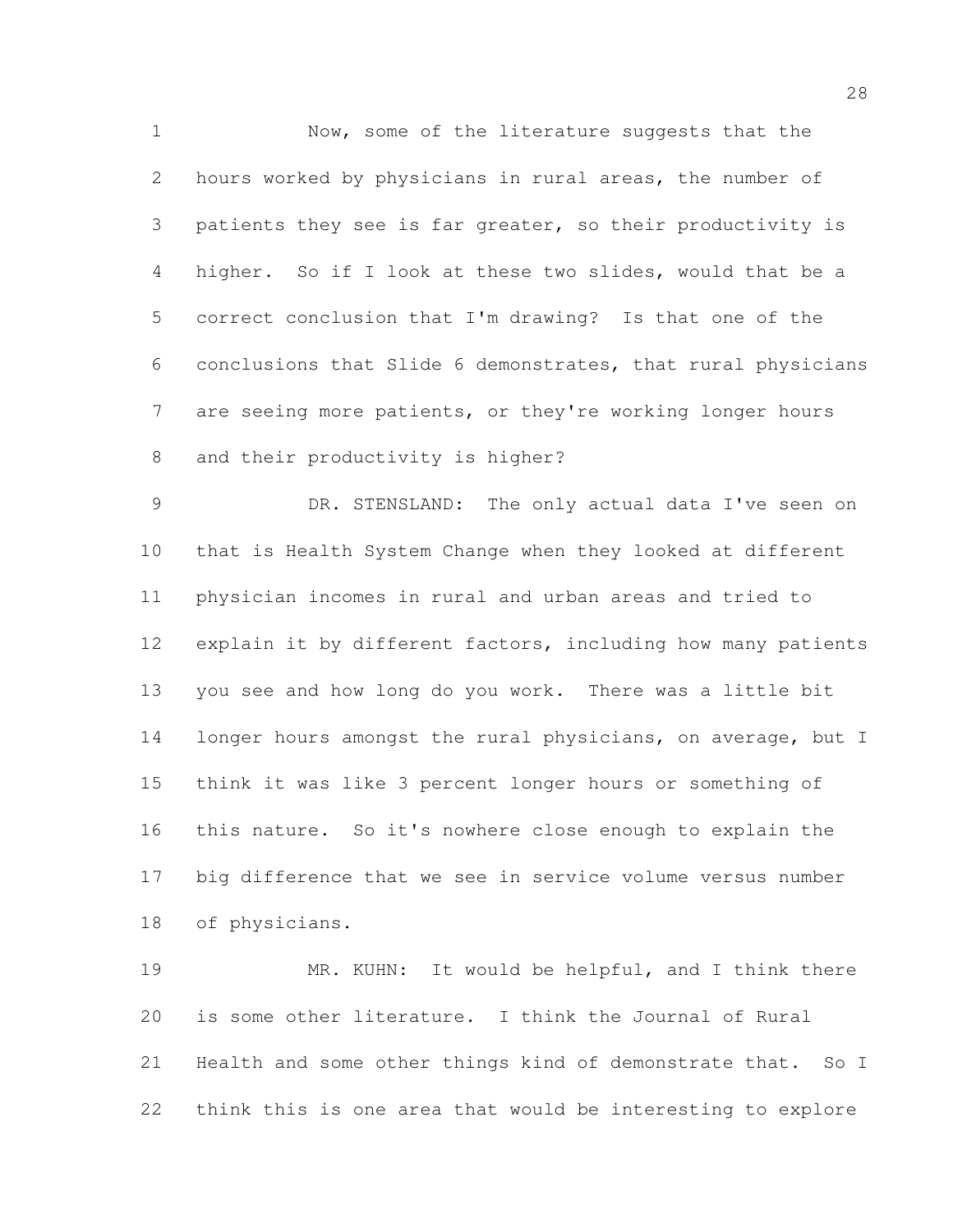a little further.

| $\overline{2}$  | The other thing about this is what I would be                |
|-----------------|--------------------------------------------------------------|
| 3               | interested if we could draw out from the data is also        |
| $\overline{4}$  | there's perception -- and I think some of the literature     |
| 5               | supports this as well -- that a number of the rural          |
| 6               | physicians are older than practicing in urban areas. And if  |
| 7               | that's the case, while the data we see now shows a pretty    |
| 8               | good access, if we stratified by age and we have this        |
| 9               | productivity notion here that I'm suggesting, could we do    |
| 10 <sub>o</sub> | some predictive modeling that, while it looks good now, five |
| 11              | years from now we could see a real access issue in rural     |
| 12              | areas. If that's something we could add to this research, I  |
| 13              | think it would be very helpful.                              |
| 14              | DR. BERENSON: Yeah, on Slide 7, I'm also quite               |
| 15              | intrigued by the finding of this close association in        |
| 16              | service use with the sort of contiguous urban area. Is that  |
| 17              | highly consistent across where you've looked? Are there any  |
| 18              | that go the other direction where there's just sort of not   |
| 19              | good correlation at all?                                     |
| 20              | DR. STENSLAND: It's surprisingly consistent                  |

 across the country. If you map it all across the country, almost always the rural area seems quite similar to the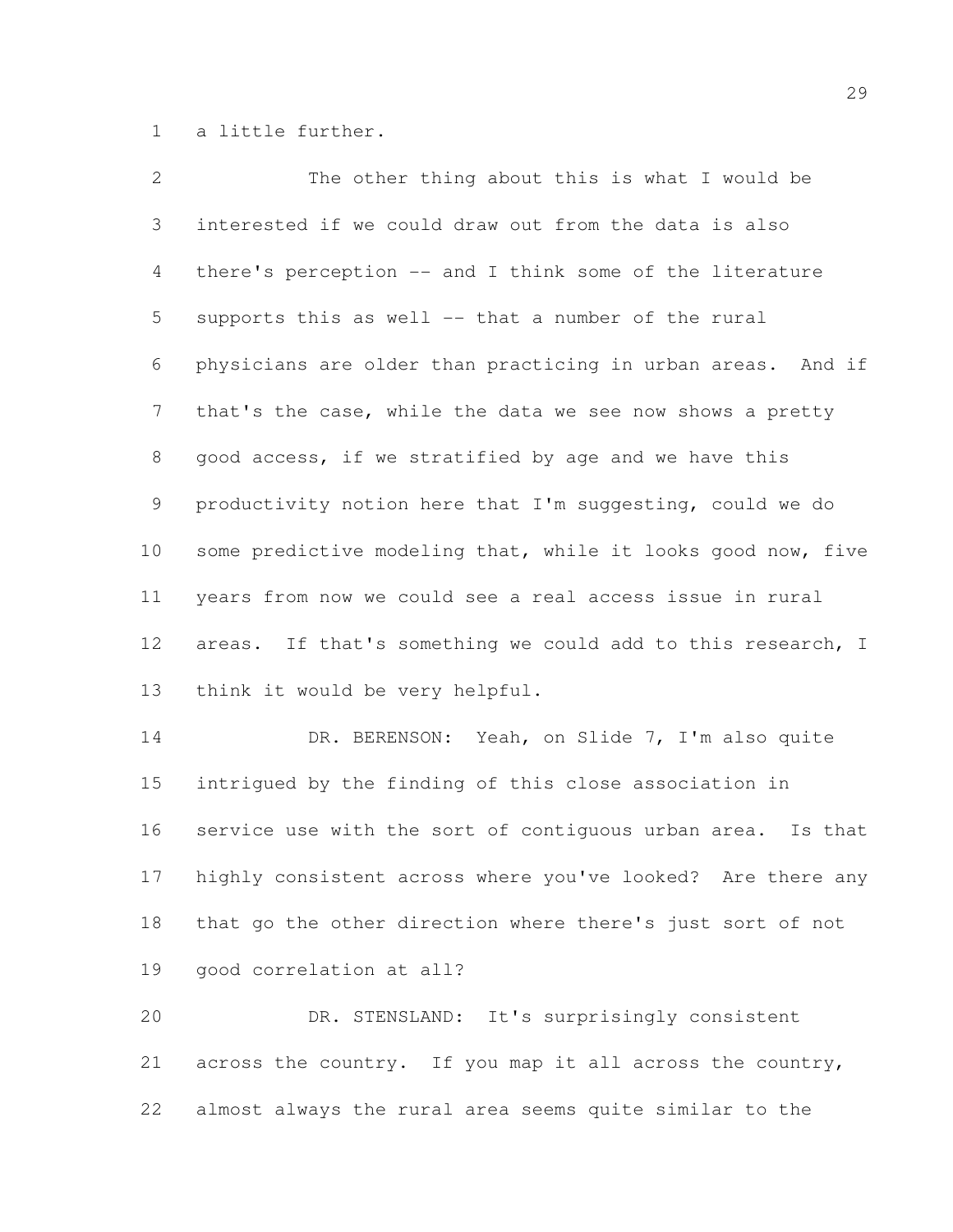urban area, and there's only a few exceptions where it doesn't seem to hold, places like Miami, McAllen, Las Vegas. But generally the pattern holds.

 MS. HANSEN: Yeah, my comments were actually exactly as Herb's relative to the projections in the future, and I wonder if in the same vein the ability to have an overlay of some of the demographic shifts that will be reflected in kind of the future beneficiaries that are there because of some of the changing demography. I think it was -- was it Brookings that has some studies about some real significant population shifts that were occurring of older populations that were also demographically quite different than we normally see today. So that might be part of what 14 will come up, especially with a mandated report, you know, that goes to Congress for the future planning.

 DR. STUART: Thank you. This is an excellent 17 chapter. I'm particularly taken, as Bob was, by the strong correlation between urban and rural in some very disparate parts of the country. But then I would like you to go to Slide 12 because here it strikes me that there may be an anomaly in this rural adjacent. You said that this appears different. It looks like it's South, maybe Appalachia, and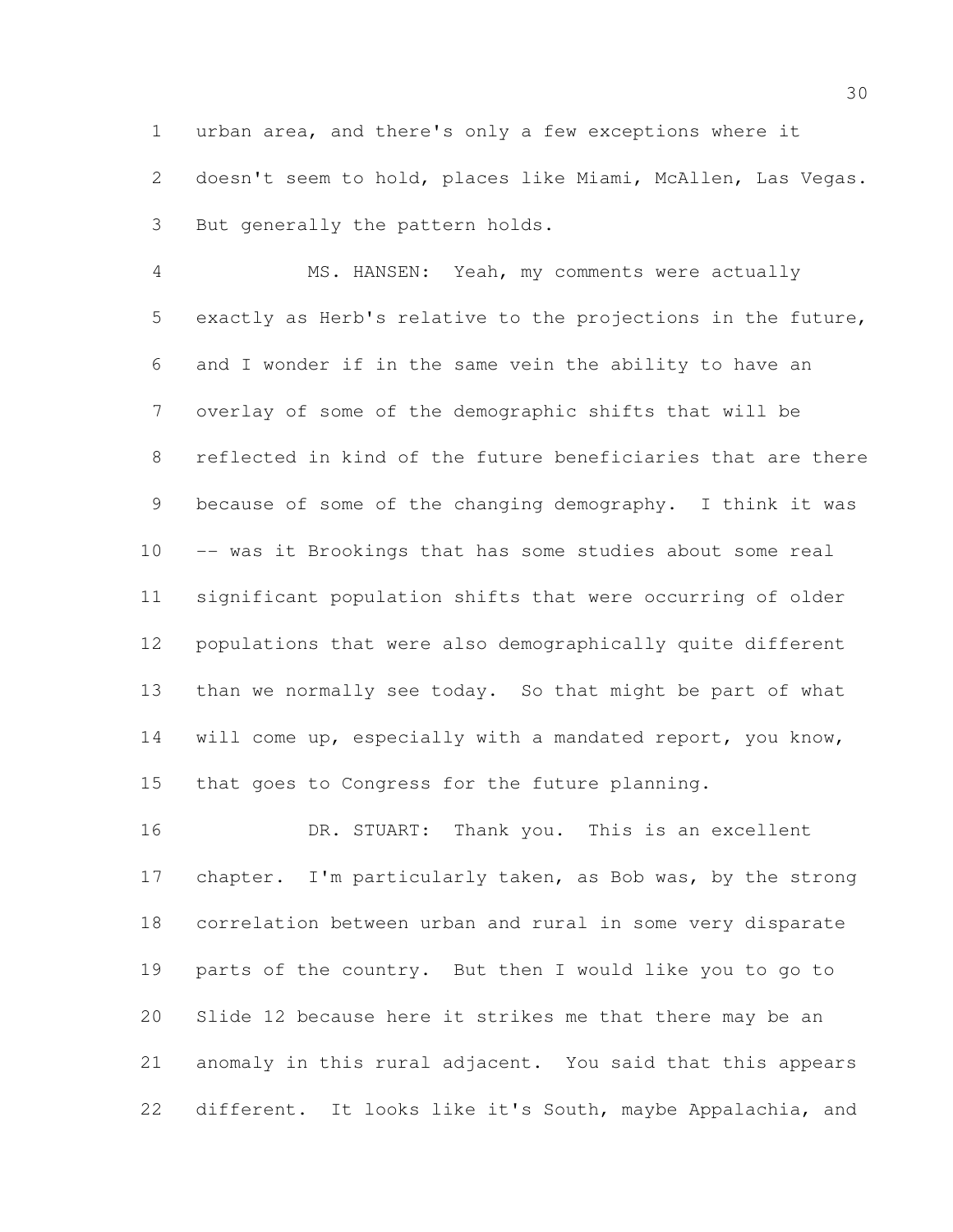the statistic that I was taken with was the percentage of people in rural adjacent, wherever they are -- am I correct that rural adjacent is everywhere? Or is that just really concentrated in the South/Appalachian area? DR. AKAMIGBO: It's pretty concentrated in the southeast Appalachia; a few people, about 60 people or so in Michigan, in a certain county in Michigan, but pretty well concentrated -- MR. HACKBARTH: What is the definition of rural adjacent for this purpose? 11 DR. AKAMIGBO: The states -- MR. HACKBARTH: What the definition of that category, rural adjacent, is. I thought it was just rural areas that are adjacent to metropolitan -- 15 DR. AKAMIGBO: A metropolitan area. 16 DR. STENSLAND: Right. So they are spread all the way across the country. 18 MR. HACKBARTH: That's what I'm getting at. 19 DR. MARK MILLER: Adaeze is saying that they're concentrated -- those states are concentrated in that column, but that phenomenon can occur across the country. DR. STENSLAND: Yeah, I think there's two -- it's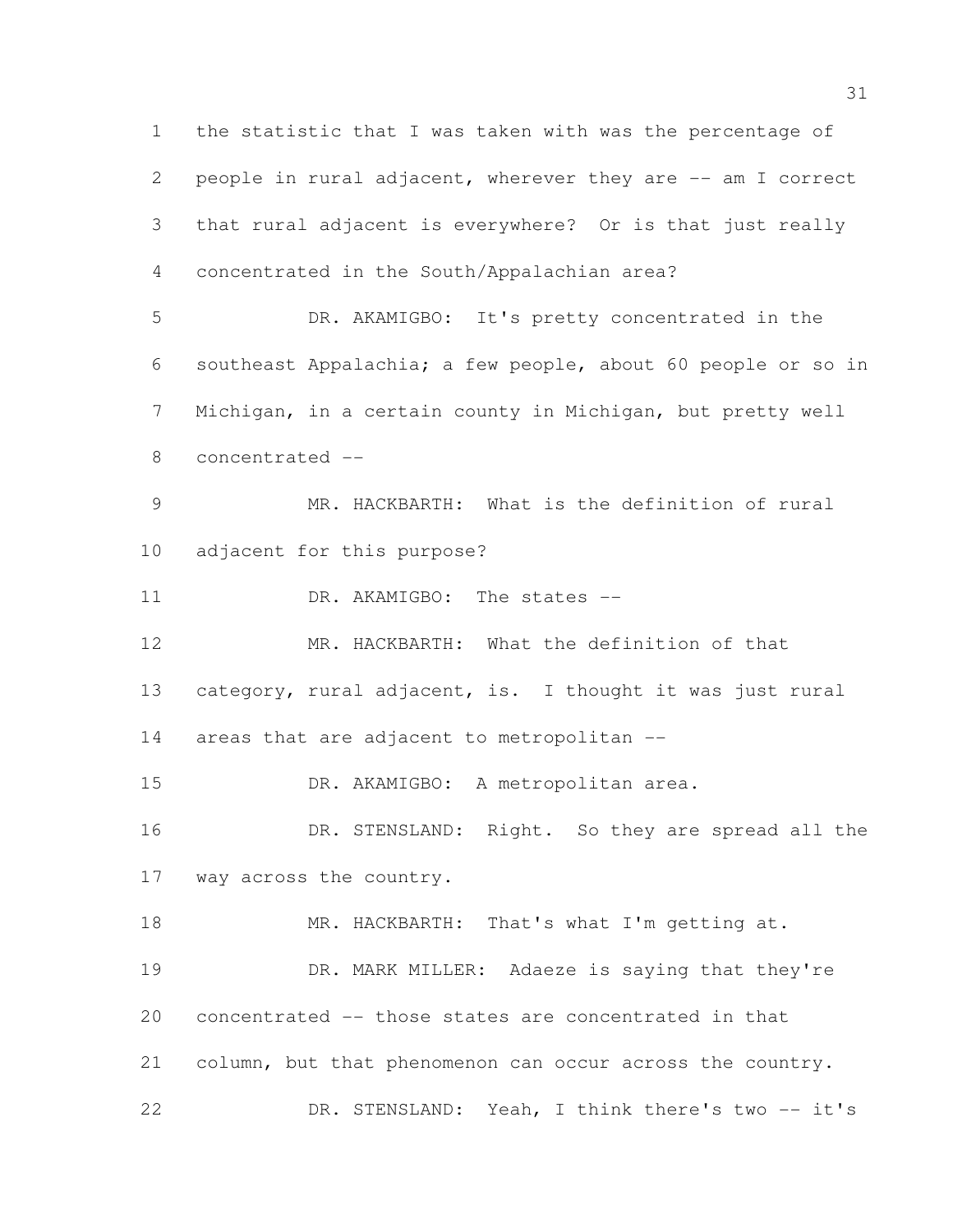important to distinguish between two things: where are 2 these rural adjacent counties, and they are any county adjacent to an urban area. So this is going to be all across the country. But then the other important question is: Where are the people that responded to this survey? DR. AKAMIGBO: Right. 7 DR. STENSLAND: Because these are only a subset of the rural adjacent counties that are responding to the survey. And where was the sample taken from? And then it becomes heavily sampled in the South and Appalachia. DR. STUART: I see. So this is not -- we would expect to see a little different distribution if we had a true national sample, which the MCBS is not. Is that another way to put this? 15 DR. AKAMIGBO: Potentially. 16 DR. STUART: Okay. The reason I think that's important is that we have another session that's coming up on benefit design, and if the figure that we see here of 16.2 percent of the Medicare population in these areas having Medicare only, having no supplement, then one would expect that you would see some utilization differences in those areas. And so this was the disconnect that I saw,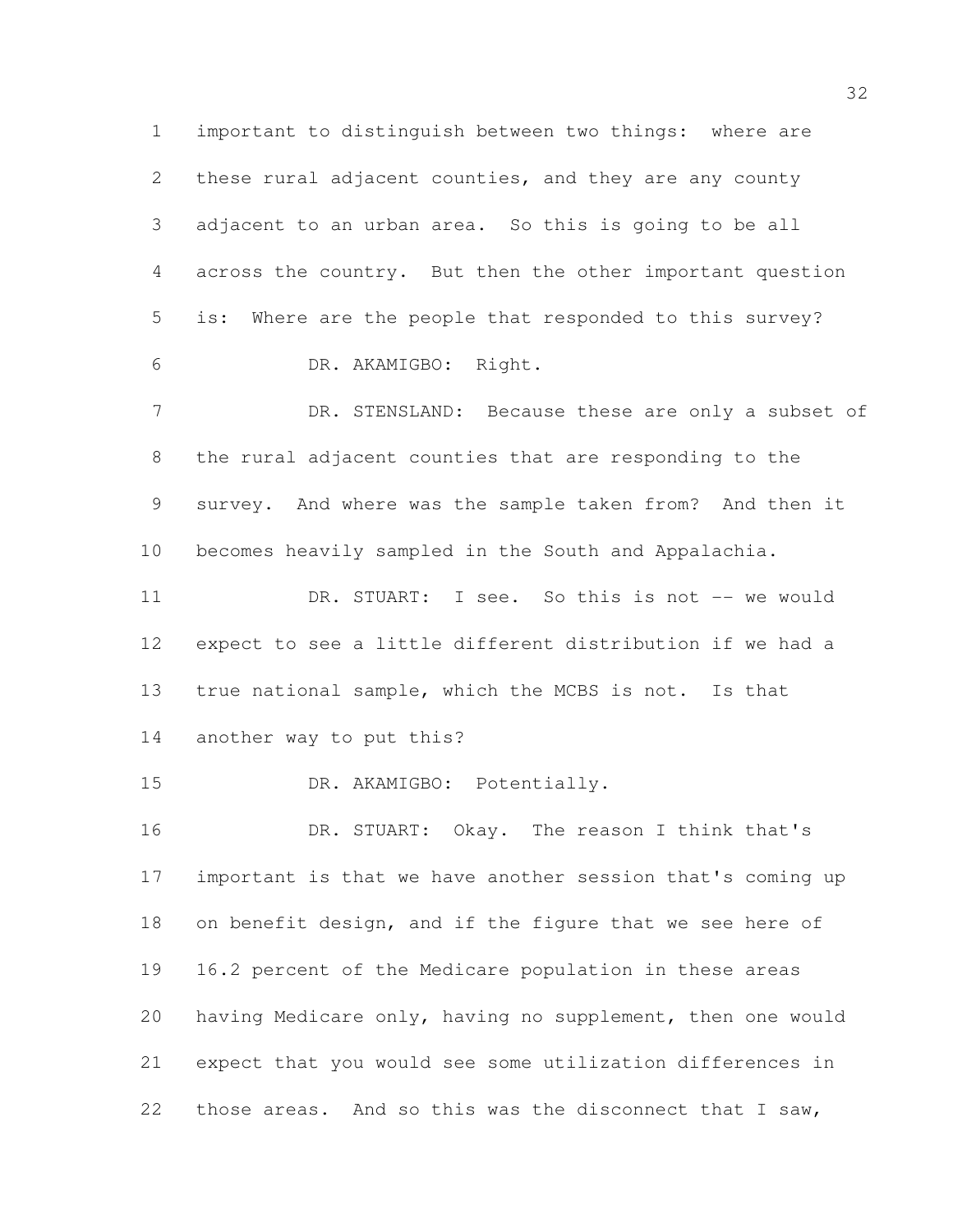that you had that very strong relationship of rural to urban 2 rates for areas that were very, very different. But then here in this rural adjacent statistic, it looks like you'd expect to see some differences. That may just be the sampling design of MCBS. If that's the case, then fine. MR. ARMSTRONG: We work on trying to create access

 for patients in rural markets through a lot of different approaches. Building on a couple of comments, we are pushing very hard access through consulting nurse telephone consults, e-mail, home health visits. Do we include any of those kinds of visits in this analysis? Or is it really in- office type visits regardless of the license of the practitioner?

14 DR. STENSLAND: We're really limited to claims, so it's really stuff that they were able to bill for, so it's not going to be just the telephone consultation or even the home health visit, which is packaged in an episode.

18 MR. ARMSTRONG: Okay.

 DR. STENSLAND: Though the episode will show up in that post-acute care bundle.

 MR. ARMSTRONG: One other question, and I think it's not specific to this but more generally. My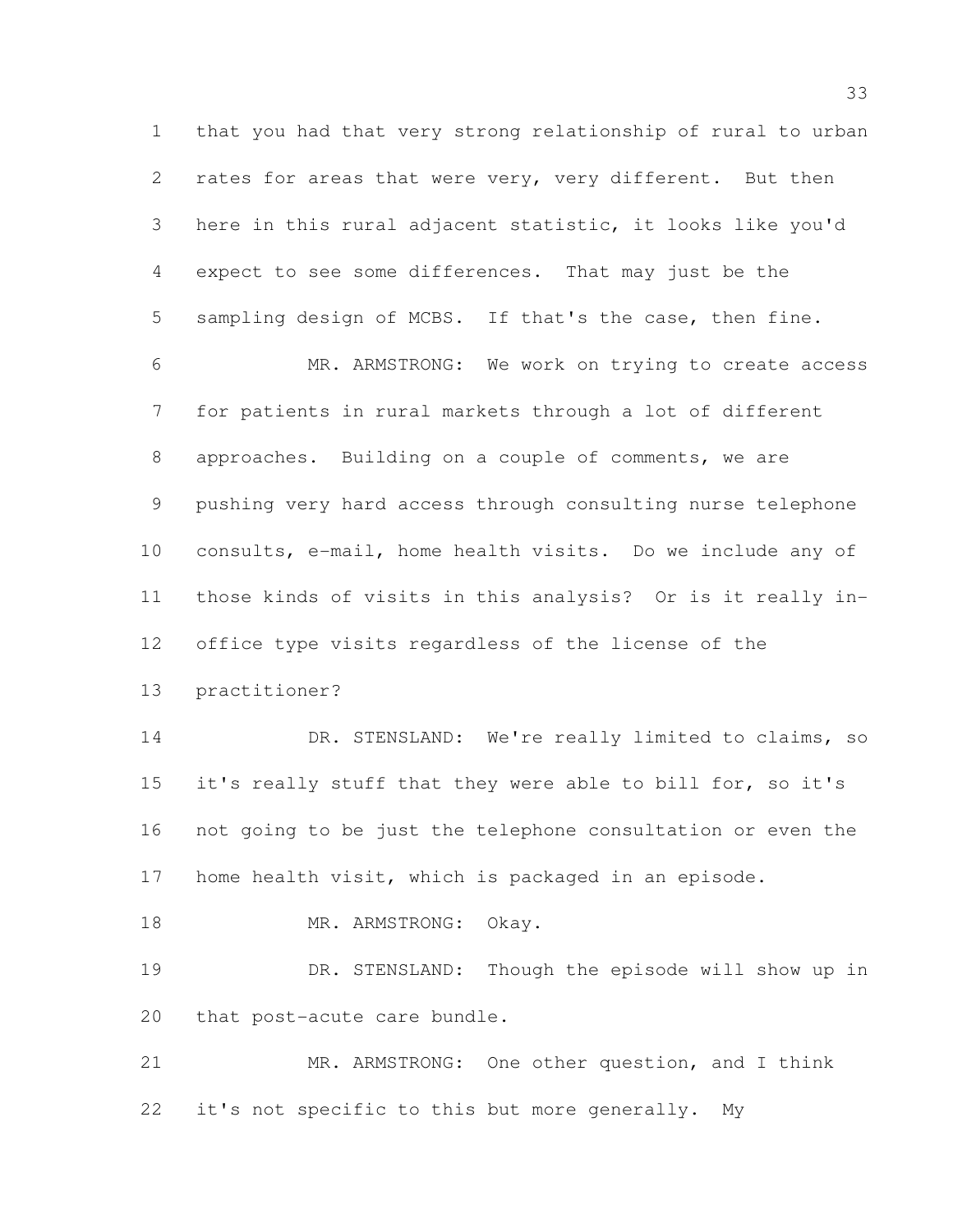understanding is this is really about volumes and access.

 We'll look at quality for these populations in a future report, where it may be that some of the issues around the system-ness of the care delivery really become a little bit more relevant.

DR. STENSLAND: Right.

7 MR. ARMSTRONG: Okay.

8 MS. UCCELLO: Okay. I'm just thinking through some of these prescription drug issues, and on Slide 9 it shows there's really similarity between urban and rural. But I was also thinking about on Slide 12 where you break out the supplemental coverage. Do you have information 13 there on Part D enrollment? And in the chapter, but not 14 here, you talked about these low-access counties, and I guess Slide 12, that would be too small of a sample size, I would guess, to look at the enrollment. But I'm just trying to think through whether there are prescription drug supplemental coverage issues that may very across these different counties.

 DR. STENSLAND: Okay. I'll have to look into that, unless Joan has something off the top of her head. 22 DR. SOKOLOVSKY: In general -- I don't have the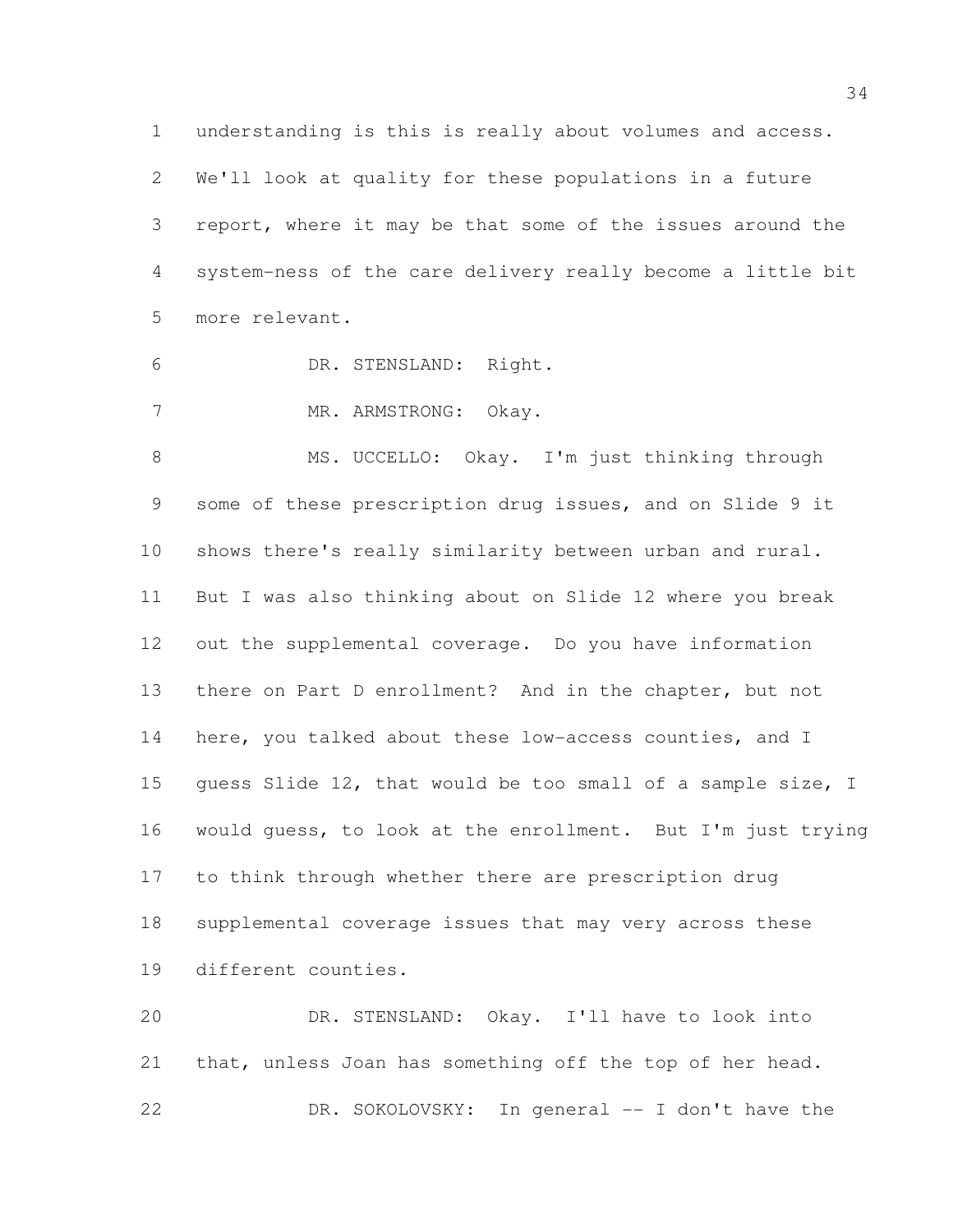numbers in my head, although we have them -- there is higher enrollment in Part B in these low-access counties than the national average. But there are still going to be people who don't have it. MS. UCCELLO: But the mail order is still similar. DR. STENSLAND: Yeah, it's similar or even lower. DR. MARK MILLER: You would think there would be a lot more [off microphone]. 9 MS. UCCELLO: Right, right. DR. STENSLAND: Unless you're traveling anyways to the community -- you're going to Walmart for other things, 12 and so you're there and you pick up your drugs or your --13 MS. UCCELLO: Right. Okay. 14 DR. DEAN: Yeah, one of the things that I was questioning or concerned about, in Slide 4 you lay out the definitions, and those are, I think, a reasonable and good breakdown of the different counties. But then when you aggregate it into just urban and rural, I assume it includes the three rural categories together. Is that right? DR. STENSLAND: Yes. DR. DEAN: And I guess I'm concerned about that because the rural micropolitan will overwhelm the more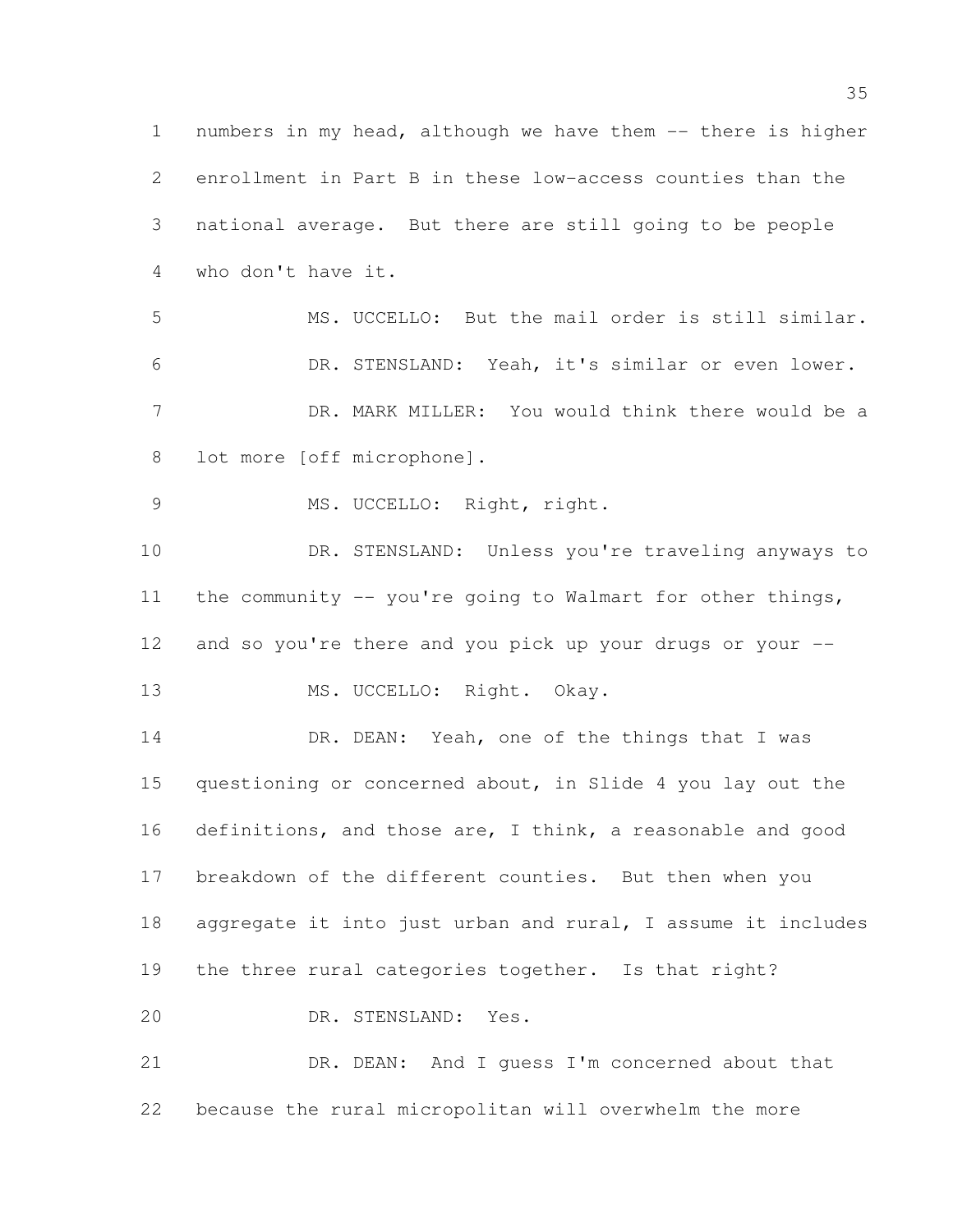remote counties and will, I'm afraid, wash out and hide real differences that are there just because of the number problem. And this has been a problem that, you know, I think those of us in rural health have struggled with a long time. Our numbers are so small that, first of all, we can't get good quality data. We can't get statistical validity in a whole lot of areas. And it's a real struggle. And so trying to describe what's really happening there can be a real challenge.

 But I guess I would be concerned about how the data is aggregated because it really does make a difference in how accurately it describes what's going on. So I don't know if that's a technical question or a comment.

14 Another one -- and I've got a number of things, and some of them we can talk about afterwards. But the one 16 on number of visits, well, the one that's up there, that just doesn't seem right to me. You're saying that the average Medicare beneficiary sees a physician ten times a year?

 DR. STENSLAND: Yeah, usually [off microphone]. DR. DEAN: I probably have maybe half a dozen patients that that applies to. I mean, people just are not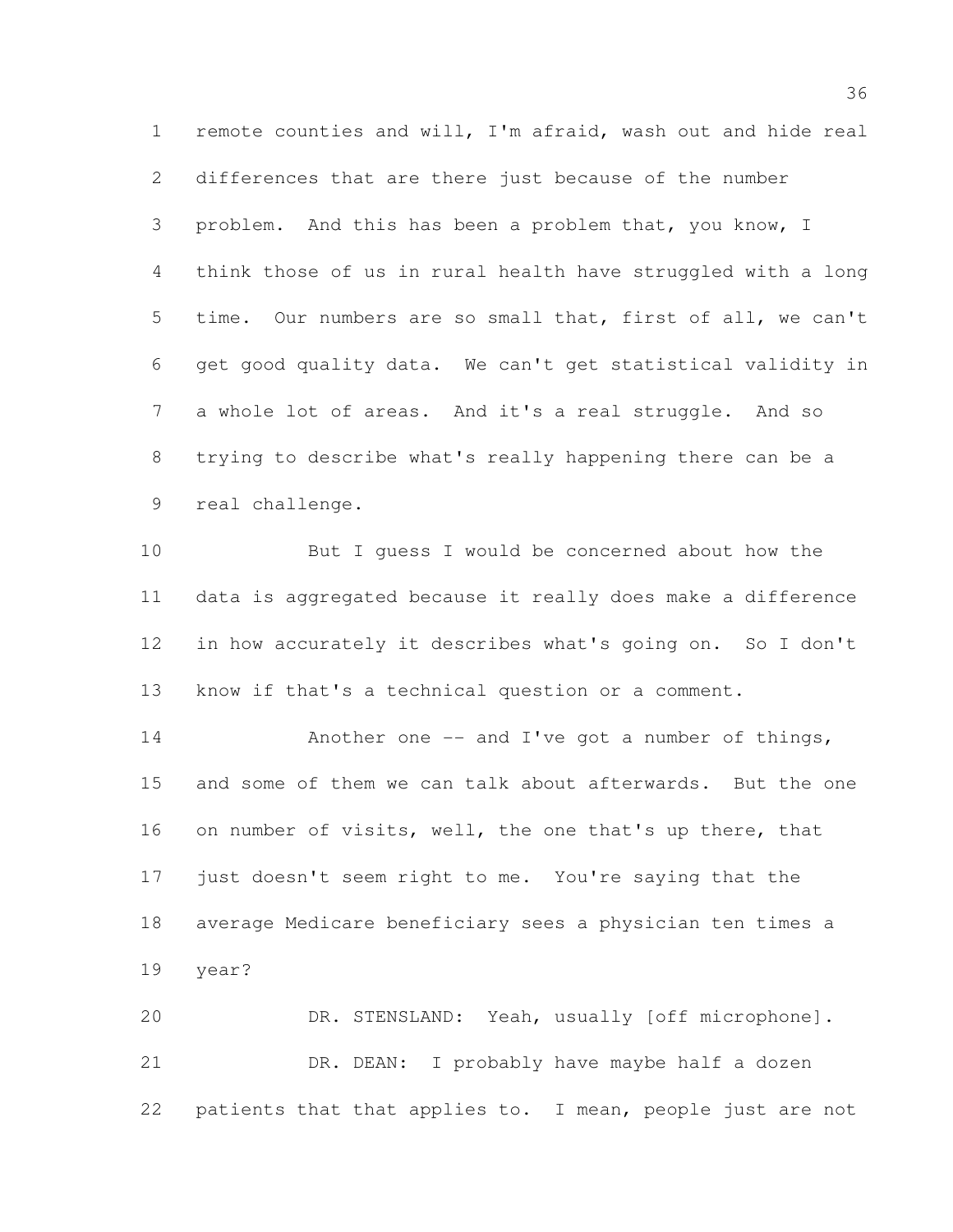seen that often. And I guess that number just doesn't sit right.

 DR. STENSLAND: This would be, if you go to the office -- if you go to the doctor, this would be a visit, or if you go to an outpatient facility or if you go see a specialist, or maybe you go see --

7 DR. DEAN: I understand, but that's almost a monthly visit for every Medicare beneficiary. I mean, that just doesn't jibe with my experience.

 DR. BAICKER: Would the medians look different from the means? Is this just a right-tail issue?

 DR. STENSLAND: I can check. You know, we have about 10 percent of the people with zero, so we can see what that turns up.

15 DR. DEAN: I mean, we know that, for instance, 20 percent of people account for 80 percent of the utilization, or something like that. So you've got 80 percent of people that are really relatively low users. And if that's the case, you have to get some very high users to get to those numbers. Like I say, it just doesn't feel right.

 DR. BERENSON: Can I just comment on that? I'm using data that Jerry Anderson produced out of Hopkins.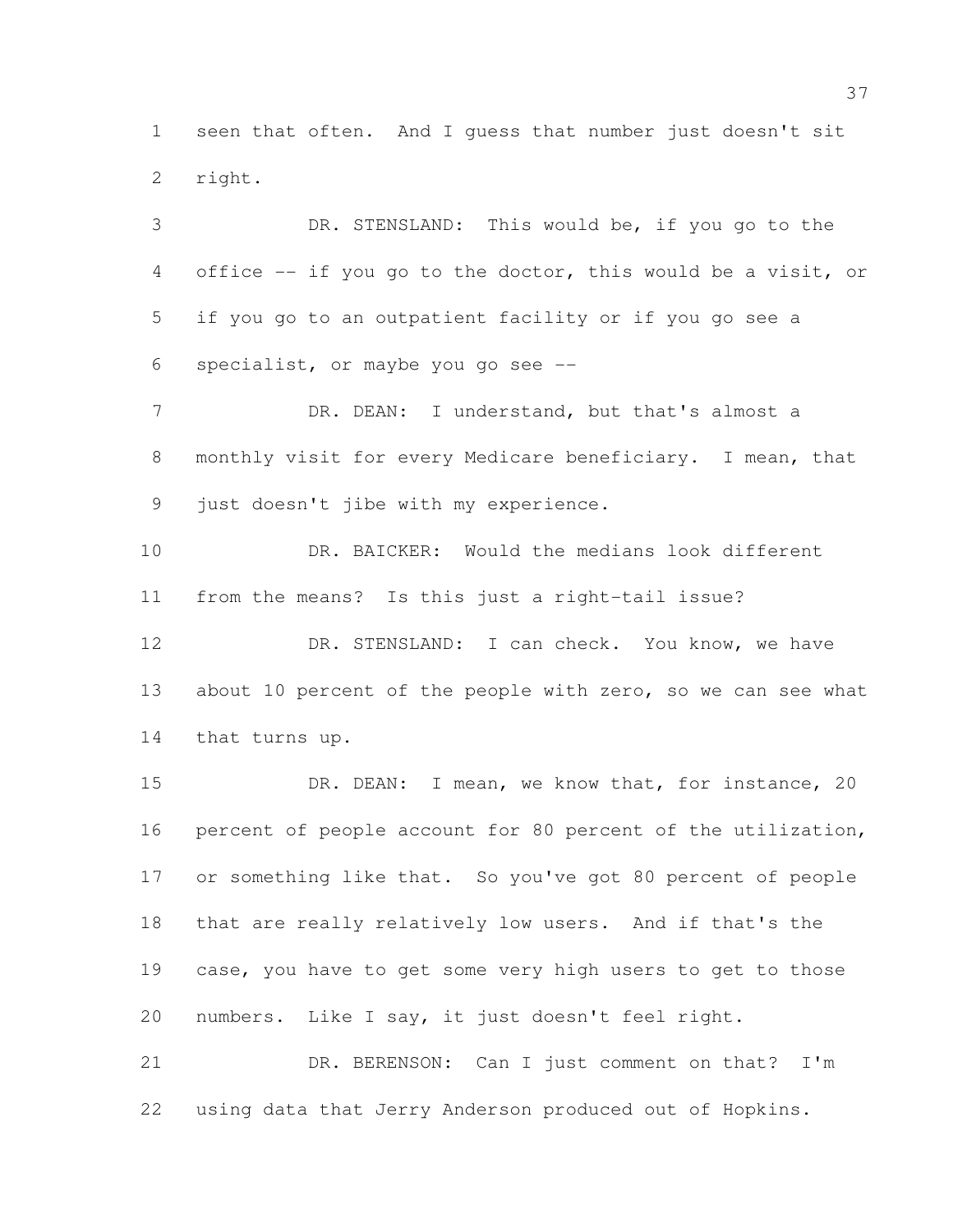This is now almost a decade old, but the patients with five or more chronic conditions have 50 visits a year, on average, Medicare beneficiaries. So there is a right tail. DR. DEAN: Fifty visits a year? DR. BERENSON: Fifty visits a year is the number for that. 7 DR. DEAN: Boy, that doesn't fit with what I see. I would just like to follow up on Mary's concern about how we describe, you know, non-physician. This has 10 been a struggle for years, but I think it's important that we come up with some definition and we use it consistently, because it's very confusing and it's getting worse. You know, physical therapists now have doctoral degrees. Pharmacists have doctoral degrees. And, you know, how you lump these people together -- they're all contributing. They're all important parts of the system. But how you come up with a description that both describes what's happening, is fair to the individuals, and all those things is a real challenge. But unless we do that, we just aggravate the confusion.

 MR. HACKBARTH: Okay. Let's begin Round 2 comments with George.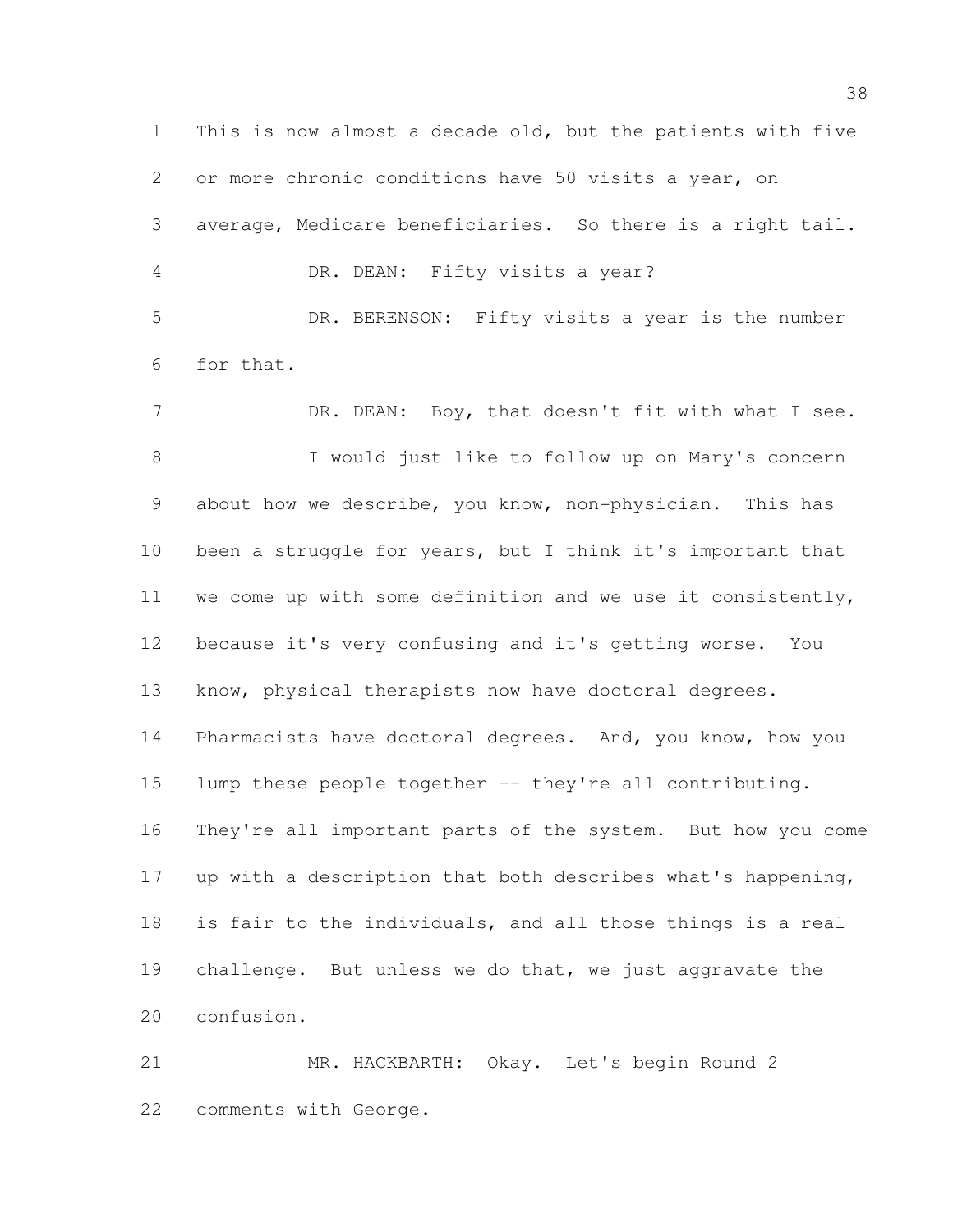MR. GEORGE MILLER: Yes, thank you. Tom just illuminated a couple things I wanted to talk about, particularly for me is the definition of access in rural areas. And, again, we're looking at the data by the three stratified rural areas which are quite different than if you lumped them all together for rural versus urban.

 So my question is: What is our definition of access? And then access to what? What are our Medicare beneficiaries getting? And it seems from the data that the rural Medicare beneficiaries have higher out-of-pocket expense, which is a concern. And so what Bruce talked about -- and this would lead to a -- benefit design would be an issue I certainly would want to explore. And then how do we deal with the health of the population. So part of the access issue may be a perception issue.

 I'll go back to my statement earlier. Access to what? And if a rural beneficiary has to travel -- I think in the chapter it gave an example that they had to travel further for prescription drug. So to me, that's an access issue if you have to travel further, although the numbers seem to indicate that they still get to use -- still get their drugs filled, but it is still an access issue.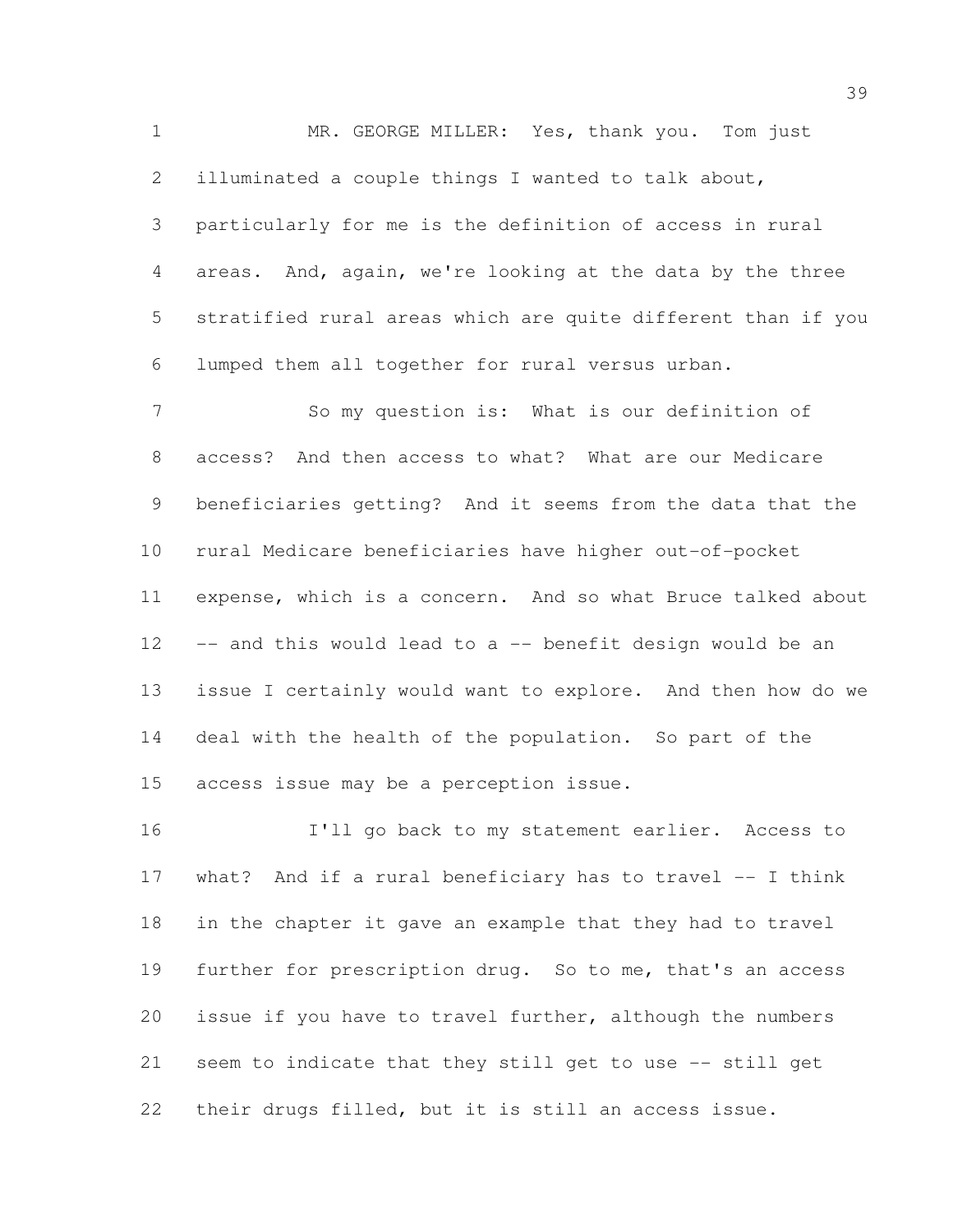I want to spend a little bit of time defining what access is for a rural beneficiary and across those three definitions for the Medicare beneficiary in the rural area. Then also the concern that both Jennie and I think Herb mentioned about the aging of the rural physicians in the workforce. On study I saw is general surgeons, 52 percent of the general surgeons in rural areas are within retirement age, and so we do have a five-year window where there's a problem, and how will we address that problem going forward? So those are a couple things that I think this 12 report needs to tease out going forward. 13 MR. HACKBARTH: On the first one, George, help me understand what you're looking for. So one of the metrics used in this presentation is patient satisfaction with access. 17 MR. GEORGE MILLER: Right. 18 MR. HACKBARTH: And, broadly speaking, the results 19 are similar. So even though they may be traveling further, the Medicare beneficiaries in rural areas are saying that they're satisfied at roughly the same level as people in

urban areas who may have a shorter distance.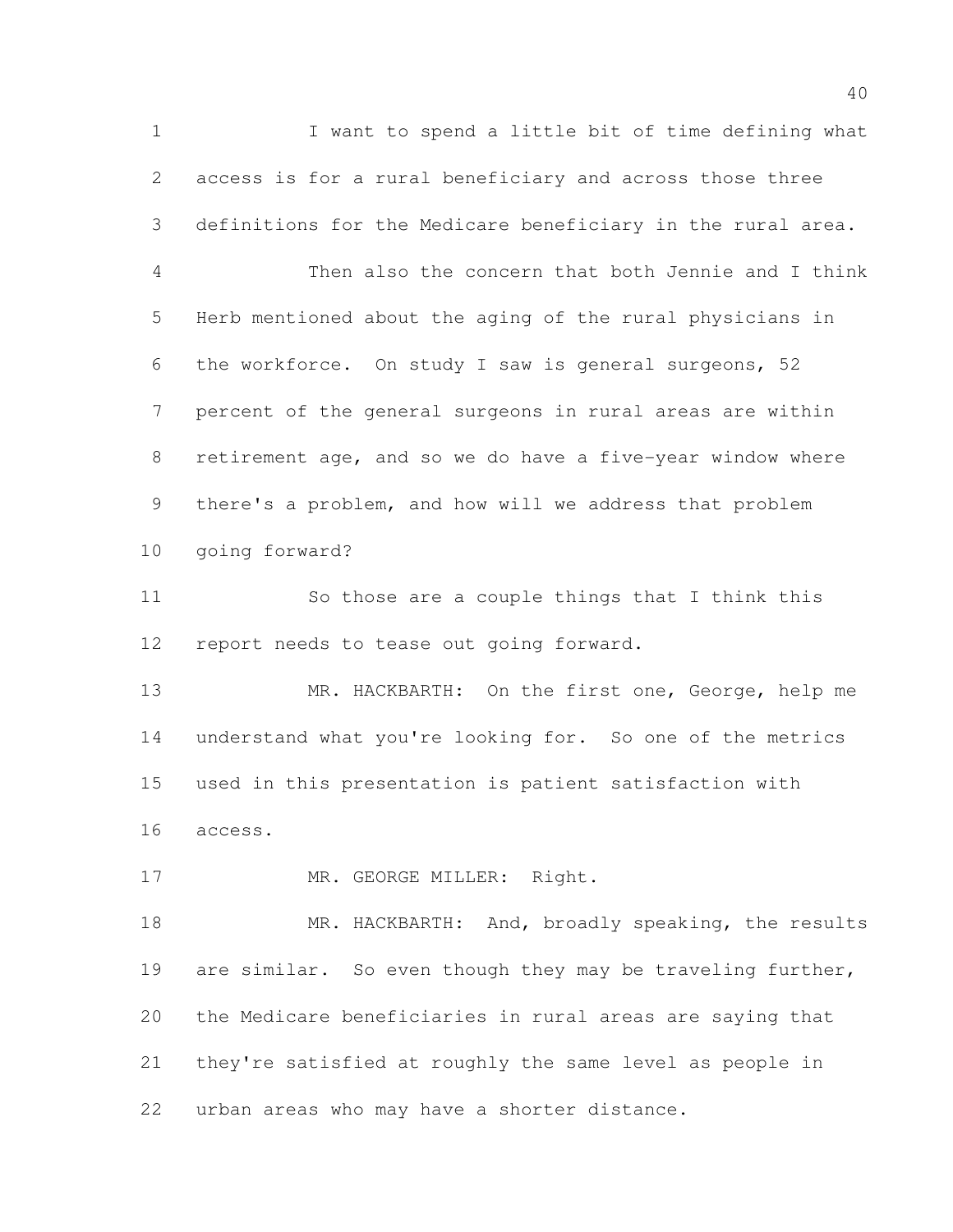So you're saying you don't like that or you don't want that to be the only definition and you want objective metrics like time or distance traveled?

 MR. GEORGE MILLER: What I'm saying is the definition of access could be different, and the perception of satisfaction by the beneficiaries is fine, and I don't have a problem with that definition. That's their perception of it. But are rural beneficiaries getting the same access to the same care as an urban is? Part of my definition -- and travel is an example of that. And so if you travel further, do you have the same access as an urban beneficiary? And that may be one of the metrics we want to look at.

 MR. HACKBARTH: Yeah. So there is some evidence 15 that, in fact, they are traveling further that's provided 16 here. And yet although they're traveling somewhat further, the level of satisfaction is the same. So what's the policy implication of what you're saying, that even though they're equally satisfied, the fact that they're traveling further means that we need to provide more offices so that we equalize the distance traveled as opposed to the satisfaction? Where do we go with that analysis?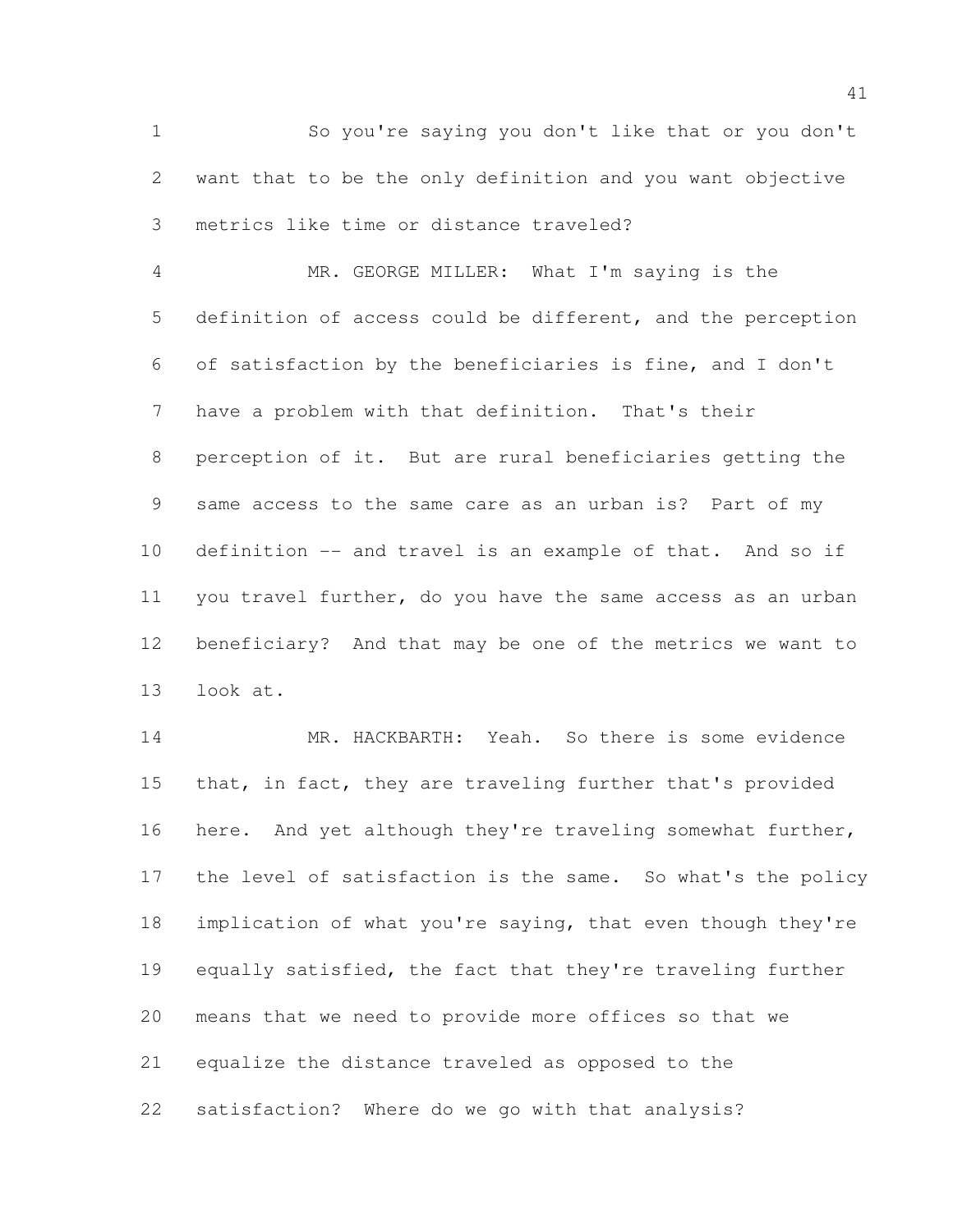MR. GEORGE MILLER: Yeah, you raise a good question. It's something to think about. That's a good question. On the other hand -- and, again, I'm not trying to complicate it, but on the other hand, the additional issue is that that same rural beneficiary who may be traveling more are spending more out-of-pocket because they don't have Medigap coverage, and it seems to me then that's not equal access. They're spending more, traveling more. And I don't know the policy implications. You phrased that question appropriately. But it's something that I want to think about and work on.

MR. HACKBARTH: Okay.

13 DR. BAICKER: I thought the discussion you had about particular outlier areas was really interesting in thinking about the range comparing urban areas to non-urban areas. I wonder if, especially in light of what Tom was 17 raising about the means, it would be interesting to look at 18 both medians and other measures of the range, you know, the interquartile range, the coefficient of variation, whatever 20 other measure you want to use, just because especially when you're comparing one category that has a lot more entries to a category with many fewer entries, the range is going to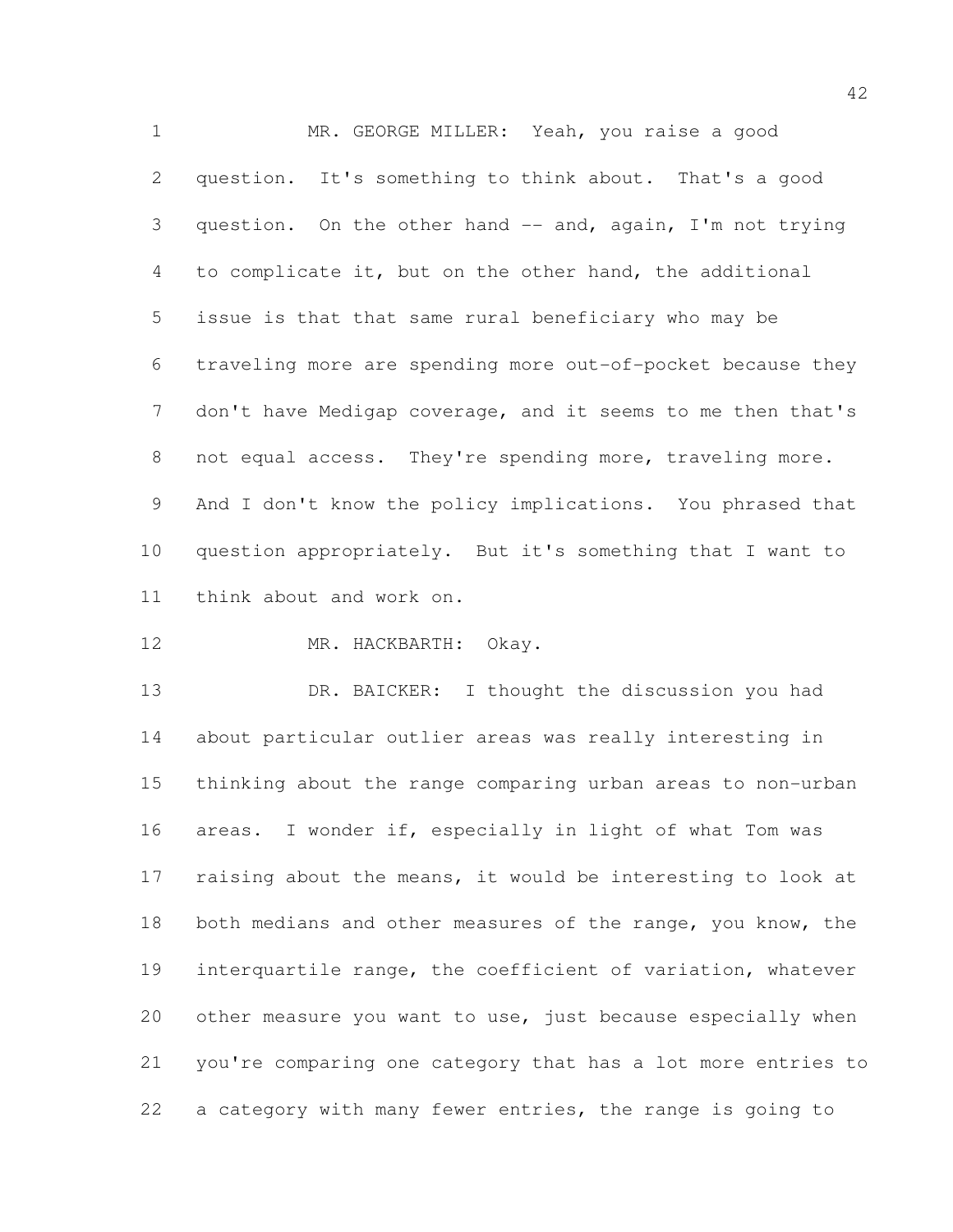look wider by chance or by particular example.

 So it might be interesting to see that, and that would be informative on these issues, but would also, I think, underscore the issue that rural areas are just not going to be urban areas on a lot of different dimensions. And I would say our goal should not be to equalize access. That might not be a fair way or a politic way of putting it, but fundamentally access in rural areas is not going to be the same as urban areas if you're measuring it by distance traveled or lots of other things about convenience, and that shouldn't be our program goal.

 DR. NAYLOR: So I think this is really an excellent report. I meant to say that last time. And I also think that people make choices, and so sometimes I'd like to live in a frontier, given what the opportunities might be there.

17 So, with that, I do think as we look at the issue of quality in the next iteration, this opportunity to unbundle overall health is a really important one. Because I think when people answer that, they do -- it is multidimensional, and they're talking about socially and cognitively and functionally and physically and emotionally.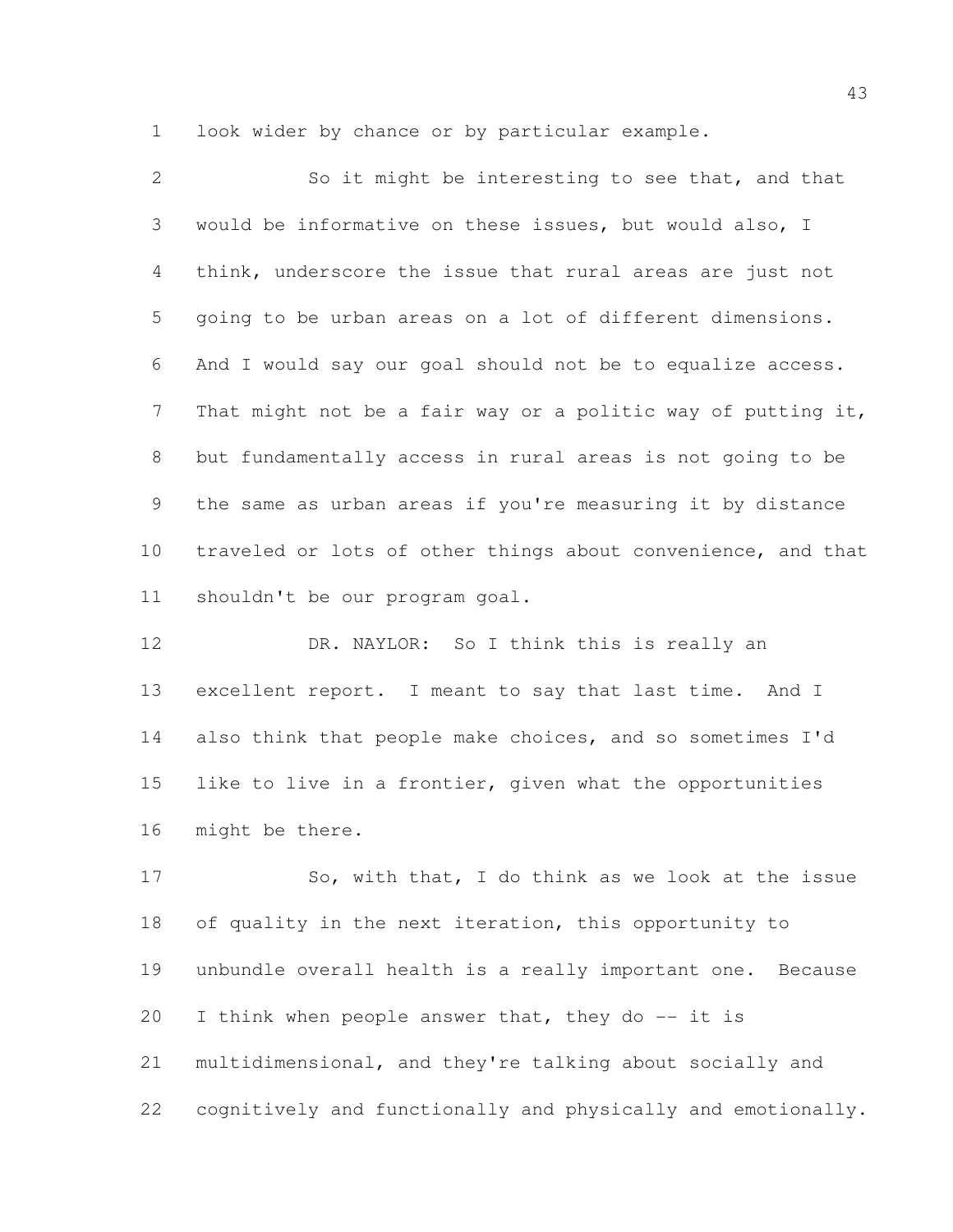So I think that would be a really -- and since you have 2 other items, that would be helpful.

 But on the issue that you're raising, talking about here on volumes of services, if beyond -- I don't know what is possible in terms of looking at it, but beyond looking at the volume of services for which there's billing directly from however we're going to categorize these 8 individuals -- physicians, NPs, certified nurse midwives, PAs – can we look and should we look at the other kinds of 10 services that others have been talking about, you know, the capacity -- the real outreach by telehealth and through home health and services like frontier nursing and so on and so forth that get to a whole range of volumes of services that might be contributing to equal satisfaction? Do you know what I'm saying? Beyond going for the medical volume of service, is there a way in the report to also say this population relative to urban has greater access to federally qualified health centers? Seventy-five percent of them are in rural communities, even though they only serve a very small proportion of Medicare beneficiaries and they get a team approach to care.

So, you know, I'm just trying to flesh out more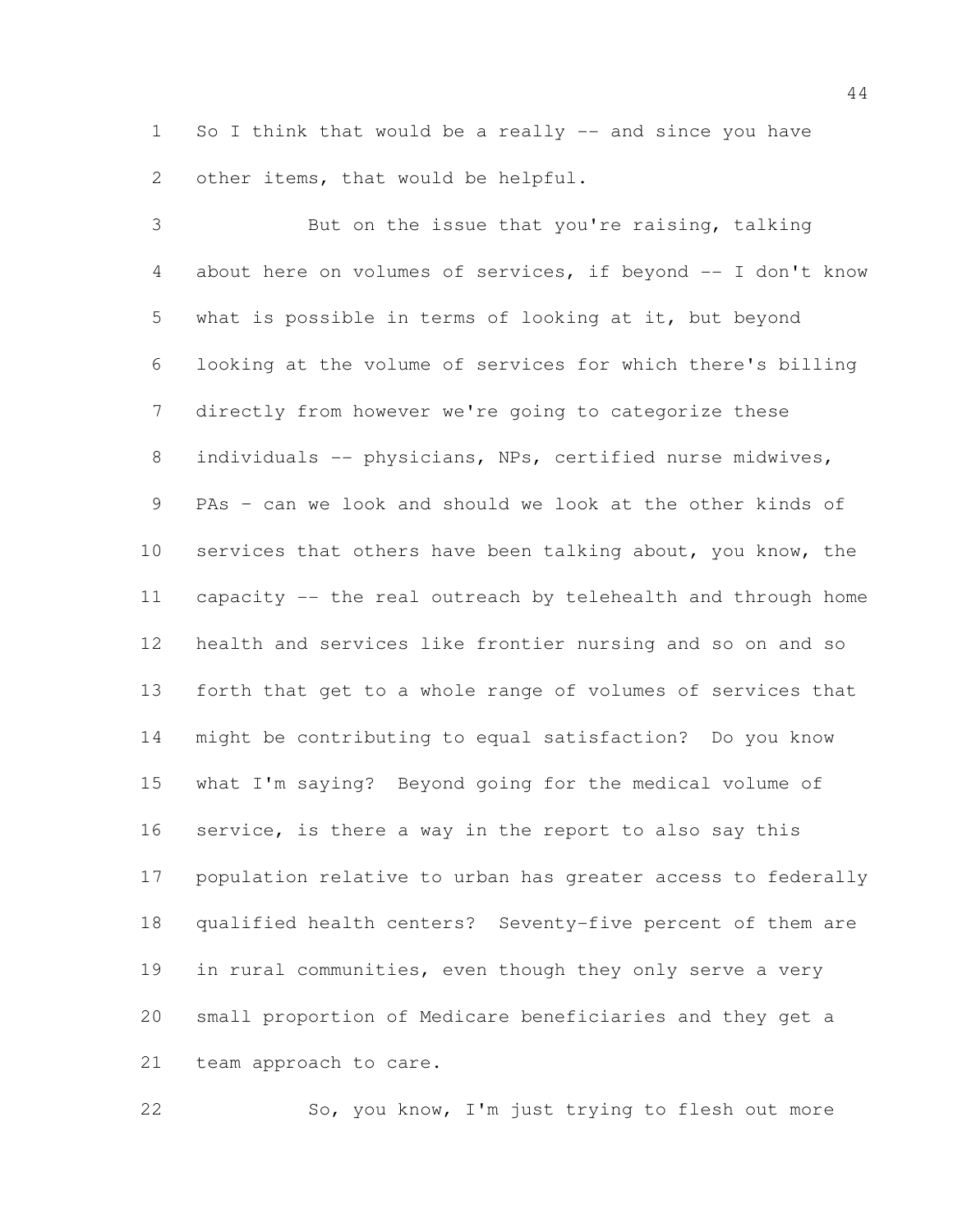what volume of services there might be that a population

 might have access to that contributes to higher satisfaction or roughly equal satisfaction.

 DR. STENSLAND: We can maybe bring some things out of our site visits.

DR. NAYLOR: Exactly.

7 DR. STENSLAND: To try to put some of that more into the report.

 DR. NAYLOR: So people don't just look at this as medical visits and compare and say that's preventive health services, that's primary care. That isn't. That's a part of, but it's not the whole picture.

 MR. BUTLER: So using our traditional metrics for access, it looks like there isn't that much of a problem except for people having to drive, maybe.

 Having said that, we've alluded to the various roles that technology plays, but we don't really kind of shine any light on it as a gap closer. And it takes, as 19 Scott on the one end says, maybe e-mails, or then there's more sophisticated telemedicine. But it would be interesting or, I think, worth kind of highlighting the role of technology in closing the gaps.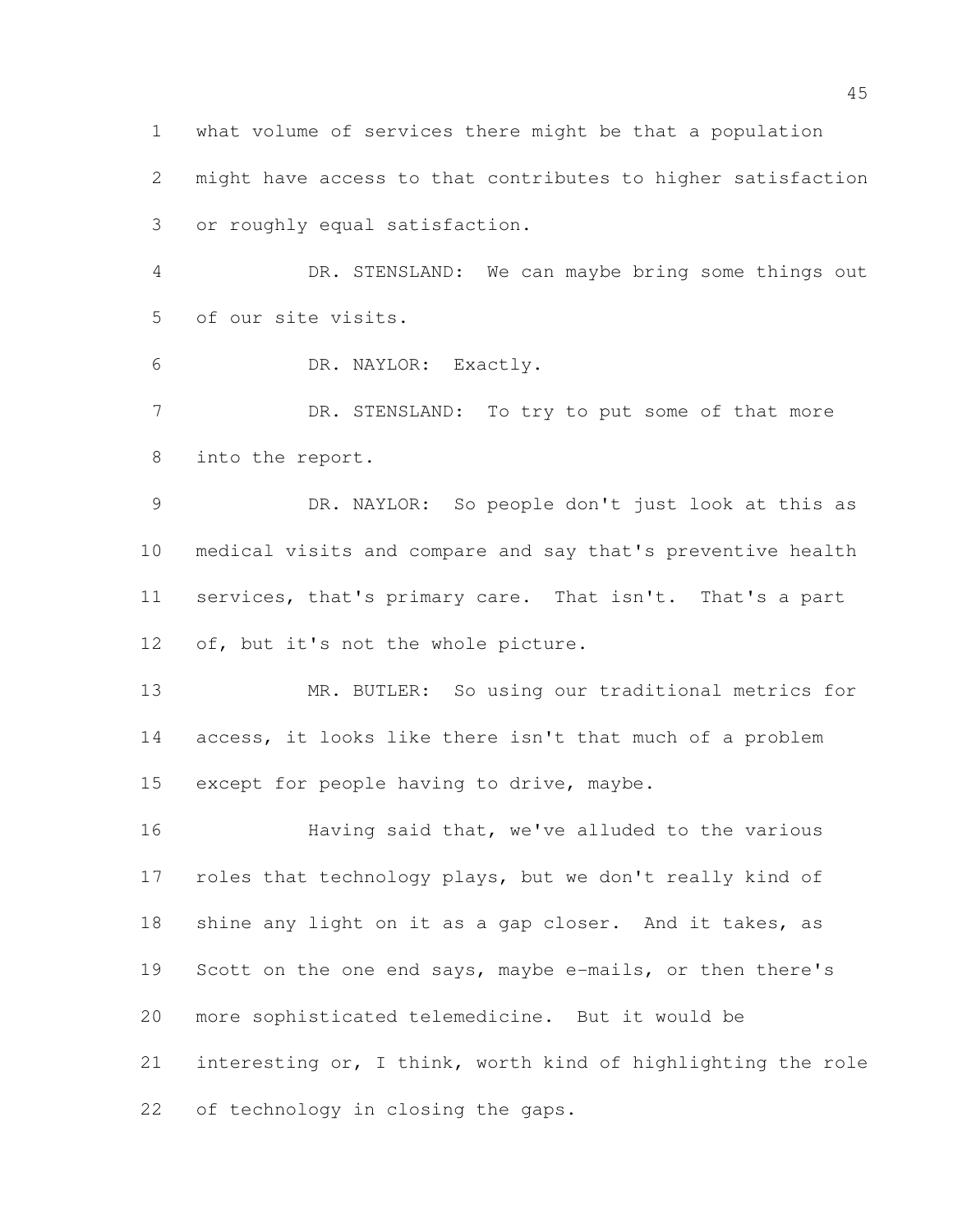1 So if we knew or found that, for example, rural physicians or hospitals were not becoming meaningful users or were not equipped with PAC systems that could help communicate between ERs or -- you know, I think that would be something worth kind of shining a light on to say are they going to fall farther behind because they're not getting the right kinds of support from a technology 8 standpoint. I think that would be -- just a little paragraph or something would be worth highlighting that. 10 DR. KANE: Yeah, I agree with Peter that it would be nice to have a sense of what that is and how we might measure it, because it is a way to encourage better access in the future.

14 A couple things. One is if we're going to look at the -- I think it's important to look at the aging of the workforce, but my sense is -- and this relates to access, too. When someone really is disabled and old, they don't 18 stay in a rural location often, unless they have someone to help drive them around. So I'm wondering if we can't also look at the -- what happens when the very old in the rural area -- what do they really do? Do they really stay in place when they can't see and have, you know, a lot of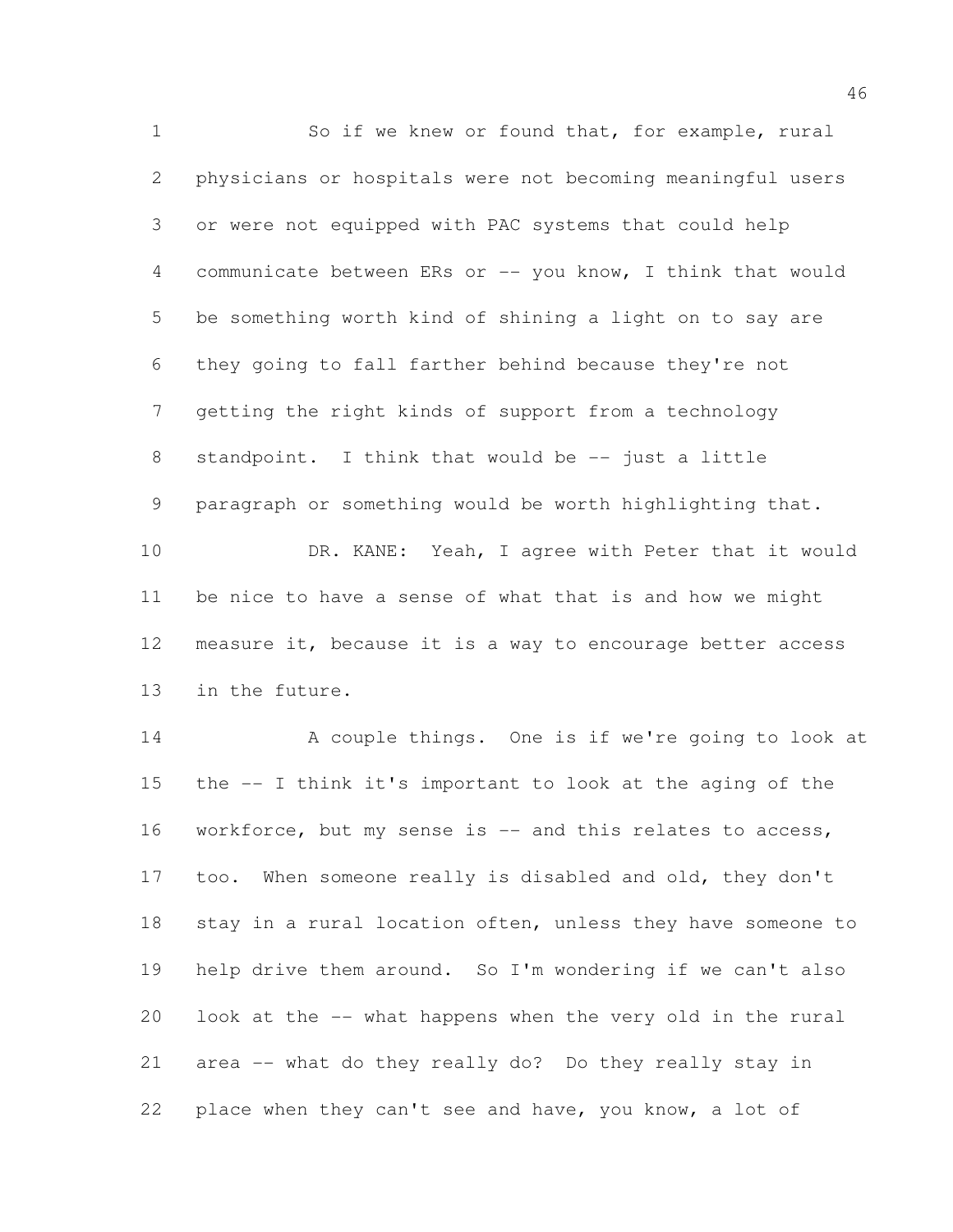disabilities? Or do they migrate to other places? I'm just wondering. You know, when you're thinking, projecting out, you know, what are the needs, I'm just wondering if the truly disabled or blind -- you know, a lot of people get macular degeneration, and they can't drive anymore. And so since driving is such an essential part of access here, it would be interesting just to know what people who can't drive anymore do and how either technological solutions or moving to a city is the way they resolve that, and I think that relates then to the workforce needs, to the whole interaction of do they really stay in place when they can't see.

 MR. HACKBARTH: Are you aware of data sources? DR. KANE: I'm just trying to think of how you would tailor this. I think you could almost, you know, look 16 at -- maybe try to stratify the access measures by ADLs or - - the fact that they're still in the rural areas is something that I'm just wondering if we're really capturing 19 the fact that a lot of people just can't stay there. And, you know, going back to several points, it may be that's a choice people have to make. You know, you can't stay in a rural area where you have to drive if you can't see and you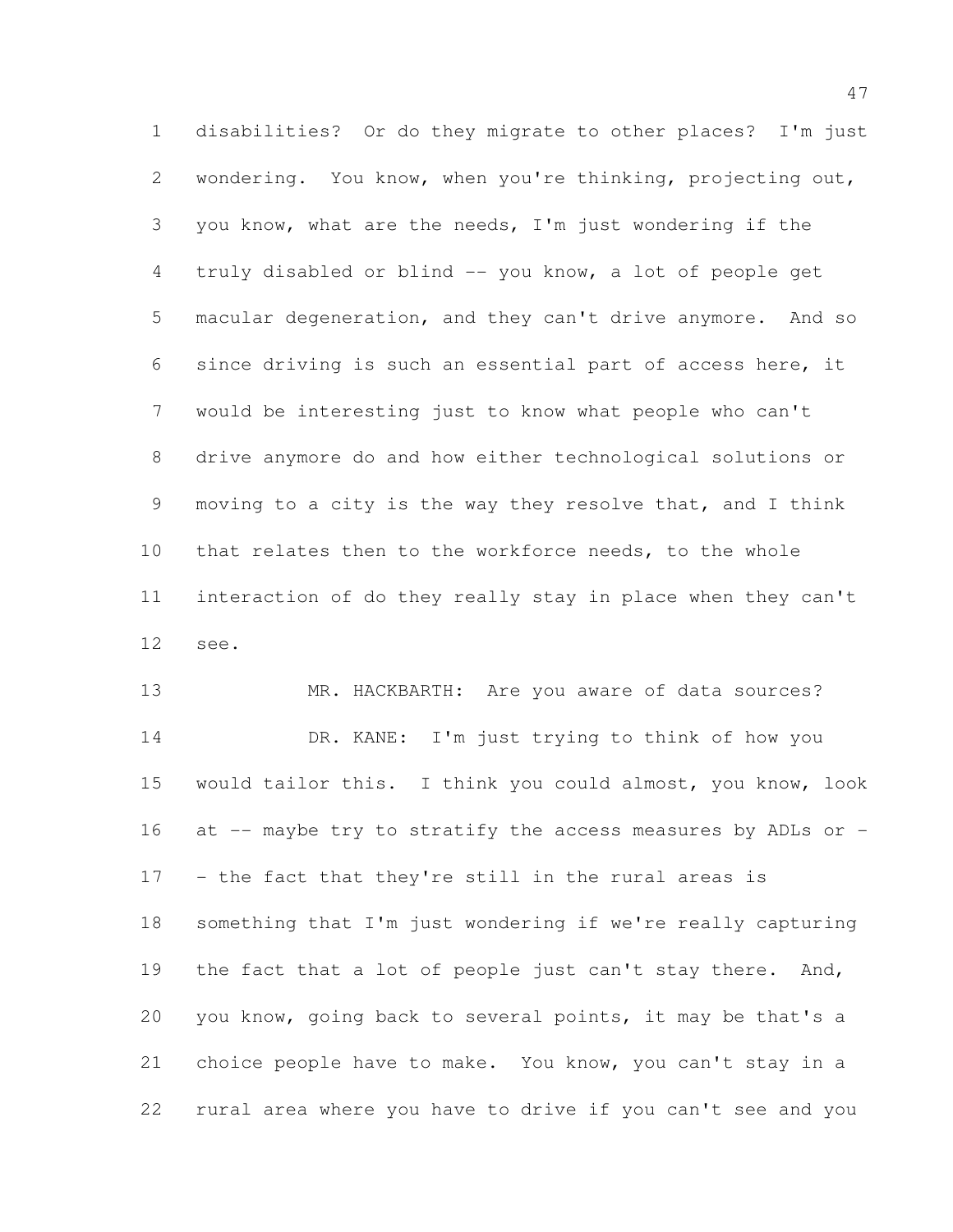have nobody to drive you around.

| 2               | But I don't think we're fully capturing the access           |
|-----------------|--------------------------------------------------------------|
| 3 <sup>7</sup>  | issue around when you're -- and maybe we'll accept that's    |
| $4\overline{ }$ | going to be an issue. When you can't see and you are         |
| 5               | disabled, you can't live in a rural area unless you have a   |
|                 | 6 live-in companion or something. But I just don't get a     |
| 7               | sense that we've focused in on the groups that really might  |
| 8               | have an access problem, since driving is so carefully linked |
| 9               | to it.                                                       |
|                 |                                                              |

 Then the only other piece I thought would be -- and, also, if your projecting workforce needs, I'm just wondering, you know, you might think that they're just like people who are in urban areas. But if they're leaving when they really get disabled, there's a different set of workforce requirements. So that was my link to the workforce thing.

17 Then on mental health, we do have the paper. In the paper there's sort of a By the way, there's this mental health issue, and By the way, it looks like rural areas have a higher incidence from some of the other data sets that you were looking at; but, by the way, we don't talk about it. And I think we really need to highlight the mental health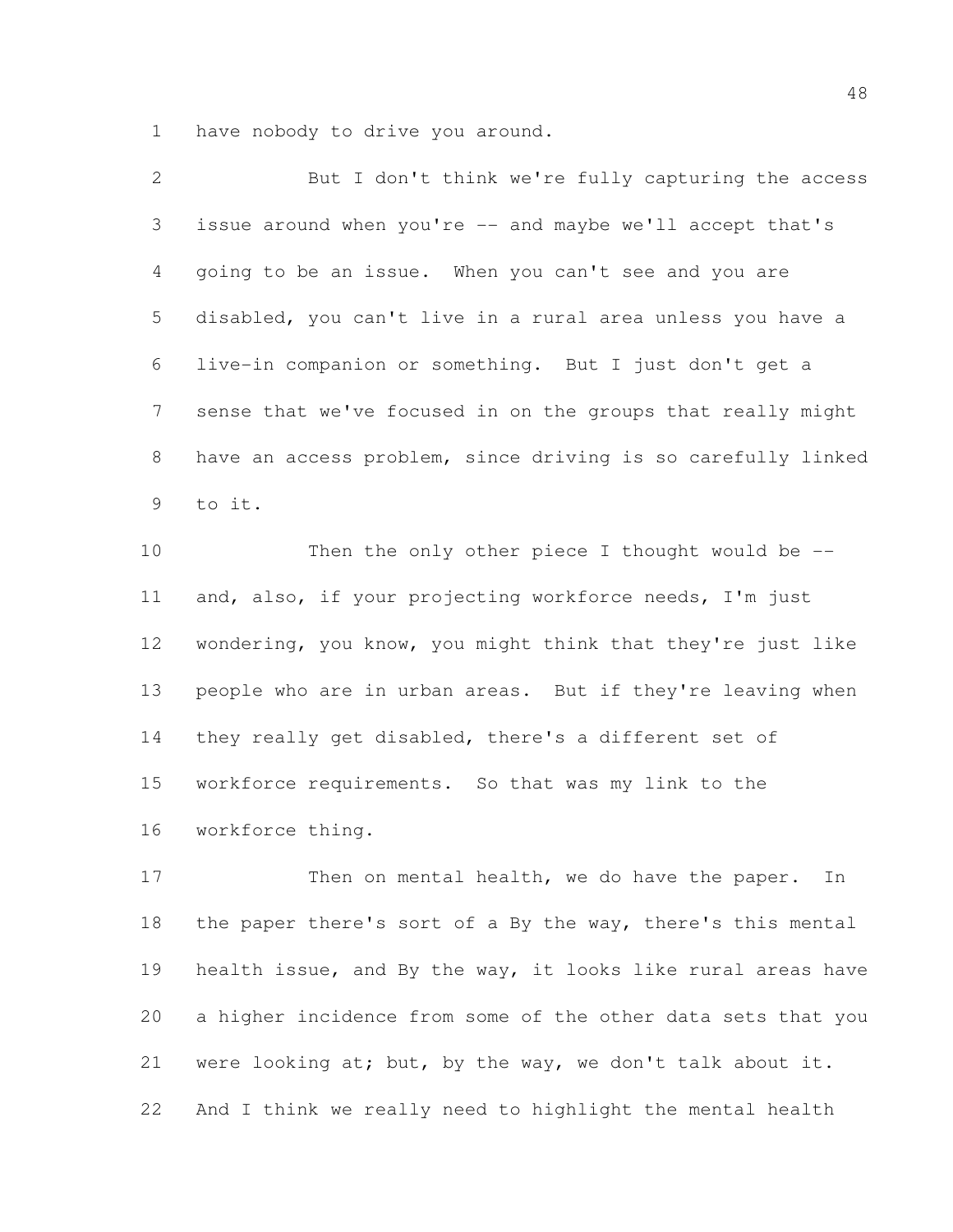piece a little more. I do think some of those ratings might be influenced by, you know, mental health issues, and I think it would be a useful thing to try to tease out as a potential problem.

 Otherwise, I think the urban/rural distinction, other than driving and potential mental health issues, we should be putting a lot more attention into looking at regional disparities rather than urban/rural distinctions. But the two places I think are difficult is if you can't drive or you're mentally ill, there might be some real access issues.

 DR. DEAN: I was just going to say Nancy's 13 absolutely right about -- in my experience, though they move 14 off the farm into town, and the town is a thousand people. That's my experience. So I don't think they go to the city because actually it would be worse, because they go to where 17 there are some support systems, and actually even in our 18 small community, we do have a bus system, we do have a bunch of other things for limited elderly folks.

 So you're right, but I don't think they -- of course, I live in a frontier county and moving to the city would be tremendously disruptive for some of these folks.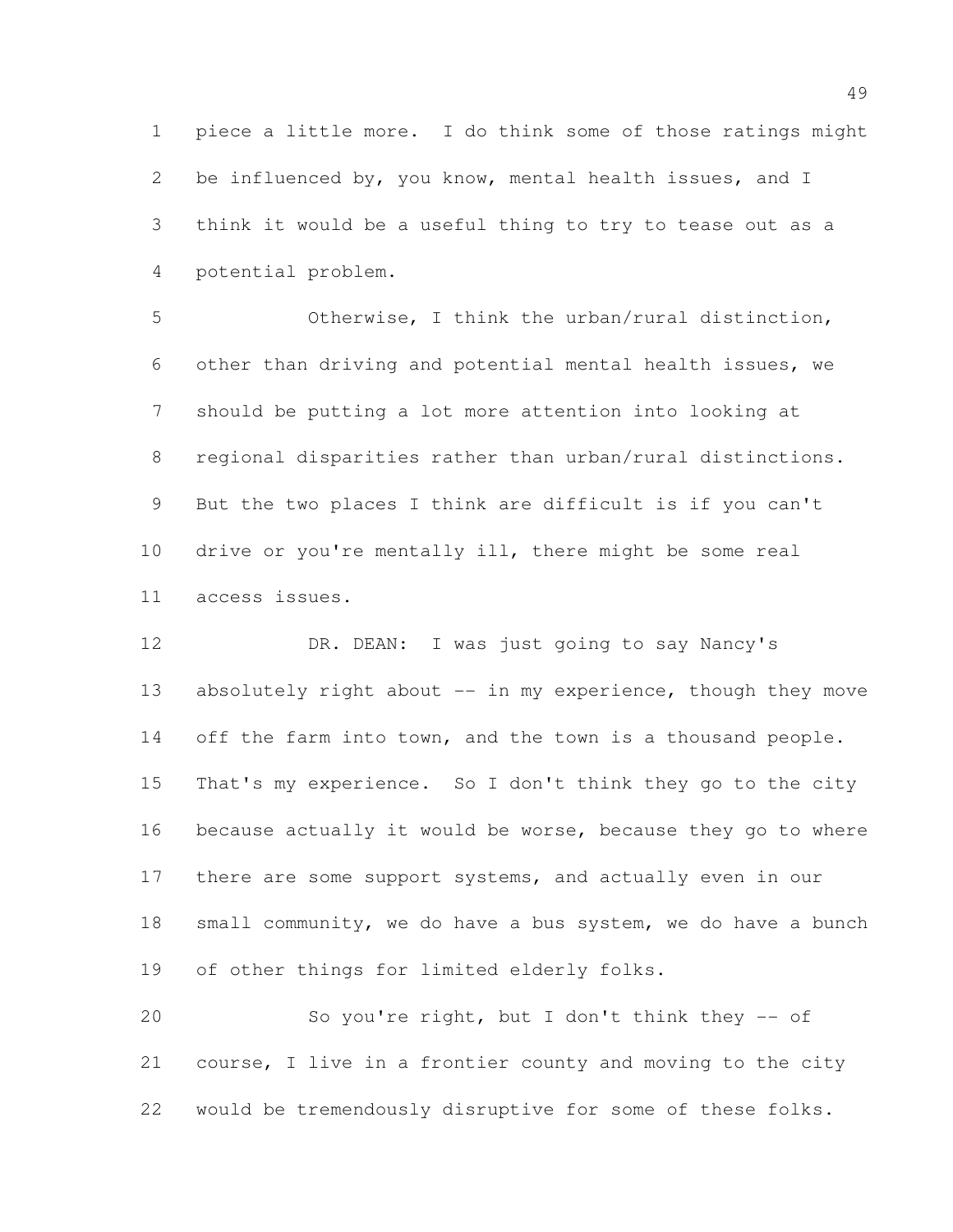Now, if they have family in the city, then that's different.

 DR. BAICKER: I was just going to jump in with a small data thought, that I think it would be very hard to do this systematically and be able to look at ranges across rural areas. But if you want to just get a vague sense of the magnitude of people moving in response to these things, you could use one of the other nationally representative data sets like, you know, the HRS or even the CPS that has as lookback period about where you lived last year and the type of county that it was, and it would give you an aggregate sense of movement from rural areas to more urban areas among people with worsening health. 14 DR. CASTELLANOS: You made a comment, rural areas 15 have fewer specialists, and I think we all agree to that.

 Would it be worthwhile to drill down on that? Because there are certain specialists that are really needed in the rural

communities. I don't think you need a pediatric

 endocrinologist, but you certainly need general surgeons and orthopods and cardiologists.

 This may have some impact on the workforce issues, the aging issues, but also with medical education. We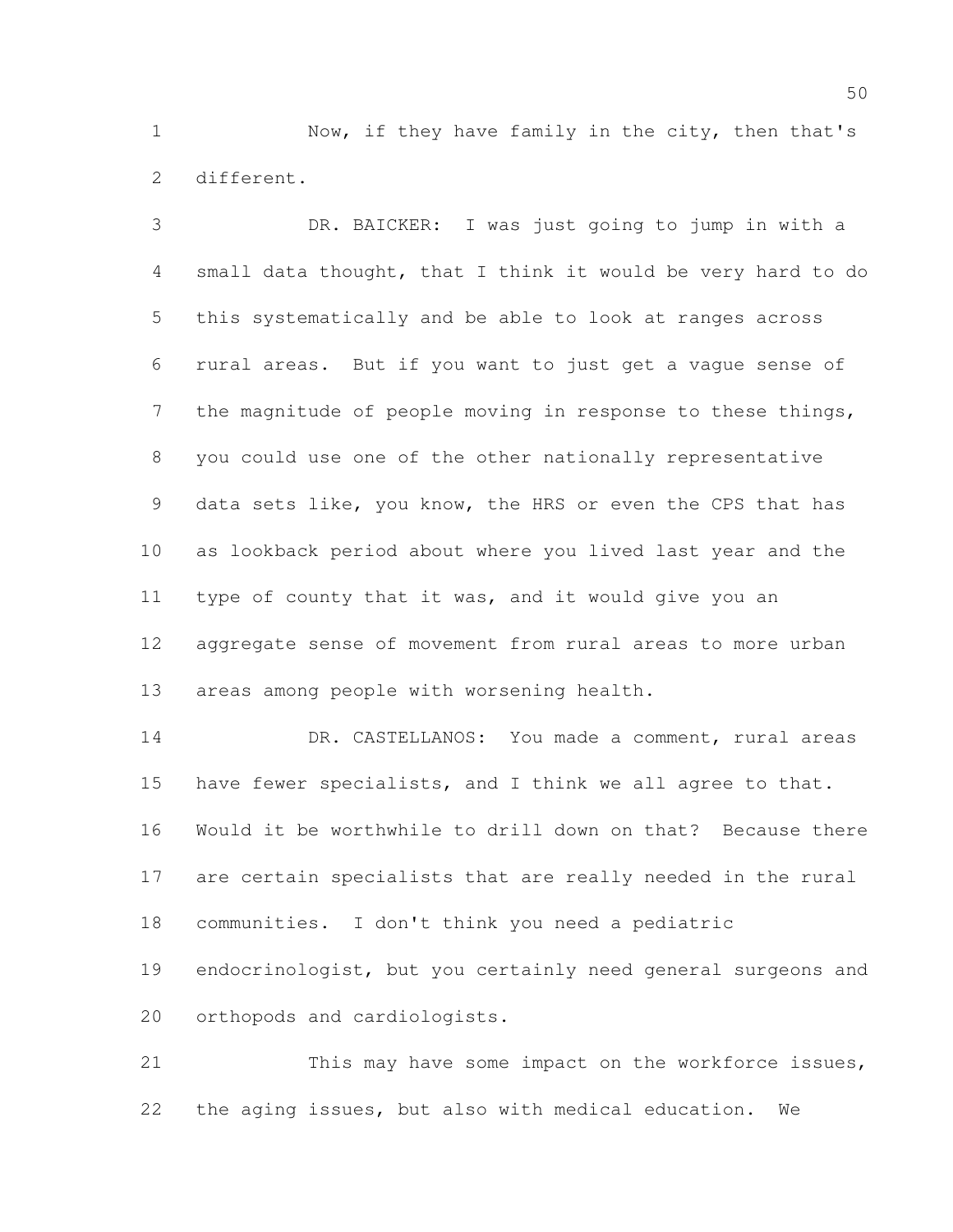haven't addressed in medical education to date the caps on specialty training slots. And even though it's hard to say you can train them, they're going to go into rural areas, we do know, at least in my specialty, that when they're over -- we have a surplus of pediatric urologists, they start to diverse and get into the smaller communities.

 So I think maybe drilling down on the number of specialists and especially the needed specialists in the rural areas -- the general surgeons, the orthopods, and the 10 cardiologists -- may be of some benefit.

 MR. KUHN: Three or four points. Again, you all just did a terrific job on this paper and I thank you for the work here. One of the things, as we all know, in the rural areas there aren't for-real health care in the Medicare program. There are a number of add-on payments for certain providers out there.

**Is there a way we can speculate in this work, or**  better than speculate, kind of document what access would be absent, those additional add-on payments? Because they have done a lot to kind of equalize, I think, access and payment in the area, and probably quality and other things. But absent those, what would it be like as we go forward? So I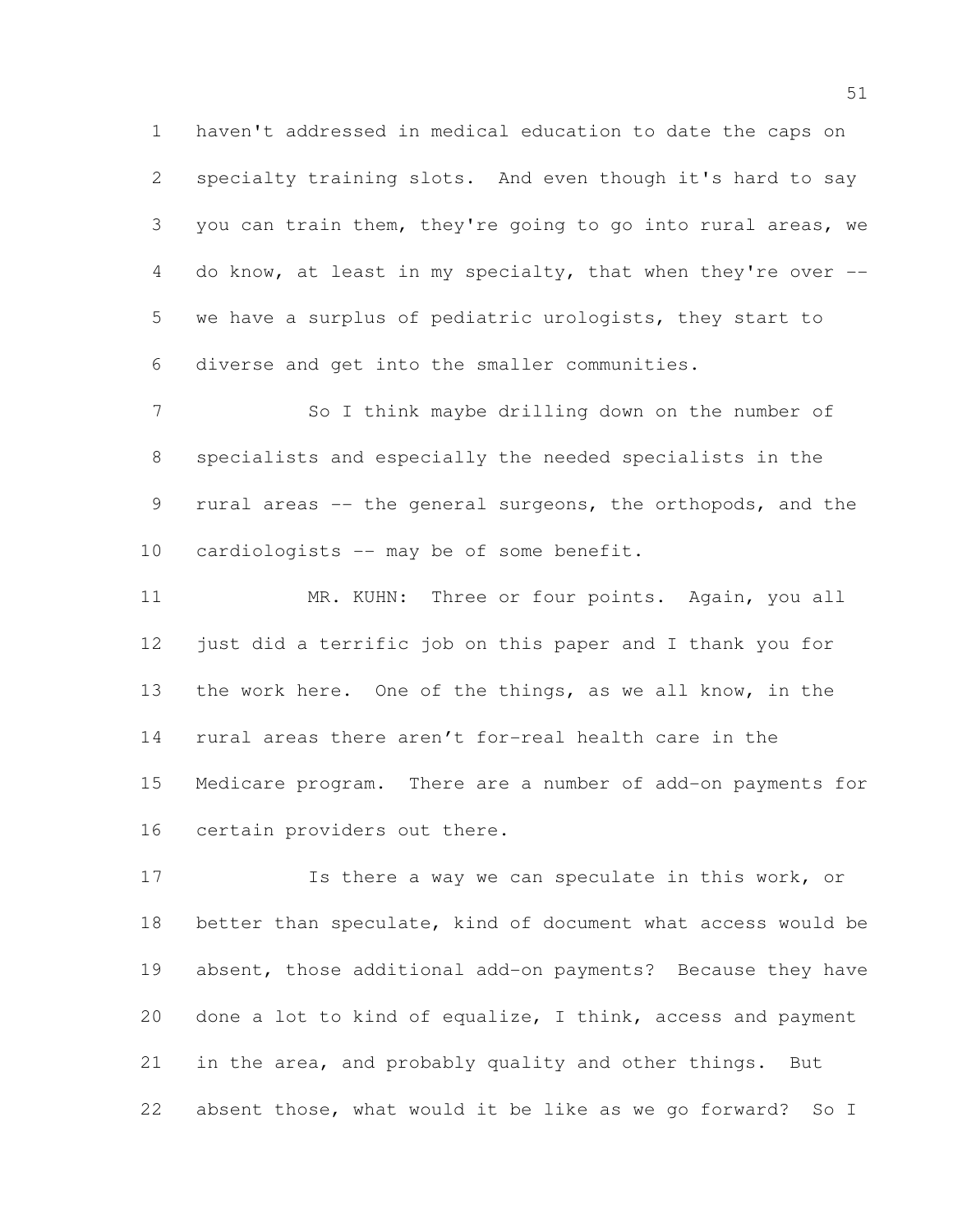think that would be an interesting work if we could do that.

 The second thing that would be interesting for further work would be if we could differentiate by the source of the usual care, whether it's a physician office, whether it's the emergency department, the RHC, the FQHC, and if there's a way we can differentiate by the source of where people get their usual care in areas.

8 The third area, as I read the paper and thought it would be interesting to look at is access to preventive services. I know we're talking about services in general, 11 but I think in that one, that might be pretty powerful for us to have some better information on that one. It would be useful.

14 And then finally, on the paper, and I think it was Page 28 here, there's an interesting bit of information where it talks about the proportion of rural beneficiaries reporting no problem with accessing a new primary care physician, improved from 66 percent in '07 to 83 percent in 2010. That's nearly a 20 percent jump over three years. Do we have any kind of speculation why that improvement? I mean, that's extraordinary improvement, and 22 if there's any way to replicate that, we ought to be all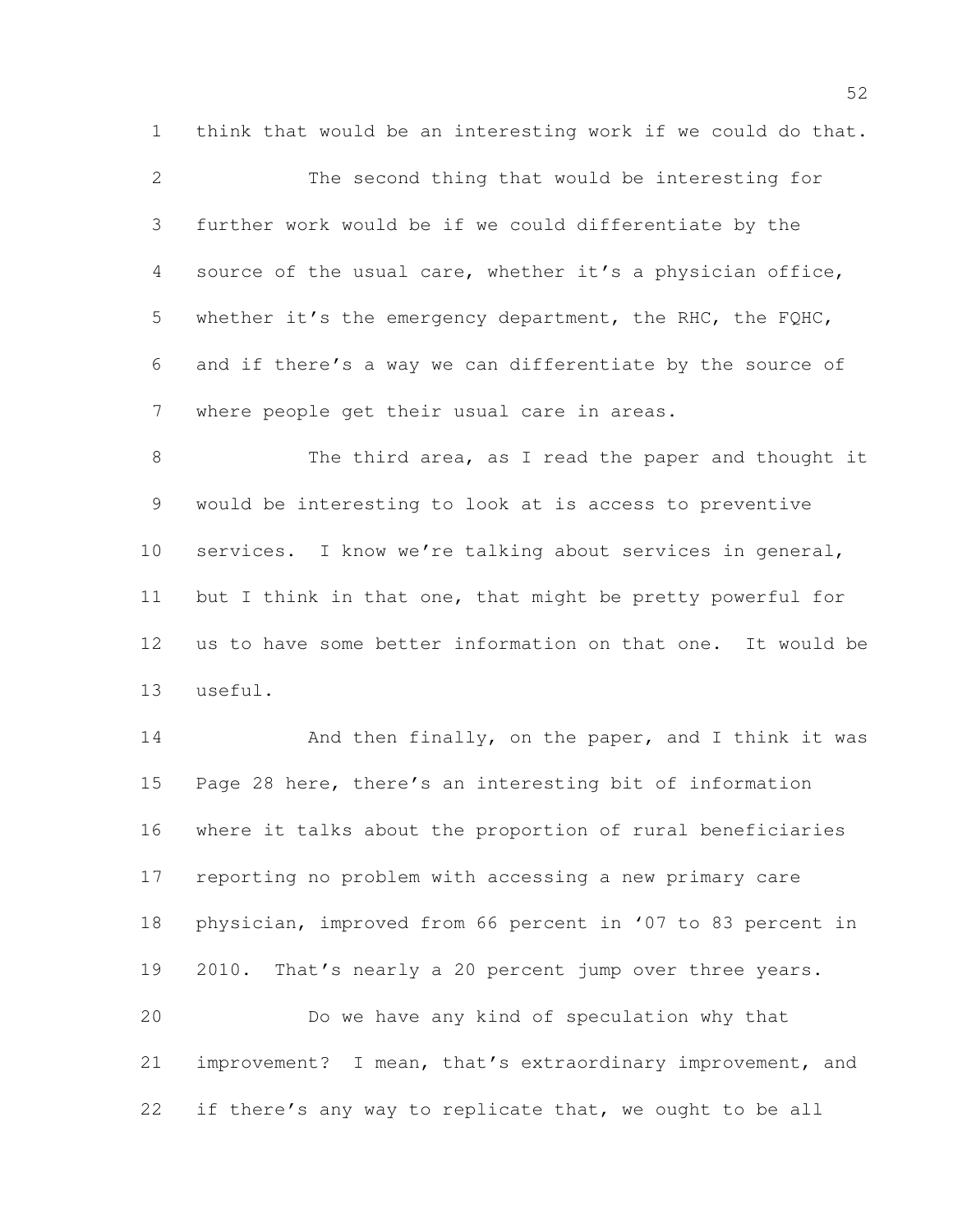over that. I'm just wondering, is there any speculation of what occurred here or what's behind those numbers?

MR. HACKBARTH: What page again?

MR. KUHN: Page 28.

 DR. MARK MILLER: This is from the MedPAC survey. If I remember correctly, the way this breaks down, just so everybody knows what's being talked about, is you first ask the question, who's looking for a new physician? And then you ask, who has trouble or does not have trouble finding a new physician.

11 The catch with those numbers, because that number occurred to us, too. We had a little internal conversation 13 on it. The problem is, in this survey, when you seqment it down to the people who are looking for a physician, you've just gotten to a very small number. And so, while I might look at that and go, that is a great success, I suspect it's probably a fairly noisy number, rather than some indication of success.

 But I'm also looking at a couple of people in case they want to stand up and say anything to back me up or dispute it.

MS. BOCCUTI: Thanks. I think improved is not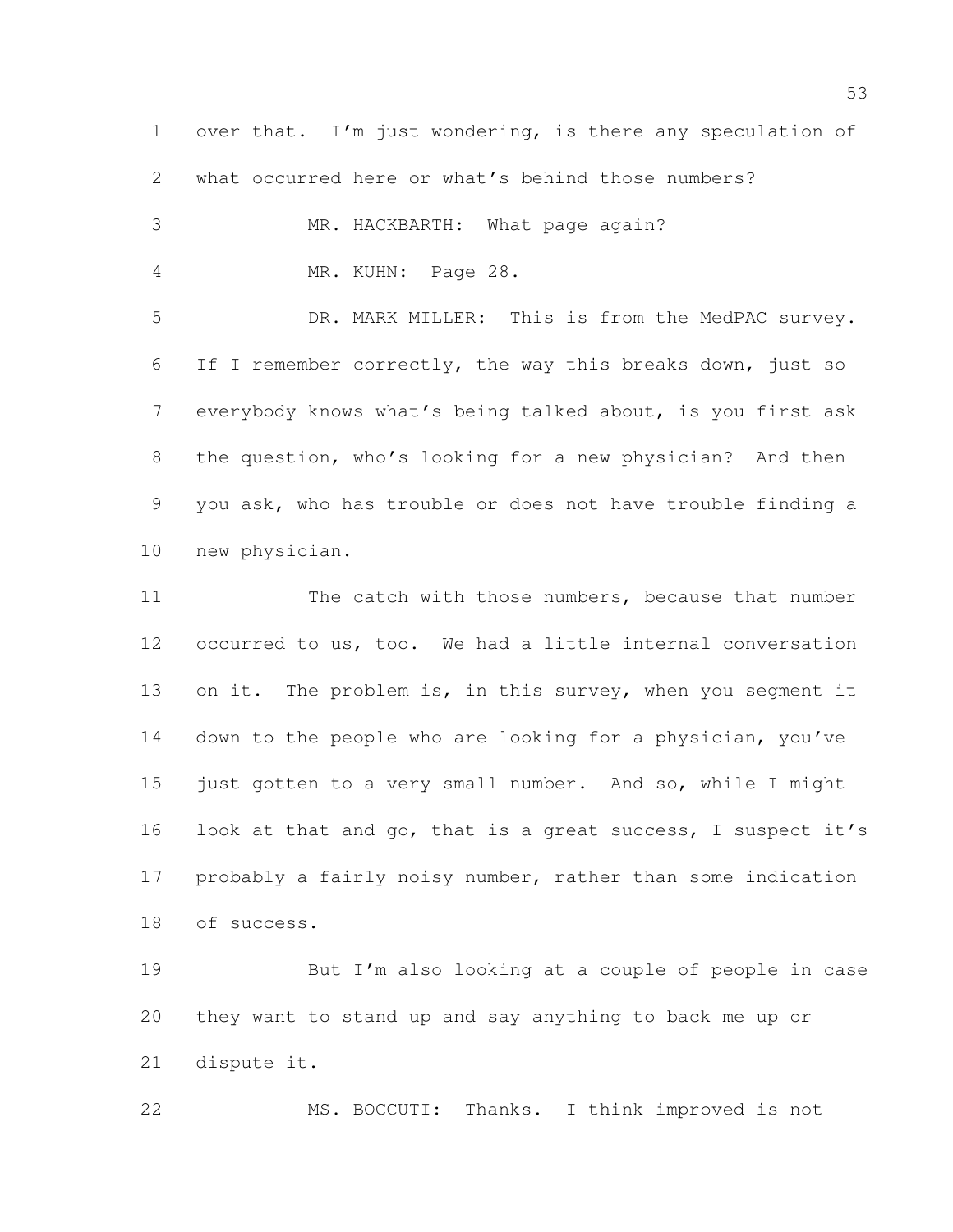quite the statement that we would put in the publication, and these are just draft chapters. If they're not statistically significantly different, and I don't believe - - we'll have to look at that -- they are not, then I would be more comfortable saying that they are -- the best we can say is that statistically they're similar. I would not put a lot of weight in saying improvement until you can have statistical significance.

 MR. KUHN: And then one final question here. I'm just curious. The data we looked at is A, B, and D data, but on the Part C side of Medicare Advantage, what's the access in rural areas to MA plans? Is it similar to urban areas? That was the data point I was kind of looking for here and didn't see that.

15 DR. MARK MILLER: We do have that --

DR. HARRISON: [Off microphone]

17 DR. STENSLAND: He said it's 99 or 100 percent. 18 MR. HACKBARTH: The number of plans that they have, as I recall, is smaller, but almost everybody has access to at least one MA plan.

 DR. MARK MILLER: But we can include [off microphone].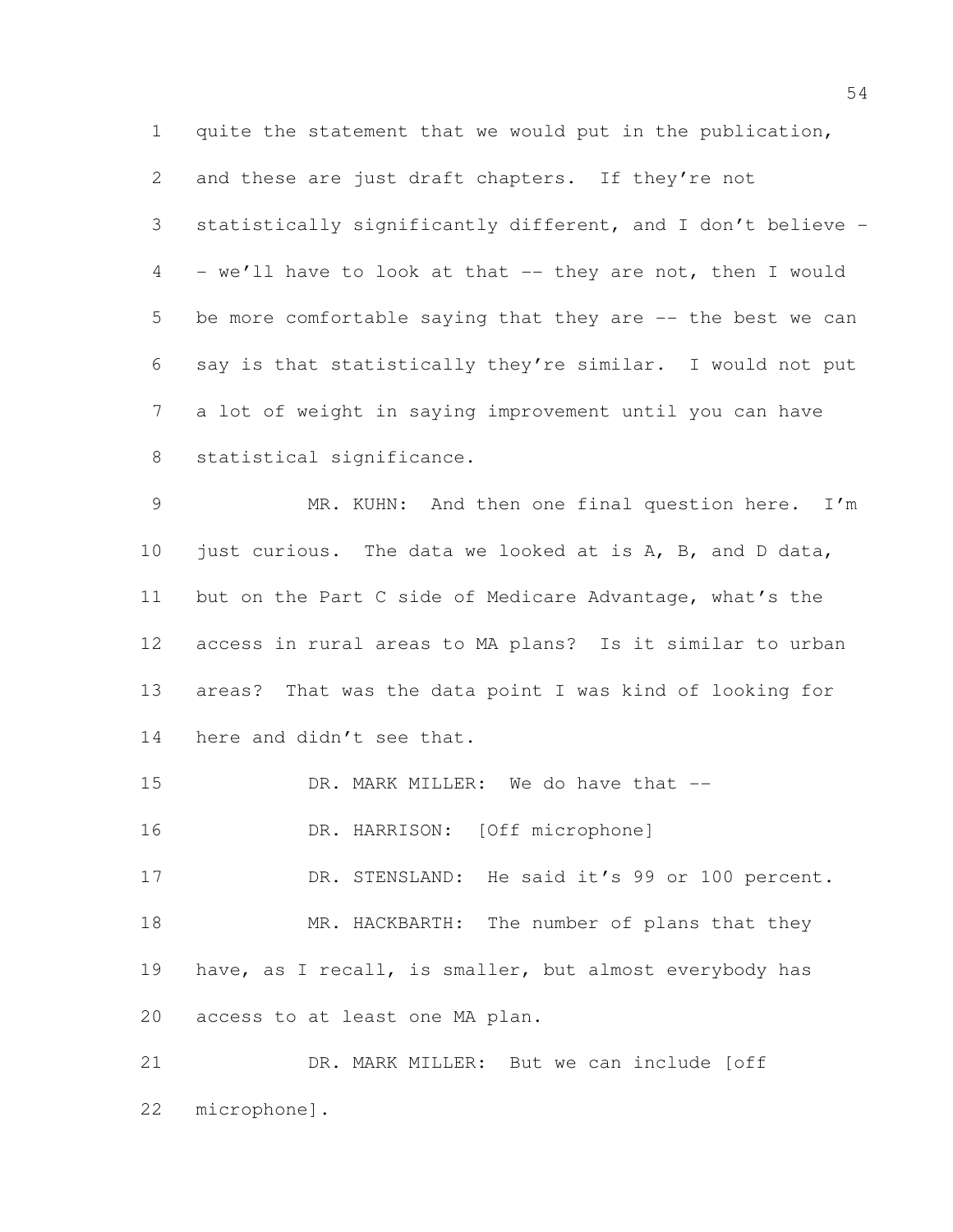MR. KUHN: I think the notion is can we include this in a report and I think it would be useful information to add to this report.

 DR. BERENSON: Yeah, two comments. One is, Herb raised this interesting point about pending retirements, and it does strike me that having some better understanding of this issue is important, not just for this work, but for our physician work more generally, more detail about what is the 9 typical retirement age and the range of retirement age, what is the relative productivity of older physicians versus newly minted physicians, et cetera.

 So if we're going to do that as relevant for rural, which I think it is, I think it's also relevant for our other physician work, to have a little more detail about that, because we're not showing a lot of major access problems to physician services, but there are a lot of docs that are going to be retiring soon. I think that would be informative.

19 The second is to pick up, I quess, Scott was getting at this in the first round, I'd be interested -- it's sort of access, but it really goes to quality and system-ness. I'd be interested in knowing -- and I don't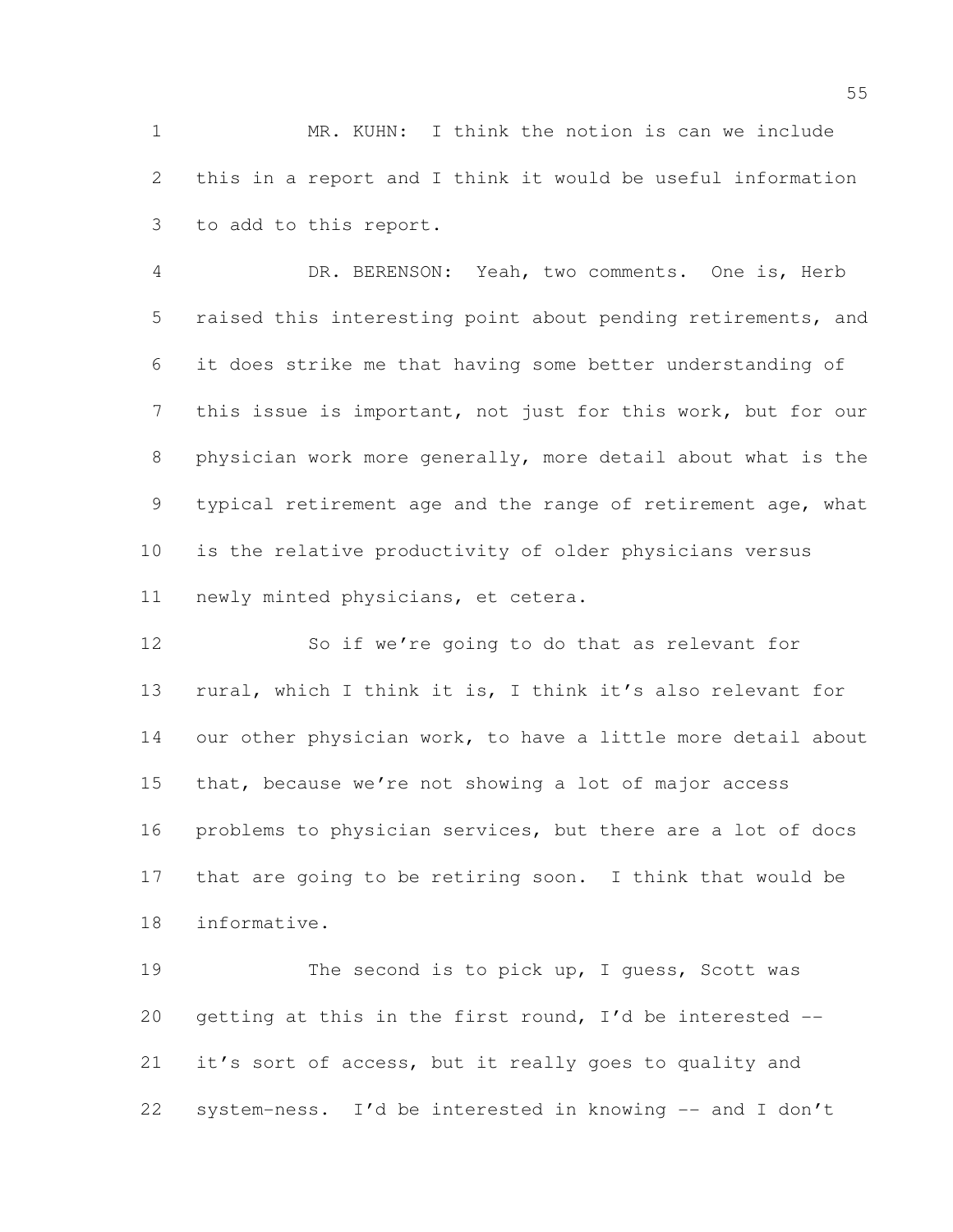think there's any systematic way to know what you could do as to what extent are there organized systems that are urban-based that formally incorporate rural delivery within their sort of delivery systems.

 So what Group Health might be doing, Marshfield, Billings, Geisinger, those kinds of models. Are those the ones that exist or how broad is that versus just sort of informal relationships with a hospital or with an urban- based physician group? I'd be interested in knowing about that.

 MS. HANSEN: Going back to the workforce issue, in 12 addition to thinking about the retirement, the flip side of that is helping to identify, perhaps, a profile of those who 14 are newly going into rural areas. I think I only, at this moment, have more anecdotal aspects, but it seems like foreign medical grads are beginning to populate some of the communities in terms of replacements.

 So the ability just to describe what the shifts are would be helpful in this whole workforce analysis. And then the final other aspect of looking at the models that may work, I know the PACE review that Carol had done in a couple of meetings, that there are 12 projects, I think,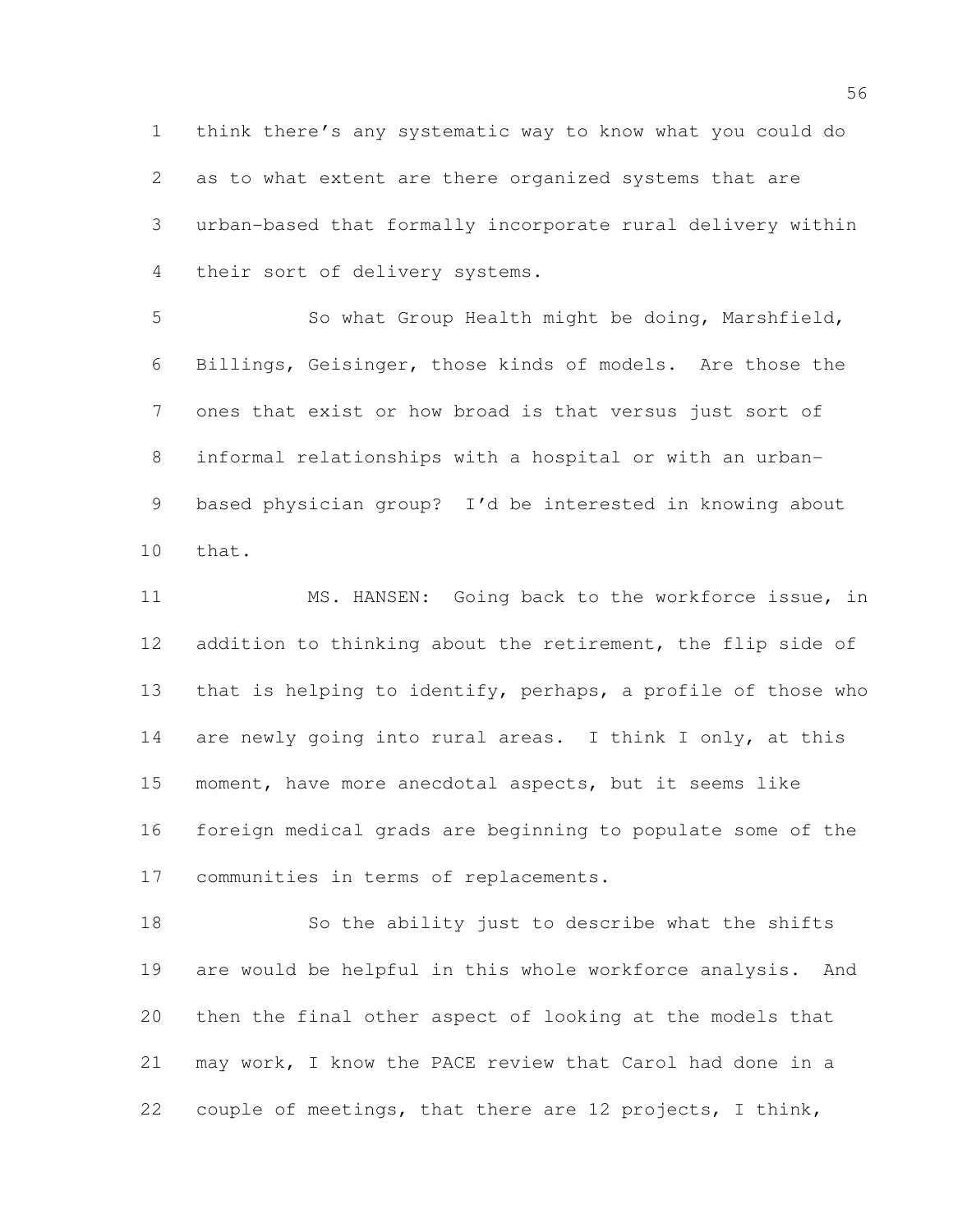that PACE is doing in rural settings.

| $\mathbf{2}$   | So if we're looking at delivery models that are                |
|----------------|----------------------------------------------------------------|
| 3              | somewhat different, I think Grand Junction, for example,       |
| $\overline{4}$ | right now in Colorado is one of the largest rural models       |
| 5              | right now with integrated capitated dual eligible care         |
| 6              | available. So that could be just another part of the           |
| $\overline{7}$ | profile of existing opportunities in delivery system change.   |
| $\,8\,$        | DR. STUART: I think Herb raised a really                       |
| 9              | important point about Part $C$ , and that is that when we look |
| 10             | at these different data sources, we're restricted,             |
| 11             | obviously, to the coverage within the data source. And so,     |
| 12             | when we're looking at physician utilization, hospital          |
| 13             | utilization, we're stuck with Part A, B, and D.                |
| 14             | I'm wondering whether there might be some                      |
| 15             | unintended implications of using different data sources for    |
| 16             | different measures. My thinking here is, when we look at       |
| 17             | the relationship of utilization rates across the urban         |
| 18             | continuum, the disposition of Part C beneficiaries is not      |
| 19             | uniform. In other words, I would doubt that the disposition    |
| 20             | of Part C is similar to the disposition of fee-for-service.    |
| 21             | So that would be something that I think you should at least    |
| 22             | take a look at.                                                |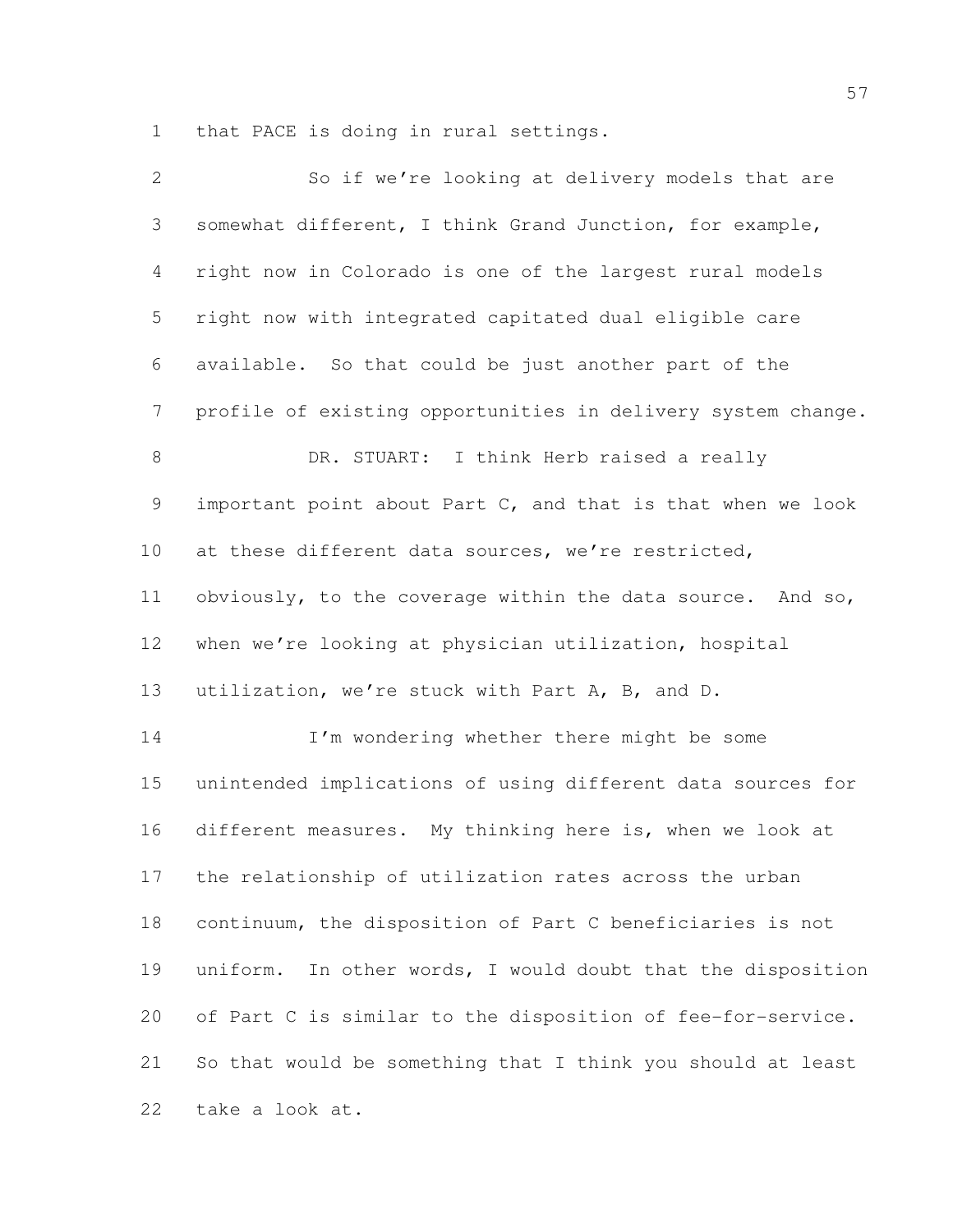And then the question becomes, when we have satisfaction in some of these other measures that come from MCBS, in the statistics that were presented here, do those come just from people who were in fee-for-service? In other words, is it a fee-for-service/fee-for-service comparison, or is it everybody in Medicare?

7 DR. AKAMIGBO: From the MCBS, it's everyone. We don't extract fee-for-service.

 DR. STUART: I guess I'd suggest that you try that just to see. It may turn out that it doesn't make any difference at all, but if we have an uneven distribution of 12 C and fee-for-service, then on the MCBS, we're looking at everybody. You may find that you're going to get some differences there.

 MR. HACKBARTH: The issue that we've had with the beneficiary survey that we do each year on physician access is that beneficiaries often don't distinguish readily between whether they are Part C or just traditional Medicare.

 DR. STUART: Right. That's a good point. But in MCBS, we have administrative data so that we could make that distinction really clear.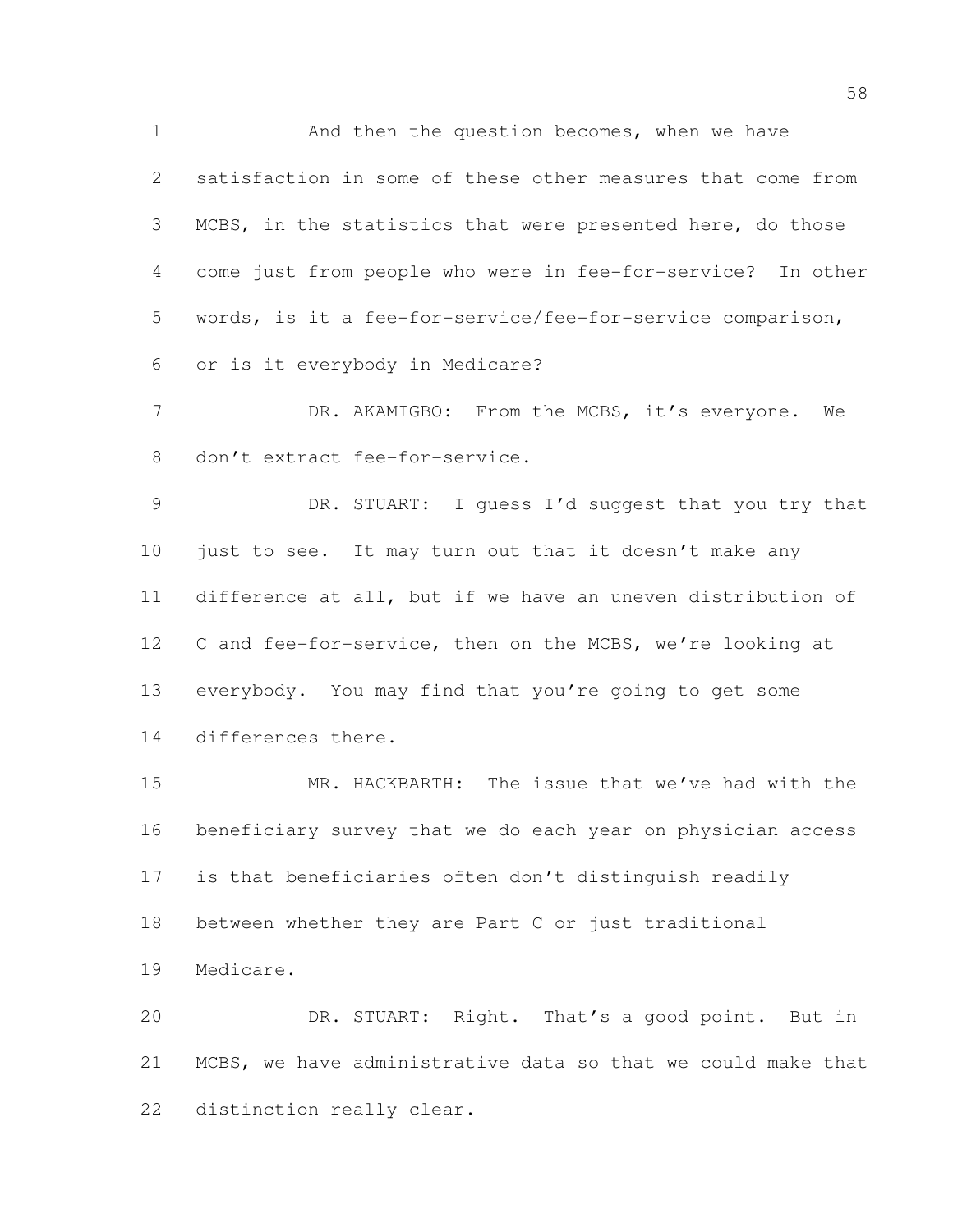| $\mathbf 1$     | MR. HACKBARTH: Yes. Mitra?                                   |
|-----------------|--------------------------------------------------------------|
| 2               | MS. BEHROOZI: Like Herb, I was really interested             |
| 3               | in the last question because it seems like if you're going   |
| 4               | to be making policy recommendations going forward or         |
| 5               | analyzing the effectiveness of policies, we ought to be able |
| 6               | to somehow parse out a little bit what the results that      |
| 7               | we're seeing have to do with the efforts that have been      |
| 8               | made.                                                        |
| $\mathcal{G}$   | So I wonder if there are ways of looking at areas            |
| 10 <sub>o</sub> | that have had -- then Herb focused on the additional         |
| 11              | payments, but as you note in that last bullet, there are     |
| 12 <sup>°</sup> | lots of different policy efforts that have been applied, not |
| 13              | just within Medicare, but at the state and local levels.     |
| 14              | So I wonder if there's any way to differentiate              |
| 15              | areas by the degree of penetration, you know, of HPSA        |
| 16              | doctors or whatever, and state efforts and things like that  |
| 17              | to see if there's a way to separate out the places that then |
| 18              | sort of deviate from the mean as to whether they've had      |
| 19              | significant penetration of these additional programs.        |
| 20              | I don't know if I'm drawing too much of a                    |
| 21              | conclusion from this, but it's interesting to me -- and I    |
| 22              | don't know a whole lot about this, but I think what I see in |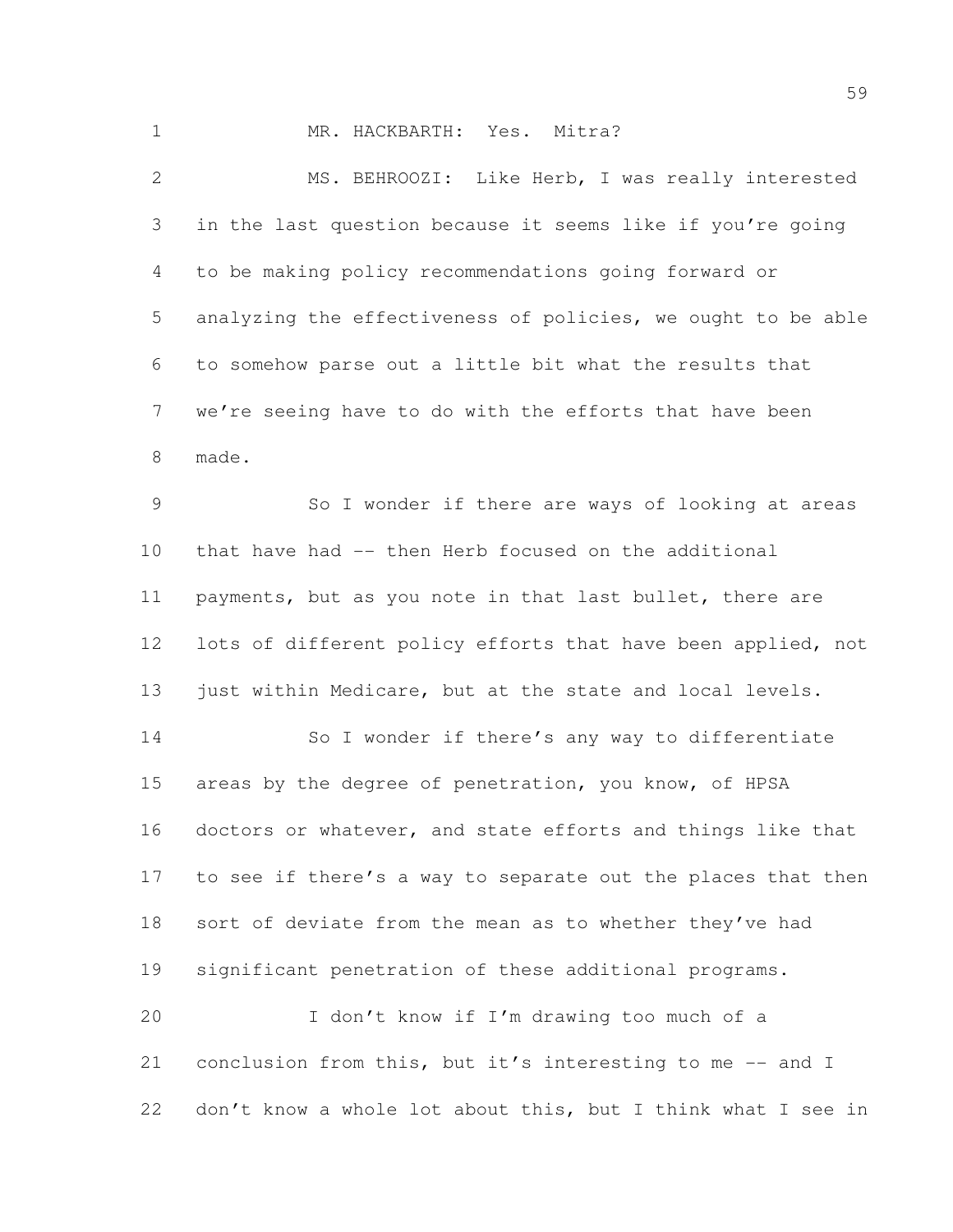1 the paper is that, with respect to pharmacy, the one policy lever that's been applied is that Part D plans have to have networks that afford 70 percent of their beneficiaries' access to a network pharmacy within 15 miles. That means 30 percent of people could be traveling a really long distance, and apparently they do.

7 And even with only that, which doesn't seem like the most aggressive lever, you have relatively similar pharmacy utilization. And as a couple of people have noted, more rural beneficiaries are not making the choice to access their prescription drugs via the mail, which you'd think -- you know, similar to telemedicine – they would do if it was -- you know, if they perceived it to be a huge burden to travel that additional distance.

 I don't want to draw too much of a conclusion there, but there it seems like you've got more of a market force operating not influenced so much by the additional policy implications. And I realize that the pharmaceutical market is very different than the physician services market, but I think it might be useful to see if we can separate that out a little bit.

MR. ARMSTRONG: So given the methodology and the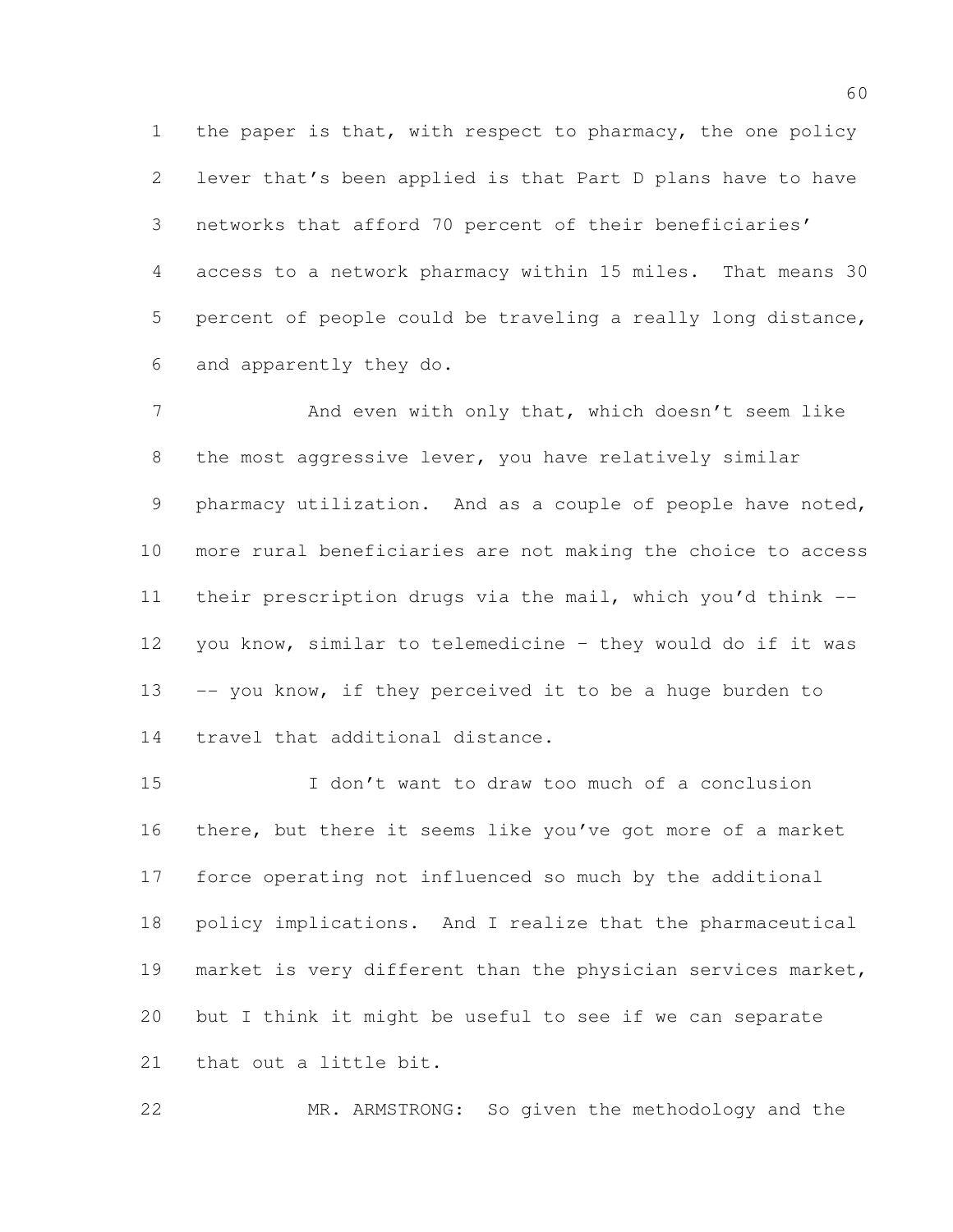number of points for this analysis and a number of the points that we made, I'm comfortable that we have an understanding of rural access issues and that, frankly, the concern I have is greater with the variation from region to region than between rural and urban areas.

 Just a couple more points I would add. People have mentioned this. I think the idea of understanding how MA in these markets covers these areas, influences some of our data and/or offers a different kind of experience for these patients I think would be terrific. The same goes for how systems that organize care and are serving large rural areas also might offer some insight into some of the policy agendas that we could push forward with.

14 I do think, though, that care is changing and that so much of our care toward the goal of better health is not related to the things that we're measuring. Visits into our 17 offices is a primary metric. And so, as we get into this quality chapter and as we start thinking about how we hold ourselves accountable for holding this program accountable for better health, I think we've got some really interesting questions about, well, what are some ways that we can do that?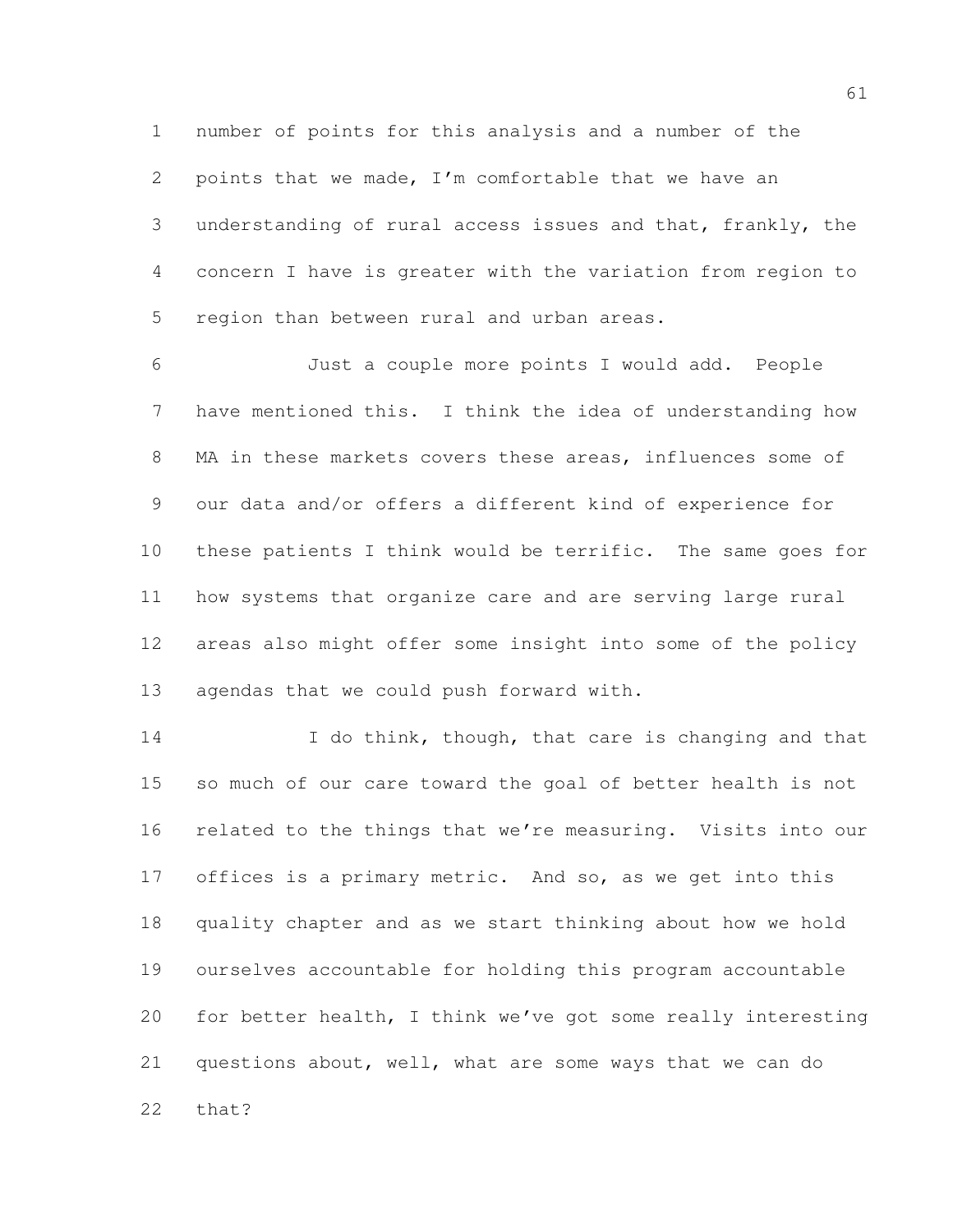Access through electronic mechanisms is one example. I would say that health, particularly for people with chronic illness, can be advanced tremendously through church groups and through other community forums. The list kind of goes on and on, but we're not measuring any of that as far as I know, unless it's through a survey of satisfaction of some kind.

8 And so, I don't have an answer, but I think it's more just a challenge for us. Our measures, I think, need to catch up with some of the evolution in how innovations and care delivery are affecting the health of our beneficiaries, and I think this issue in rural health care 13 is a chance for us to learn about that.

14 Actually, one last point. In fact, my suspicion is that there is a lot about how health care gets organized in rural communities that urban markets could learn a lot from. If we had a way of kind of looking at these features 18 of great care systems, we may be able to do what may seem counter-intuitive, but draw from great standards in rural communities and apply them more broadly to the program overall.

MS. UCCELLO: I think everybody's made a lot of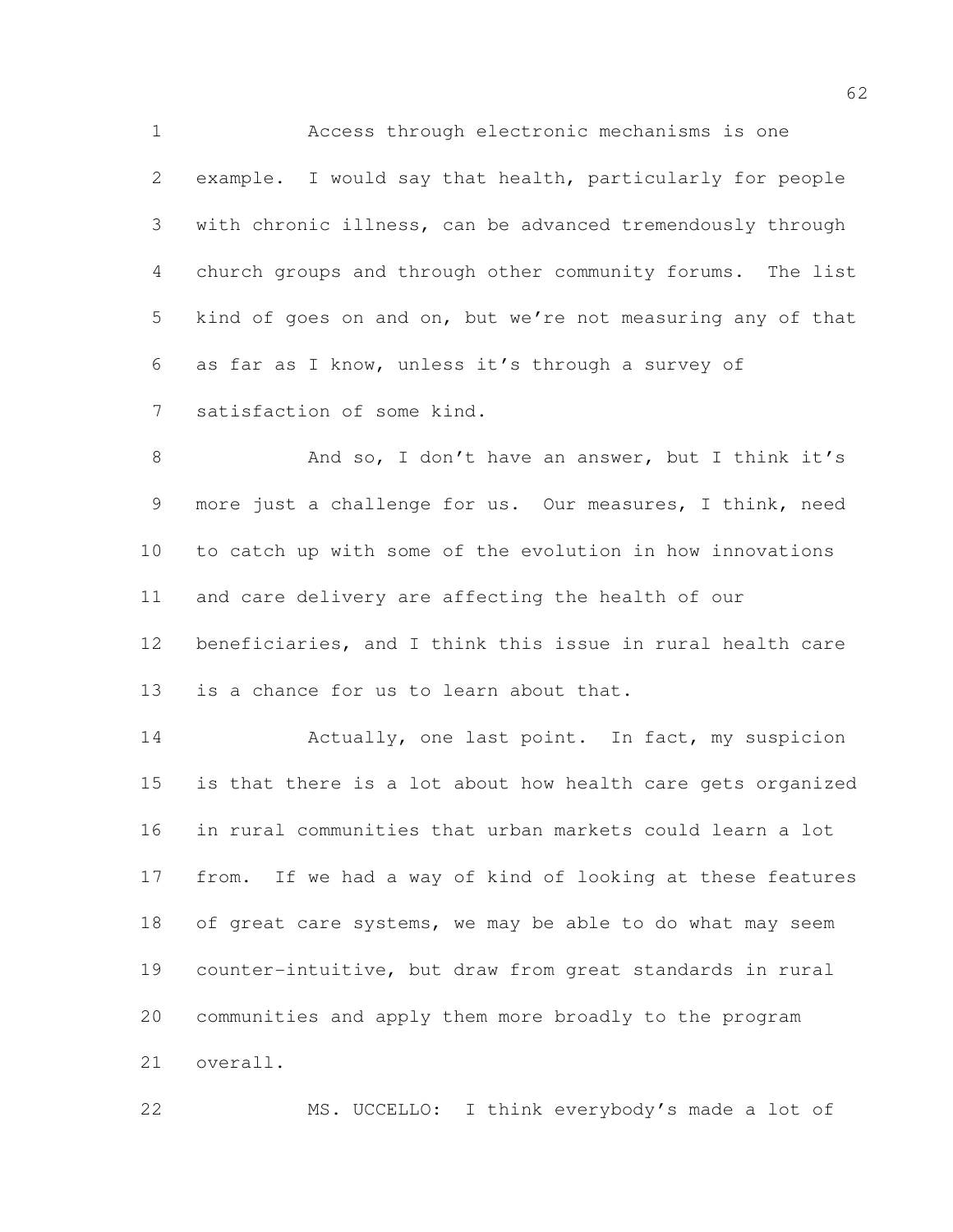great points so I'm going to just key off of something that George said about some of the out-of-pocket issues. I was wondering -- this is more actually a Round 1 question, but in Slide 12 where you look at the access to supplemental coverage and the rural adjacent has lower. I'm wondering how much of that is actually a regional issue versus a rural adjacent?

 DR. AKAMIGBO: Yeah, that's sort of what we're 9 highlighting. The MCBS, the limitations of the MCBS sample is 13,300-some folks. It makes it difficult to –

11 MS. UCCELLO: To tease them out?

12 DR. AKAMIGBO: -- to tease that out, you know, to the extent to which this can be extrapolated to the rest of the county. But I think it's something we should probably explore.

16 DR. MARK MILLER: I was looking for Scott. There may also be another data source that we can look at to see about, at least availability of Medigap. There might be another way to look at that in addition to the MCBS.

 DR. STENSLAND: Yeah, there is another data set and we started to look at it. It's not all firmed up yet, so we're not highlighting it here. But there is data from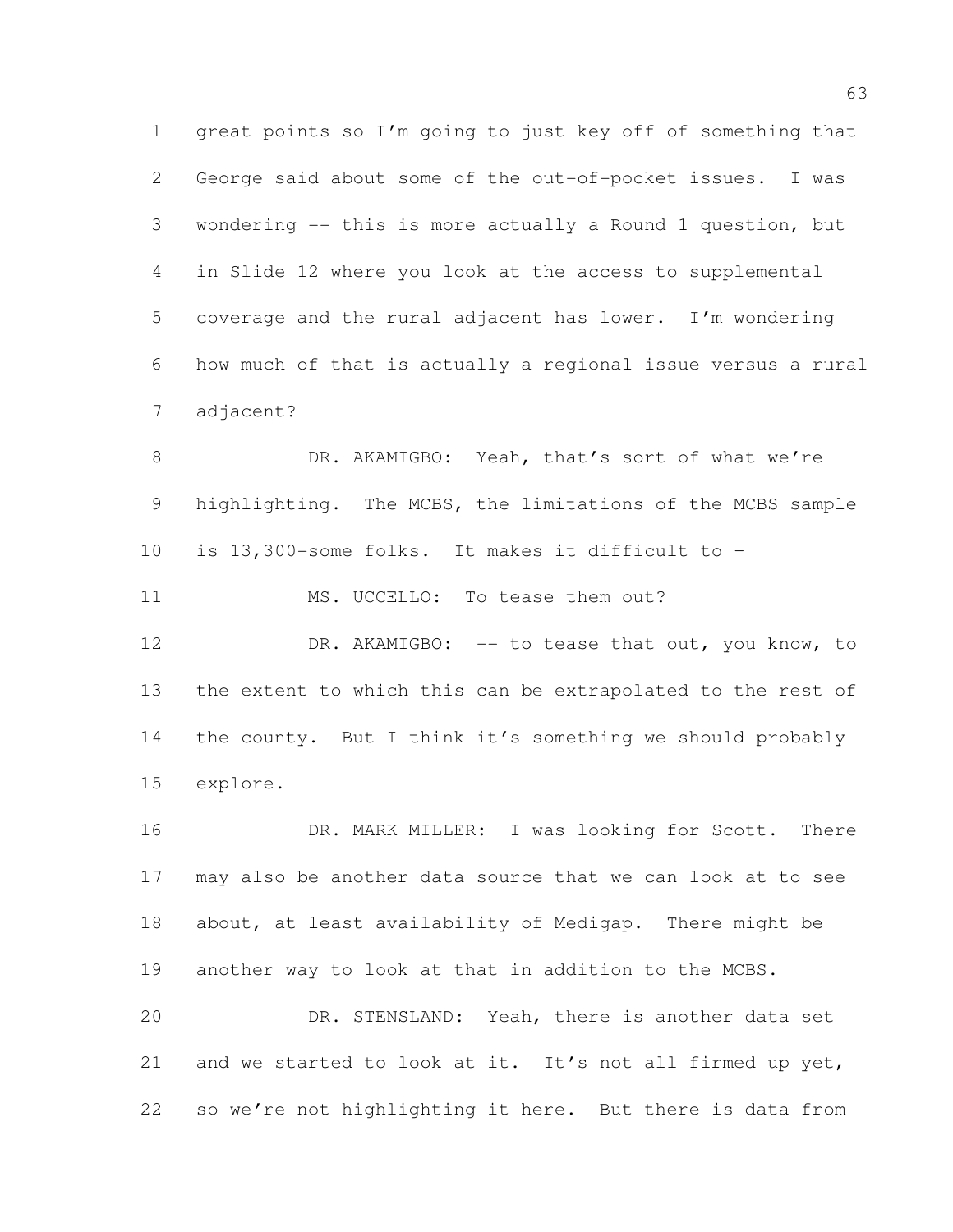CMS on other types of Medigap people have. We can look at that and look at the geographic distribution. Once again, you are going to see, in either data set, different parts of the country people have different levels of Medigap coverage.

 MS. UCCELLO: Well, and I think by looking at this, I would think a lot of it is the retiree health insurance access, which I would imagine is going to vary tremendously by region.

10 DR. MARK MILLER: Yeah, and I wonder, and this is just speculation so you don't want to go anywhere with it. I mean, I wonder if it's more a geographic phenomenon rather 13 than an urban and rural phenomenon, is what you may end up 14 with sort of finding there.

15 DR. DEAN: Yeah, I've got several comments. There is a lot of interesting issues. First of all, on the 17 pharmacy issue, that is, as some of you know, that's been a concern I've had for some time. As Mitra raised, this 70 percent rule, I think, is basically no rule at all because Humana came into our area and sold a whole bunch of policies and their nearest participating pharmacy was 55 miles away. Now, that's fine if you're going to go by mail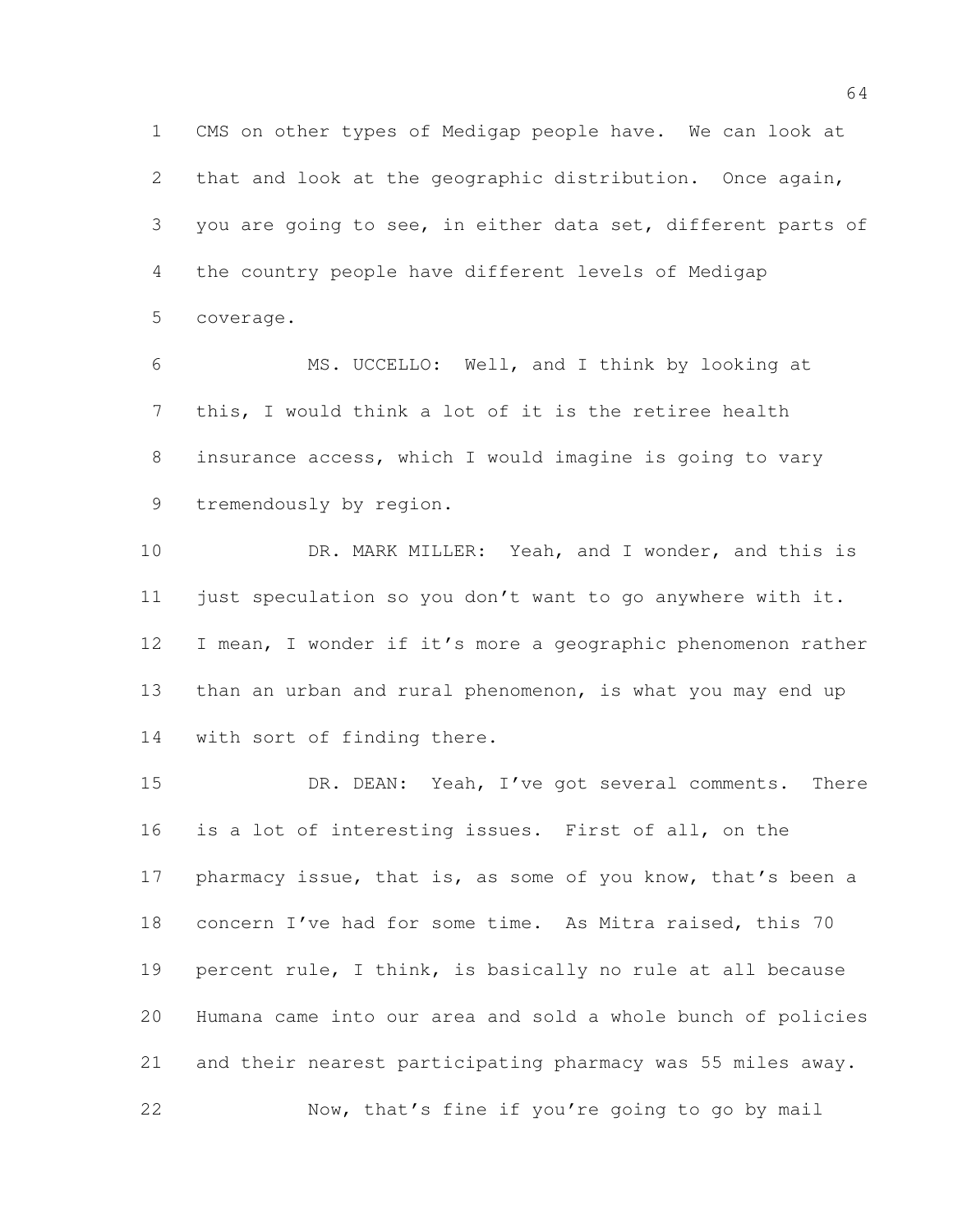order, but what do I do with the elderly lady who comes in at five o'clock in the afternoon and needs a prescription for antibiotics? You can't do that by mail order. And so, 4 who's going to fill the gap? She can't drive -- she can't or won't -- this is all hypothetical, but we do face those kinds of issues.

7 It's a dilemma and I don't exactly know the answer. Mail order works fine for a certain segment of the pharmaceuticals we use. It doesn't work at all for the more urgently needed things. And there was a comment in the written paper that most of the pharmacies that closed were where there were competing pharmacies. There really are 13 some data that say that's not true. I mean, there were a 14 lot of sole providers that also closed, and I can get you the numbers, but it was a significant number over the last five or ten years.

17 The reason is -- not to belabor it, but they're almost all independent providers. They get squeezed real hard by the four-dollar Walmart prescriptions. They really can't compete with that because their only business is selling pharmaceuticals. Whereas, Walmart and the various other places basically use pharmaceuticals as a loss leader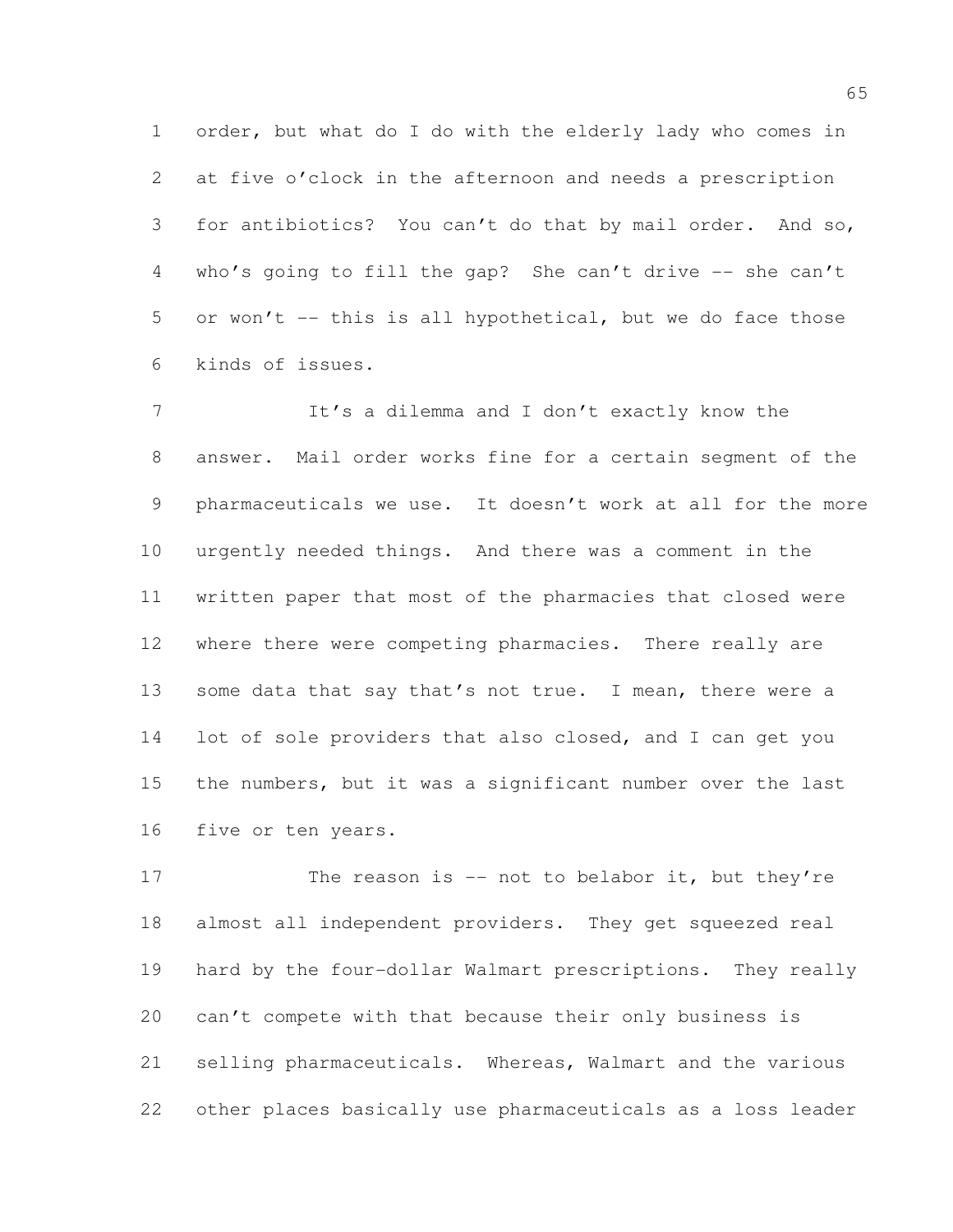to bring people into the store.

| 2 | So it's a completely different business they're in           |
|---|--------------------------------------------------------------|
| 3 | and they provide an incredibly important service, but it's a |
| 4 | threatened population. The numbers are declining and it's a  |
| 5 | concern, although, according to these data, it isn't $-$ it  |
| 6 | hasn't really shown up as yet, but it's something that I'm   |
| 7 | concerned about.                                             |

 The whole issue of access and how we define it is important and complicated and I think I totally agree with Scott, that just counting number of visits is an inadequate 11 way to do it. But I'm not sure I have a better way because, 12 I mean, we're sort of locked into this structure that we've always had, and we know that things are changing. We know that that isn't necessarily the best or most efficient way to do things, and yet, that's what we have the data on.

 I will say that I would certainly agree with the 17 last point on your summary, that the access during my career has improved in many ways, and a lot of it is due to some Federal programs that -- I worked for an FQHC and it has allowed us to do things that we never could have done if it had been an independent private practice. We do things that 22 are totally not economically viable, but they've preserved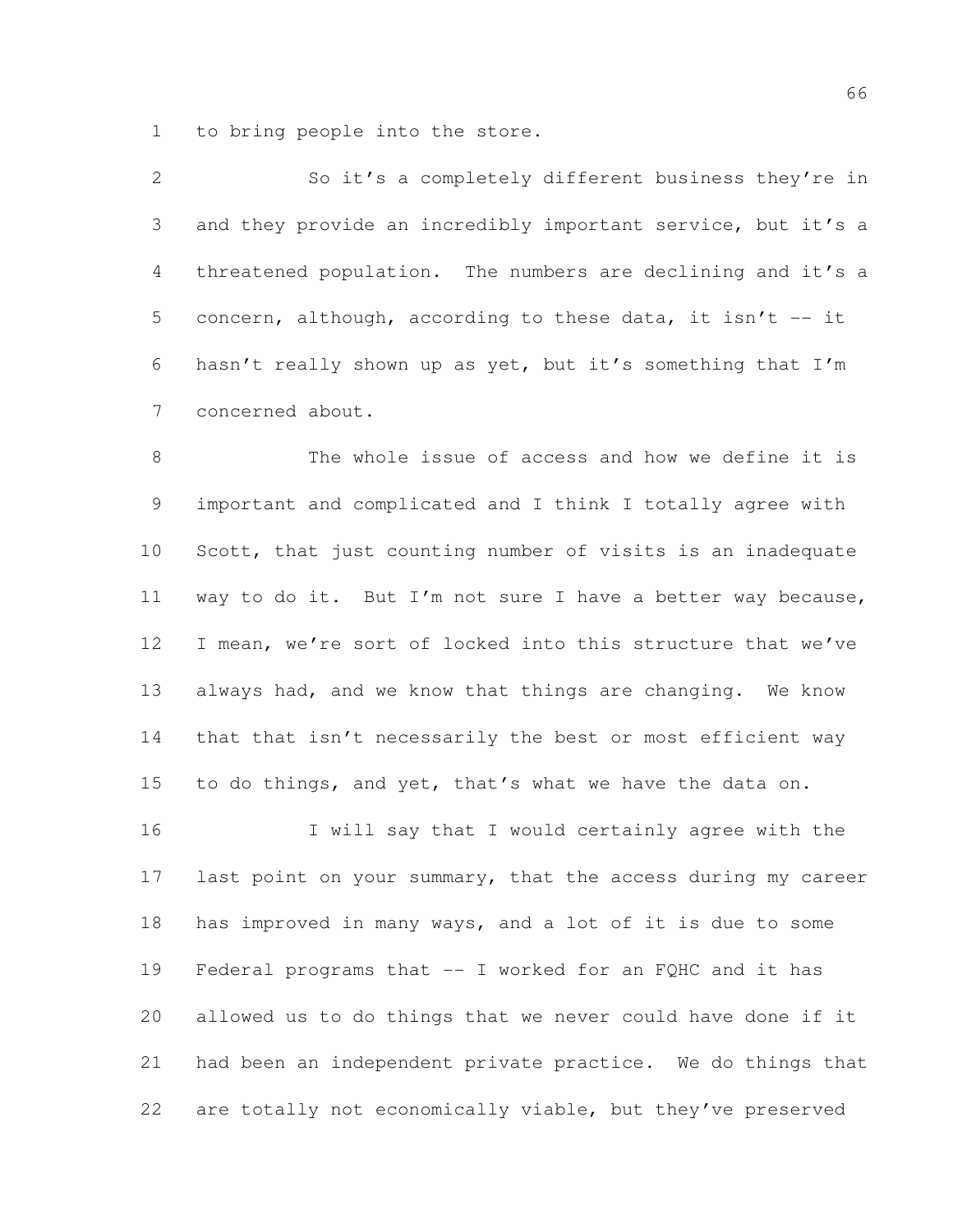some access. In today's budget climate, it's a little worrisome because those programs are probably going to get squeezed and it's a worry.

 It's particularly a problem, as Nancy said, with mental health. There's a huge shortage among the specialists that are in shortage. We know that psychiatrists are one of them, and for the first probably 20 years of my practice, me finding an appointment, me myself, or getting an appointment with a psychiatrist was just nigh on impossible.

11 Actually, in our situation now, and I think ours is unique, it's certainly not a general trend, but it has improved significantly and part of it is through the telemedicine issues. Our system has a network of ten clinics that are scattered out over about 300 miles. We have a psychiatrist that comes to our clinic and does consultation in all ten clinics. So there's psychiatry consultation available to these clinics that simply wasn't available a few years ago.

20 But again, that is something that I'm not sure -- it is dependent on FQHC funding. The other big program that has made a huge difference over the years is the critical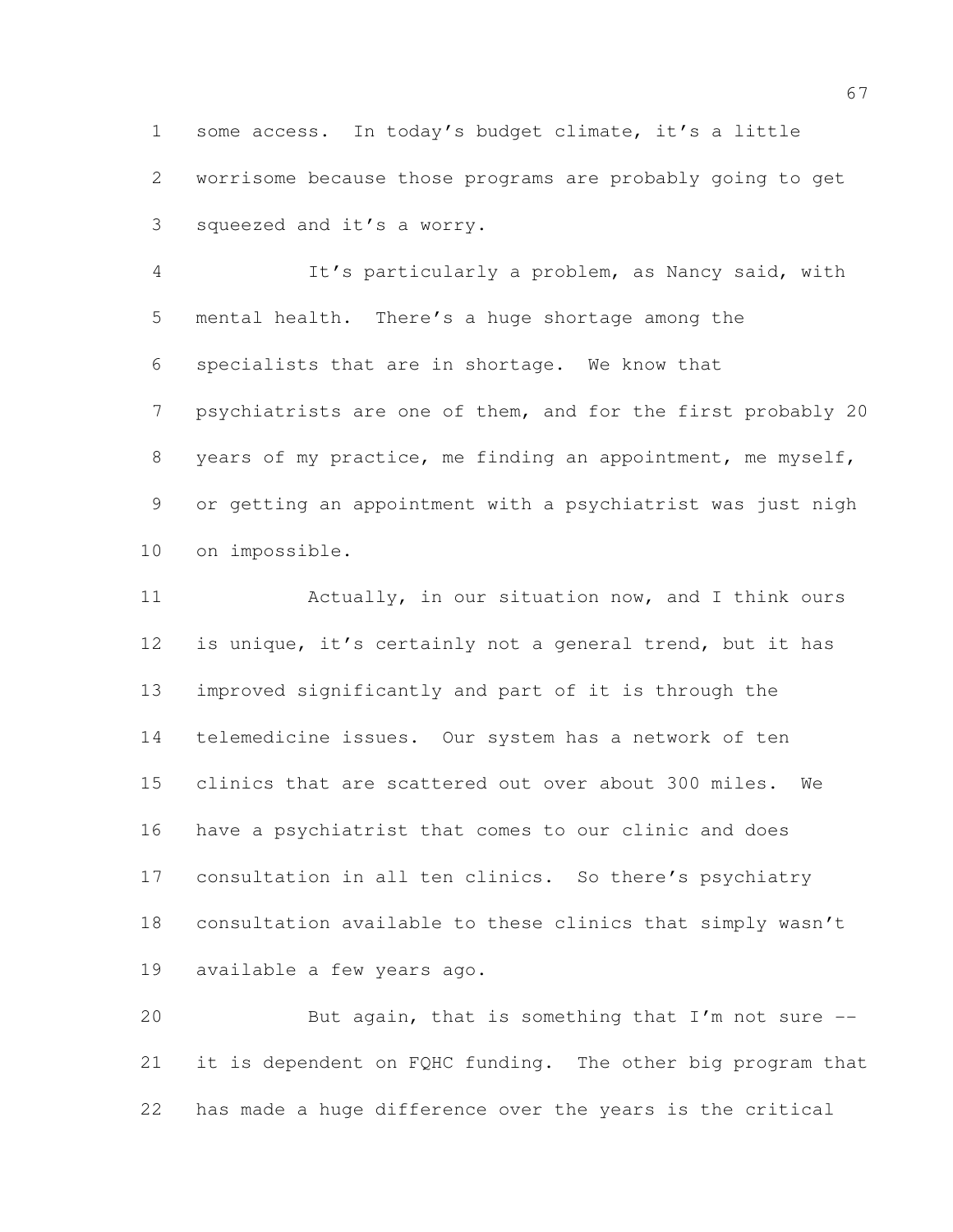access hospital program and that has been criticized. It's been abused, I'm sure. It's been subject to political manipulations and all those things.

 But of all the things that have happened over the last 20 years in rural health, I think that's the single biggest contributor to stabilizing things in rural areas, because those small facilities have sort of provided the lynchpin to build other things around. It's not perfect, there are certainly problems with it.

 I smiled when Scott made the comment about maybe there are lessons that can be learned from rural communities, and I've said the same thing. Probably I'm a bit biased, but I think because these small facilities have, 14 many times, a community focus, and we tend, if somebody has an acute problem, even if our schedule is full, we tell them to come in because there isn't anybody else to do it.

17 If they go to the emergency room, it means I have to leave the office and go to the emergency room and see them over there, which doesn't really benefit either the patient or me. So whereas, if I was in an urban area, I think it would be much easier just to say, you know, go find some other place.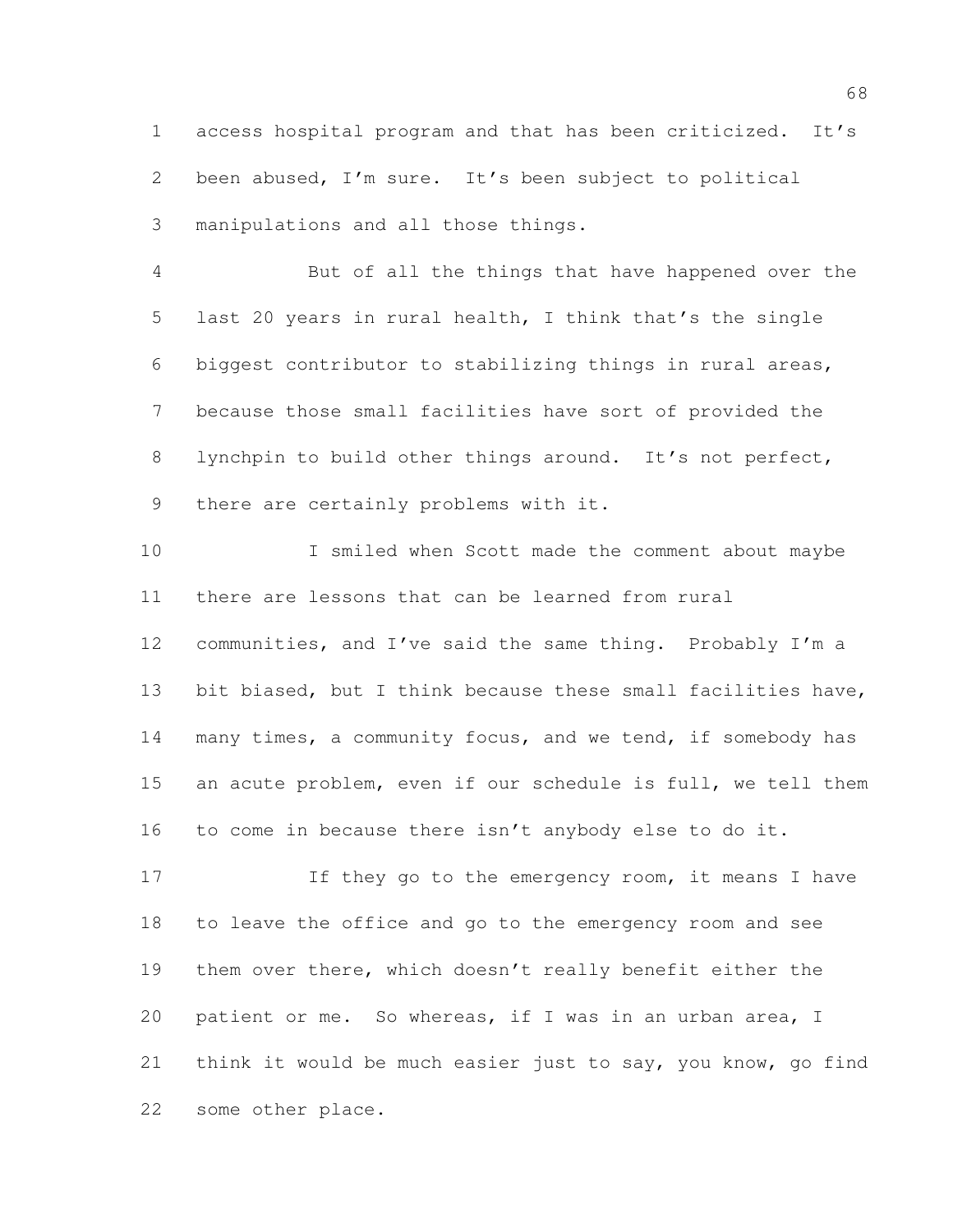So I think our system without patting ourselves on the back, but we have sort of taken a medical home approach, not because we had any great vision of the model. It was just that there was no other way to do it. So I think there really is some truth to that.

 I sort of argue both sides of the coin. I still think there are some serious problems in rural areas and I'm not sure that they've all been identified in this report. 9 On the other hand, there are some very good things that have happened and continue to happen. So I guess we need to keep digging and keep pushing to try to define it.

12 Like I say, I'm not sure that the report really 13 captured those. On the other hand, there are some positive 14 things that have certainly gone on. Thank you.

 MR. HACKBARTH: Tom, can I just ask a question about the pharmacy access issue? So you said that there are data showing a significant reduction in the number of pharmacies in rural areas, largely because they're 19 independents that have been squeezed by Walmarts. But they can only be squeezed by Walmart if there's a Walmart around 21 that's taking their customers.

And so, I can understand how independents could be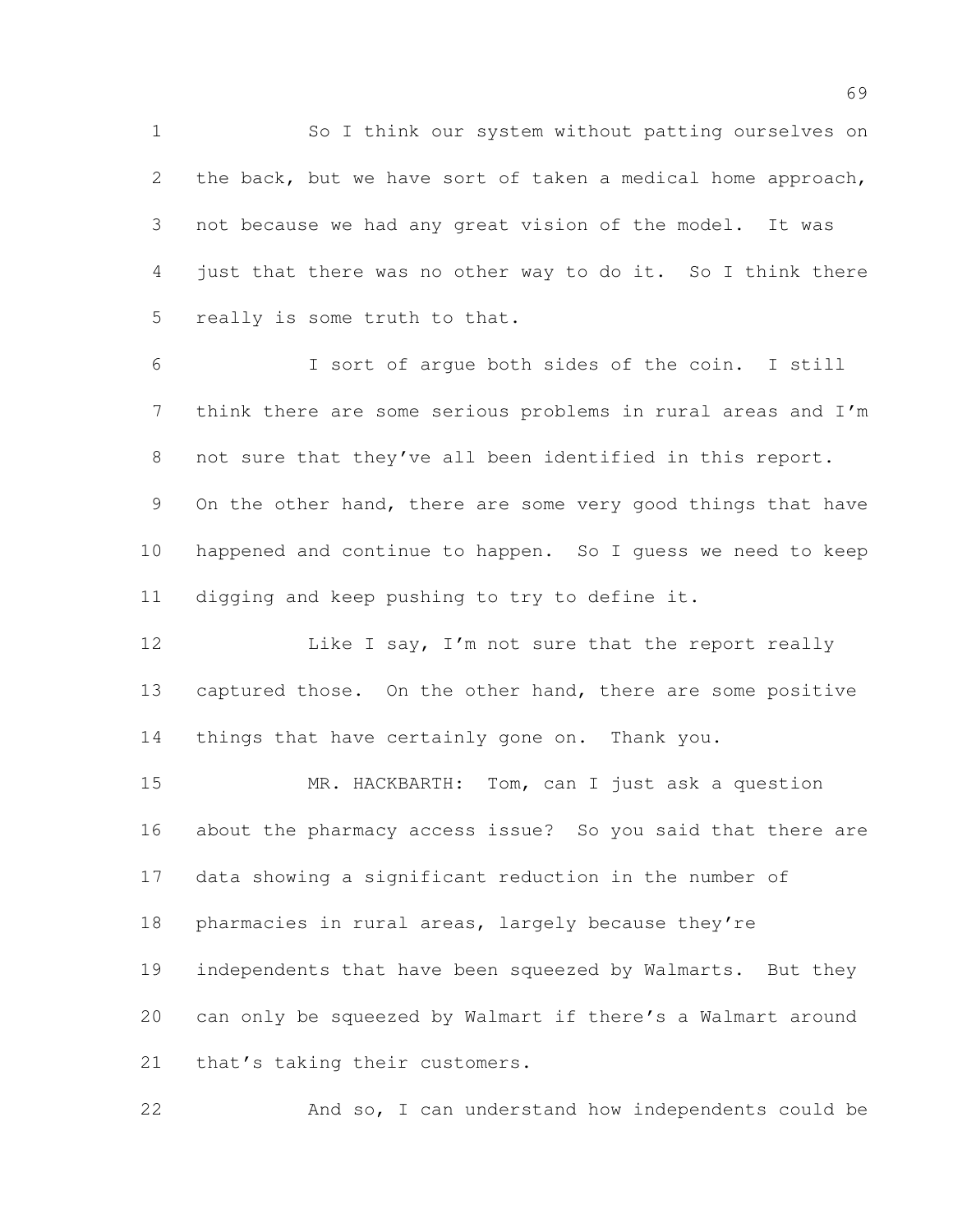hurt by a Walmart, but then there wouldn't be a loss of access because their customers are going to the Walmart. See what I'm saying? DR. DEAN: The issue is -- MR. HACKBARTH: Walmart can only hurt them if Walmart is available and people are choosing that over the independent. DR. DEAN: Walmart is available, but it's 50 miles away. And so it works -- 10 MR. HACKBARTH: If people are opting to go there for four-dollar copays. 12 DR. DEAN: It works for the chronic drugs, it 13 works for those. It doesn't work for the acute needs that I 14 talked about. That's where the problem comes. MR. HACKBARTH: Okay. DR. DEAN: And so, it still is a problem, but the four-dollar prescriptions have really put a pressure on the 18 small guys and, I think, pushed a number of them out of bu. 19 Part D did the same thing because they squeezed pretty hard. Like I say, for drugs for a chronic condition, it's not a problem because they can use mail order. There's a variety of options. It's the acute things that I worry about.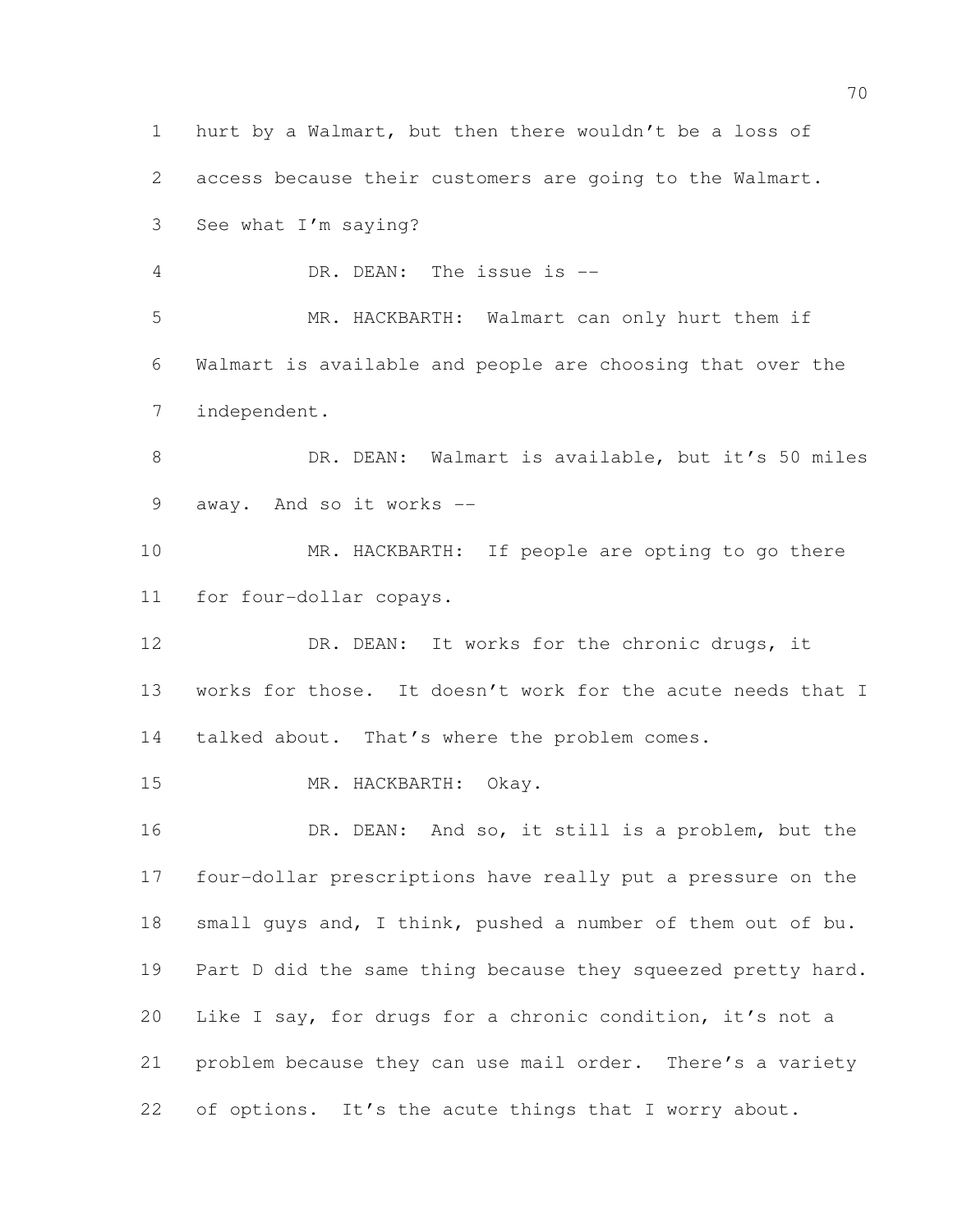1 MR. HACKBARTH: Then a question about telemedicine. How does telemedicine show up in the claims base? Is it somehow flagged? Can you go through the claims and identify telemedicine visits?

 DR. STENSLAND: Not in the data set we're using, but maybe we could go through it. It would be a big 7 process, but we can maybe do it. I think maybe we could try to du telemedicine also in more of a descriptive nature of what we learn from the site visits and other places. I think there tends to be more broad hope for telemedicine from folks in urban areas than there often is from the folks in the rural areas with maybe the exceptions of mental health, telepharmacy, and the radiology, which I think they use a lot of that. But Tom probably can give you a better feeling on that.

 MR. HACKBARTH: Yeah. Well, I don't know anything about telemedicine and what the issues are from either the urban or rural perspective. But in general, information technology, you know, it shrinks space and time and that's the value of it to the economy. It just seems so logical that it could be a tool for addressing at least some portion of these issues. I think it is worthy of some focus in this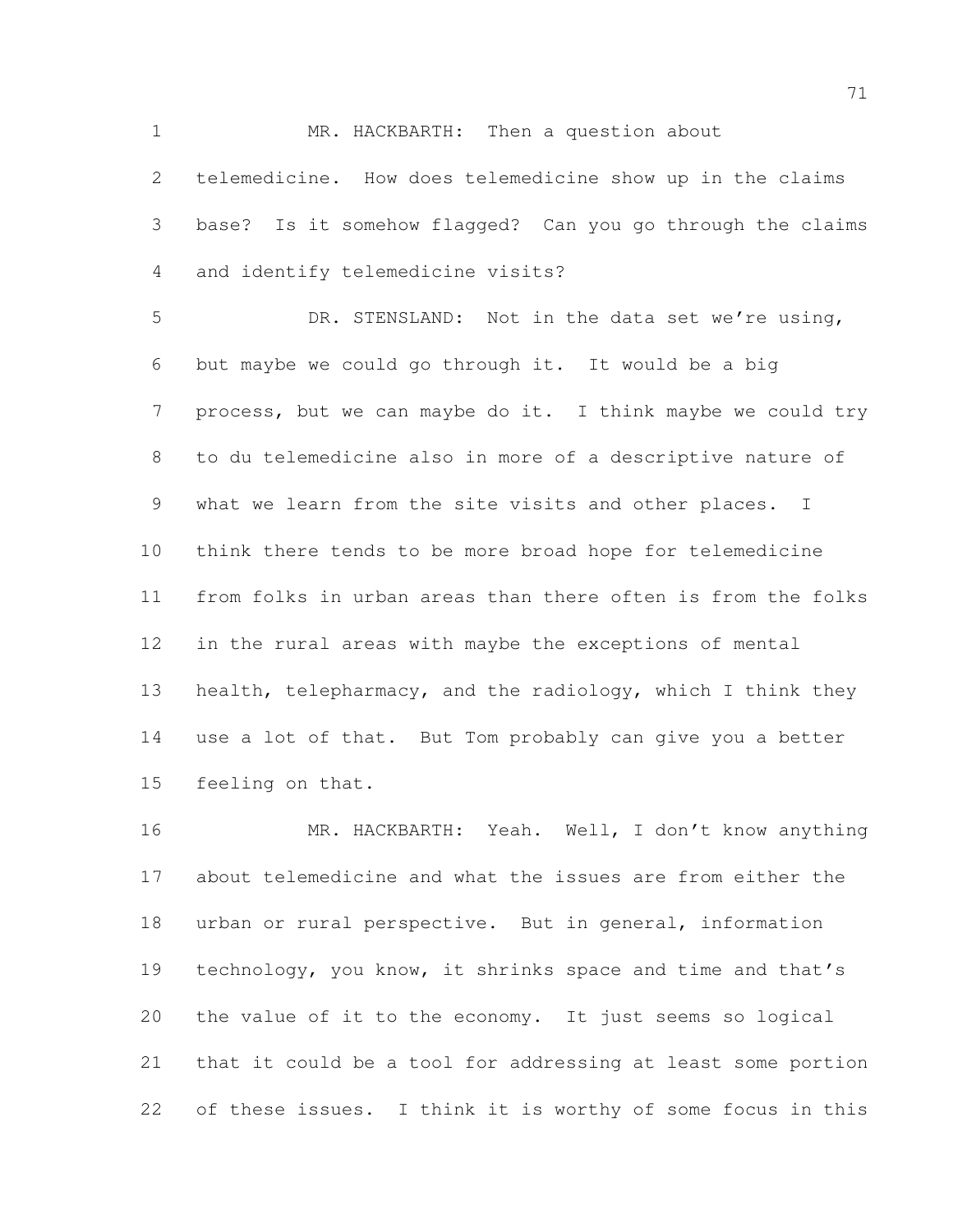report.

 Good work. Oh, Tom. I'm sorry. DR. DEAN: I was just going to say, telemedicine, I totally agree with what Jeff just said, that telemedicine has been proposed for at least 20 years as a solution to our problems, and we're closer now. It's better now, but it's awkward, the logistics are difficult. For certain things, 8 radiology is the best example, and we're getting closer. But what Ron said about -- actually this is a little different. Specialists going to rural areas, that is something that's declining. We had cardiologists coming to our community for 20 years and they just stopped six months ago. I mean, there's a vital speciality service that we don't have immediately available now. So it needs to be promoted, but it's not there yet. It's still awkward and the specialists don't like it 17 because it does -- it's much slower for them to do it through, we've got to go to the studio wherever that is and a whole bunch of logistics. So it still has potential. It's better now than it was a few years ago, but it's still not ready for prime time.

DR. MARK MILLER: The only thing I want to add is,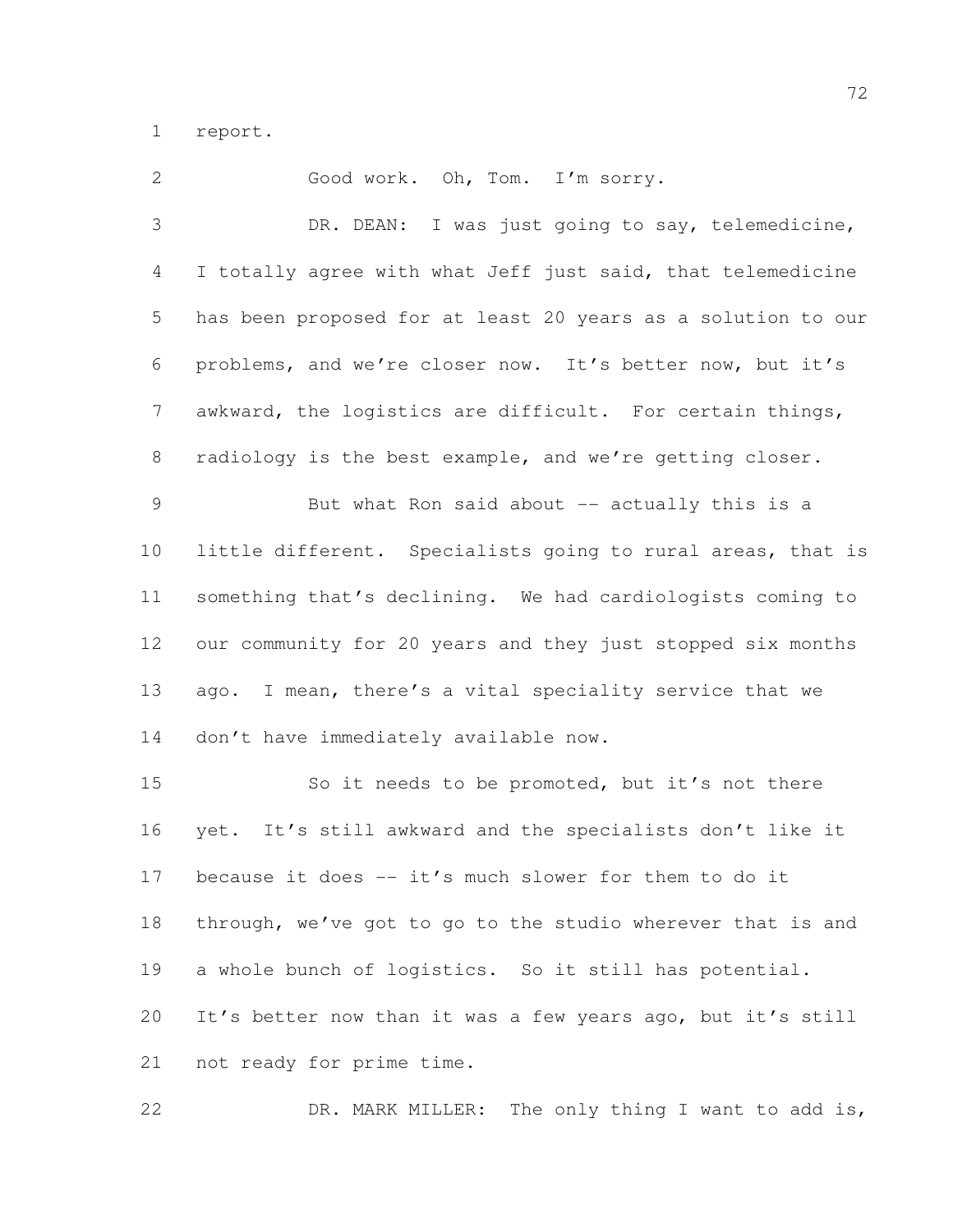there were a lot of requests for additional information in this round, if anybody was keeping track of it, and they cut in a lot of different -- even more than average, which was all good. They cut in a lot of different directions, you know, moving from rural areas, aging of the physician population.

 One that gave me the heart attack was Mitra and Herb saying the counterfactuals, what would have happened in 9 these programs hadn't gone into place. So I assume I'm speaking on behalf of Adaeze and Jeff. I knew Jeff was under the weather, so he didn't say anything.

 So here's what we're going to do. I've kept a list of questions and we're going to go through these questions and we're going to figure out what we can and cannot do, or what we can do with data and what we can do with, you know, less than data and come back to you with the notion of this is what we can back in behind.

18 But there were a few things here that were fairly hair raising. Since Jeff didn't react, I felt someone should. But we'll try and put that together and come back to you and give you a sense, like we regularly do. You ask these questions, we'll come back and at least tell you the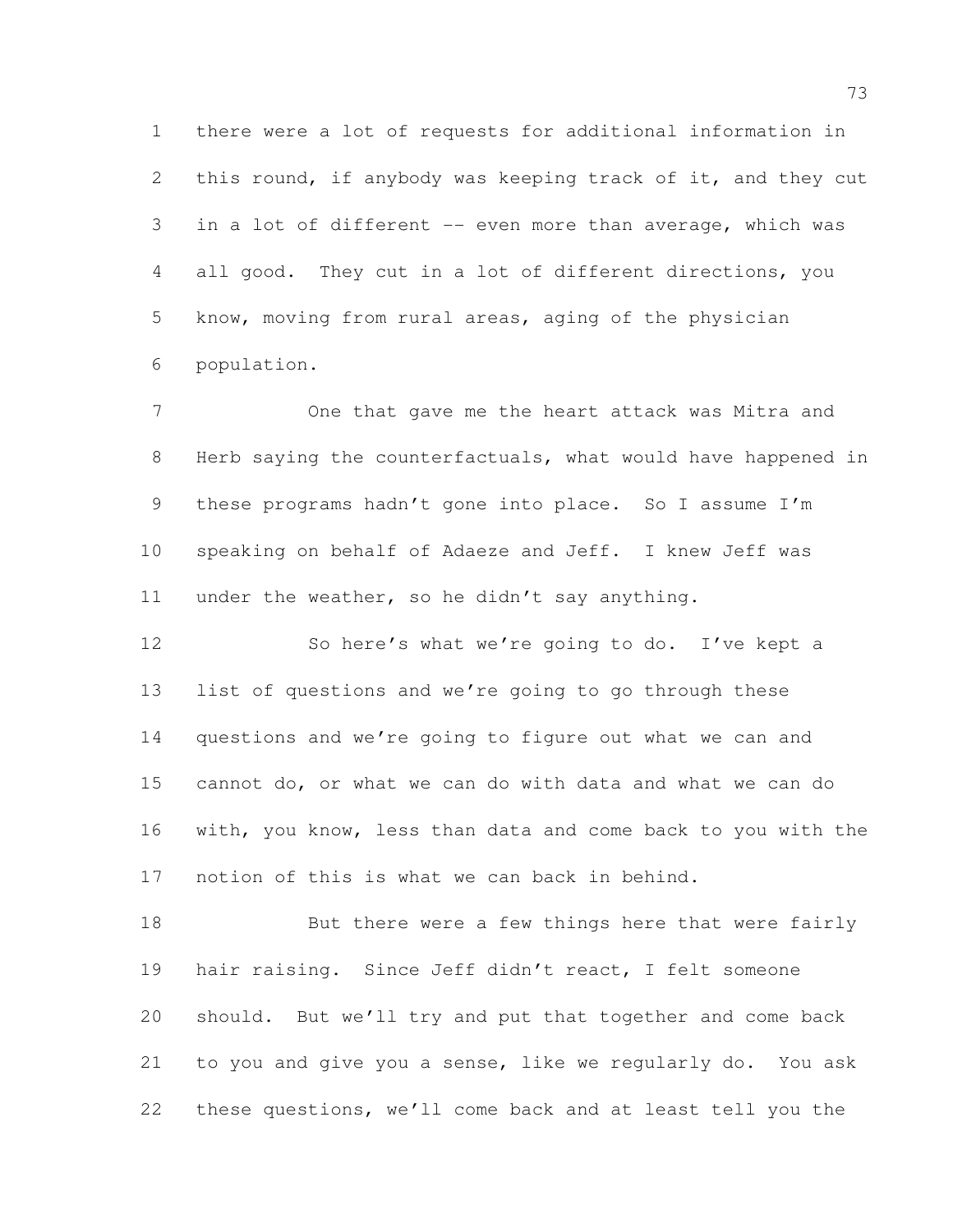disposition of where things stand.

| $\mathbf{2}$ | DR. BERENSON: At least my thought was that some              |
|--------------|--------------------------------------------------------------|
| 3            | of these data acquisition wouldn't be done for this chapter, |
| 4            | but would be done for the report that we're doing in a year. |
| 5            | DR. MARK MILLER: I suspect there is some                     |
| 6            | discussion there.                                            |
| 7            | DR. BERENSON: Yeah, okay.                                    |
| $\,8\,$      | MR. HACKBARTH: Okay. Thank you. Next is a                    |
| $\mathsf 9$  | session on Federally Qualified Health Centers, which Kate is |
| 10           | going to lead.                                               |
| 11           | Kate, you can start whenever you are ready.                  |
| 12           | MS. BLONIARZ: Okay. So I'm going to talk to you              |
| 13           | today about Federally-qualified health centers, which are    |
| 14           | comprehensive primary care centers located in medically      |
| 15           | underserved areas.                                           |
| 16           | We are presenting about FQHCs for a couple of                |
| 17           | reasons. I want to point out that our research is            |
| 18           | preliminary at this point, but we think there are some       |
| 19           | interesting features about FQHCs that bear on our            |
| 20           | discussions regarding primary care for Medicare              |
| 21           | beneficiaries.                                               |
| 22           | First, FQHCs must be located in areas that lack              |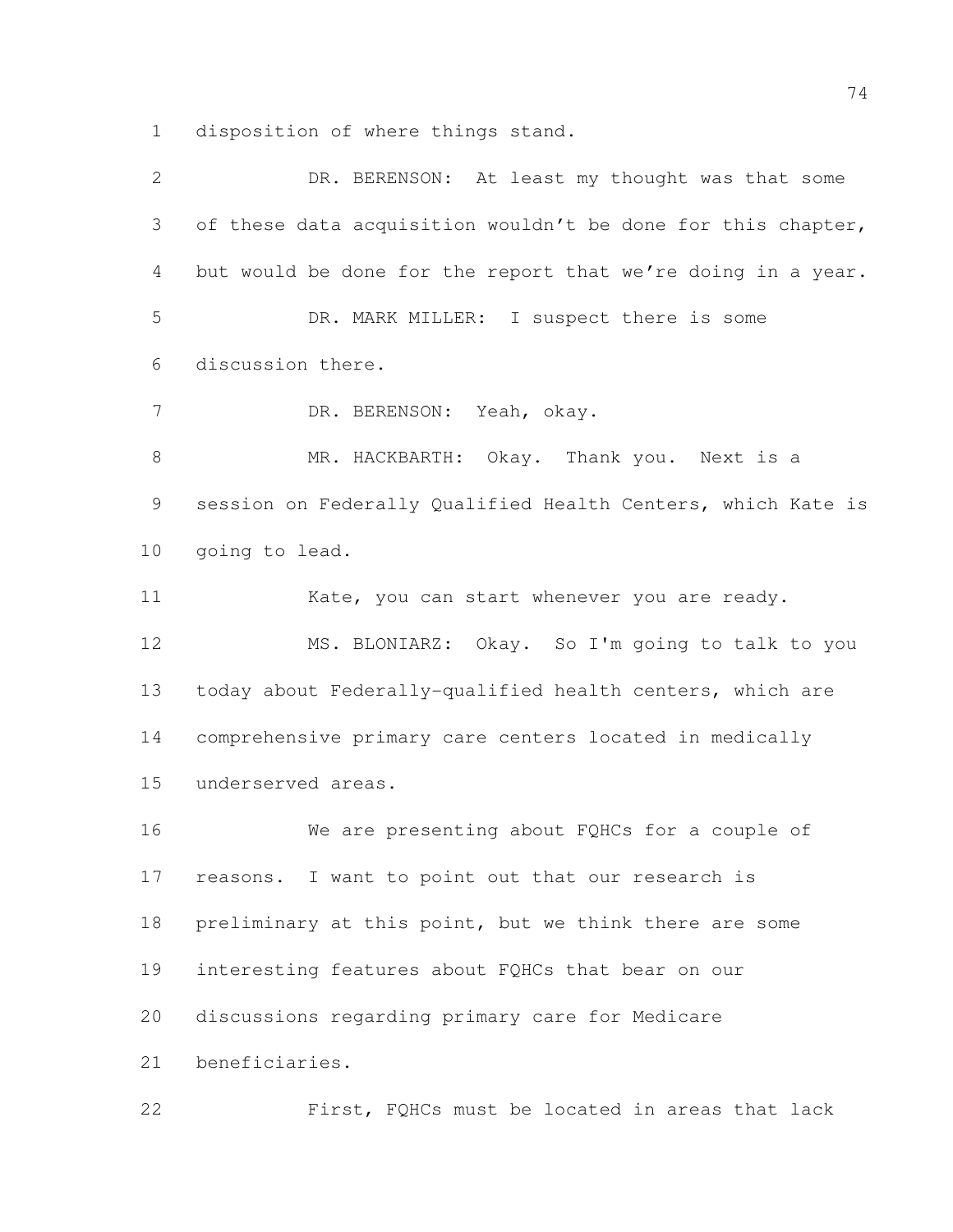sufficient primary care.

 Second, FQHCs must incorporate team-based primary and preventive care that makes use of mid-level professionals where appropriate. Third, Medicare's current reimbursement structure, which is a per visit payment limit that doesn't vary by the type of services provided, is scheduled to change to a prospective payment system starting in 2015. And to begin, I'll describe the current FQHC structure and then move on to the upcoming changes in Medicare reimbursement. FQHCs must be located in a medically underserved area or serve a medically underserved population. Both categories are HRSA designations that merge both the lack of primary care with other confounding demographic characteristics, such as high poverty or a high share of residents over age 65. FQHCs must provide a sliding scale reduction in cost sharing for patients with income less than 200 percent of the Federal poverty threshold and cannot charge any cost sharing for individuals below the poverty threshold. In general, the services provided at FQHCs must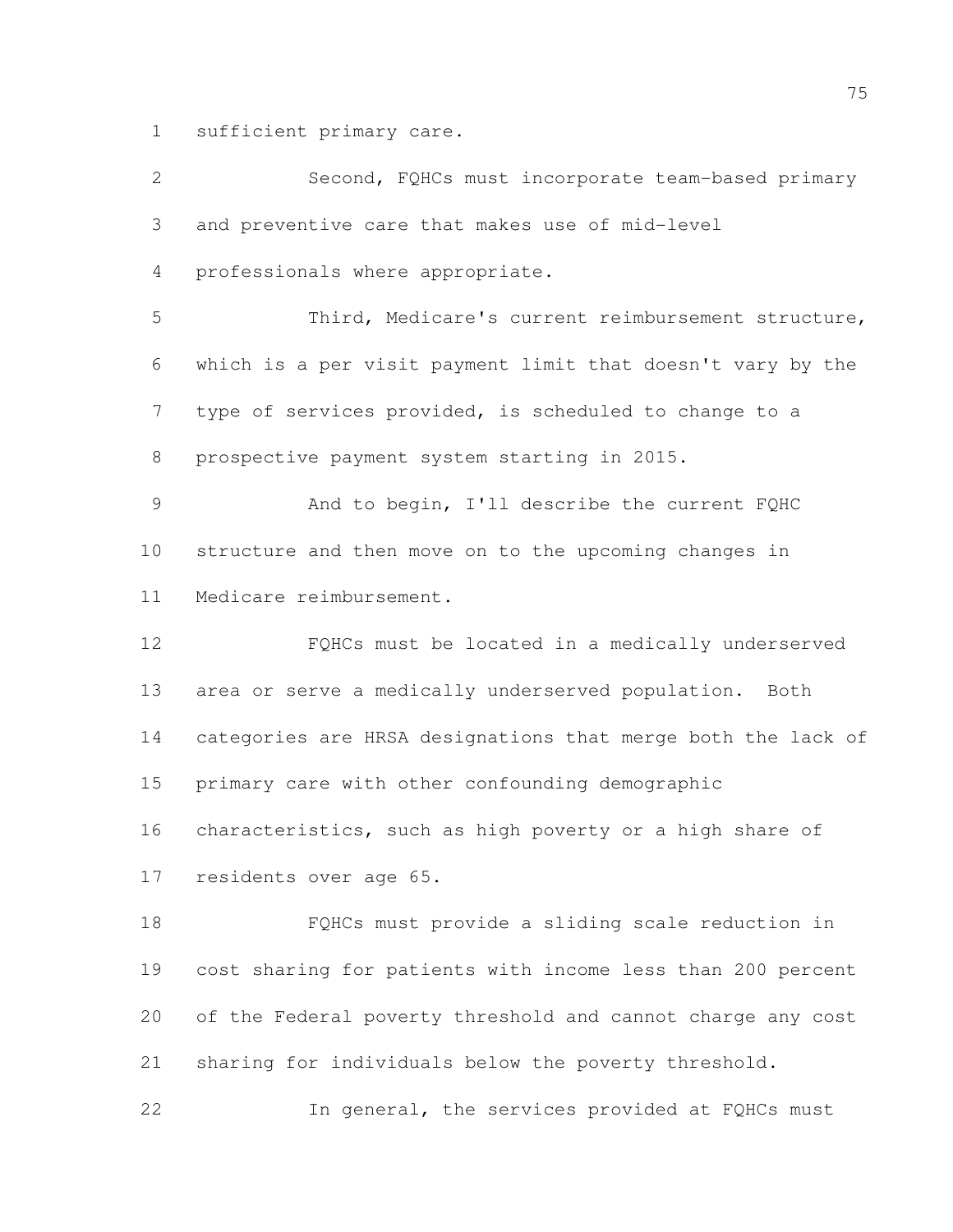include the type of care that could be received in a

 physician's office, an outpatient department, or an emergency room. FQHC services can be provided in the most appropriate location, which could include another institution or a patient's home.

 In addition to providing primary and preventive care, they are also required to provide any supports that would facilitate using the care, such as transportation or translation services, and many FQHCs also provide preventive dental and mental health care on site or by arrangement, and 11 some of them also provide substance abuse treatment, depending on population need.

 In 2009, FQHCs served 18.8 million people. One- point-four million were Medicare beneficiaries, and among other insurance types, Medicaid and the uninsured together makes up more than 75 percent of all patients. Ninety percent of patients have income below 200 percent of the Federal poverty threshold, and the majority, 71 percent, 19 have income under the poverty threshold.

 Sixty-three percent of patients are members of a minority group. Twenty-four percent are African American and 35 percent are Hispanic or Latino.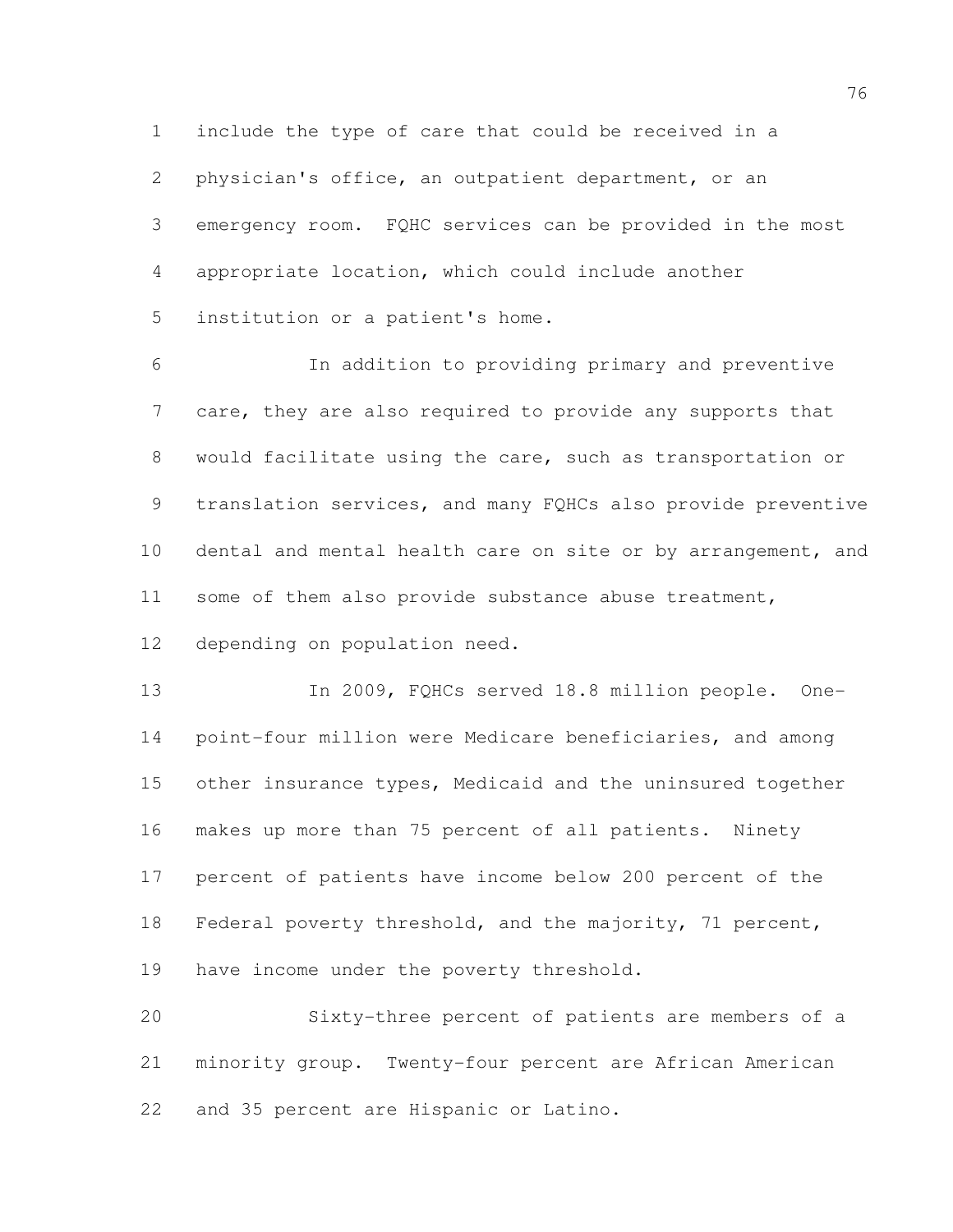Patients at FQHCs are disproportionately female among all age groups except for children, which are roughly 50-50.

 Studies have also found that on an age-adjusted basis, the chronic disease burden for patients at FQHCs was higher than patients at outpatient departments and physician offices. And while the share of the population with a chronic disease, as shown on the slide, generally looks 9 small here, remember that they include the entire FQHC population, including the 35 percent that are children. FQHCs must also provide a continuum of care by having off-hours coverage and admitting privileges with local hospitals. They make substantial use of limited license practitioners, such as nurse practitioners, physician assistants, certified nurse midwives, and others, and some FQHCs are run by limited license practitioners. Overall, limited license practitioners make up 13 percent of the medical staff and physicians make up 21 percent. Medicare's reimbursement rate to FQHCs does not vary if a limited license practitioner provides the care instead of a physician. In contrast, in a physician's office, Medicare would pay an advanced practice nurse at 85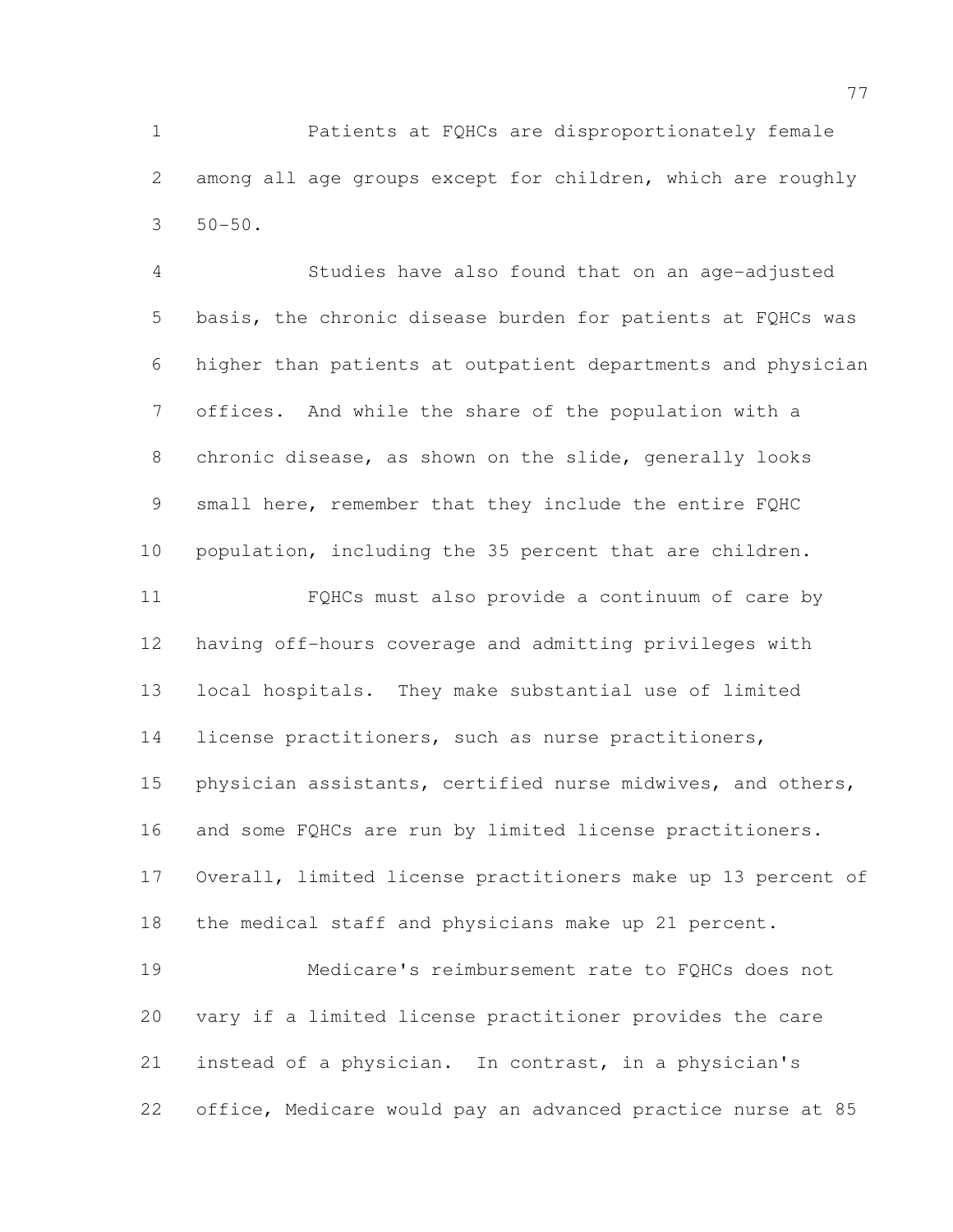percent of the Physician Fee Schedule if they were billing directly.

 FQHCs must also have a governance structure that hearkens back to their origins as community-based safety net providers. They have to be nonprofit and have a board made up primarily of people receiving services at the FQHC. The Health Resources and Services Administration oversees the FQHC grant program and awards around \$2 billion in grants per year to just over 1,100 FQHCs. These grant- funded FQHCs are broadly dispersed across the country, and there are 312 urban FQHCs, those that are in a Metropolitan Statistical Area, and there are 715 rural FQHCs. This will become important later when we discuss Medicare financing. 14 14 In addition, 213 centers are certified as FOHC look-alike sites. FQHC look-alikes meet the requirement for 16 an FQHC but don't receive a Federal grant. However, they are certified to offer the Medicare and Medicaid benefit 18 under those programs and, therefore, get reimbursed by those programs.

 Total FQHC financing was about \$11.4 billion in 2009, roughly half from patient-related revenue and half from grants or other sources. As you can also see from this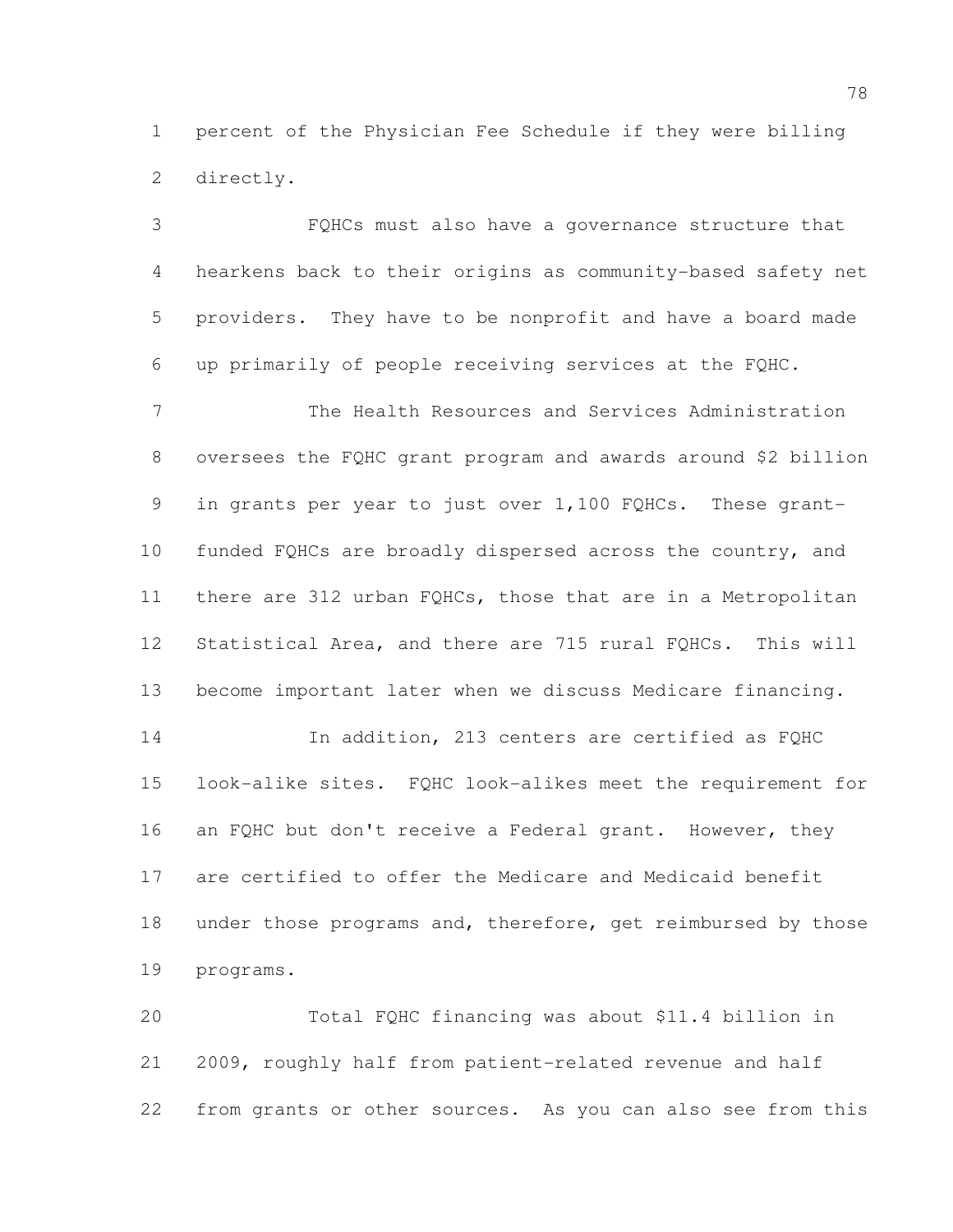chart, Medicaid is the largest single payer, corresponding to 37 percent of total revenue. In 2009, Medicare paid \$674 million, or about six percent of FQHCs' total operating revenue. As I mentioned before, HRSA grants generally total about \$2 billion per year, and I should note that two other laws recently appropriated additional funds. The American Recovery and Reinvestment Act appropriated \$2 billion for 8 new and existing FQHCs, and PPACA will allocate -- the Patient Protection and Affordable Care Act will allocate \$11 billion over the next five years for FQHCs, essentially doubling the grant funding available.

 The FQHC benefit under Medicare covers primary and preventive care furnished by a physician or other practitioner. These include a wide variety of preventive screenings germane to the Medicare population. The benefit is reimbursed by Medicare using an all-inclusive payment 17 rate, which I will describe next, and an FQHC may also bill directly under Part B for services not otherwise included in the FQHC benefit but otherwise covered by Medicare, such as ambulance services or the technical component of a diagnostic test.

I will talk a bit about Medicare's current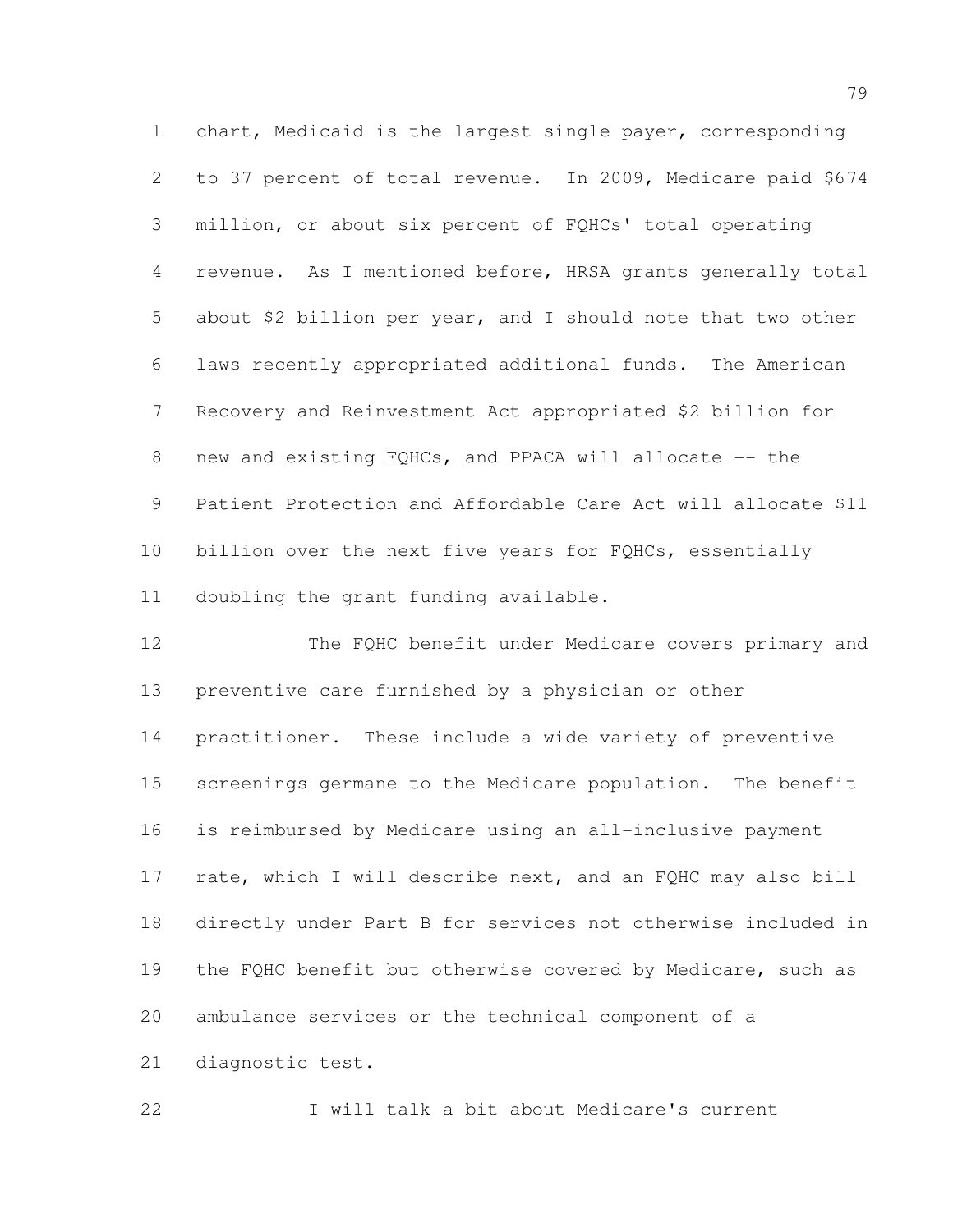reimbursement structure to FQHCs because PPACA will make some fairly transformational changes in the way that they are reimbursed.

 First, from a logistical standpoint, an FQHC is provided an interim payment from Medicare based on their prior year's reimbursement. Then at the end of the year, an FQHC submits a cost report that provides all of the information needed for Medicare to finalize the reimbursement to the FQHC, and this amount is reconciled with the interim payment.

 Medicare's reimbursement is based on the allowable cost of the Medicare FQHC benefit and the allowable visits. Allowable costs include practitioner expenses, supplies, and overhead. Allowable visits must consist of a face-to-face encounter with a practitioner, and there is a minimum productivity threshold that may adjust the number of allowable visits in the calculation.

 The FQHC is paid the lesser of their actual per visit cost or the per visit payment limit seen in this table. As you can see, the limit is different for rural and urban providers and the per visit limit is inflated by the Medicare Economic Index each year.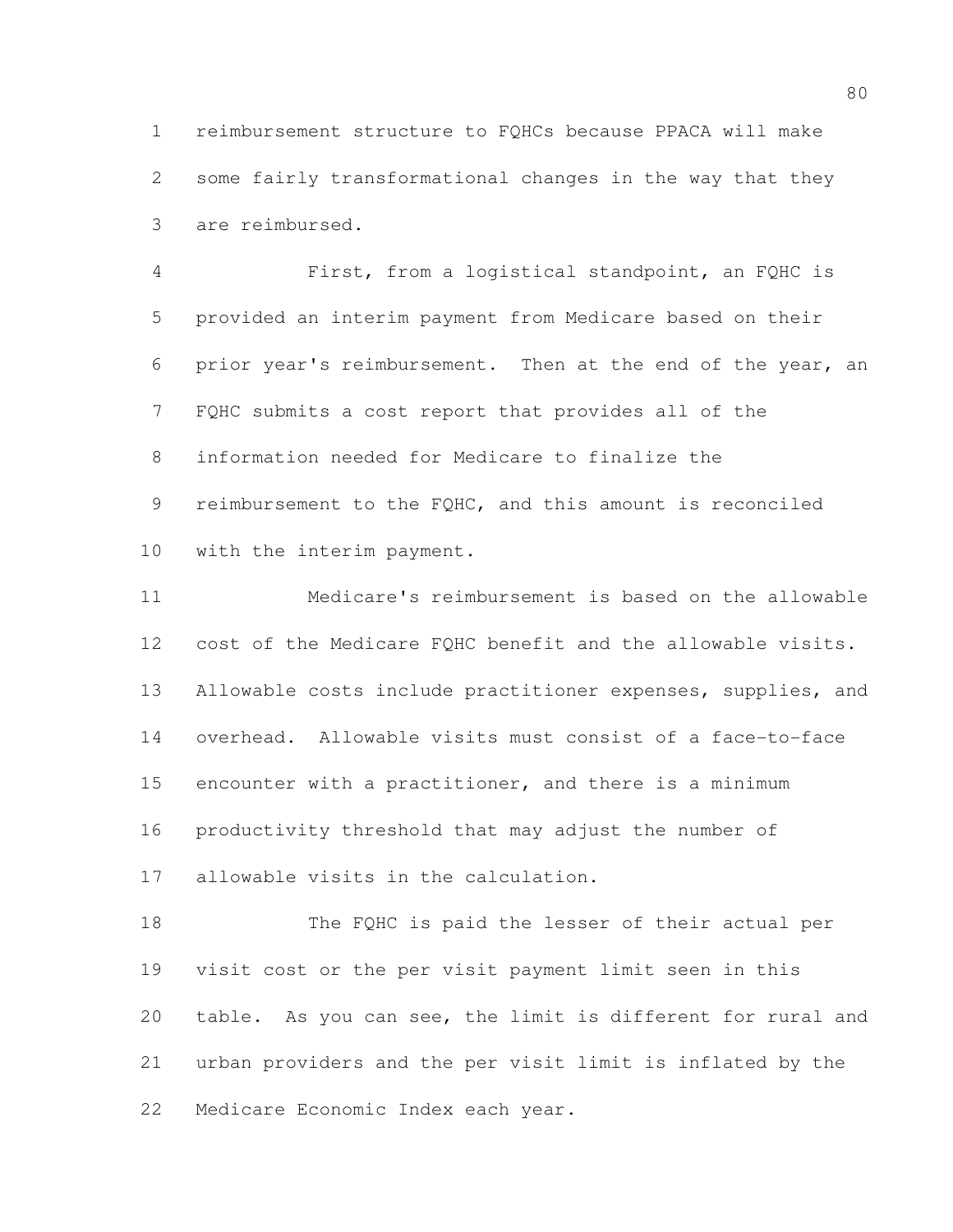On this slide, I'll talk about the changes that PPACA will make in Medicare's reimbursement to FQHCs. The law requires that the Secretary establish a prospective payment system effective in 2015, and the language gives significant flexibility to the Secretary in designing the system. One feature of the PPS is that initial total payments must equal 100 percent of the FQHC's reasonable costs without applying the productivity threshold or the per visit payment amounts.

 GAO in 2010 estimated that over two-thirds of FQHCs had reported costs in excess of the Medicare per visit payment amount, and the total amount in excess was \$72 million, or 17 percent of payments that year. A far smaller 14 share of FQHCs were affected by the productivity adjustment. To wrap up the presentation, I'd like to come back to the three general reasons that we are presenting to you 17 on FQHCs. First, by their design, they are required to be located in underserved areas or serve underserved populations. This could help address concerns about access to primary care in remote rural or otherwise isolated areas. Second, they are community-centered, not-for-profit organizations that emphasize coordination of care and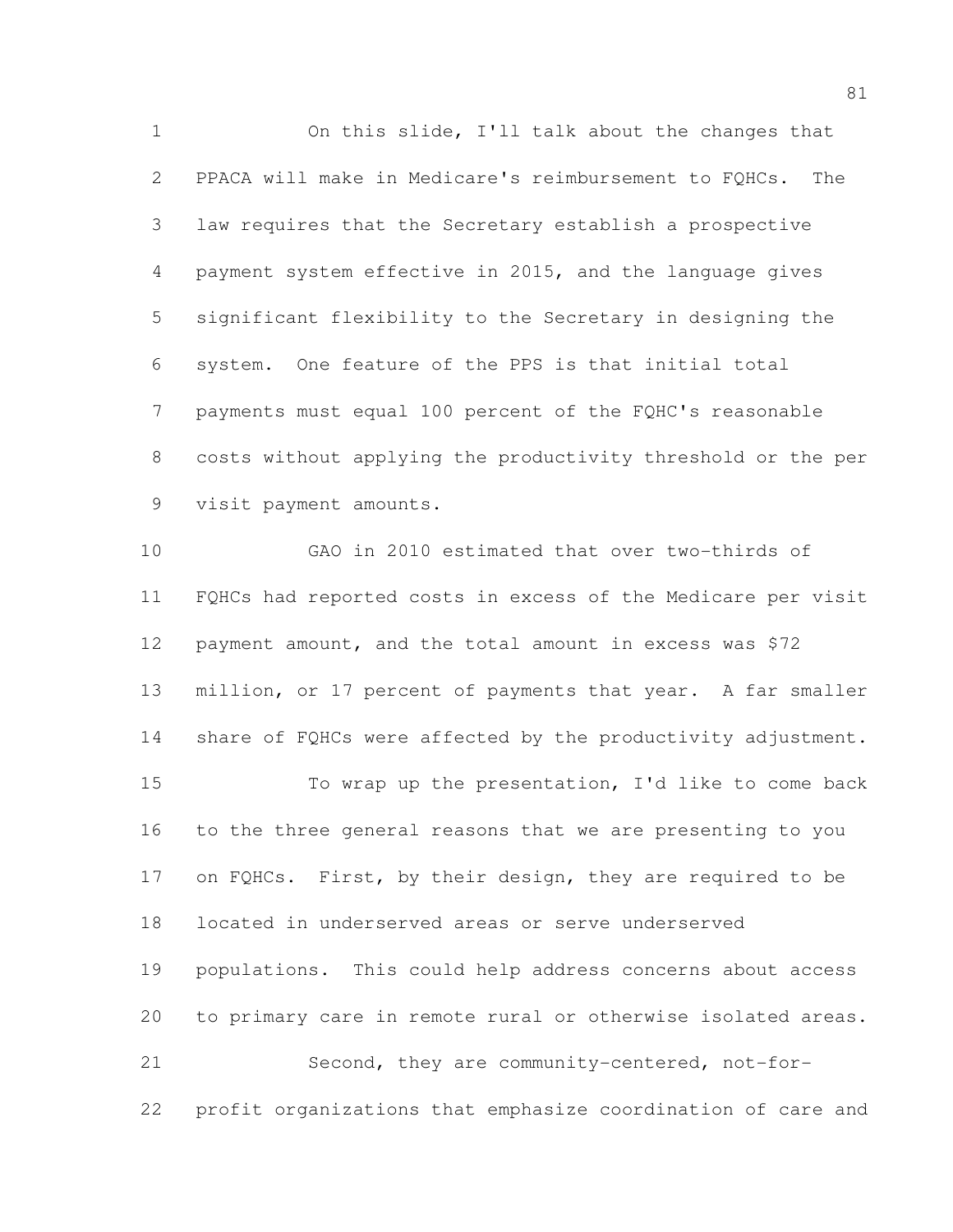the use of limited license practitioners, where appropriate. Third, the change in Medicare reimbursement from an all-inclusive payment amount to a prospective payment system may change the incentive for FQHCs to treat Medicare beneficiaries. So I'm happy to take your questions and I look forward to the discussion. MR. HACKBARTH: Questions? Okay, Cori? MS. UCCELLO: So payments are going to be higher? 10 DR. MARK MILLER: Medicare payments. MS. UCCELLO: Medicare, and so just some background of the PPACA provisions. Was there an access issue previously for Medicare patients? Is that -- 14 MS. BLONIARZ: It's not clear to me. MR. HACKBARTH: So could you characterize somehow the difference -- how much more it costs for Medicare to provide care for a patient through an FQHC versus a regular physician's office? Is there some way to get a handle on that? MS. BLONIARZ: We can absolutely do that. We haven't done it prior, but I think we could look at what a physician office visit for the fee schedule would come out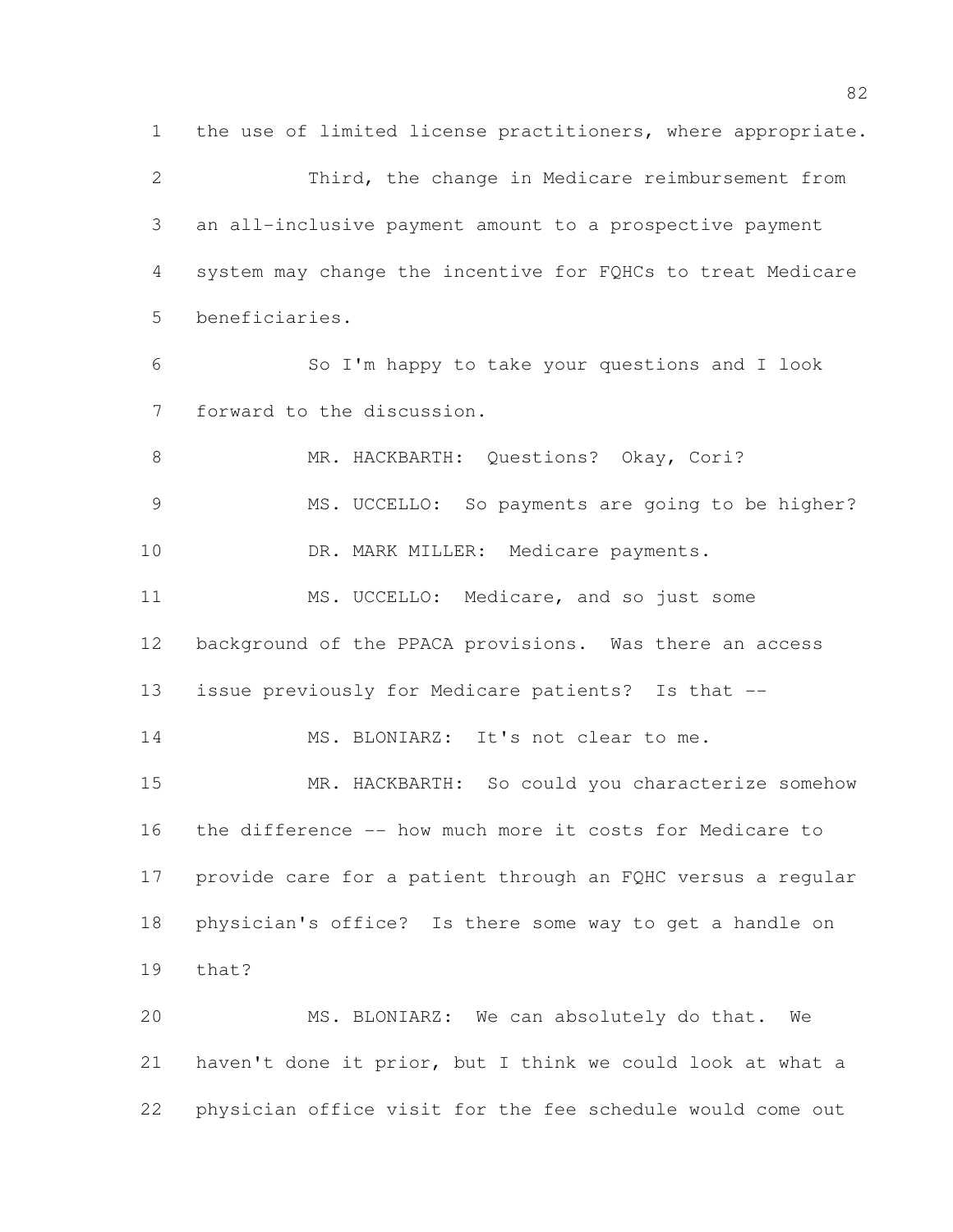to and give a comparison.

 MR. HACKBARTH: Clarifying questions? Scott and then Mitra.

 MR. ARMSTRONG: I think I'm building on Cori's question, and you tried to address this both at the beginning and at the end, and that is why are we even 7 looking at this, and so to clarify -- and the question's a good one, because we only represent seven or eight percent of their business. So to clarify, I think what you're saying is that we can learn a lot from what's happening here because FQHCs are expected to grow. They could solve some of our access problems. They could inform us about how prepayment advances, team-based care, and/or other improvements in care. So that's really why we're looking at this, is that -- MS. BLONIARZ: That's right, and I think also the

change to the prospective payment system.

18 MR. ARMSTRONG: And so we have some responsibility to --

MS. BLONIARZ: That's right.

 MR. ARMSTRONG: -- to comment on how we think that will look.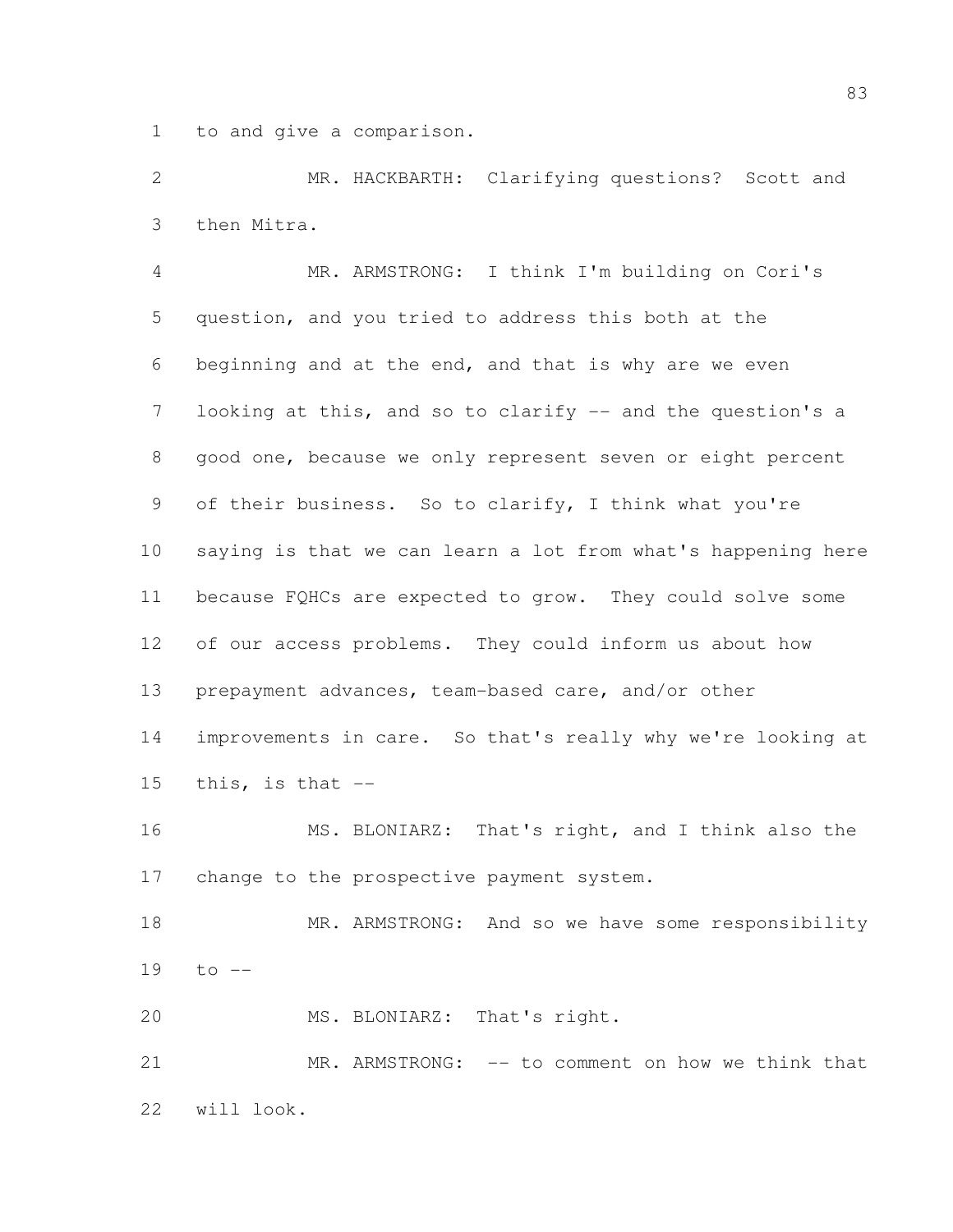MS. BLONIARZ: That's right.

 MR. ARMSTRONG: Okay. My only other question is, this may be unique to the markets I work in, but FQHCs have a terrible time building networks of relationships with specialists. Has that been a part of our evaluation? MS. BLONIARZ: I haven't looked directly at that, 7 but I know that that's an issue, that they have trouble with referrals, and I think it's probably going to depend on what population the FQHC is serving. MR. ARMSTRONG: Yes. MS. BLONIARZ: Some of them focus on women and children, and so they need to have relationships with obstetricians, so I would imagine that it varies. 14 MR. ARMSTRONG: It just might be, given the goals we have around what we want to learn from FQHCs, this network issue might be relevant when we get into those conversations. 18 MR. HACKBARTH: Is the difficulty in finding specialists for referrals particular to the FQHC, or is it a function of supply issues in the community served by the 21 FOHC? MR. ARMSTRONG: I was going to say, in our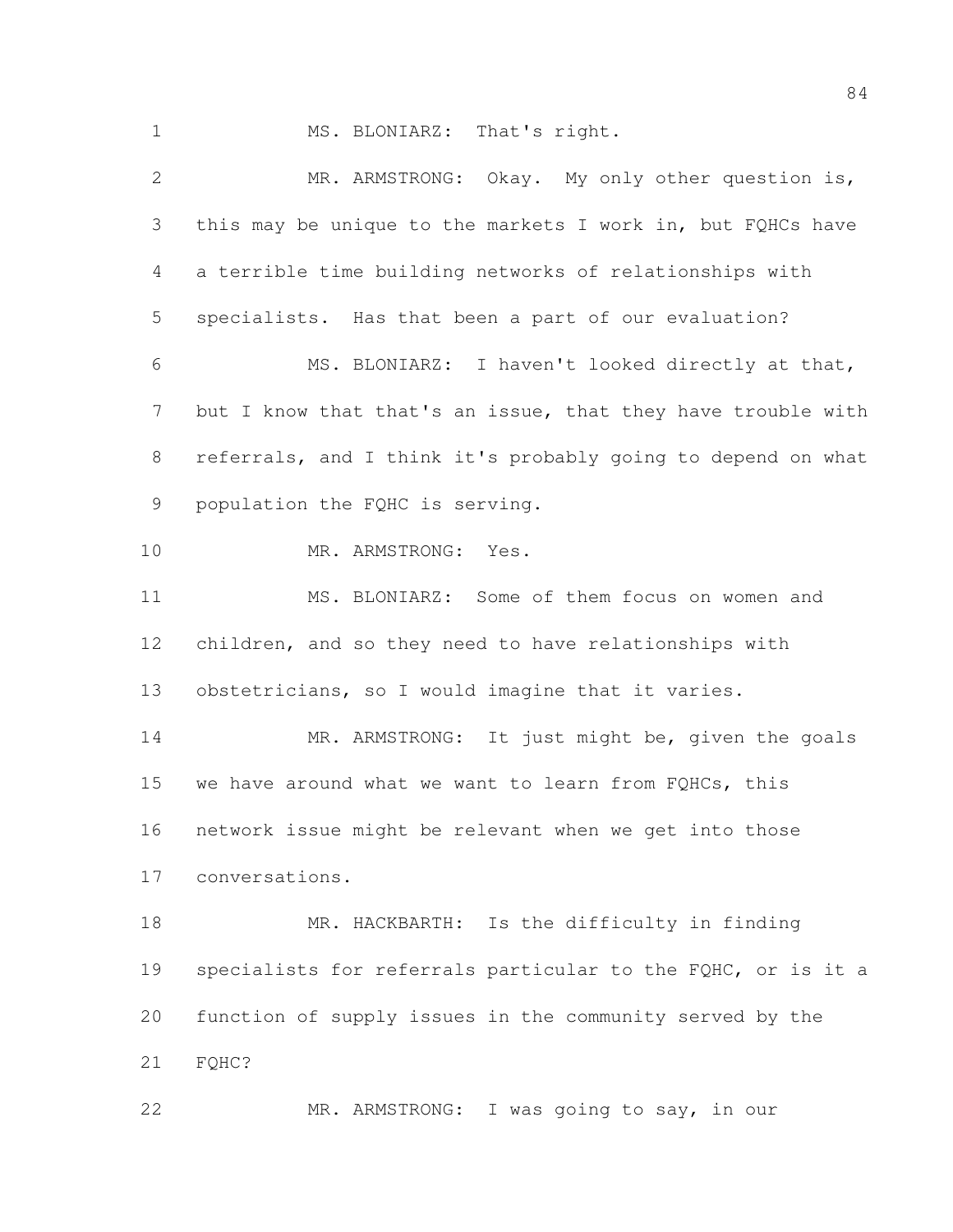experience, it has to do with the payer more than anything else.

 MR. HACKBARTH: So if it's a Medicare patient served by an FQHC, then there may not be as much of a referral issue. Mitra?

 MS. BEHROOZI: I'm not sure where this question is going to go, but in reading the paper, with respect to the picture of the population served at FQHCs, with respect to the rate of chronic disease, you note that the patient population at FQHCs tends to have more chronic diseases than the general public, I guess, but it just seemed a little 12 low, what's reported here. Four percent had asthma. I think our population is closer to ten, actually, in, like, New York City in general, and six percent had diabetes. I actually just looked at an article this morning that said West Chester County in New York is the best county in New 17 York State with respect to health status, and their best is 6.6 percent.

MS. BLONIARZ: Right.

 MS. BEHROOZI: So I'm just wondering about these statistics.

MS. BLONIARZ: So, yes. I want to clarify. These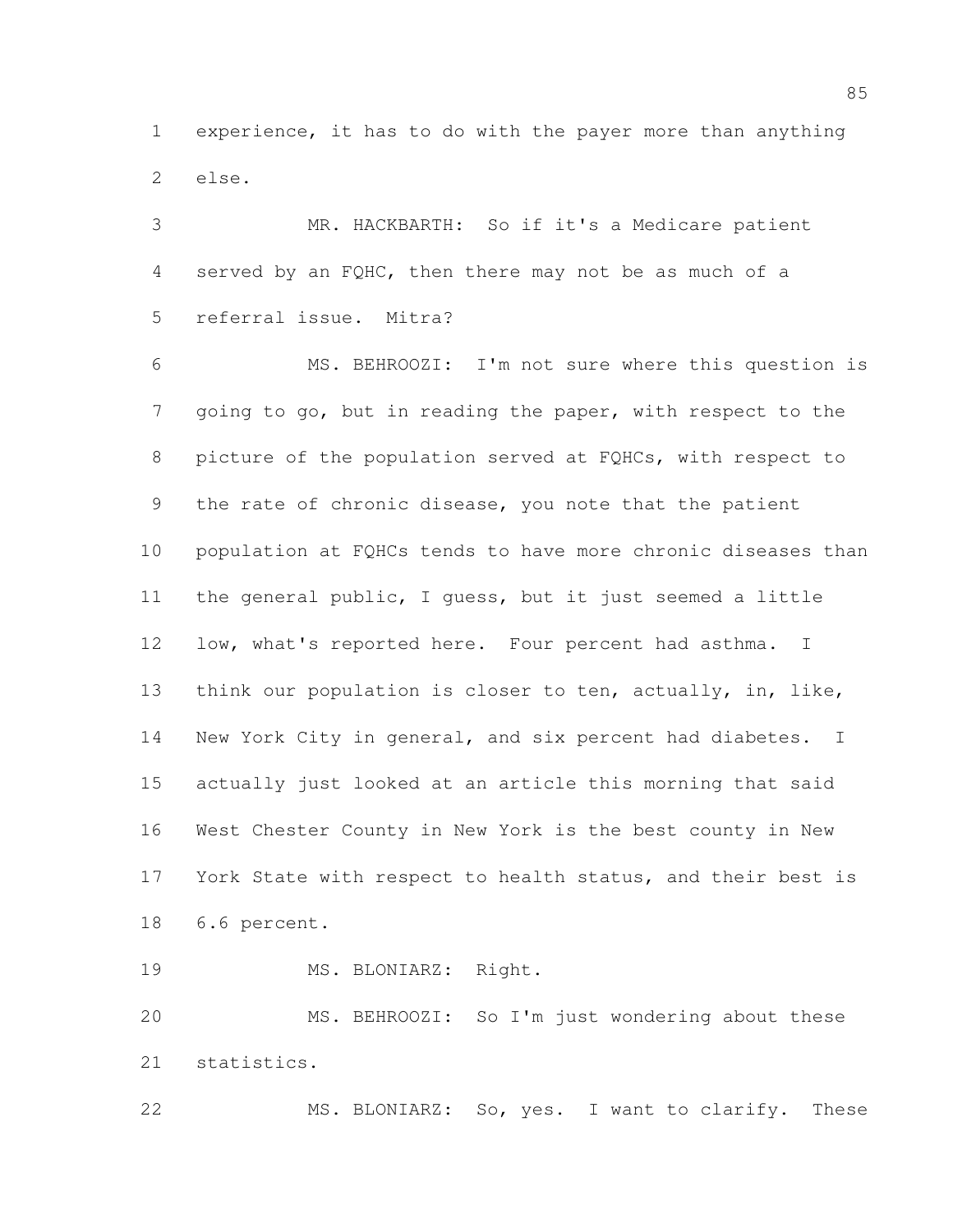are reported by the FQHCs to HRSA. They report various metrics on what services they're providing and these are the percentage of their patients that were treated for one of these conditions. So I think in addition to the fact that it's disproportionately a population of children and mothers, and so you might expect to see a slightly lower rate of chronic illnesses than in the general population, but also they may be receiving care for their chronic conditions elsewhere. I don't want to attach too much importance to these because they are self-reported and it's what was the primary disease that the individual went to the 12 FOHC for.

13 DR. STUART: Kate, could you go to Slide 6, please, and this is something that confused me a little bit in the chapter, as well, and that's these 213 FQHC look- alikes. Can you help us understand what a look-alike is? Is it big, little? Did it do something wrong and that's the reason it didn't get a grant?

 MS. BLONIARZ: No. So my understanding of these look-alikes is that they either are FQHCs that are planning to apply for the Federal grant or maybe they just did not get awarded one, but they are ready and willing to provide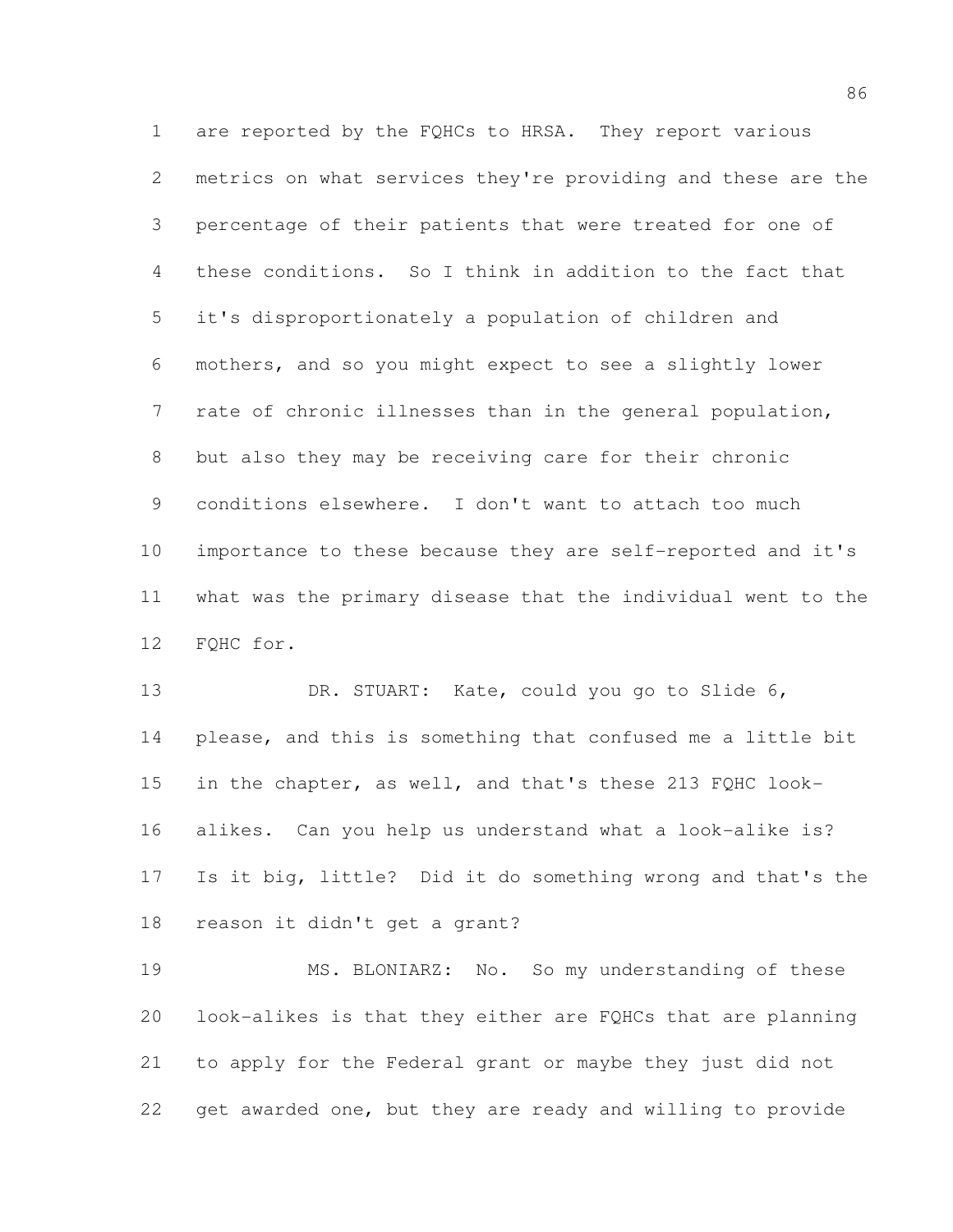the Medicare and Medicaid benefit and they are basically substantially complying with the rules for the FQHC program, but they just didn't get a grant.

 MR. HACKBARTH: Presumably with the PPACA expansion and the amount of money available, then the number of look-alikes might fall, at least temporarily --

 MS. BLONIARZ: It may, and this is something, too, where we could do more research. I don't know whether there's some reason that they would not want to receive the 10 grant, if there's reporting requirements they're not ready to comply with, things like that.

 DR. STUART: I think that's really important, because if this is part of the supply chain, then we really want to have some sense of what the supply looks like now and what it's going to look like when we get these new entities in there.

17 And just one simple follow-up. Are the statistics in terms of financing, do they include these look-alikes? MS. BLONIARZ: They don't, because they're not reported to -- they're not required to report yearly their costs and --

DR. STUART: And is there any other source of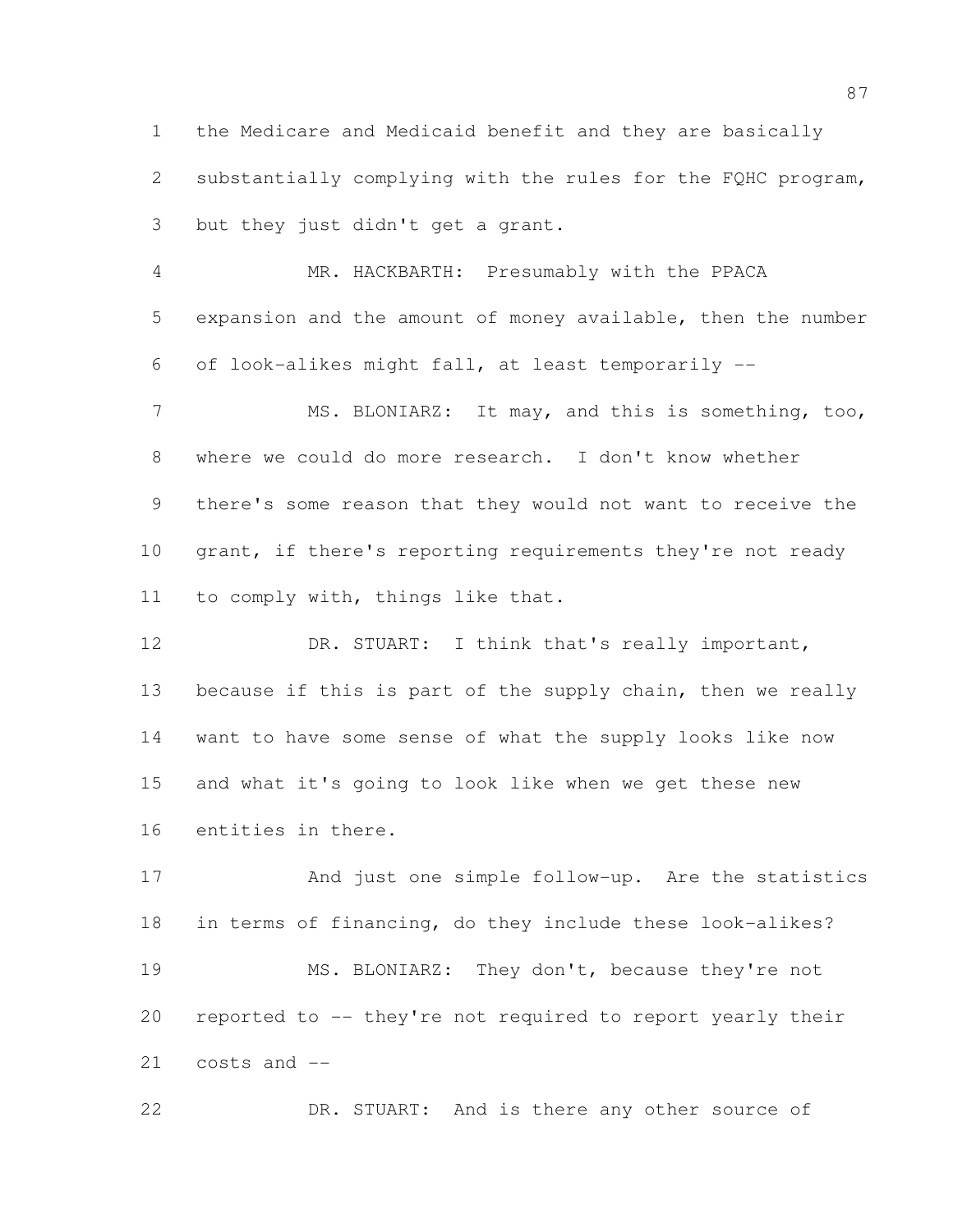information about them?

| $\overline{2}$  | MS. BLONIARZ: Not that I've easily found.                    |
|-----------------|--------------------------------------------------------------|
| 3               | MS. HANSEN: Along the same 213, is this group                |
| 4               | different still from what's called under HRSA the Nurse-     |
| 5               | Managed Health Centers, or is that a totally different       |
| 6               | category, because there are some similarities of FQHCs that  |
| 7               | they seem to perform.                                        |
| $8\,$           | MS. BLONIARZ: You know, I can't speak to that. I             |
| 9               | can look into it, and maybe Mary would know.                 |
| 10              | DR. NAYLOR: The Nurse-Managed Centers are                    |
| 11              | Federally-qualified health centers, so there's overlap, and  |
| 12 <sup>°</sup> | some are look-alikes.                                        |
| 13              | MS. HANSEN: Right. So, yes, I think just filling             |
| 14              | that out robustly would be great, because that is part of    |
| 15              | the future supply chain.                                     |
| 16              | And then relative to any of these, is this related           |
| 17              | to how medical homes or health care homes are also evolving? |
| 18              | Is there any relationship to FQHCs and what's happening with |
| 19              | the whole medical home demos that are moving along?          |
| 20              | MS. BLONIARZ: I'm not sure on the demo side, but             |
| 21              | I know some research papers have talked about using FQHCs as |
| 22              | kind of a model for a medical home. But on the demos, I      |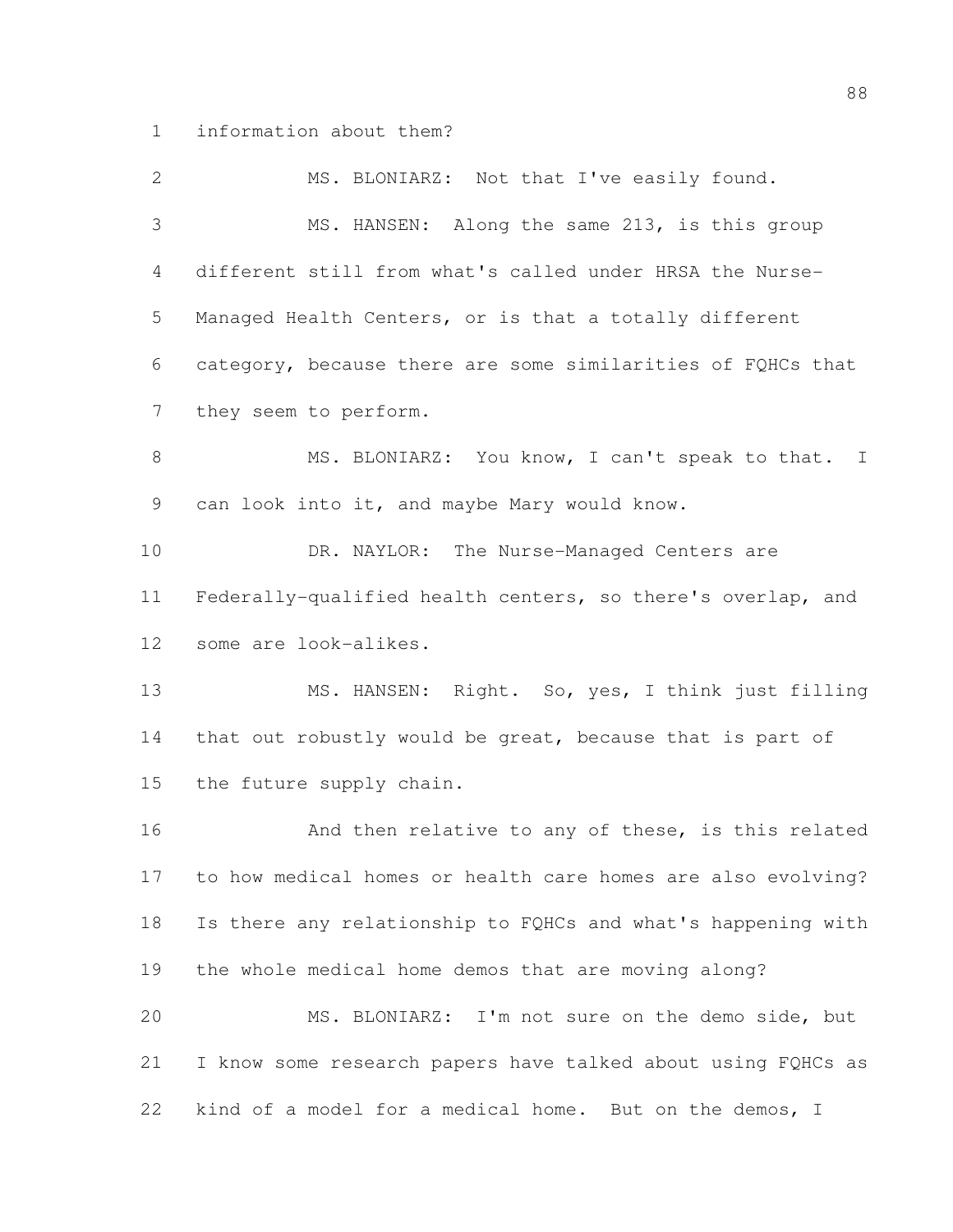don't know whether they're part of the medical home demonstration.

 DR. BERENSON: Yes, two questions. One is are you aware of any information about what the individuals who have been taken care of in FQHCs because they're either uninsured or on Medicaid, what their behavior is when they become Medicare-eligible, usually through age-ins? Do we know if they stay with the FQHC or whether they enter a different health system? MS. BLONIARZ: That's a really good question, and I don't know. DR. BERENSON: Okay. I'd be interested in seeing if there is any information on it. 14 The other goes to the PPACA funding increase. I assume that's just an authorization for greater funding, is that right? MS. BLONIARZ: It's a mandatory appropriation, as well. 19 DR. BERENSON: Oh, it's a mandatory appropriation? Okay. That's interesting, because I believe, and maybe you have the answer to this one, that the Republican House bill that just passed has a substantial cut for the appropriation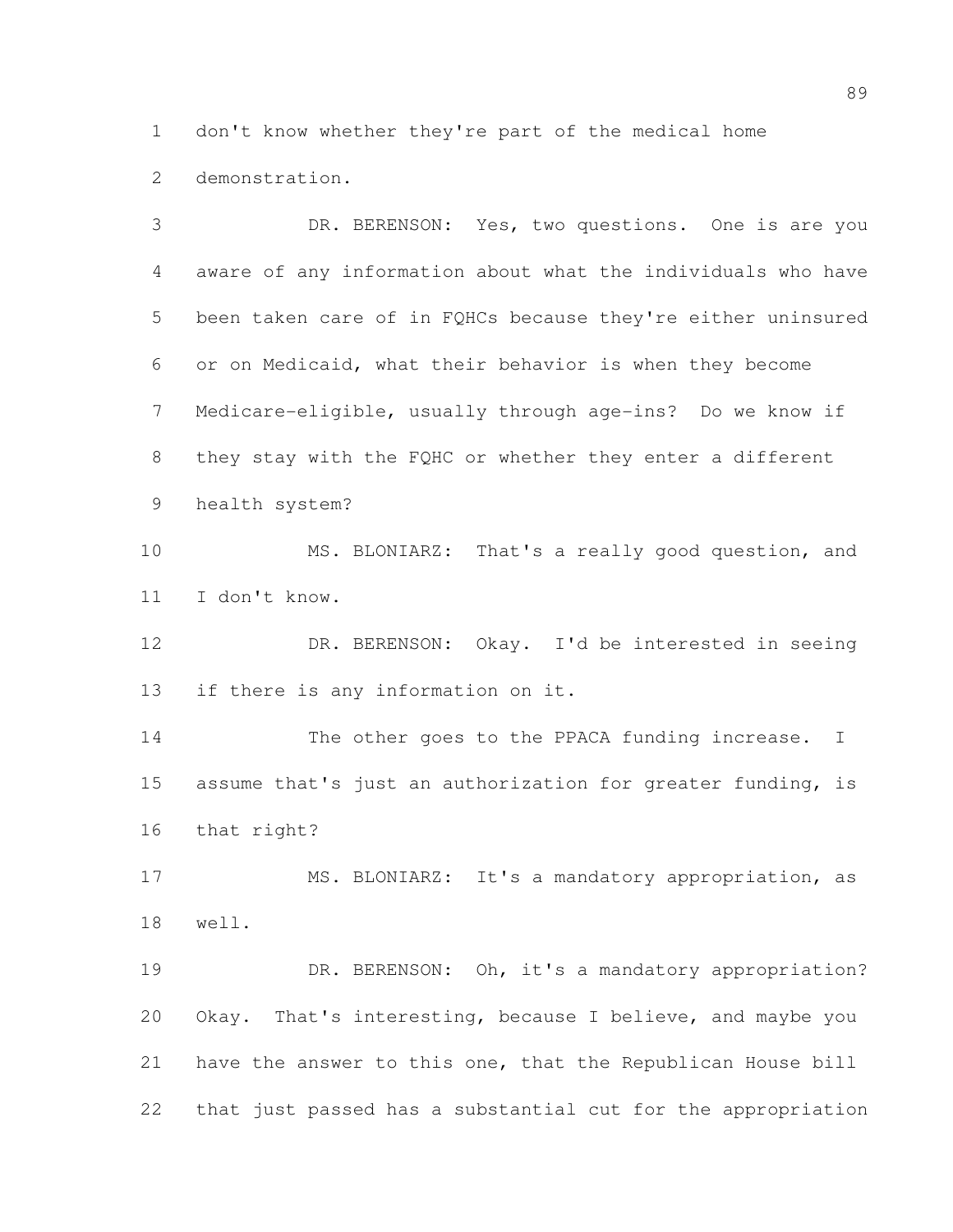for --

| $\mathbf{2}$   | MS. BLONIARZ: That's right. I think the House-               |
|----------------|--------------------------------------------------------------|
| $\mathfrak{Z}$ | reported appropriations bill would reduce funding by about   |
| $\overline{4}$ | \$1.5 billion, so it would be in the range of \$500 to \$700 |
| 5              | million remaining.                                           |
| 6              | DR. BERENSON: So that's more than a 50 percent               |
| 7              | cut?                                                         |
| $8\,$          | MS. BLONIARZ: Yes.                                           |
| 9              | DR. BERENSON: Okay. I knew it was great, but I               |
| 10             | didn't know it was that great. Okay.                         |
| 11             | MR. KUHN: Thanks for this, again, another really             |
| 12             | good paper, and FQHCs, at least as I see in Missouri, are    |
| 13             | really an excellent source of care, particularly in the St.  |
| 14             | Louis area where there's no public hospital. They have       |
| 15             | really stepped up and just done a terrific job.              |
| 16             | The technical question I have is, again, looking             |
| 17             | at the structure, where you have the FQHCs and then the      |
| 18             | look-alikes, but also there's also an entity out there       |
| 19             | called satellites, FQHC satellites. I know in Missouri, we   |
| 20             | have 21 FQHCs, we've got two look-alikes, but then 187       |
| 21             | satellites. And so it would be helpful if we understood      |
| 22             | what those were and if we could identify those in the paper, |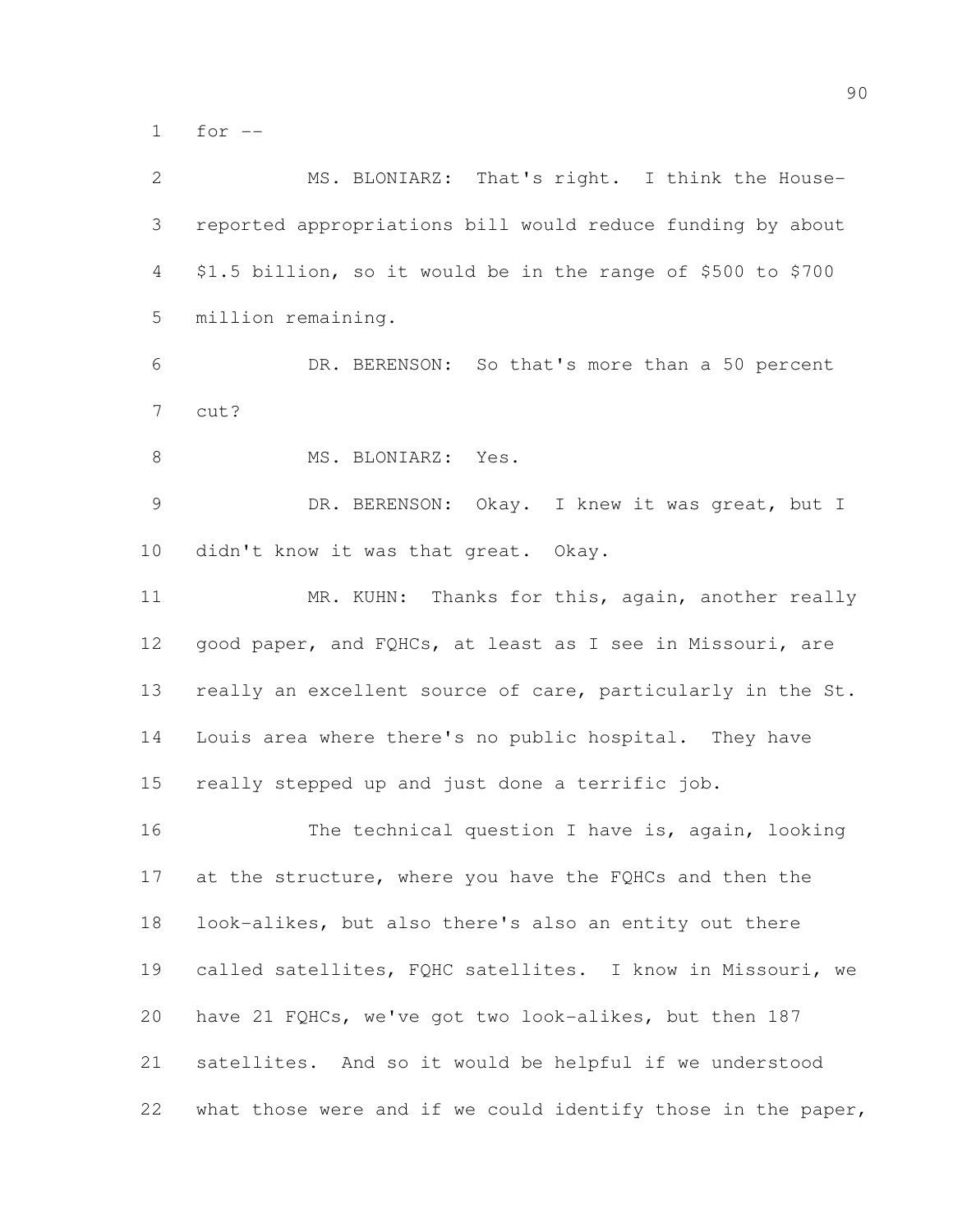and then are the satellites held to kind of the same

 standards that the FQHCs are, because what I see in satellites is facilities that maybe open only one day a week, two days a week. The structure isn't quite the same. So it'd be interesting just to have a better understanding of what the satellites are all about.

7 DR. CASTELLANOS: A really good paper, and I deal with FQHCs and they do a good job. In the population that they practice in my community, they do an excellent job. It's underserved and I congratulate the nurse practitioners and physicians for doing the work they do.

 One of the things that concern me is that on page 15 in the material that you sent out, you said that the chronic care management of FQHCs are found to be equal in comparable facilities serving this underserved population, but when you compare it to community-served population, it was a lot less, and that concerns me about quality. Any information, clarification on that?

 MS. BLONIARZ: Sure. I think -- so there were a couple of studies that have been done comparing quality, and because of the population that they serve, often the patients are at a more advanced stage of illness and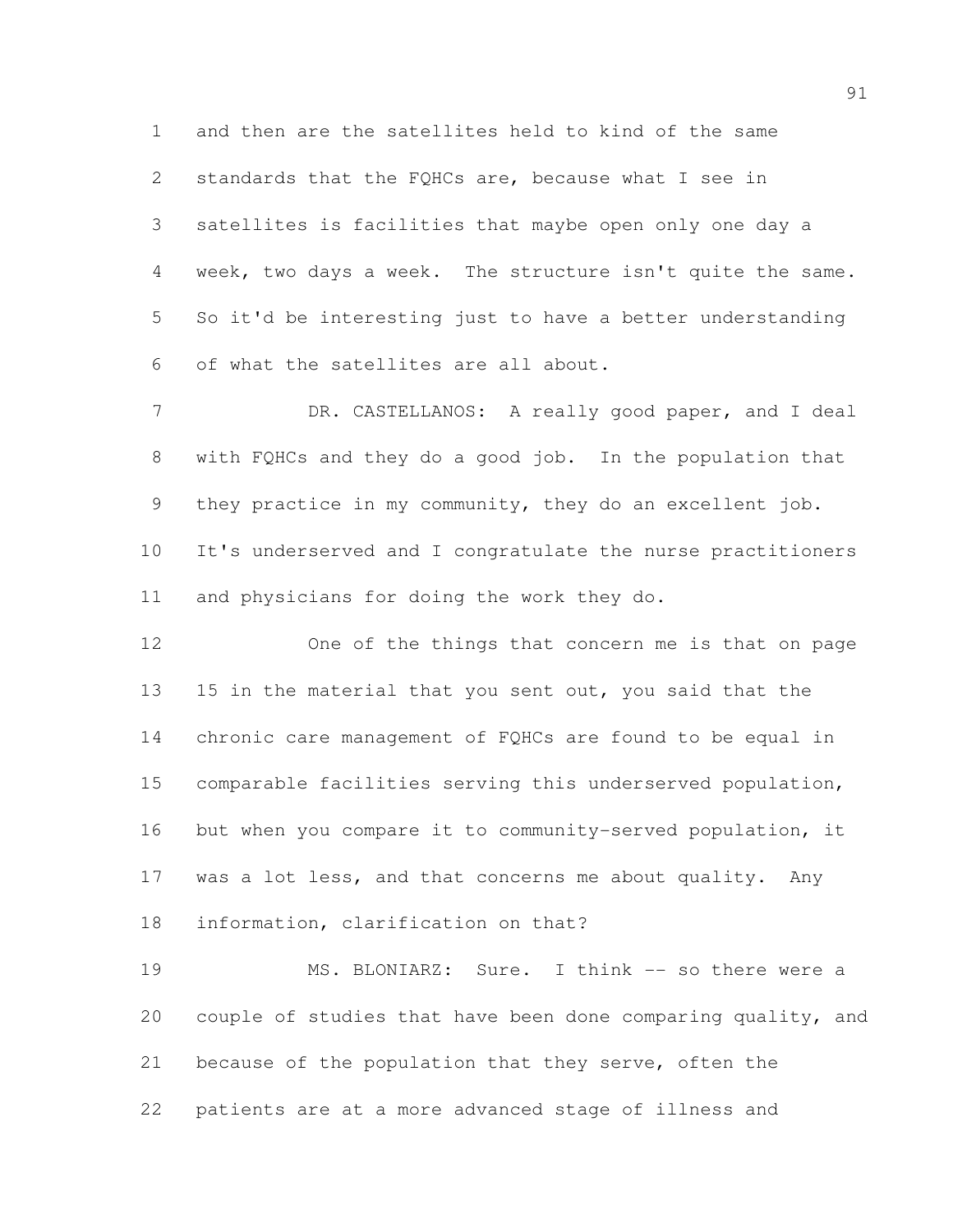compliance may be more difficult. And so one of the studies found that it was -- this was a couple of years old, but that preventive care for chronic conditions was about comparable to a physician office that primarily treats Medicaid patients, for example.

 What we did look at was the reported levels of -- the reported outcomes that FQHCs said they were achieving for their patients as compared with Medicare Advantage reported rates, and this is on blood sugar and management of hypertension, and there, we actually found that it was pretty comparable. I mean, of course, the populations are completely different, but that gives a little bit of a benchmark. But quality is definitely something we could look at going forward.

DR. CASTELLANOS: Thank you.

16 DR. KANE: Yes, I had a couple questions. One was do we know -- do they any medical education? What's their medical education role, and is that something that we might want to think more about when I'm not having to worry about this anymore, but going forward?

 And then the second one was that the board structure, do we have a sense or has anybody done any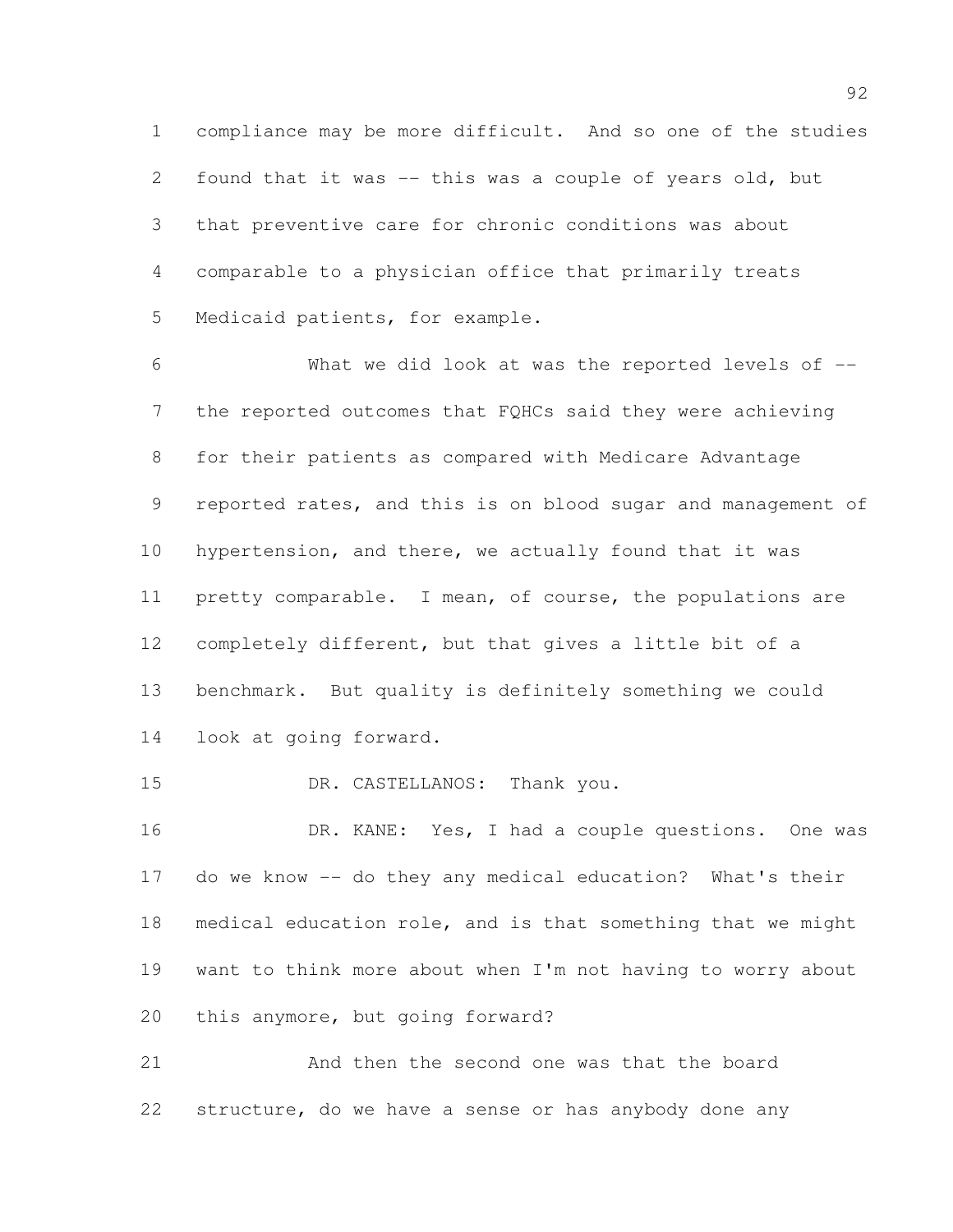studies yet on the relative effectiveness of a primarily consumer-driven board and how well they are governed in terms of efficiency and financial viability versus providing a lot of services? I know, for instance, in Massachusetts, about half the FQHCs don't make -- I mean, actually lose quite a bit of money. So I'm just wondering if there's anybody who's looked at the board impact, this kind of board 8 and what the effect is, not that it should be different, I just don't know. 10 And then the last thing is, I think there's a lot of hospital-based and I think they might be some of the look-alikes. 13 MR. HACKBARTH: In fact, I was going to ask you 14 about that. When I was in Boston --15 DR. KANE: Yes, there's hospitals --16 MR. HACKBARTH: -- a lot of the then-community health centers were affiliated with teaching hospitals -- 18 DR. KANE: Yes, and they're hospital-based and I 19 don't think they're FQHCs, but -- MS. BLONIARZ: So no new FQHCs can be facility- based. DR. KANE: Yes.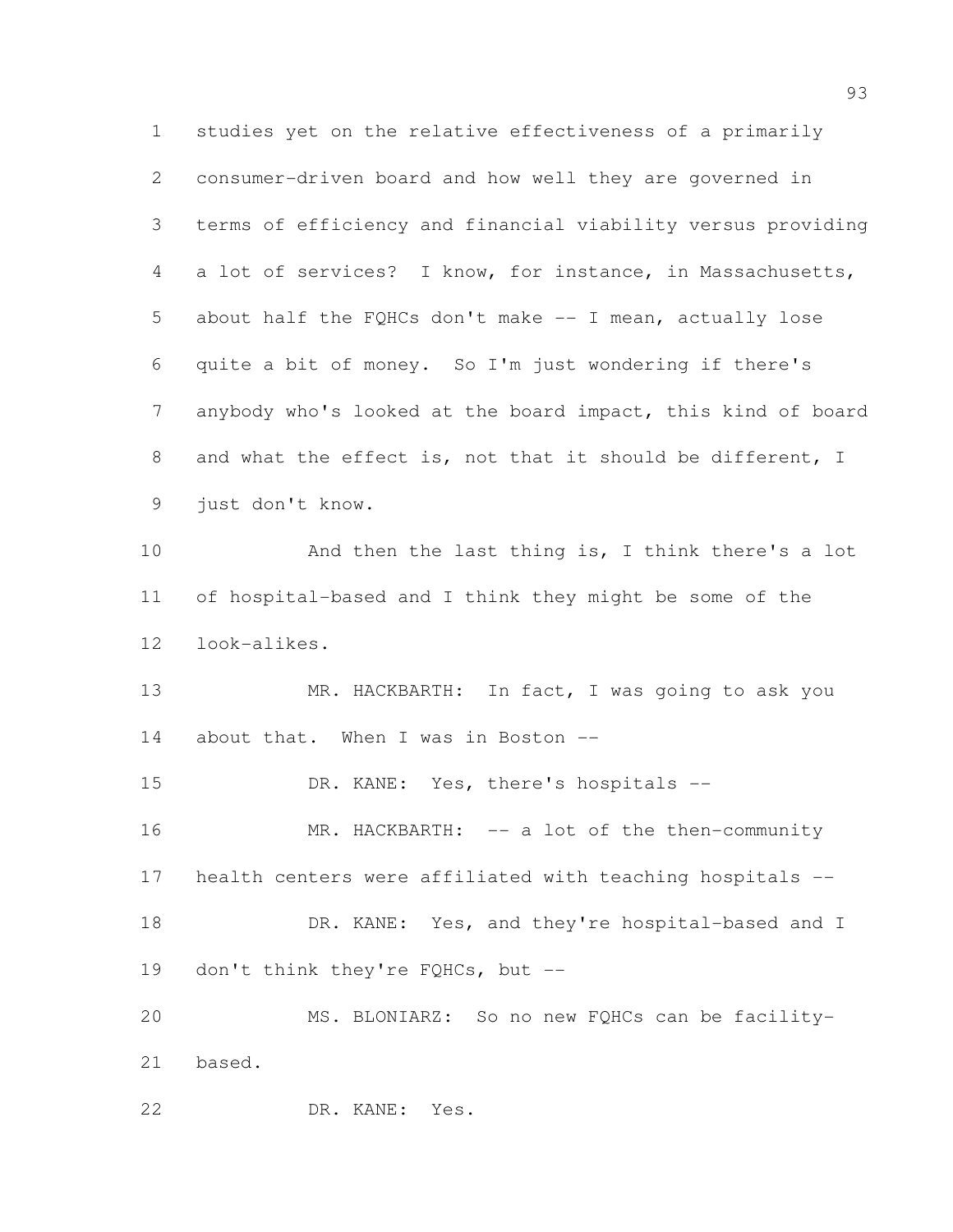MS. BLONIARZ: They can be grandfathered in, but 2 there can be no new awards, so --

 DR. KANE: Because I know we can't get data on the hospital-based ones anymore through HRSA, so -- MR. HACKBARTH: So I'm not sure what it means to be hospital-based. If they have a relationship and the hospital is providing non-Federal sources of funding, is 8 that forbidden for some -- and why would it be forbidden? DR. KANE: It's the governance piece. 10 MR. GEORGE MILLER: When I was in Springfield, we started a community health center and it became first a 12 look-alike, because they went through the process and they didn't qualify, or didn't get granted funding from HRSA, so they were a look-alike, but we funded that community health center until they got the FQHC status, and we gave them pretty close to a million dollars a year, and they lost money, even giving them a million dollars a year. But once 18 they converted to an FQHC, they were able to pretty much break even.

 And the clear thing for them is the fact that they had tort reform that the physicians didn't have to have malpractice because they were Federally employed and the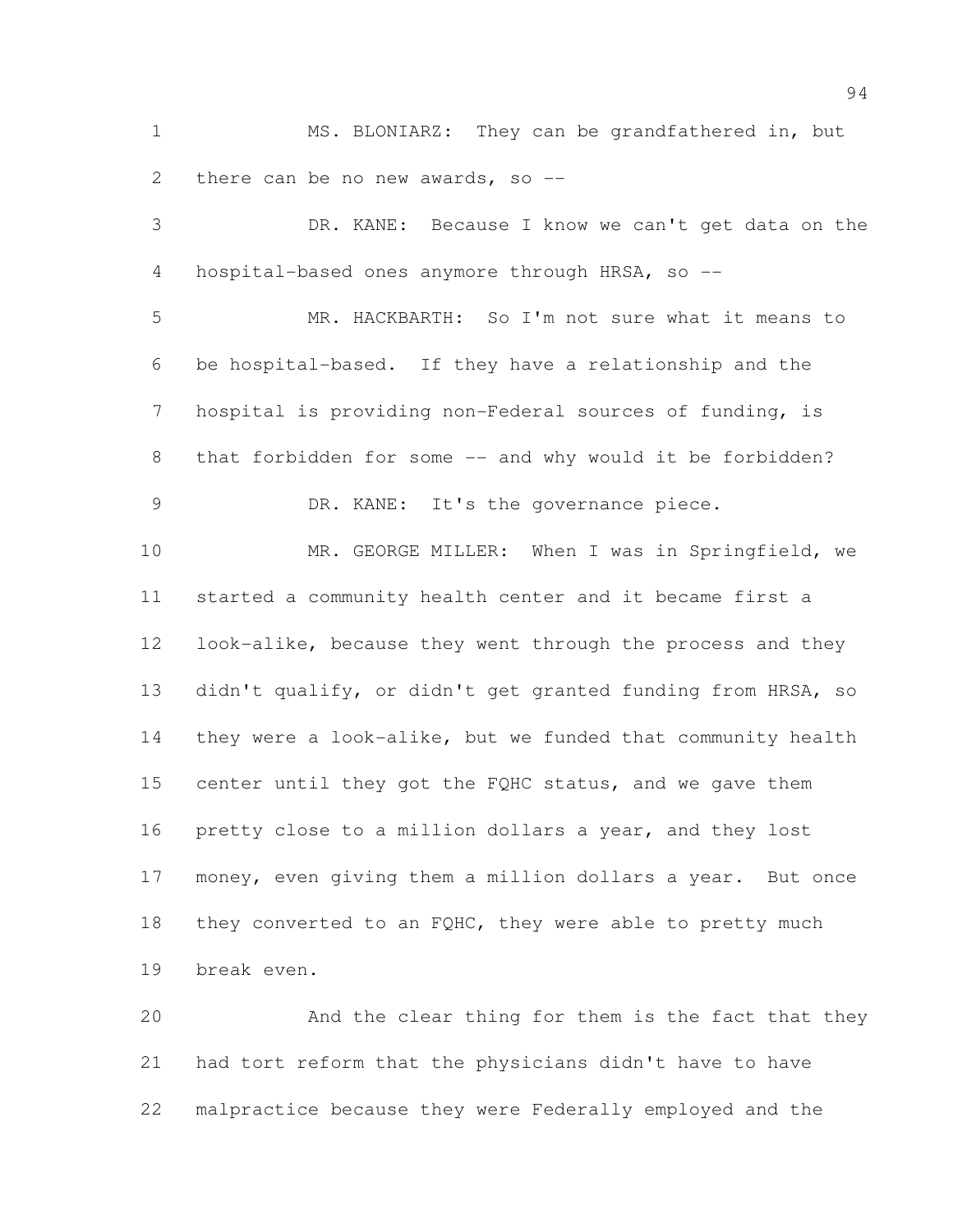tort reform is just \$100,000, so that was part of the way they saved money.

 MR. HACKBARTH: Yes. Well, if I'm interpreting the pie chart correctly, even after they qualify for the Federal grants -- they're not just look-alikes but they're actually FQHCs and they get Federal grants -- they have shortfalls in funding that they meet through other sources – 8 MS. BLONIARZ: That's right. 9 MR. HACKBARTH: -- and so one question I have based on my experience is to what extent do hospital relationships contribute to that "other" category? MS. BLONIARZ: Yes, and it may be, and the point I was just making about the prohibition is that an FQHC that is part of a hospital, you know, will not get a Federal grant. MR. HACKBARTH: Okay. DR. KANE: Yes. 18 MR. HACKBARTH: And on Nancy's first question about teaching, my recollection is that FQHCs are one of the categories eligible for the teaching health center provisions of PPACA – MS. BLONIARZ: [Off microphone.] Yes.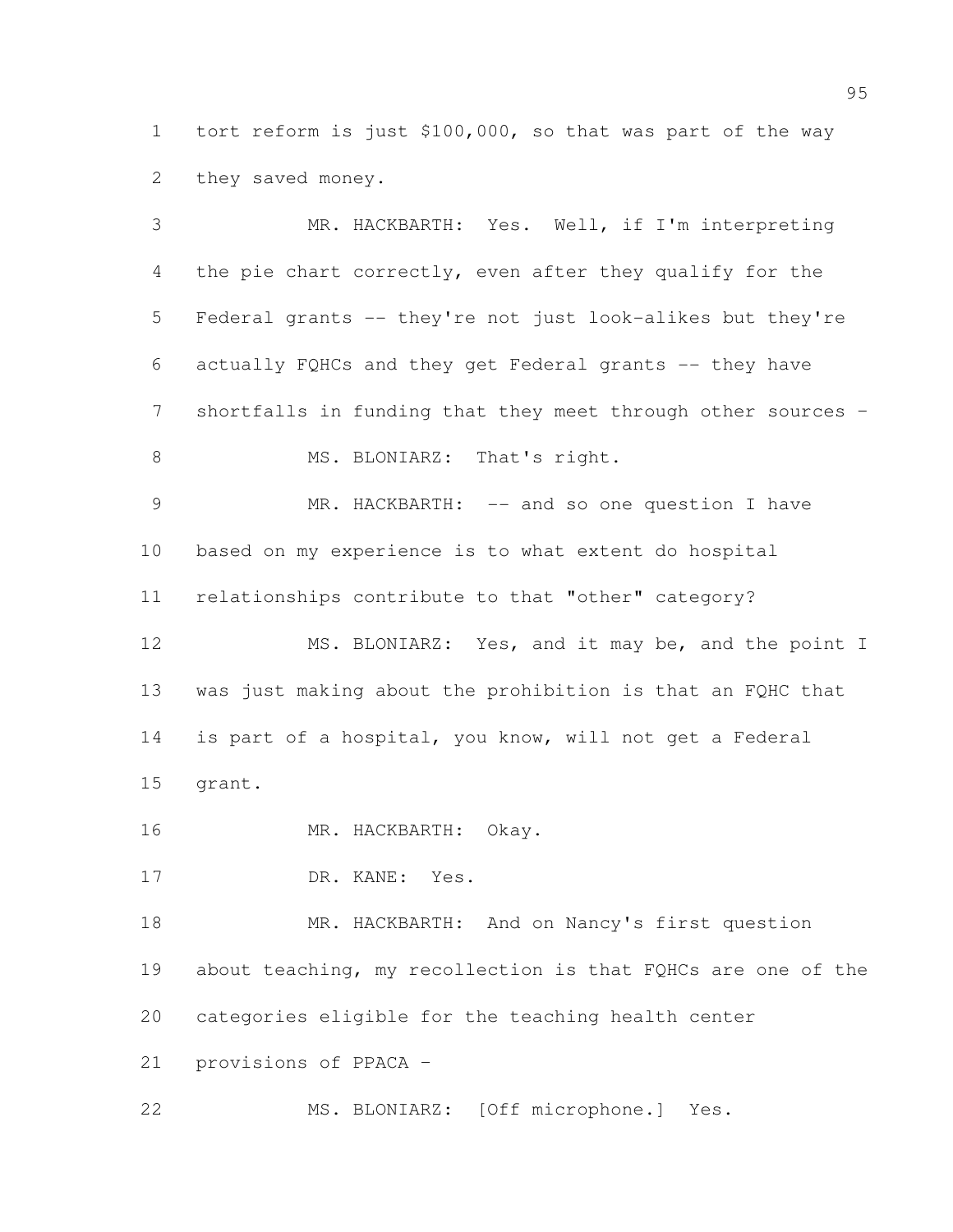1 MR. HACKBARTH: -- and so that's funded through HRSA, as I recall.

 MS. BLONIARZ: [Off microphone.] Yes. MR. HACKBARTH: Those grants would come through HRSA and could fund teaching activities in FQHCs. DR. KANE: So it wouldn't be linked to Medicare, it would actually come without being linked to some Medicare  $8 - -$  MR. HACKBARTH: Yes, that's my understanding, is that though it's GME, it's going through HRSA, much like the children's pediatric teaching activity has been funded through HRSA in the past. 13 MS. BLONIARZ: Right. MR. HACKBARTH: Peter? MR. BUTLER: So there are 18 million people. In this slide, on Slide 6, the split between rural and urban, do we have a sense of the percentage of those 18 million that are in each? MS. BLONIARZ: Actually, when HRSA does its grant awards, they basically try to keep an equal share of population in either rural or urban. So it's roughly half. MR. BUTLER: Okay. So the urban ones are twice as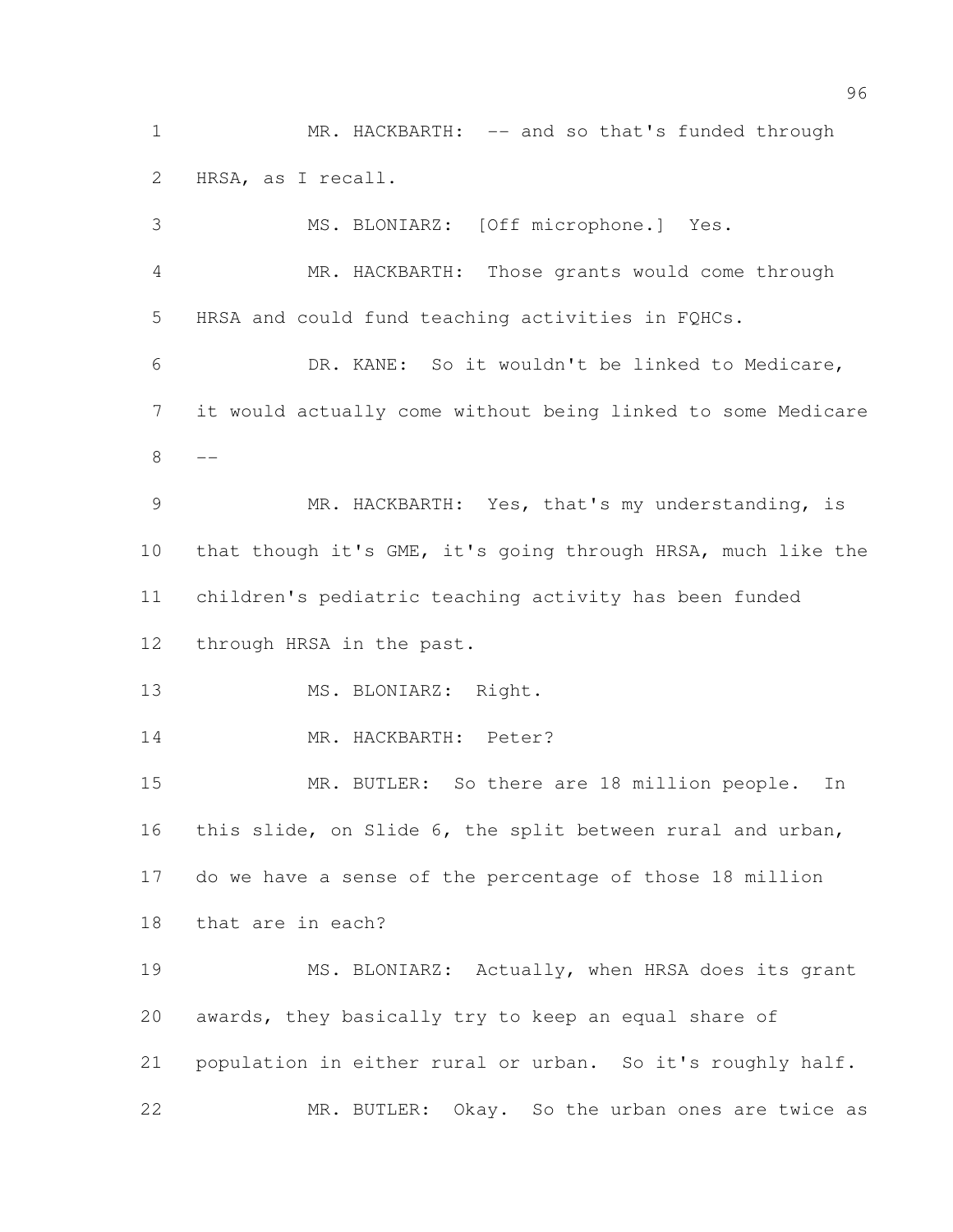big, or something like that.

 MS. BLONIARZ: Something, or serving twice as many patients.

 MR. BUTLER: And in terms of geographic distribution nationally, would it surprise us? MS. BLONIARZ: You know, there's a lot of them on the coasts. There's a number of them in the center in the country. I mean, it's basically where the population is. MR. BUTLER: And my last question is the, really, the \$11 billion -- you have got \$1.5 billion in the National Health Services Corps, additional funding that may get cut, and then you have the \$11 billion, the doubling of the 13 overall, over five years. Does that mean they're trying to serve as many as 36 million people? That would be one way to look at it. What's the goal? If you're doubling the funding, is that -- because that's a lot. That's over ten percent of the population. That gets my attention -- MS. BLONIARZ: Right. I'm not quite sure what the intent is exactly, but it's both existing sites and new sites, so yes, you could draw that conclusion.

 MR. HACKBARTH: My vague recollection is that, actually, there was in the PPACA discussion, there was the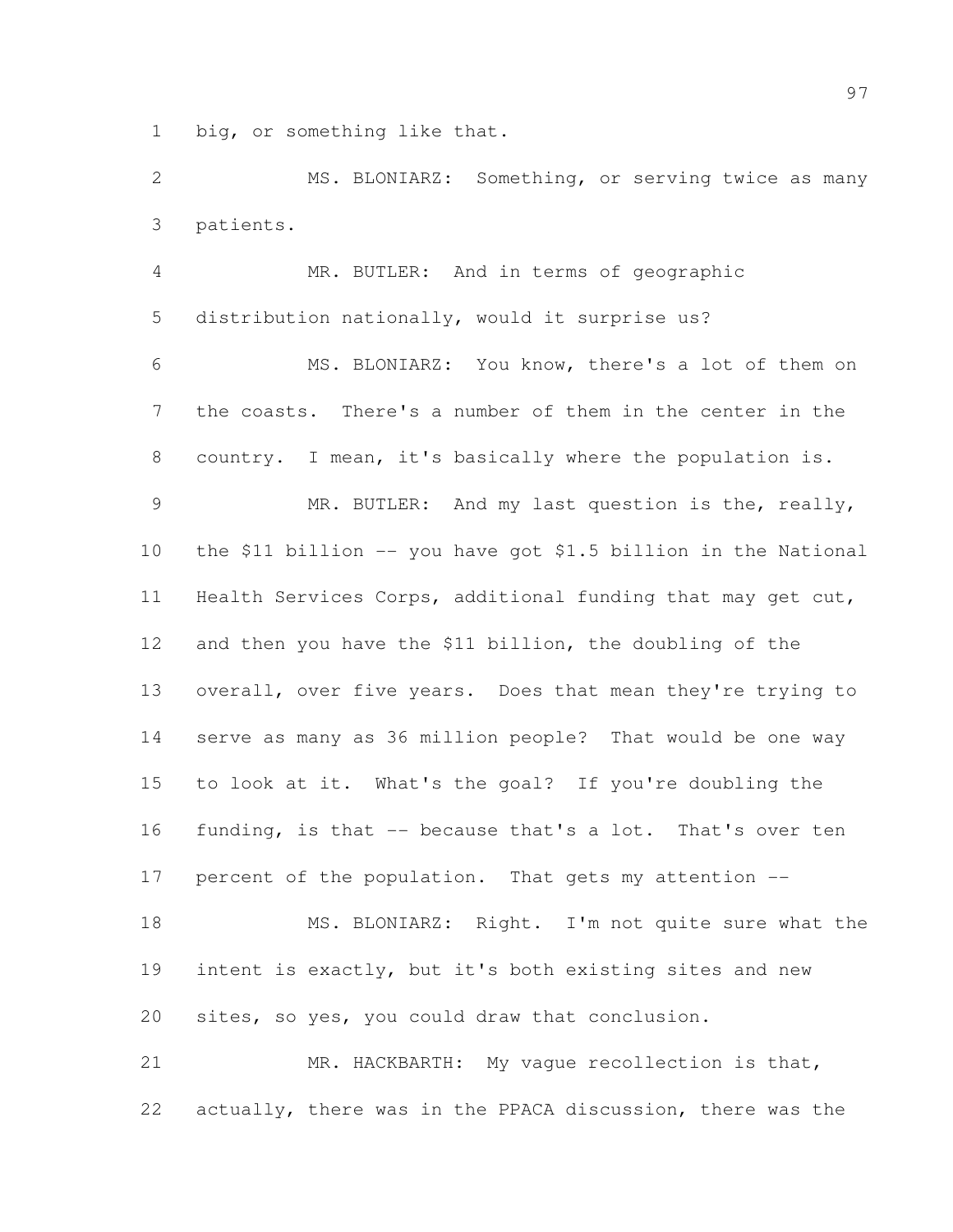specific target for how many people would be served through the expanded FQHC effort. I don't remember the number off the top of my head, but that was a metric that they used in thinking about the funding. MR. GEORGE MILLER: Well, the MUA and the MUPs – MR. HACKBARTH: I'm sorry, George? MR. GEORGE MILLER: It would be the MUAs and the MUPs. Medically Underserved Areas and Medically Underserved Populations would be the targeted group. MR. HACKBARTH: In terms of what the specific goal was for enhanced access. 12 MR. GEORGE MILLER: Right. 13 MR. HACKBARTH: My recollection was that they did have a target for that. I just can't remember what their number was. Mary? 16 DR. NAYLOR: Another great report, Kate. On the issue about what would we anticipate in terms of increased Medicare reimbursement under Federally-qualified health centers, you talk about moving from the per visit and what's 20 on slide  $-$  I never have the right number, I think it's  $9$ , payment limit. So the motivation would be reasonable costs. Would we be expecting increasing from the 72 percent of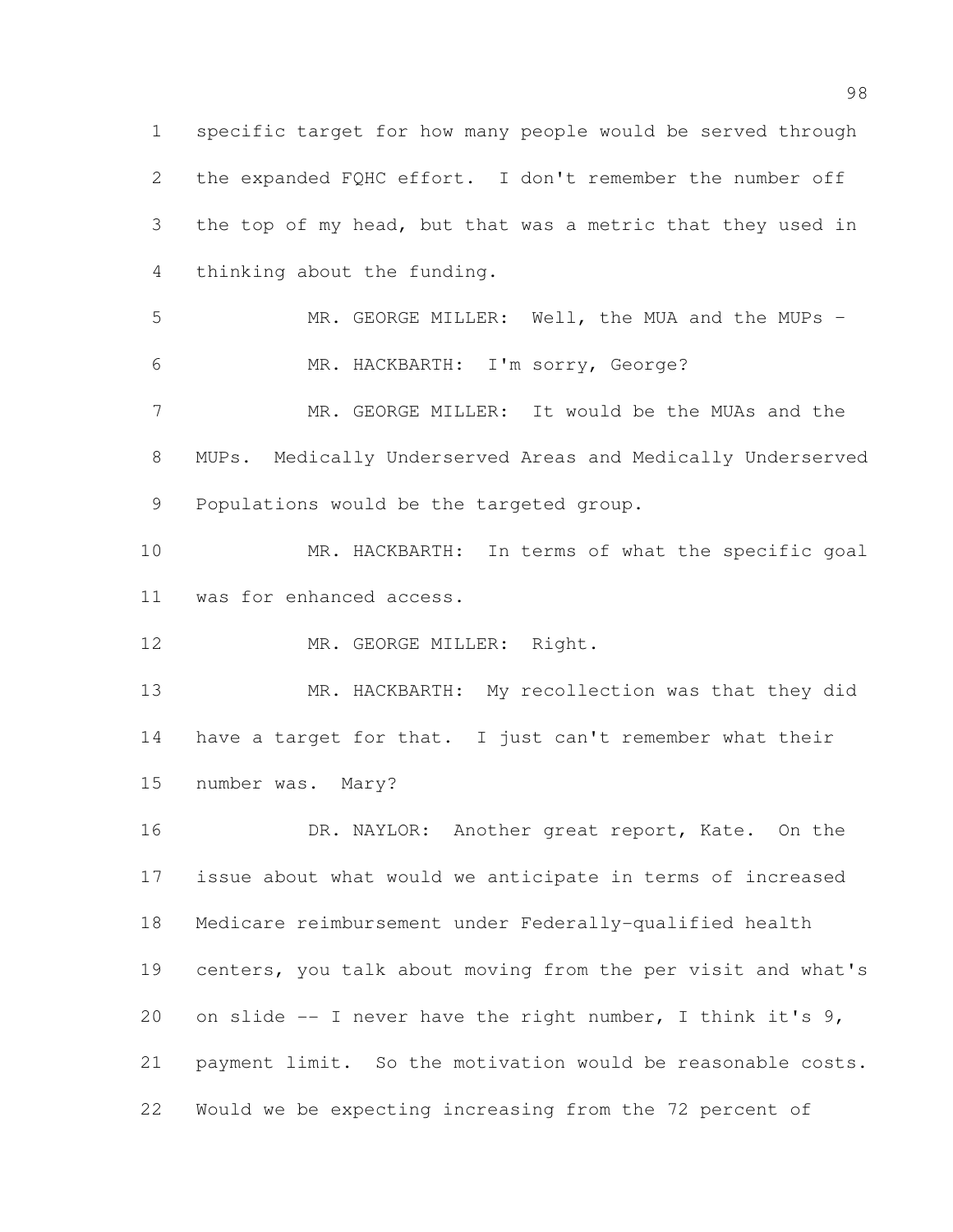covering costs now to 100 percent, so these numbers to grow about 38 percent each? I'm just trying to get a sense of what are we looking toward.

 MS. BLONIARZ: I think the key thing is that the 5 GAO found that the amount that -- the difference between the per visit payment amount and the FQHC's costs was 17 percent. So that's kind of the number to keep in your head. But it's also in aggregate, so there may be shifts in some FQHCs getting paid more and some getting paid less.

DR. NAYLOR: Right.

 MS. BLONIARZ: But that's the aggregate number for the first year of the PPS.

DR. NAYLOR: Thanks.

14 MR. HACKBARTH: The new rates will be higher because they don't have the productivity and visit limits. Kate? George?

 MR. GEORGE MILLER: Since this is a significant population, and I appreciate the demographic information, do you have a sense if these centers are on target to deal with electronic health records and if they are investing in HIT? And then secondarily, will they be a player in ACOs? Are they preparing for ACOs and being involved with them going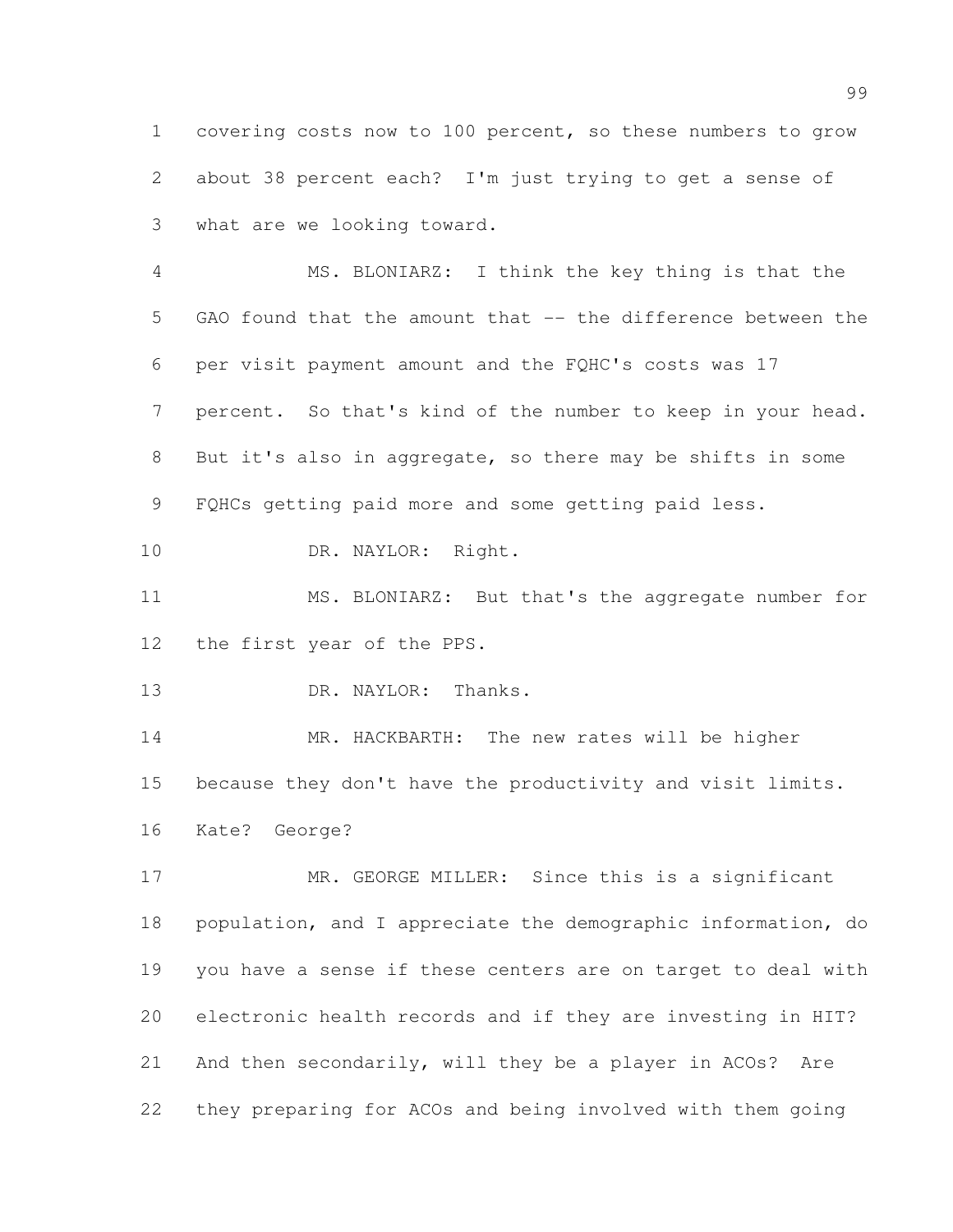forward?

 MS. BLONIARZ: Those are both two things that we should look into.

4 MR. GEORGE MILLER: Okay.

MS. BLONIARZ: Yes.

 DR. BORMAN: Just as a piece of yours and Nancy's comments about relationship to GME and other medical health 8 professional education, is there any overlap in these groups with the area of health education centers, the AHECs, because a fair number of the, at least, university- sponsoring GME programs will have relationships, particularly in family medicine and other primary care 13 specialties with the AHECs, and Tom may know the answer, but I know there's a fair number of those out there and I would think there could be some substantial -- if there's not overlap, there certainly could be synergy, and if there's already a mechanism to do that, then rather than reinventing the wheel with sort of moving around monies in other pots and other agencies, it might be helpful to just identify that as an opportunity for streamlining synergy.

 MR. HACKBARTH: Do FQHCs ever dispense pharmaceuticals?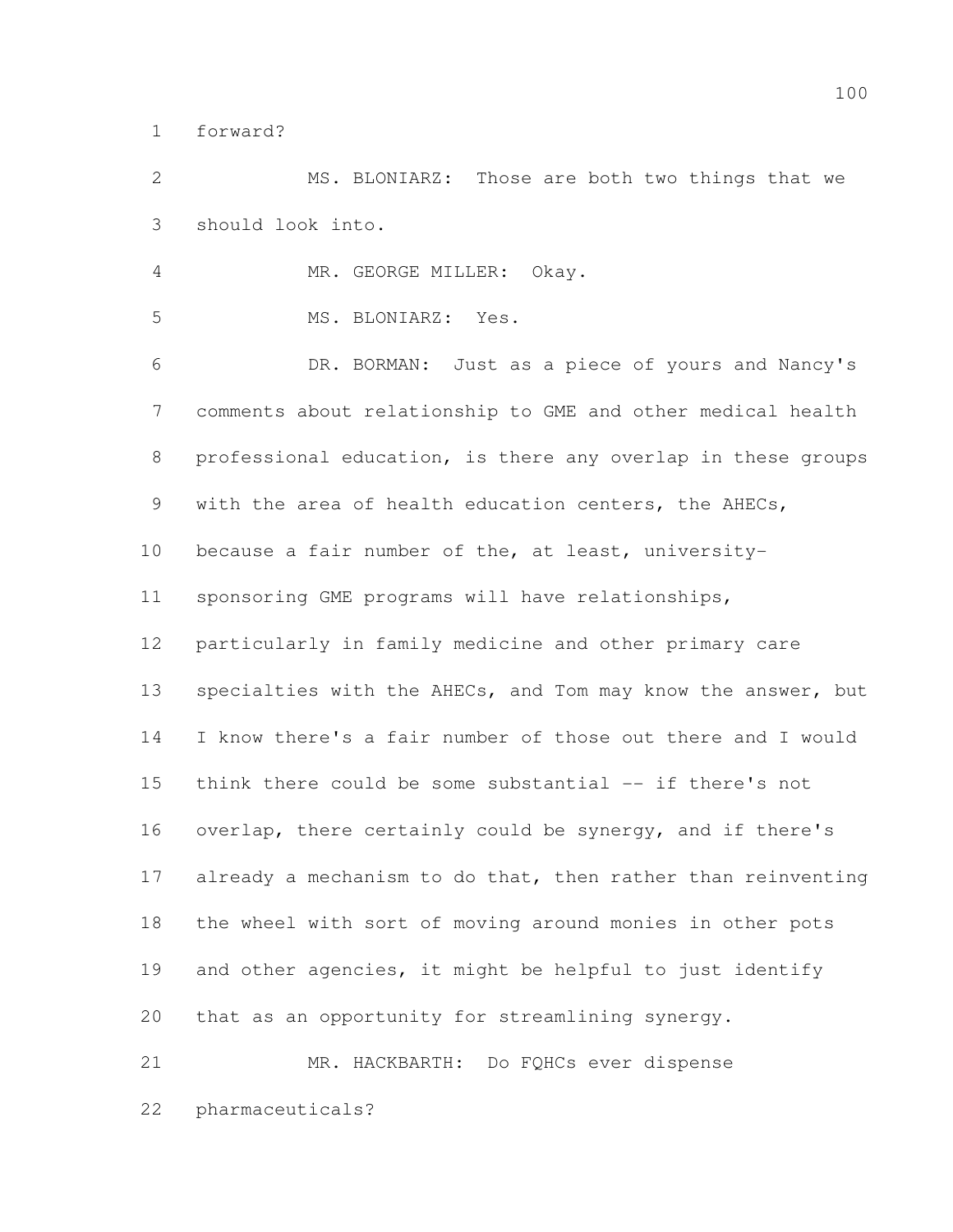MS. BLONIARZ: Yes, they can, and they're part of the 340B program, as well, to receive reduced price. MR. HACKBARTH: Round two comments? Tom? DR. DEAN: Yes, a couple comments. I think it might be useful to split up the data, this data on an urban- rural basis, because I think there is a different population served between the urban and the rural centers. In other words, our particular center serves a much higher population of Medicare than six percent. I mean, my practice is about probably 70 percent Medicare, and we serve kids, as well, but it's a relatively small number. So I would guess our -- I meant to get this before I came, but it's way more than six percent.

 I agree with Mitra's questions about the diagnoses. Those just don't quite seem right. I mean, I 16 think our numbers -- our proportions are higher than that. I think it'd be useful to -- and I suspect it wouldn't be all that hard to do.

 Ron's question about the quality data and the concern of that comment that's in the mailing material, I was bothered by that, as well, because there are some studies that show that, overall, the quality is pretty good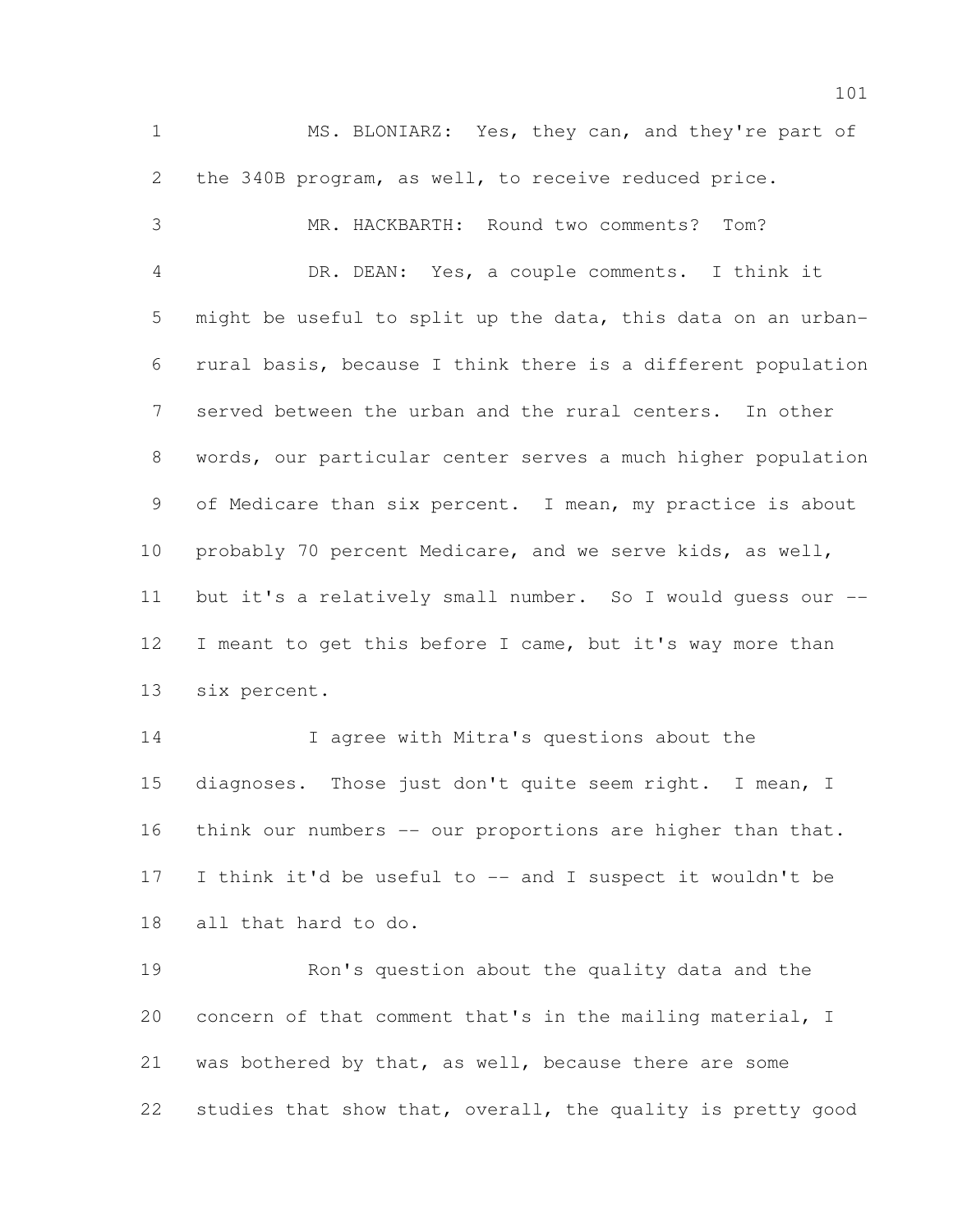in community health centers across the country, and I think part of the difficulty is that there's data available for CHCs or FQHCs and that probably is not available frequently for the private practice community. In other words, the performance data with regard to diabetes and so forth, there isn't a consistent source, I don't think, for most independent private practices. And my understanding was 8 that, for the most part, even though FQHCs deal in many cases with a relatively challenging population, that their numbers were as good as a lot of HMO numbers and so forth. So I think their track record is pretty good. I'm biased, but it's partly because there has been pressure -- I mean, this is something I think the Feds have done right. They pressured us a long time ago. We've had a diabetes register in place for at least ten years. So we know what our diabetics are doing. We can track every single one and every single hemoglobin A1, and those things. So we have reasonably good data, even though it was a fairly primitive system, but it produced some very useful data. I think we need to be careful about some of those comments because I think it's a question of what they're compared with and so forth.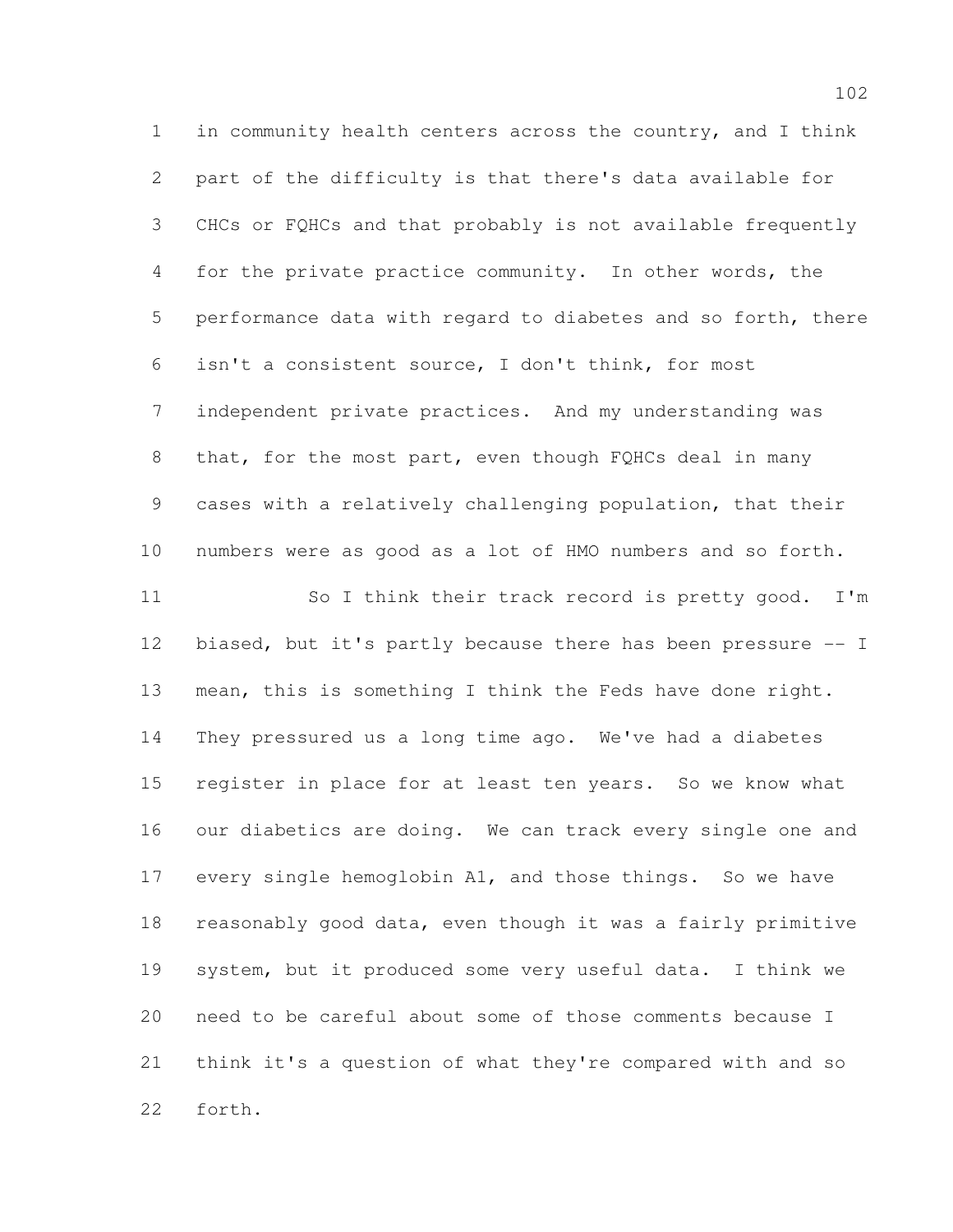With regard to the teaching issues, there's been a push for a long time to involve CHCs or FQHCs in especially GME, and there's been a great reluctance on the part of teaching hospitals because they don't want to share the money. There's a very interesting new program, an osteopathic program in Arizona, where the first year of 7 medical school will be in, I think it's in Tucson, I'm not - - I believe it's in Tucson, anyway, it's in Arizona -- and then the last three years is exclusively in community health centers. They've picked 11 or 12 fairly large CHCs across the country and the students will be sent to -- and they will spend all three years in that particular institution. I think it has tremendous promise as a new model for really giving students a broad perspective and a real positive introduction to primary care. It's new. I think they're in 16 about their third or fourth year, so as far as I know, they 17 don't have any graduates yet.

18 But I think if we could change -- and some of the changes that exist in the reform law that encourage these kind of changes, I think, are terribly important, because there are some wonderful models out there and an approach to 22 care that, for the most part, just doesn't exist in academic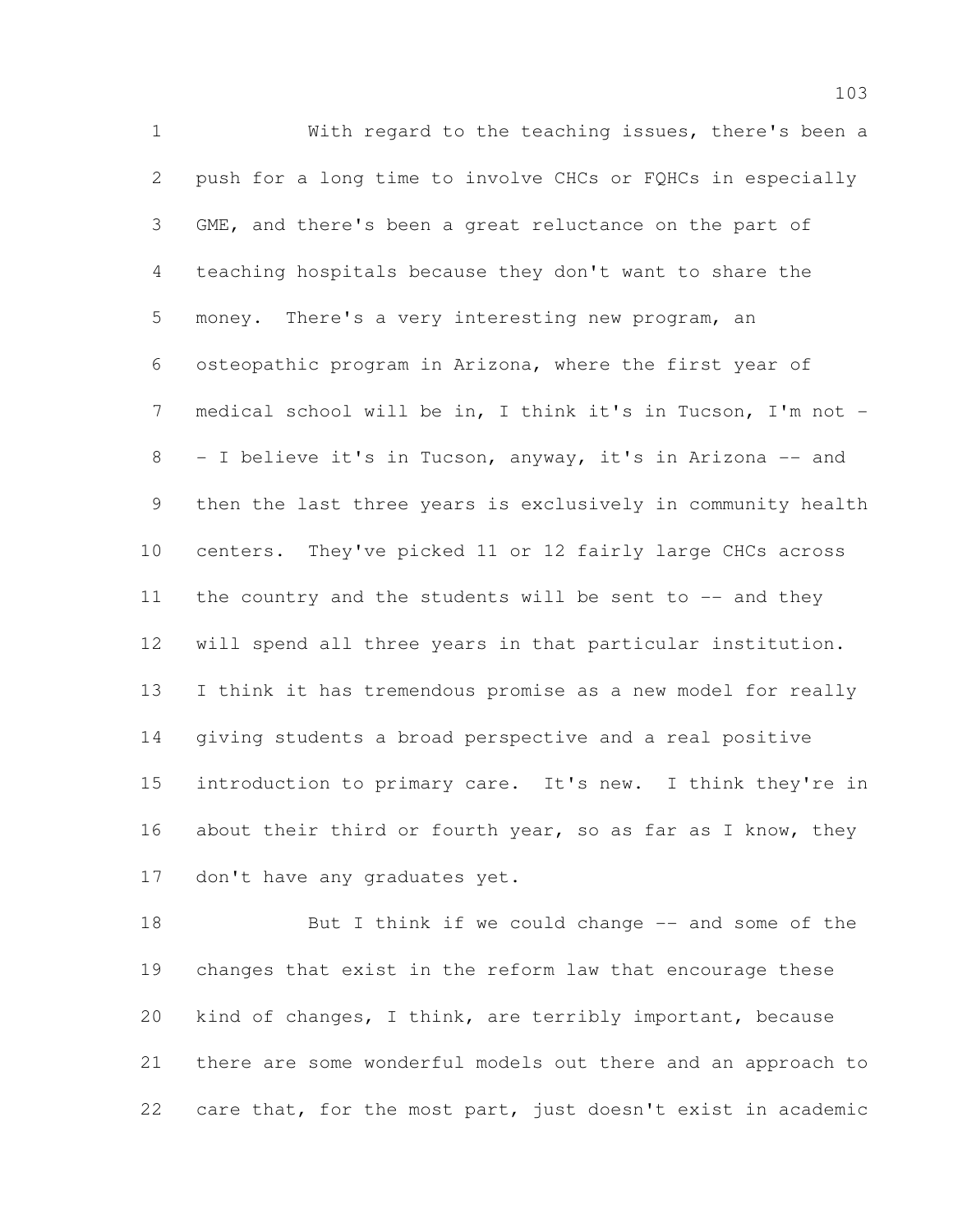centers and that we desperately need.

| $\mathbf{2}$ | MR. ARMSTRONG: Just one point that I would make              |
|--------------|--------------------------------------------------------------|
| 3            | would be back to the three goals that we have for doing this |
| 4            | work. It just seems to me that they are good goals.<br>It    |
| 5            | seems to me, too, that there's this serendipitous kind of    |
| 6            | convergence of other Federal policies, changing Federally-   |
| 7            | qualified health centers and prospective payment             |
| 8            | expectations, things like that, and so we should be involved |
| 9            | with this.                                                   |
| 10           | But it still for me begs questions about what are            |
| 11           | the features of whether it's primary care or more broadly a  |
| 12           | care delivery system that we're trying to advance, because a |
| 13           | few of those are presumed in here, team-based care and       |
| 14           | primary care as an example. And I think as we go into the    |
| 15           | summer and look to the next couple of years, we ought to be  |
| 16           | thinking about do we have five or six basic features of what |
| 17           | we think makes a care system deliver exceptionally good      |
| 18           | results so that we can be using this along with several      |
| 19           | other experiments or pilots through which we test those      |
| 20           | assumptions.                                                 |
|              |                                                              |

 The last point I would make is that considering doing this with Federally-qualified health centers,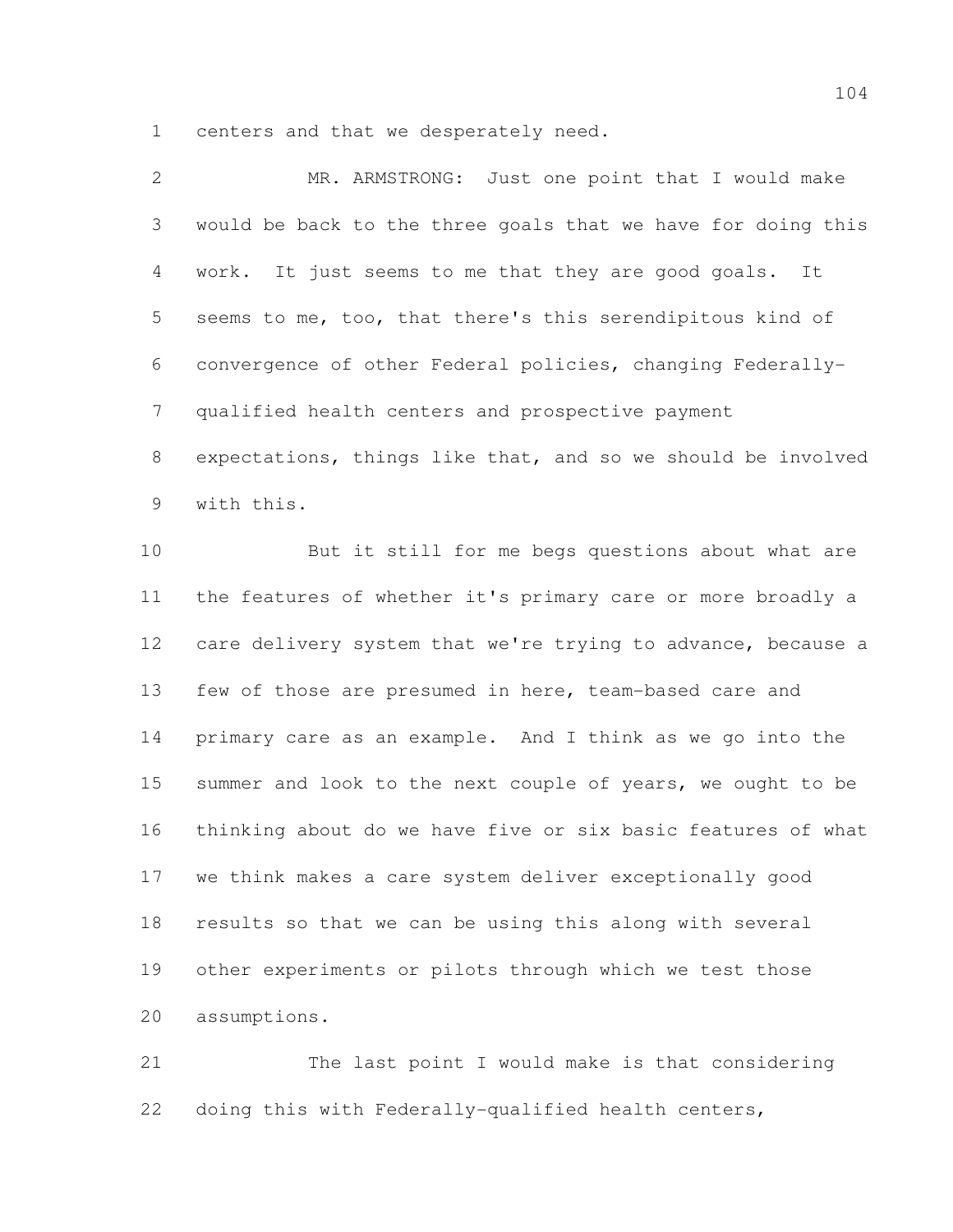prospective payment as an example, is great. I think we ought to consider other health systems where you might try doing some of the same kinds of things, as well.

 MS. BEHROOZI: Thanks, Kate. This was really helpful and very timely, actually, for work that we're doing in New York, trying to find new places to send our members to get coordinated care, quality care, and I was really excited by the section that a lot of people have referred to where you look at the quality of FQHCs compared to the Medicare Advantage population. I mean, we're supposed to -- we're used to thinking of FQHCs as only serving very poor people. And, I mean, in urban areas, in particular. I think there are somewhat different issues of access in rural areas. But in urban areas, or in our urban area, these have sort of been perceived as providers of last resort kind of thing and I think this is really important work to kind of 17 help change that mindset, drive people toward better systems of care, and use it as a laboratory but also use it as access to really good care as opposed to access to any kind of care at all and not just for the very poor. So I think it's really great work.

DR. BERENSON: Just to pick up a couple of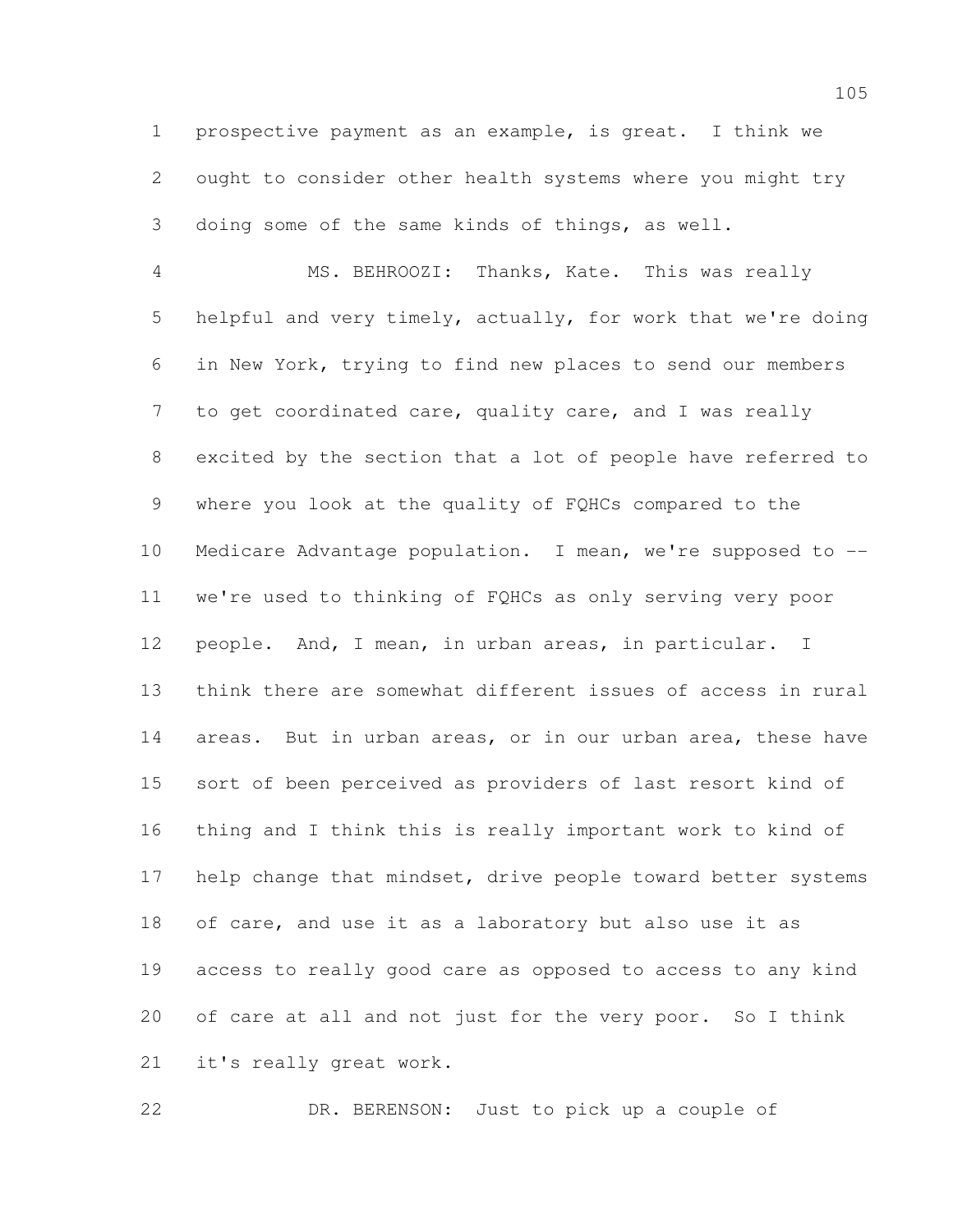comments that have been made. I'm aware that at least a number of FQHCs are fully electronic and have adopted EHRs and a number of the medical home demos are going on in CHCs. But I don't have a good sense of how systematic, or, I guess to pick up Scott's point, how core to the model are some of these things.

7 I think it would be useful to pursue that, because there is a structure, there's 1,147 grant-funded, and if you are giving out grants, you can have expectations about performance. And so I think it would be useful. My hunch is it's going to turn up pretty positive about that virtually all FQHCs are sort of moving to sort of new integrated models of care, team-based care, et cetera. But I think it would be helpful as we go forward to really understand that.

 MR. KUHN: A couple quick questions. One is a little bit what others have kind of spoken to as we move to 2015 and the new PPS system, and if I heard right, it will probably pay more than is currently there. So in this transition period between now and then, are there any incentives for FQHCs to try to constrain costs in Medicare, or what happens between now and 2015?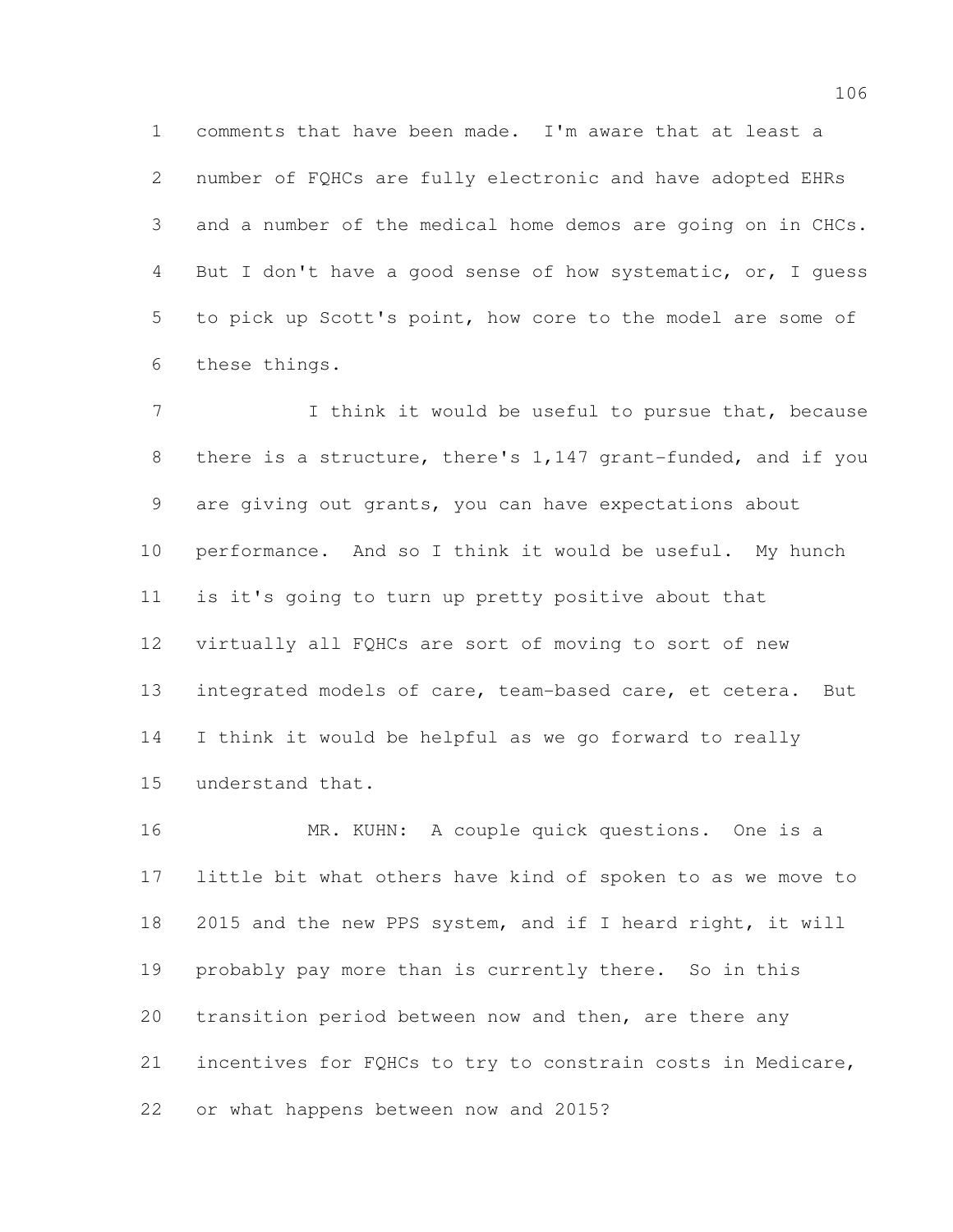MS. BLONIARZ: Not as far as I know in terms of the legislative language.

 MR. KUHN: Okay. And then the second thing is, in the paper, there were some references to RHCs, Rural Health Care Centers, and it looked like their payment rates were maybe about 60 percent of what an FQHC gets for Medicare patients out there. Do we know -- I mean, is the services they're providing similar? I mean, why the big delta that we see there? And I guess what I'm hearkening back to is our conversation when we were getting ready for the March report when we were looking at ambulatory surgical centers versus hospital-based centers. Are the services similar but there's just a payment differential there, and why is that? MS. BLONIARZ: Well, a couple of points. The programs were developed and created at different times, so there's that. And under the Rural Health Clinics, the primary care is that primary care that is otherwise covered under Part B. So the FQHC benefit is broader. But I think it's also historical, why there's a different payment rate. DR. MARK MILLER: Just one thing on his first question, and we can follow up on this. There was no statement in the legislation about the base year for the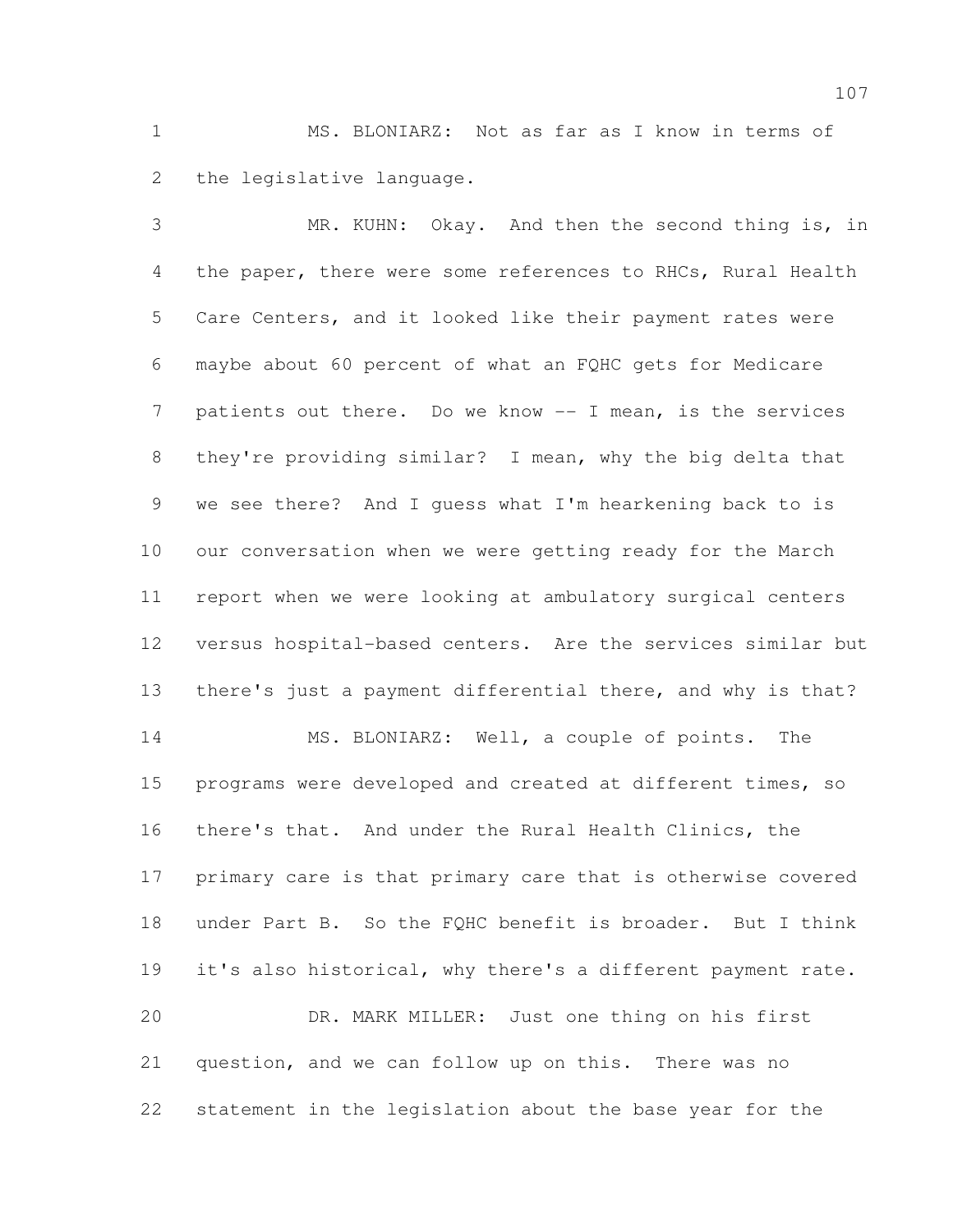PPS?

 DR. MARK MILLER: So then it does mean that it is sort of an open-ended run until they actually get to the year. MR. HACKBARTH: But they're still subject to the limits, so it's not like it's pure cost reimbursement without constraint -- DR. MARK MILLER: No, but the amount of money that will be available in the PPS will include the amount that exceeds the limit. MR. HACKBARTH: Right. Right. 13 DR. MARK MILLER: I think that's his point. MR. HACKBARTH: Yes, I see. Yes, right. DR. MARK MILLER: Did I misstate that? 16 MS. BLONIARZ: No, that's right. 17 MR. HACKBARTH: That's a good point. Ron? 18 DR. CASTELLANOS: First of all, I think this is a great job. The National Health Service Corps provides grants both to medical students and to other professional students where they can get the grant and then they have to agree to work in certain safety net areas. I know this

MS. BLONIARZ: I don't believe so.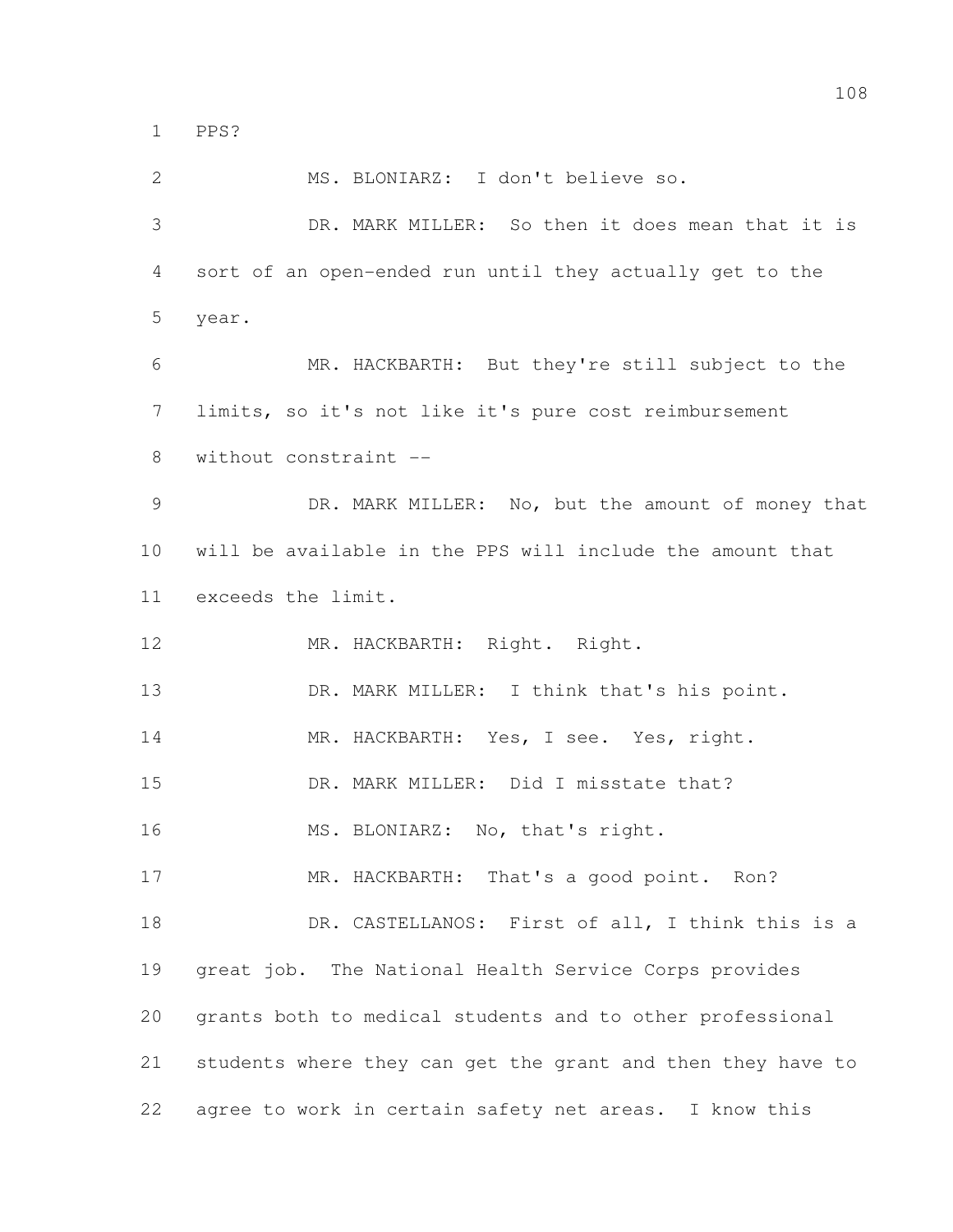works in our area because I know a lot of the nurse practitioners and the physicians where they have got the grants are in our area practicing, and some of them actually stayed on after they had that obligation. Do we have any idea of the numbers that are provided under the National Health Service Corps and the dollar value and whether this is an ongoing program and whether it's going to be increased by PPACA?

 MS. BLONIARZ: I can't give specifics on the dollars, but there was additional money in PPACA for the Corps and it's a yearly appropriation. I don't think that changed. The FQHCs are the largest site. They receive the 13 largest number of Corps students, graduates out of ME of any 14 site. The other stuff, I can get back to you.

15 DR. CASTELLANOS: Can you try to get the numbers, just to  $-$ 

17 MS. BLONIARZ: Sure. Absolutely.

18 DR. CASTELLANOS: I would appreciate it.

MS. BLONIARZ: Absolutely.

DR. CASTELLANOS: Thank you.

 DR. KANE: Yes. I think -- this is going to maybe sound inappropriate, but I think that a lot of these FQHCs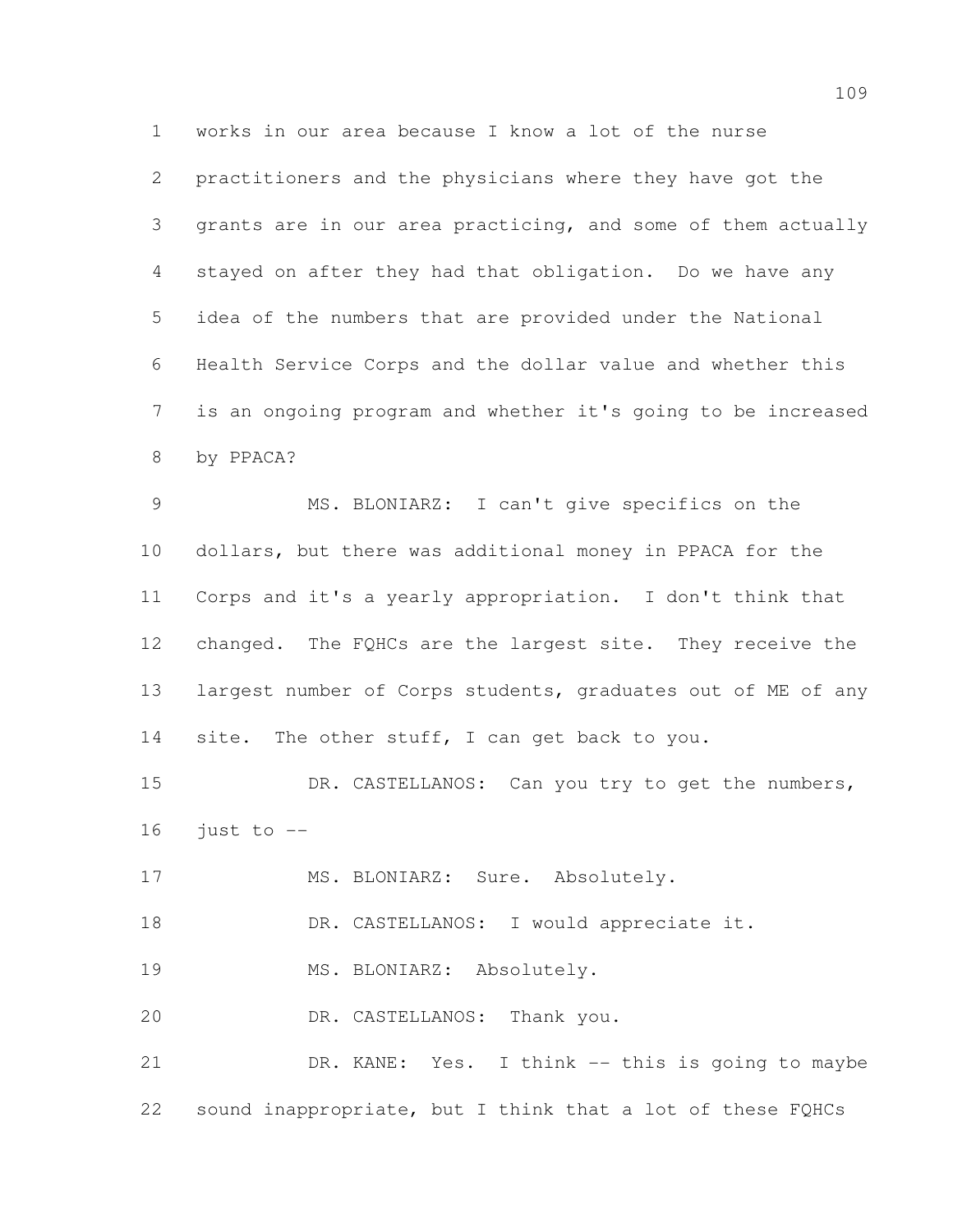are not really geared toward Medicare patients. I mean, they're a small share now. And what they're really geared for are taking care of people who are underinsured, uninsured, and low-income, and there's going to be 22 million people left over, by the way, even if PPACA ever does get implemented.

 And so I'm just wondering if it's wise to think about this as some great place for Medicare people, which historically this has not been, or whether it's really -- okay, it's good that Medicare is finally going to pay more than at least its cost, given that otherwise we're subsidizing with these grants that are meant to serve the uninsured, but do we really want to encourage more Medicare people to go to FQHCs or do we just want to make sure Medicare is not adding to the burden? I mean, I think we 16 just need to think about what's the goal of having Medicare patients in FQHCs, because they really aren't, except for maybe in rural areas -- and I think Tom's right. There's a difference, maybe, between rural and urban, but I know that  $20 - -$ 

 DR. DEAN: I think there's a real difference between rural and urban here.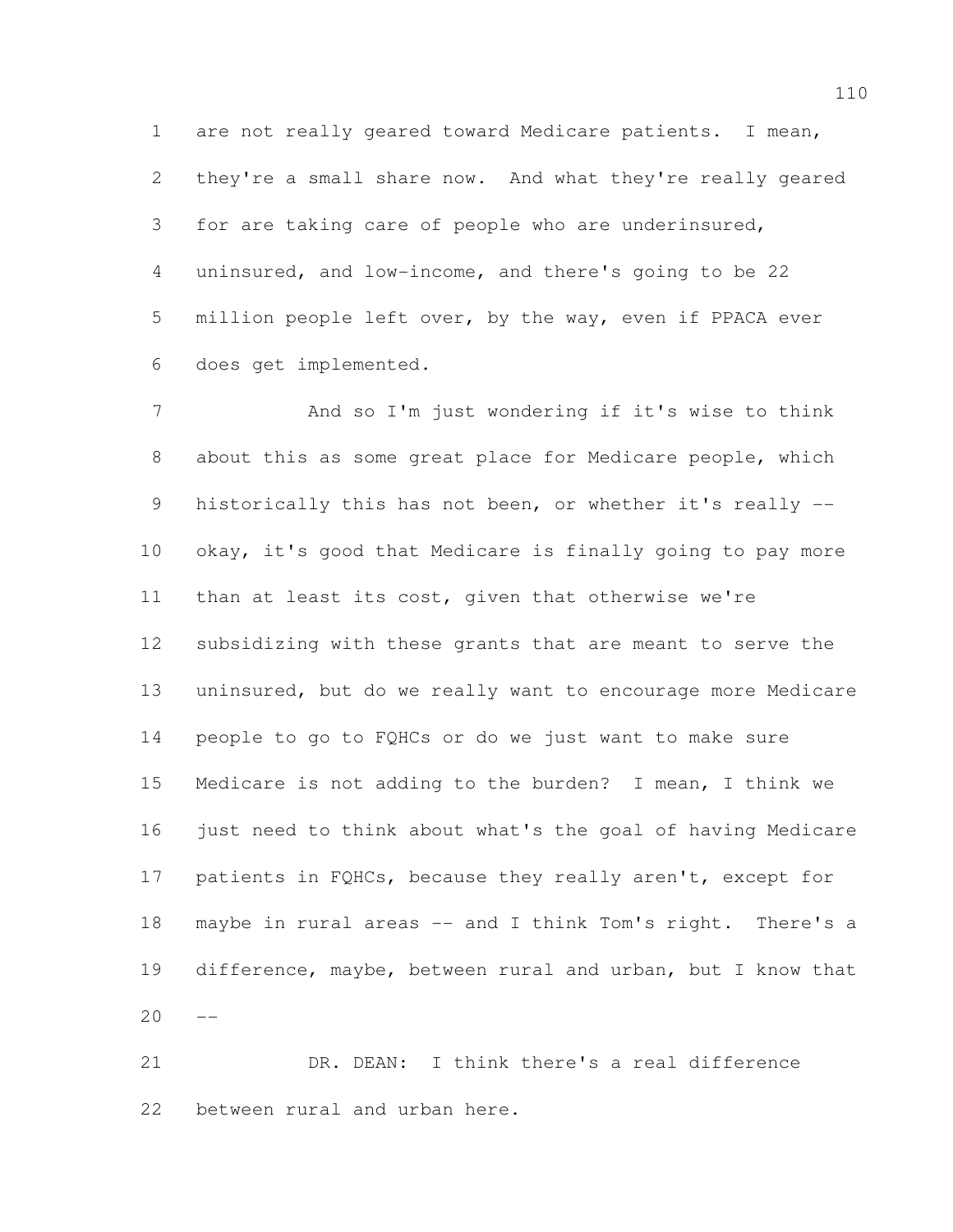DR. KANE: I think the urbans are different. DR. DEAN: Urban CHCs are primarily safety net providers DR. KANE: They really are. DR. DEAN: Rurals are the only providers, so we serve – DR. KANE: Yes. 8 DR. DEAN: The income range in rural practices is huge. DR. KANE: Yes. DR. DEAN: I mean, I have millionaires and people that are destitute, so -- 13 DR. KANE: Yes, and it's kind of -- I don't want to say anything about subsidizing millionaires, but -- 15 [Laughter.] 16 DR. KANE: I think we already do a lot of that. I'm not sure we need to do more of it. But I just think we have to -- I mean, we might want to rethink, what do we want to encourage for Medicare beneficiaries, and that goes along with also their system-ness. And I think where there aren't a lot of Medicare beneficiaries, where they're mostly providing care for uninsured and Medicaid, they do have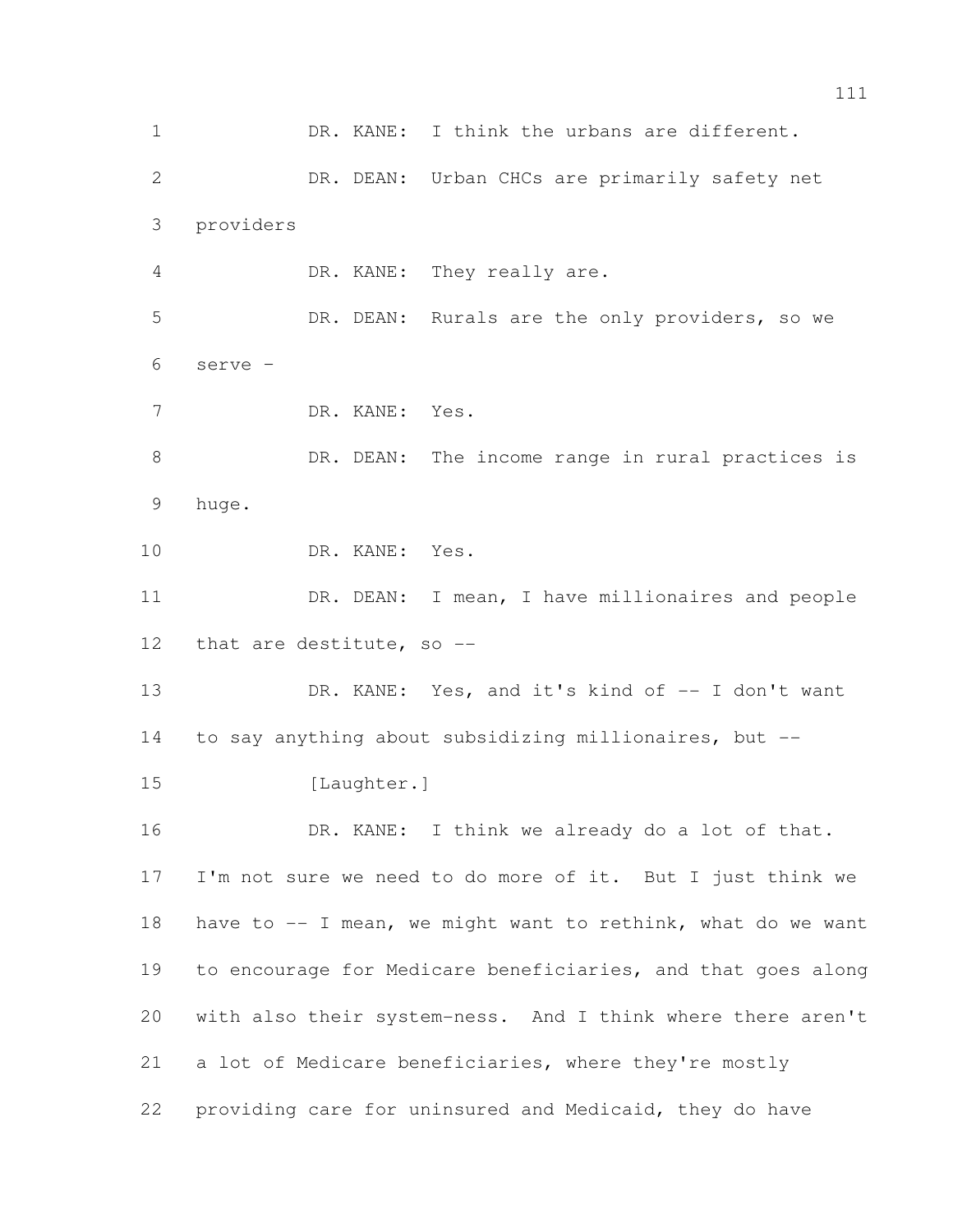terrible referral problems and they also have not such great relationships sometimes with the hospital and the other specialists. So if you're a Medicare person in that context, that may not be the best place for you. So I just think we need to think about -- and I think there is this urban-rural distinction that maybe needs to -- even more important to be made in terms of where should Medicare patients be encouraged to go versus maybe that's not the right place for them. DR. DEAN: There's a lot of variability in terms of the relationships, but there's been some serious problems between CHCs and hospitals. In our particular area, we've had a wonderful relationship. In fact, we've been singled 14 out. But it's highly variable and it is a concern, because the private practice community in areas even where there was a significant need have often seen CHCs as a threat, and it's been really unfortunate.

18 DR. BERENSON: Yes, I was just going to say, that's why I had asked earlier whether we know anything about the behavior of people who go into Medicare, whether 21 they actually, as soon as they can leave, do they, or maybe not. I think if it were possible to get some information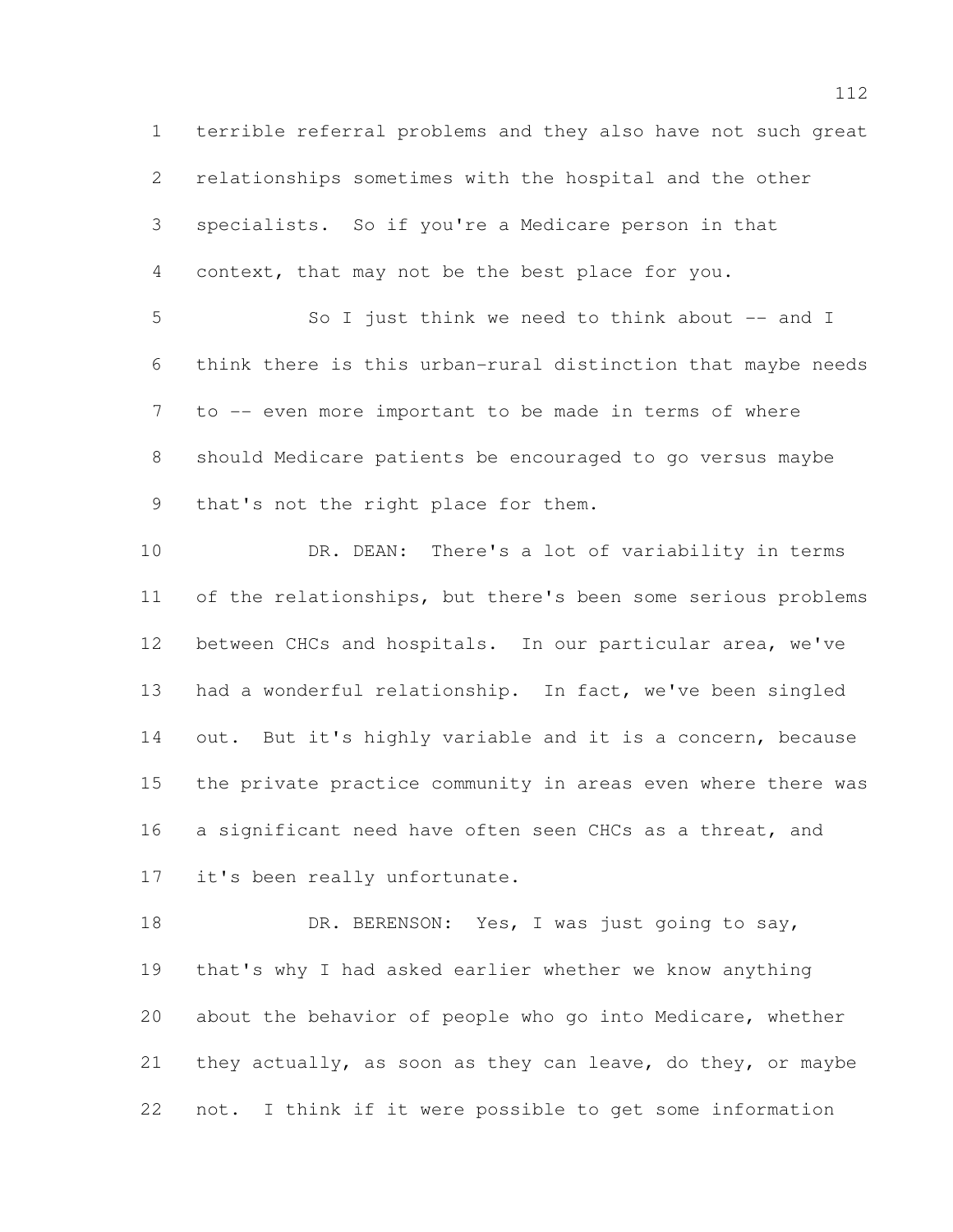about that rather than us sort of pontificating, it would be nice to know what Medicare beneficiaries are actually doing with their own feet.

 DR. KANE: And it's not just that, but it's what are they really good at doing. Managing chronically ill elders and the cross-silo care may not be what they're really particularly expert at. I think the comprehensive primary care, preventive care for an under-65 population who have terrible access to the rest of the system anyway is a different kind of care than what we're talking about for most of our -- so I just think we ought to think about that as part of the discussion about the role that Medicare 13 patients might -- or FQHCs might play for Medicare. 14 MR. BUTLER: So it's not like if you've seen one FQHC, you've seen one FQHC, but there's a little bit of

 that. I know in our market, they're well-funded by Medicaid. As Bob said, they tend to have electronic health records and balance. They have good relationships with their providers and are a source for graduate medical education.

 This strikes me as an area, if it's a priority, that it could either be -- our information could be enhanced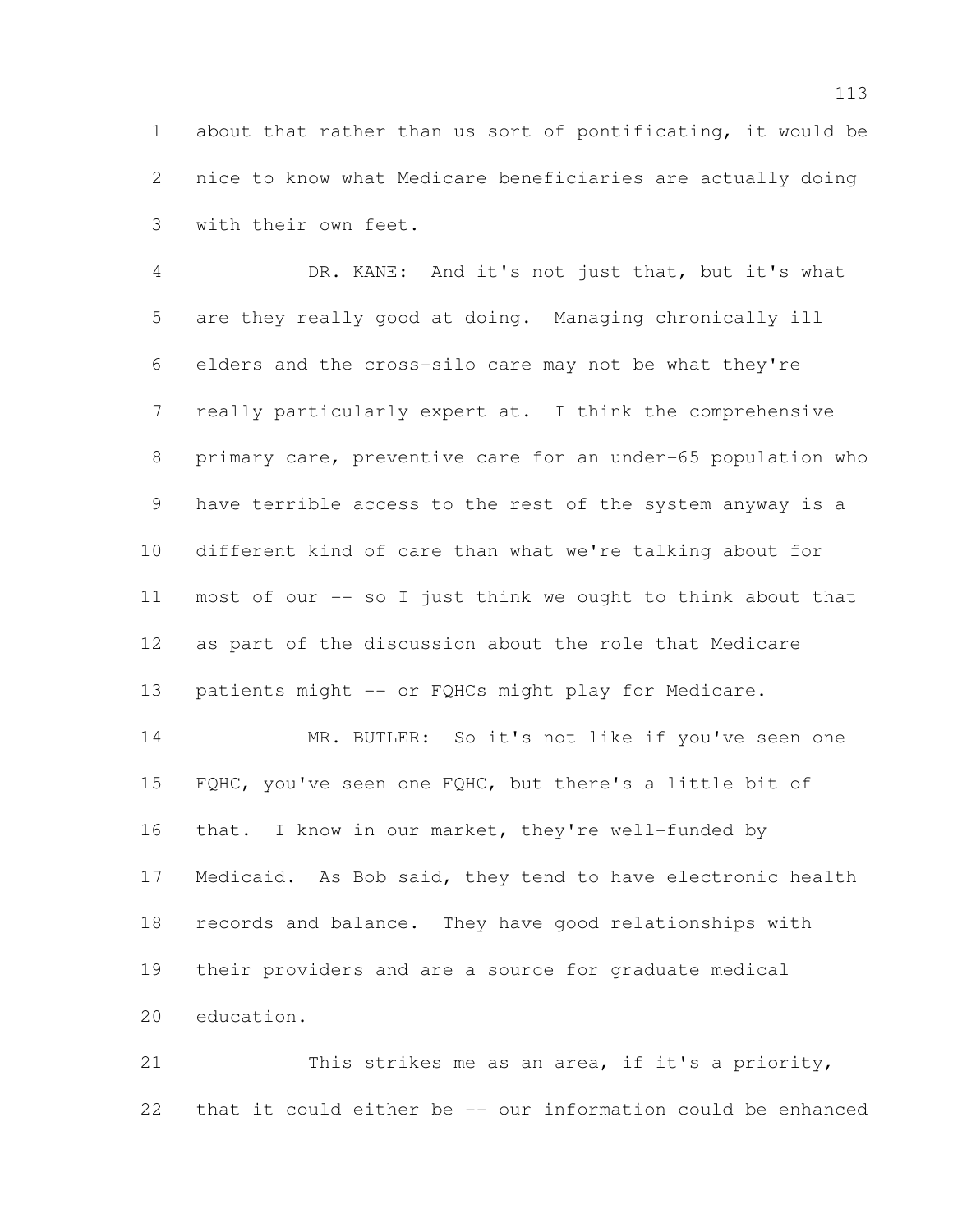by a panel that came forward with different models and/or maybe some site visits by the staff that kind of highlighted models that are working and the reasons why so that we had a little bit, not just the data, but maybe some lessons learned.

 DR. NAYLOR: I agree with the last two comments, but just a couple other thoughts. One is if there is a way that we could better characterize the complexity of people served in these centers, and not just medical complexity, and I know this wasn't intentional, but this notion of chronic conditions equals complexity when it's the poverty and the living conditions and the family situation and so on. And so whether or not this evolves as a family-centered model of care in which people aging in place can continue to 15 get care as part of their community, I think depends on how we get at that.

17 1 I think the issue around evidence, it was interesting to hear the different perspectives. I mean, you had only one study, Hicks, that raised any questions about care, and then that was bundled around a number that talked about improvements in or the same quality in really big outcomes, like blood pressure and hemoglobin A1C, reducing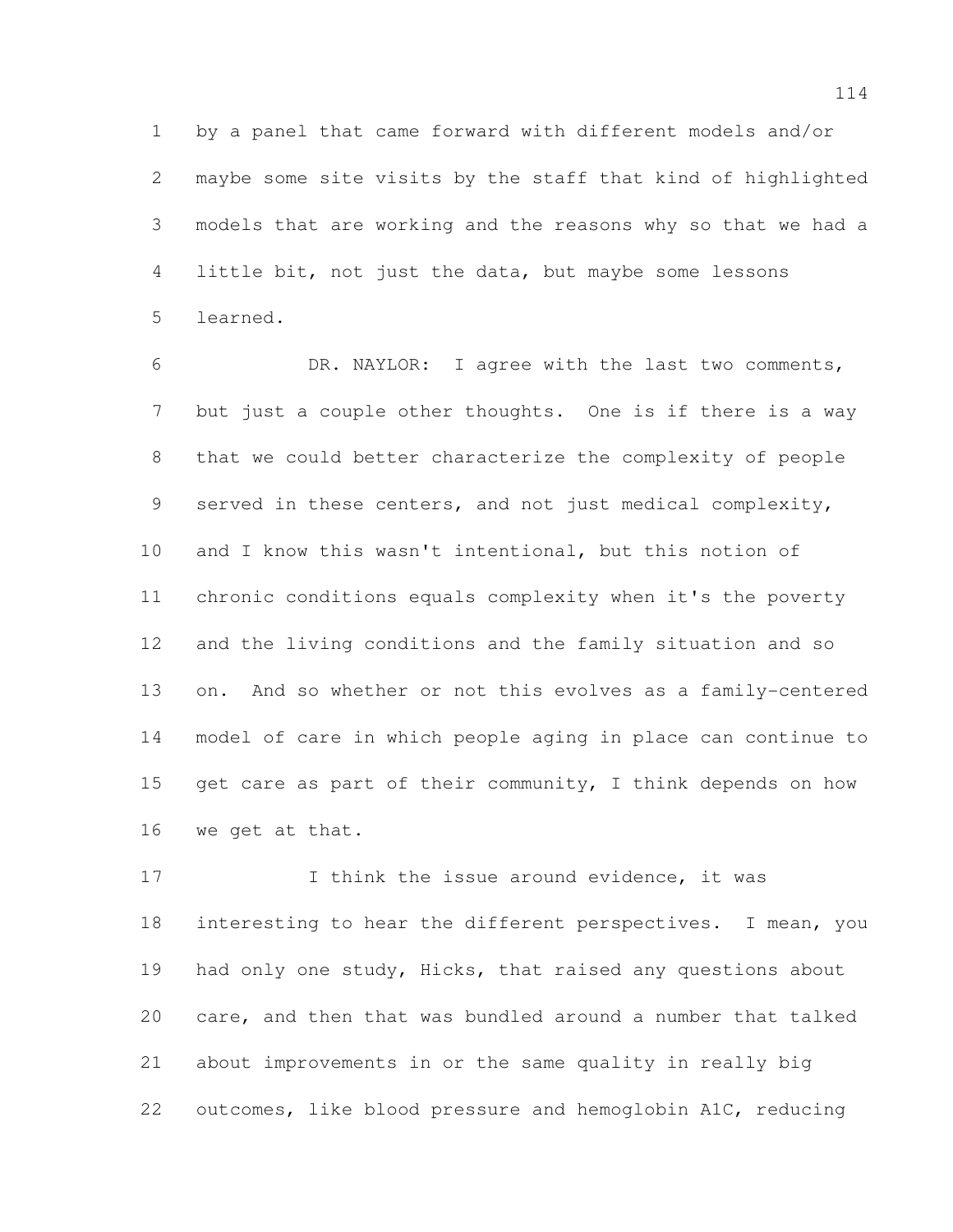emergency room, reducing rehospitalization. So I think that I don't know what happened in the framing of it, but I didn't interpret it in the way that others did and so maybe that's just a --

 But then looking beyond that evidence, I think maybe we don't have the robust evidence on Federally- qualified health centers compared to others, but we do have really robust evidence on medically underserved people living with complexity and what we know about care delivery models that really get at that, including the use of other providers other than physicians and why team-based approaches are so important. So it may be a way to get at the evidence.

 The last thing is maybe to make more explicit what the Affordable Care Act or PPACA really could do in terms of improving access, meaning how many people are we expected to add explicitly and what might be the direct cost

implications.

19 But thanks again for a great report.

 MR. GEORGE MILLER: Yes. Just to add to the dialogue here, Tom is exactly correct. I've run two rural hospitals that supported and helped fund FQHCs, and the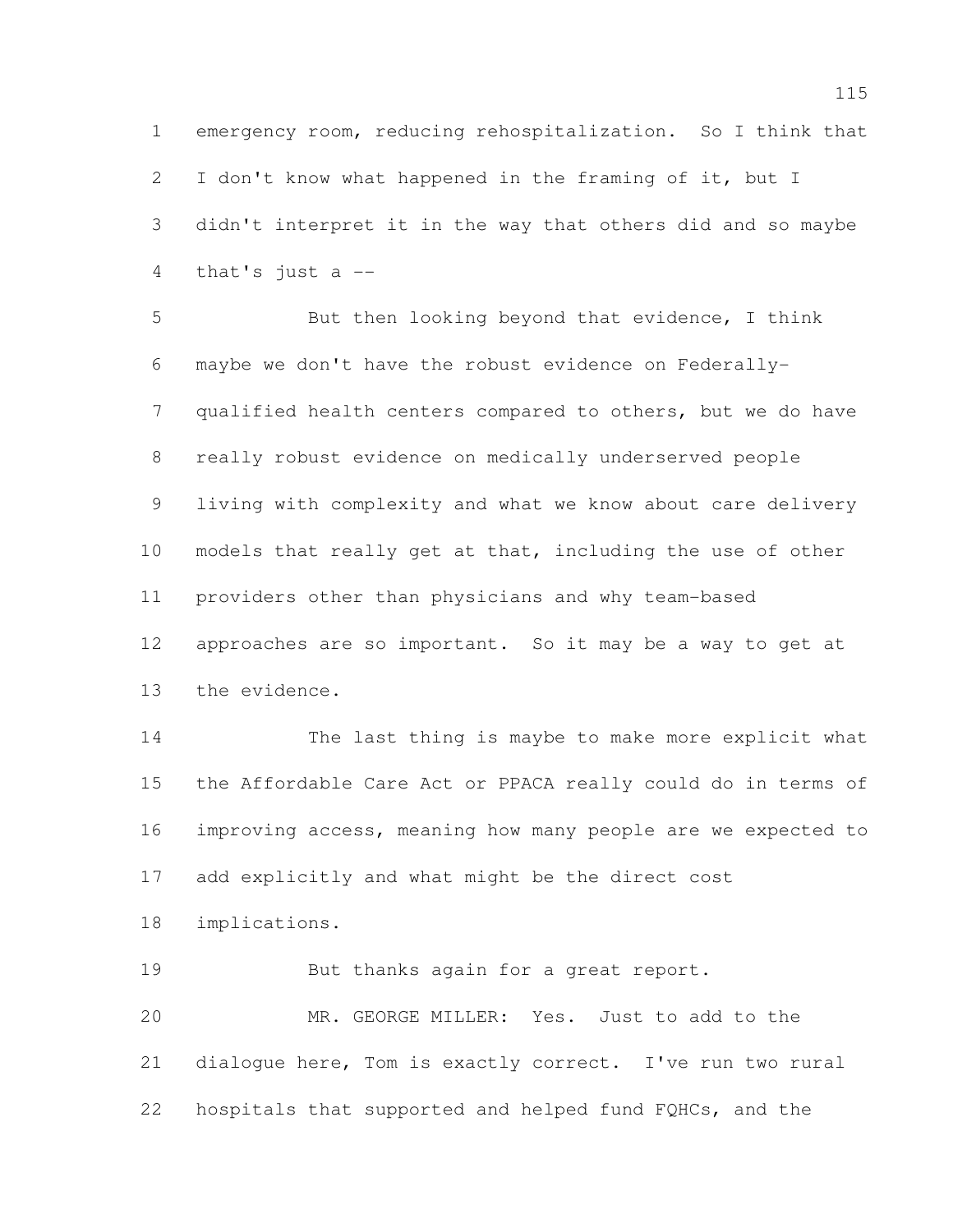reason we did it, one was to be good citizens for our community, but when I was in Texas, there was a long distance driving from one part to the other of the county and so it just made good economic sense. Those folks would have ended up in the ER and it made sense to help support it and they got federally funded. And what we found is that whole families would go to an FQHC, and some that had no money, some were on Medicare, some were on Medicaid, and they liked that as a home. So it's a complex issue. When I was in Springfield, Ohio, we funded it because it was a good business decision along with a good community service because those folks were coming to our ER and it just made economic sense to have them treated in a community health center, then a look-alike, and then finally the FQHC than coming to our ER. And we encourage our physicians to partner with the FQHC and take care of those patients. But that is an issue, because a portion of those patients don't have any way to pay for the services and it becomes an issue and that's why we helped fund it to take care of some of those referral sources.

21 I think that, as Ron said, we've got to be very, very careful about lumping them all into one. They have a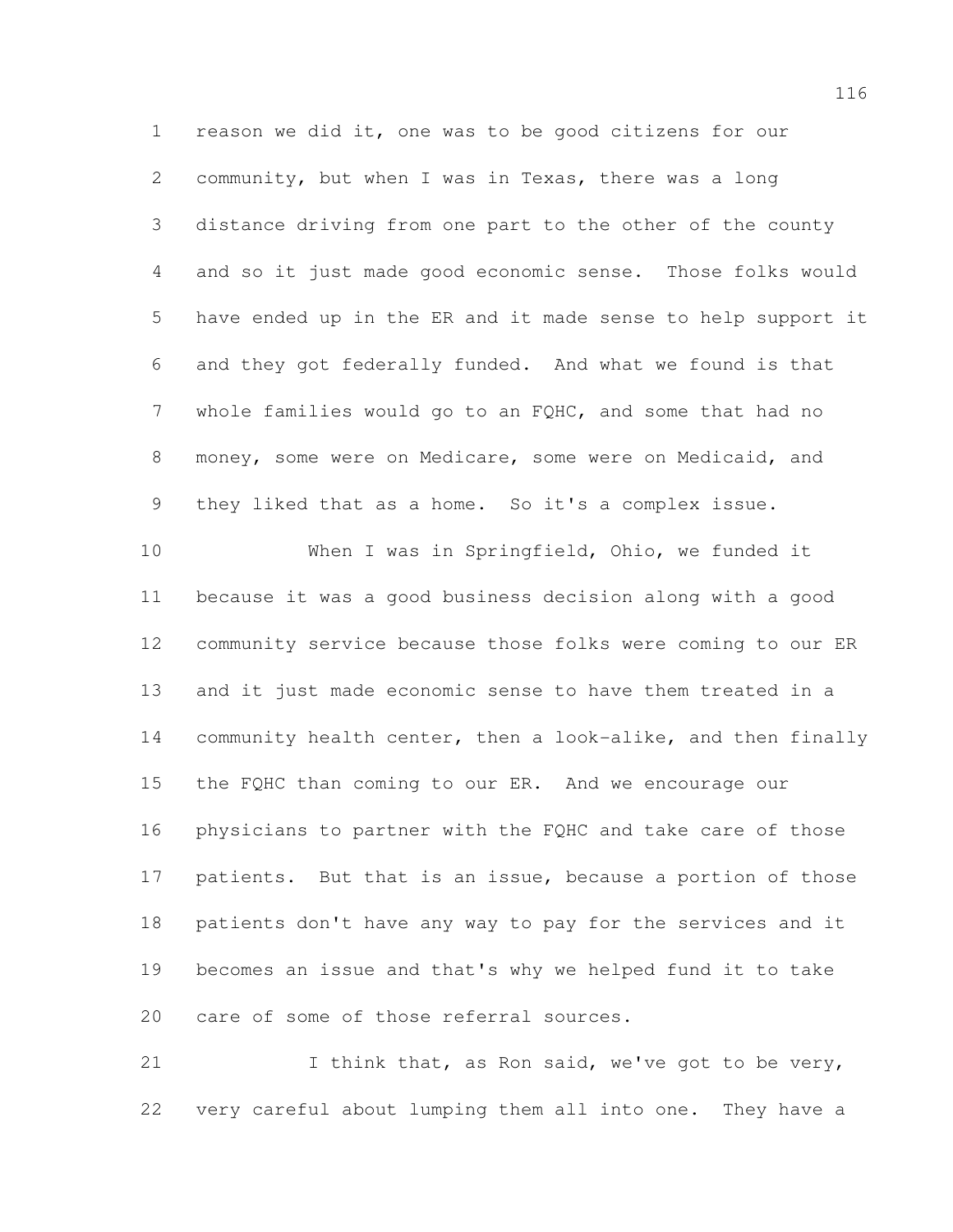different impact on where they are. Or, as Peter said, you've seen one, you've seen one. It's a complex issue and they're dealing with a very vulnerable population demographically. I was surprised that 63 percent of them, if this statistic is correct, are minorities, which is a huge issue if that many -- if that percentage of the population are minority in FQHCs all across America, and 8 particularly since a good number of them are in rural areas, it's a high concentration probably in urban areas that they're taking care of. So I think there's a lot to learn from them. MR. HACKBARTH: [Off microphone.] Good work. Thank you very much. 14 And now we'll have our public comment period. 15 [No response.] MR. HACKBARTH: Seeing none, we are adjourned until 1:00 p.m. 18 [Whereupon, at 11:56 a.m., the meeting was 19 recessed, to reconvene at 1:02 p.m., this same day.]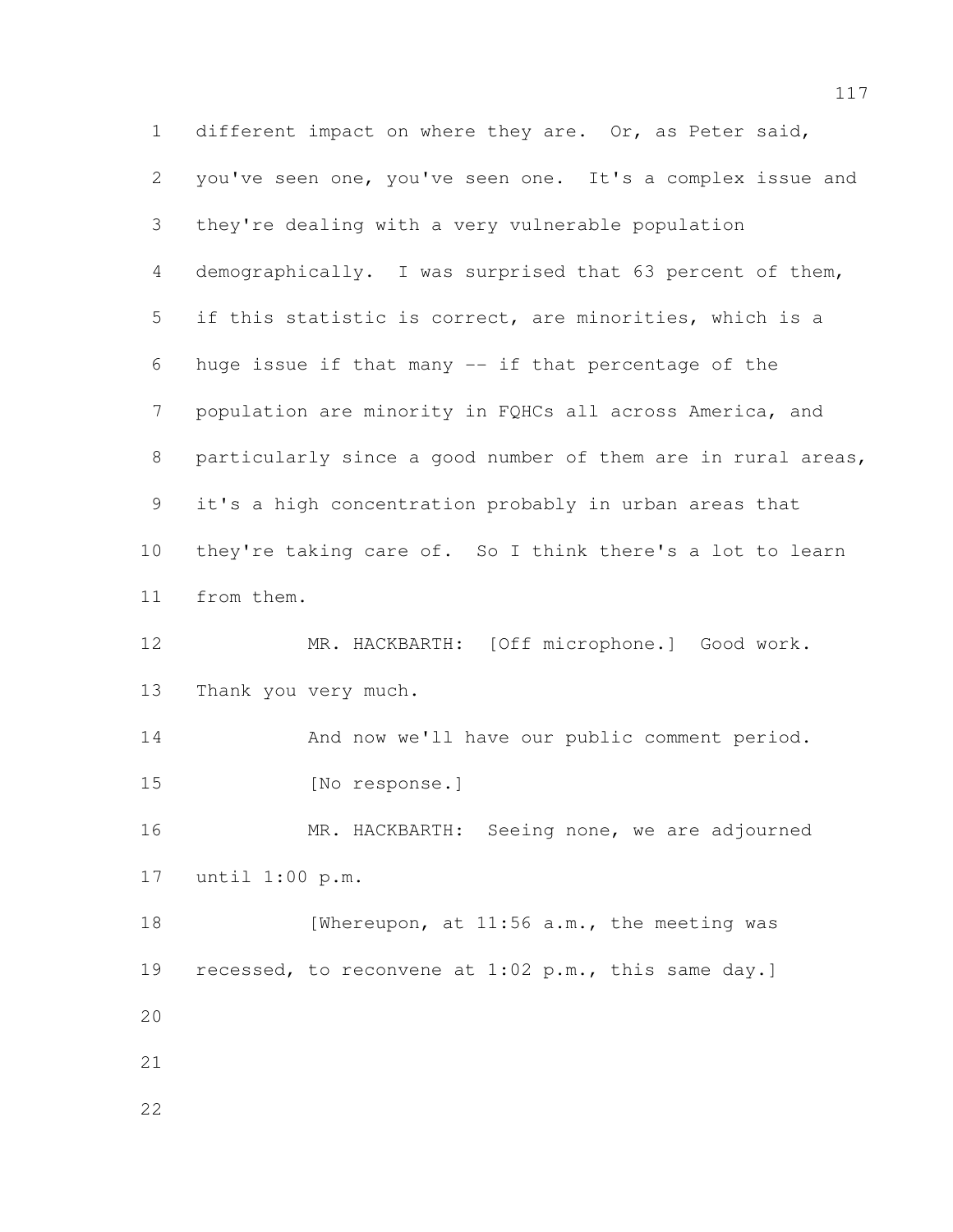MR. HACKBARTH: Okay. It is time to begin. First up this afternoon is reforming Medicare's fee-for-service benefit design, and who is leading the way? Joan? Thank you.

 DR. SOKOLOVSKY: Good afternoon. The Commission has been talking about problems with the traditional fee- for-service benefit design for a number of years now. In the past, you have said that the benefit, with its high Part A deductible, comparatively low Part B deductible, and no limit on out-of-pocket spending, is a problem. It leads to a small group of people, the sickest, owing most of the cost sharing. Cost sharing is uneven and varies by site of care. Most people get supplemental insurance, but if you have to buy it yourself, it is often quite expensive and not always available. In addition, because the most common supplemental insurance fills in all of Medicare's cost sharing, it hides prices and leads to higher use of services, both necessary and unnecessary services. Two things stood out in your previous discussions on this issue. First, what do you want to do about

supplemental coverage, and if you want to add some cost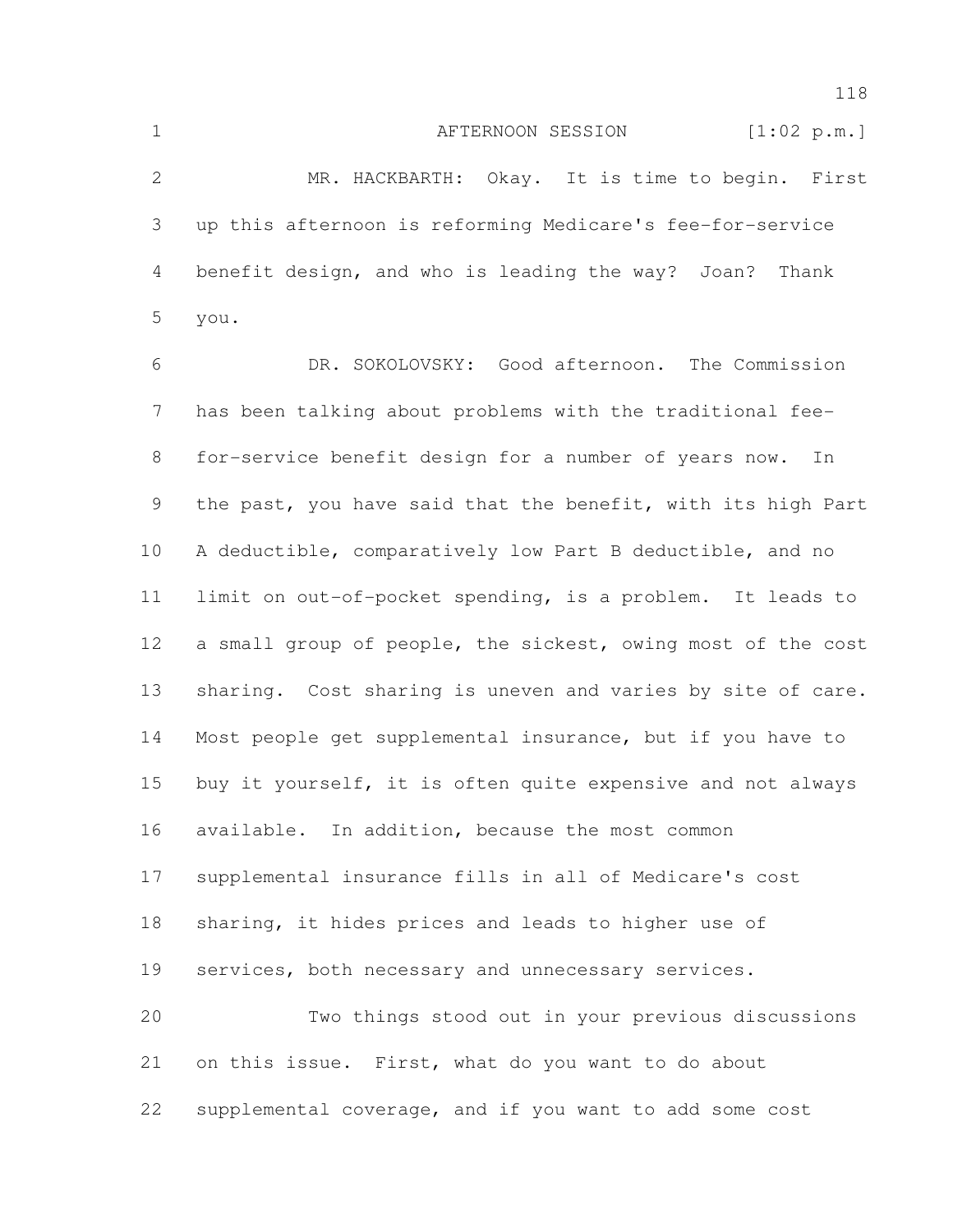sharing for all services. How would you deal with the duals population? You may want to discuss this issue later this afternoon.

 In our presentation, Julie will describe how the current benefit affects people with different levels of supplemental insurance, income, and health status. We will describe recent changes that affect future Medigap policies and briefly remind you of the literature on the effects of cost sharing. Next, I will describe some innovative benefit designs currently being tested by public and private payers. MS. LEE: In your mailing material, there are two tables that summarize the various cost sharing rules under 13 Parts A and B of Medicare. Rather than repeating them here, we hope the following example will highlight some of those rules and how they might work for the beneficiaries. The

example is taken from 2007 MCBS.

 The beneficiary had one hospital admission during the summer of 2007, followed by a SNF stay and many home visits until the end of the year. She also had numerous physician and outpatient visits throughout 2007. The summary table of her service use on the slide illustrates three key aspects of the current fee-for-service benefit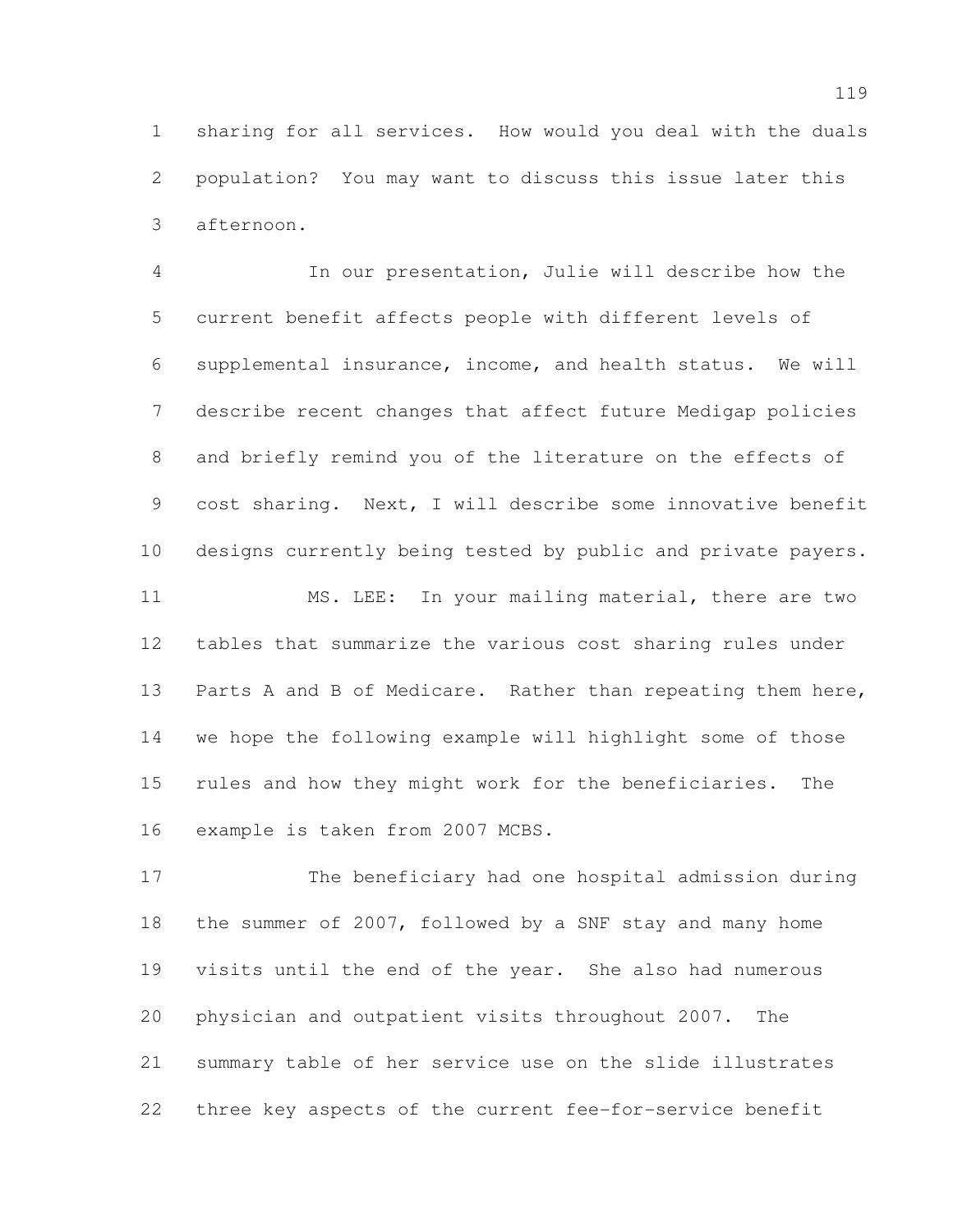design.

| $\overline{2}$ | First, cost sharing requirements vary by type of             |
|----------------|--------------------------------------------------------------|
| 3              | service. For example, her inpatient stay had a deductible    |
| 4              | of almost \$1,000, but her SNF stay and home health services |
| 5              | had no cost sharing.                                         |
| 6              | Second, cost sharing liability can be significant            |
| 7              | and there is no upper limit on the total amount.             |
| $8\,$          | Finally, cost sharing liability might not equal              |
| 9              | out-of-pocket costs for the beneficiary.                     |
| 10             | In this example, she had over \$6,500 in cost                |
| 11             | sharing liability for A and B services, but because she had  |
| 12             | the supplemental coverage in addition to Medicare, almost    |
| 13             | all of her cost sharing liability was paid for by her        |
| 14             | Medigap insurance. Overall, she had only \$460-some in       |
| 15             | beneficiary out-of-pocket compared to \$6,500 in total cost  |
| 16             | sharing liability.                                           |
| 17             | Moving from one specific beneficiary to the                  |
| 18             | overall fee-for-service population, this slide shows the     |
| 19             | distribution of cost sharing liability under fee-for-service |
| 20             | Medicare. In 2008, about three-quarters of Medicare fee-     |
| 21             | for-service beneficiaries had less than \$2,000 in cost      |
| 22             | sharing liability. Because there is no catastrophic cap on   |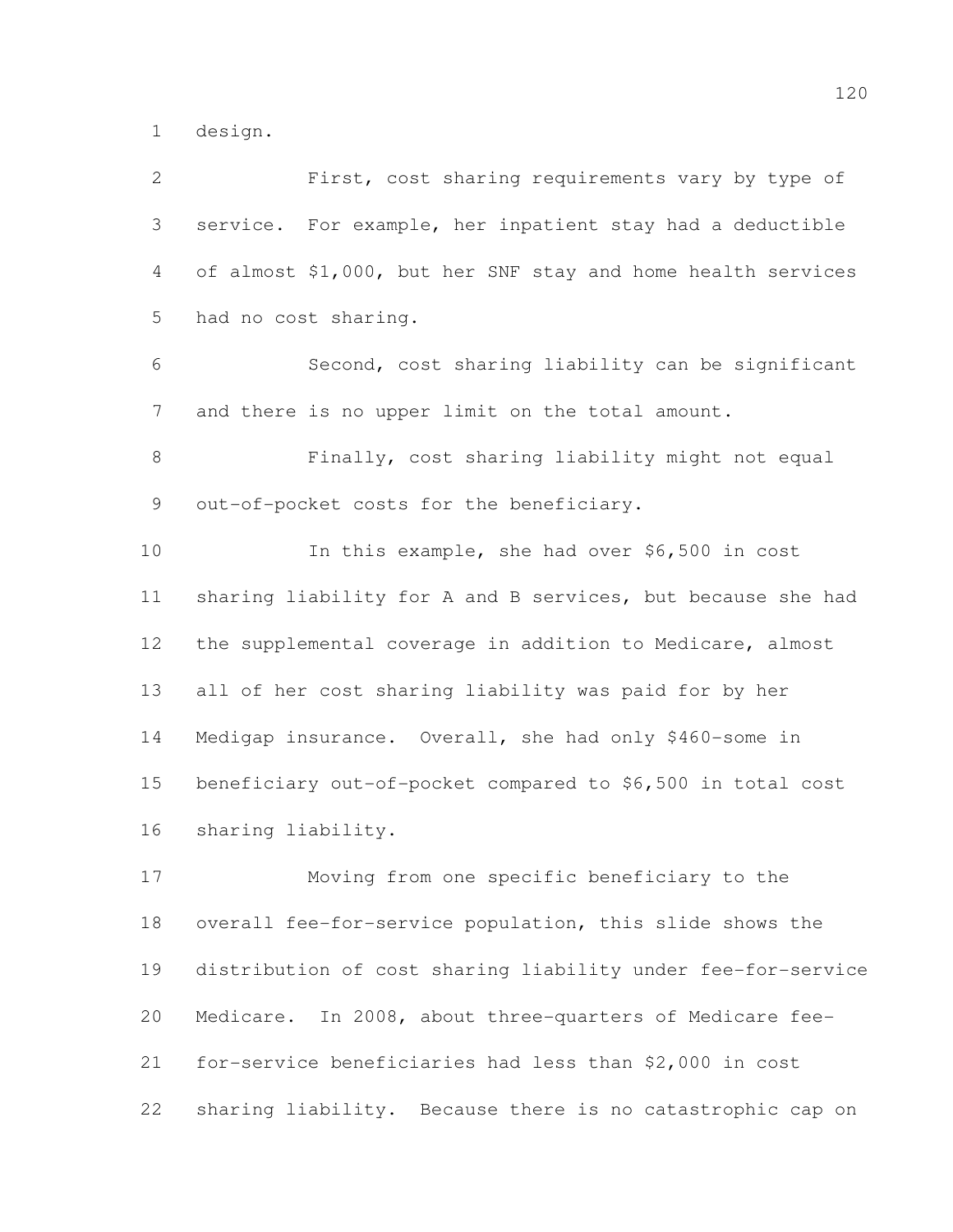those expenses, a small share of Medicare beneficiaries had more than \$10,000 in cost sharing liability.

 I want to emphasize here that those amounts on the slide are not what beneficiaries actually paid out of pocket. They reflect what the beneficiaries would have paid if they had no secondary insurance. But as we see in the next slide, most fee-for-service beneficiaries do have supplemental coverage that covers some or all their Medicare cost sharing.

 In fact, among fee-for-service beneficiaries who are not institutionalized and were not working, so that Medicare was not a secondary payer, only about ten percent of them had just Medicare. More than half of them had Medigap or employer-sponsored retiree plans or both, and 12 percent had Medicaid.

 This slide provides more detail on one popular form of supplemental coverage, Medigap plans. As we saw in the previous slide, almost a quarter of fee-for-service beneficiaries have them. The most popular type of Medigap policies extend their Plans C and F, which, as you see on the table, fill in nearly all of Medicare's cost sharing requirements, including the Part A and Part B deductibles.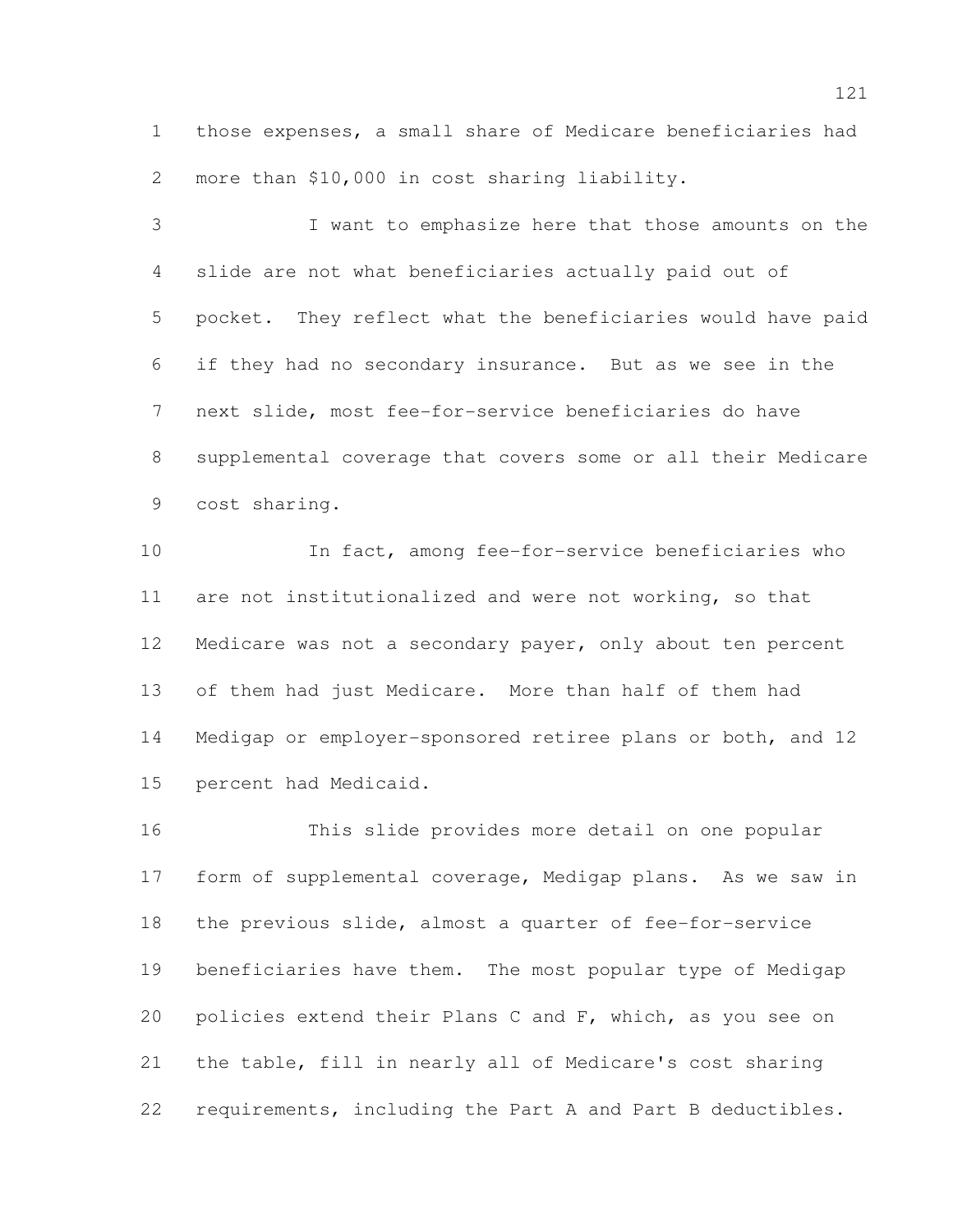As a result, any price signals that Medicare sharing might

present to the beneficiary at the point of service,

 supplemental coverage can mask their effects and change beneficiaries' choices about whether to seek care and which types of providers and treatments to use.

 There have been some changes in Medigap policies recently that try to address this very issue. In June of last year, Medigap insurers introduced two new types of policies, Plan M and Plan N, that do not fill in all of Medicare's cost sharing.

 In addition, PPACA directs the NAIC to revise the Plan C and Plan F standards to include nominal cost sharing to encourage the use of appropriate physician services under Part B.

 In this slide, we show the distribution of 16 beneficiary income by supplemental coverage. In 2007, a little less than half of fee-for-service beneficiaries had incomes below 200 percent of the Federal poverty level, but the distribution looks quite different by beneficiary supplemental coverage. Given the eligibility requirements of the program, it is not surprising that almost all of Medicaid beneficiaries had incomes below 200 percent of the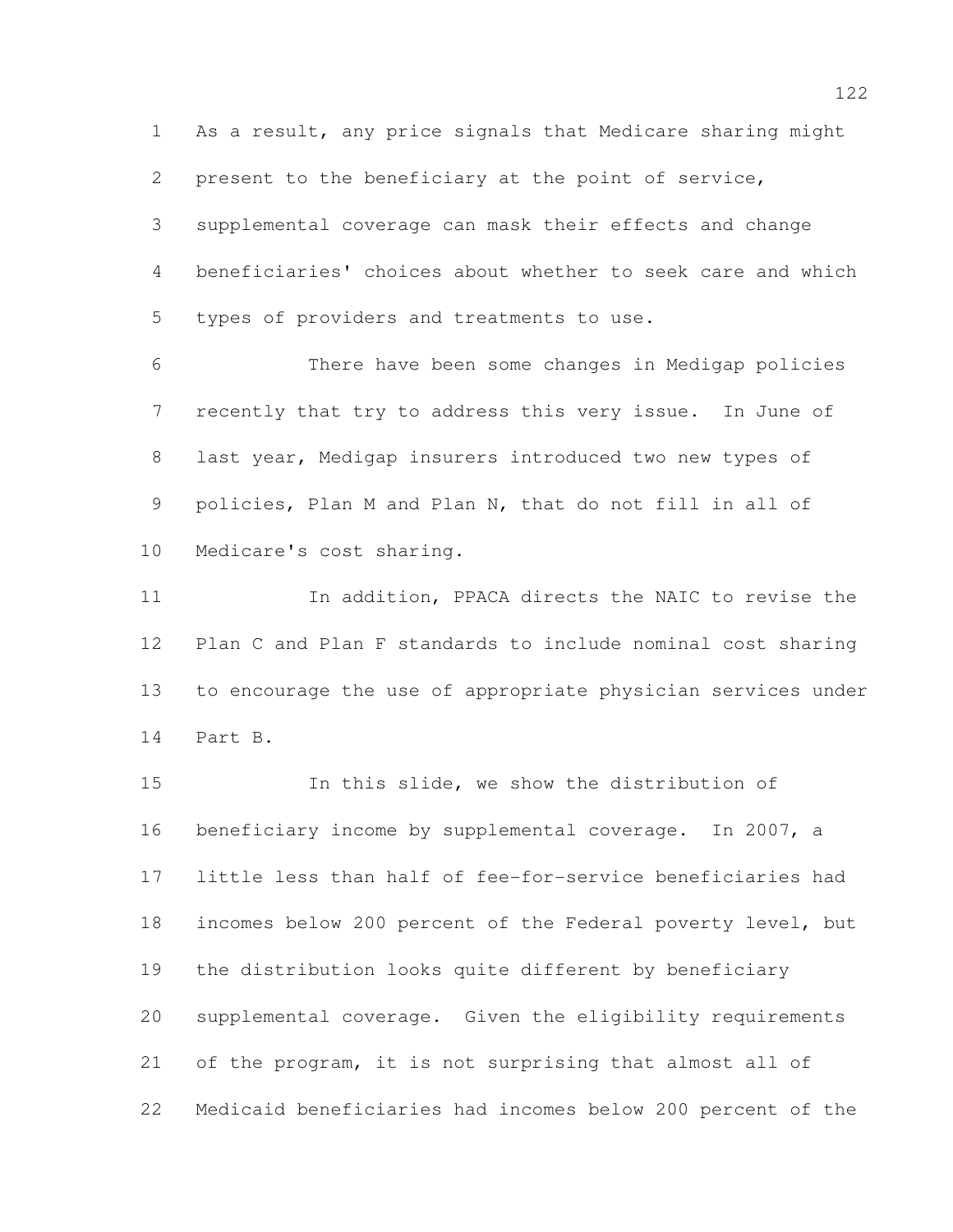poverty. Among those who had no supplemental coverage, the analogous number was two-thirds. At the other end of the distribution, those beneficiaries with employer-sponsored retiree coverage had the highest income, with about a quarter of them below 200 percent of poverty.

 As we saw previously, current fee-for-service benefit design can impose a heavy financial burden on relatively few individuals. In this slide, we show the extent of that burden by different groups of beneficiaries. These numbers are from 2005 MCBS and we are currently updating our analysis with 2007 data.

 The measure of financial burden used here is the median share of income spent on out-of-pocket costs and premiums related to Medicare A and B services and we show this measure by supplemental coverage, fee-for-service spending, and beneficiary income. So let me briefly go over how to read this slide.

18 Let's take the first bar in the chart. There are actually three separate data points packed in there. The height of the bright yellow part of the bar is the median share for high-income beneficiaries, defined here as above 22 200 percent of poverty, and that's about four percent. If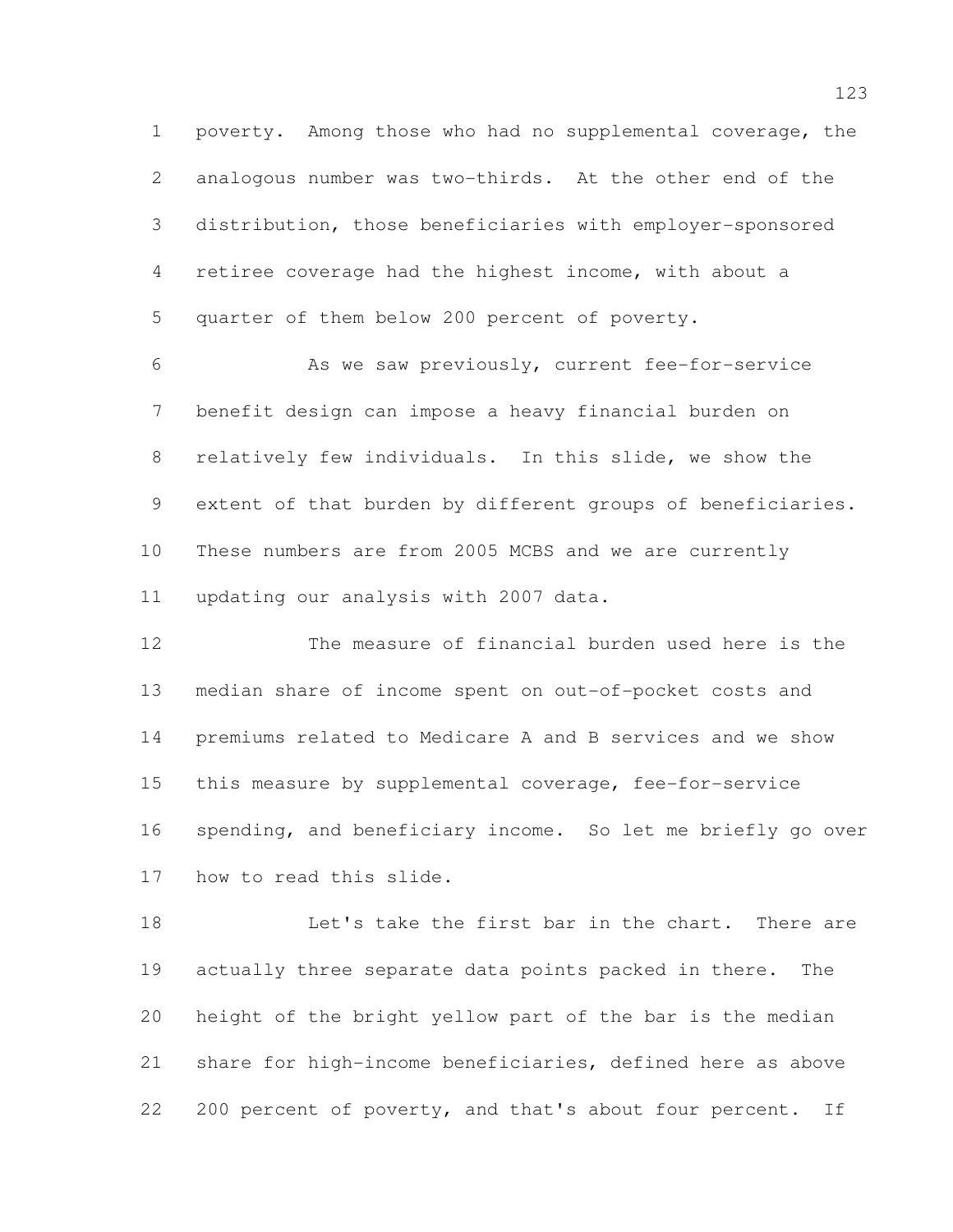you get the total height of the bar, so it's the sum of the two yellow parts, that's the median share of income for low- income beneficiaries, and that's about 11 percent. And if you look very closely, there is a small red star. That actually shows the median share for all income groups combined, and that's about eight percent.

7 And you have two sets of bars. The first set of bars on the left side of the chart is for those three data points in terms of median share of income by supplemental coverage for the lowest quartile in terms of beneficiary fee-for-service spending, and you have the analogous set on the right side that is for the beneficiaries int eh highest quartile of spending.

 Overall, the financial burden is higher for lower- income beneficiaries and those with high fee-for-service spending. However, the burden varies widely by supplemental coverage. Among the highest spending beneficiaries, the Medicare-only group experienced the heaviest burden, whereas among the lowest spending beneficiaries, it was the Medigap group that had the heaviest burden.

 As we consider Medicare's benefit design, we will be mindful of how cost sharing changes with the financial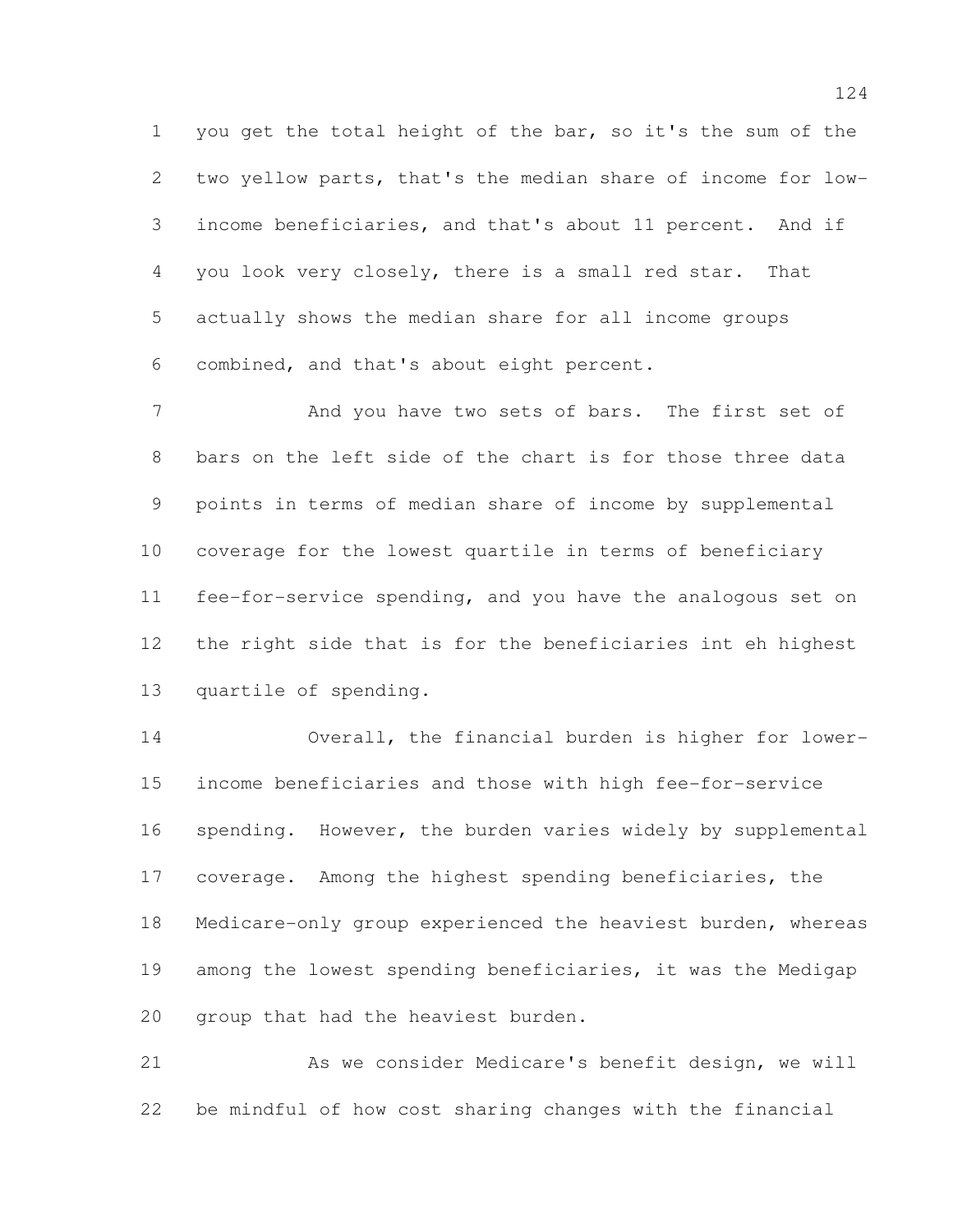burden of individuals who have the greatest need for

services and who currently have very high cost sharing.

 Next, Joan will briefly review the literature on the effects of cost sharing and present the findings from our recent interviews on innovative benefit designs in the public and private sector.

 DR. SOKOLOVSKY: There is an extensive literature on the effects of cost sharing on the use of health care services. The RAND Health Insurance Experiment remains the gold standard on the subject. This was a large-scale randomized trial conducted between 1971 and 1982. More than 7,700 people participated in it, all of them under 65. Among the most important conclusions, cost sharing reduces the use of both necessary and unnecessary services. Cost sharing had no adverse effect on most participants, but there were exceptions among the poorest and the sickest. Once individuals decided to get care, cost sharing had only a small effect on the extent or cost of an episode of care. Later research that focused on Medicare beneficiaries found that those with supplemental coverage tended to have higher service use. However, the effect of the increased use remains controversial.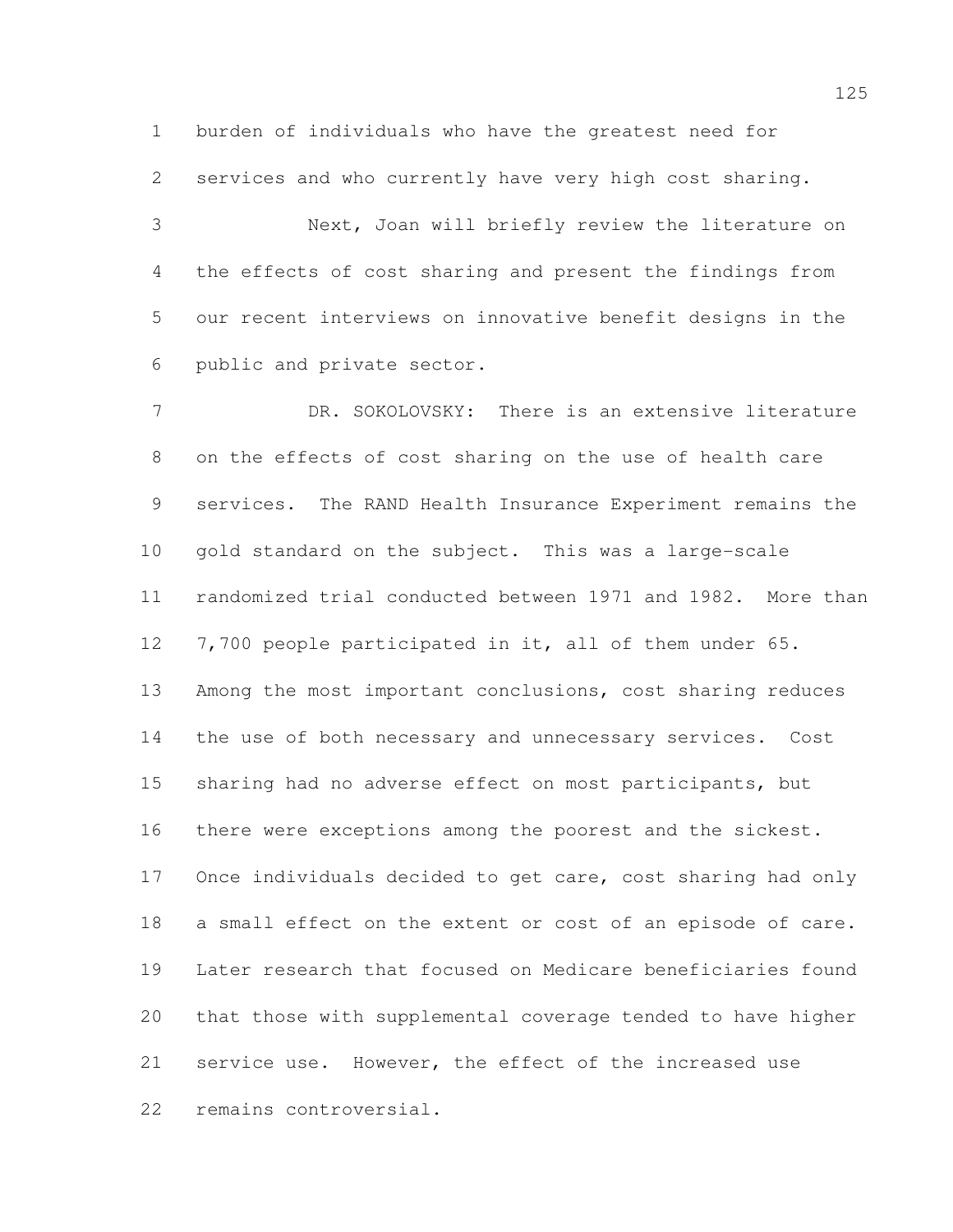When Medicare began in 1965, its benefit design was quite similar to that available in the commercial market. That is no longer the case. Benefit designs have continued to evolve. This year, we sought out payers implementing innovative benefit designs to improve enrollees' health and control cost. Working with researchers from NORC, we conducted over 70 interviews and site visits with private and public payers. Although each plan was unique, we noted four broad categories of design strategies. Those were lowering cost sharing for high-value services, raising cost sharing for low-value services, providing incentives for enrollees to see high-performing and low-cost providers, and providing incentives for enrollees to adopt healthy behaviors. No interviewee employed all four strategies, but no interviewee relied on a single strategy, either.

 The Commission spent some time last year talking about value-based insurance, where payers lower cost sharing for services considered high-value. Many of our interviewees lowered or eliminated cost sharing for preventive services and for prescription drugs used to treat some chronic conditions. Diabetes was most frequent.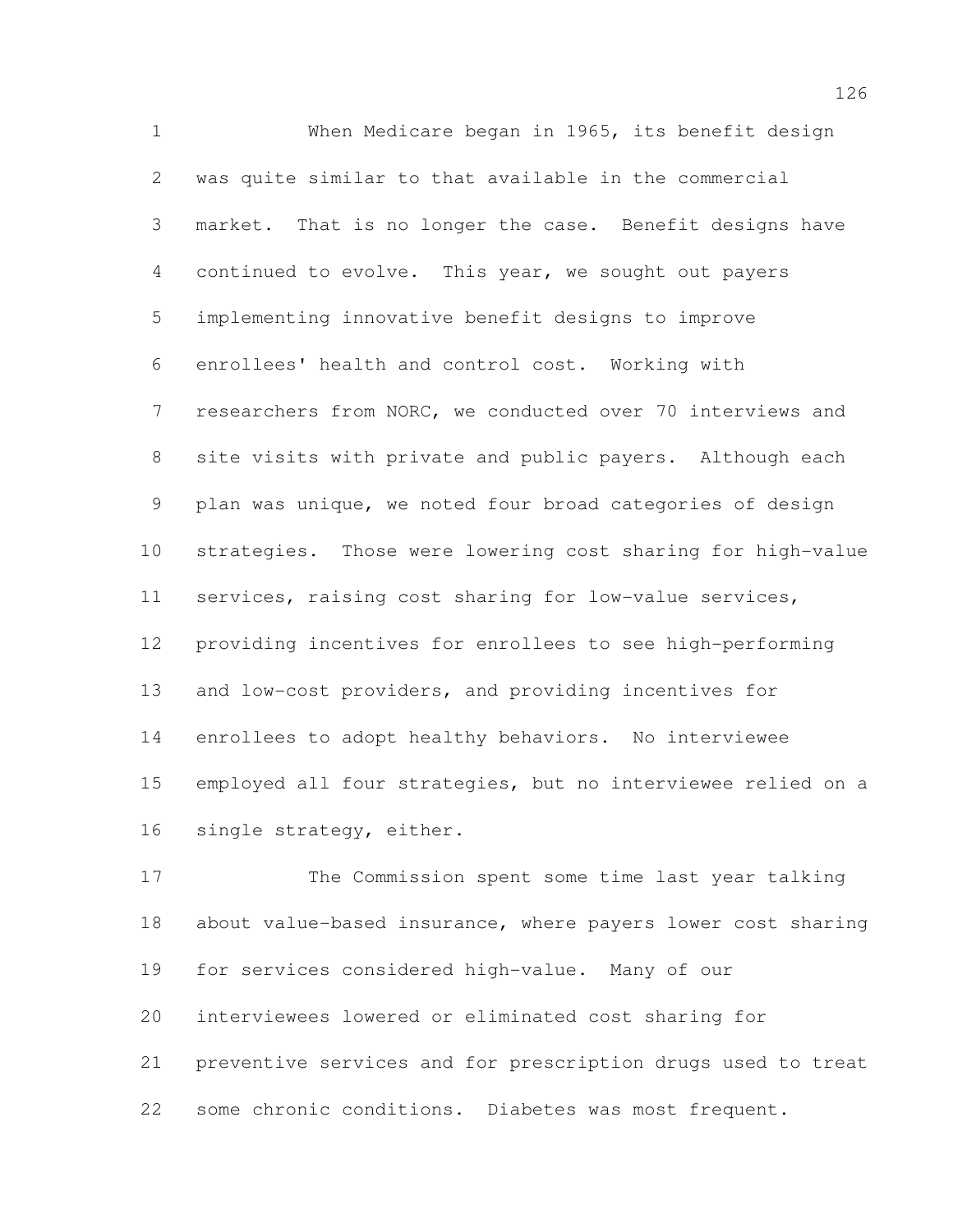Along with drugs, some also eliminated copayments for other services that diabetics should use to control their condition. Eliminating cost sharing for drugs, the most common strategy, tends to increase adherence. Whether these programs are cost savings depends on how good the plan is at targeting the reduced cost sharing of those most likely to increase their medication adherence, meaning those people who were not taking their medication because of cost considerations.

 Many payers only reduced cost sharing if the enrollee participates in a disease management or other program designed to supplement and teach them self-care. One program described significant improvements in health outcomes and savings for diabetics in their program. Then they reduced oversight of their management of disease management programs and they found that outcomes worsened 17 and the program no longer produced savings. When they increased management again, they told us that overall medical costs began to drop.

 The other part of value-based design, increasing cost sharing for low-value services, can protect individuals from potentially unnecessary and even harmful procedures.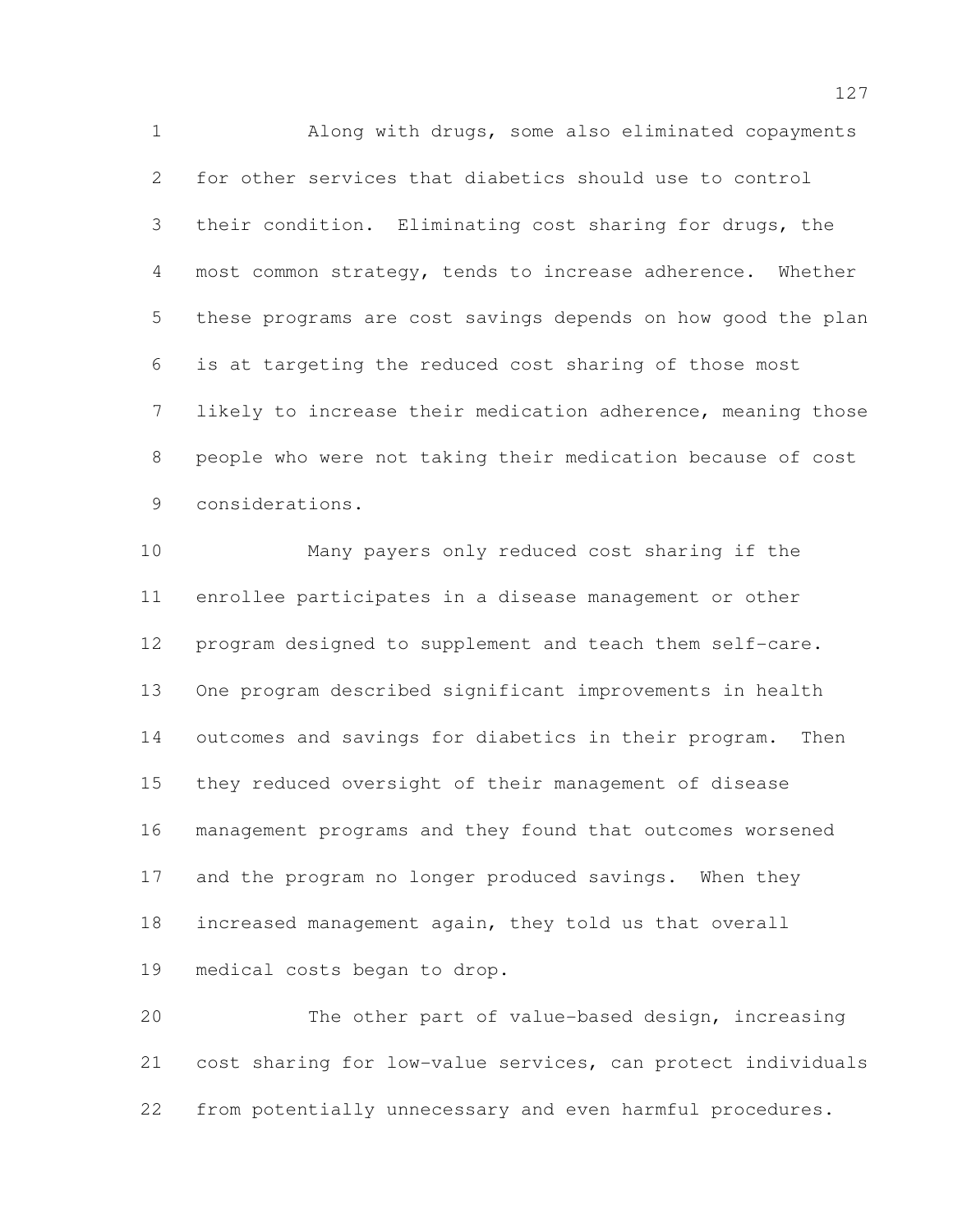But this approach has been less widely adopted. I will take you through a few examples, and several interviewees told us that they hoped to adopt some of these versions in the future.

 Several interviewees used reference pricing. One plan fully covers the cost of preferred drugs on its formulary. However, if an enrollee chooses a more expensive drug when there is a preferred drug available, the enrollee pays for the full additional price of the drug.

 Another rather unique example, one employer decided to end cost sharing for colonoscopies. They discovered that providers were charging a wide range of prices within their local market. They decided to fully cover the cost of the procedure up to \$1,500. Above that, enrollees who needed a routine screening were responsible for any additional costs. They also provided enrollees with a list of providers who would charge \$1,500 or less.

 The State of Oregon has gone the farthest to work to identify low-value services and increase cost sharing for them. In one effort, several insurers developed a benefit package with three tiers. The first tier, which is similar to the value-based one we described earlier, has no cost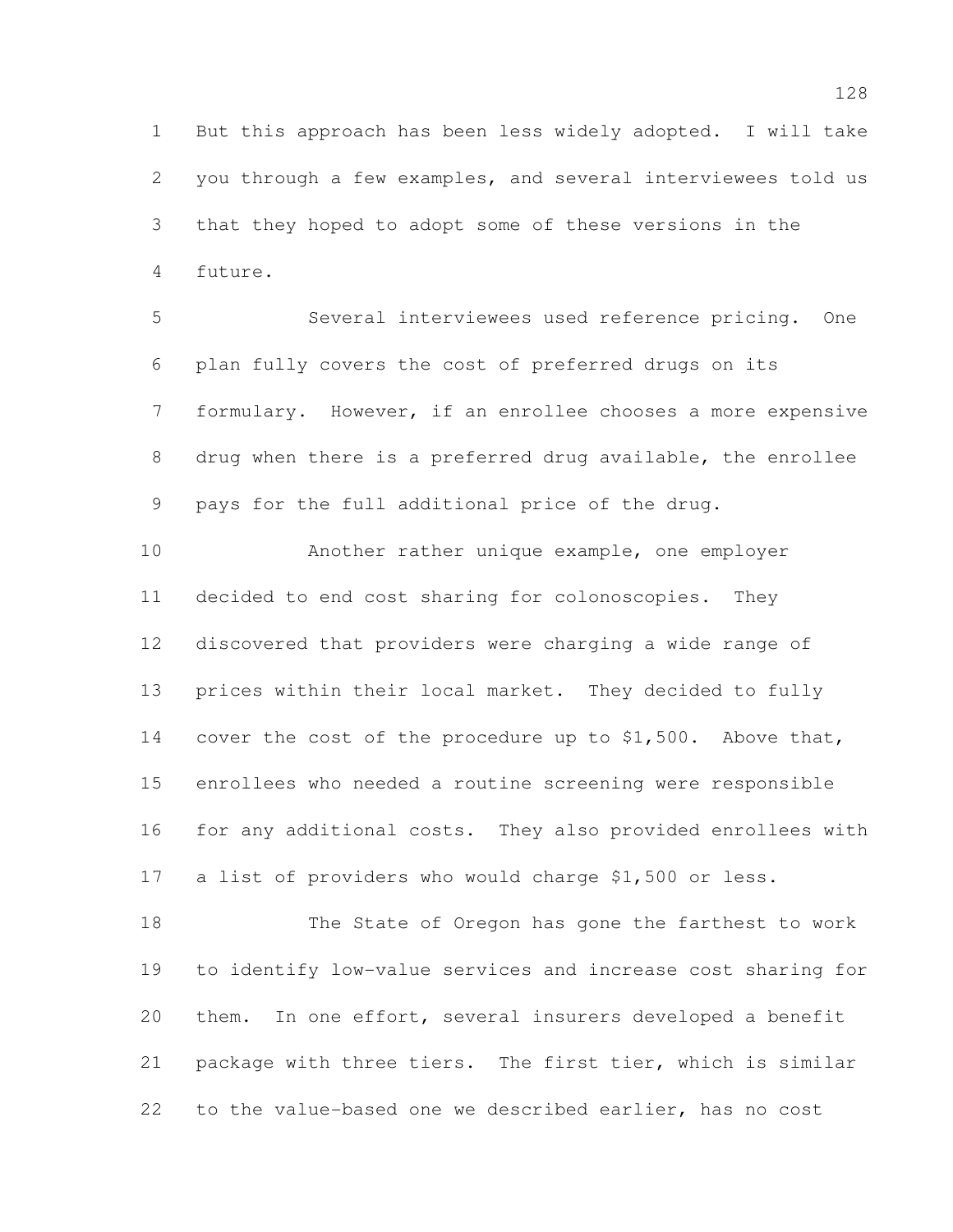sharing. The second tier, which includes the majority of services, had typical coinsurance or copayments. The third level is for preference sensitive services. This includes the usual copayment plus an additional \$500 charge that doesn't count for the overall deductible. Some of the examples that fit into this tier would be some back surgery, knee replacement, and non-cancer related hysterectomies.

 Some plans and employers tier providers based on their cost and quality. Enrollees who go to tier one providers face lower copayments. One plan is planning to further develop this program by providing a yet higher tier for tier one physicians who refer their patients to tier one hospitals. One challenge that they have to deal with is to make sure that there are enough tier one providers to meet the access needs of their enrollees.

 Some plans are giving members incentives to use the most appropriate site of care. This ranges from charging lower copayments for primary care visits compared to specialty visits. Another example is getting enrollees to go to centers of excellence for more complex things, such as transplant surgeries.

Two interviewees pay for enrollees with serious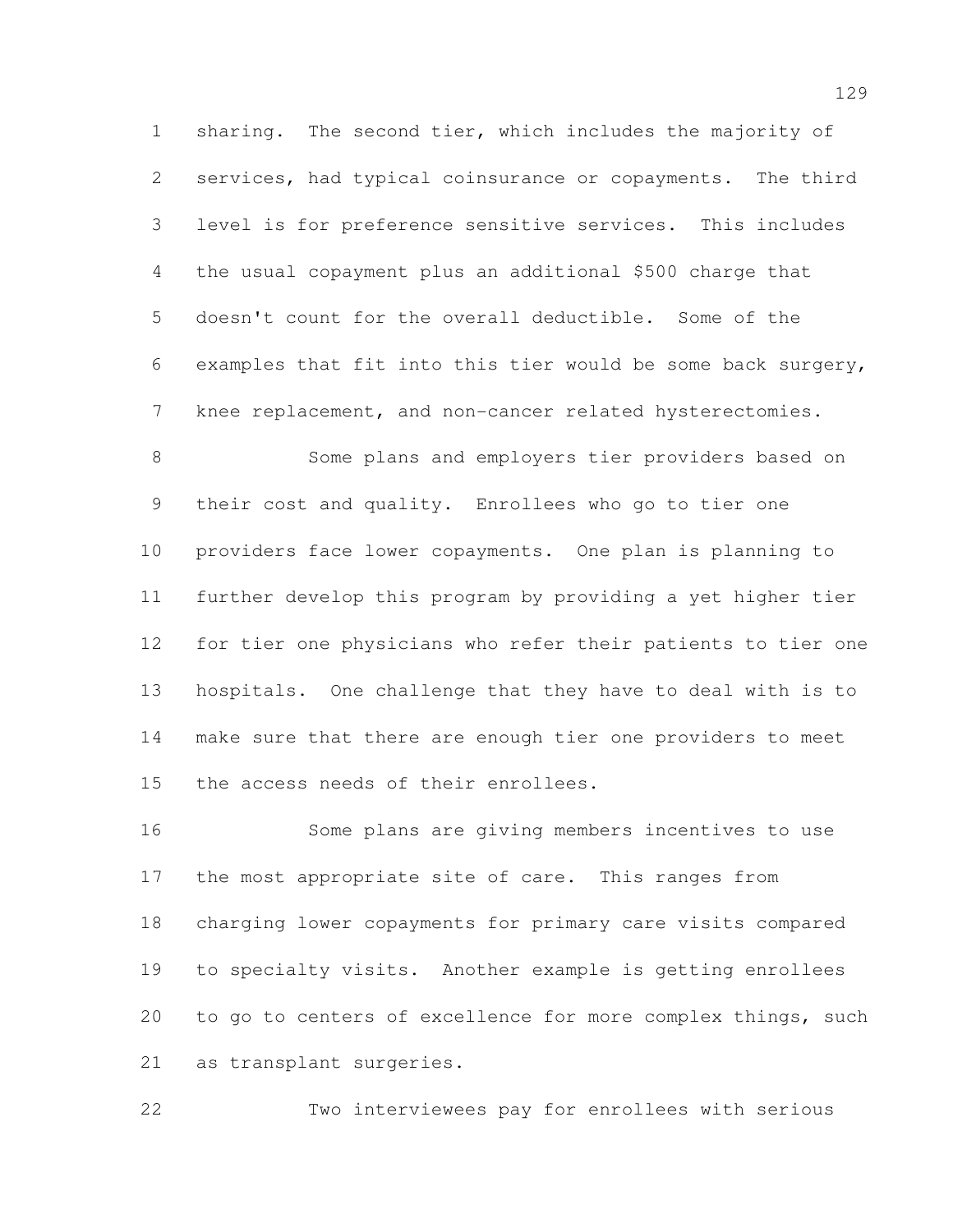health conditions to get second opinions, and both programs find many instances where diagnosis or treatment changes based on the second opinion. Interviewees using any of these strategies provide education and often share decision making materials for enrollees to help them make decisions about where to go for care.

 Some interviewees provide incentives to enrollees 8 to engage in activities like health risk assessments, exercising, and quitting smoking. Many interviewees offer care management or disease management to help enrollees better manage their chronic conditions, often in conjunction with some of these other strategies.

 One of the most complex programs has been developed by a supermarket chain and contains two strategies. In the first year of the program, an enrollee who took a health risk assessment and said that they would abstain from smoking got a \$20 weekly credit. In the second year of the program, in order to keep that \$20 credit, they had to accept a call from a nurse care manager if there was anything on their health risk assessment that suggested the need for intervention. Finally, in the third year, which is coming up now, in order to keep that \$20 credit, they need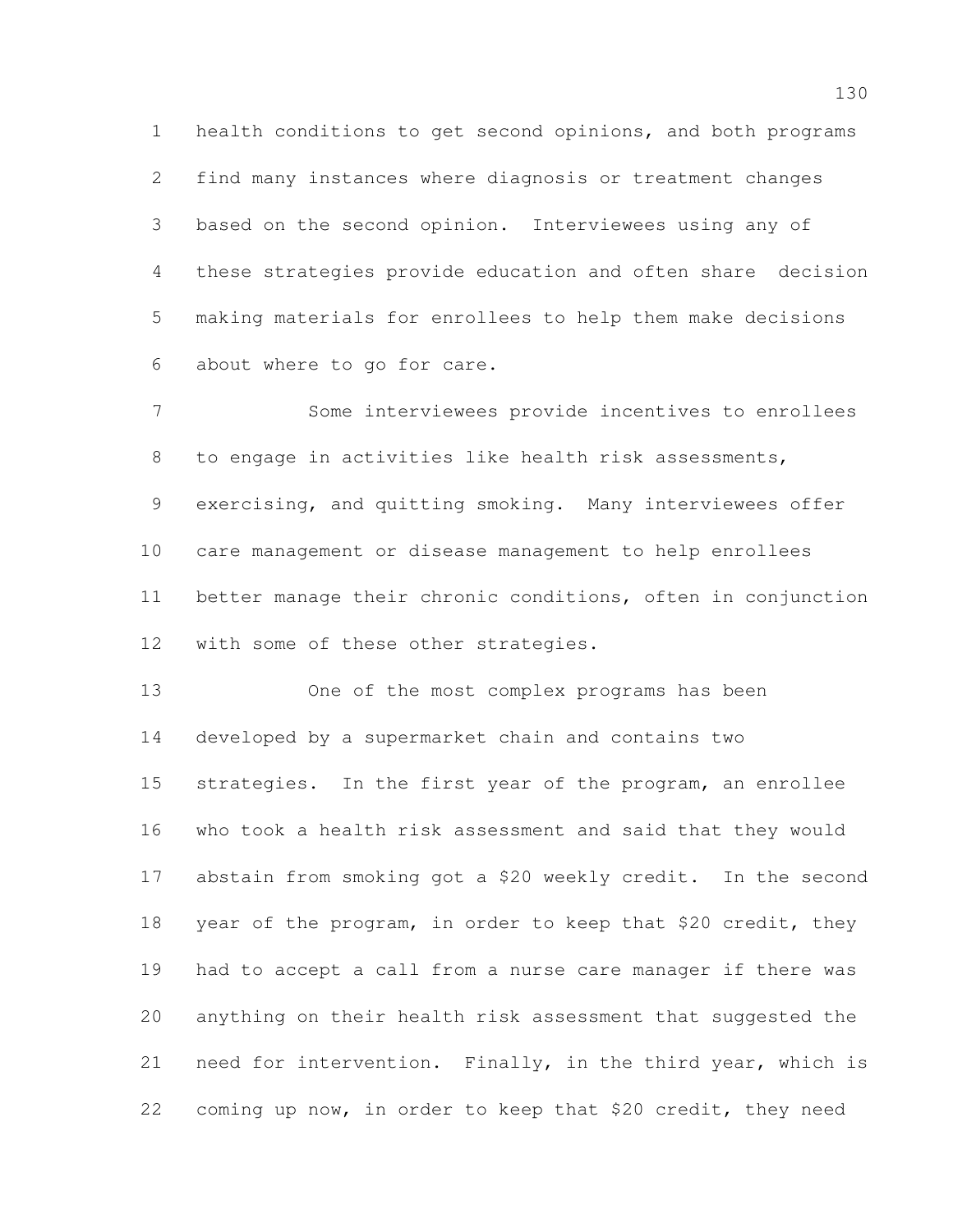to collaborate with the case manager to establish goals related to their risk factors. In addition, they have to receive recommended preventive care.

 There is a lot more that I could say about these programs and I will be happy to address on question, but a few results stand out. All interviewees used more than one innovation and stressed the need to coordinate multiple strategies and align enrollee and provider incentives. However, this also means that it is hard to evaluate the effect of any one strategy.

 Sometimes we heard results, and I have reported some of them to you, but independent research is limited, although we have heard that there is some ongoing work being done, and many of these programs are too new to evaluate. Outcomes also depend on the population and the plan's ability to implement the programs.

17 To give you one example, if your plan has a population of diabetics who are not taking their medication, again, because of cost, eliminating cost sharing could produce one set of results that would not be replicated in a population that was largely adherent or where people were not taking their medications for other reasons.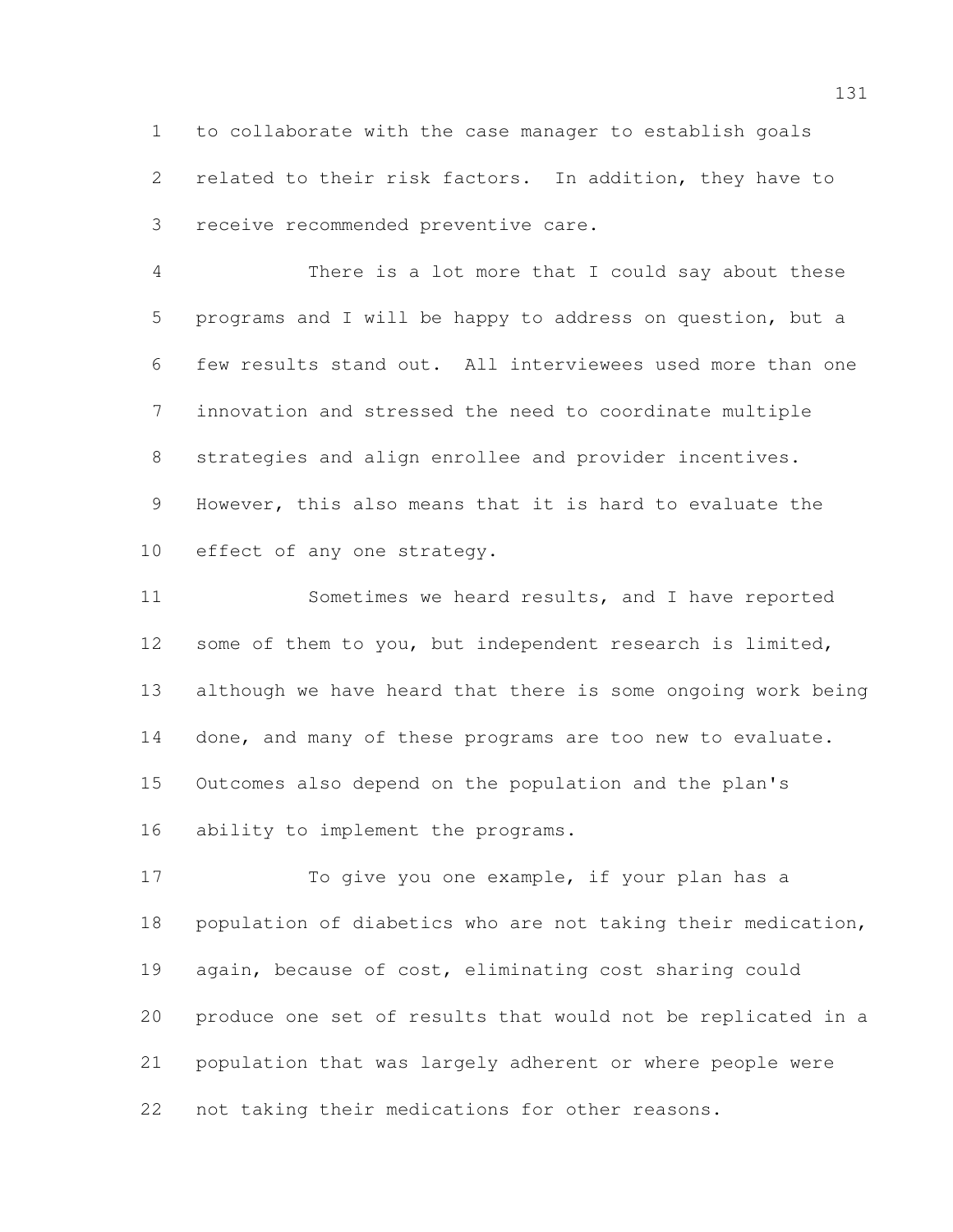In addition, and this is an issue we heard about from several interviewees, implementing these plans depends on their IT systems and physician coding practices. For example, plans have to be able to tell whether an enrollee is having a routine preventive screening, which could involve no copayment, or having a diagnostic screening where copayments would be charged.

8 In the next few slides, I've tried to organize possible discussion questions around issues that can be addressed in the short-term, those that would take some time, which I've called intermediate-level issues, and finally, there are long-term issues that you might want to address.

 In the short-term, should Medicare modify the benefit design to rationalize cost sharing across Part A and Part B and across different silos of payment? Should it set an out-of-pocket limit to provide better protection for beneficiaries? And should it set some cost sharing for all services? And if that is where you want to go, then should limits be placed on the ability of supplemental coverage to cover all cost sharing? How would dual eligibles be affected by this? Would there be some nominal cost sharing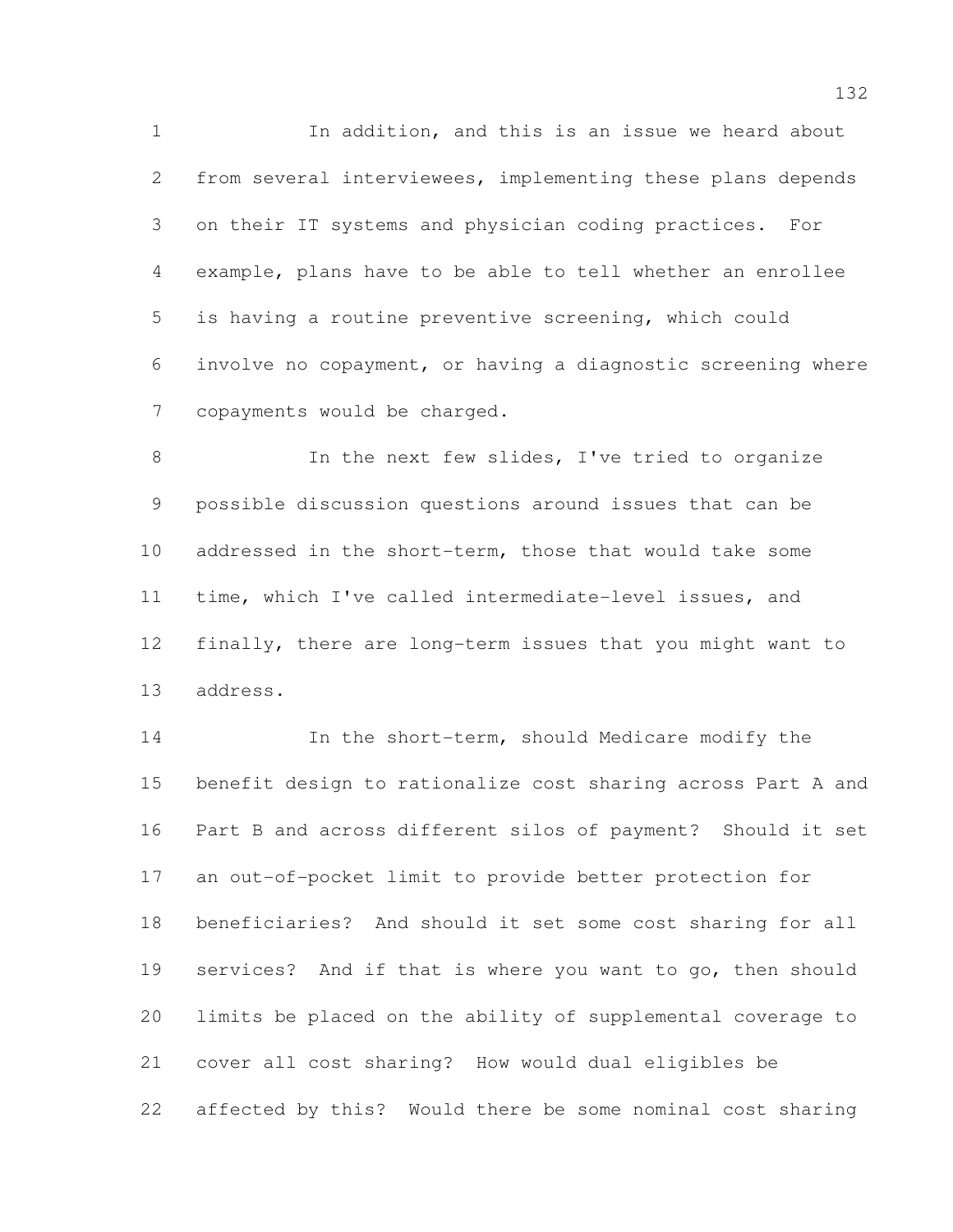added, and if so, would it be covered by the Federal

Government, the States, or the beneficiaries themselves?

 On a more intermediate track, should Medicare simplify its cost sharing by moving from coinsurance to copayments, as many private plans do? Should Medicare give beneficiaries incentives to use efficient provider arrangements? For example, if you want to encourage beneficiaries to use ACOs, would you charge them lower copayments if they stay within the ACO? In general, in fact, should Medicare use cost sharing to encourage beneficiaries to choose efficient providers? And should Medicare vary copays based on whether they are for high- or low-value services?

 Lastly, there are some long-term issues to think about. For example, are there some benefit strategies that can be used in a managed environment but not in a fee-for- service setting? Secondly, when beneficiaries become eligible for Medicare, they have to choose between more and less managed plans. Should the government subsidy be affected by what the beneficiary chooses?

 And that concludes our presentation and we're hoping to hear from you on how you would like us to go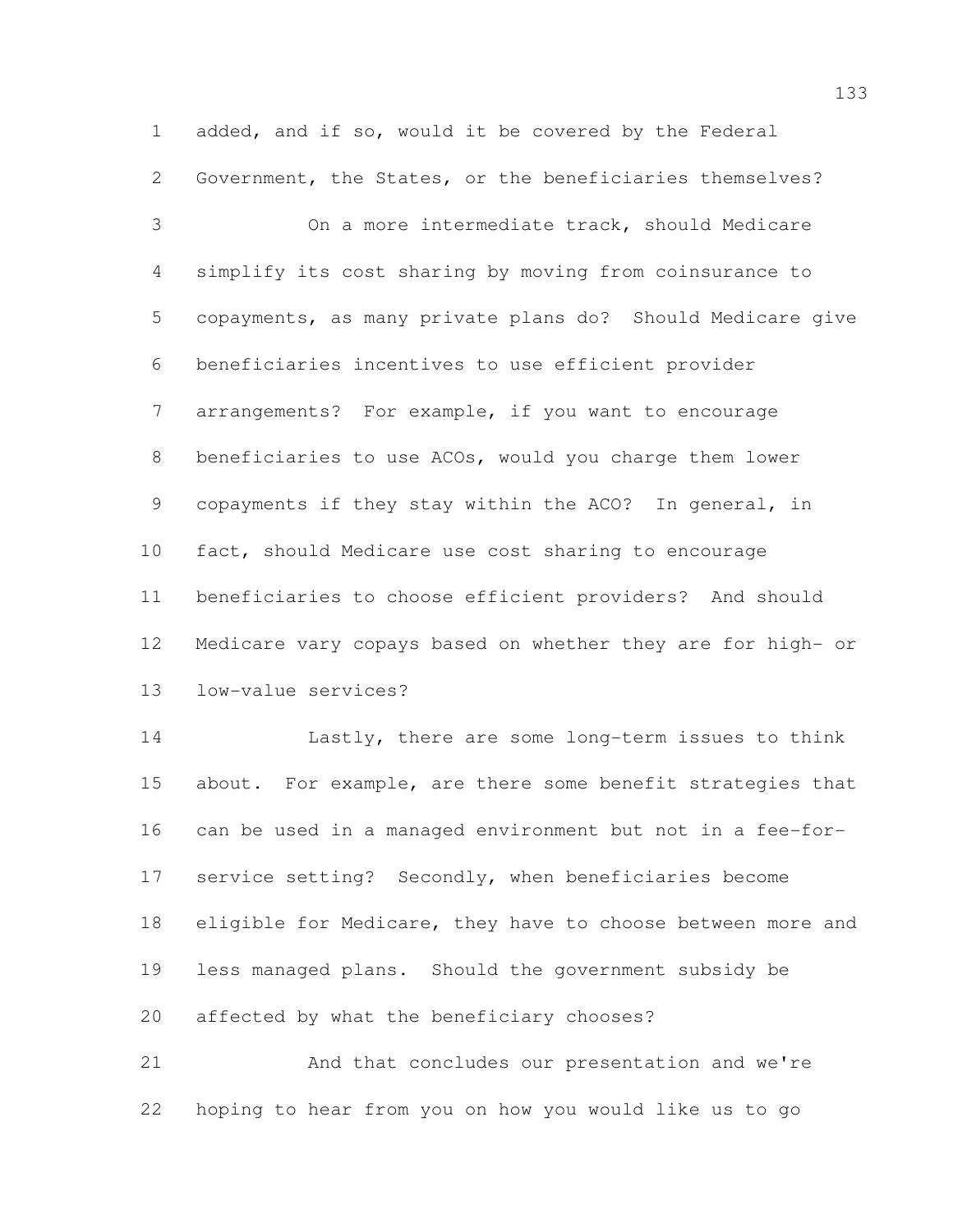forward.

 MR. HACKBARTH: Thanks, Julie and Joan. I think you gave us enough to chew on for a while. [Laughter.] MR. HACKBARTH: Okay, so let's do round one clarifying questions beginning on Karen's side, so Karen, George, Kate. 8 DR. BAICKER: I had a quick question on Slide 9, and I loved how much information was packed into that one picture. So I would imagine that what puts people in those different bins is partly their choices about which plans to elect and that their knowledge about their health needs might affect those choices. Do you have information about the underlying health of the people who are enrolled? Do you have any risk adjustors that we could use to know how much of the differences are accounted for by behaviors because of being in the plan versus plan choice because of underlying health risk? MS. LEE: Your observation is correct. It does include the insurance fact of having higher utilization that results from the insurance, the supplemental coverage, and

what you see. We haven't got that data in such a way. MCBS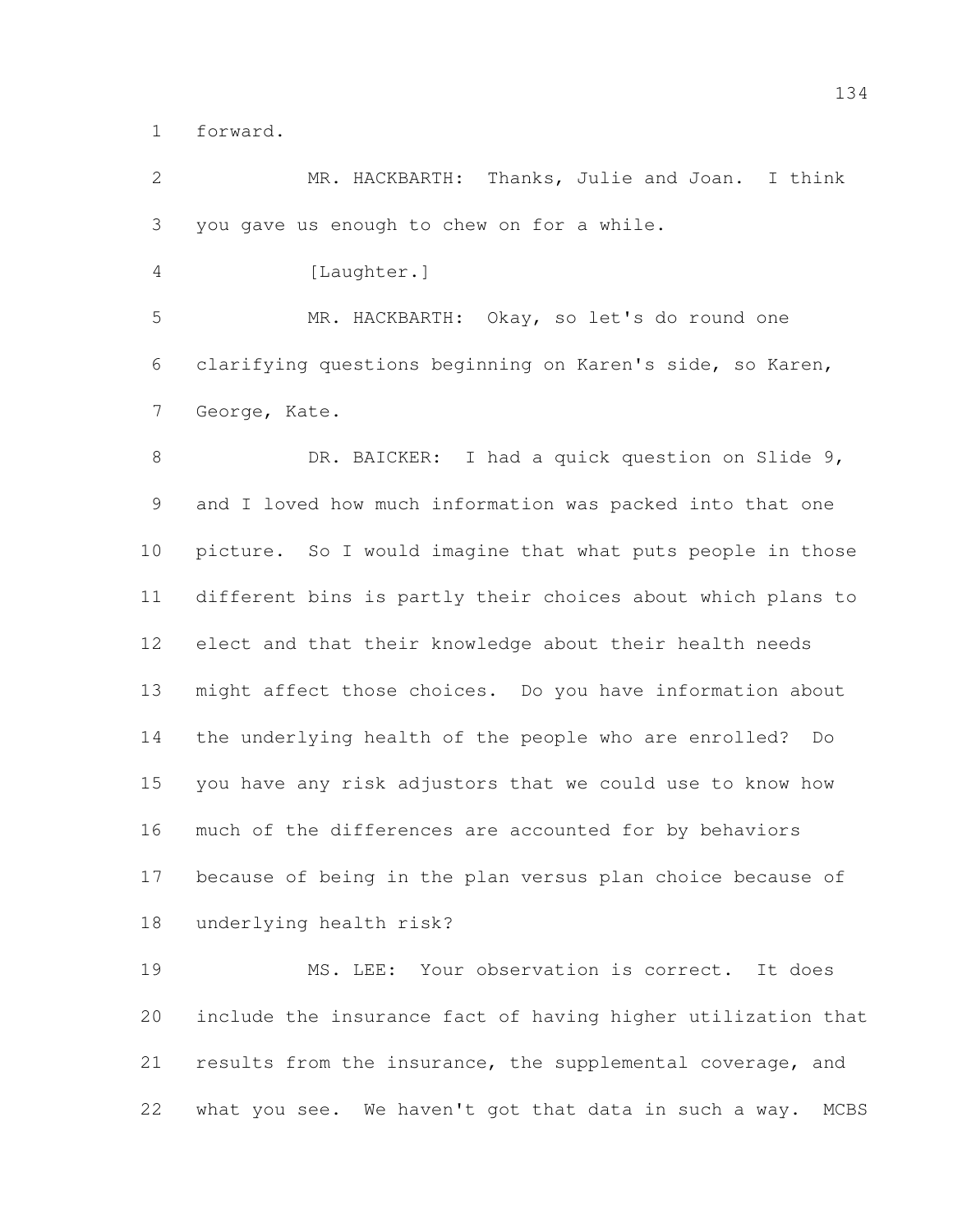does contain some health information, but we have not used those variables to adjust for health status. We can look at the data by very broad levels of health status, but something like risk adjustment probably will be difficult for MCBS.

 DR. MARK MILLER: I'm sorry, can I just say one thing? There was also some discussion in the paper where some of the research literature has tried to parse, and you got all that.

 MR. BUTLER: [Off microphone.] Can we go to Slide 10? You know, we've heard the RAND study cited many times here and I haven't read it. But we know that the copays work and coinsurance work, but I'm less clear about how they define what's necessary and unnecessary services. Can you talk a little bit more about how that's done?

 DR. SOKOLOVSKY: I think that no matter who does 17 it, and remember, when they did it, what they would say was 18 necessary and unnecessary, given how long ago it was, may well be different than what we would say now. I think it's always a fuzzy distinction that we're only now beginning to get a handle on just little parts of it. So I don't think that we can easily divide it that way.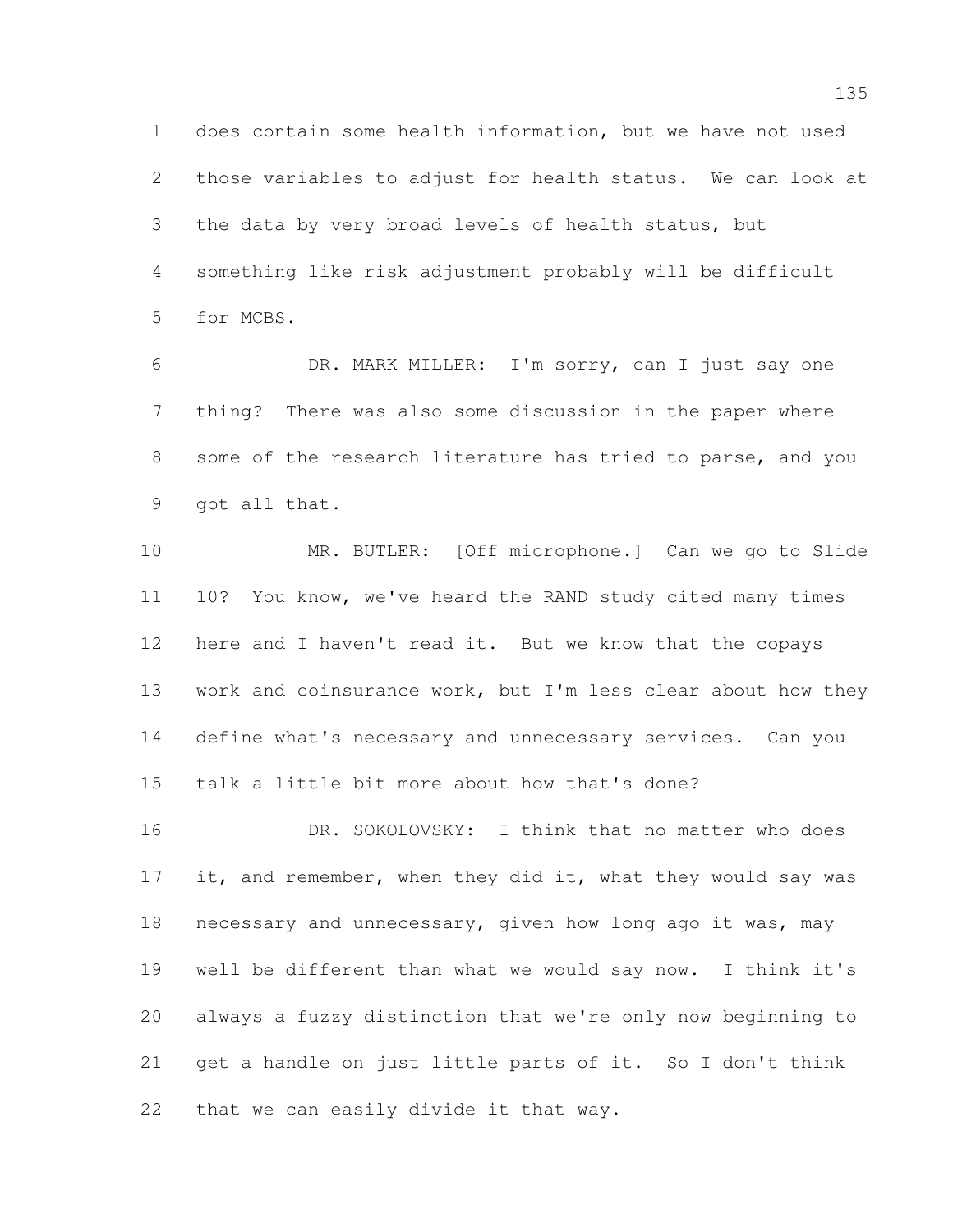1 DR. MARK MILLER: What I would say, and anybody who is deeper than this over there can speak up, but they used clinical consultants to sort of look at vignettes of services and then classified them from necessary to unnecessary. The difficult thing about it is if you look at it very carefully, there is like a small band that was defined as clearly necessary, clearly unnecessary, and then a bunch of stuff that was defined as not so clear. But I think, and this is where I could use some help, the assertion that it affects both necessary and unnecessary were the effects on tails or it was that it had pretty much 12 an effect across the band of services. But Kate, maybe you 

 DR. BAICKER: Well, one other commonly used metric 15 when looking at that study has been the effect on health, that if you see reductions in spending and no change in health outcomes, you say, oh, spending wasn't doing that much, whereas if you see substantial changes in health, then you wouldn't conclude that, and most of the population didn't see much change in health, but there were some exceptions that you've mentioned, looking at, for example, low-income people with chronic conditions. You did see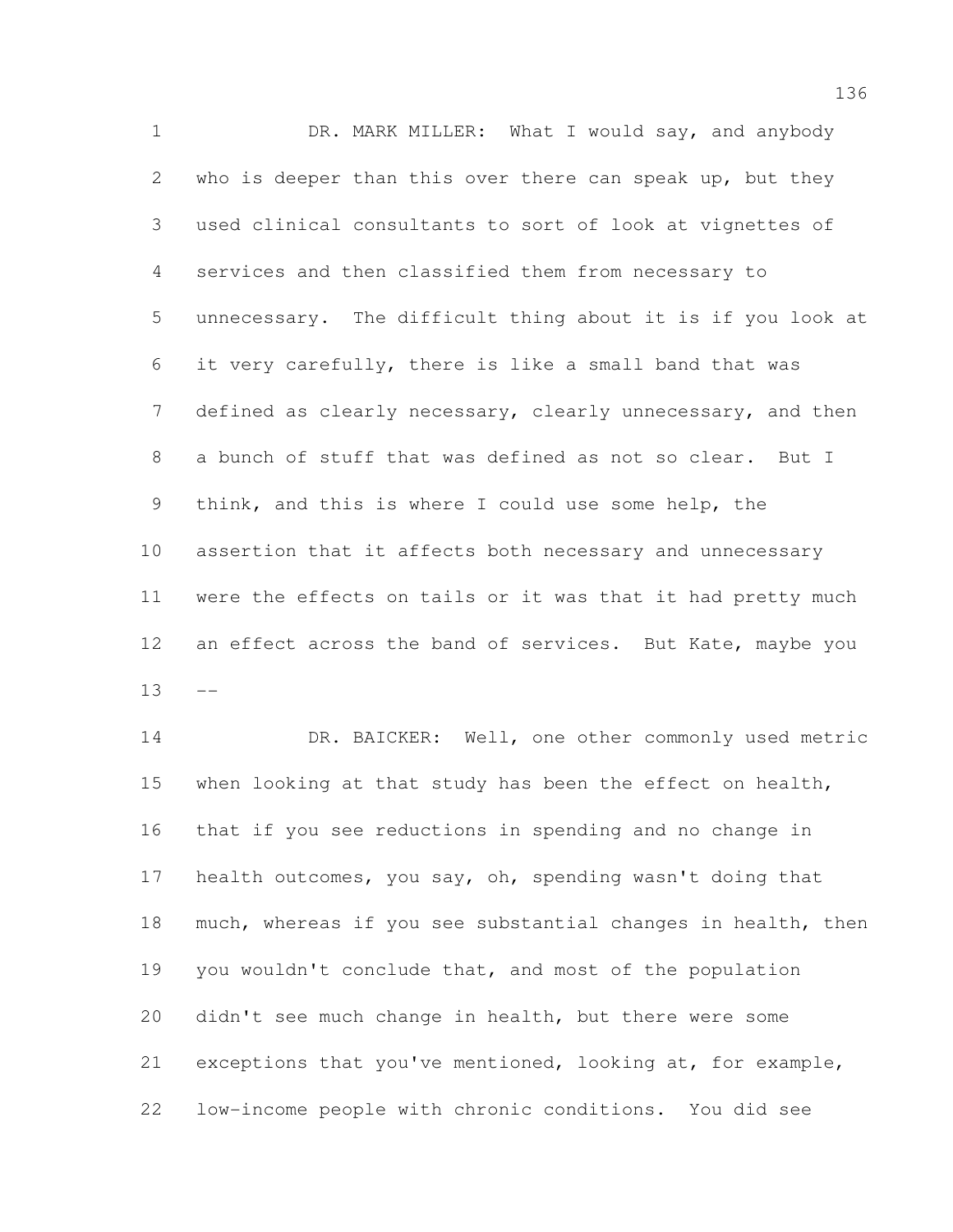changes in their health associated with the utilization.

But most other populations, it was too small to observe.

 MR. BUTLER: Okay. Here's the reason I'm asking, among others. We have a slide, also, that shows how there are no -- this ridiculous copay for hospital care the first day, which seems like it is necessary, yet, you know, and so we -- I'm trying to think ahead and where you would put your copays and deductibles, and if we kind of just take, for example, hospital off the list, I could say, well, what about a joint replacement that maybe is questionable for a 90-year-old that goes into the hospital. How do we factor those kinds of things into it? My guess is that RAND didn't get into that kind of differentiation.

 MR. HACKBARTH: It sort of gets into the value- based insurance design and distinguishing between low-value and high-value services. More of the work has been on the high -- rewarding people for going to high-value only if you, as Julie and Joan have reported, have bit off the task of increasing copays for low-value services.

 DR. SOKOLOVSKY: I mean, one thing that RAND did find was that the biggest change was in physician outpatient visits, hospital much less affected.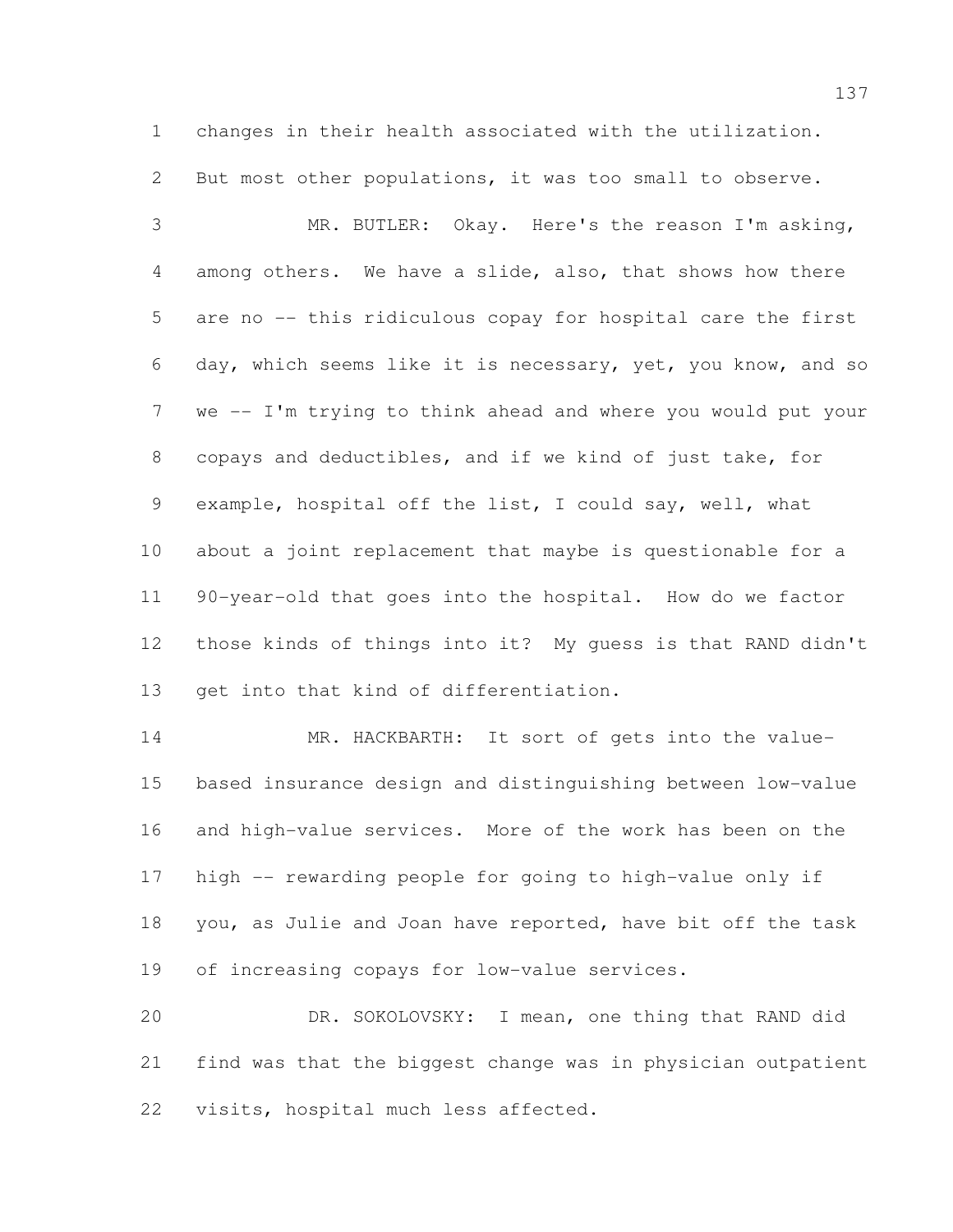MR. HACKBARTH: Yes. And I think that goes hand- in-hand with the finding that the biggest effect is on initiation of care. Once a person is in the system, cost sharing has less of an effect. 5 MR. BUTLER: And, of course, the RAND didn't -- is under 65, so all the end-of-life issues are probably not as well addressed by that study. Is that fair? MR. HACKBARTH: Yes, and I think the fact that RAND did not include Medicare beneficiaries is a significant limitation on the -- potential limitation on the applicability of results for this population. Nancy? 12 DR. KANE: Yes. I think going to that point, that a lot of even the studies you are citing are not on Medicare people, the only place I can think of where there would be significant experimentation around cost sharing design would be in the MA population, but do we know anything from them about what they've tried and might that not be a good place to look for innovative cost sharing -- if, indeed, there is 19 some. I don't  $-$  MR. HACKBARTH: This is where Bruce asks about when we are going to have encounter data --

DR. KANE: Encounter data.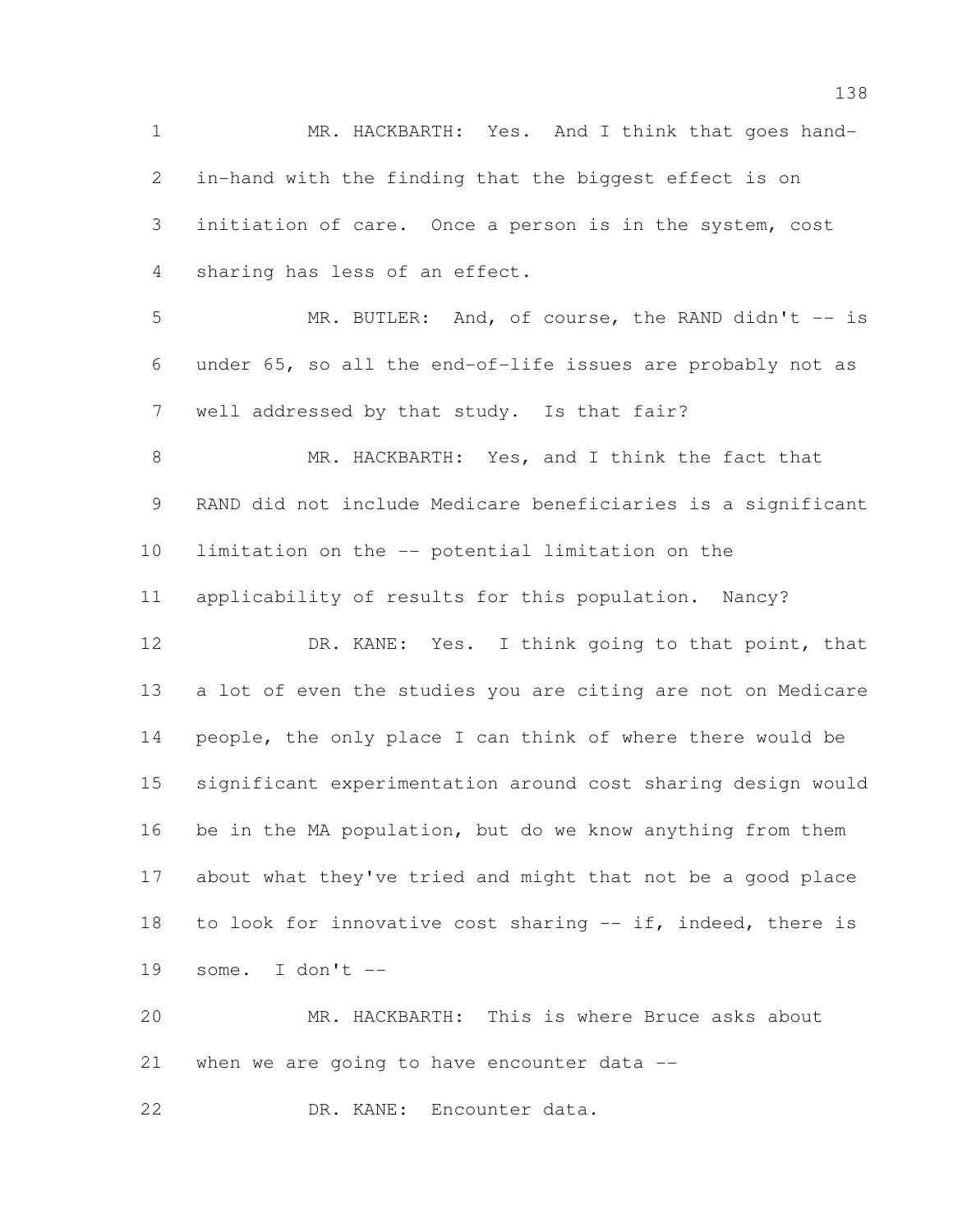1 [Laughter.]

| $\overline{2}$ | DR. KANE: But this isn't asking so much about                |
|----------------|--------------------------------------------------------------|
| 3              | encounter data as what are the MA plans -- do we know        |
| 4              | something about what the MA plans are doing around --        |
| 5              | because I'm sure they're pretty smart about it --            |
| 6              | MR. HACKBARTH: Yes.                                          |
| 7              | DR. KANE: -- and I wonder if we can even --                  |
| 8              | MR. HACKBARTH: In terms of trying to assess its              |
| 9              | effect on utilization --                                     |
| 10             | DR. KANE: Exactly. I didn't even want to go                  |
| 11             | there, because I knew Bruce would.                           |
| 12             | And I guess the other question is, are there any             |
| 13             | pilots or demos at this point using any kind of cost         |
| 14             | sharing, or is that -- are all these demos and pilots, you   |
| 15             | know, there's hundreds of them, it seems like, but is        |
| 16             | anybody trying to do anything with cost sharing or is it all |
| 17             | provider payment pilot demo experimenting?                   |
| 18             | DR. SOKOLOVSKY: I'm certainly not an expert on               |
| 19             | that, but I don't know of demos that are specifically        |
| 20             | addressing beneficiary copayments.                           |
| 21             | DR. KANE: And we don't know anything from MA                 |
| 22             | plans about how they're using cost sharing?                  |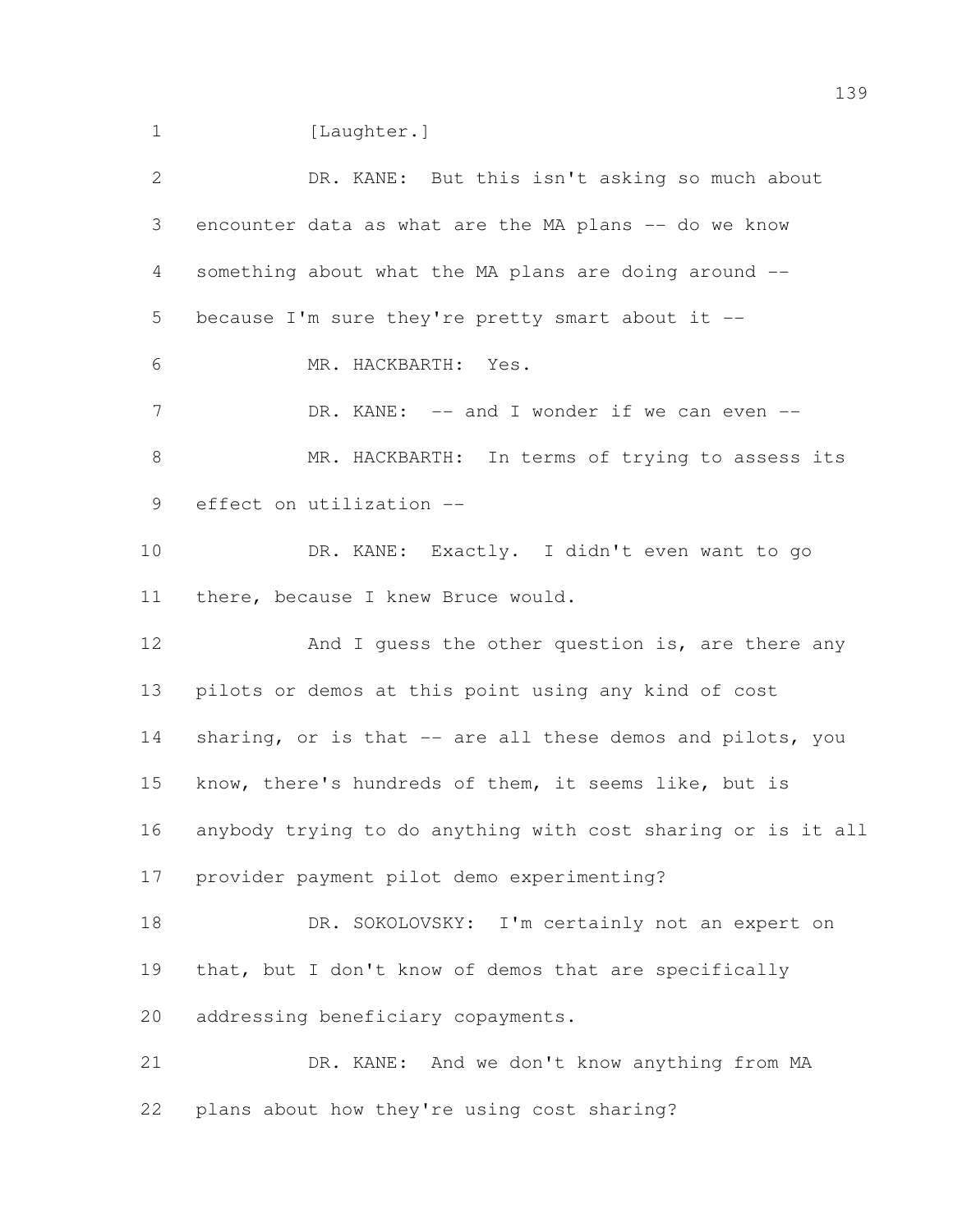1 DR. SOKOLOVSKY: I'm looking at Scott, and he doesn't seem to want to get up here and say anything, so -- 3 [Laughter.]

 DR. CASTELLANOS: Just on slide 16, you talked about these interviewers. Is this the same panel that you discussed in the --

7 DR. SOKOLOVSKY: No, that was a separate project. I think that the results from the panelists were very complementary to the results we heard in these interviews, but those were much more about addressing how you identify high- and low-value services was the main topic of the panel, although they ended up getting into many of these 13 same issues. And in the chapter, I'll try to integrate both of those sets of findings.

 DR. CASTELLANOS: I just had a problem with the panel because I didn't see any physician representative or hospital representative on that panel, and I was just wondering, in the interviews, did that involve some physicians or hospital people? DR. SOKOLOVSKY: Actually, about half of the

 panelists were physicians. In terms of the interviewees, there were physicians that we interviewed, but most of them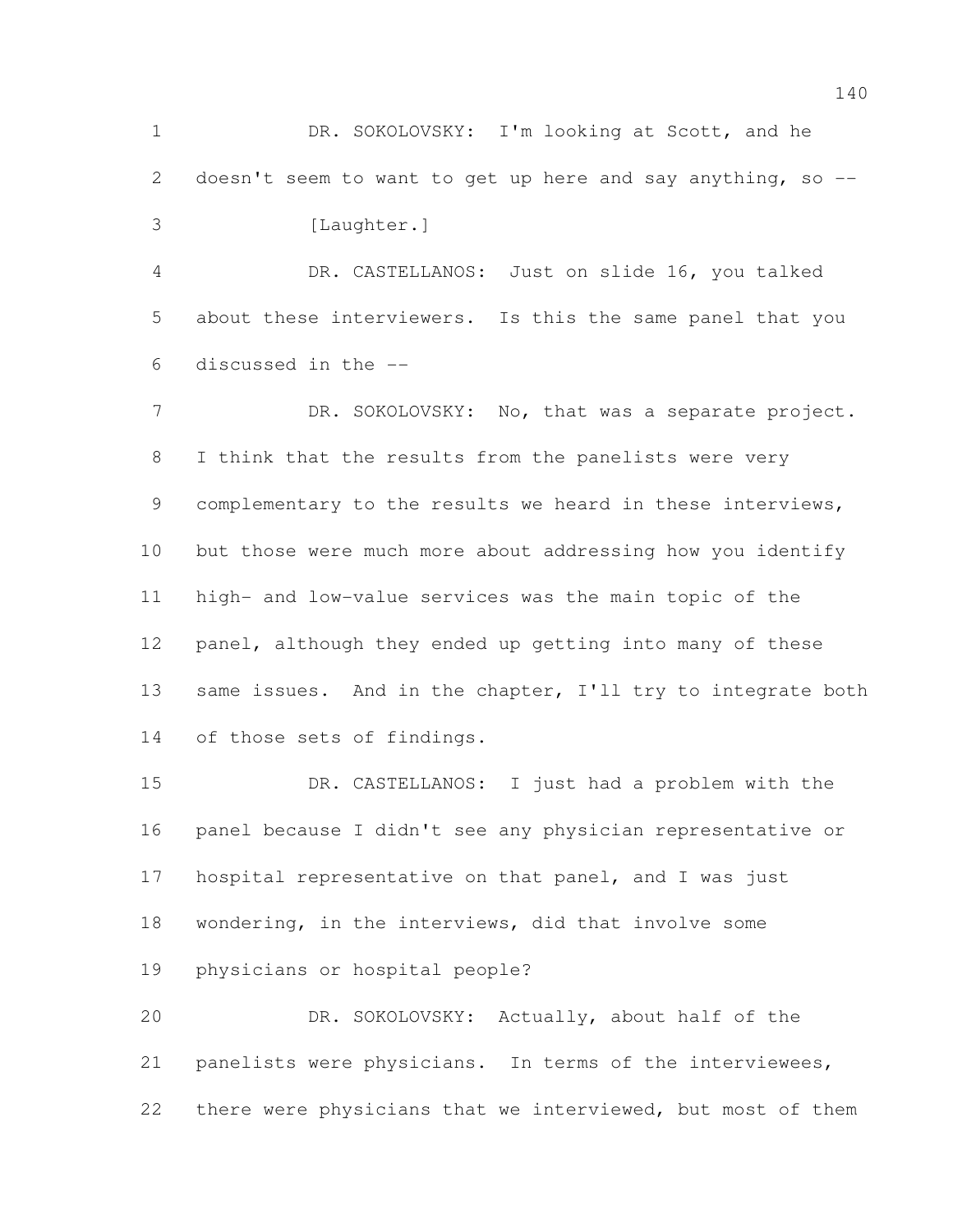were connected to payers because what we were talking about was the benefit designs that payers were developing. DR. CASTELLANOS: Okay. DR. SOKOLOVSKY: But we would -- I mean, the physicians that we tended to talk to were, say, the medical director of an insurer. 7 DR. CASTELLANOS: Okay. I have some other questions for round two. MR. HACKBARTH: Herb? 10 MR. KUHN: I have two quick clarifying questions. One is at the end, when you were talking about the discussion questions, you were referencing high- and low- value services, but hasn't the Medicare program already begun that process of differentiating? For example, preventive services don't have a copayment, correct? DR. SOKOLOVSKY: Yes. 17 MR. KUHN: So the Medicare program has already kind of put its toe in the water in that area. DR. SOKOLOVSKY: Yes. MR. KUHN: Okay. And the second thing is when you were talking about incentivizing enrollees to seek high-performing providers, you were talking about different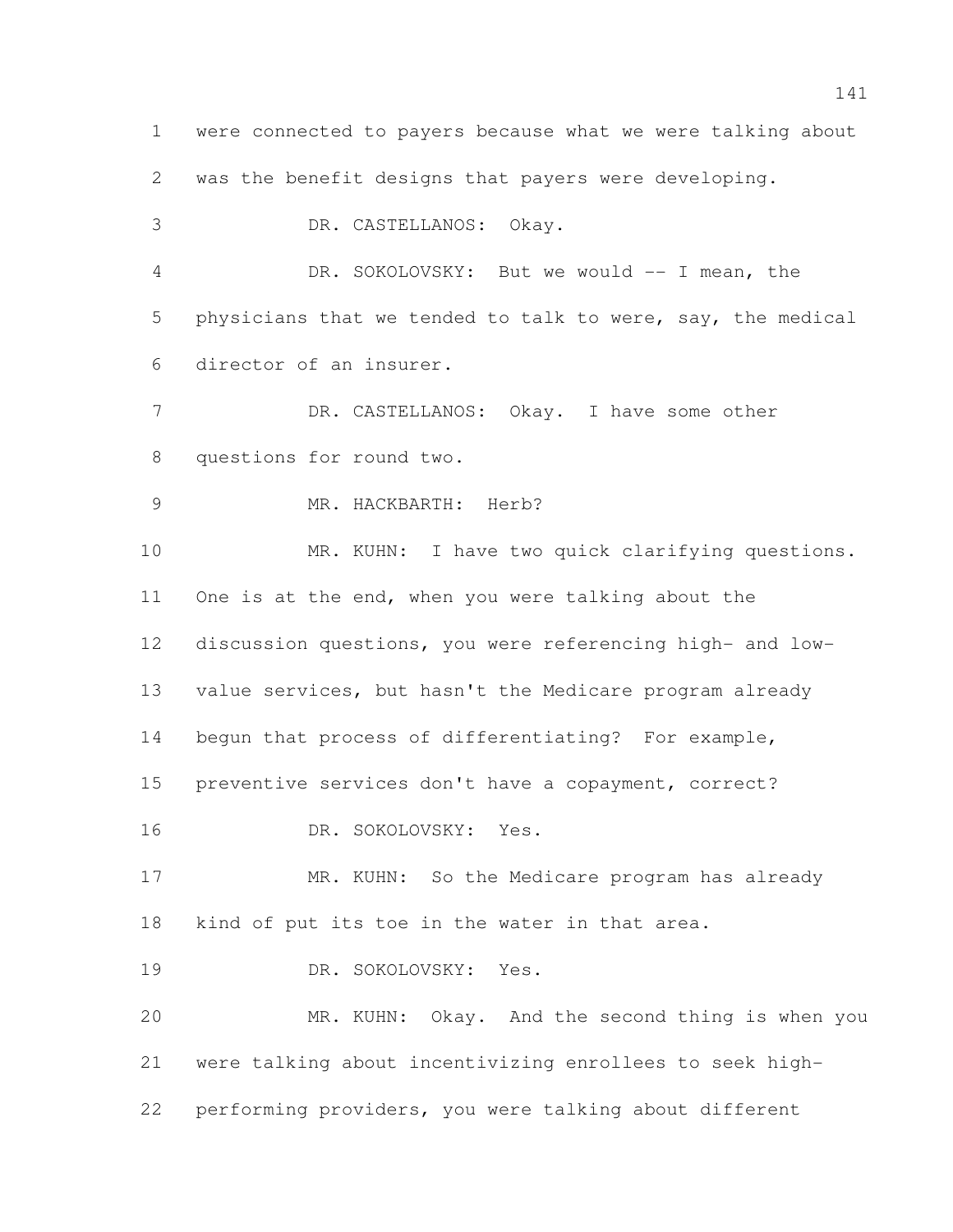strategies that different payers were pursuing, and I was curious, with the preferred provider network strategy that some of them were looking at, did they share with you the detail that when there are certain providers that might be providing very high-quality care but it's a very difficult population that they have? Maybe it's inner-city clinic or hospital or a teaching hospital that happens to be in an inner-city area. Did they have any kind of adjustments to kind of account for other associated costs that might be part of that? The care could be extraordinarily high quality, but there could be additional costs just because of 12 the difficulty of that population they serve.

 DR. SOKOLOVSKY: Yes. They obviously didn't share their algorithms with us, but they did say that they could not use the same algorithm across their entire book of business, that they had to adjust for things like that and also things for if it was in an area where there was a low volume of providers, they had to make sure that there were enough providers that their enrollees would have access.

 MR. KUHN: I hadn't thought about that one, but also the sufficiency of network that they could choose from. DR. SOKOLOVSKY: Yes.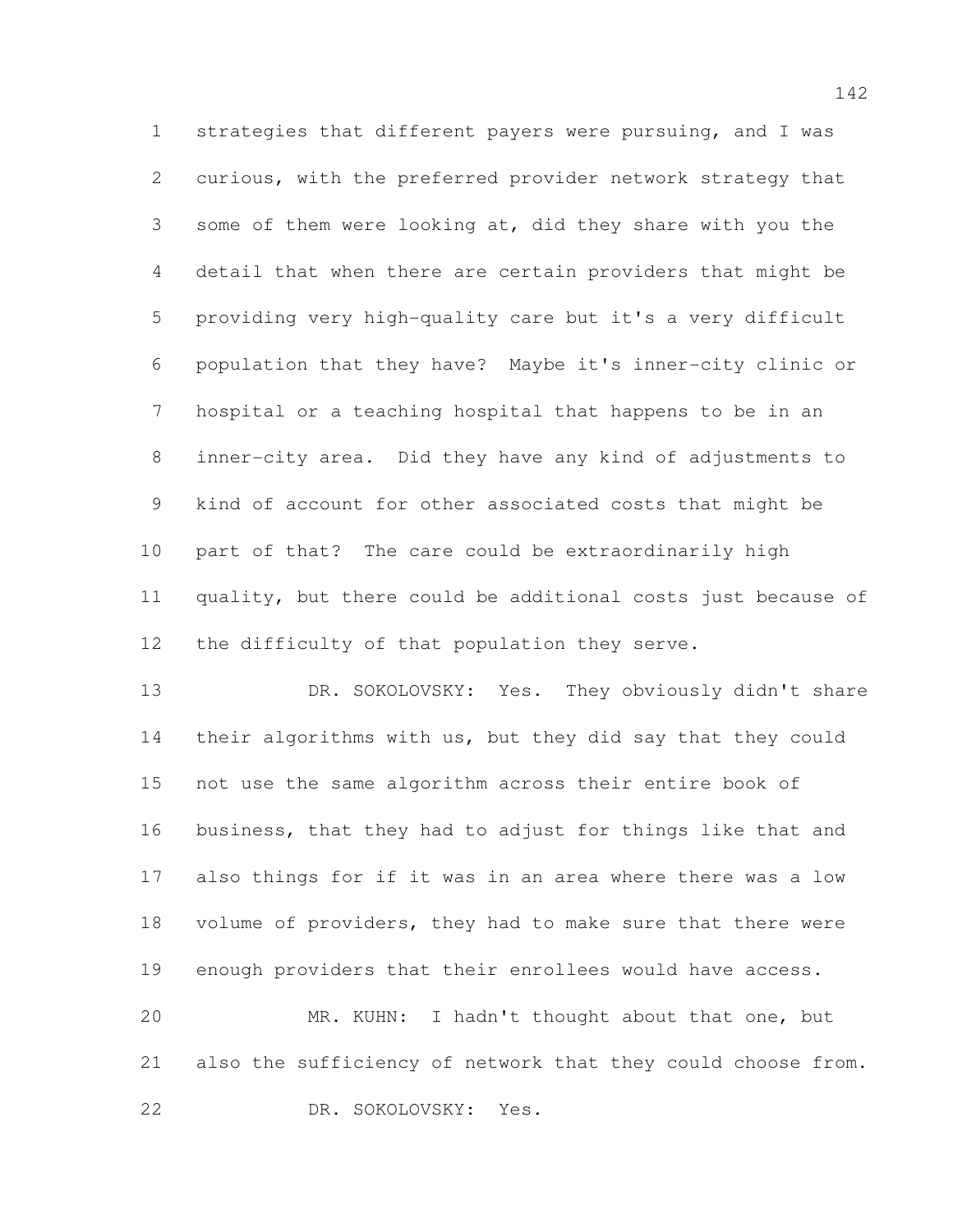1 MR. KUHN: Thank you.

 DR. BERENSON: I have a couple of questions around supplemental insurance. If you could go to Slide 6, I want to focus on Plans K and L, which, from the written material, they were introduced in 2003 and have cost sharing, 50 percent and 75 percent of the Part B coinsurance amounts, and the slide suggests they also have a 50 percent coverage 8 of the deductible, and nobody picks it even though they have lower premiums. And it would appear that this would be a smart choice for a low-income, low-utilizer person, and yet the market isn't rewarding -- isn't sort of producing that result.

13 So I quess my question is, is this instructive for us as to the willingness of Medicare beneficiaries in general to be told that they have to have cost sharing in their Medigap plans? Have these been around long enough? Is there some reason related to marketing or something else as to why fewer than one percent of the population is actually selecting plans that would seem to be rational choices for some people? Do we have any explanation for that?

DR. SOKOLOVSKY: Once again, I don't see --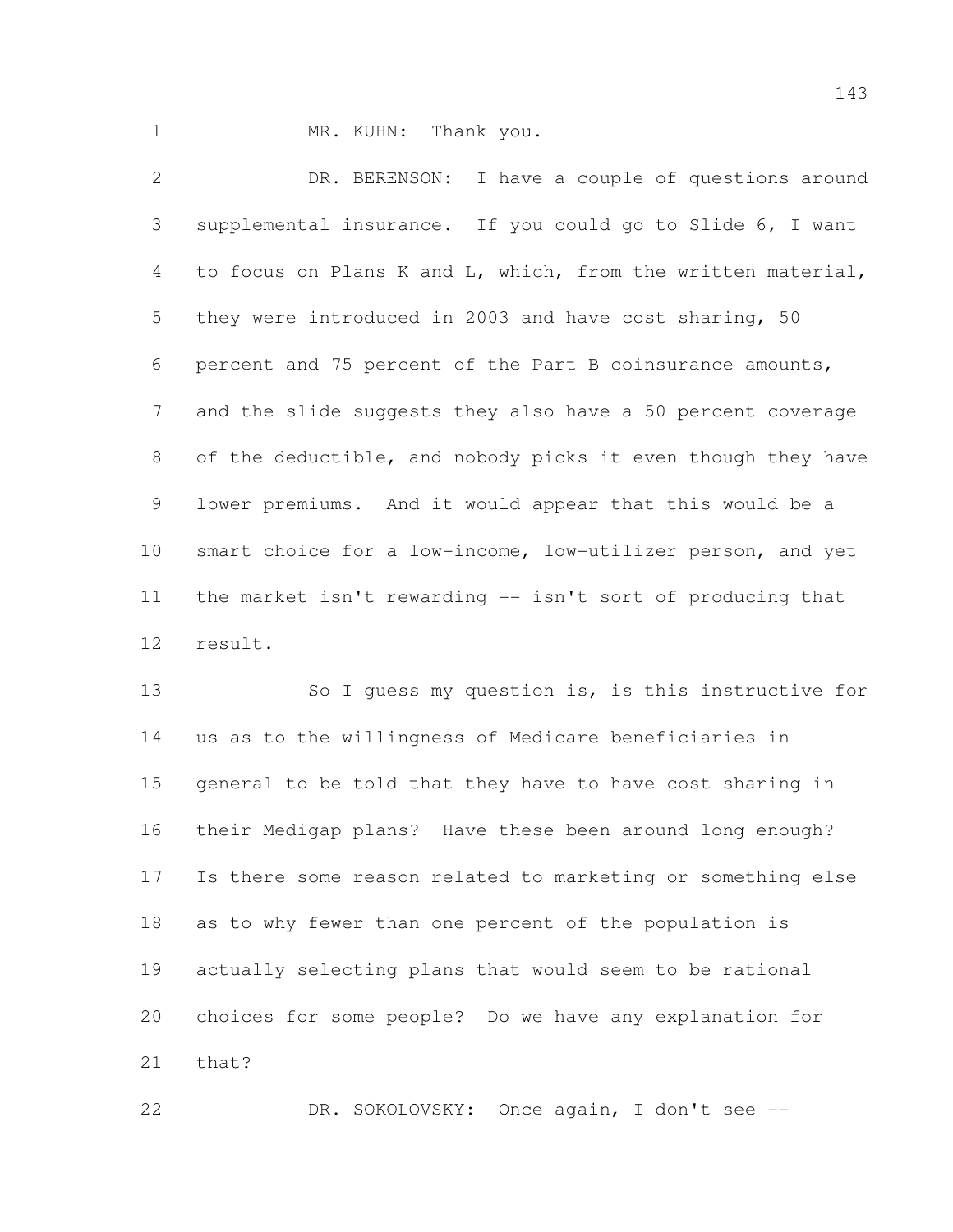1 DR. MARK MILLER: Scott, can you get a microphone? 2 DR. SOKOLOVSKY: -- Scott rushing up here -- DR. HARRISON: Joan, you introduced K and L, though. K and L are yours. DR. SOKOLOVSKY: That's true. I did. DR. HARRISON: I think K and L are seen as very complicated. When people try to sell them to the beneficiaries, it's a very complicated design structure and they don't know what 25 percent of usual coinsurance is. I think there's more hope in the new Plans M and N, particularly N, which is a set copay for physician services, \$20 for a physician office visit and up to \$50 for an emergency room visit, and I believe the industry is optimistic that those are going to be selling. DR. BERENSON: Okay. That helps. My second question goes to -- this was in the written materials, I don't think there's a slide about it -- which is real 18 important in terms of deciding whether to -- in my view, whether to recommend more rationalizing cost sharing and covering catastrophic, which is the evidence around whether having supplemental insurance affects basic spending in the Medicare program. I mean, in the written materials there's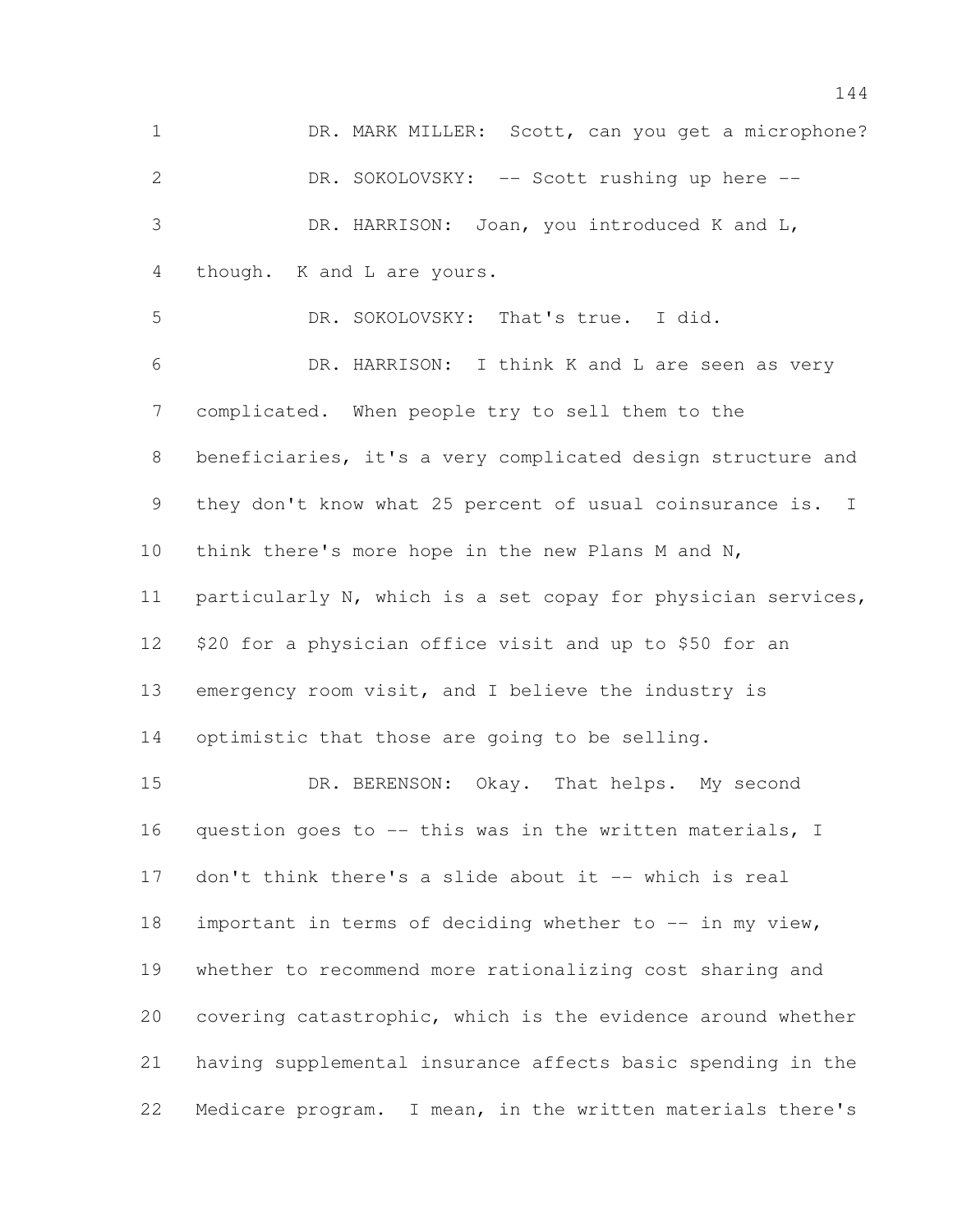the citation to Atherly, which discusses studies that attribute at least a portion of higher spending to an insurance effect find a spending increase of about 25 percent with a range of six to 44 percent. But then you cite a couple of studies that were actually done before Atherly which says, oh, no, it's mostly selection bias.

 Do you have sort of a global judgment about what the truth is in this area, about what are we supposed to do with conflicting sort of studies about whether or not if we actually had people not have first dollar supplemental insurance, would that affect spending in the traditional program?

13 DR. SOKOLOVSKY: I think that the reason we keep falling back on RAND is because it's the only experimental random -- where you can clearly say this is not about selection. But what Atherly, as I understand it, what he's trying to say is that studies don't take sufficiently into account the heterogeneity of the population and that the effect of cost sharing is really different for people in good health versus people in bad health, that it has much less effect on people in bad health than people in good health, for example. And there is a big range. And he says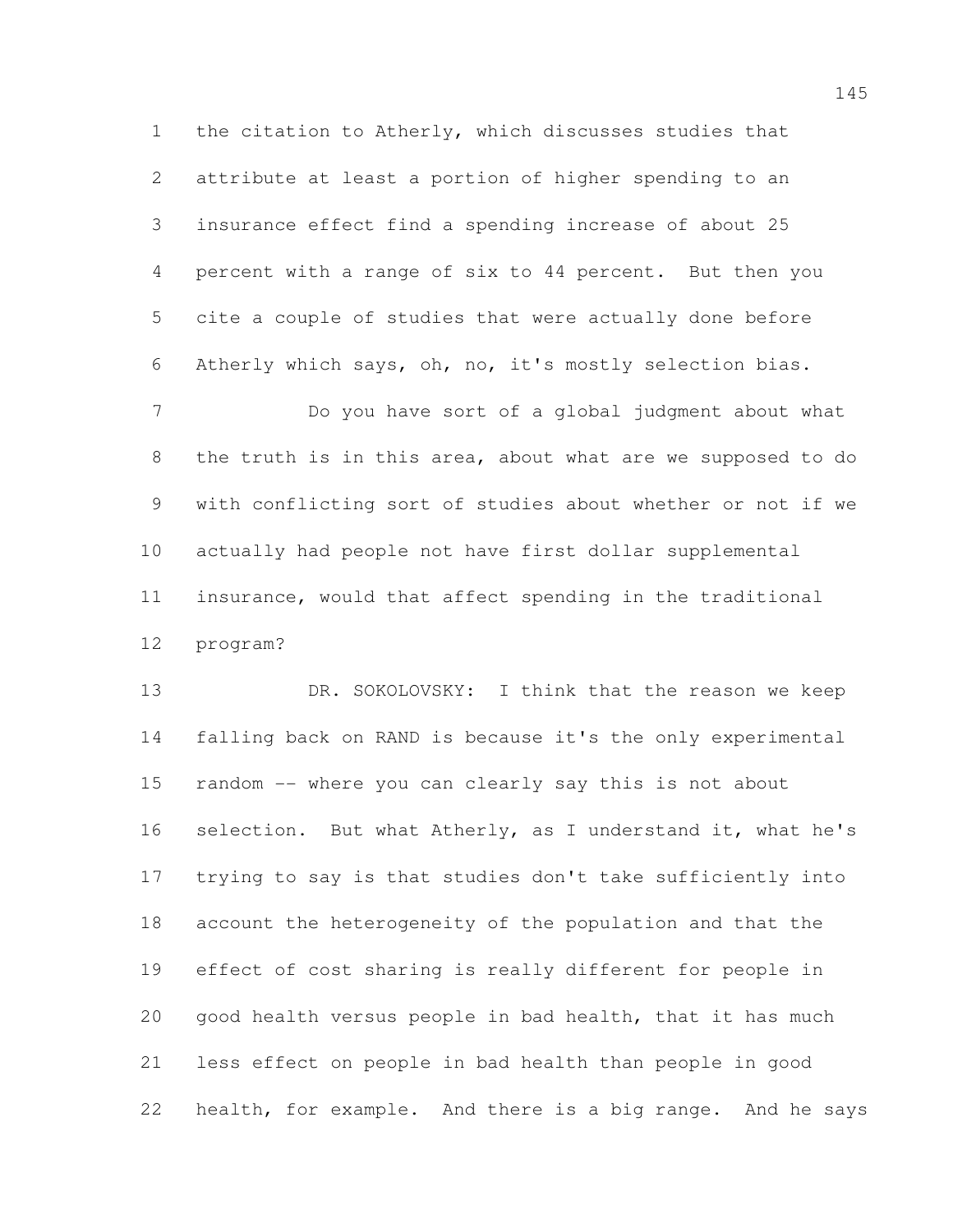there are ranges that affect other things, like ethnic status, for example, and that the number that you would come up with would vary within that range based on how you take into account the population. I think that he's probably right, but I also think that even at his lower bound, it's probably a lot of money.

7 DR. BERENSON: No, I -- I mean, that's right, but the suggestion was that a couple of other authors didn't 9 even think the lower bound -- they thought the lower bound was too high, and so should we have confidence, I guess, for 11 our deliberations in sort of even the lower bound, I guess, 12 and you're suggesting, yes, we should, I think.

13 DR. SOKOLOVSKY: I quess that's what I'm saying. 14 DR. BERENSON: Okay.

 DR. MARK MILLER: And just so that Joan doesn't feel that she's carrying that all herself, there is some conflict in this literature, but I think what does come through is there is an insurance effect. It's not small. I saw the Atherly stuff as sort of expressing the difference along the continuum, but by and large, he came up with the same effect that other researchers had come up with. Is that right, Joan, roughly?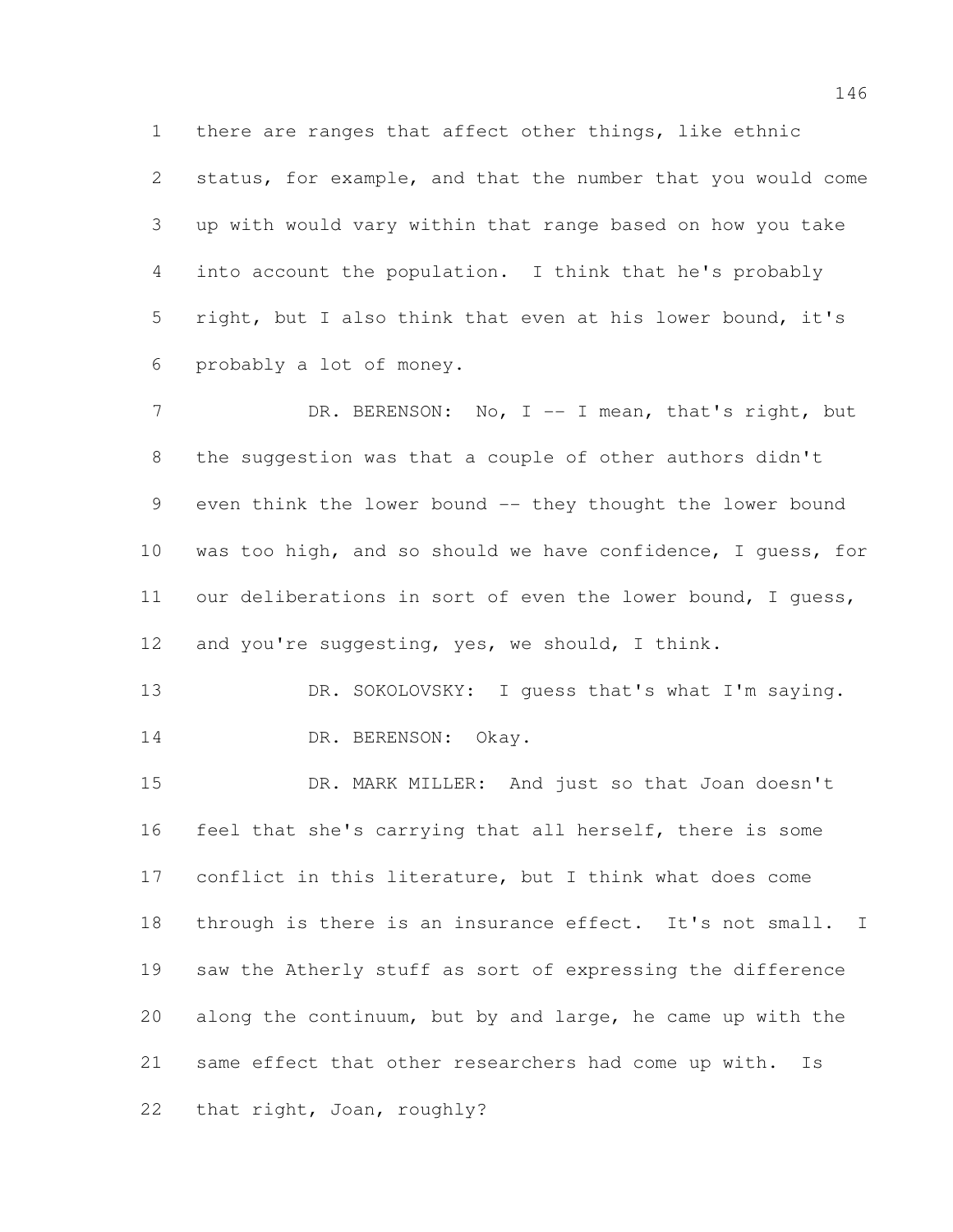DR. SOKOLOVSKY: Yes.

| 2              | DR. MARK MILLER: But he was saying, bear in mind,            |
|----------------|--------------------------------------------------------------|
| 3              | it's not always one number, you know. It varies through the  |
| $\overline{4}$ | population. So I don't want to go too far, Joan. I would     |
| 5              | even say Atherly thinks that there is an insurance effect    |
| 6              | here. It's not nominal. But it may vary depending on         |
| $\overline{7}$ | service, person, health, you know, that type of thing.       |
| $8\,$          | DR. SOKOLOVSKY: Yes.                                         |
| $\mathcal{G}$  | DR. STUART: I'm not going to ask my favorite                 |
| 10             | question here.                                               |
| 11             | [Laughter.]                                                  |
| 12             | DR. STUART: No. I want to follow up on a point               |
| 13             | that Bob made because I think it's really important, and     |
| 14             | that is you've got two kinds of price responsiveness here.   |
| 15             | One is price response to the actual cost of the service at   |
| 16             | the time of service use, and then the other is price         |
| 17             | responsiveness to the insurance that covers these things.    |
| 18             | So Bob was asking, well, how come nobody gets K              |
| 19             | and L when it looks like they have a lower premium and lower |
| 20             | coverage. Scott was suggesting that that's because these     |
| 21             | are complex policies. It's difficult for people to figure    |
| 22             | out what they are.                                           |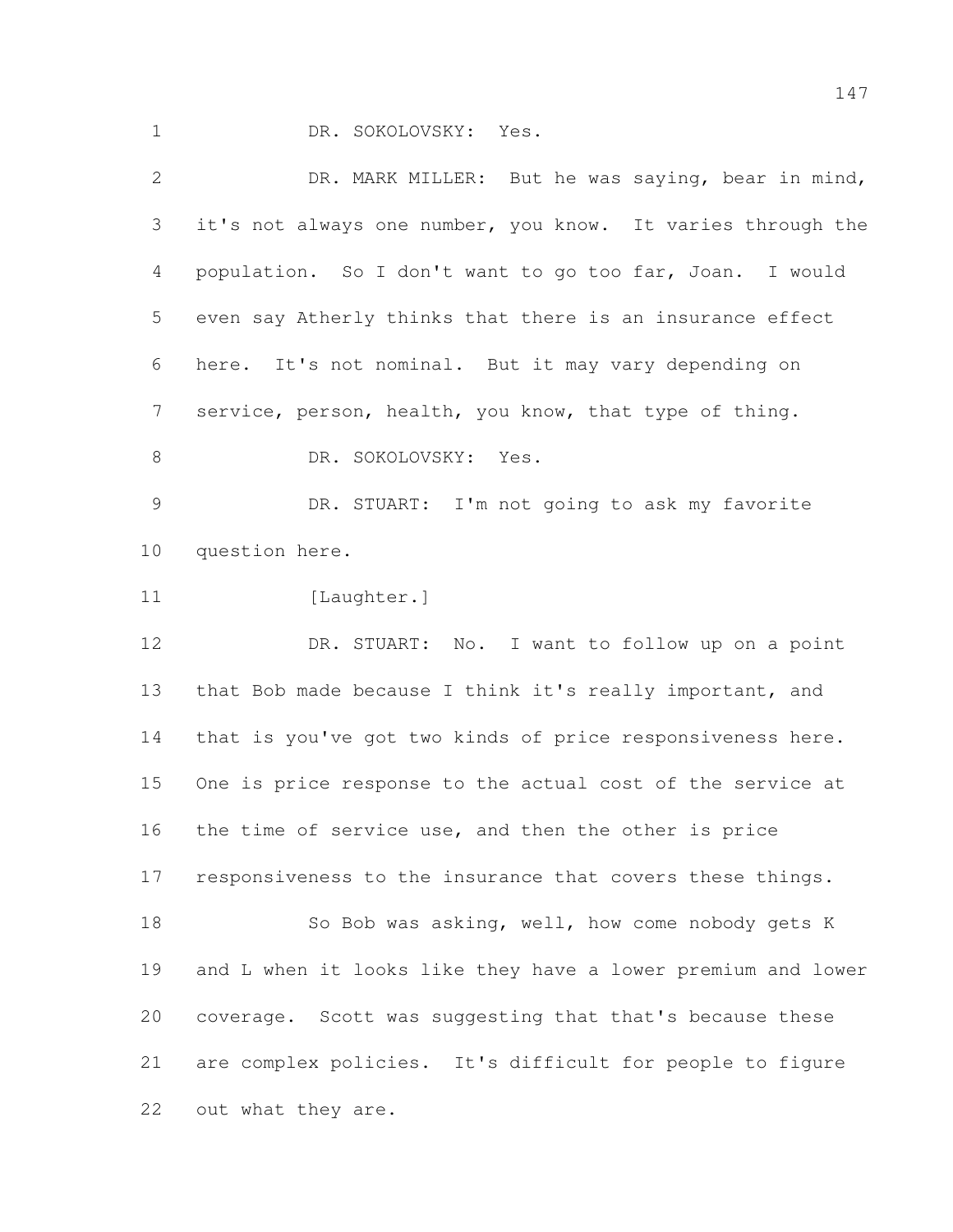But I think the other point is how good a deal are they relative to the premium, and what we know is that there's a lot of variation in premiums for the same coverage across markets. And so I think that's something that we really should understand, and it may well be, and I don't know whether these services are out there currently, but providing more information to people, particularly in light of complex design so that individuals could make a rational decision in terms of whether something that had a higher copayment but a lower premium, whether that was a good deal 11 or not, it might or it may not be a good deal.

 MR. HACKBARTH: The other possibility here is that people are willing to spend a little bit more if it's predictable as a way of smoothing out their expenditures. Basically, they're buying insurance against variability in their out-of-pocket costs. And if you're on a fixed income, that kind of insurance may be something you're willing to pay extra for.

 DR. STUART: Well, and I think -- I'm not familiar with research on this, but I would think that would certainly be a research area that one would certainly want to look at. You're right. I think having that stability is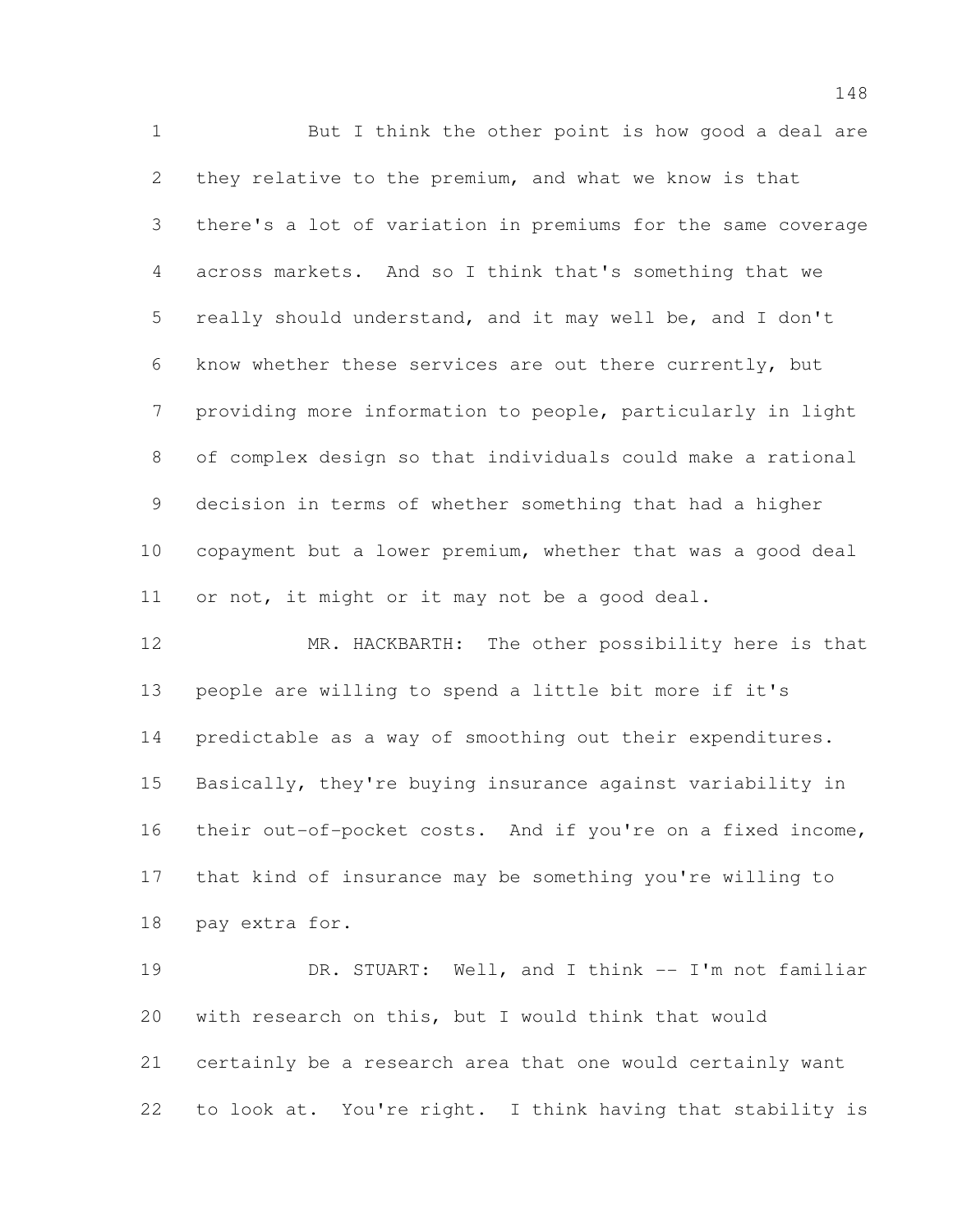really important.

| $\overline{2}$  | MR. HACKBARTH: Now, having said that, even if                |
|-----------------|--------------------------------------------------------------|
| 3               | that is understandable, logical, rational behavior for       |
| 4               | individual Medicare beneficiaries, it still raises the       |
| 5               | question of whether that is in the interest of the program.  |
| 6               | It may or may not be.                                        |
| $7\phantom{.0}$ | DR. STUART: Right. Well, I think as long as we               |
| 8               | have an iPhone app for that, we'll --                        |
| 9               | [Laughter.]                                                  |
| 10              | MS. BEHROOZI: Thanks. Can you please turn to                 |
| 11              | Slide 4, and this information may be somewhere in the paper  |
| 12              | or in what you've described for us before. I wonder if we    |
| 13              | can set up another column that says what percentage of each  |
| 14              | of the people in that band have supplemental coverage or     |
| 15              | not, right, because this just tells us what the cost sharing |
| 16              | would be if they didn't have supplemental coverage, right.   |
| 17              | So it's, I guess, a little related to what Kate was asking   |
| 18              | about in terms of are we -- does it end up that the people   |
| 19              | who would have the high cost sharing are, whether it's       |
| 20              | because of the insurance effect or because they are sicker   |
| 21              | so there's selection bias, do they end up being more covered |
| 22              | by supplemental coverage, because between this and Slide 9,  |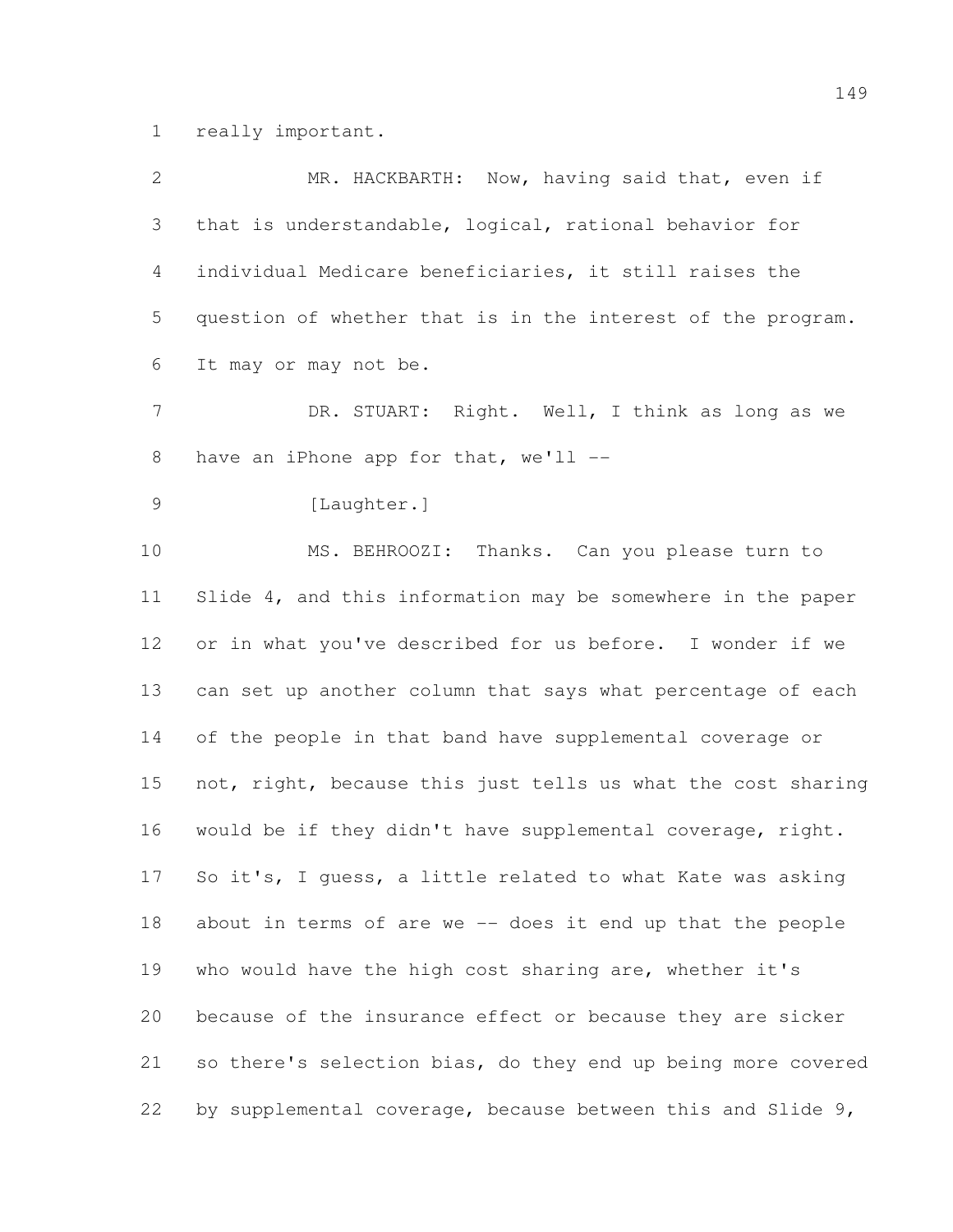which tells us how much people in these categories spend, I'm not sure I feel like I understand how many of the people who would be subject to these high payments, and also the overlay of what their socioeconomic status is, which you also have in here as a separate factor, what that overlay is, what the sort of more composite picture is. So I don't know if it's in there and I couldn't find it or if it's even possible to do that.

 MS. LEE: With respect to your first question on Slide 4, with our upcoming analysis of 2009 data, we should 11 be able to get some -- or it won't be perfect, but most of their supplemental -- yes. So we should be able to get a cut at that. It's not going to be as internally consistent 14 as the data coming out of MCBS, but we should be able to get some idea.

 MS. BEHROOZI: And so I guess my question then on this slide is, like, so what's the distribution in terms of numbers over each of those columns, each of those bars? You know, in that highest 25 percent spending, we see people spend a lot of money if they have Medicare only, but is that relative -- is the portion of people who occupy that space, that very high-spending space, how does that compare to the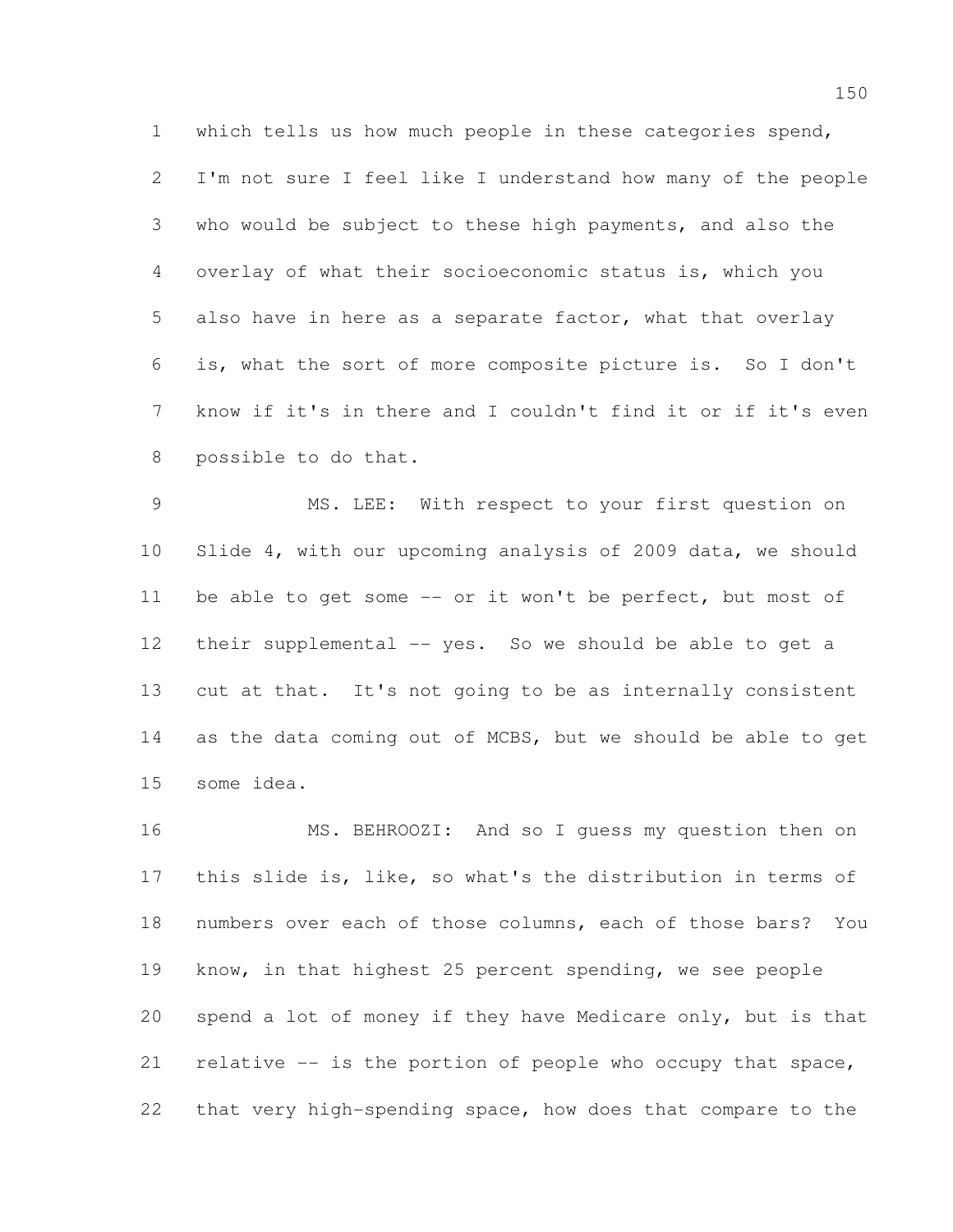relative proportion of people who are poor or the relative proportion of people who are Medicare-only people? Do you know what I mean? That could be over-representative or under-representative of Medicare-only people in the population.

 MS. LEE: I am not quite sure, but I can follow up with you on the specific requirements. We should be able to look at that data by various income spending levels and supplemental coverage.

 DR. MARK MILLER: [Off microphone.] The benchmark you are looking for, the benchmark to the broader population to figure out how representative that particular slice is. MS. BEHROOZI: Right. Clearly, it's a huge problem for the individuals who fall in that column there. How big a problem is it over the whole program? DR. MARK MILLER: Yes.

 MS. BEHROOZI: It could be bigger than it looks there or it could be smaller, quote-unquote, than it looks there, and I think it might be helpful to know.

 DR. MARK MILLER: Well, we'll talk. I might have an idea. I think I understand what she's saying. And then we'll also have to connect back on Kate's point about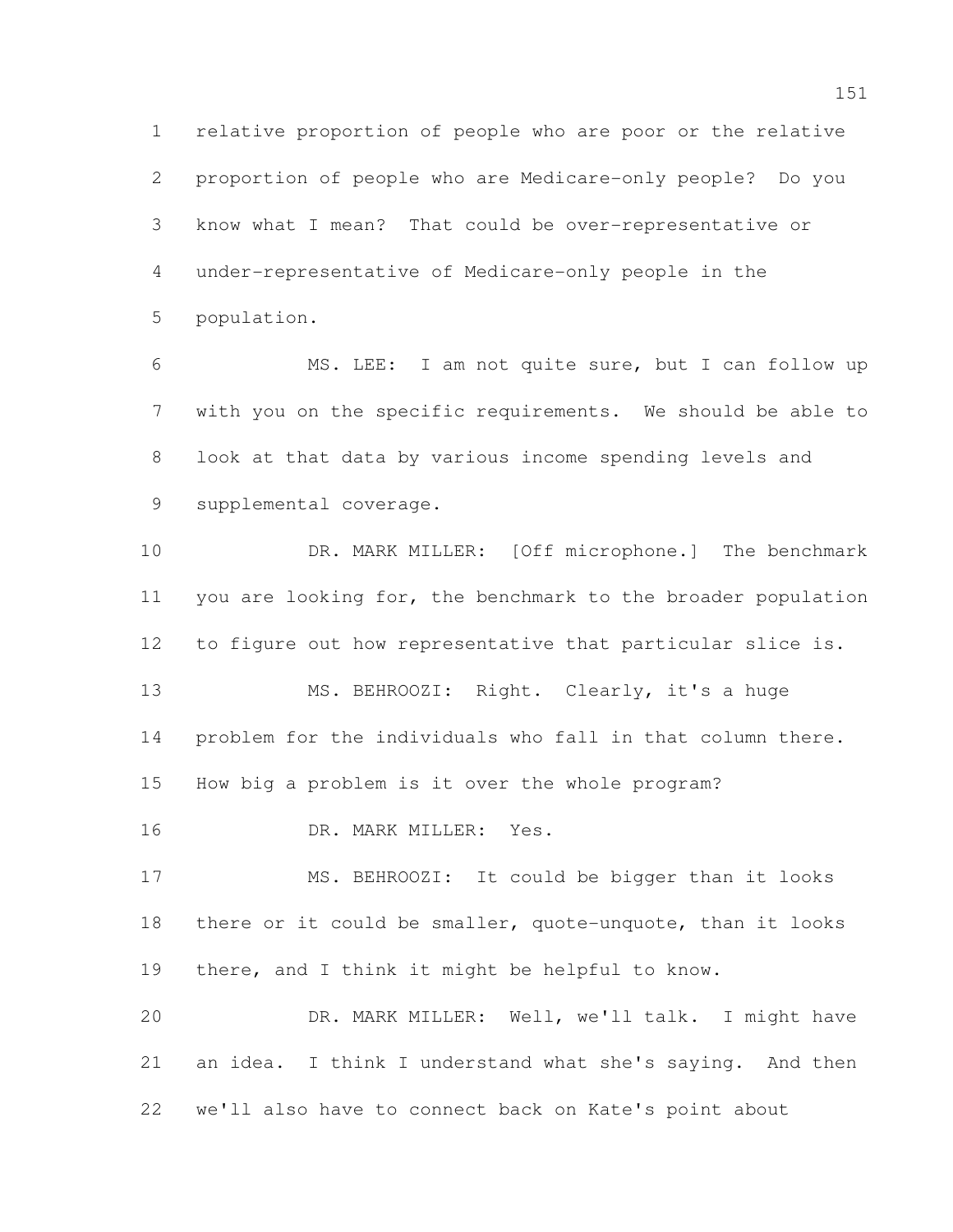adjusting this for income, because that, I think, was what Kate was asking for. Are you with me?

 MS. LEE: Actually, I did not get that last point. DR. MARK MILLER: All right. Well, then don't worry about it. It's this. This is an incredibly complicated chart, every time we try to put the damn thing together, and you're asking us to, like, I think, have a benchmark for these populations relative to the total population, and I think there was an earlier question over here what it looks like -- oh, by health status. That's what you were asking, by health status. So we're going to 12 have to go back in on this thing again, as much as  $-$  as difficult as it is.

## 14 MR. HACKBARTH: Scott?

 MR. ARMSTRONG: So given that this is still my first year through this cycle, I still reserve the right to be shocked every once in a while, or surprised. I have to say I was really unaware of how enormous the out-of-pocket costs are to some of our beneficiaries. The question that I have, and Nancy may have been going here or this may have been what Bruce registered as his question but didn't have 22 to say it, is whether we have ever tried to compare these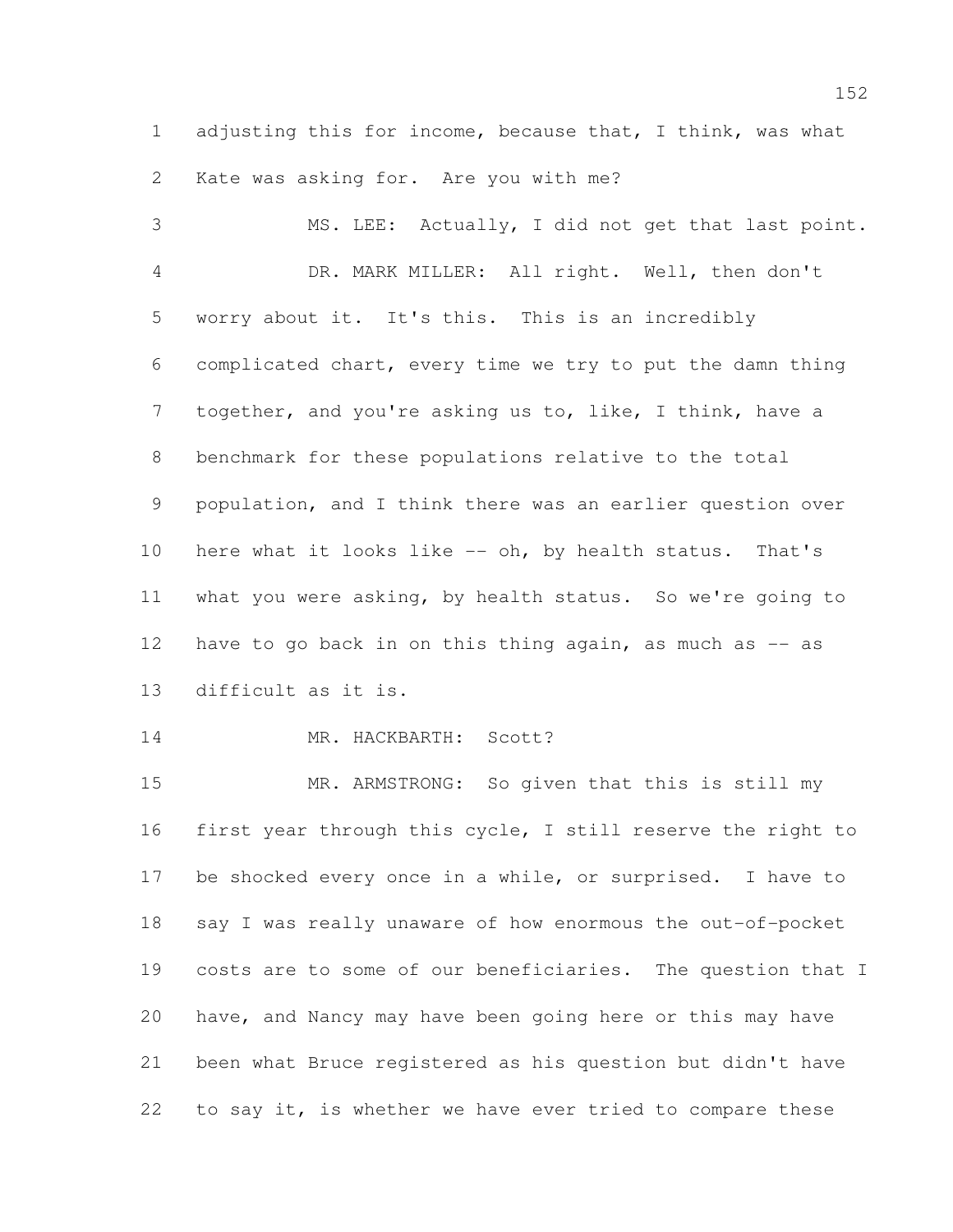out-of-pocket costs or other benefit features of straight-up Medicare fee-for-service, Medicare plus Medigap, and Medicare Advantage, and for me, it raises questions about the comparability in both overall cost, but out-of-pocket costs and then benefits of those as three different slices on the populations that we serve. So is that a look that we have seen before or do we think that that would be valuable to us as we're considering some of these? MR. HACKBARTH: Are you asking what the actuarial value of Medicare is versus Medicare plus typical supplemental coverage versus Medicare Advantage? What percentage of projected expenses are paid by each of the three types? 14 MR. ARMSTRONG: I think so. I'm not sure exactly what I'm asking for, except that the Medigap policies neutralize a lot of what we're trying to do through our payment, or through our incentive structure -- 18 MR. HACKBARTH: Right. 19 MR. ARMSTRONG: -- and yet they don't add any of the incentives around how care is organized. And I'm not sure exactly, but I think they probably also have a similar effect on the out-of-pocket risk of the beneficiaries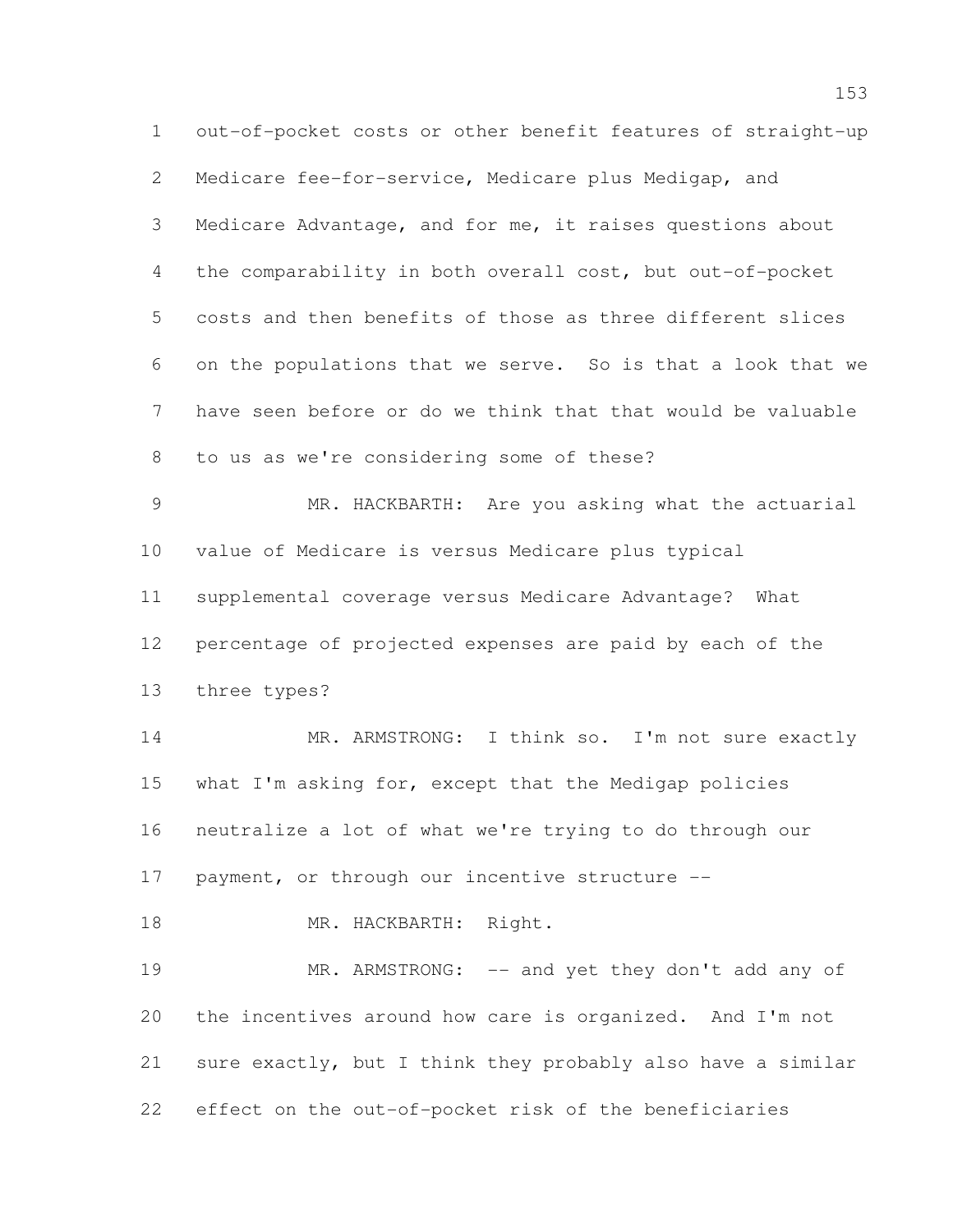themselves, although I don't know.

| $\mathbf{2}$ | I mean, we've talked about some of this benefit              |
|--------------|--------------------------------------------------------------|
| 3            | design work may be informed by looking at what MA plans are  |
| 4            | already doing, but it seems to me you'd want to start out    |
| 5            | with just some slightly more objective comparator between MA |
| 6            | on these bases with the way in which we've done this         |
| 7            | analysis already. So --                                      |
| $\,8\,$      | DR. BERENSON: I would just point out that I'm all            |
| 9            | for doing the analysis, but MA plan has had a lot more money |
| 10           | to play with to have a more generous benefit package, so     |
| 11           | that has to be taken into account with any comparison like   |
| 12           | that.                                                        |
| 13           | MR. ARMSTRONG: Well, you're talking about a ten              |
| 14           | percent or so cost differential. Well, I think it would be   |
| 15           | interesting to see how that compares with straight-up fee-   |
| 16           | for-service or straight-up fee-for-service with the cost of  |
| 17           | the Medigap premium.                                         |
| 18           | MR. HACKBARTH: I'm not sure if this is what                  |
| 19           | you're getting at, Scott. When we do our comparisons of MA   |
| 20           | plans to traditional Medicare, what we use is the bids for   |
| 21           | the standard Medicare benefit package. So we don't compare   |
|              |                                                              |

different benefit packages. So we compare HMOs as a type of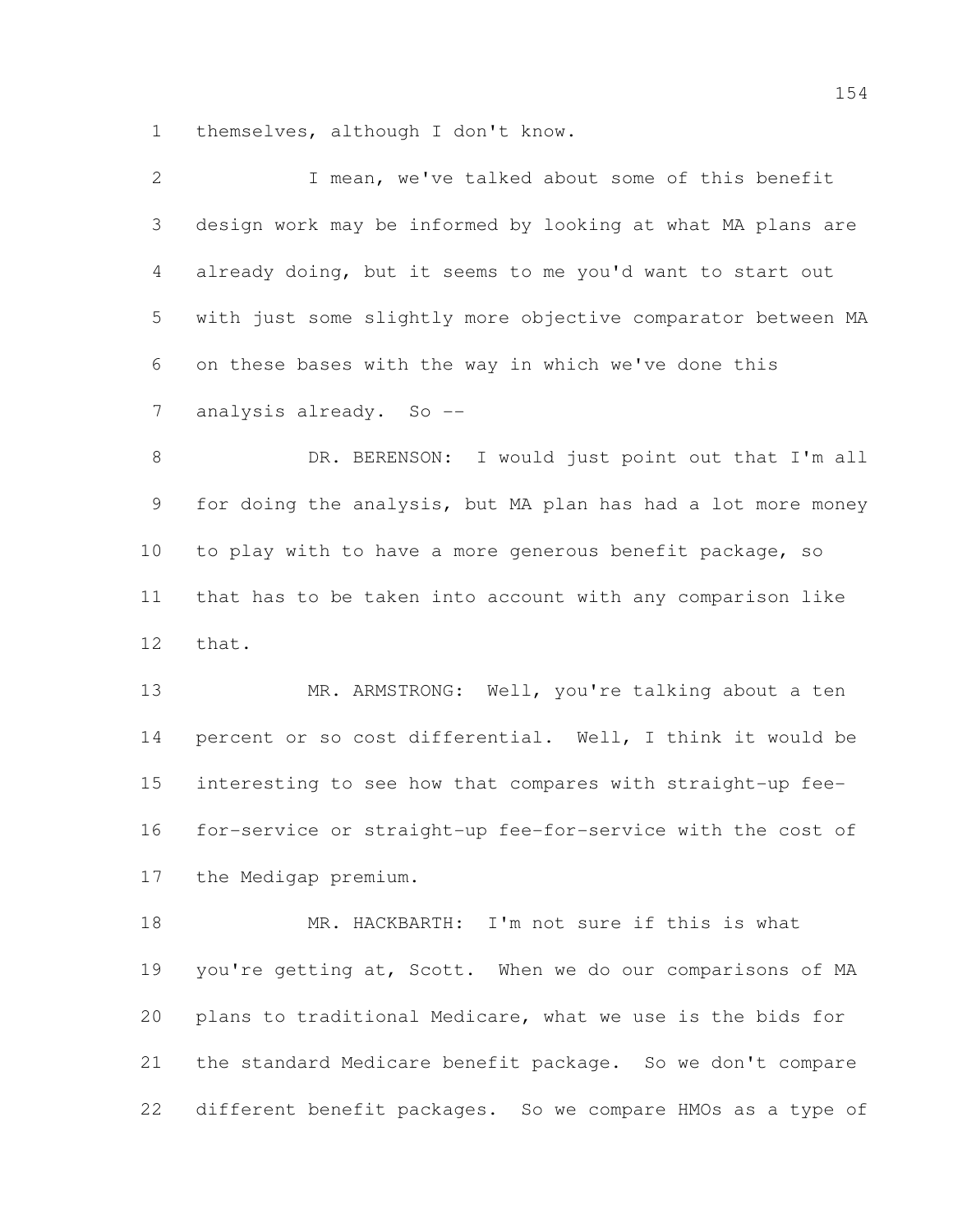MA plan, what is their bid on the basic Part A and B benefit  $2 - -$ 

 MR. ARMSTRONG: Right. MR. HACKBARTH: -- to what it costs Medicare to provide that same basic A and B benefit, and the answer comes out, like, HMOs, on average, have 97 -- their bids are 97 percent of the cost of traditional Medicare. That is an apples-to-apples comparison. Is that what you're trying to get at?

10 MR. ARMSTRONG: Yes, I think so. I'm not sure how to ask the question. It's just that this chapter led me to understand not just the cost to the Medicare program of the fee-for-service benefits, but also the out-of-pocket structure for beneficiaries, the incentives that exist to spend thousands of dollars out-of-pocket for a Medigap policy, and it just made me wonder how net from the program perspective but also from a beneficiary perspective does that compare to the experience of someone in an MA plan. And it's also influenced by a bias that you have real problems with fee-for-service supplemented with these Medigap plans because it neutralizes so much of what we're trying to do, whereas we turn to MA as a point of reference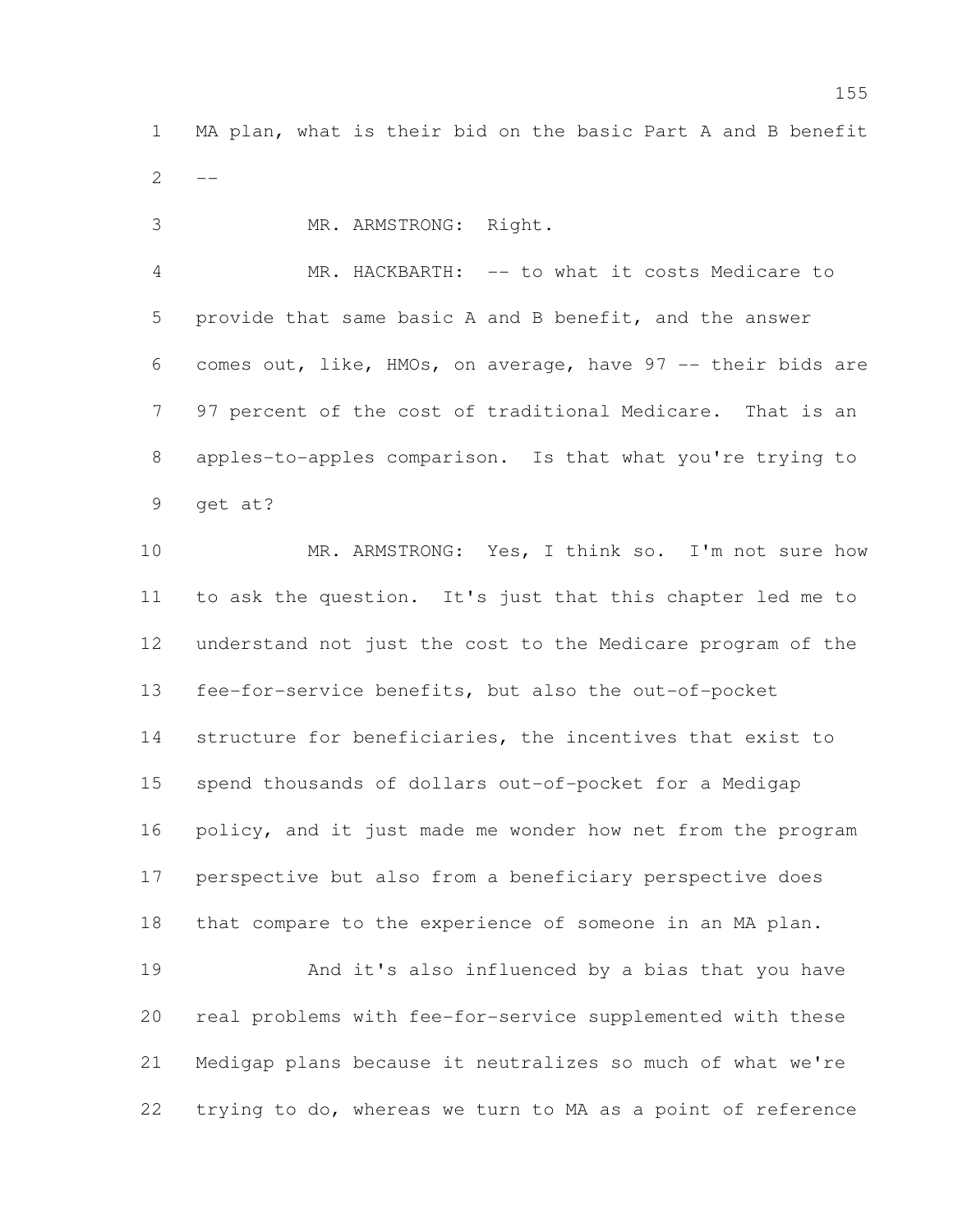for trying to replicate these things. Maybe the difference isn't as big as ten percent.

 So it's not a very well formulated question. You may be saying, well, we do this analysis all the time and then maybe I should just look at it, or -- MR. HACKBARTH: [Off microphone.] 7 MR. ARMSTRONG: Okay. 8 MR. HACKBARTH: [Off microphone.] 9 MR. ARMSTRONG: Okay. MS. UCCELLO: Okay. I'm looking at Slide 9, and I know there's a lot going on here, so I'm trying to make sure I'm interpreting what it's showing correctly. So presumably, the rationale behind getting a Medigap plan is that you're getting more certainty in what your total out- of-pocket costs are going to be. So you're paying a premium in exchange for certainty. But now if we look at moving from the lowest 25 percent to the highest 25 percent, there's still a pretty big shoot-up in the total cost as a share of income. So I'm trying to kind of figure out, is this a consequence of lower, perhaps lower average income among the people who are

in the highest spending, or is it just not providing as much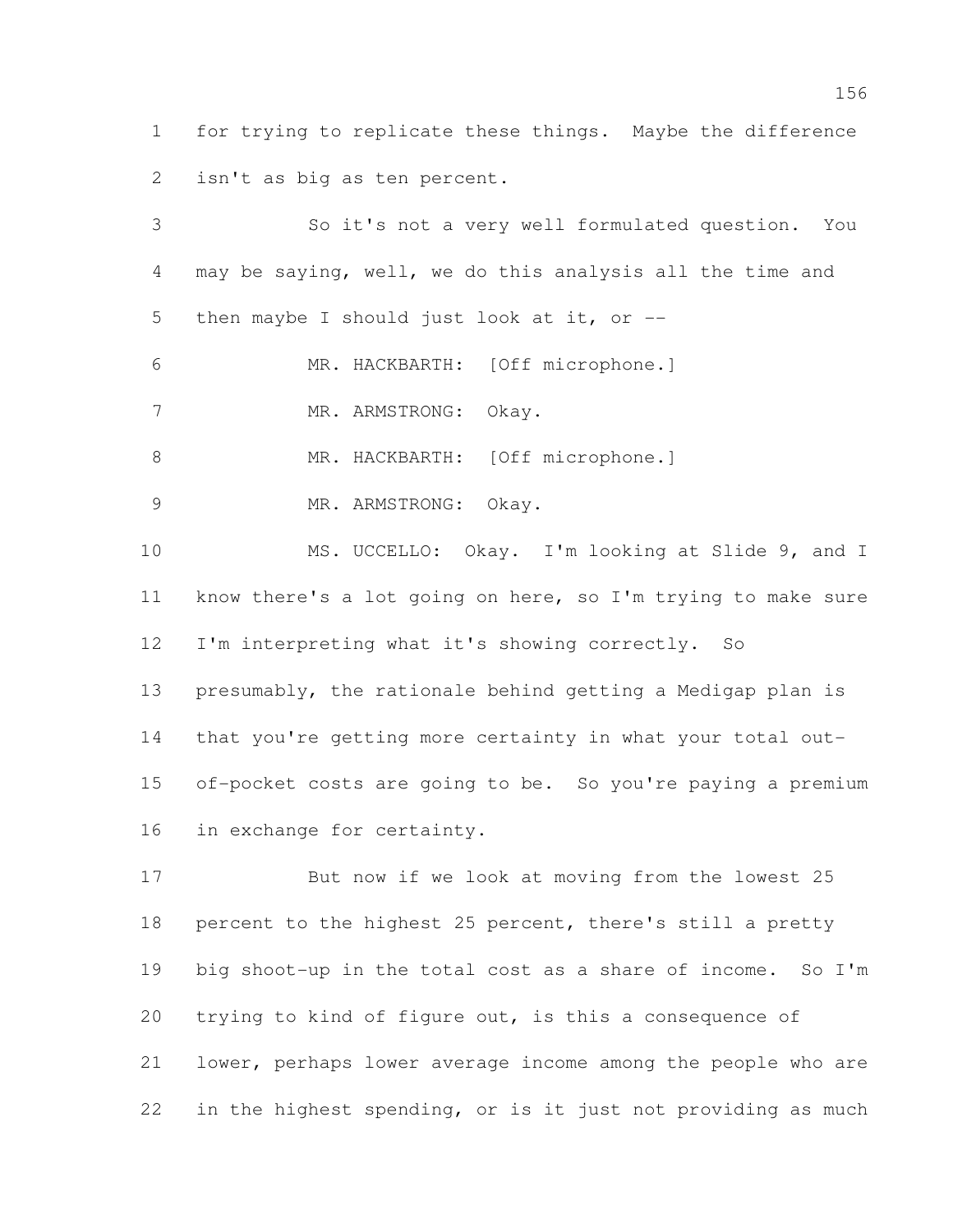protection as you would think? I'm just trying to figure 2 out  $-$ 

 MR. HACKBARTH: Comparing, say, the Medigap bars in the two sets, and why is the increase in the second group for the high spenders so high relative to the first group. MS. UCCELLO: Right. And even if we look at the Medigap in the graph on the right compared to Medicare only, you know, it doesn't seem like it's that big of a savings. MR. HACKBARTH: Right. MS. UCCELLO: And I'm wondering, maybe if we looked at the top five or ten percent of spenders, would that show a larger gap between those, or is it like the 13 income effect, because these are different -- these are not the same people. So I don't know how to think about this. MS. LEE: Among the lowest spending beneficiaries, in Medigap, the burden is high because it's the premiums 17 that makes a big share for that group. In terms of income, that group is somewhere in the middle, between low-income and high-income. So I don't think that is skewing the numbers in any particular direction. In the highest-spending quartile, it's still --

the out-of-pocket, it's big because they are spending a lot.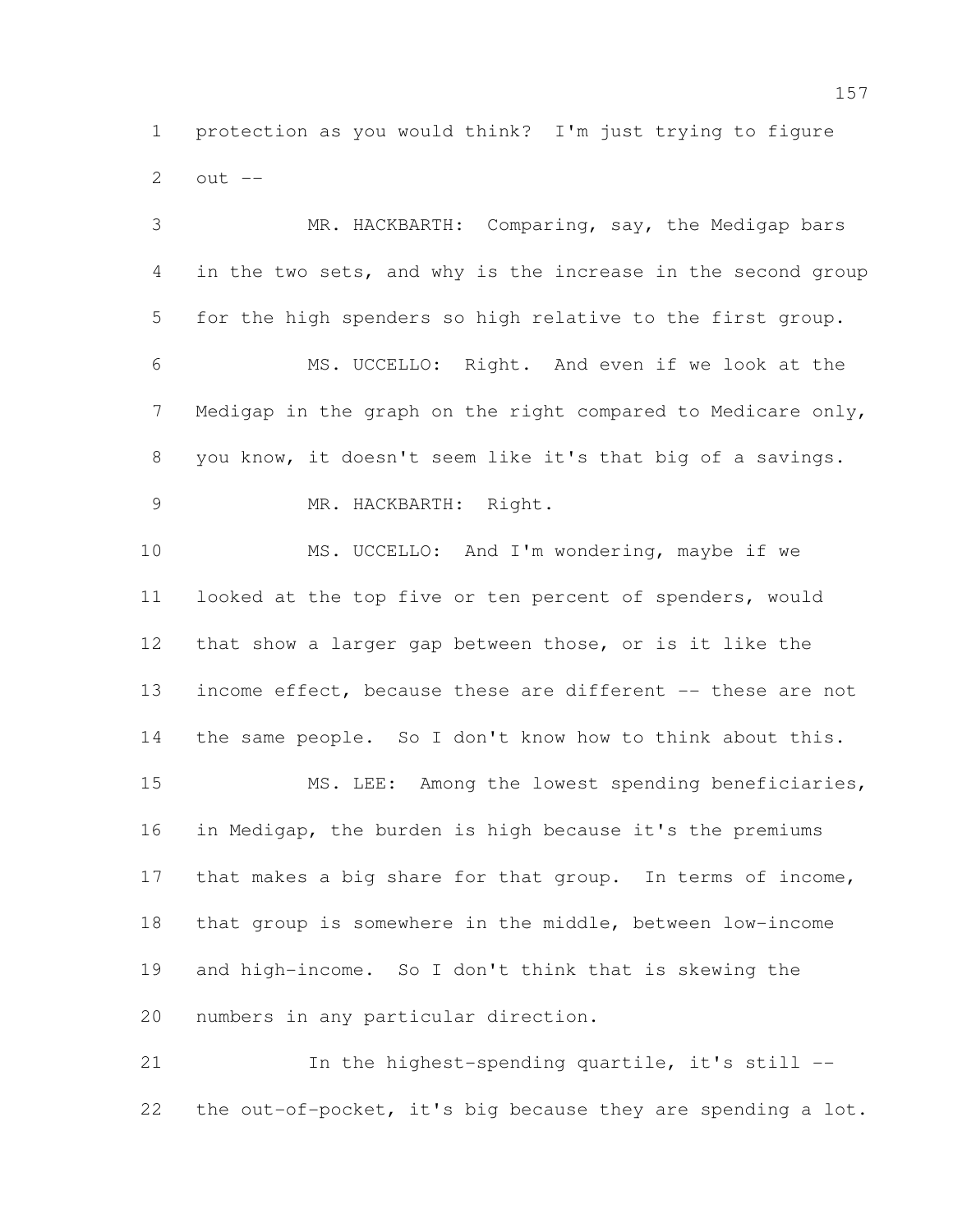Now, in terms of it compared with something like ESI, where it seems to have a much better protection at the upper end, I actually do not know that except reason the benefits packages for those ESI types of benefits, that that is quite different. So we can look into that in more detail. DR. SOKOLOVSKY: Can I add something? Julie is still in the process of updating this, but this is from MCBS. They don't really separate out A-B from other services. This is 2005, so there's a lot of prescription

 drugs in the out-of-pocket spending that we may not see when she updates it.

12 MS. UCCELLO: Well, I'm wondering if another way to look at this is also partly an actuarial value, or if you 14 have prototypical people, maybe instead, and say, okay, if this person is a low spender versus a high spender, what their relative -- because I'm kind of surprised to hear that out-of-pocket spending can still be really high for people with Medigap given we keep talking about how they cover everything. But if it's drugs, well, that could be -- I 20 mean, maybe that's just the whole story, but  $--$ 

 DR. BAICKER: A quick point on that. The income question -- the fact that they're different people seems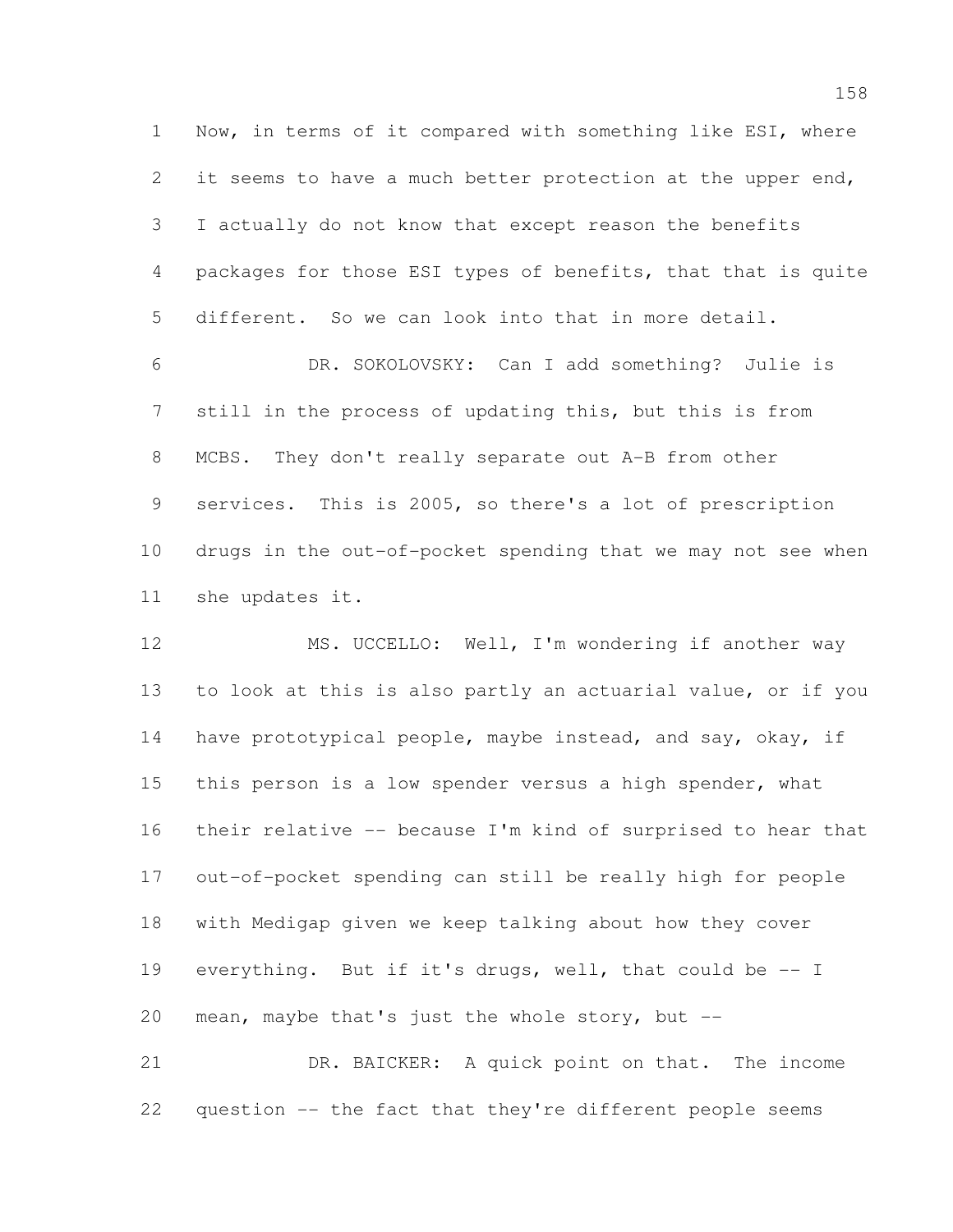really important. The income differences seem like they should be exaggerated among those with income greater than 200 percent because that's such a big range. So then if you just look at the income below 200 percent, you're still seeing that surprising gap in Medigap protection, which is part of why I was wondering if it's more about health selection. If it's not selection based on income, because we've made a pretty narrow income range, maybe it's selection based on health.

 DR. STUART: [Off microphone.] That includes -- 11 DR. BAICKER: Sure, but I think what's puzzling 12 both me and Cori is the big different in -- among those with Medigap, why should there be such a big jump in expenses relative to income for the lowest 25 percent of spenders to the highest 25 percent of spenders if Medigap coverage were really comprehensive, and it could be it's not because of Part D. It could be that it's different people who are in 18 each of those bins, so either they have a different denominator for income or they have a different underlying risk for health. But I think that's the fact that we're trying to understand.

DR. STUART: But I think, again, we need to be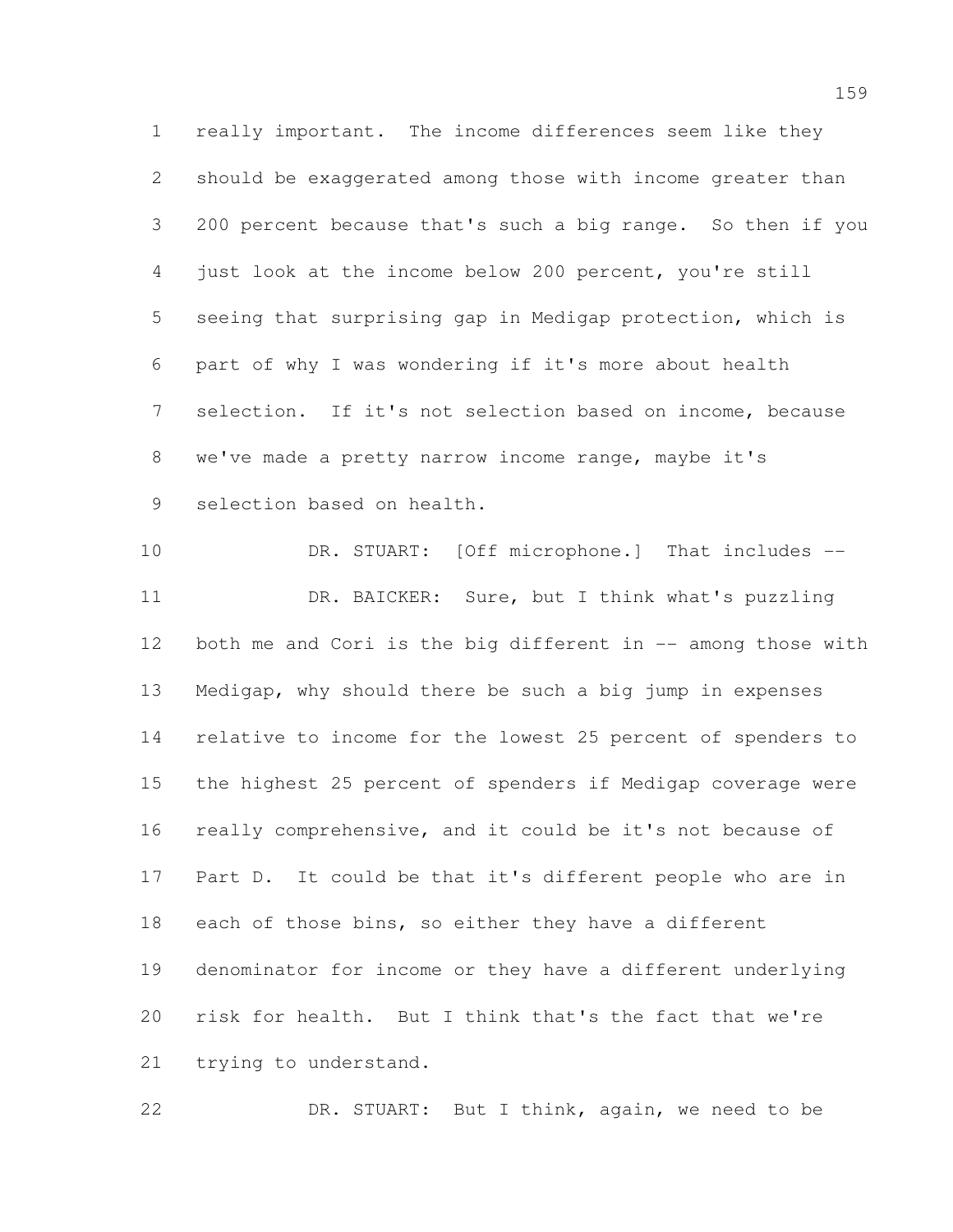really careful here about who these plans are being marketed to, and I, for one, would be very hesitant to make the assumption that this is an actuarially fair market, that people that have a particular expected spend are going to pay the same premium. It may well be that there is selection by the -- screening by the insurers so that people that have a high expected spend end up paying more premiums. I don't know. But if I were selling this insurance, that's sure what I'd want to do.

 MS. UCCELLO: Can I ask a follow-up to that? The underwriting rules -- is it guaranteed issue when you're first eligible or can they even be underwritten then?

13 DR. MARK MILLER: Scott?

14 DR. HARRISON: You get a quarantee issue period. I think it's two months when you first join Medicare that they cannot underwrite. But as you get older, your premiums 17 can go up, so  $-$ 

18 MR. HACKBARTH: If you are continuously enrolled, the only increase is due to age bands as opposed to health status.

 DR. HARRISON: Right. Right. Now, actually, if the higher spenders were older, they would have higher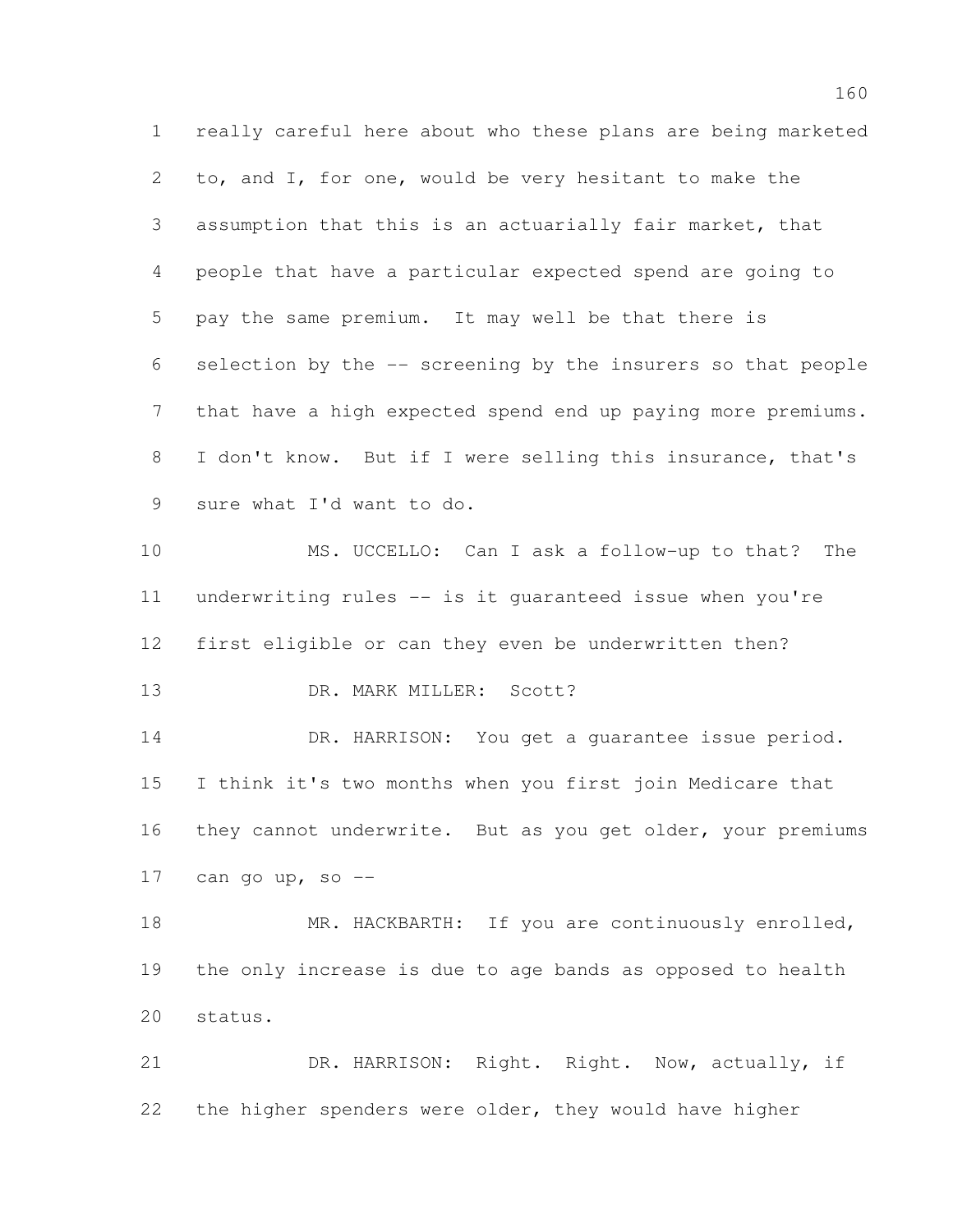premiums. They might also have lower incomes. Maybe that's part of this, too.

 DR. MARK MILLER: Scott, I also wanted to ask you, as long as I've got you now at the table, the most popular Medigap policies, how extensive is the catastrophic coverage? 7 DR. HARRISON: They don't have catastrophic, but there's no out-of-pocket, either, because they cover everything. DR. MARK MILLER: So -- 11 DR. KANE: [Off microphone.] DR. HARRISON: For A and B, right. No, there's no out-of-pocket cap because there's no out-of-pocket, right? They fill in everything for Medicare-covered services. 15 MR. HACKBARTH: But they also cover days beyond the hospital day limits and SNF day limits? 17 DR. HARRISON: They do. They go up to 365. 18 MR. HACKBARTH: So in that sense, there is catastrophic coverage that isn't -- DR. HARRISON: Right. Now, actually, I guess I could go back to Nancy's question about the MA plans. MA plans now have to have a catastrophic cap. CMS required all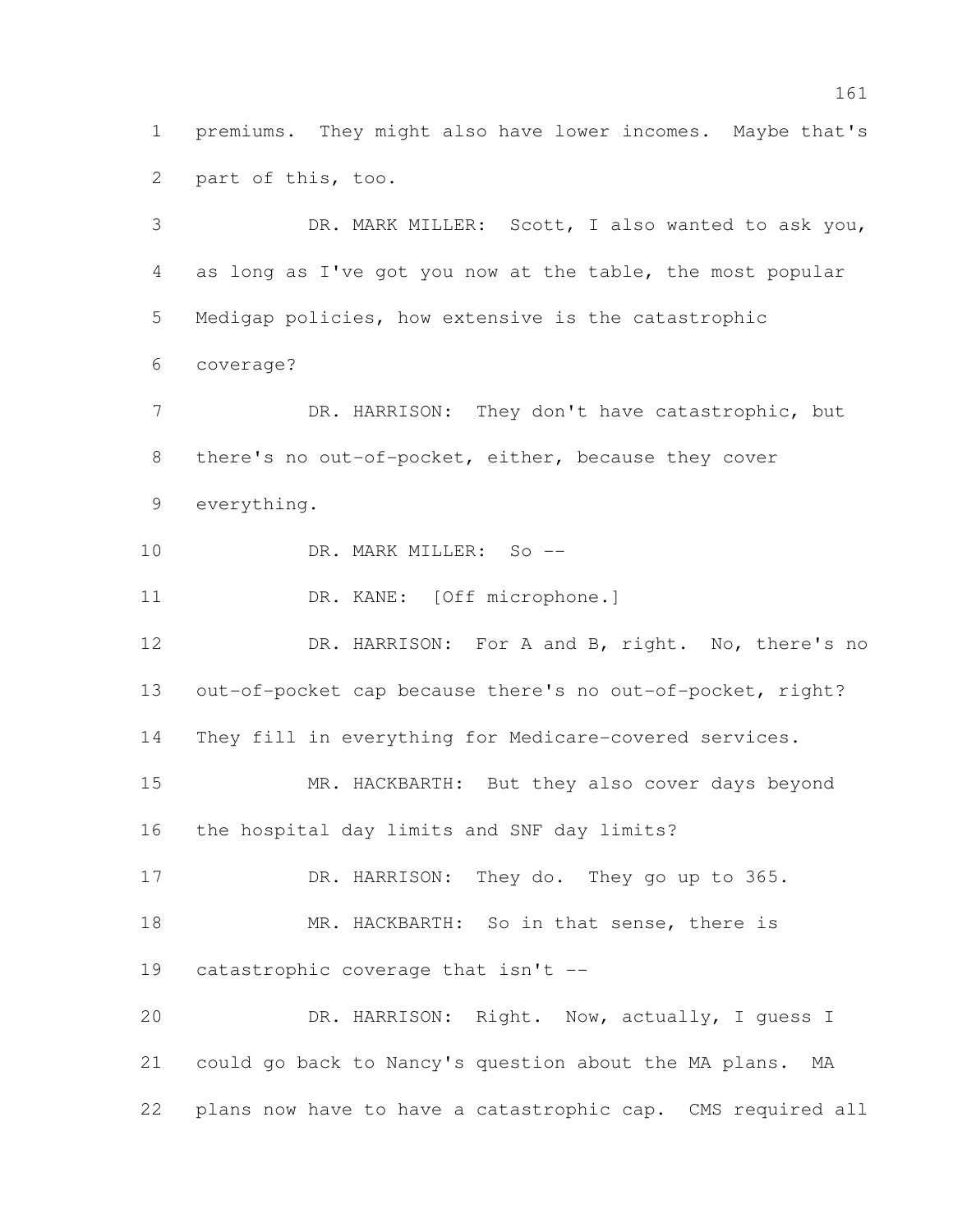1 plans to have a catastrophic cap. Now, they're pretty high, but they now all have them, I believe as of 2011.

 DR. MARK MILLER: We've identified a number of 4 things that could explain the Part D, the fact that somebody may be choosing their way into this based on their expected needs. But what I'm trying to pin down is the benefit design in any way related to this. I'm just confused with the last exchange. So there is a catastrophic cap or there is not? DR. HARRISON: There is not. Some of the waiver states have some catastrophic caps because they include drugs. DR. MARK MILLER: Yeah, but I'm thinking like the most popular plans. 15 DR. HARRISON: Right. You're not paying any cost sharing so there's no catastrophe to get to really. 17 DR. MARK MILLER: Okay. 18 DR. KANE: If this is pre-Part D, and I know is still paying, it's about 80 percent drugs. So I think it's harder to understand what's really going on. MR. HACKBARTH: It could be a significant factor here. Let's see. Tom, any clarifying questions? My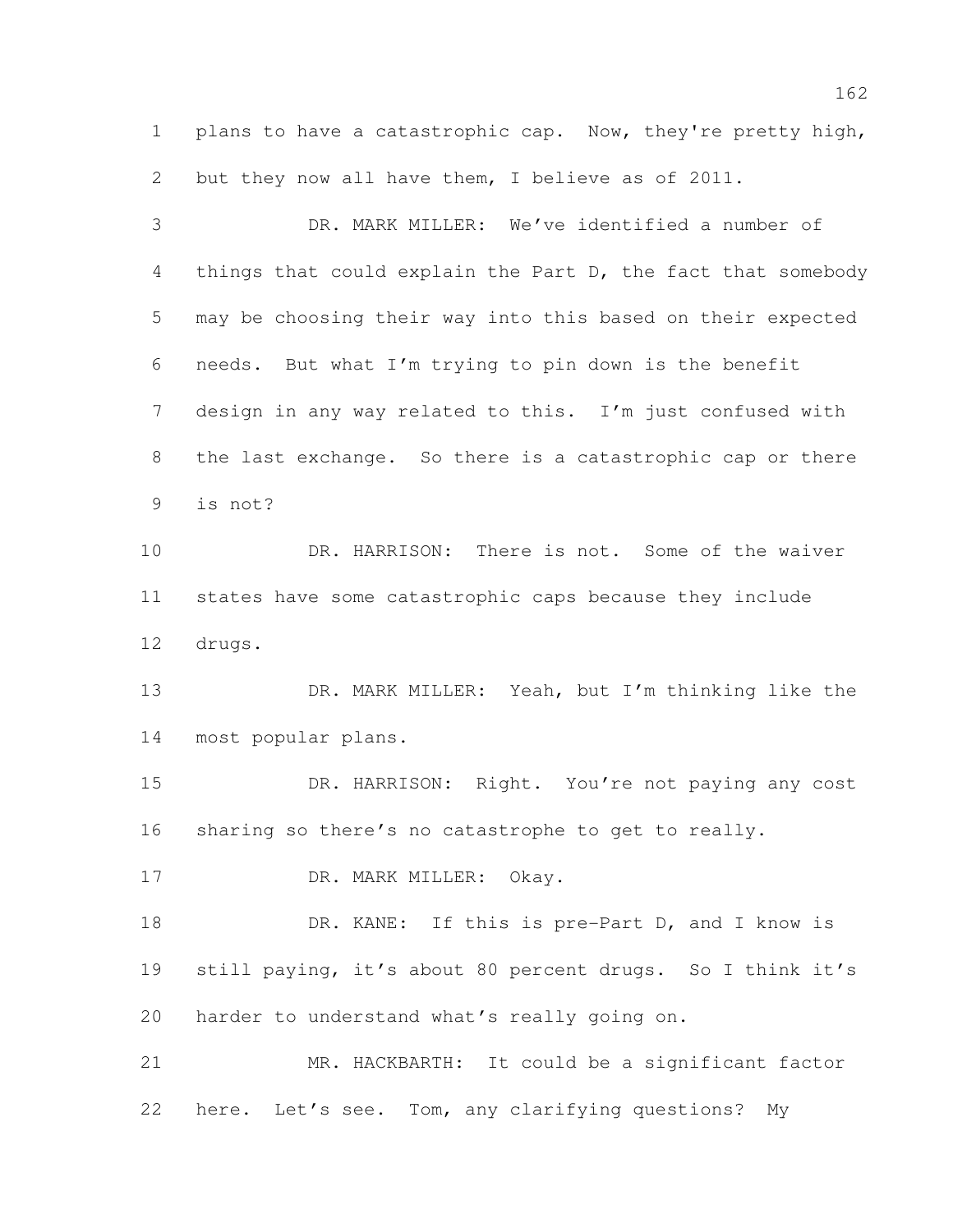clarifying question was going to be the same as Bob's about the Atherly Study and what's our bottom line on the effect of supplemental coverage on total cost. I was, frankly, surprised to read the chapter, and it seemed quite equivocal to me compared to things we've previously written.

 I remember when Chris Hogan did his analysis and 7 we wrote that up in a chapter, what, two years ago now, something like that. We had a paragraph mentioning some of the studies suggesting selection of facts and maybe analyses like Chris's or over-statements, but we seem to give much less weight to them than we do now.

 This is a central premise of much of the work that we're talking about. If you're not confident that, in fact, you save money by introducing copays and requiring that they not be covered -- preventing them from being covered by supplemental coverage, that's a really core issue for us.

 So I, for one, want to go back and look at the language here some more and study it and maybe ask some additional questions about the studies so I have more confidence in my own judgment about what the analysis shows. Round 2 comments, beginning with Karen. DR. BORMAN: I guess I have two really. One is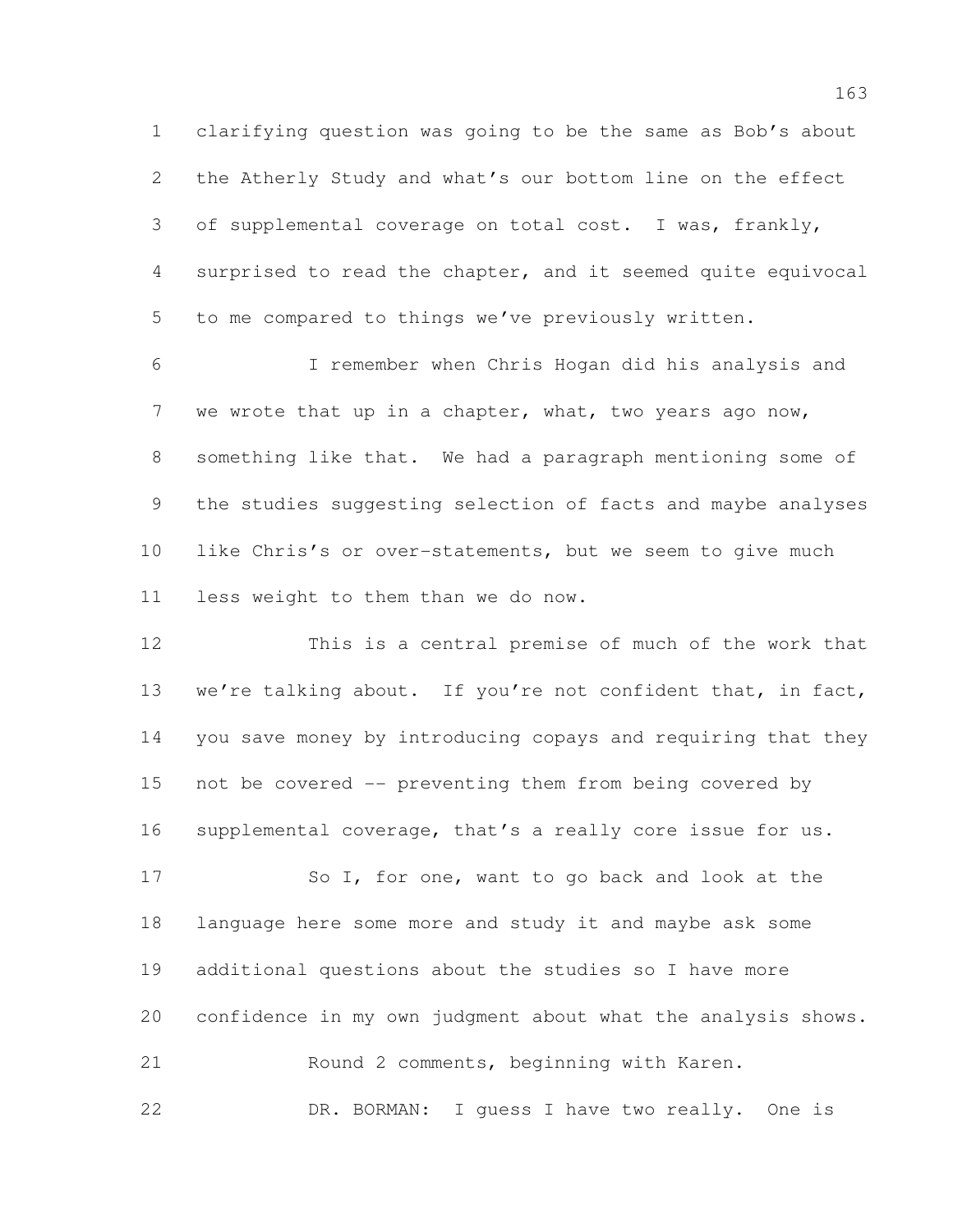just sort of a procedural question, as we delve into this particular piece, since we're now starting to really look at a Medicaid effect, is there reason that we should be dialoguing about this with the MACPAC and trying to make sure that we work toward shared understanding? Is there something that -- I'm confident that Mark and the director from MACPAC are sharing whatever we need to share, but is this an area that as we continue to move forward, that at least for this piece of it, that we should have a shared strategy so that we're just kind of not off in parallel worlds?

12 Then my other piece is, I'm certainly not smart enough to dissect the economics and statistics of this graph, but I think as I step back and think about this issue, it strikes me to have some similarities with some other things that we talked about.

17 I think, as Scott points out, we all get moved by the recognition of the financial burden that a -- the intense financial burden that a relatively small subset of people may bear and we want to make that go away. It's sort of part of being American and wanting to do the right thing. I think in that discussion, however, in fairness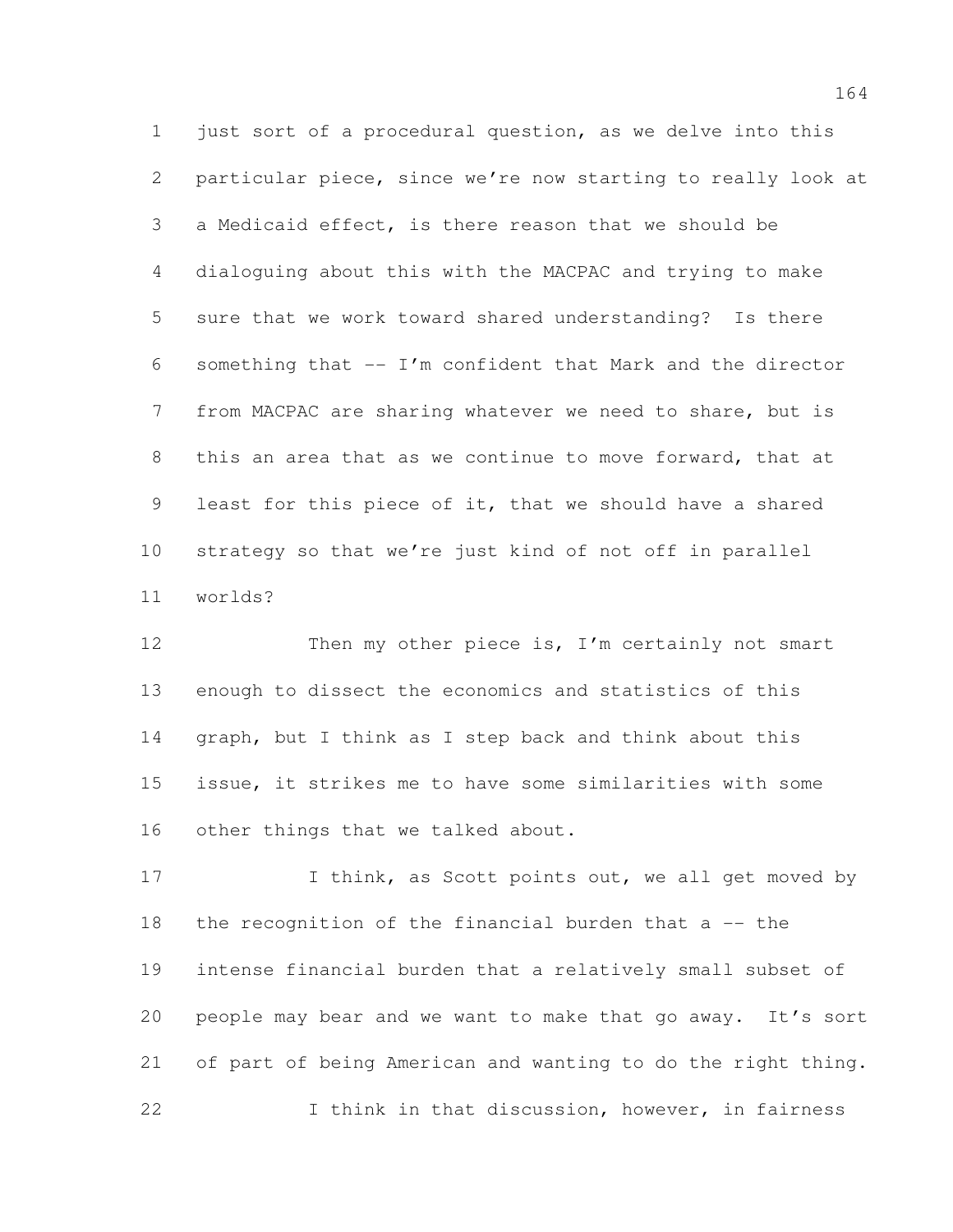to our job to look at the program, we need to make sure we don't lose sight of where we're shifting that to and what is the level of burden that we're putting on people that perhaps are making good choices who have utilized whatever benefits of their environment, albeit earned or unearned, to get to certain places.

 We just want to make sure that we don't get emotionally driven to deal only with one part of this or acknowledge only one part of this, and make sure that we have a clear understanding of some of the things that are happening to newer beneficiaries, to people that are already in it in income tiers, and some of those kind of things, and make sure that we have protections on both ends in some fairness.

 But I will say that I think this conversation about benefit design and the conversation about what the 21st century beneficiary looks like and what that population is are the two most important things at the end of the day 19 that we probably work on as longer term issues. And so, I fully support this and staff is coming at it in the usual wonderful way.

I just think we need to make sure that as we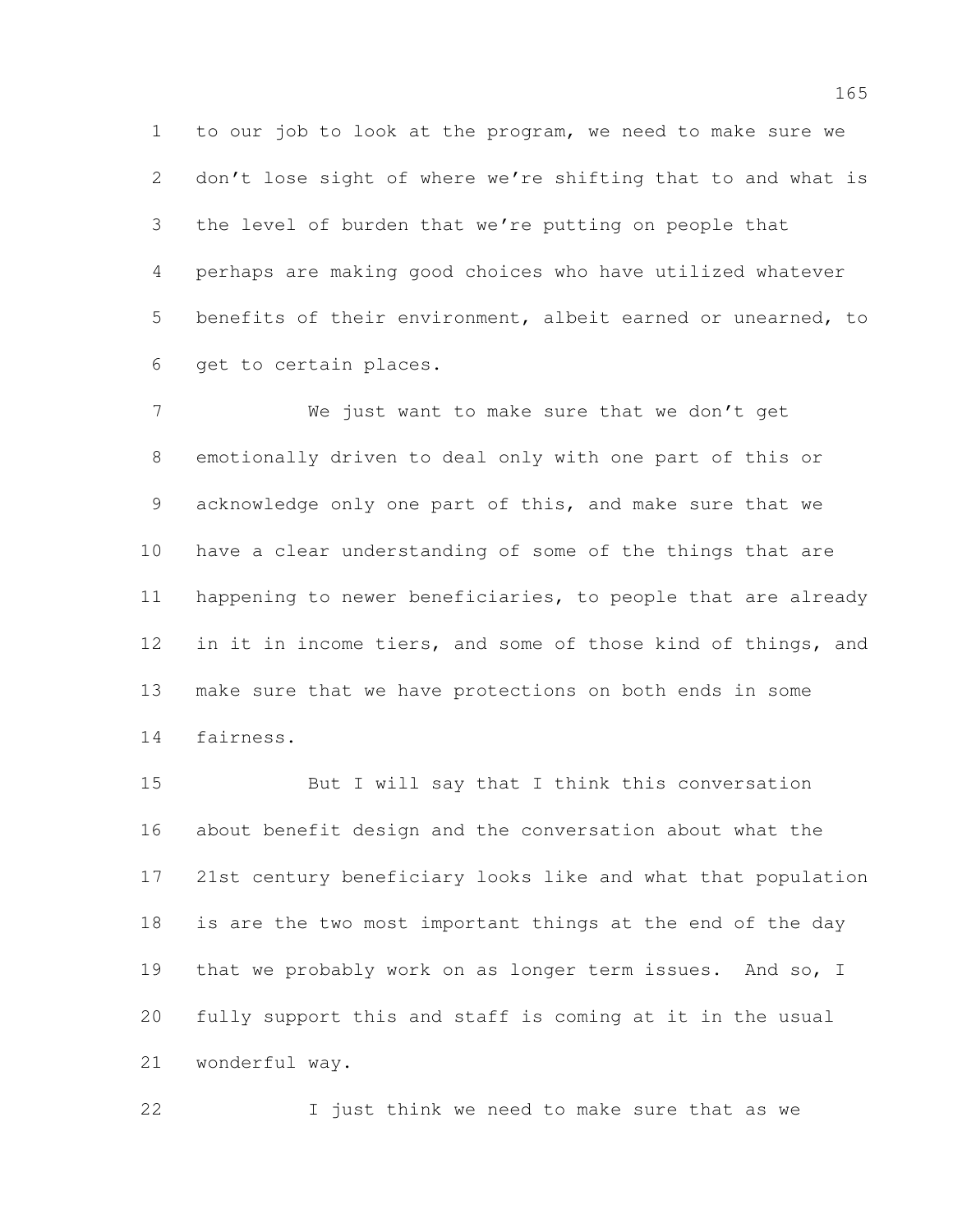identify an outlier that went in, let's make sure we understand what the other end is, and maybe the best we can do is build in some protections for everybody. We can't make everybody whole or make everybody equal.

 MR. HACKBARTH: Let me pick up on that and ask a question and give people a chance to react to it as we go through Round 2. To me, in talking about redesign of the benefit package, it's important to be clear at the front end what your goal is. One goal for redesigning the benefit package might be to update it, rationalize it, restructure it so that new elements could be added like catastrophic 12 coverage or maybe other things that I haven't thought of.

13 But you're working within a fixed amount of money and saying, Let's get the most bang for the buck for the beneficiaries out of this pool of dollars. That's one type 16 of exercise. Now, when you do that, there are going to be 17 winners and losers within the beneficiary population. It's important to think about that. But the goal would be to, on average, come up with a benefit package that made more sense for Medicare beneficiaries given the fixed sum of dollars available.

Of course, a very different sort of exercise is,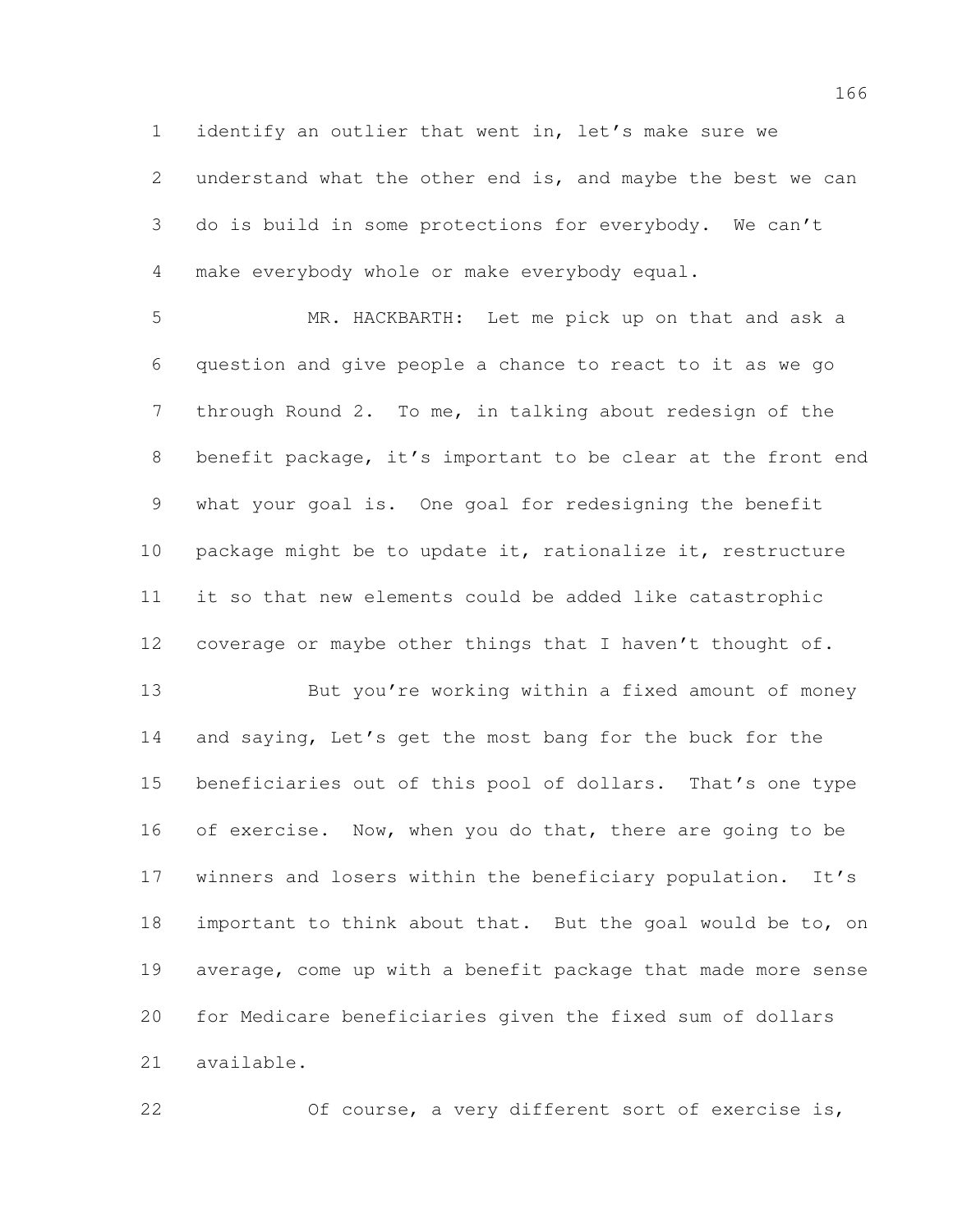Well, let's figure out ways to reduce Medicare expenditures, reduce inappropriate utilization, dah, dah, dah. I think if you sort of bounce back and forth willy-nilly between those two, you really confuse your analysis and your thinking. My hunch is, we'll be a lot more effective in our work if we figure out at the front end which of those exercises we're trying to do. George?

 MR. GEORGE MILLER: Thank you and with that in mind, my comments will try to address that. You mentioned about the goal. It would seem to me that we have three distinct parties in this transaction or this issue. You 12 have the patient, the consumer; you've got the provider; and you have the insured, or the Federal Government. Somehow it seems to me that we ought to try to marry the incentives of 15 all three together into one effective unit so that they're all coming at it the same standpoint, from a goal perspective.

18 And so, from my perspective, one of the goals 19 ought to be, as the paper so clearly pointed out, I wanted to highlight one of the examples that was in the paper dealing with the joint replacement, that one group talked about taking the patients to Singapore, procedures including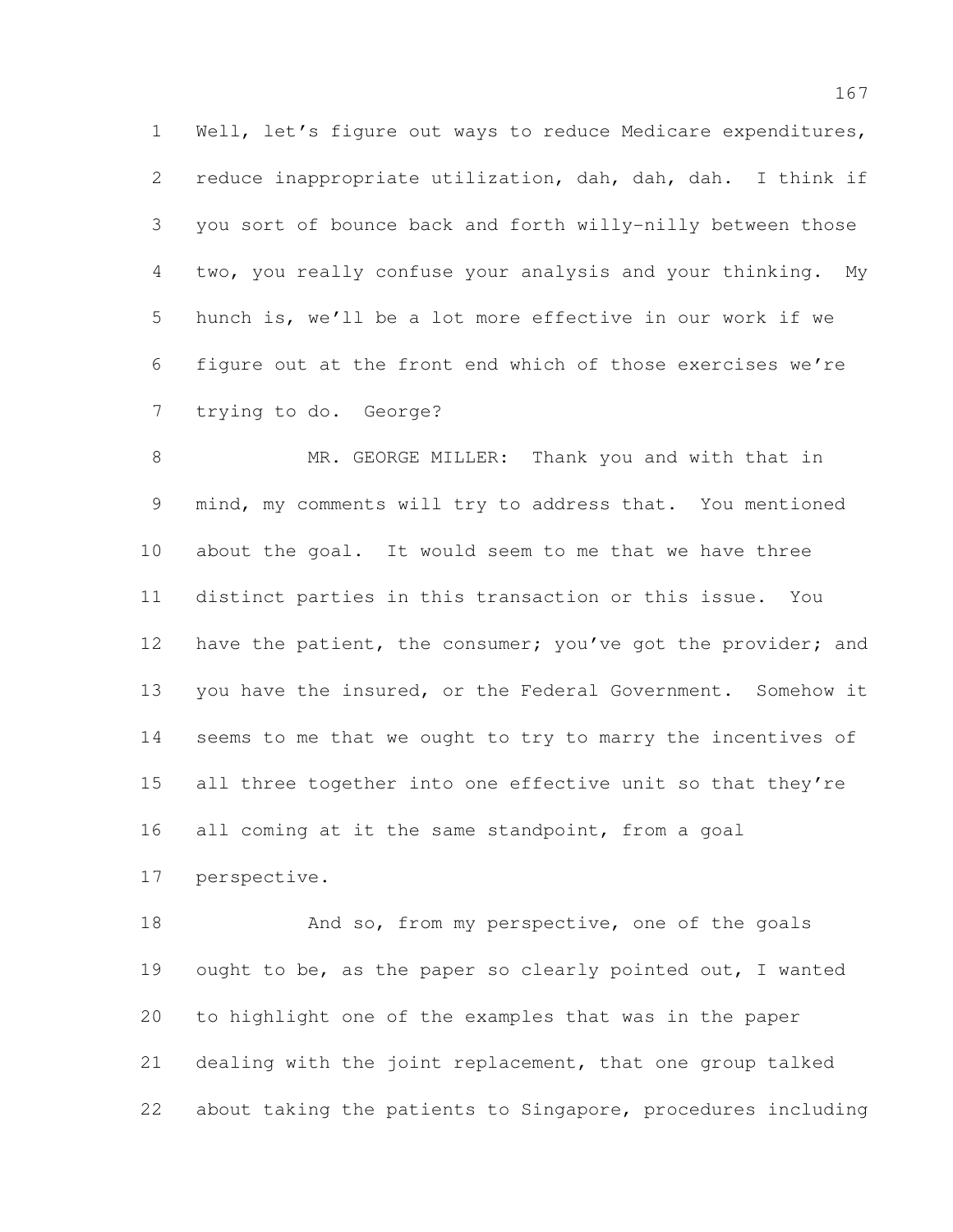paying for a spouse to go or a friend to go with them, but they never had to use that because the providers in the community didn't lower their price.

 So one of the goals should be to try to incentivize high performers and/or low cost providers in a way that's unique. In some ways, what works in one community may be different than what works in a different community. So part of that goal has to be improving the outcomes in the community so that we give people the freedom to be creative and not be prescriptive that everybody must do the same thing.

12 And then the second part of that, and it was in 13 the paper also, which I thought was very well done is -- and again, I mentioned earlier that the consumer has to take a role in this in providing incentives to have healthier behaviors, and if they don't choose to follow evidence-based medicine like stop smoking, lower weight, and dealing with 18 those other issues, then no matter where the income is they pay a higher premium for that to help incentivize and align those theories. So those are some of my thoughts here. DR. BAICKER: So you've obviously given us a great

deal to think about, and Mike's not here to talk about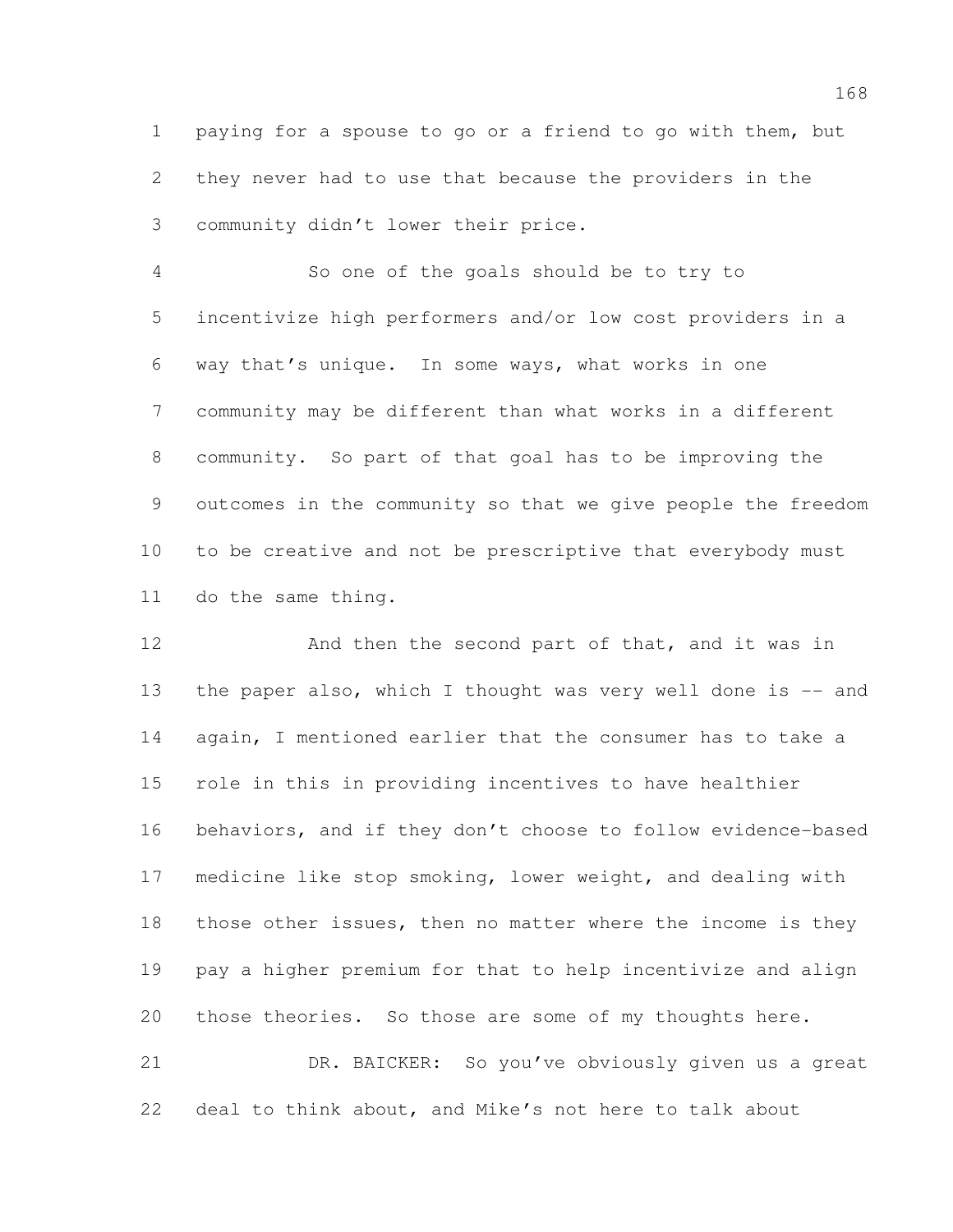value-based insurance designs so I feel like I need to put in just a tiny extra plug. I thought there was great discussion thinking about moving towards promoting higher value use, but as you harken back to the expert panel, it's so hard to say a particular service is of high value to a particular subset of the population, and even in the Rand Study where there was an attempt to figure this out in other contexts, too, you've got a small slice that you can say this is low value and a small slice you can say this is high value and a whole bunch of stuff in the middle that you say, uh-uh, and that's not a great way to -- it's not a great platform on which to restructure benefits.

 So I'm very much in favor of moving towards value- based insurance design, but the implementation challenges seem substantial enough that I don't know whether the answer can be a list of copayments that vary for different services for different patients at different ages with different comorbidities at different providers, or whether there has to be some other mechanism for injecting that value-based copayment into the system that isn't by an inevitably immediately outdated list that I'd like to try to avoid. And it reminds me of some patient reactions to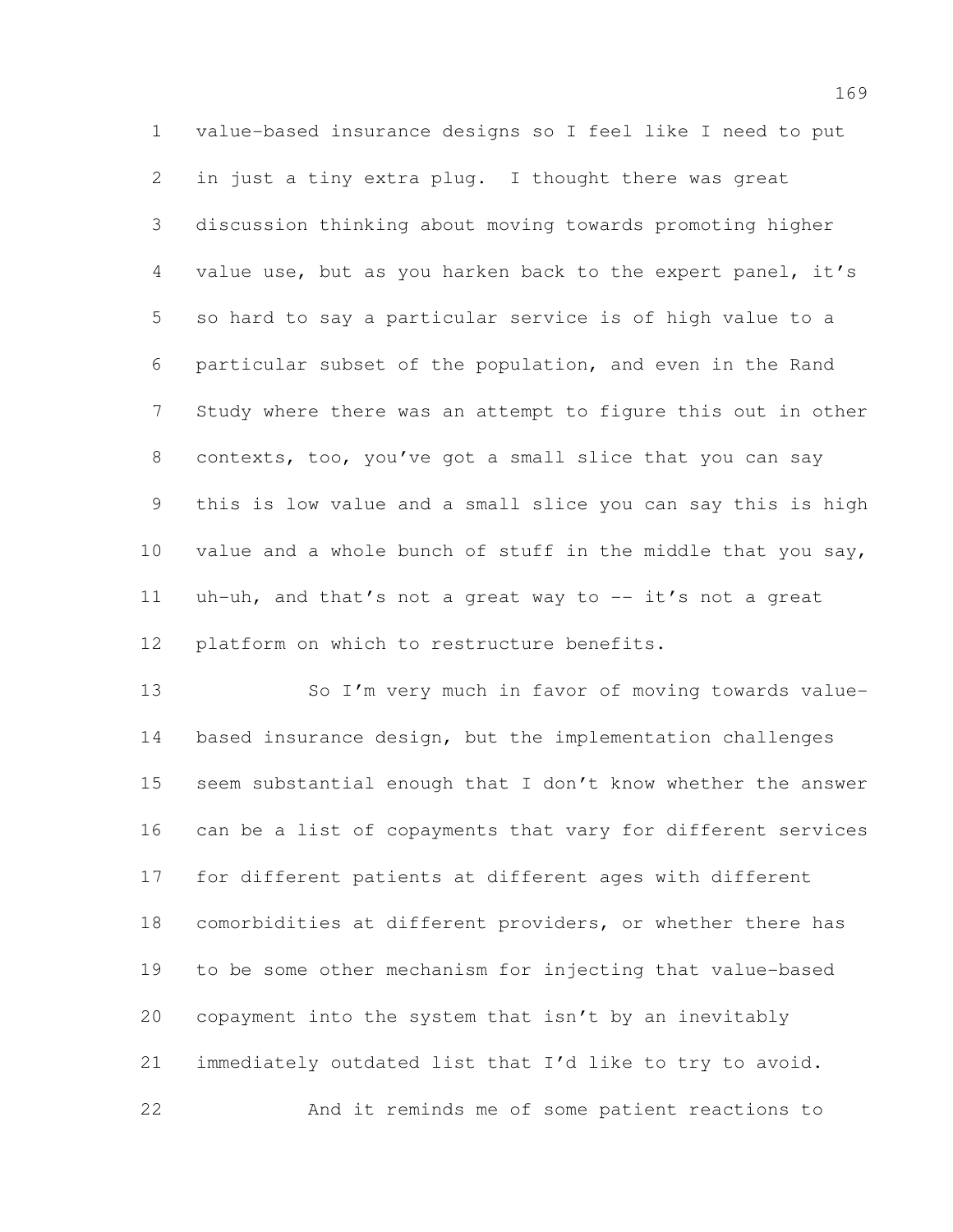tiering of providers in private insurance plans where 2 they're the lower copayment, higher value providers that are supposed to be higher quality and lower cost. And, of course, enrollees, not unreasonably, think, well, if the insurer told me that this provider is higher value, that means cheaper. It doesn't mean better. And people may react very differently.

8 It's natural, as an economist, to think of value, you know, benefit per cost. But people are reacting very differently to the benefit part than they are to the cost part, even though the ratio might look the same, and we would have to be cognizant of that as well in thinking about more flexible insurance designs.

14 DR. NAYLOR: Thank you. This provoked a lot, and honestly, before anybody even said it, I think the first thing we need to do is update the Rand experiments. We quickly rely -- call on it all the time, so it seems it needs to be done with the Medicare population, et cetera. MR. HACKBARTH: After 15 years. DR. NAYLOR: After 15 years, and let's include the population that we're interested in really focusing on. Certainly, as we try to uncover what problems are causing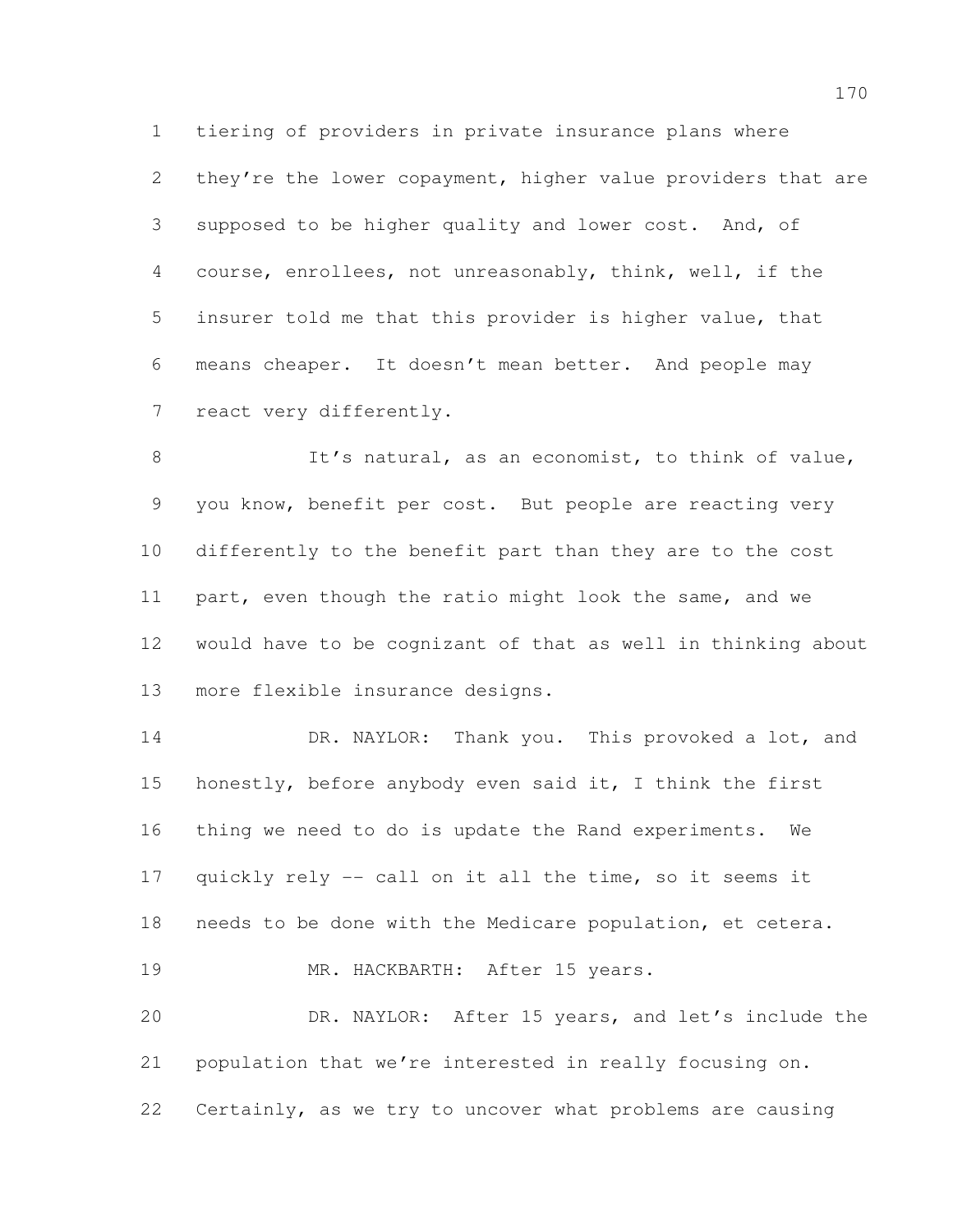certain people to bear certain burdens, I think we should work toward, you know, even in the short-term, protection.

 So one of your questions was, how important is that as a priority? I think that's a priority. The other message is -- this is not my world, but it sounds as if this multi-pronged approach that everybody else is thinking about ought to be something we think about. So as we talk about cost-sharing, how then might we link it not just to efficient providers, but effective providers. I think it 10 has to "and," not "or."

 And the other notion of high value/low value services, I'm wondering how this work aligns with the benefit redesign recommendations of the IOM Committee going 14 forward. So the question about how we can -- I mean, it sounds like there's already natural work already going on with CMS saying preventive services have no copay. But then we have another group that's really looking at this. So how could our work and efforts align with some of their

recommendations?

 MR. BUTLER: I don't have an easy answer, but I think to begin with, the way you clearly laid out at the beginning that first this is a big problem, that there's no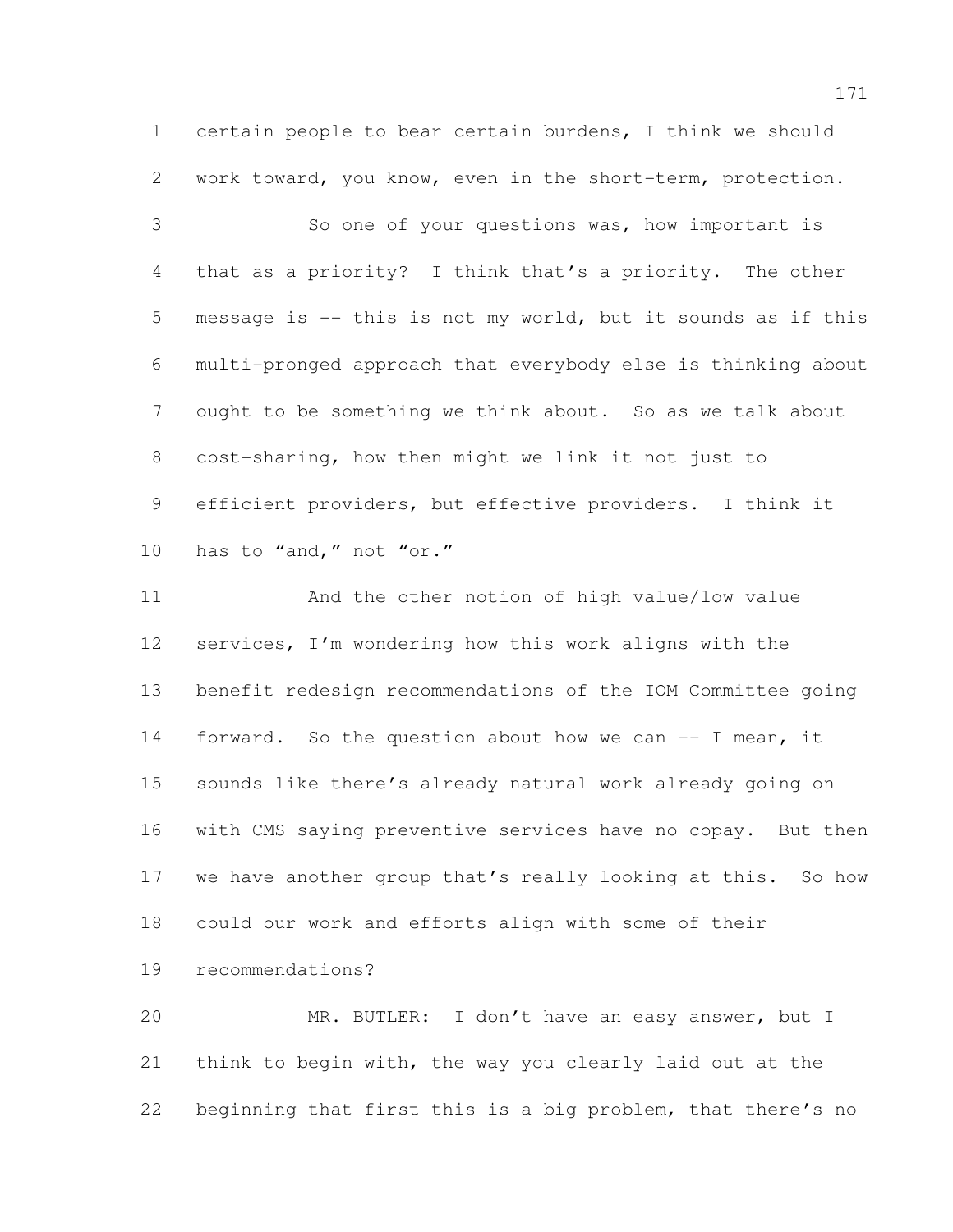method to -- it's just very educational saying, this doesn't make any sense, look what we have, and throw Part D in there on top of it. You've made a good statement.

 Then second, I think most of the consumer engagement now, including like means testing, is at the premium level, and the general point that if it's only at that level, you're not taking advantage of tools available, no matter what your goal is. So the next step then is how do you then address below the premium level, whether even inject means test there or how do you use those?

 If you kind of use that in recognizing this third 12 piece we're not too clear on yet, at least you've educated, you've said, the only place you're applying the consumer at the premium level now, we need to get to work more on the copay. I don't know how far we'll get in this round other than in the June chapter, but it lays the groundwork for future work, I think.

 DR. KANE: Well, I was talking at lunch about being on an employer's benefit committee around what to do about our post-retirement benefit package, which we self- insure and self-fund and so I kind of know what's in it. I think we have these consultants who are constantly telling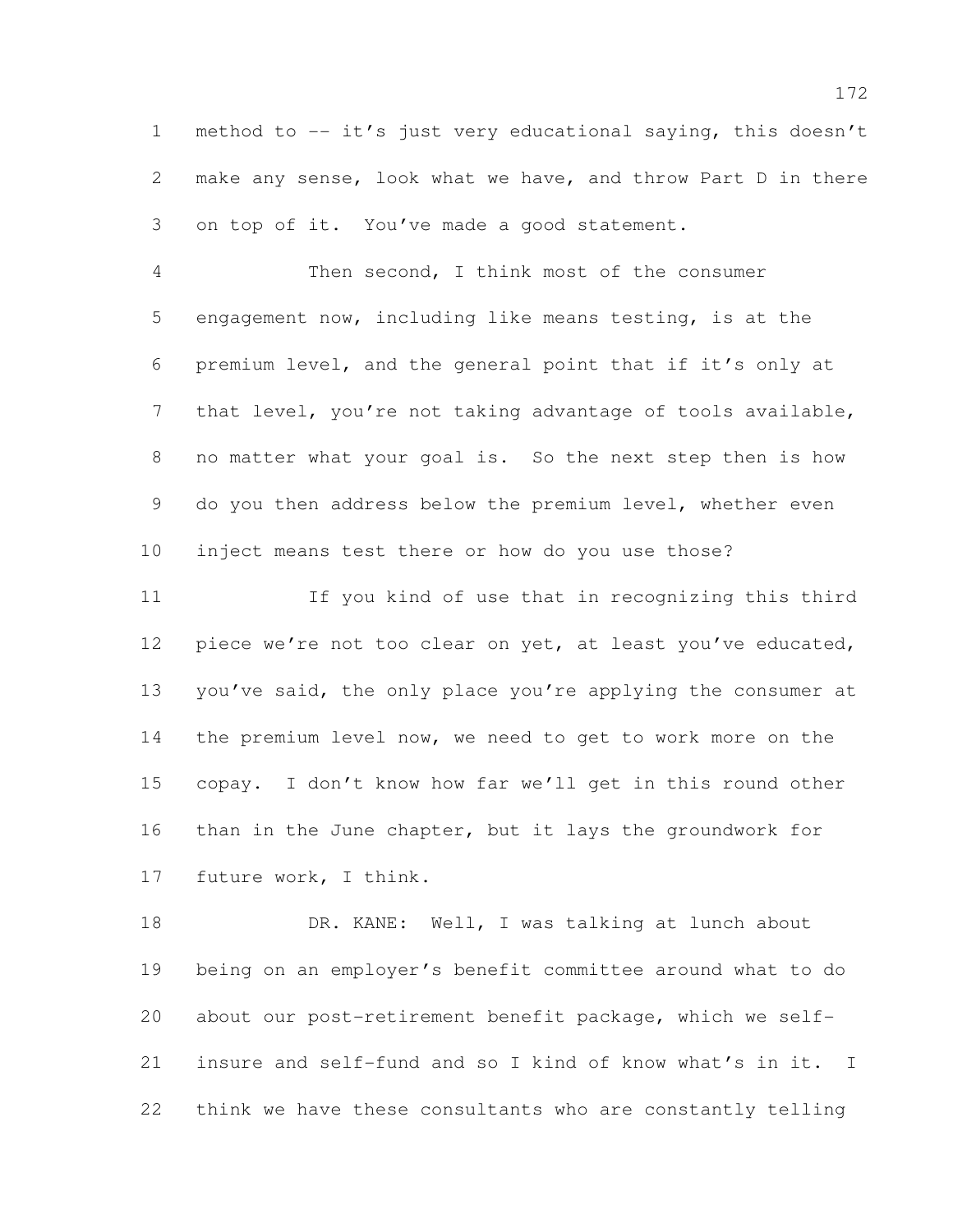us, Well, if you had a copayment here, this will happen to your costs. If you had a cost share there, this -- so there's a bunch of people who have some knowledge of the Medicare population who are advising employers. And it might be interesting to get a panel of the Mercers and Hewitts and four or five of these actuarial employer post- retirement benefit and consultants to get in here and tell us at least what they know about behavior under different types of cost-sharing arrangements.

 And there's one more type of cost-sharing 11 arrangement, by the way, that's getting very popular these days in the employer post-retirement benefit which is defined contributions, which leaves all the value 14 definitions up to the consumer entirely, I think. You know, you get MR. HACKBARTH: amount of money and go out and see you later. Hope it covers something.

 So anyway, it might be useful to help us understand our own handle on what does all these cost stuff do to behavior to get people who have actually experimented with it quite a bit, which is the employer market.

 MR. HACKBARTH: And, in fact, one of the reasons that we're having this conversation is because of John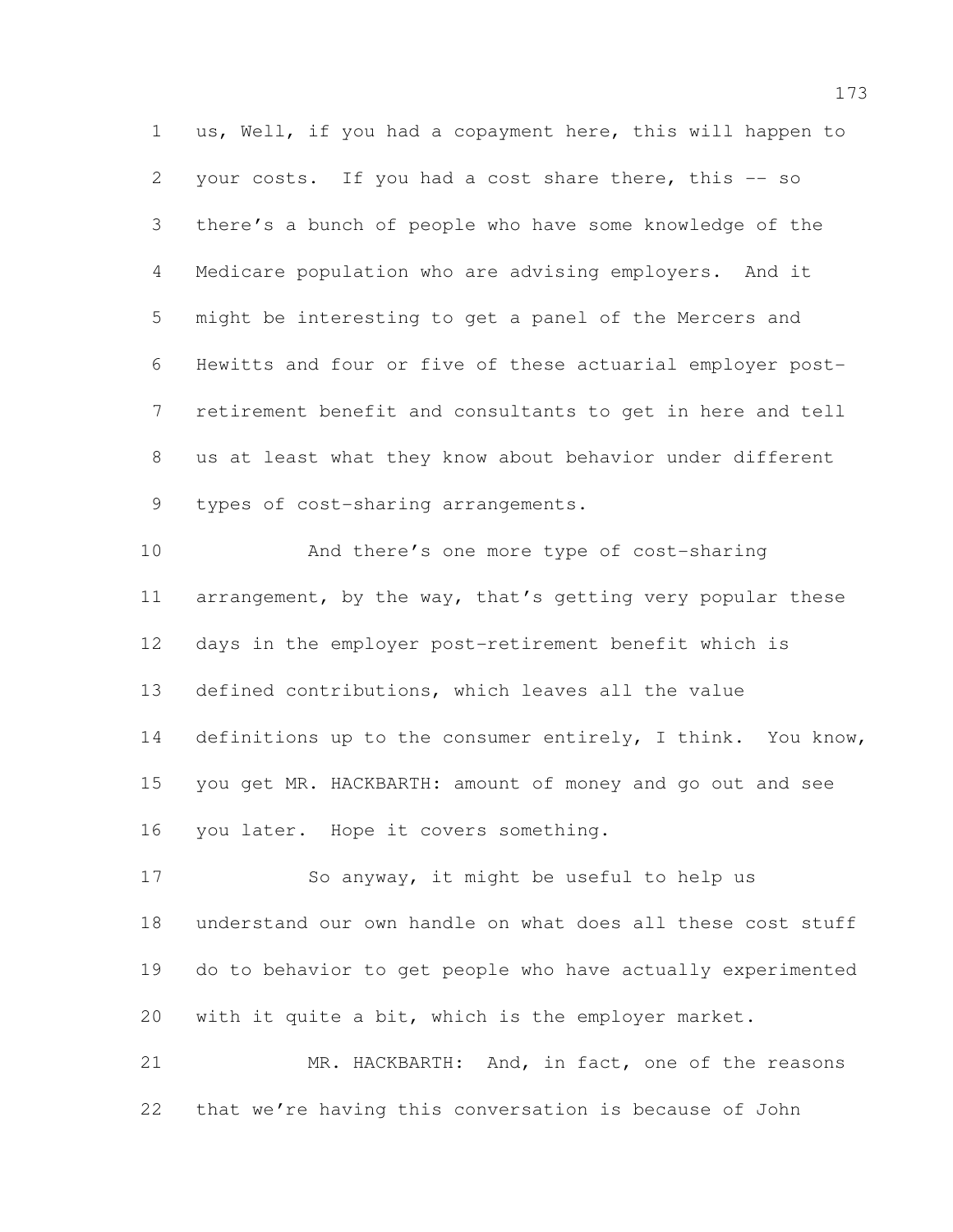Bertko. John was absolutely convinced that based on his experience with Humana, that changing the copay structure would affect behavior to the point that he regularly said that he wanted to outlaw complete coverage of the copays and deductibles because he thought we were missing an opportunity. So that's example one, but there's –

7 DR. KANE: There's other data. There's huge employer data sets out there that we are constantly looking 9 at on this committee so I know they're out there, and I should think they would be willing to come and talk about what they know about it. I think it's based on the population that we're talking about and not some under-65 population of 20 years ago, 30 years ago.

MR. HACKBARTH: Ron?

 DR. CASTELLANOS: Being a surgeon, and in my field, I think a lot of things about surgery, and I think there's a great Medicare experiment that's been done on reference pricing that works and that's the presbyopic lens that cataract doctors use. They pay a certain amount of money for an excellent lens and if the physician or the patient feels something else is needed, the patient can pay the difference, and that's reference pricing.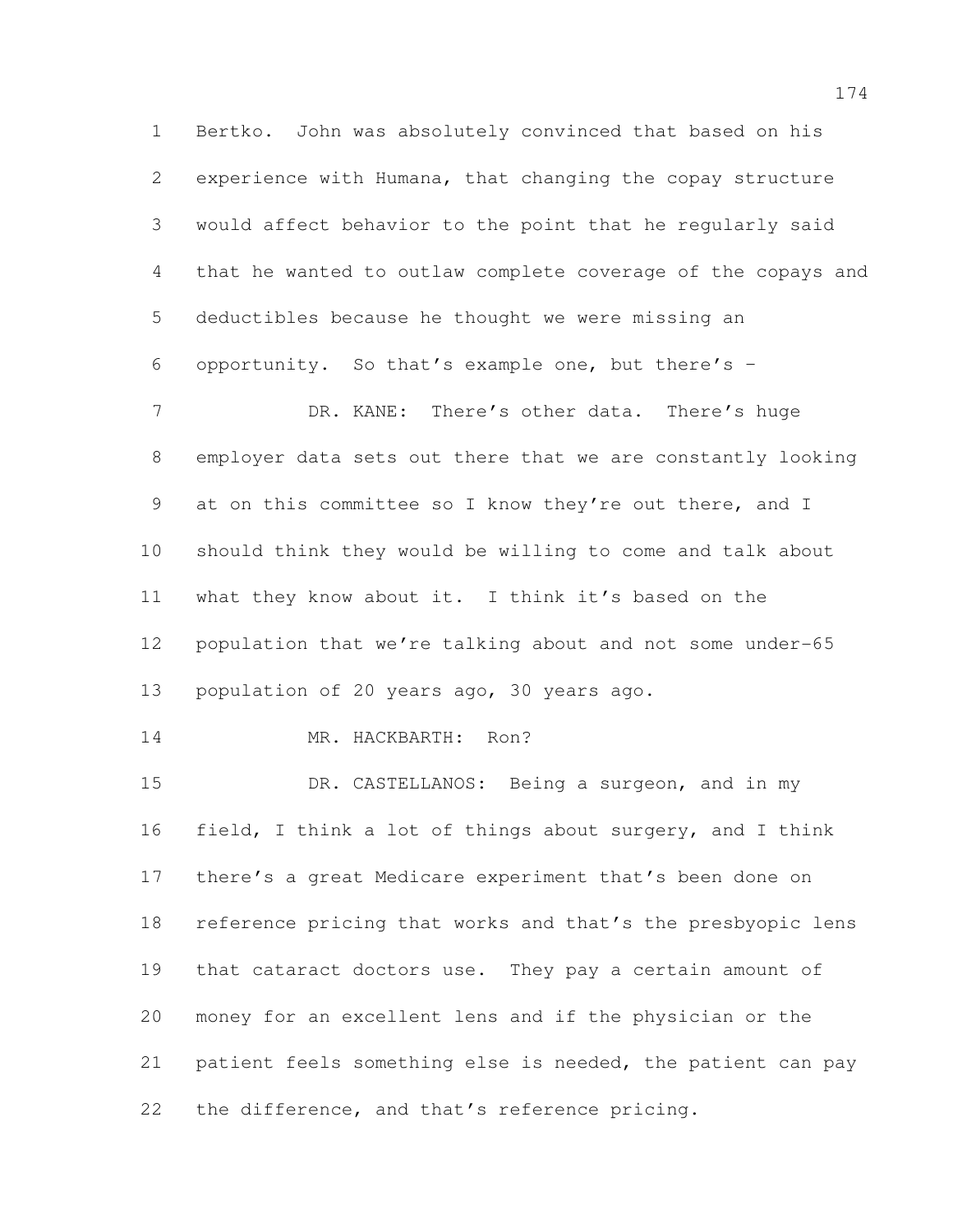I'm just curious why that hasn't been applied to knees and hips and pacemakers and all that stuff. I know we briefly talked about reference pricing, but we never went any further than just mentioning it as something. But it's something that I think is working in Medicare. Maybe you can give us some background about the presbyopic lens and how successful it's been and whether patients are using that or are they paying the difference. I think that's a great experiment that has been used and we should maybe gather some information from it.

 There's another point that I kind of wanted to mention, and we'll talk a little bit about it tomorrow, 13 something that, Glenn, you and I have talked about. When we defined efficient providers, we talk about high performance/low cost providers. But the care has to be consistent with clinical appropriate guidelines.

17 I'm going to be asking tomorrow that perhaps the societies can get some help with this clinical appropriate guidelines, but we can talk about that tomorrow.

 DR. BERENSON: Yeah, a few things. First, I wanted to make a comment about the Oregon approach in value-based purchasing, if you could put up whatever slide, 13. I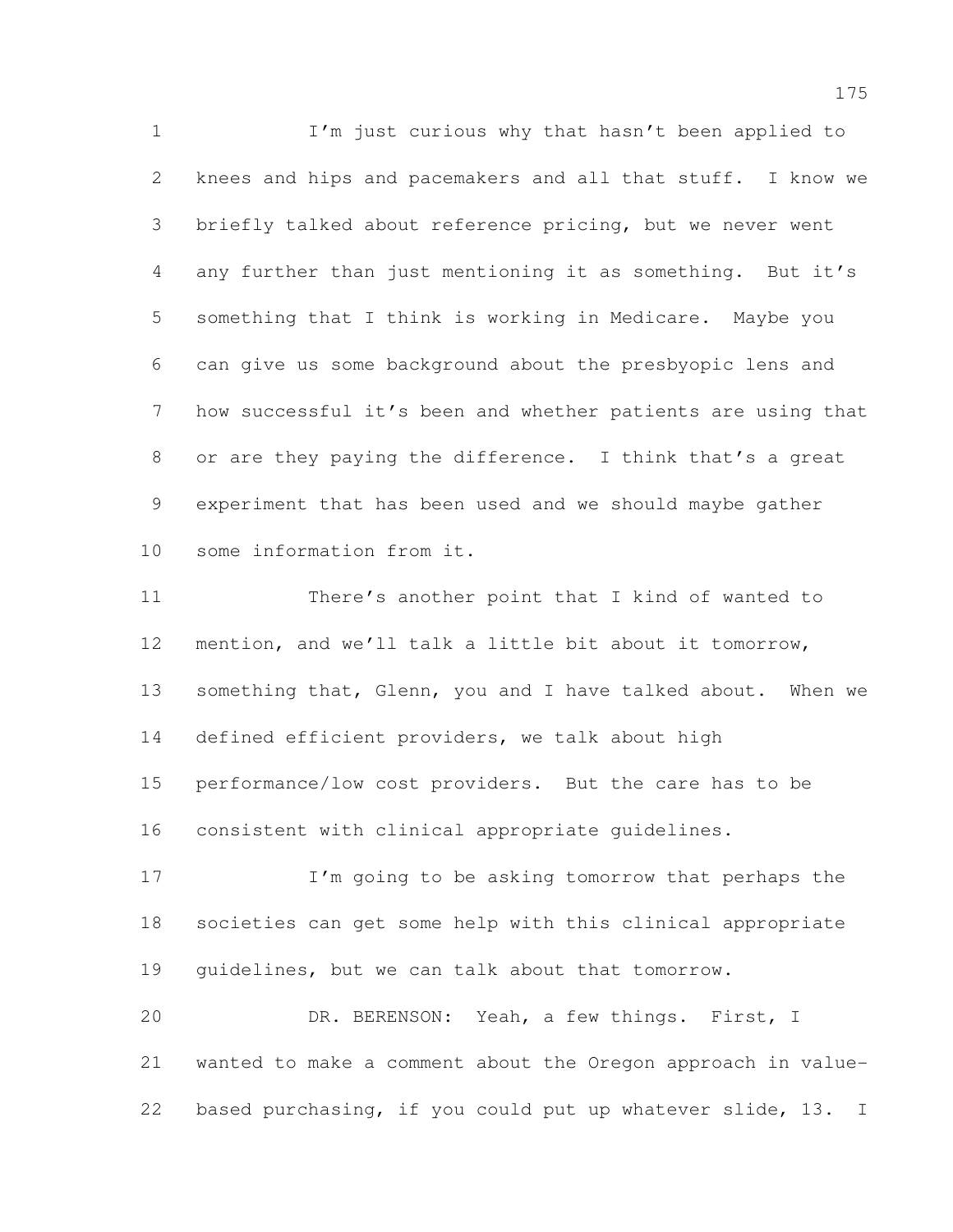mean, I think -- and this I'm taking from the written material. Level 3 focuses on "services that are nationally recognized as overused and driven by provider preference or 4 supply rather than evidence-based need."

 I think the flaw in this sort of logic is the assumption -- I mean, this came out of Jack Wennberg in pointing out different kinds of services, but it assumed 8 that these categories are mutually exclusive when, in fact, in one patient, a CABG is absolutely evidence-based. In another patient, it may be preference sensitive. In another case, it may be supply sensitive.

 The problem of applying Level 3 is -- I mean, the examples you've got in the paper, upper endoscopy, 14 outpatient MRI, CT/PET, spine surgery, CABG, angioplasty --15 is in probably the majority of cases. It's appropriate and necessary for the patient even though there's a lot of misuse of the services. So I don't know how you operationalize a higher cost share and be able to distinguish. It would require one to have to get the specific clinical indications in each case.

 So I just don't think we're ready. I'm attracted to going towards models that have decreased cost-sharing for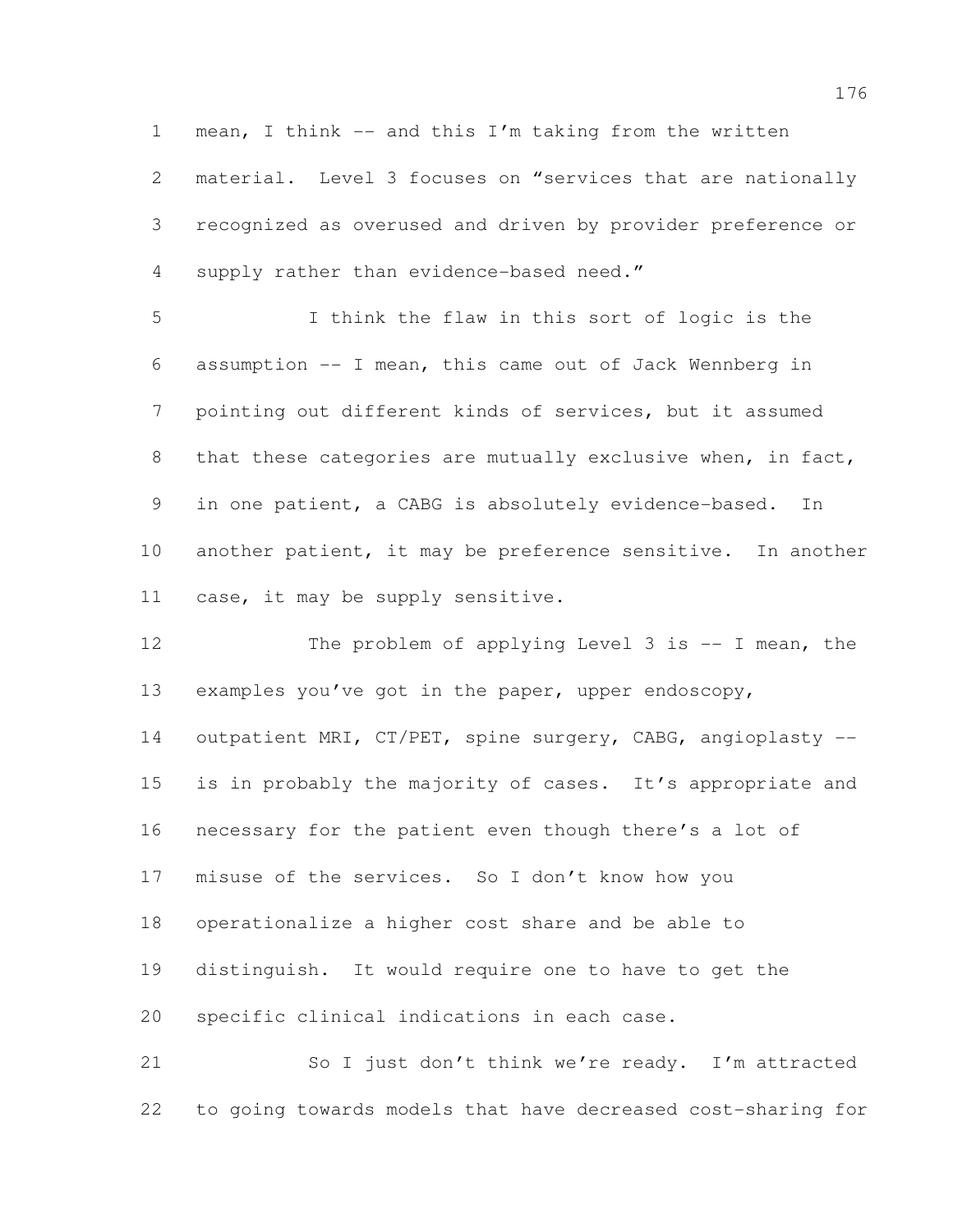things that have higher evidence of positive effect, but I don't know how to operationalize except where in those circumstances where a service isn't of -- doesn't provide a benefit in any case, but it is truly preference sensitive, and I would say that's a brand name drug in place of a generic. I don't know how you operationalize it.

7 And so, I don't think we want to spend a lot of 8 time on that, but I'm happy to  $-$  I mean, the world is exploring this and I think the world should explore it. I 10 don't think we should spend a lot of our own time on that. My second point, I wanted to pick up on Scott. I think Scott's suggestions are helpful. I think what we do now is a comparison of the actuarial -- to provide the Medicare statutory benefit package, we do an analysis of different kinds of MA plans compared to traditional Medicare, and we typically find that HMOs do it slightly less expensive and GAO actually just did it and has a different number than we do, a little bit different. They suggest that HMOs are even a little more efficient than not. PPOs are less efficient and then private fee-for- service is way off at the end. But you're asking, also, since we are talking about how do you fill in cost-sharing,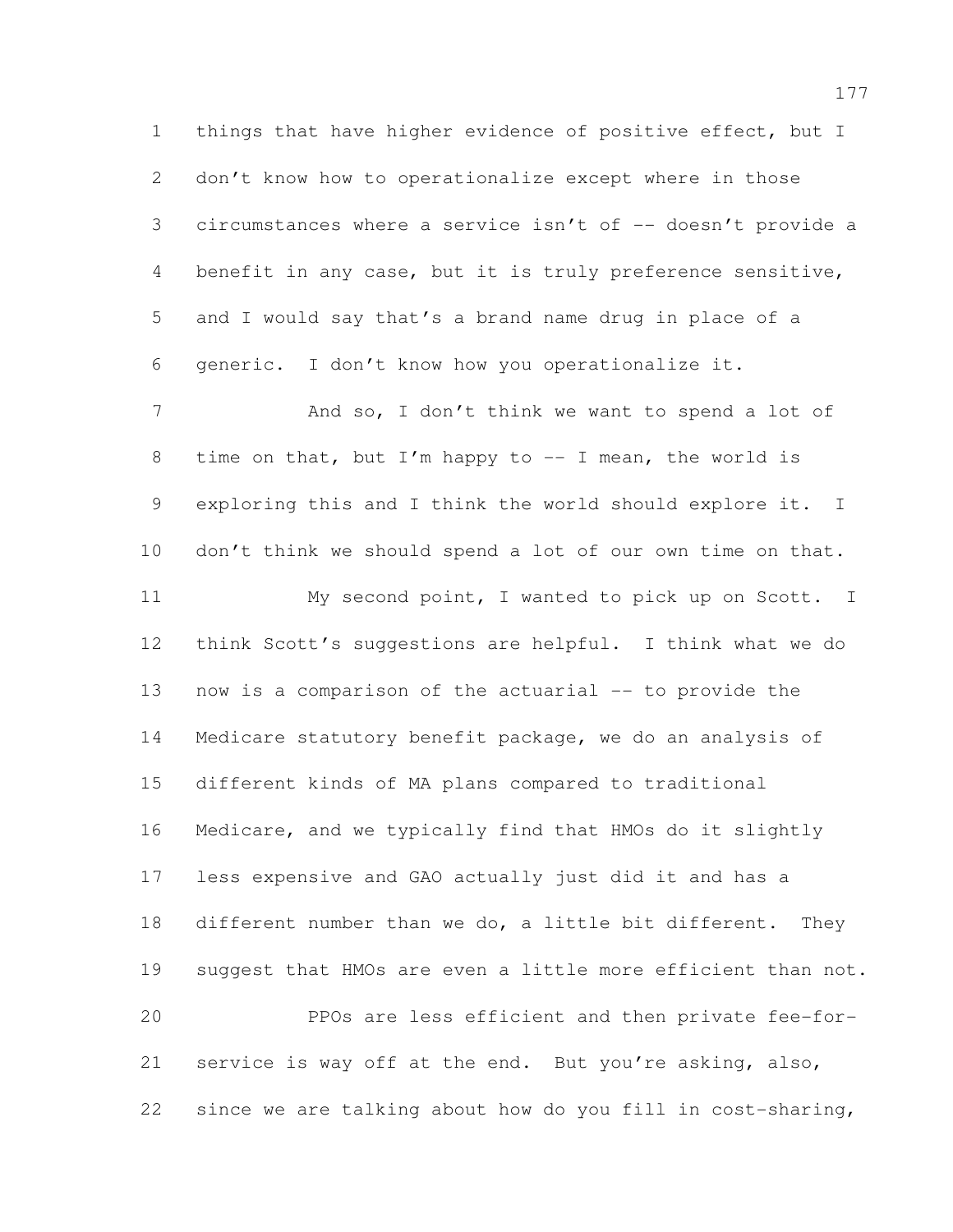how do you provide extra benefits, I think there is possibly a useful analysis which compares Medicare with Medigap versus Medicare and Medicare Advantage, recognizing that Medicare Advantage has more money so we would have to do that.

 I don't think the Medigap option is going to hold up very well. I believe that kind of analysis has been 8 done. It sort of comes out of -- Ken Thorpe does this kind of an analysis – as the explanation for why disproportionate numbers of low-income people above Medicaid select Medicare Advantage, because it's, in fact, a better deal than going into Medigap.

 But then that brings up a third area which you guys didn't really talk about, to make a simple problem a little more complicated, is Medicare savings programs, QIMBs and SLMBs, and the program that actually does fill in cost- sharing for a sliver of the population and putting them in the analysis.

 So I don't know. So I think it's possible that such an analysis could be done. I don't know how you adjust for the extra money that MA plans have at this moment. There was a time in which they didn't have extra money.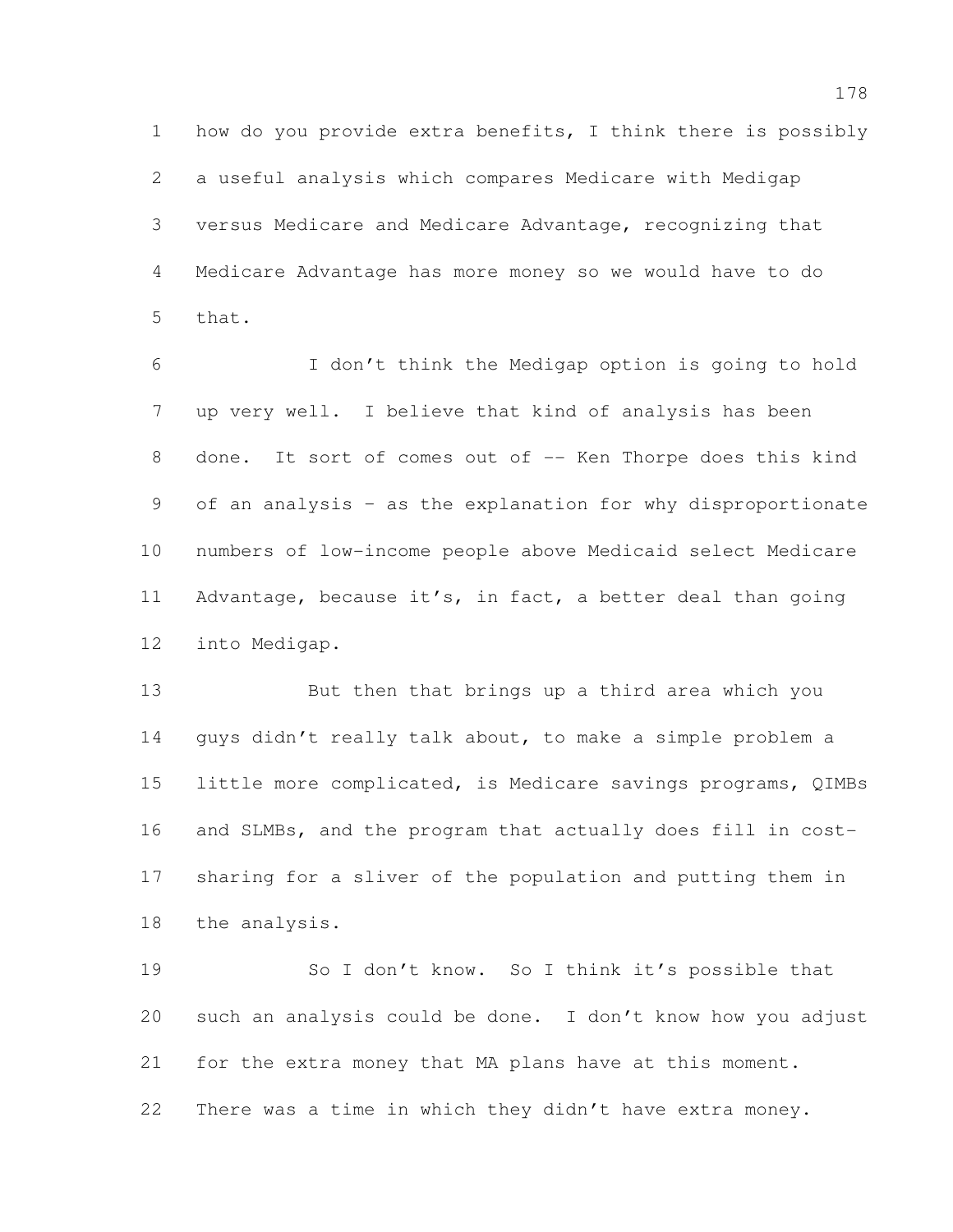So in any case, let me make the final point I wanted to do. On the discussion questions you asked us, let me answer them from my point of view. It was on Slide 17. Should Medicare rationalize cost-sharing? I have been one who thinks yes, that as we've pointed out in previous meetings, we have no cost-sharing in some areas, zero cost- sharing in other places. We have substantial cost-sharing. We have no cost-sharing in SNF for the first 20 days and then a big jump in the cost-sharing. I think there's some logic to that and that brings me to the second bullet, which is, if we could also rationalize cost-sharing and provide financial protection to

13 beneficiaries and if it doesn't cost extra money, because we believe that having a more rational package of benefits would mean that people don't have to go into the Medigap market and buy first dollar coverage. We could accomplish everything that we want to do.

18 If we came out and said, well, yes, we could provide financial protection and it's going to cost a bunch more money, I don't think the current world would accept that. But I think it's worth exploring whether we could rationalize cost-sharing, provide financial protection, and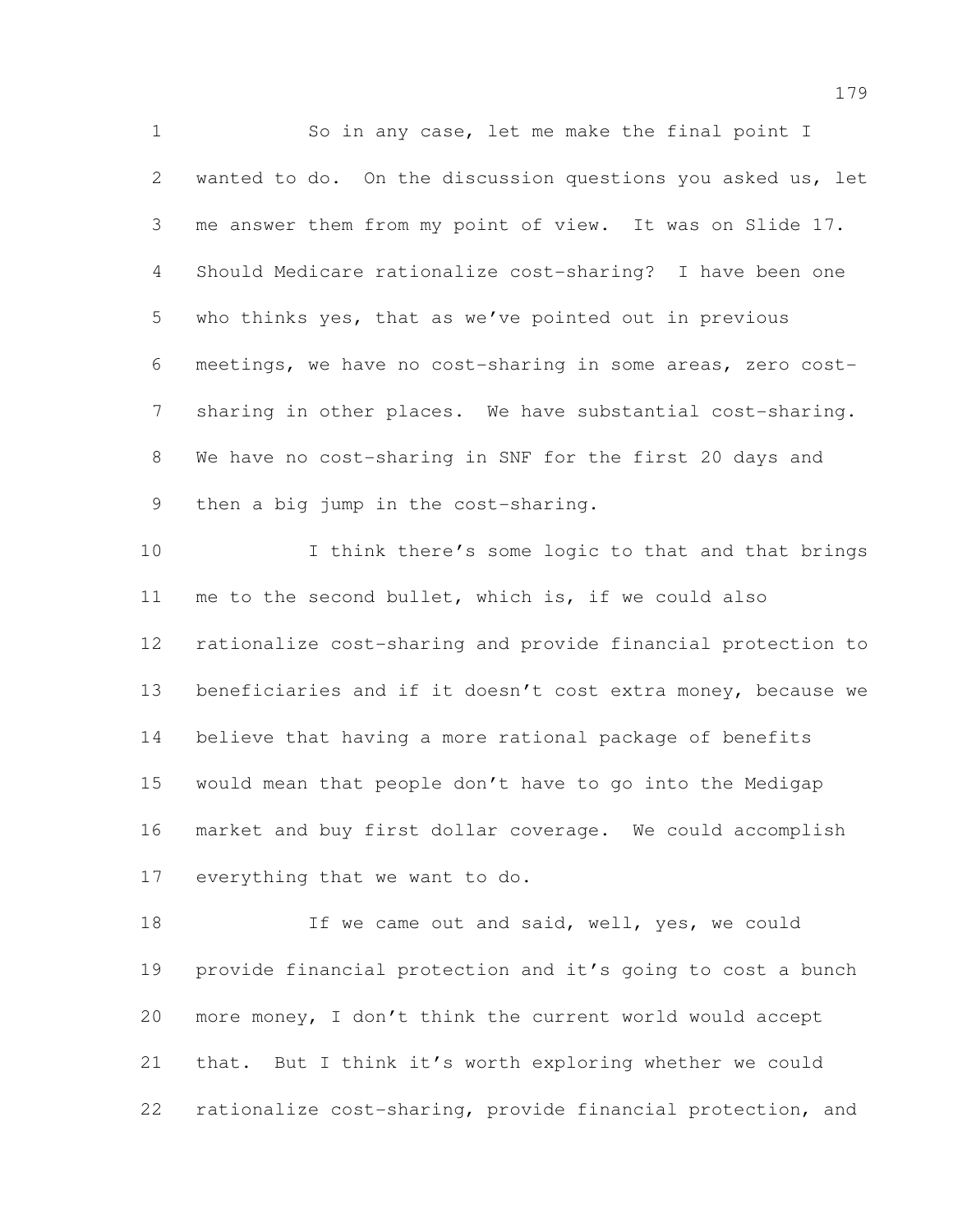not spend any more money.

 And then the question on, should we set some cost- sharing for all services, part of that comes out of the literature, and Glenn has pushed a little bit on that. I've raised this at previous meetings. I'd be interested if there's any information, even amongst experts, on whether facing nominal cost-sharing makes somebody more vigilant around fraud and abuse, whether they get an EOB that says that they've got a \$20 obligation to pay for a service that never occurred produces a different response from receiving an EOB that says, you received a service that you don't owe anything for.

 I'd be interested in getting some judgment from people who might know whether having some kind of cost- sharing associated with a service, even \$20 for a home health episode, would make somebody report to somebody if, in fact, no home health episode even occurred. I just think that's a factual thing that I'd be interested in, even again, expert judgment on whether that happens. I know in the '90s, AARP had a campaign going on

 around reviewing your claims and reporting and all of that, so I'd love to get informed on that. That's it.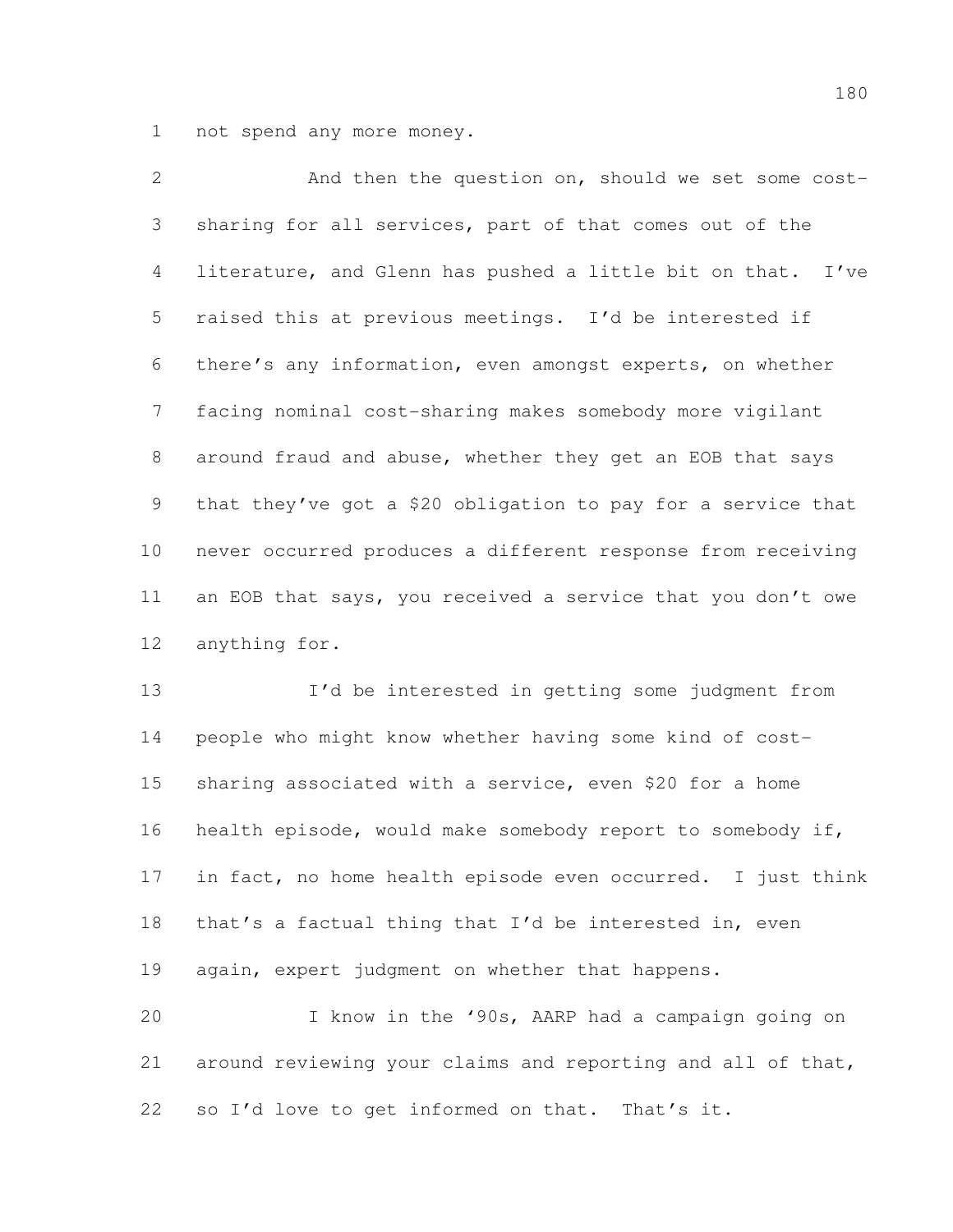MS. HANSEN: Probably picking up again on -- Karen started off with this whole comment about perhaps where we would coordinate with MACPAC a little bit, so this is probably one of my final comments that I'll bring up during this last couple of meetings I'm going to be at, relative to just how the low-income dual eligible population, whether they are the typical dual eligible or the SLMB/QIMB population that Bob just brought up. I've had some personal conflict about if the

 income is this low and any kind of cost-sharing would be difficult, on the flip side is, I think, Bob, just what you said, is there some modest trigger that is engaged with cost-sharing that doesn't cause people to not get needed services.

 So it's a complicated side on the beneficiary side, but on the provider side, I'll just raise this. I've 17 raised this before, that when you think of Part D services now, how when there is no cost-sharing or no consideration, it's totally opaque to the beneficiary, there's just some watch-dogging about use of certain -- they brand name pharmaceuticals as compared to generic pharmaceuticals that doesn't get felt by a dual eligible population versus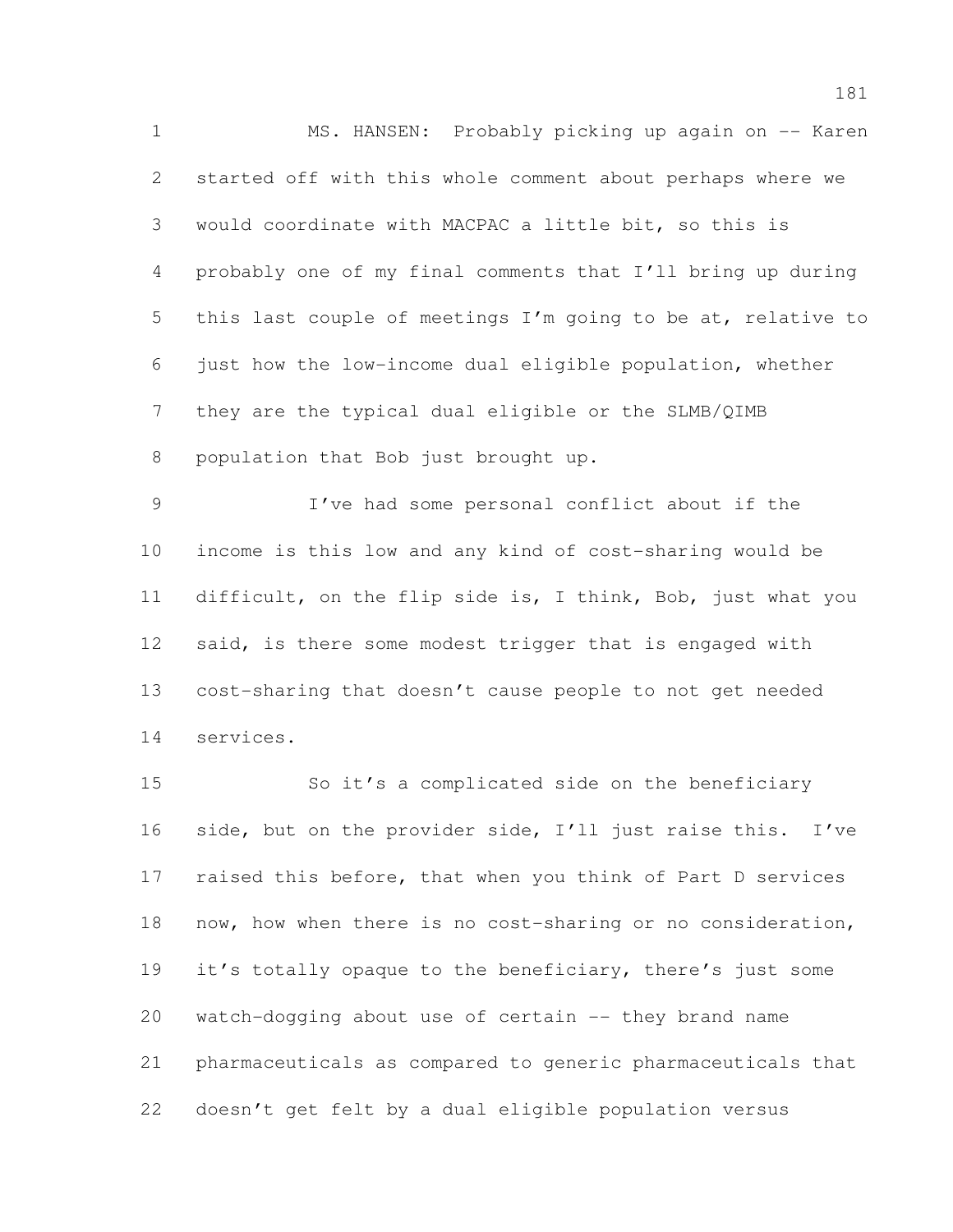somebody who is price-sensitive and has to purchase a medication. They will pick, oftentimes, the generic just because the price is different.

 So this is more on the part of the program savings that has to do with "cost-sharing" but from a different angle. So I just wanted to just have a final statement about just being focused on kind of how the dual eligible program operates now that also MACPAC is starting to get up and running.

10 It just seems like that segment of our population, be it rather small, I think we all know that the expenditures to the program are high and the needs are high, but is there a whole way of looking at the beneficiary side of this coupled with the payment side of it that could make a big difference in how that program has oversight and implementation?

 DR. STUART: Well, we could spend the rest of the 18 day on this. I have three quick points. One point that goes back to what Nancy said in the first round, and also Scott, about the variation in cost-sharing that Medicare Advantage plans use. I mean, we have a database that contains that information. It comes from Medicare Compare,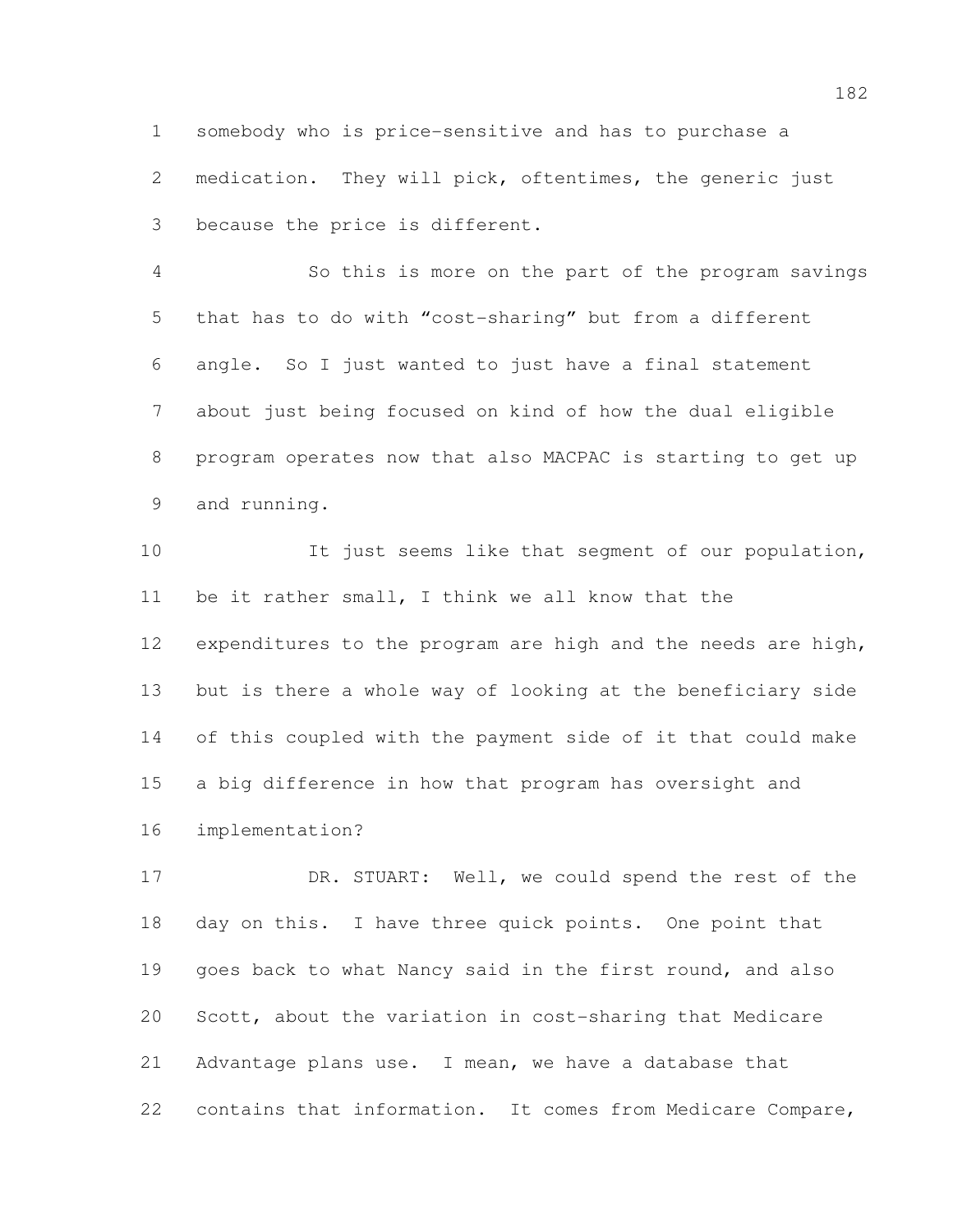the Health Systems Management Plan database.

| $\mathbf{2}$ | I don't know whether you have access to that, but             |
|--------------|---------------------------------------------------------------|
| 3            | it should be relatively easy to lay out the distribution of   |
| 4            | alternative plan designs that MA plans offer, and I think     |
| 5            | that would be particularly interesting with respect to how    |
| 6            | they have responded to this new requirement that they have    |
| 7            | catastrophic coverage. I can't imagine they've all done it    |
| 8            | the same way, so it would be interesting to see what that     |
| 9            | variation is.                                                 |
| 10           | The second point is, to a point that Ron was                  |
| 11           | raising on reference pricing. We do have -- and it actually   |
| 12           | follows on what Jennie said, too. We have an example of       |
| 13           | reference pricing in LIS payments for Part D drugs. LIS       |
| 14           | charges currently for a generic, it's about \$2.50, I think,  |
| 15           | and for a preferred brand it's \$6.50. LIS does not cover     |
| 16           | the cost of non-preferred drug brands. And so, in essence,    |
| 17           | what you've got is that they pay the reference price.<br>The  |
| 18           | reference price is \$6.50 and then everything else is covered |
| 19           | on that.                                                      |

 And then the final point, following up on Bob, how do you differentiate low and high value. I agree. I think doing the low value side is very, very difficult, but I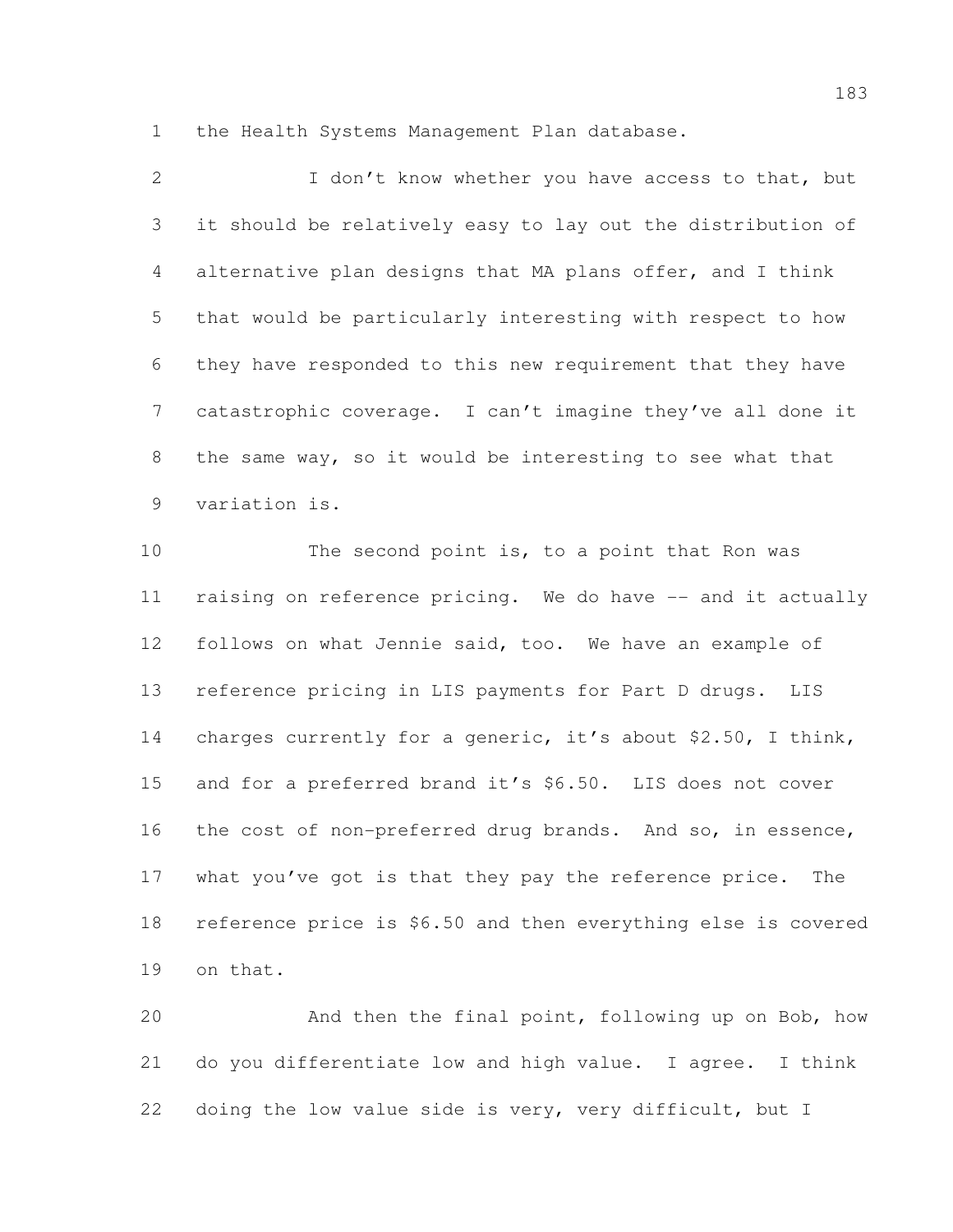think one way that one might do this is, there's a lot more consensus on the value side. I mean, we've got preventive services, whether they're for primary prevention or whether they're for secondary prevention using drugs for chronic conditions.

 Implement value there. In other words, reduce the costs there and then just raise the copayments for everything else. Don't make a distinction at that higher level and then we'll take our actuaries and figure out how much it has to go up to at least cover the extra cost. MR. HACKBARTH: Let me ask you about that, Bruce.

12 So in the preventive side, there have been significant steps taken towards reducing the cost-sharing on preventive services. The other big area is Part D, but Medicare doesn't control the benefit design there. Private contractors do.

 So that's not really in the option set for what Medicare can test in terms of rewarding high value services. That's the plan's decision and we have this anomaly that the money comes out of different pockets. If they reduce the cost-sharing for some drug and they increase the utilization 22 of that, the savings don't accrue to them and their plan.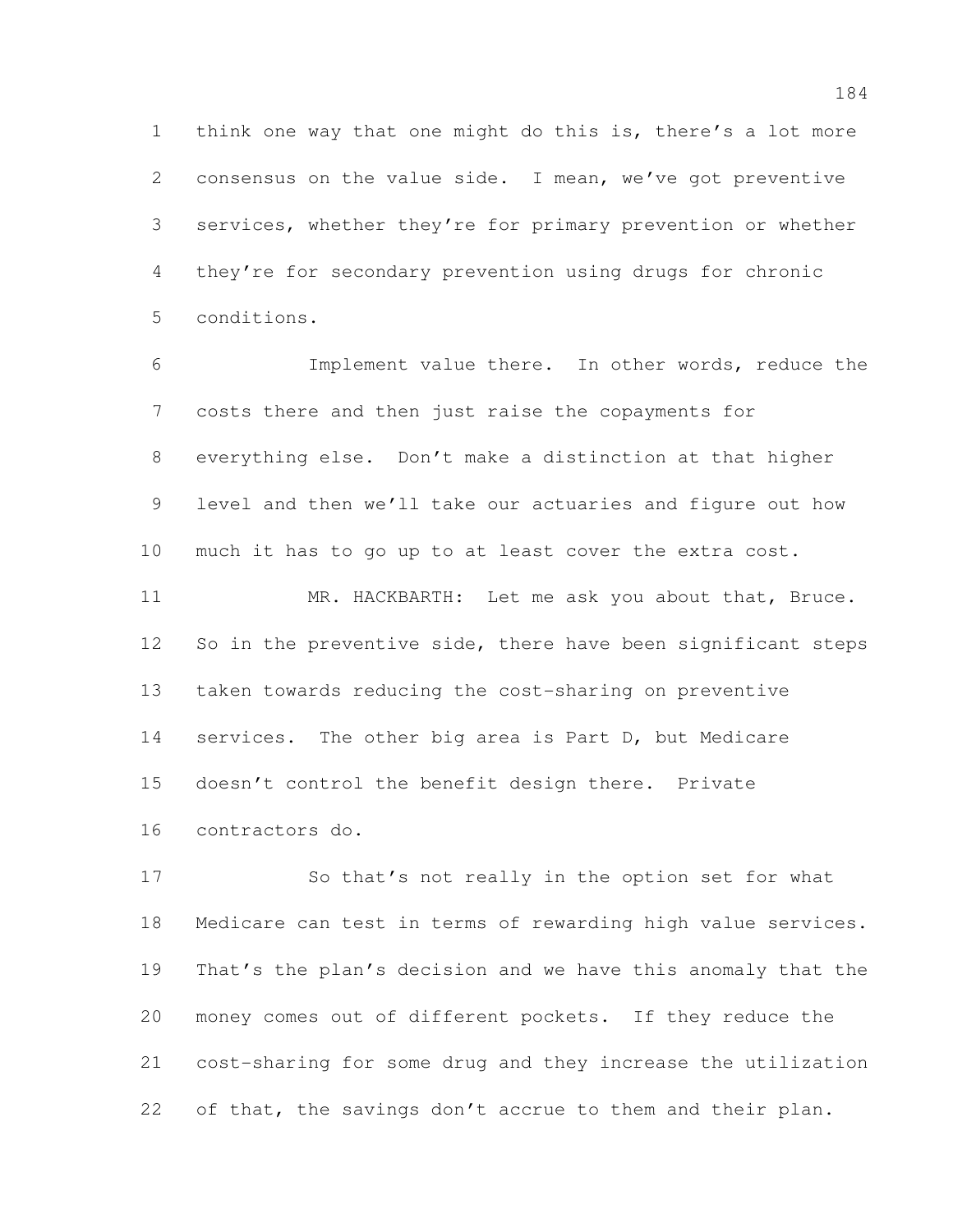They may accrue in reduced hospital days or emergency department visits to another insurer. So we've got potentially a disruption in the economic incentives to make prudent choices around benefit structure in Part D because of the wall between the two programs. DR. STUART: Well, I guess my point -- I'd make two points. One is, let's learn about variation in cost- sharing in the MA market -- MR. HACKBARTH: Yes. DR. STUART: And we can do Part D, too, but particularly in the MA market. I think that's important. And then the second thing is that the plans don't have control over what the cost-sharing is for LIS. 14 MR. HACKBARTH: That's true. 15 DR. STUART: That's standard for everybody. 16 MS. BEHROOZI: Thanks. Wow, this is really great. Thanks. So to your question, Glenn, about whether we should be looking, what should be our primary goal, I think that while I have a lot of concern for the people who face the tremendous costs without catastrophic coverage, I think that 21 -- I'm not an economist nor really a business person, but I think that if you take the 90 percent of people who have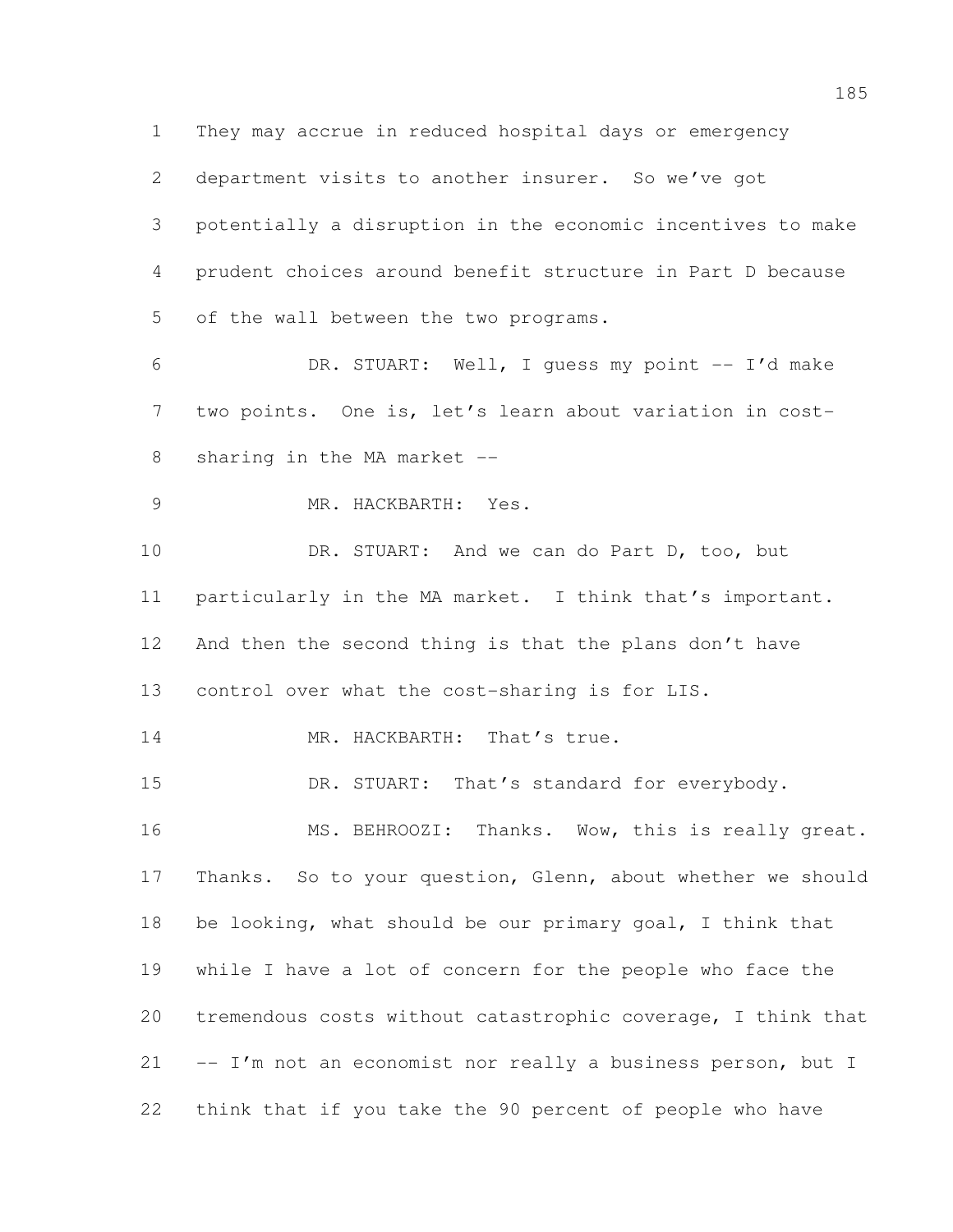chosen to pay for or qualified for other people to pay for that additional coverage and you essentially bring them back into the Medicare program, so that you can cover the 10 percent who don't have additional coverage.

 I'm not sure that that's economically like the right balance because yes, there's some induced demand. Medicare is paying some more because of the additional coverage that those people have, although we're very confused now about how much more Medicare is paying because 10 of that induced demand, and the amount of cost that's offset by people paying for their own Medigap coverage or their contributions towards their employer-sponsored coverage or 13 whatever, is costs that the program is not bearing and we'd have to figure out a way to reshuffle if it made catastrophic coverage available for everyone.

 Instead, perhaps, the program could consider expanding the support, like in the exchanges for the people who are going to be newly insured, some kind of sliding 19 scale of subsidies that goes beyond Medicaid, because, you know, my little wagon, dual eligible is not co-extensive with low-income and even the maximum level, I was reminded in the paper, for SLMB support is 135 percent of poverty,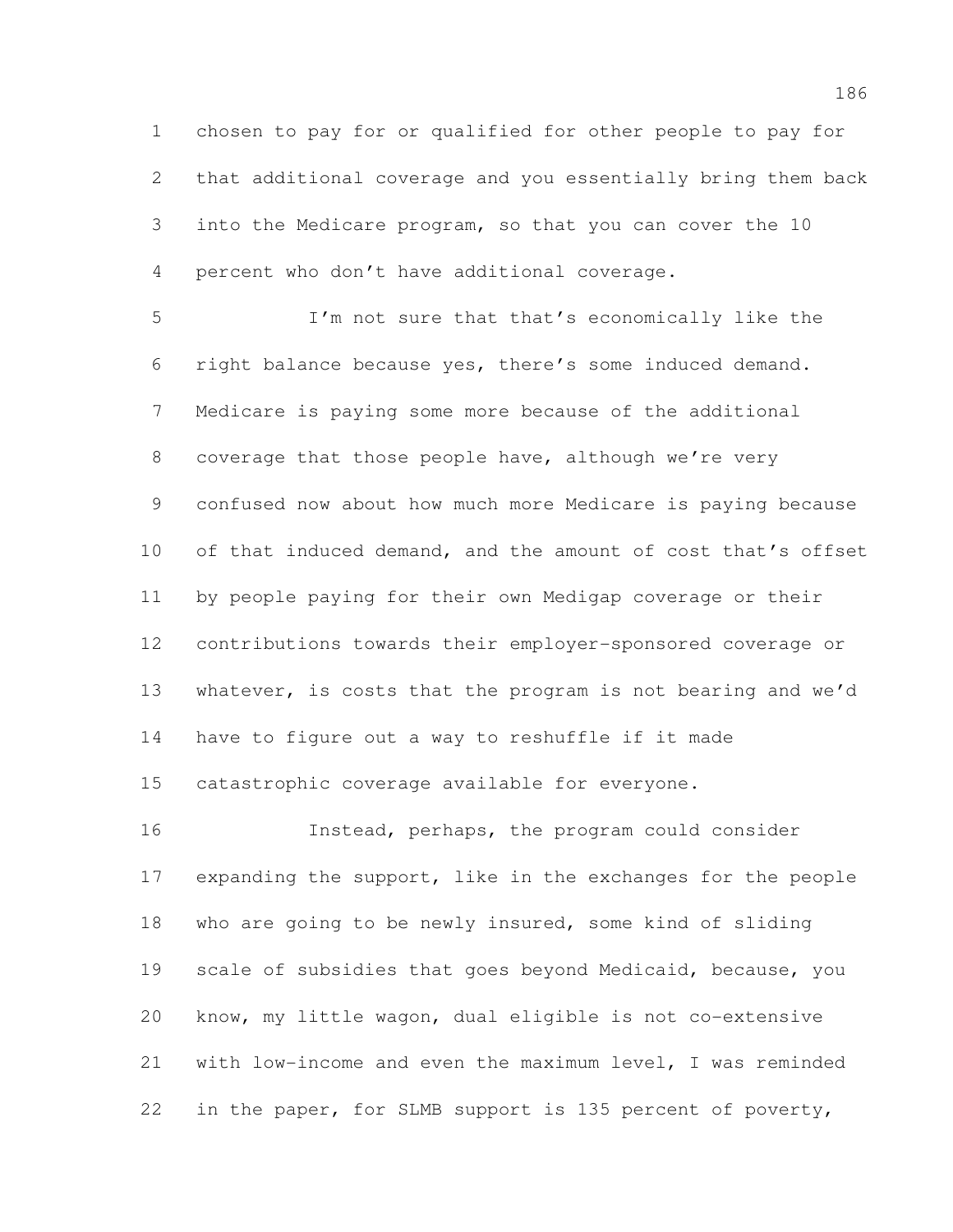and we keep talking about 200 percent of poverty as sort of a break point where we would think of the people under 200 percent of poverty as being low-income, not the 201 percent is such high income.

 And, you know, on the non-Medicare side now, under PPACA, it's up to 400 percent of the poverty level where people could get a subsidy to pay for -- to put some of their own resources into getting that coverage. So I think that yeah, bringing it back into Medicare's design to address the problem of catastrophic coverage is not the most efficient way of doing it, but address the problem for that 10 percent of people.

 And then the issue of induced demand and the insurance effect. I think that -- I feel like it's been sort of a catechism that I didn't grow up with and I've kind of had to learn it while I've been here. What I keep hearing, when people talk about the RAND experiment, is that 18 the baby gets thrown out with the bath water; that both necessary and unnecessary service utilization was diminished by the imposition of copayments.

21 So I don't know. Does that lead to a good result or a bad result? I don't see that that necessarily leads to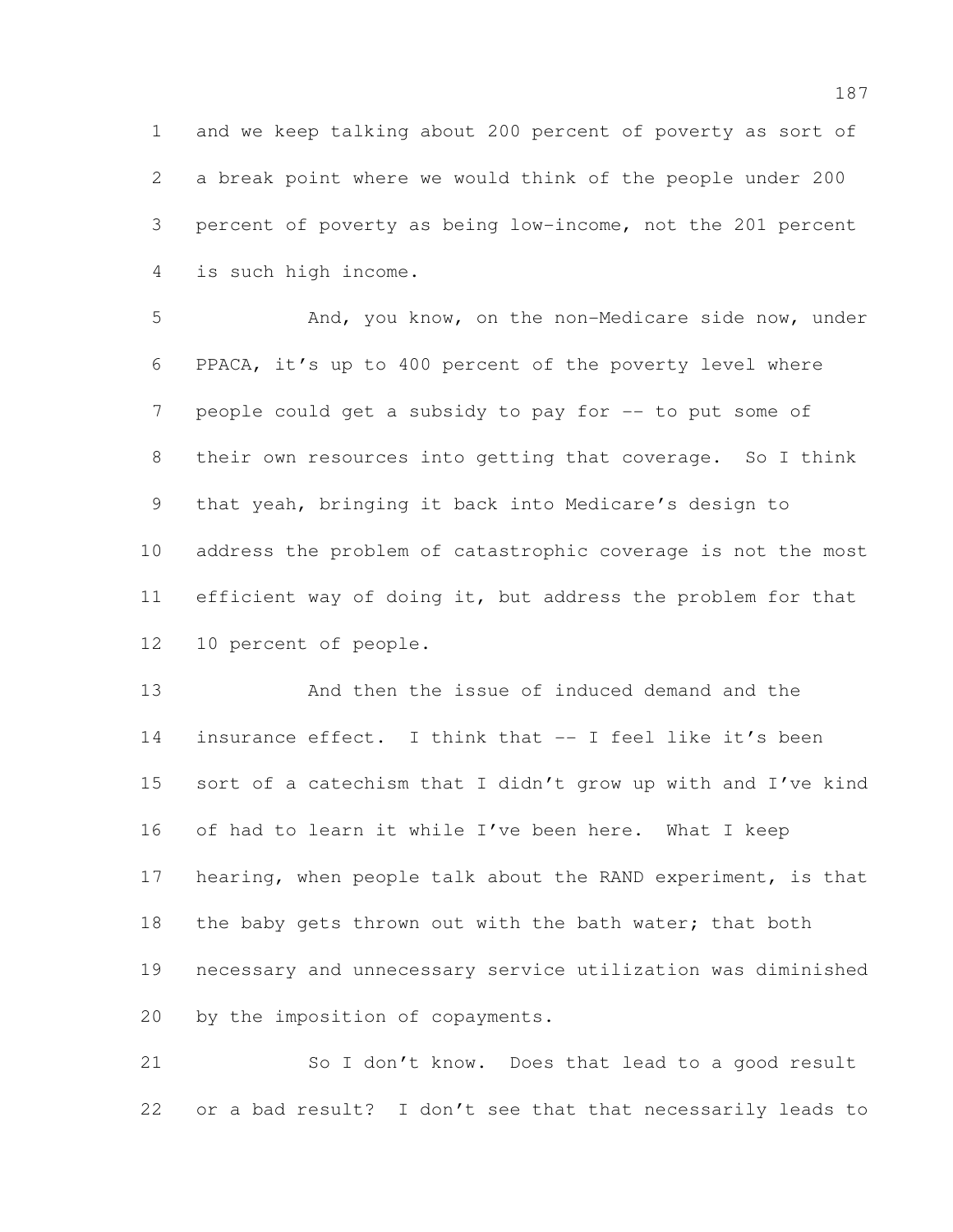a good result when you say that it's across the board the same. And then in RAND, they acknowledge that that effect tends toward the reduction of good utilization, good utilization, for poorer and sicker people.

 We always use those terms, poorer and sicker, and like Peter, I haven't read it either and I should. I've 7 read many things about it, but I don't know what that's relative to. Poorer than what? Are they talking about 200 percent of poverty or only before the Federal poverty level? You know, how did they examine that?

 But I think that there is more evidence emerging and people are focusing on it differently. There's a passing reference to one of the articles written by Amitahb Chandra in 2010. I'm not sure which it is because it's actually not in the back, but I can tell you about that 16 later. But one of them was a study, and we've talked about it before, of MA plan participants in California, which I think goes to Nancy's point about has anyone looked at what happens to Medicare-covered beneficiaries when copayments are increased.

 I think that is hugely significant. There's a difference between talking about the existence of copayments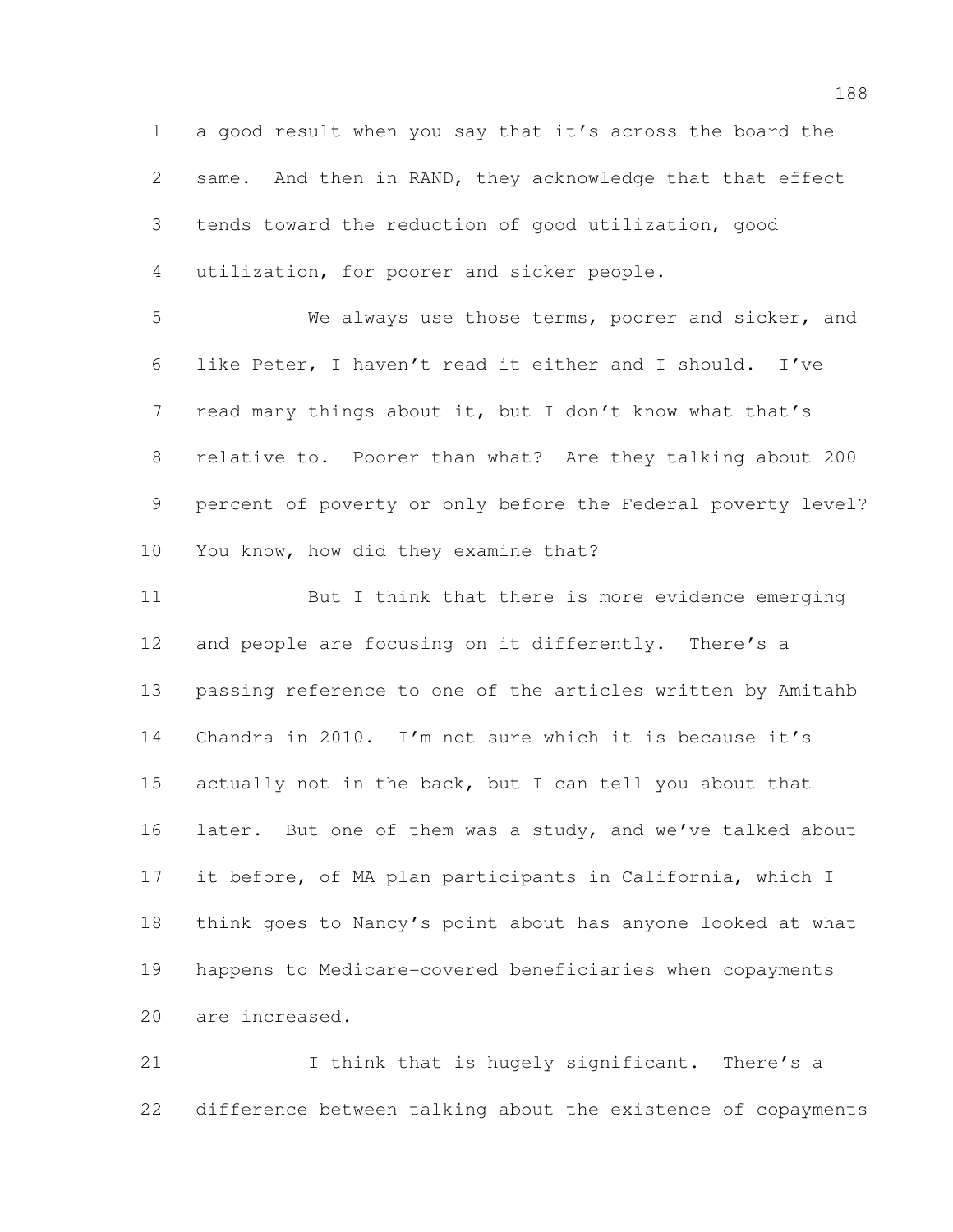and increases in copayments. That is not the only study that has come out very recently, like over the last year- and-a-half, to look at the impact of increasing copayments, particularly for ambulatory services, front-end services, where you find a hospital offset.

 I found it very interesting in Atul Gawande's 7 recent article, The Hot Spotters, which I'm sure everybody read, that he made a passing reference like, Well, of course, this is logical, where he said something about employers are trying to offset their cost increases by adding more cost-sharing, cost-shifting to the employee side, but then they find that their hospitalization costs are on a population basis, not necessarily on an individual health outcomes basis, but on a population basis.

 Their hospital costs go up. So, well, that backfired, didn't it? Well, I'm not sure the catechism remains unshaken, at least when you talk about increasing copayments to be the only point of having copayments is to be able to waive them or to be able to impose them in order to drive behavior. So I would say that the purpose of looking at this would be for the value proposition. But I would caution against getting too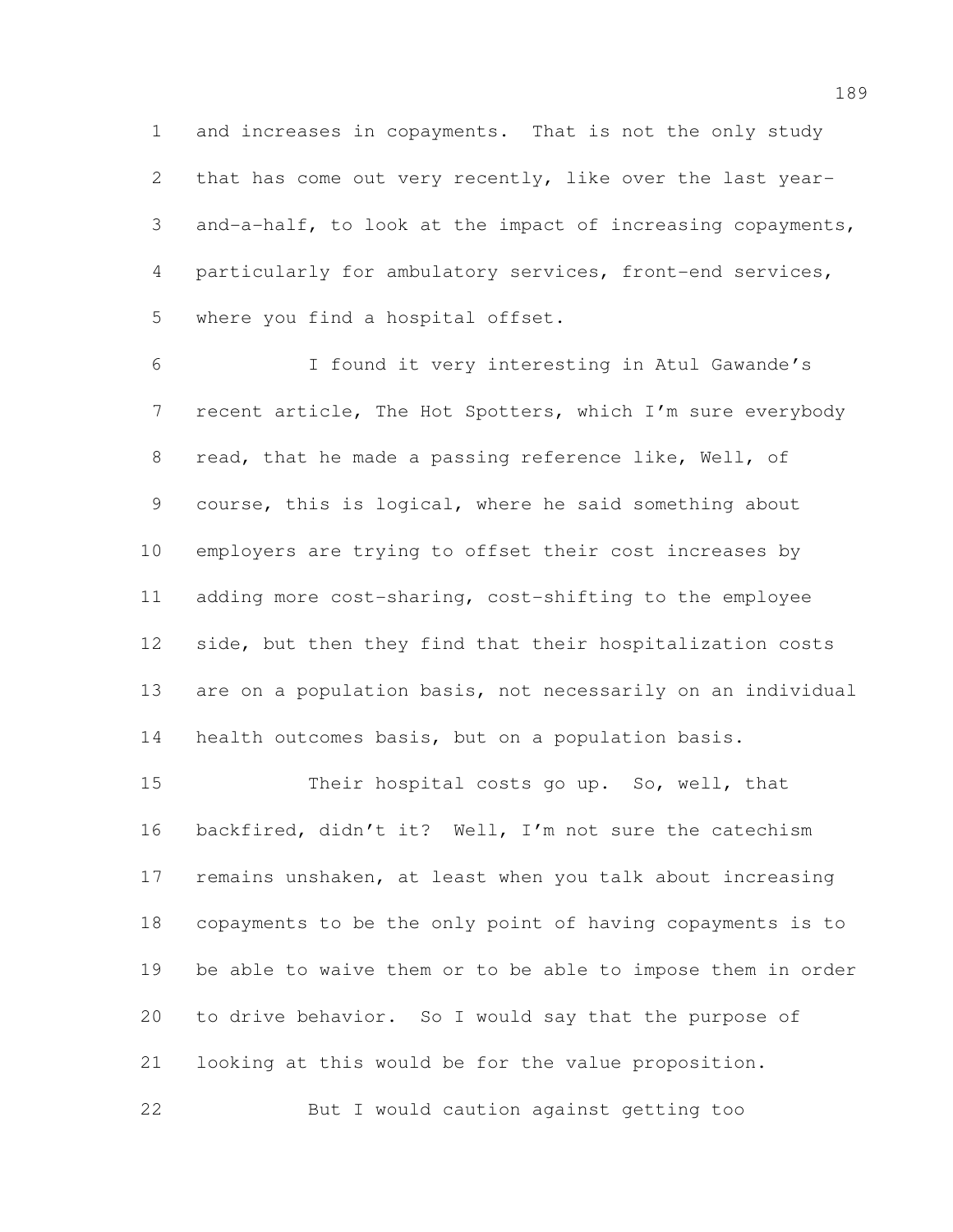complicated about it. I mean, Mike and his colleagues have done a lot of great work about looking at very specifically which people benefit the most from which. I'd say, you know, start with the easy stuff. Start with the things that are well known.

 The team has talked about the limited tools that are available like reference pricing or coverage decisions, right? But that's sort of an extreme, like medically necessary is a pretty low threshold. I think that we are moving toward knowing, at least at the ends of really high value and really crummy value, but maybe doesn't quite fall below the medical necessity threshold, some of the places where we could start using -- the program could use copayments to drive behavior or to providers in the ACO 15 context, medical home context. That's a policy choice. 16 It's not necessarily totally evidence -- like, well, this 17 ACO is better than that other group of providers, but rather, a policy choice that we want to incent the development of comprehensive team-based integrated care. So I would say there should always be a free option because people might think of themselves as unable to afford something, whether or not they fall below a certain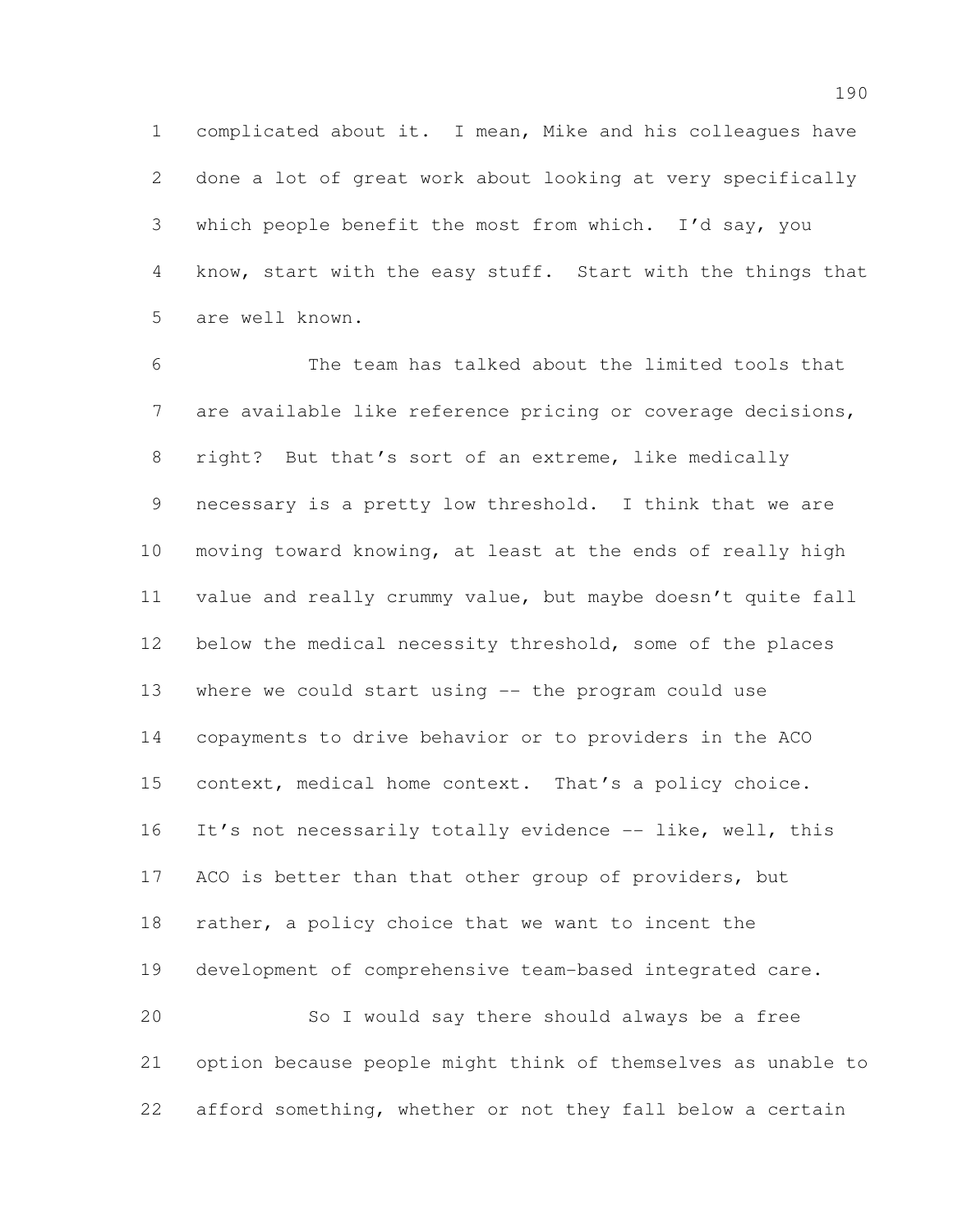threshold of relation to the poverty level and they might avoid needed care that could end up costing more later, and those things that are free should be the things that we think the program should pay for.

 MR. ARMSTRONG: So just a couple of quick points. First, Bob, I want to thank you for making sense out of my question from before and actually explaining in a way that made sense to me. So whatever you said, I agree with.

 I echo the sentiment that we should -- I really do believe we should be looking both at payment provider- inspired incentives as well as the benefit structures and how they affect individuals. I really believe that you have to do it well, to your points about copayments, but to the degree patients are involved in their care and advancing 15 their health, they're going to be healthier.

 There are a lot of organizations with a lot of experience. It may not be a RAND study, but there's a lot of experience that I think we can look at and learn from. My own comes from not just as an insurer, but as a large employer where we are doing a lot to involve our insured lives, our patients and their family members, in very creative incentive programs like this and we're not ahead of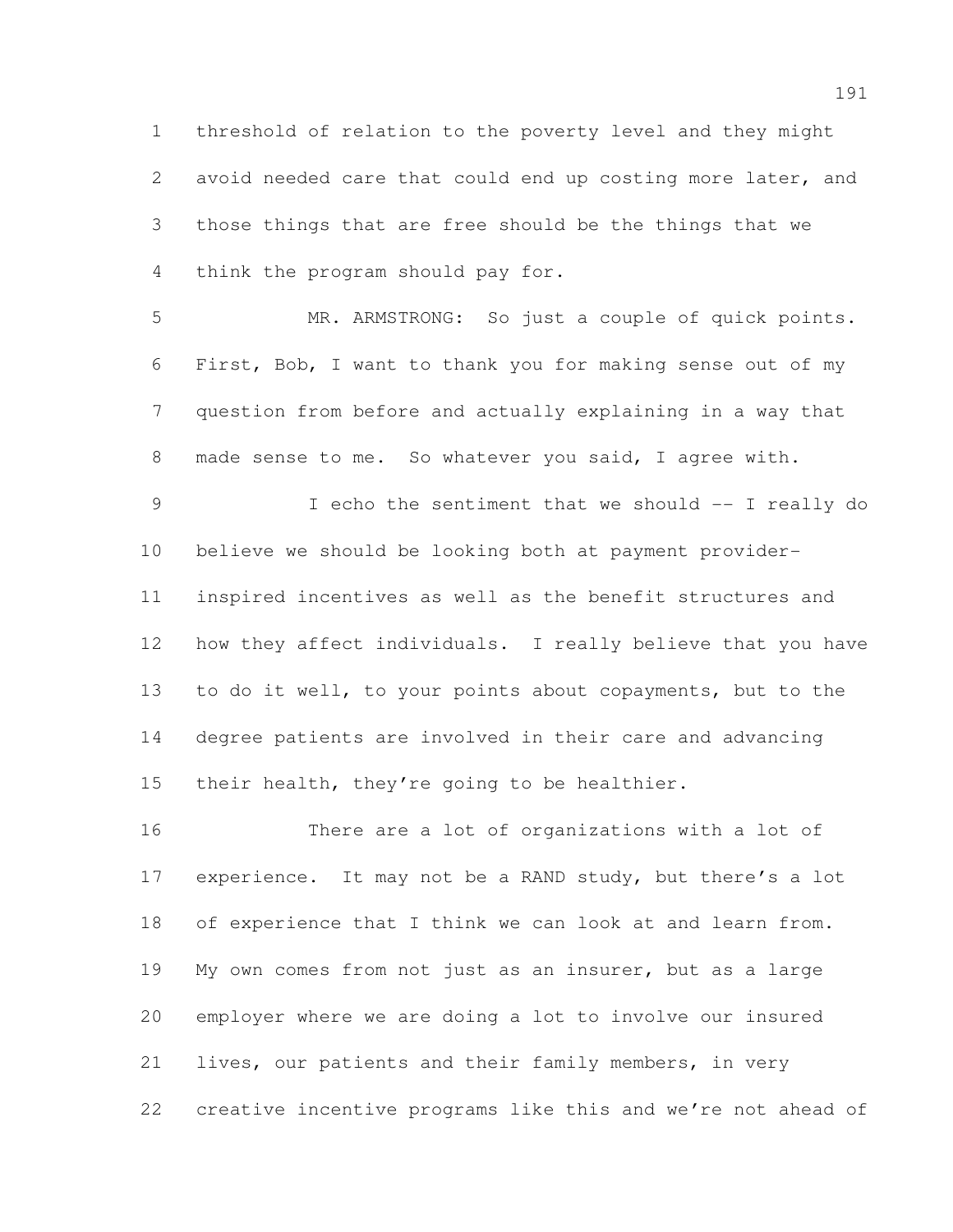the curve. We're just right in the middle of the ball game.

 So for that reason, on Pages 17, 18, and 19, I would, frankly, say yes to all of those questions, and I think the real issue is how do we organize the work and make sense out of this as we go forward. I'll stop there. MS. UCCELLO: I'll agree with a lot of what's been said and kind of echo Bob and the answer to your question, Glenn, about what should our goal be. It should be both. 9 We should be rationalizing spending, but trying to -- with

 trend. So we'll try to be wise, but I think we could try to do both.

maybe a smaller pot of money, or at least reducing the

 I also want to build off the discussions that we've had over the past two months about the Home Health copay and how we tried to think about it with respect to the other potential sites of care, and that we still need to, as we're thinking about all stuff, does it complicate things, but make sure that the cost-sharing is providing the appropriate incentives for the different sites that – people have options, you know, whether they go to an ambulatory surgical center or a hospital outpatient, you know, making 22 sure that it's a rational way of -- that that cost-sharing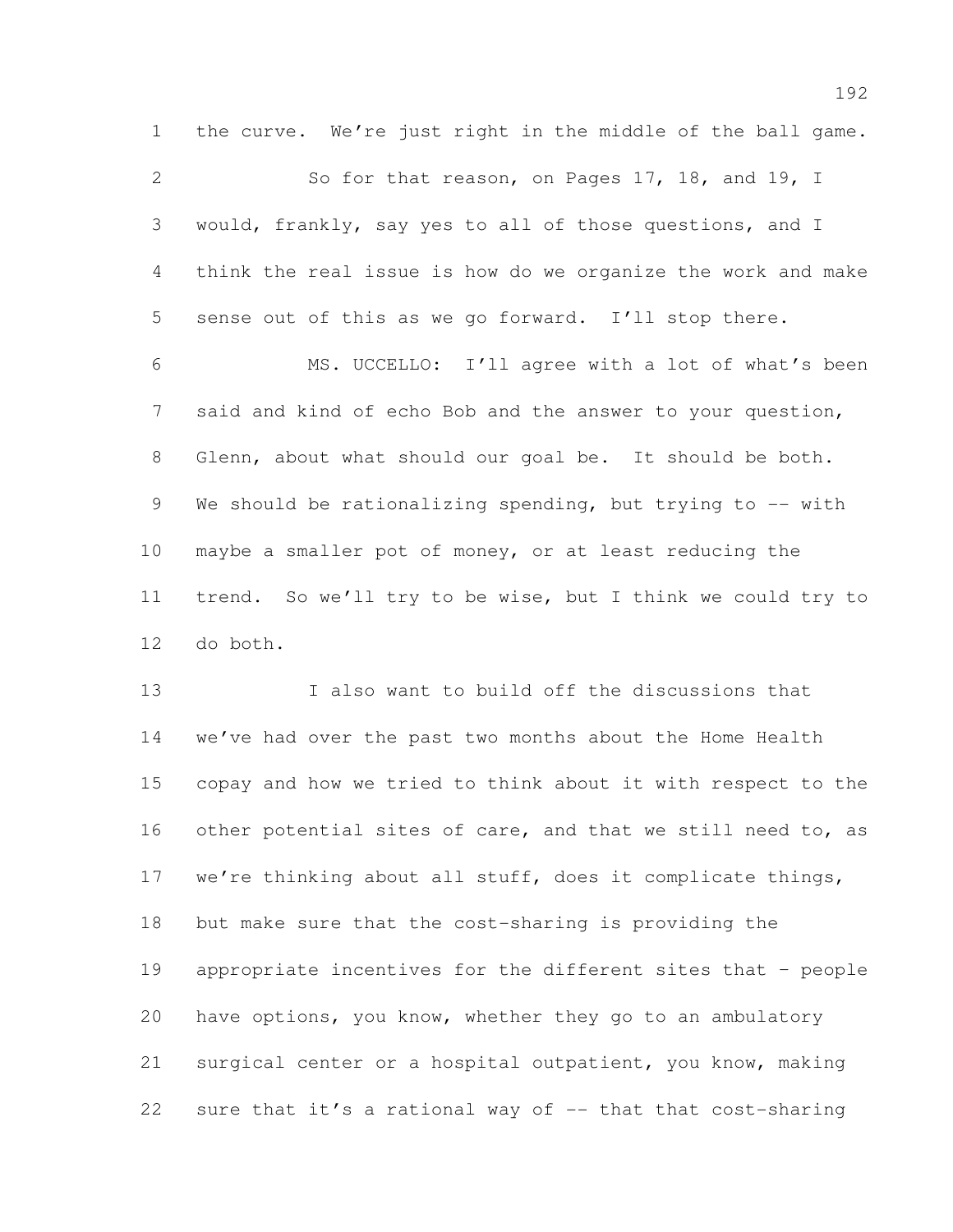is lined up right. I'll leave it there.

| $\mathcal{L}$ | DR. DEAN: Obviously this is a terribly important             |
|---------------|--------------------------------------------------------------|
| 3             | and obviously very interesting issue. I would just -- most   |
| 4             | of the concerns I had or questions I had have been answered. |
| 5             | I would just make the comment on the reference pricing, it's |
| 6             | a very attractive concept and it's one that I've thought for |
|               | a long time we should be promoting.                          |

 But it also is not nearly as easy as it may appear on the surface, for some of the reasons that Bob raised. I mean, there are certain procedures and things that are totally equivalent in many situations and not in the others, 12 and it's also true of drugs, that there are a few classes of drugs where there is a class effect and any one of the drugs will do what you need to have it do.

 The other -- in other cases, there are drugs which are in a given class, they're categorized in a particular way, but they have -- one drug will have some unique 18 properties that another one doesn't, and it's really hard for those of us who are prescribers because the industry does a very good job of confusing us and emphasizing that particular aspects of their particular product, which may or may not be really significant -- I guess what I'm getting to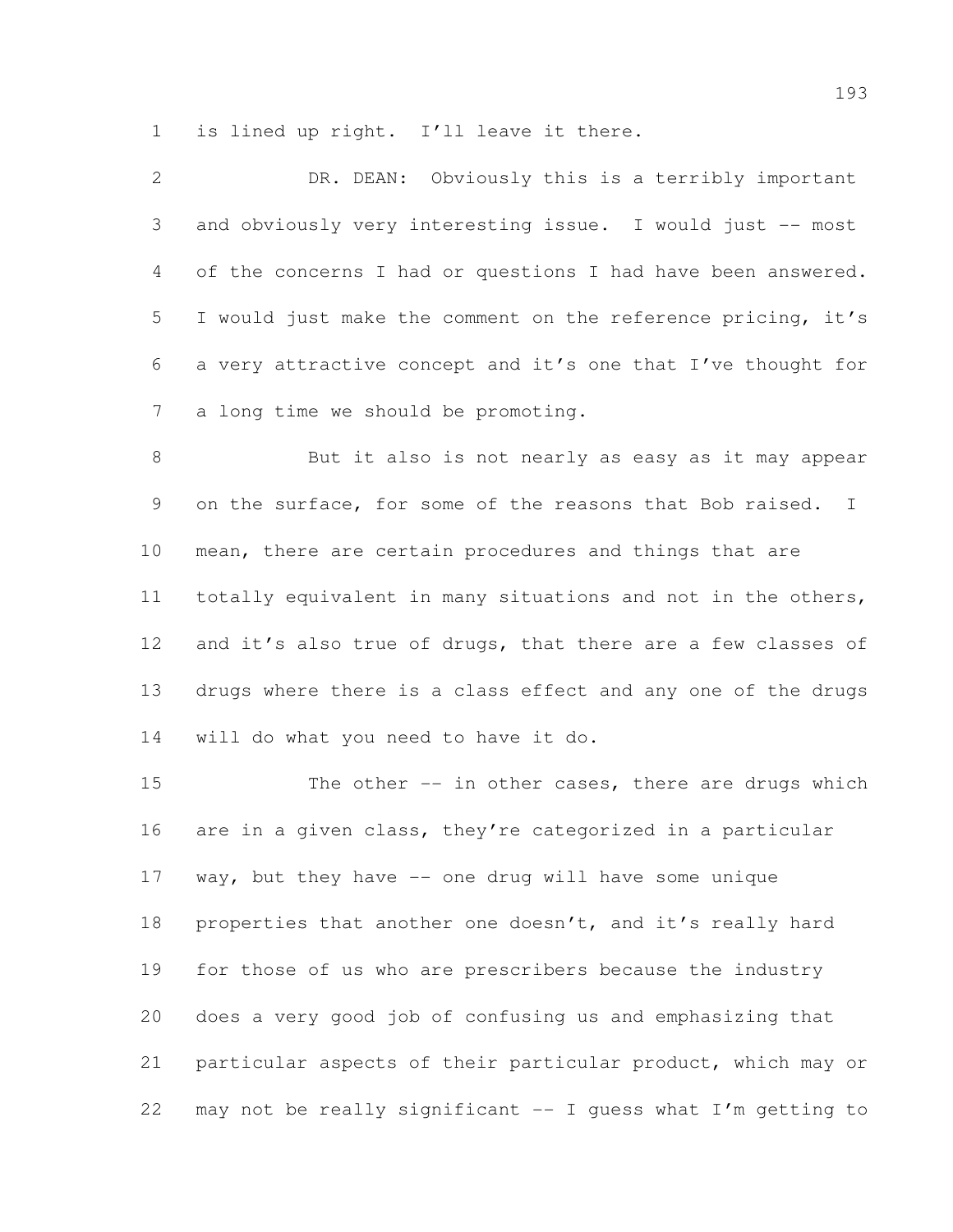is it just, again, emphasizes the terribly crucial role that comparative effectiveness has to play in all this, because once we have that data, we can really have a working market. Up until that time, we're really at the mercy of the producers.

 MR. HACKBARTH: Okay. Well, you've got us thinking and thanks for that, Julie and Joan. My big concern is that the array of topics that we've raised here is too complex for us to try to tackle as a mass. If we try that approach, we will get really bogged down and not get anywhere.

12 For me, I think a really important point -- and not everybody may agree with this -- is I think if we're 14 going to get a more efficient effective health care system, we've got to figure out ways to more effectively engage patients in seeking out high value, efficiently delivered quality care. Our current structures don't do that. Julie and Joan have elucidated a lot of different ways that you might approach the problem of trying to more effectively engage patients.

 But again, I don't think we can tackle them all at once. I actually liked the way you raid the short-term,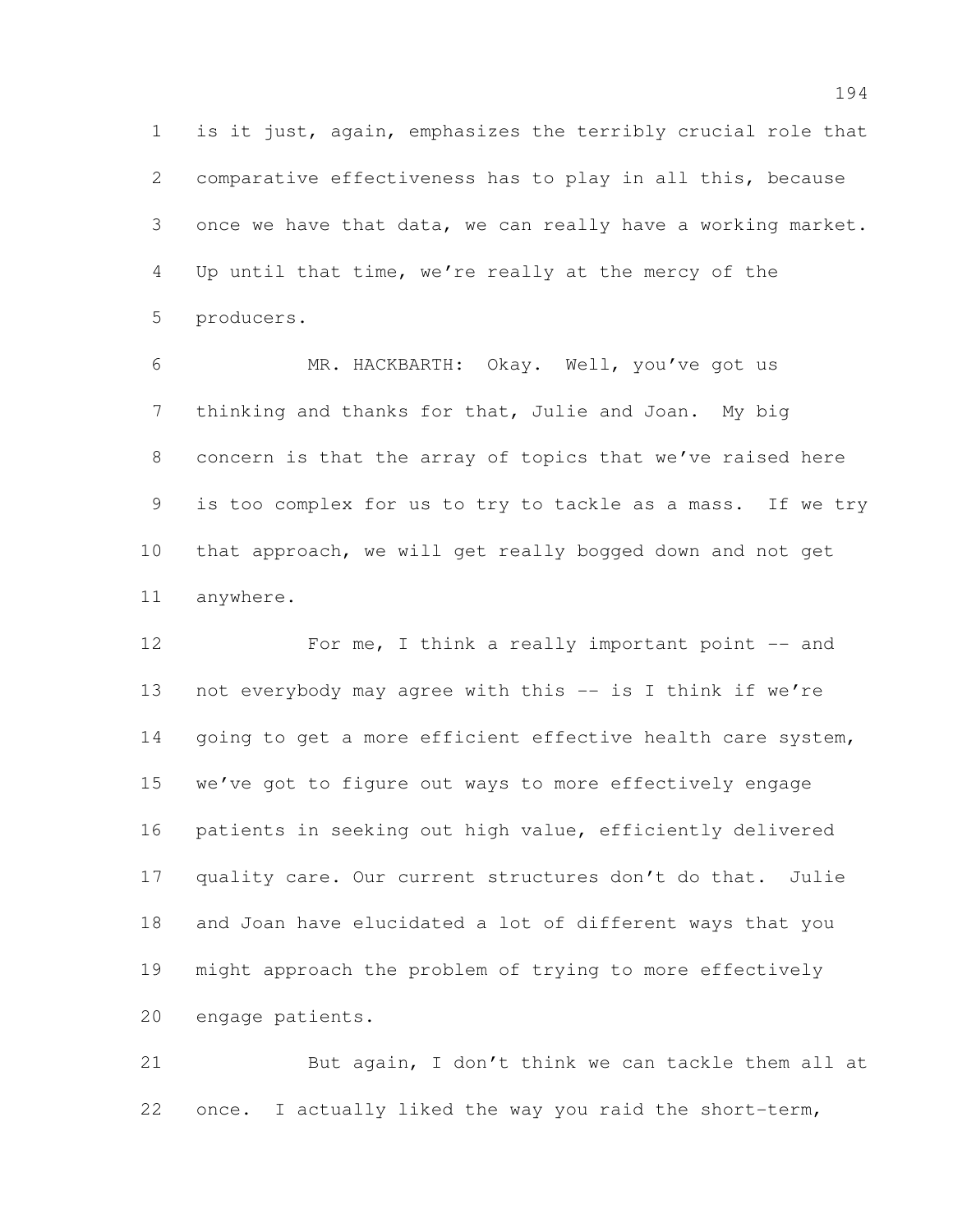intermediate, and long-term questions. I think we could tackle them in that order and say, you know, let's work on these short-term questions, see if we think there is grounds here for some recommendations, and then if not or even if the answer is yes, then move on to the intermediate issues and so on.

7 But I think we can't jump around these lists. The issues are too complex to try to do that. I see some people nodding that that makes sense. I see Mitra pursing her lips.

 MS. BEHROOZI: I just feel like when we do the updates, we rail against the silos and so I get that there's 13 a lot of complex issues, but I quess maybe it's a matter of 14 staging things or whatever. But I feel like you can't analyze them separately. You know what I mean? And having a discussion about them separately is difficult.

17 MR. HACKBARTH: Yeah, yeah, well, there certainly is inner play among them. Part of my thinking here is this is the March meeting, albeit in February. We have one more meeting this cycle and then we don't see each other for several months. We have the retreat and then another month-and-a-half, almost two months, before we meet again.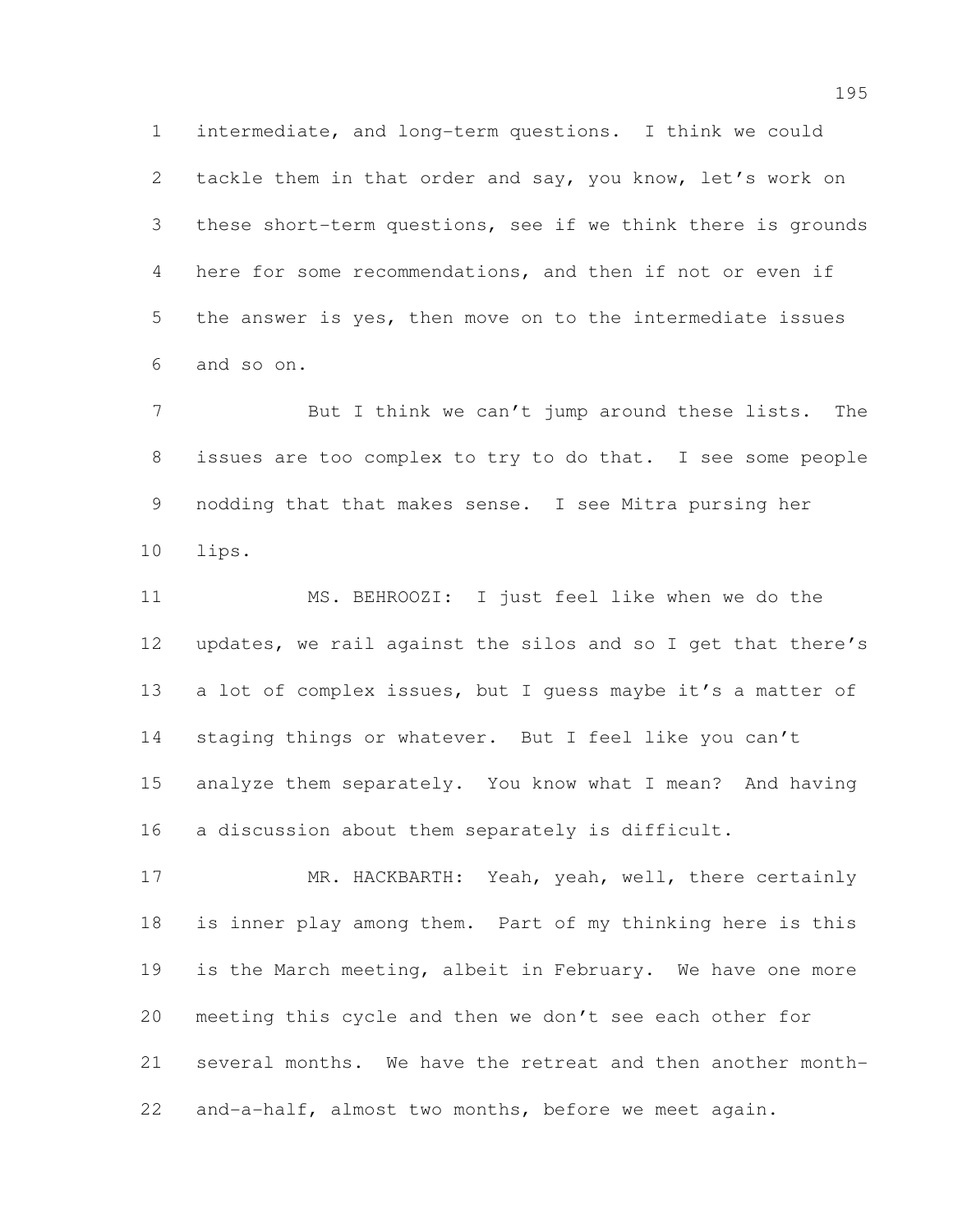It's very difficult on a multi-faceted set of topics to maintain continuity in the conversation. I would think that we will get more traction and move more quickly if we bite off a piece, focus on it, acknowledge that it relates to other issues and we can say, we want to flag that and pick it up next time when we get to intermediate issues, but I think we've got to break this somehow.

 MR. ARMSTRONG: Just a brief comment on your proposal. If you look at Pages 17, 18, and 19, or whatever they are, it will be hard to really focus on the short-term without talking about -- if you're trying to rationalize cost-sharing without talking about, well, are we talking about cost-sharing that relates to different providers or different benefits?

15 I mean, I think when we get in a little bit more specific, we'll be able to structure the starting with the short-term stuff, but it will get into some of the second page and third page issues as we do it.

MR. HACKBARTH: Yeah.

 MR. ARMSTRONG: So I would avoid trying to be too precise about how we structure right now, and as we get into it, I think we'll solve some of those.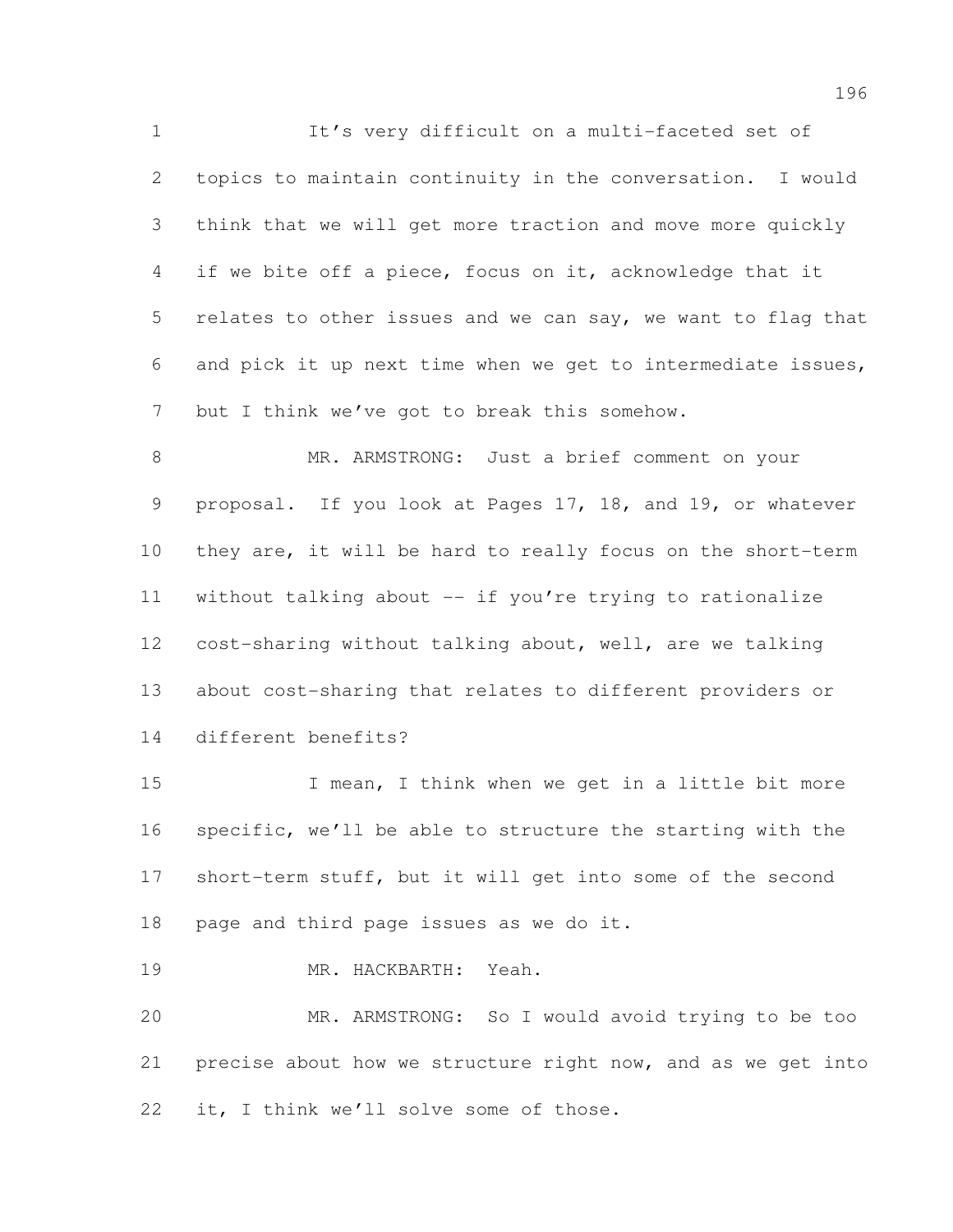MR. HACKBARTH: Okay. Well, let us put our heads together and think about what might be an orderly approach into this array of topics. Thank you, Joan and Julie. Very provocative stuff and a productive discussion. Next up today is the Sustainable Growth Rate system. We have Cristina and Kate and Kevin. 7 [Pause.] 8 MS. BOCCUTI: Okay. Well, as most of you know, policymakers are facing an extremely difficult challenge regarding Medicare's payments for physician and other health professional services. Under the current law, Medicare's fees for these services are scheduled to decline more than 30 percent over 14 the next several years, as required by the SGR. So today we're going to give a very brief background on the SGR, and then we're going to raise some 17 policy issues that are associated with it, namely, discussing problems with the SGR, examining issues related to expenditure targets in general, and, finally, discuss some alternatives that have been proposed. And Kate and Kevin have a little bit of new data to bring for a couple of those proposals, so we'll spend a little more time on that,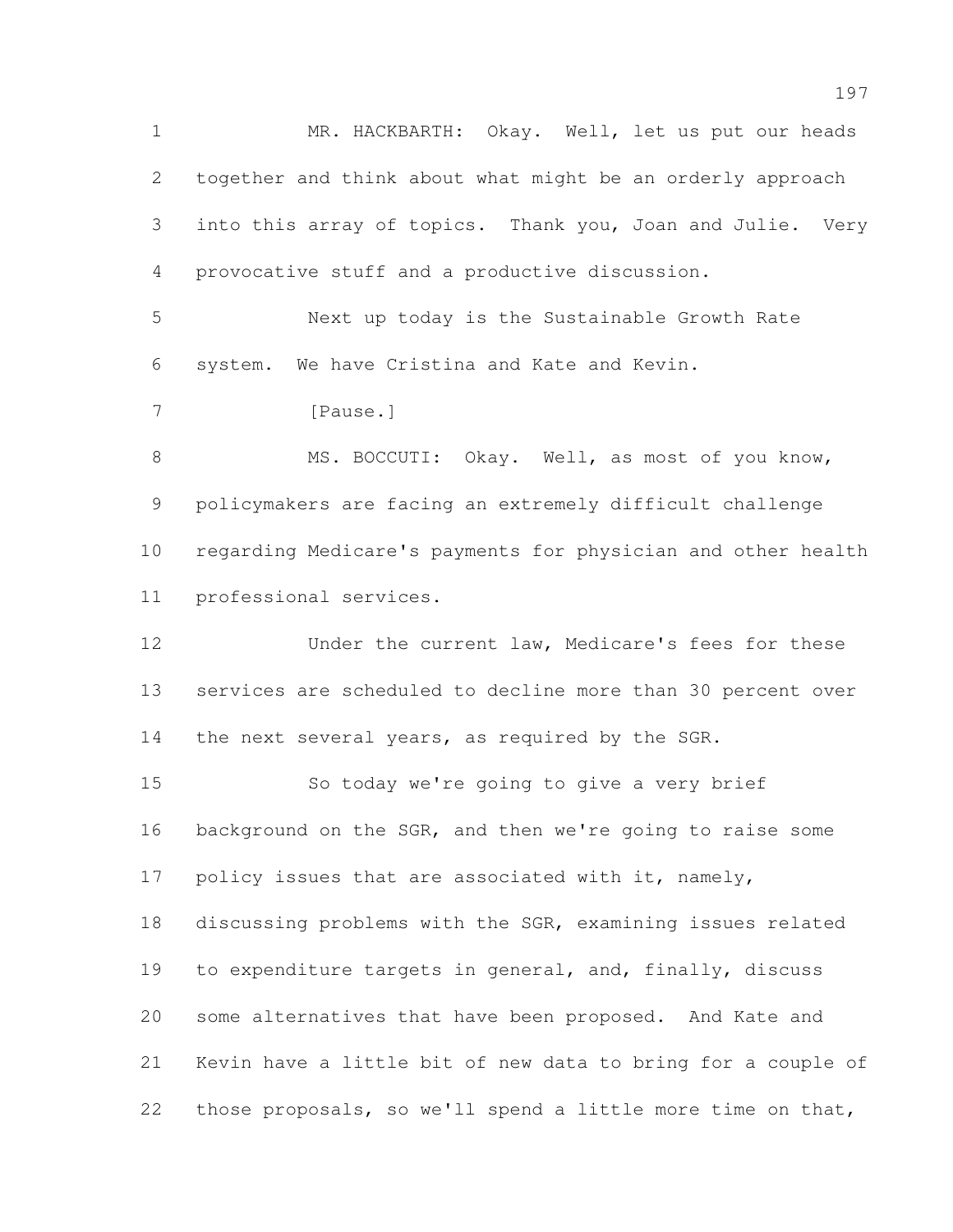and then, of course, open it up for you all to discuss some of the issues and possible directions.

 So starting with a quick definition of the SGR, it's Medicare's formulaic method for annually updating services furnished by physicians and other health professionals. It was designed to keep aggregate Medicare spending for these services on a "sustainable" or affordable trajectory. So in doing that, it tied allowed volume growth to our nation's GDP and set a target that way.

 The SGR was established by the BBA, but keep in mind that expenditure targets have been a part of the physician fee schedule since its inception. And we went over a lot of the details about how the SGR formula works, and we can answer questions about that. But it was in your chapter or draft.

 Moving on, to discuss what updates the SGR formula has produced. In early years, volume growth was below per capita GDP, so updates were at or above MEI, in accordance with the formula. In later years, volume growth increased and per capita GDP slowed, creating an ever-increasing discrepancy between the actual and the target spending. 22 So, given that, the SGR has called for rate cuts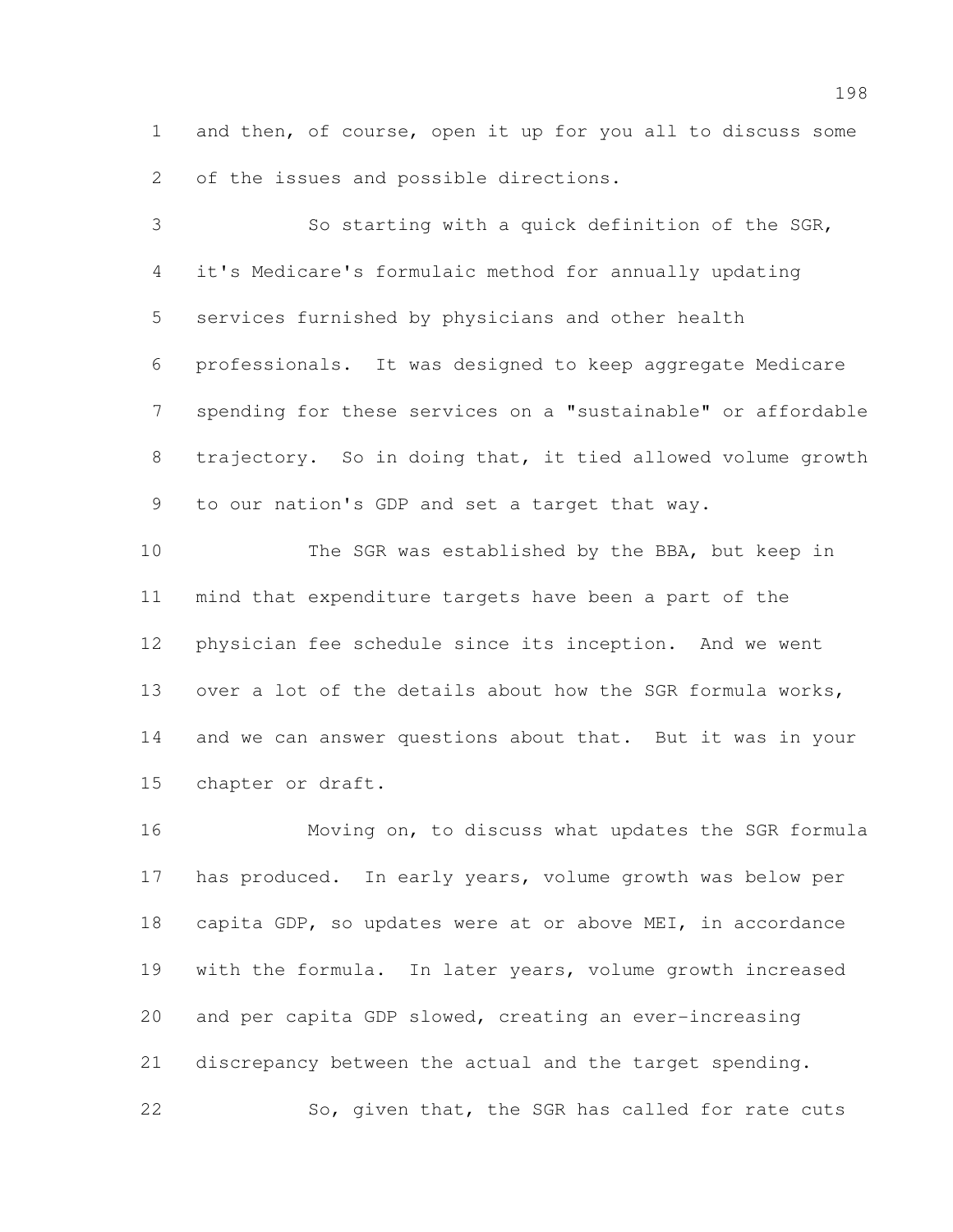every year since 2002. But since 2003, Congress has passed a series of bills to override these cuts, and the resulting annual updates from these overrides have been fairly modest. And I would say although this year we had a payment increase of a little more than 2 percent for half the year, the overrides have all been under 2 percent.

7 The next scheduled cut, of course, is for January 2012, and that will be likely 25 percent or greater. Certainly not less than that.

 So why does it cost so much to "fix" the SGR? 11 Given the widespread agreement that such a deep cut -- and multiple cuts over consecutive years -- can have detrimental effects on access it does seem counterintuitive that Congress has not been able to make long-term adjustments to the SGR to bring it more in line with realistic updates. 16 But as you recall from the previous discussions, the main obstacle is budget scoring.

18 So, for example, a ten-year freeze -- that is, a 0 percent update for 10 years -- scores at about \$276 billion. It's even more for a ten-year MEI update. And these numbers are expected to grow when CBO releases new scores. The upshot is that fixes with these kinds of updates would have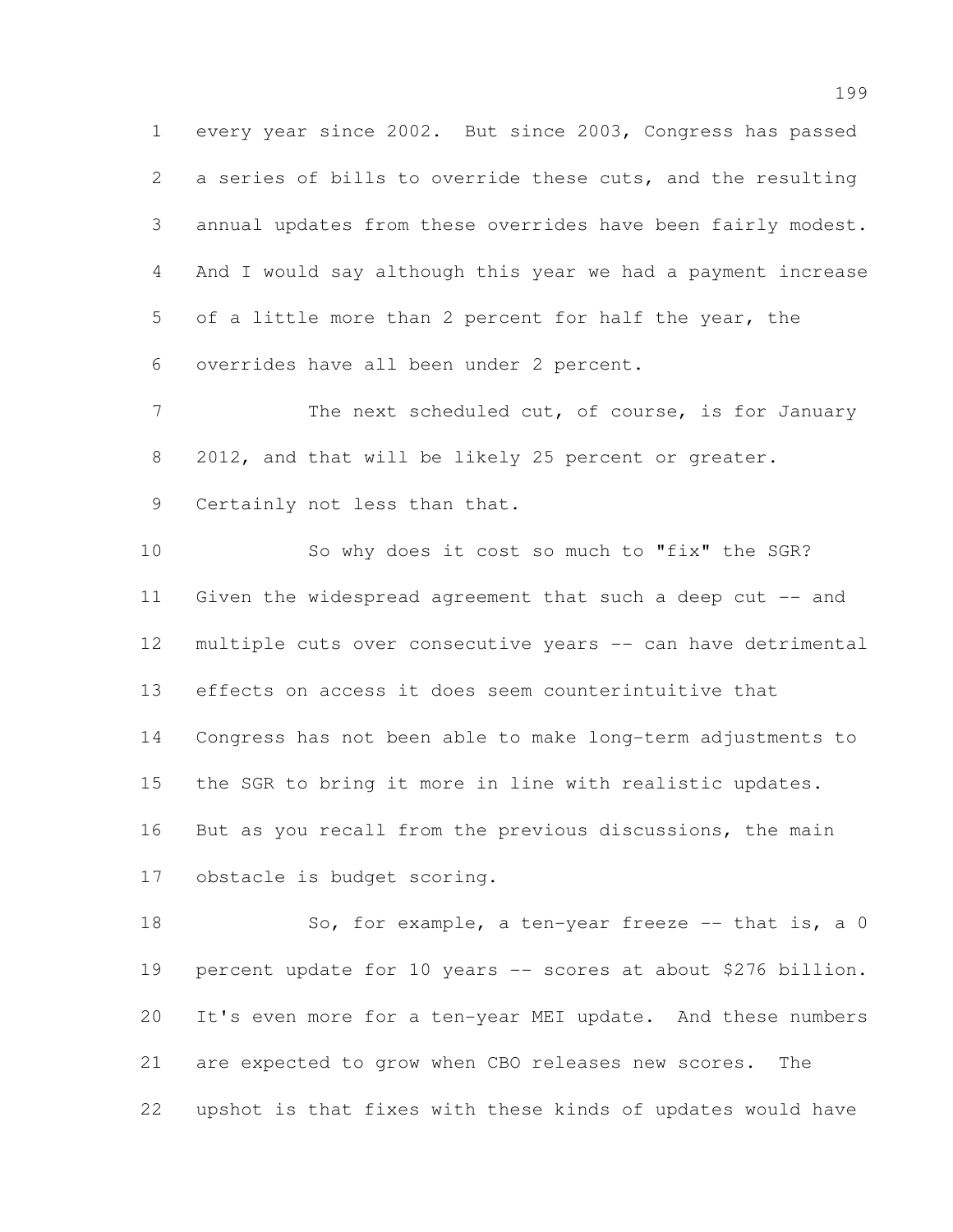to be paired with offsets in federal spending.

| $\mathbf{2}^{\mathsf{I}}$ | So what's driving these costs? First, future                |
|---------------------------|-------------------------------------------------------------|
| 3                         | positive updates or even freezes have to make up for deep   |
| 4                         | cuts each and every future year in the ten-year window.     |
| 5                         | And, second, the formula requires previous excess spending  |
| 6                         | to be recouped also caused issues, particularly for the     |
| 7                         | first three years of overrides. It compounded the amount    |
| 8                         | that the SGR had to recoup.                                 |
| 9                         | And, finally, there are other cost ramifications            |
| 10                        | for higher updates. You've got spending for the Medicare    |
| 11                        | Advantage program and TRICARE would also increase because   |
| 12                        | their payment levels are tied to the fee schedule and other |
| 13                        | fee-for-service spending. And, also, Medicare Part B        |
| 14                        | premiums would increase to cover the share of Part B        |

expenditures.

 Moving on to broader policy implications, previous Commission discussions have reiterated several widely held criticisms and flaws of the SGR system. A main flaw is its inability to differentiate updates by provider. It neither rewards specific physicians or other health professionals who restrain unnecessary volume growth nor penalizes those who contribute most to volume increases. And a second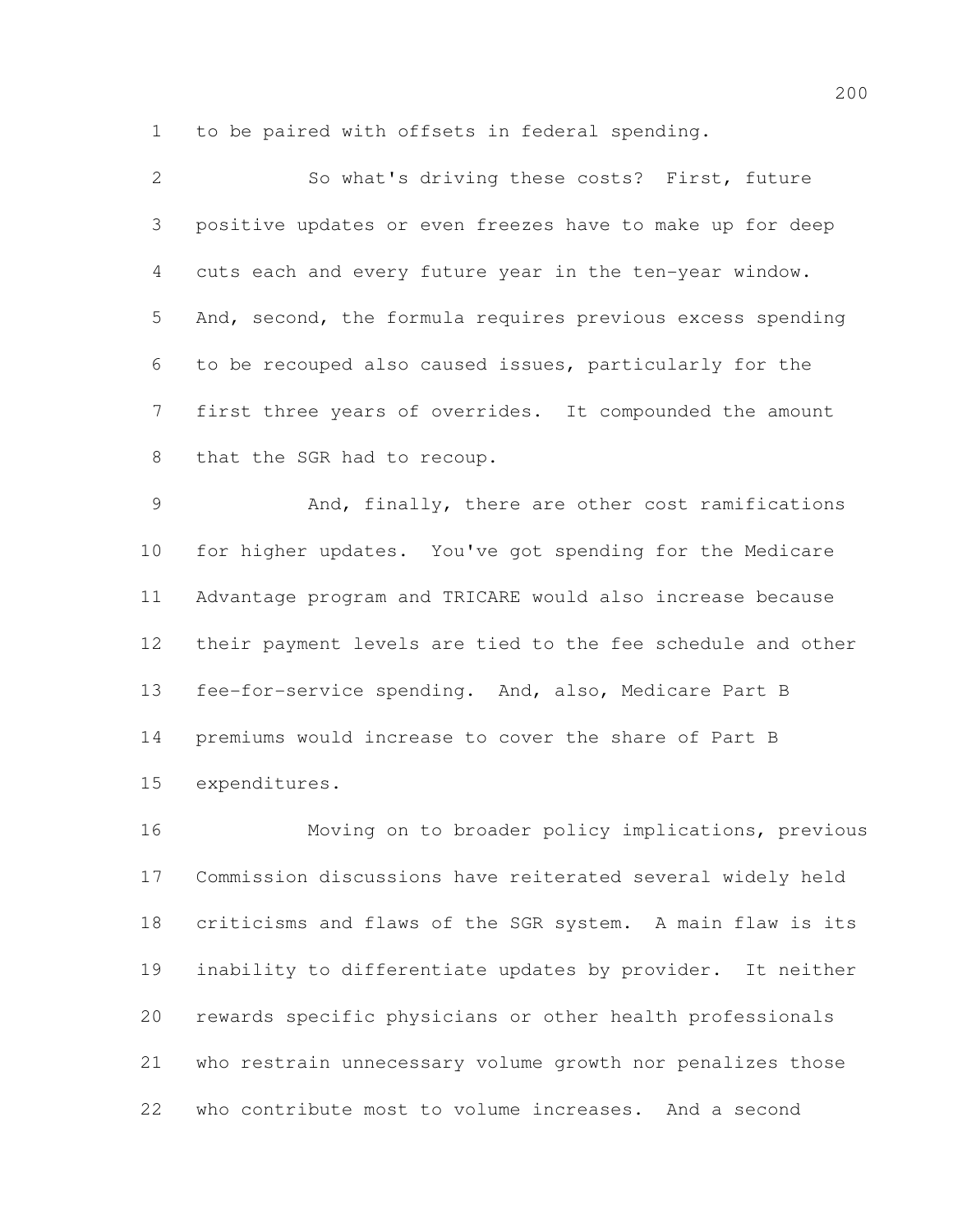problem is that the SGR is strictly budgetary. It has no tools to counter the volume incentives inherent in fee-for-service payment systems or improve quality.

 So in addition to these systemic flaws, there is widespread agreement that the updates that the SGR formula has produced are also problematic. Large, looming negative updates threaten provider willingness to serve Medicare 8 beneficiaries and, thus, also threaten beneficiary access. 9 Also, the temporary, stop-gap "fixes" that have been implemented create uncertainty, frustration, and financial problems for medical providers. And, additionally, these stop-gap measures add significant burden to CMS resources and their claims-processing activities.

 I also want to bring up some considerations for expenditure target issues in general. So when examining the concept of expenditure target systems, the Commission has stated several points:

 First, expenditure targets may constrain price growth, but their effect on spending, or volume, is less direct.

 Nonetheless, expenditure target systems, by design, regularly alert policymakers of spending growth, and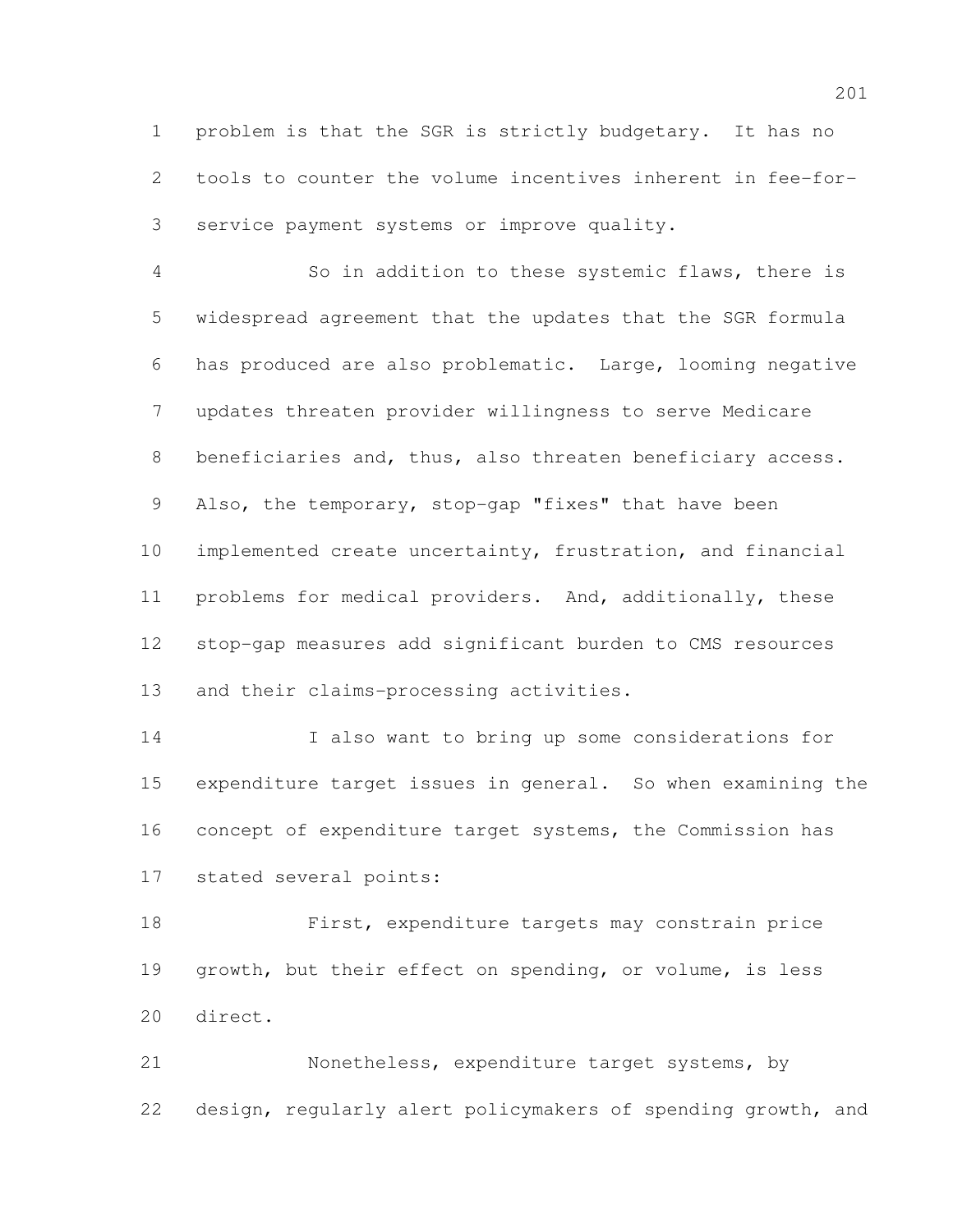they do require significant congressional effort to override them. And as the Commission has stated repeatedly, expenditure target systems in their starkest form are not a mechanism for improving care quality or even care efficiency.

 And, finally, expenditure targets that are narrowly applied to a single sector, such as fee schedule spending, offer no spending flexibility across provider sectors.

 So now we're going to discuss several proposals that policymaker and analysts have raised in the past several years regarding SGR alternatives. I'll start with two proposals for technical changes to reconfigure the SGR formula. In general, their goals are to: smooth out the updates and reduce the extent of negative updates.

 The first change would amend or eliminate the cumulative aspect of the SGR which led to, of course, the growing "hole" that takes multiple years of negative updates to recoup.

 If annual targets instead were used, excess spending that is not recouped within one year would be forgiven. We would have a different picture with regard to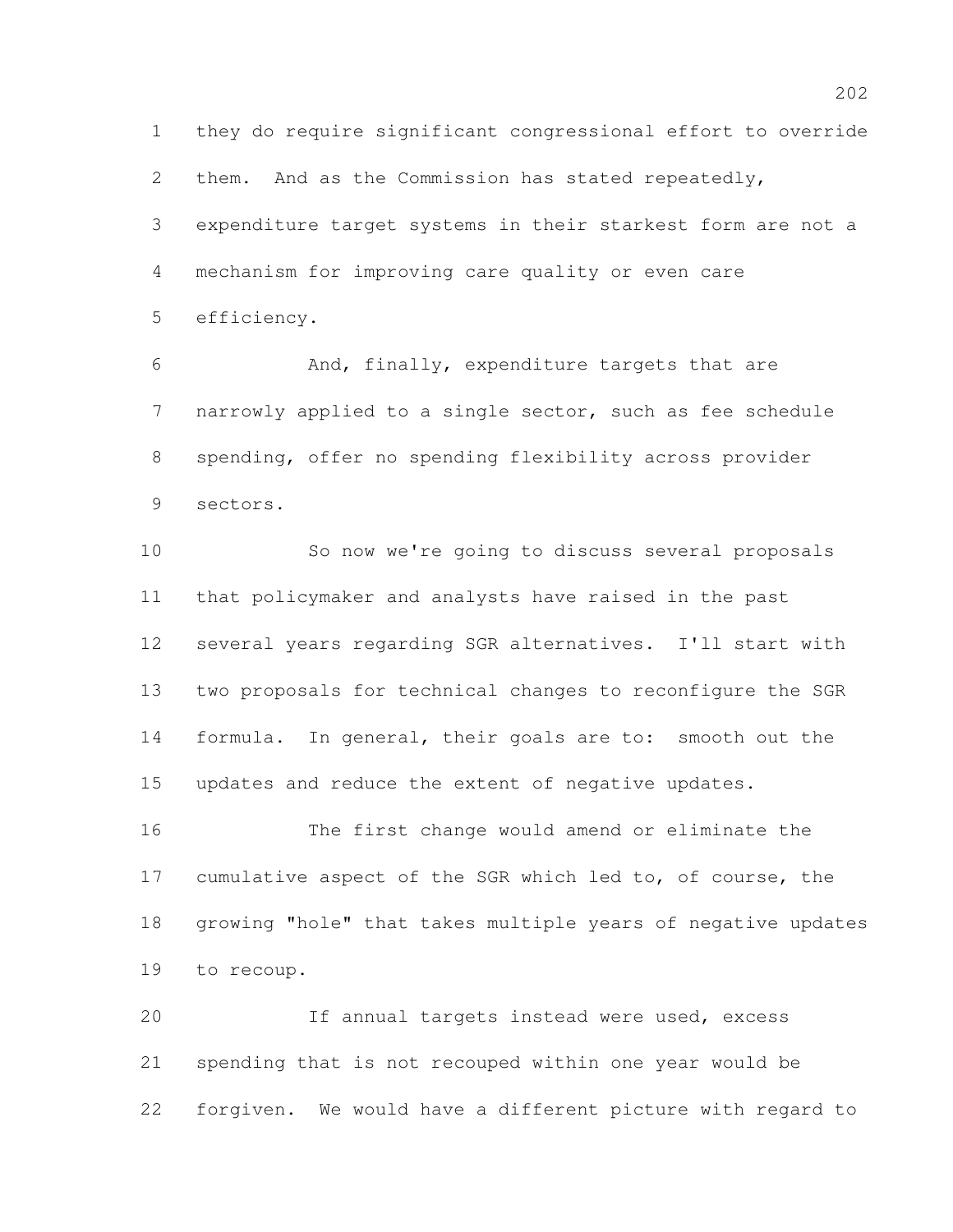the hole.

| $\overline{2}$  | Another option is to implement an additional                 |
|-----------------|--------------------------------------------------------------|
| 3               | allowance corridor around the spending target line. This     |
| 4               | option would relax the precision of the spending target and  |
| 5               | only trigger a negative update when the difference between   |
| 6               | actual and target spending exceeds a specified corridor. I   |
| $7\phantom{.0}$ | usually have a hand diagram for "corridor." I'm bumping the  |
| $8\,$           | microphone here.                                             |
| $\mathcal{G}$   | But moving on to the advantages and the                      |
| 10              | disadvantages -- the disadvantage, of course, is my hand     |
| 11              | motion, but I'll leave that aside. The main advantage of     |
| 12              | the technical adjustments that I just mentioned is that they |
| 13              | suppress the extent of negative and positive updates, but    |
| 14              | they also would restrain spending and have expenditure       |
| 15              | control mechanism as part of them. And they could be         |
| 16              | implemented relatively quickly -- that is, compared to some  |
| 17              | of the other alternatives that we will be discussing in a    |
| 18              | minute.                                                      |
| 19              | However, the disadvantages of these approaches is            |
| 20              | that to the extent that they forgive any spending above the  |
| 21              | target, they will be more costly than current law.<br>And,   |

also, the technical changes don't offer incentives for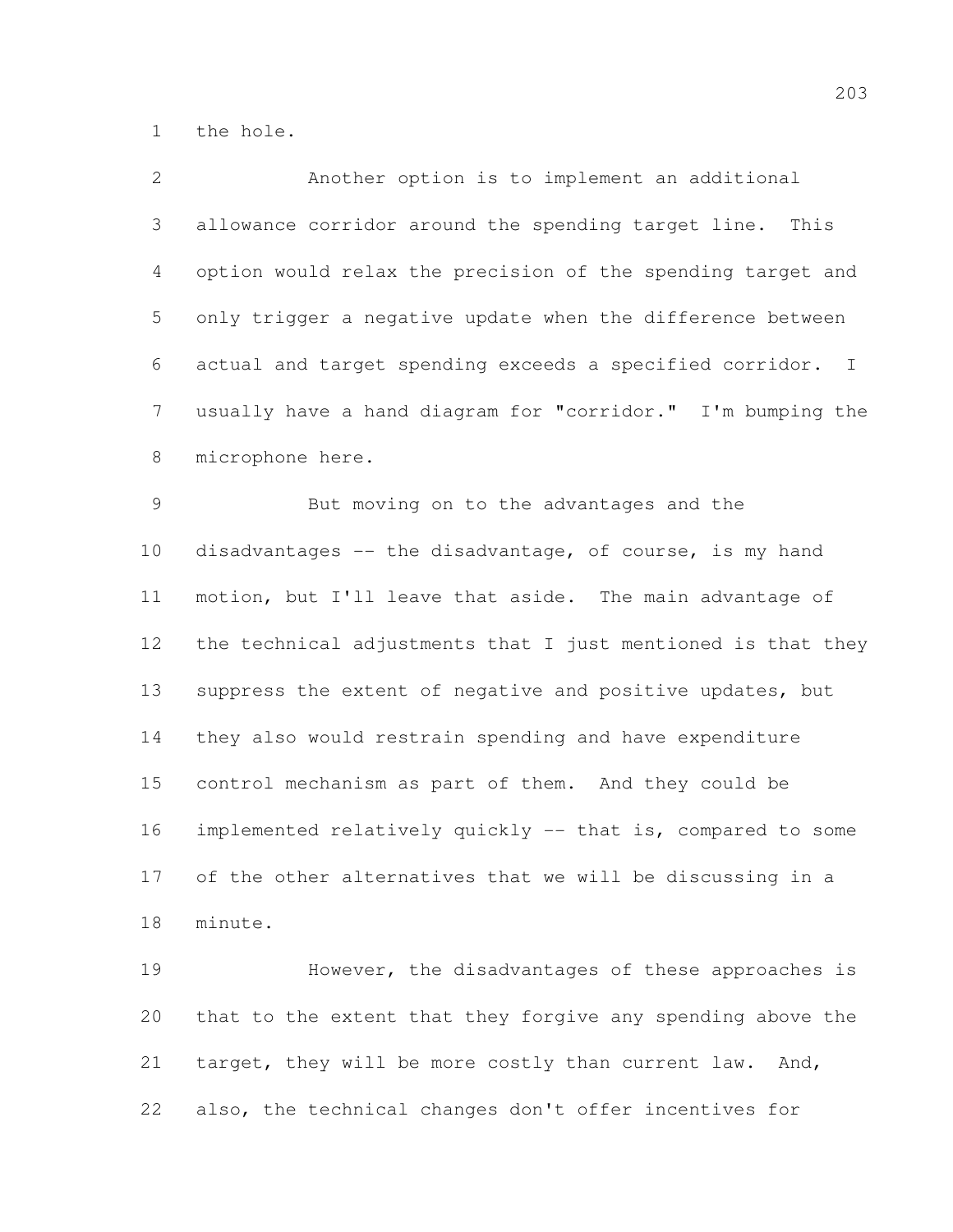improving care quality or efficiency.

 Kevin is going to move on to talk about some types of service.

 DR. HAYES: A type-of-service SGR is one in which a target growth rate and update are calculated and applied separately for each service category. A rationale for a type-of-service SGR would be, one, that it accounts for volume growth that varies by type of service; and, two, it might also restrain prices for services that are overpriced. Different strategies have been developed for structuring a type-of-service SGR. In terms of how services would be grouped, we see that one proposal had two categories. E&M and preventive services were in a category, 14 and then all other services were in another category. Then previously there had been a proposal to look 16 at a category scheme that included six types of services, so we would have primary care separated out from other E&M services and then four other categories: imaging and tests in a category, major procedures, minor procedures, and

anesthesia.

 Note that by itself a type-of-service SGR would not solve the SGR scoring problem. For example, if the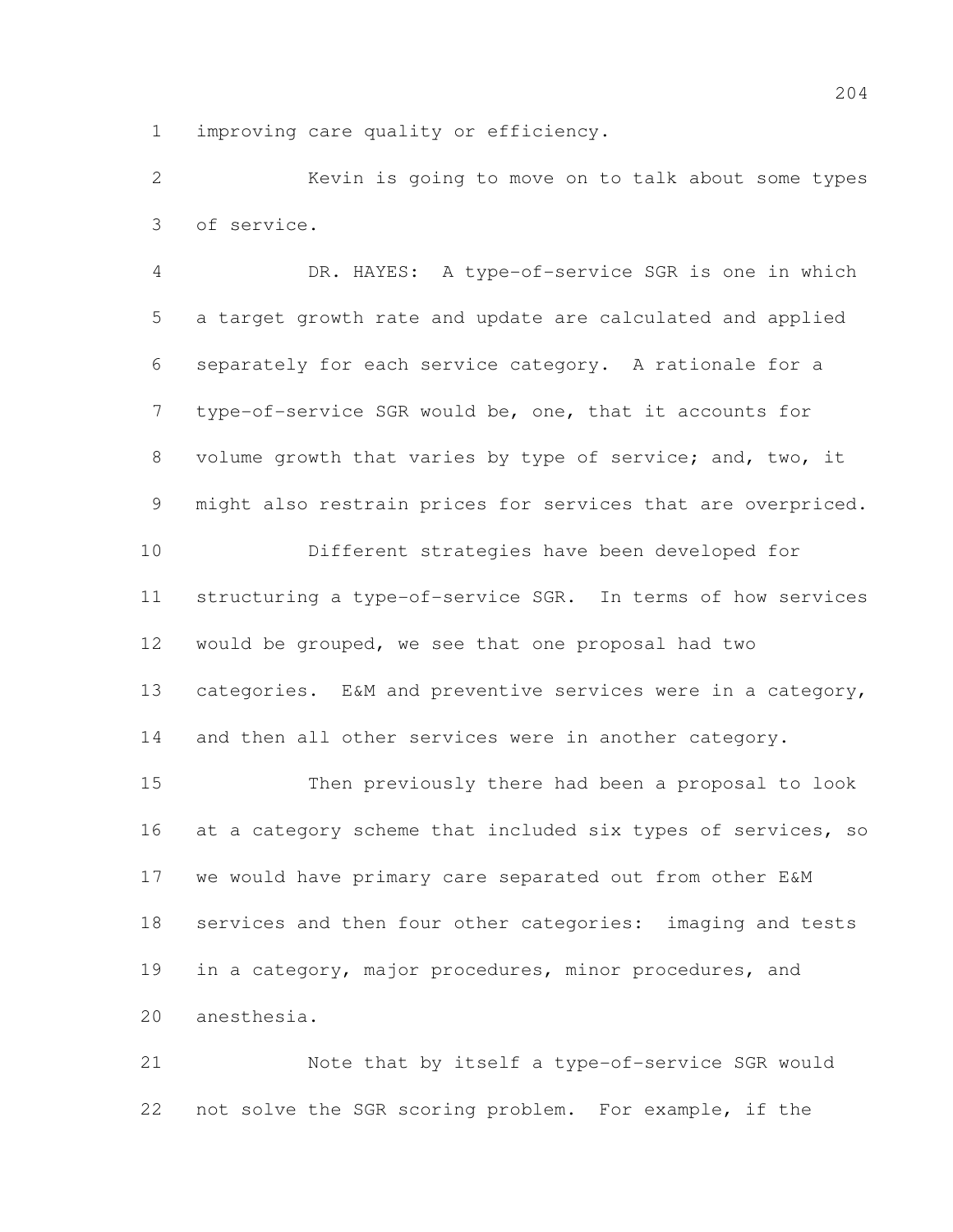decision was to have a hold harmless, say, for one type of service while still meeting the current requirement of an overall reduction of at least 25 percent; other services would have to make up for the hold harmless. Their reduction would become larger than minus 25 percent.

 Rebasing would reset the spending targets and avoid the negative update for 2012, but the cost would be considerable. CBO has scored the ten-year cost of rebasing at \$194 billion. Beyond rebasing, a decision for a type-of- service SGR is where to set the volume allowances. Options considered have included the current allowance of growth in real GDP per capita. Another option considered has been to raise that allowance by a percentage point or two. Of course, raising the allowance has spending implications.

 To analyze the type-of-service SGR, we asked: One, how might the updates vary by type of service? And, two, how might the updates change depending on the allowance for volume growth?

 For the analysis, we put practitioner services into five categories, the ones that you see here on the slide: E&M, imaging, major procedures, other procedures, and tests. Of course, other structures are possible,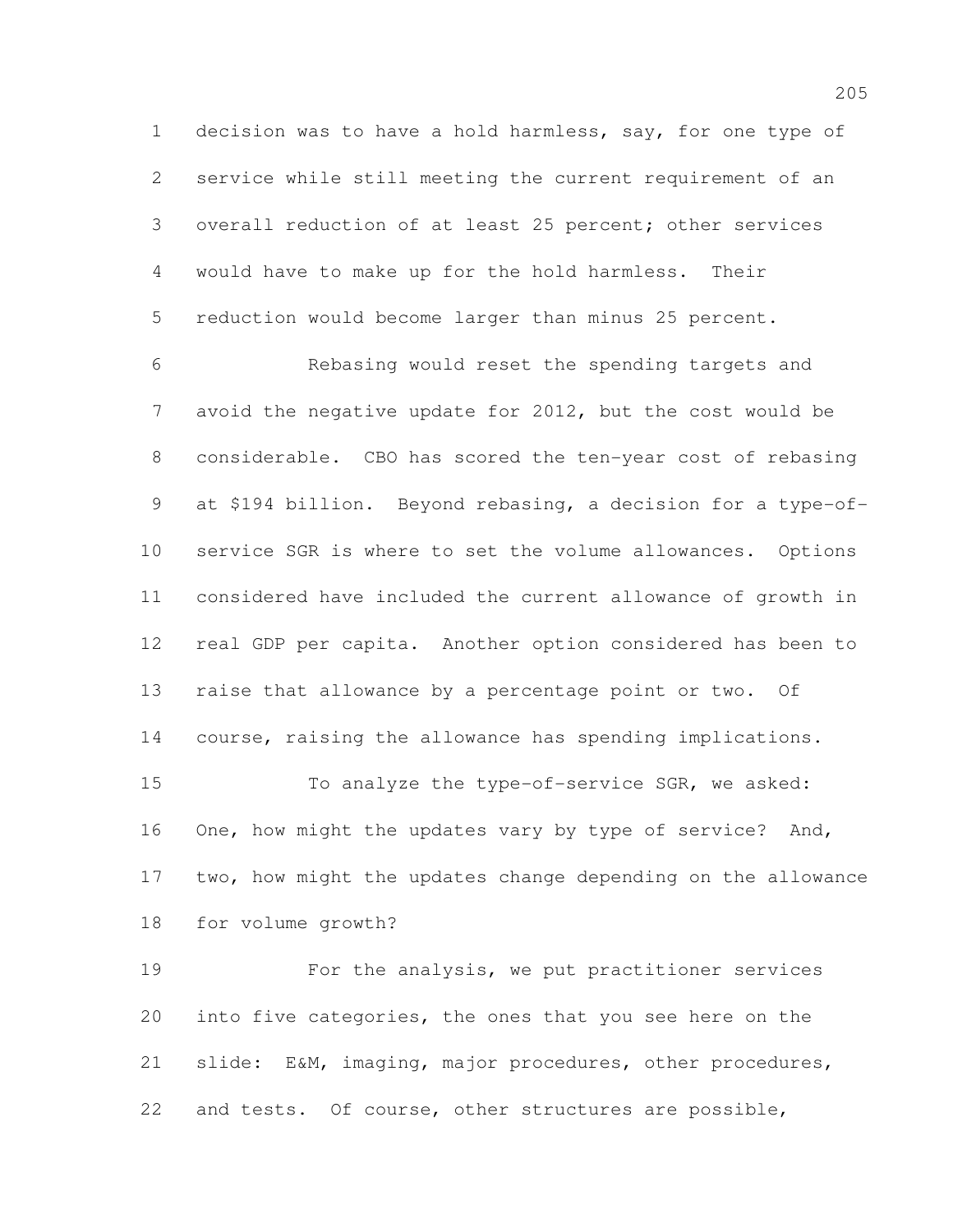including a separate category, say, for primary care.

 We considered different levels for the volume allowances. The one shown on the slide is growth in real GDP per capita plus a percentage point. That's for all services. Comparing that allowance to recent growth in the volume of services, we see that volume growth for all services exceeded the allowance. 8 In the case of E&M and major procedures, the

9 differences were between 1 and 1.5 percentage points. In the case of other services, the differences were between 3 and 4 percentage points.

12 For a rough approximation of updates, we can subtract these amounts from the MEI of 1 percent. That's the preliminary forecast of the MEI for 2012. Doing so, we get updates in a range from 0 to minus 3 percent.

 The takeaway is that with rebasing, with the volume allowance greater than growth in real GDP per capita, negative updates are still possible is volume growth exceeds the volume allowances.

 From the Commission's 2007 SGR report, one advantage of a type-of-service SGR is that it recognizes that volume growth varies by type of service. Another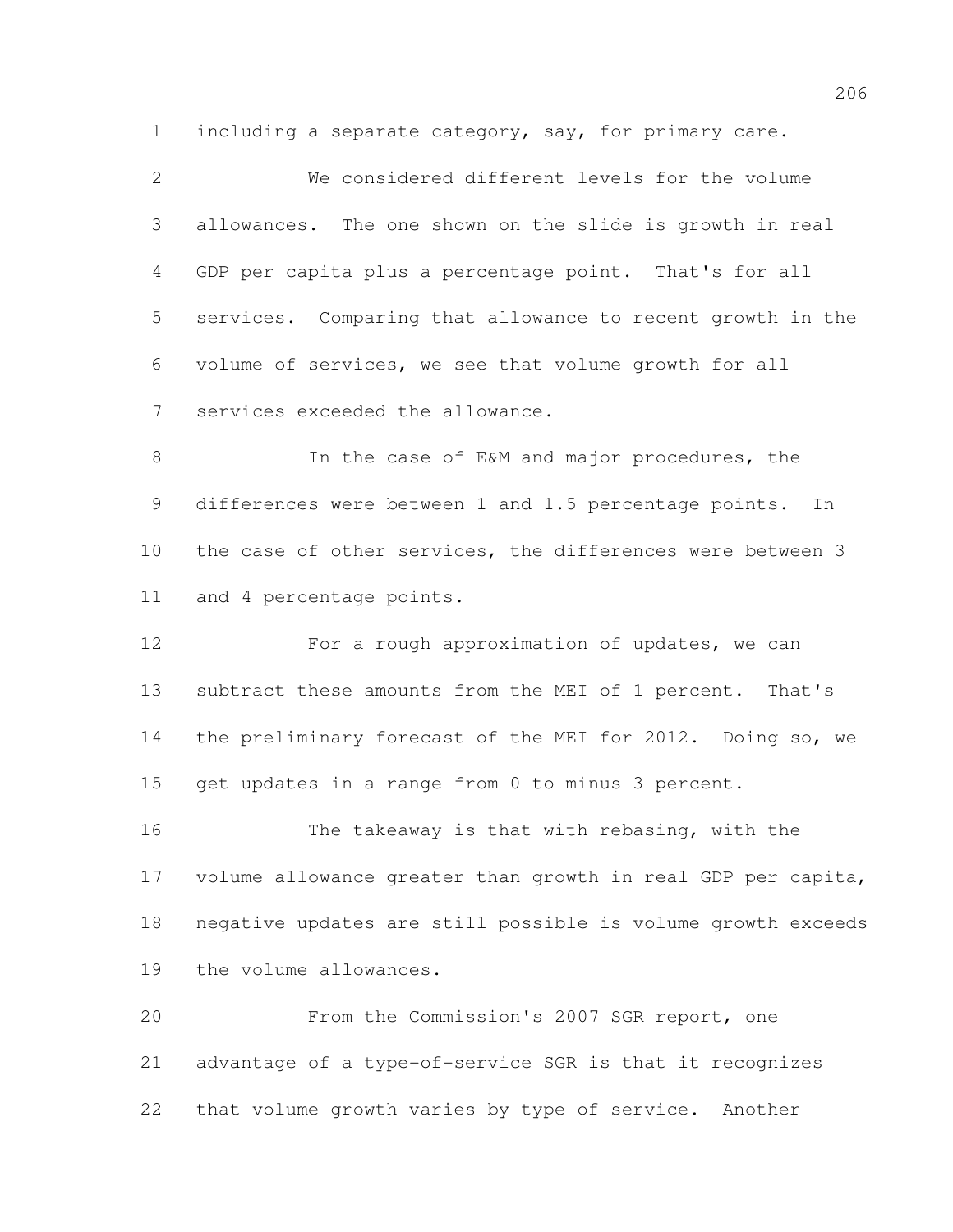advantage is that type-of-service targets and deviations from them may signal that practitioner services are mispriced. A disadvantage is that an update adjustment would be applied to services regardless of who ordered them, an issue of accountability.

 A second concern might be that physicians will shift their provision of services from one type of service to another to avoid negative payment adjustments.

 And a third issue to be aware of is that spending in a service category could go up for reasons other than volume growth. For example, CMS changes relative values in a fee schedule periodically because of changes in methods 13 and data. When that occurs, spending for a service category may go up. Should the type of service SGR then reduce payments for the service category? Probably not.

 Cristina will now address some other SGR alternatives.

 MS. BOCCUTI: So another alternative that has been getting some attention is to exempt certain providers from the current SGR target. The providers that would be eligible under this kind of policy might be affiliated with organizations that have structures that are very well suited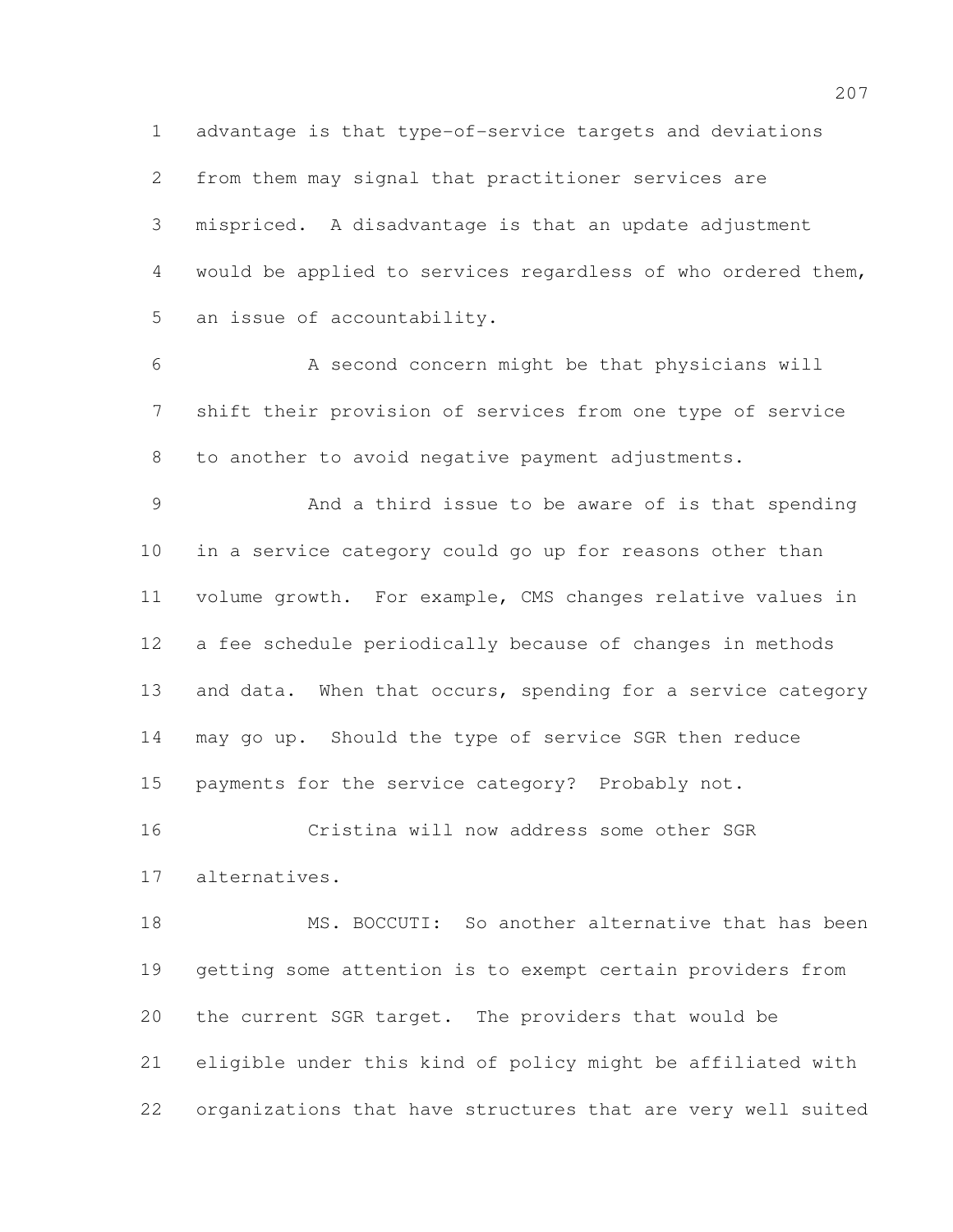to manage the health and spending for a population. So, for example, physicians and other professionals who are affiliated with an ACO or a medical home might be candidates for this kind of exemption policy.

 Of course, CMS is right now in the process of determining how to measure quality and spending for these organizations. But think about it as having the SGR exemption for practitioners only granted if their affiliated ACO or medical home did share some risk. So, of course, they would be affiliated with organizations that could get bonuses or penalties based on performance.

 Advantages of these kinds of policies are that with them there is the opportunity of escaping the SGR for those eligible, and that may be an important factor in gaining provider participation in needed delivery system reforms. Also, in exempting these providers, these policies would promote efficient, team-based care and comprehensive patient care management.

 And third is that another advantage is that the policy creates a somewhat more individualized spending target and result in this model. But, of course, there are some disadvantages that come to mind.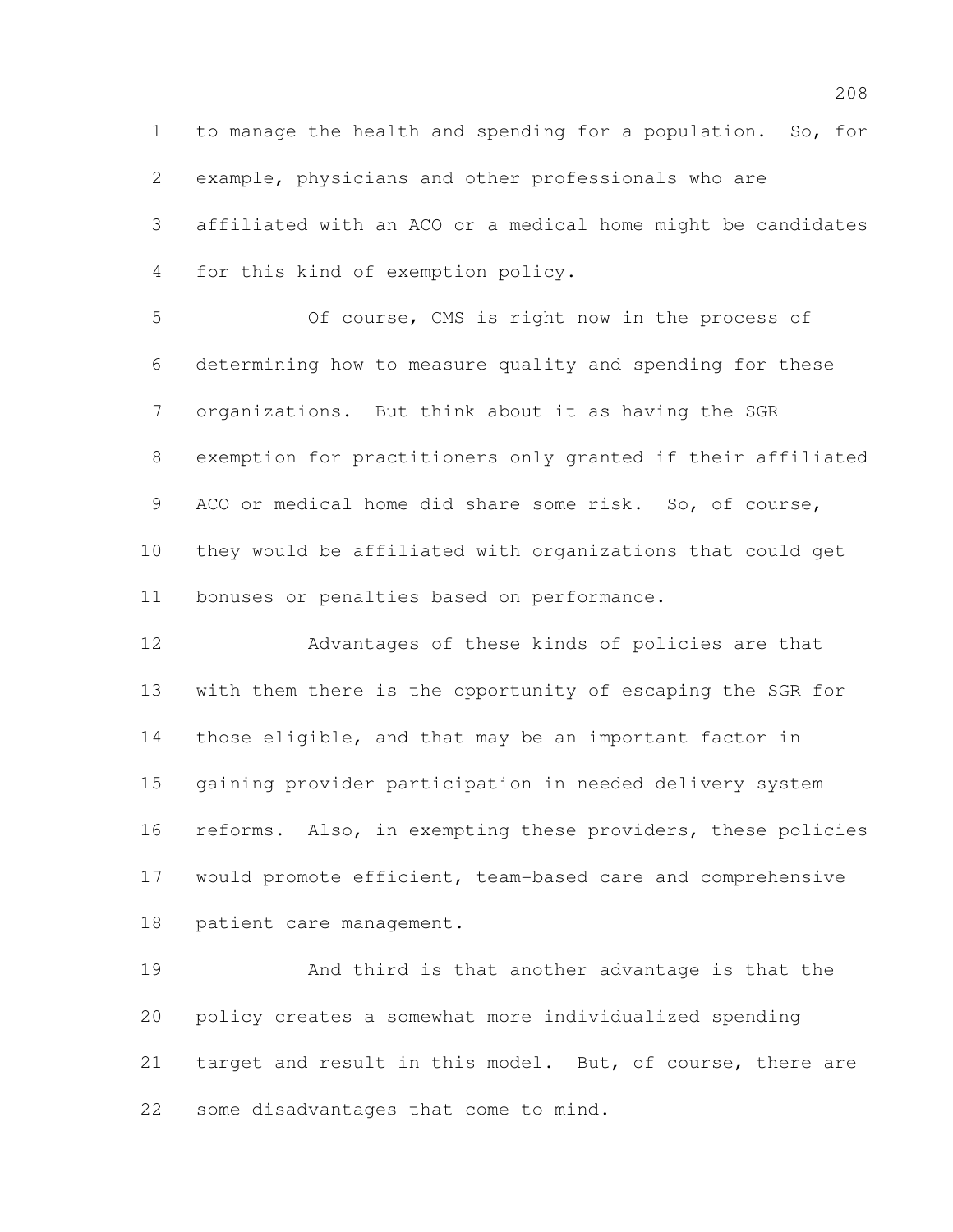These exemption policies would be complex to administer; they would require layers of further operational issues, such as provider eligibility, selecting performance measures, et cetera. Also it's hard to predict, participation rates, which, of course, has implications on the available funding for those that are exempt and for those who would not be exempt. We're moving on to Kate. MS. BLONIARZ: I'll talk about an outlier alternative that would identify physicians who, as compared with their peers, use significantly more resources. 13 At a very granular level, the variation in physician resource use is quite notable, exceeding the variation seen when comparing Medicare service use across MSAs. Even when physicians are compared only to others in 17 their specialty and MSA who treat the same type of case, resource use at the 90th percentile can range from 40 to 90 percent above the average for their specialty in an MSA. An illustrative outlier policy could have the following general structure: First, a physician's resource use would be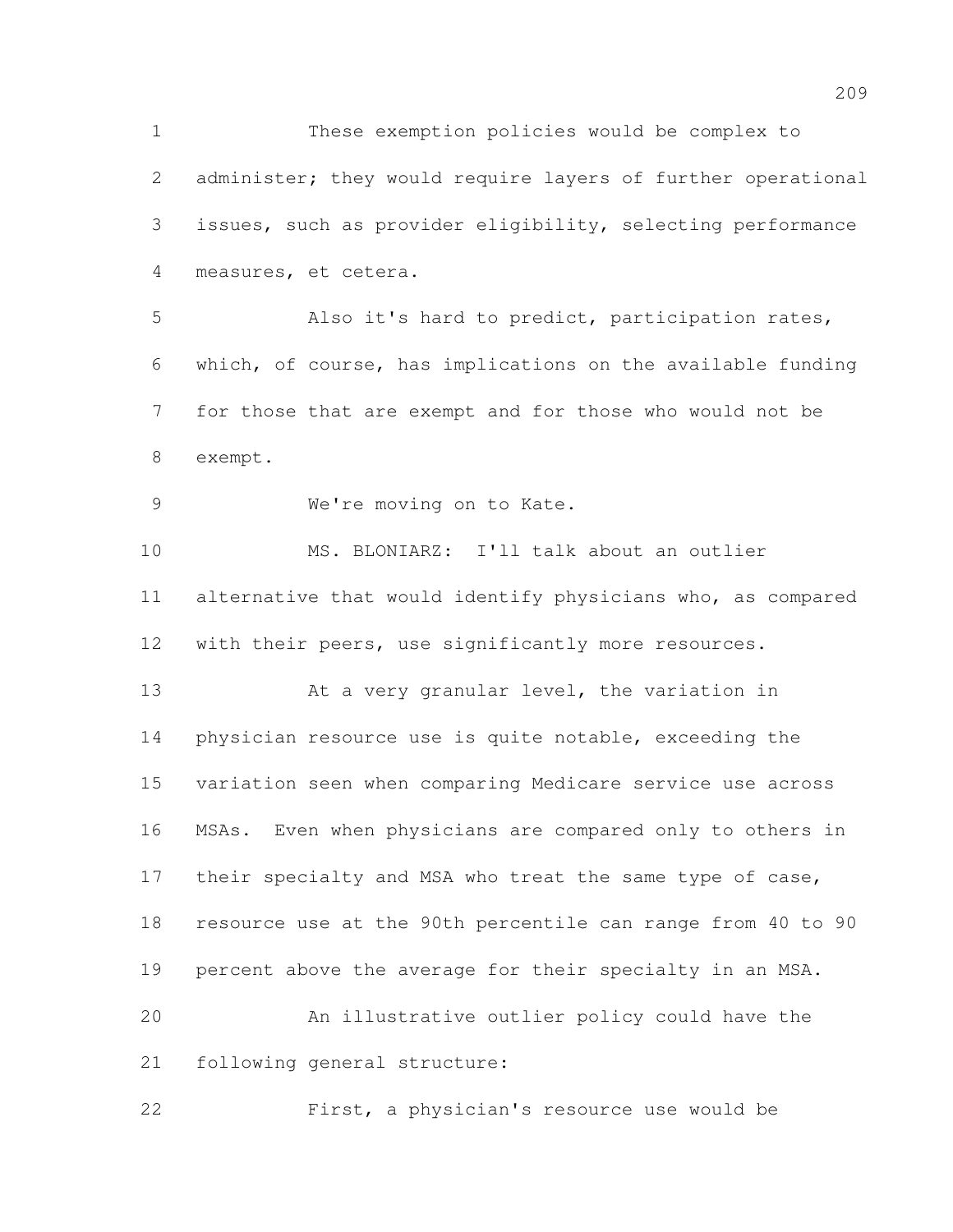compared to their peers within the same MSA and specialty.

 Second, the outlier policy could focus on physicians who persistently use more resources than their peers. Using an episode-based analysis, we found that among those physicians in the top ten percentile of resource use in 2007, 27 percent were outliers for the second year in a row. However, 9 percent were outliers for the fourth year in a row. The outlier policy could, therefore, focus on these persistent outliers.

 Third, the policy could use both low- and high- impact interventions for outlier physicians. For example, the policy could provide actionable feedback to the outlier physician that their resource use is higher than their peers. If the outlier physicians' patterns did not change, a high-impact intervention, such as a penalty, could be applied.

 We know that one significant concern with episode- based analyses of resource use is that an individual physician may appear to be very efficient on an episode basis, but may be generating a lot of episodes. We looked at the overlap between per capita

measures and episode-based measures and found that between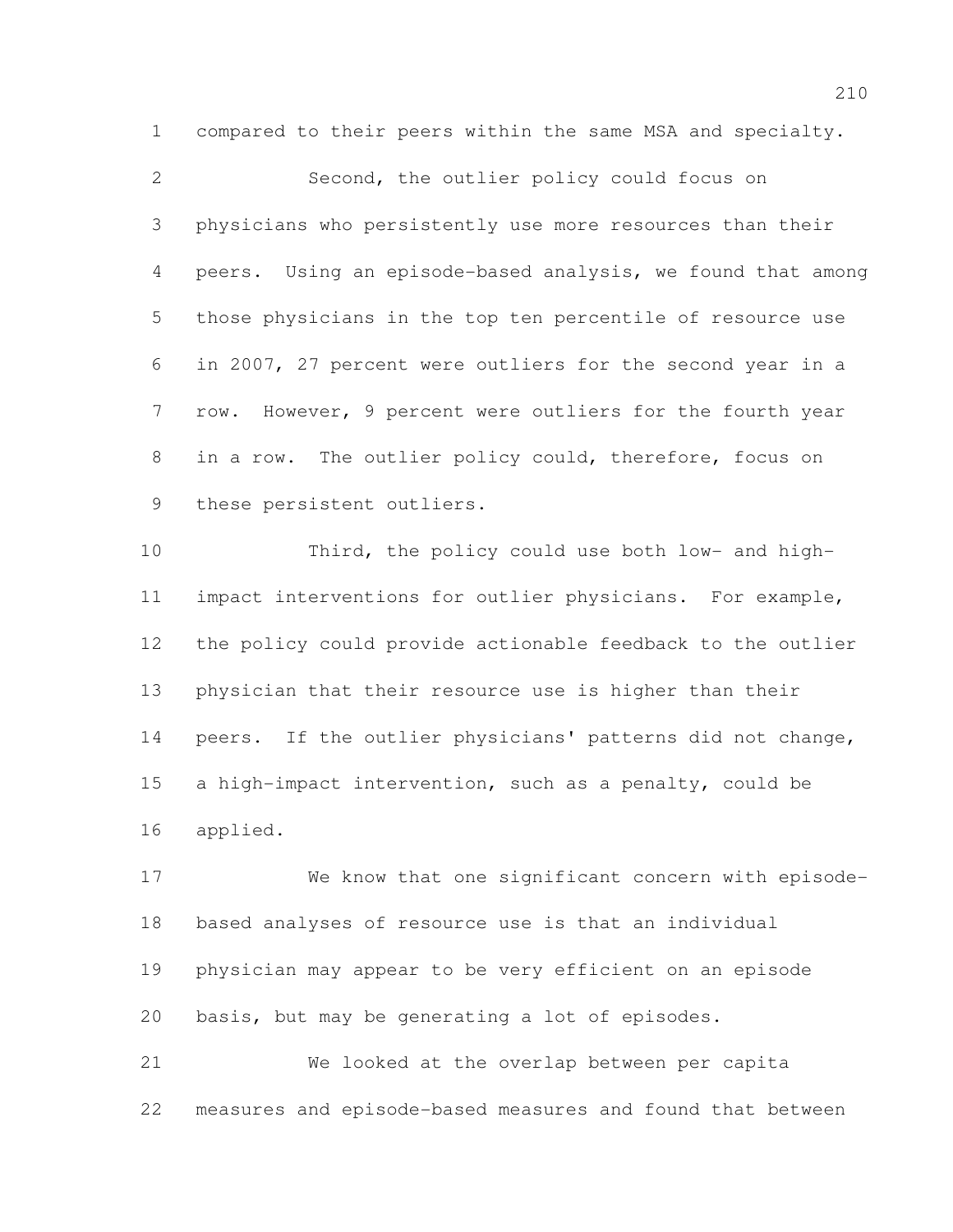60 and 70 percent of physicians identified as outliers based on an episode analysis were also outliers based on per capitas. The outlier policy should use both episode and per capita measures to ensure that the full picture of physician resource use is being captured.

 The advantage to having an outlier policy is that it targets the interventions to those physicians who are contributing the most to Medicare spending growth. spending growth unlike the SGR which applies a reduction to all physicians. And using both episode and per capita methods can give a more complete picture of resource use.

 Among the disadvantages of an outlier policy are that, first, there are a number of methodological issues in designing an episode-based analysis of physician resource use.

 Second, resources will be required to build and maintain a transparent Medicare-specific episode grouper that holds sufficient validity with physicians and other stakeholders.

 And, third, while outlier physicians may correspond to a disproportionate share of spending, by their definition they only constitute a small share of the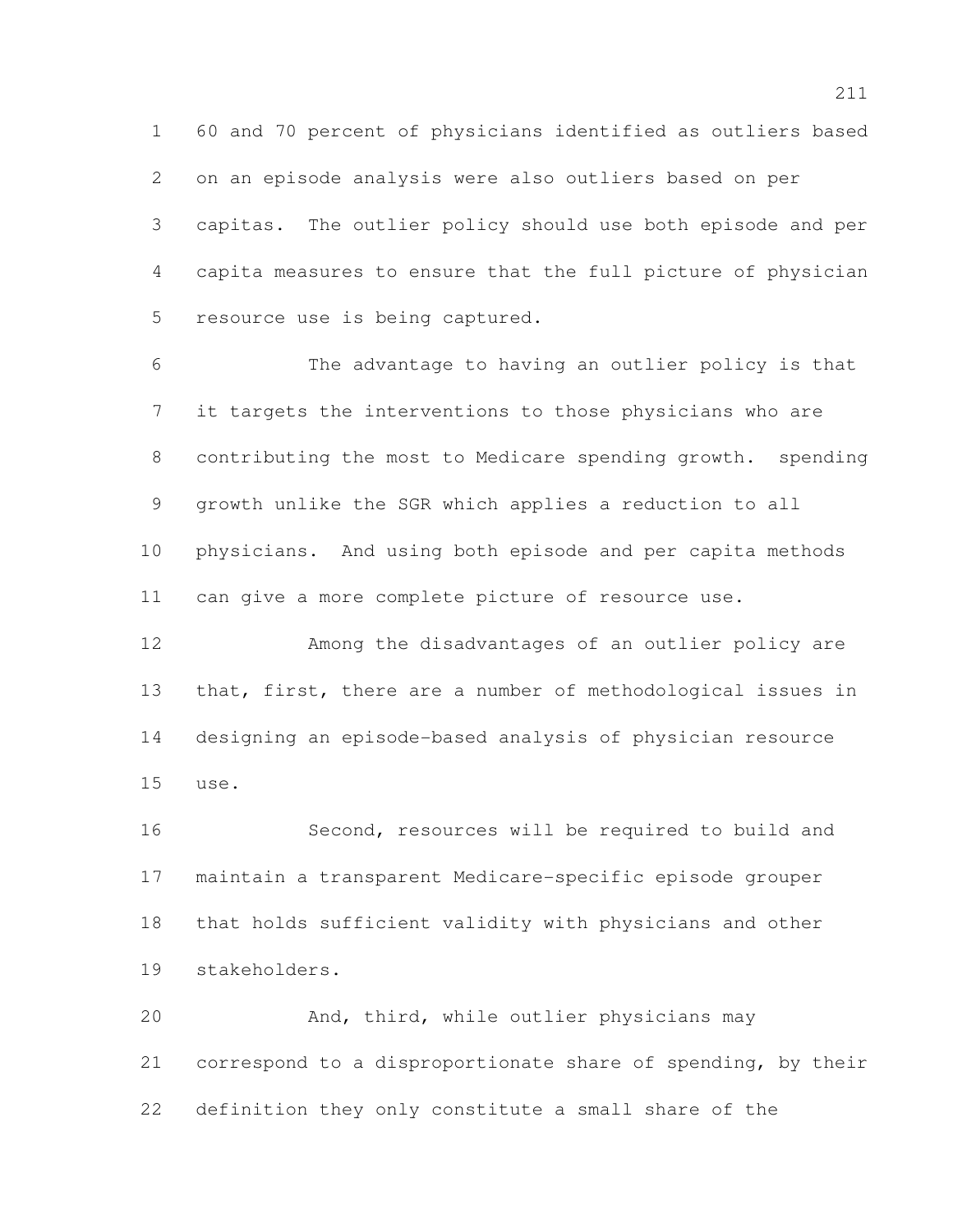physician workforce.

Turning back to Cristina.

 MS. BOCCUTI: Okay. I'm going to take just a minute to talk about some ongoing work that we're doing because you all have raised a number of these issues. So before we get back to the SGR, I'm going to note that we have ongoing contracts with two contractors on the topic of valuation of practitioner services. One project is about validating the fee schedule time estimates and related data collection issues. And the second project explores alternative approaches to valuing practitioner services rather than straightforward RVU-based payments. We're going to have more to say about those projects at the April meeting, so stay tuned. But we can answer questions about that, if you like. So here's the final slide we have for our

 presentation that lists these two issues. We've sort of whittled them down to two fundamental issues here, of 19 course, the first being scoring, and even though future cuts of more than 25 percent and beyond are unrealistic, eliminating them requires significant offsets in federal spending.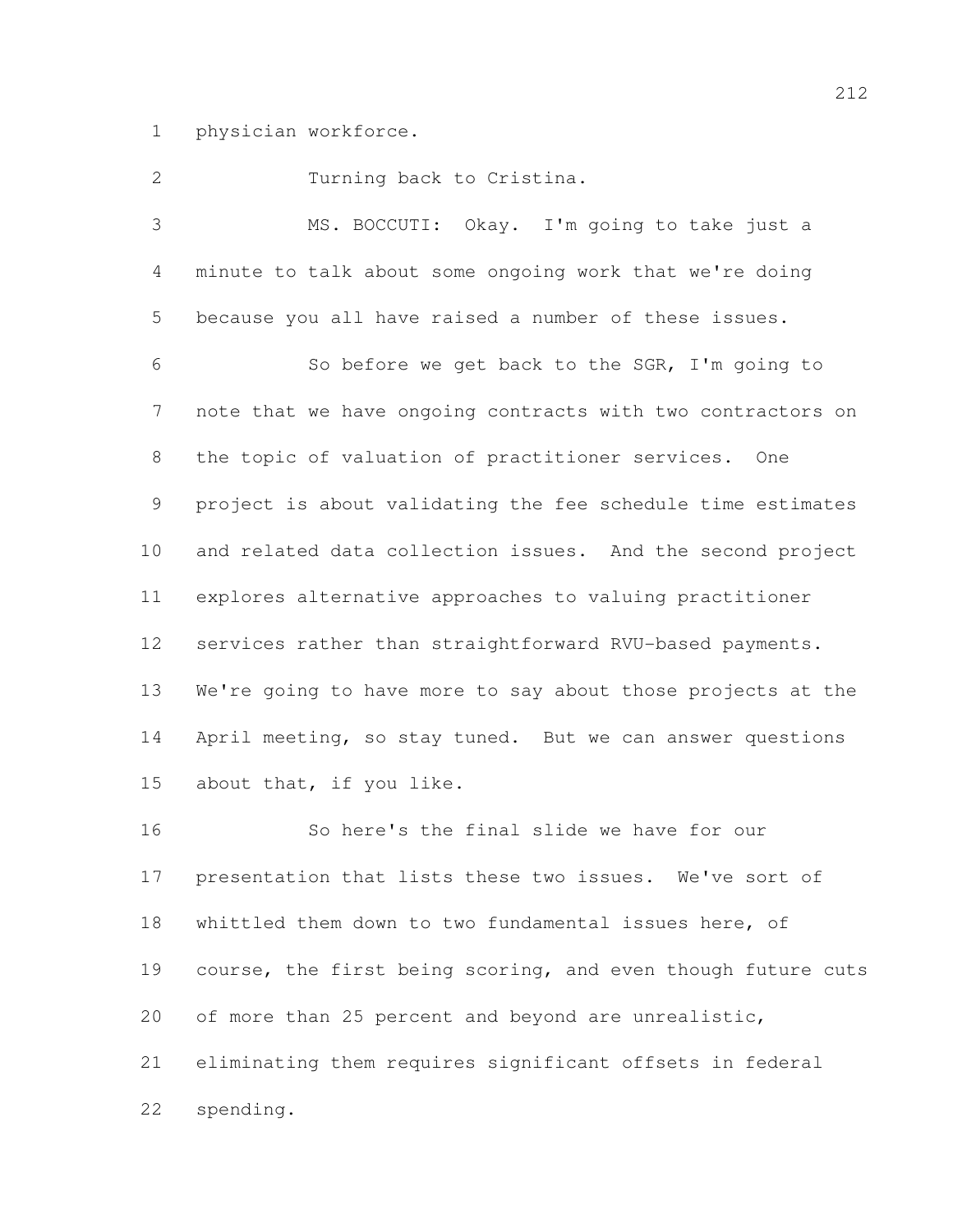The other fundamental issue is creating better policy. Medicare needs to structure a payment system for physicians and health professionals that rewards quality and efficiency, while also improving payment equity among providers. And, of course, there's the question of whether expenditure targets should be a piece of future policy. And finally, of course, you may want to weigh the advantages and disadvantages of the proposals that we have just brought up today.

```
10 Thank you.
```
 MR. HACKBARTH: Okay. Thank you all for that. Before we start the rounds of questions and comments, I wanted to add a little bit more about the context for this issue and also a way -- I don't have specific proposals about how to solve this very difficult problem, but I do have some thoughts about how to think about a possible direction to move out. And I'll ask Bob to chime in on this as well. But let me just quickly review some history here.

 Of course, the SGR was enacted in 1997 as part of BBA. In 2001, MedPAC recommended repeal of SGR, citing the sort of problems that Cristina describes, fundamental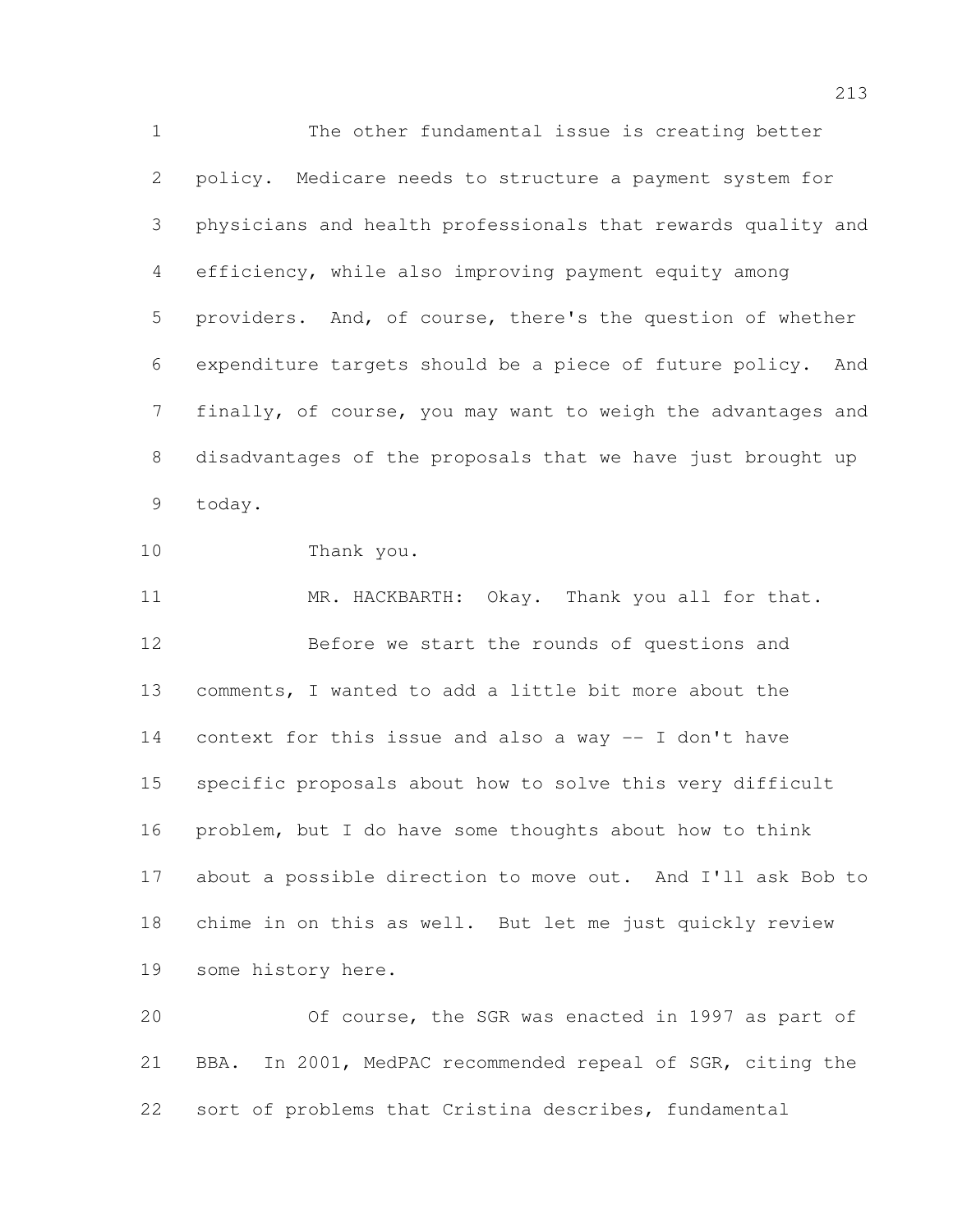problems in the design that we thought at the time meant that it would be unlikely to achieve the desired results and inevitably cause problems. In fact, things have played out in that way.

 Of course, the issue very quickly became the rapidly increasing budget score attached to repeal, and even with the problems starting to manifest themselves, many of us thought that potentially the benefit of SGR, despite its manifest problems, was that it did create some pressure to hold down the year-to-year increases in the conversion factor, and that was a budgetary benefit to the program.

 The way I've been inclined to look at SGR is look at the costs and benefits of the system as it has rolled 14 along these past ten years. And, okay, on the benefit side, some pressure to hold down increases and updates, we'll chalk that up as a potential benefit. What worries me is that the cost side of the ledger is growing, and in previous conversations that we've had as a commercial, sort of the chief concern is that the instability in the system threatens access to quality care for Medicare beneficiaries; that the increasingly rapid cycle of having to wrestle with how to offset the costs and what's going to happen if we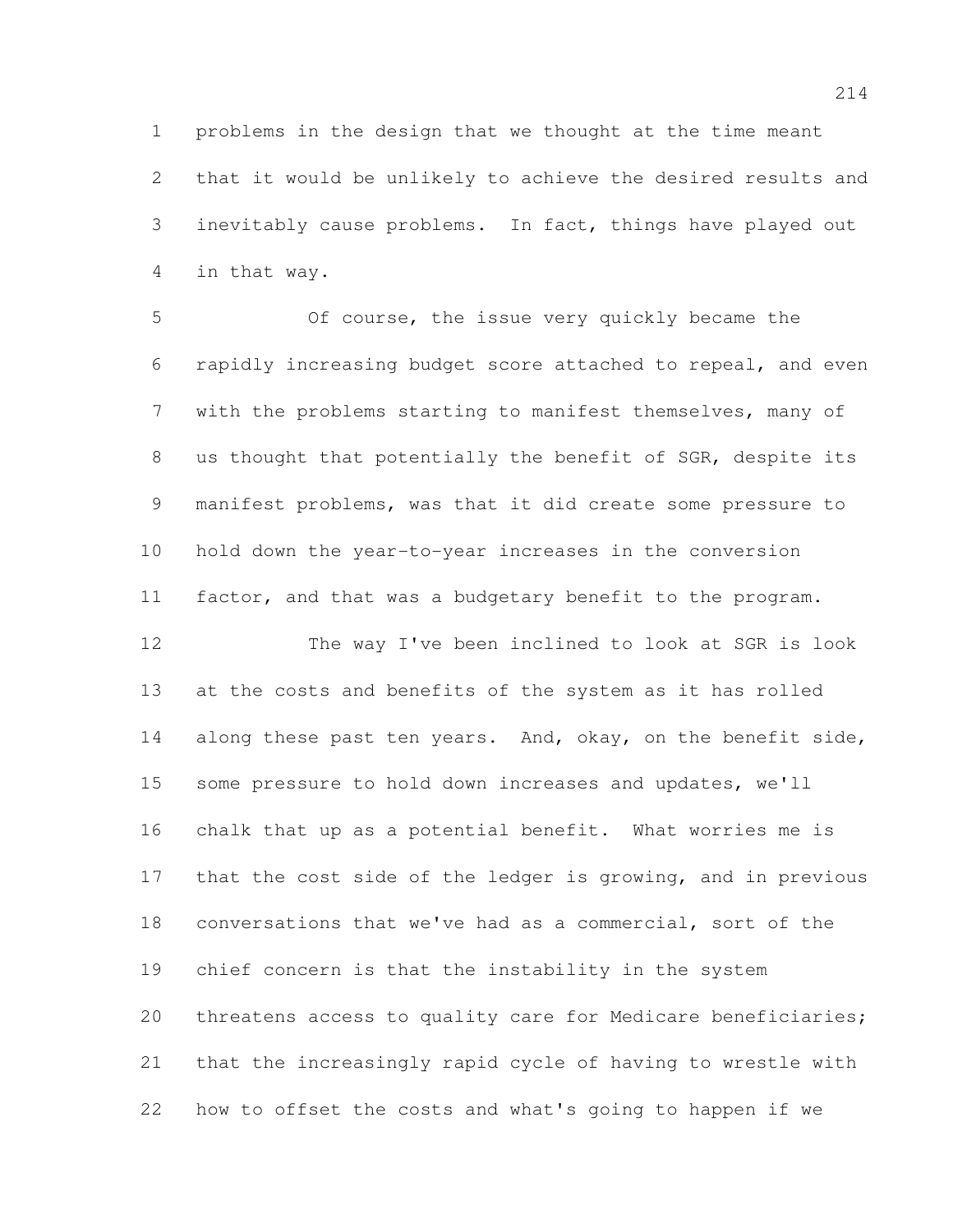can't come up with a package to avoid the next 25-percent cut, that drama as it plays out here has ramifications for the Medicare patient population and for the physicians who serve them. In short, this increasingly rapid cycle is undermining confidence in the program, both among beneficiaries and physicians.

 So that's a very significant cost of continuing on year after year as we are against the benefit, potential benefit of lower increases in the updates.

 Well, that situation I think is destined to deteriorate still further in the future. The benefit of 12 pressure on updates, frankly, there's going to be pressure on updates even if SGR doesn't exist because of the overall 14 budgetary situation. There will be other ways, other reasons to be very cautious and conservative about updates in the fee schedule. I don't think we're any longer, for 17 better or worse, dependent on the SGR for that sort of pressure.

 As this score increases, what that means is that finding the offsets to allow even short-term extensions becomes more and more difficult in each cycle, which is one of the reasons why the extensions seem to have gotten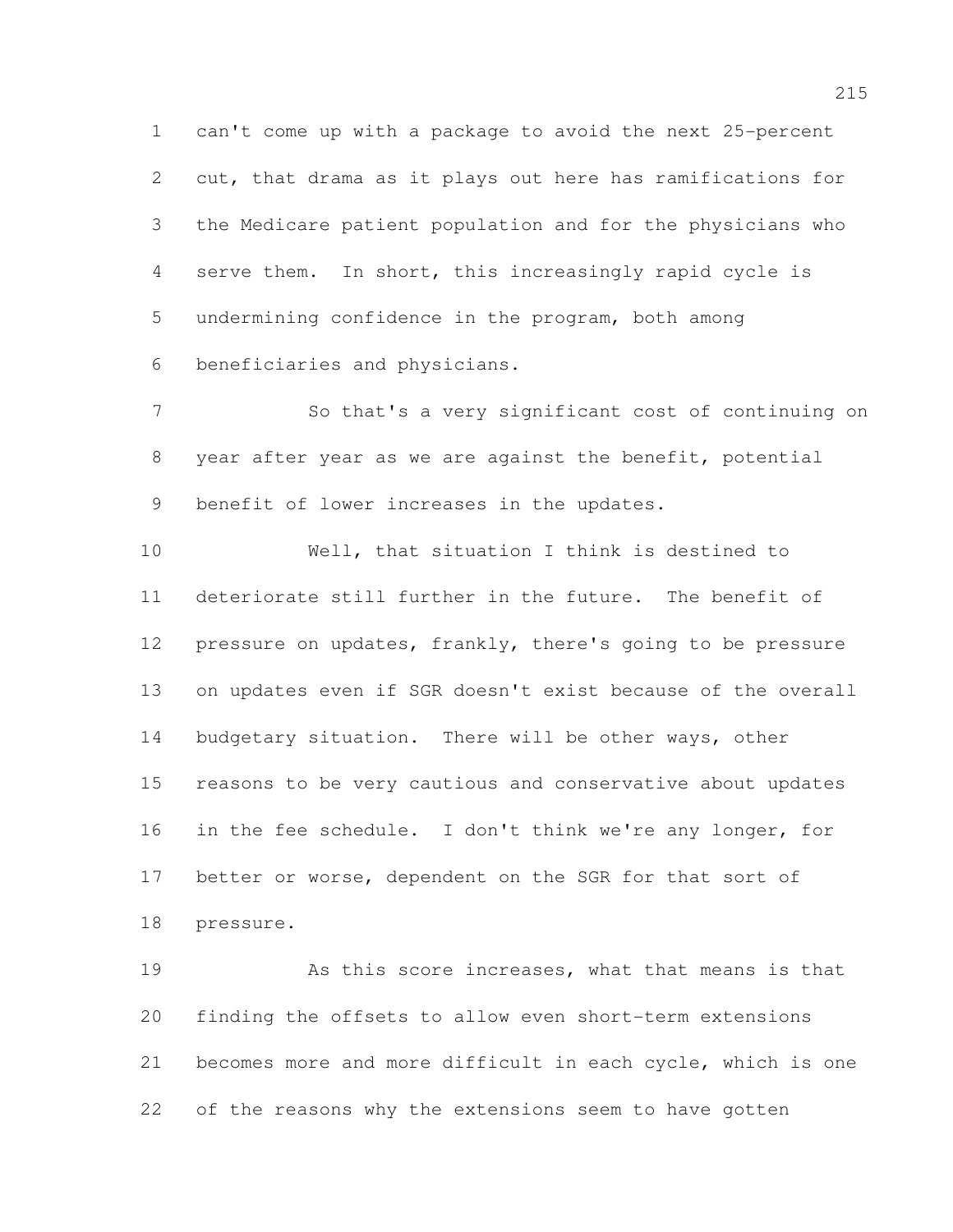shorter and shorter and we go through this drama more and more frequently all the time. These scores are just going to keep going up and up and up, and so that problem is going to become worse and worse over time.

 So my fear -- and based on previous conversation, I think it's one shared by the group -- is that we're in a deteriorating situation here. We're spiraling down. This isn't going to get better. This is destined to get worse. The score, however, is a huge problem. In a way, it, too -- that problem has gotten worse recently. In PPACA, there is a long list of Medicare savings to the tune of roughly \$500 billion over ten years, some of which are based on previous MedPAC recommendations.

 Basically, all of the prominent Medicare savings opportunities were used in PPACA for a different purpose -- to fund the extension of benefits or move towards universal coverage. So those dollars are not now -- those Medicare savings ideas are not now available as potential offsets to the SGR score. So what was always a steep climb to find offsets has become steeper still because so many of the ideas have been used.

I fear that the bottom line is that there are not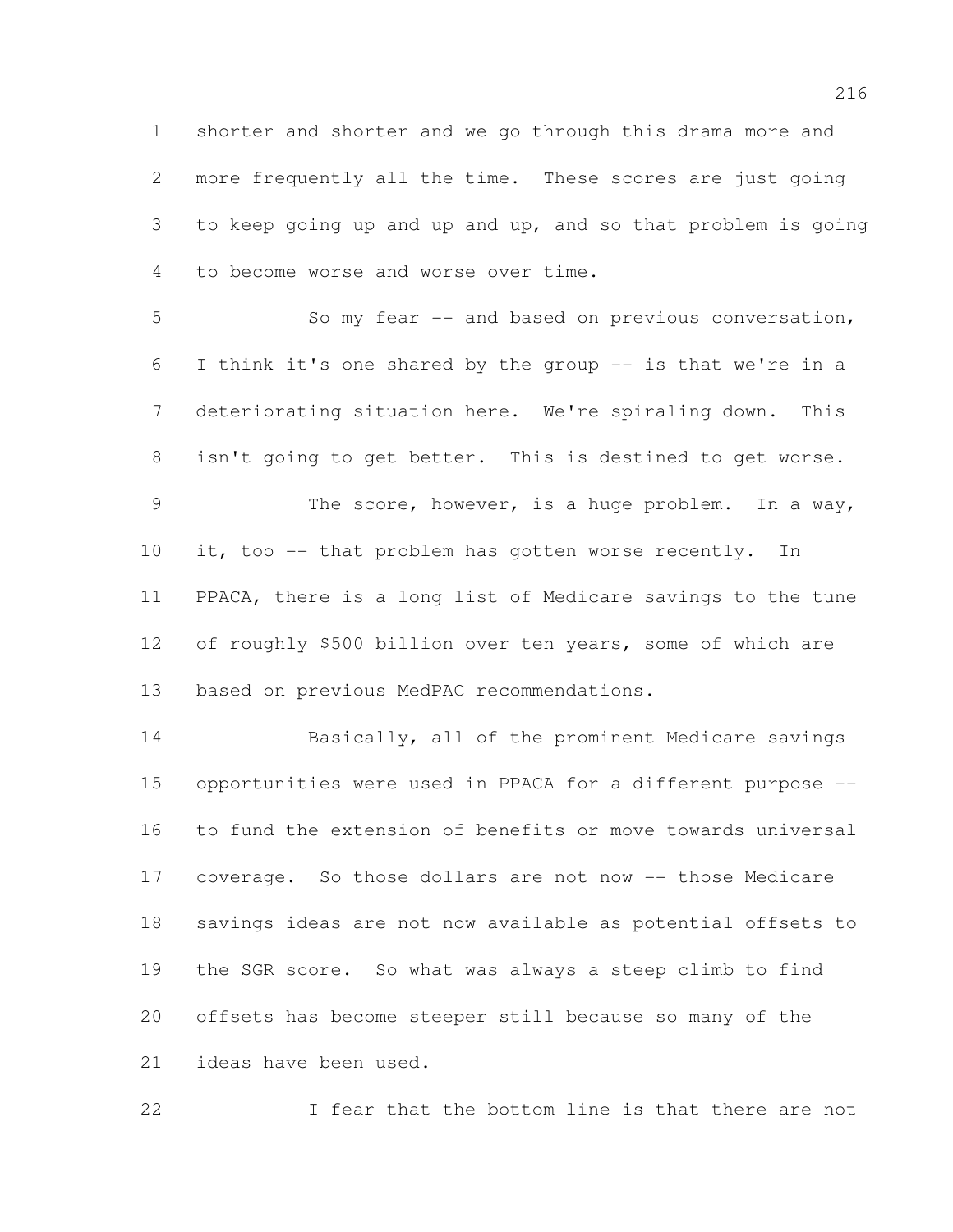Medicare offsets, at least that I can think of, for this large and rapidly growing score attributable to repeal. And that bothers me because if it doesn't come from Medicare, that means it's going to come from someplace else, and I already worry about how our health programs are eating up the Federal budget and devouring resources that are needed for other programs. And so this is very troubling to me. Having said that, if we choose as a group to recommend if not a repeal of SGR, a major restructuring or resetting of SGR, and we can't come up with all of the offsets necessary, I think it is possible to use that legislative event as an opportunity to achieve some major goals in physician payment that might be difficult to 14 achieve otherwise, and let me speak frankly here. Physicians, many physicians, value highly getting rid of SGR. They might be willing to accept some changes in physician payment that otherwise would be politically infeasible if it were a part of a desirable package. So even if we can't offset the score, this may be an opportunity to achieve some very important ends in restructuring the physician payment system that would otherwise be beyond our reach. So in that sense, you know,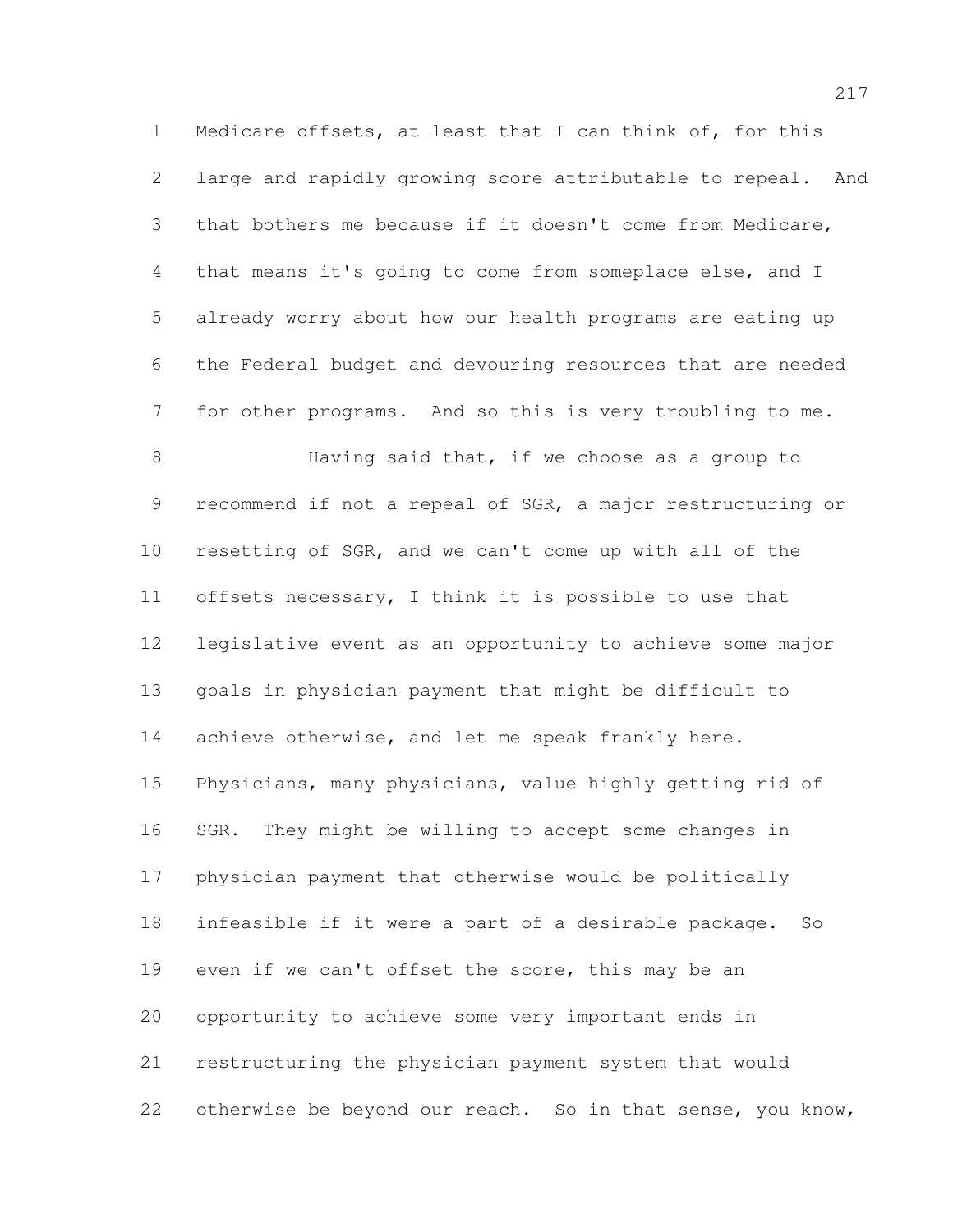always looking for the pony in the manure, that's my pony in this particular pile of manure.

 So what are some examples of those things? I'm going to lay out some ideas. Certainly I'm not speaking for the Commission here. In fact, I'm not even sure I'm speaking for myself on all of these ideas, but they are ideas that come to mind.

 So you can imagine a repeal bill becoming an opportunity to say let's do a major reset in terms of the structure of Medicare physician fees. We often talk about the need to reward some specialties that are critically 12 important, more than they are now. MedPAC has always 13 advocated doing that in a budget-neutral way, so it means more for some, less for others. This kind of legislative vehicle could be a rare opportunity to do that sort of significant redistribution of payments within the physician system.

 One way to do that would be a cut in the conversion factor with significant bonuses for some specialties and services. It would be very difficult to do that in other contexts. It may be possible to do it in this context.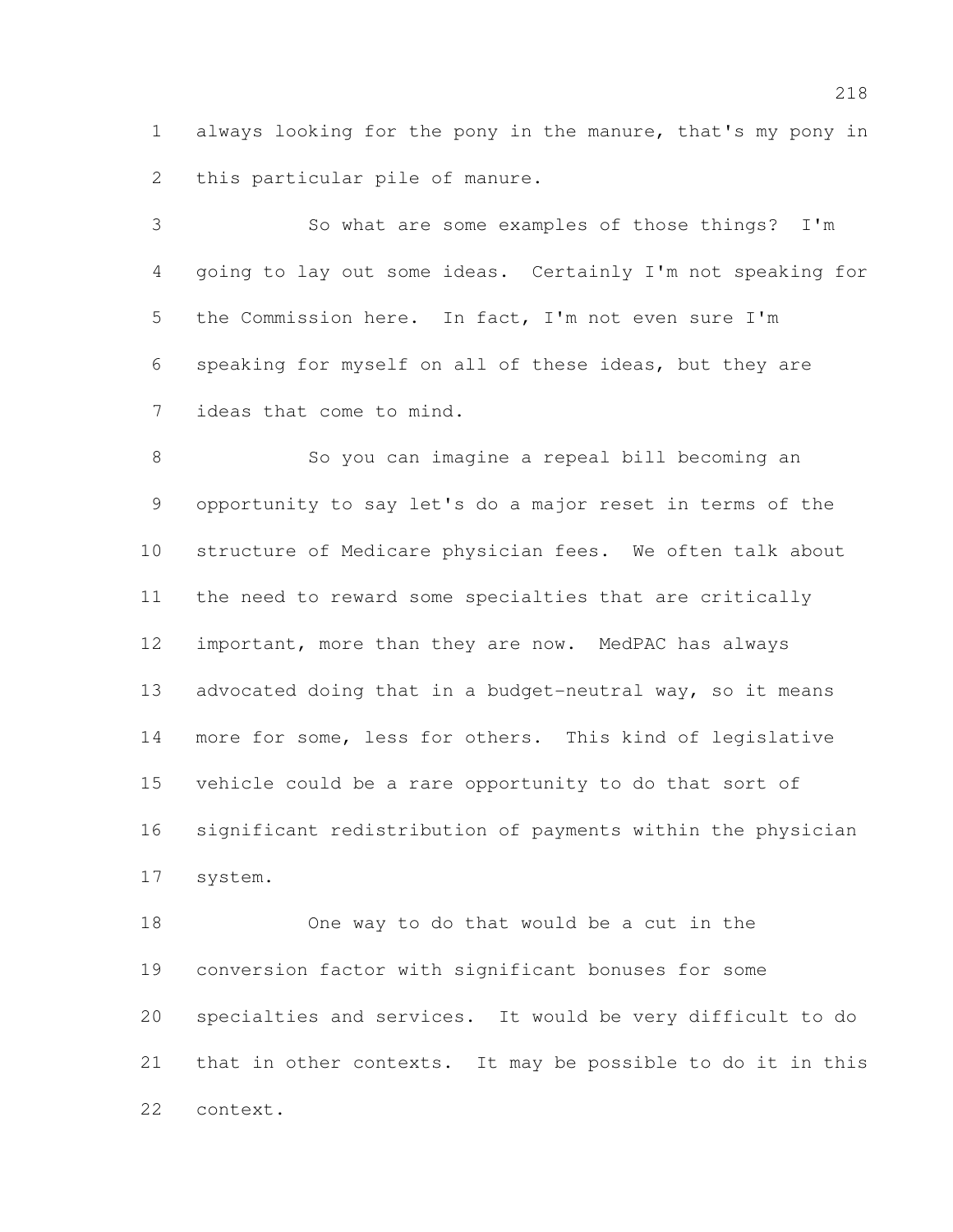Another category of ideas has to do with volume restraints. Our next topic is in-office ancillary expenses and our concern about what has been happening there. Incidentally, some people would say some of what has been happening here is a by-product of SGR to some extent. If we could have a package that went aggressively after some of the issues that have arisen in in-office ancillary as part of that, it would be very difficult to enact in a different context, but maybe as part of an SGR package that might be much more feasible as part of a quid pro quo.

 Another idea would be -- and here, Bob, I'm going to turn to you -- that you could keep some fashion of a target, perhaps reset with a new rate of growth target as an action-forcing tool in the physician payment system. As opposed to it being a trigger for formulaic across-the-board cuts, it could be an action-forcing tool for changes in relative values. So the Secretary could be compelled to act 18 in order to try to hit this new target, and so it's not an automatic thing. You have a decisionmaker who says if that's the target, here's what I need to do to revalue fees, restructure the physician payment system.

DR. BERENSON: Well, you've basically said what I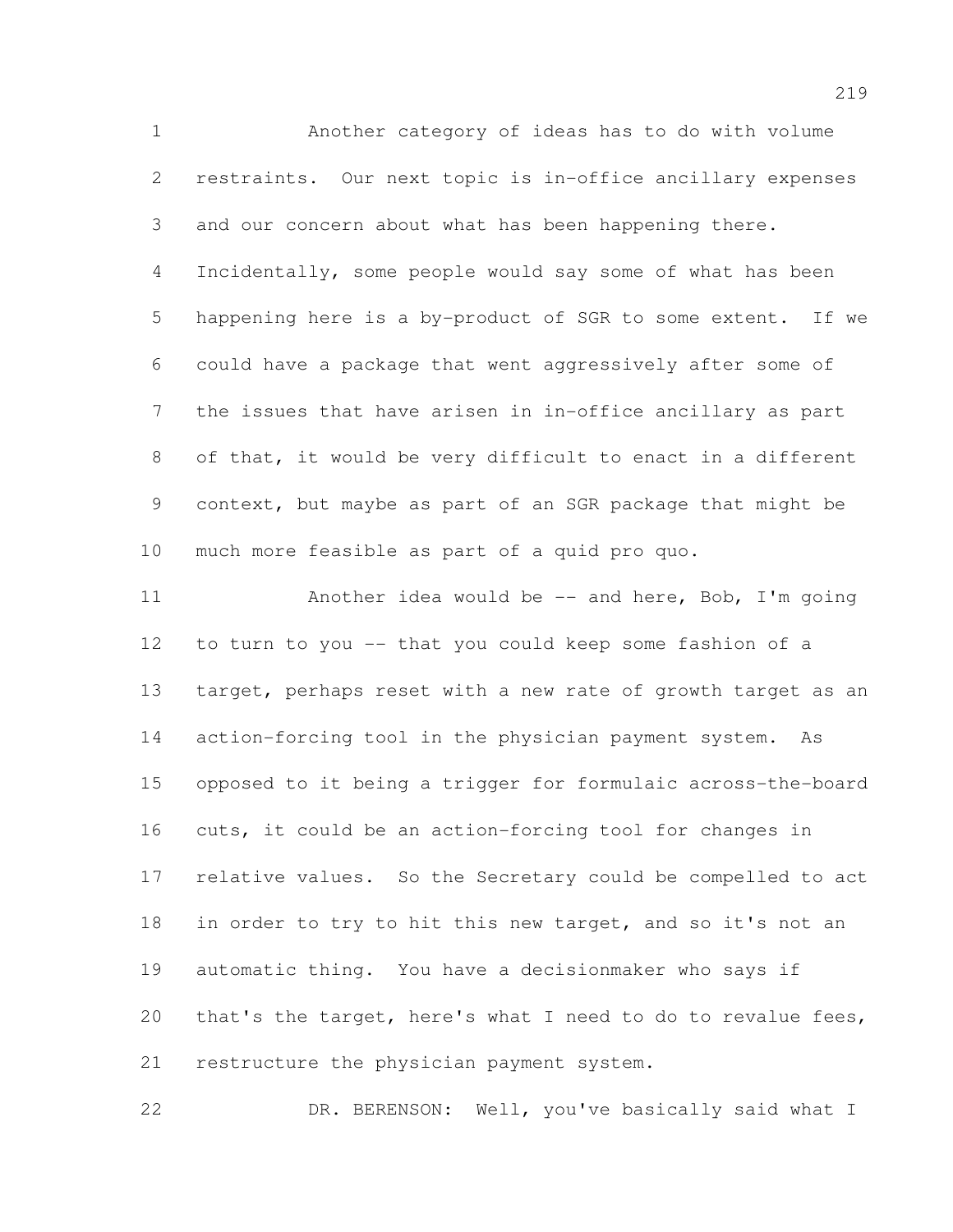would say, but let me just do it in a few different words.

 One of the problems that I've had with the SGR- type mechanism, and before that the volume performance standard, was that it was a mechanistic, formula-driven reduction across the board, regardless of which services were driving volume and regardless of where informed people thought that there were distortions in the payment rates.

8 So I think the suggestion that Glenn is making, which I think makes some sense, is there is some logic to having a target, but that there should be some discretion in how that target is being achieved. And here I'd make one minor disagreement. I wouldn't change the relative values. I would change the prices. You want the relative values to 14 still have a relationship to the underlying resource costs, which is a whole elaborate process. But it may well be that that's where you use some policy judgment about what are the services that are most crucial and should not be reduced and which ones is there a lot of information from various 19 sources that they are probably overpriced, or at the very least, there's no difficulty getting a large volume of those services produced on behalf of beneficiaries. So they could be sort of selectively identified as the way to achieve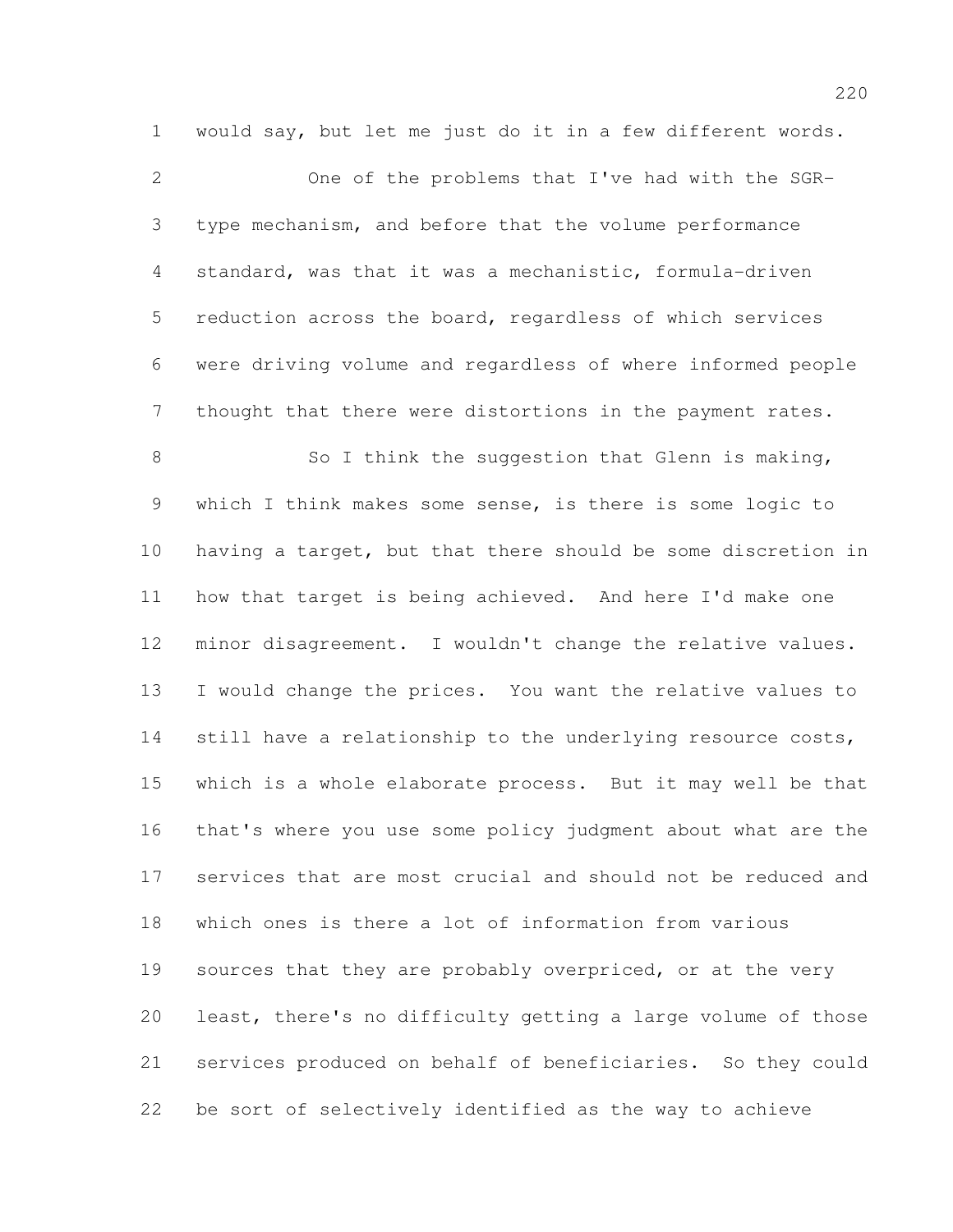living within the target.

 My own experience on the RUC and viewing the RUC's work is that the fact that they actually live in a budget- neutral world creates a discipline. When new services are coming in every year, they can't simply say, oh, yeah, let's value these regardless of the impact on the program because they have a budget neutrality requirement that everything else gets modified. So that creates some discipline. I think there are some other problems that we're trying to address around the accuracy of these services, but that's one discipline that I think works well.

 And so I do think, whether it was an overall expenditure target or moving to what Kevin suggested as maybe a few large categories, having some process to actually pick and choose where to achieve the savings I think could be much more palatable than simply across-the-board cuts. And so that would be the point I'd make.

18 MR. HACKBARTH: Yeah, just two other ideas, and, again, what I'm trying to do is get us thinking expansively about how an opportunity might be used here. There are two other ideas that occur to me. One is malpractice reform, which at least some of us, I know, are concerned is not a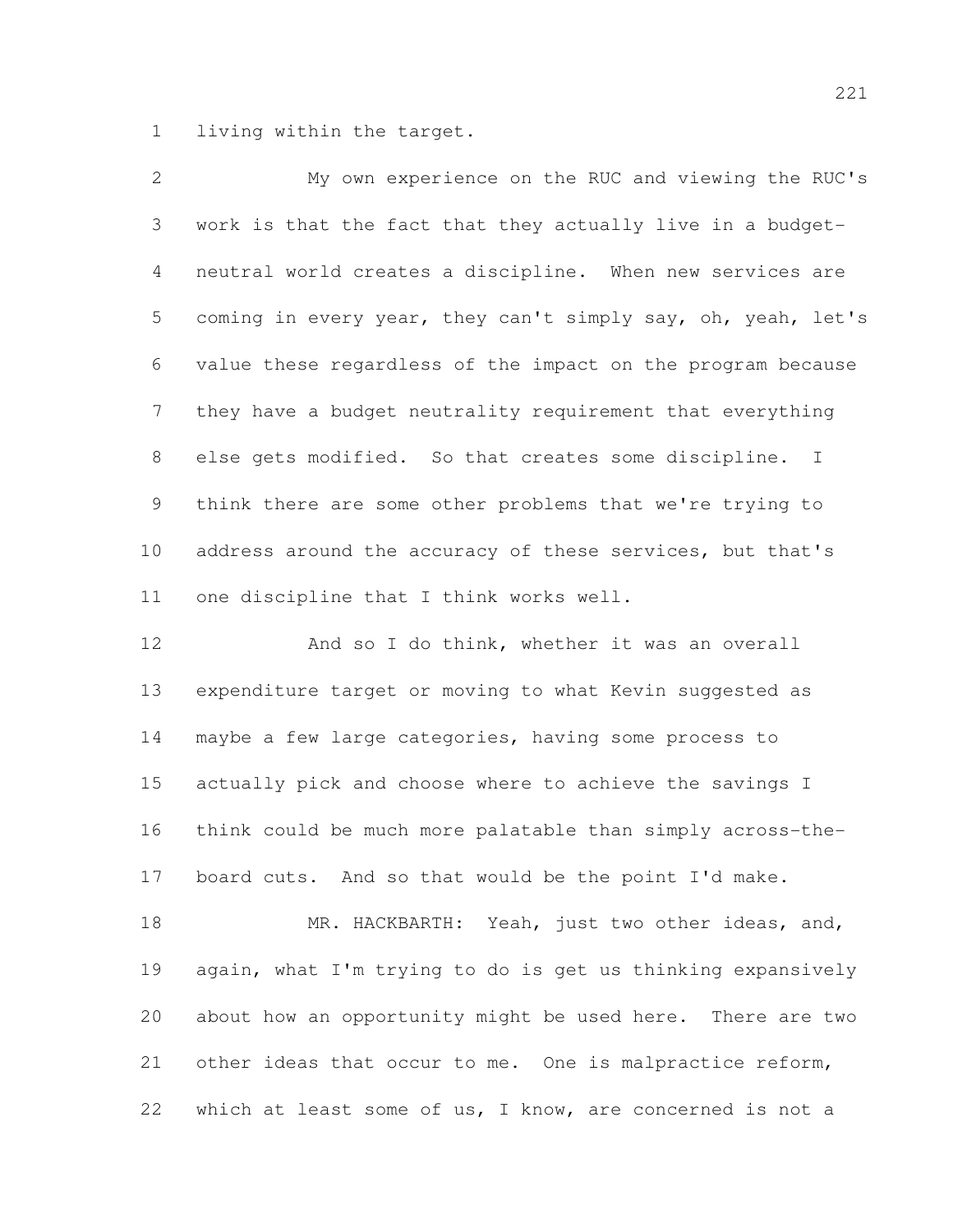constructive force in terms of appropriate utilization of Medicare resources. Another concern that I know some of us have had about the ACO movement, if you will allow me that term, is the risk that hospitals, by virtue of being the organizations that have the capital and the management infrastructure will sort of quickly come to dominate the ACO world. And what about physician-based options? Well, an idea that I picked up from Jeff Goldsmith is that there's 9 money in PPACA for development of co-ops. And, Scott, I love co-ops, but I'm not sure that they're going to be a rapid solution to any of our health care problems. That money could be redirected to help support development of physician IPAs that can start to have organizational infrastructure to be leaders of or at least very active participants in ACOs, and we won't just go into the automatic hospital track.

 Again, these are just ideas, but if we think about broadly the problem of how do we change physician payment in constructive ways, more effectively engage physicians in controlling costs, and see that as the opportunity in SGR repeal, I think maybe we could come up with a constructive package.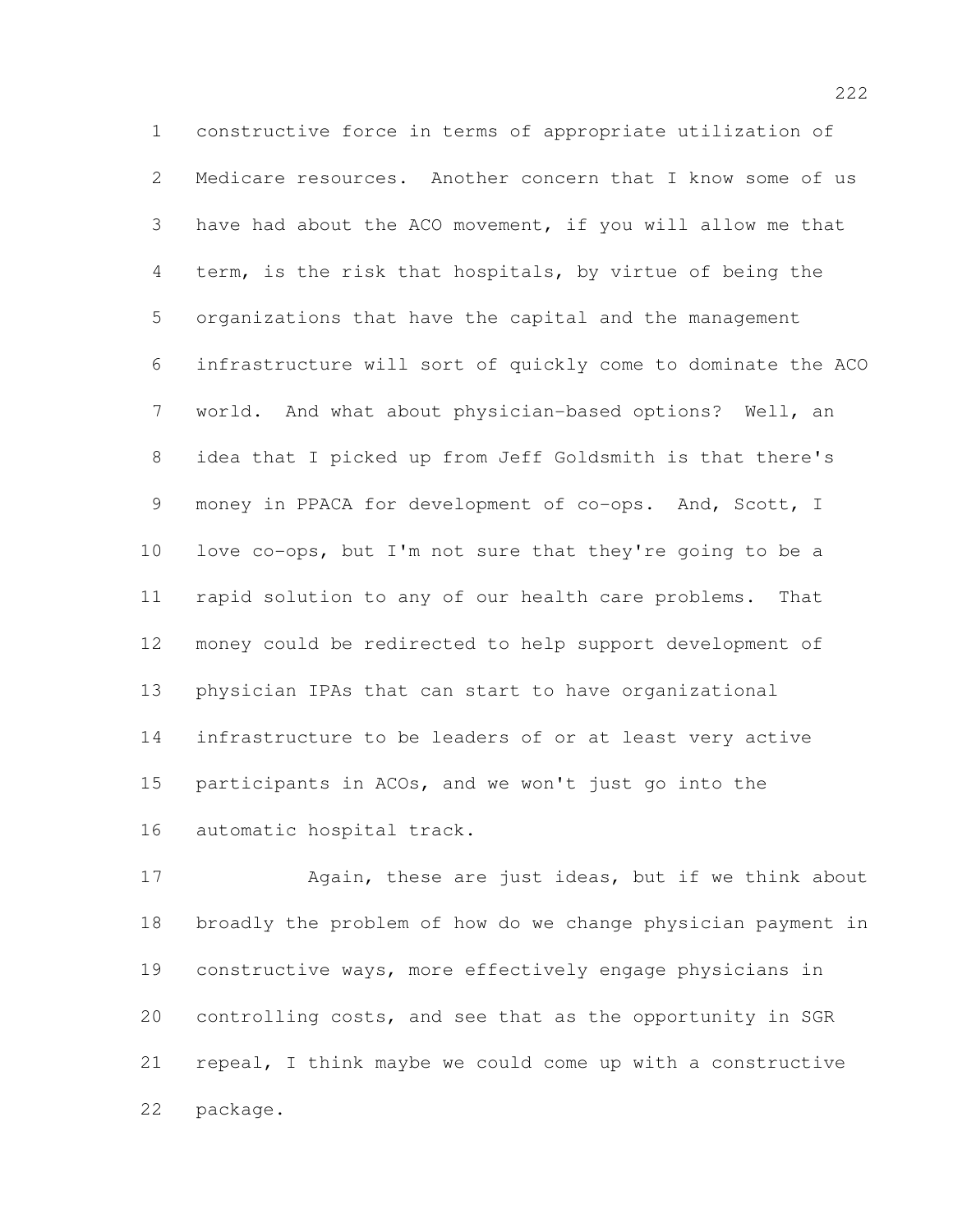You had a summary slide, Cristina, that has at least some of these ideas. Do you want to put that up? The GH slide I think it is. I'm not going to go through this again, but it references some of the things that I just listed. Tom, I think we're starting on your side. Let's do Round 1 clarifying questions before we leap into the deeper discussion. DR. DEAN: I'll pass [off microphone]. MR. HACKBARTH: Okay. 11 MS. UCCELLO: First of all, if it makes Cristina feel any better, I use lots of hand gestures, and I have knocked over my fair share of microphones. 14 A quick question. For the exemption policies, would that mean higher reductions for non-ACO physicians? Or is it just a whole separate -- we're only doing the analysis or the target for the non-ACO folks? MS. BOCCUTI: That's a very good methodological question. You could ask that of other types of services, too. So that has to do with predicting who's going to participate and whether you start from zero or whether you start from the current status of the SGR. But that's the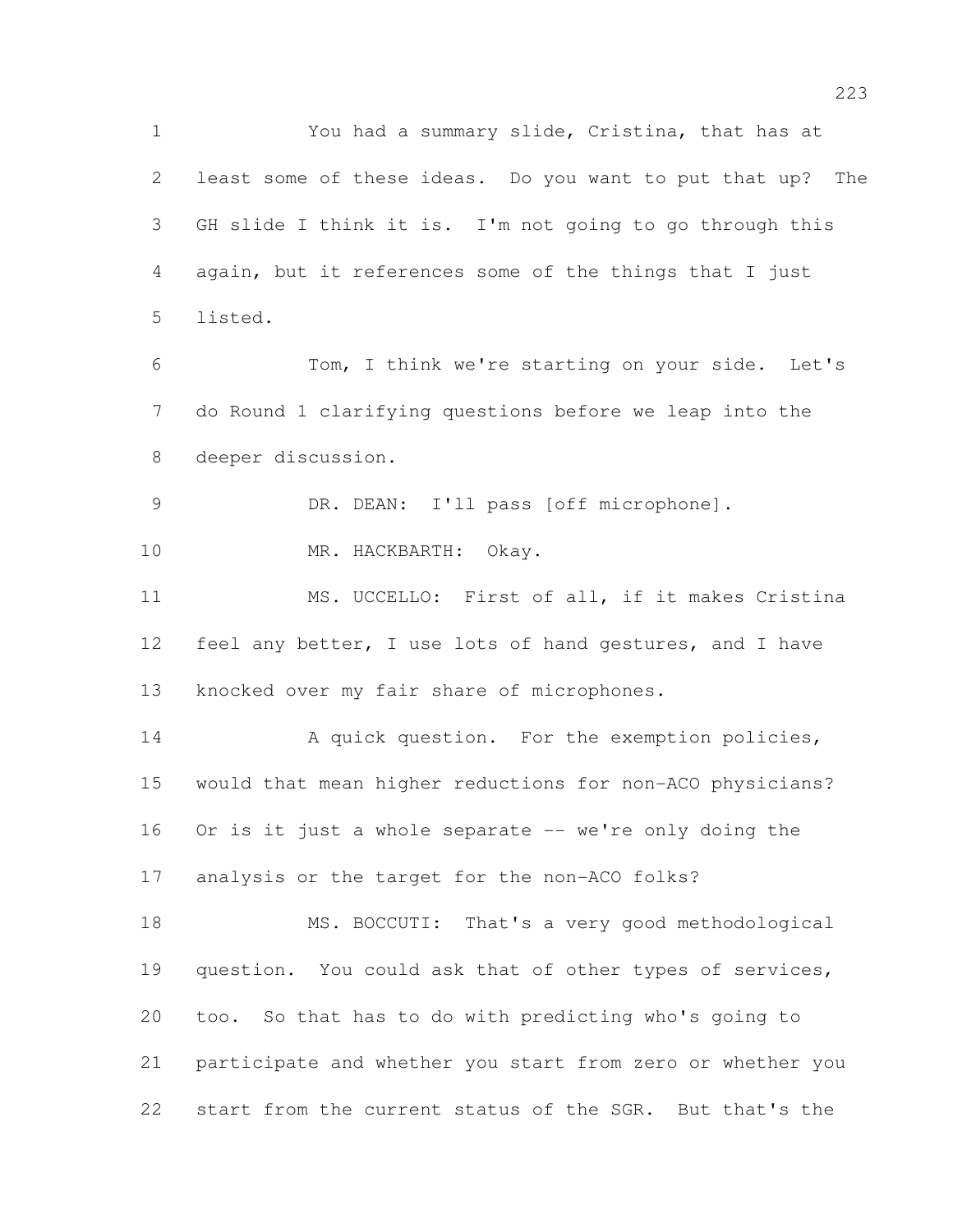right question to ask if it were starting to be

operationalized.

 DR. STUART: This builds on same of the same. One of the problems with SGR is that when that first negative update hit Congress, it really wasn't that difficult to override it. The extra cost to the debt was relatively modest, and it would be easy to say, well, we'll fix it next year. And then it happened again, and then we had the compounding.

 So one of the problems was that it has gotten to the point where it can't be -- you know, it just can't be stuffed back into the bottle. And the question I raise is when PPACA was enacted, Congress included a mechanism in the Independent Payment Advisory Board that would apply primarily -- well, at least originally -- to Part D and Part C that would require that the board come up with some mechanism or some policy by which an expenditure target would be overcome, and then Congress would have to vote up and down on this in terms of a fast-track legislation. So I'm wondering whether staff has considered whatever the alternative to SGR is. If there is some kind of a limit that's imposed, have you examined what the implications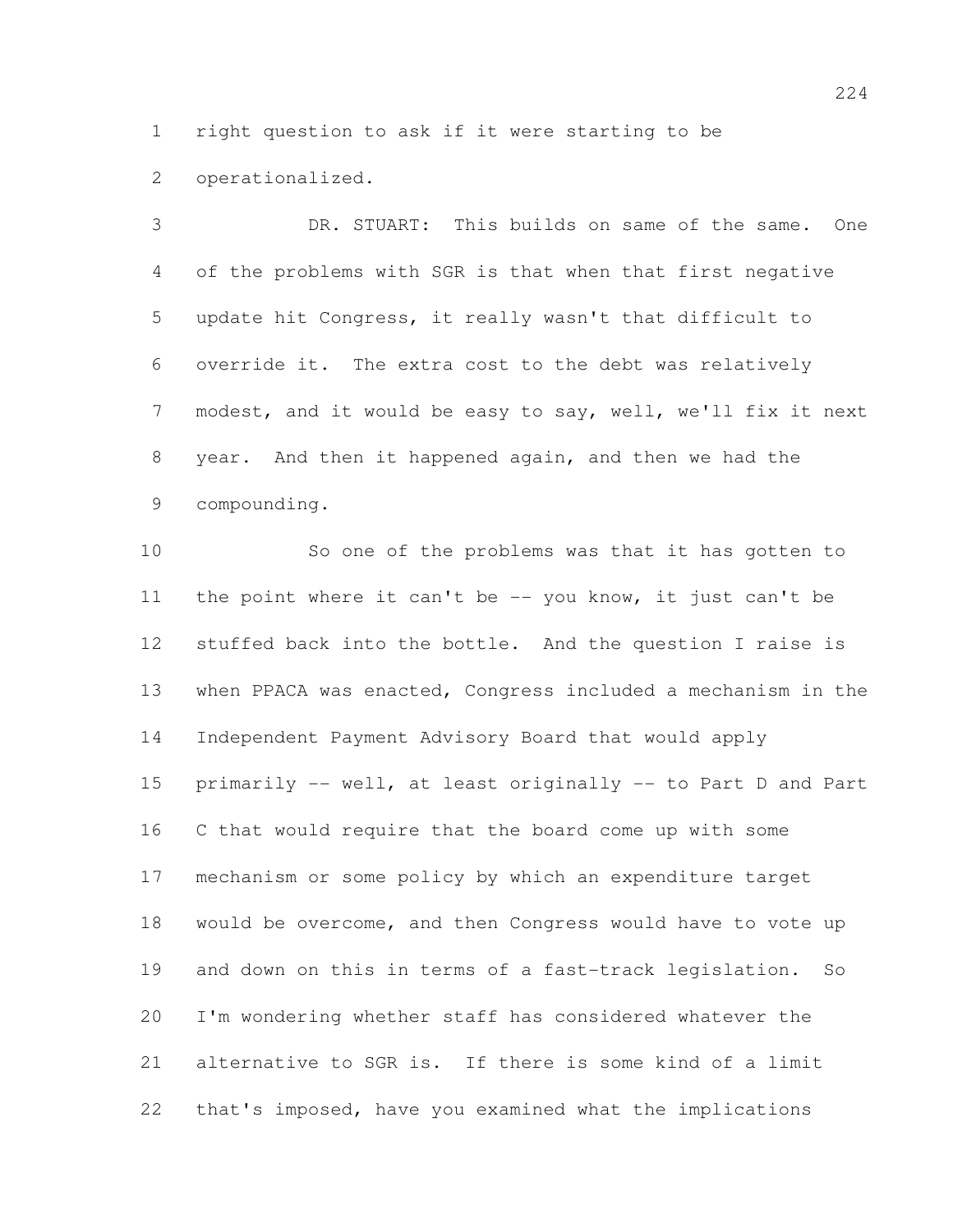would be for Congress putting that kind of a constraint on its own actions?

 DR. MARK MILLER: Yeah, I mean, I guess the way 4 I'd start to try and answer this -- and, Cristina, you can pick up here -- is that in the 2007 report, one of the things that the Commission ended up talking about as one of the ways you could go is just to keep an expenditure target but not have it peculiar to a physician, have an expenditure target across the entire program.

 What we could do -- and we can move in that direction if the Commission wants to think about things that way. In that kind of a context, the kinds of things we could play around with to give you a feel is if we have a 14 target for the entire program, whether it's using the stuff that's in the legislation or a different target that you discuss, we could simulate what impact it would have across the entire program and make the assumption that the SGR is not restraining the physician expenditures and then build that into the impact. Is that the kind of thing that you're asking?

 DR. STUART: That's part of it, but I think having a target and then whether that target is a real target or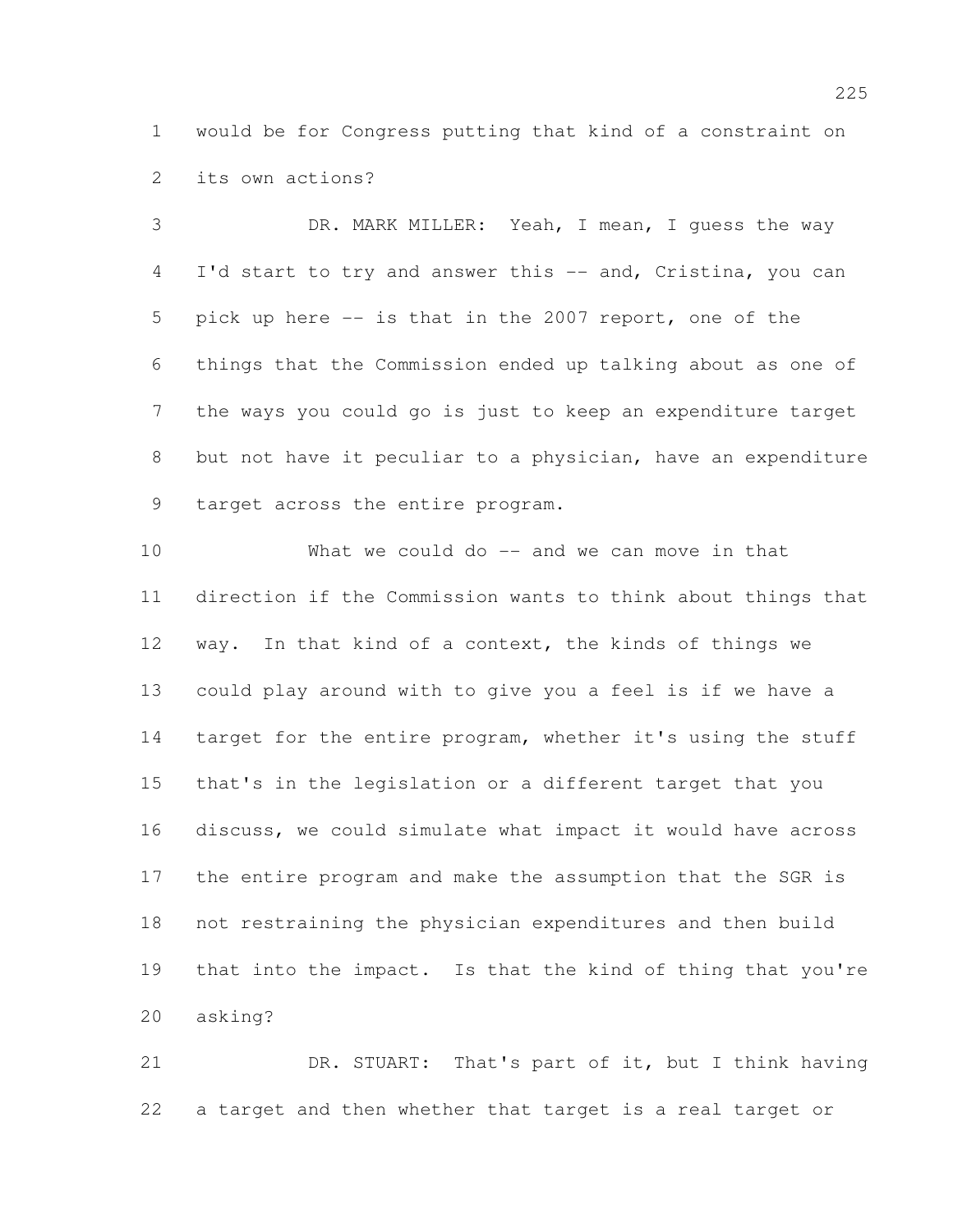something that can be easily overridden, and the IPAB example is one where Congress itself said, well, we have trouble keeping to targets, and so we'll write something in the legislation that's going to make it harder for us to override a target.

 MS. HANSEN: On Slide 17, where we talked about outlier policy for some of this, this is more on the profile of the beneficiary side as to whether or not in looking at outliers was they're a risk-adjusted consideration of the beneficiary. In other words, there's some physicians who practice and care for people who tend to cost a lot year over year by their profile, not because of billing practices.

 MS. BLONIARZ: Yeah, and I think in the past the Commission has supported risk-adjusted methods of resource use. For the studies that we looked at in the paper, two of them used risk adjustment and one didn't, but generally I think that's something the Commission has supported.

19 DR. BERENSON: First, for Kate, could you just clarify? When you're referring to per capita spending, are you referring to the spending attributable to that practice for a period of time a year, not the overall spending for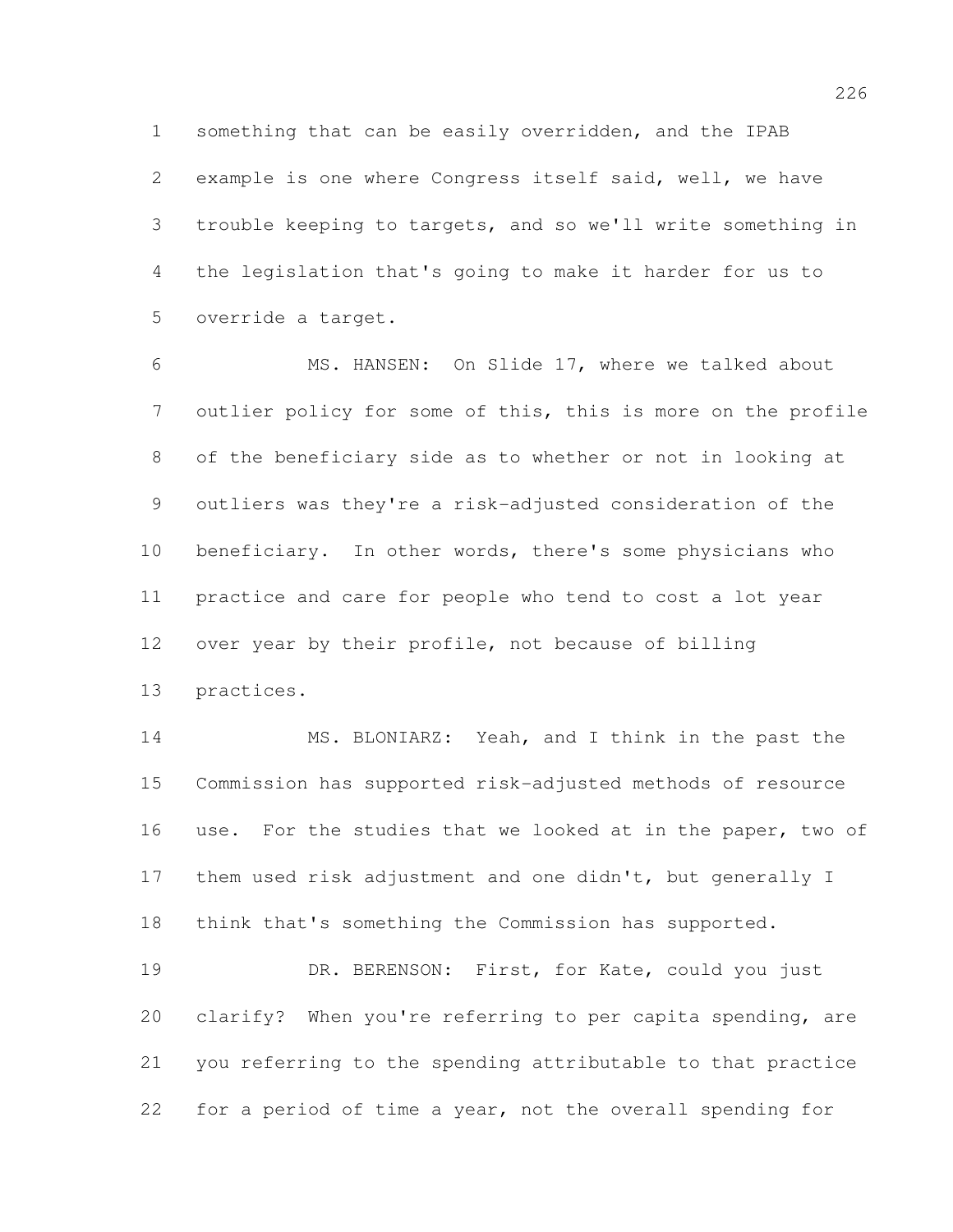that beneficiary? Or are you?

 MS. BLONIARZ: So what we -- it was very simple. It was just the charges that that beneficiary incurred with that physician. DR. BERENSON: With that physician. MS. BLONIARZ: Over the year. 7 DR. BERENSON: Okay. So you are dealing with the 8 number of episodes, you're not -- that's how you're trying to sort of account for those physicians who have lots more episodes is to look -- okay. But it is attributable to that physician for the year as per capita. Okay. MS. BLONIARZ: In that episode, that's right. 13 DR. BERENSON: And, Cristina, I just want to go back to -- could you go to Slide 14? I'm picking up the question that Cori asked, and I just want to understand it. When you say exempt certain providers from current SGR 17 target or some substitute, how meaningful is that? If, in fact, the ACO goes the route that MedPAC has recommended, 19 which is sort of risk taking on behalf -- to some extent, not completely, the payments are sort of cash flow, and ultimately the organization is functioning under a different set of incentives and are almost -- I mean, what would be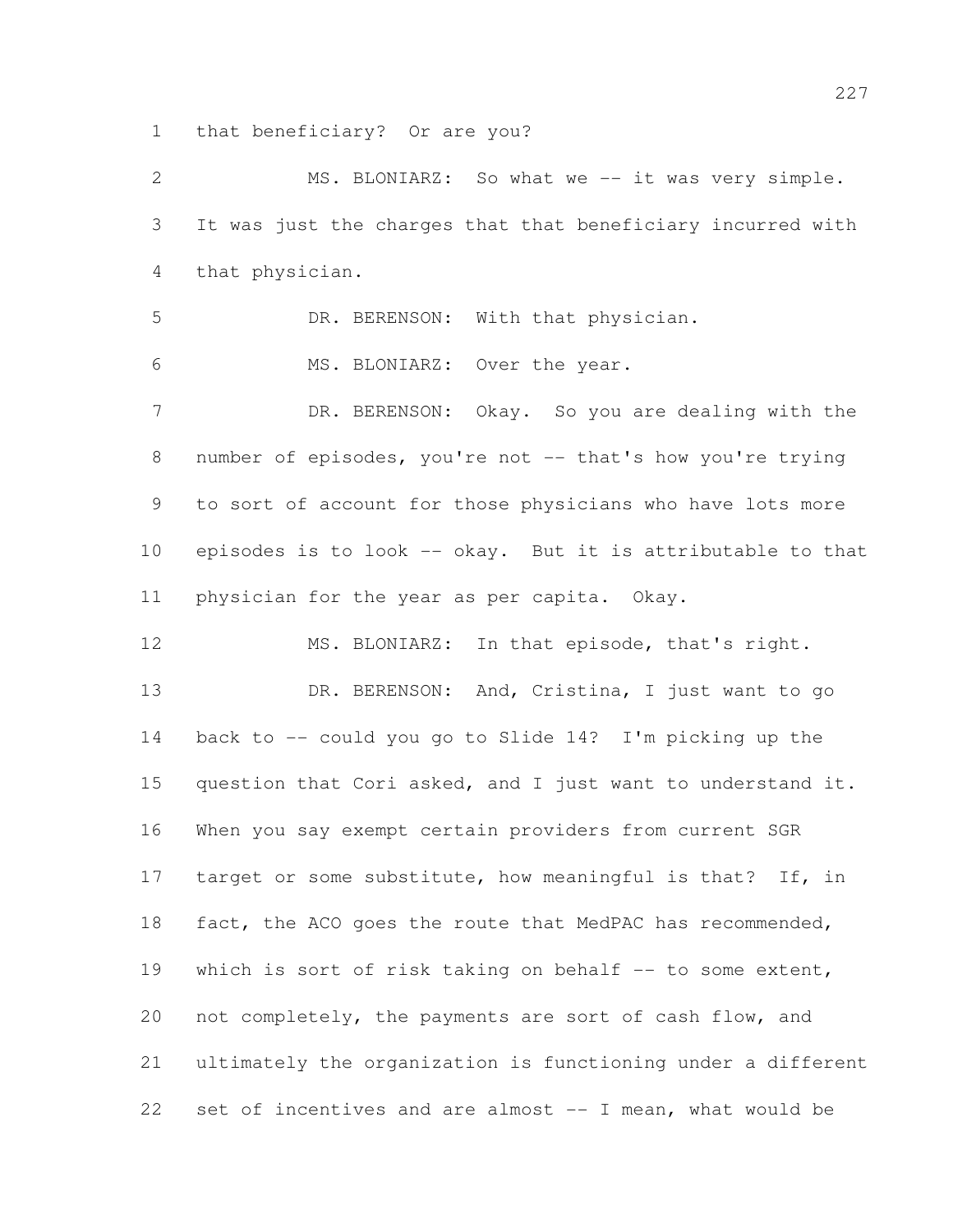the alternative? Let's say we had an expenditure target 2 that was a zero update and so they're exempt from that, what then becomes what would be used for them? And does it matter, I guess is my question.

 MS. BOCCUTI: Right, so it depends on how painful the alternative -- you know, staying in the SGR is. Right? 7 So that's -- if it's used -- if this exemption policy, one of the goals is to accelerate acceptance of delivery system 9 reforms, the theory would be that what remains, so those in the regular fee schedule payment system wouldn't be as -- you wouldn't have the opportunities for bonus payments, and you would essentially -- if a provider were weighing his or her options would think that the delivery system reform mechanism -- that's in this example ACOs or medical homes -- might get them the opportunity for higher payments if they have good performance, which would not be available -- that opportunity wouldn't even be there in the regular fee schedule SGR

 Of course, your question is whether you're looking at an SGR mode of a 25-percent cut or an SGR mode of a freeze. And I think that does affect participation.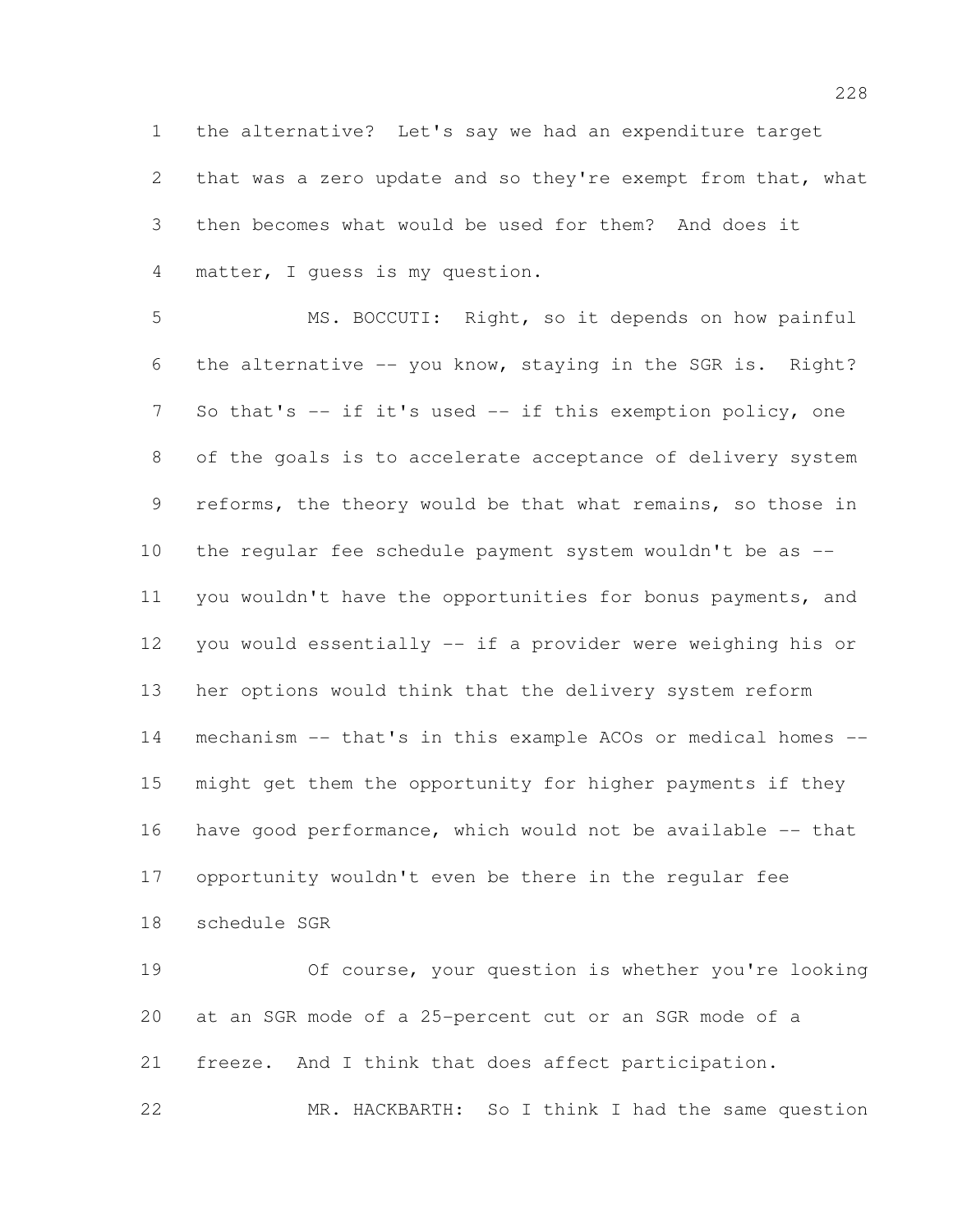as Bob. So if you're going to exempt an ACO, say, from SGR, you've got to say, okay, they're not going to get the 25- percent cut. What are they going to get? Because they're going to be paid fee-for-service --

 MS. BOCCUTI: Well, it's not the ACO itself, because that's going to have its own -- you know, that's going to be determining its own payment mechanism. It's the 8 providers that are affiliated with -- the physicians and the health --

 MR. HACKBARTH: Correct. So I'm an ACO physician, and by virtue of my participation in the ACO, I'm not subject to the SGR cut. What do I get for an increase in my fees? You have to create an alternative.

14 MS. BOCCUTI: Right. We can discuss that, and I would imagine that possibilities would be freeze plus. It could also be determined by some of the ACO policies. Maybe that ACO is developing incentives within its own structure. Isn't that some of the idea there?

19 MR. HACKBARTH: Sure, sure. Is that what you were getting at?

 DR. BERENSON: Yeah, I was getting at that, and it may well be that let's say we went to a type-of-service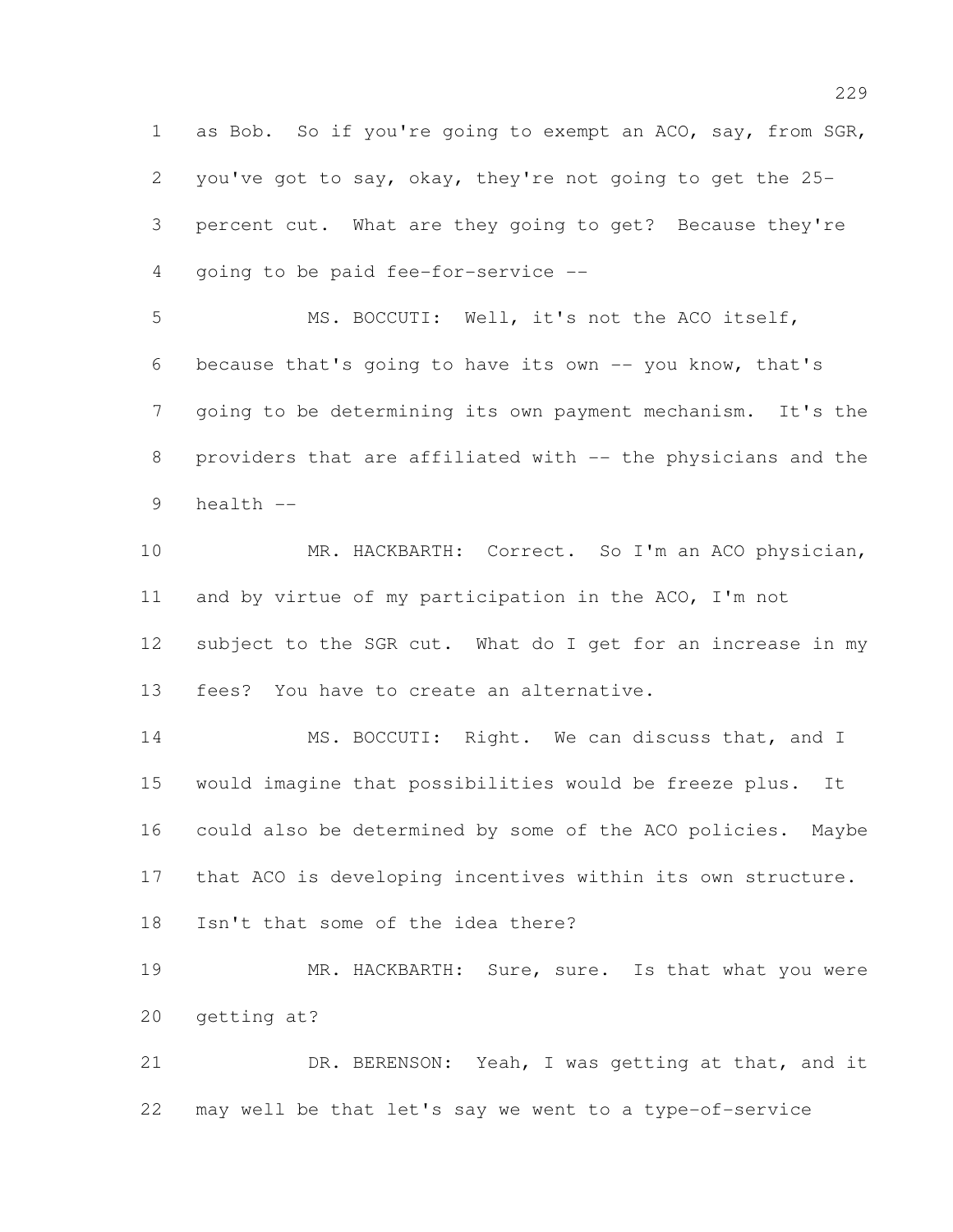expenditure target and imaging was reduced 3 percent or 5 percent. The ACO might not even mind that as a -- because it's actually functioning, if, again, we went to a two-sided or partial capitation approach. But it might. So we would have to work through that issue of what the alternative payment system would be to those individual components of the ACO.

 I guess my general sense is being able to go into 9 the ACO is the real attraction, but you are right, the more Draconian the alternative is, the more likely organizations will want to be off on their own, and I get that point. But I think we have a mechanistic issue to determine what would be the fee schedule.

14 MR. HACKBARTH: And in addition, to the extent that the ACO's success or failure is based on, you know, are 16 they holding their costs below what's happening elsewhere, the fact that they're getting fee increases puts them behind the 8-ball compared to people outside who are having fee cuts. And so you've got to think through what the implications are for how you set the ACO target as well as what they get in cash flow and fee payments.

Suffice it to say that, you know, it's easy to say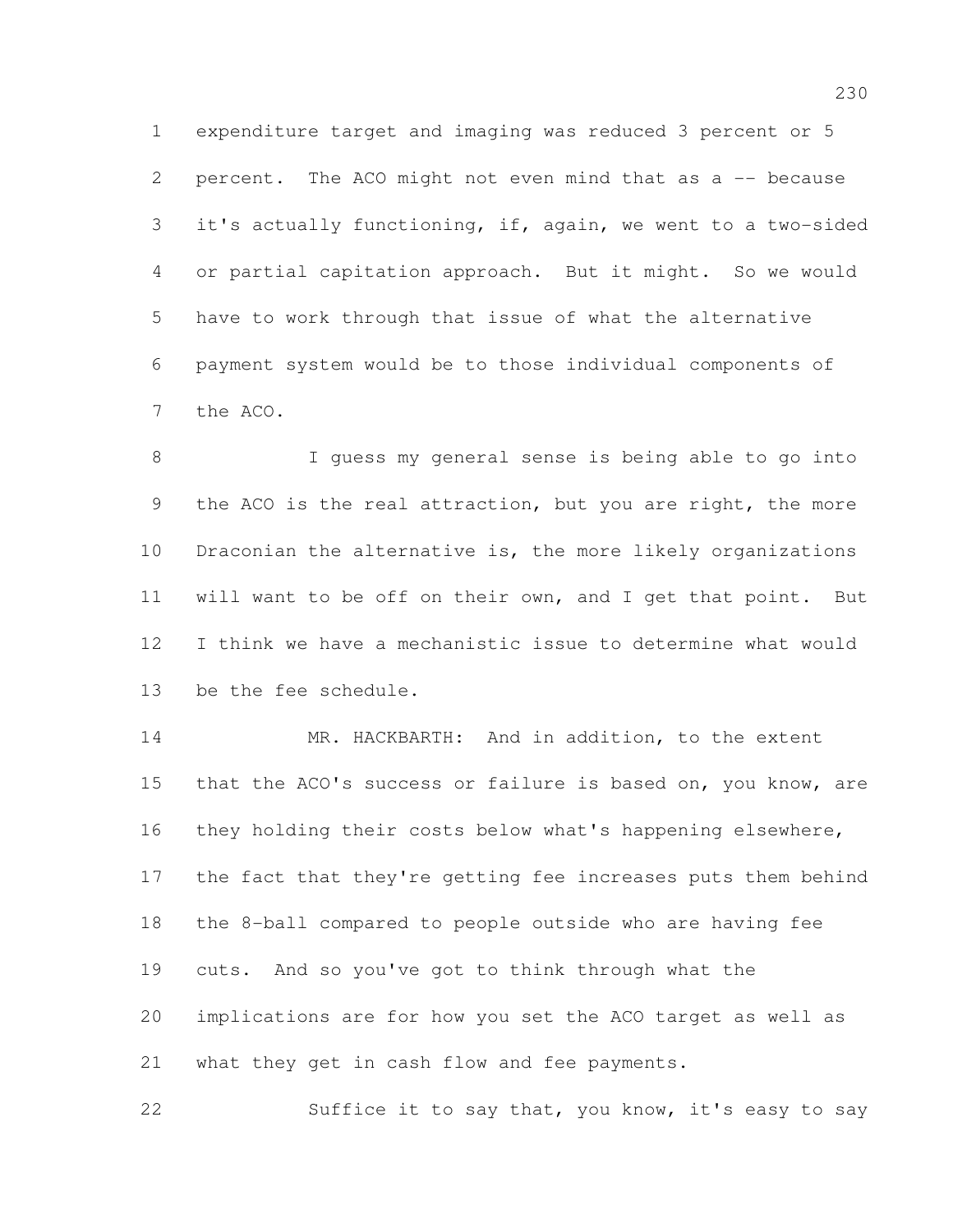we're going to exempt ACO, but there are some fairly complicated design issues that need to be worked through.

 MR. KUHN: A couple different questions here. 4 One, I'd go back to the SGR expenditure target, and that can change for three reasons, as I recall. One is population, one is changes in physician practice expense, and the third is change in law and regulation. Two parts to that last one.

 When will we know the changes particularly in law that as part of PPACA will impact the target? Will that be something that will get from CMS in that kind of annual letter that they send us? And presumably they'll be coming in the next month or two. Is that where we'll see what the CMS Office of the Actuary projects will be the change as a result of PPACA changes on the target?

 MS. BOCCUTI: Yes, we usually get that in the springtime, so upcoming, and they do delineate on all the factors that affect the SGR formula and predicted update. 19 MR. KUHN: And on that projection, the one -- I keep getting different stories on this, and even after my time at CMS, I have to admit I'm still not clear on this one. But, again, law and regulation, but there are national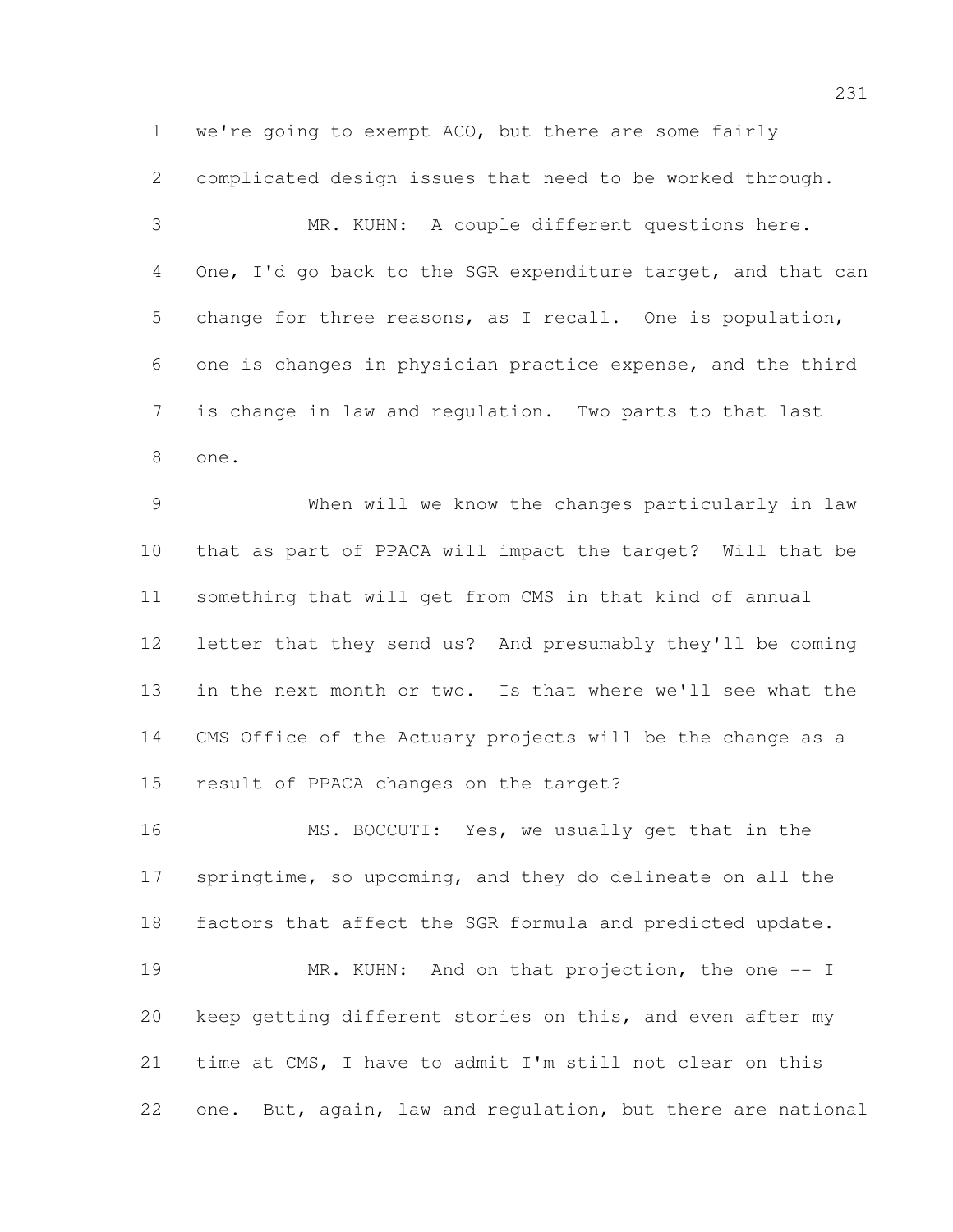coverage determinations, which are neither. They're neither law nor regulation. They're kind of a creation within CMS. How does OACT -- do we know OACT scores those in terms of the target? MS. BOCCUTI: Kevin, in your experience? [Laughter.] 7 DR. MARK MILLER: I actually remember us having a conversation with them. 9 MS. BOCCUTI: You and me? 10 DR. MARK MILLER: No, Kevin and I. DR. HAYES: Right DR. MARK MILLER: But for the life of me, I can't dredge it up. 14 DR. HAYES: Right. What I recall of that conversation, lo these many years ago, was that a lot of times the national coverage decisions are institutionalizing local coverage decisions, and that the spending associated with these coverage decisions is already pretty well built into the base. It just sort of arrives there organically. And so there is no provision for coverage decisions in that law and regulations factor; rather, the law and regulations factor tends to be things like new benefits that are in law,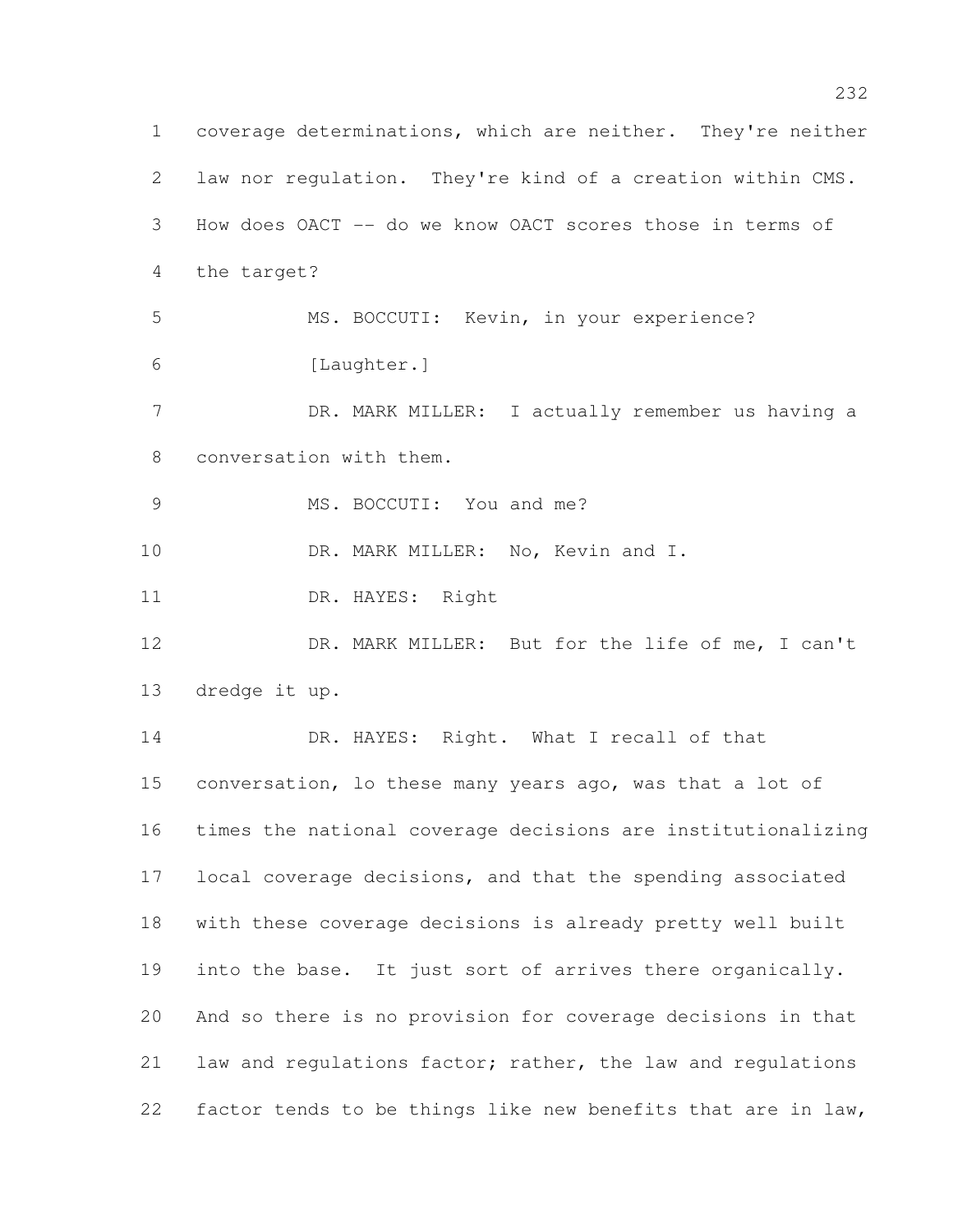floors on the GPCI, and that kind of thing.

 MR. HACKBARTH: Clarifying questions? MR. KUHN: Yeah, just one more, if I could. As we think about it and getting into this, you know, part of the overall discussion continues to be the refinements of the RVUs out there for both practice expense as well as work. And as we all know, the work of the RUC has begun to evolve and change over time so that this whole notion of the five- year review doesn't really exist anymore; it's more of an iterative process, and they're keeping up on a regular basis. And they seem to be working, from as near as I can tell, real good on the work side, but I'm curious where we think we're going to see any adjustments on the practice expense side. Will that continue to kind of follow a five- year review kind of model? Or was that something that CMS will probably take up more aggressively in regulatory action?

 DR. HAYES: The rolling review process is picking 19 up practice expense changes, too. The practice expense data are improved along the way. The effects of those changes then are picked up in the budget neutrality adjustment that happens within CMS' practice expense methodology. So we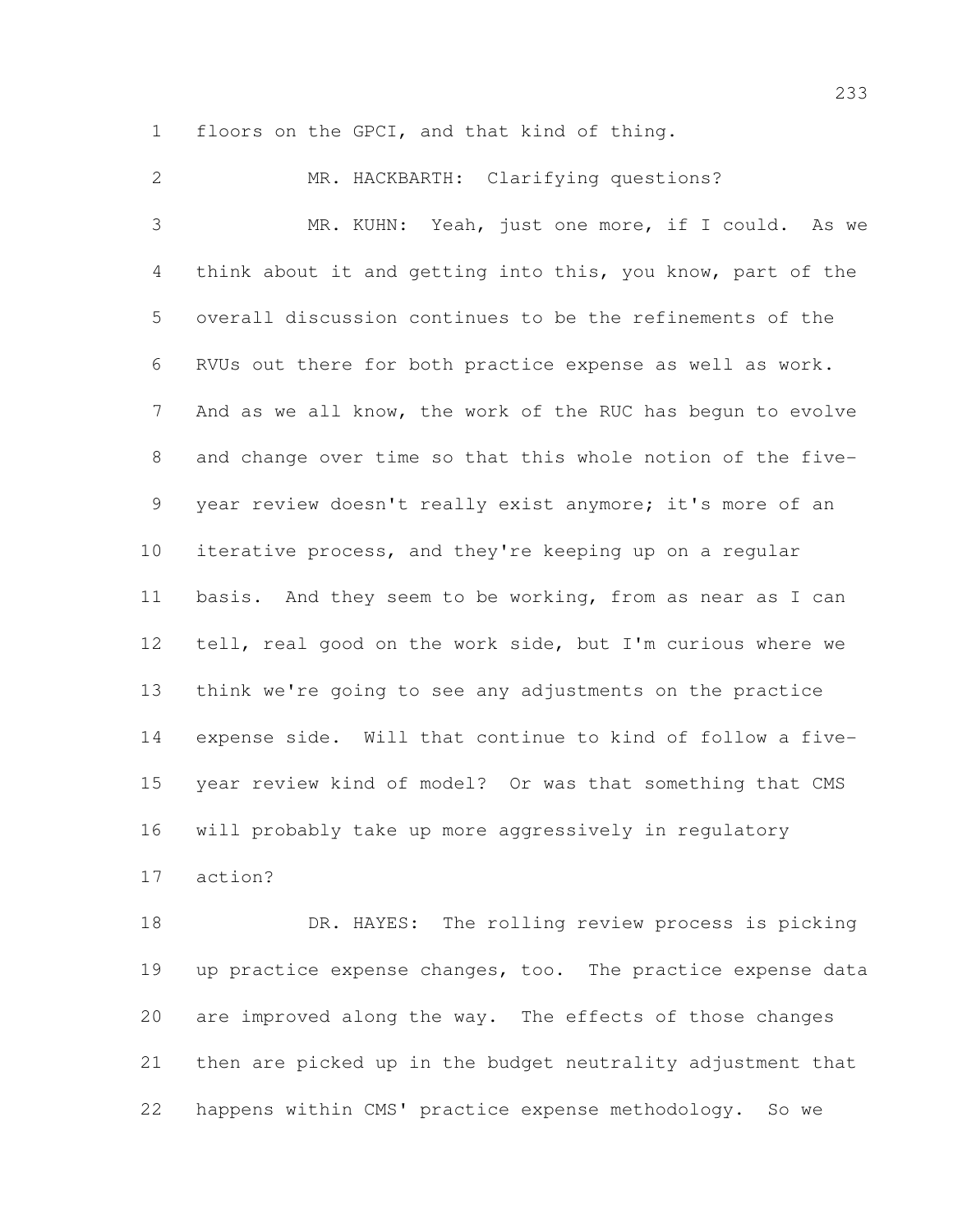wouldn't see any separate identification of those things,

2 those effects, those changes that we could point to and say, oh, well, that's what the effect of it was. But it is getting picked up in that methodology. There's budget neutrality mechanisms built right into the methodology itself.

 DR. KANE: Yeah, so one question I had is in the early years the SGR was above the spending, and so there's really -- aren't there kind of two things going on? One is the spending is accelerating, but the other is that the economy is decelerating. And I guess one question I have is if you just took our historic acceleration rates for Part B spending and then assume the economy kind of grew faster or at least at the rate that it grew in the first three or four years there, you know, then what would we be left with? How much excess spend -- I mean, is there a way to sort of say, well, let's take -- some of this is because the economy crashed, and that's not fair, but, you know -- and some of it's because you guys, you know, maybe spent more than you should have because your rates didn't grow.

 I guess I don't have any sense of how much of the total deficit we're incurring now is related to the fact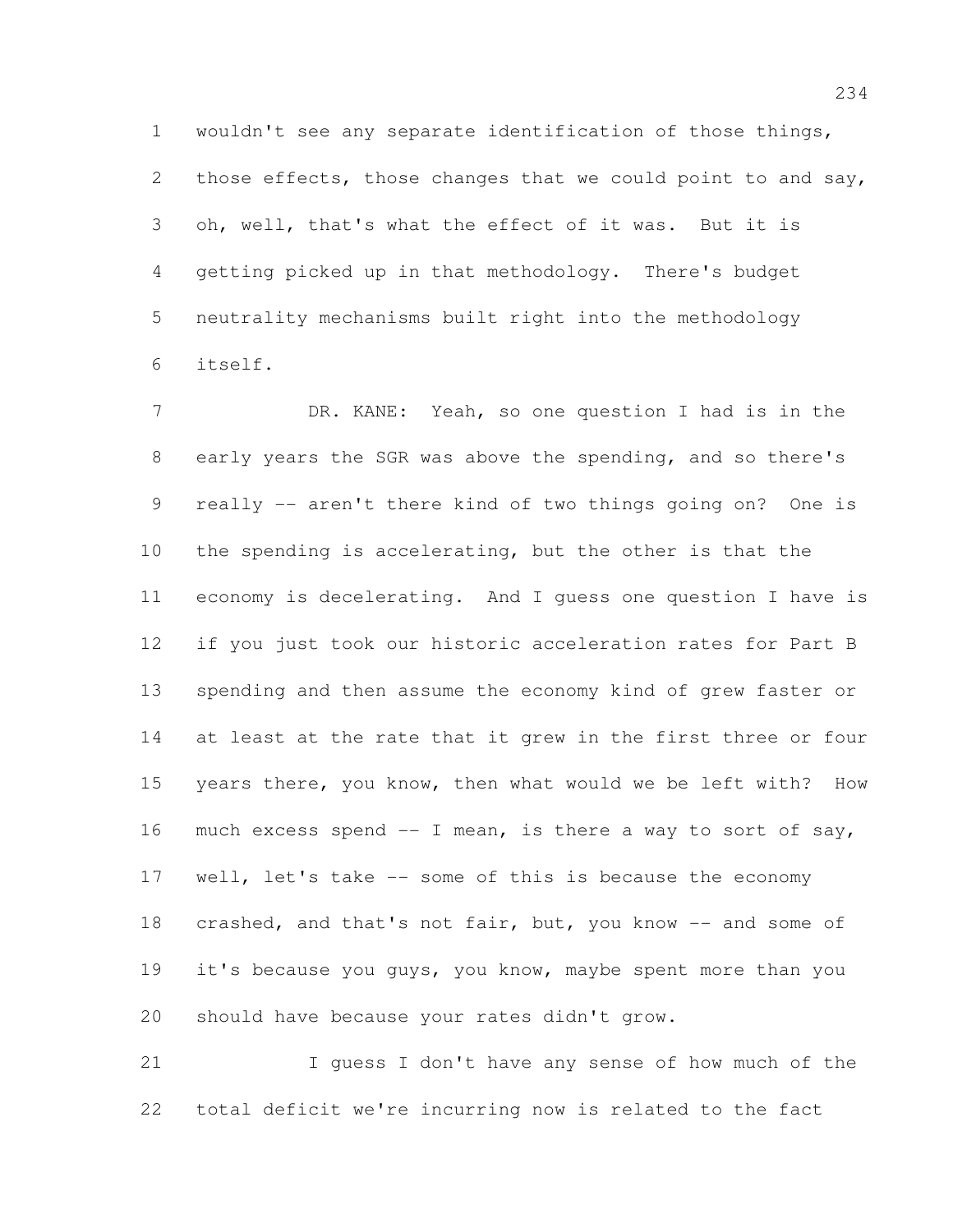that GDP hasn't been growing relative to historic levels as opposed to the fact that spending has exceeded GDP in some outrageous -- does that make sense?

 MR. HACKBARTH: You're certainly right that it's the combination of the two factors that determines what the gap is.

DR. KANE: Right.

 MR. HACKBARTH: It's both the rate of spending and how fast GDP's growing.

 DR. KANE: And this is just a question, not to necessarily solve anything, but I'm just trying to get a sense of equity of how you want to sell this idea of what really should fall on the backs of the docs and what might fall on the backs of something else.

15 MR. HACKBARTH: Long before the recent recession, the score was huge for repealing SGR, and it's a rolling average used on the GDP. Is it three years? 18 DR. HAYES: Ten [off microphone].

 MR. HACKBARTH: No, ten years. That's right. They changed it. So the effect of the recent recession on this is muted because of the ten-year moving average. DR. KANE: But if you left -- I mean, we really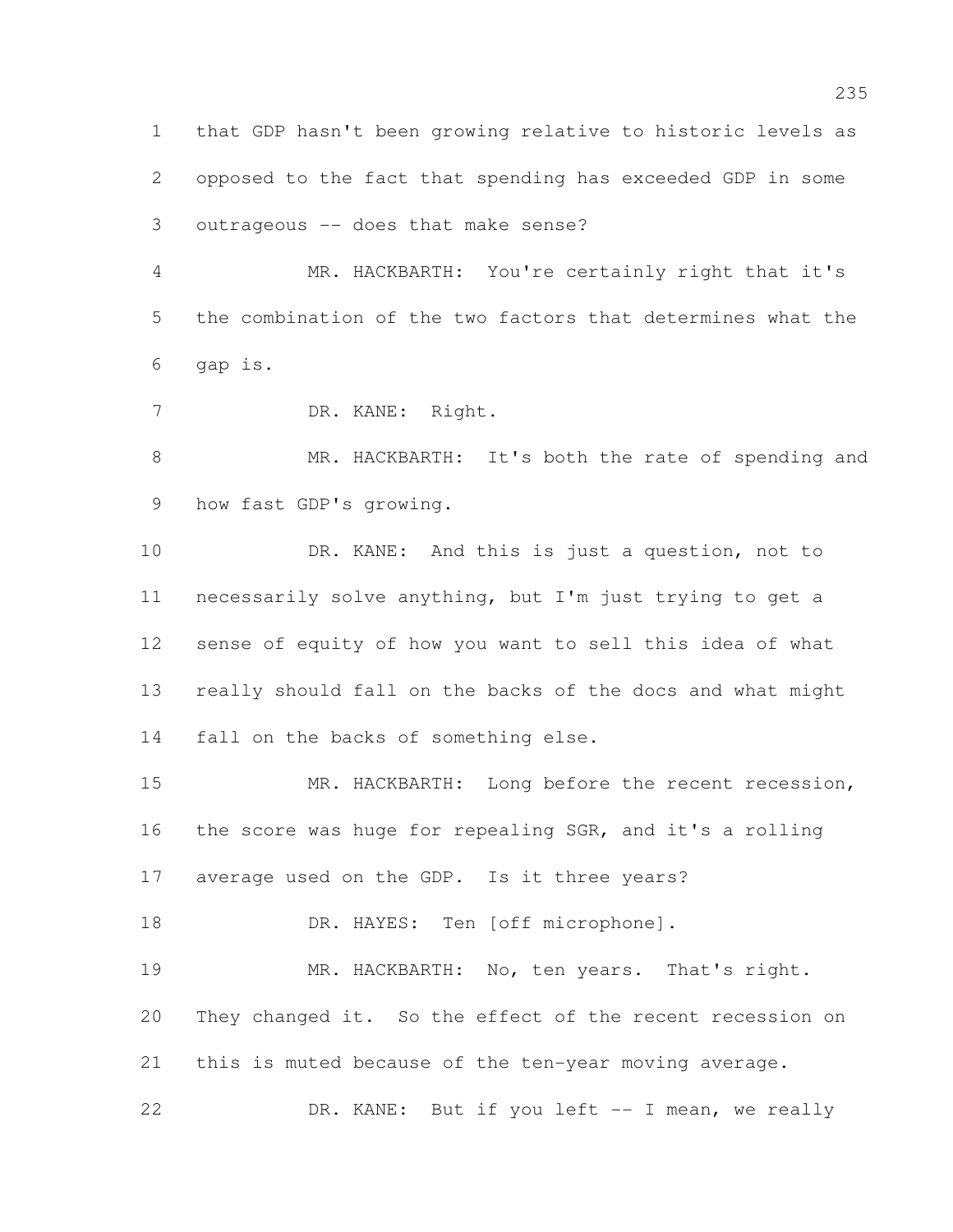have had one of the worst recessions in the history of the Nation, and that's built into that.

 DR. MARK MILLER: That's just in the last year [off microphone]. DR. KANE: So that's not the biggest piece. DR. MARK MILLER: The volume is. DR. KANE: Yeah, I'm sure it doesn't erase it. I'm just wondering if we assumed a more normal growth in 9 GDP, what would the ultimate deficit be that we -- relative to -- you know, is it 10 percent, 2 percent? MR. HACKBARTH: Yeah, okay. MR. BUTLER: So, Glenn, I just want to make sure I understand your framework, and so let me restate it in my

 own words. One could say that a month ago we voted for a 1- percent increase for physicians because we felt that that was required for access and, you know, being a good, efficient provider, which doesn't exactly close the hole.

 Then you said normally we would have a lot of 19 offsets to that. But, in fact, you already stole them all and used them for the health care reform and counted them as offsets already for the most part -- ACOs, bundling, and so forth.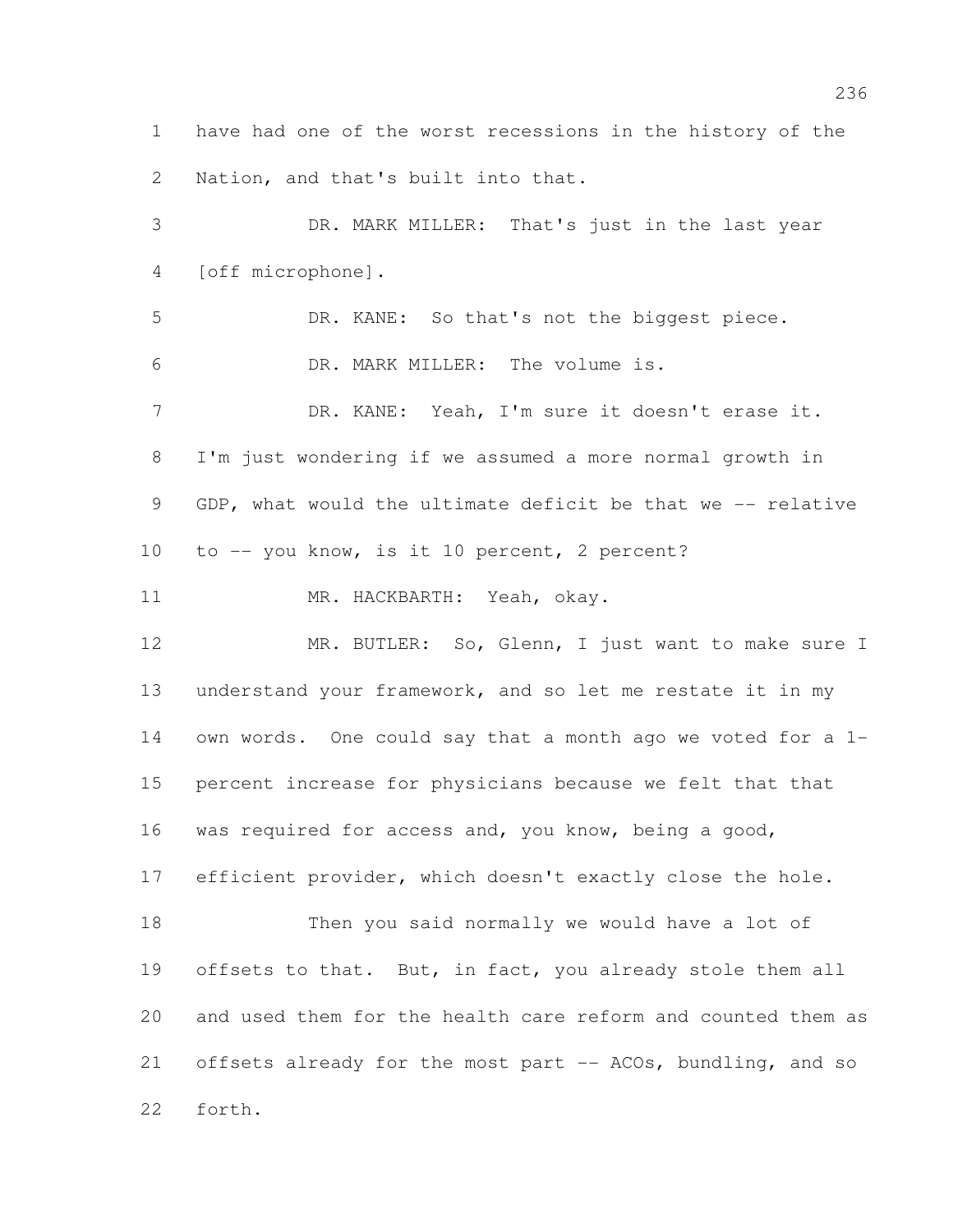So if we're going to contribute more to closing the gap, so to speak, or fixing this, one could say we'll go back to those ideas and accelerate them and put them on steroids or whatever and say doom and doom faster. Another would be to say let's come up with some additional ones between now and next fall, including the topic we're going to talk about next. And then a third may be your payment reform, things that may not have money necessarily with them but, you know, kind of resets the way you look at it. Is 10 that kind of what -- so when I make my comments, that's kind of how I heard you approaching it. MR. HACKBARTH: Yeah. 13 MR. BUTLER: Okay.

 DR. BERENSON: Could I just weigh in? But the major offsets were in Medicare Advantage reductions and in hospital --

17 MR. BUTLER: Updates.

18 DR. BERENSON: -- updates, not in sort of quesses about what ACOs are going to do.

 MR. BUTLER: Which is a reason why you could go back and say could you somehow get a little more teeth, double-sided, whatever it is to kind of accelerate --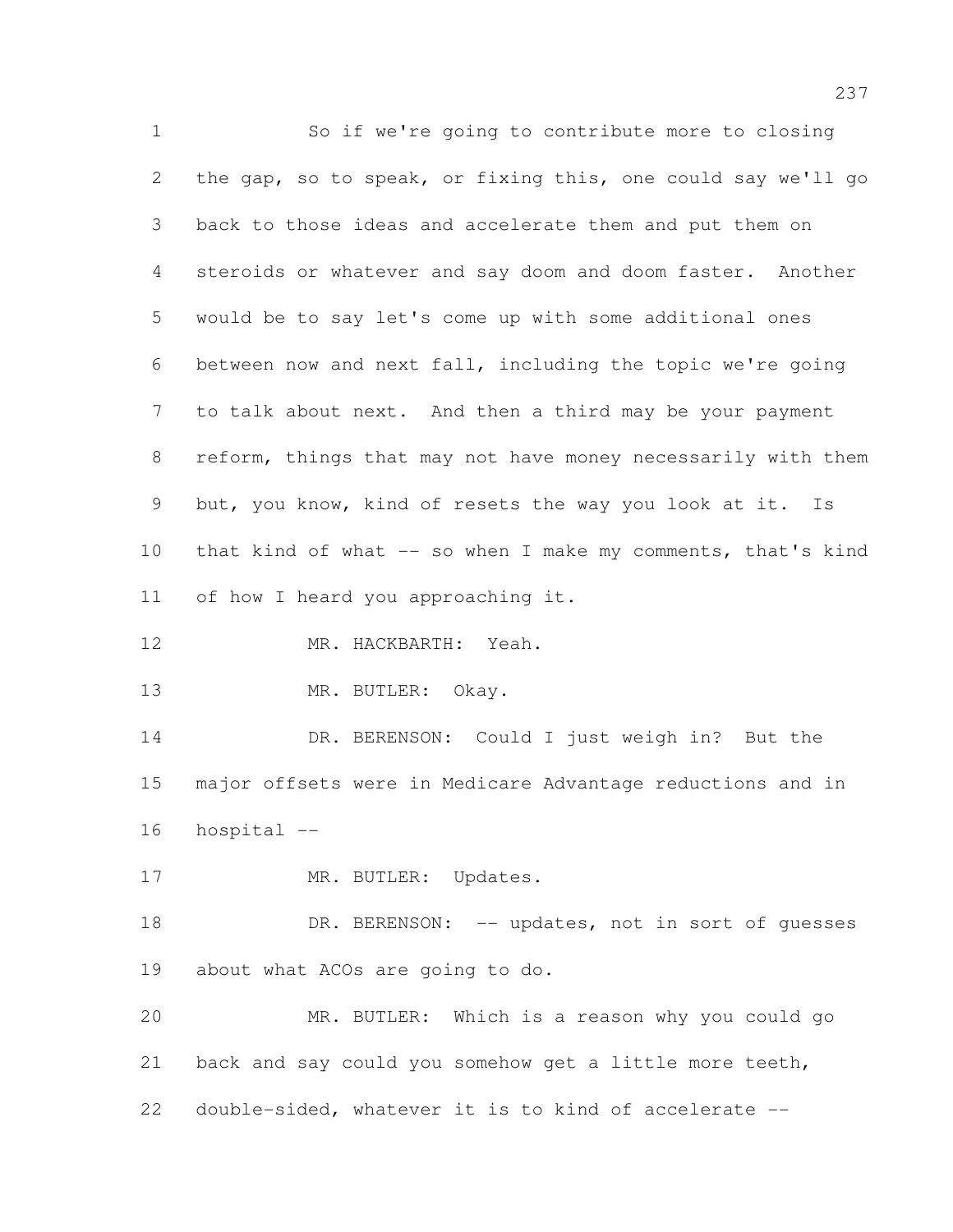DR. BERENSON: I see.

 MR. BUTLER: -- scorable offsets by kind following our philosophy of bundling and getting utilization out of the system.

 MR. GEORGE MILLER: Yeah, just a quick clarification on the outlier alternative, Slide 16. Do we know where these physicians are practicing? For example, can we stratify them working at FQHCs or rural areas or urban areas? Do we have a feel for that? Or is this just across the board?

 MS. BLONIARZ: I would clarify first that most of the studies use 100 percent data from six MSAs.

13 MR. GEORGE MILLER: Okay, sure.

 MS. BLONIARZ: We could look at where they're practicing, but that would be drilling down pretty far.

16 MR. GEORGE MILLER: Okay. Thank you.

 DR. BORMAN: This whole topic sort of goes to prove that it takes 50 acres of ocean to turn a battleship, 19 and I think in your nice reprising of the history, I'd like to hear from you and our expert folks who are truly here. Just how much of this at its inception was an experiment and a prediction? I mean, this has gone so fundamentally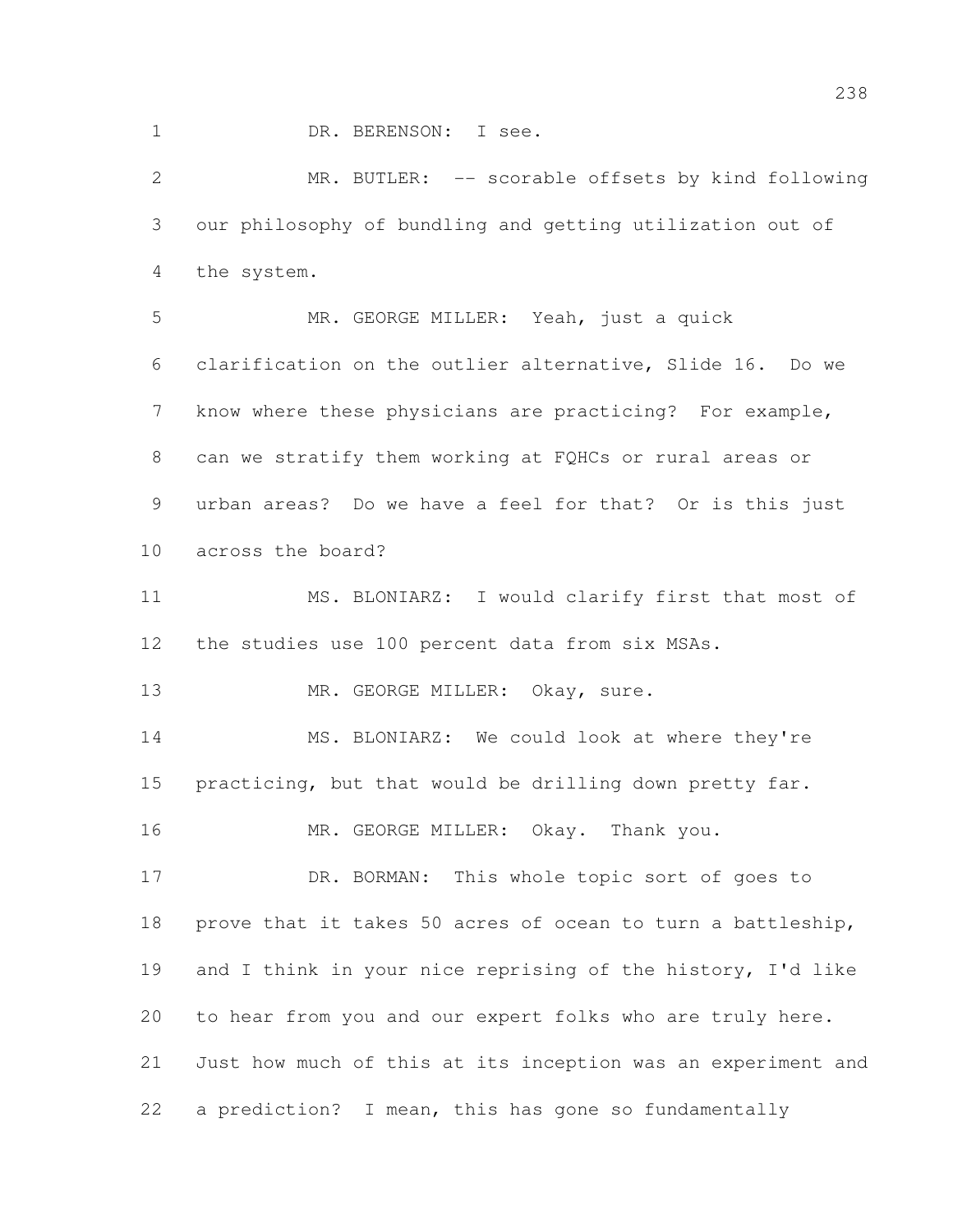poorly, and it exemplifies that, albeit we make big decisions about lots of money with relatively limited data, and a lot of the time it works, but this seems to me one of the times that exemplifies how catastrophically it can fail. So in order to avoid repeating that mistake, as I go back, what really convinced us that this would work? Was there some thought process or thinking that we don't want to repeat in figuring out the solution that you recall historically or you analytically can identify? MR. HACKBARTH: Well, to be frank, I came to MedPAC in 2000, and so it was very shortly after I arrived that we recommended repeal because we thought the system was fundamentally flawed and would not achieve its goals. So 14 I'm not the right person to say, you know, who thought this would work and why. I don't know, Cristina, Kevin, whether you have insight on that that I don't have. MS. BOCCUTI: I was just going to say the rationale -- Kevin, maybe you could mention about going from VPS to SGR, and maybe that is just one rationale that was out there, because if the fee schedule started with an expenditure target but it was under VPS and then moved to

SGR, maybe Kevin studied this.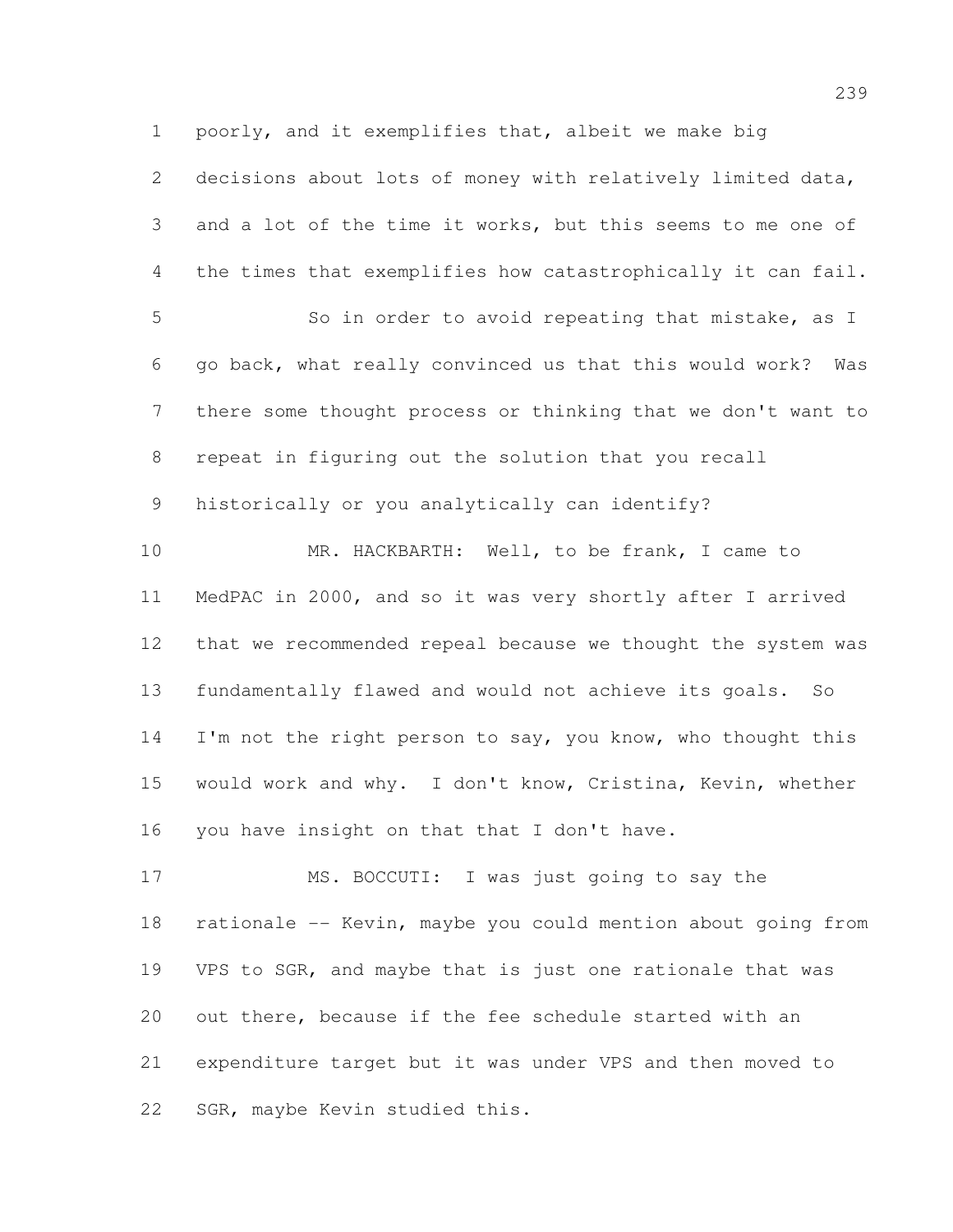1 [Laughter.]

 DR. MARK MILLER: Can I just ask one thing before you -- were you asking what the logic was that built it? I didn't think you were. I think what she was -- DR. BORMAN: Go ahead, Mark [off microphone]. DR. MARK MILLER: I think what you were asking was this was put in place. We've now arrived at a point in our discussions where, you know, people are convinced that it doesn't work. What are the key signals that have brought us to that point so that we don't repeat them? 11 DR. BORMAN: Yeah [off microphone]. DR. MARK MILLER: Okay. I don't know. 13 [Laughter.] DR. MARK MILLER: My job is just to be clear on the question. But, I mean, I think -- MR. HACKBARTH: The question is: What do we think the design flaws were in SGR so we don't repeat them? 18 DR. BORMAN: What got us to the -- I understand the part that relating it in some way to the average worker productivity, the productivity of the economy as a whole, whatever. I understand all that in terms of linking the fee schedule to that as some measure of making sure that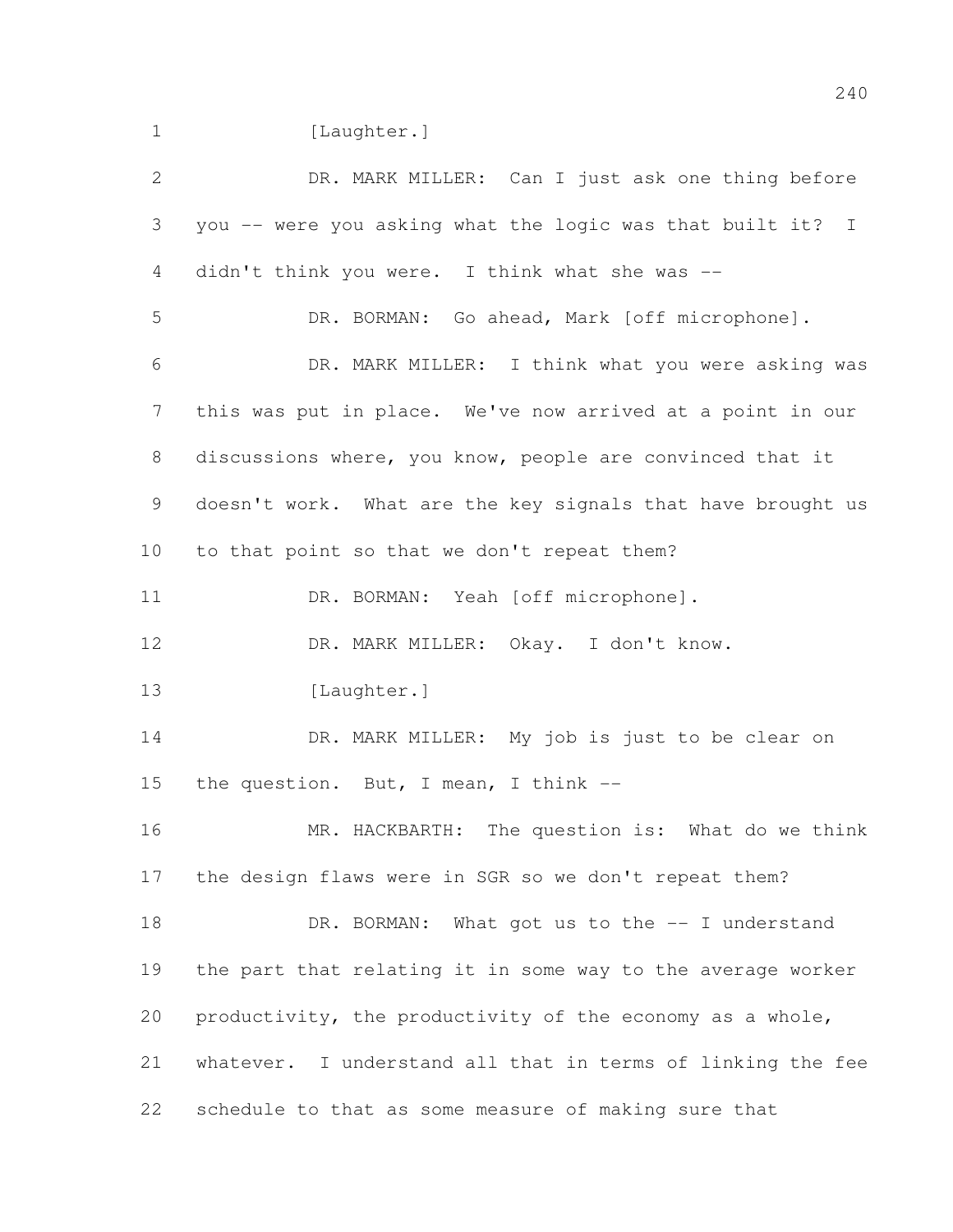physician payment is reality grounded and all those kinds of things. There just had to be something other than the fact that the GDP hasn't grown. You know, we were wrong. The economics didn't work out in the trend pattern that perhaps we thought there would be.

MR. HACKBARTH: Yeah.

7 DR. BORMAN: And there were all these perverse incentives that perhaps we didn't envision that have played out. Are there any other sort of assumptions or thinking that we should look at to avoid? And it may be an unanswerable question, Glenn, and I don't want to belabor this. I'm just bothered by we've got such a very large failure now that it's going to be so hard to meaningfully correct, and to correct in a fair way in a very difficult environment of being a bankrupt nation. You know, I'm with you, and I worry about that a lot.

MR. HACKBARTH: Yeah.

18 DR. BORMAN: So I'm just trying to -- is there something we can tease out that will help us inform this conversation better? And is that something we need to think about maybe going forward?

MR. HACKBARTH: So let me try this, and this may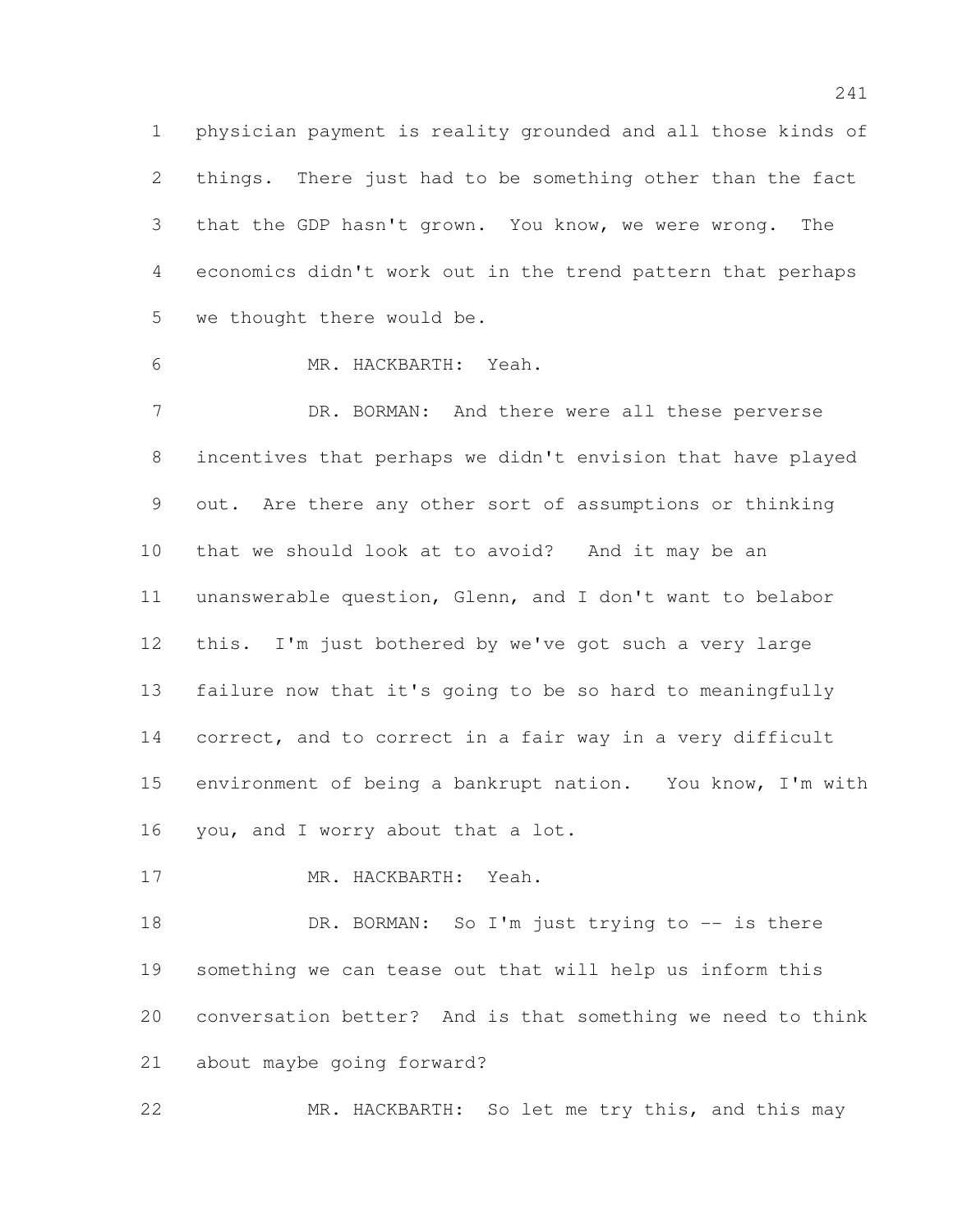not be 100 percent based on facts. Some of it is speculation on my part. And this happened in the 1990s, first with the VPS system, which was '91, '92, Kevin, thereabouts. And then it was modified to SGR in '97. This was the year of managed care, and, you know, a common sort of structure among IPA-type HMOs was to say we're going to pay you fee-for-service, but as a plan we're subject to some total cost constraint, and so we've got to hit that target. Your share of the target is this. If you miss your share of the target, we've got to take it out of your fees. Ad IPA/HMOs had lots of variations in how they tried to do that, but that was sort of a common thing that happened in a lot of different places in the '90s. And so this was an effort to sort of apply in some sense similar thinking to Medicare.

 Well, in point of fact, many IPAs blew up for the very reason that SGR blew up. You know, you can say, oh, we're going to pay you fee-for-service and there's an aggregate constraint. That doesn't alter the incentives of the individual practicing physician. They still have fee- for-service incentives. And, in fact, if they're worried 22 about a cut coming because you missed the target, oh, even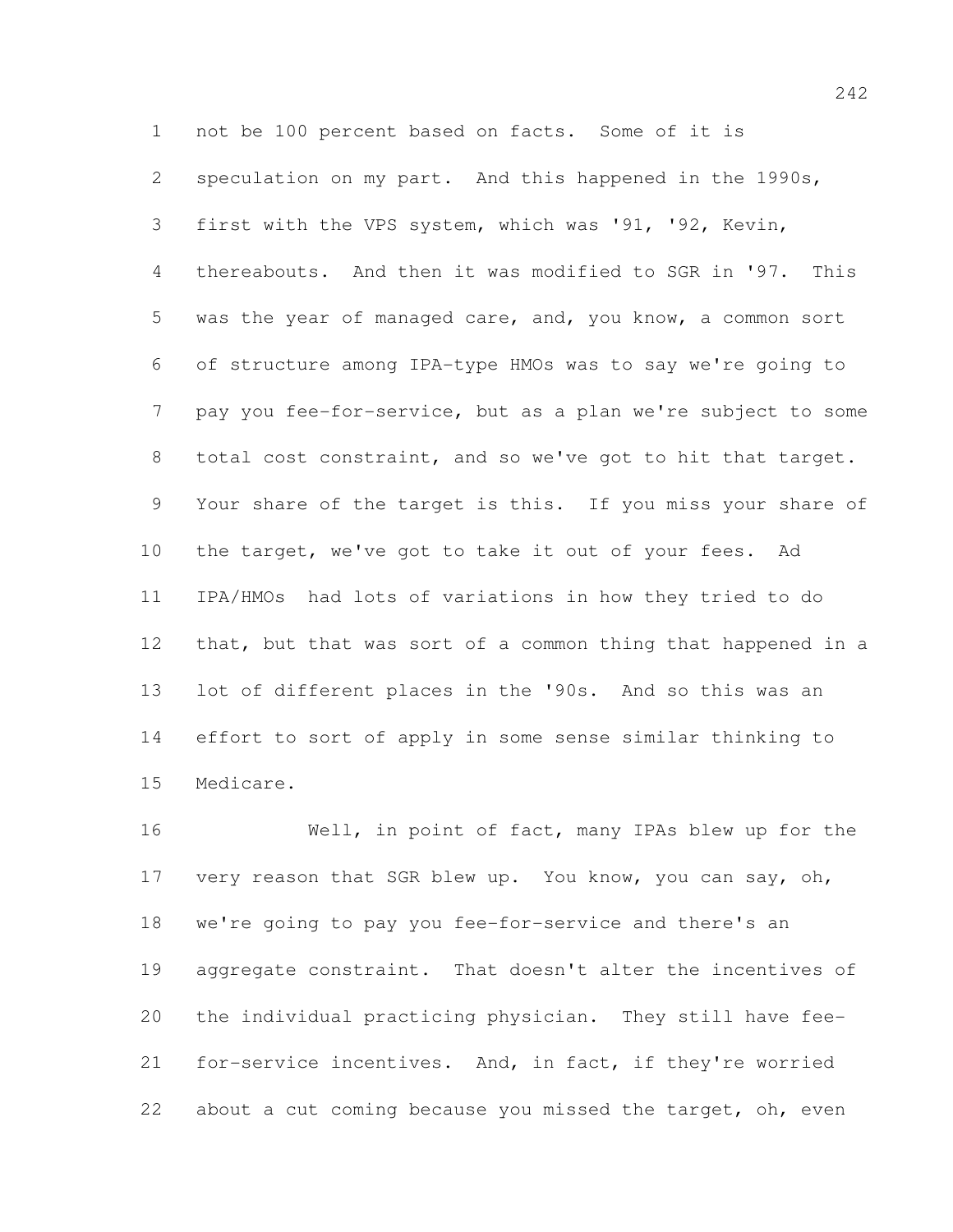do more. You increase your volume so that after the cut comes, your damage is minimal. And there were IPAs all over 3 the country that -- well, that structure blew up, and they tired different physician payment formulas.

 Well, we've had the exact same problems in Medicare. We've got an aggregate target, but the incentives for individual physicians are not tied to the target, and you get not just tension, you get a fundamental breakdown of the system.

10 And so I think, you know, the enduring lesson, which we've talked about often over the years here, is it's not just enough to establish a cap on something. You've got to figure out how to more fundamentally rewire the system to change incentives at the level of decisionmakers, whether they be physicians or hospitals or other providers.

Does that help?

17 DR. BERENSON: Could I?

18 MR. HACKBARTH: Go ahead.

 DR. BERENSON: I've done a little bit of historical reading on this topic, and the initial thought around an expenditure target actually I think was informed somewhat by the German health care system, and I know GAO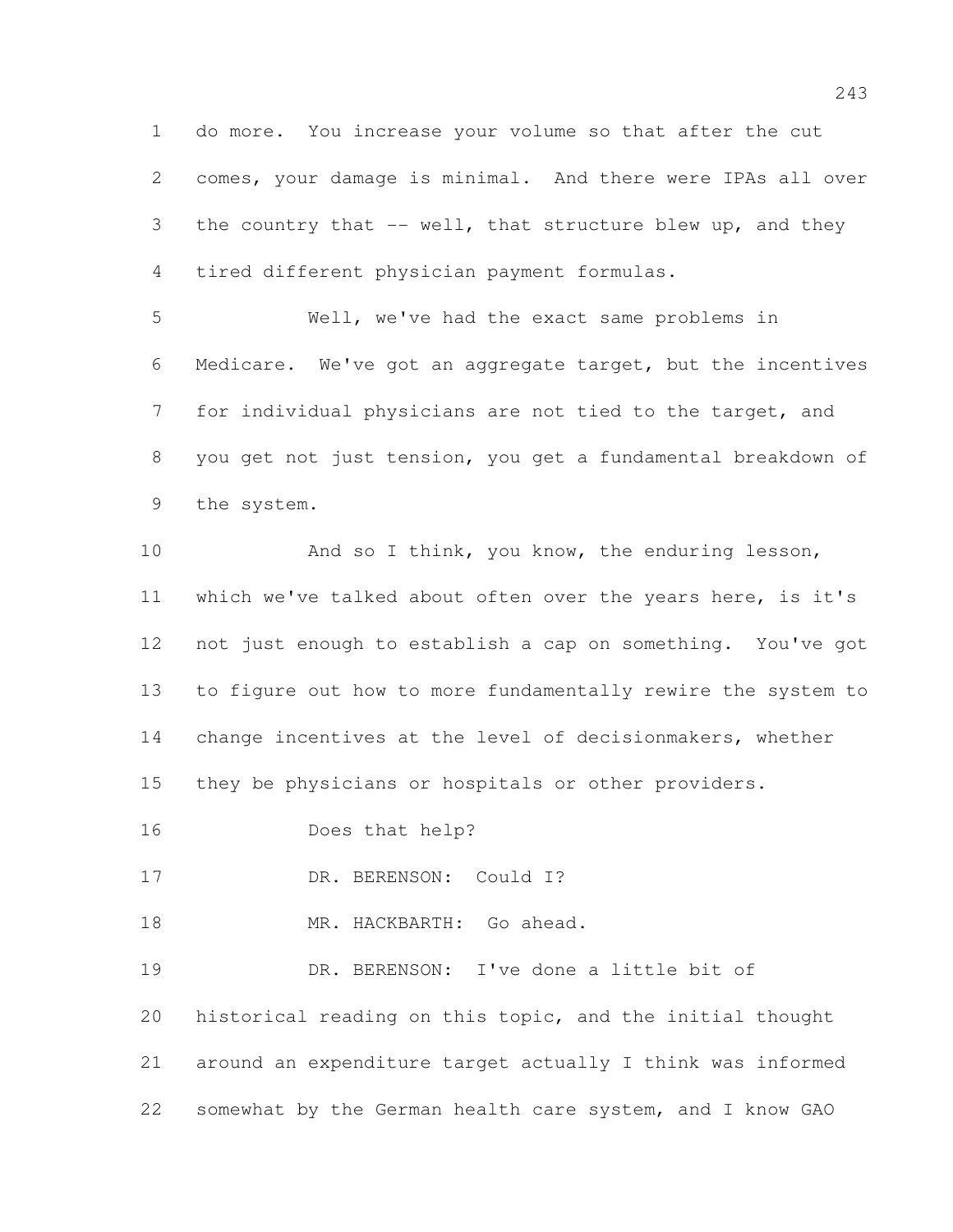had a whole report about their expenditure target mechanism. I still remember an '89 PPRC report which identified the problem with an overall expenditure target, but then had this optimistic statement saying that this will hopefully encourage physician specialty societies to develop clinical practice guidelines and be able to inform practicing physicians about how to live within an expenditure target, because they would no longer be doing unnecessary things. There's some reason that this worked somewhere, and there's some logic of what they anticipated might happen. So the first years of the VPS, nothing was blowing up in particular. Volume wasn't going through the roof. There were three targets in those days, and, in fact, surgery got a very nice increase because volume was not exploding in surgery, and so I think the BBA was really sort 16 of -- we can even do this better. It hasn't really failed. 17 It's actually been a partial success, with some problems. 18 And even in the first couple of years of the SGR, it hadn't blown up even though MedPAC was beginning to see the problem with it.

 So I do think there was obviously the environment of managed care going on at the time, and I think it has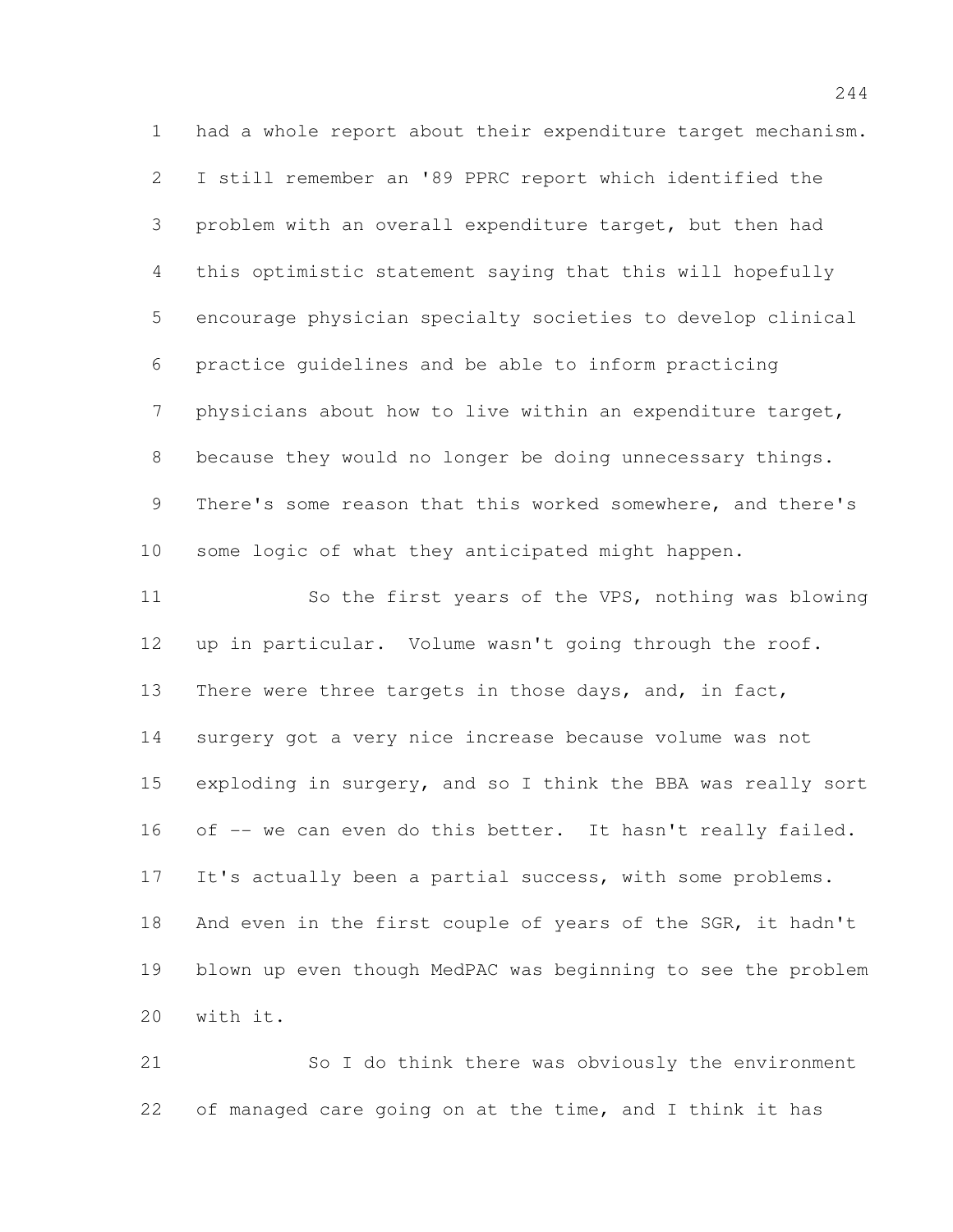some spillover effect also about not generating lots of volume increases. I think there's probably a spillover effect when the managed care backlash occurred, and I think that also probably let the restraints off, which also then got translated in Medicare as well. This is my speculation. But I can point to that '89 PPRC report which had a whole 7 chapter on the logic of having an expenditure target, acknowledged the problem but thought that the physician community would address it somehow. DR. BORMAN: Thanks [off microphone]. MR. HACKBARTH: Okay, so that was Round 1. We need to, as quickly and effectively as possible, go through Round 2. Tom, will you be an exemplar of concise comment? 14 DR. DEAN: I will try. I think I can. I appreciate the attempts to try and possibly make this flawed structure more attractive, but I think we get back to the point that it's just a fundamentally flawed structure, and I don't see any way to fix it. 19 I think the proper approach is to repeal it. If we can use that as a tool to bring about some other desired

the work you folks have done, but I just don't think there's

changes, fine. But as hard -- and like I say, I appreciate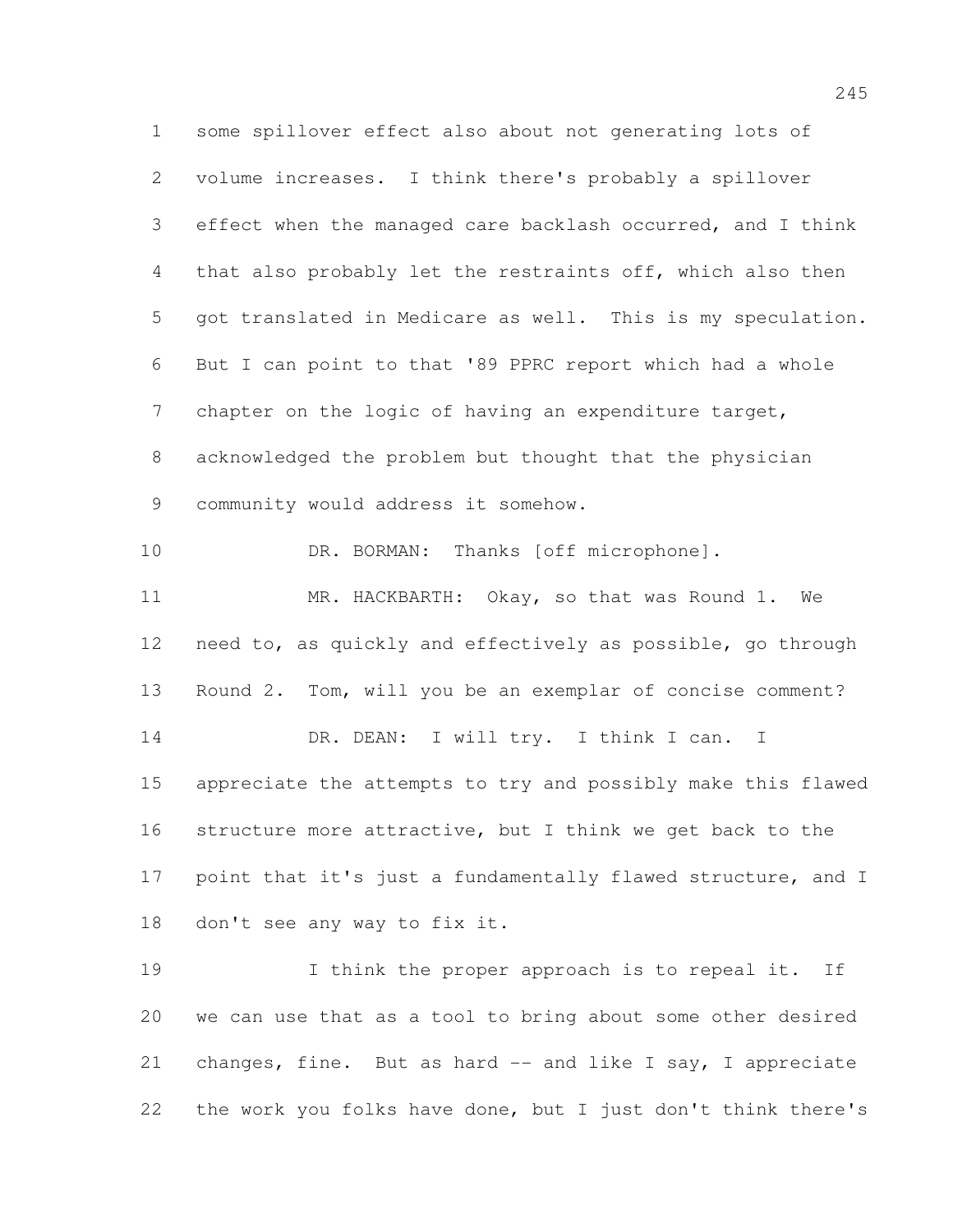any way to fix this. The fundamentally flawed structure for the very reason, Glenn, that you talked about, it doesn't give the incentive to the individual physician to change behavior. And I think we have far more promising and efficient ways to do that, and we should -- this is a failure, we should acknowledge it, and move on.

 MS. UCCELLO: I want to react somehow to that, but I don't -- I'm not as kind of pessimistic. I actually started off, you know, several months ago when we started these -- or at least in my term started these, I went from almost having negative views of all of the options to almost having positive views of all of them and focusing on, well, they can at least do something, they're at least better than what we have now.

 Two quick points. Thinking about the idea of trying to properly incent the individual physicians would lead to this outlier policy and potentially this exemption policy. But I think those are just really small kind of things that aren't going to get us very far.

 The more I think about it, the more I like the different targets by the type of service, and one part of that or something that was said is an advantage of that is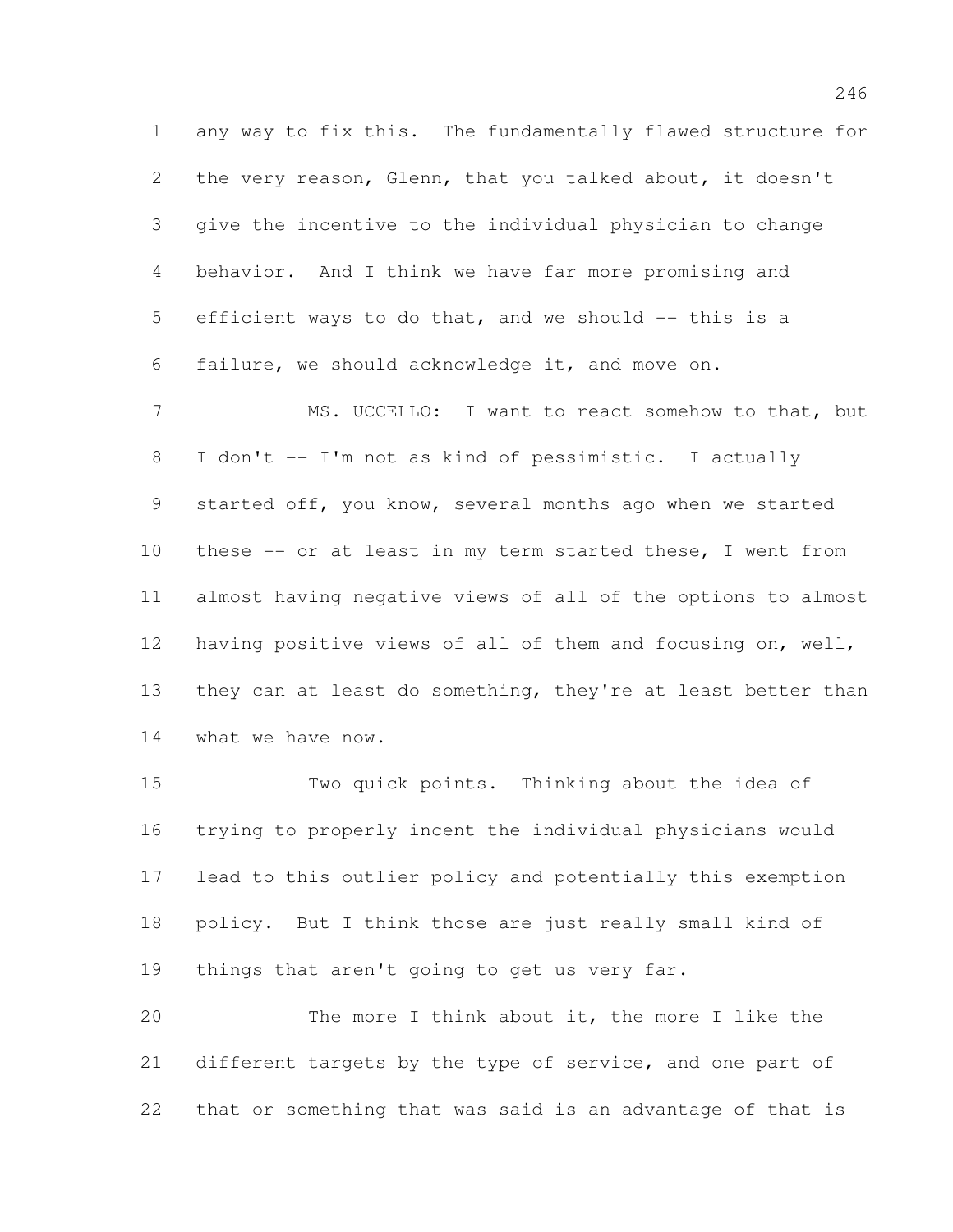that it can help kind of partly adjust for price

 inaccuracies. And I was kind of bothered by that, thinking, well, if there are price accuracy problems shouldn't we just fix the prices somehow? So I think instead tying it to the way that Glenn said of, you know, having a different SGR policy and tying that to a reset of fees would be the way to 7 do that, and I think that that would be appropriate.

8 MR. HACKBARTH: Let me just contrast the two comments. Tom is much more in "repeal, wipe the slate clean, start over." What I hear you saying is that you want to at least explore further some of the "well, let's fix it without scrapping it" sort of options.

 MR. ARMSTRONG: Yeah, I guess I'm kind of in the middle. First, I just want to say I think we're doing a better and better job of describing the problem, and it is sobering. I think in many ways this epitomizes so many of the other issues that we're dealing with in a system that's so built around these silos. And it reinforces or pays for things that really aren't as important as, you know, better health and lower trends and so forth.

 It's also frustrating and sobering because we know there are hundreds of billions of dollars worth of trim that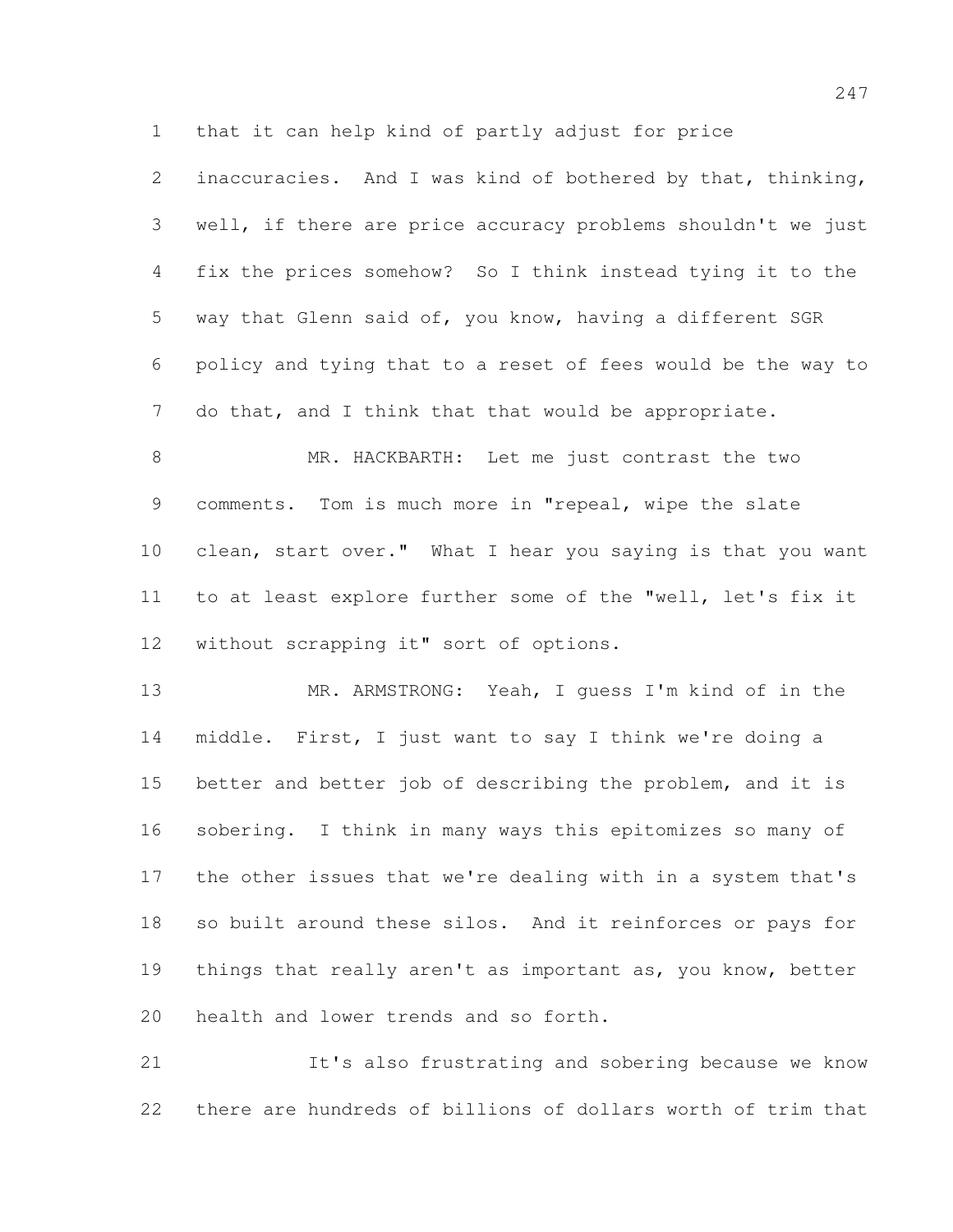need to be taken out of this at the same time. And so it leads me to -- I'm not sure that there are constructs laid out in your alternatives that I like better or worse, but to the degree we look at what do we want providers to be paying attention to, and we've got ideas that have been developed through ACOs or medical homes or other ways of bundling payments to promote different results and hook this resolution into those ideas, I think per your advice. I like going forward with it. That seems like a constructive way of leveraging the pressure we're all feeling around this to try to move this agenda forward.

 MS. BEHROOZI: I share Tom's sentiments, but I 13 don't know that just repealing it -- forget political realities -- produces anything for having had it in place all this time. I guess that we do sort of have to acknowledge that it's not going -- the hole's not going to 17 be filled, certainly not in one fell swoop by, you know, any recommendation we make or an act of Congress. And I am concerned that it's dealt with in this crisis-oriented, year-by-year fashion where you can't do any of the more interesting things. So I'm not sure where that leaves me either.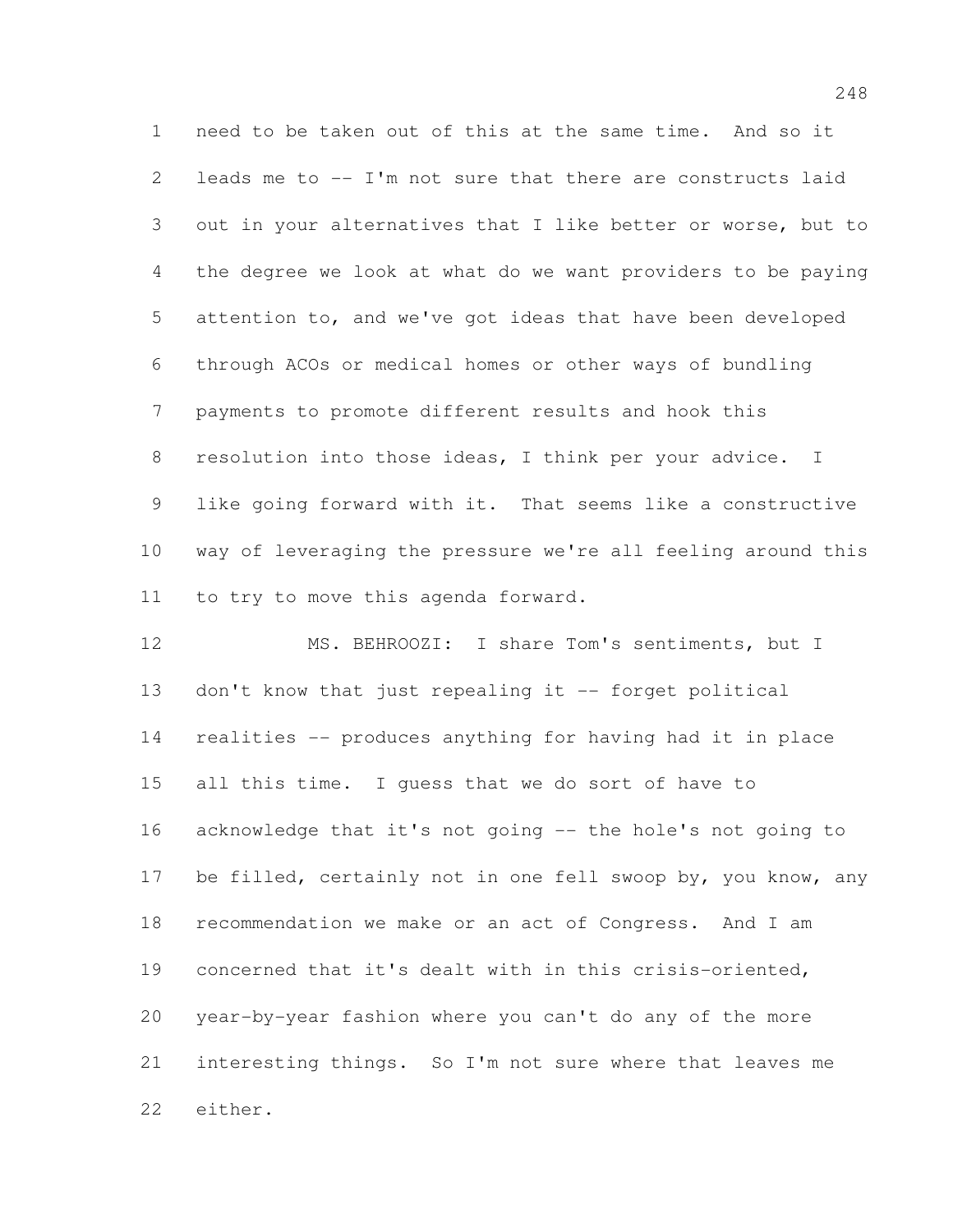I think that we absolutely should be pushing forward the other alternatives, not even necessarily in the SGR context, though, kind of, you know? So that's why I so agree with Tom's sentiments because it's almost irrelevant, except that it keeps creating all these crises. What is relevant is trying to find the right kind of payment policy, 7 and, you know, I find some appeal, Glenn, to what you say about maybe using it as a bit of a stick to try to encourage more support for better payment policy, not necessarily as 10 alternatives to the SGR but, you know, a better comprehensive payment policy.

 DR. STUART: Repeal. Failing, repeal. As far as tying it to the other, I think this is essentially a political call in terms of whether these things that we're in favor of in any event could be pushed forward. And if there was an assumption that that would work, then I'd be in favor of that.

18 MS. HANSEN: Yeah, I think it has to be consider "repeal but for." I think what Scott was saying earlier about having the product that we're trying to achieve -- and that is, for example, if there's unintended iatrogenic care -- in other words, a lot of this stuff is because of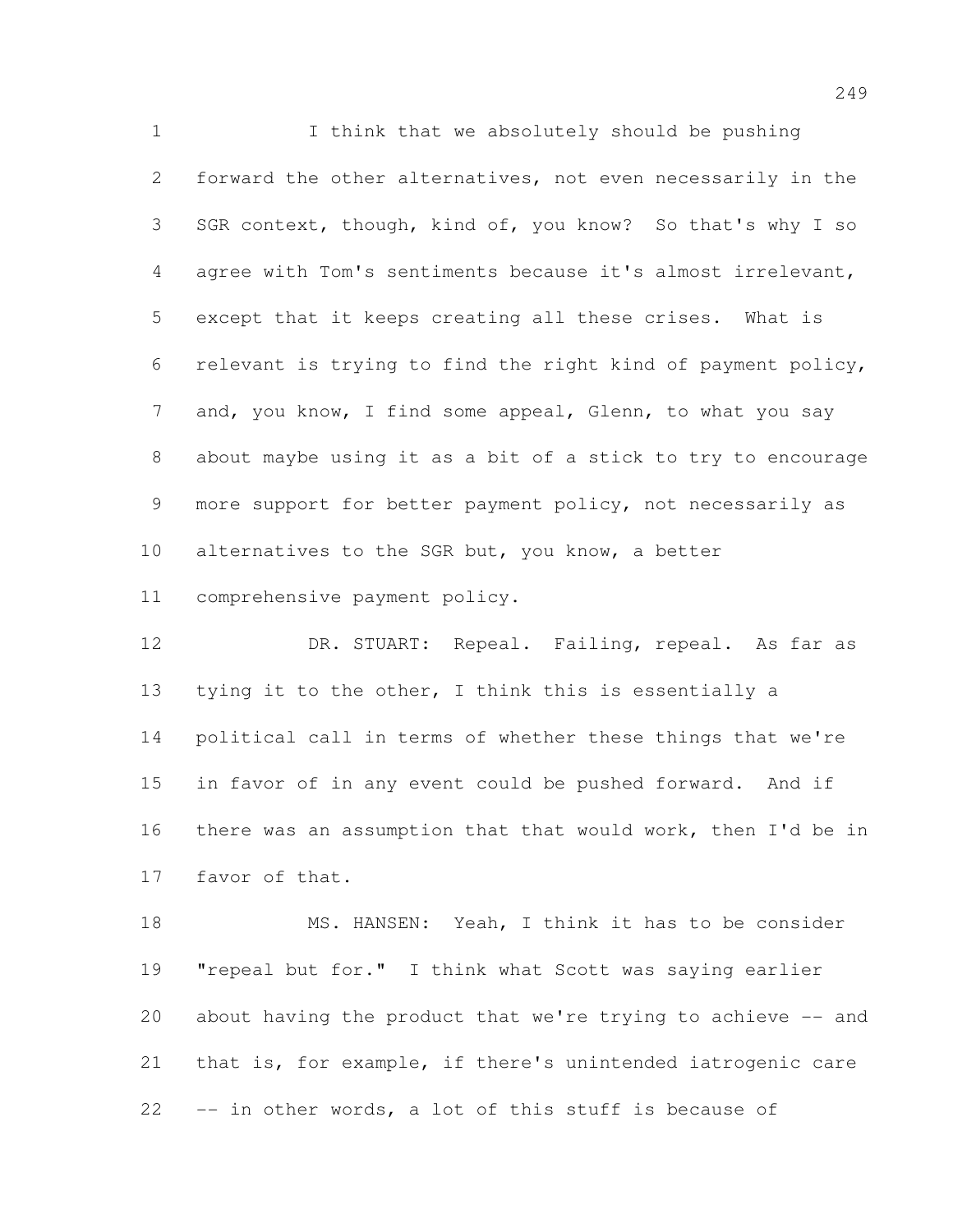duplicative things, the fact that we're seeing multiple specialties that end up crashing into one another with the beneficiary having a quality outcome that's not good, then we need to hook in a performance-based outcome of what happens to the beneficiary when there are known clinical guidelines. There are many places where it's not known, but whether it's diabetes, whether it's congestive heart failure, whether it's arthritis, things need to be practiced with evidence from an earlier RAND study about things that aren't necessarily done that should be done. So something has to be demanded if we're going to let go of this so that 12 the outcome on the part of the beneficiary is better off. In other words, we may not use as much services then in acute care because people's steady state is maintained. So that's where the hook is if we are going to repeal it. 16 DR. BERENSON: Well, I agree with your sentiments and the others around the table that the SGR has become a real problem at this point. It's not just a legislative issue. It really affects the trust that physicians have in working with Medicare, and more specifically it is very hard to get anybody's attention to correct the distortions in the fee schedule as long as this thing is hanging over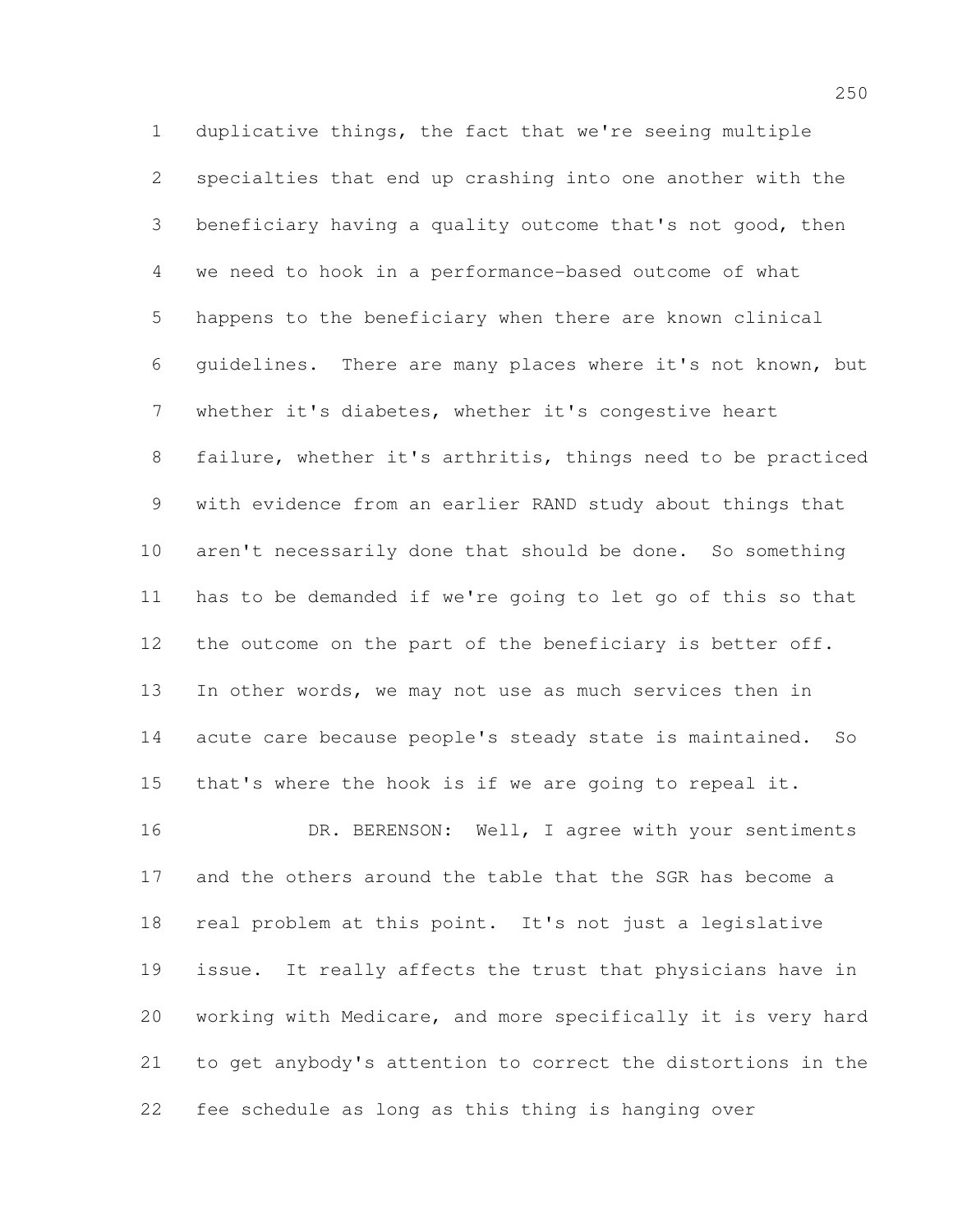everybody's head.

 I am attracted -- as Bruce said, if we can figure out a package that works politically and offers something up, that sounds attractive to me rather than simply telling the Congress to bite the bullet and pay for the SGR to disappear.

 I think in any of our work we should not use the term "SGR" if we're talking about alternatives. The SGR is a specific thing which, I mean, in a sense you can't use the word "capitation" anymore. Even though most of us know what capitation means, you have to call it "global payment." I understand why one has to do that. We are not talking about a modified SGR. We, I think, need to talk about eliminating 14 the SGR, but then maybe having a new process, reconstruct volume performance standard or something else. But it will get misinterpreted just like I wasn't sure what you meant in terms of exempting ACOs from the SGR. Is that the old SGR? The new SGR? Whatever we're going to describe, we got to use some different terminology for it.

 I think most of the action -- I'm with Cori -- should be correcting distortions, but there's 6,000 codes, and we've got a lot of impediments to getting there. I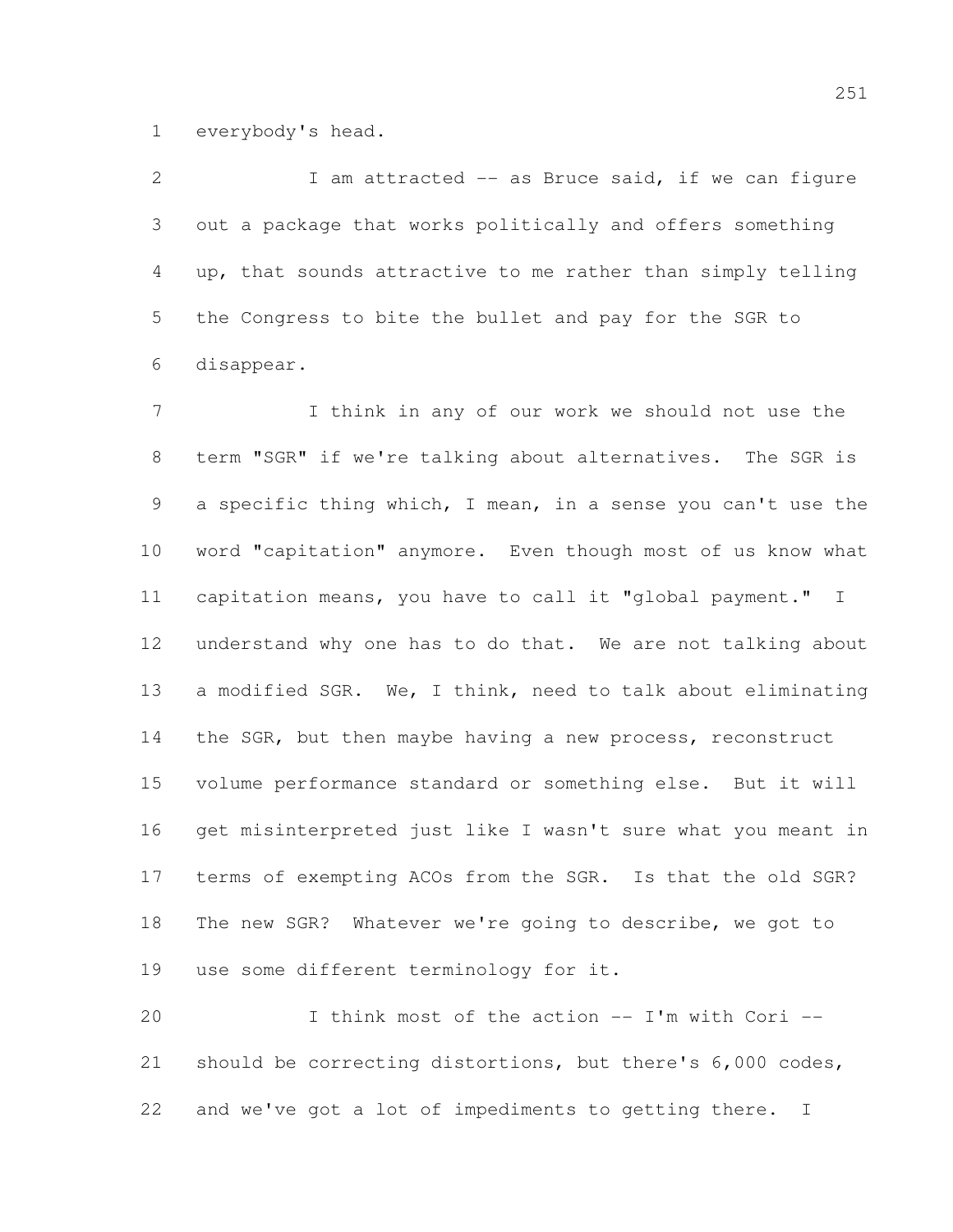would much rather go right to the overpriced services and reduce those prices. But I see a type of service approach as a potential fallback to discipline that process. And what's real important is that it wouldn't have some of the same characteristics that the current SGR system has, such as the cumulative nature. So when you get to 25 percent, it's a trigger that can't be pulled. If it's a potential 2- percent or 4-percent reduction in something that has a basis to it, that trigger can be pulled. And so I think doing it with some political reality about what is achievable I think would be a very different approach to what's being done right now.

13 And I quess my final point, two final points, is I like the outlier approach, but it seems to me that's not going to raise much money, and it seems sort of it's part of the whole value index work. I mean, CMS is supposed to be able to measure the value of a physician. I'm quite skeptical that there is a numerator there that we're going to measure the quality. If we're good enough to be able to identify outliers on resource use, that's a terrific thing, and I will do the work. Whether it's best to put it into this discussion or whether it's part of the ongoing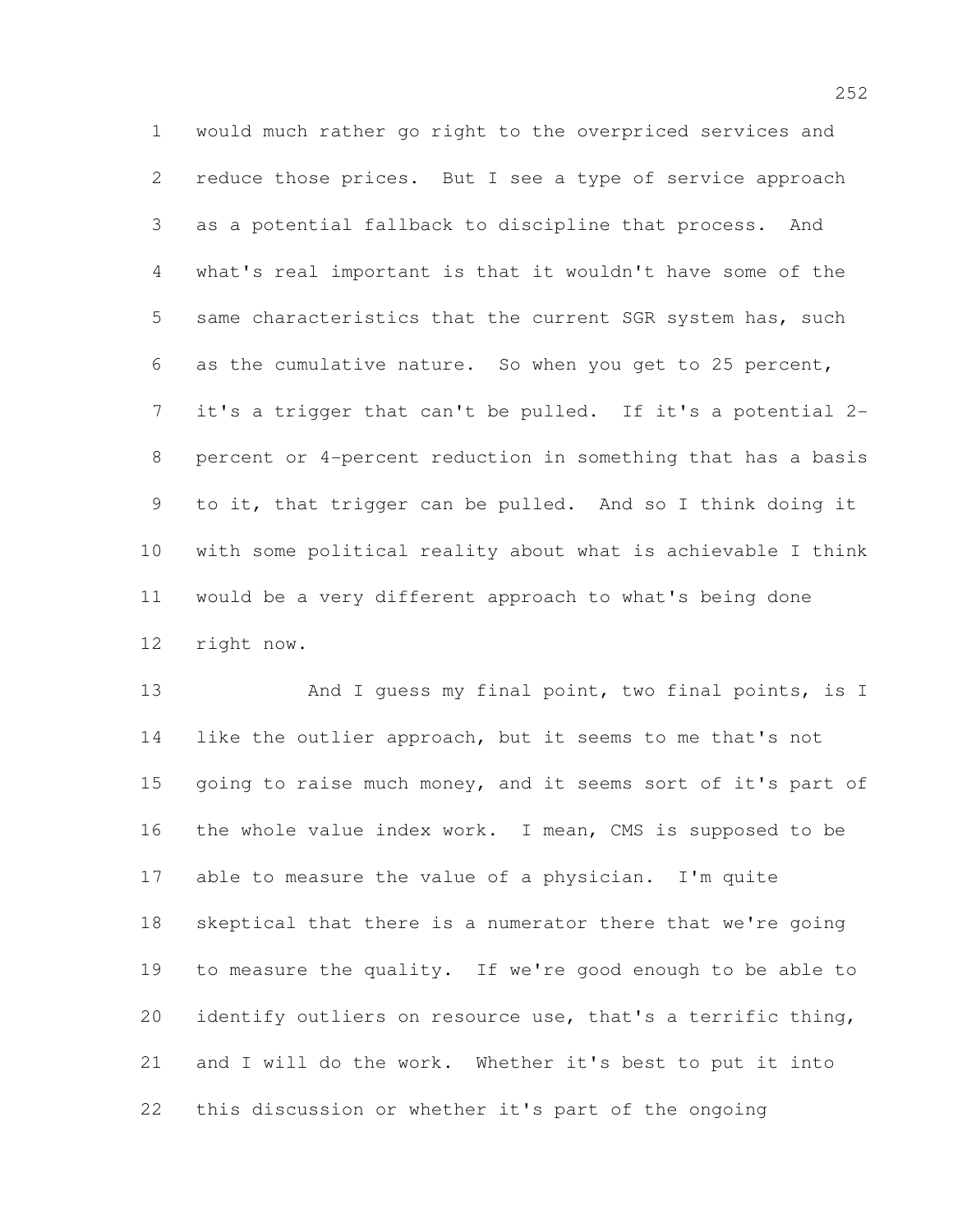discussion about how we sort of move towards a value index, I'm not sure. But since it doesn't raise a lot of money, I'm not sure it belongs here if we do it right.

 And the final thing is in modeling any alternatives to the current SGR, whatever we call it, I think we need some that don't hook off GDP. I see some logic in macro budget discussions of deciding how much can society spend on Medicare, having a relationship to GDP makes some sense. When we're talking about a sector within Medicare, I don't see the logic of tying that to GDP. So I'd be looking at some other things like MEI or zero updates. I mean, I wouldn't just do GDP, I guess, because that's what they did in 1997. I'd be a little more -- I'd be thinking of some other hooks to base an update on other than GDP. That can be part of the analysis. But I really think it's a flawed concept to update physician payment based on GDP.

18 MR. KUHN: As I get to travel around Missouri and 19 a lot of the Midwest, particularly since PPACA was passed, and talk to a lot of hospital boards, hospital leadership teams, a lot of physician groups across the Midwest, I can tell you that there's probably nothing more destructive in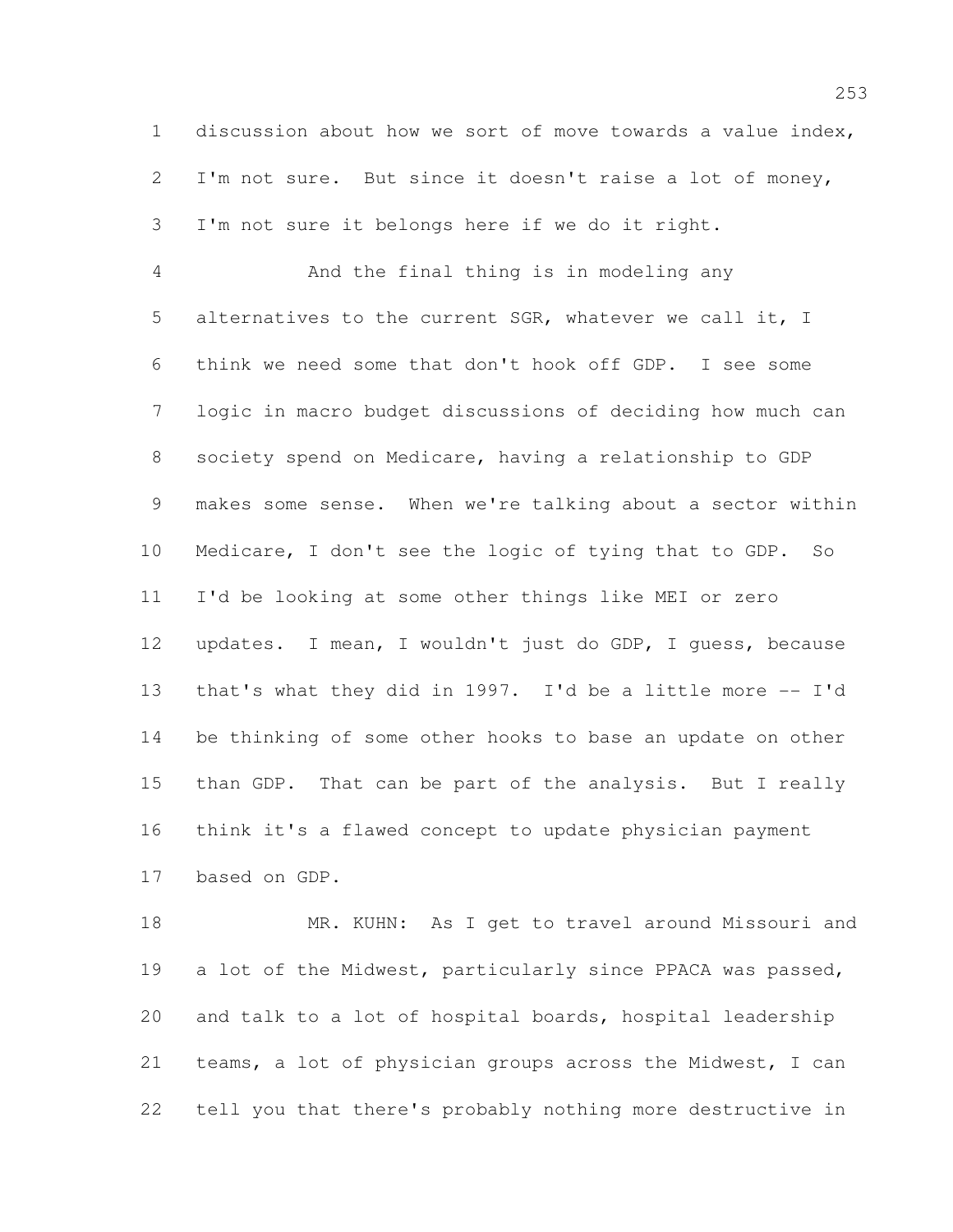terms of the opinions of where we're going in health care than this albatross that just hangs across all our heads. And so this discussion is very helpful that we're continuing to move forward as we look at these issues.

 Just two thoughts here as we go forward. One, I think the menu of options of the various items out there, 7 whether it's the cumulative aspect, the type of service, the exemption altogether, or the outlier exemption, all those are interesting, and I'd like to continue those conversations on those. But one thing Glenn said and one additional thing is that the idea of linkage to other kinds 12 of reforms as part of this is absolutely critical. I mean, this is, you know, a chance to really make some of those changes that are probably long overdue and need to be made.

 But the other thing is what we can't lose sight of this whole conversation is whatever we decide to do here or recommendations that we ultimately put forward, we still 18 have the fundamental issue on the physician fee side, just like we have in all parts of Medicare, is volume and intensity. And whatever we put in place, what kinds of incentives are they going to put in place to deal with volume and intensity? Because that's the route that SGR was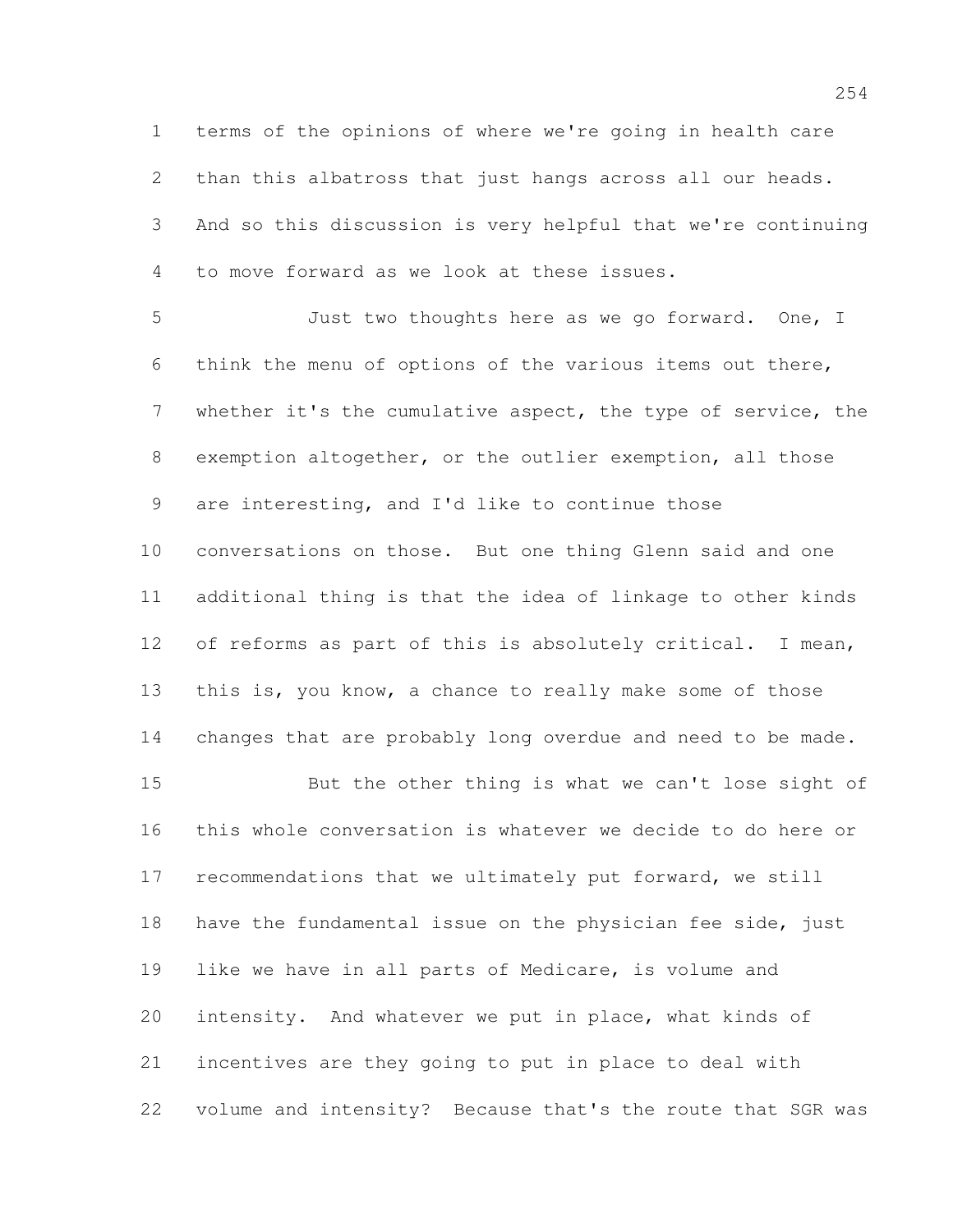prospective payment systems you get a predetermined amount for a bundle of services. They had utilization control there. You didn't have it with a fee schedule. And so what ultimately is going to be the utilization control here on a go-forward basis, one that we hope will work effectively?

put in place to deal with, because on all the other

7 So to be continued, I quess.

8 DR. CASTELLANOS: Most of what I was going to say has already been said. Can we get to number 21? I think that was it. There's a couple of good points here.

 We have got to consider the budgetary issues. I mean, sure, I want to get rid of the SGR because it hasn't worked. It really hasn't. But, again, we have a significant issue with the budget, and we really need to look at and find out how we can do something that really doesn't upset the problems that we're seeing in our nation today of being further in debt and further in debt.

18 As far as the policy goes, you know, I'm very proud of a lot of the work that MedPAC has done. We really want to reward efficiency. We want to help reward quality. We want to improve outcomes. And the only way we're going to do that is to get the individual physician responsible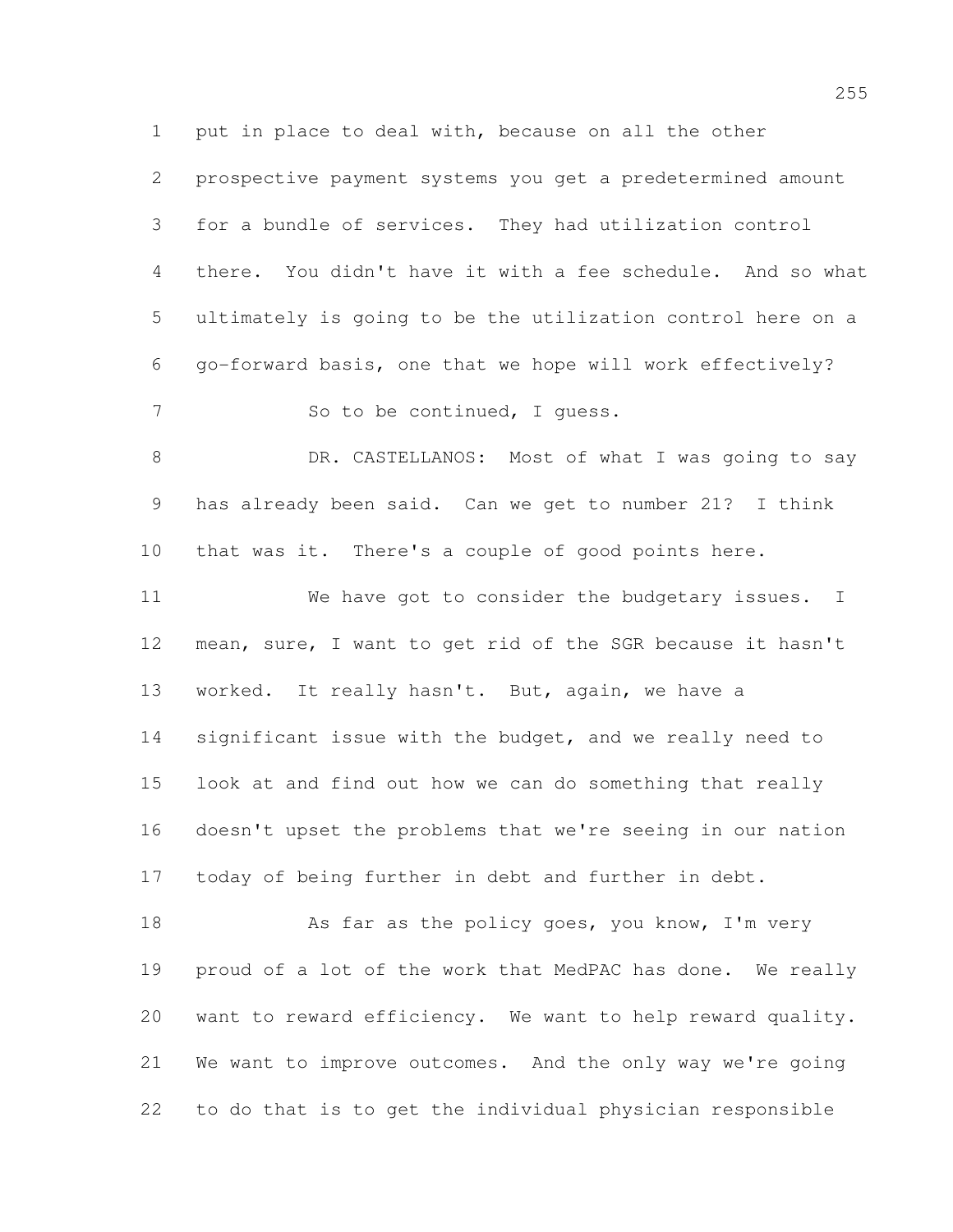for what he or she does. And that's what the SGR does. So whatever system we go to, whether it's ACO concept, whether physicians are responsible for quality and outcomes and at- risk, or whether it's bundling, or whether it's a Geisinger model where you get a salary plus you get paid as a bonus for outcomes and quality, we need to go somewhere where we stress some of the things that we as MedPAC have always cherished.

 I can't tell you -- and Herb mentioned it -- the pervasiveness of the destruction of what the SGR does in the medical community. I've never seen it so much, and we saw it quite a bit in December. And, fortunately, we have a reprieve for a year. So we really need to do something this year. We really need to do something.

 One-third of the physicians in the United States are over 55, and with the economy coming back and the more hindrance you're putting on the physician with HIT, MR, workforce issues, penalties for not doing e-prescription, penalties for not doing PQRI, you're going to have a lot of the physicians saying, you know, maybe it's not worth it anymore. We can't afford that because we have a real workforce problem.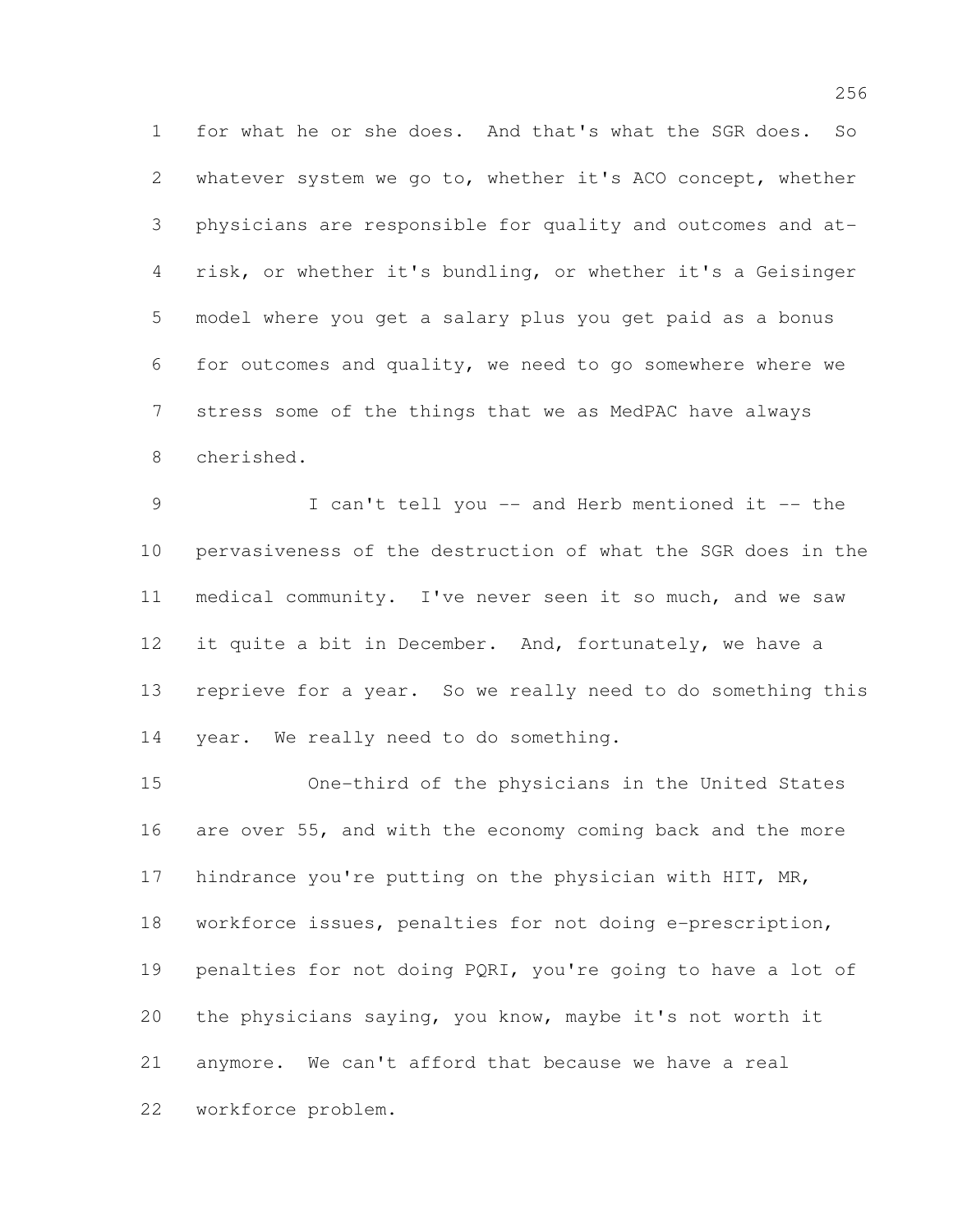So I kind of agree that we should not use the word "SGR." We have to use something else, and I'm not sure what you guys have to say, but we need to hide that under the sheets.

 Now, as a physician -- I can't speak for the physician group, but as a physician, I'm more than willing to consider other options, whether it's a package like Bruce or Bob mentioned, but I'm more than willing to do that. And I think realistically the physician community wants to solve this problem just as much as we want to solve the problem.

11 Now, we talked about volume restraints. I'm just mentioning it. If you look at the volume that's happened over the last couple years, there has been a decrease in the growth of volume. I'm really not sure why, but I think a lot of it can be from the Deficit Reduction Act by cutting back reimbursements. And I know you've mentioned that, too. 17 When we cut back and pay appropriately, maybe we take that impetus away from this fee-for-service.

 The last point I really want to make is fee-for- service. You know, we had to get away from that model somehow. I agree with Bob, we need to consider and continue some of the RUC's policies where we look at the cost of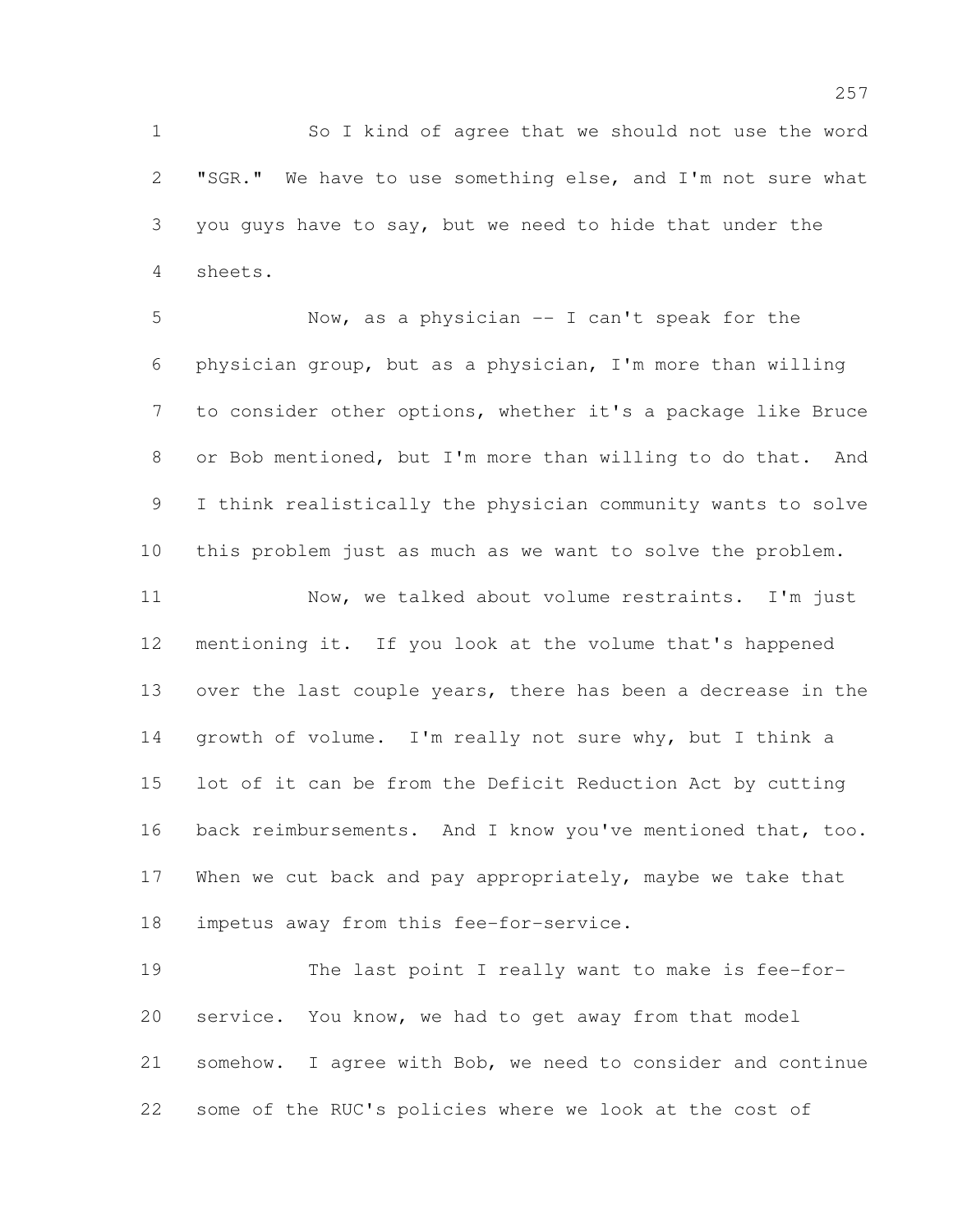providing the different treatments. But don't use it as a payment model or a pricing mechanism.

 I agree about the defensive medicine and tort reform. I think that would be a significant improvement. We just need to put some key signals out there where we recognize there's a problem with the SGR, we want to solve it, and that it's important not just for health policy people but for the physician community and sit together and see if we can work out something that's workable for society and our beneficiaries. DR. KANE: Yeah, well, this is the topic that makes me want to, you know, retire the meeting early, but 13 SGR, it seems to me that it's a volume problem that we have that we're trying to solve with a fee solution. That just doesn't even get near what you're trying to get to. And when you look at that figure that shows you where we went off, in '03, '04, '05, and if you look at what services were going through the roof growth-wise back then and a volume way, it was imaging, it was tests, and it was those other

procedure type things.

 And so I guess I have sort of a volume solution. It's a little bit Third World-y, because I know what they do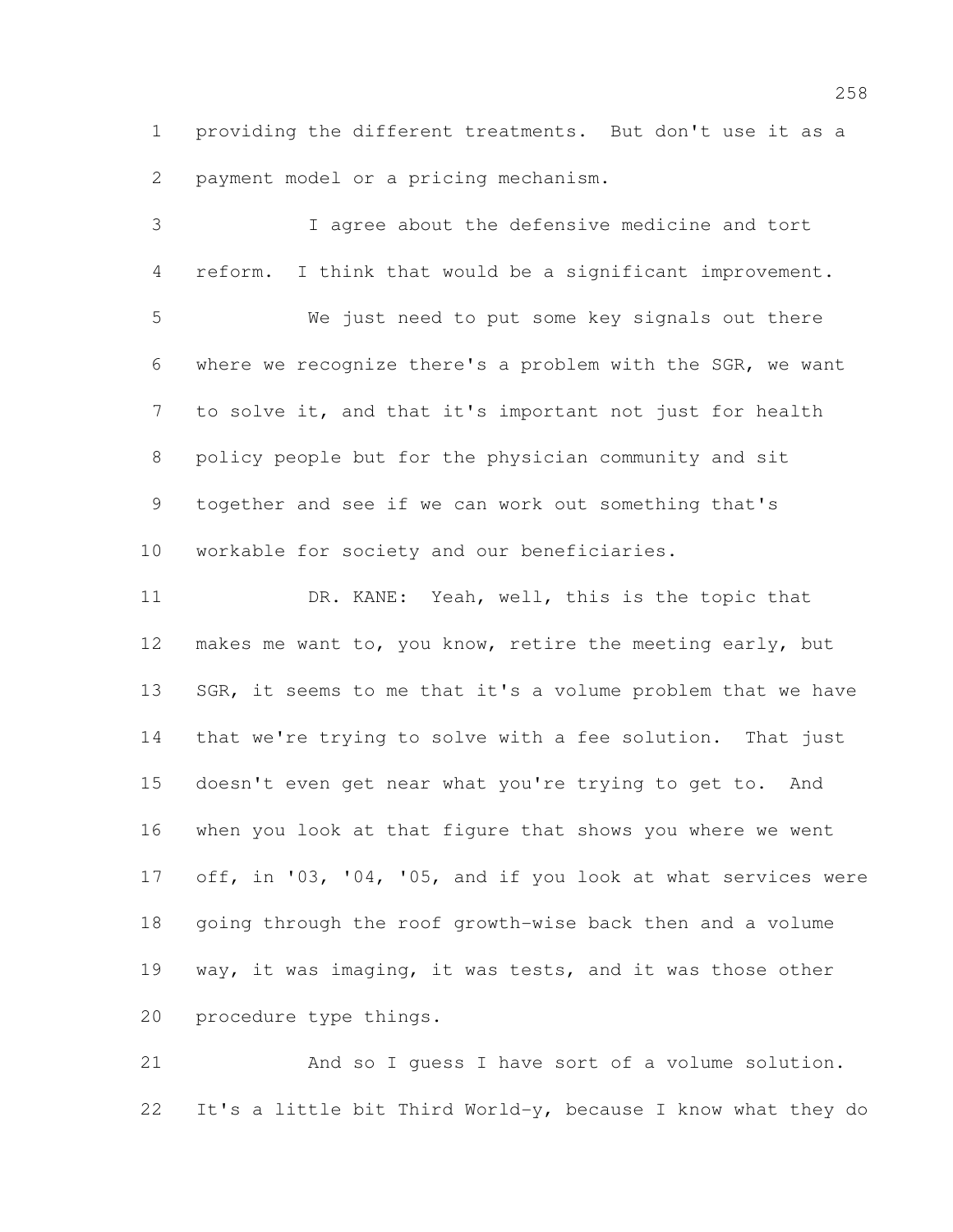in the Third World when they have a budget. They just stop paying for the services at the end of the month until they get a new budget. This is kind of on that idea but a little bit more sophisticated, perhaps. But it seems to me we need a volume solution that -- and I frankly think tort reform would help that volume solution at some level. I don't know how much defensive medicine is contributing to all the tests and imaging. But, you know, perhaps that could be combined, some type of tort reform that says, okay, because we're passing it, we are expecting volume to drop by blah, blah, blah. And for each health resource area, you have an imagine and a testing and an other procedure limit. And each month you're tracking the claims up to that limit, and when you hit it you stop paying. You might create a little withhold out of the amount you think you owe. You know, talk about funny accounting. You could also do that. You 17 can call it a payable maybe, and you just wait and see if the volume goes below those targets for that HRR. You're kind of keeping it at least within the referral regions that people practice, have common practice patterns, and you may have a lower limit, by the way, in high-volume areas and a 22 higher limit in low. And you just create -- over time the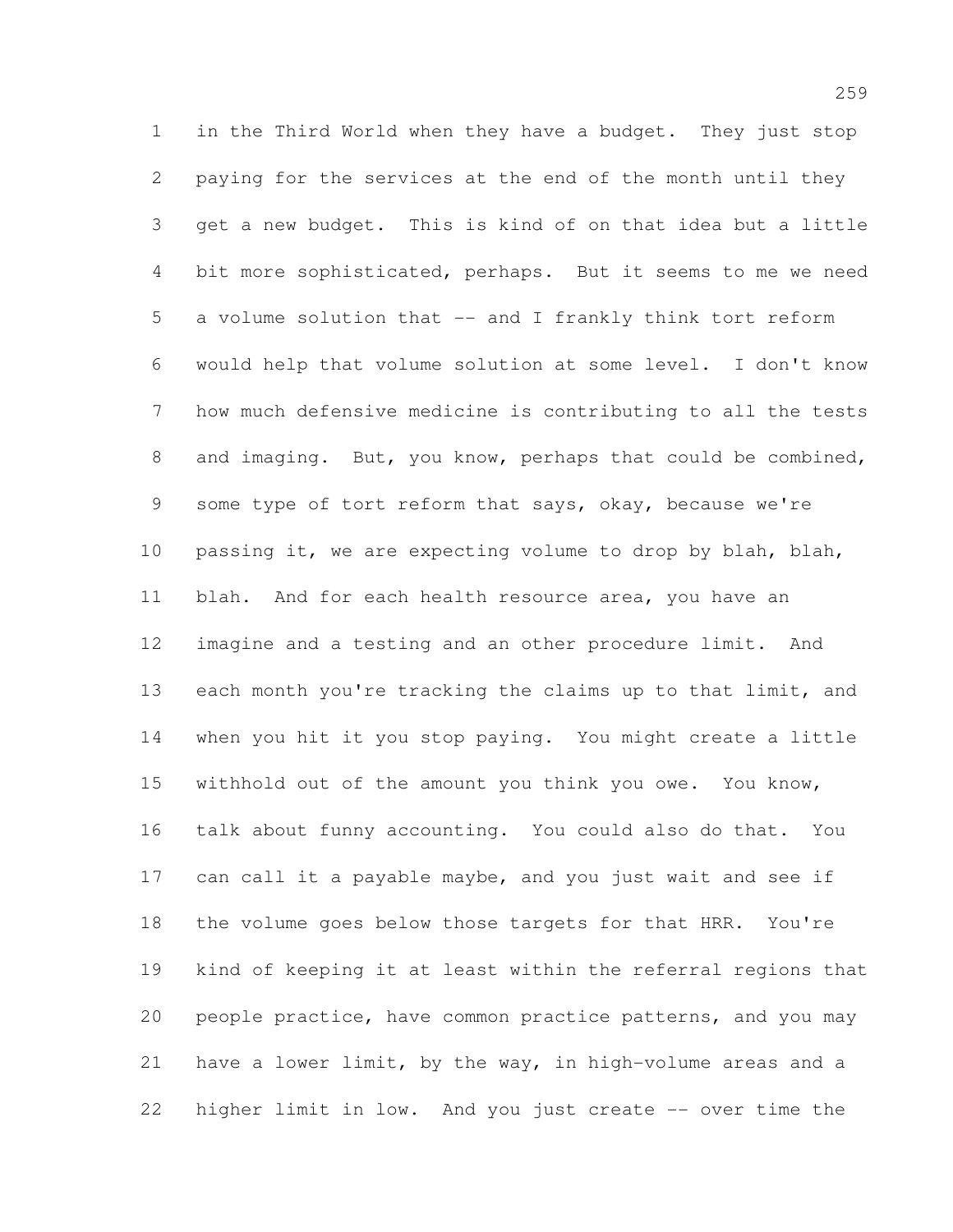signal starts coming through monthly, that, you know, you're not going to get paid for that because you hit your target.

 And I'm guessing that and getting rid a lot of the -- especially if you combine it with tort reform -- people will get that message after a while that I should be more judicious in the use of tests, imaging, and other procedures, and so I can stop having this withhold. And the withhold stays until they go down below the volume level or are at the volume level you want. And if they go below it, they get it paid back. If they don't, it gets applied against what is owed on the SGR, which is going to be called something else, whatever you want to call it.

 But I just think you have to do -- I think I'm agreeing ultimately. You need multiple things. It can't just be one thing to get at it. It's really got to be targeted at volume, not rates. I agree rates need to be fixed, but I think that's a whole other -- keeping up with the RBRVS and keeping it modern is just, you know, a very hard task. But for a quicker task, I think we just go for the volume. And we know where the excess was, and we just start saying those are the things, you know, that we're going to -- you're going to run out of being paid for those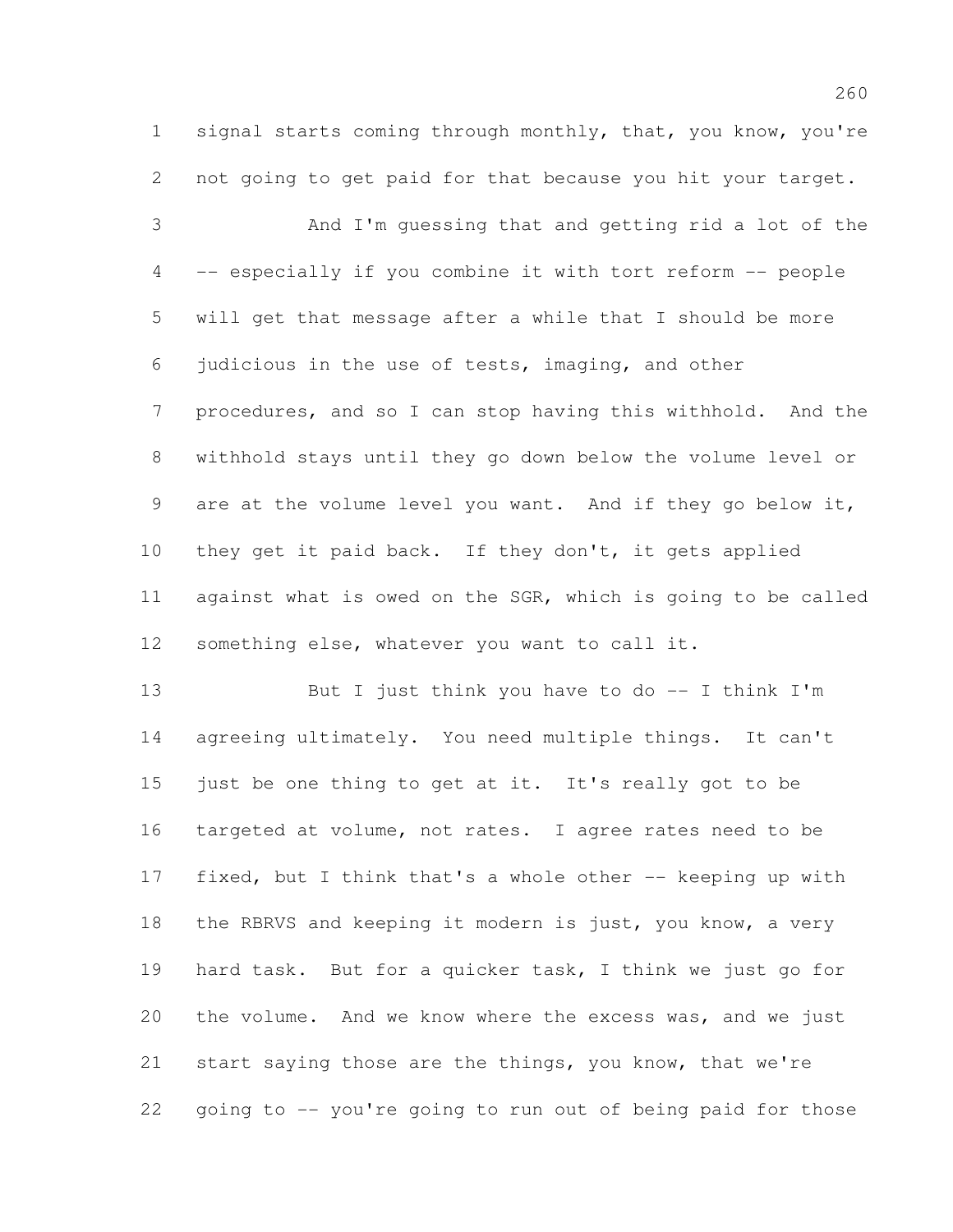on some periodic basis, quarterly maybe, that's meaningful, 2 that people say, yeah, I just ran out.

 Again, they do this in the Third World. They do 4 this in a lot of county-run hospitals. You're out of money; we're not paying for that. And people pretty quickly learn how to hit the right level of volume and service to not run out of money.

8 So, anyway, that's my Third World solution, but, again, I think we have to think about this as how do we fix 10 the volume and stop messing with -- the rates is not the issue. It's the volume. The whole payment mechanism, fee- for-service, is the problem. But, you know, fiddling around with lowering everybody's rates does not solve the volume problem. It makes it worse, I think. I just think people should just not be paid for the whole thing if the volume exceeds the targets, and the target should be at a level that's local enough that people can sort of be responsible for it, can be given feedback on it, but to take collective responsibility for it. And then you can obviously opt out once you get into a risk-bearing ACO or something like that. So that's my -- you know, I've been listening to this for a long, long time, and we did that report to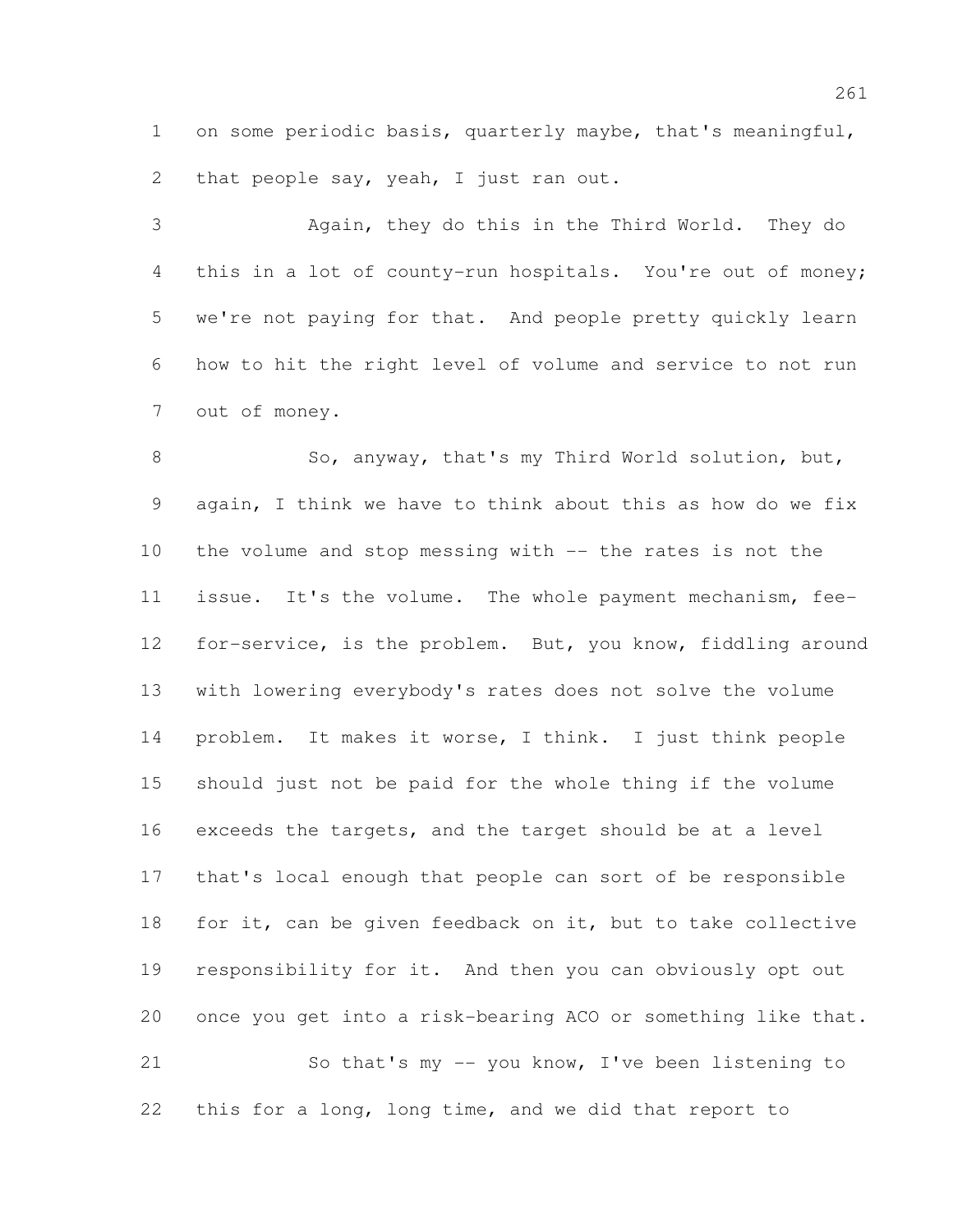Congress, and it wasn't enough for them, and they wanted the 2 solution. So, you know, come up with something totally arbitrary, but that links in some really good things. And the arbitrariness will go away once we get these really good things underway.

 MR. BUTLER: So in managed care, I think physicians demonstrated a lot of leadership in the early days about being leaders of the reform of the system. Ultimately, Glenn, you'd say they were the leaders of the 10 backlash maybe to some extent as well. So in the last year, 11 I've seen health systems and insurers, maybe out of fear, maybe out of other reasons, suddenly think, I've got a value proposition out here that is significantly different. And 14 they're working hard on it, insurers and health systems, while physicians are kind of on the sidelines wrapped up in SGR. I just don't see the leadership.

 So I agree with Bob and with what the rest of you are saying. Really futzing around with SGR as we know it is just a fruitless exercise. But I really like your idea of even a broader concept of the payment reform for physicians, somehow using this as the catalyst to get them not just not angry but in a leadership role, because we're going to need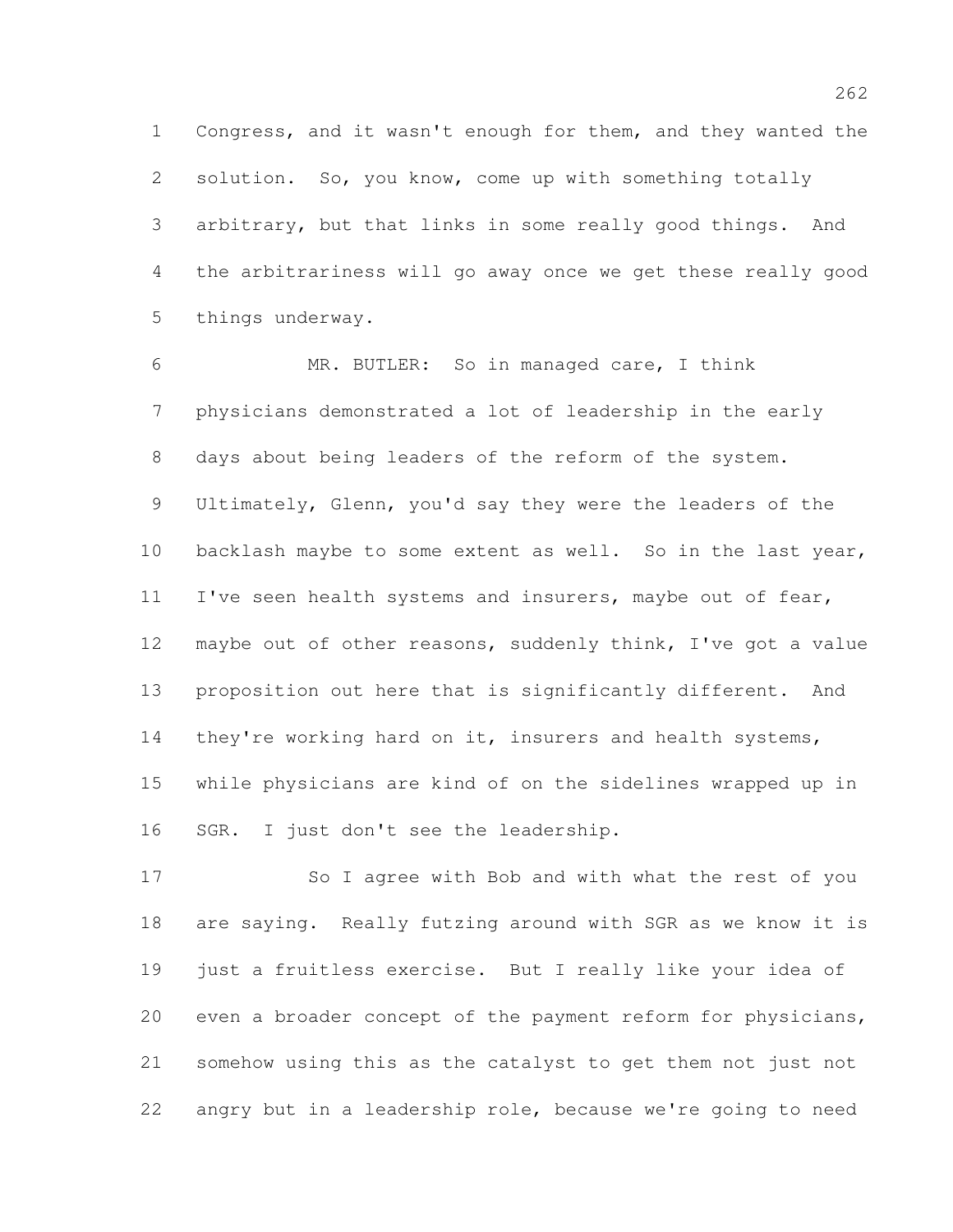them. There's not an easy way to solve the budget, but I think, you know, Deficit Reduction Commission, IPAB, all these things are going to kind of trump this SGR question pretty quickly anyway. So let's use the opportunity to get the physicians back at the table in leadership roles, and so I like that theme.

7 DR. BAICKER: I'll try not to retread ground that has been very carefully covered. This is probably overly simplistic, but I understand the goal of the original SGR to be twofold:

 One, to have a global budget guarantee. We don't want to spend more than this, so if quantity goes up, price is going down, because here's our budget.

 But then another twin goal of trying to instill in the people who are making those decisions the right incentives to not exceed that.

 It seems like it failed on both dimensions for different reasons. The reason it failed on promoting higher value use was that the incentives weren't tied to any individual physician. The extra test I order has no incremental effect on my future payment, it's so small. So it doesn't create any incentive for me as a physician.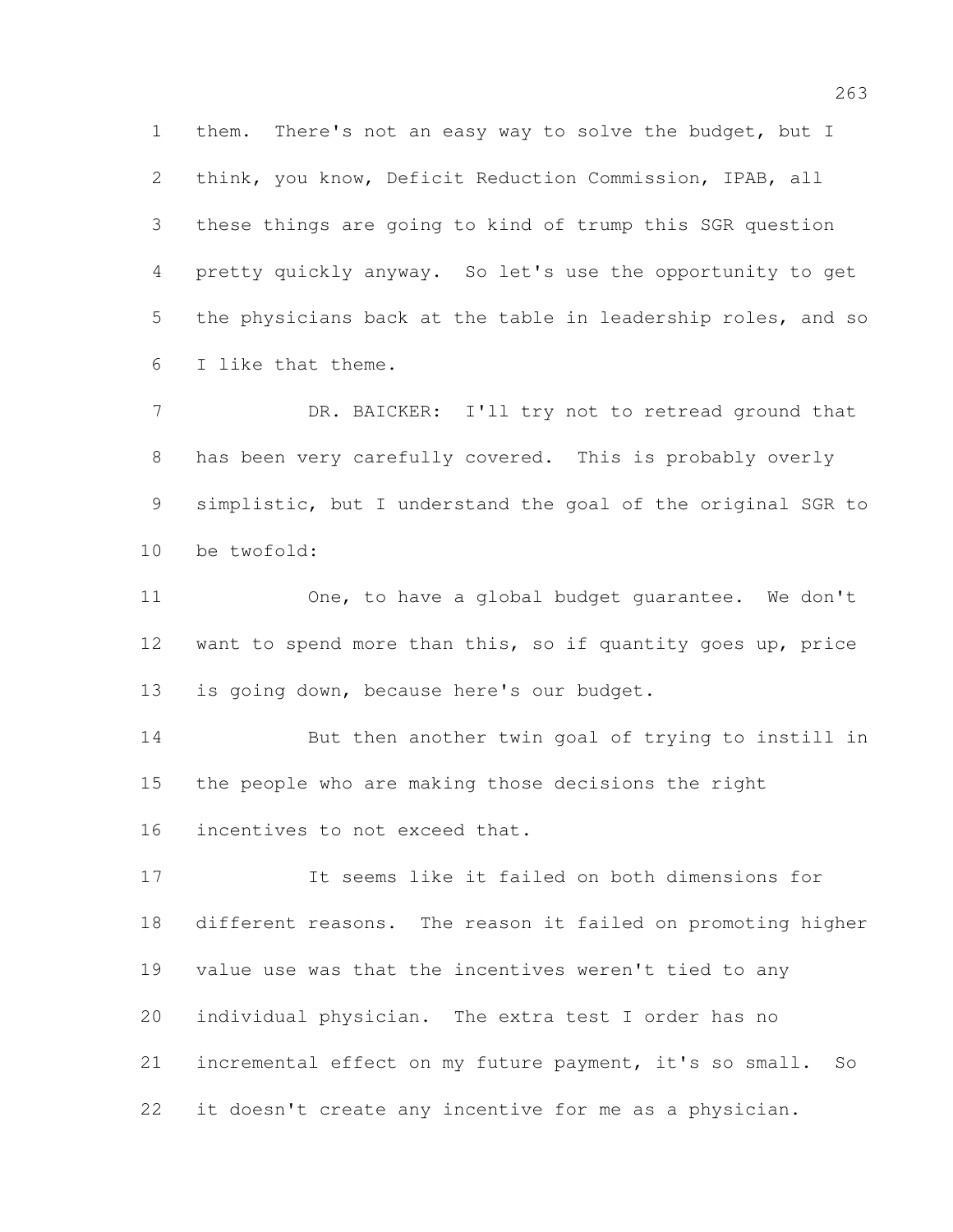1 And then on the other side, my understanding of requiring making back the gap from previous years was to give the incentive some real bite. But it was too much bite because then no one could ever do it. And once you get in this hole, it's politically untenable to try to make back the whole thing. So then once that part is not binding, you've lost any real cudgel to make the thing move.

8 So I really liked the ideas of bringing the 9 incentives down to the physician level, and, you know, any step in that direction seems promising to me, whether it's type of service or type of specialty or area-specific, and 12 the smaller the area the better; even better, at the individual physician level so that individuals can see some consequences from those actions. And the challenge there seems like balancing insurance versus incentives. It comes up all over the place when we're talking about patient incentives or how insurers are operating in that. We don't want individual physicians to bear the risk of getting a bad draw of expensive, unhealthy patients, and we certainly don't want physicians to face a disincentive to persistently enroll high-cost patients. I could imagine that some of the people who are in the persistently high costs are people who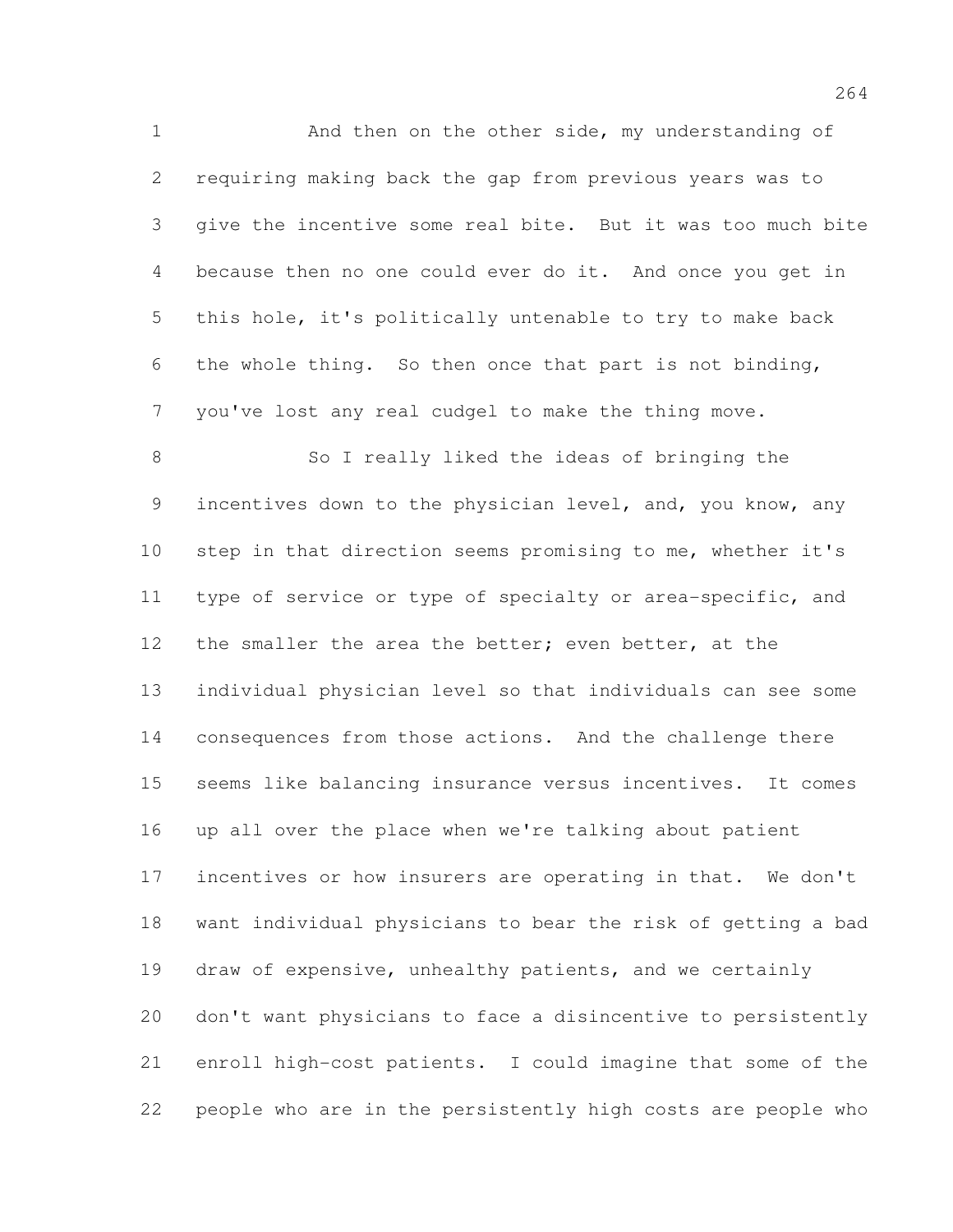would declare that they're specializing in treating the 2 hardest-to-treat patients, and, of course, it's high every year because every year I've got the sickest.

 We've made this joke before, but it seems like the reverse Lake Wobegon effect that every physician's panel is sicker than average. But I would think with sufficient risk adjusters, you could try to combat that and create an incentive that gives physicians some stake in managing that volume while at the same time not asking them to bear the risk that the program should be bearing. We should be insuring them against expensive patients. It shouldn't be the individual's responsibility. And that's a very difficult formula to write down.

 Then you, I would hope, could broaden the discussion of the global budget constraint issue beyond the physician silos. We've talked about why would you want to set your global program budget just on the backs of one 18 segment of care. So thinking about that second -- divorcing those two goals and thinking about how can we get Medicare spending under control more broadly, well, that may involve some sort of global budget that goes across silos. That's one discussion. How can we line of physician incentives?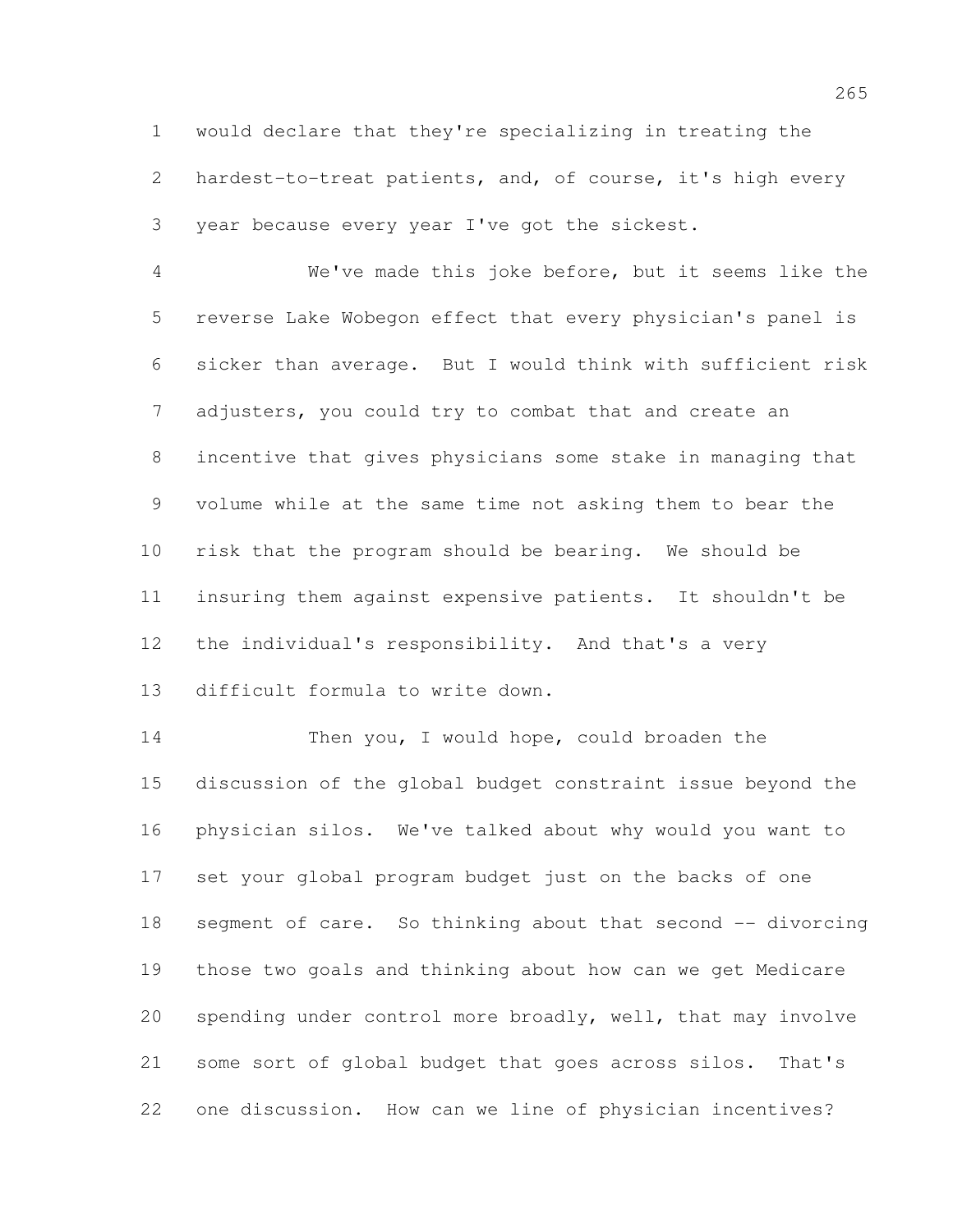Let's do that in a way that balances incentives and

 insurance, et cetera. Those may not go together the way they are supposed to now, but clearly fail on both dimensions.

 MR. GEORGE MILLER: Yes, we've a very rich discussion. I'll try to be brief. And some wonderful ideas and comments have been said, and I agree with a great deal of what has been said already.

 I don't know what to call it since Bob said we can't say that, so I'm going to say "this new thing." I think the new thing certainly needs to have physician leadership, as was just said. And I think as leaders we need to pick a date out in the future saying that the old thing will go away, the new thing will start at some point 15 in the future, and these are the goals of that new thing that we will work to. But it certainly has to be all- inclusive globally. We need to go down to the physician level for quality and outcomes and then tie the beneficiaries in with that also, because the physician says you need to stop smoking, and if that beneficiary doesn't stop smoking, then maybe they should pay more, and to link everything together in the system.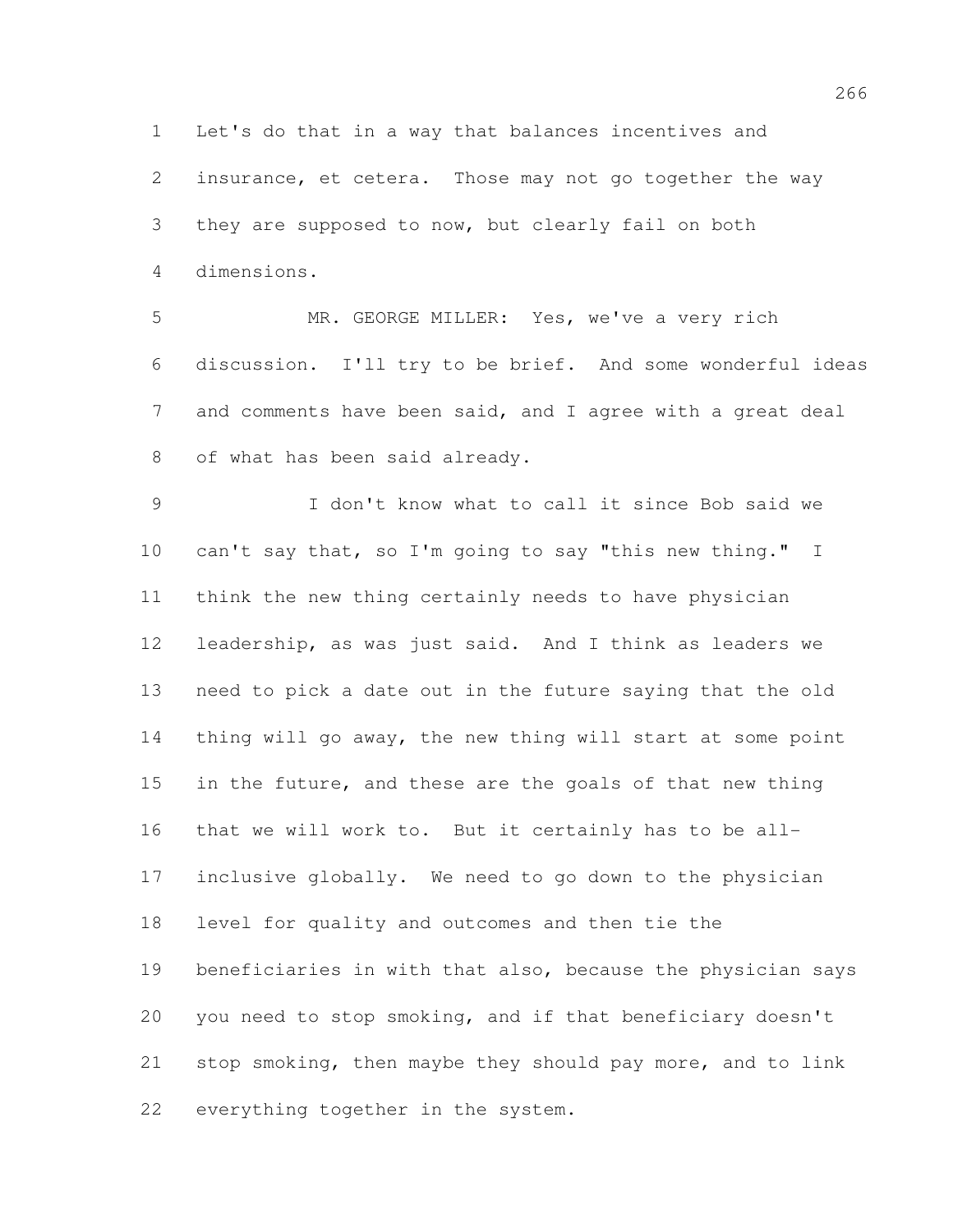I certainly like what you said about medical malpractice reform. I think that should be part of that and possibly even insurance reform to deal with this. Bob mentioned about the cumulative nature. It's too big, you can't pull the trigger as we're dealing with it today, so making it a yearly reckoning has a positive aspect and should not be volume driven. And, again, linking it all to the same -- all of us across the silos or the entire spectrum of health care should be linked in together versus separately as we're dealing with it now. And, again, I think we need to have the physicians at the table. I'm interested, as Tom said, we need to get rid of 13 it. Short of that, I think picking a date in the future and working toward that goal makes some sense.

 DR. BORMAN: I think that the first thing is I agree with the notion that repeal is the necessary step.

 In terms of thinking about the technical 18 alternatives that have been offered, I would say what can we salvage out of that. I think that notion of risk corridors is something that's worth retaining as we think about whatever comes next.

In terms of what we think about next, I think that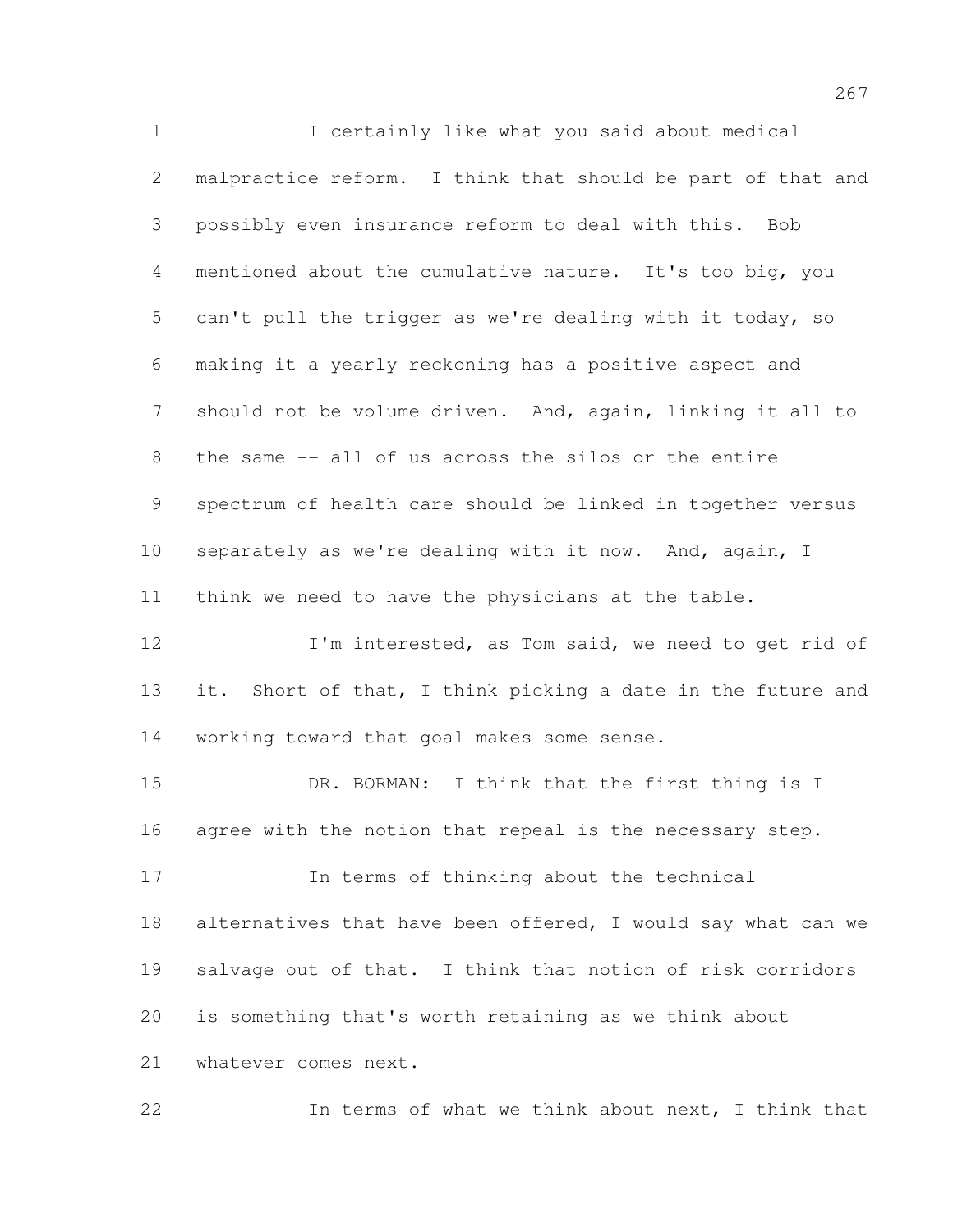we need to make sure that whatever we do we're not going to reward people with more money. We haven't figured out a way to give them more discretionary time in their lives. So one thing we need to make sure we don't do is sure not add to the hassle.

 So I think that, number one, we should make sure that every effort is being made to simplify any regulatory burden and minimize physician hassle and we don't create new physician hassles, because things like EMR and so forth are already creating a sense of hassle.

11 11 I think also hassle really relates to CMS. Some of the things we've talked about here, particularly the outlier piece, in my view, starts to create an impediment for CMS and other implementation pieces far beyond what probably we would get back in the end. And I think that as much as I like the outlier piece personally, education and 17 things like that can be very short-lived, and the data are pretty clear about that. And I think the hassle is probably not worthwhile.

 What is worthwhile? Two things, I think probably. Number one is that tort reform resonates well, and it is a real problem. For people who practice medicine you know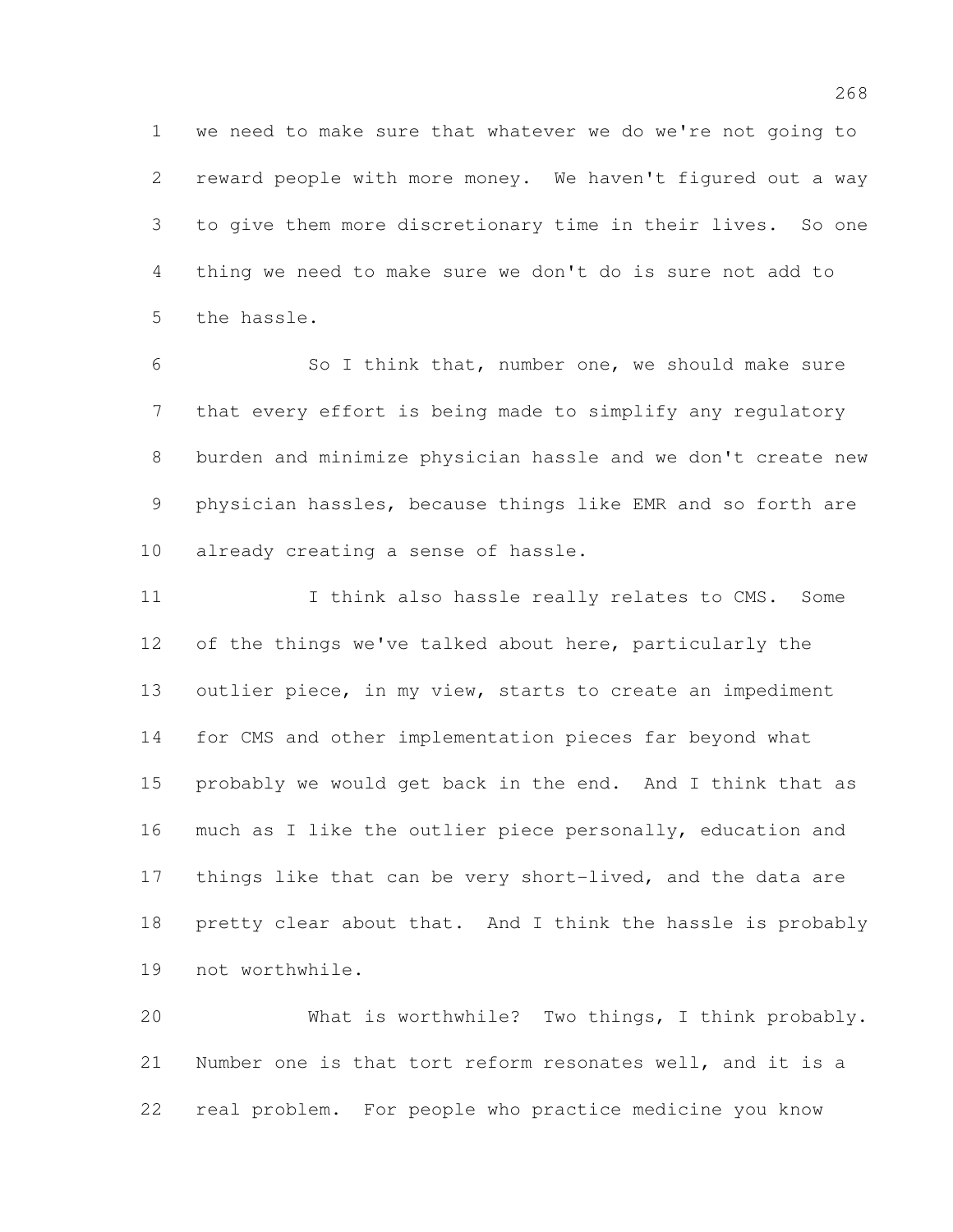that it's a problem. And it's a problem in subtle ways, not just overt ways. And, for example, when you get the test report or imaging report that says likely X, next test image could allow better characterization, many people feel they're being dangled out on a limb in our current society. So how do you then leverage that with all the other positive things you talked about? Well, tort reform needs to get linked with an accelerated comparative effectiveness process, and if five societies have guidelines about how best to use nuclear cardiology -- I'm just picking on that as an example -- make it that if you follow any one of those guidelines, you get some sort of protection by virtue of doing that. I think that would go a huge way. It will also give more teeth to the CE process, and we need to -- I think the CE process is probably philosophically perhaps where some of our greatest value comes.

17 I think the second piece of it -- and we need to accelerate it, and we need to make sure that the Patient Center for Outcomes Research -- whatever -- Institute gets adequately funded and moves forward post haste.

 I think the other piece is that we really need to give some thought -- and I liked the action-forcing and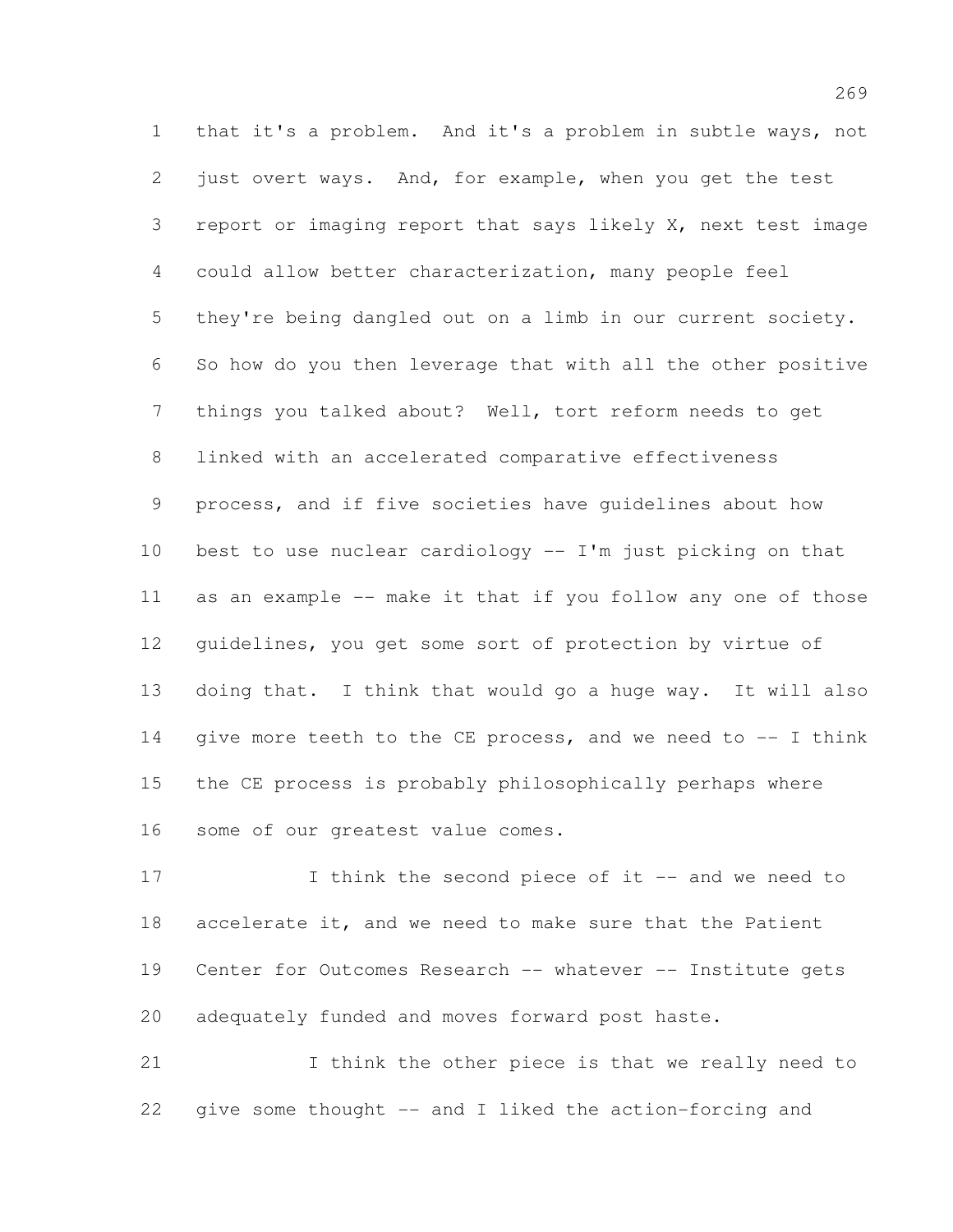type-of-service as tools because they are a bridge between trying to characterize in some neutral way what various physicians do versus politics and policy. And so I think you have to have some of those, and I think Bob said that very eloquently.

 I personally would also argue that at the end of the day there needs to be some fundamental think-tanking here. We're smart people. There's lots of smart people thinking about this. We really need to reach outside the box. And Hsiao and that activity is aging, just like the RAND study is aging. It does worry you about their relevance and applicability to planning for a future in which we're imperiling our whole budget and children and grandchildren and all that kind of thing.

 So I think that some sort of mechanism to encourage think-tanking and do we need to be looking at utility rate-setting models, do we need to be looking at is there a way to enable cost reporting for physicians or some analog of that, or as Nancy described -- I mean, maybe there's off-the-wall ways to do this, but I really think 21 that we need to make some effort.

Now, I will say that what Nancy described sounded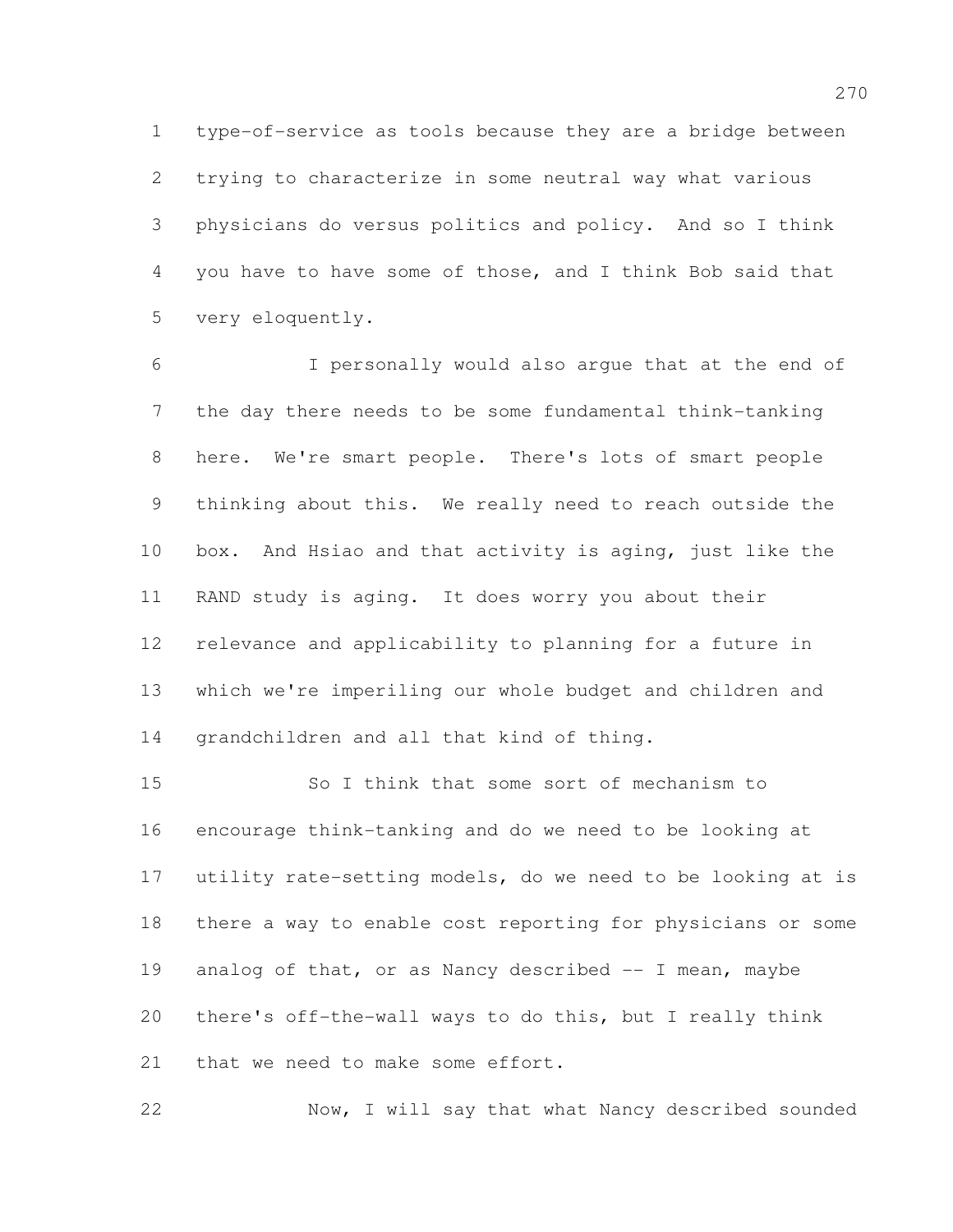a lot to me like the VA and Canada, and with no aspersions on the systems, I will say that they each have their difficulties. So I'm not sure I'm ready to jump on that particular bandwagon, but I do think that sort of some blue- sky thinking here, a dedicated effort to do some blue-sky thinking would also serve us well at this juncture. 7 MR. HACKBARTH: Okay, thank you for the presentation. Let me just say a quick word about next steps. Our plan, subject to change as always, is that we'll have a chapter in the June report. We'll have a discussion on this at the April meeting, and in all likelihood I'll be talking to each of you between now and April. Hopefully we'll have enough agreement on ideas that in the June report we can not make definitive recommendations but perhaps more

clearly point in certain directions.

 Then we can discuss this more during our retreat in July, and then assuming all that goes well and we're starting to gel around some ideas, we could work towards draft recommendations for discussion in December and, if all continues to go really well, final recommendations in October. As everybody knows, the current extension expires at year-end.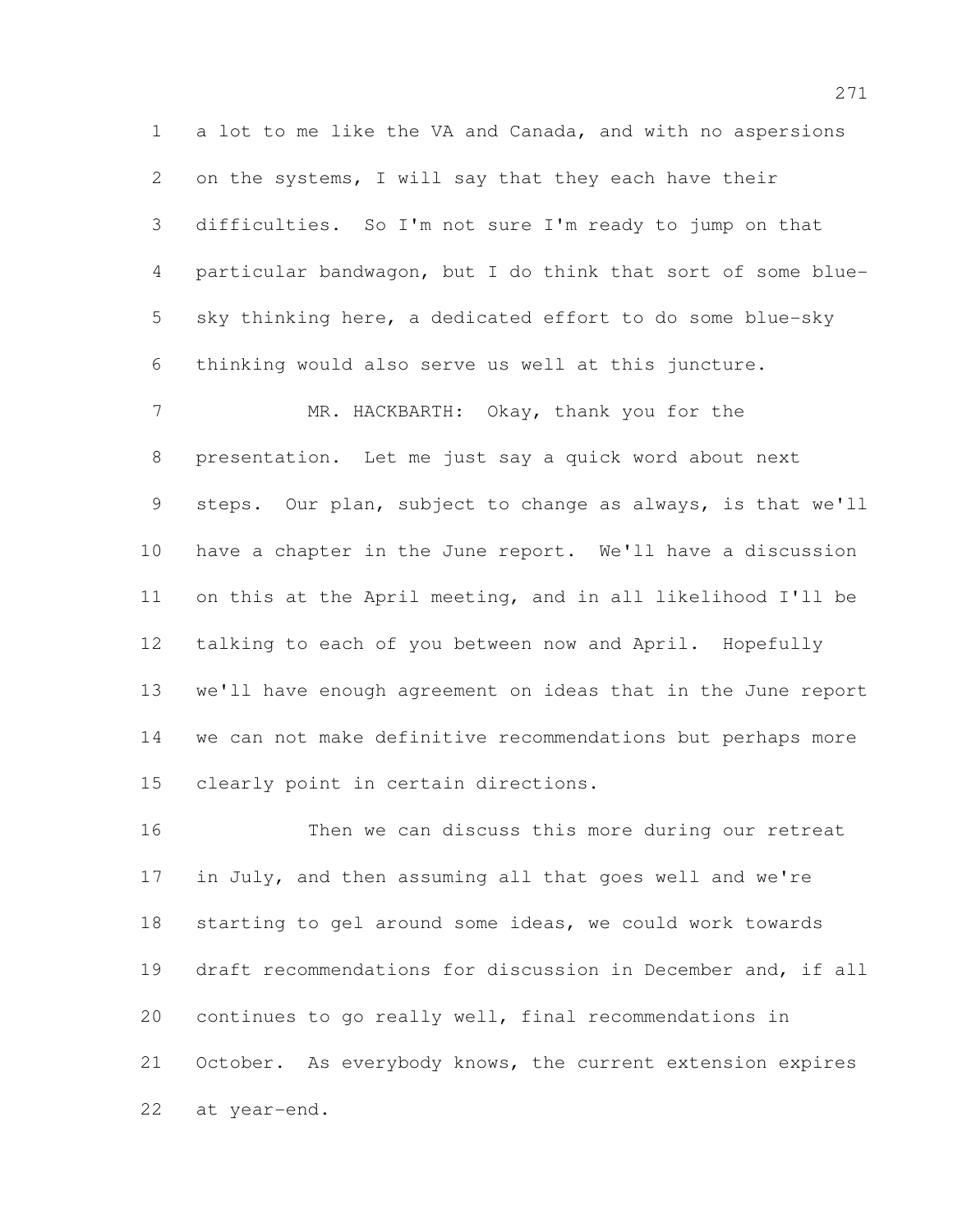So that's the tentative plan. Lots of work to do to make it happen. Thank you all.

 And our last session for today is on in-office ancillary services.

5 And let's see. We are roughly a half-hour behind, and so I think it's quite likely that we're going to run over at least a little bit, hopefully not the full half- hour, but probably in the neighborhood of 5:45 to 6:00, I would guess.

10 Ariel, when you're ready, you can begin. MR. WINTER: Thank you. Good afternoon, almost good evening. I want to begin by thanking Carol Frost, Dan Zabinski, Kevin Hayes, Kelly Miller, and Matlin Gilman for their help with this presentation.

 In last year's June report and at least year's September meeting, we talked, discussed the growth of ancillary services in physicians' offices and potential strategies to address this growth. Over the last several years, there's been an increase in imaging, other diagnostic tests, physical therapy and radiation therapy provided in physicians' offices. From 2000 to 2009, the cumulative growth of imaging and tests was faster than all other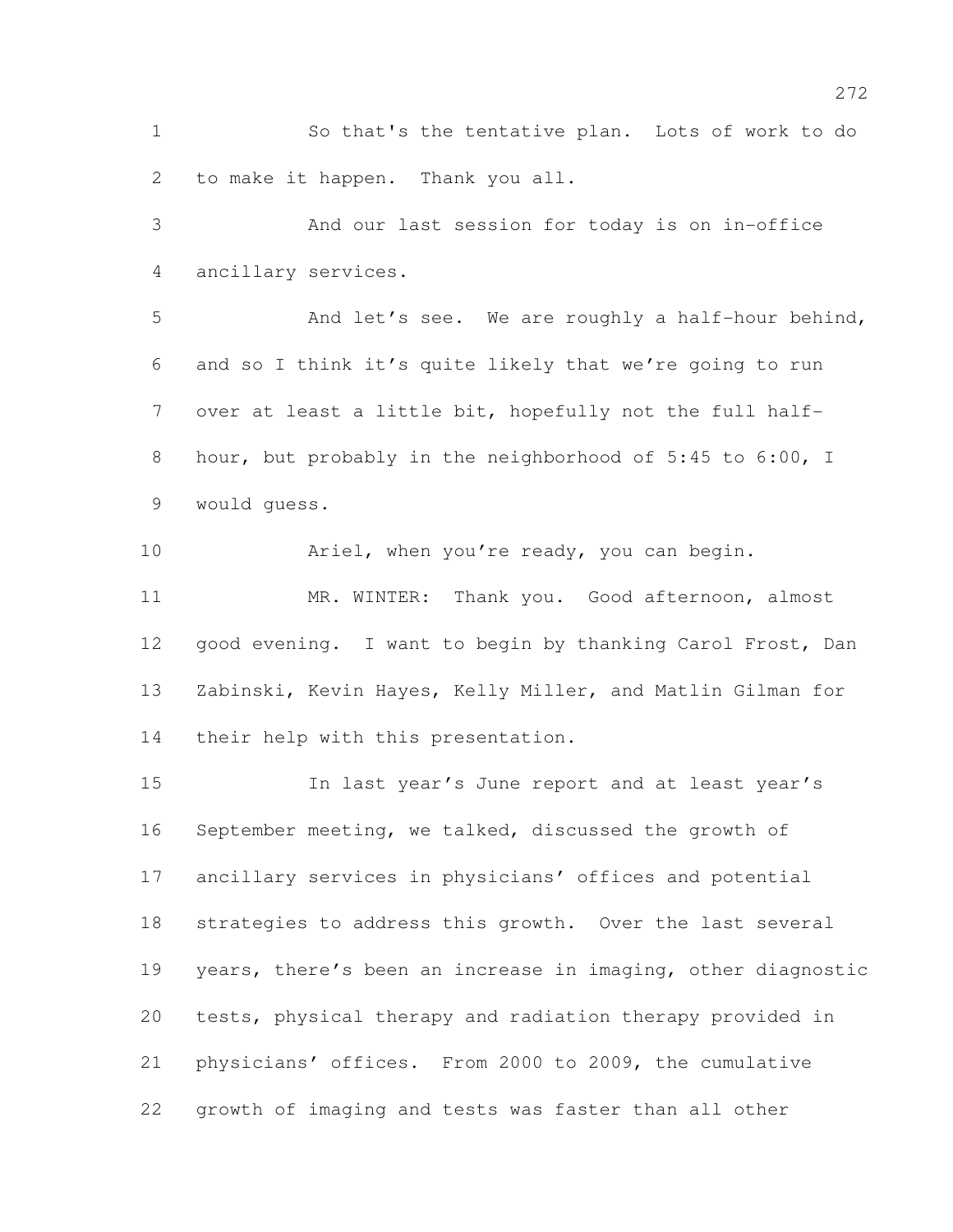categories of physician services. Imaging rose by 85 percent during this period, compared with 47 percent growth in all physician services. Although the volume growth of imaging slowed to 2 percent per beneficiary from 2008 to 2009, this was preceded by several years of rapid increases. In addition, there is evidence from the literature that imaging services are sometimes ordered inappropriately. The rapid growth of ancillary services has led to questions about payment accuracy, and there are also concerns about physician self-referral of these services. The In-Office Ancillary Services Exception to the Physician Self-Referral Law allows physicians to provide these services in their offices, and we have talked about options to narrow this exception. However, several commissioners have expressed concern that limiting the types of services or physician groups that are covered by the in-office exception could have unintended consequences such as inhibiting the development of integrated delivery systems.

 Several commissioners have expressed interest in pursuing strategies that are focused on improving payment accuracy and ensuring the appropriate use of services. So we are shifting our focus to these approaches. We plan, or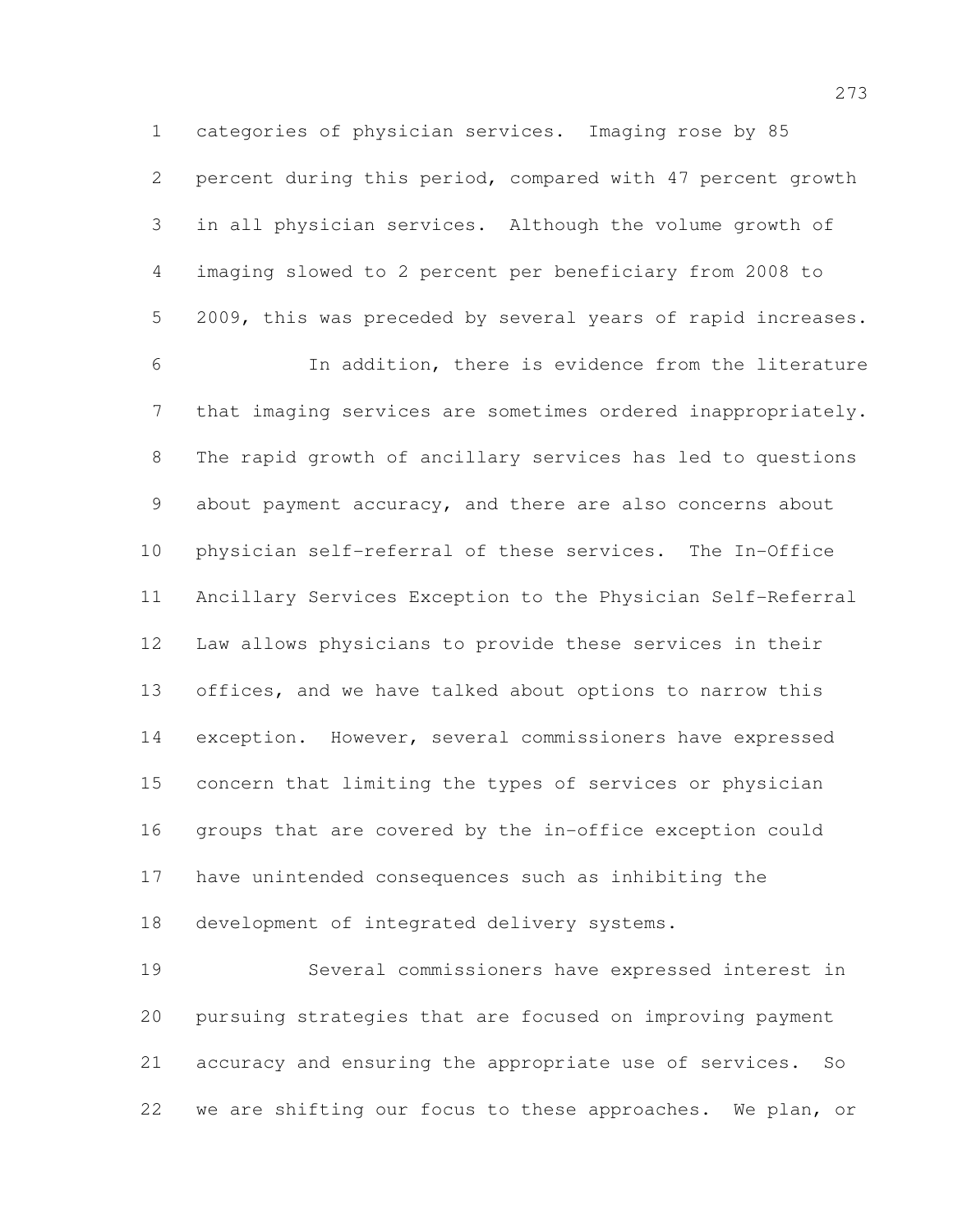hope, to include a chapter on this topic in the upcoming June report.

 Before we explore these strategies, I want to first address an issue raised by Mike at the September meeting. He asked us to compare payment rates for ancillary services under the physician fee schedule and the outpatient Prospective Payment System.

8 First, outpatient therapy services -- which includes physical therapy, occupational therapy and speech language pathology -- received the same payment rates regardless of setting, and these rates are established under the physician fee schedule.

13 Next, on average, services in the category of radiation therapy were paid 7 percent more under the physician fee schedule than the outpatient PPS in 2010.

 With regards to imaging, Medicare makes two payments for imaging studies. First is the professional component which covers the physician's work involved in supervising the test, interpreting the results and writing a report, and second is the technical component which covers the non-physician staff, equipment, supplies and overhead costs.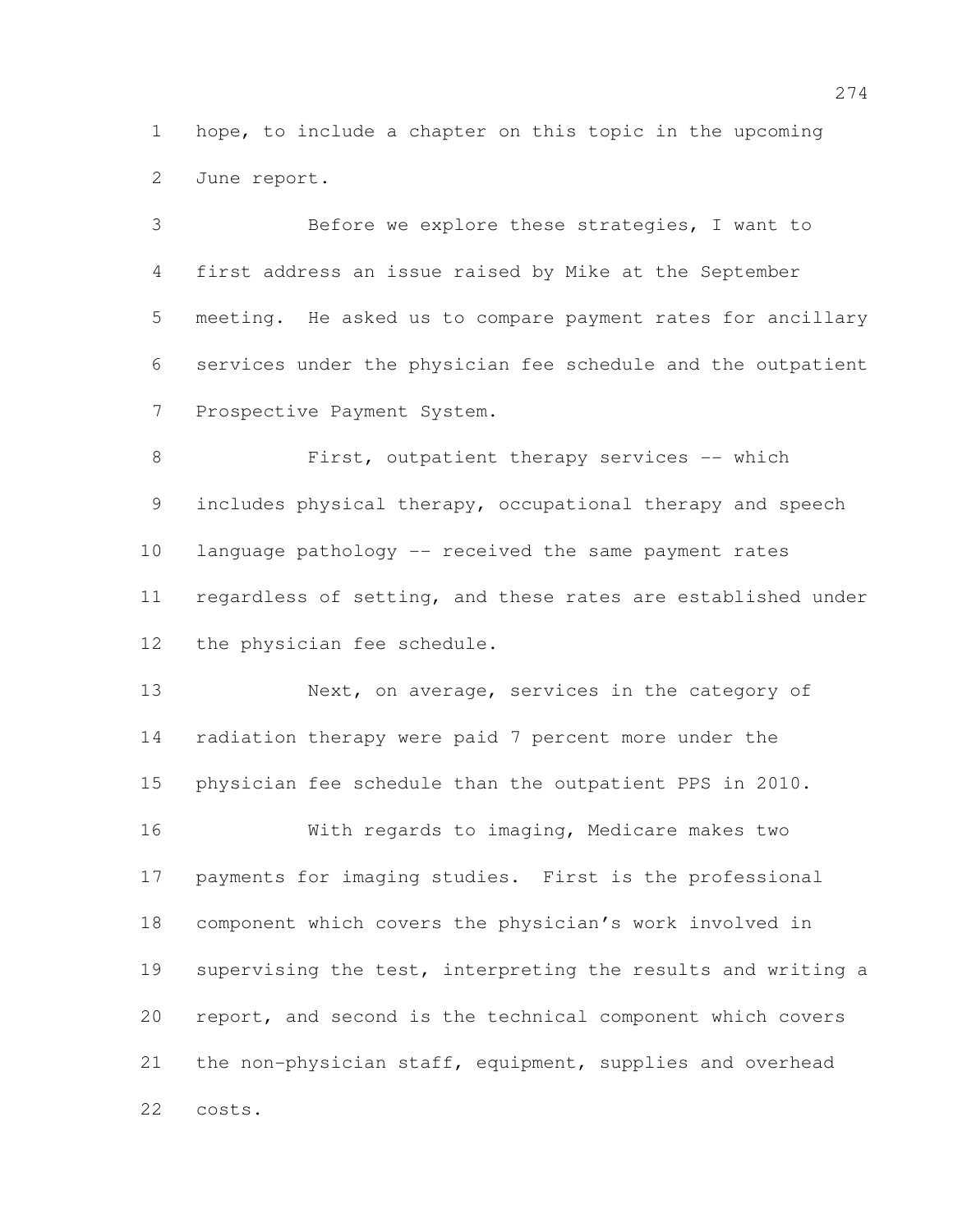The professional component is paid under the physician fee schedule and is the same across settings. Imaging services provided in physicians' offices receive a technical component payment under the physician fee schedule while studies furnished in hospital outpatient departments receive a facility payment under the outpatient PPS. For most imaging services, the outpatient PPS facility payment is higher than the comparable payment under the fee schedule. However, some imaging services are paid the same amount in both settings due to a provision in the Deficit Reduction Act that caps the physician fee schedule rates for the technical component of imaging at the level of the outpatient PPS rates. We hope to further examine payment rate differences for imaging in the April meeting. Several factors appear to be driving the growth of ancillary services, as listed on this slide, and many of 17 these factors are interrelated. For example, physician self-referral creates incentives to drive higher volume under a system that pays separately for each discrete service. However, a system that pays for services at a more aggregated level, such as on a per-episode basis, would

encourage providers to use resources more efficiently.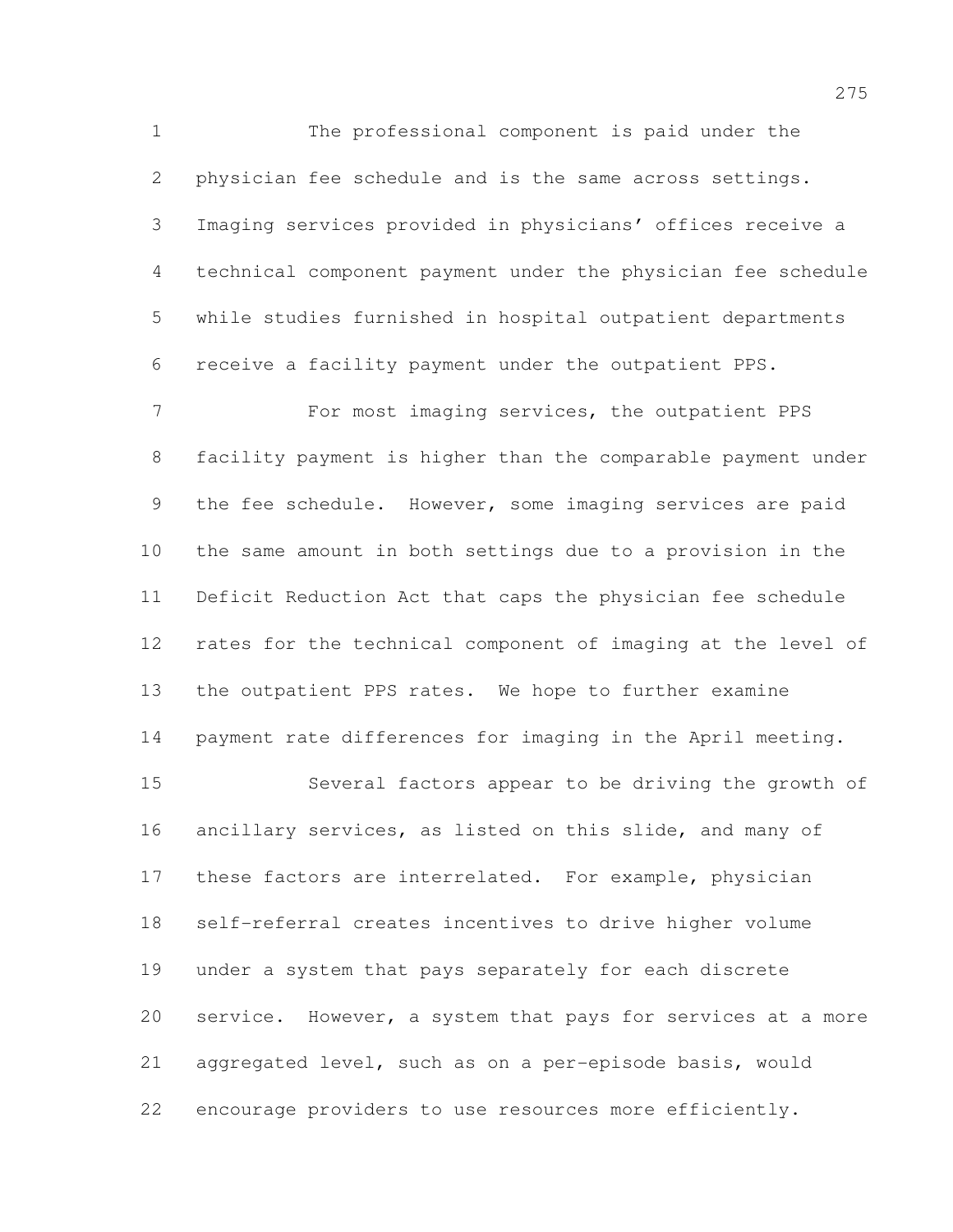Therefore, the first policy option is aimed at moving Medicare in this direction, and this option is to combine discrete services often furnished together during the same encounter or episode of care into a single payment rate. The second option we're going to talk about is to reduce payment rates for the professional component of multiple imaging studies done in the same session. The third option is reduce payment rates for imaging and other diagnostic tests performed by self-referring physicians. And the fourth option is to require prior authorization for physicians who order many more advanced imaging services than their peers.

 The first option can be divided into two related approaches. First is packaging, and this refers to combining multiple services provided during one encounter with a provider into a single payment. And second is bundling which refers to combining services furnished during multiple encounters into a single payment. These approaches are designed to improve payment accuracy and also to encourage efficiency in the delivery of care.

 Packaging could eventually serve as building blocks for bundled payments. With regards to packaging, the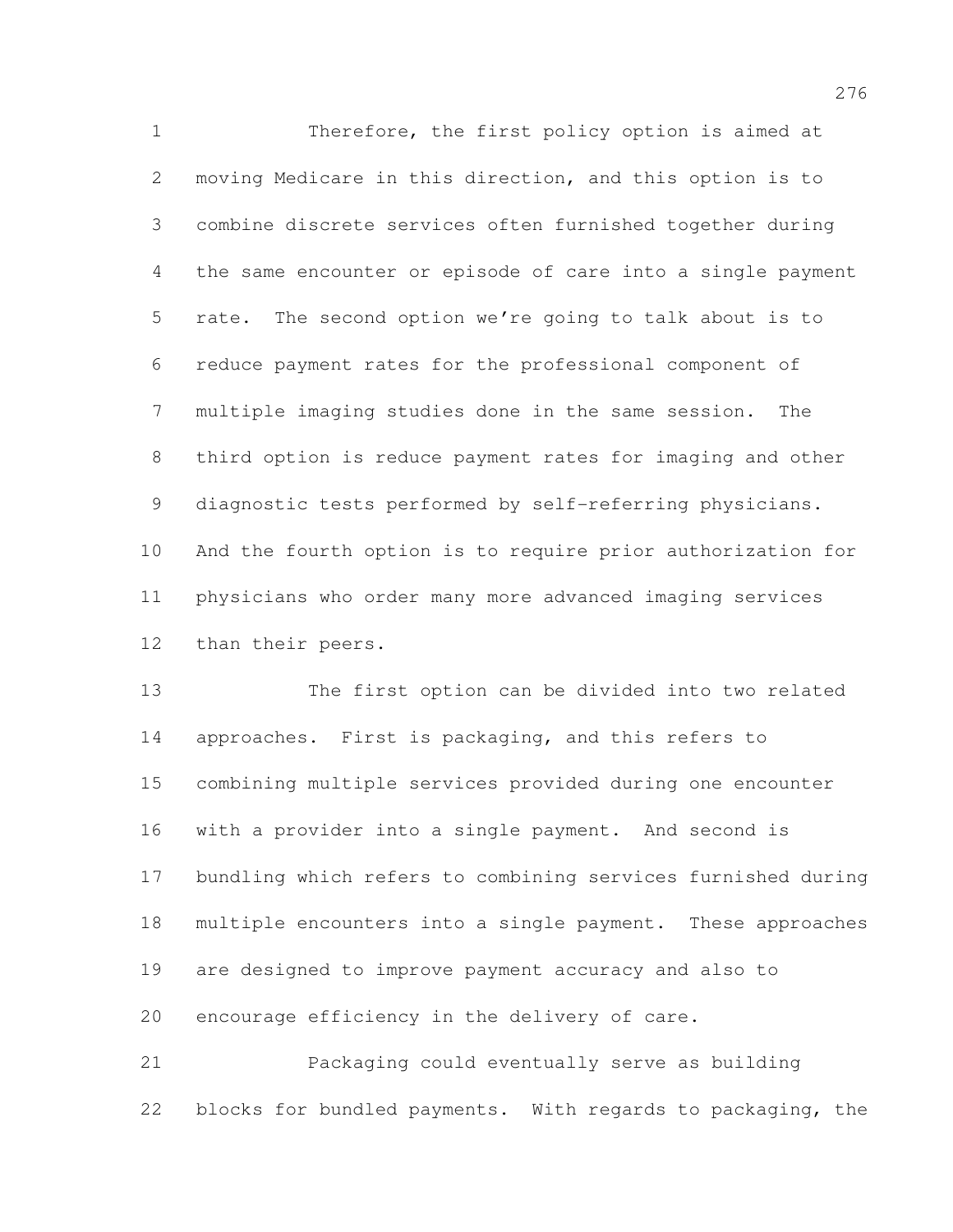AMA/Specialty Society Relative Value Scale Update Committee, or RUC, has established a process to combine codes frequently performed together into a single comprehensive code.

 A RUC work group has been reviewing services that are billed together at least 75 percent of the time to determine if these services should be combined to account for duplication in physician work. After the RUC work group 9 identifies pairs of services, it refers these codes to the CPT editorial panel for the development of comprehensive codes. Once these comprehensive codes have been created, the RUC recommends work RVUs and practice expense inputs for the new codes to CMS. CMS must then review and approve the new values through its rule-making process.

 For 2011, for example, CMS adopted RVUs for a new comprehensive code that includes 2 component services -- CT of the abdomen and CT of the pelvis. The work and practice expense RVUs for this new comprehensive code are lower than the sum of the RVUs for the component codes that it includes.

 This approach is an important step forward in accounting for duplications in physician work that occur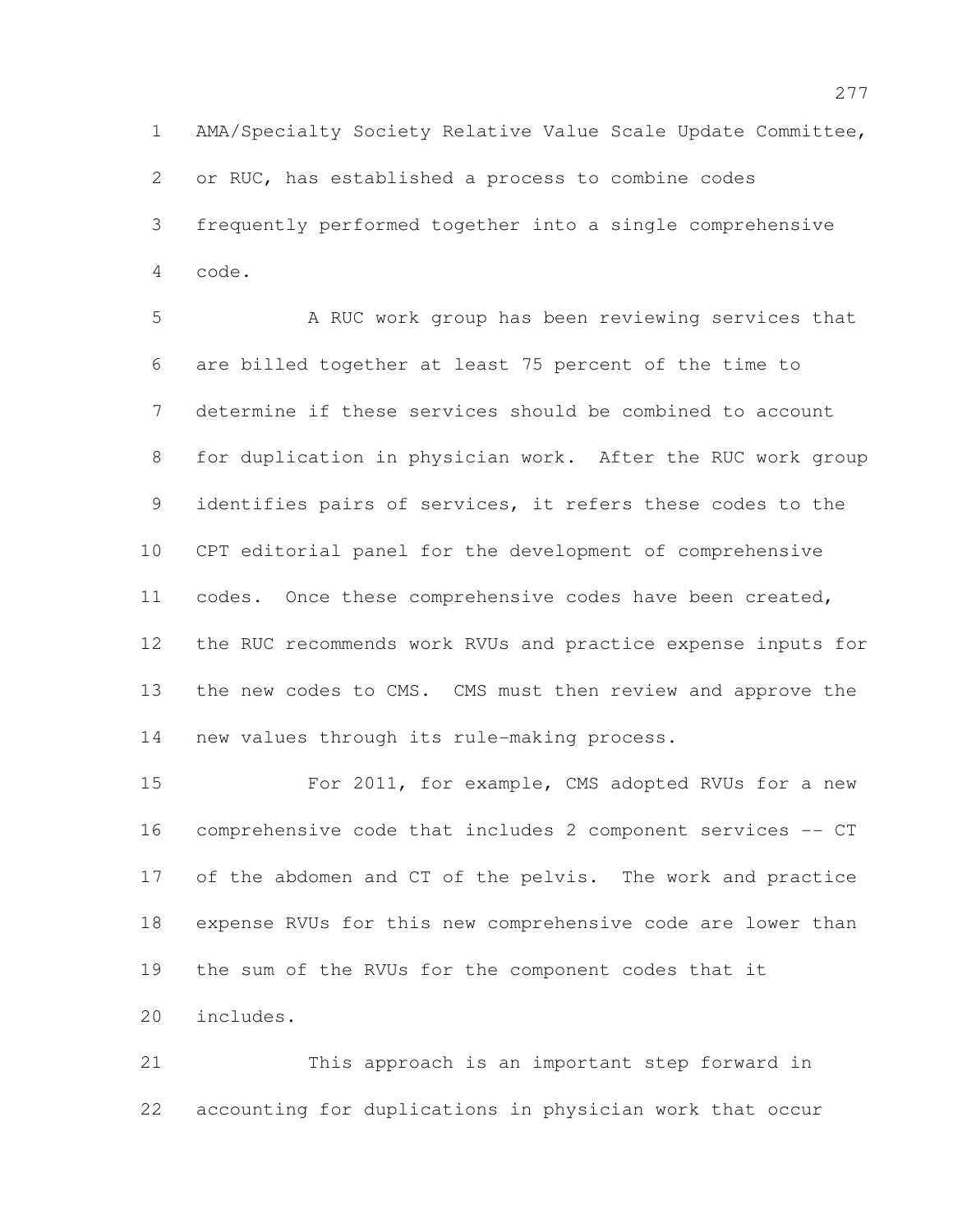when services are performed together. But it's important to note that this process is methodical and deliberative and is occurring over the course of several years.

 Now I'll briefly describe bundling. One type of bundled payment includes services furnished by a single provider across multiple encounters. For example, under the physician fee schedule's global surgical policy, physicians receive a global payment rate for many surgical procedures 9 that include some preoperative care, the surgery itself and a set of postoperative visits.

 Another type of bundled payment includes services delivered by multiple providers. For example, based on a Commission recommendation, PPACA directed the Secretary to establish a pilot program to test bundled payments for all services associated with a hospitalization.

 CMS could also explore creating bundled payments for ambulatory services provided during an episode of care. Bundled payments could perhaps be developed for short-term acute episodes, like low back pain, or common high-cost chronic conditions.

 We do recognize there would need to be a fair amount of work to identify and price cohesive bundles of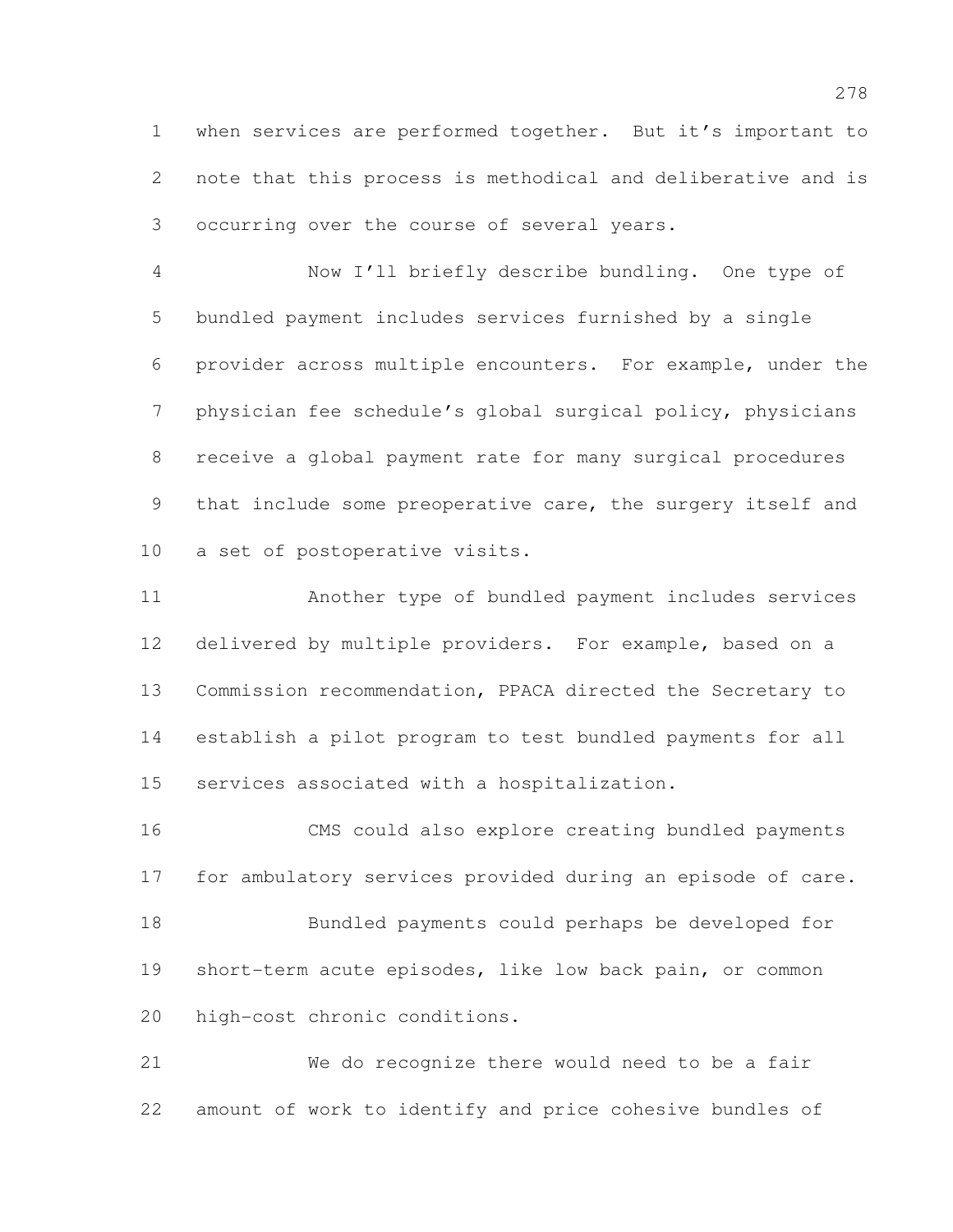services, and to address situations in which multiple providers furnish services within a bundle. This leads us to the Chairman's first draft recommendation: The Secretary should request that the RUC and CPT editorial panel accelerate and expand their efforts to combine discrete services into comprehensive codes, and should develop bundled payments that include multiple ambulatory services furnished during an episode of care.

 With regards to the implications, we expect this would decrease program and beneficiary spending unless the policy changes were budget neutral. For example, under current law, reductions to RVUs for comprehensive codes are offset by increases for other codes. We do not anticipate a reduction in beneficiaries' access to services or providers' willingness, or ability, to furnish those services.

 Because the process of creating package and bundled payment rates is a long-term effort, you may wish to consider interim approaches that could be accomplished more rapidly. The Commission has previously observed that savings of physician time are likely when multiple services are provided together instead of independently, for example, when a physician performs an interpretation of two imaging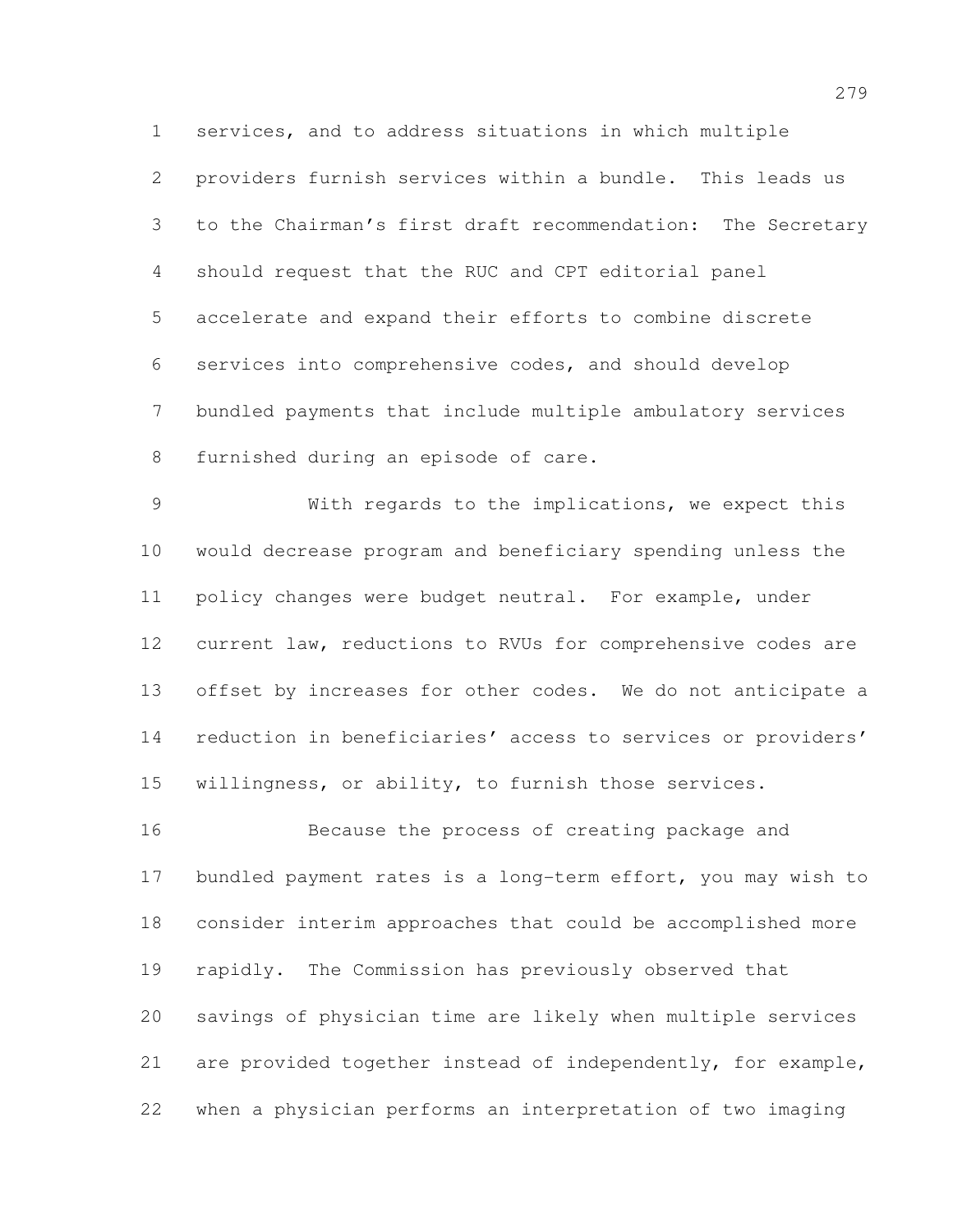studies that occurred during the same session. Certain activities such as reviewing the patient's history and discussing the findings with the referring physician likely occur only once. However, the current RVUs assume that these services are provided independently and that each activity is performed twice.

 The Commission has also noted that there are likely to be efficiencies in physician work when diagnostic tests are ordered and performed by the same physician. In both of these cases, the RVUs could be adjusted to capture duplications in physician work. One way to accomplish this is to create comprehensive codes with new RVUs that reflect these efficiencies, which is something we just talked about. But because this process is proceeding on a code-by-code basis and is time consuming, CMS could take action sooner by reducing RVUs for these services until comprehensive codes are developed.

 The first of these approaches would reduce payment rates for the professional component of multiple imaging studies performed in the same session. Medicare currently applies a multiple procedure payment reduction to the technical component of imaging studies but not to the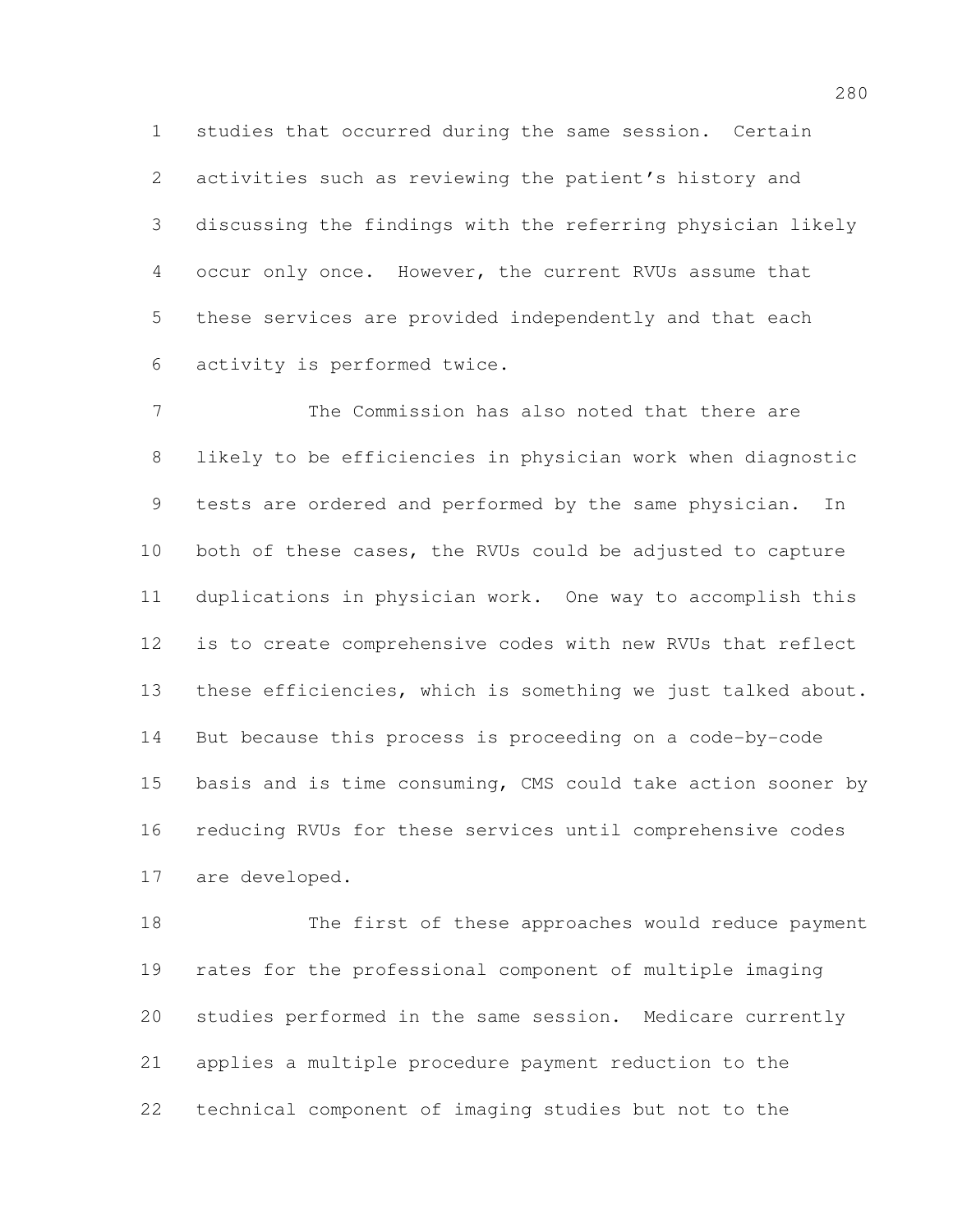professional component. The way this works is CMS reduces the payment rate for the second and subsequent services in the same session by 50 percent. This is meant to account for efficiencies in practice expense; that is the clinical labor, equipment, supplies and overhead costs.

 In a 2009 report, GAO found efficiencies in the professional component when two imaging services are performed together because certain activities, such as reviewing the patient's history and symptoms, are not duplicated. They estimated that Medicare could save over \$175 million per year if the program accounted for these efficiencies in physician work.

 Thus, to account for duplications in physician work, CMS could expand the multiple procedure reduction to the professional component of imaging services, and this would align the policy for both components of an imaging study. So the second draft recommendation reads: The Congress should direct the Secretary to apply the multiple procedure payment reduction to the professional component of diagnostic imaging services provided in a single session. Regarding the implications, we expect this would

decrease program and beneficiary spending unless the policy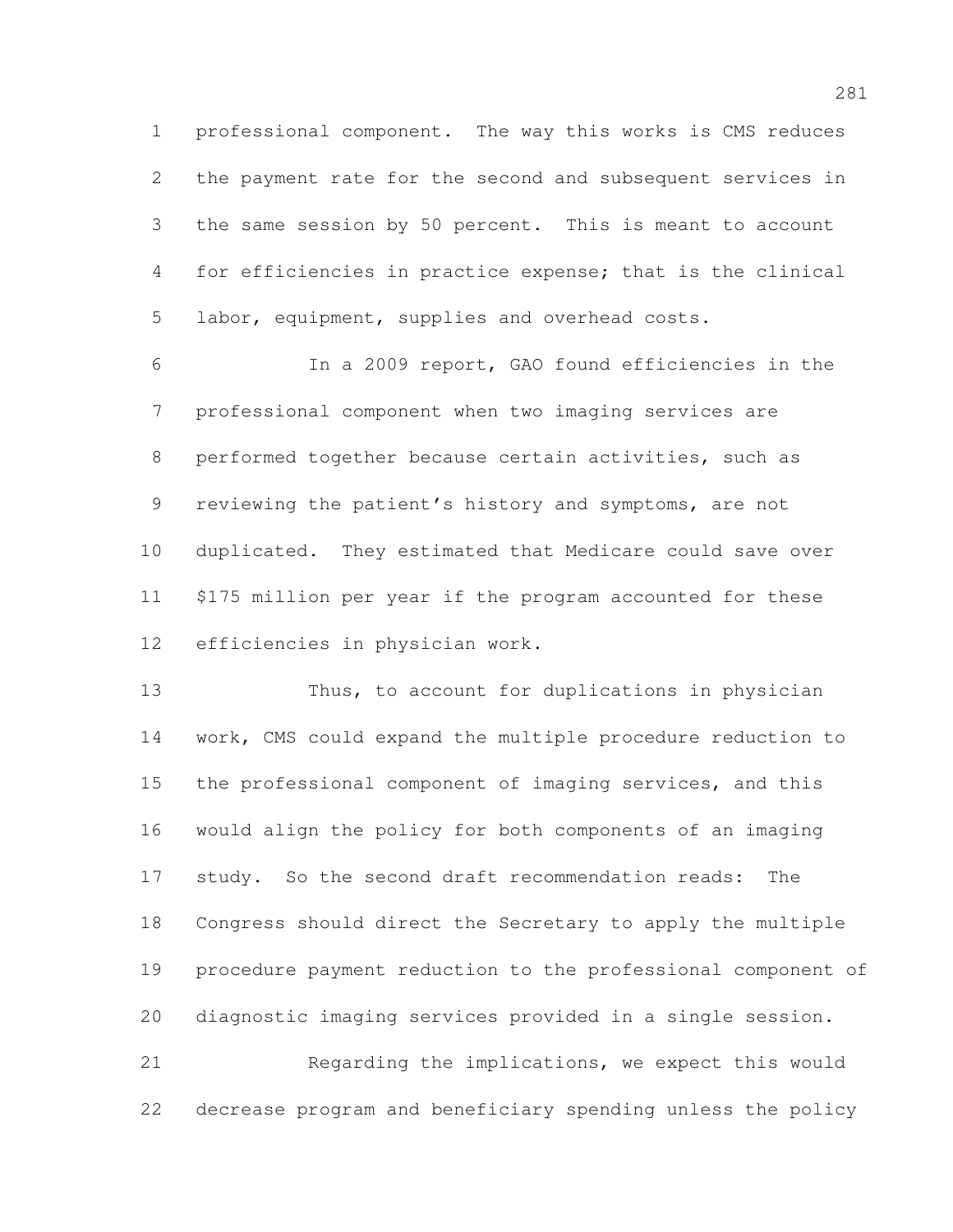change was budget neutral. Under current law, the savings from this policy would be redistributed to other fee schedule services, but you could consider recommending that the savings be returned to the trust fund. We do not anticipate that this would reduce beneficiaries' access to clinically appropriate services. We do expect this would reduce revenue for providers who perform the professional component of multiple imaging studies in the same session. 9 A related approach would reduce payment rates for imaging and other diagnostic tests done by self-referring physicians. A key difference from the previous option is that this would apply not only to imaging but also to other diagnostic tests such as anatomic pathology and cardiac 14 stress tests. The rationale for this policy is that there are likely to be efficiencies in physician work when a diagnostic test is ordered and performed by the same physician.

 The work RVU for an imaging service or test includes reviewing the patient's history, records, symptoms, medications and indications for the test. If the physician who orders the service is the same one who performs it, this physician should have already obtained much of this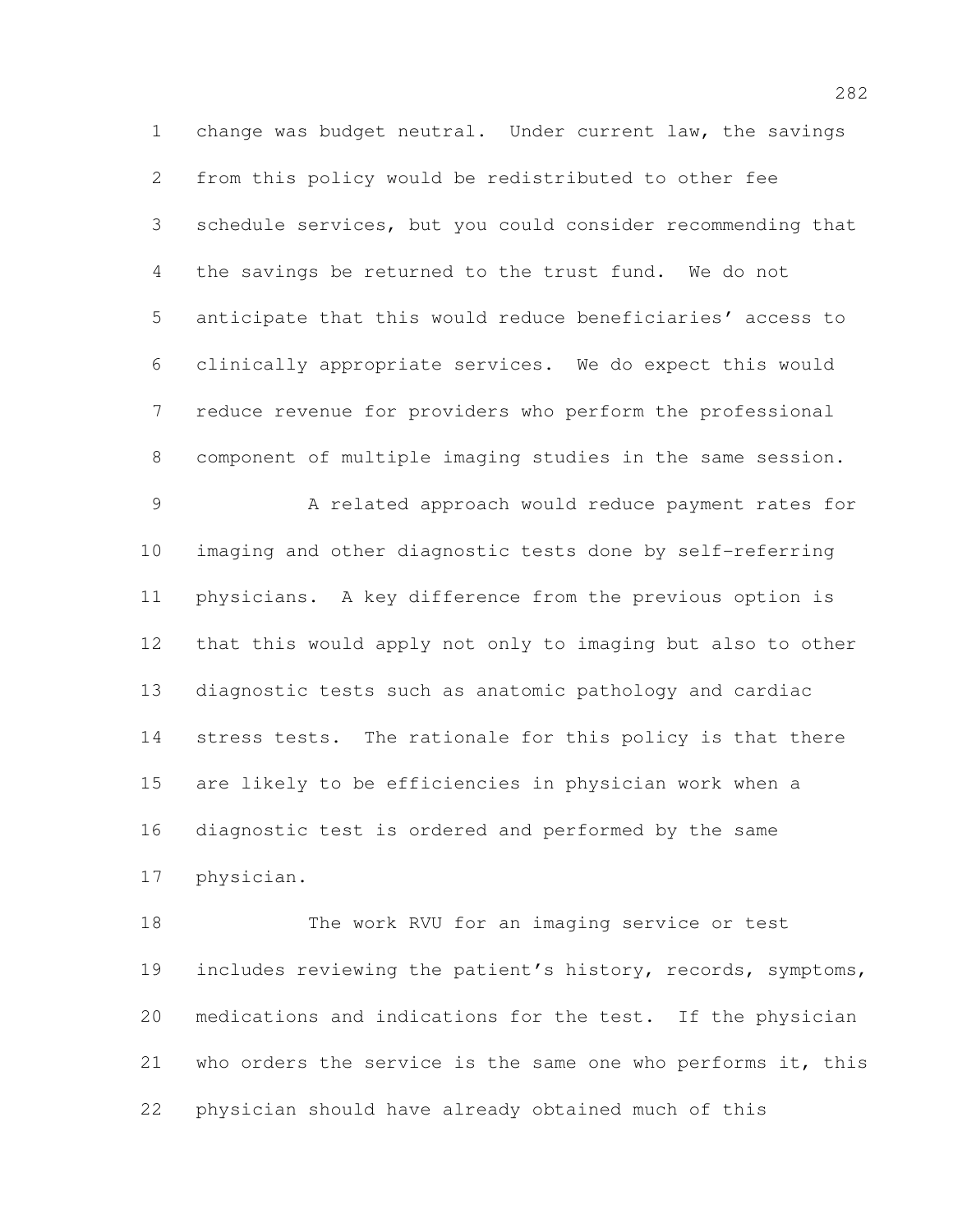information during a prior E&M service.

| 2              | The work RVU for the test also includes discussing         |
|----------------|------------------------------------------------------------|
| 3              | findings with the referring physician, and this is         |
| 4              | unnecessary if the referring physician is the same one who |
| 5 <sub>1</sub> | performed the test. Therefore, it may be appropriate to    |
| 6              | reduce the payment rate to account for these duplicative   |
| 7              | activities.                                                |

 We examined the potential impact of this policy option on imaging services although we do recognize that it would also apply to other diagnostic tests paid under the fee schedule. This table shows the share of office-based imaging services in 2008 in which the professional component was performed by the same physician who ordered the study. We excluded services performed in independent diagnostic testing facilities and hospitals. Across all office-based imaging services, we found that 37 percent of studies were performed by the same individual physician who ordered the service.

 The third draft recommendation reads: The Congress should direct the Secretary to reduce the physician work component of imaging and other diagnostic tests that are ordered and performed by the same physician.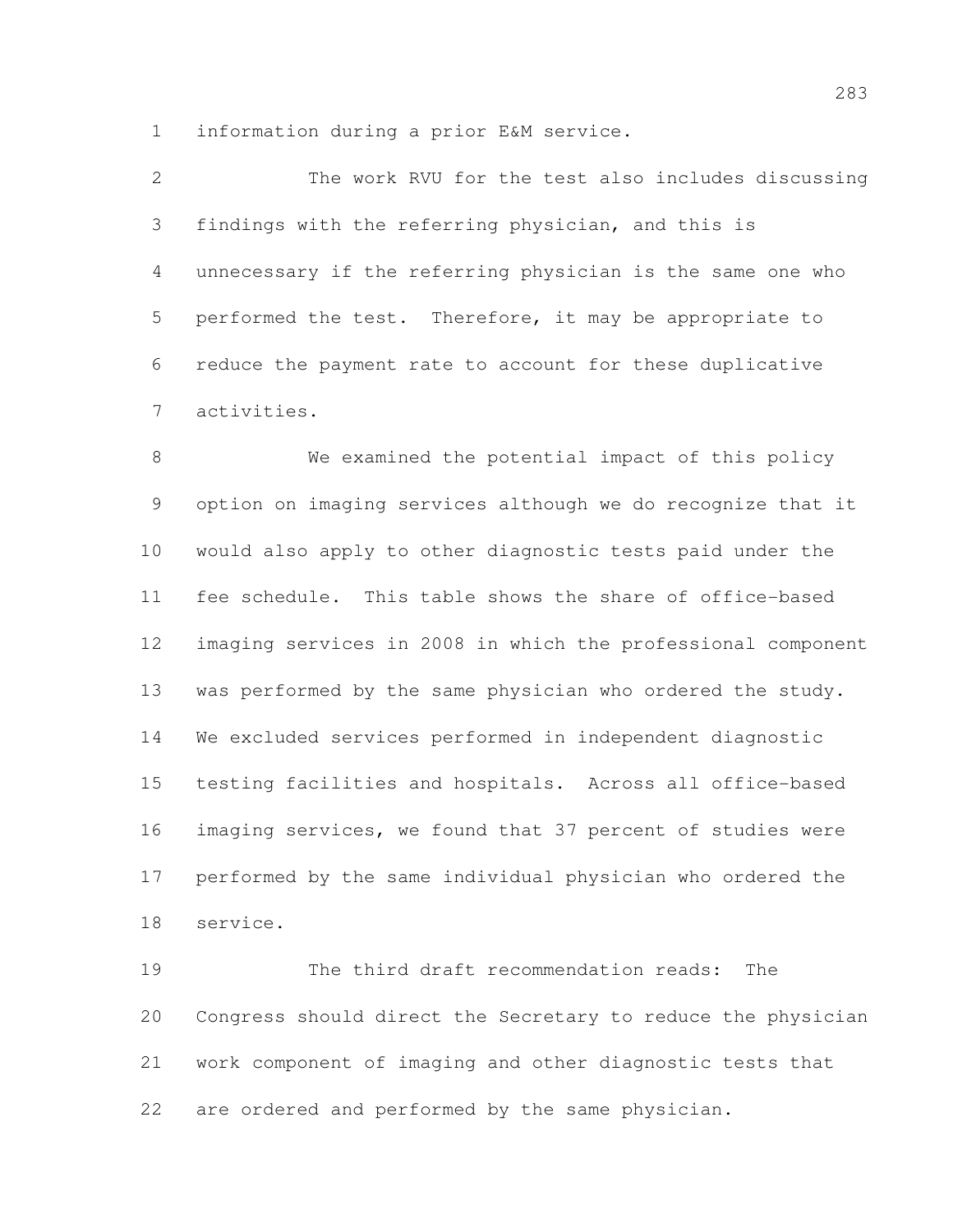An important issue to keep in mind is that this recommendation would only apply to cases in which the physician who bills for performing the service is also listed on the claim as the ordering physician. Thus, there would be an incentive for a group practice to make sure that the ordering physician on a claim is different than the performing physician even if they are in fact the same person. To discourage this type of behavior, you may want to discuss whether to expand this policy to cases in which the physician who orders the service shares a practice with a physician who performs it.

 With regards to the implications, this would decrease program and beneficiary spending unless the policy change was budget neutral. We do not anticipate a reduction in beneficiaries' access to clinically appropriate services. We do expect this would reduce revenue for physicians who both order and perform imaging or other diagnostic tests.

18 And now we'll move on to the fourth approach. Under this option, Medicare would require physicians who order significantly more advanced imaging services than their peers to participate in a prior authorization program. And by "advanced imaging," we're referring to MRI, CT and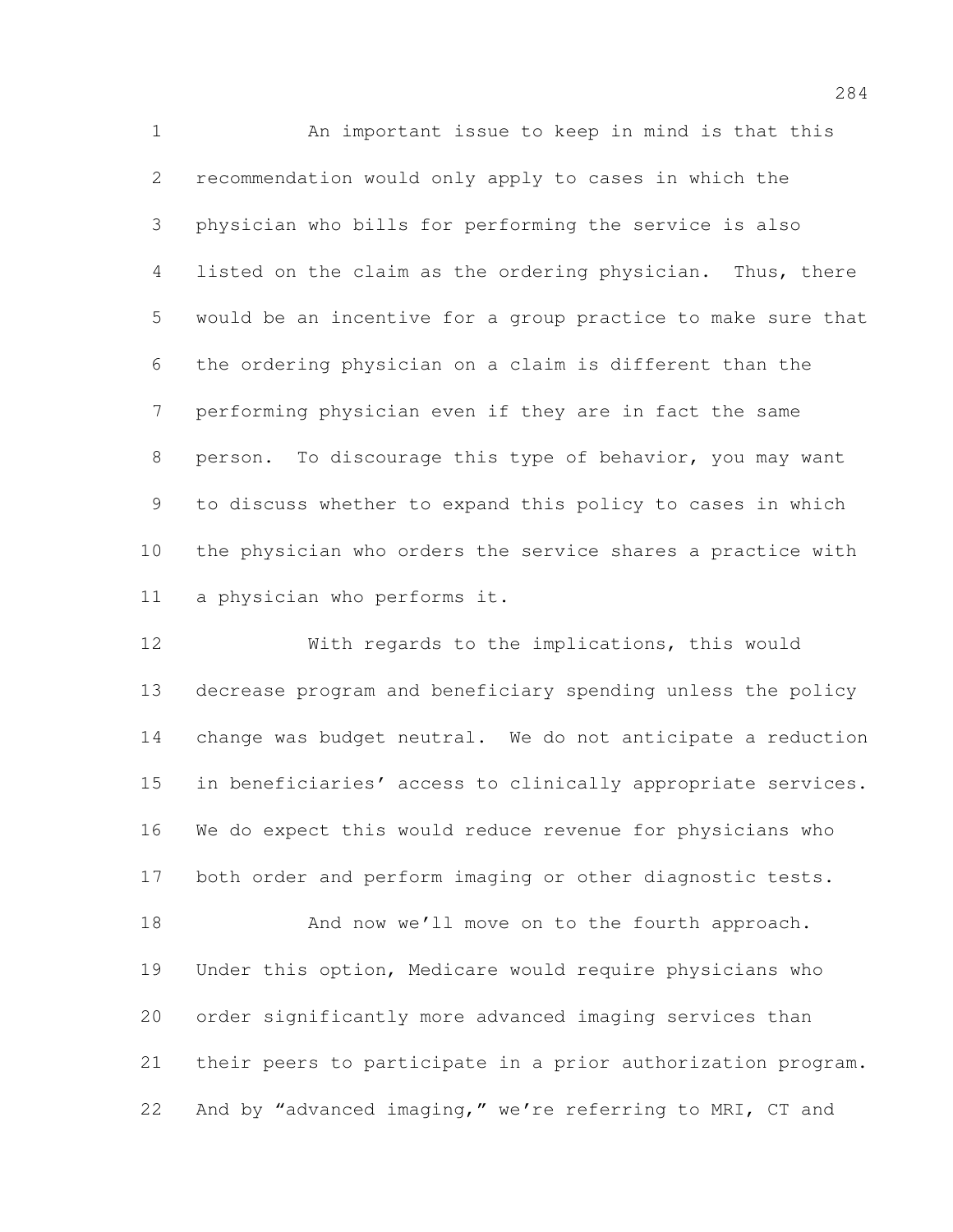nuclear medicine studies.

| $\overline{2}$ | This policy would focus on outlier physicians who            |
|----------------|--------------------------------------------------------------|
| 3              | order many imaging services and ensure that they are using   |
| $\overline{4}$ | imaging appropriately. Because both self-referring and non-  |
| 5              | self-referring physicians may be high utilizers, this        |
| 6              | approach would apply to both types of physicians.            |
| $\overline{7}$ | And we're not saying that all physicians who order           |
| $8\,$          | a lot of imaging are using imaging inappropriately.          |
| $\mathsf 9$    | Instead, we're trying to limit the burden of prior           |
| 10             | authorization by focusing it on a subset of physicians.      |
| 11             | In 2008, GAO recommended that CMS examine the                |
| 12             | feasibility of adopting a prior authorization program to     |
| 13             | manage imaging services, and a prior authorization policy in |
| 14             | Medicare would likely involve three steps. First, CMS would  |
| 15             | identify physicians who are outliers in terms of their use   |
| 16             | of advanced imaging. Second, these physicians would have to  |
| 17             | submit their request for ambulatory, non-emergency imaging   |
| 18             | services to CMS or a contractor for review. And third, if    |
| 19             | the imaging request is clinically appropriate, CMS would     |
| 20             | approve it for payment, but if not, the payment would be     |
| 21             | denied.                                                      |

As an interim step before prior authorization, CMS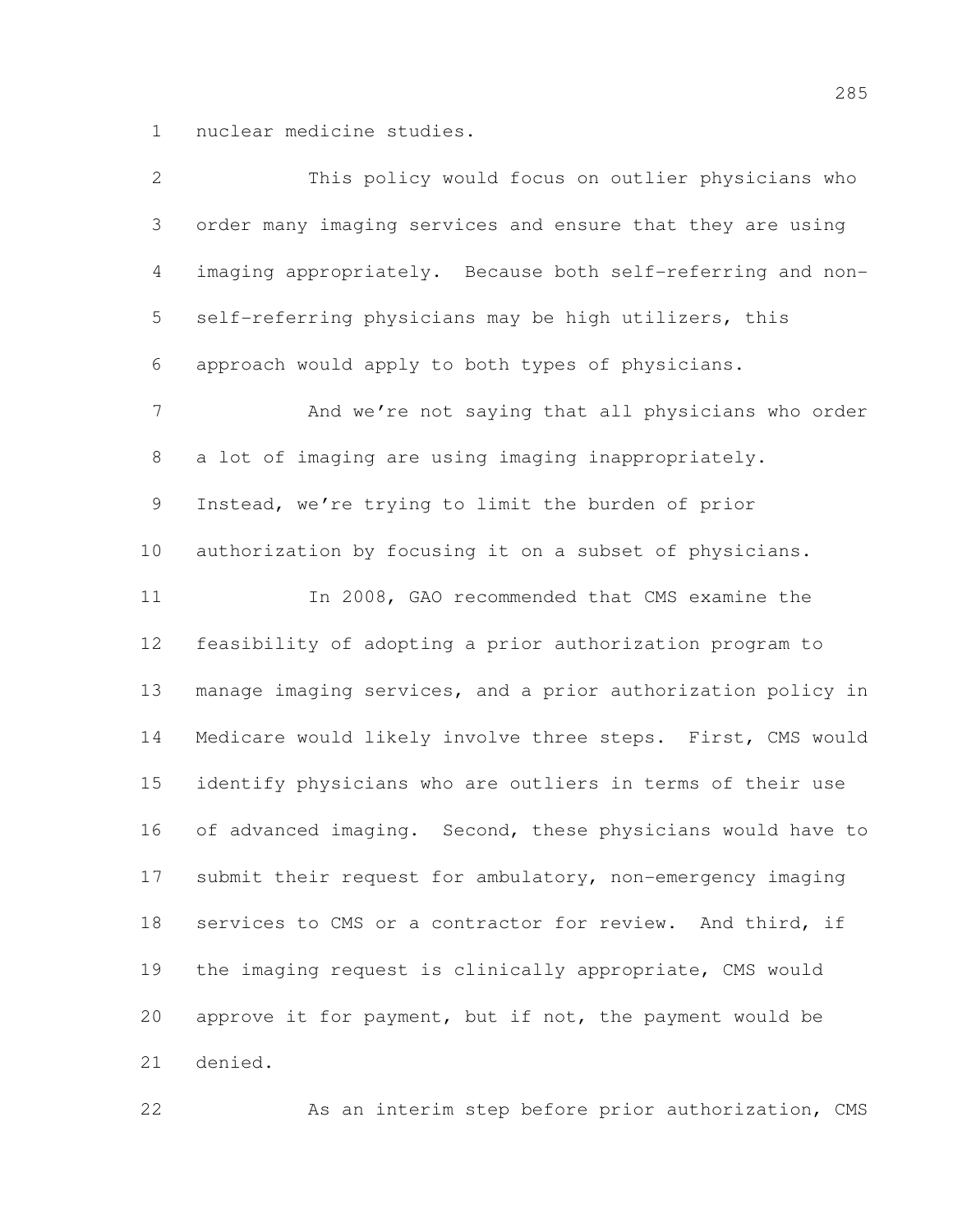could provide confidential feedback to outlier physicians on whether they are using imaging appropriately.

 Many private plans currently use prior authorization for advanced imaging. These programs vary in terms of the types of tests they cover, their approval criteria and administrative processes. However, there are several similarities. They usually exclude tests provided in inpatient settings and emergency rooms. Their programs are usually administered by radiology benefit management firms, or RBMs. And the approval criteria are usually based on clinical guidelines developed by specialty groups, supplemented by literature reviews and expert panels of clinicians.

 Some plans use prior notification instead of prior authorization. In this case, the plan or the RBM reviews imaging requests and provides feedback on whether the 17 studies are appropriate, but it does not deny payment. Unfortunately, there are no independent studies that measure the long-term impact of prior authorization

 programs using a control group. Plans interviewed by GAO as part of their study reported that the annual growth of imaging services slowed down significantly after these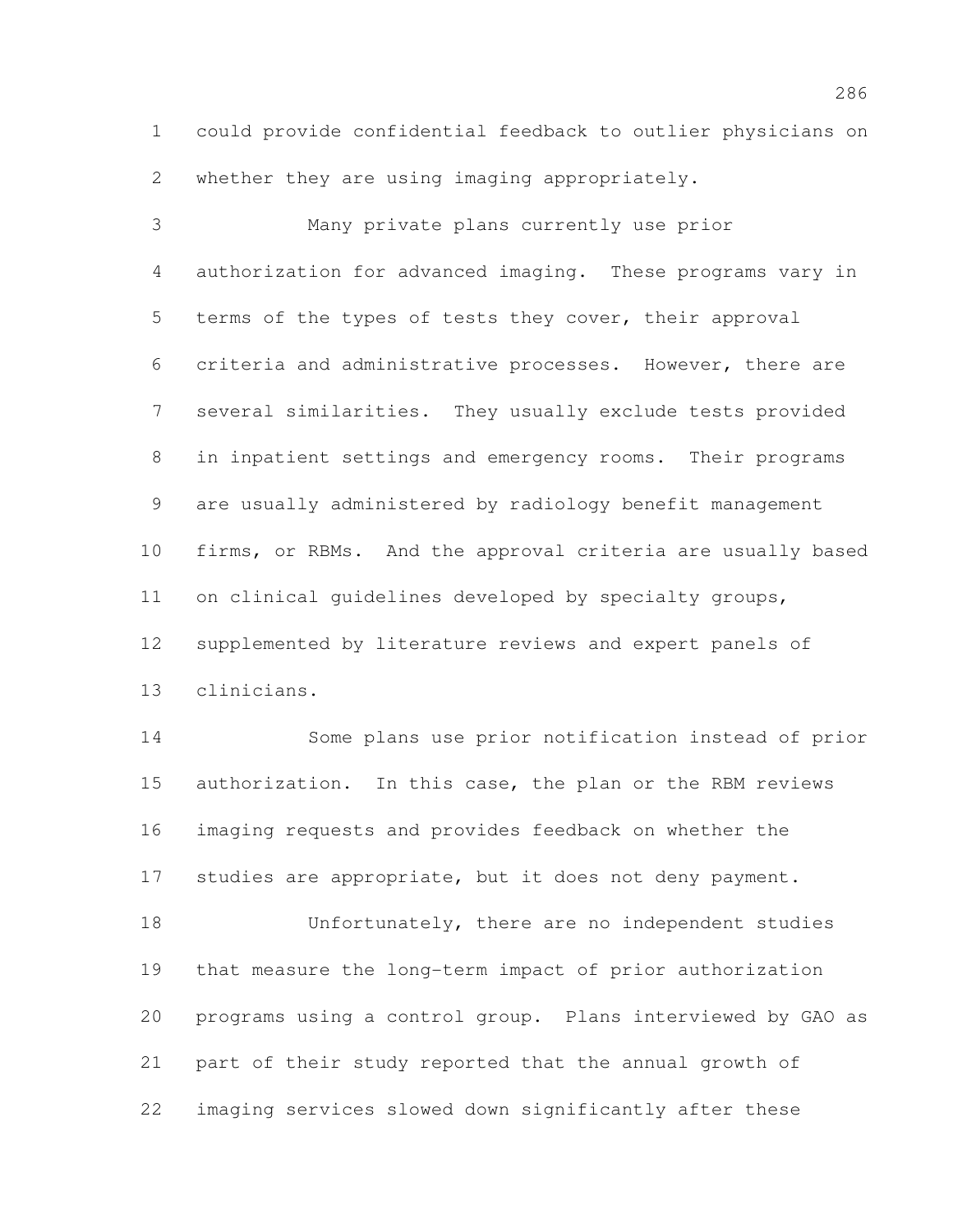programs were implemented, with most of the decrease occurring in the first year.

 A published case study of three health plans that adopted prior authorization found that the number of CT and MRI studies declined in the first year after the program was implemented. However, results for the second year of the program are mixed. Volume continued to decline in one of the plans but increased in the other two plans. There would be several challenges involved in developing a prior authorization program for Medicare. I'm going to describe a couple of them, but they are all discussed in more detail in your paper.

13 A key issue is the administrative burden on physicians who would be required to participate in such a program, and the perceived challenge to their clinical autonomy.

 Next, there are concerns about the quality of clinical guidelines that are used to approve imaging studies. There is often a lack of empirical information on the impact of imaging, on clinical decision-making and patient outcomes. Because of this information gap, efforts to develop guidelines often rely on clinical judgment and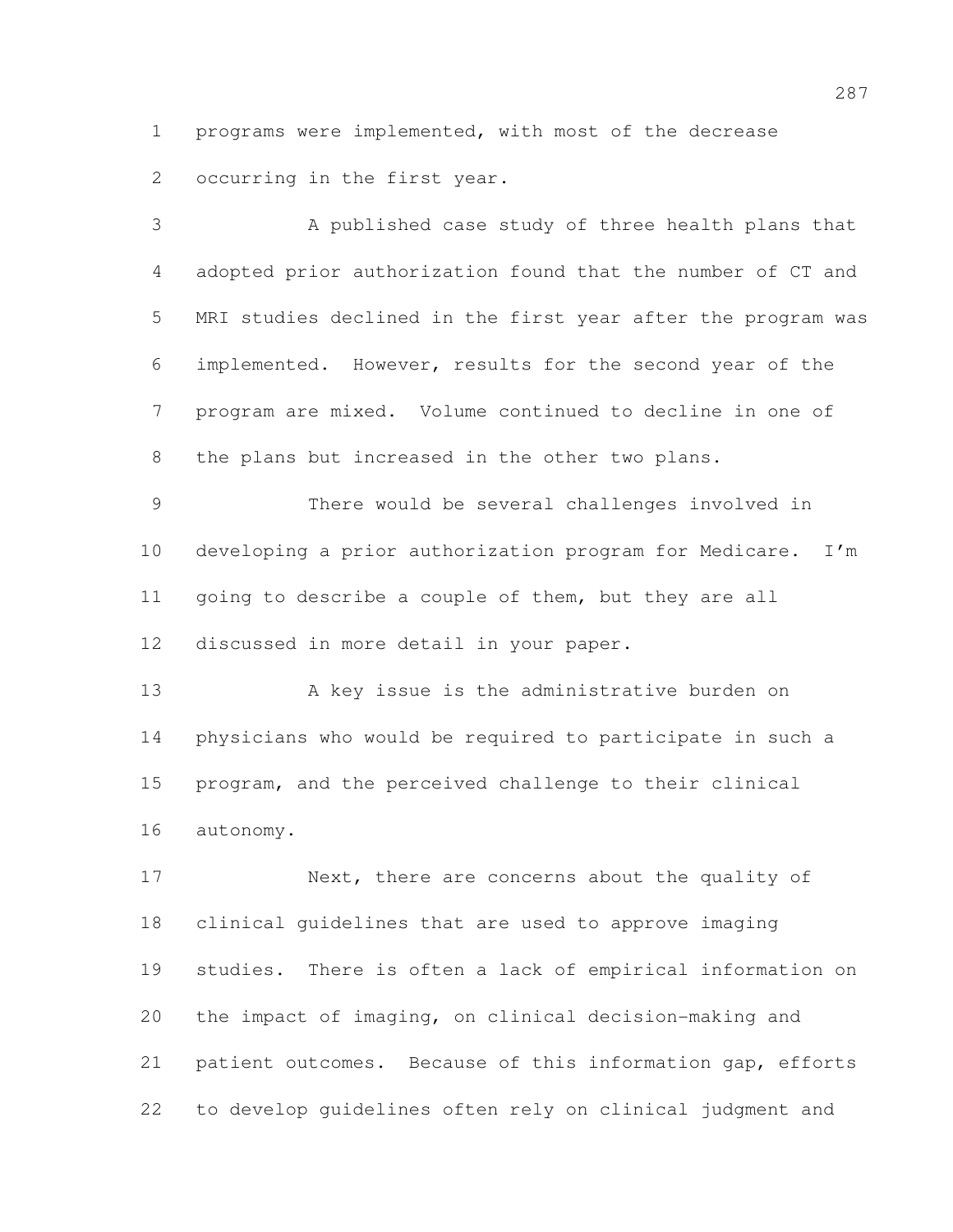expert consensus.

 Another issue is that prior authorization would require significant administrative resources for CMS, and it's difficult to predict whether prior authorization would reduce imaging spending by a large enough margin to offset these administrative costs.

 In 2008, CBO estimated that prior authorization would reduce Medicare spending by about \$1 billion over 10 years, accounting for administrative costs. It is important to note that CBO assumed that such a program would apply to all physicians rather than a targeted subset of physicians. Finally, CMS would have to determine how to identify physicians who order significantly more advanced imaging services than their peers. One method would be to measure the amount of imaging used by physicians on a per-

 episode basis. Another approach would be to measure the level of imaging used on a per-patient or per-capita basis by physician. Or, CMS could develop a combination of these two approaches.

 The fourth draft recommendation reads: The Congress should direct the Secretary to establish a prior authorization program for physicians who order substantially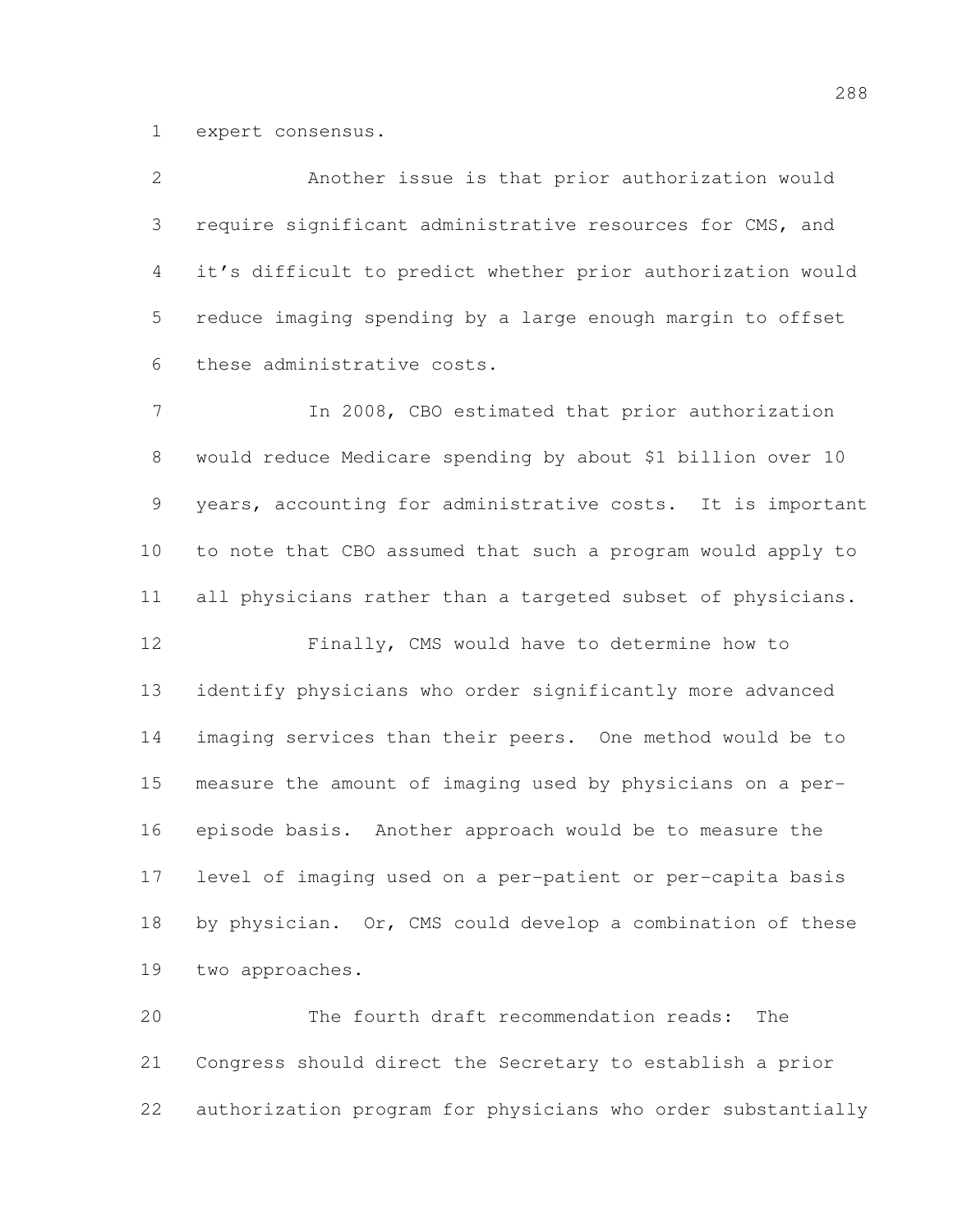more advanced imaging services than their peers.

| $\overline{2}$  | With regards to the implications, we expect this             |
|-----------------|--------------------------------------------------------------|
| 3               | would decrease program and beneficiary spending. We do not   |
| 4               | anticipate a reduction in beneficiaries' access to           |
| 5               | appropriate imaging services. And we expect, anticipate      |
| 6               | there would be an administrative burden on providers who are |
| $7\phantom{.}$  | required to obtain prior approval under this program.        |
| $8\,$           | So to sum up, we've described four approaches for            |
| 9               | improving payment accuracy and appropriate use of ancillary  |
| 10              | services. We'd like to get your feedback on these            |
| 11              | approaches and on the draft recommendations we've presented. |
| 12 <sup>°</sup> | And of course, I'd be happy to take any questions.           |
| 13              | MR. HACKBARTH: Thank you. Good job.                          |
| 14              | There ought to be a rule against having this on              |
| 15              | the heels of SGR.                                            |
| 16              | [Laughter.]                                                  |
| 17              | MR. KUHN: [Inaudible.]                                       |
| 18              | MR. HACKBARTH: Yeah, right, poor leadership.                 |
| 19              | This is a topic that fills me with ambivalence.              |
| 20              | On the one hand, I am convinced that self-referral has       |
| 21              | contributed to our problems with growing volume, including   |
| 22              | some of it inappropriate. I think the evidence, at least to  |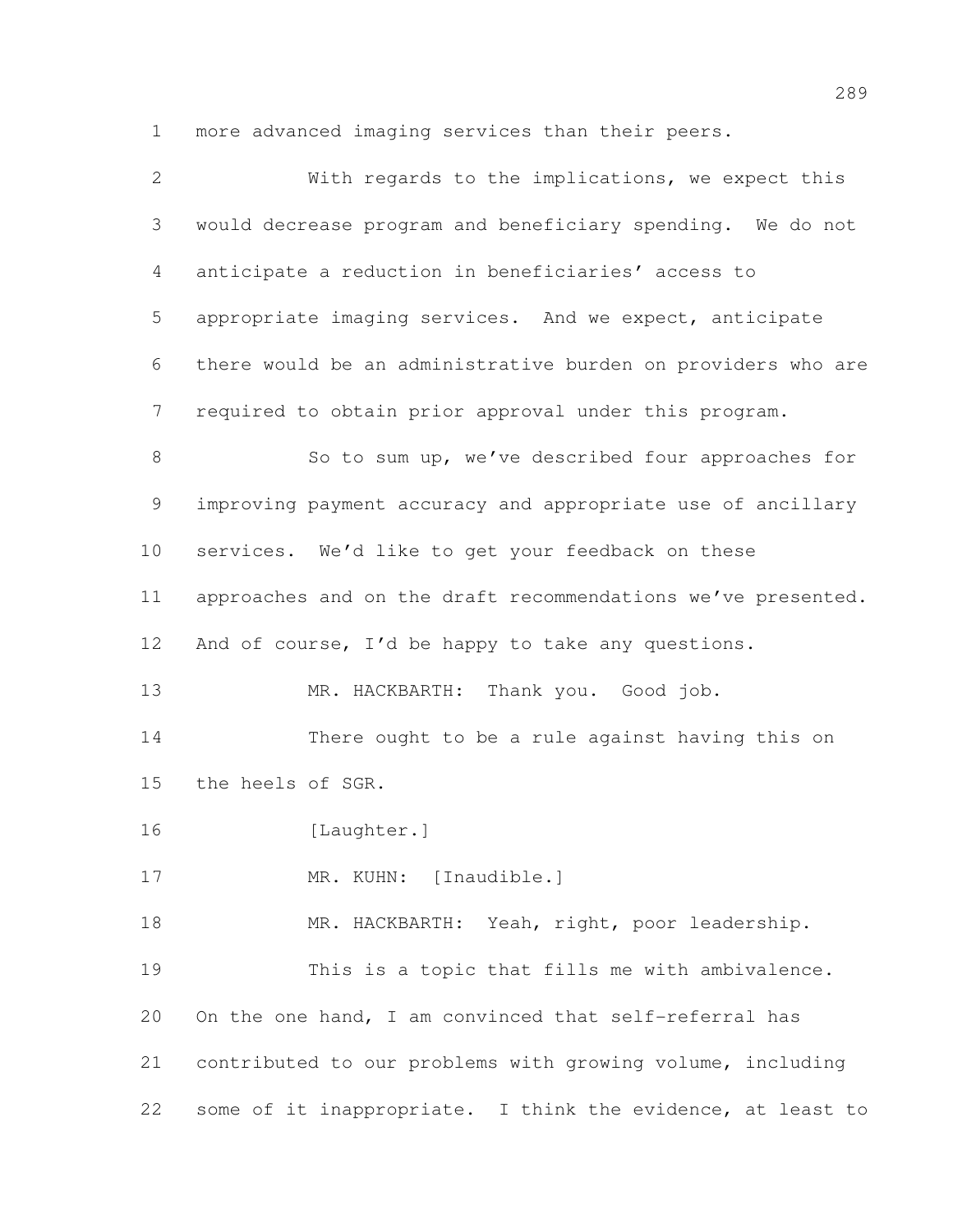me, is pretty persuasive on that. Incidentally, my hunch is also that SGR has contributed to self-referral by causing physicians to want to find other ways to generate income. So some of these things are linked to one another.

 On the other hand, I am wary of sweeping solutions to the problem of self-referral, like outright bans, because I don't think the problem is, strictly speaking, self- referral per se. The problem is the toxic combination of self-referral, fee-for-service payment and mispricing of services so that some services present really rich profit opportunities. It's those things together that get us into trouble.

 You heard me say often, all too often probably, my health care management experience is in a group that had all the services in-house, and we were self-referring for everything. We thought that was good for patients for a 17 variety of different reasons. But on the other hand, we operated under a global payment system and had a salaried clinical staff where the incentives were not to overuse the services but use them in an appropriate way. So the dynamics were very, very different.

I'm wary of potential solutions to self-referral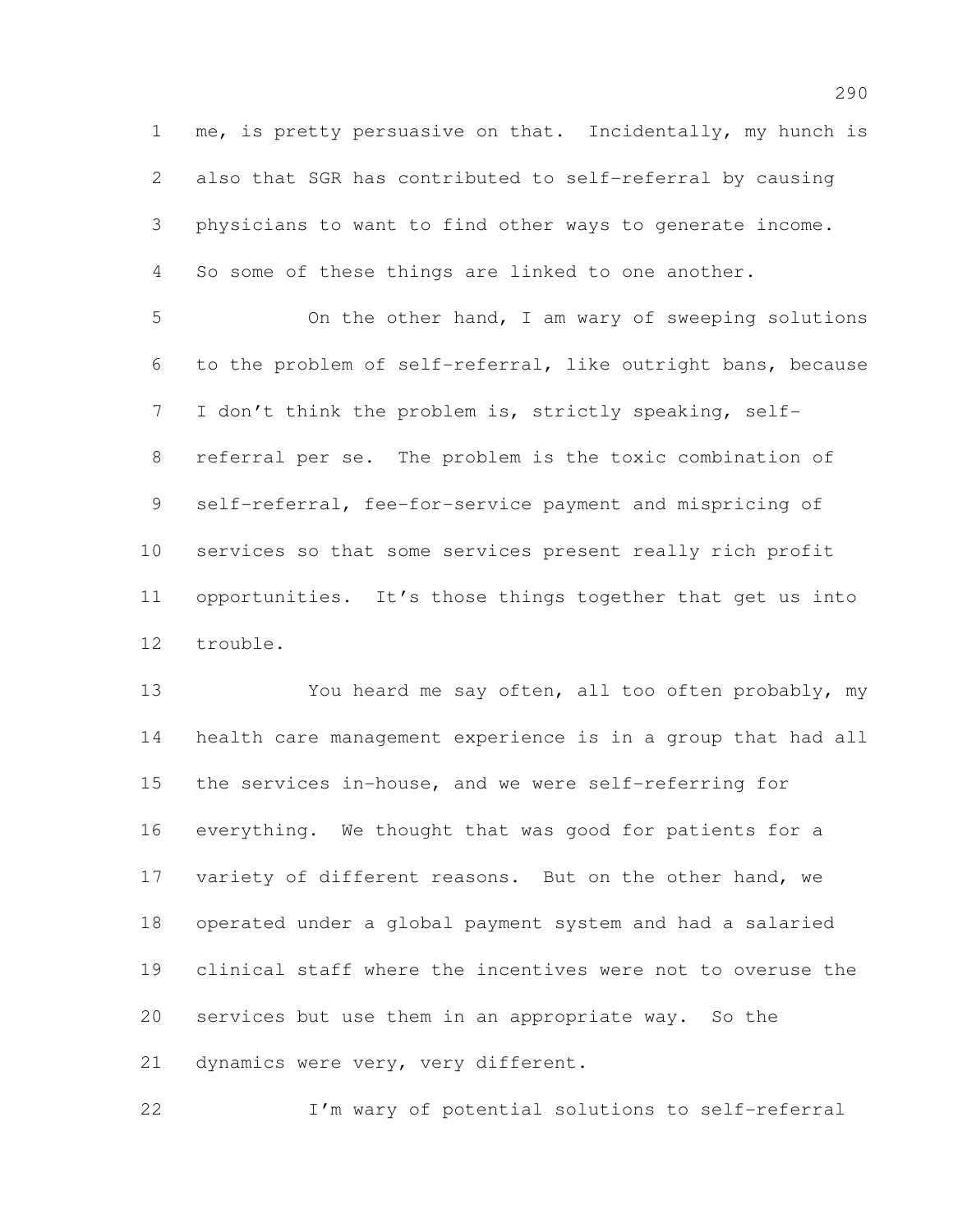that could damage organizations that are organized to do things the right way. That would be really unfortunate from my perspective.

 So in trying to steer between my concerns about self-referral on the one hand and my concerns about too sweeping approaches on the other, I came, with help from Ariel and Mark and others, to this list of four

8 recommendations, several of which -- let's see.

 The first and the fourth are sort of targeted at the basic issue of fee-for-service incentives. If you have small, discrete units of service and separate payments for each one, you tend to get more of them. By bundling, packaging services together, that's a common tool we've used in many contexts to try to diminish, if not eliminate, those incentives. Prior authorization applies an administrative check on the fee-for-service incentives to do more.

 The two middle options go at the issue of mispricing the services and try to better match the amount we pay to the actual costs incurred, thus potentially wringing out some of the excess profit opportunity. So rather than ban self-referral, let's try to target the problems per se.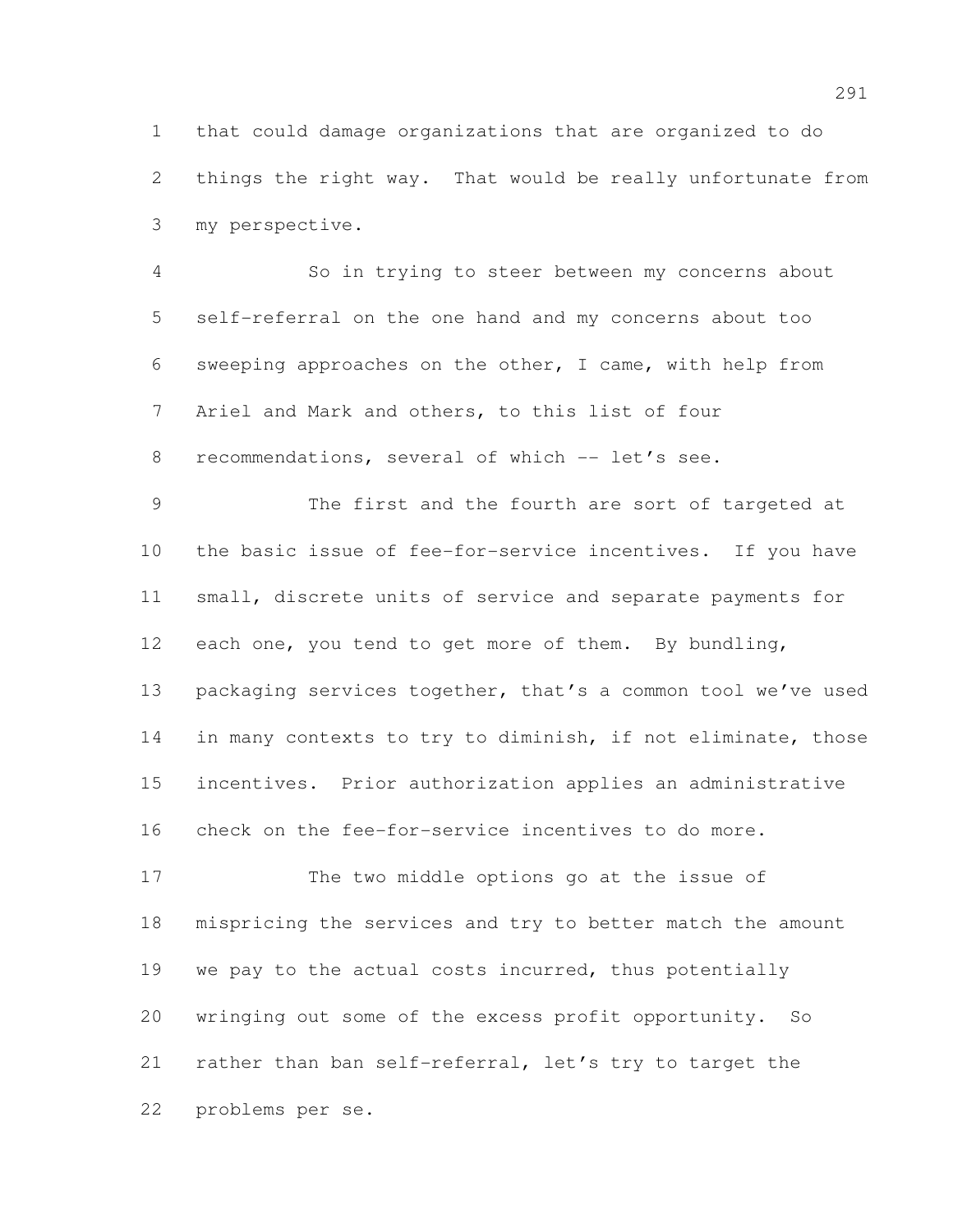So that's the thinking behind this set of four. Some people may think it's medicine is too weak for the problem. I invite your comments on that.

 Just one last thought before we start the comment or question, clarifying question round. Recently, all of the talk about ACOs has caused me to think a little bit differently about this, not come to different conclusions, but it gives me sort of a different vantage point on this. Let's say we were to go more aggressively at self- referral, go beyond these options, to the extent that ACOs really become a common form of organization of care. Set aside the payment for a second. Then you could perhaps be more aggressive on self-referral and say if you're organized as part of an ACO and under a payment system where you have better financial incentives, we will exempt you from the tougher self-referral rules. So that's just another thought 17 that's rattling around in my head.

 So let's begin the round one clarifying questions. I can't remember which side we're starting on. Tom looks really eager to start the clarifying questions.

 DR. DEAN: Do we know where the whole concept of prior authorization stands in the private community because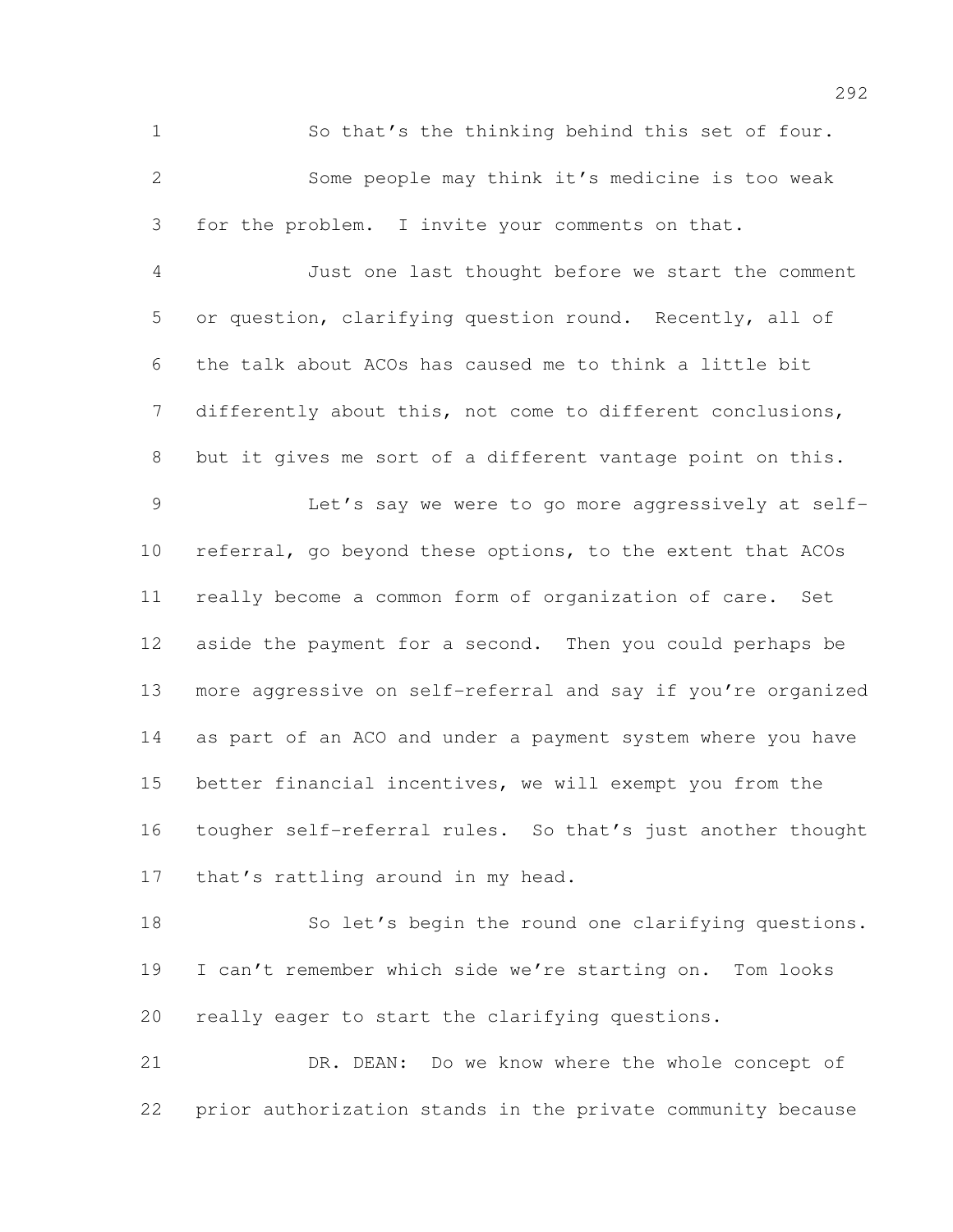there's a number or private plans that actually tried it for a while and then backed away from it because of just the hassle factor? Do you know?

 MR. WINTER: So as far as I know, it's still fairly prevalent, and this is based on GAO's study which is a couple of years old. But they interviewed 17 plans and RBMs, and they found it to be fairly prevalent.

 I've seen an estimate that about 90 million covered commercial lives are subject to some form of RBM which might be prior authorization. It might be privileging. It might be something else. And I'll try to find that citation for you.

 Then HSC did a study which also found it to be fairly prevalent in the markets where they visit, that they cover.

 MR. HACKBARTH: So Tom, in the '90s, 1990s, prior authorization was a widely used tool. Some would say an indiscriminately used tool.

19 And I think you're right. As we went through the decade, many health plans scaled back their prior authorization programs; in some cases, eliminated them altogether.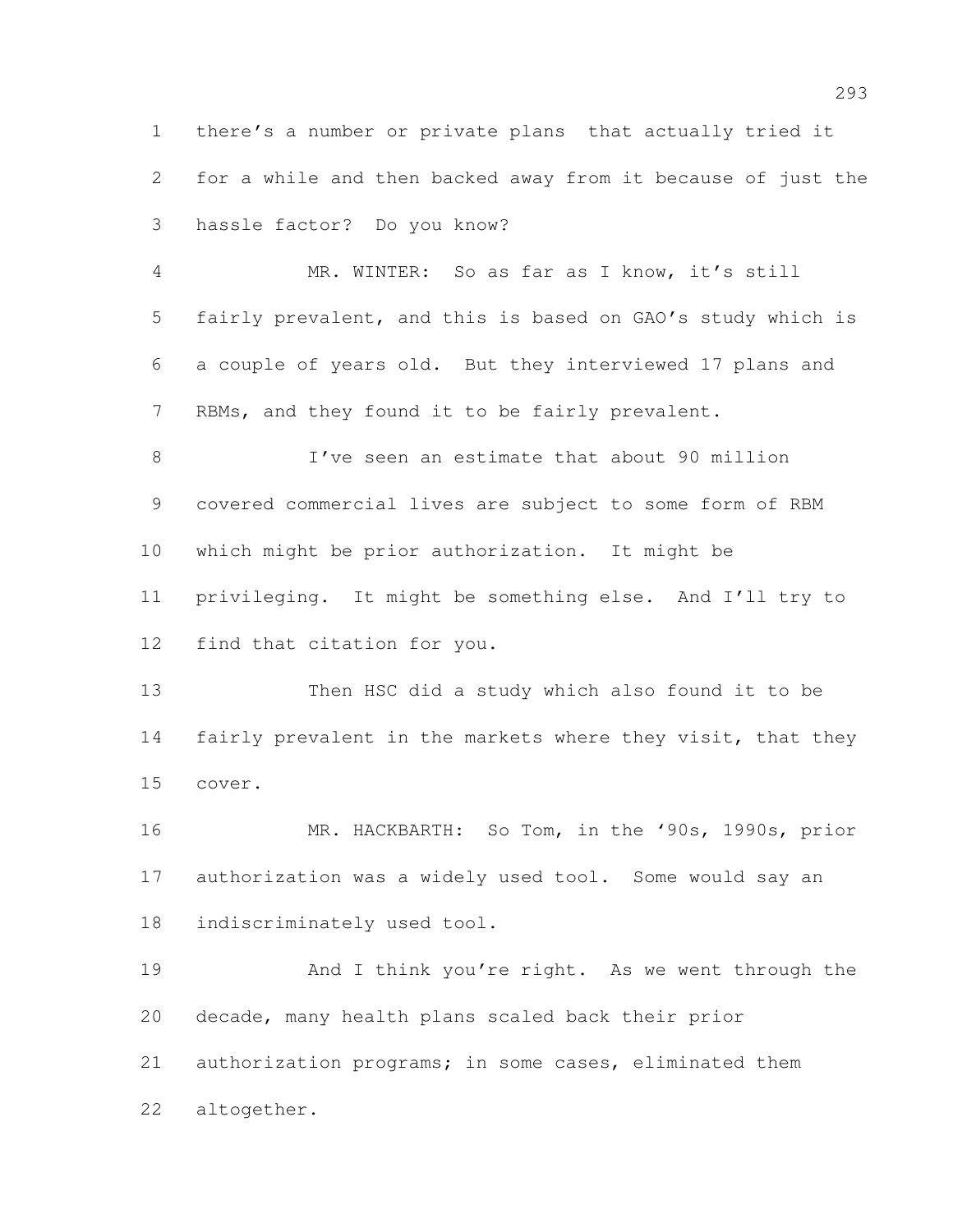1 DR. DEAN: [Inaudible.] MR. HACKBARTH: They concluded that the administrative costs and the damage to their reputations and relationships with physicians and patients, the costs were too high relative to the benefits. I think what we've seen in more recent years is much more targeted use of prior authorization, not the sweeping programs that existed in the '90s. DR. DEAN: [Off microphone.] Okay. 10 Do you think that's a fair statement, Bob? DR. BERENSON: Yeah. I would just emphasize that there's still a lot of prior auth going on, and I'm pretty sure that this is the one area that the health plans feel they're getting a good return -- is in imaging. So I hadn't heard that they had been abandoning this particular approach. 17 DR. DEAN: There was some publicity a few years ago. I think United Healthcare stopped prior authorization 19 on -- and I can't remember the details. [Off microphone.] It was a big thing. MR. HACKBARTH: Scott. MR. ARMSTRONG: Just anecdotally, around imaging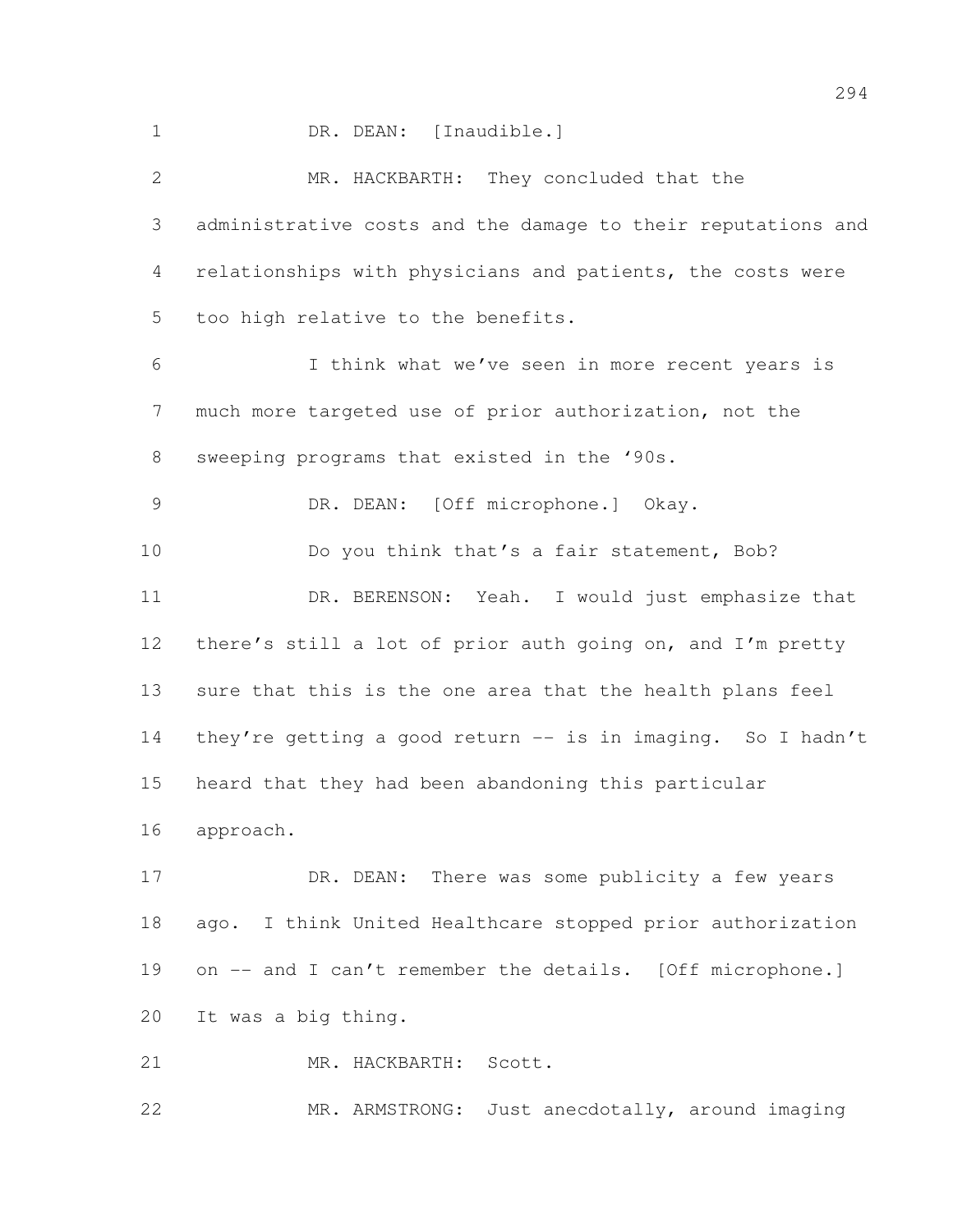in the Puget Sound marketplace, we've recently turned back on prior authorization, but it's really been complemented with fairly transparent reporting of volumes and comparing different groups, use rates and so forth, so that we can refine it and get it more focused. But I would say it's not what it used to be, but it's still alive. DR. DEAN: Okay. MS. UCCELLO: A quick clarification of how the independent imaging facilities are paid. Physician fee schedule? Is that -- 11 MR. WINTER: Yes. Correct. MS. UCCELLO: Okay. So there's no difference. MR. WINTER: There is no difference between an independent diagnostic testing facility which is a free- standing imaging center and a physician's office. 16 MS. UCCELLO: Okay. 17 MR. WINTER: They're subject to different rules to 18 get into the program, but the payments are equivalent. MR. ARMSTRONG: It may be in here. Did this evaluation consider any kind of quality reporting or quality information relating utilization either inversely or not to quality outcomes?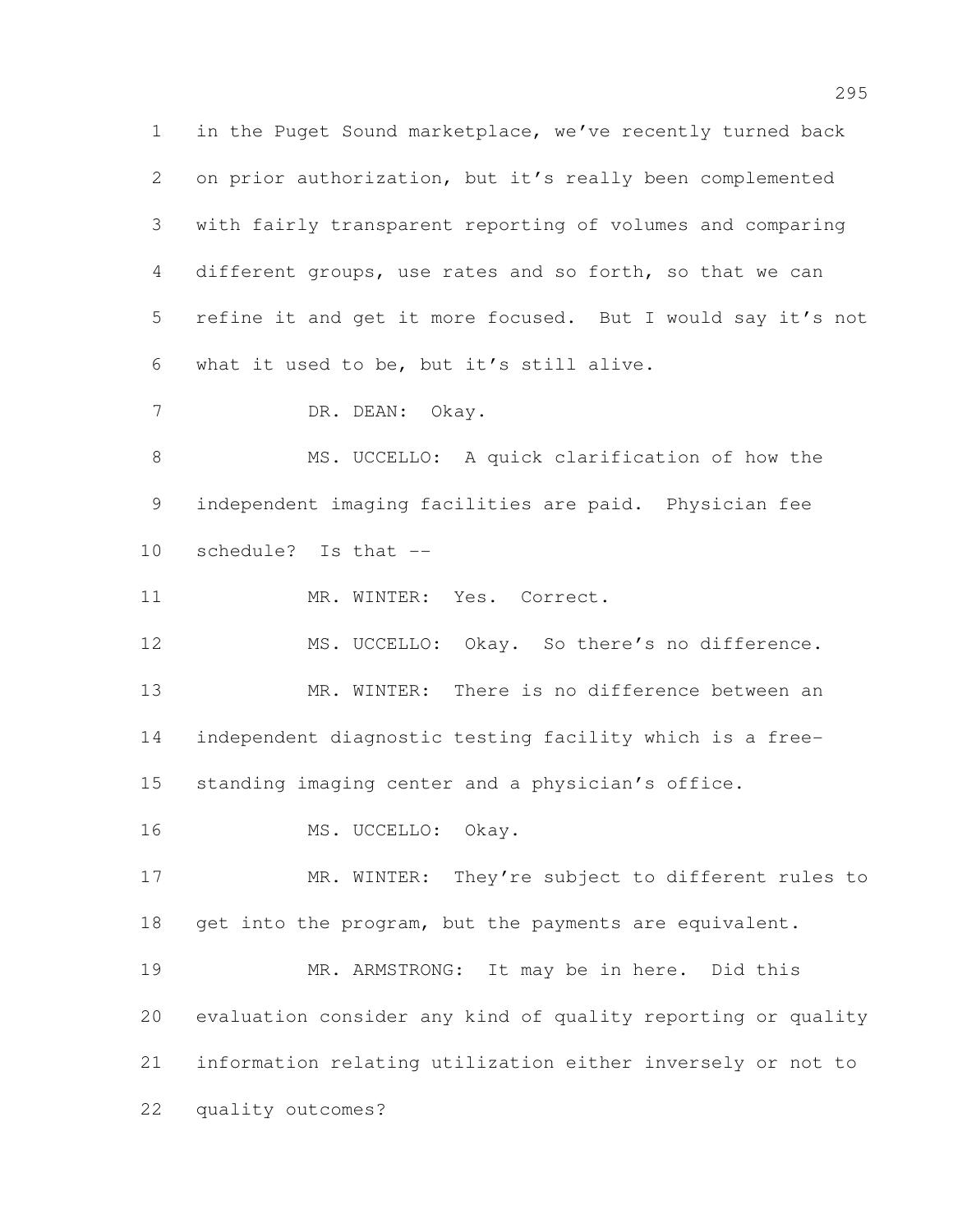1 MR. WINTER: No, that's not something that we considered explicitly in terms of the relationship between the use of ancillary service and downstream outcomes.

 MR. ARMSTRONG: Well, I think downstream would be 5 ideal and probably most impossible, but just there's -- you answered my question.

7 MR. WINTER: With regards to physical therapy, which we haven't talked about much today but we've talked 9 about in prior sessions, on this topic in our 2006 report -- June, I believe -- we did talk about different options for payment reform, and one of those was trying to get more clinical information and more information about outcomes, so that the payment could be better related to the improvements in functional ability and those kinds of outcomes. But it's not something we've talked about in this chapter.

MR. ARMSTRONG: Okay.

17 MS. BEHROOZI: It might be in the paper, and I 18 can't find it. What is the overlap in terms of Recommendation 4, I guess it is, the outlier prior authorization? Anyway, whichever number it is. I understand that the recommendation is to apply

it both self-referring and non-self-referring physicians.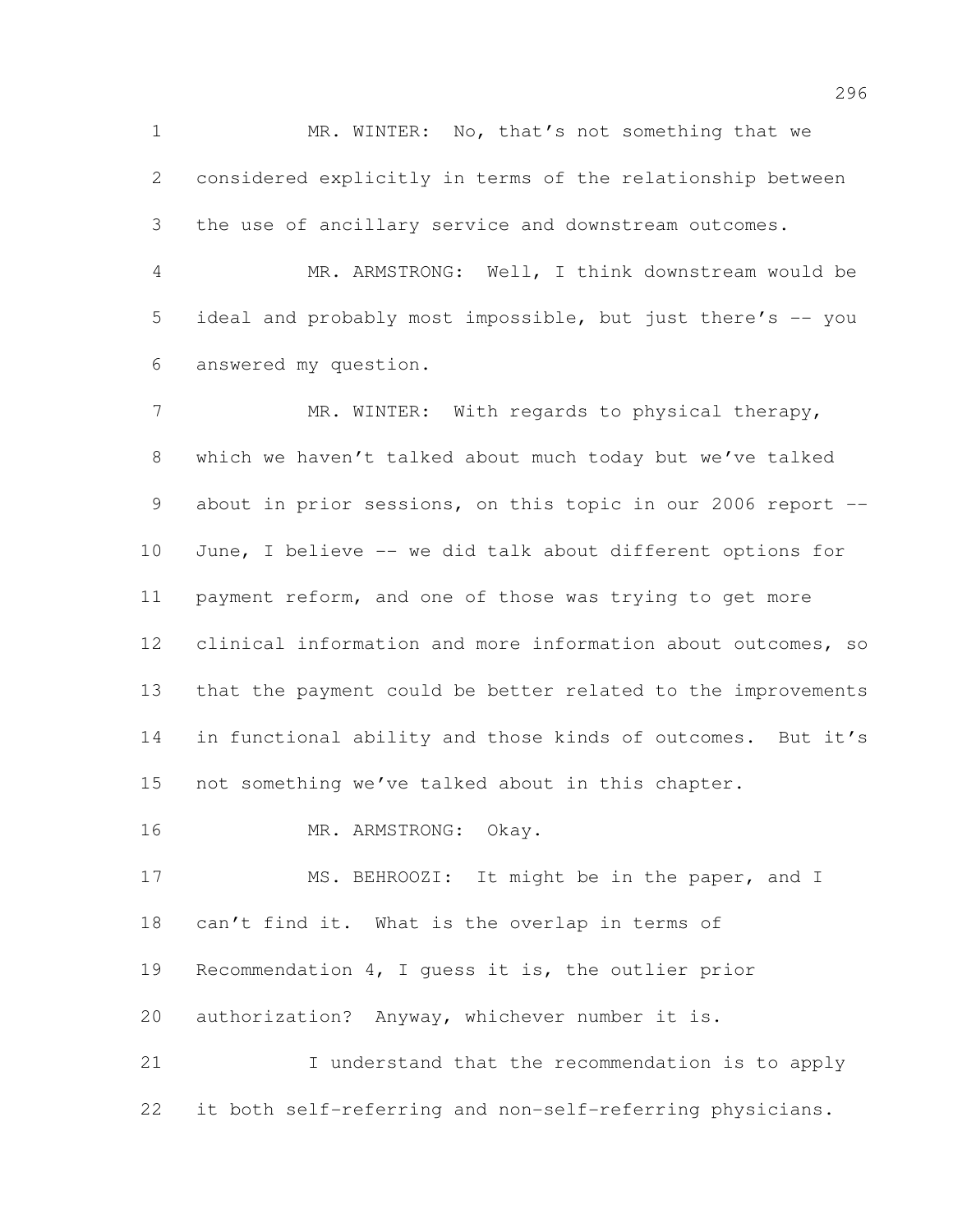Do you know what the overlap of a sort of robust outlier group and self-referring physicians is? I mean is it mostly self-referring physicians? Is it, you know, really a small overlap?

 MR. WINTER: Right. So it depends on how you define outlier of course. In our prior work and other studies found that self-referring physicians order more imaging studies than non-self-referring physicians for an episode of care, on a per-patient basis. So you'd expect to find them over-represented, you know, in an outlier pool, but I don't have specific numbers.

 But I can go back and try to look at that and perhaps bring something back for you next time.

 MS. BEHROOZI: And I'll just say the next round comment, it just seems like if you would say that it would only apply to self-referring physicians then it somewhat insulates the recommendation from some criticisms about the methodology that you use to get to it. If you're starting with self-referring physicians, it's sort of built in. You know.

 DR. STUART: In the old days, one of the ways to get around this was to use certificate of need, and I didn't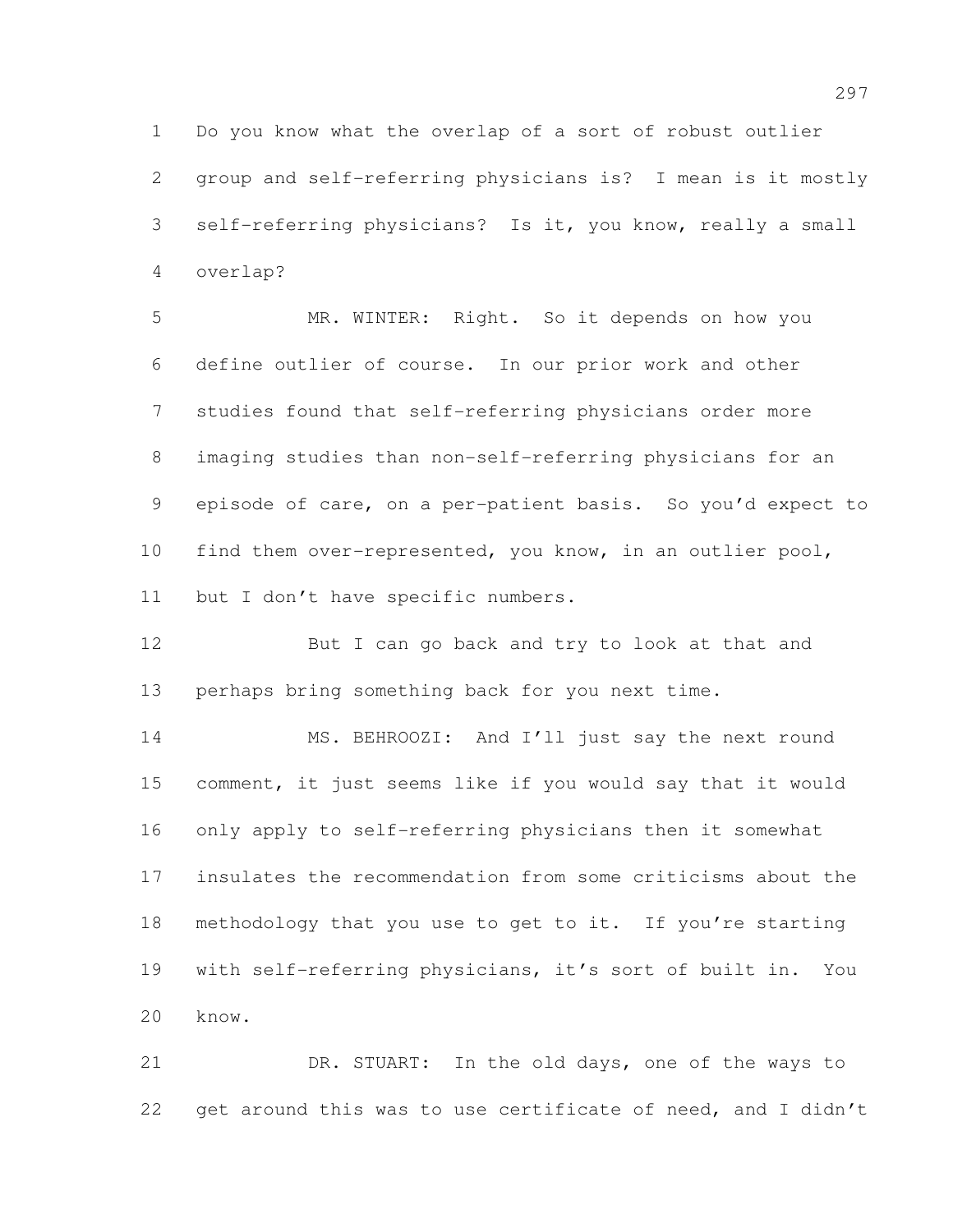see anything in the chapter about certificate of need. I know that the State of Maryland has had a prohibition on physician purchase of imaging equipment since 2006. I don't know what's happening in other states. So that would be a question.

 And then kind of a follow-on, if you have looked 7 at that, do you have any sense about whether that's successful in terms of constraining increases in utilization?

 MR. WINTER: It's not something I've looked at recently. Many states have been loosening or repealing their certificate of need laws, and where they do exist there are often exceptions. So sometimes they just apply to a hospital and not to a physician practice or a free-15 standing center. They really vary a lot. So it's hard to 16 do, you know, an analysis of their impact when there are so many differences between states.

18 I wasn't aware of the change to the Maryland CON law. So it's something I'll look into and see if I can talk to the state officials about what the impact has been. DR. STUART: The only reason that that might be

interesting is that it's currently being debated in the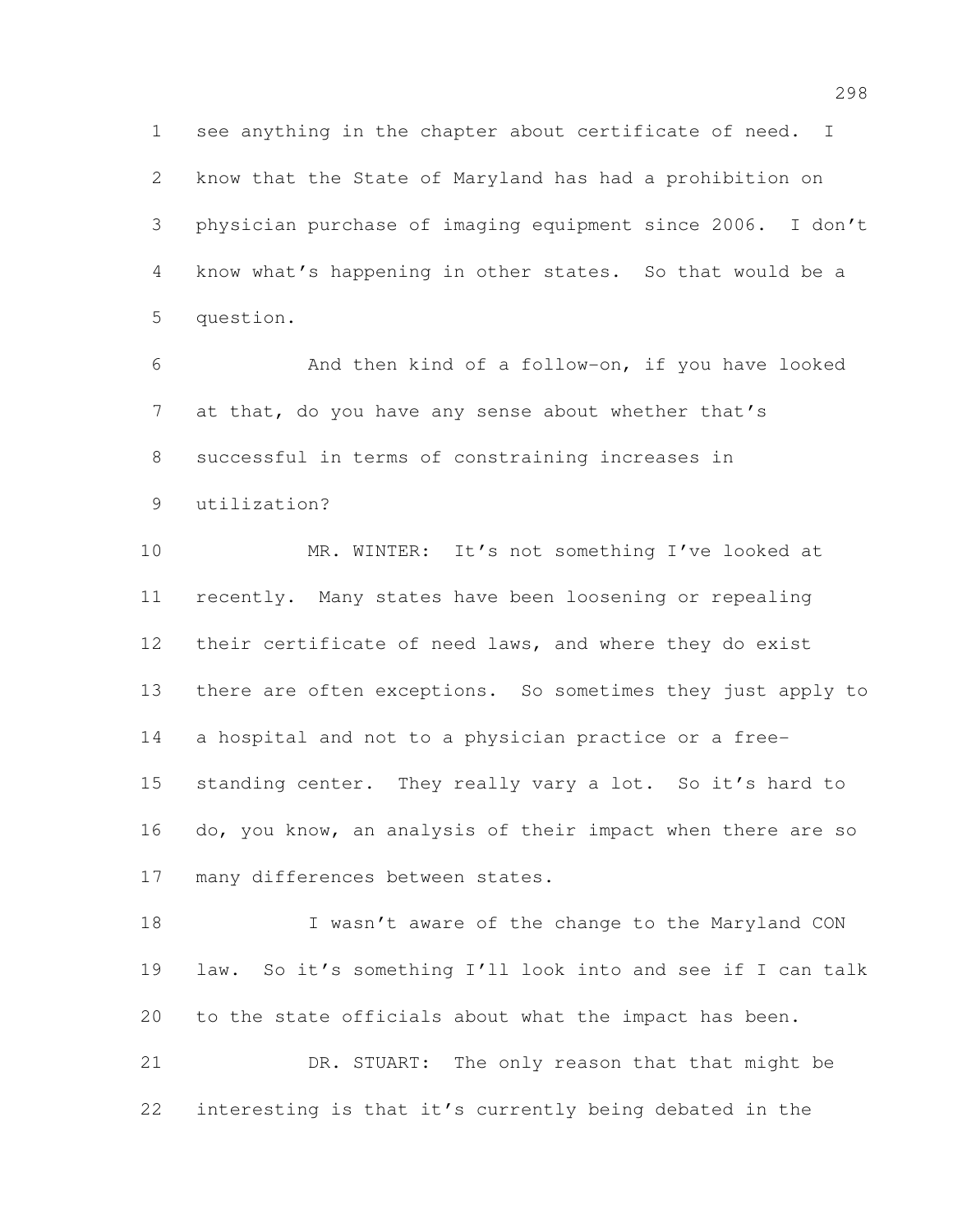legislature to get rid of it.

| 2  | MR. KUHN: Just one quick question. Kind of the -             |
|----|--------------------------------------------------------------|
| 3  | - you touched on this a little bit in the written material   |
| 4  | that came in advance, but just a little bit more             |
| 5  | clarification of impact on beneficiaries. That is if my      |
| 6  | understanding -- and I've talked to an RBM over the last     |
| 7  | couple of weeks. You know.                                   |
| 8  | They turn this around pretty fast. You know.                 |
| 9  | They make a request for a prior authorization.               |
| 10 | They can get back to them within some of them 15 minutes.    |
| 11 | Some of them, it's four hours. But they pretty much          |
| 12 | adjudicated the whole process within 24 hours, at least some |
| 13 | of them have performance metrics at 95 percent adjudication  |
| 14 | in 24 hours. So they move pretty quickly.                    |
| 15 | But I guess within the Medicare program and with             |
| 16 | beneficiaries, there is an additional penal right I assume   |
| 17 | Medicare beneficiaries have where they could ultimately go   |
| 18 | to an ALJ. So I guess one question is how long would this    |
| 19 | carry out and could it delay the imaging function for the    |
| 20 | beneficiary and how does the current appeal process work for |
| 21 | beneficiaries?                                               |
|    |                                                              |

Then the second question, and you kind of raised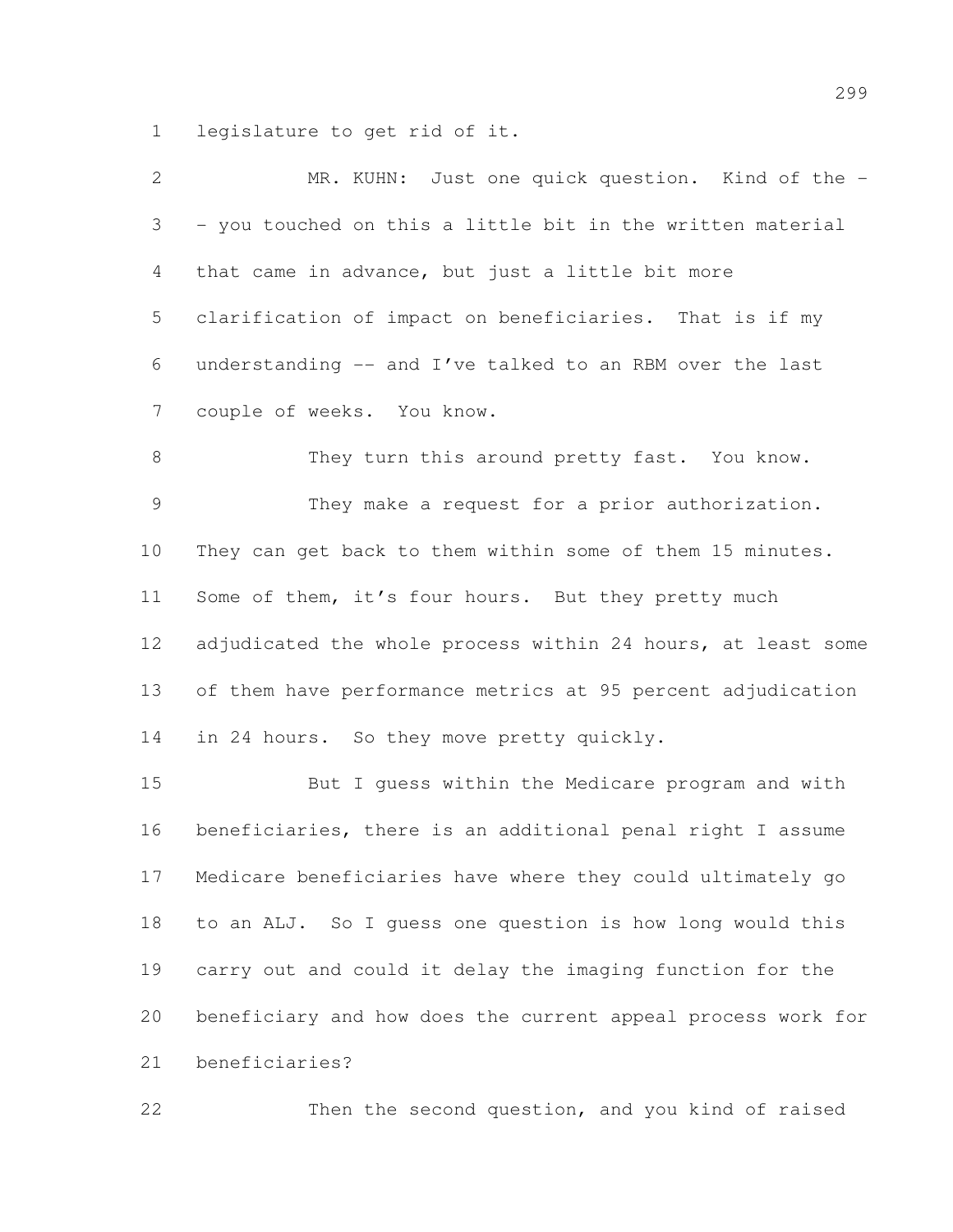this in the paper a little bit, is the various compliance programs CMS has going on. For example, say an RBM approves it, and then six months later a RAC contractor comes along and says sorry, we think that was inappropriate. How do they sync up all their processes as they go forward? MR. WINTER: Both excellent points. There were concerns raised by CMS in response to the GAO recommendation. In the response, CMS raised the issue that their appeals process could be more favorable to Medicare beneficiaries than a commercial plan's appeals process and

 therefore could lead to if a service was denied through a prior authorization process that was appealed farther down the line. There could be more. More of those denials could be overturned than in a commercial setting.

 My understanding of the appeals process is that it goes into effect when payment for a claim is denied, and so I think the way it would interact with the prior authorization program is if the program denied -- the way it generally works is the plan denies payment if it doesn't meet the criteria. So if the provider went ahead and did the service anyway, then they would have the basis for an appeal by the beneficiary, and then it would work its way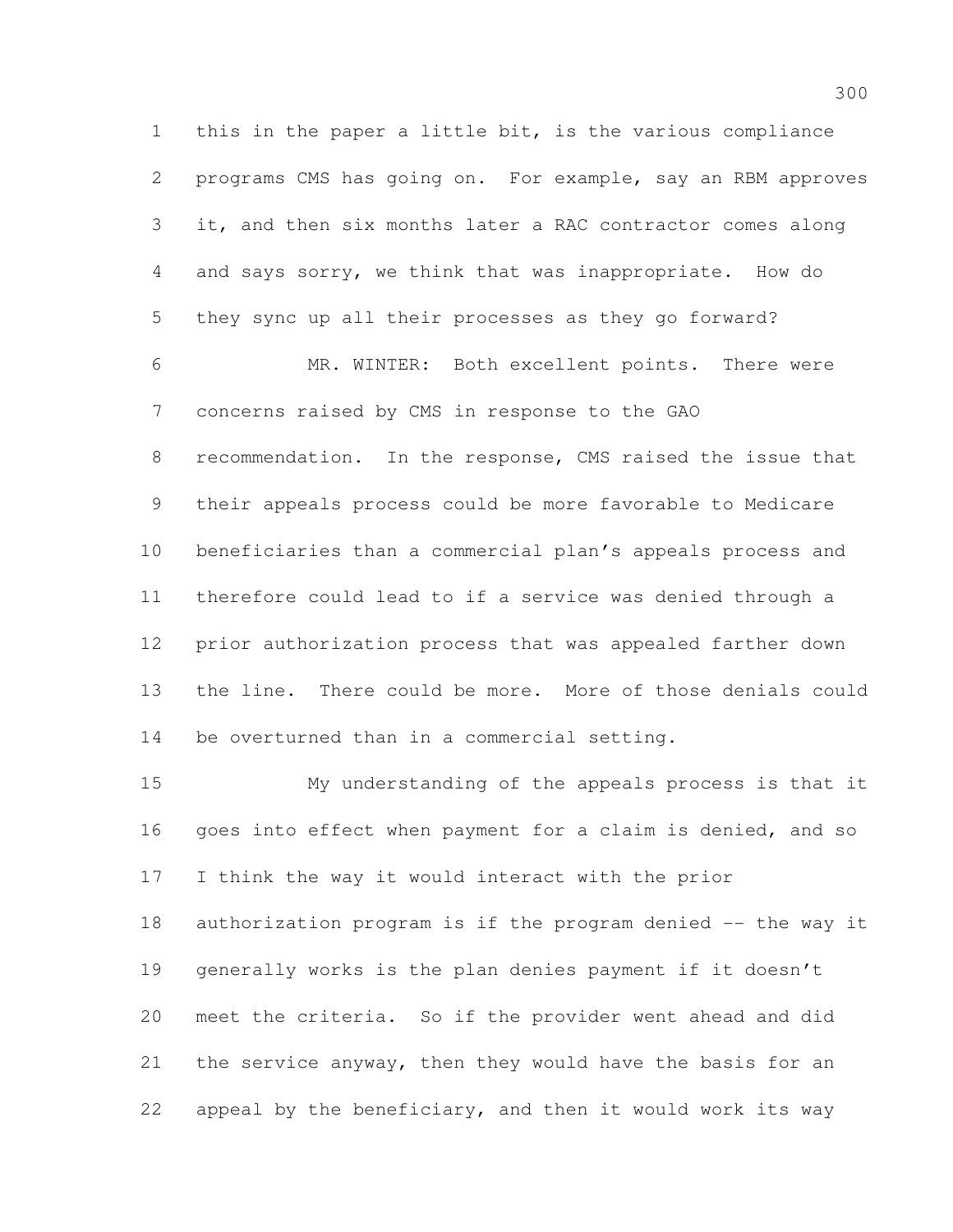through the process.

| $\mathbf 2$ | So I think it would be sort of sequential, that             |
|-------------|-------------------------------------------------------------|
| 3           | you would have the prior authorization process first, and   |
| 4           | then claims that were denied but the service was actually   |
| 5           | provided would then go through the appeals process.         |
| 6           | With regards to the post-payment review question,           |
| 7           | there was another issue raised by CMS, which is if the RBM  |
| 8           | or if the program denies payment initially through prior    |
| 9           | authorization $--$ I'm sorry $--$ approves payment for a    |
| 10          | service, can it come along later and deny it retroactively. |
| 11          | And that certainly is a very big question, and I don't have |
| 12          | an answer for that.                                         |
| 13          | MR. KUHN: So on the -- I'm sorry.                           |
| 14          | MR. HACKBARTH: Go ahead.                                    |
| 15          | MR. KUHN: But I was going to say on the                     |
| 16          | beneficiary.                                                |
| 17          | So presumably what would happen there is that a             |
| 18          | physician wants to do a scan or some kind of imaging        |
| 19          | procedure. The RBM, or whoever, denies it. And then they    |
| 20          | go to the beneficiary and say, I really think this ought to |
| 21          | be done; will you sign an ABN, advance beneficiary notice?  |
| 22          | Then they do it. The beneficiary is liable potentially, but |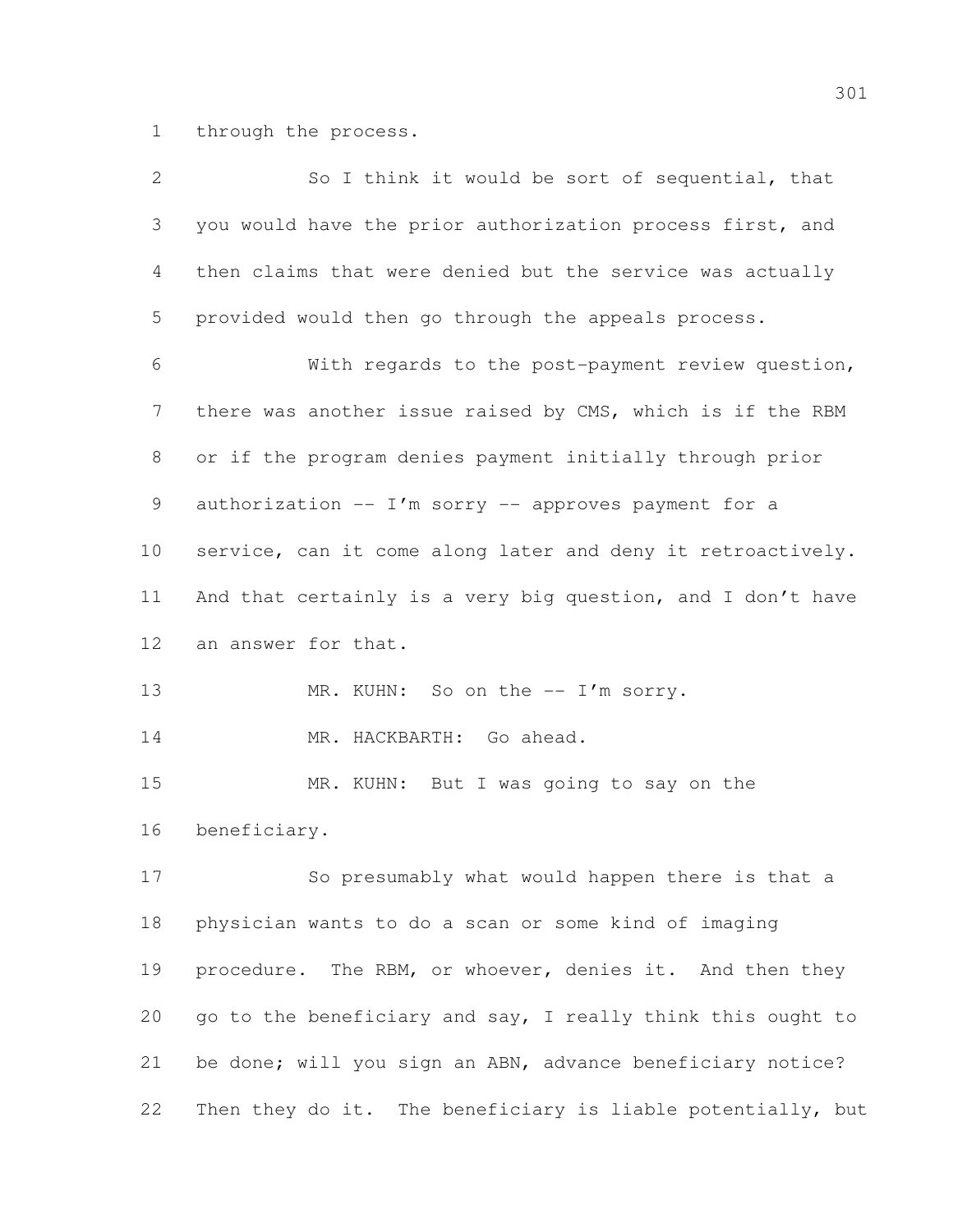they go through the process, and that would then trigger the beneficiary appeal process, I assume.

 MR. WINTER: I think that's how it would work. Now just within the prior authorization process itself there are different levels, as you're probably aware. So there's the initial process where they will either call up, or you use a web-based interface, and answer a series of questions, and based on the answers the test will be approved or not. But then if it's denied, then the next level would be talking to usually a nurse reviewer. And then beyond that, the requesting physician can talk to a physician reviewer, and argue, make the case. Sort of within the prior authorization process, there's a series of steps that can be pursued.

 MR. HACKBARTH: So check that CMS responds to the GAO report. I think he signed it. I think it's not a coincidence that --

18 [Laughter.]

19 MR. WINTER: That's why I read it carefully before the meeting.

 DR. MARK MILLER: I was just going to say that's why Ariel read it.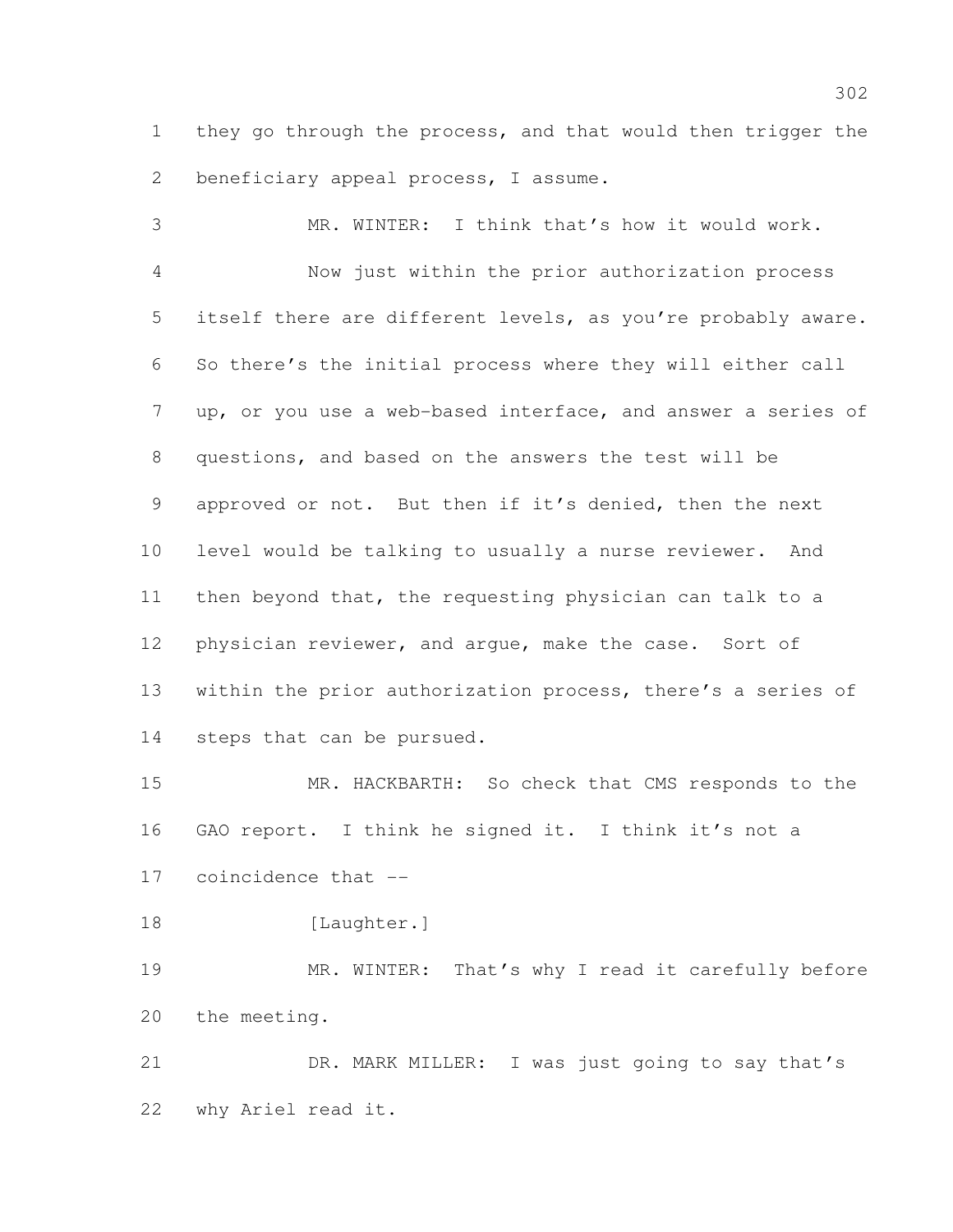1 [Laughter.]

 DR. CASTELLANOS: Ariel really gave us a lot of information and thought. Some of my comments may be one or two, but I'll try to separate.

 You talk about the share of the office space imaging services ordered and performed by the same physician. Now in the text or the material that was given to us -- I think it's on 15 -- you talked about physicians also who share a practice. Is that the same?

 MR. WINTER: Yeah. So in your mailing materials, it's on page 24, the more complete table, if you want to refer to that.

 What we've shown here are the share of cases of office-based imaging where it was the same, identical physician who ordered the service and billed for the professional component. That's what we're focused on here.

 The additional column in the table in your paper refers to cases where the ordering physician is in the same practice as the physician who performed the professional component. So they shared a tax number, basically. That's how we identified the same practice. And that was because we were still debating how expansive do we want this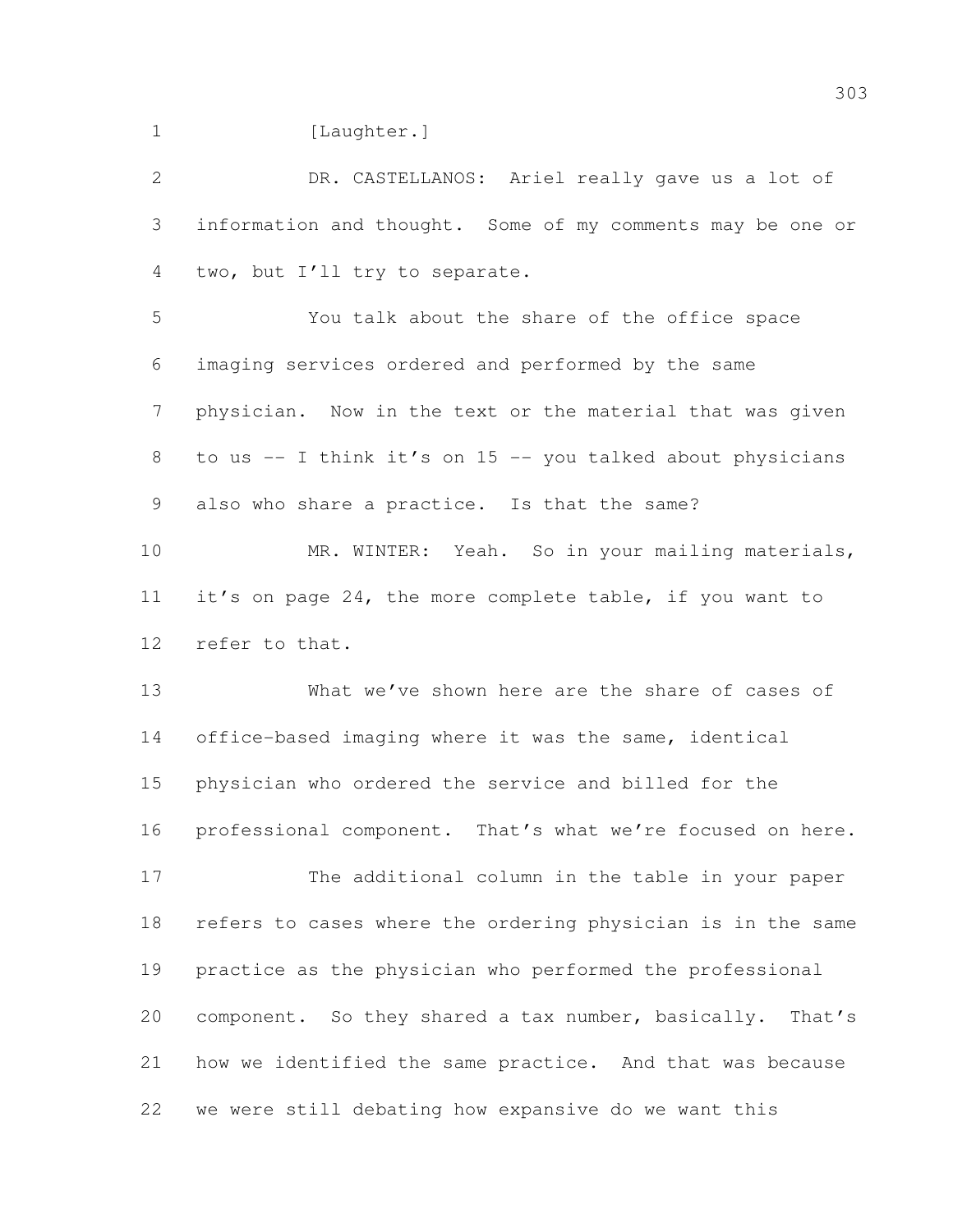recommendation to be, or this policy option to be.

 DR. CASTELLANOS: So to make it clear, it's the doctor who orders it and does it himself that this applies to; it does not apply to physicians who share this practice. Is that correct?

 MR. WINTER: The way the draft recommendation reads, that's correct, and we've raised for your discussion whether you want to think about making it more expansive.

9 DR. CASTELLANOS: On slide 15, you -- I know we've 10 -- I've asked you in the past, and I think Bob has asked you in the past. Since about 40 percent of the doctors are now hospital-employed, and that's a big number, why don't we include IDFs and hospitals? You're just using offices here.

 I mean 40 percent of the doctors in the United States are hospital-based or employed. So shouldn't they come under that too?

17 MR. WINTER: Okay. So in terms as an analytical exercise, I don't have, and there are no data, on the claims indicating whether a physician is employed by a hospital. I'm not aware of any administrative data set that would tell us this. So in terms of analytically I can't give you a percentage the way I can for physicians who are both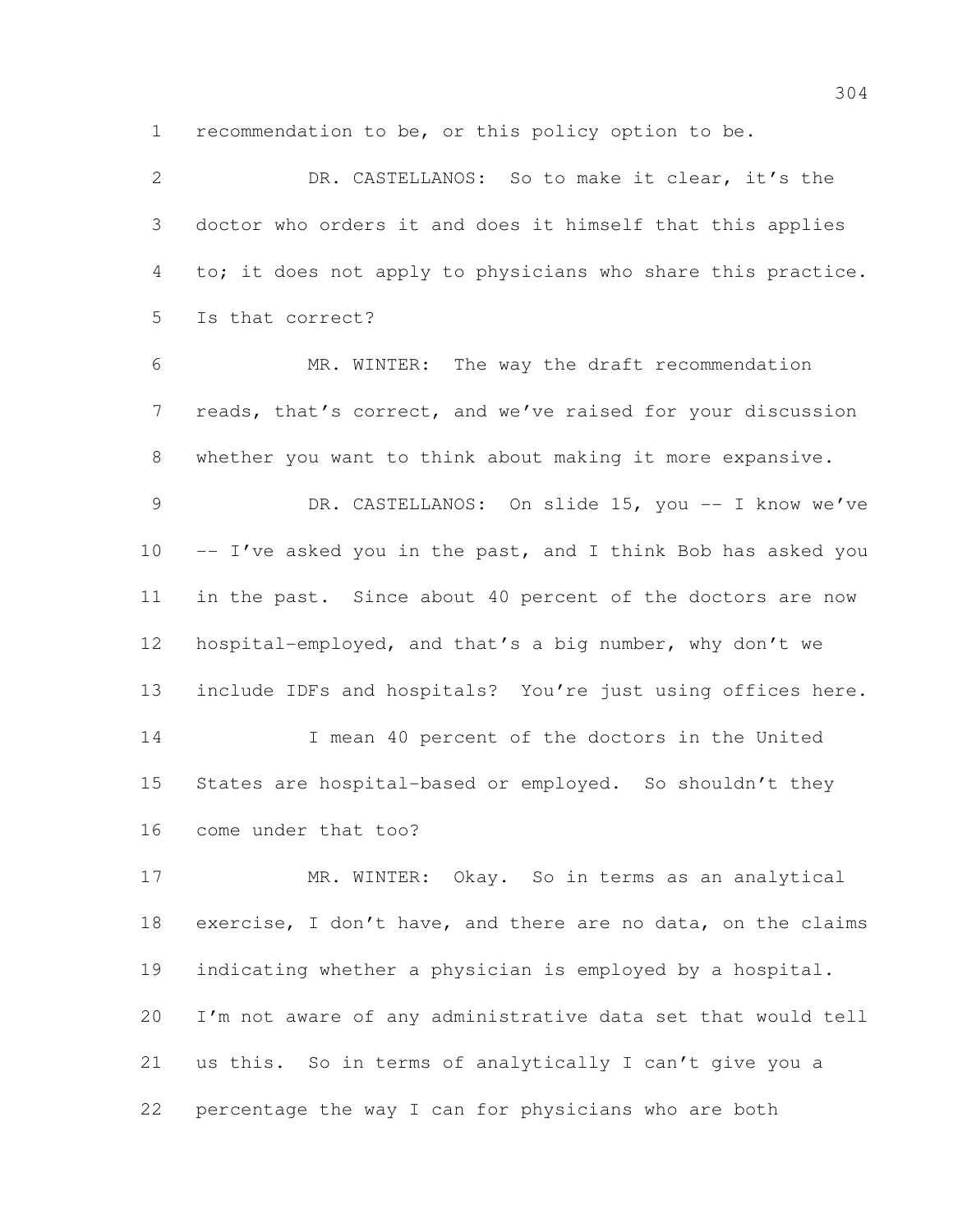ordering and performing.

 In terms of a policy recommendation, that's something you all can talk about -- whether you want to make it more expansive and apply it to physicians who are employed by a hospital and the test is billed by that hospital. 7 [Off microphone.] I'll stop there. 8 DR. CASTELLANOS: I just think it's I hate to use the word "discriminatory," but you're leaving out 40 percent 10 of the doctors in the United States, and you're forcing people now to go from private practice into the hospital to avoid this. So I don't think that's the fairest way to do it. MR. HACKBARTH: I see your point to a degree, Ron. Presumably, people who are employed, physicians who are employed want their employer to do well, and so even a physician who's employed and paid on a salary basis might be tempted to help his or her hospital employer by saying, oh, you know, order the extra test at the margin. So in that sense, you've got potentially a similar problem. Whether it's exactly the same problem comes down

to how the physician is compensated. If the physician is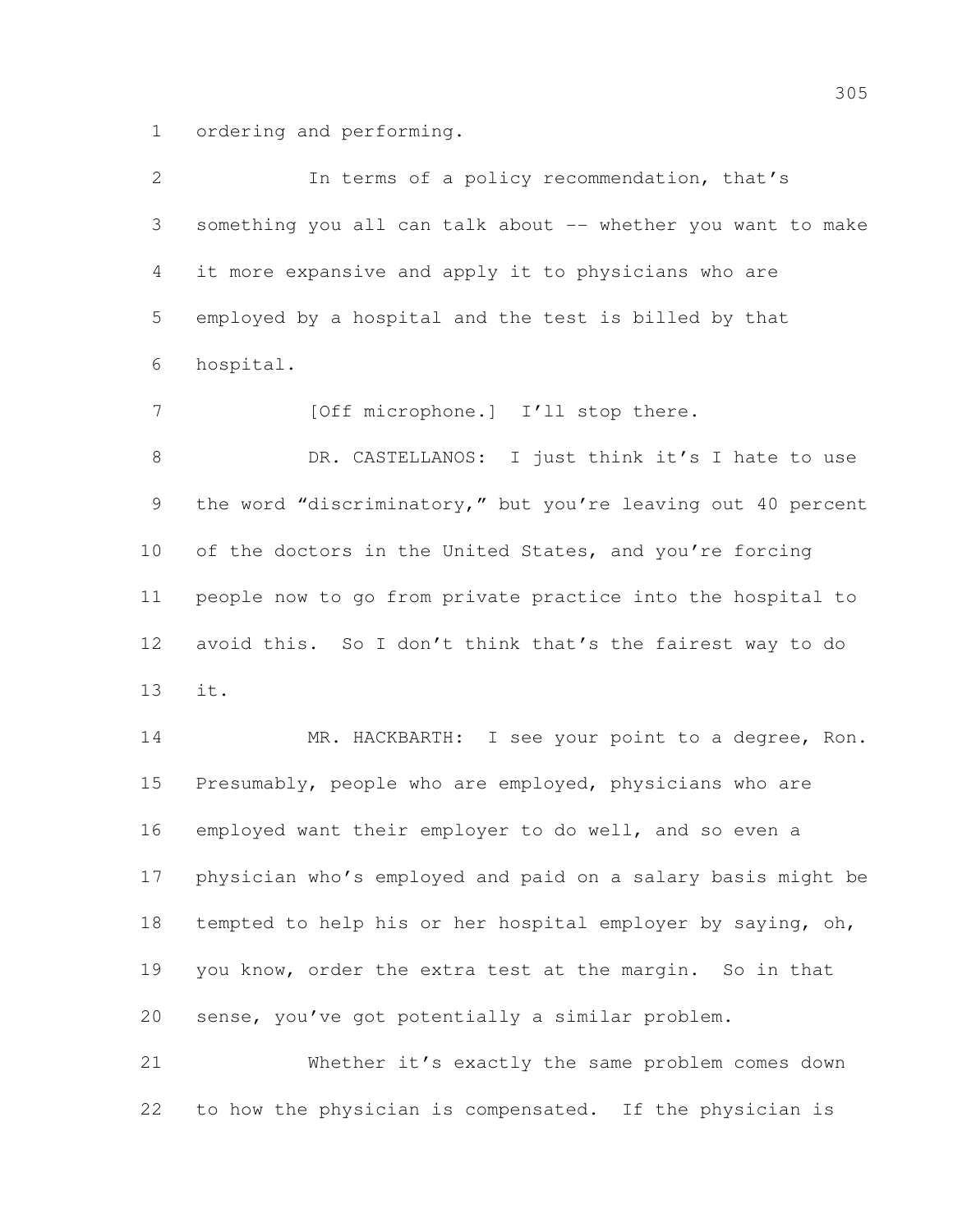compensated on a salary, it might be a weaker incentive in the hospital. If they're paid on some productivity basis, where in essence they're rewarded for volume in the hospital, then it might be more like the office practice. So that's just a question of how things work at the -- DR. BERENSON: And increasingly, they're being paid on productivity is what's going on. 8 MR. HACKBARTH: Right. 9 DR. CASTELLANOS: And that's exactly what happens. I think if you're going to do this I think you need to include the hospital too. That's my point. Prior authorization, prior notification, just a clarification. There is a recent AMA survey that shows their experience with that. You know, I like prior notification for everybody because you get a feedback to everybody who is using the service, and you may identify some people who are high users or perhaps not high users but inappropriately ordering, and that physician gets that feedback from prior notification, and then he, if he or she doesn't deal with it, then you can 21 go to prior authorization. But I like prior notification. I really do.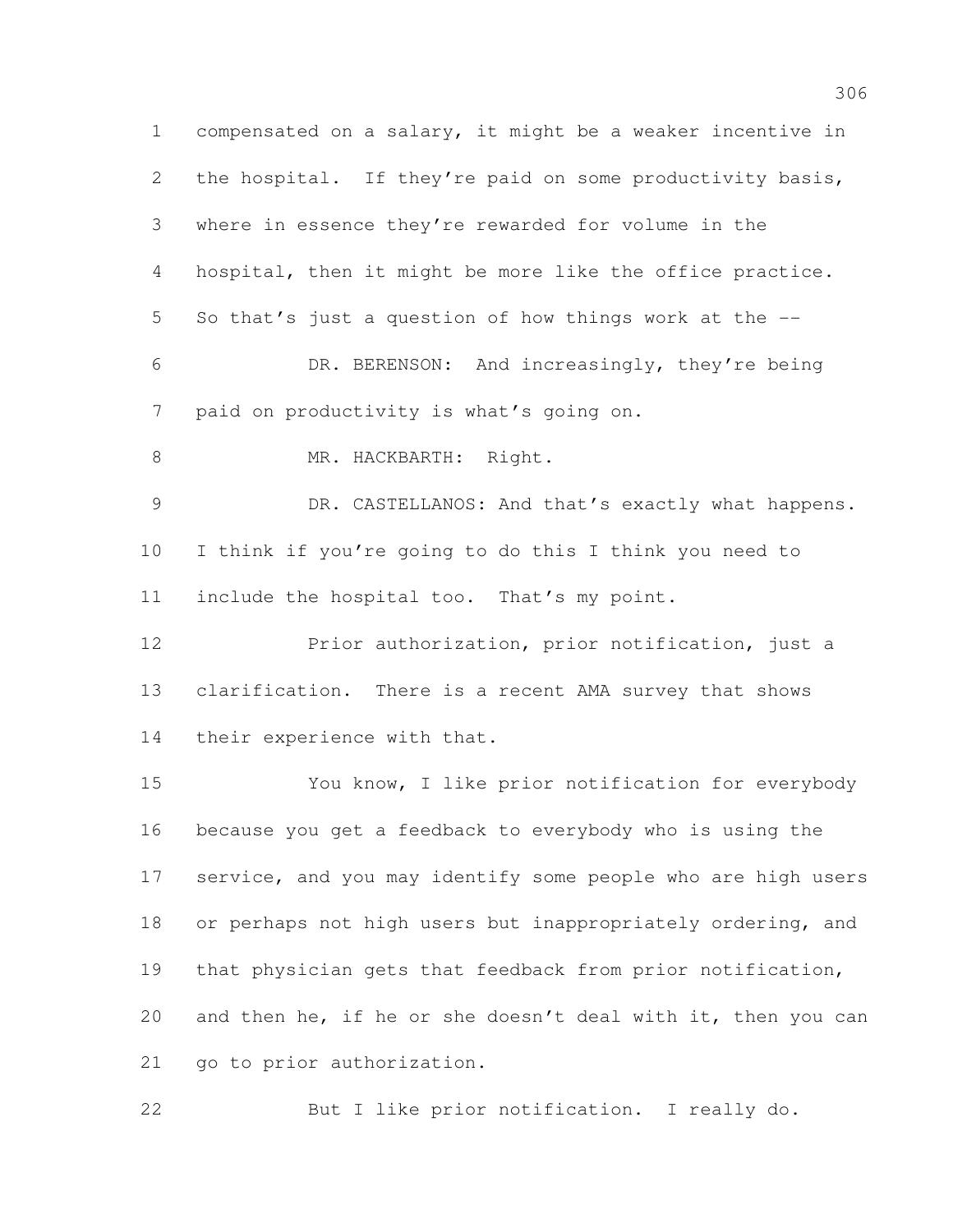1 That's enough for round one. DR. KANE: Yeah, just one quick question on slide 6, that the RUC has been reviewing services billed together. By "billed together," does that mean it's the same doctor performing the same service or does it mean -- MR. WINTER: Yes, 7 DR. KANE: Okay, so it's all the same. 8 MR. WINTER: Same physician, same patient, same date of service. DR. KANE: So there's another potentially up to 25 percent of people who are not. For that combined service, there's two people involved, and how would they deal with a combined payment? I'm just trying to understand how it would work. MR. WINTER: When they create a comprehensive code? DR. KANE: Yeah. 18 MR. WINTER: Okay. You can still bill separately for let's say the example of CT of the pelvis, CT of the abdomen which were recently combined into a comprehensive code. If you do both together, you have to bill for the comprehensive code. If you just do one, you just bill for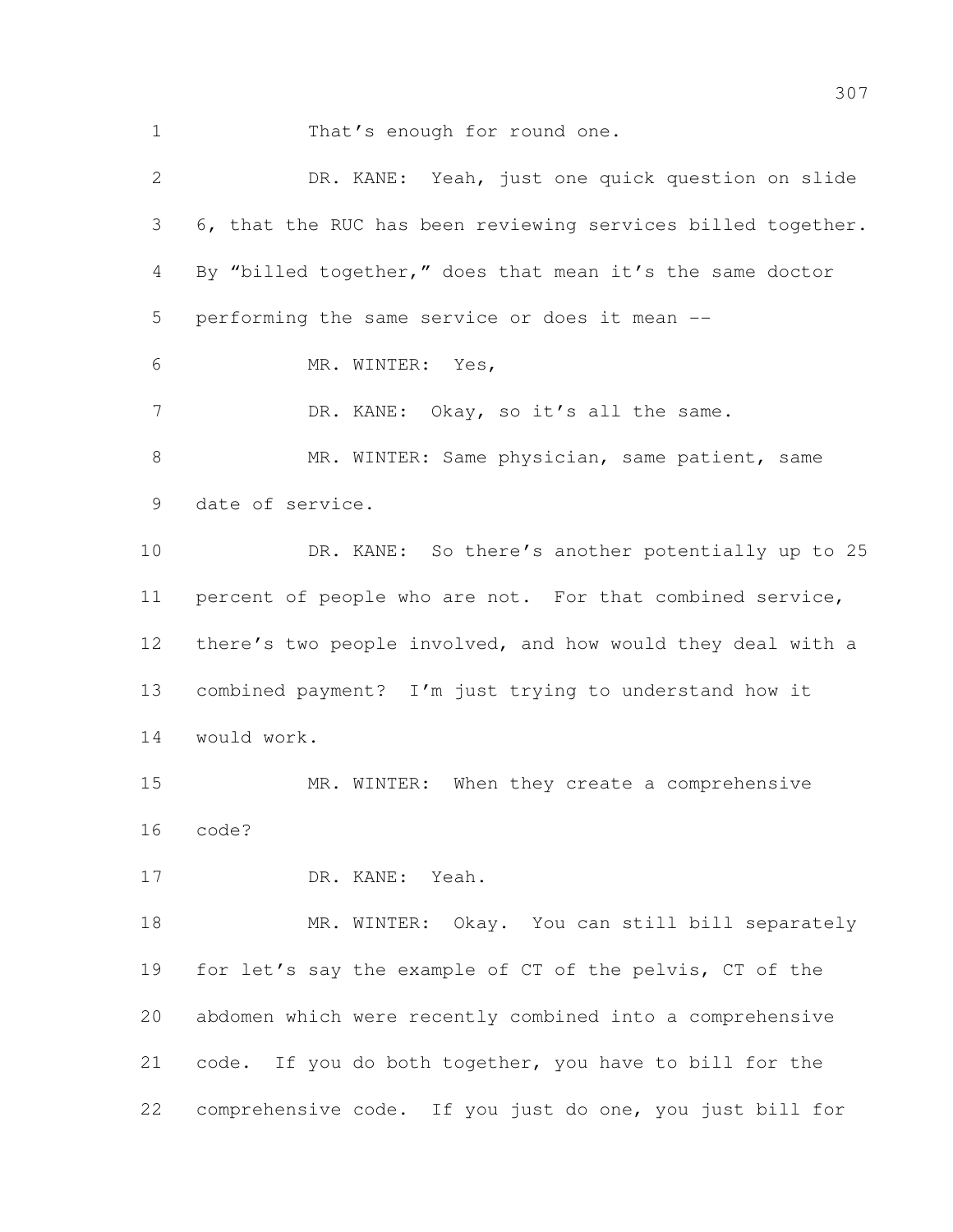the individual component code.

| $\mathbf{2}$    | DR. KANE: But if you do one and somebody else               |
|-----------------|-------------------------------------------------------------|
| 3               | does the other, I mean -- well, I don't know.               |
| 4               | MR. WINTER: If a different physician does the               |
| 5               | other?                                                      |
| 6               | DR. KANE: Yeah.                                             |
| 7               | MR. WINTER: Well, then they each bill separately            |
| 8               | for the component code.                                     |
| 9               | DR. KANE: So I quess that could be a little bit             |
| 10 <sub>o</sub> | of an issue if they're both -- unless they're in the same,  |
| 11              | if they're in the same practice?                            |
| 12              | MR. WINTER: I believe even if they're in the same           |
| 13              | practice, if it's a different -- it's a good actually. I'll |
| 14              | look into this, but I suspect if it's a different NPI on a  |
| 15              | claim then they can bill under the component code, under    |
| 16              | each component code. So it's a separate claim for each      |
| 17              | rather than a single claim for the comprehensive code.      |
| 18              | MR. HACKBARTH: So what you're suggesting, Nancy,            |
| 19              | is this is a way it can be avoided.                         |
| 20              | DR. KANE: Yeah.                                             |
| 21              | MR. HACKBARTH: Peter.                                       |
| 22              | MR. BUTLER: Okay, so go back to 15 again.<br>I'm            |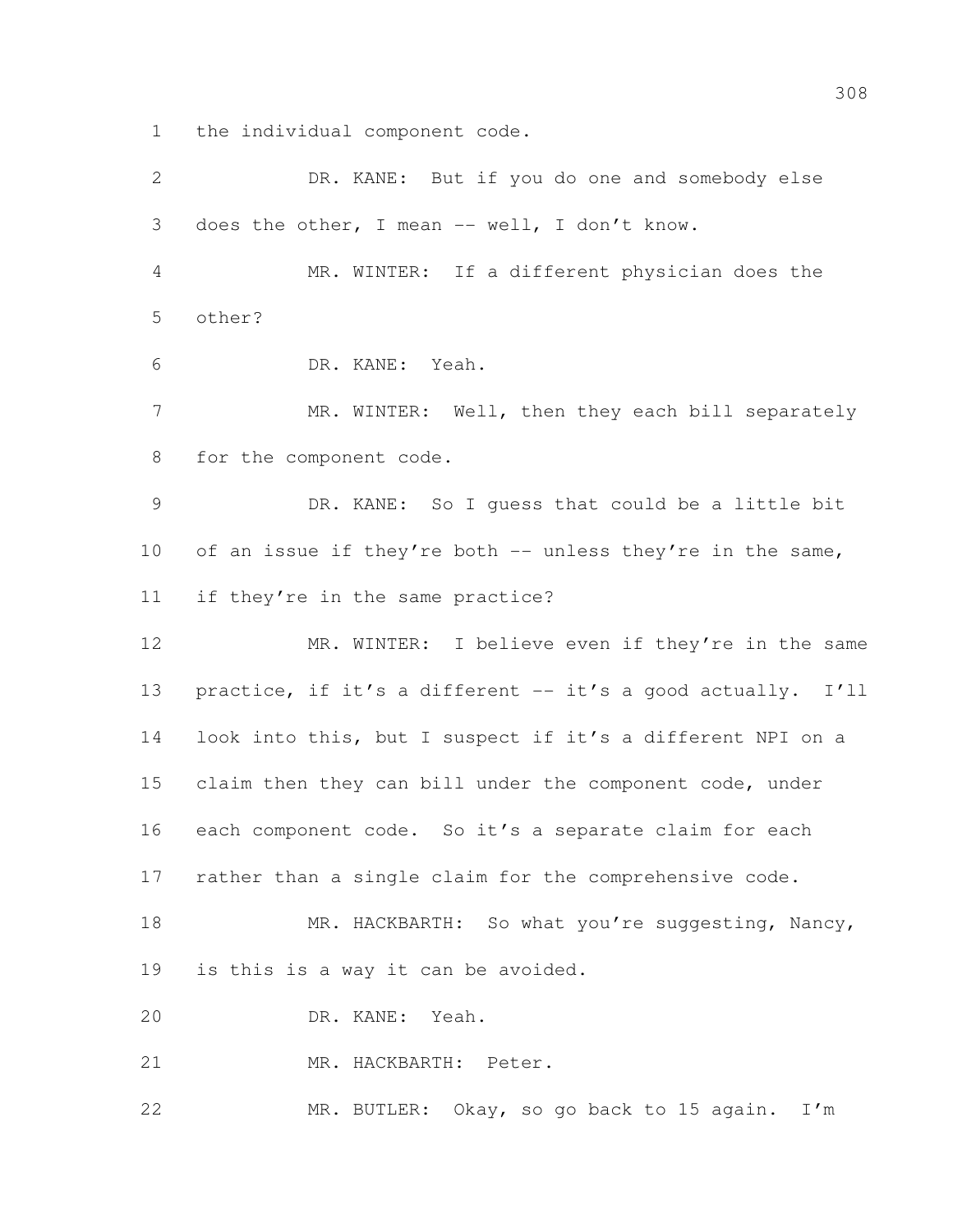still not sure I'm clear on this.

| $\mathbf{2}$ | So if an orthopod in an orthopedic practice where            |
|--------------|--------------------------------------------------------------|
| 3            | they own their own MRI orders an MRI, but the radiologist    |
| 4            | reads the image, so is the billing physician, it wouldn't be |
| 5            | -- they would not -- it wouldn't apply to them.              |
| 6            | MR. WINTER: Correct. They would not be shown.                |
| 7            | They're not included in these percentages, and they would    |
| 8            | not be included in the draft recommendation.                 |
| 9            | MR. BUTLER: Yeah, that's a problem for me, but               |
| 10           | I'll get to that in round two. Okay.                         |
| 11           | Secondly, we've let physical therapy and radiation           |
| 12           | therapy, oncology, kind of -- they're not a part of any of   |
| 13           | this. We've had concerns about those in the past, but        |
| 14           | they're not part of these recommendations, right?            |
| 15           | MR. WINTER: Not explicitly though you could think            |
| 16           | about doing packaged, creating packaged or bundled payments  |
| 17           | that include physical therapy services or radiation therapy  |
| 18           | services.                                                    |
| 19           | And one reason we didn't have the second and third           |
| 20           | recommendations relate to payment accuracy, we did not have  |
| 21           | one for physical therapy or occupational therapy because CMS |
| 22           | just made a change where they applied the multiple procedure |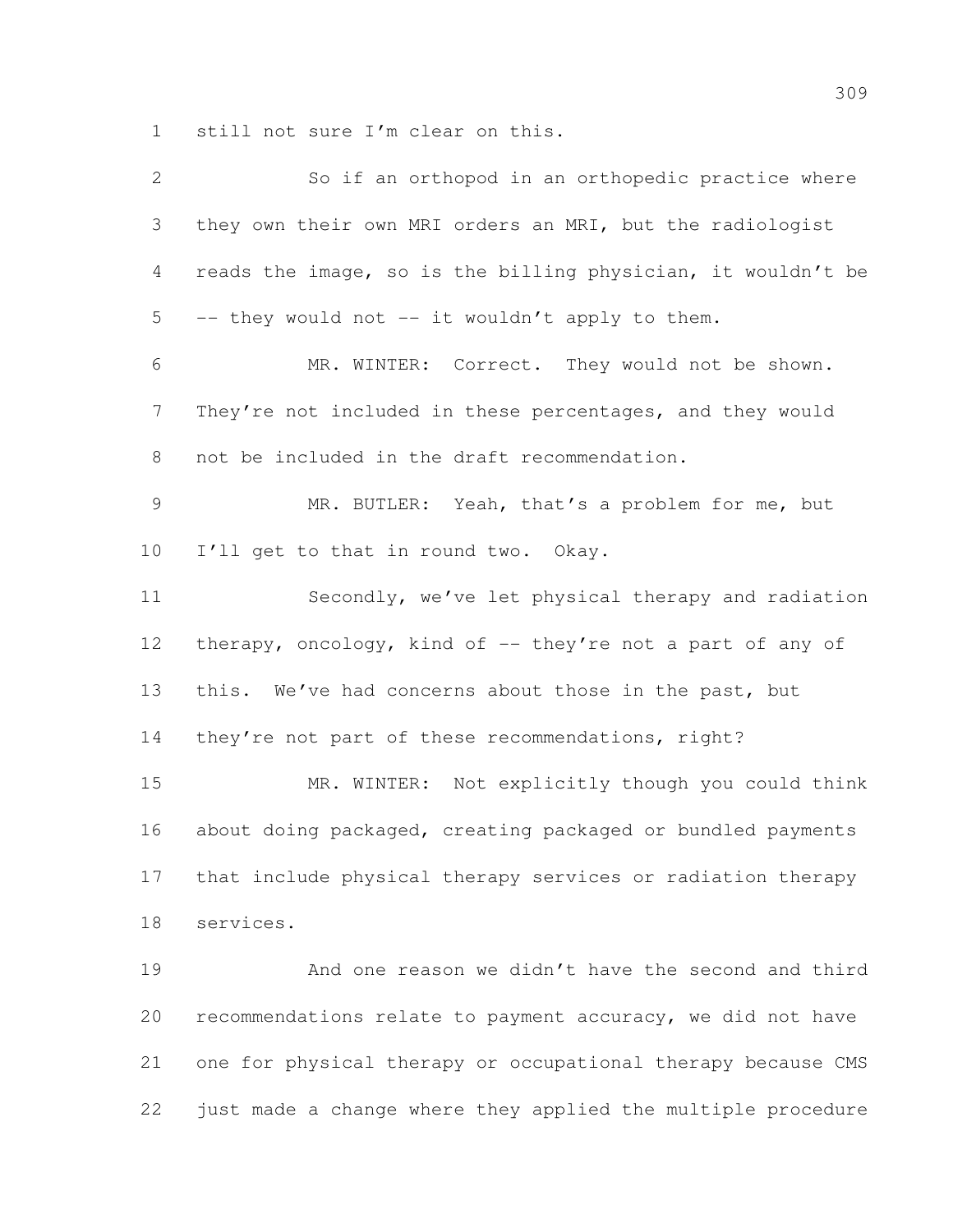reduction to multiple outpatient therapy services provided on the same day to the same patient, and the reduction is 25 -- actually, now it's 20 percent. So they've addressed some of those concerns through rule-making.

 MR. BUTLER: They would be another good candidate for prior authorization -- physical therapy -- but I'll let that go.

 Third is on page 41 of the text and just kind of it shows the top quarter and then the top tenth percentile in terms of users, and then the percentage of spending that they represent. So go to the bottom right-hand corner and 12 see if I'm reading this right. It says in MRI the top tenth percentile represents 10.4 percent of the spending. Is that what that says?

MR. WINTER: Right.

16 MR. BUTLER: So it's hardly even -- it says that the top 10 uses 10 percent.

18 MR. WINTER: This is a function of the sample we were using. The sample only includes, in this case, MRI services. So every physician who was in our sample billed for at least one MRI service for a patient.

So it's not the full -- you know. We're not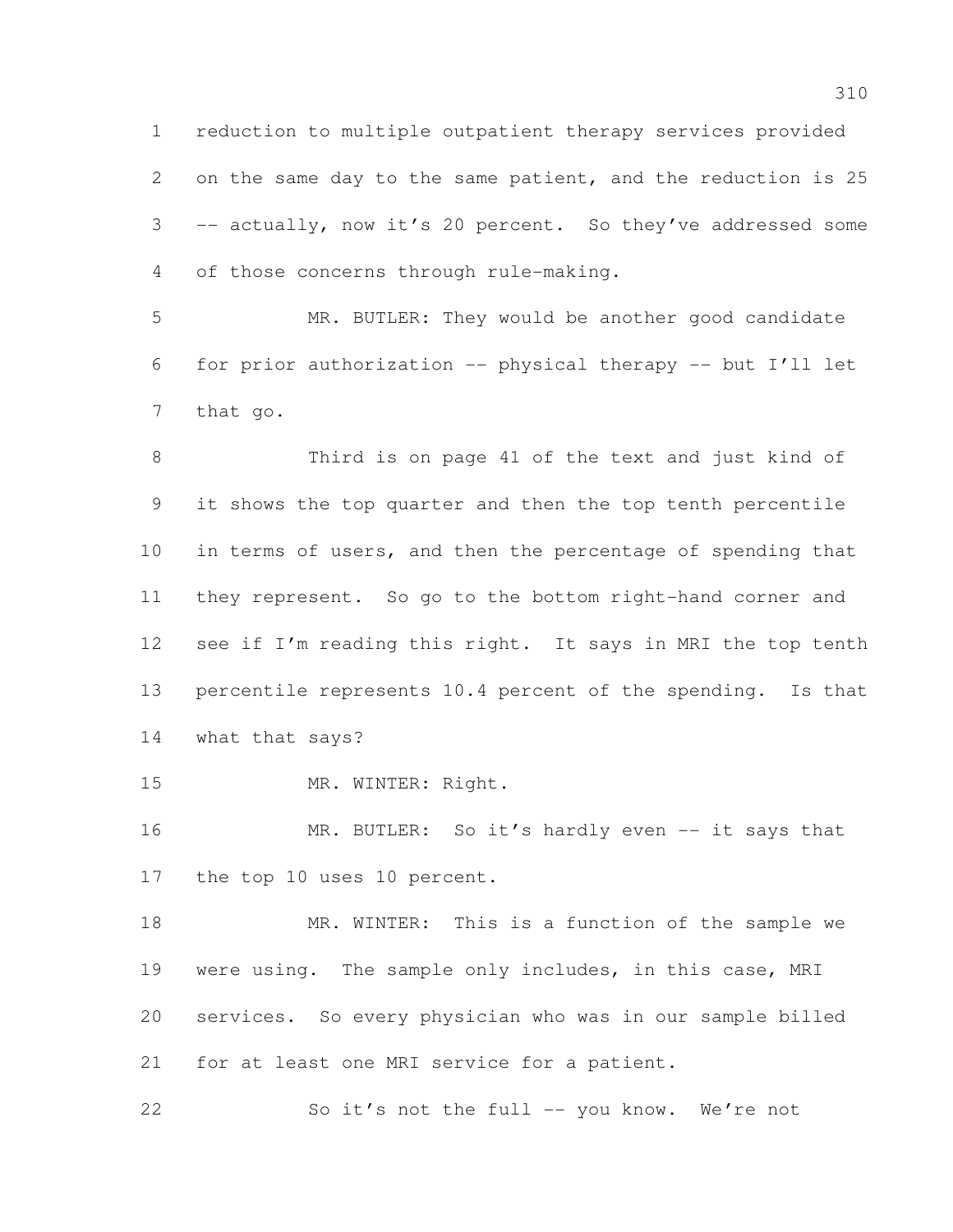looking at the full universe of physicians who bill Medicare and then just saying. We're taking the 10 percent who billed for the highest mean number of MRI services per patient. We're already looking at sort of a skewed subset, and so I want to caution you about drawing too much, inferring too much from these results. 7 MR. BUTLER: The way I look at that, it looks like 8 they used a proportionate share. Everybody uses -- and I'm 9 misinterpreting, or the data aren't -- MR. HACKBARTH: Ariel is saying it's a high-use 11 group that they're the top 10 percent of. 12 MR. BUTLER: Okay. DR. NAYLOR: Thank you for this report. If we were to look at this set of recommendations in a bundled way, 2 and 3, would you be recommending reducing payments for professional component and in addition, if these are self-referring physicians, to further reduce payments? 18 MR. WINTER: So actually, I anticipated this question. DR. NAYLOR: I'm glad. MR. WINTER: And I have a draft. I have a slide that illustrates how this would work, but keep in mind that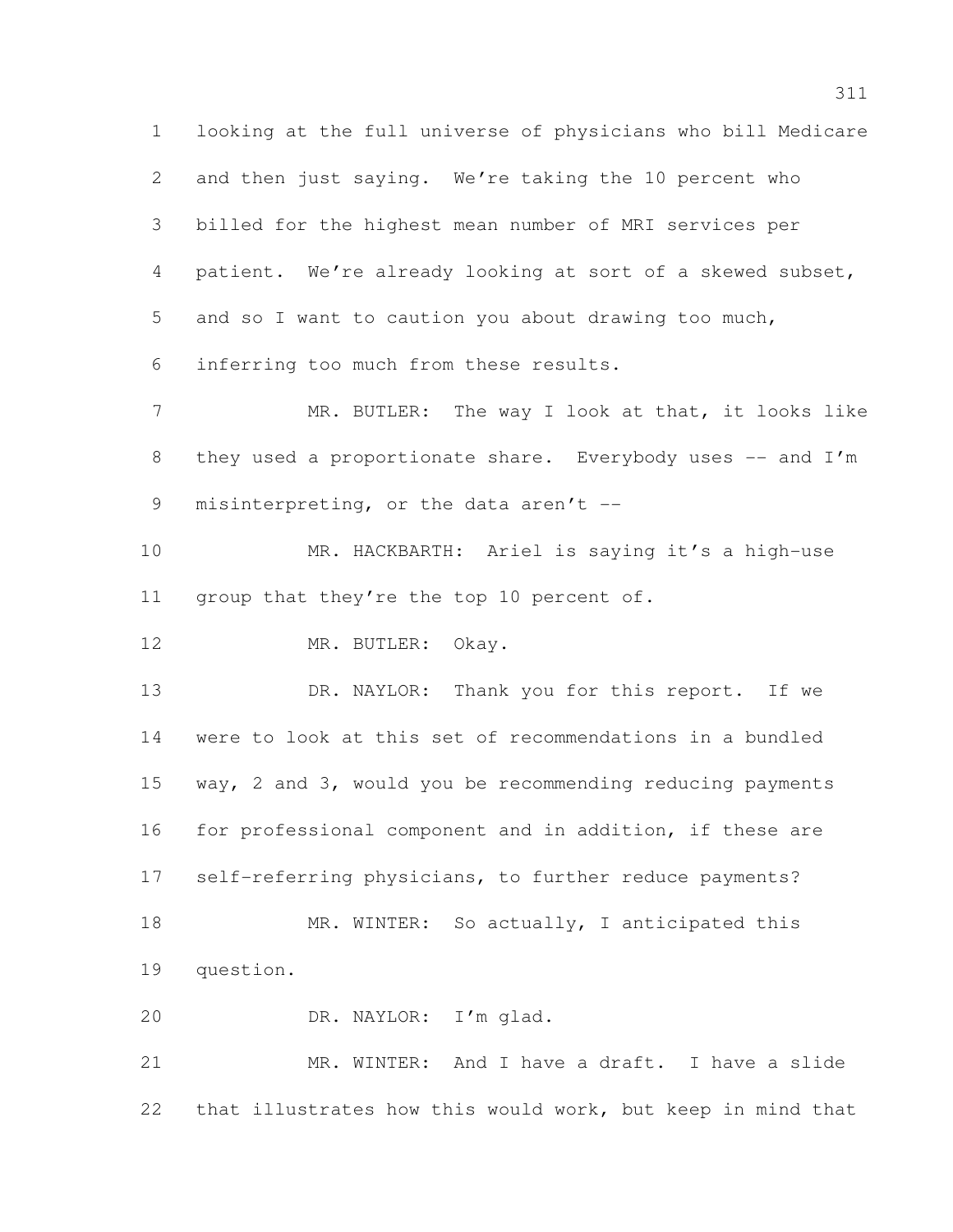the percentages --

| $\mathbf{2}$   | DR. MARK MILLER: [Inaudible.]                               |
|----------------|-------------------------------------------------------------|
| 3              | MR. WINTER: I wanted to keep it in originally. I            |
| 4              | had to take it out for time constraints                     |
| 5              | Keep in mind the percentage reductions we're                |
| 6              | showing you are illustrative, are not part of the           |
| $\overline{7}$ | recommendation, and what CMS would end up doing might be    |
| 8              | greater or lesser than what we've shown.                    |
| $\mathcal{G}$  | So the way we see this working is the third                 |
| 10             | recommendation, which applies only to self-referring        |
| 11             | physicians, would only apply to the first service billed by |
| 12             | a self-referring physician within a session. The overlap    |
| 13             | really only occurs for imaging. So we're focused now just   |
| 14             | on imaging studies.                                         |
| 15             | So let's assume the payment for the professional            |
| 16             | component is \$100, and you're just doing one imaging, just |
| 17             | one imaging study for the session. So the non-self-         |
| 18             | referring physician gets the \$100. But if you reduce that  |
| 19             | payment rate by 25 percent for a self-referring physician,  |
| 20             | to account for duplications in physician work, then the     |
| 21             | self-referring physician gets \$75 for that first study     |
| 22             | within the session.                                         |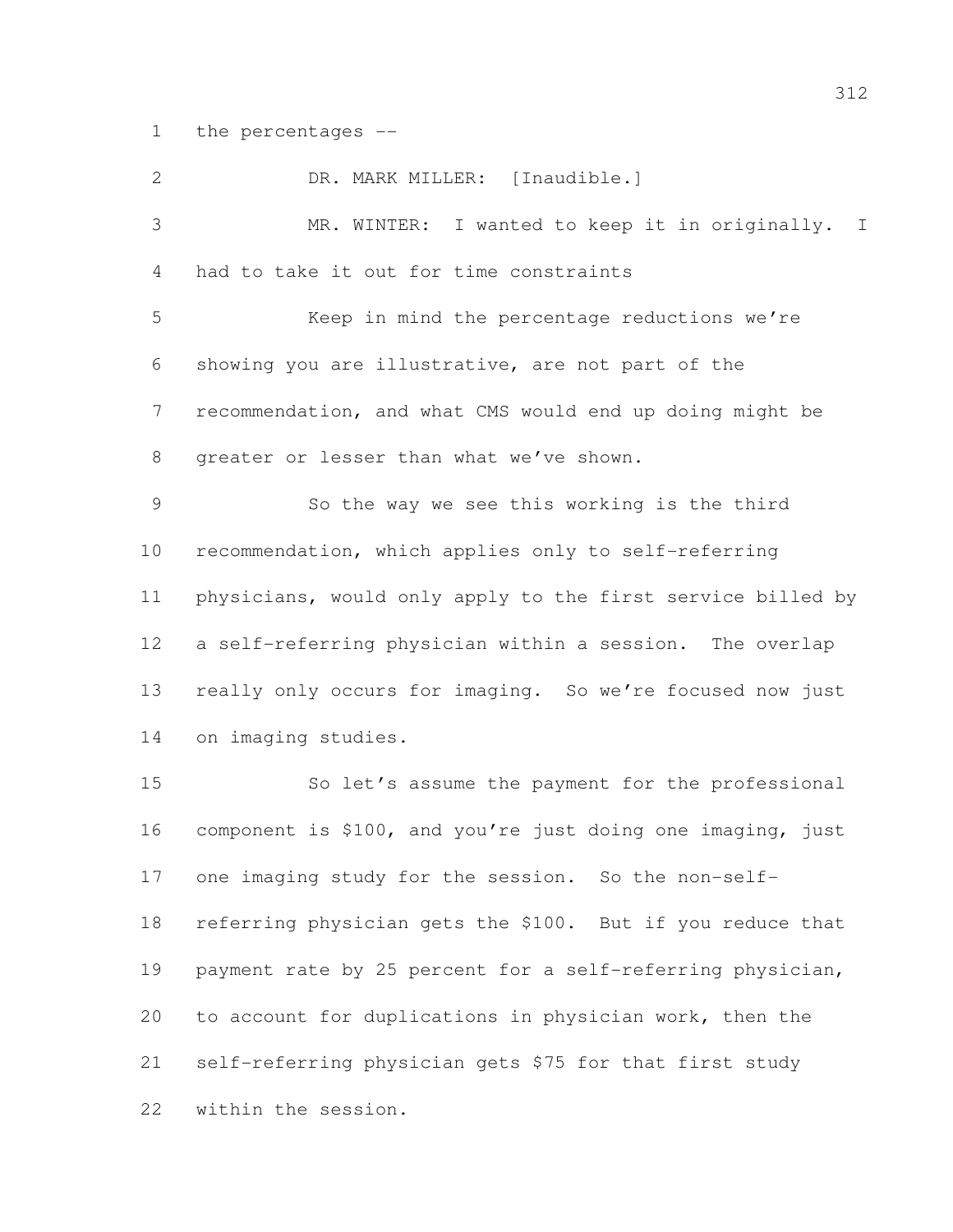Now let's say there's a second study within the session, and let's say that payment is reduced by 50 percent for the professional component, which is consistent with the reduction for the technical component. Then the non-self- referring physician would receive \$50 for that second study and then the self-referring physician would also receive \$50 because we're not going to apply that self-referring specific policy to the second and subsequent services. And that's because you're already counting for duplications in physician work through the multiple procedure reduction policy. So it doesn't make sense to 12 apply both policies because you're really counting for the same efficiencies. For similar efficiencies, let's say, in each policy. DR. NAYLOR: So you're encouraging multiple imaging. I'm only teasing. 17 And I want you on record. I didn't -- this wasn't planted. [Off microphone.] Thank you. DR. BAICKER: Just a quick question on Recommendation 4. I don't know. I forget what slide it is. I would imagine, not having looked at the original studies, that there are two reasons that you get a reduction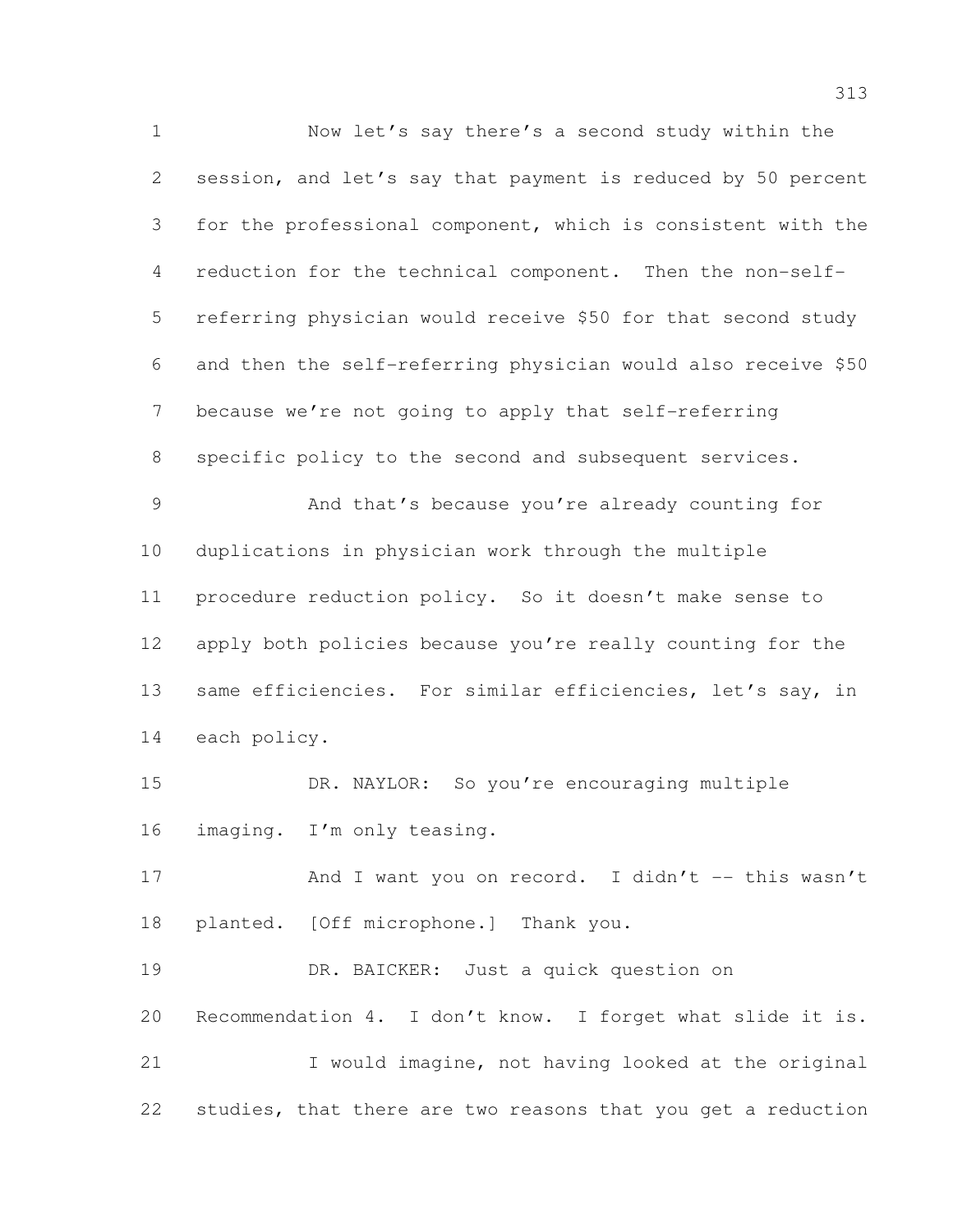in use when you require prior authorization. One is when the physician is kind of on the fence about it and thinks maybe it's not going to pass muster, it's not really that important; they don't bother trying to do the procedure. And then the second reason is they try it and it gets turned down.

 And those have different implications for the beneficiary and also different implications about how good a job the tool is doing in targeting that marginal use. I 10 don't know what share.

 So two useful pieces of information that may be in the studies that you could share is did the companies that tried this see a reduction in the number that were tried. It's so late in the day. The number people tried to do and then among those how many actual denials were there.

16 And from that, I might be able to infer a little bit about whether there are a lot of cases that are truly 18 labelable as inappropriate use, or whether you're marching down a very smooth curve of appropriateness and physicians are doing an okay job at balancing that on the margin.

 MR. WINTER: Both good questions. The two published studies that have looked at the impact of either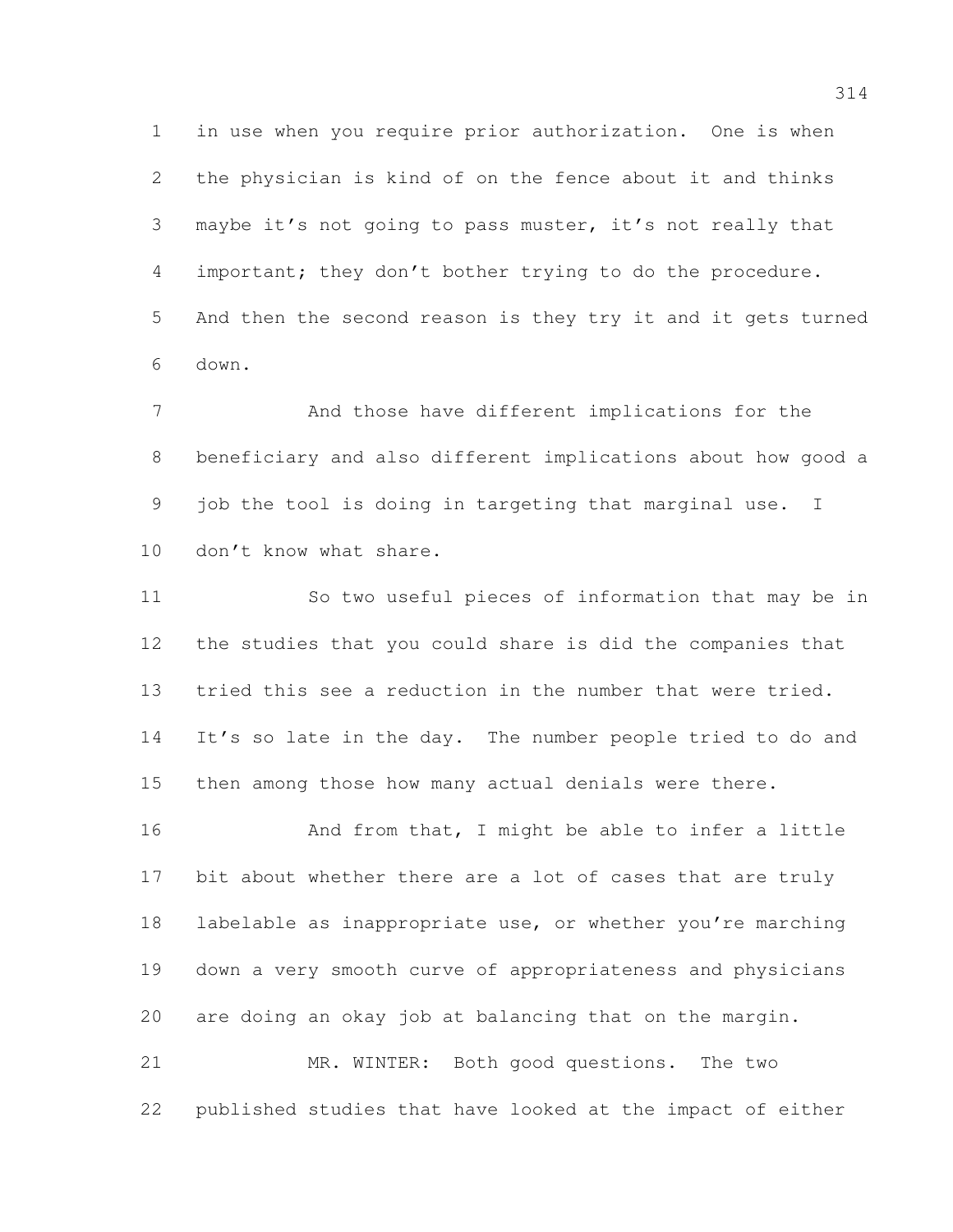prior authorization or prior notification have not

2 disaggregated between these two factors. They're looking at a much more aggregate level of just here's the volume before implementation, here's the volume after implementation.

 The study though that looked at the impact of prior notification, so there were never denials. There's just you had to submit information, you got feedback. So all of that impact would be related to a sentinel effect or physician education. They found that growth went from about 10 percent per year before the program to basically flat afterwards, but I think it only looked at a year or so. It wasn't a long-term study, and so I wouldn't draw too much from that.

 The second issue you raised is: Is there sort of a continuum of appropriateness? Absolutely. I mean based on the way the guidelines are constructed they go from 1 to 9, 1 being least appropriate and 9 being most appropriate. 18 And the RBMs, they draw the line in different places, and 19 some are more aggressive than others. So it's a difficult issue.

 MR. GEORGE MILLER: Two quick questions. On slide 18, can you tell me what happened to the GAO recommendation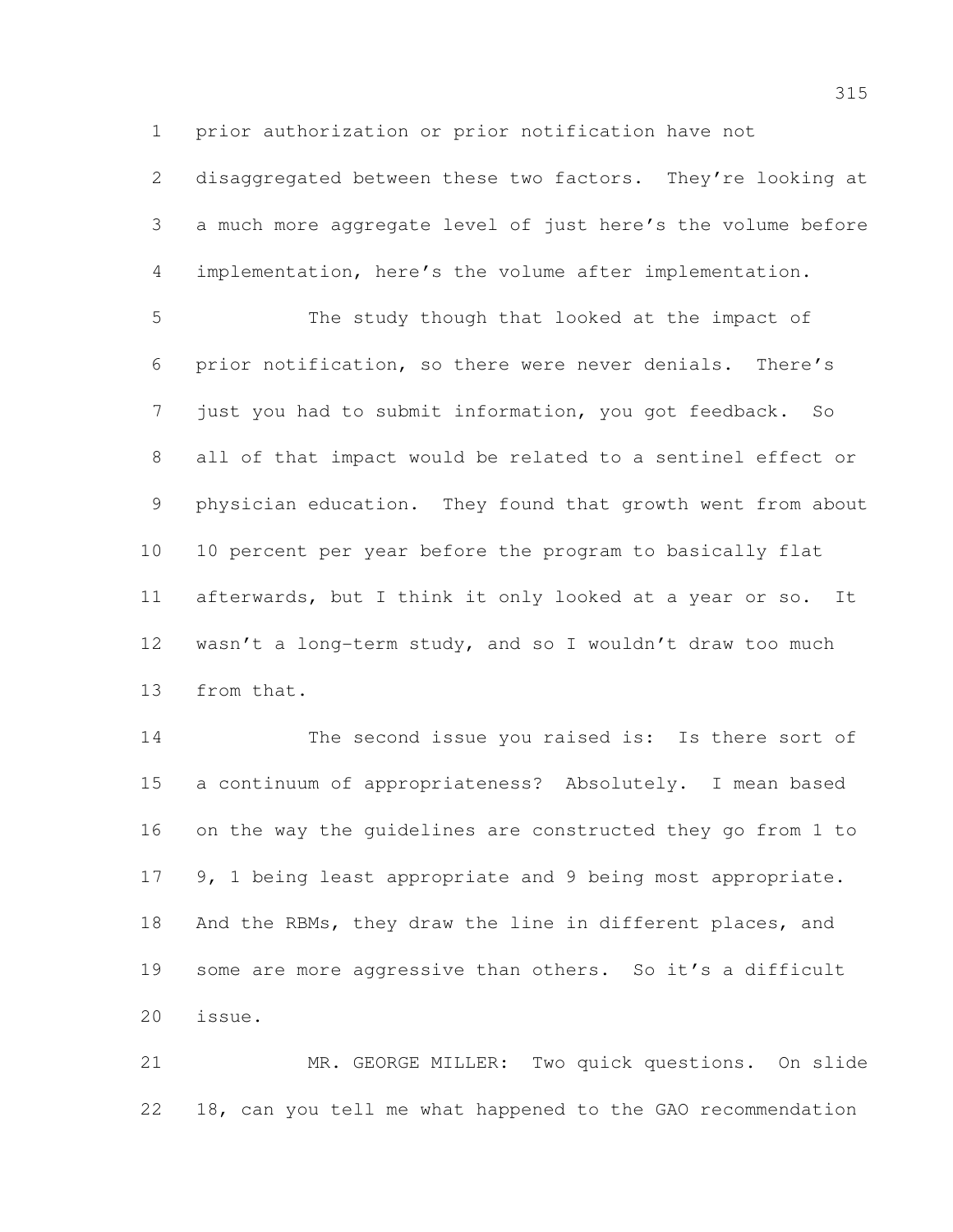concerning the feasibility of prior authorization from 2008? Was that done?

MR. WINTER: I don't believe so.

MR. GEORGE MILLER: Okay.

 MR. WINTER: CMS responded to that and said we have a lot of concerns here. And if they looked at it, it was internal. There was no public report summarizing their views.

 But just to note, there was a budget proposal in the President's budget for 2010 that would use RBMs to ensure appropriate use of imaging, and it was estimated to save about \$250 million over 10 years. It did not define or explain what that meant. So presumably, it was prior 14 authorization, but we don't really know.

 MR. GEORGE MILLER: And then with this, to follow up on that, with these recommendations, do we know if CMS has the bench strength to make all of these recommendations work, and should we address that issue as part of the recommendation? MR. WINTER: That's a very important question.

 It's one we've raised in the challenges. You know this slide here.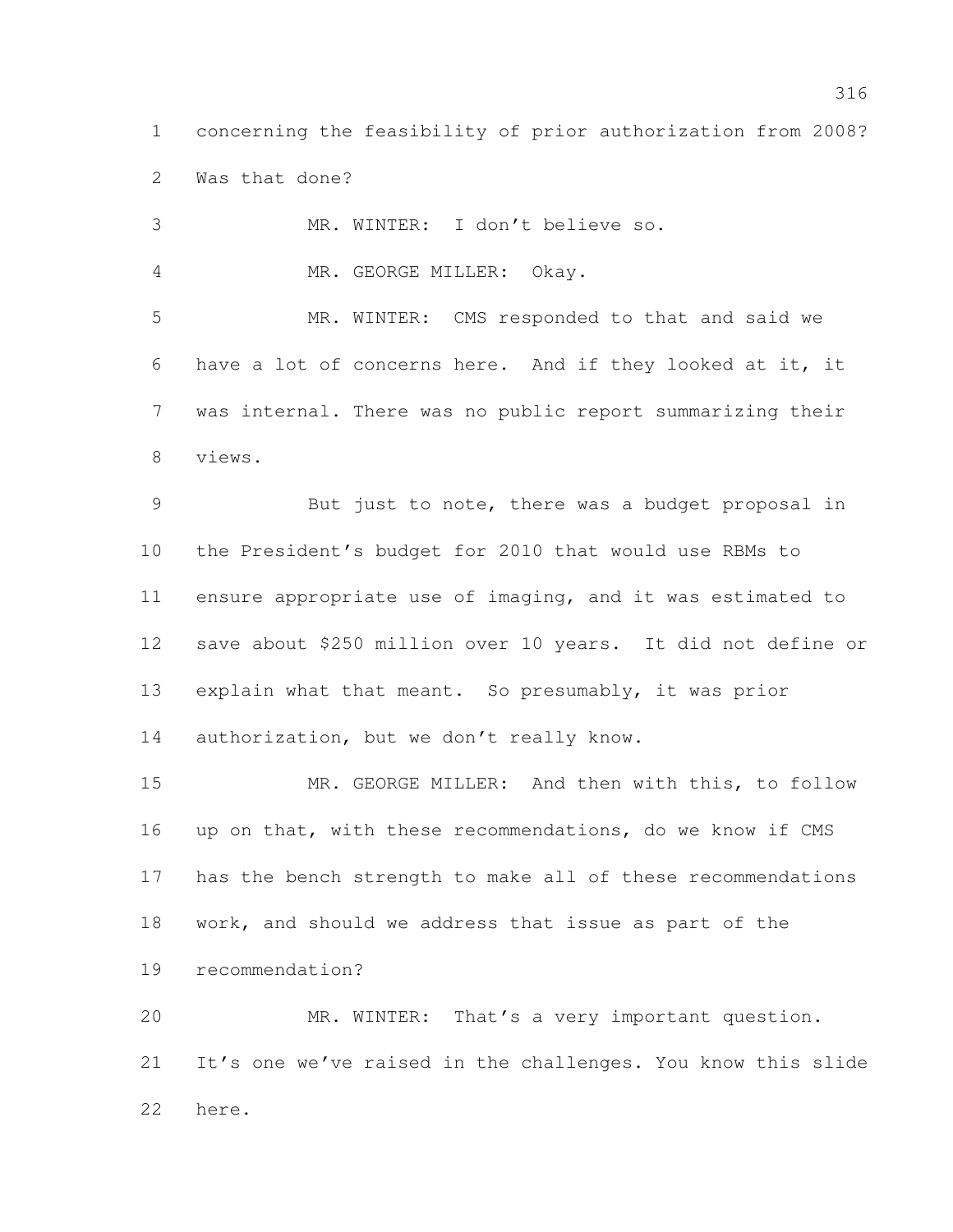And it's something that CMS has raised in their response to the GAO recommendation. They were concerned about the -- they said it would involve significant administrative resources.

 MR. GEORGE MILLER: Yeah, yeah, and I wonder. In your text, you did an excellent job of talking about a decision support system. I don't know if this is possible, but maybe as an alternative. An accountable care organization or a large system, integrated system, has decision support. I don't necessarily want to use the term "exempt" them from it, but that may be a way to lessen the burden because there would be something in place by the private sector.

14 I don't know if we can incorporate that in our discussion, but it's something we certainly think about and look at, particularly in this budget-conscious environment that all the federal government will be dealing with.

18 MR. HACKBARTH: This is a really big issue, George, and thanks for underlining it.

 This would be complex, and I don't know how CMS is going to come out at the end of the appropriations wars that are now underway on the Hill. But there's going to be a lot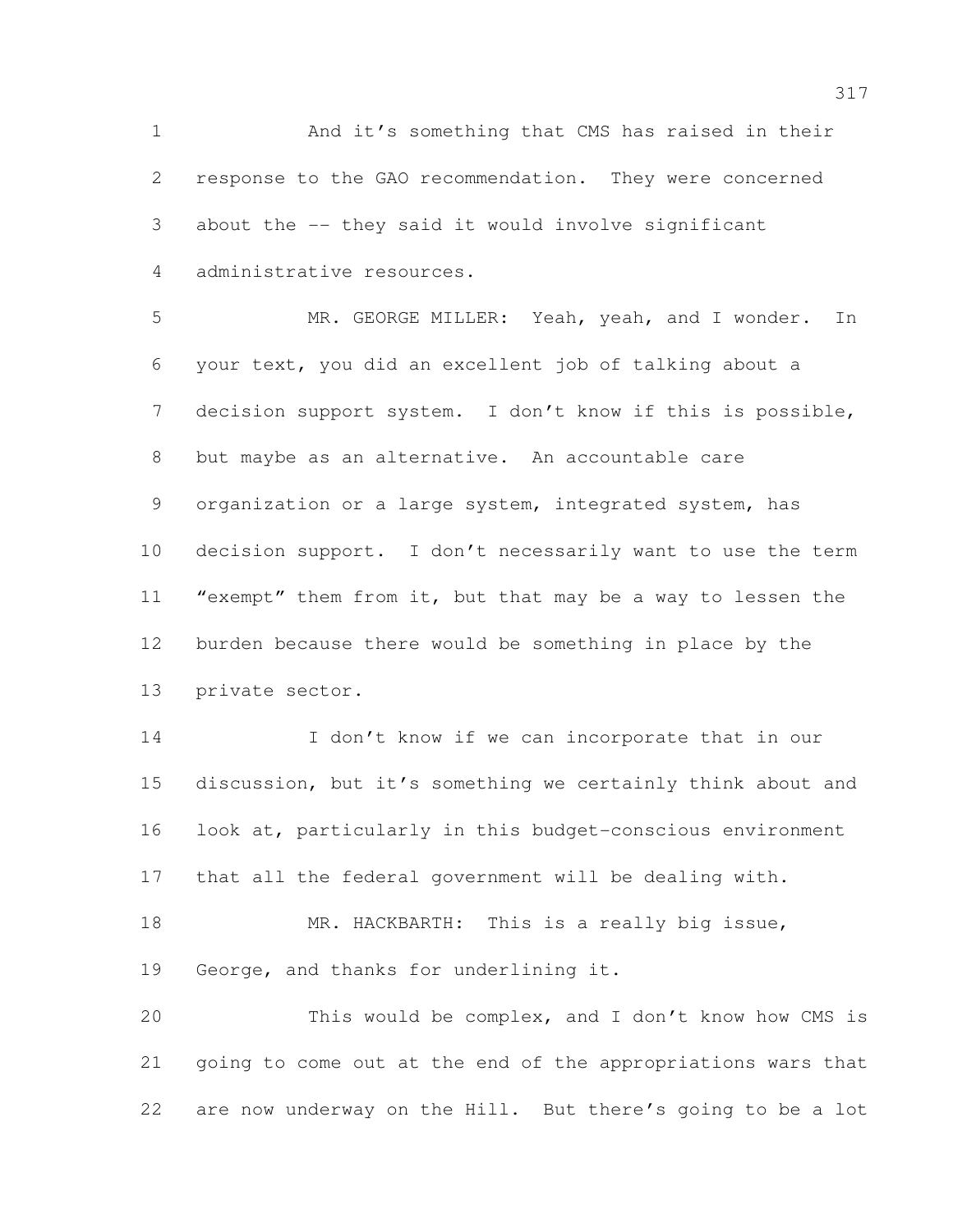of pressure, I would think, on their operational budget. For sure, the things that they're being asked to do are growing much more rapidly than the dollars are that they have for their operations.

 MR. WINTER: And just a second point regarding exempting systems or providers that have decision support software or a decision support system from prior 8 authorization, a couple -- there are examples in the private sector where a couple of plans have allowed this to happen. 10 One case I talked about in the chapter, in the paper, which is Massachusetts General. Another case is Health Partners in Minnesota, and their medical director spoke to the Commission in 2007 about their approach. 14 DR. MARK MILLER: Just to follow up on George's question, just to parse through a few things. So we have four recommendations we're talking about. Two and three are

not large administrative burdens for CMS, correct?

18 MR. WINTER: I think that's correct. DR. MARK MILLER: Okay. The first one is sort of asking the Secretary to investigate packaging, putting things together in the midst of the same visit, or looking 22 at the accumulation. So that's more of a research, kind of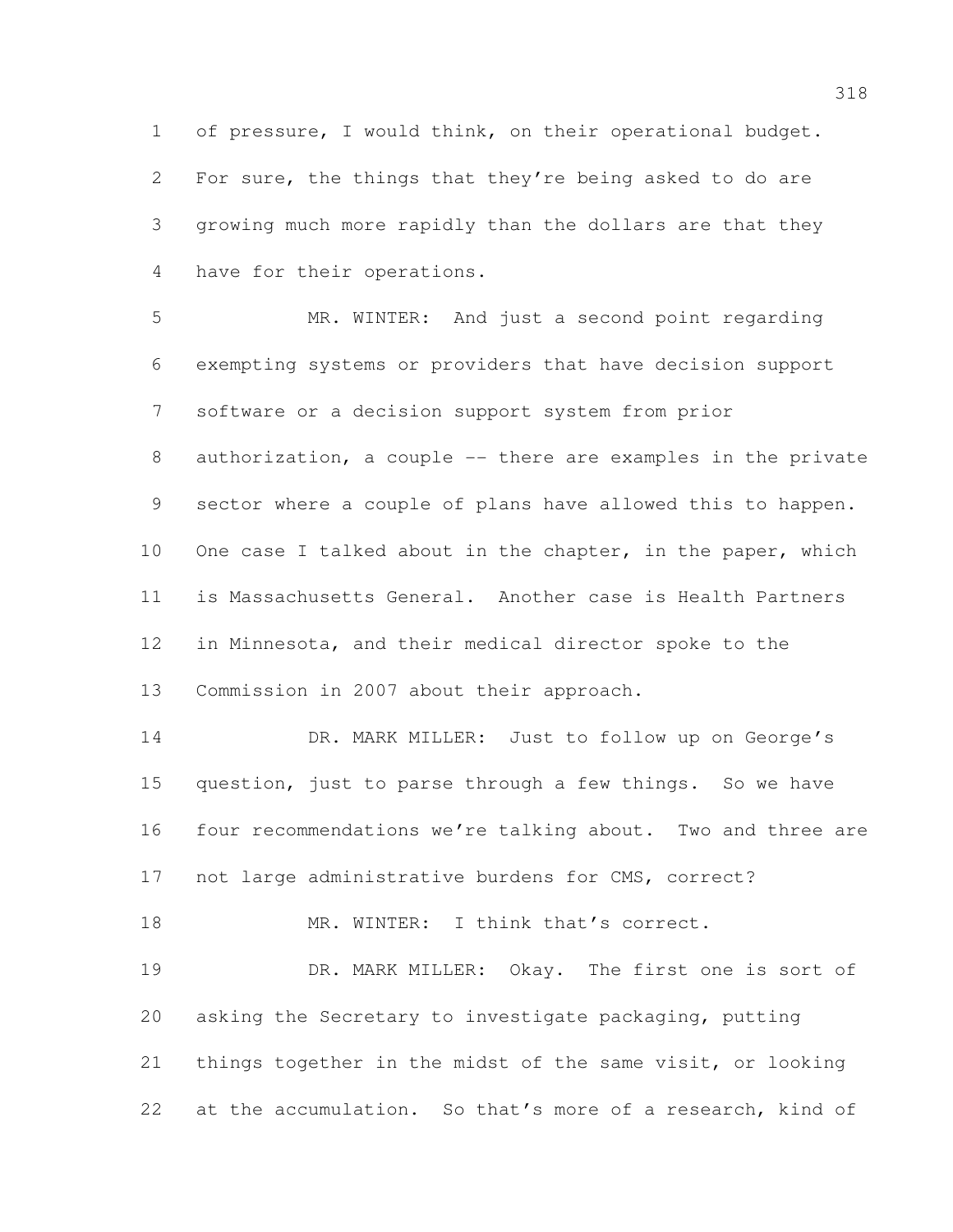identification of opportunity type of thing. It probably does have some administrative cost but perhaps not prohibitive.

 Then I think it's the prior auth where we get to the real deal, and I think that's where your question applies

7 MR. WINTER: And really, the first two draft recommendations are building on directions that the agency has already been moving in.

 DR. BORMAN: Relative to Recommendation 1, I would just say that I was on the CPT panel when the trend to component coding, which is the multiple codes sort of that in the end describe what some might consider a single service really started to accelerate, and to some degree that was payer driven by virtue of wanting to capture some parts where someone might in fact perform an image-guided service, but somebody else actually formally read out the interpretation. It really reflected combinations of things between say a surgeon sticking the liver while the radiologist is doing some guidance, or some of those kinds of things, and it was an attempt to capture the work of both physicians. Also, there were some other reasons on some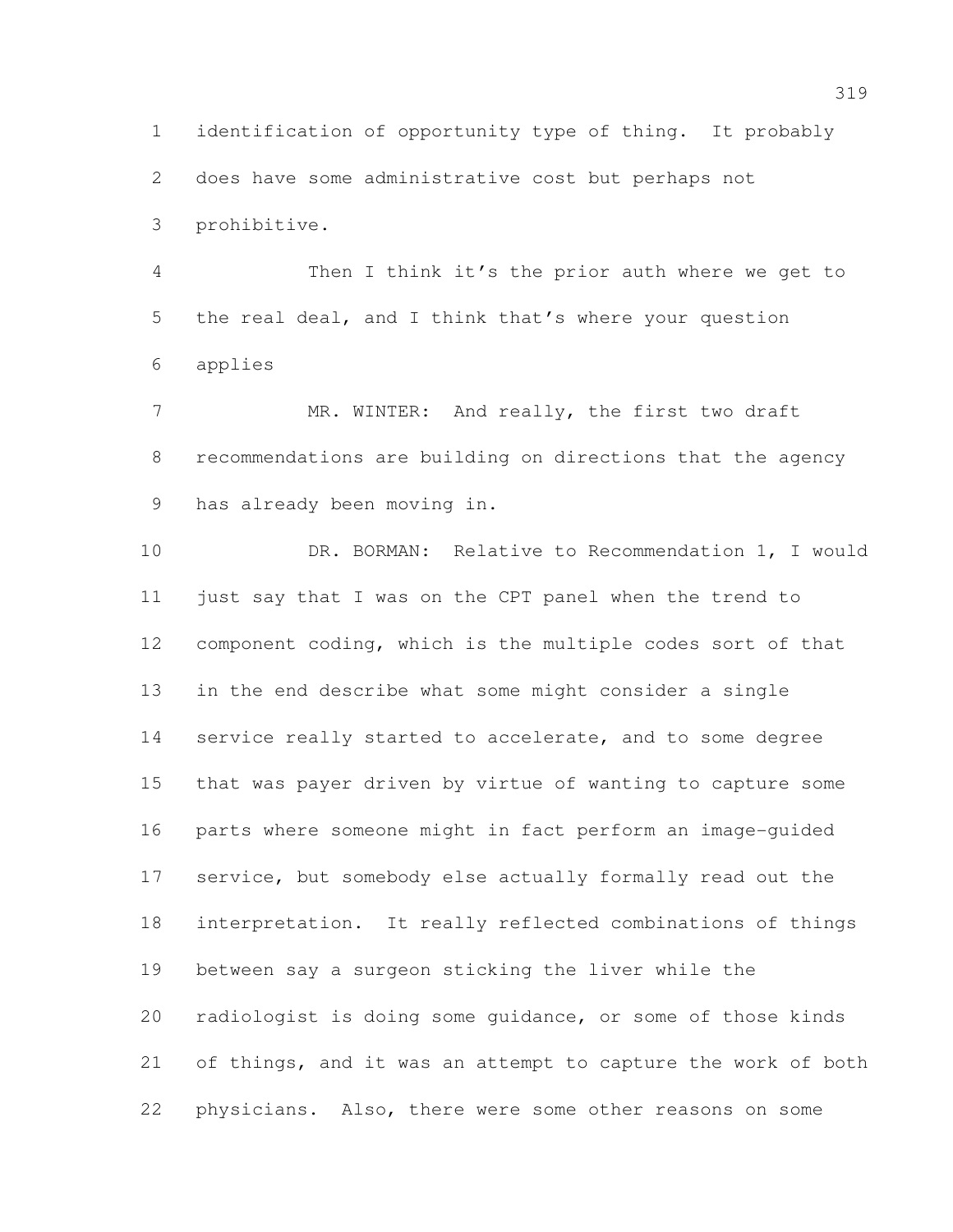other component coding.

| $\overline{2}$ | So I do want to be clear. I think everybody                  |
|----------------|--------------------------------------------------------------|
| 3              | should be clear, that there were some good things about      |
| $\overline{4}$ | component coding, and there were some desires by CMS and     |
| 5              | other payers to have -- some of it did get out of hand       |
| 6              | probably, so just to say that.                               |
| 7              | Glenn, in terms of -- or Ariel, you've got all the           |
| $8\,$          | answers today. You may have a prior slide. But on bullet     |
| 9              | 2, when we talk about multiple ambulatory services during an |
| 10             | episode of care, could that potentially mean multiple office |
| 11             | visits for the outpatient treatment of pneumonia?            |
| 12             | MR. WINTER: Absolutely. Yeah. We tried to                    |
| 13             | phrase it very broadly.                                      |
| 14             | DR. BORMAN: Okay. So it's not just trying to                 |
| 15             | target an imaging procedure, or whatever. Okay.              |
| 16             | Then on slide $12$ , relative to Recommendation $2$ ,        |
| 17             | this is not limited either by the nature of the imaging      |
| 18             | study. So this isn't meant to be just CT-head/neck/chest,    |
| 19             | but potentially that if somebody had a vascular ultrasound   |
| 20             | and then had an angiogram at the same time there would be ea |
| 21             | discounting. Is that correct?                                |
| 22             | That it would cross modalities and it would cross            |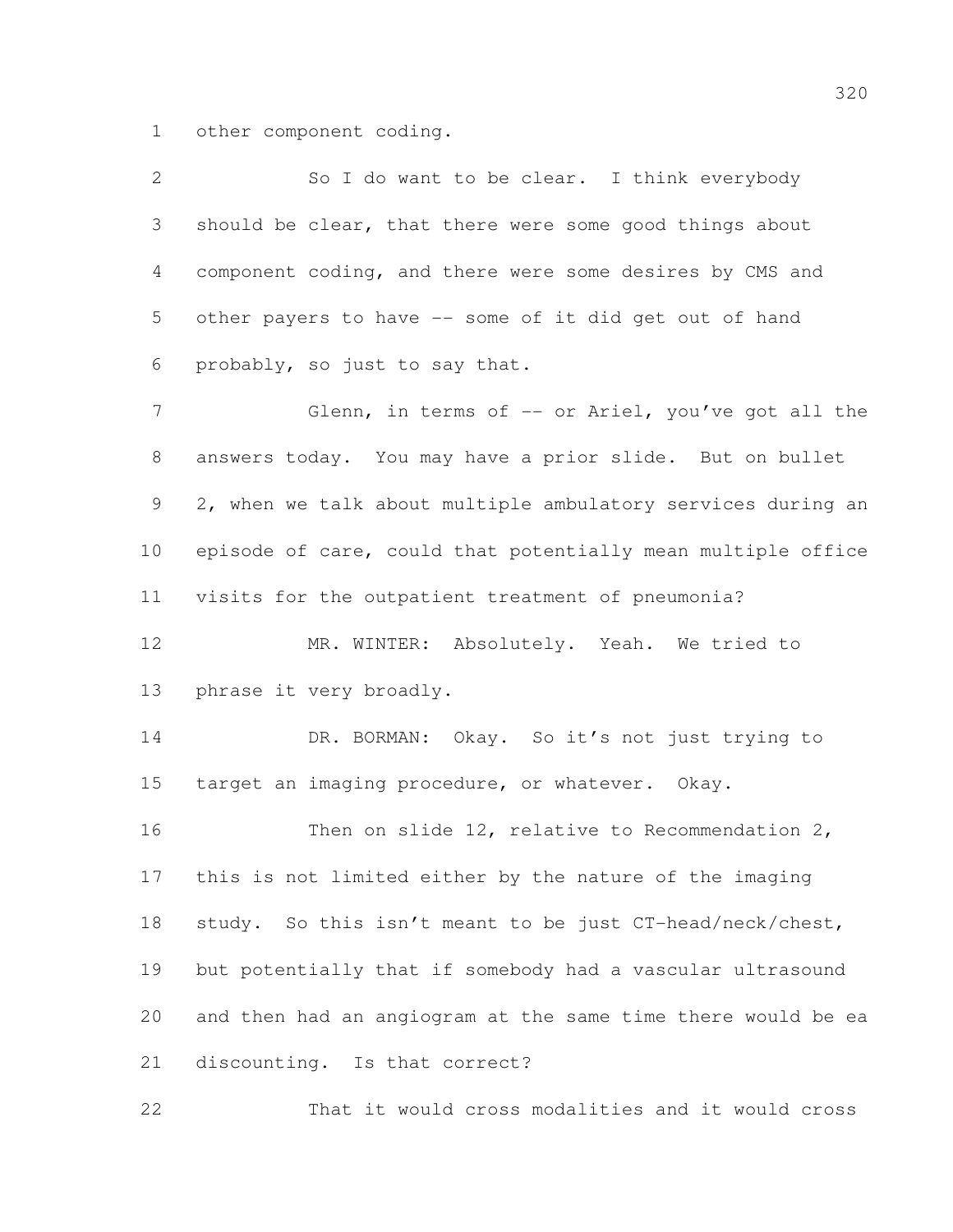body sites and thereby potentially diagnoses, is that correct?

 MR. WINTER: Right. The way it works now, until recently it was limited to within modality and within body 5 site. CMS recently expanded it, as you may know, to cross modalities and body regions. So now if you do a CT of the pelvis and CT of the head, different regions, but it's in the same session, the reduction to the technical component applies.

 So I would envision, and we can talk about this in the text. I would envision the same policy applying if you were to recommend a discount for the professional component, but again that's up for your discussion.

 DR. BORMAN: I do think when you cross modalities there may be potentially a little bit of a concern, but that's a relevant comment.

 On page 15, my last question to you is in some prior discussions, although not necessarily on this topic -- I think it was on the utilization, the equipment utilization discussion -- we sort of looked at nuclear medicine, CT and MRIs as advanced imaging because of their dollar cost, somewhat differently than we looked at standard imaging and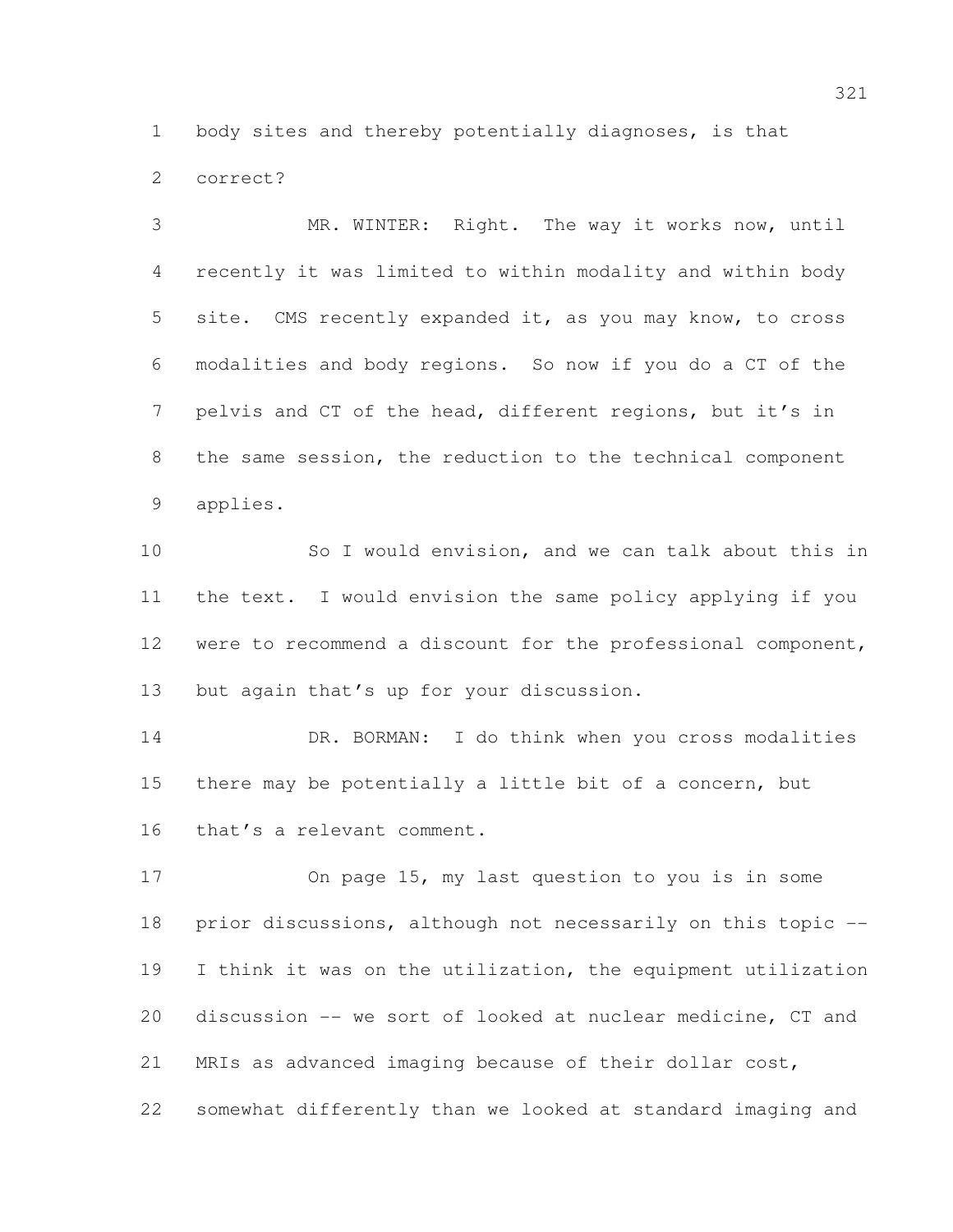echography. And so, now we're sort saying that kind of was a distinction that's not useful for this conversation.

 MR. WINTER: It depends on where you want to draw the line. I mean we've tried to frame this draft recommendation pretty broadly to apply to not only imaging but all other kinds of diagnostic tests that have a physician work component in the physician fee schedule. And so, that's where we have started. That's where we're starting off, but if you want to think about limiting it to advanced imaging, that's something to talk about. DR. BORMAN: I'm not necessarily being critical.

I just want to make sure I understand the nuances.

13 MR. WINTER: Right. This is meant to apply more broadly.

DR. BORMAN: Thanks.

16 MR. HACKBARTH: Okay, round two comments. Since we have draft recommendations, I would appreciate it if you 18 would give me some sense of whether you're for or against, or could be for if X, Y and Z were changed.

 DR. DEAN: I'm comfortable with the first three. I do have some hesitation about the prior authorization. Like Ron, I would wholeheartedly support prior notification,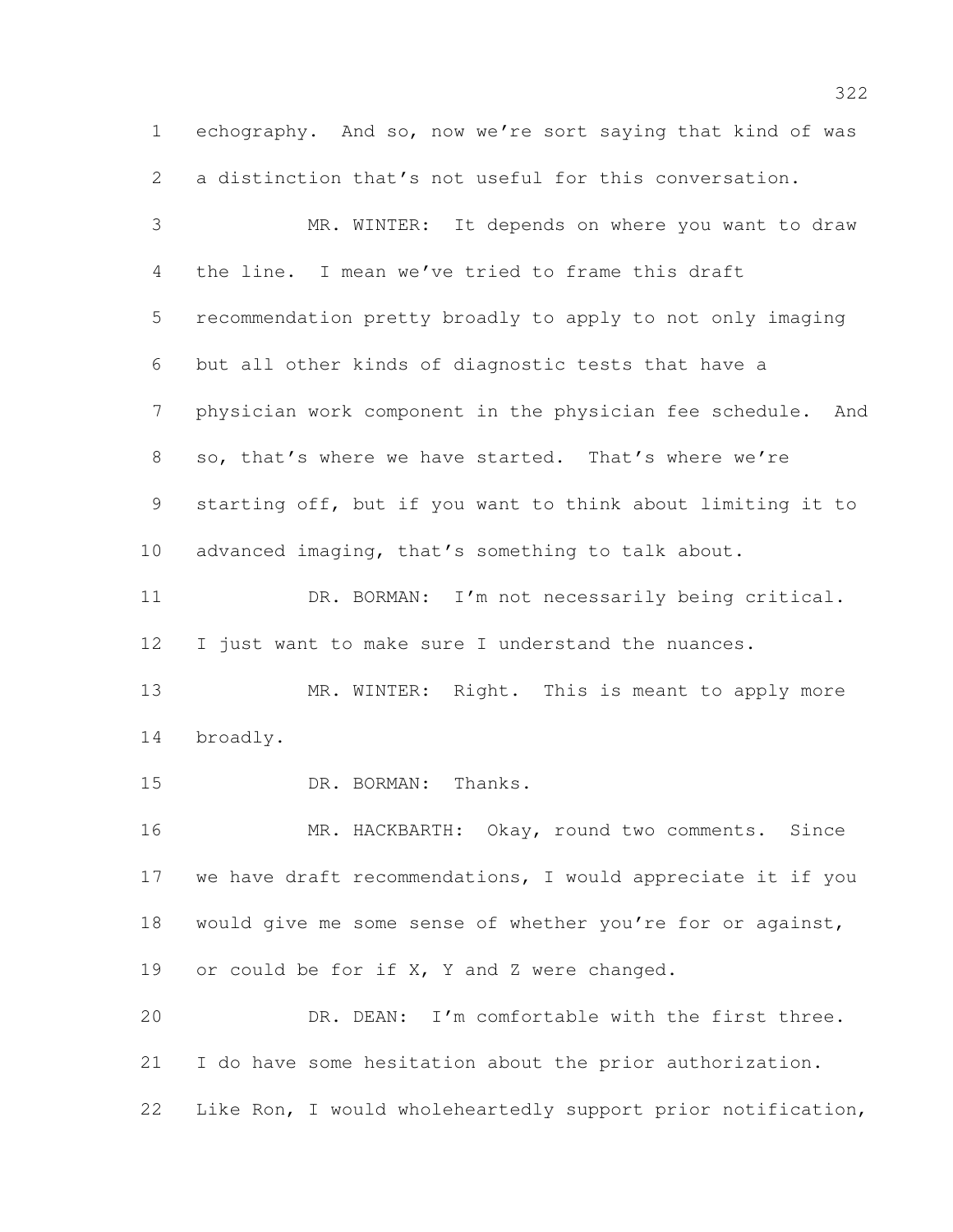and if in fact there's evidence that it can achieve a similar kind of result, I think that would -- it evokes certainly significantly less hostility because prior authorization evokes a substantial amount of hostility. And it's just a burden. It's just a hassle. You know. It's a hassle all the way around.

 The other problem with it is that there are some conditions for which our guidelines are there's good evidence base, they're well developed, they're reliable. And in those, I think it makes sense.

 There is a lot of what we do that's fairly gray, and I think the guidelines are not nearly as well developed. And there's also a concern that a guideline that applies to a particular patient who has one condition may be very different for an elderly patient that has four other diagnoses. And believe me, we see a lot of those.

 So I'm a lot more hesitant about the prior authorization, both because of the resources that it requires by all the participants as well as the sort of science base we have to support it.

21 I would be actually more comfortable -- I suppose it makes sense that it should be applied to the high users.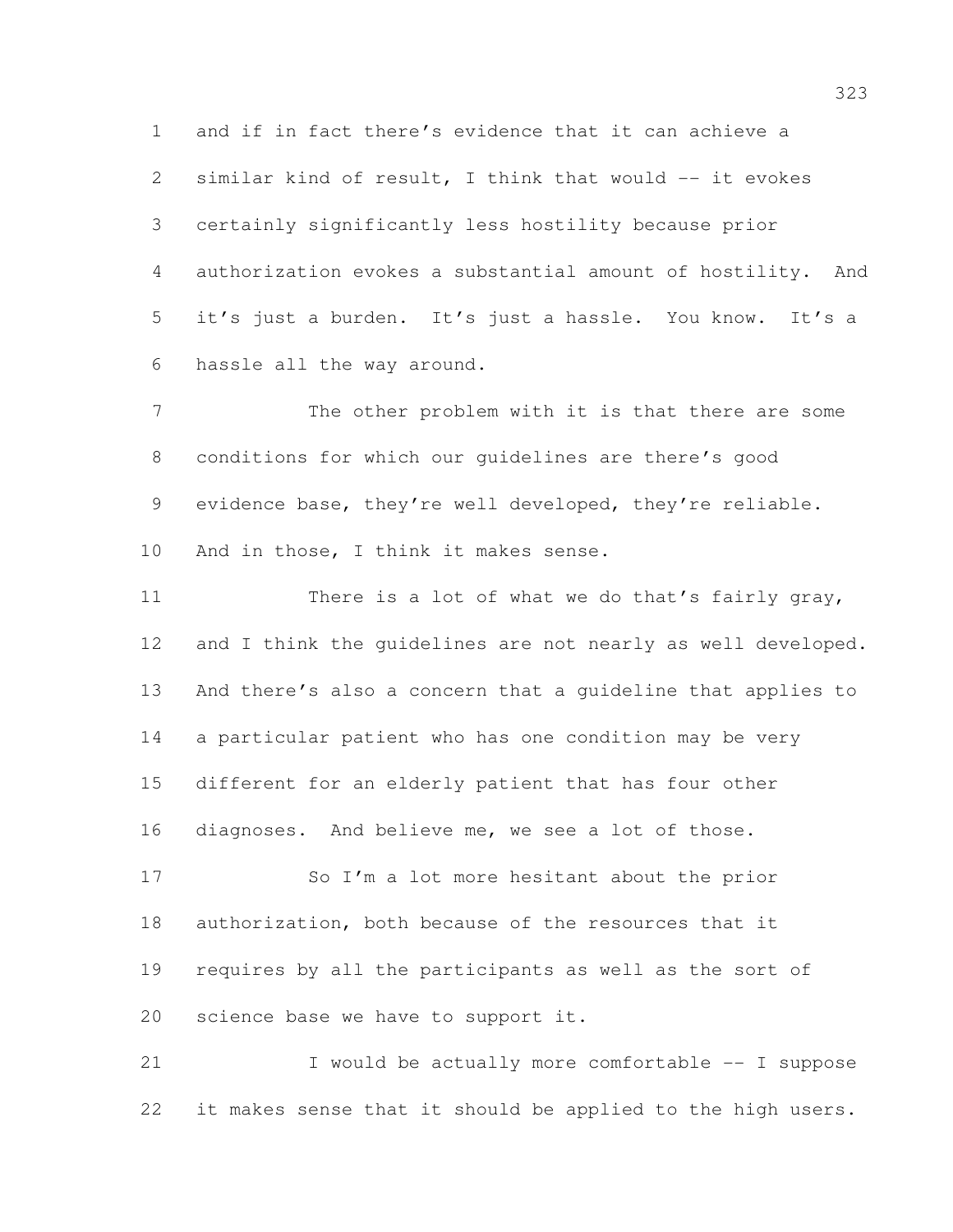On the other hand, I would be almost more comfortable to apply it to certain selected conditions where we really know we have the evidence base to support it.

 MR. HACKBARTH: Let me just emphasize if there's something that you would like to see recommended that's not even touched upon here, that's fair game too.

So, Cori.

 MS. UCCELLO: I think 2 and 3 are no-brainers. With respect to the third one and whether we're talking about the physicians or the practices, I would be comfortable using practices instead of physicians to prevent gaming issues.

The first one I think makes sense.

14 The fourth one I'm concerned about the burdens. I would be very comfortable with notification rather than authorization, but just because -- I mean it almost seems like prior authorization for everybody would be easier than just having to identify the outliers. So either that or the notification I think might make more sense than the outlier issue.

 MR. HACKBARTH: On Cori's first point about practices versus physicians, my understanding is that we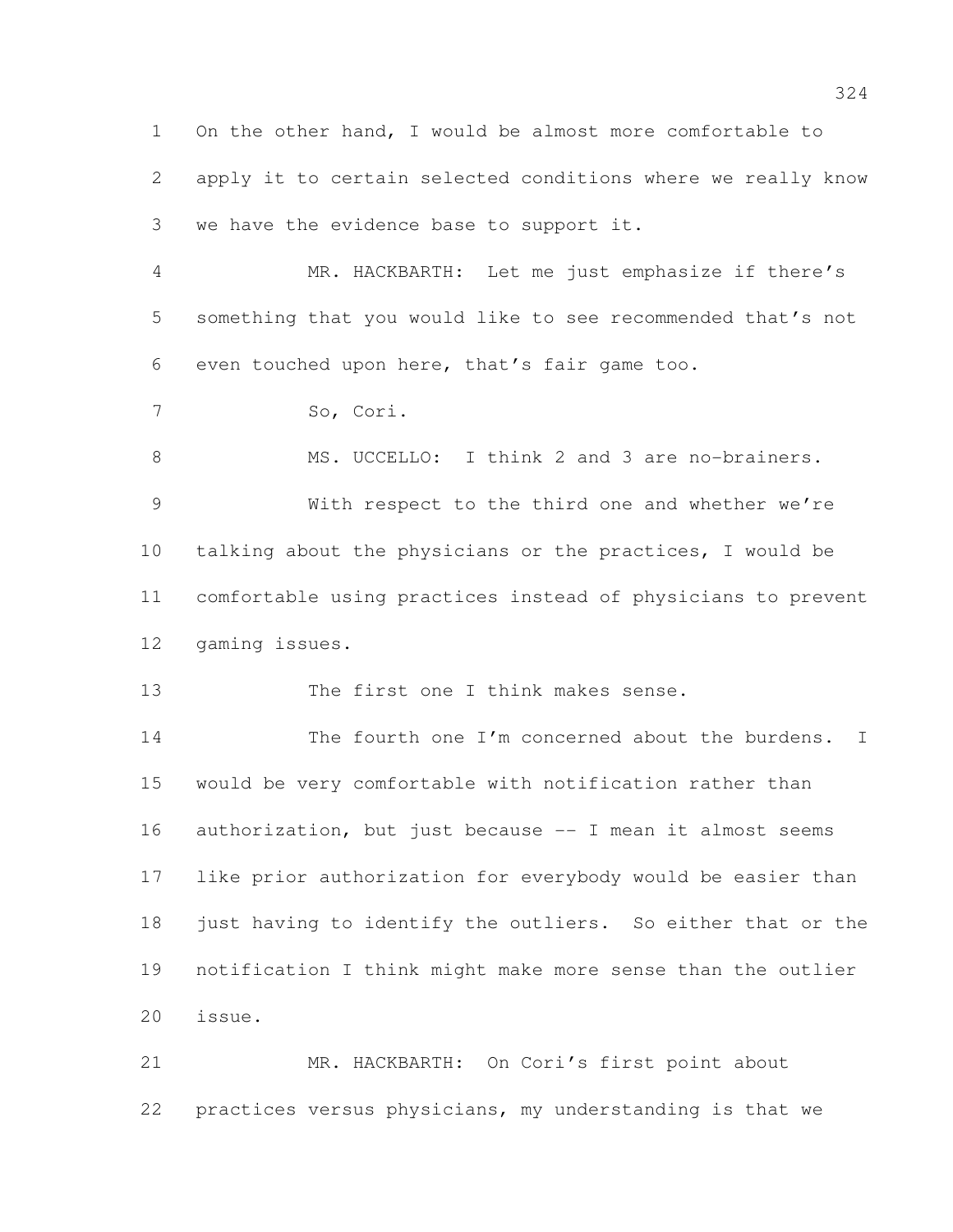don't always know the practice. Sometimes every individual physician in the practice has their own number, and we can't relate them to one another. And other times it's the practice that has the number, and they're all using. MR. WINTER: Right. So they should -- MR. HACKBARTH: We don't always know when people 7 are in the same practice, in short, right? 8 MR. WINTER: We don't always know. However, if 9 they share, each claim has a tax number on it, and the tax number should relate to a common practice. 11 One exception is sometimes physicians, if they are contracting for multiple practices, let's say, they can bill under multiple tax numbers. 14 MR. HACKBARTH: I see. MR. WINTER: So I think the way to do this is to look at the tax number on the claim, and if the tax number for the referring physician is the same number for the ordering physician then you would assume the same practice. 19 I'll stop there. That's an important question. MR. HACKBARTH: Okay. Scott. MR. ARMSTRONG: So I think I am close but a slightly different place. I would support all four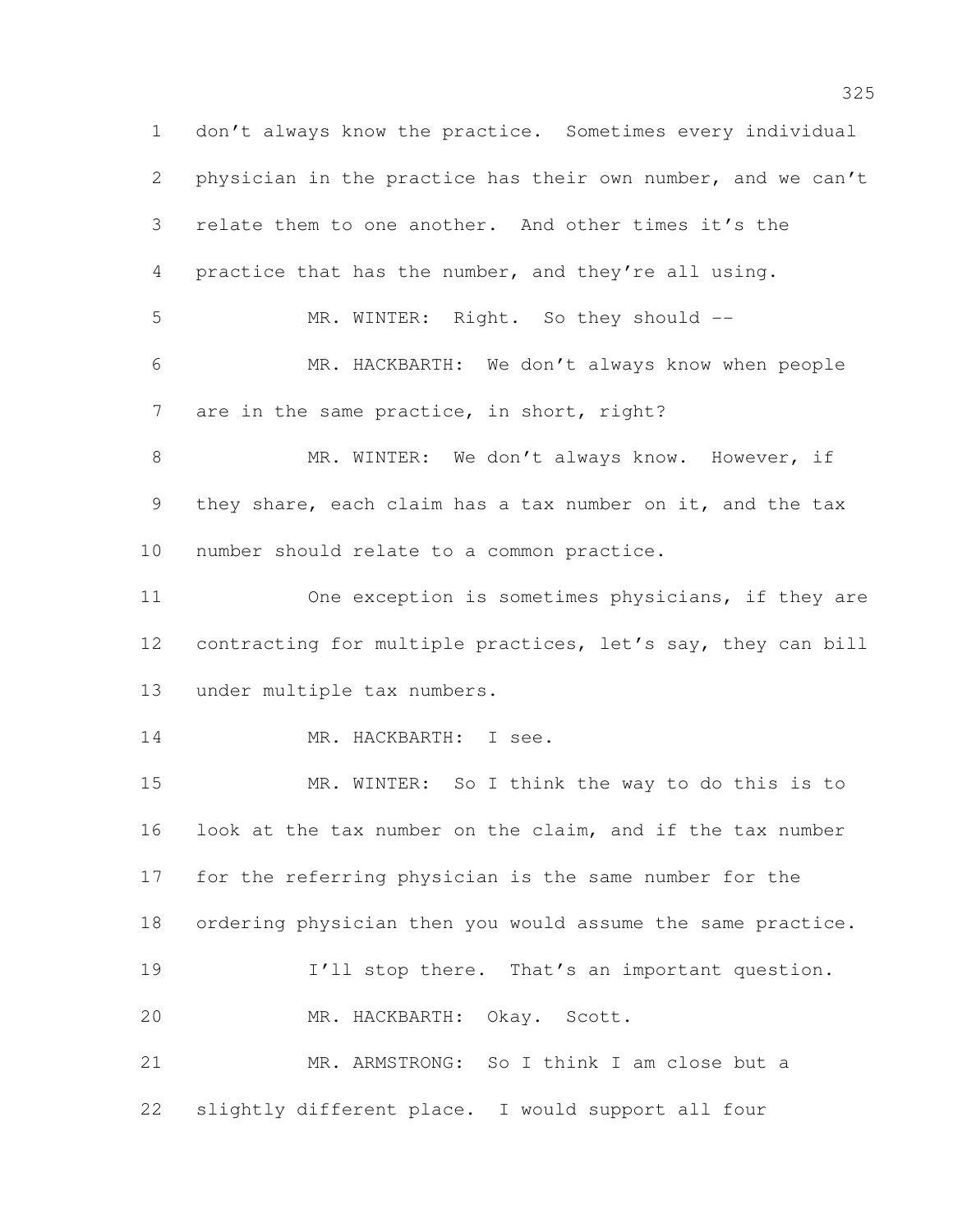recommendations. I understand the concerns expressed, but I'm much more comfortable with the idea of prior authorization, particularly limiting it to high-volume providers.

 My discomfort comes, to the degree I have any, from the fact that this is so out of context of so many other things that I would want to complement prior authorization with, like discussions about utilization profiles and rates, and some kind of comparative reporting, 10 or any number of other ways in which there are proactive, or 11 -- other than reducing payment, there are a lot of other ways of changing practice patterns, and we really don't speak to that in these recommendations. One day I hope we would be.

 MS. BEHROOZI: [Inaudible] -- because of the concerns expressed around prior authorization.

17 I do think that, as Cori said, you could just say it applies to everything or to everyone ordering certain types of tests. You know. There are different configurations for targeting, as talked about before. And it does just feel like a lot of the discussion and analysis is around self-referral, and that kind of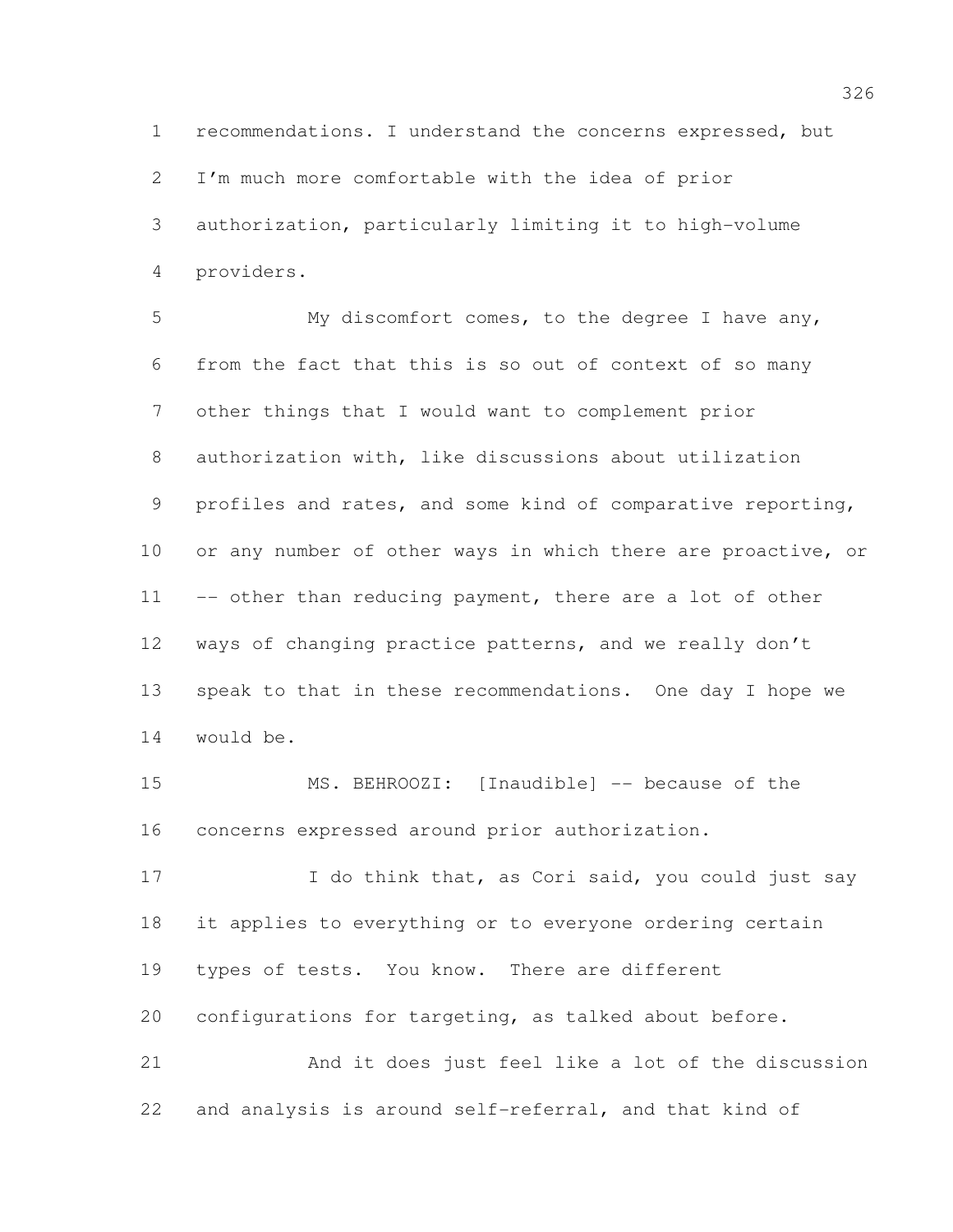lowers the thresholds a little bit maybe on how precise you have to be about identifying what's an outlier in certain other of those targets. So that might be a refinement that makes it more palatable.

 The other issue that we aren't addressing here, maybe it's more relevant to some of the other areas besides imaging, but the whole area of things that aren't done on the same day. You know when you're talking about self- referral, right, the things that are not for the immediate diagnosis and things like that. So I wouldn't mind if we 11 said something about that too, but maybe that's one of the prior authorization criteria then too.

13 DR. STUART: I support the first three recommendations with one suggested change, and that is that 15 I don't see any reason why they should be budget neutral. 16 So I would favor not having language about whether they're budget neutral. I would have language to the effect that you expect to have some savings going back to the trust funds

 I too am a little ambivalent about prior authorization, particularly in the light of CMS's own ambivalence, or maybe opposition, to this tool. And one way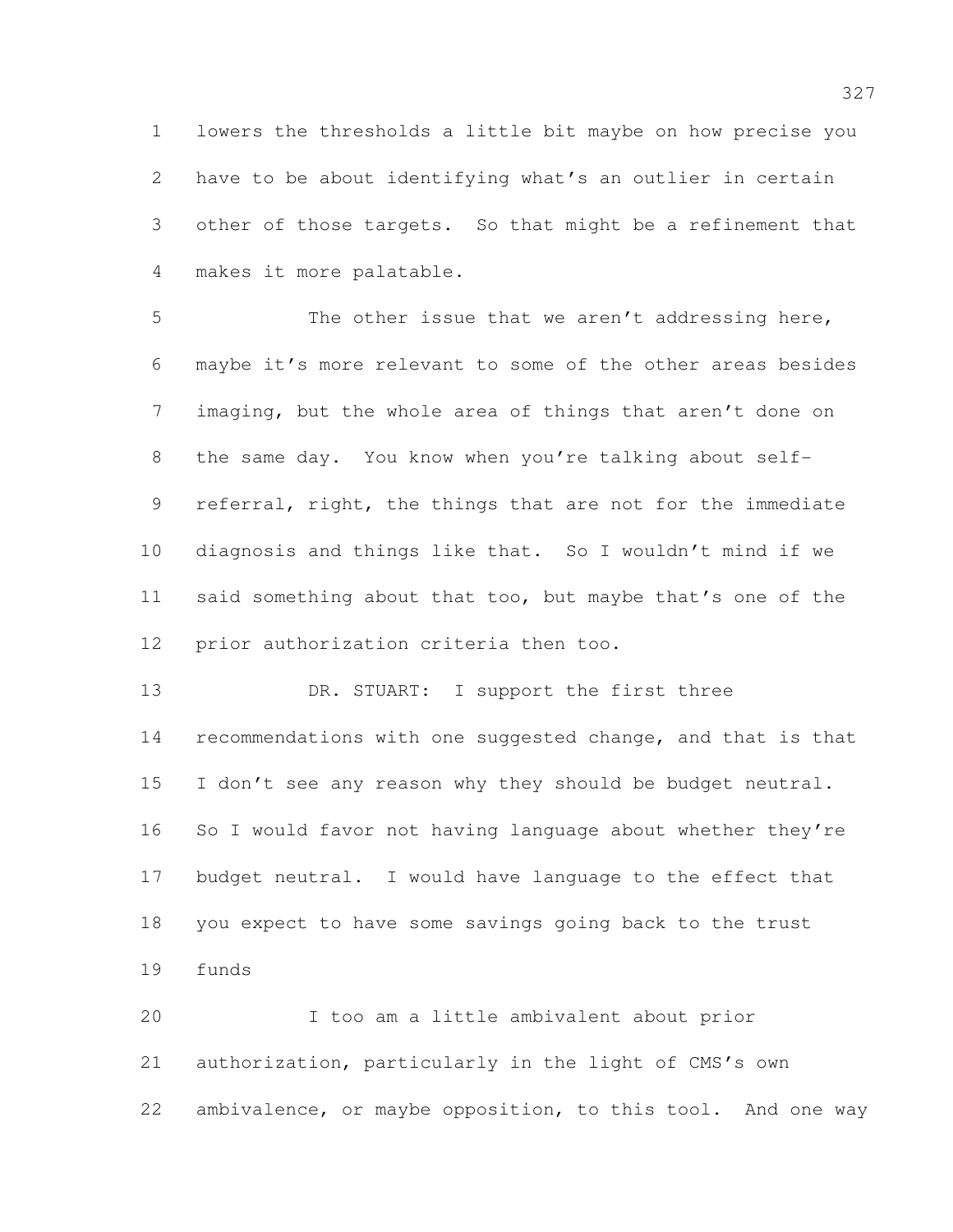we might be able to approach this is through a

 recommendation for pilot tests, so that some of these questions that we've raised could actually be field-tested, or a demonstration. I guess pilots would be the best since if you find something then you can put it into play. So I would just simply add that as a possible.

 MS. HANSEN: I am fine about the first three. The fourth one is related to a comment on the previous presentation, that again it's assuming that the physicians who are ordering a lot more imaging have somehow been screened that these are beneficiaries who actually may need a lot more imaging. So in other words, is there a subgroup of looking at the appropriateness of it, or is it just the comparison of a similar practice and they still are outliers?

 So it's one of the things of just distinguishing this fourth recommendation a little bit more.

18 DR. BERENSON: I support 2 and 3.

19 I'll get to 4 in a second.

20 I find I'm a little bit unhappy that within Recommendation 1 you've got 2 very different things that you've put together. What Karen described earlier as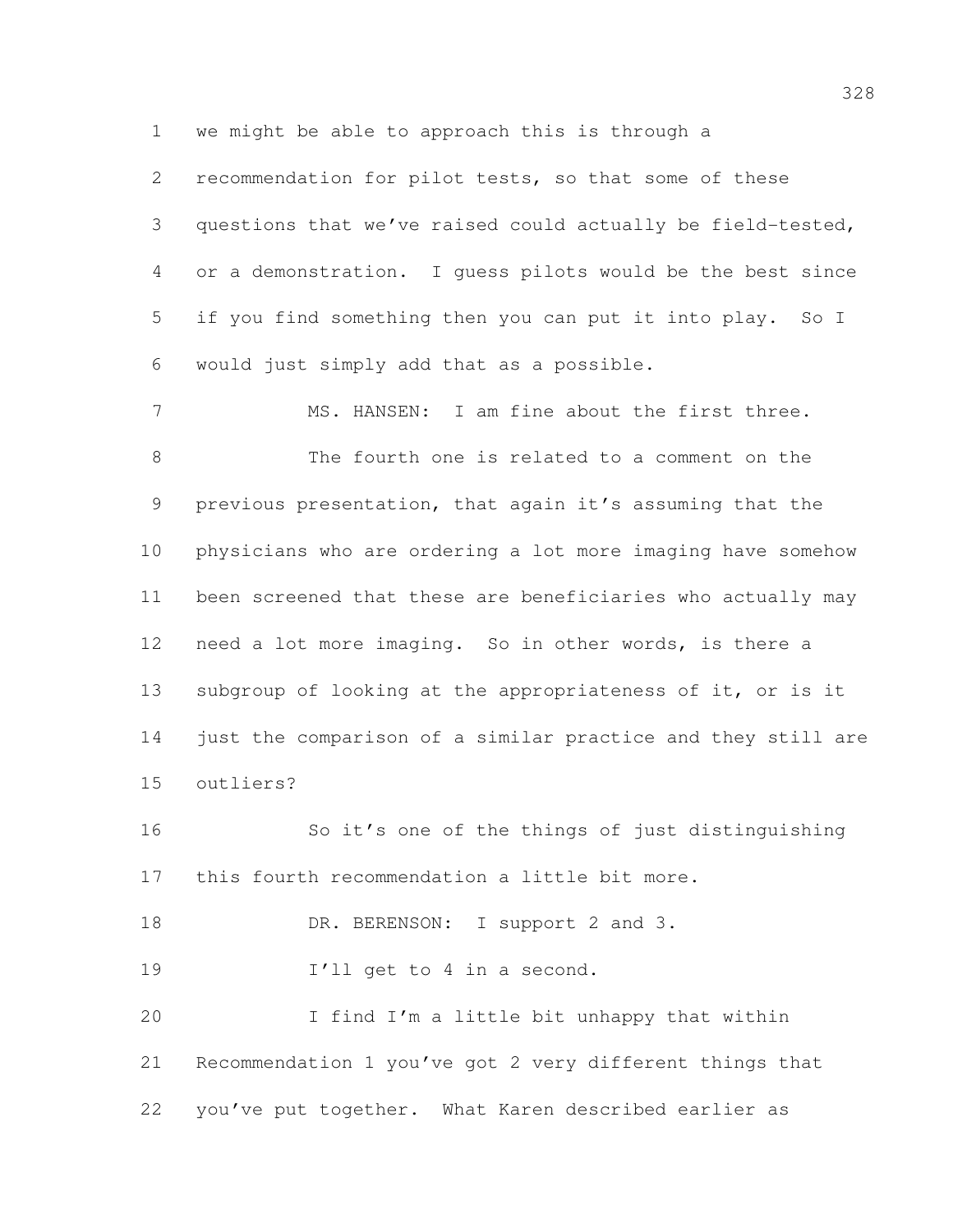component coding and putting together services that are always done at the same time into a logical comprehensive code is straightforward. That should happen. It is happening. The RUC and CPT are doing it. That is very different from an ambulatory episode of care where you're putting together a longitudinal care over time.

 I am very skeptical about our ability to operationalize ambulatory episodes. And this isn't the time to do it, but I could tick off four or five design issues that I think might disable the problem. So I think it's a little too facile to just say let's go do it.

12 I'm all for the Secretary for studying it. I think it's much tougher even than the hospital-based episodes which at least are anchored in a hospital base. I'll just give a couple of my concerns -- is episodes will come out of the woodwork.

 If we're going to pay for an episode of low back pain, what was then an incidental thing that happened as part of an office visit will now be an episode of low back pain unless we had some way to protect against that.

 We have to deal with the issue of does the episode include the MRI for low back pain or does it not include the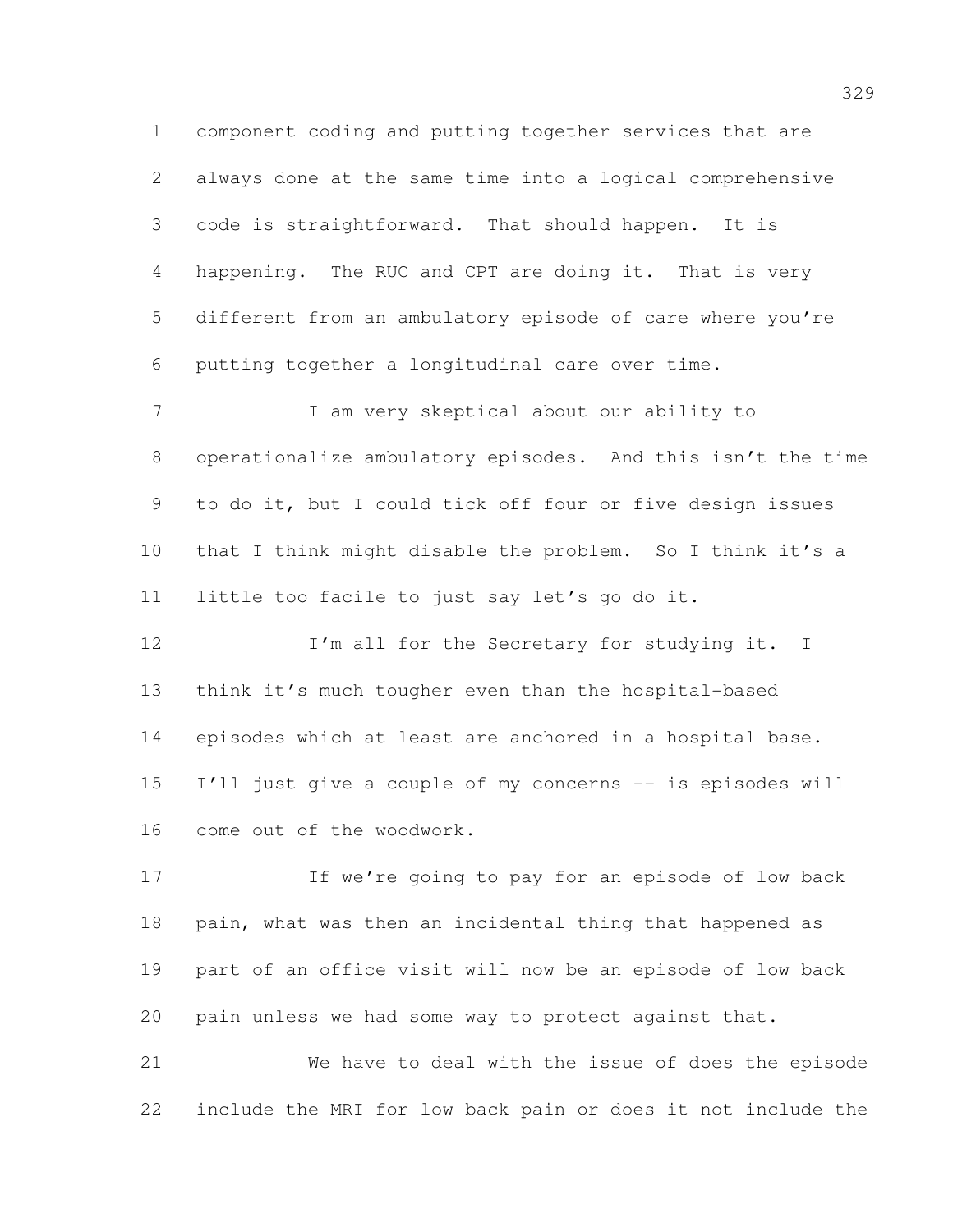MRI for low back pain, either penalizing or rewarding somebody who has the equipment.

 I just think there's a whole bunch of issues in there. I'm happy to study it. I'm happy to develop it. I'm skeptical that it becomes a solution. So now I'm at 4. I'm for prior authorization in this area. I would emphasize that it only -- it has to be evidence-based, and so I share the concern that Tom raised, that if we're in areas that we don't have good guidelines 10 and there is no evidence or consensus around the right care, we've got to go light. So that's number one.

 Number two is it absolutely has to include gold-13 carding which is the term that private insurers use, which is they should be limited to the 10 or 20 percent of practices that abuse the privilege of self-referral or of over-referring. We can't just have this as a routine intrusion into every doctor's practice, which is the way managed care did it, and I think right from the beginning that should be a principle.

 And then I want to finish with the following: I am sympathetic to your view that, when done right, self-referral is a desirable thing, but I participated in a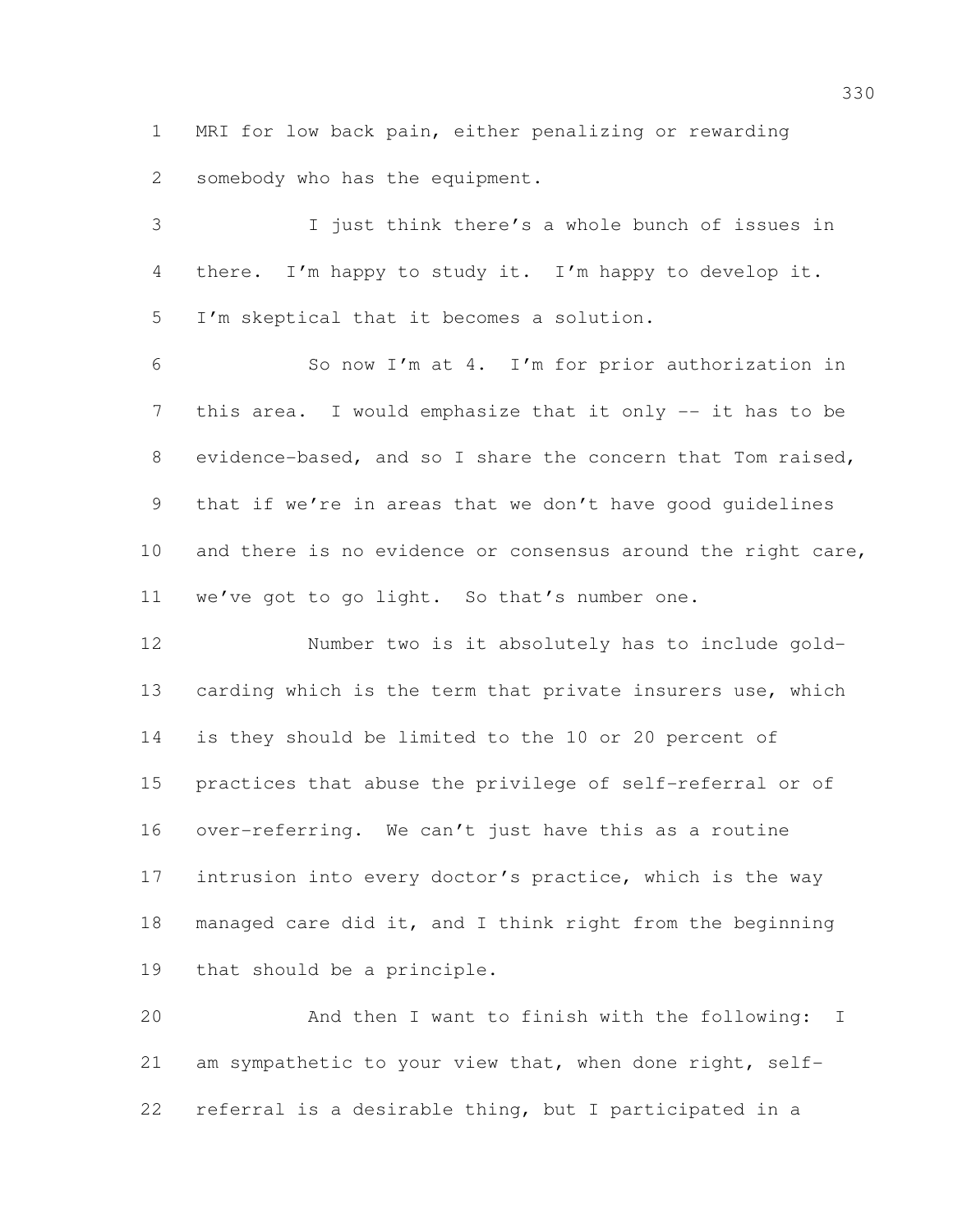meeting last week where an administrator of a cardiology practice with about 12 docs sort of made a presentation in which he was demonstrating how bad a partner Medicare was when Medicare had the temerity to reduce fees for nuclear scanning and things, which will reduce their income by 40 percent was the assertion. CMS finds maybe 14 percent over 4 years. It means they're doing an awful lot of these things or he was making it up.

 Number two, he was talking about isn't it unfortunate that we had to buy our own CT angiography because we couldn't get together with the hospital and the other cardiology group in town. So we are all now going to do a lot too many of these because we couldn't get together. 14 It was real clear. He just right out front said it.

 And then the shocker of this discussion was he talked about CMS may have the nerve to reduce payment for 17 PET scans that they had recently purchased.

 So we have a cardiac practice with that kind of technology billing the hell out of Medicare, and so what I'm going to suggest in addition to prior auth, which presumably would catch this group, is the potential of civil monetary penalties. Tomorrow, we will be recommending some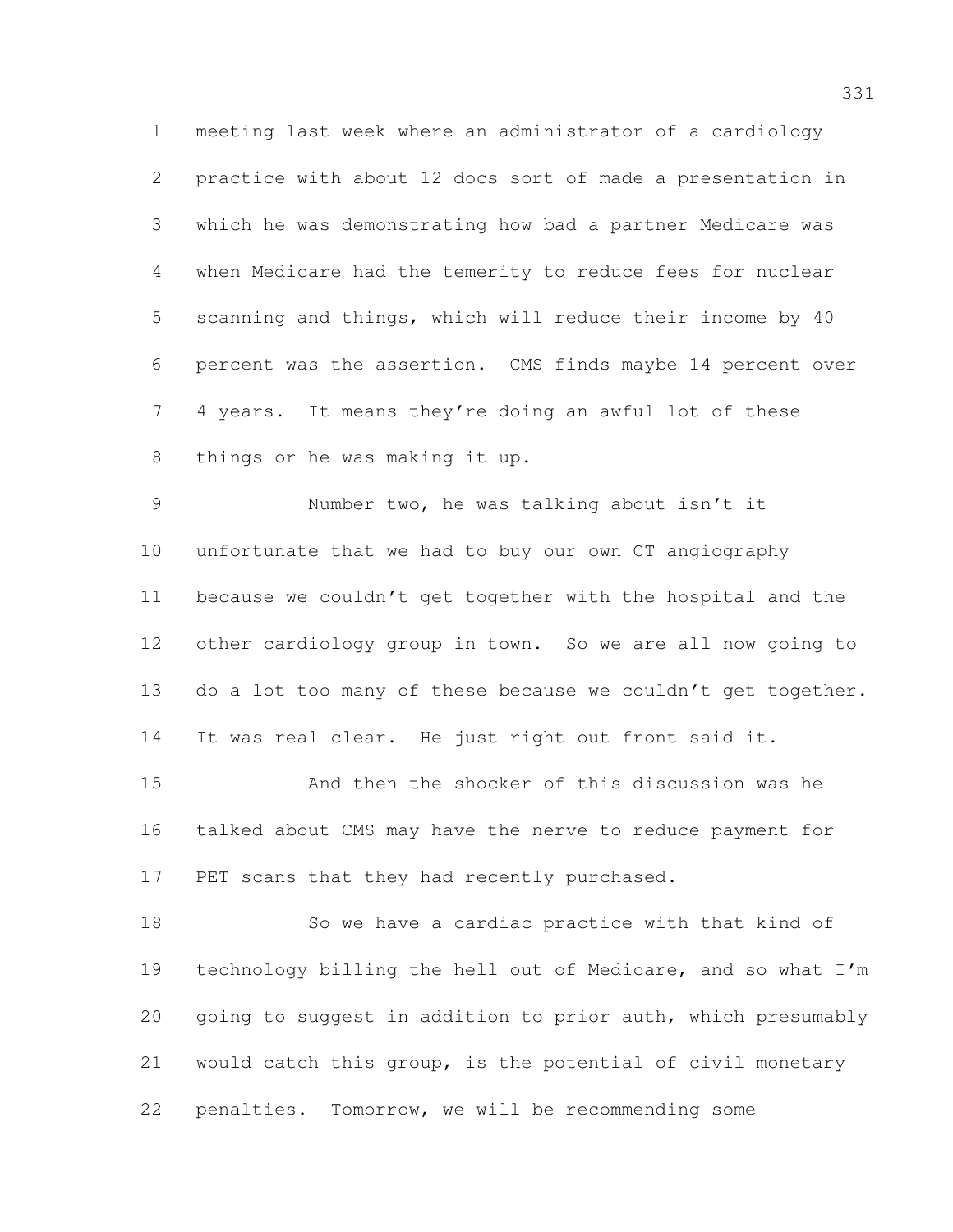intermediate sanctions for poor quality. I don't know why we wouldn't also tie that to the prior auth program where we find real abuse of the program -- some kind of intermediary sanctions with the ultimate threat of kicking somebody out of the program.

 What we've got here is echelon practices not abusing self-referral and then people who are absolutely abusing it and actually think Medicare is the bad partner when in fact they're the bad partner. They're the ones forcing us to have to recommend these kinds of policies, which is unfortunate.

 So I do -- I am sympathetic to not just banning. You know. They have invested in their PET scan. So I don't know what to do about them. But I would certainly want to hold them to a standard that they're doing it appropriately, 16 which I think should be pretty rare, pretty rarely. And if it turns out in prior auth that they are not following the evidence-based guidance in that area, they shouldn't just walk away scot-free in my view.

 MR. WINTER: Could I just clarify your comments on the prior authorization and the gold-carding?

DR. BERENSON: Yeah.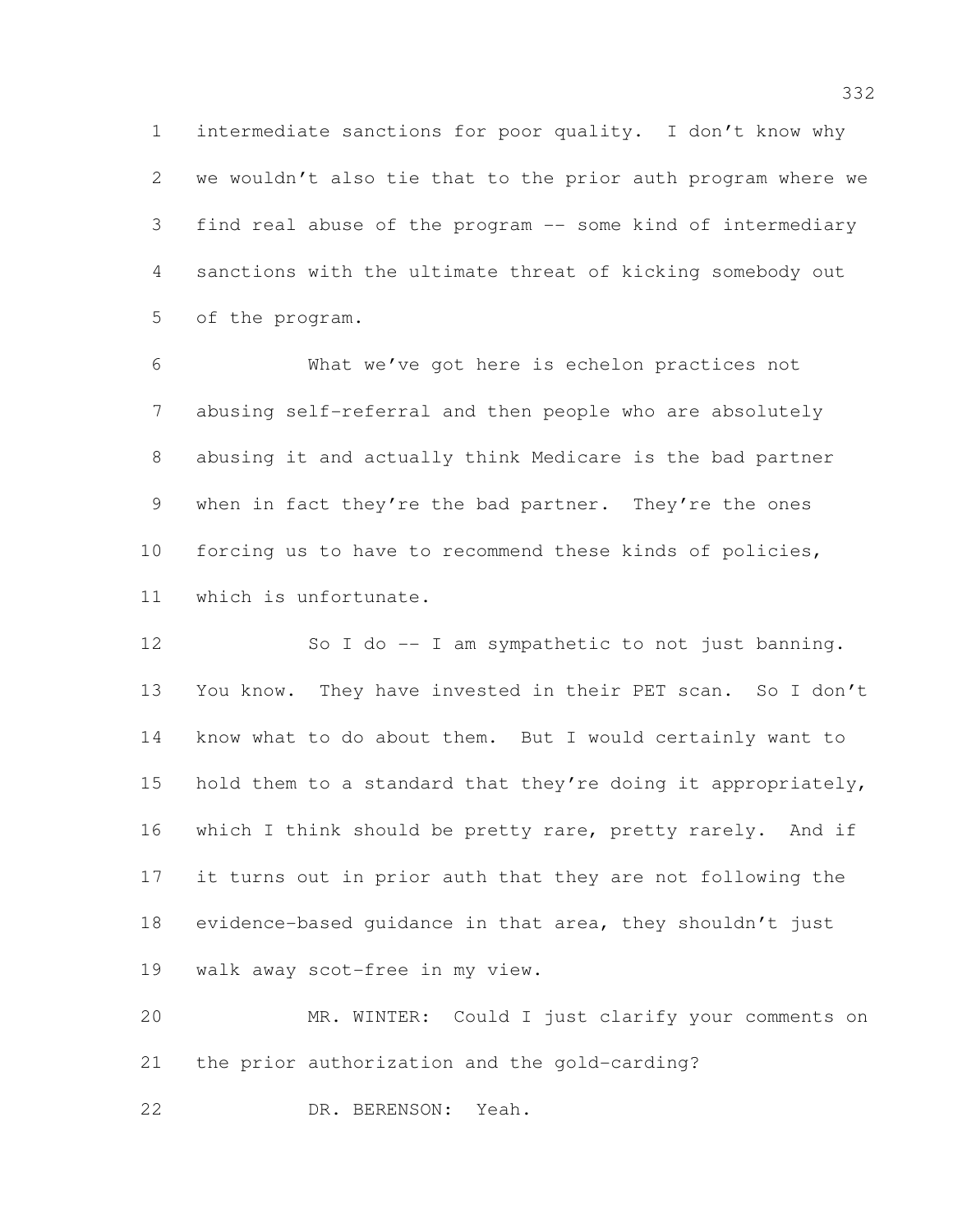MR. WINTER: Is the notion that you would target all self-referring physicians for all high utilizing physicians.

 DR. BERENSON: High utilizers. High utilizers. I assume that many of them would be self-referring physicians. MR. WINTER: Right.

 DR. BERENSON: I suppose until you develop the profiles you're probably reviewing everybody, but I would very quickly sort of give a lot of people passes.

 And the final thing I forgot to say is I actually would start here. I think there are other places where prior authorization has a role in the program. There's a recent published article that didn't make our handouts, about the overuse of insertions of intracardiac defibrillators, far beyond clinical indications, far beyond what CMS has approved as the coverage. It's a \$50,000 elective -- usually elective -- procedure. I think Mark has heard me say this a lot. I think it's ripe for a prior authorization program.

 I think we could establish pretty strict criteria, so that we're not applying prior authorization where we don't have evidence, which is where it's not a high-cost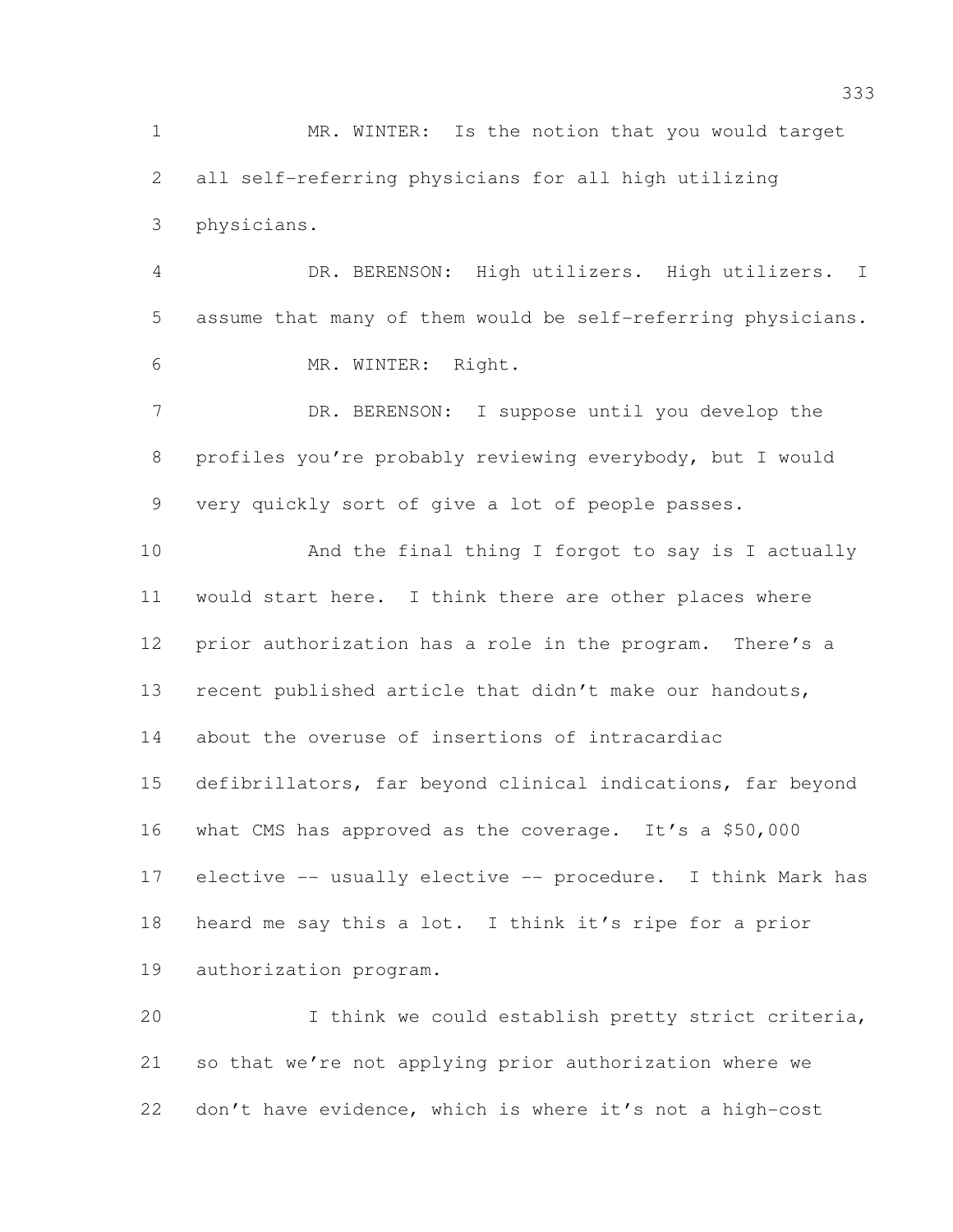item, where there's no significant practice variation. But when a service meets a set of strict criteria, I think CMS should do it.

 But I wouldn't start there today. I would start with something that has some evidence of success with private insurance, see how it works and then see if it can be the model for building on for other very selective uses of prior authorization.

 MR. HACKBARTH: So could I ask you about Draft Recommendation 1? I think your point that the two bullets are fundamentally different is a good one, and I would also agree that the second bullet raises some really complicated issues.

 So if we were -- on the other hand, I hear you saying that the first bullet is already being done. Did I interpret that?

17 DR. BERENSON: It's being done, but I don't have any problems with taking credit for -- I mean it could be done. I don't know if we need to.

 I mean I don't know enough to know whether a further nudge would be helpful or not. I know a lot of good activity is going on this area.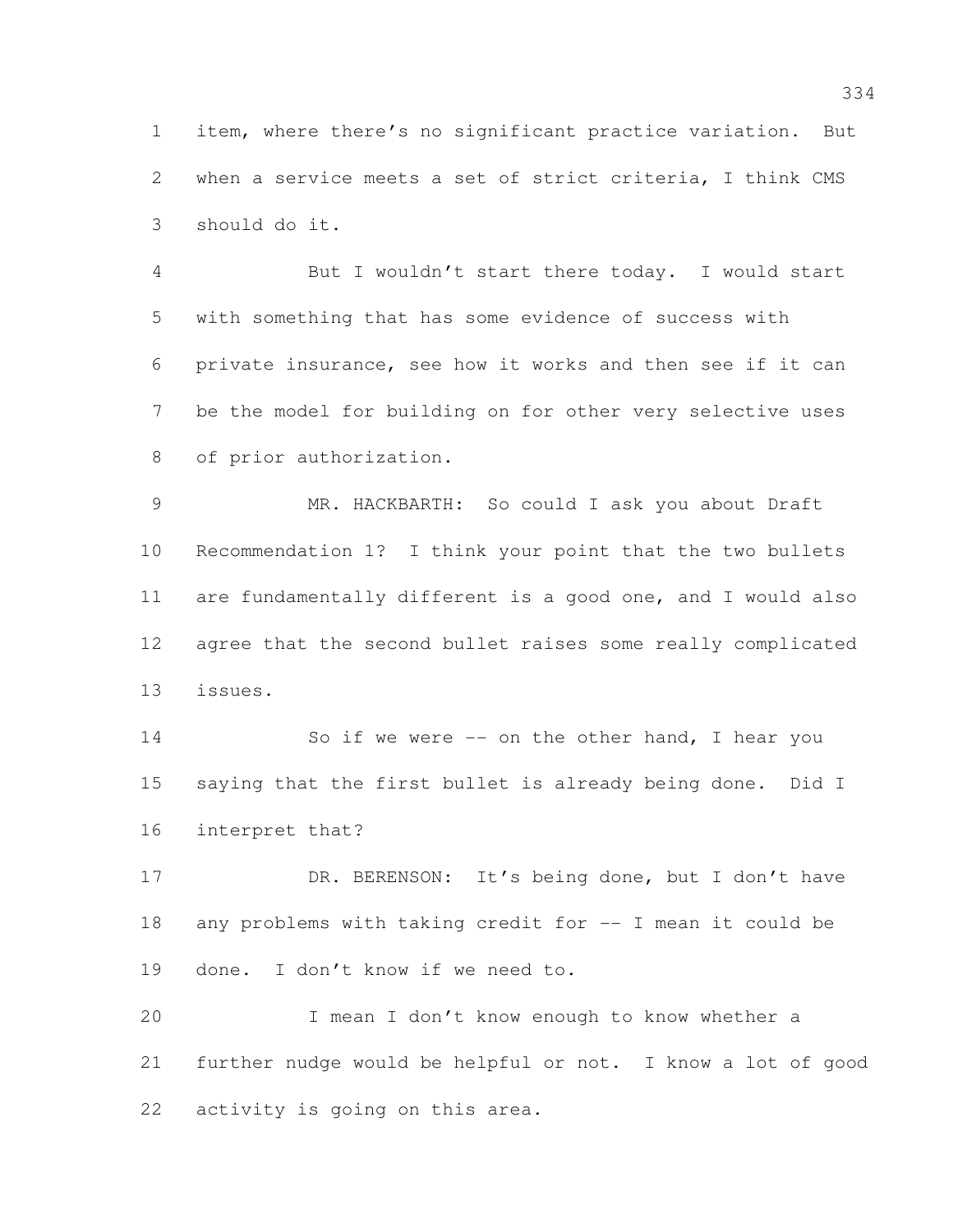MR. HACKBARTH: Okay. So the question I'm getting is if we were to drop the second bullet because it's a whole different kettle of fish, does it make sense to have a recommendation with just the first bullet?

 DR. MARK MILLER: If I could just parse through, although given the passion that Bob was feeling there at the moment I wasn't sure I wanted to go in. But I just want to parse through your comments on the first thing, none of the 9 last stuff. You're okay there.

 But the first thing, when you raised on bundling, I just want to walk through a couple of levels. There is the stuff that's going on. Okay? And that tends to be procedure-oriented.

 At least some of the next level would be packaging 15 other things -- office visits and tests, that type of thing, asking CMS, the RUC to begin to think about packaging beyond what their current efforts are.

 A third level of bundling is bundling like the global surgical fee where you say it's the same physician doing a series of services over a set of time.

 Then the next level of bundling -- I don't know how many I have going at this point -- is the one where I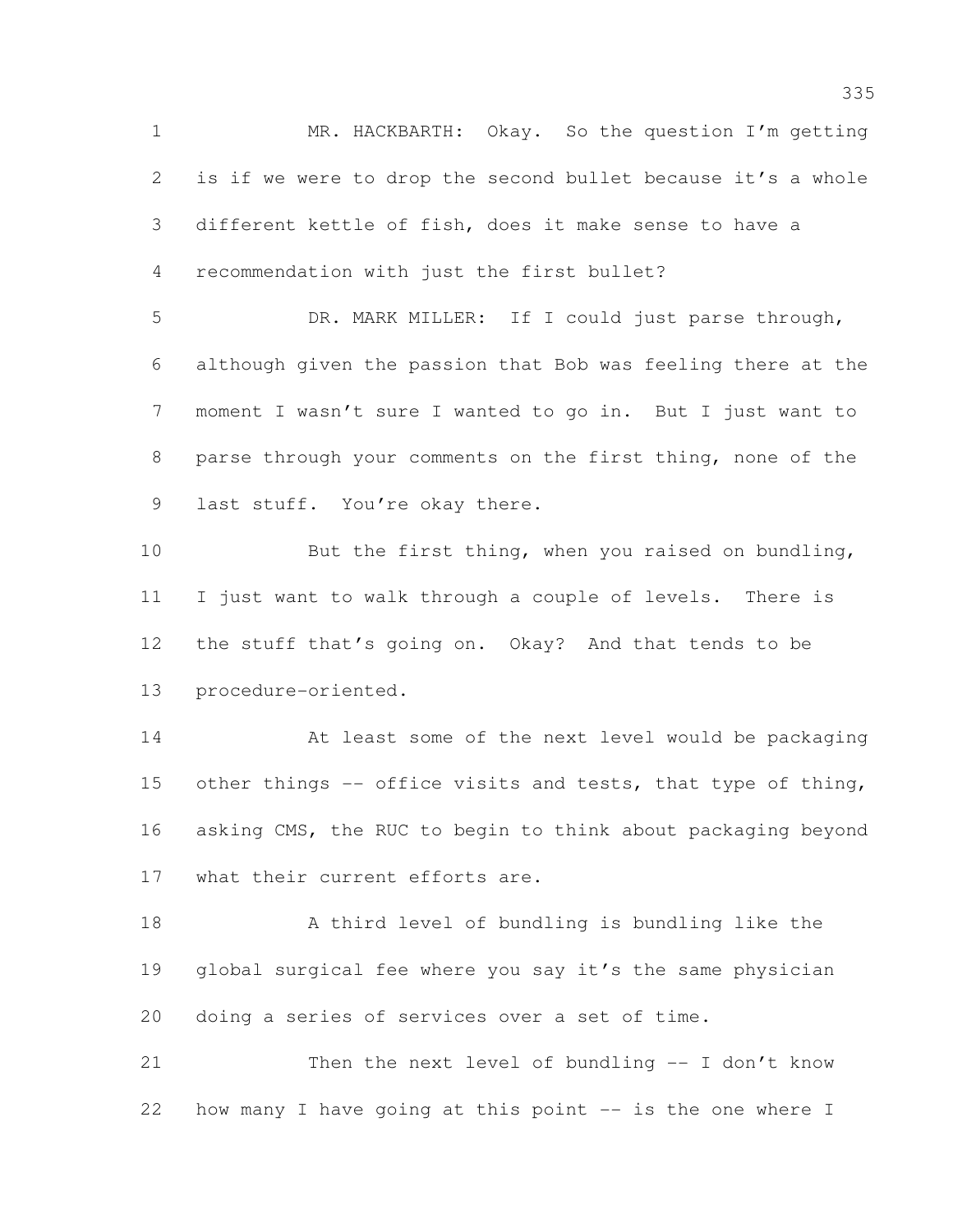think you referred to more as the ambulatory episode where it's multiple providers, multiple time.

 And I'm just trying to narrow in. My sense was it was the last one that gave you the most -- DR. BERENSON: Yeah. No, I think there are some sort of operational issues. Even on a global payment now, there's at least a suspicion that the payment for a 90-day global period for surgeons has too many post-surgical days because patients don't stay in the hospital anymore, that they may be valued at too high an office visit level. Those are technical issues, but I'm all for keeping 90-day global payments. 13 I am very much talking about the episode over

time.

 DR. MARK MILLER: So the reason I wanted to raise this is if we're re-torque this I think there's still a couple of packaging, bundling things --

 DR. BERENSON: You know packaging. I think if we're going to throw the urinalysis and something else in with the office visit and get some efficiencies because there's not duplicate work there you could either do it through a package or similarly you could reduce the payment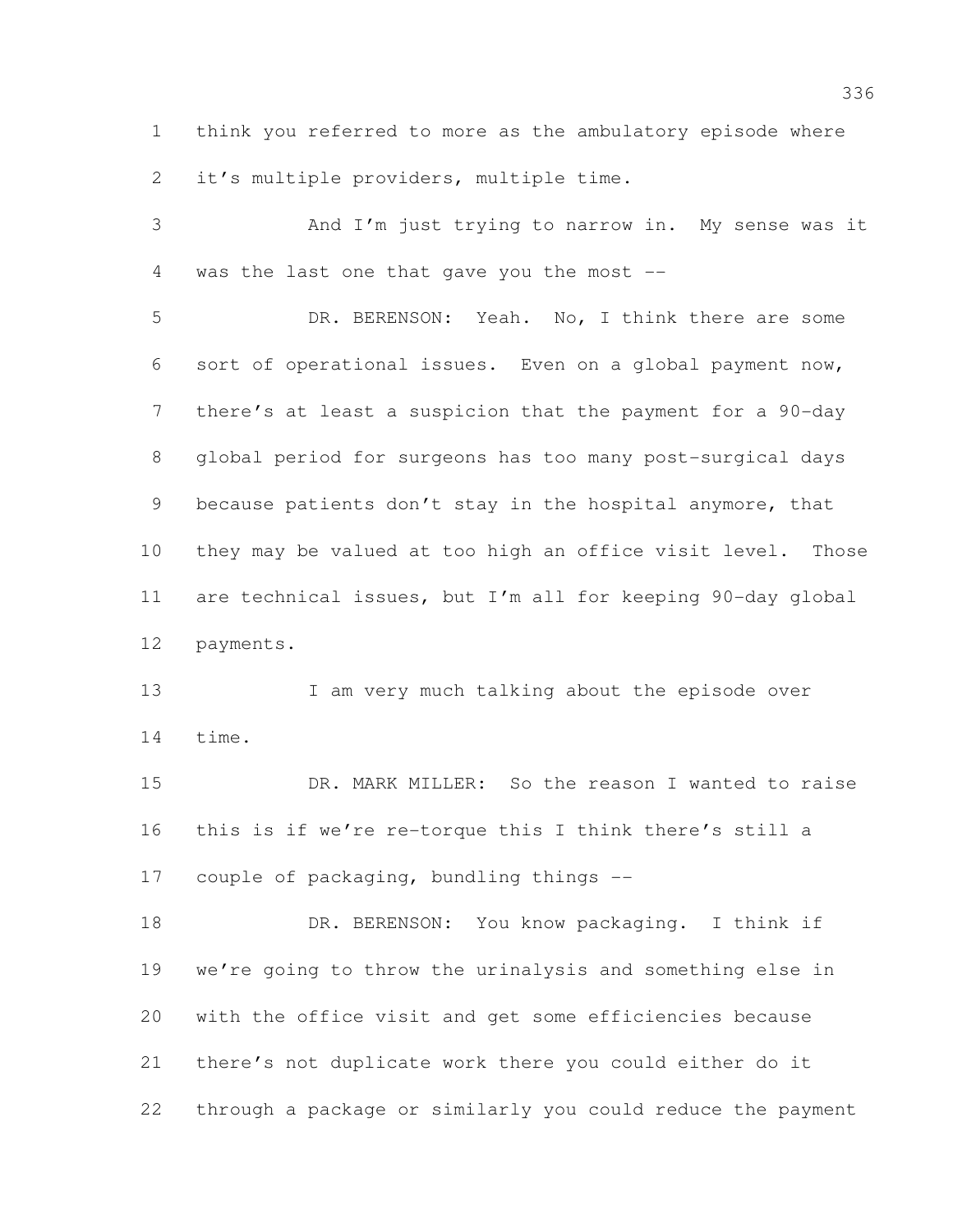for the second service. I think that's a reasonable area to proceed. You're not sort of changing fundamentally changing incentives for anybody. So I'm all for proceeding in that area. It is about the ambulatory episode of care that gives me the -- DR. MARK MILLER: We'll give you something to rework there. MR. HACKBARTH: So help me with the language here. So packaging is same provider, same visit, multiple services provided by same provider, same visit. We can use the term "global payment" for same provider but multiple visits over time and then having a single payment as in the surgical global payment. And what I hear you saying is that there may be some opportunities 16 for global payment in that sense -- same provider, different visits. The area that Bob is most concerned about is bundling different providers, different visits -- DR. BERENSON: No, even the same provider over a long period of time, over an extended period of time. And there are people who think we should go in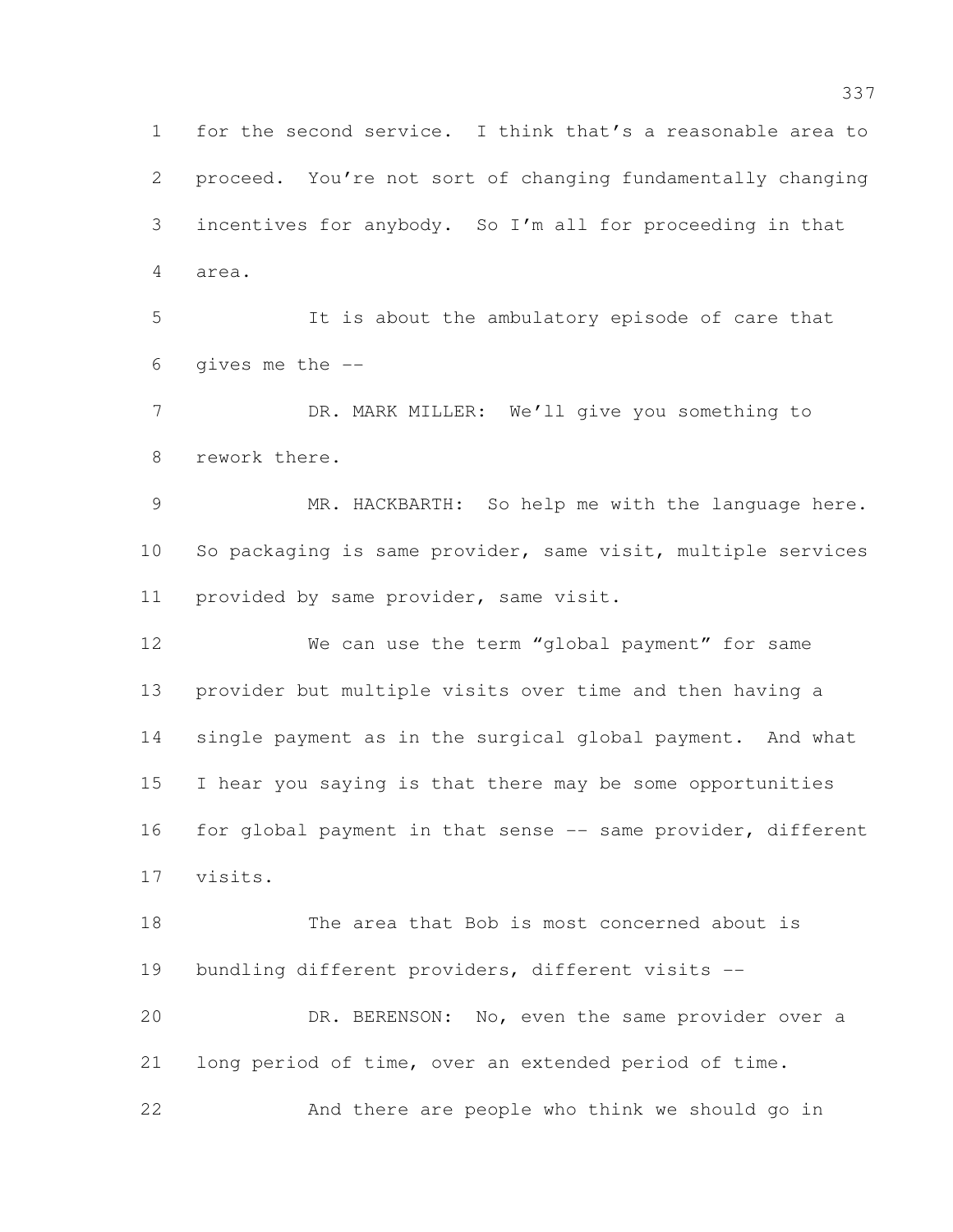this direction. So I don't want to unilaterally sort of dissuade. You know.

 Prometheus I guess is the group that is developing these ambulatory episodes. I think they have oversimplified the operational issues, but I'd be talking to them. And I'm all for exploring this area, but I think there's a number of concerns, even with a single provider. What an episode of back pain is in a patient with five chronic conditions, are we going to be paying for an episode 10 of back pain, then an episode of hypertension, then an episode of diabetes?

 It's very non-holistic, and I think aimable. And so, I do raise concerns, but there are people working in this area, and I'd want to take advantage of their expertise.

MR. HACKBARTH: Okay. Herb.

17 MR. KUHN: Generally supportive of all four recommendations; 4, however, I'm like others. I've always felt a little more comfortable if we had an outlier policy or gold card policy or something like that where we aren't engaging all physicians but really kind of recognizing the outliers where we can be focused on.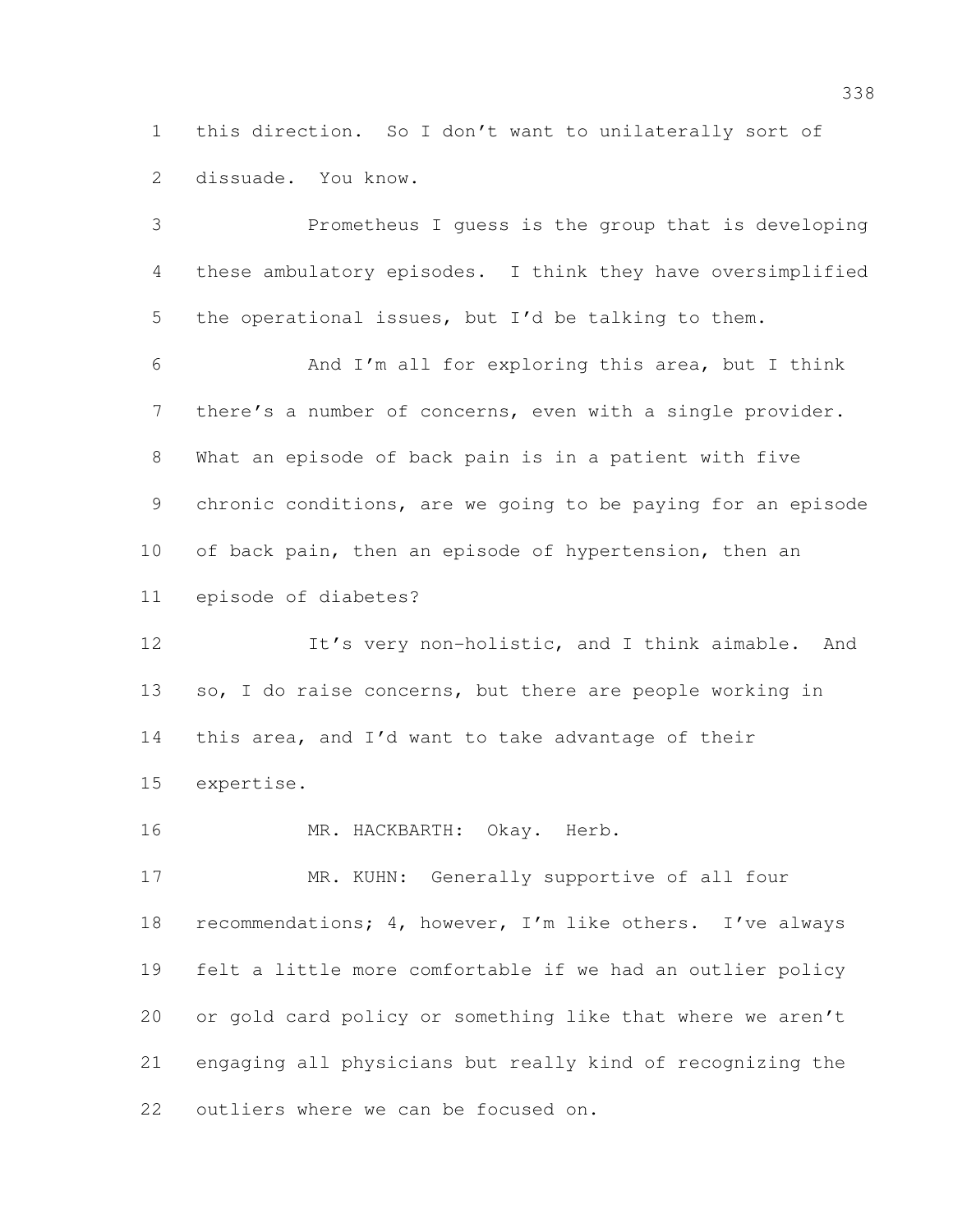1 DR. CASTELLANOS: I just have a couple questions before we go with recommendations. The multiple procedure payment thing, that applies to all settings -- a hospital, 4 the IDF and the office. Is that correct? MR. WINTER: Yes. DR. CASTELLANOS: Okay. So there's no -- 7 MR. WINTER: That's Draft Recommendation 2. 8 DR. CASTELLANOS: Right. Okay. Like Bob, I'm concerned about the bundled payments that include things that are episodes of care. I think we need a lot more discussion on that. So I'm for the first part but not for the second part. 13 The second, again, my concern here is that I want to make sure that this applies to all sites of service -- the office, the IDF and the hospital. 16 MR. WINTER: You're asking about the first bullet on Draft Recommendation 1? 18 DR. CASTELLANOS: No, Draft Recommendation 2. 19 MR. WINTER: Okay. Yes, that's how we drafted it. DR. CASTELLANOS: Okay. Now Draft Recommendation 3, as it was presented, it only applies to the office. Is that correct?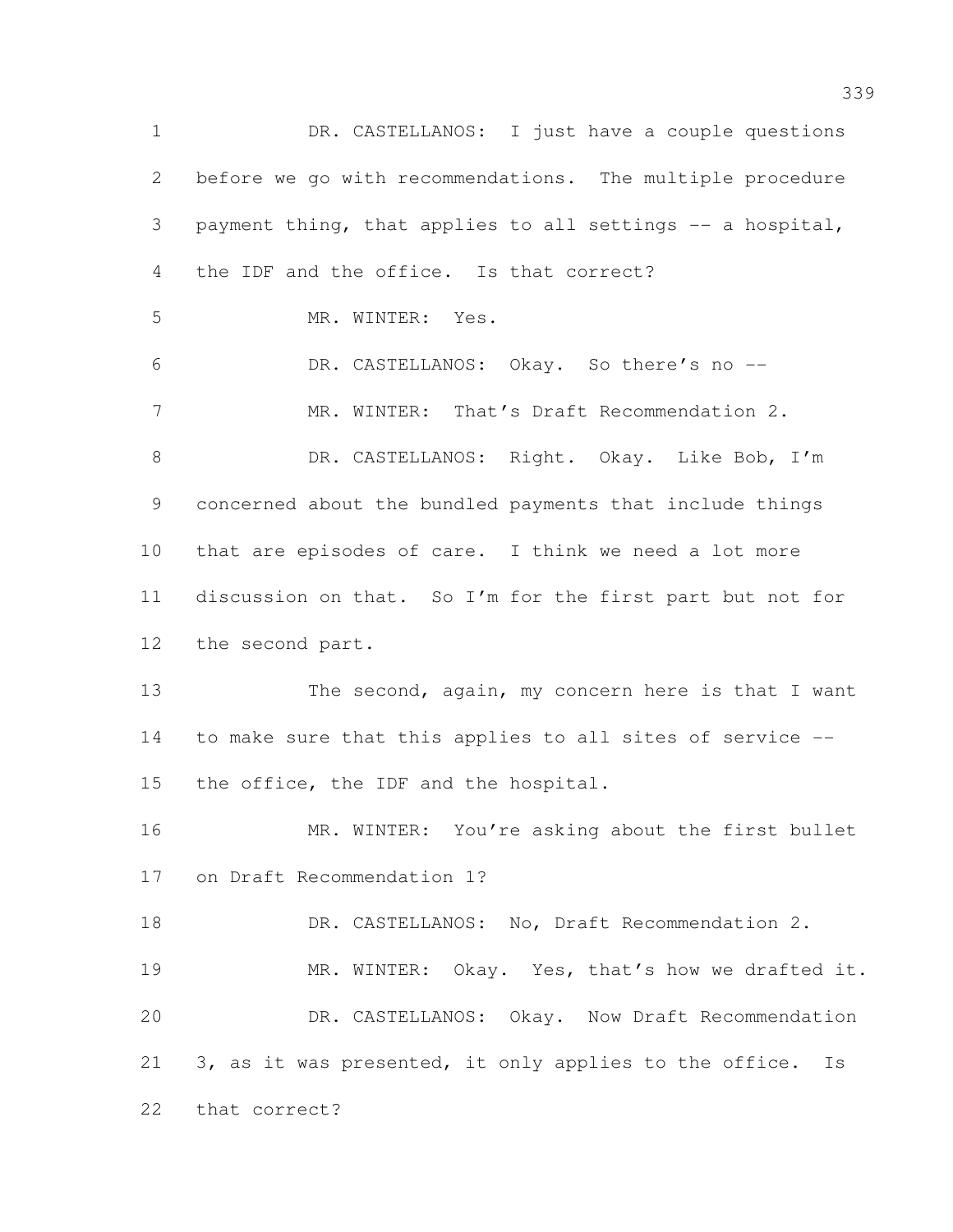1 MR. WINTER: Yes.

| 2               | DR. CASTELLANOS: Okay. I'm against that. I                   |
|-----------------|--------------------------------------------------------------|
| 3               | would certainly like to explore the possibility of extending |
| 4               | that, if feasible, into the hospital and to IDF.             |
| 5               | MR. HACKBARTH: Ariel, are there issues in doing              |
| 6               | that? Why is this one cast as only the office whereas 2 is   |
| $7\phantom{.0}$ | everywhere?                                                  |
| $8\,$           | MR. WINTER: Right. The notion here is we're                  |
| 9               | trying to account for potential duplications of physician    |
| 10              | work. And so, if the physician who is billing for the        |
| 11              | professional component is the same one who ordered the       |
| 12              | service and is presumably treating the patient, they         |
| 13              | probably have already obtained information about the         |
| 14              | patient's medical history and their symptoms and prior       |
| 15              | tests, and those sorts of things.                            |
| 16              | If it's in the hospital context, you could perhaps           |
| 17              | arque the same thing, that if the physician who ordered the  |
| 18              | service is treating the patient on an ongoing basis, or at   |
| 19              | least has enough information to make their job easier when   |
| 20              | it comes to billing for, doing the professional component,   |
| 21              | if we're still using imaging as an example. So you might     |
| 22              | want to think about expanding it to those settings as well,  |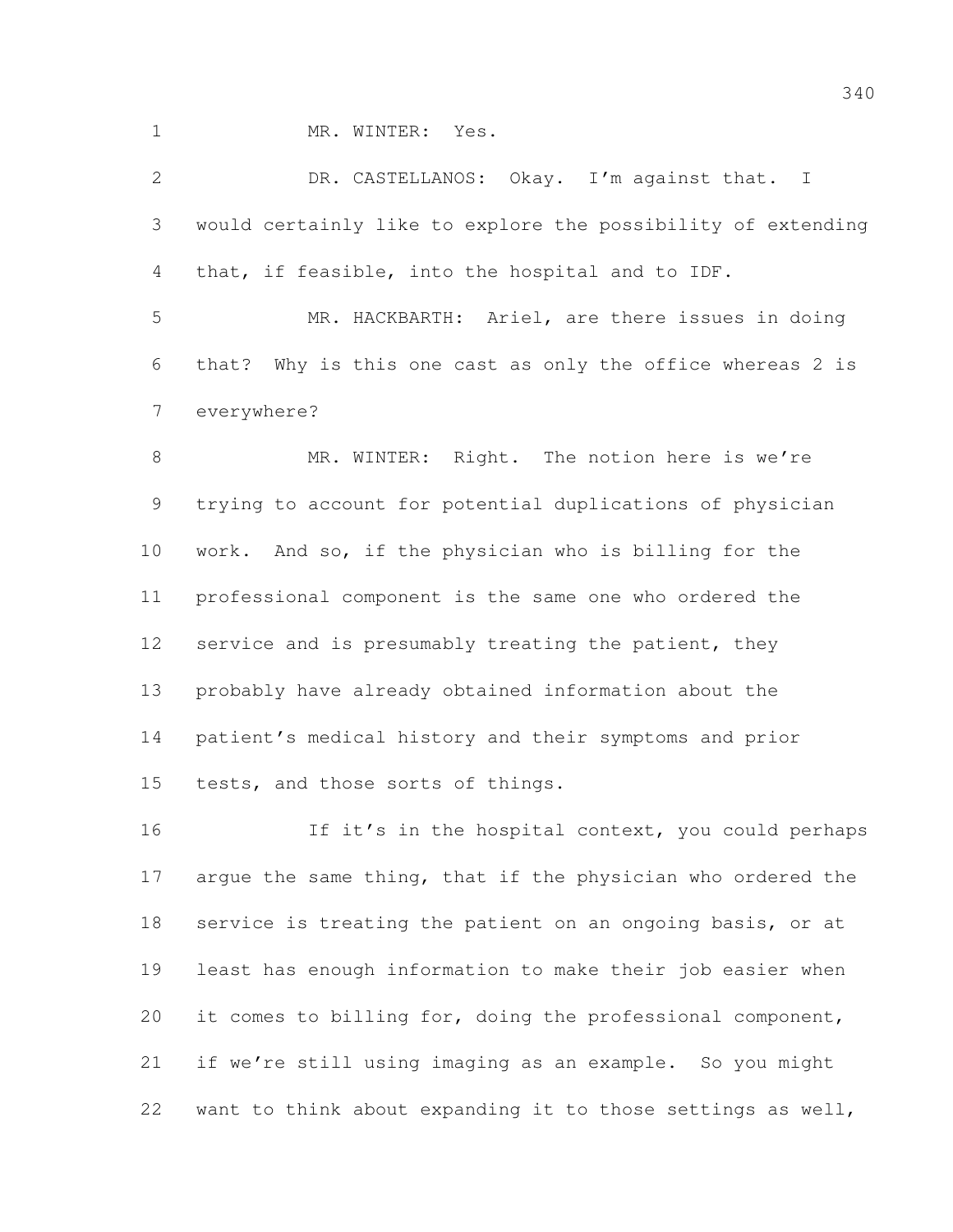but it's something we can think about.

 MR. HACKBARTH: Yeah. DR. CASTELLANOS: Only because 40 percent of the doctors are now employed, and it's going up each year. So I think we need to consider that. MR. HACKBARTH: Yeah, I think that's a good point. 7 DR. CASTELLANOS: To Recommendation 4, Bob, you convinced me. When we have some of these guys that are 9 really outliers, we need to go after them. And I have no problems with prior authorization for significant outliers. 11 DR. KANE: Well, after listening to all, I was inclined to be fine for all four of them, but now that I've heard all this conversation I think I certainly support 2 and 3. I agree with Ron that it should be applied to all settings. Just on 4, I guess isn't there something in the

 Medicare original statute that says the government is not supposed to tell doctors how to practice medicine, and doesn't that get kind of close to that? Except, unless you're going after fraud, in which case Bob's approach is something I think is fine.

But is this getting into the government practicing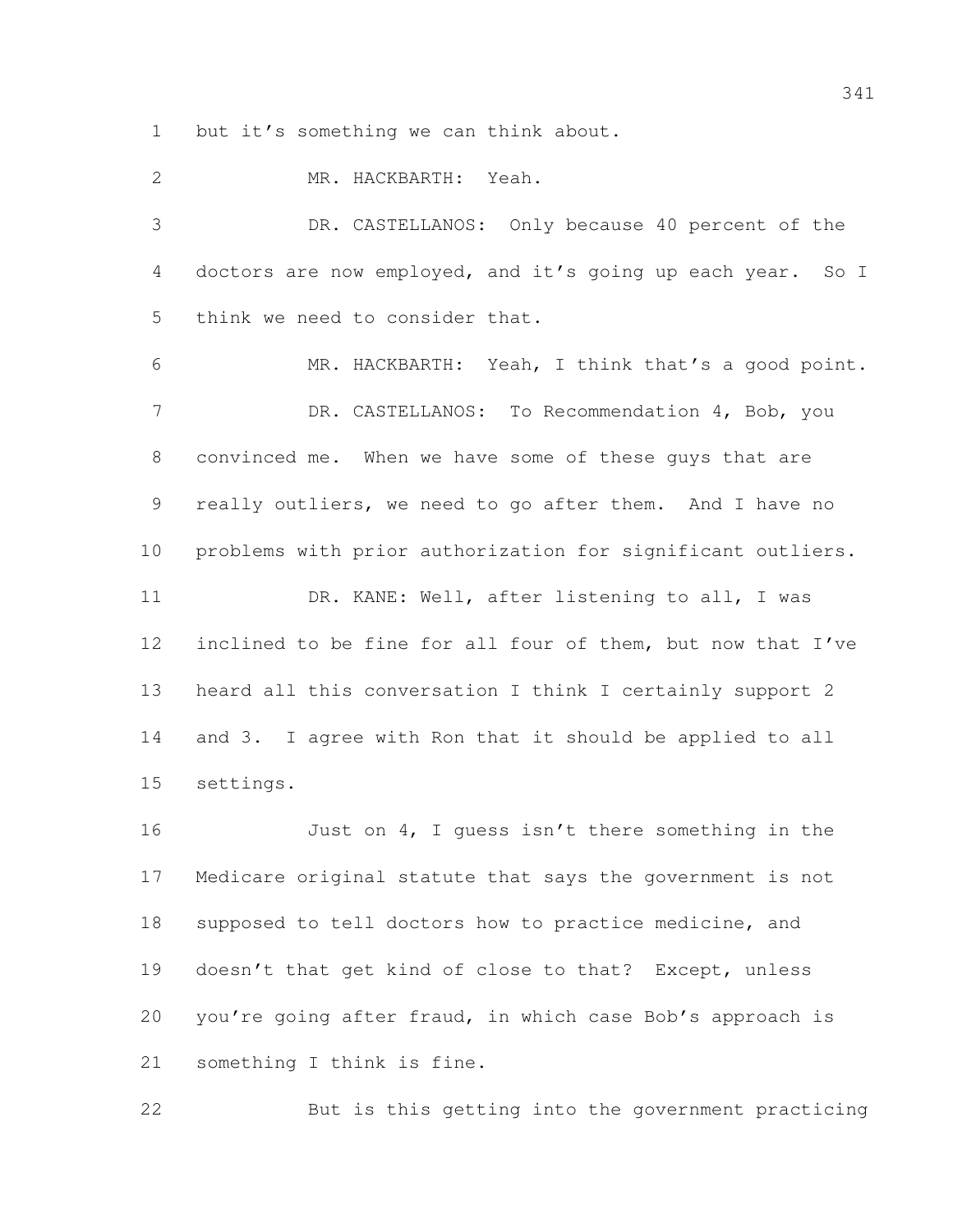medicine? And how you avoid that, I don't that. That's just a question.

 But I think the prior notification and/or prior authorization, certainly prior authorization for people who are being abusive.

 And I agree. I've heard similar conversations, actually from both cardiology practices and the urology with a gamma knife. They want to use the million-dollar gamma knife. So they use it over and over and over again for things that aren't really appropriate as well. So I mean there's a lot of opportunity. It's not just in the imaging. So anyway, maybe we need to establish a prior authorization program for physicians who order substantially more advanced imaging and possibly extend it to other services as becomes apparent because I don't think it's just limited to advanced imaging. When someone buys a million-17 dollar fixed cost piece of equipment, they're going to use it.

 MR. HACKBARTH: Yeah. Well, I sort of like the idea that Bob mentioned, that clearly this is a tool that could be applied in a lot of different places, but maybe it makes it sense to start narrow and then see if in fact we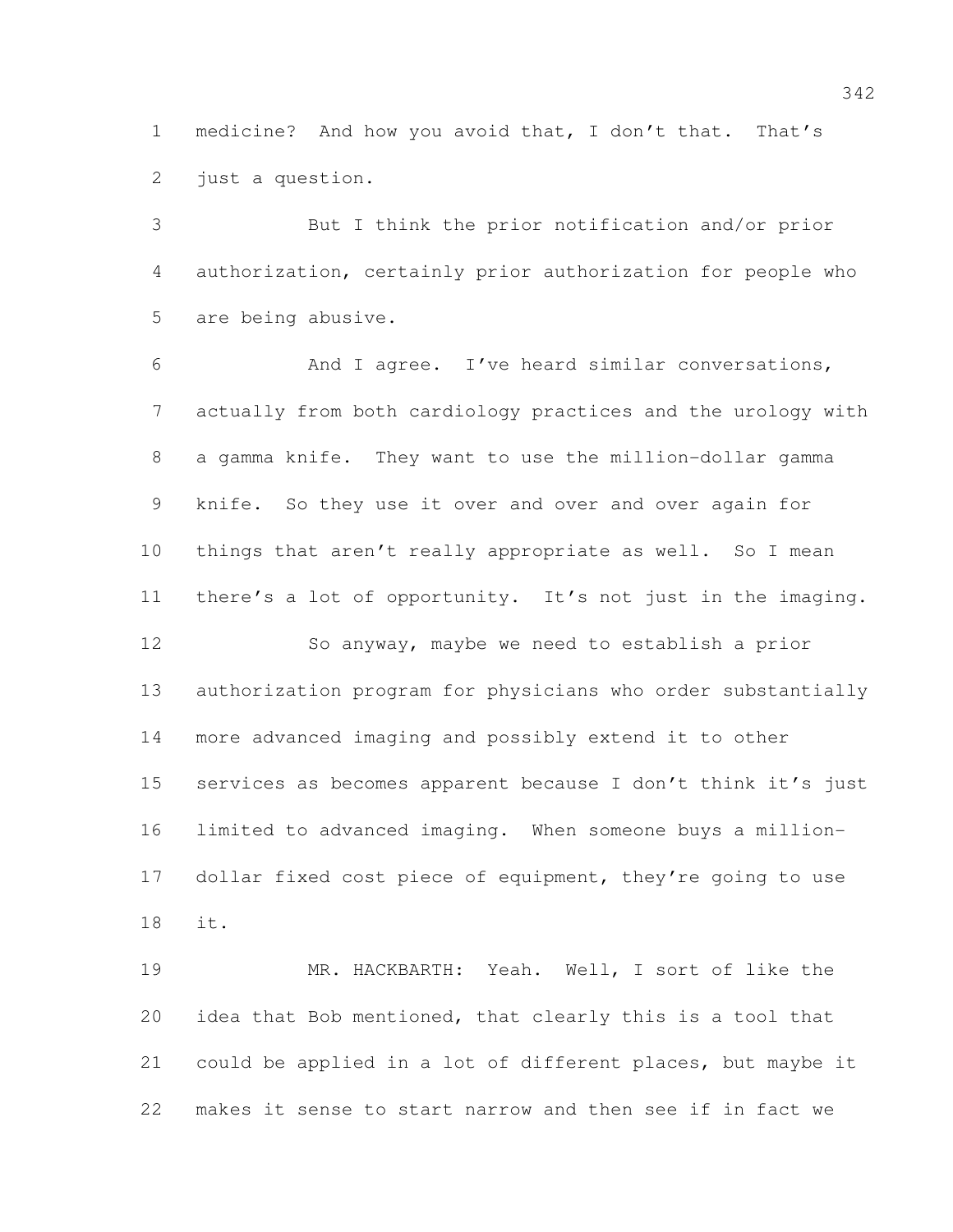can make it work through all of the complex administrative issues and then talk about expanding it from there.

 So as opposed to having it in the recommendation, expand it across the board. Let's just have that in the text as a possibility –

DR. KANE: Possibility.

7 MR. HACKBARTH: -- provided that we can --8 DR. KANE: And then I'm going to let you worry about the language for whether this is practicing medicine 10 or whether there's a fraud piece that you're preventing, and just let you worry about that because I don't know the answer.

13 MR. HACKBARTH: For many years, Medicare has retroactively denied payment for services, and this is more shifting the time of the decision as opposed to making a fundamentally different sort of decision.

 MR. WINTER: And at one point in the 1980s, CMS or HCFA did apply -- develop prior authorization for certain surgical procedures. This was mandated by Cobra. So there's a specific statutory mandate, and it was done by the PROs which are now called the QIOs, and it was eventually dropped because the approval rate was very high.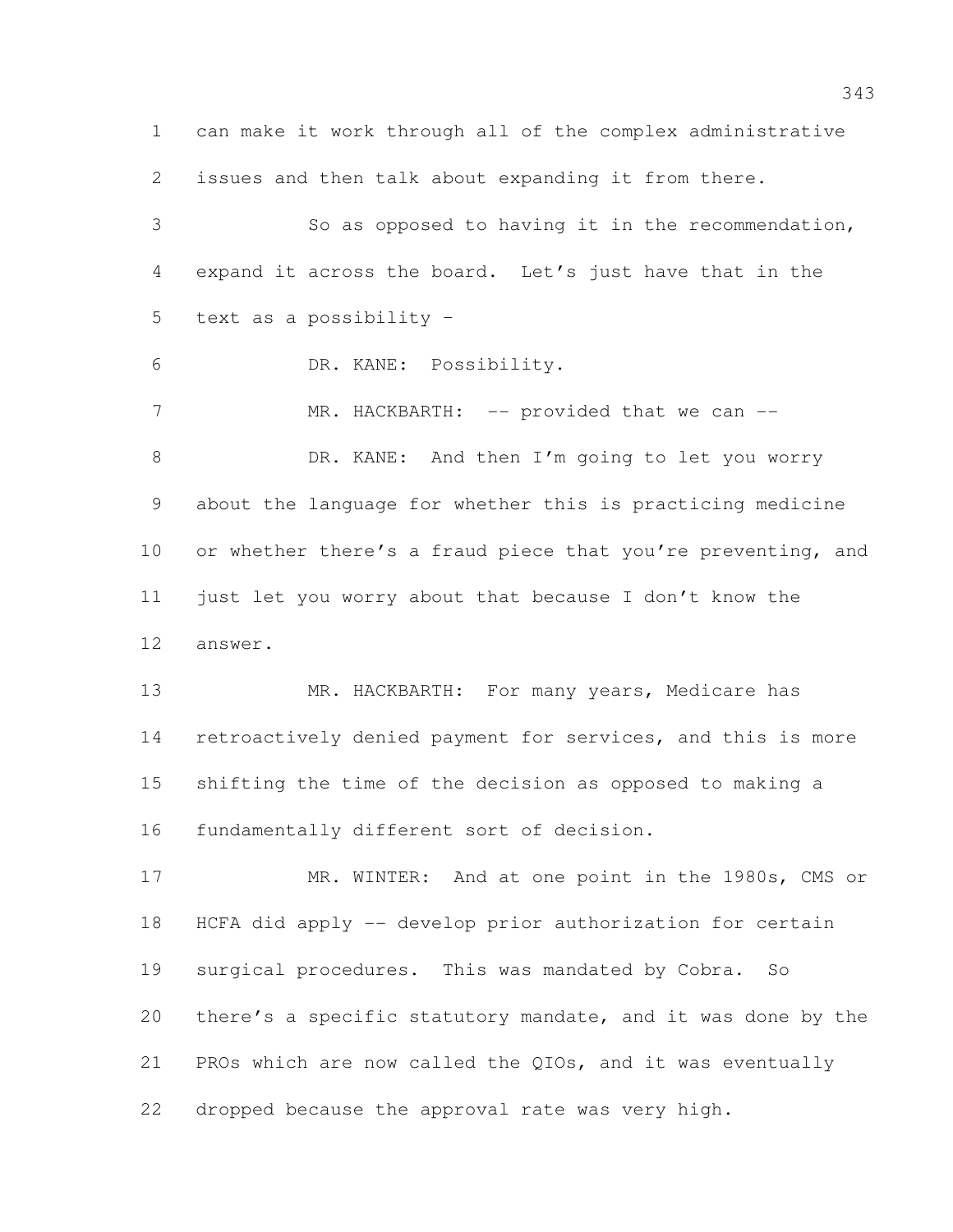DR. KANE: Yeah.

 MR. BUTLER: Okay, on 4, I think your data in here; it said 2 percent of the ordering physicians had 20 percent of the -- it would be a little more compelling that you could say let's do prior authorization on 2 percent, and you could even outsource it to an RBM and not have CMS be even burdened with the administrative costs. I'd be very supportive of that kind of approach. 9 I'm really lost now on Recommendation 3, on where we're at, frankly. We started this whole exercise largely because we were worried about physicians who owned their own equipment and were over-utilizing it. As I pointed out before, let's forget about the hospital side now. If they have a radiologist reading an 15 image in their office, right now they're off the hook. Right? 17 MR. WINTER: Right. Under this draft recommendation, yes, because it's the same physician. MR. BUTLER: Right. And frankly, if they don't have a radiologist dong it now, they will if we put in this place, and they'll just buy it on the margin, and we'll be - - right. So that defeats that one.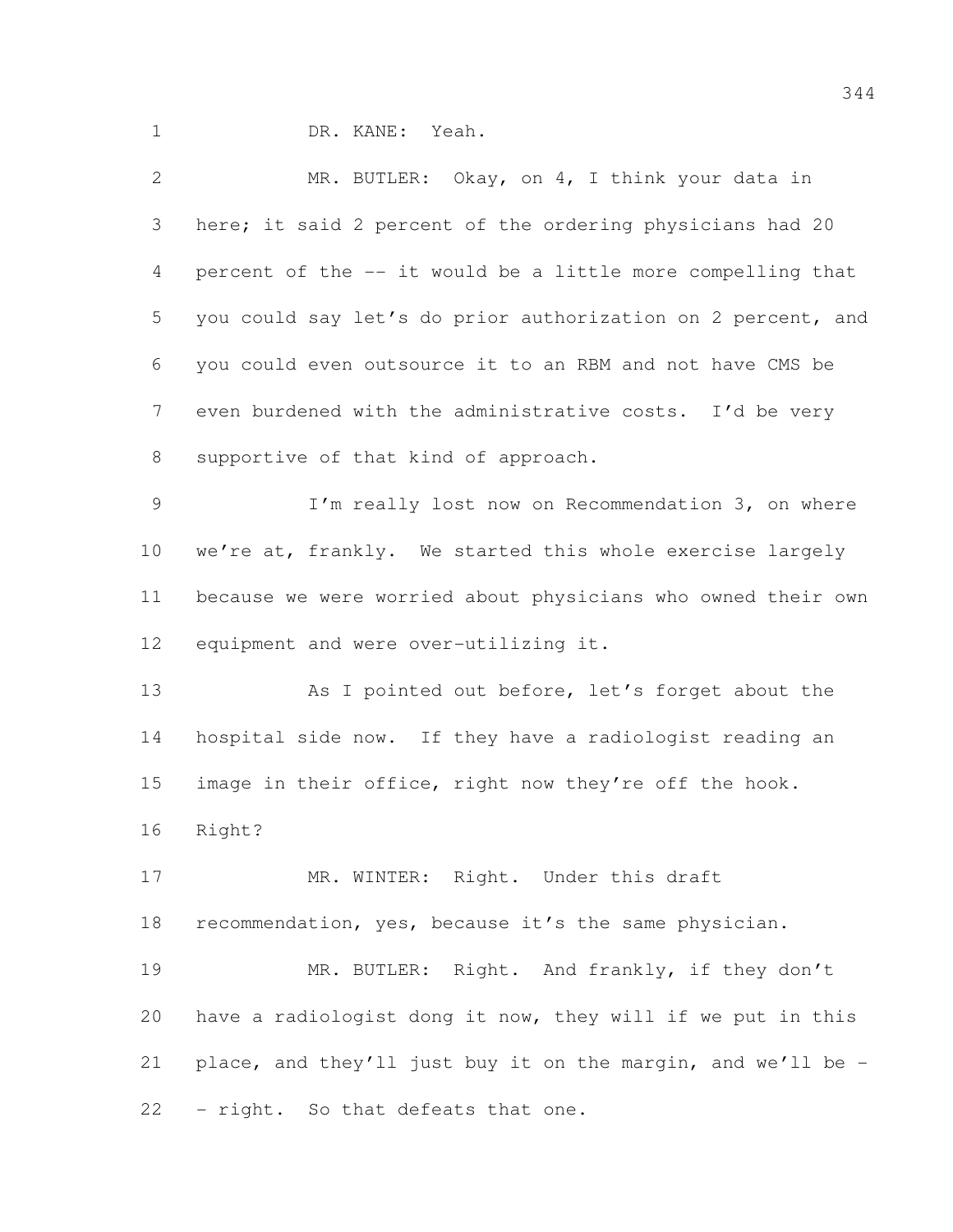1 So I think it has to apply to the practice, but then I get lost on the hospital side. What the heck are we -- then it just kind of applies to everybody. If you do it to the whole practice in the office, now you've got to do it to the whole practice in the hospital. So basically, it applies to everyone, everywhere, and we're just reducing fees regardless of ownership, referrals or anything. Right? We just get a rate reduction, I think. Isn't that what this in effect does? 10 DR. CASTELLANOS: Didn't you clarify that this is 11 the same physician that orders it and does it, and it's not a part of a practice? 13 MR. BUTLER: And that's my problem. If you do it with just the physicians that are both ordering it and doing it, that will be gamed in a second, I believe. 16 DR. CASTELLANOS: You're probably right. 17 MR. BUTLER: It will be gamed. They'll say fine, I'll order it, but I won't do it. I'll have the radiologist read it. You still get the technical component, you still get all the money, and you still make almost as much as you 22 do now, and you don't have to do it yourself. That's what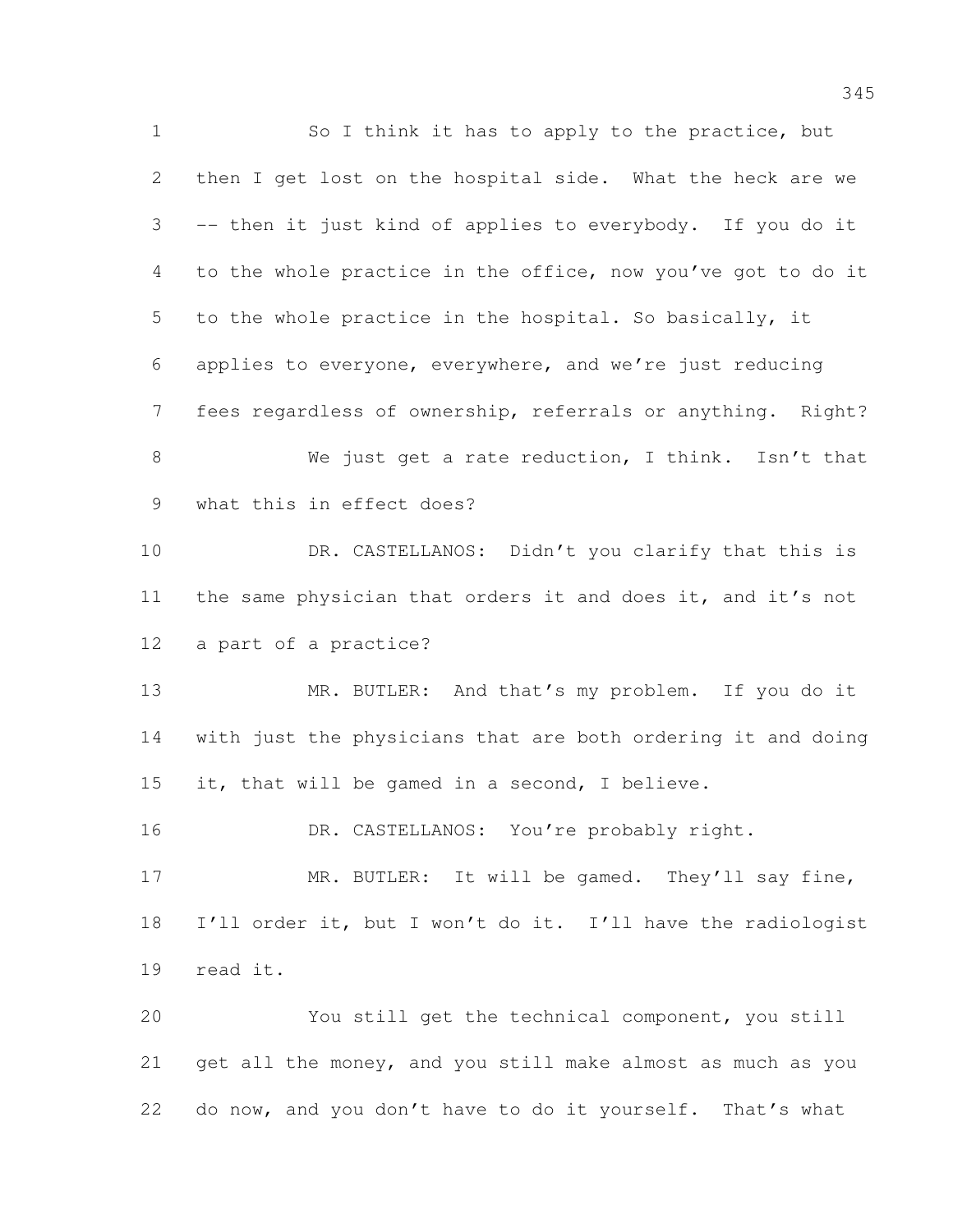will happen if we do this in the office.

| 2              | So now if you bring in the hospital and you want             |
|----------------|--------------------------------------------------------------|
| 3              | to bring -- and I understand if you bring a cardiology       |
| $\overline{4}$ | practice. I'm not -- you know. I'm not quite sure we're on   |
| 5              | the hospital side of this and how it would work without      |
| 6              | basically saying all of this ought to be reduced in prices,  |
| $\overline{7}$ | period. So somebody needs to think that through.             |
| $\,8\,$        | MR. HACKBARTH: Yeah, and I think you're raising              |
| 9              | an important issue. We do need to think it through.          |
| 10             | I'm not sure that if you're talking about an                 |
| 11             | office practice that everybody is going to go out and hire a |
| 12             | radiologist if they don't already have one in order to evade |
| 13             | this. However, if you extend it to the hospital, clearly     |
| 14             | they'll get around it by saying oh, we'll just have the      |
| 15             | radiologist read it and then split it up.                    |
| 16             | MR. BUTLER: They can outsource the reading though            |
| 17             | and have it billed under that outsourced radiologist's name  |
| 18             | for the professional component.                              |
| 19             | MR. HACKBARTH:<br>Yeah.                                      |
| 20             | MR. BUTLER:<br>I think. That's what happens.                 |
| 21             | MR. WINTER: I would expect in most cases in a                |
| 22             | hospital these are being billed by a radiologist             |
|                |                                                              |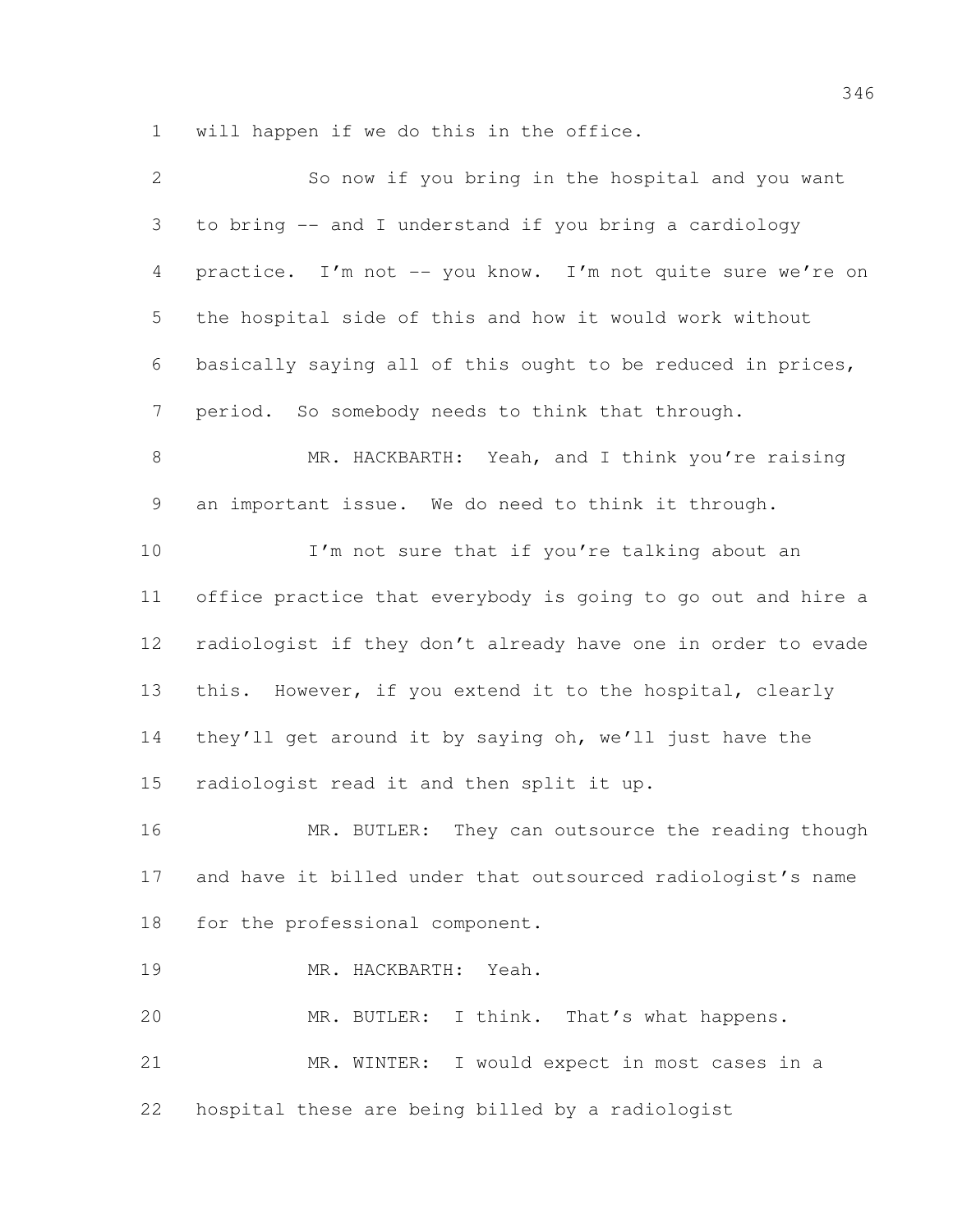1 MR. HACKBARTH: I see your point.

 MR. BUTLER: I'm not positive, but we just need to think that through.

 MR. HACKBARTH: Okay, in the interest of time. You've made a good point. We'll think through that some more. Let's keep moving, so we can get done.

7 DR. NAYLOR: So I support all the recommendations. I would agree with Ron in terms of trying to think about applying this Recommendation 3 across settings, with all the caveats we just heard and Cori's recommendation with 3 about looking at it not just as a same physician but physicians within the same practice. I don't know what's possible, but 13 I think that that's important.

 Bob's recommendation about 4 being evidence-based, adding a penalty and Peter's suggesting increased clarity on it, I think all make a lot of sense.

17 And Ariel, I just want to say that your illustration raised a question for me which is: Is there a potential here to have multiple images at one visit that continue to add cost? I was just -- is that something that 21 all of these recommendations cover, or any of them cover? MR. WINTER: Right. So there's already the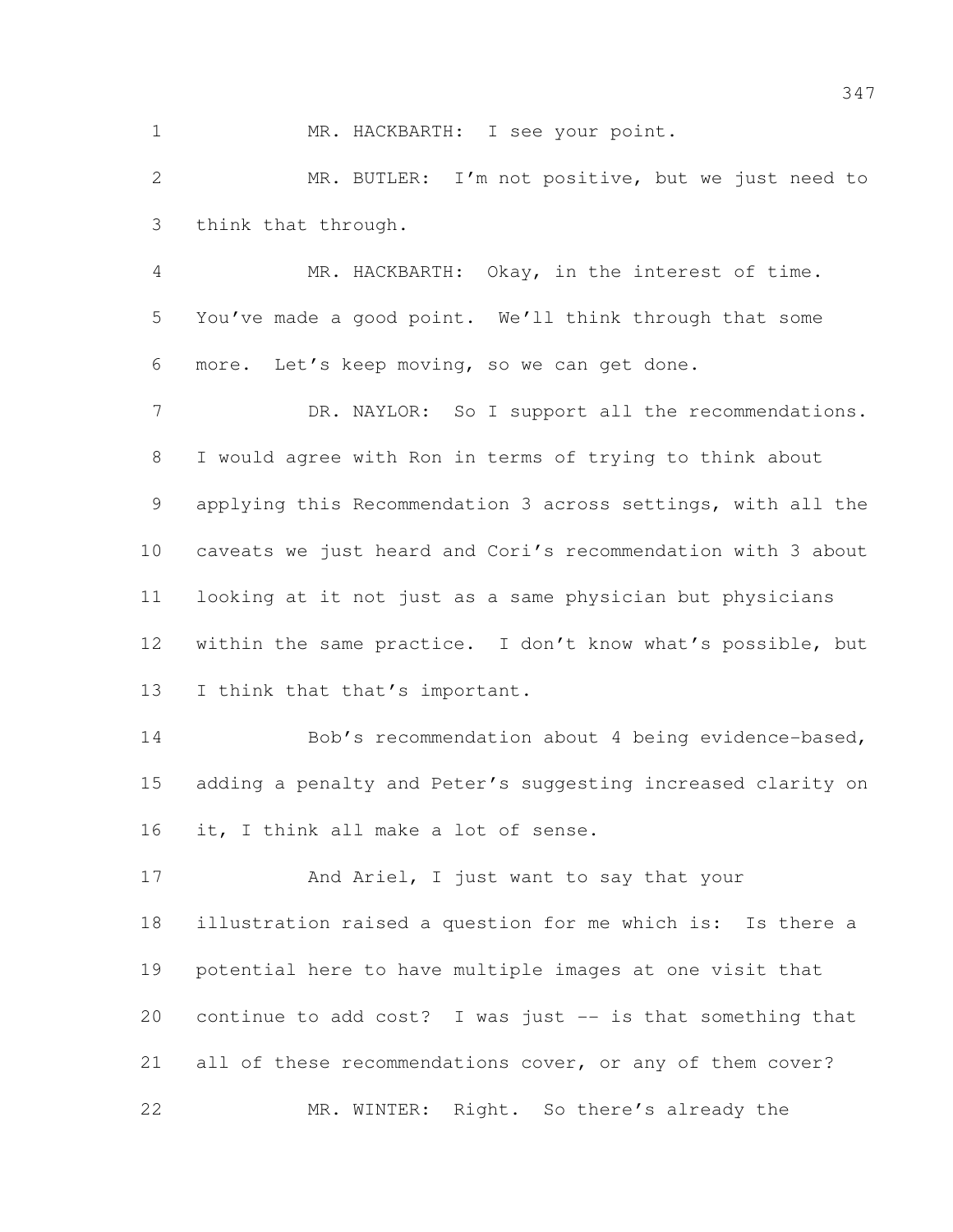potential of financial incentive --

| $\mathbf{2}$  | DR. NAYLOR: Say your head, your neck, your --                |
|---------------|--------------------------------------------------------------|
| 3             | MR. WINTER: -- to do multiple imaging services.              |
| 4             | DR. NAYLOR: Right.                                           |
| 5             | MR. WINTER: And the intention behind the multiple            |
| 6             | procedure reduction, which was based on our recommendation   |
| 7             | in 2005, was to reduce the financial incentive, so that it's |
| 8             | only done when it's clinically appropriate and necessary.    |
| $\mathcal{G}$ | DR. NAYLOR: Okay.                                            |
| 10            | MR. WINTER: And so, what we're trying to do here             |
| 11            | is apply that same logic to the professional component --    |
| 12            | DR. NAYLOR: Okay.                                            |
| 13            | MR. WINTER: -- and by accounting for                         |
| 14            | duplications, efficiencies, you know, reduce any additional  |
| 15            | profit incentive that might be motivating multiple imaging   |
| 16            | studies in the same session.                                 |
| 17            | DR. NAYLOR: Great. Thank you.                                |
| 18            | DR. BAICKER: I support the recommendations.                  |
| 19            | I would definitely want Recommendation 4 to be               |
| 20            | targeted towards high users because I have a suspicion that  |
| 21            | it's that targeting that provides the real incentive, not    |
| 22            | the actual review, that you don't want to be the guy who     |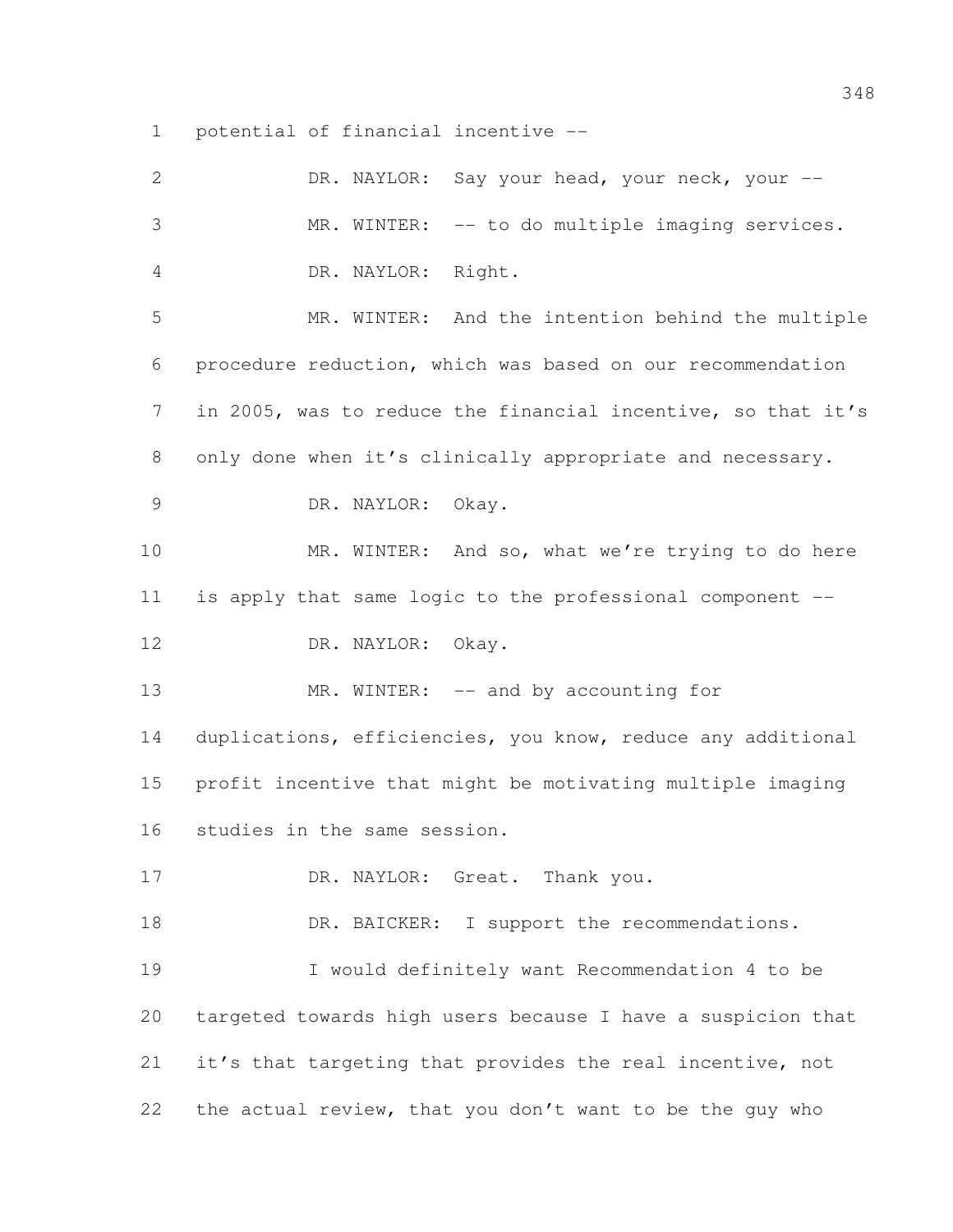suddenly falls into the category of having to do all the prior authorization. In this instance, unlike Karen's important point about keeping hassle costs in mind, this seems like a case where hassle costs are good because you want people to avoid being in that group. So that targeting seems important.

7 And as for Peter's point which I think is, first order, thinking about people would respond to it, I also would want to be sure that we understood how offices were designated in that I can certainly imagine if you're just looking at the same taxpayer ID does it change your 12 incorporation strategy, where you don't change anything real in the office but suddenly you're two independent contractors, or something. I don't know what the legal structures are, but I would imagine if they're small changes people can make to get big changes, or even small plus 17 epsilon changes in reimbursement, they would do that. 18 MR. GEORGE MILLER: Yes, I'm going to give mine,

 and Karen asked me to take hers also although she would have benefitted from Bob's comments.

 So first, Karen said on 1 she's okay, but she had concerns, and Bob covered that. And 2, she's okay maybe but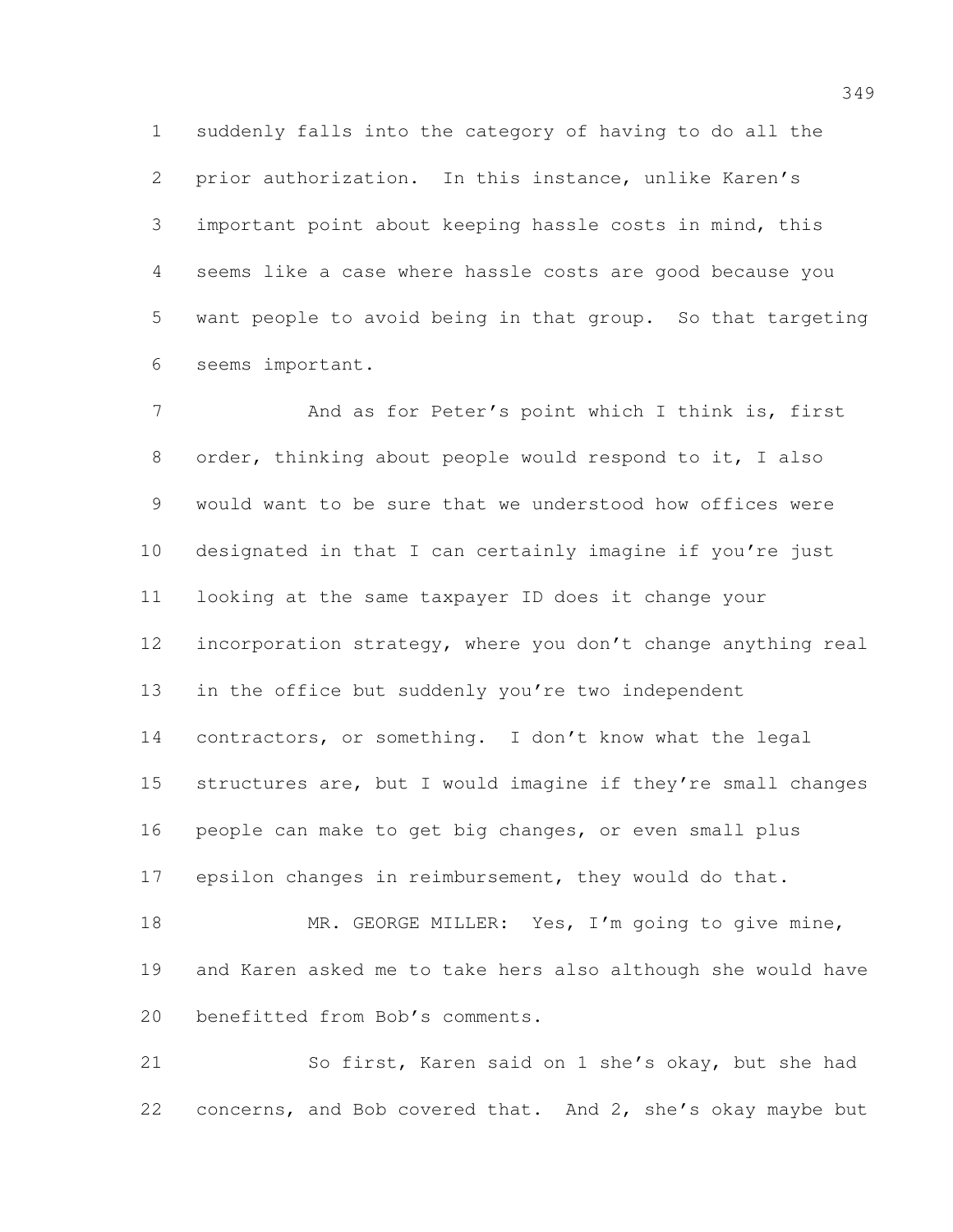needs to think about it. On 3, she was okay. And she had concerns about 4 for all the reasons that were discussed.

 And for me, it's just about the same although I like Bob's comment about the gold-carding or having, for 4, it be defined that we're dealing with those who are outliers, and either a gold card would solve that problem. 7 MR. HACKBARTH: Thanks, Ariel. 8 And now we'll have our public comment period. Let me go to the microphone, and let me quickly review the ground rules before you begin. Please begin by introducing yourself and your organization, and when this red light comes back on that means your time is up. You'll have two

minutes for your comments.

14 And as always, let me remind people that this is not your only or even your best opportunity to provide input on the Commission's work. The other opportunities are 17 direct contact with the staff or to use our website, where you can present longer than two minute comments.

 MS. ROWE: Thank you. Can you hear me? I am Elizabeth Rowe representing the Mid-America Neuroscience Institute in Lenexa, Kansas.

Hospitals spend about 50 percent of the health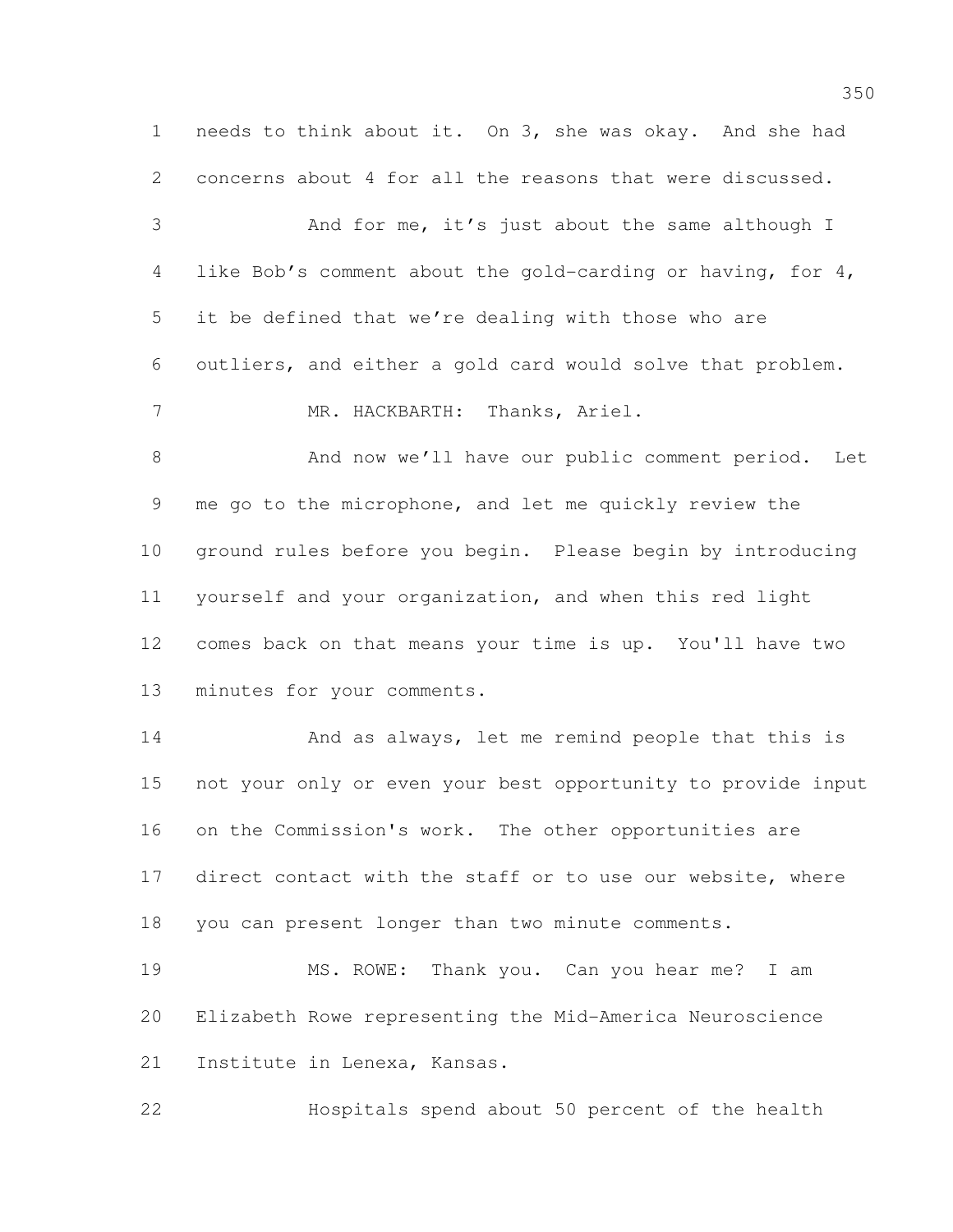care dollar, whereas outpatient MRI imaging accounts for 0.5 percent, and as you pointed out, less than ten percent of that is self-referred. Hospitals are rapidly buying private primary care practices and thus completely capturing those physicians' referrals to their hospital-owned services and facilities, circumventing completely the prohibition on hospital payments to private physicians for their referrals. Hospital imaging centers are paid up to three times more than freestanding outpatient centers for MRIs.

 Hospitals have exclusive contracts with physicians and physician groups, for example, radiology groups. Many neurologists have special training and certification in neuroimaging, but they are excluded from interpretation of hospital MRI studies on their patients. This exclusionary situation has motivated neurologists to own facilities. A similar case occurs for cardiologists, orthopods, and other specialties, as well as family practice groups. These freestanding, lower-cost facilities provide competition for the high-cost in-hospital facilities, thus lower costs and increasing quality.

 Recent studies post-Stark, unlike some of the older studies, show that the so-called self-referral for MRI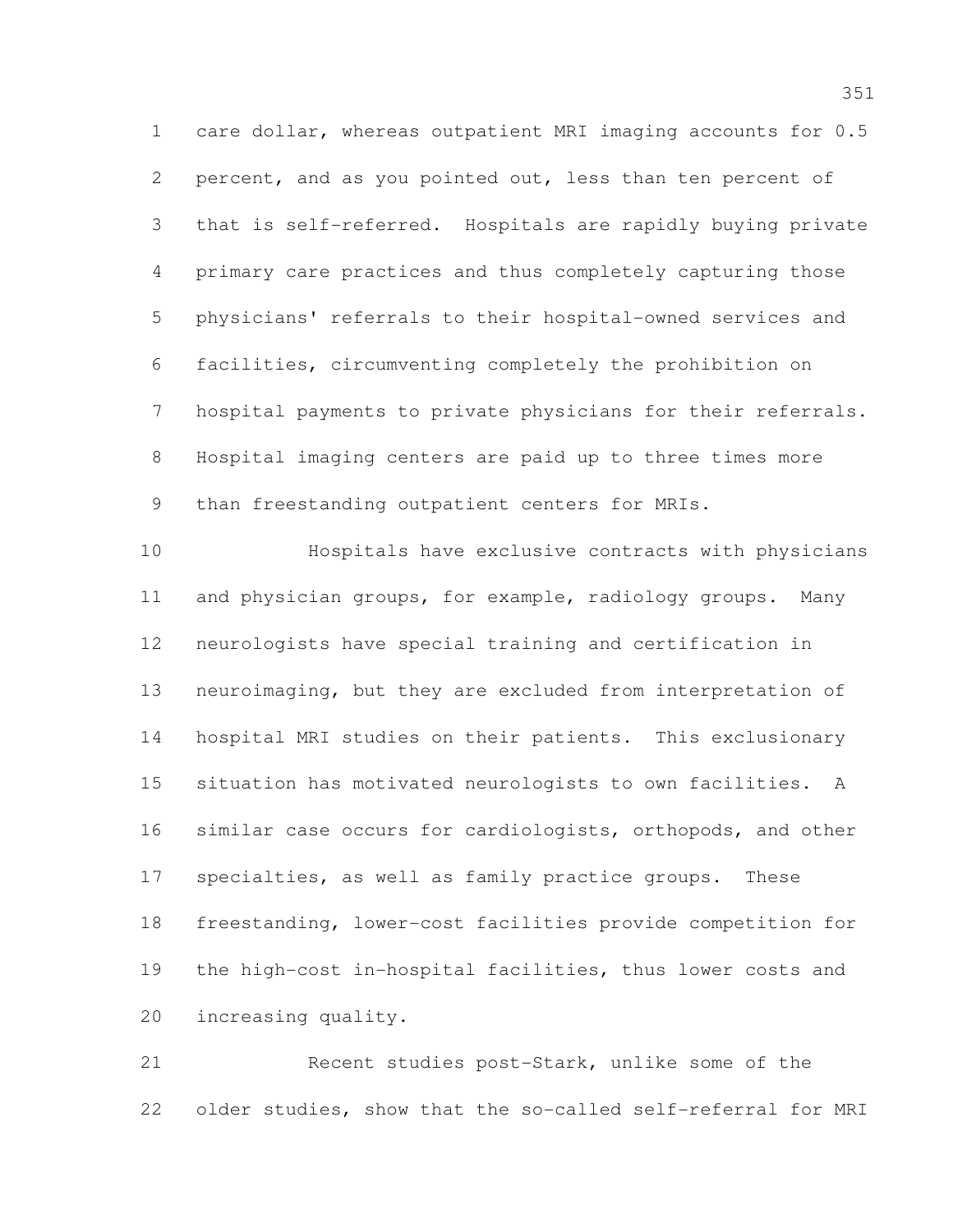by treating physicians does not lead to overutilization. I can provide references to the staff. Self-referral that is not regulated by Stark includes the self-referral of radiologists when their reports suggest further imaging and the self-referral of hospitals, as has been mentioned, requiring their own physicians to refer to their own facilities.

 MedPAC is concerned about overall health care costs. The accelerating shift of physicians from private practice to hospital employment will increase overall costs for the reasons outlined above.

 In conclusion, I would urge the MedPAC Commissioners to seek ways to support and even incentive these lower-cost freestanding outpatient facilities owned by physicians who take care of patients. I submit that this would contribute much more to cost savings than any of these options discussed today, which will only drive more outpatient services into the high-cost hospital environment. Thank you very much. MR. ADLER: Hi. I'm Dave Adler with the American Society for Radiation Oncology and I'm speaking today on

behalf of a coalition called the Alliance for Integrity in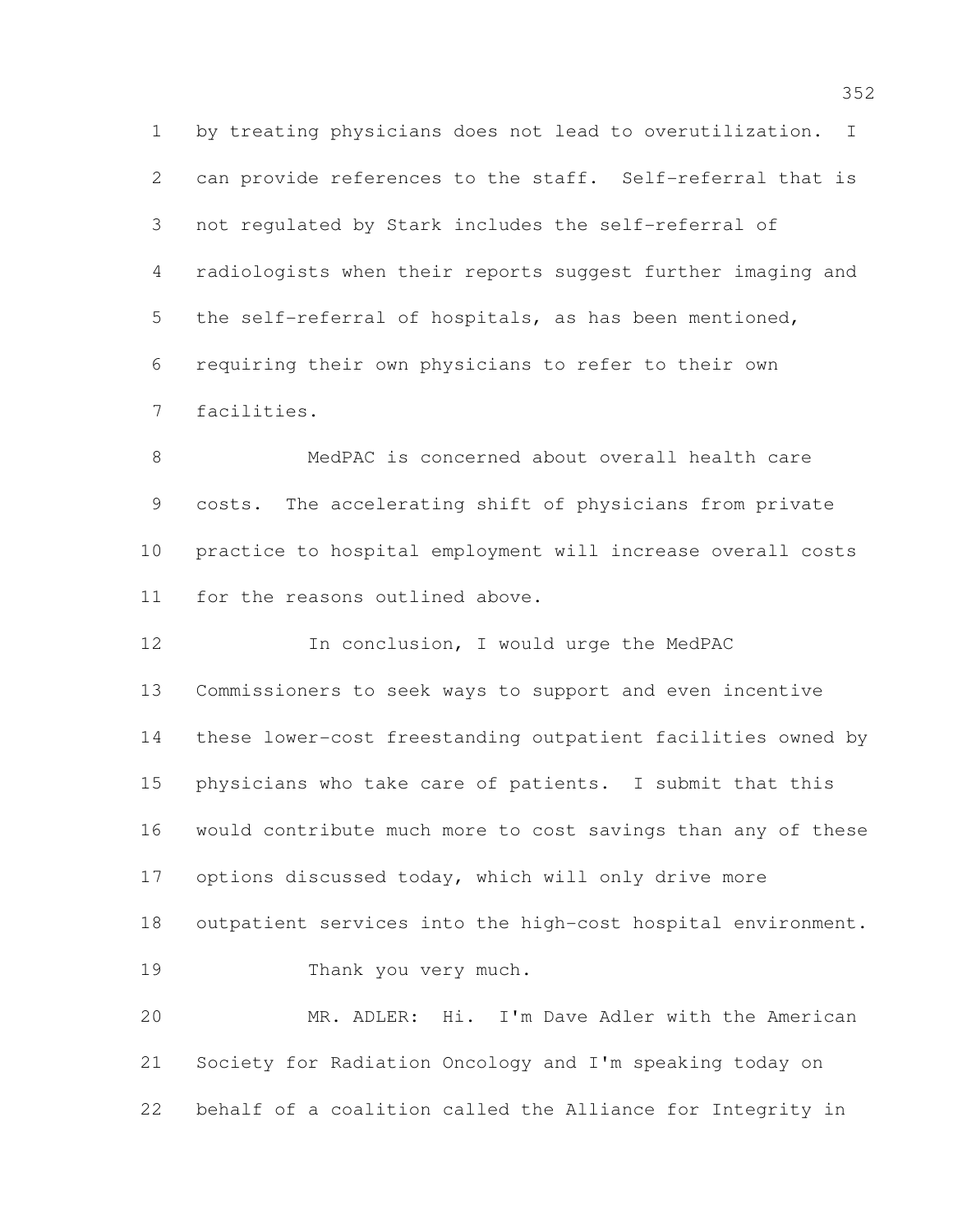Medicare. We're a coalition of professional societies and health professional -- and groups representing other health professionals that are united about our concerns of abuse under the in-office ancillary services exception and a solution for that problem.

 I think our concern in listening to the discussion today is that the solutions proposed do not get at the root of the problem, which is the loophole in the self-referral 9 law, the exception for radiation therapy, physical therapy, pathology, and advanced diagnostic imaging.

11 I think we are seeing increasing data that what's 12 happening out there, and Dr. Berenson, you're passionate in 13 talking about it, I'm just -- from our perspective, I think it's pretty easy to say and pretty easy to see how these solutions could be gamed and, I think, will be gamed. Once you've made the investment in a linear accelerator, in an expensive CT, you're going to find a way around these things or you're going to up the volume to respond to the payment cuts, and I just -- I think we'll just keep dealing with these issues until we actually get at the root of the problem.

And as far as the very important point about the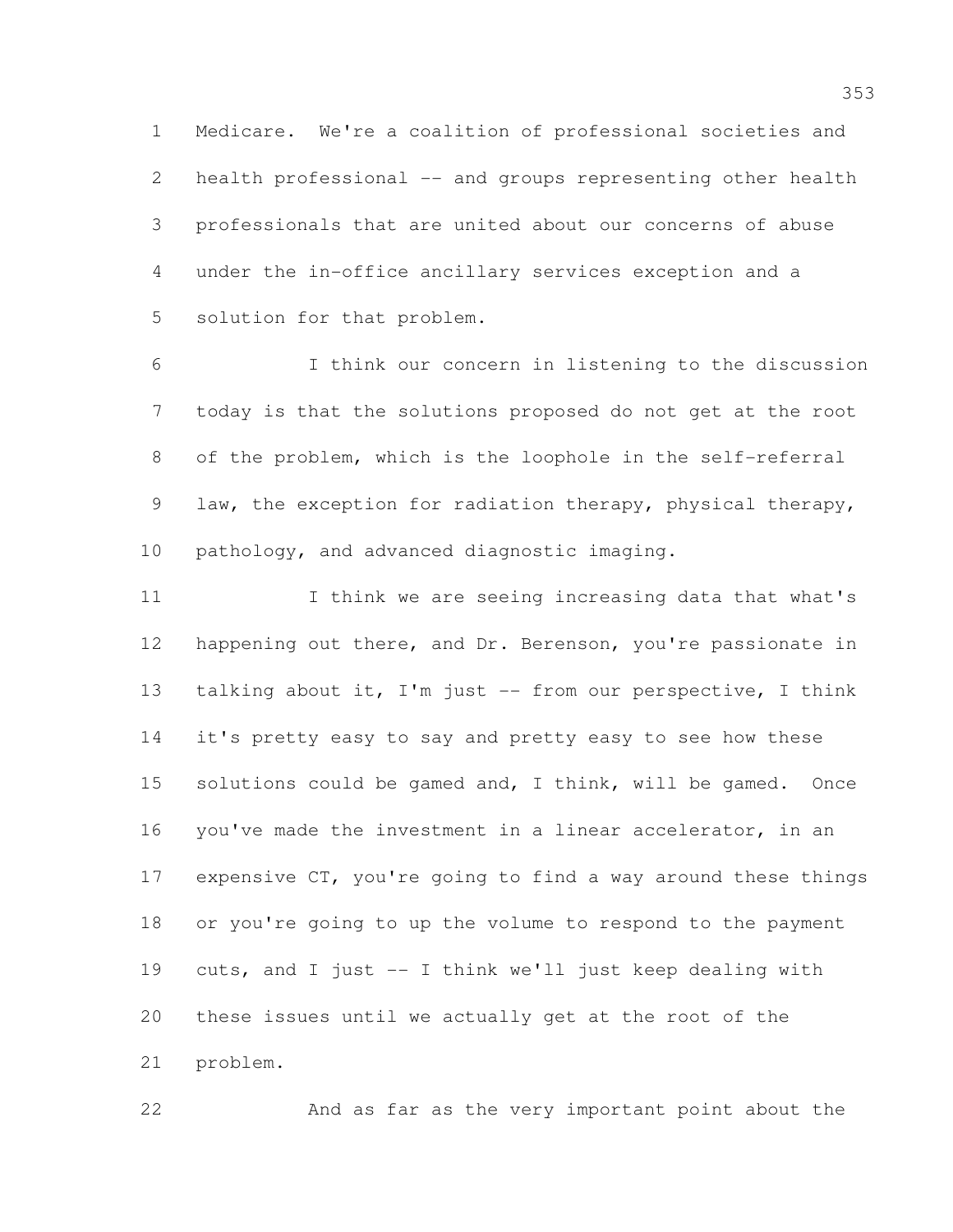multi-specialty practices that really are true models of health care delivery and we don't want to impact that, I think there is a way, and we've been working on it through our coalition, to make sure that those models aren't interrupted and, in fact, maybe to encourage more physicians to participate in such models. So we, of course, would love to work with MedPAC on that. Thank you. MR. COONEY: Good evening. My name is Patrick Cooney and I'm here representing the 77,000 members of the American Physical Therapy Association. First of all, I just wanted to thank you for your work in this area and particularly your report from last year. I think physical therapists have felt that this area 15 was a problem for many years, but I think your report last year really spotlighted the concern very well. Specifically, I think our concern is that the in- office ancillary care exception does not represent -- or what it was intended to represent were those services that

 were integral to the patient's diagnosis on the visit to the physician's office. When you look at some of the services mentioned, including physical therapy, they're not integral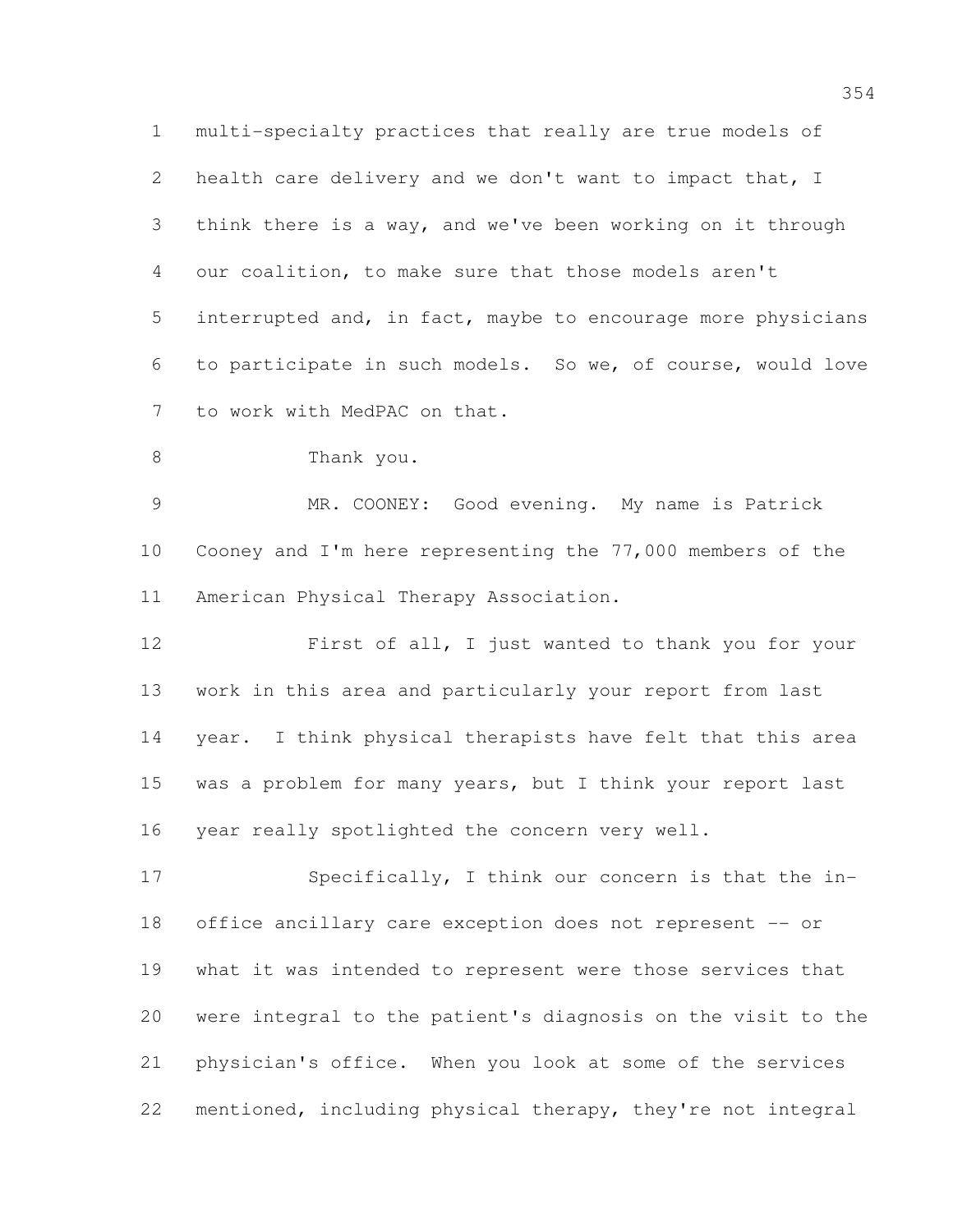to the patient diagnosis and so their relevance to being provided in the physician office, I think, is questionable.

 As we look at, for example, physical therapy, from your own report, you highlighted that only three percent of the physical therapy services were provided on the same day. And then two weeks later, still only less than 15 percent of the services were being provided for physical therapy in those offices.

 We would urge you, in addition to the recommendations that you've made here that I thought were very thoughtful, we would urge you to also consider the potential that was in your original report to look at exempting out of the in-office ancillary care exception those services that are not integral to the patient diagnosis, as were mentioned by my colleague previously. Again, we look forward to working with you on this because we want to make sure that those settings that are

 looking at the ACO models or that are looking at integrated care are not impacted negatively by this. But we do think that exempting out these services from the in-office ancillary care exception would be a good step forward, so thank you.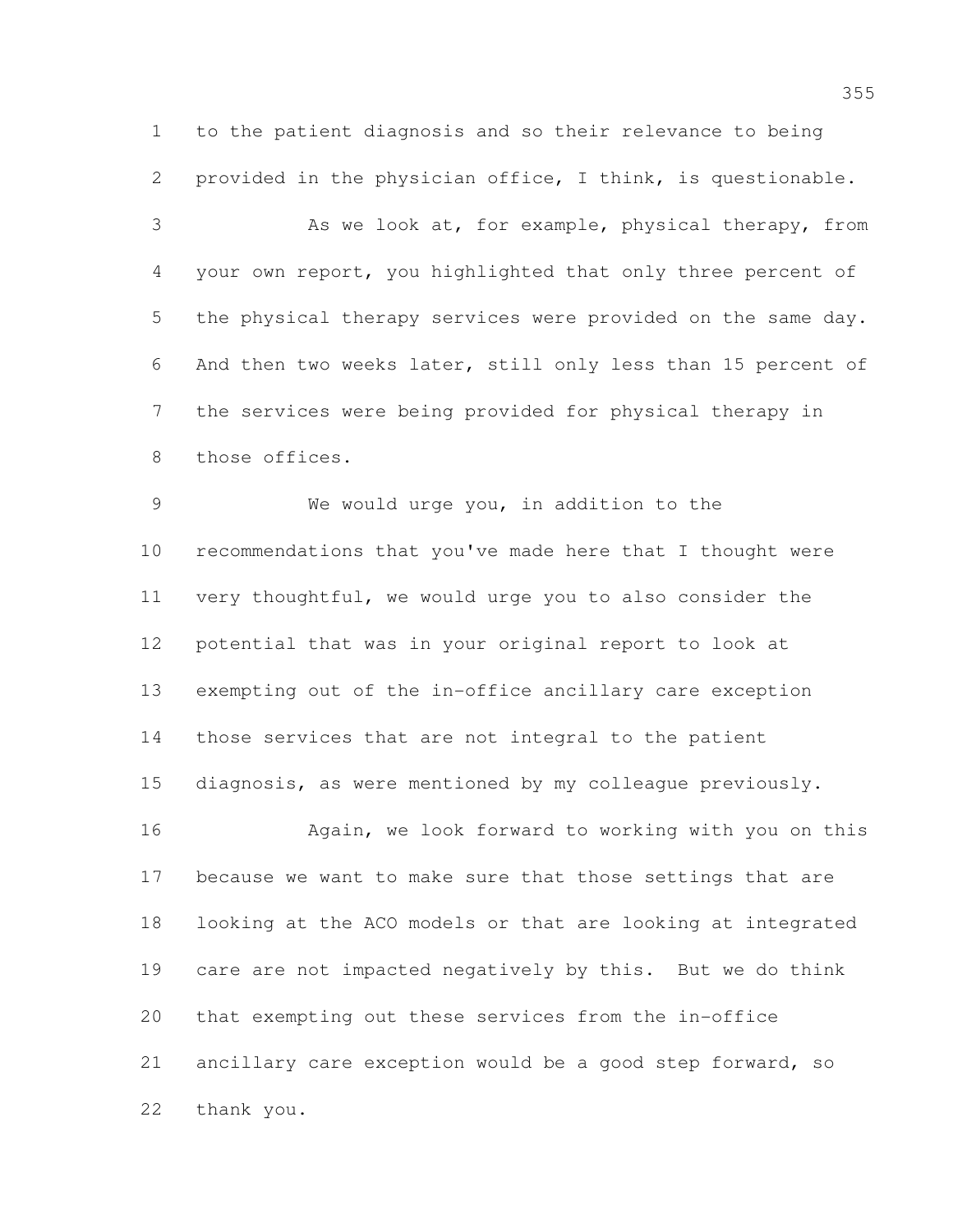MS. McILRATH: Sharon McIlrath with the American Medical Association. Just one point. No matter what you do with the recommendations, this discussion about whether or not they should be budget neutral, the Commission and many policy makers have had a lot of discussions about the need to redistribute money within the Physician Fee Schedule. If you simply take the money that you got from these savings, and particularly if you take the money that would flow from the things that the RUC has done, and you don't redistribute it, you use it for government savings, A, I think it's somewhat hypocritical, and B, I think it will be harder to get the RUC to put in the enormous amount of effort that is involved in combining these codes and redoing surveys and actually coming up with real numbers that physicians think are fair if it's only going to be diverted from a system that has been starved for the last nine years anyway. 17 MR. HACKBARTH: Okay. Thank you. We will adjourn for now and reconvene at 9:00 a.m. tomorrow. [Whereupon, at 6:20 p.m., the meeting was recessed, to reconvene at 9:00 a.m. on Thursday, February 24, 2011.]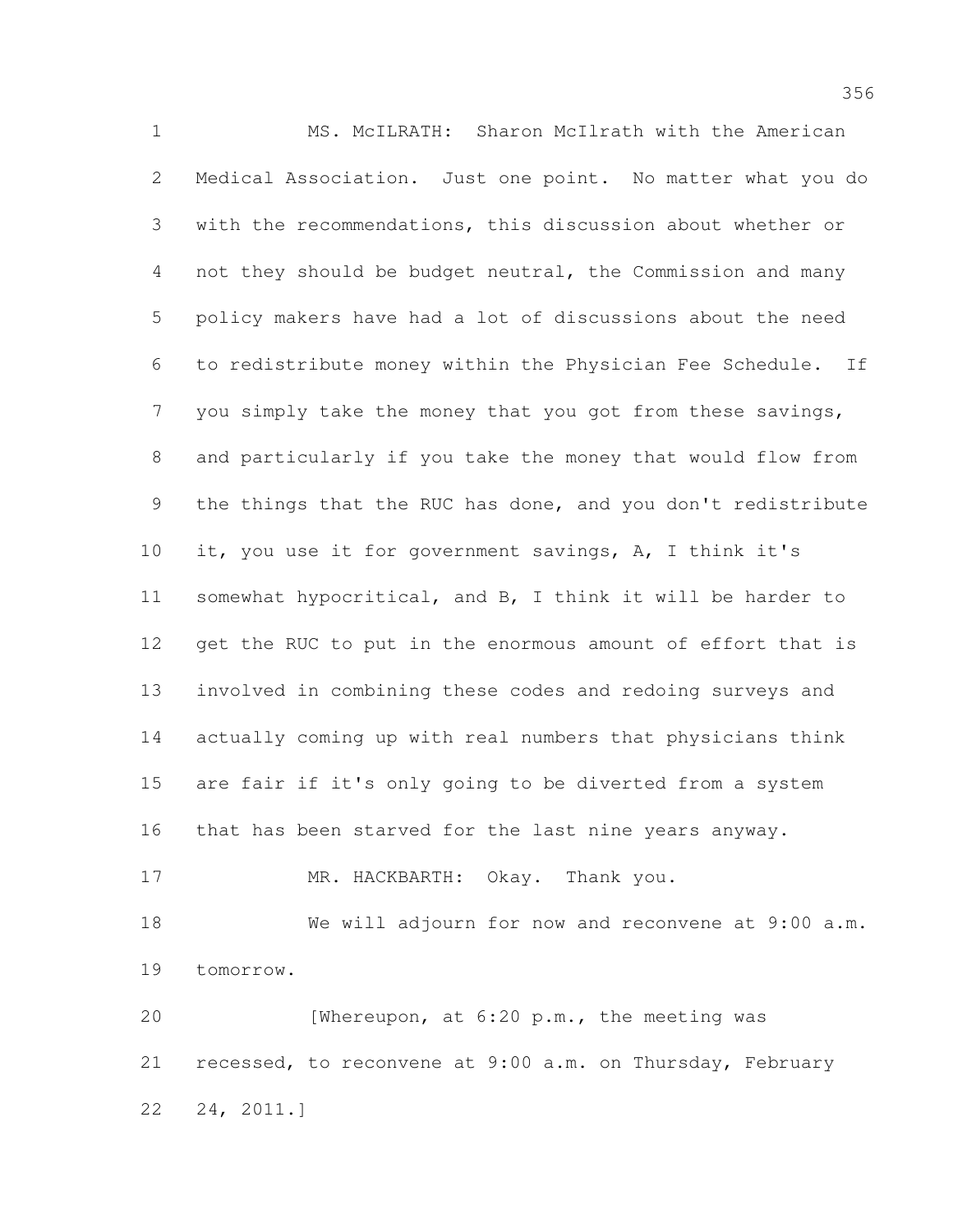## MEDICARE PAYMENT ADVISORY COMMISSION

PUBLIC MEETING

The Horizon Ballroom Ronald Reagan Building International Trade Center 1300 Pennsylvania Avenue, N.W. Washington, D.C.

Thursday, February 24, 2011 9:00 a.m.

COMMISSIONERS PRESENT: GLENN M. HACKBARTH, JD, Chair ROBERT BERENSON, MD, FACP, Vice Chair SCOTT ARMSTRONG, MBA KATHERINE BAICKER, PhD MITRA BEHROOZI, JD KAREN R. BORMAN, MD PETER W. BUTLER, MHSA RONALD D. CASTELLANOS, MD THOMAS M. DEAN, MD JENNIE CHIN HANSEN, RN, MSN, FAAN NANCY M. KANE, DBA HERB B. KUHN GEORGE N. MILLER, JR., MHSA MARY NAYLOR, PhD, RN, FAAN BRUCE STUART, PhD CORI UCCELLO, FSA, MAAA, MPP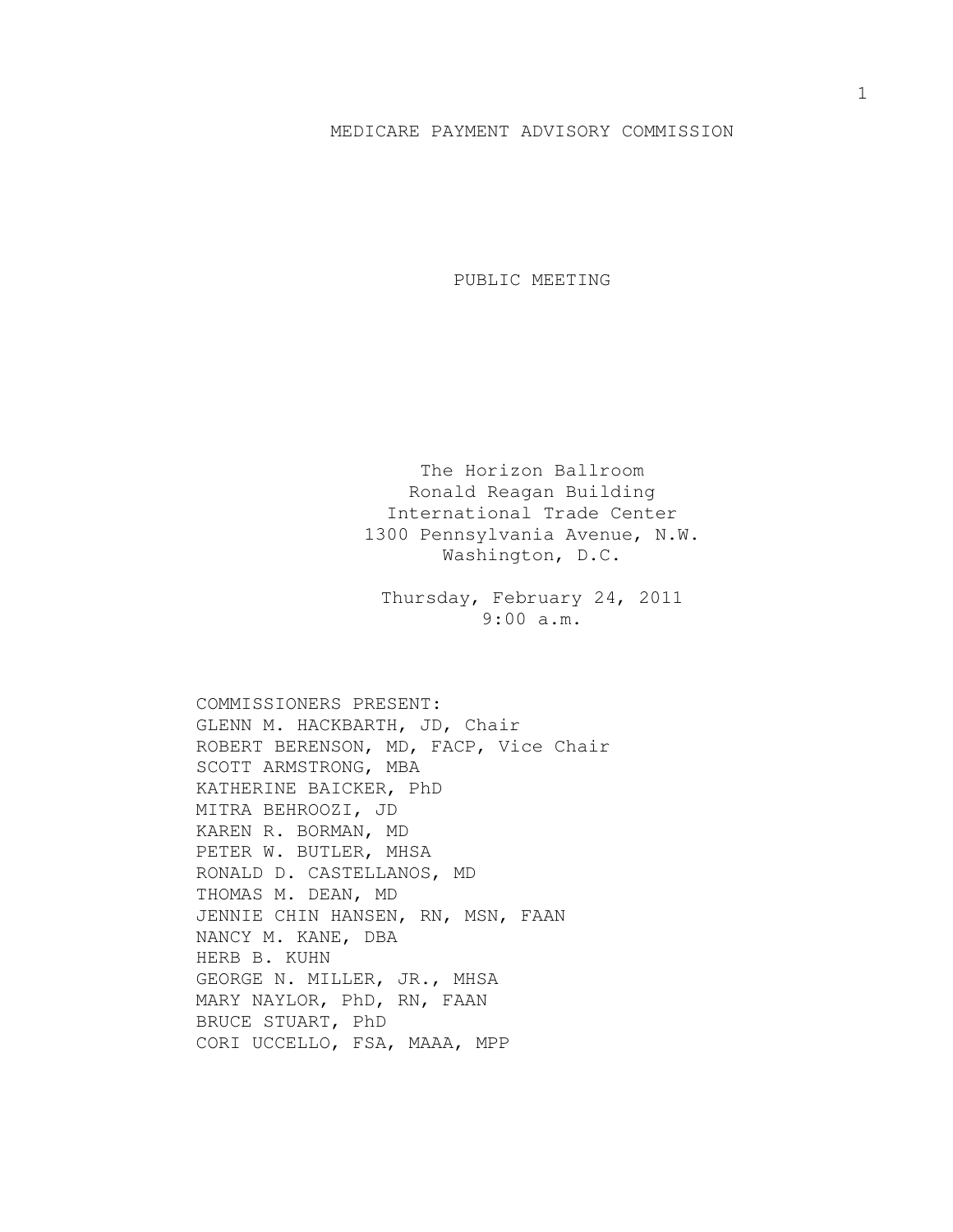| AGENDA                                                                                                                                                 | PAGE |
|--------------------------------------------------------------------------------------------------------------------------------------------------------|------|
| Care coordination for dual-eligible beneficiaries:<br>evaluating special needs plans' models of care<br>- Christine Aquiar, Carol Carter, Kelly Miller | 3    |
| Medicare's role in motivating and supporting quality<br>improvement<br>- Anne Mutti                                                                    | 5.5  |
| Public comment                                                                                                                                         | 133. |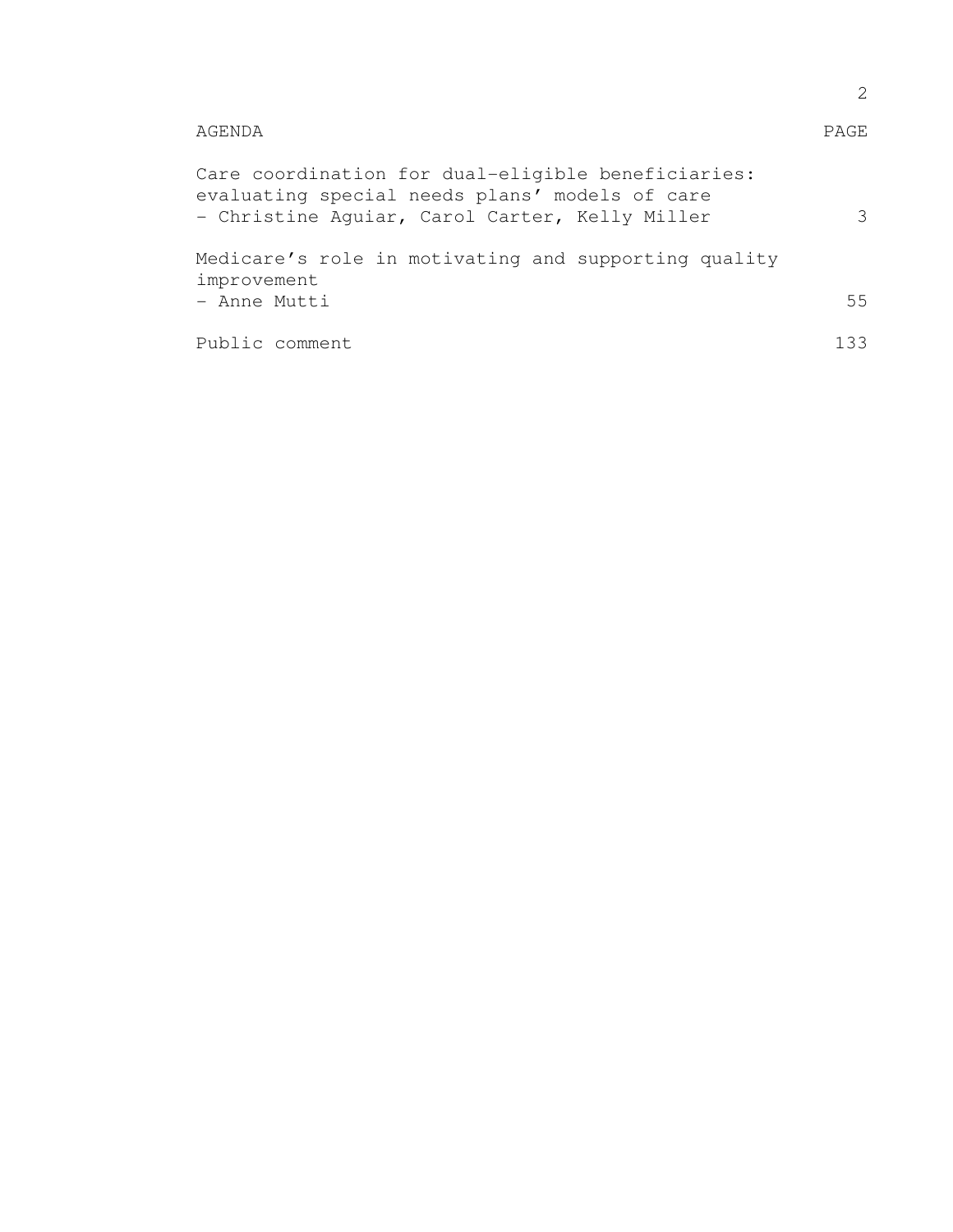| $\mathbf 1$    | PROCEEDINGS [9:00 a.m.]                                        |
|----------------|----------------------------------------------------------------|
| $\mathbf{2}$   | MR. HACKBARTH: Okay, good morning. We have two                 |
| 3              | sessions this morning, the first on Care Coordination for      |
| $\overline{4}$ | Dual Eligible Beneficiaries, and then the second on QIOs or    |
| 5              | Medicare's role in supporting quality improvement, which       |
| 6              | includes QIOs, followed by our public comment period. We       |
| $\overline{7}$ | will finish on time today, unlike yesterday, I promise that.   |
| $8\,$          | So beginning with duals, Carol, are you going                  |
| 9              | first?                                                         |
| 10             | DR. CARTER: No, Christine's going first.                       |
| 11             | MR. HACKBARTH: Christine is going first. Okay.                 |
| 12             | MS. AGUIAR: Good morning. During this                          |
| 13             | presentation, we will discuss the results of an evaluation     |
| 14             | of the models of care submitted to CMS by dual eligible        |
| 15             | special needs plans, also referred to as D-SNPs.<br>This       |
| 16             | analysis is part of our ongoing work considering how to        |
| 17             | improve care coordination for dual eligible beneficiaries.     |
| 18             | The Commission has been focusing on the dual                   |
| 19             | eligible beneficiaries because many of these individuals are   |
| 20             | frail, disabled, or have multiple chronic conditions.<br>These |
| 21             | beneficiaries qualify for both Medicare and Medicaid           |
| 22             | benefits, and the care is often uncoordinated and costly.      |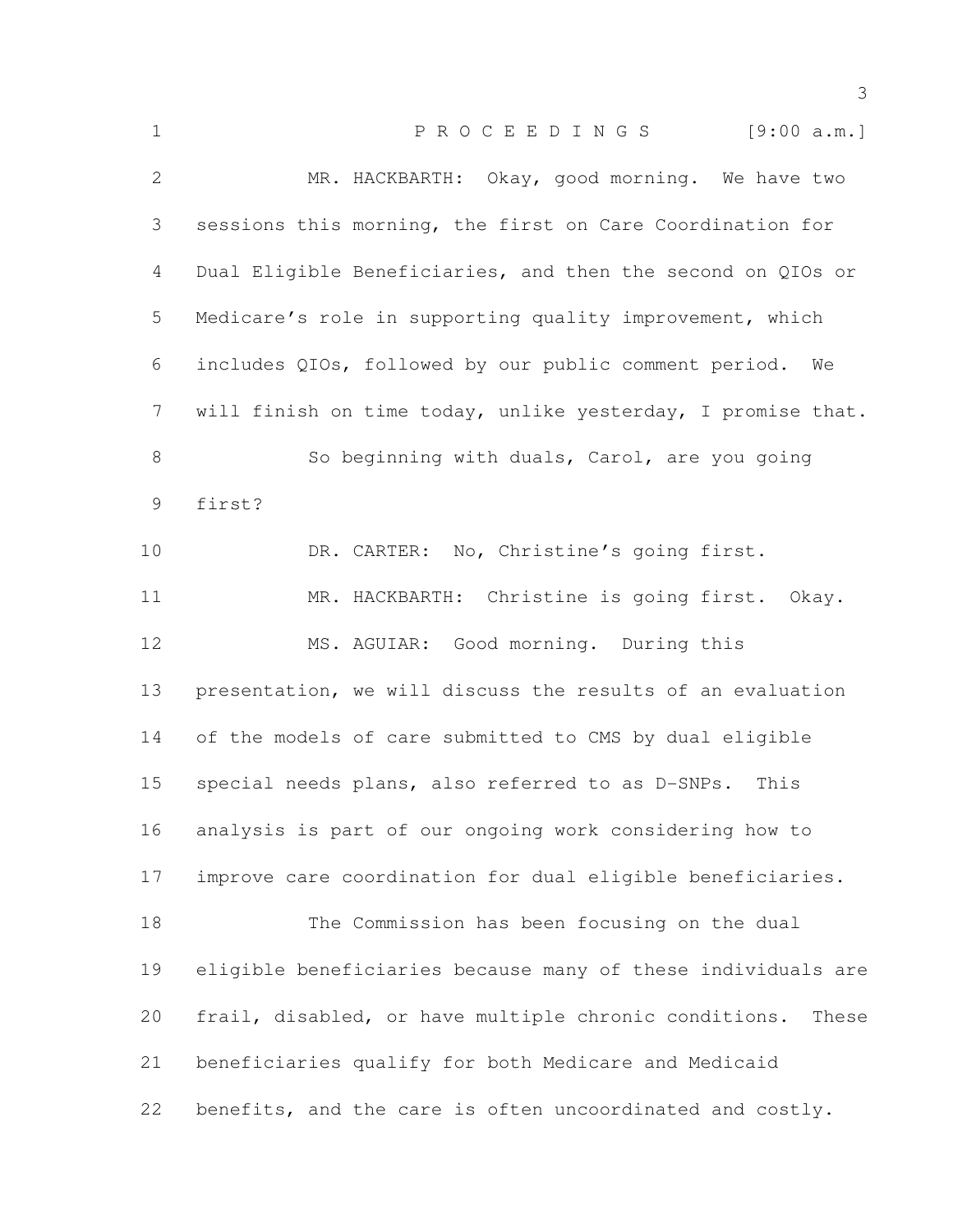In November, we discussed the results of our site visits and interviews with stakeholders about programs that integrate the care for these beneficiaries. We learned that the programs vary considerably in their design. However, we found similarities across programs on care coordination activities and integration with Medicaid benefits.

 For this analysis we are discussing today, we compared the D-SNPs care coordination activities to those of 9 the integrated care programs that we discussed in November. We conducted this analysis because we were interested in assessing whether D-SNP care coordination and Medicaid integration activities could be evaluated through the models of care.

 We also tried to assess whether there was a relationship between the model of care descriptions and D- SNP quality results. Kelly will now discuss key characteristics of SNPs and our methodological framework. 18 MS. KELLY MILLER: SNPs are Medicare Advantage plans that target enrollment to specific groups of beneficiaries. These SNPs target enrollment to beneficiaries who are eligible for both Medicare and Medicaid. SNPs function essentially like, and are paid the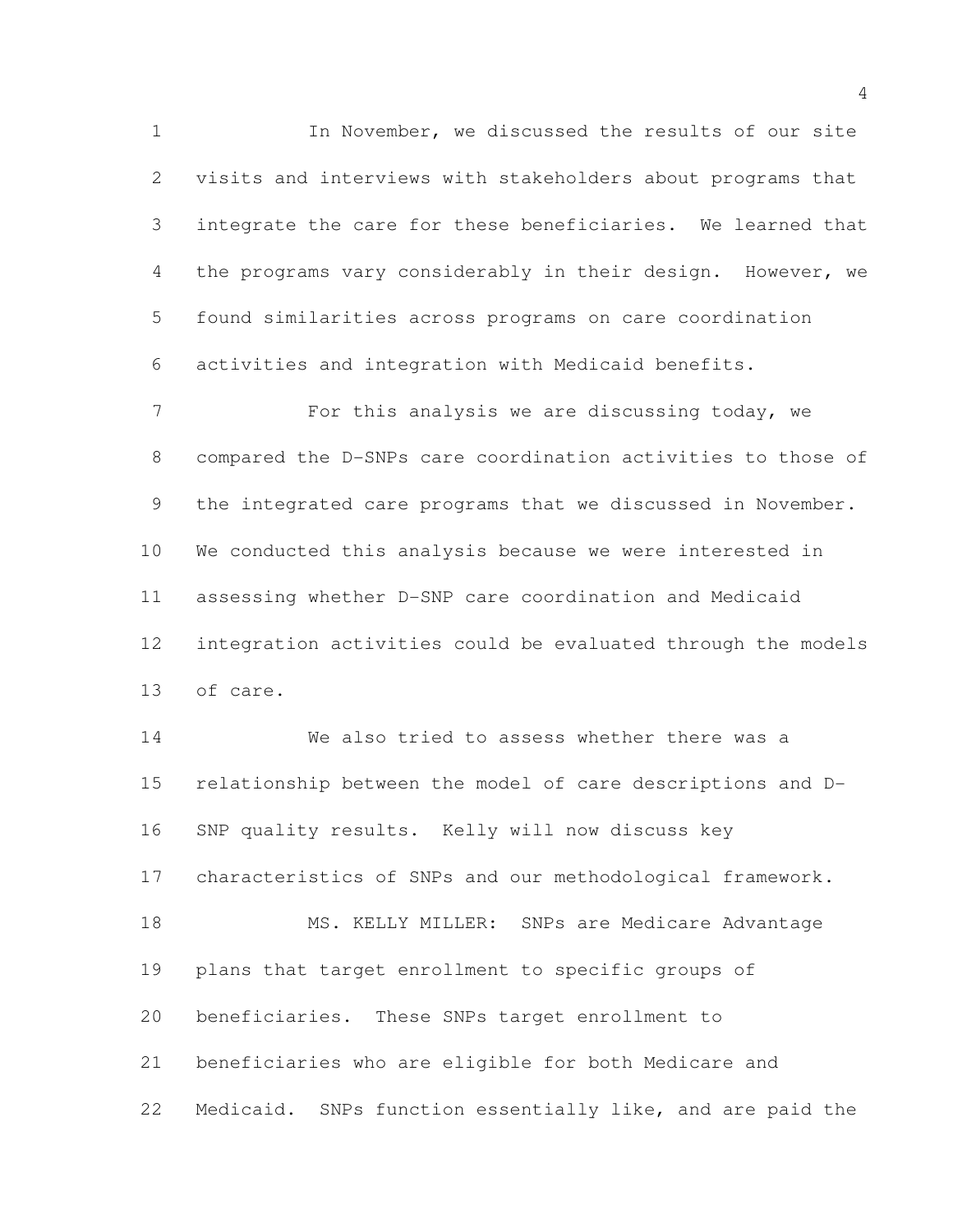same as, any other MA plan. Unlike other MA plans, however, they can limit their enrollment to their targeted populations. Additionally, D-SNPs can enroll all beneficiaries each month, unlike other MA plans that can enroll beneficiaries only during specific periods.

 Since their creation, there have been recurring concerns about SNPs. The first, that SNPs are not accountable to provide specialized care for their target populations applies to all SNPs, including D-SNPs. The second concern, that SNPs are not coordinating Medicaid benefits applies only to D-SNPs.

 To address the first of these concerns, that SNPs are not held accountable for providing specialized care, the Commission recommended that the Secretary establish performance measures tailored for the SNPs, evaluate SNPs on the performance measures, and make the information available to beneficiaries and their counselors.

18 In an effort to make SNPs more accountable, CMS required SNPs to report on three types of quality information listed in the top row of the table. As shown in the first column, SNPs now report 15 health care effectiveness data and information set, or HEDIS measures.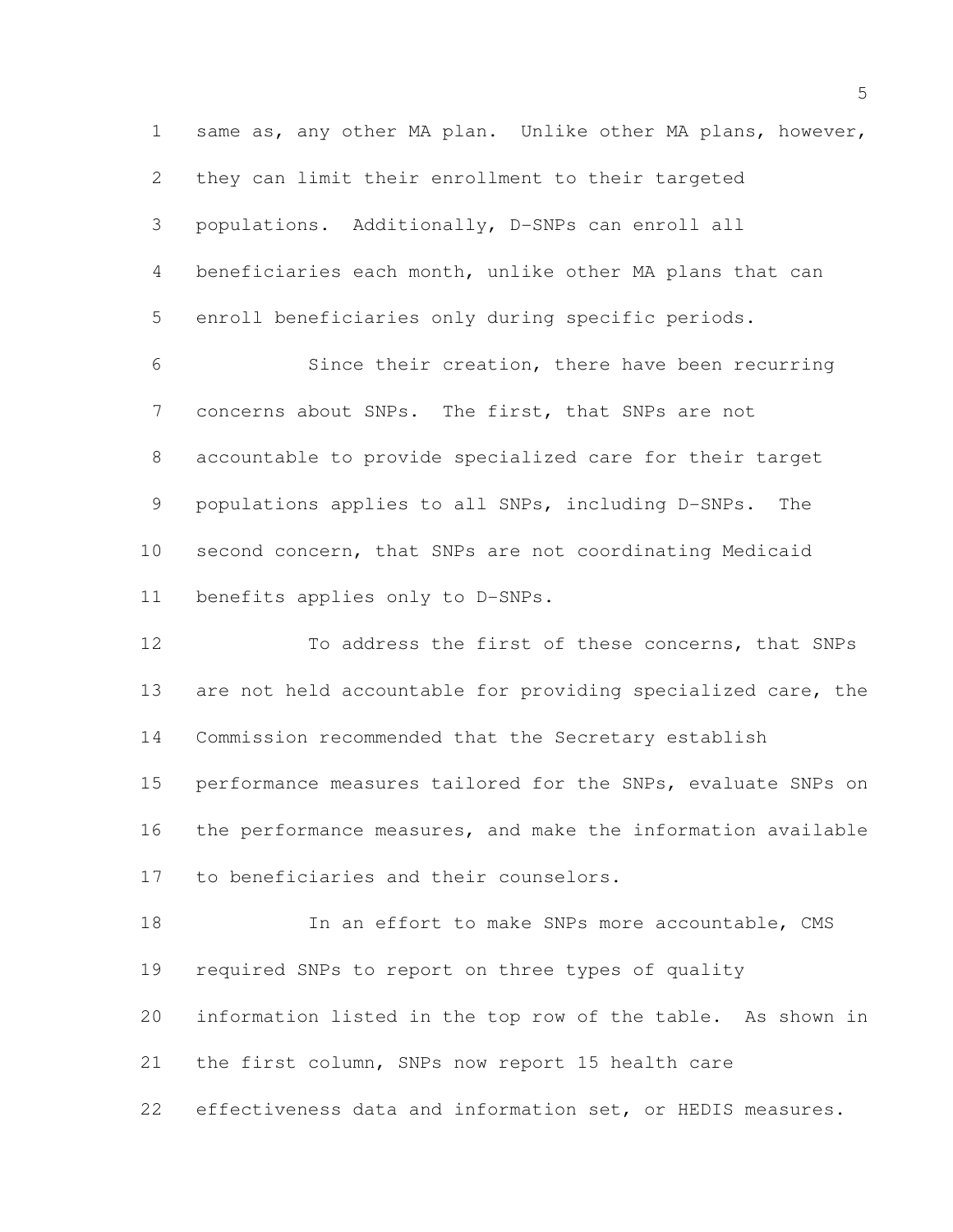HEDIS measures are clinical process measures such as glaucoma screening, controlling high blood pressure, and persistence of beta blocker treatment after a heart attack.

 Most of these 15 measures were chosen from the HEDIS measures all MA plans must report at the contract level, though NCQA has developed three measures that are SNP only. SNPs are also required to report structure and process measures developed by NCQA, shown in the second column.

 These include things like complex case management, care transitions, and coordination of Medicare and Medicaid coverage. Plans are required to begin submitting these two measures in 2009. SNP performance on these measures has not been published.

 Last, SNPs are also required to submit an evidence-based model of care. CMS identified 11 elements for SNPs to describe in their models of care. These include assessing patient risk, developing an individualized care plan, maintaining a centralized information system, and having an interdisciplinary care team.

 Only new and expanding plans in 2010 were required to submit their models of care to CMS as part of the MA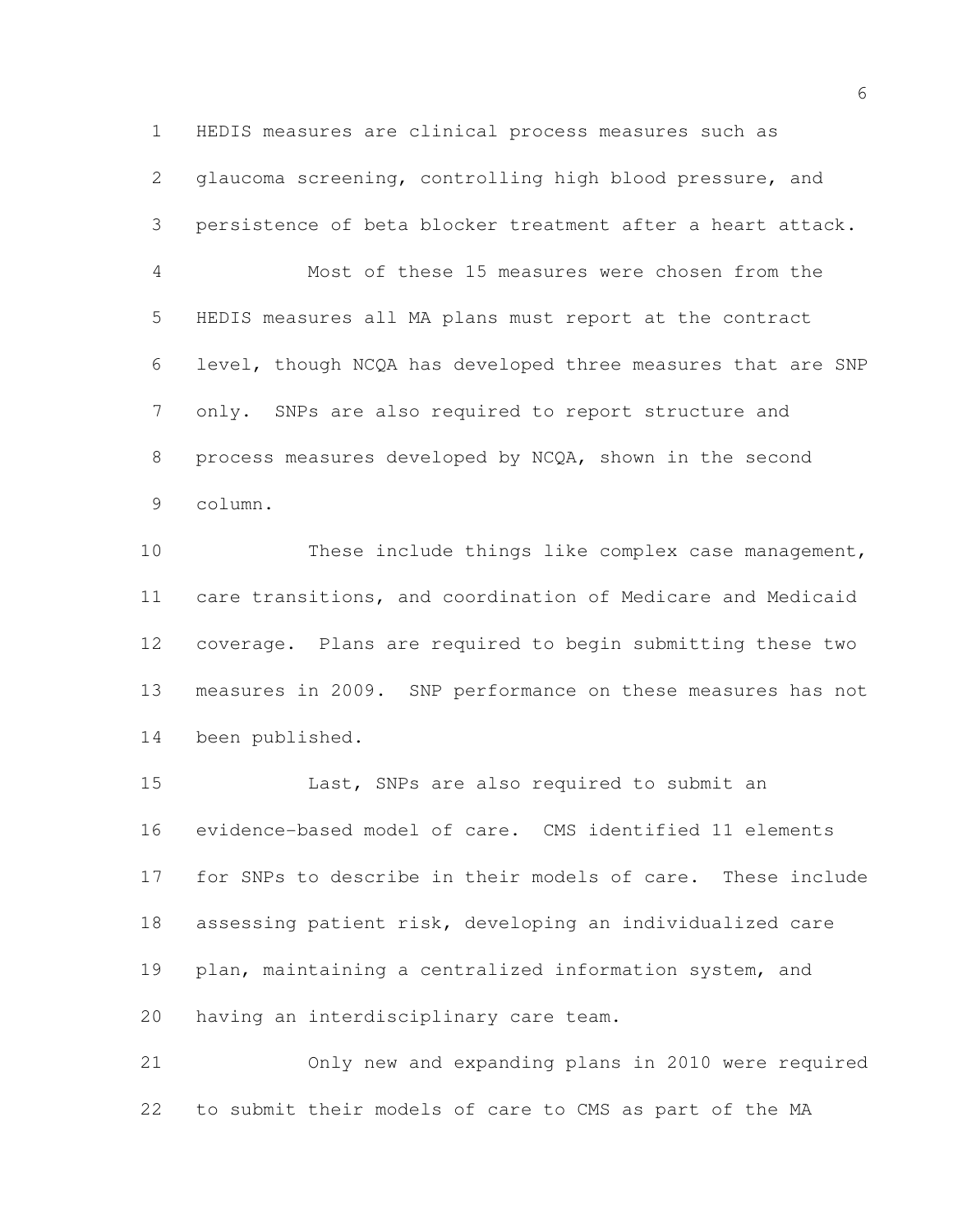application process. All SNPs must submit their models of care to CMS by 2012. The models of care will also be used in the SNP approval process. PPACA requires all SNPs to be approved by NCQA by 2012.

 In this year's proposed rules, CMS outlined a potential approval process in which NCQA would review and score the models of care. CMS is developing a scoring methodology for NCQA to use. Plans with good scores may be allowed to submit their models of care less frequently than plans with lower scores.

 The second concern is that SNPs are not coordinating Medicaid benefits. The Commission expressed this concern in 2008 when it recommended that the Congress require dual eligible SNPs to contract with states in their service areas to coordinate Medicaid benefits. D-SNPs must have contracts with states by December 31st, 2012.

 We wanted to evaluate whether the SNPs were coordinating care for dual eligible beneficiaries, so CMS shared with us the models of care that new or expanding SNPs had submitted to them. We did not receive a model of care for every SNP because existing SNPs that were not expanding were not required to submit them.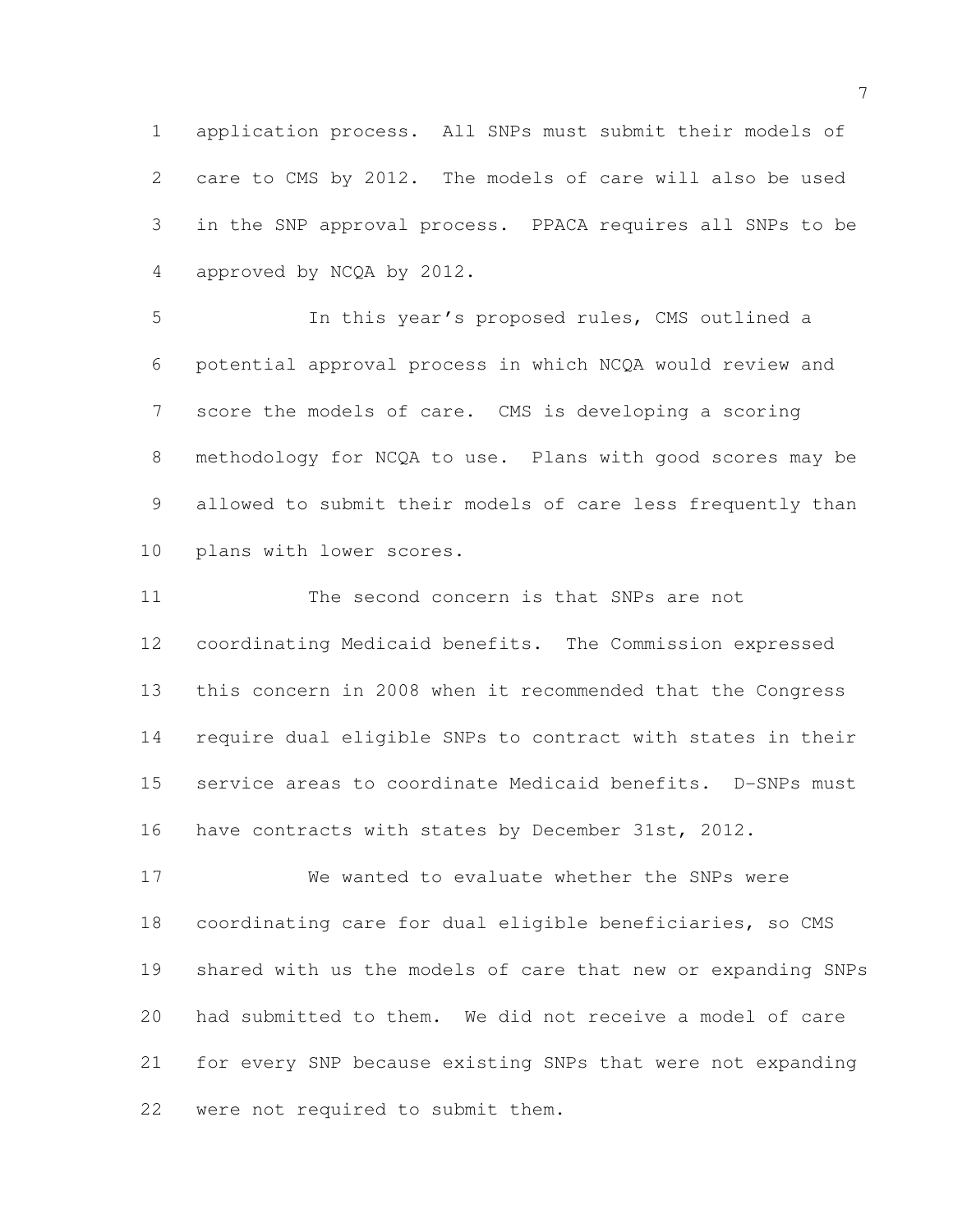Many SNPs with distinct contract numbers have the same parent company, such as a parent company having SNPs in multiple states, and the same model of care was submitted for all of their dual eligible SNPs. In addition, some of the plans submitted the same model of care for all their SNPs, chronic, dual eligible, and institutional.

 We received about 140 models of care in total from CMS. After removing those models of care for chronic or institutional SNPs, as well as the duplicate models of care, there are about 40 distinct dual eligible models of care. To analyze the models of care we developed an analytic framework based on our research on the key elements of care coordination. These key elements are SNP target population, risk assessment process, care during transitions, medication reconciliation, patient education, utilization management, and coordination with Medicaid benefits.

 We reviewed the D-SNP models of care looking for elements of these key -- evidence of these key elements. After reviewing the models of care, we tried to compare the descriptions with SNP quality data. We wanted to see whether the quality of the descriptions was related to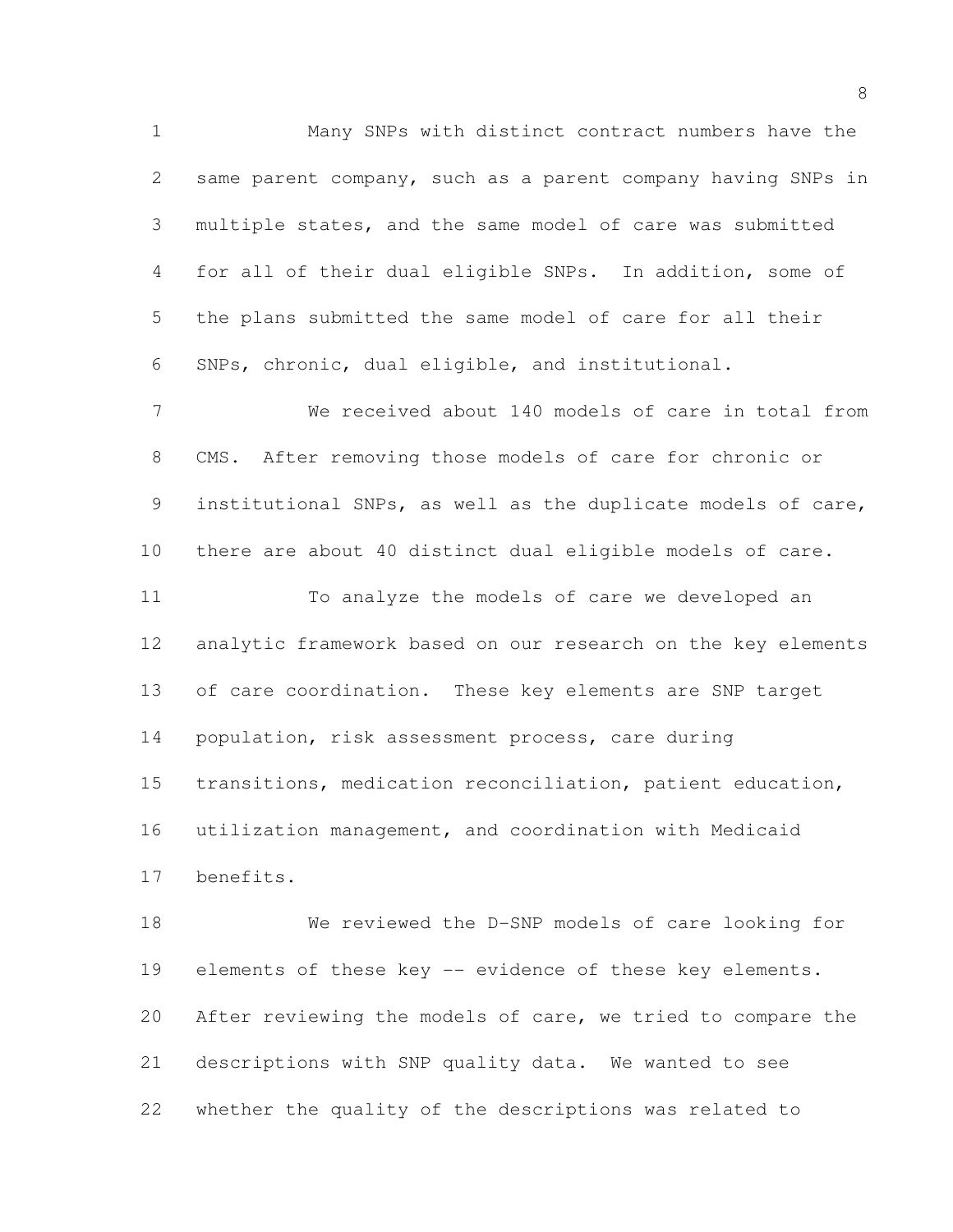quality measures. We looked at three data sources for

 quality scores, star ratings, SNP-specific HEDIS measures, and structure and process measures.

 Now Christine will discuss the findings of our analysis.

 MS. AGUIAR: In general, we found that important information on care coordination and Medicaid integration is missing from the D-SNP models of care. D-SNPs are not required to report about many of the key care coordination activities of integrated care programs, or about coordination with Medicaid benefits.

 In addition, most of the model of care descriptions were too general to evaluate their care coordination activities. One limitation is a lack of description about the D-SNPs enrolled population. Most models of care state that SNPs enroll all duals or full duals, but they do not describe the characteristics of the beneficiaries, such as how many are disabled, have dementia, or are frail.

 As a result, it was often not possible to assess whether a model of care was appropriately tailored to the enrolled population. In addition, a few plans submitted the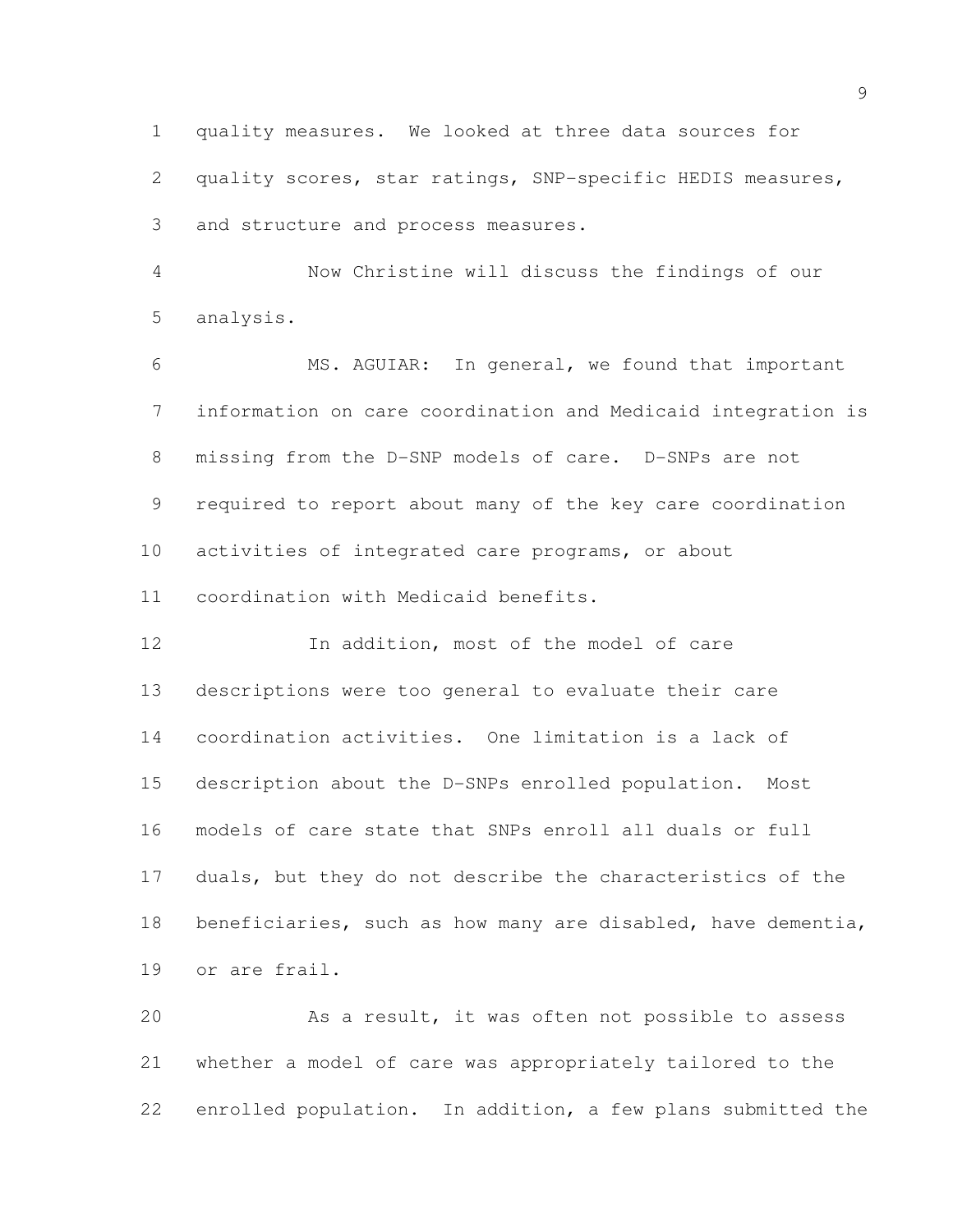same model of care for multiple types of SNPs, questioning whether the models of care for those plans are, in fact, tailored to meet the distinct needs of the different SNP populations.

 Of the care coordination activities conducted by integrated care programs that we have included in our analytic framework, the majority of D-SNPs only described the risk assessment process. This activity, listed on the left side of this table, is included in one of the sections on the model of care.

 The majority of the models of care include very little discussion of the other key care coordination activities in our framework, which are listed in the column 14 on the right. These activities include care coordination, medication reconciliation, patient education, and real time utilization management.

 These activities are not questions on the model of care and were generally not mentioned or were only vaguely described. Only a handful of D-SNPs included clear descriptions of these care coordination activities and we will see an example of one of these descriptions on the next slide.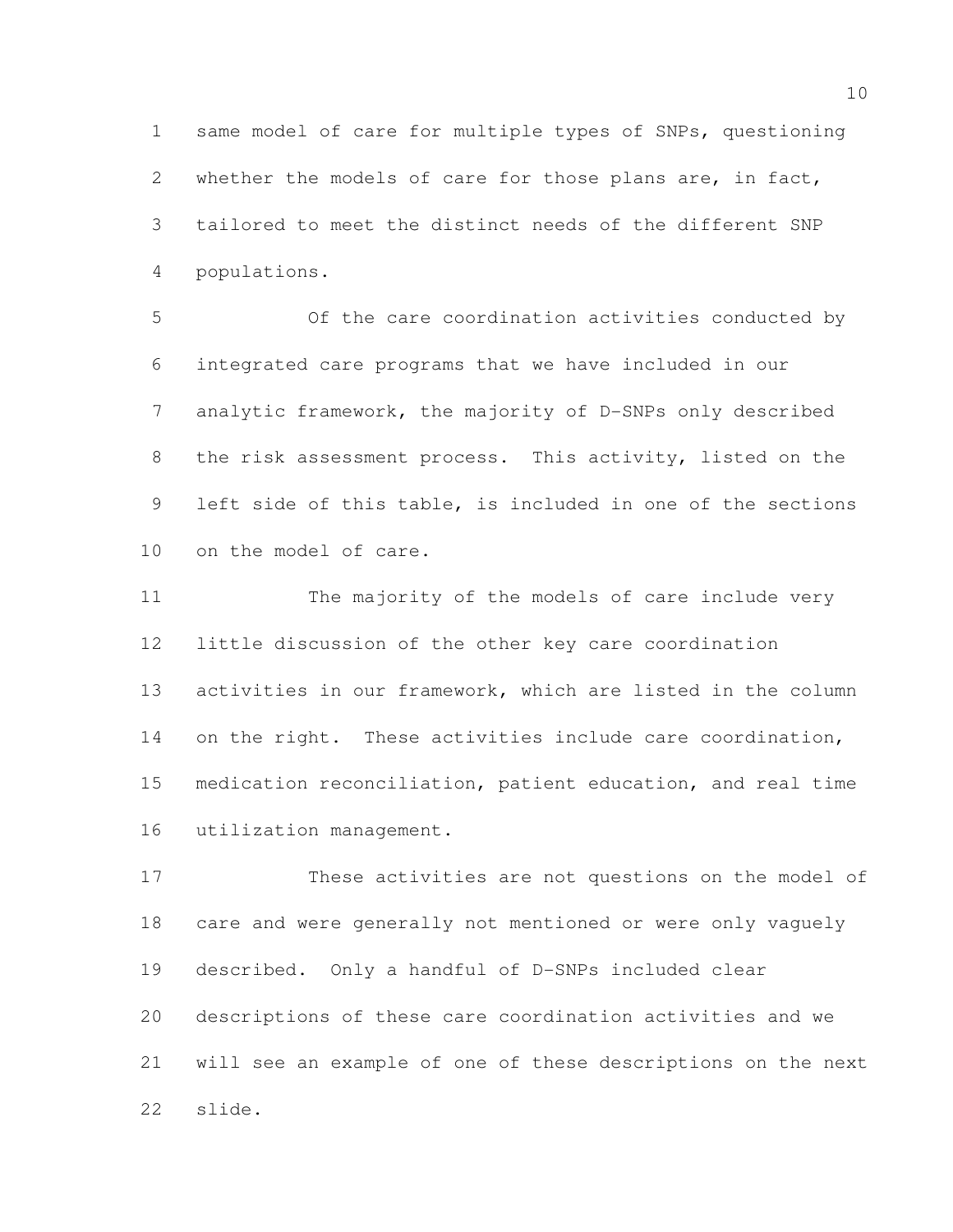The table on this slide includes an example of a better D-SNP model of care description on care transitions and patient education. This model of care describes the role of the case manager during care transitions. The case manager is responsible for assuring that information is sent to the receiving institution, ensuring that members understand discharge orders, and have access to medications and services, investigating adverse events, and providing feedback to providers and institutions. The SNP also describes how patient education varies by risk level. High risk members receive a review of the current treatment plan and calls from a nurse health coach to discuss the member's goals, while low risk members receive ongoing health education and the opportunity to

contact a nurse health coach.

 Another limitation of the models of care is that D-SNPs are not required to report on their coordination with Medicaid and the majority of plans do not discuss which, if any, Medicaid benefits are covered by the plan or how the SNP coordinates with Medicaid benefits.

 For the few plans that did mention coordinating with Medicaid, the descriptions tended to be vague. In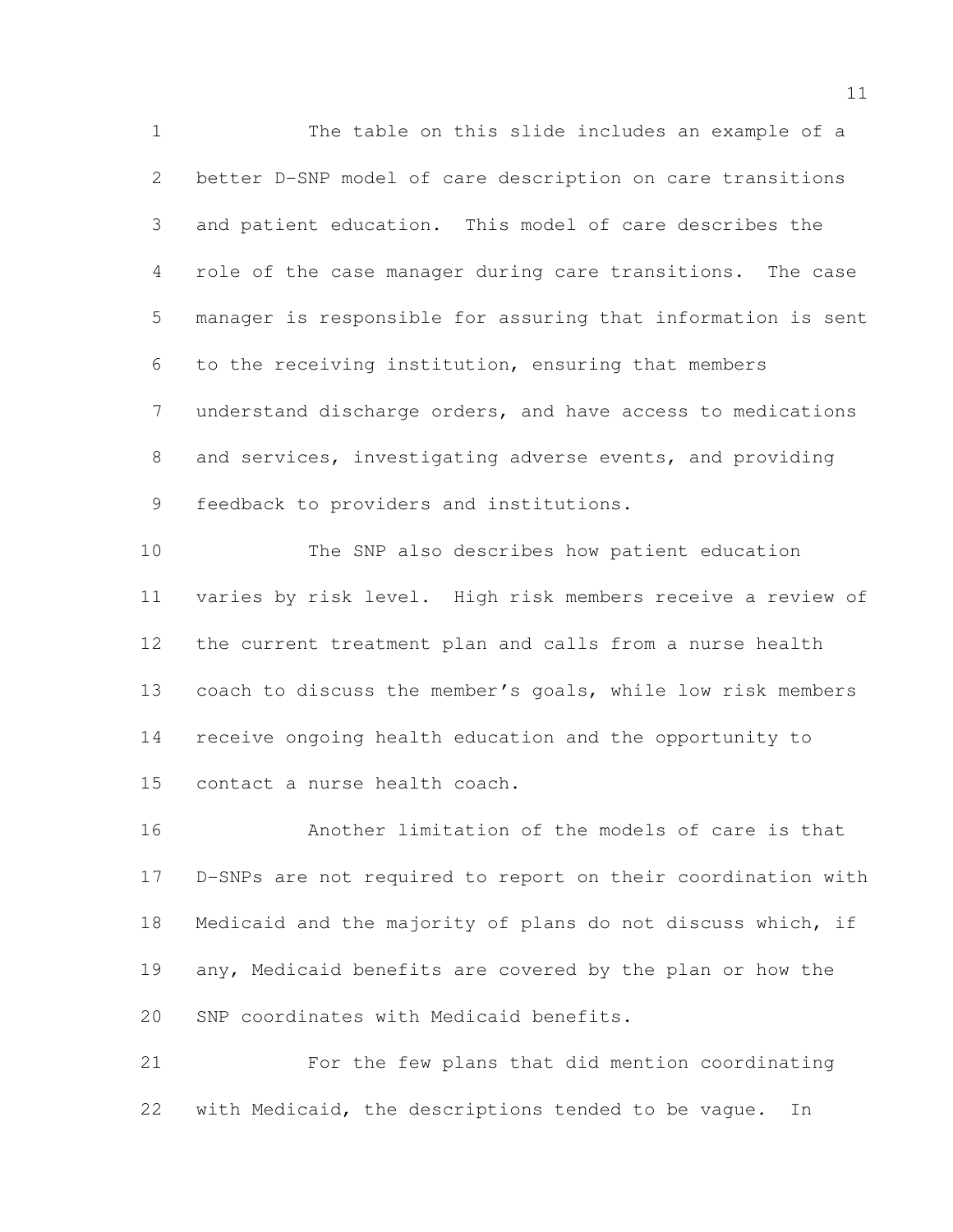addition, most of the D-SNP models of care also do not 2 specify whether the SNP has a contract with the state, and if so, what the contract covers.

 The lack of reporting on Medicaid coordination does not appear to be related to whether a D-SNP has a contract with a state or is fully integrated. For example, one D-SNP that was also a Medicaid managed care plan did not describe the coordination with Medicaid benefits, even though the plan's patient questionnaire implies that the health plan does coordinate Medicaid benefits.

 Although the majority of D-SNPs do not describe coordination with Medicaid, there were a few exceptions and we will see an example of one on the next slide.

 This slide is an example of a D-SNP model of care where Medicaid coordination activities such as finding providers that accept Medicaid and coordinating Medicaid services are described. This SNP maintains a registry of social services organizations, directs members to community services, tracks enrollees' Medicaid eligibility, and gives enrollees a directory of providers who accept both Medicare and Medicaid.

This information is helpful in understanding how a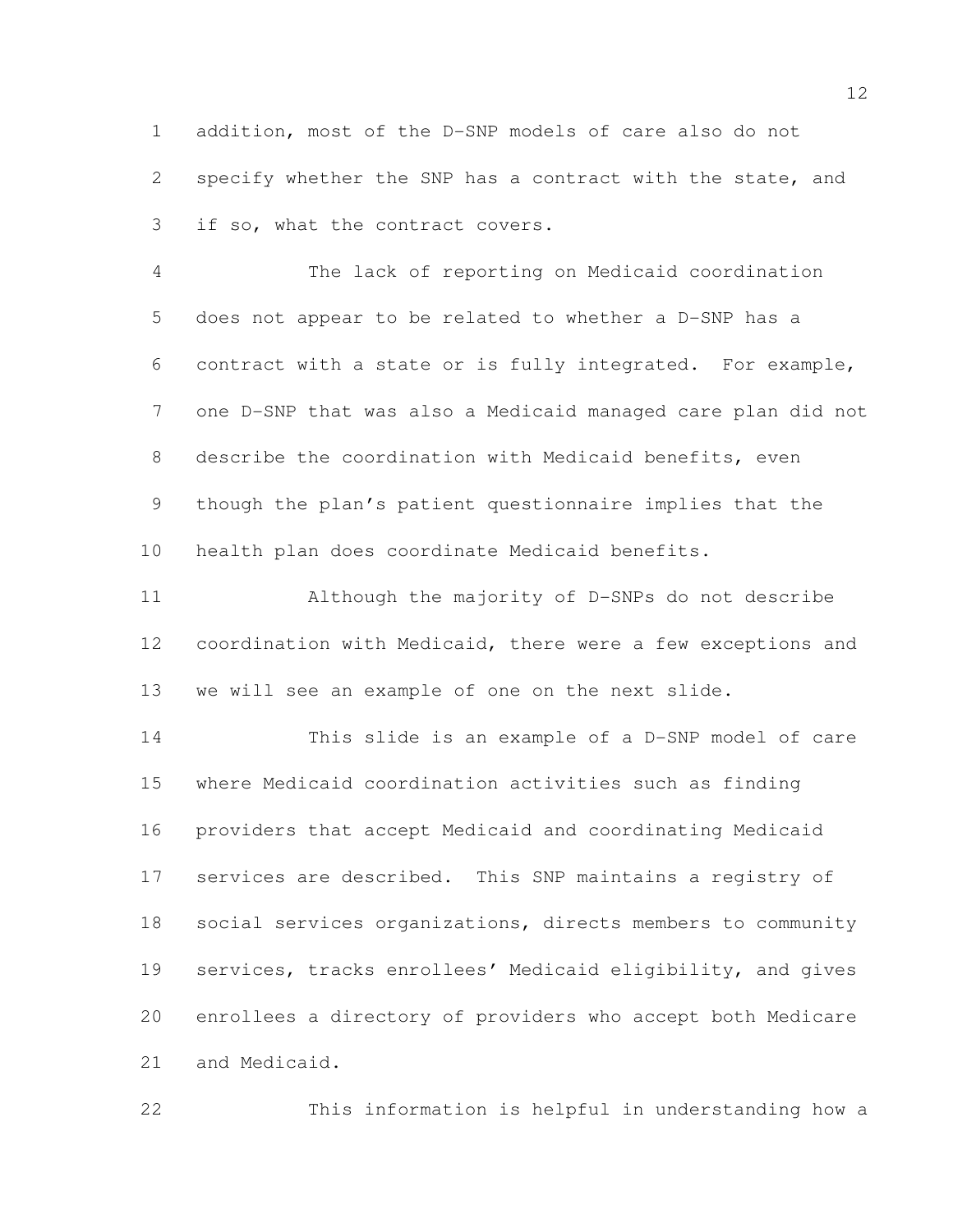SNP assists dual eligible beneficiaries access their

 Medicaid benefits. However, only a handful of D-SNPs included descriptions as detailed as this example.

 Now I will move on to the results of our quality data analysis. Our analysis of whether dual SNPs with stronger model of care descriptions performed better on quality measures, was limited by a lack of publicly available quality data for SNPs.

 For star ratings, the majority of SNPs do not have their own star ratings because this information is included 11 in the overall reporting for the parent company, which includes data on all of a parent company's MA plans and 13 SNPs. For HEDIS measures, we were missing measures for most of the SNPs we had models of care for because the models of care were submitted only by new or expanding plans, and these SNPs were generally not in operation in 2008 when the HEDIS measures were published.

 We also found the published HEDIS subset data to be hard to use because there's not a composite measure reflecting the combined performance across all measures, and many of the HEDIS results are blank because SNP samples sizes were too small for measures to be calculated.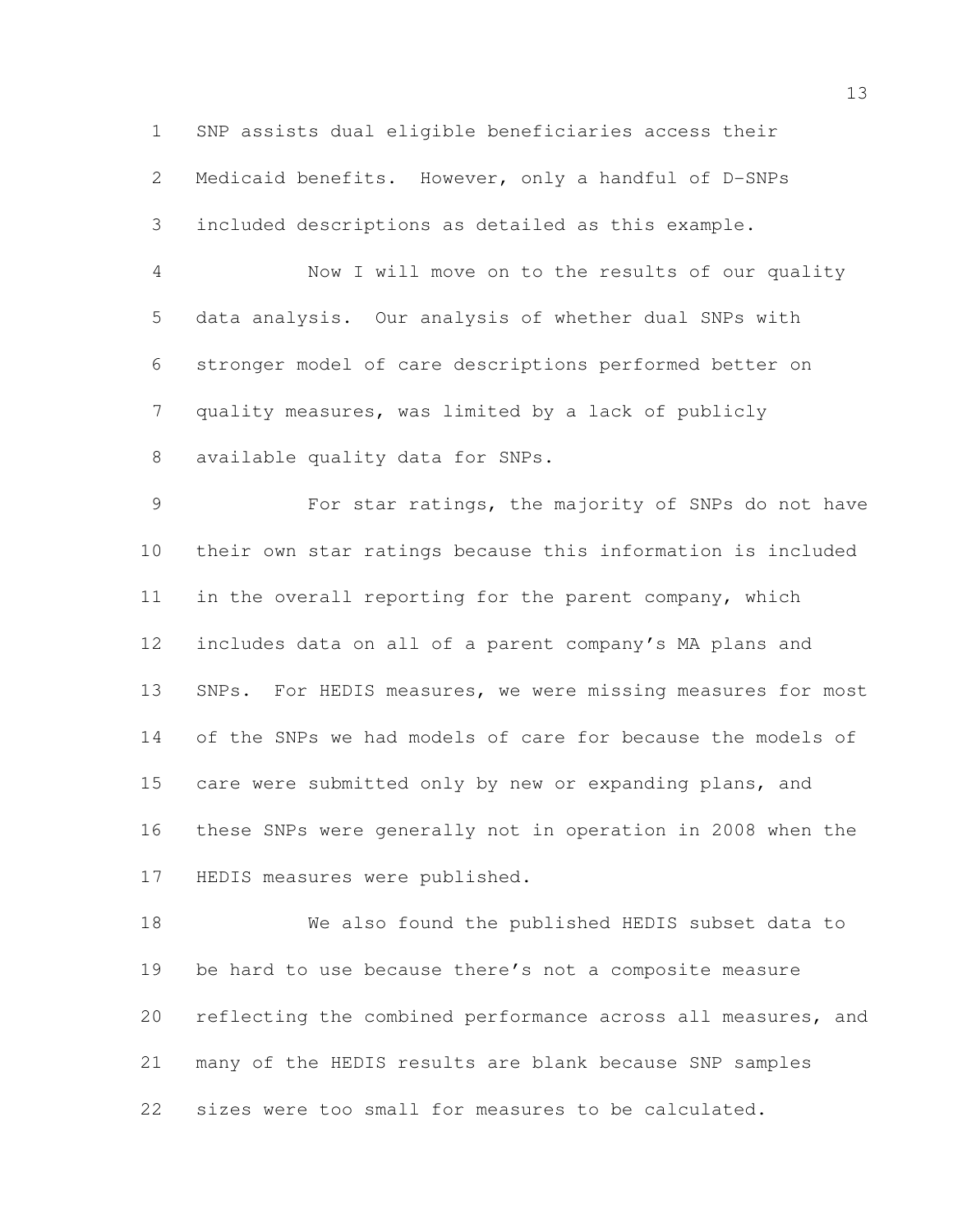Finally, although CMS receives the SNP structure 2 and process measures, they're not publicly available. Therefore, we were not able to review this data. Based on our review of the D-SNP models of care, we have concluded that the model of care descriptions cannot be used to adequately evaluate care coordination for dual eligible beneficiaries or coordination with Medicaid services.

 It appears to us that D-SNPs need to be evaluated on a complete set of care coordination measures, including Medicaid coordination, in order to determine whether D-SNPs are providing appropriate and special benefits to their target population.

 In addition, we feel that this information should be collected from D-SNPs in a streamlined process that reduces the reporting burden on the plans and the administrative review burden on CMS. In addition, publicly reporting SNP-specific quality data could help dual eligible beneficiaries to make informed decisions when choosing a SNP. This data could also be used to evaluate and compare the quality of care of SNPs and to identify areas for improvements.

For today's discussion, we would appreciate your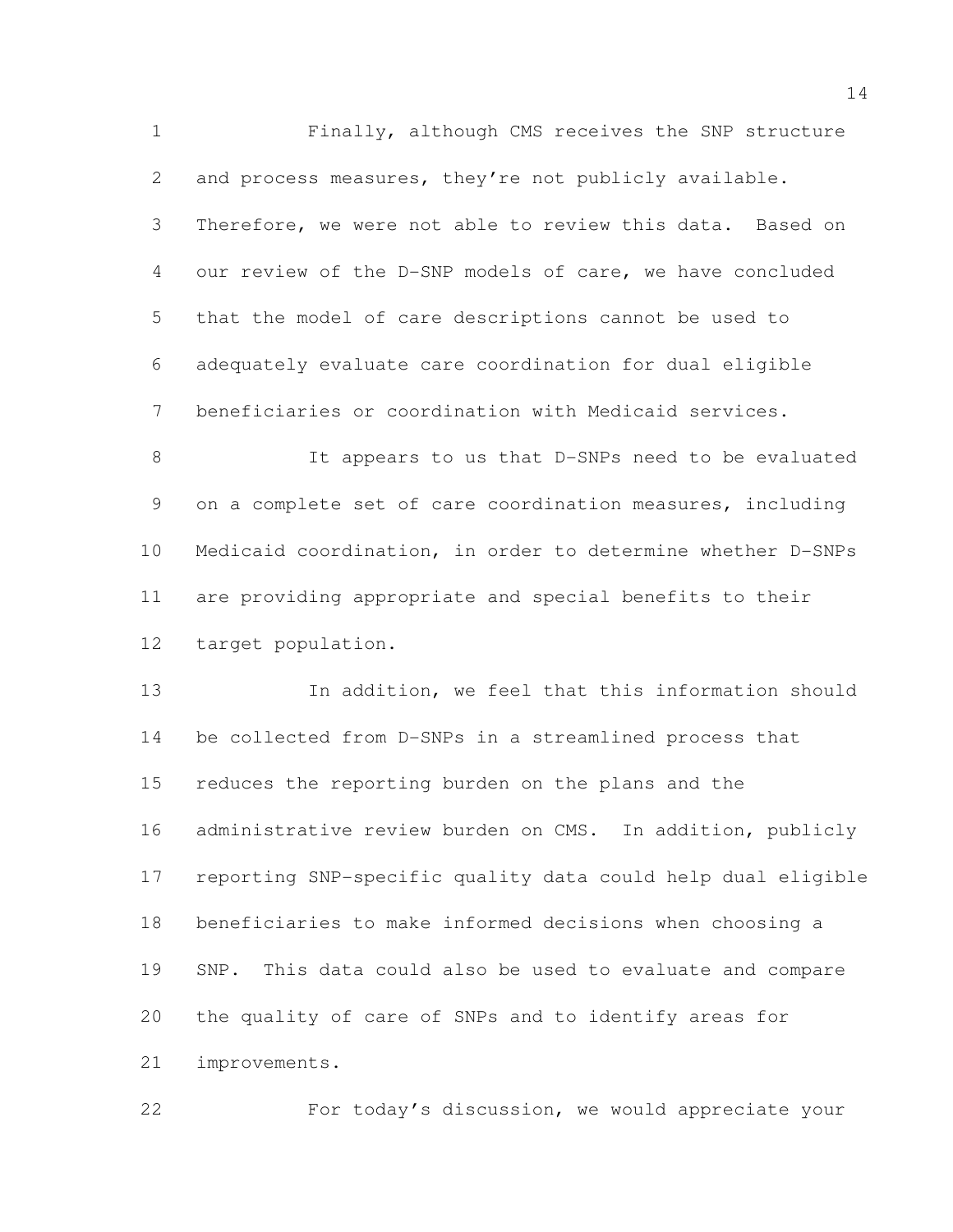feedback on these two questions: Should D-SNPs be evaluated on the care coordination elements in our framework, including coordination with Medicaid, and are there key elements missing from our framework? We also wanted to make you aware that we are preparing a chapter for the June report. The chapter will cover the information we presented in November on our findings from the site visits and interviews with integrated care programs. The chapter will also include the findings from our evaluation of D-SNP models of care. This concludes the presentation and we welcome your questions. 13 MR. HACKBARTH: Okay, thank you. Tom, we'll begin with you, clarifying questions. Cori? Scott? Mitra? Bruce? DR. STUART: There's a lot to be concerned about here. My question is, can you help us put this into context in terms of what this market looks like? Specifically, you talked about the fact that there were no separate reports for individual SNPs that happened to be part of a larger company. So how many entities are actually in this and then how many individual SNPs are part of these entities? Is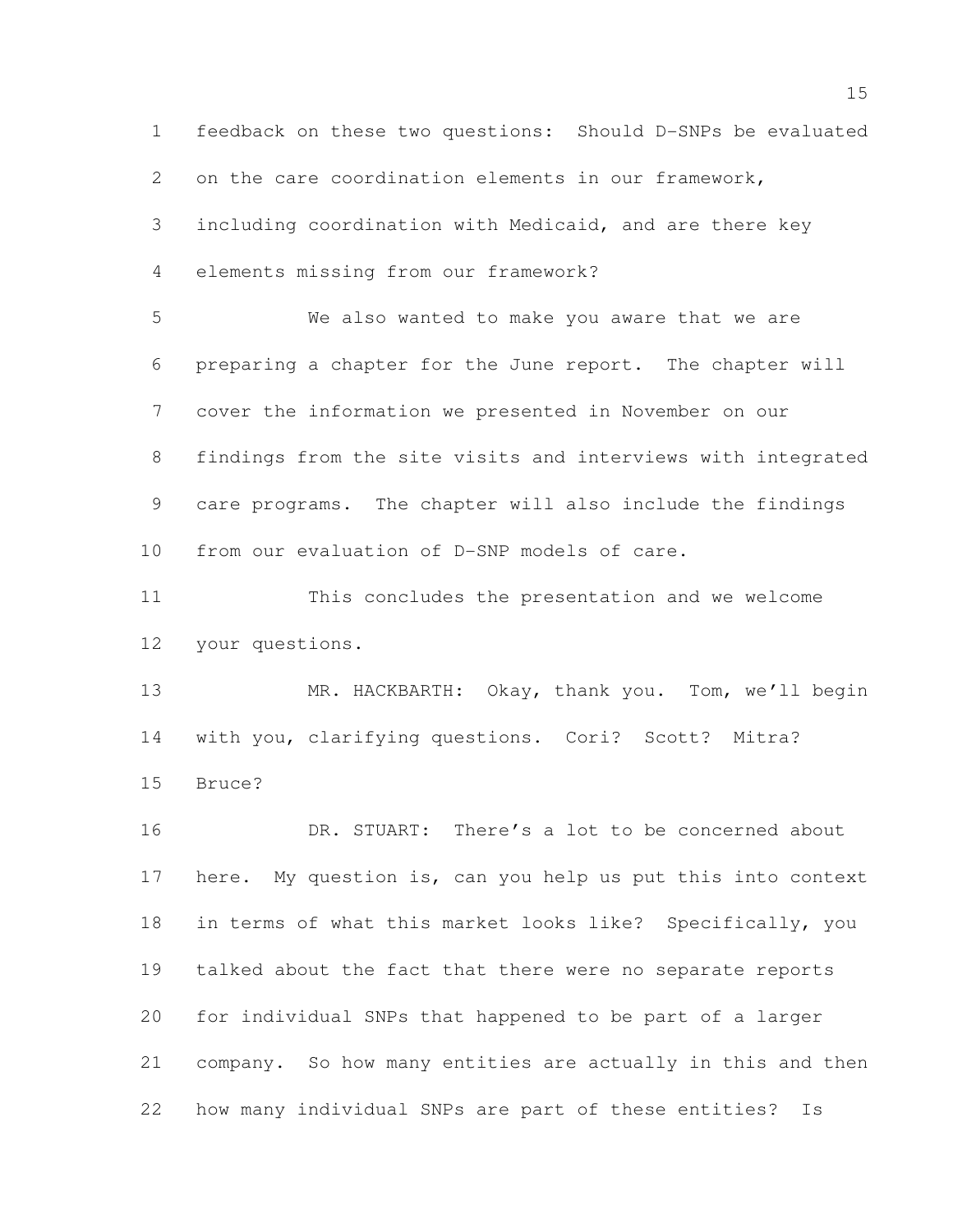this all for-profit business? Is there a non-profit segment?

 MS. AGUIAR: So these were as of January 2011. There were 298 dual eligible SNPs. I believe most of those are for-profit. We're not sure. We're actually not quite sure of the number of -- how many of those are unique SNPs and then not part of parent companies, but I believe that the majority is part of parent companies. So there are more SNPs that are part of a larger parent company than there are SNPs that are just SNPs.

11 DR. STUART: That's what I anticipated. It would useful to have that number so that we could see how many organizations are actually responsible for making these 14 decisions, and we assume that it's the parent that's the one that's driving it.

 MS. HANSEN: Thank you. You know, if this of 17 great interest historically for me, and I think the chapter really outlines a lot. It seems like a lot of activity, actually, has occurred in the past probably a year and a half.

 One of the questions -- it's interesting that one of the SNPs described from the parent company when the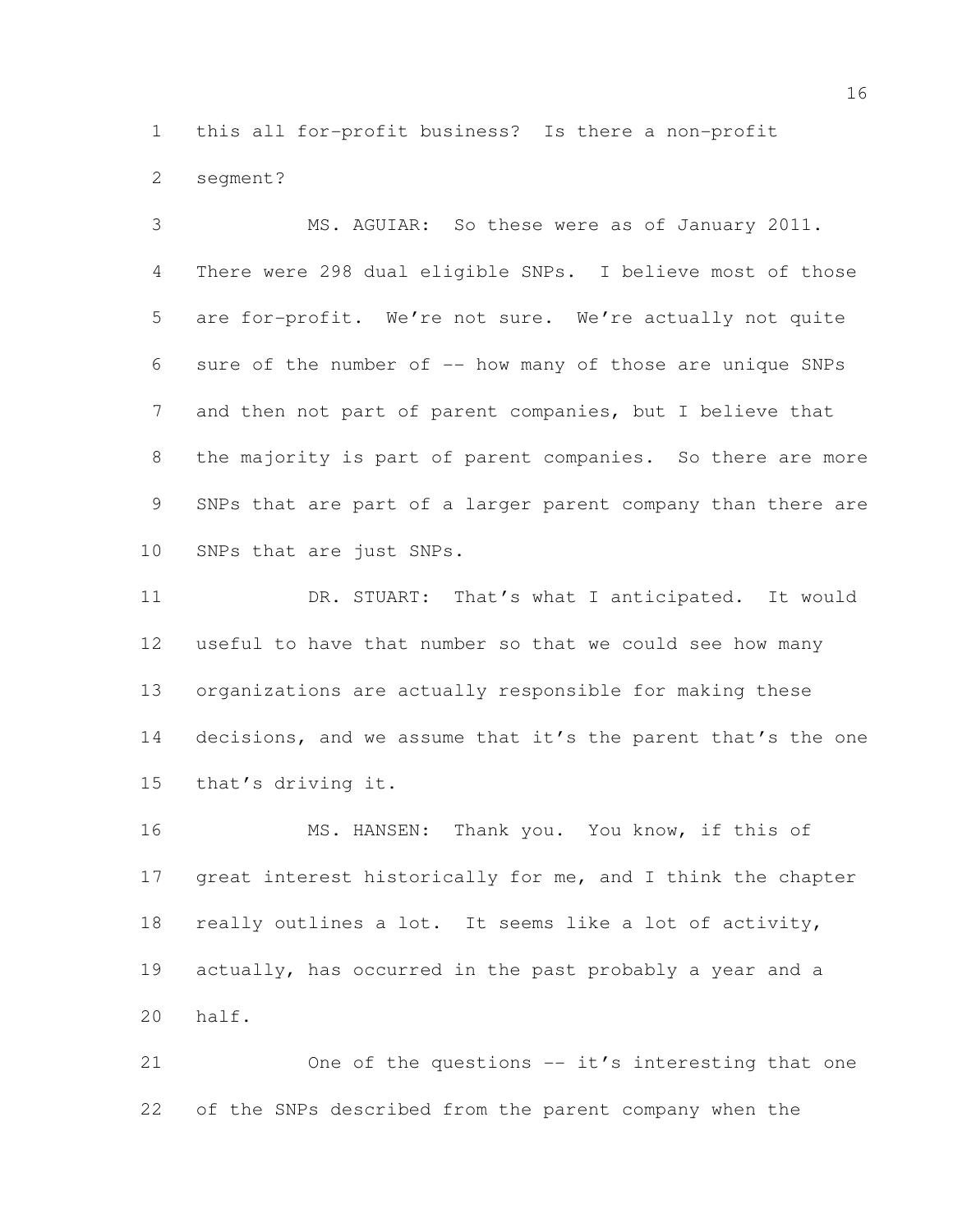application was made, the same application of conditions of participation were given regardless of what segment of SNP it was, so whether it's institutional, whether it's dual, or chronic conditions.

 Do you know if that's just from the CMS side that that's something that they have changed so that they are expecting more specific criteria for these three different domains?

 MS. AGUIAR: So one thing that I believe we did mention in the presentation is that now SNPs per PPACA have to be approved by NCQA, and CMS has decided that the model 12 of care is going to be the instrument for that approval. 13 From our conversations with CMS, they are -- that's an evolving instrument, and I believe their intention is to have some differentiation in the models of care between the D-SNPs and the chronic SNPs and the I-SNPs.

17 MS. HANSEN: Great. And then since I know probably the majority of the SNPs are dealing with an older population, I noticed that, of course, there is a dual eligible disabled population. Were there any particular SNPs that you uncovered that had some particular data or description on that segment?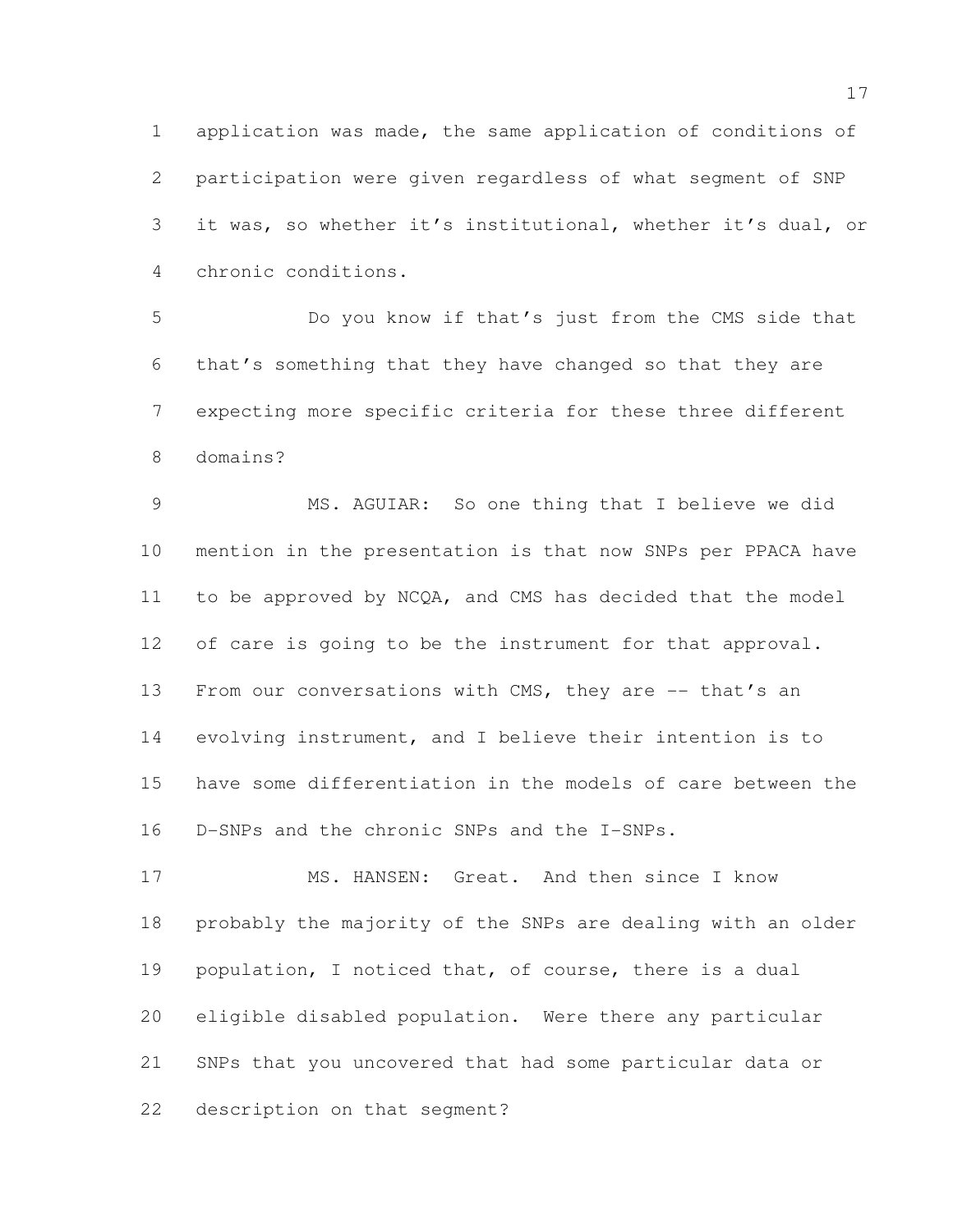MS. AGUIAR: I think that there was one, but one of the problems, which was basically one of our first limitations, is that the populations were not described in such detail, so they would say full duals or all duals. So they could actually really be enrolling a subset, a dual SNP subset, which could be the disabled, but we just weren't 7 able to tell. But I believe Kelly reviewed -- is that right 8 -- one SNP that was specific to the under-65. Carol didn't have any either. MS. KELLY MILLER: I think there was one. MS. HANSEN: There was one. I just think that that's going to be another interesting one just because that

 population will continue to grow, you know, the disabled population will age-in and so therefore, there will be a greater need.

 I also noticed in the chapter that one of the descriptors on one of the plans, they had a cultural component to it, but is that anything else that you know is moving in that direction to describe that? I know in California, many of the SNPs are located in very racially non-English speaking populations.

DR. CARTER: One of the things that CMS requires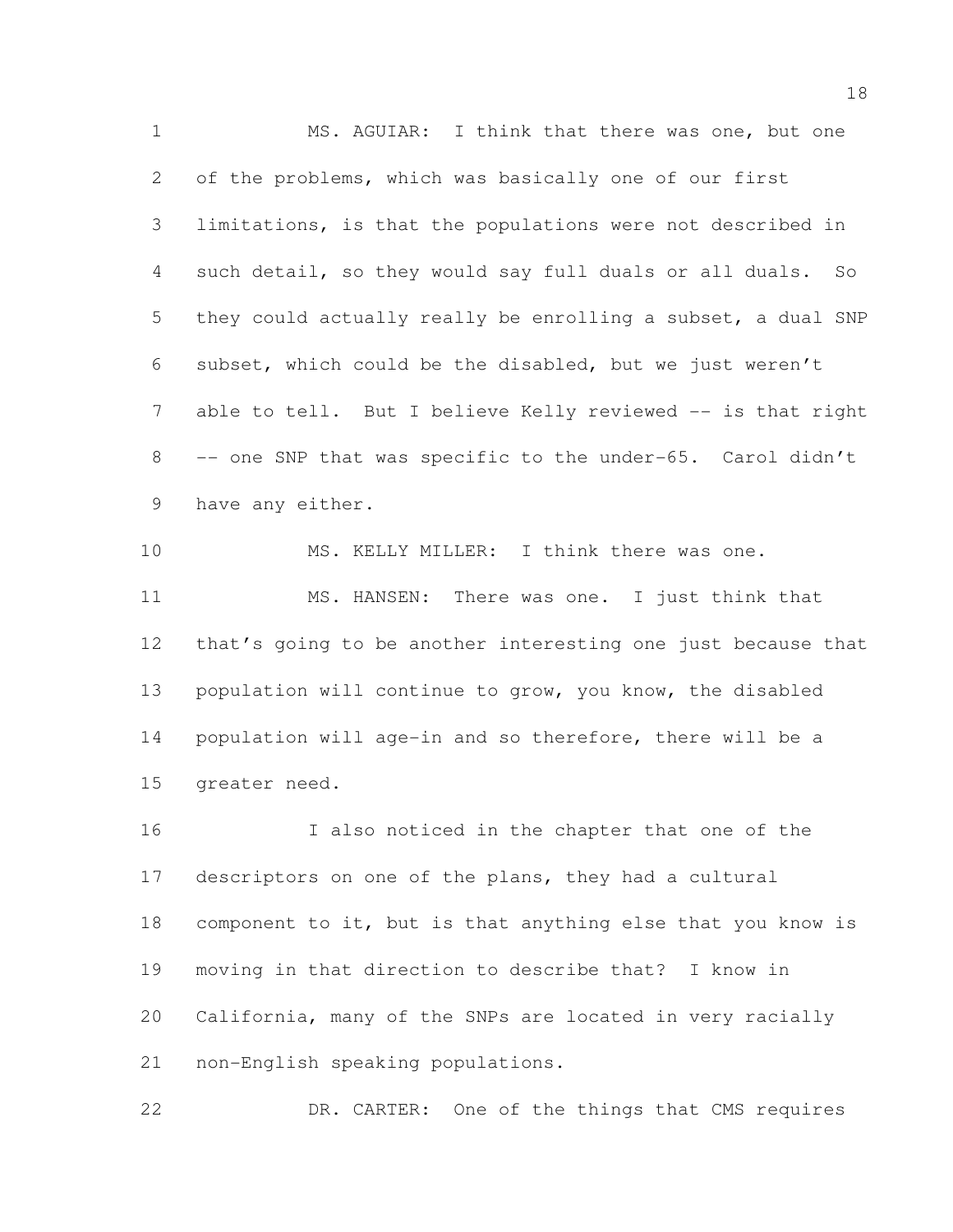plans that are submitting their application to be an MA plan, since SNPs, all of SNPs are MA plans, so they submit an MA application. As part of that, there's an attestation, a series of questions about their -- MS. HANSEN: Right. DR. CARTER: -- models of care and there are about 250 questions. One of the questions in there is about, do they perform a cultural assessment of a patient. MS. HANSEN: So this is up then NCQA to consider whether or not this might be one of the things that they'll look at in the future? DR. CARTER: Right now NCQA, for their approval process, is going to be approving the models of care and the 14 cultural assessment is not part of that. MS. HANSEN: Okay, thank you. MR. HACKBARTH: Questions, Bob? DR. BERENSON: Yeah. I want to follow-up on this issue of why the models of care were sort of so general and not specific. Carol, you just mentioned that there's 250 20 questions that they ask, and yet, there's a vagueness? I'm sort of confused as to -- MS. AGUIAR: Right, right.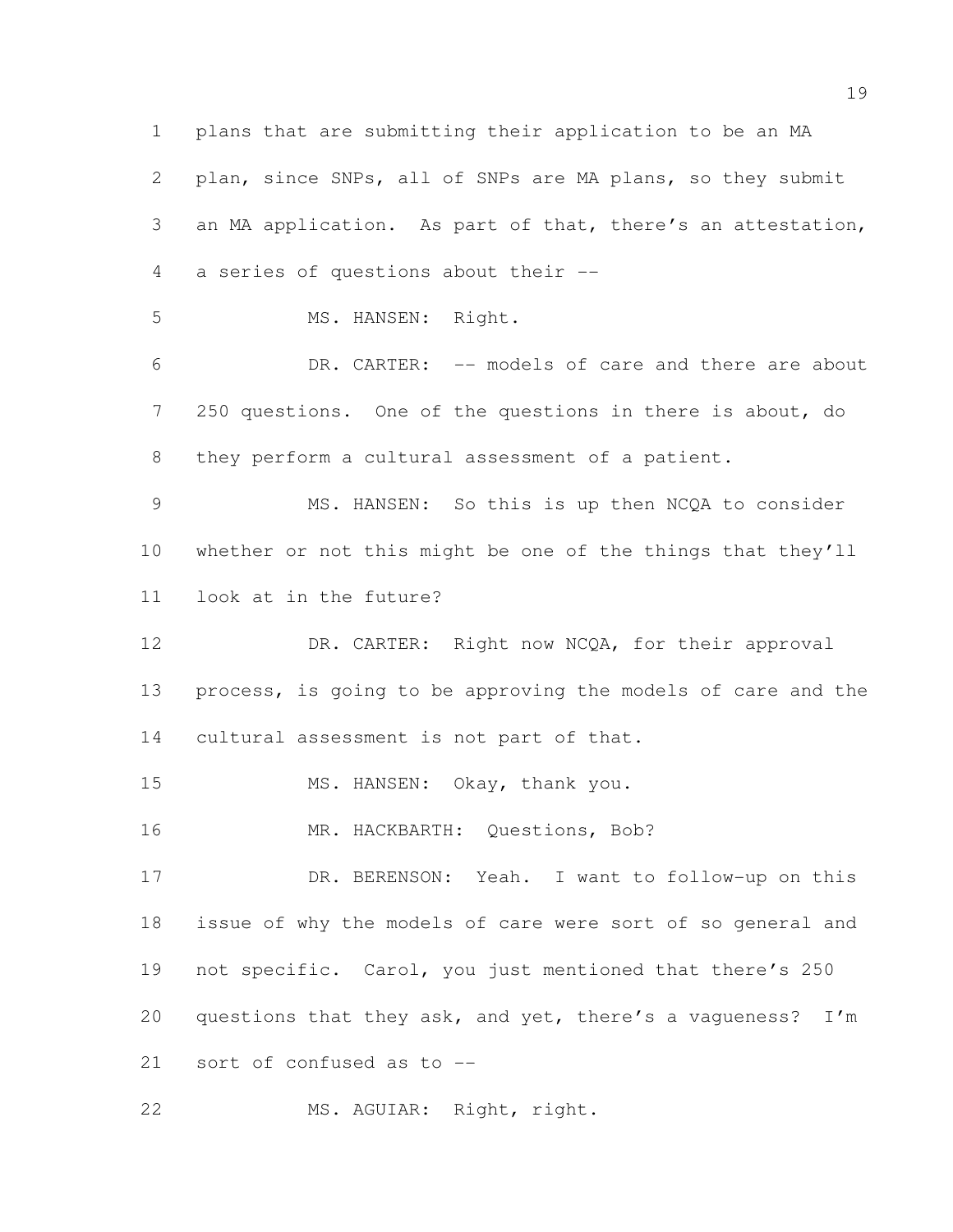1 DR. BERENSON: -- where the problem is here. MS. AGUIAR: So there are two documents. There's the model of care descriptions, which is what we reviewed, 4 and on this slide, we have the elements of -- there's a model of care matrix, so this slide are the elements that they have to include on the model of care and they'll just go through some measurable goals, staff structure, structure 8 of care management, interdisciplinary care team. 9 Then as well as part of the application process, there's this model of care attestation, which does have these 250 questions. It's a yes, no attestation. So from 12 our conversations with CMS, we understand that the model of care attestation will not be part of the NCQA approval process. Rather, it will be the models of care descriptions 15 that CMS is developing a grading mechanism for, which they discussed a little bit in the proposed rule. But the final 17 rule is not out yet, and so we don't know what the exact grading system of that will be just yet. 19 DR. BERENSON: So the models of care request is going to be much more precise about what is going to be

required as opposed to just having some categories and tell

us some information about it?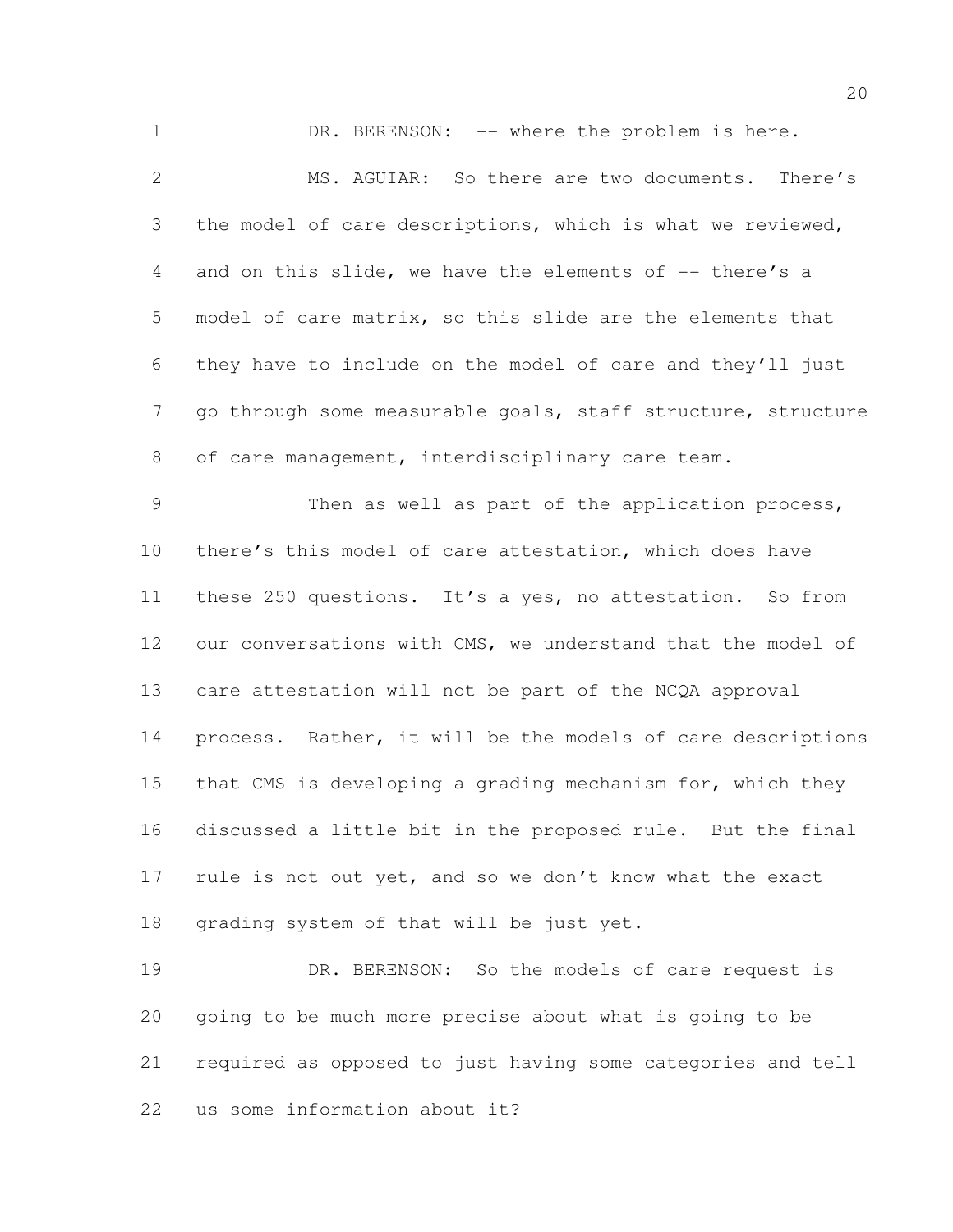MS. AGUIAR: The model of care -- we haven't seen it yet so what we're anticipating that it will be will describe how the grading system will work. CMS has also done a number of user calls with some of the SNPs to try to give more guidance on the specificity of -- sort of what they're looking for.

7 As we said, we found that some of the descriptions to be rather general, so CMS is in the process of giving the feedback to the SNPs about the type of information that they want to see in the models of care. But the models of care will remain a descriptive document that then CMS is developing a grading mechanism for.

13 DR. BERENSON: So CMS agrees that what has come back is insufficient for their monitoring -- for program monitoring?

 MS. AGUIAR: We did not outright ask them that and they have not shared their opinion on that with us.

18 DR. BERENSON: Okay.

19 DR. MARK MILLER: I think both of you are starting to zero in on at least part of the issue here. So you have this application. You have these models of care. The hope was that the models of care were going to actually describe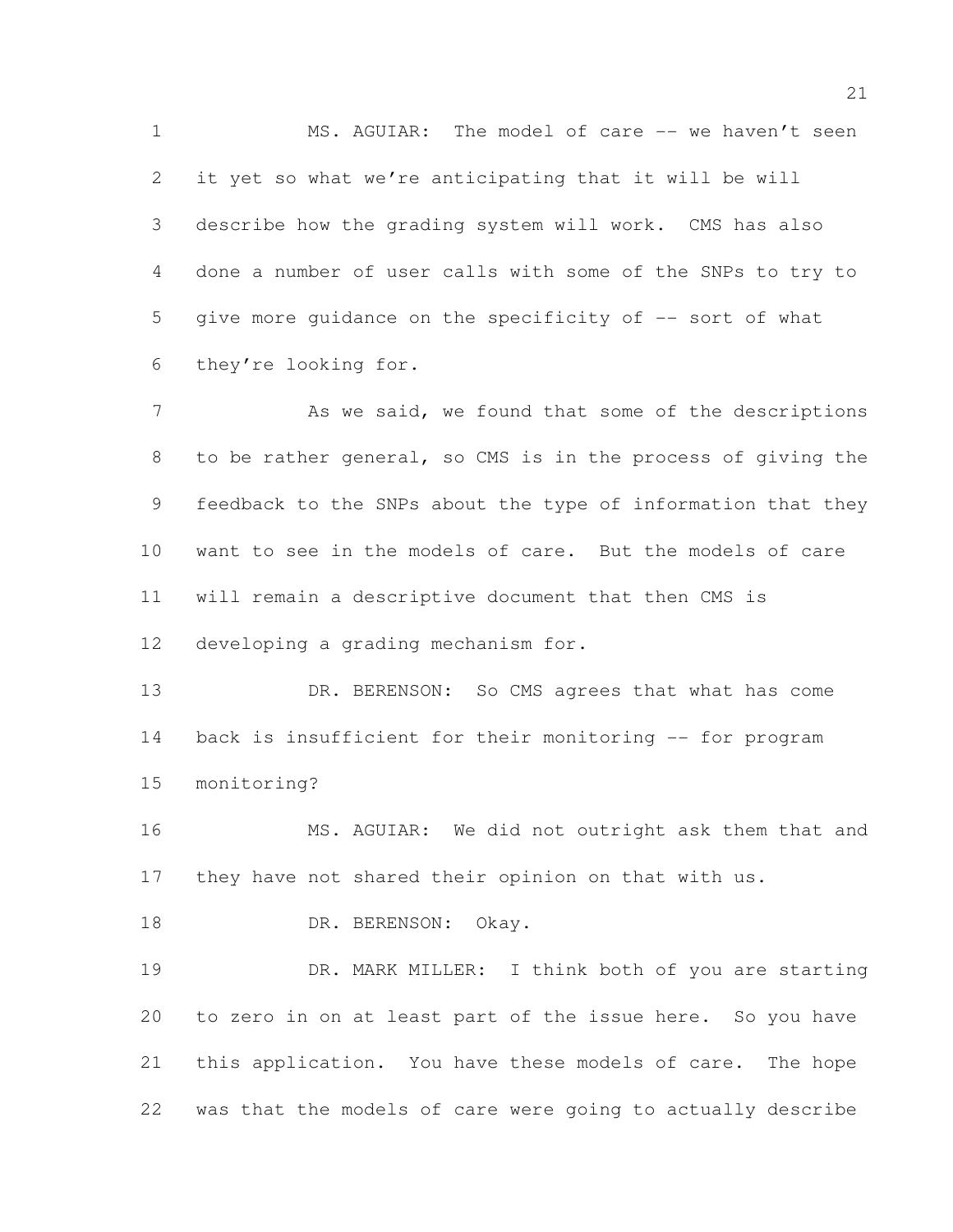in some detail what was going on, and perhaps even could be used for our input to get ideas from and from the purposes of sort of looking at the program, whether programs could be evaluated on that basis.

 Maybe we've just been sort of polite in our delivery here. The models of care have come back. They don't seem to be very useful, and I think the question on the table is if we want this information, is this the right instrument, or should we ask for it differently or as part of another instrument. And if we're going to continue to use this instrument for this, then I think there's probably a lot of change that has to go in place to make them useful. 13 DR. BERENSON: So at this point, we don't know whether the models of care are inadequate or whether the descriptions of the models of care are inadequate.

16 DR. MARK MILLER: Exactly.

 MR. HACKBARTH: Yeah. Just to build on Bob's 18 point, so you could have models of care that are inherently inadequate, they're not well-designed, and even if carried out they wouldn't work. You could have models that are fine, but people just are not sufficiently attentive in submitting the descriptions.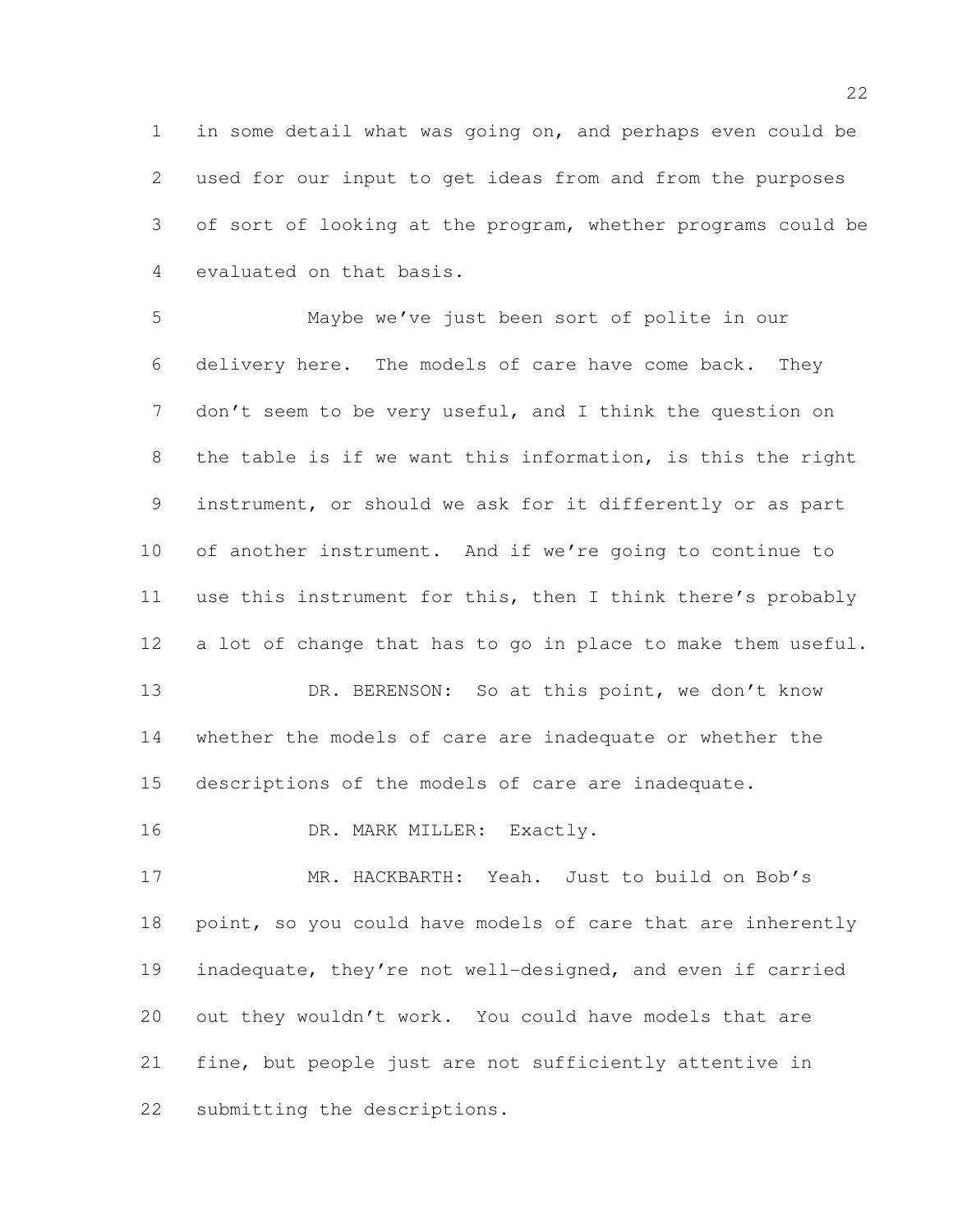Or you could still have another disconnect. You could have great descriptions, good models, but they don't reflect what happens in the real world. And we don't know at this point which of those disconnects, if any, is the problem.

 MS. AGUIAR: Right. And I would completely agree with that. Now, when we set out, we didn't know what the state of the model of care descriptions would be, and so we were really looking at this as can we evaluate them, compare their actual activities to these integrated care programs. We found we weren't able to do with that because that information wasn't in there. And then information that was 13 in there was really general and vague, and so -- on the whole, not in every single instance.

 And so, we weren't able even to conduct our original evaluation. I think when we step back to look at okay, now, why was this, we saw, well, a lot of what we were looking for were just not actual questions on the model of care elements themselves, so they weren't required to talk about coordination with Medicaid benefits.

 We were sort of like, well, it's not surprising that you wouldn't see that information there because on one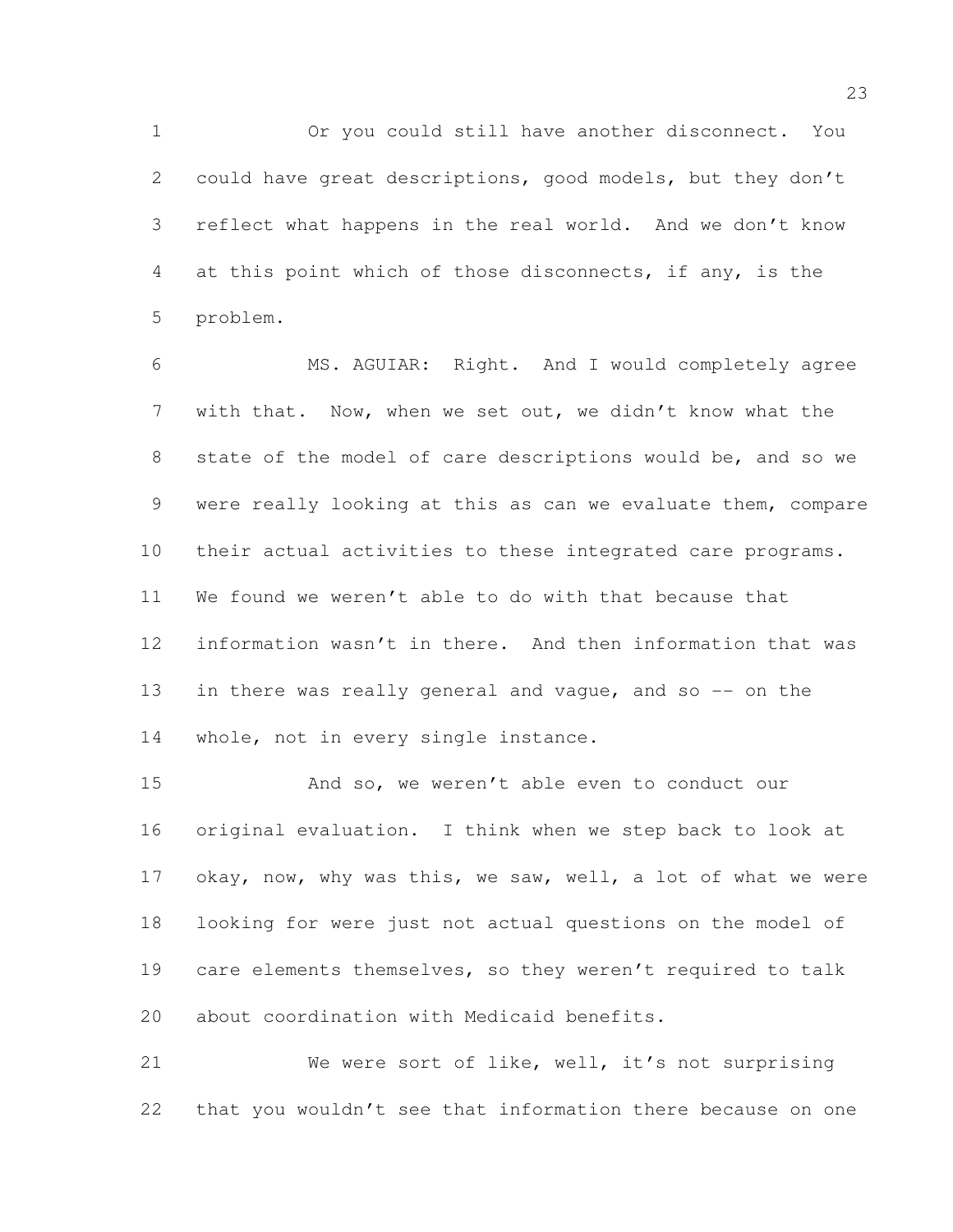hand, they're not required to report on that, and then the issue of the information that is there, you know, the usefulness of it, since it tends to be so general and vague, is something that CMS is in the process, I think, of addressing through these user calls, or is hoping to improve, again, through this grading process.

7 DR. CARTER: But it is why we then started to look at the quality measures, because we were thinking, well, what you have poorer descriptions, but actually all of the models of care that they're actually using on the street are fine and they are coordinating care and everything is good. Then we realize, actually, there's not the quality data to 13 do that. So we're trying to tie that up.

 DR. MARK MILLER: [Off microphone] – you want to 15 stay on time, it's just -- so there's a lot of activity here on the part of the plan and on the part of CMS reviewing this, and then eventually it's supposed to be kicked over to NCQA, and I think one question is, is this a good use of energy or is there a more streamlined way or a better instrument to get all of this. This is not where we started off, but this is where it's starting to take us.

MR. HACKBARTH: Herb, clarifying questions? Ron?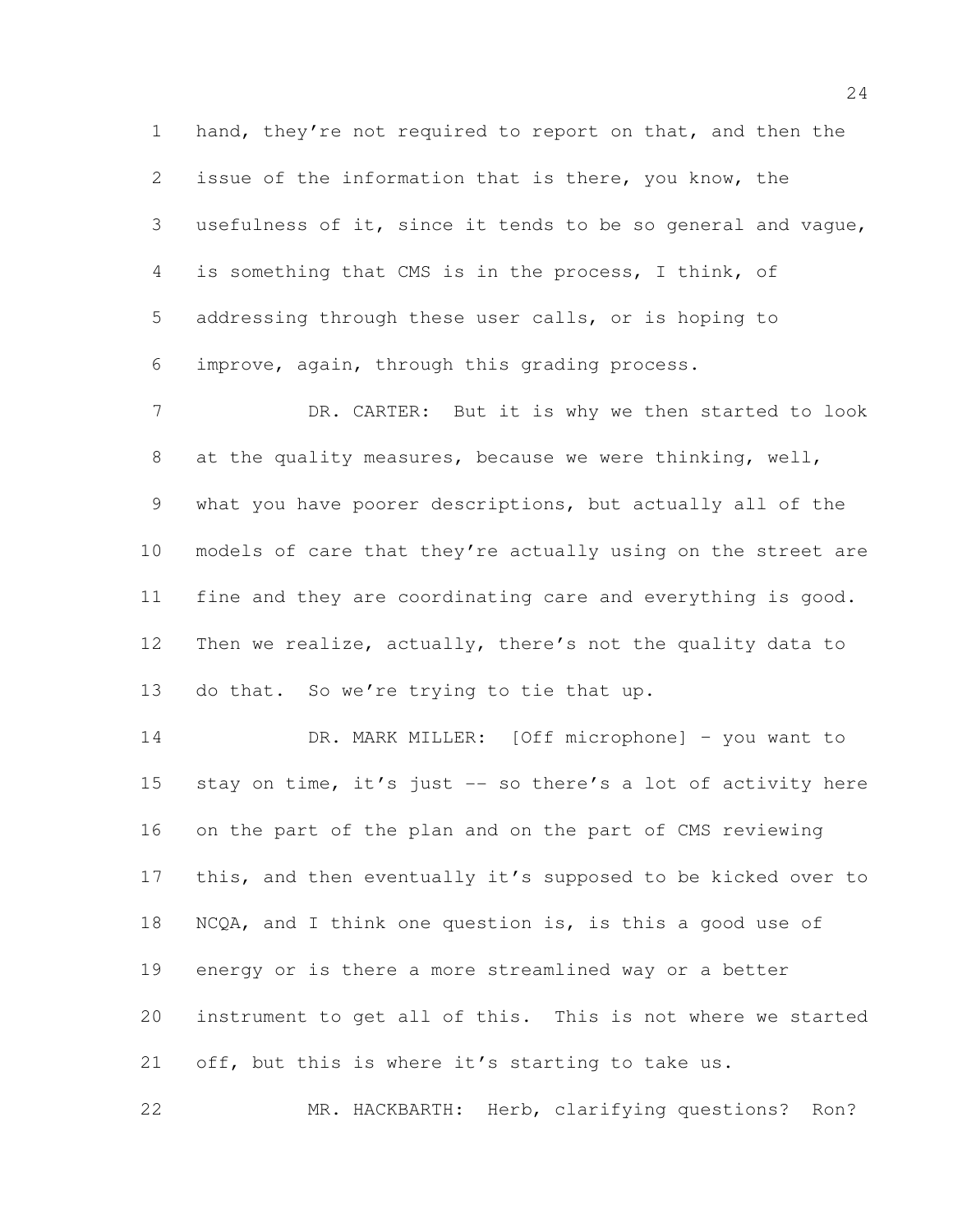Nancy?

 DR. KANE: On Page 6, I guess I'm just wondering why -- so NCQA has not produced any HEDIS since 2008 and they haven't brought the structure and process measures -- I don't know if they've collected them, but just not shared them or sent them? I mean, I guess, are we just looking at this in a state of formative development or are we looking at this in a state of this is what it's going to be unless someone says something? Why hasn't NCQA done their piece? I can't tell if this is just because it's in a state of development or that people just don't think it's important 12 and it's not going to ever get developed. MS. AGUIAR: Right. I think I get what the question is asking. So NCQA does have the structure and process measures and I believe since 2009 SNPs have been reporting on them. There was a little bit of a phase-in so

 not all SNPs had to report on all at the same time. But now I think they actually are close to fully phased in, if not fully phased in. So that's already ongoing and CMS does get that data.

 We did hear from CMS that they have reviewed that data, but it's just not publicly reported yet for reasons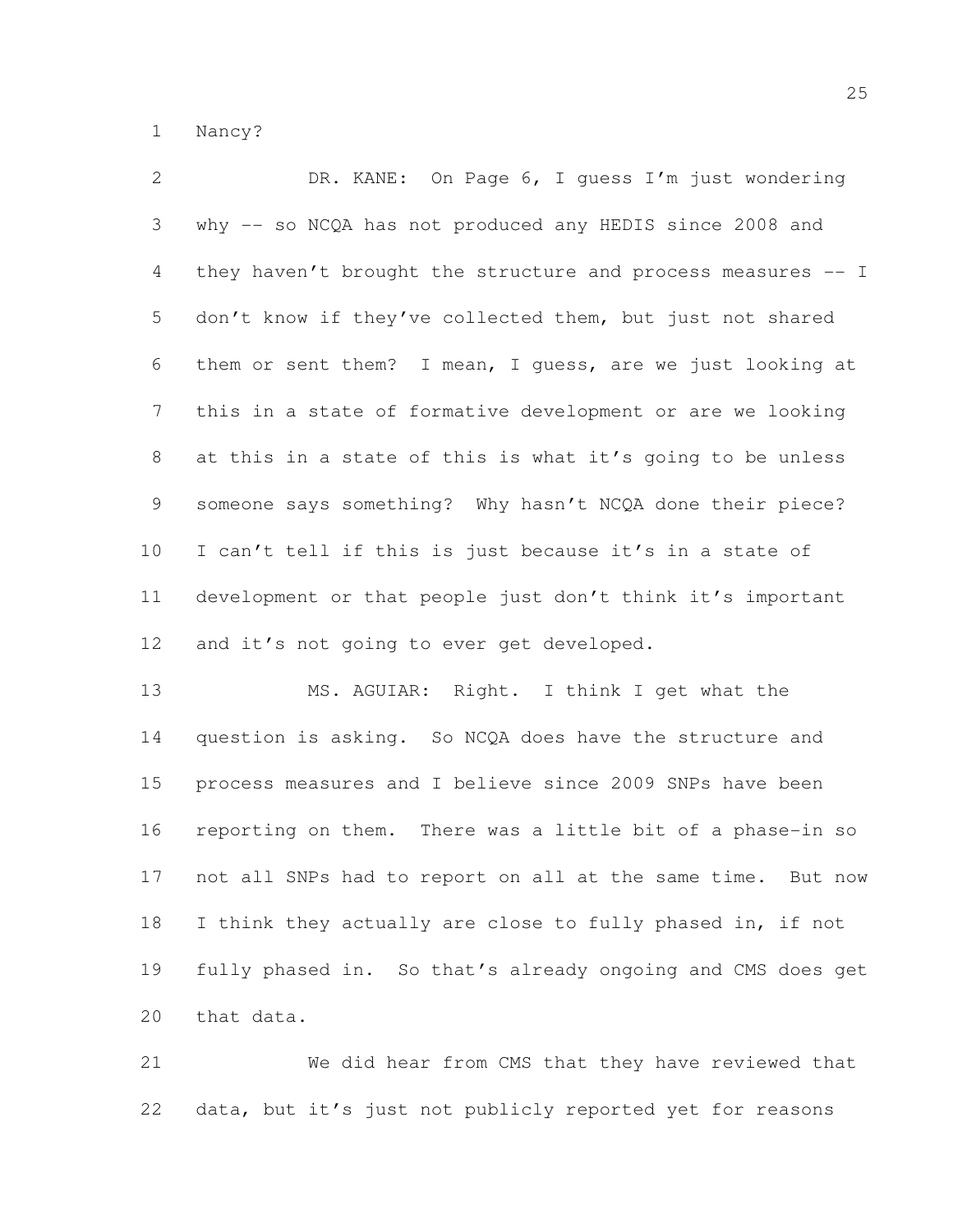which I don't think we are completely -- we don't really know why, or if they have the intention to report that data soon. But that process is already ongoing and is underway. DR. KANE: So the concern -- the models of care data you collected you looked at and it doesn't look very good. The other two we don't quite know where the -- whether that's about to be reported or has NCQA stopped doing the HEDIS? MS. AGUIAR: No. 10 DR. KANE: So the first two columns, the quality measures, what do we want to say about that? You know, hurry up or let us know when you get it? I'm a little -- I hear what you're saying as to why you look at the quality data. It was the models of care was too vague. But is there anything we need to say about the speed with which the quality matrix are being reporting or published? MS. AGUIAR: I think we could, but I think the comments would go to CMS, not NCQA. I think NCQA has been 19 collecting these data. They did it in phases. They've been providing that information to CMS. So I think the bottleneck is at CMS, not at NCQA. MR. BUTLER: So it's a resource intensive group,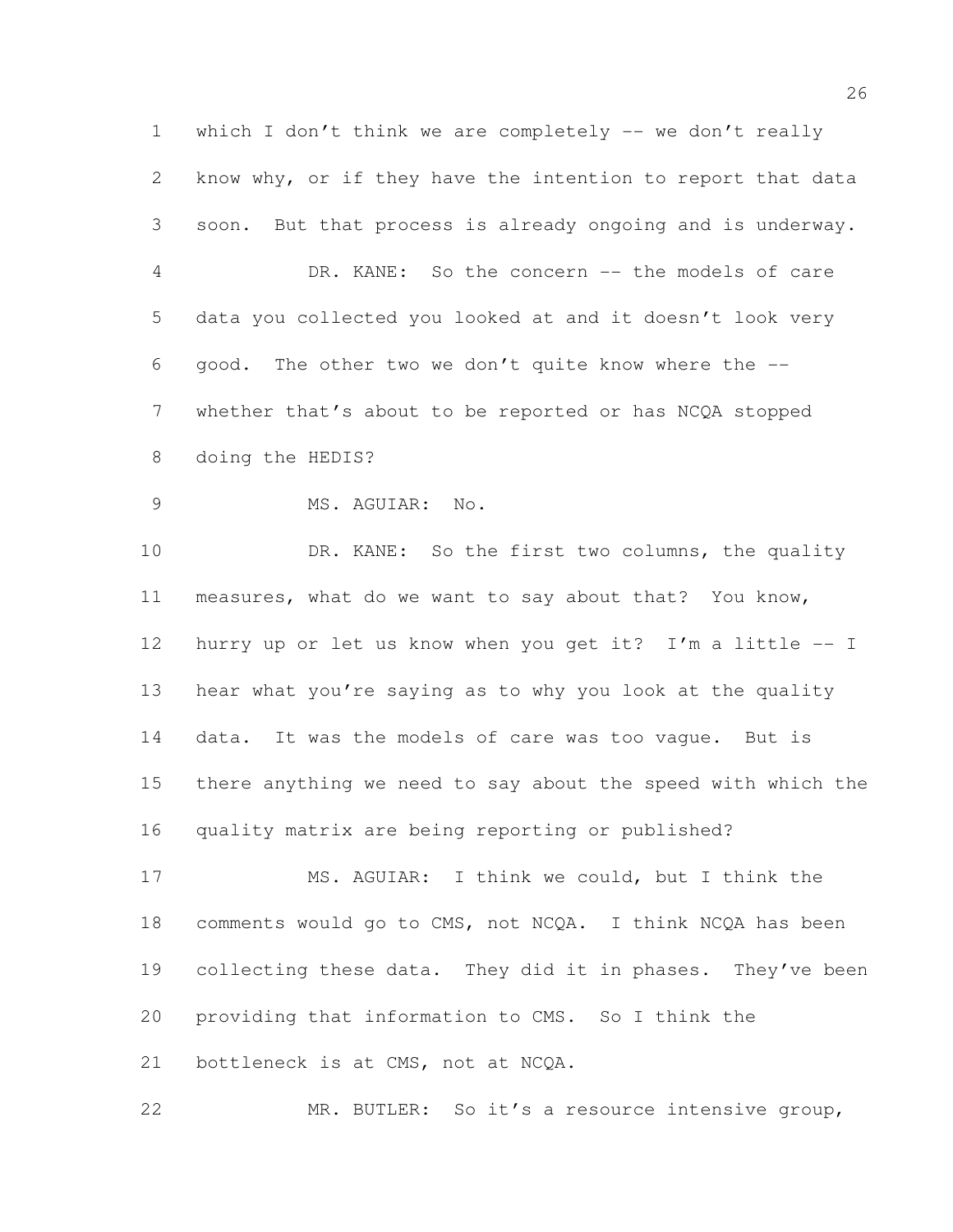but I'm not sure how intense, that you've got a million members, roughly, and the dual eligible SNPs, which is what, 2 to 3 percent of membership? I'm not sure of the percentage of Medicare spending or what the per capita spending is because we don't have any dollars in the narrative that I found. Can you give me a sense of -- 7 MS. AGUIAR: On the per capita spending? 8 MR. BUTLER: Either that or a percentage. If it's 2 or 3 percent of the Medicare enrollees, what percentage of the totals spent? MS. AGUIAR: Sorry. I'm just looking over at our 12 MA team to see if --13 MR. BUTLER: Per capita would be fine, too. I'm 14 just getting a sense of how intense the resources are. DR. HARRISON: I think they're about 1.2 to 3, so 20 to 30 percent more on average, I think. 17 MR. BUTLER: I thought it would be more than that. Okay. MR. HACKBARTH: I, too, was a little surprised at that, given -- and I'm not going to be able to recite them off the top of my head, but the numbers that we talked about early in this effort about how disproportionately high the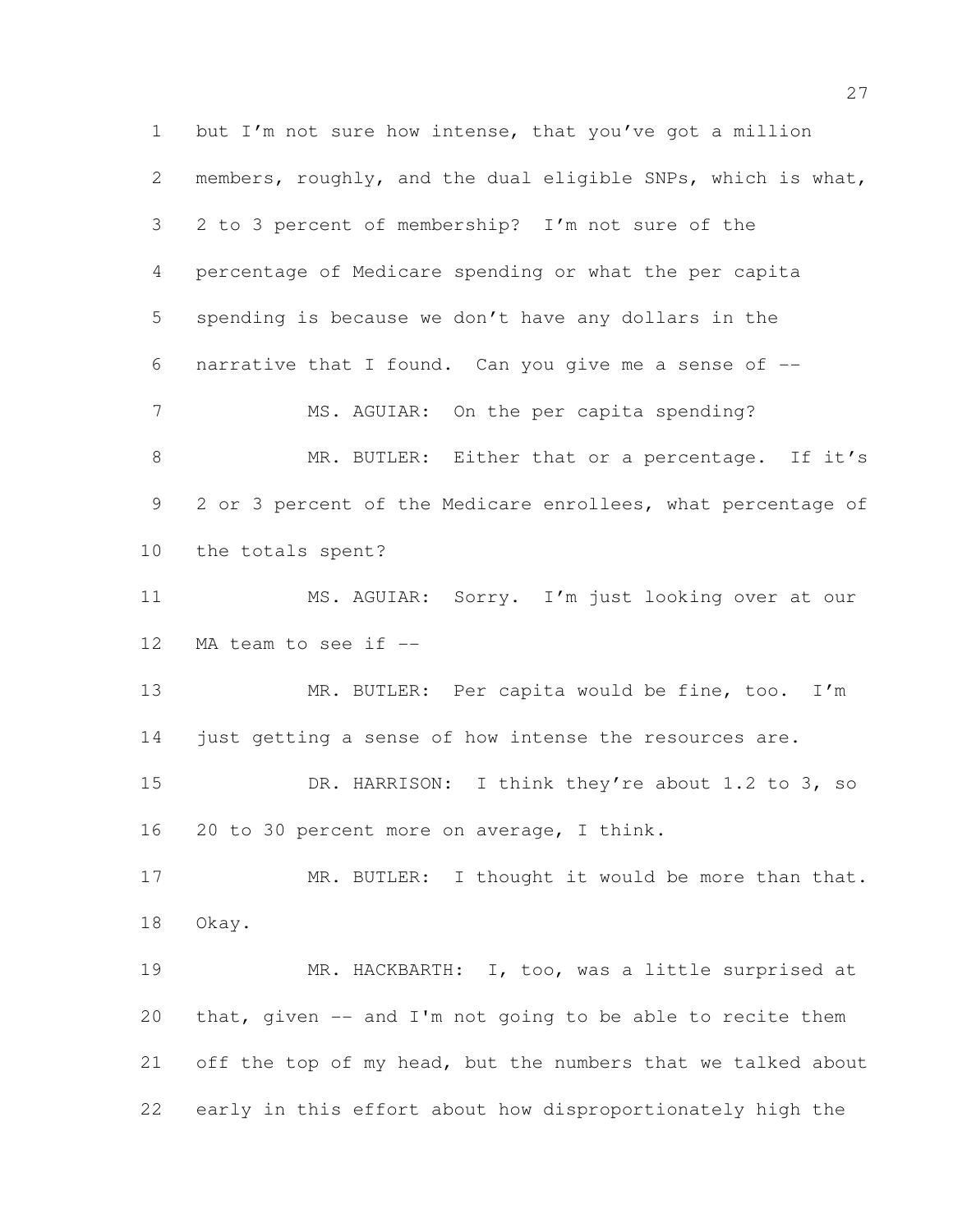spending was in the dual population. The differences were way more than 20 or 30 percent. So does that suggest that the dual SNPs are selecting the healthiest of the -- I don't mean that in a pejorative way, but just happen to be enrolling, for whatever reason, the healthiest?

 DR. STUART: I think one of the questions here is, because it seems to be possible for a company to have an institutional SNP which one would expect would have a preponderance of duals, as well as a dual SNP. So do we have a sense that the institutionalized population are not in these dual SNPs but are rather in institutional SNPs? MS. AGUIAR: I mean, in short, we don't know the direct answer to that. I think you can have a company who offers both a D-SNP and then an institutional SNP, and you have a dual that's in the dual SNP that then has to go into the long-term care facility. I don't know at that point if

 they stay in the dual SNP or if they would be moved over to the I-SNP or not.

19 DR. STUART: That should be fairly easy to determine and I think would really be helpful for us to try to understand what the context is here.

MR. HACKBARTH: Probably what this conversation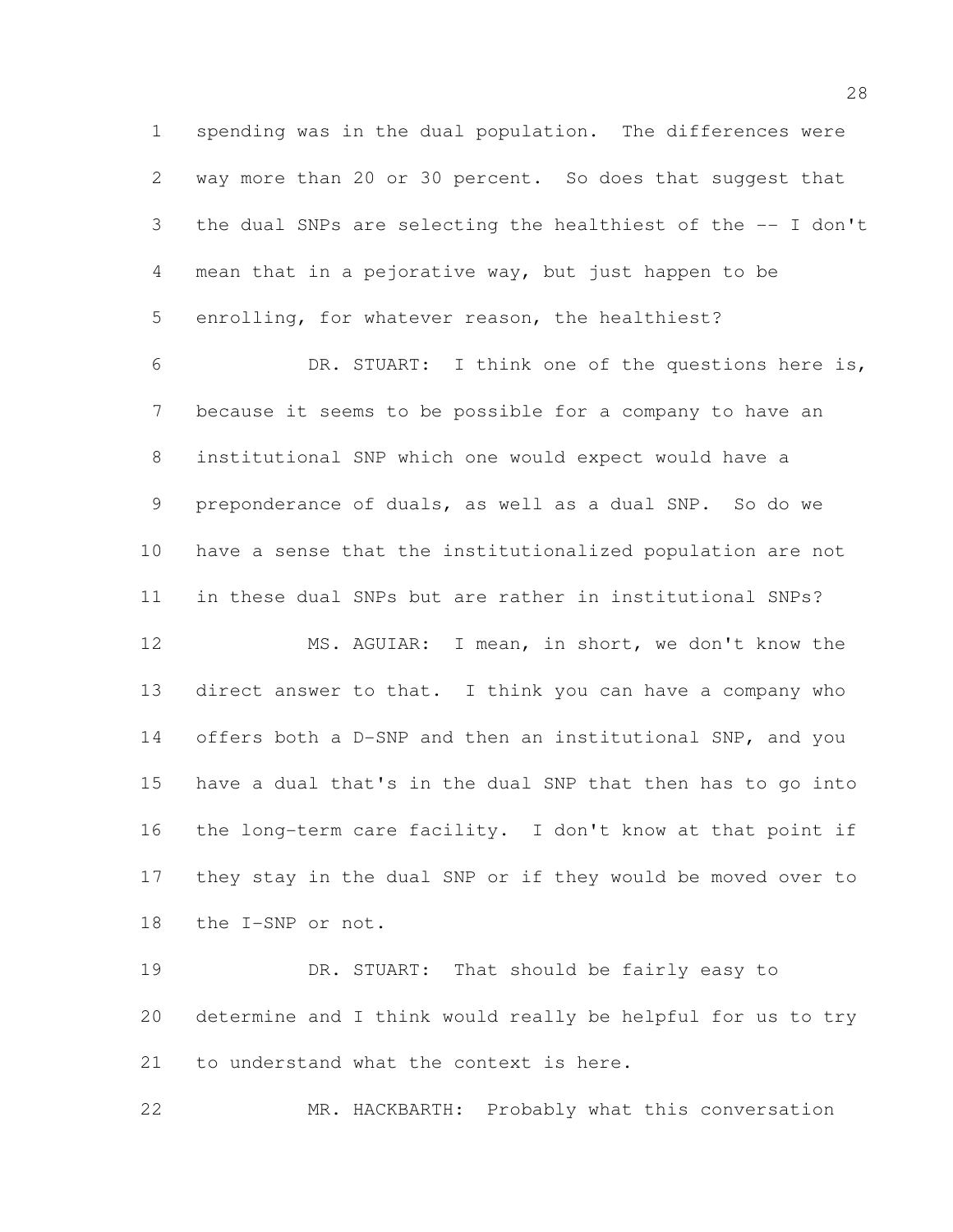does remind us of is that the dual population, on average, is very expensive, but within the dual population, there is significant variation in the nature of their problems and their costs. Some are a lot less expensive than others. The institutionalized probably would be at the higher end of the scale.

7 DR. MARK MILLER: Well, and again, I wasn't tracking whether you were asking specifically about the D- SNPs, but when we went through this presentation, I can't remember now whether it's been a year or whether it was in the fall or, frankly, whether it was yesterday, because I'm 12 so hazy right at the moment, but, I mean, we went through the dual eligible population and talked about the expenditures and there were certain things. What Glenn just said is very correct. So if you hit institutionalization, it was something like a \$50,000 add-on to the per capita cost. If you went into dementia, I don't remember the number, it wasn't \$50,000 --

19 DR. CARTER: No, it was about 30 percent more. And the institutionalized, of course, is more expensive on the Medicaid side.

DR. MARK MILLER: Right.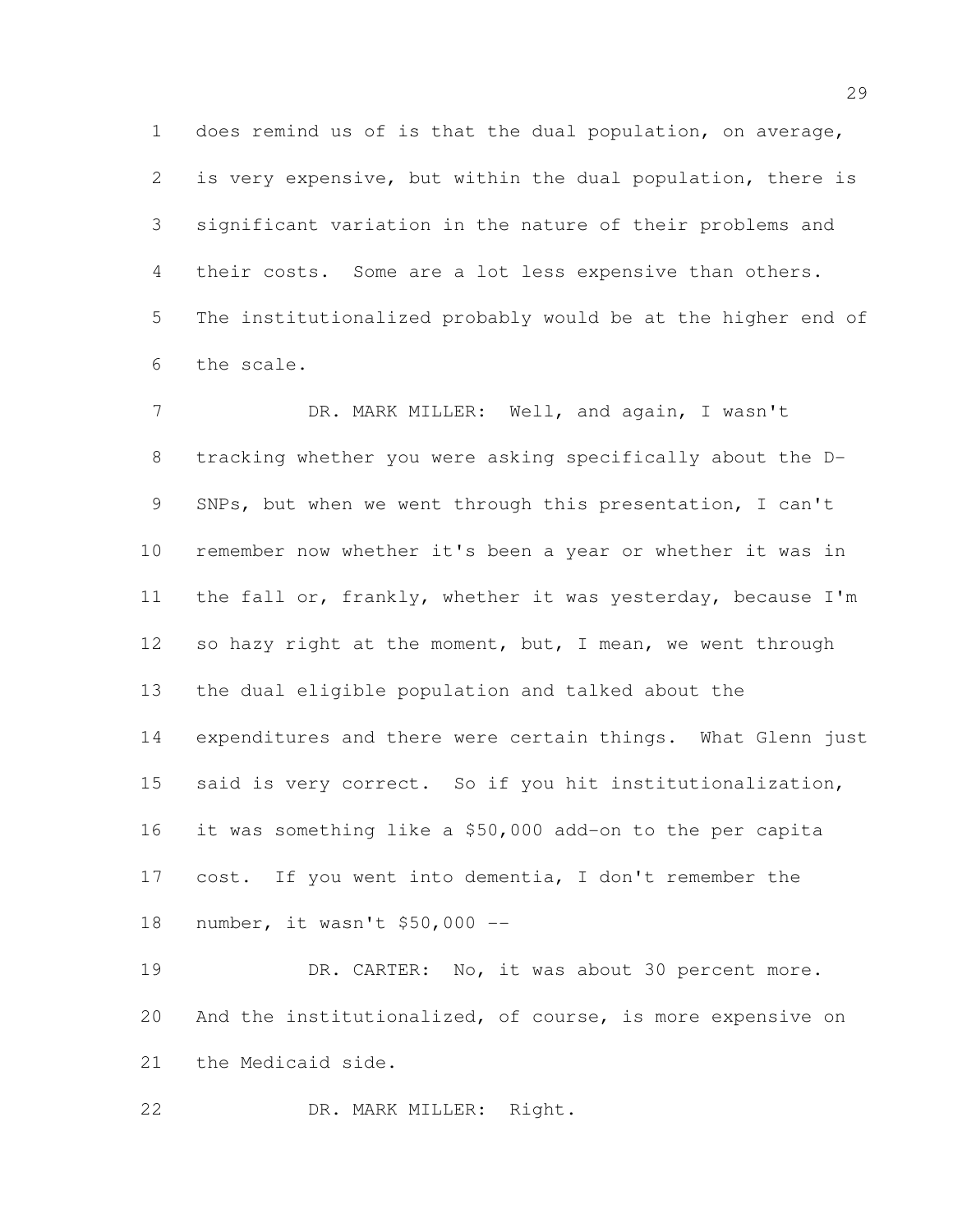DR. CARTER: Right.

2 DR. MARK MILLER: But just in terms of -- and I assume his question was about a total cost. So they're more expensive, on average, and there is a lot of variation among them depending on what their conditions and where they end up. I wasn't quite sure what you were asking. I mean, this is a very expensive population and very expensive per capita, but was that what you were even asking? 9 MR. BUTLER: Yes. I was trying to a sense of  $-1$  mean, we continually say that relatively few patients or enrollees account for a large percentage of the spend, and I'm looking for both the opportunity as well as the size of the issue. And now I'm a little bit more confused because when you pull in the institutional -- I didn't realize they're not part of this dialogue here, right? 16 MS. AGUIAR: Well, it --17 MR. HACKBARTH: They could be, but there's a separate category -- MR. BUTLER: Yes. MR. HACKBARTH: -- for institutionalized patients. There's a special category of SNF for targeted institutionalized.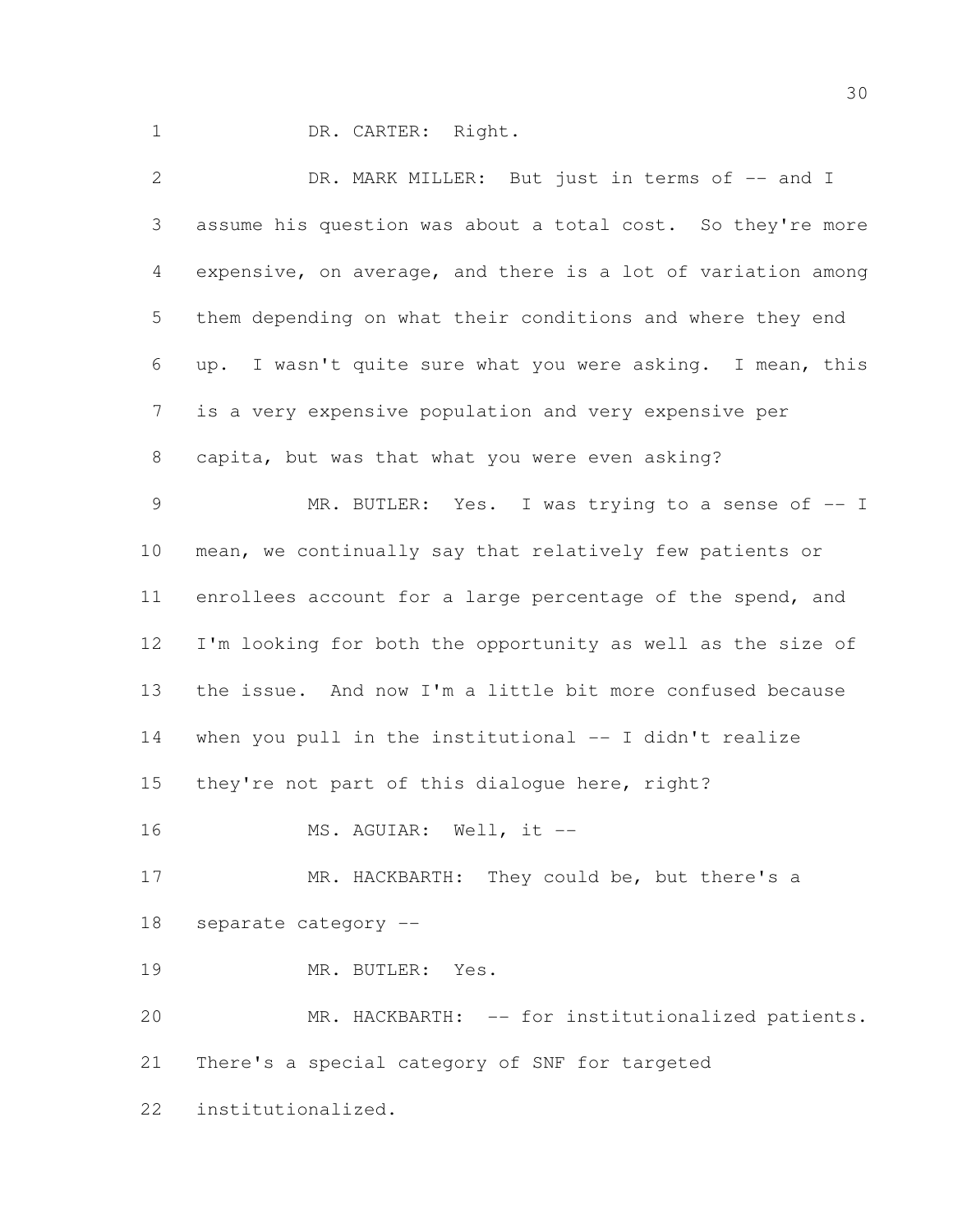MS. AGUIAR: Right, and we did receive some models of care on the institutional SNPs, but we only reviewed the ones on the dual SNPs.

DR. MARK MILLER: [Off microphone.]

 DR. BERENSON: I was also going to contribute that there's a new paper out that Gerry Anderson is a coauthor on suggesting that the risk adjustor under-predicts for the high end of spenders, and so the 1.23 may be low. I don't know the merits of that argument, but that could be in play, also.

 DR. MARK MILLER: But just to be clear, that 12 there's three kinds of -- and you guys know this better than me, but there's three kinds of SNPs, dual eligible, institutional, and chronic condition. But a dual eligible SNP is basically defined by the fact that the person is eligible for Medicare and Medicaid. They could be institutionalized. So it doesn't -- just because it says institutionalized SNP, all institutionalized people don't go there. You can have a lot of institutionalized running through the D-SNP. It's only defined by the fact that you're dual eligible. Does that help?

MR. BUTLER: [Off microphone.] Yes.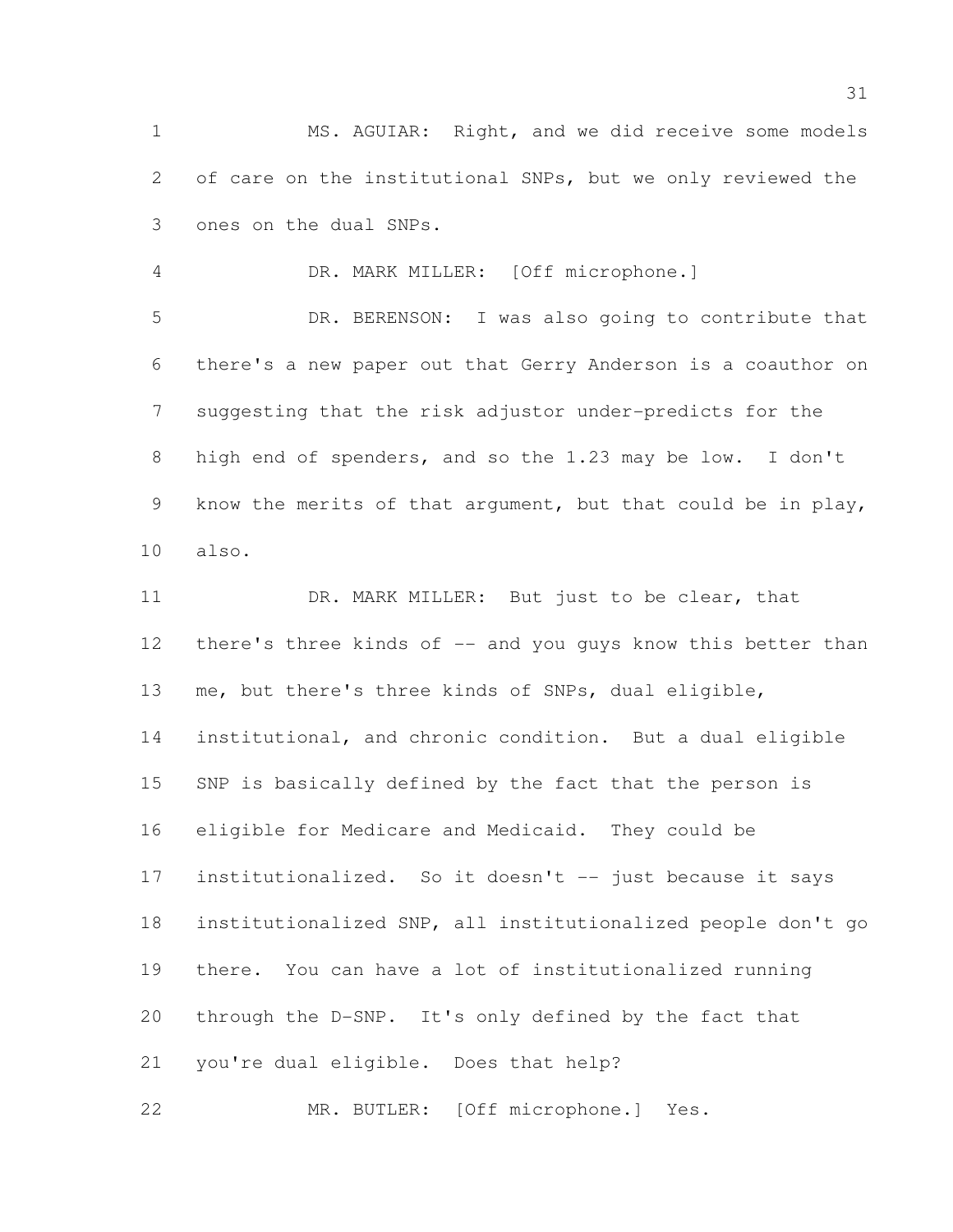1 DR. NAYLOR: Thank you for this report, sobering as it is. I wanted to talk about, in the body of the report, and it aligns with the slide about what plans are required to report. So there's this -- it seems like the plans are required to report these broad categories that include complex case management and quality improvement and satisfaction, and I'm wondering, they don't align with the measures or as well as I had thought they would be. So can you comment on that? MS. AGUIAR: I think we have some what we called hip-pocket slides at the end. So these are the NCQA structuring process measures. I think these are the ones that you're referring to. 14 DR. NAYLOR: Yes. So I'm trying to figure out how they -- they don't seem to align. Are they supposed to align with the 15 HEDIS measures? 17 MS. AGUIAR: No. 18 DR. NAYLOR: No? Okay. MS. AGUIAR: No. No. DR. NAYLOR: Okay. MS. AGUIAR: Right. So the HEDIS measures are -- some of them are subset measures. Some others were specific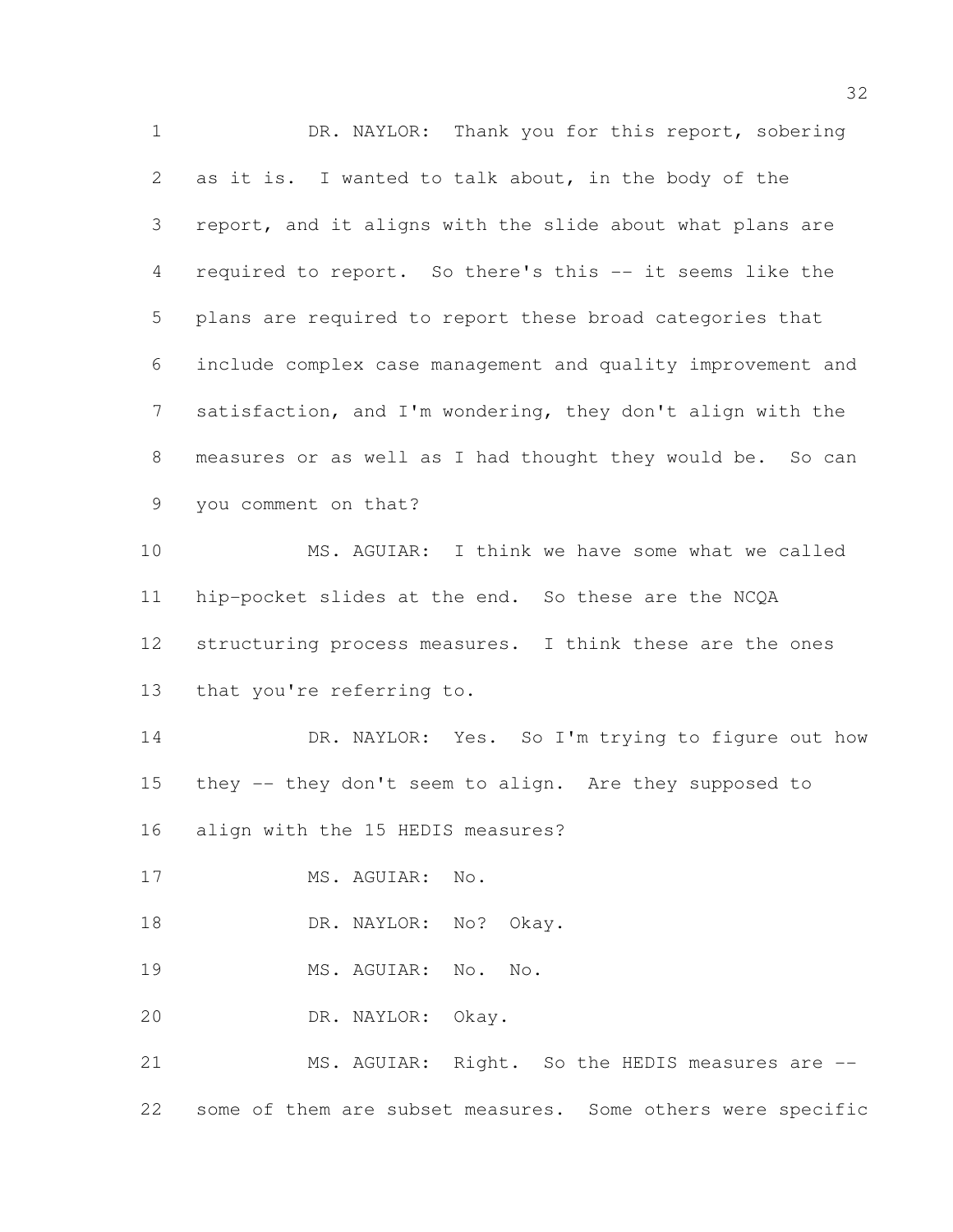to SNPs, and those are more clinical measures.

 DR. NAYLOR: I see. MS. AGUIAR: Do we have a -- those are more like colorectal cancer screening. There is one on medication reconciliation there, but that's a separate reporting requirement, separate measures that are not related to the structural process -- 8 DR. NAYLOR: And these are dated -- are being collected but not available, is that correct? 10 MS. AGUIAR: Right. Exactly. DR. NAYLOR: Gosh, that's unbelievable. Okay. The other thing is, is there this work on updating that goes on, because there's been such movement in quality measurement development and recognition of endorsed best practices in care coordination and transitions. So, you know, even in the last year or two. So I'm just wondering, do you know if that's work in forming adaptations in the structure and process measures? MS. AGUIAR: When we talked to NCQA, it seemed like they update the structure and process measures, or they had added several elements this past year -- DR. NAYLOR: Okay.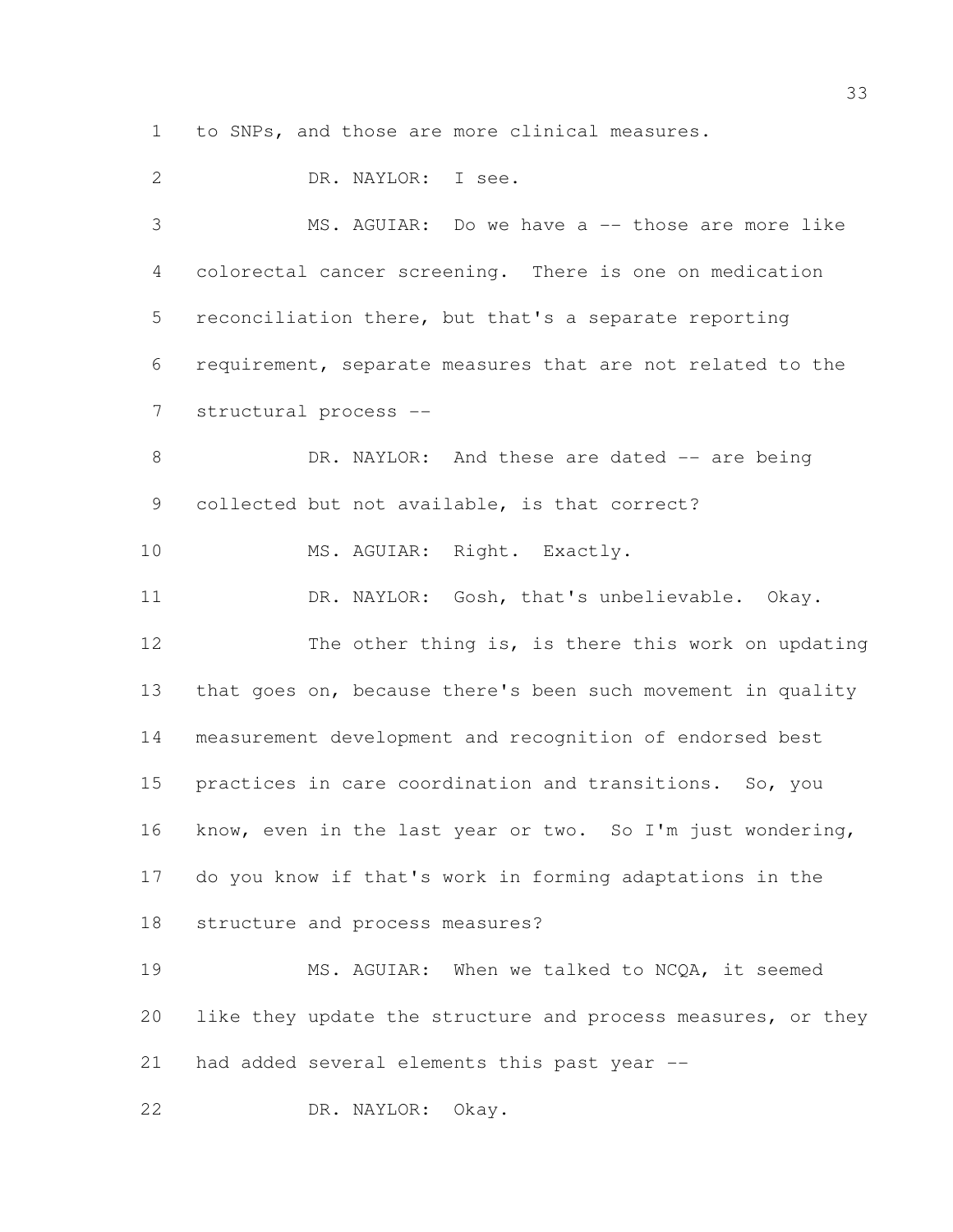MS. AGUIAR: -- so it seems like they go back -- DR. NAYLOR: Thank you.

 DR. BAICKER: My question was along the lines of the hierarchy that Glenn laid out of, you know, there's something that goes on on the ground. We're not quite sure what that is. There are ways that you could report that. We're not quite sure how well those map. And then there's how well the descriptions actually fit the report that's supposed to be produced.

 There's one more step in that chain that I don't know much about that I wondered if there was any evidence on. How well do those things map to the outcomes that we really care about? So all these process measures are really intended to look at health outcomes or overall efficiency of care delivery, something that we're trying to affect through the chain. I'm not even clear if we got all the way down to these measures being measured well that that would actually then take that next step to what we want to know about deeply.

 MS. AGUIAR: And I think that was exactly what we were trying to do in sort of our second piece of the analysis. Again, just we're not able to, because the HEDIS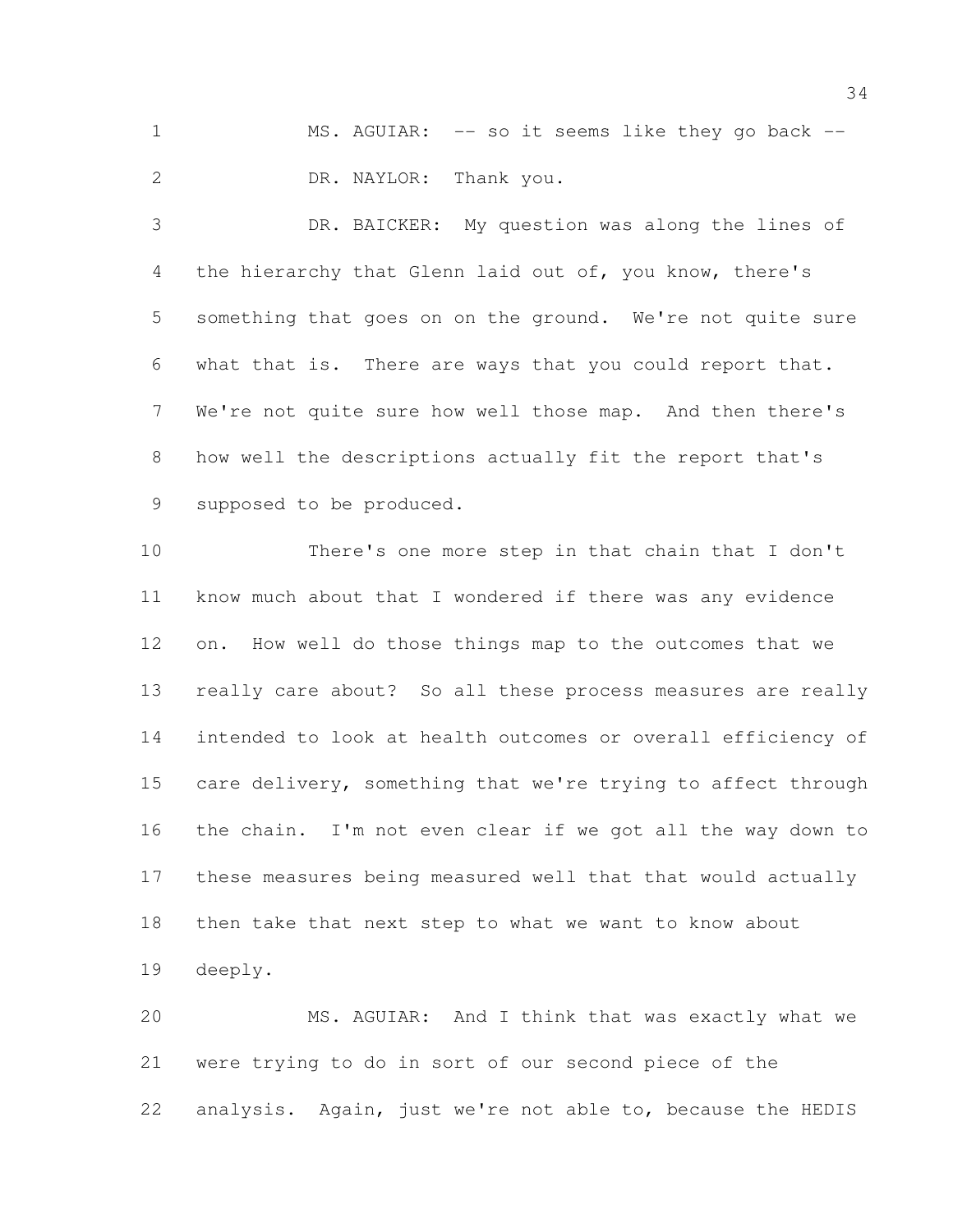measures were from 2008 and then we had structure -- we had, I'm sorry, models of care for SNPs that weren't really part of that. And we did find some limitations, really, with the HEDIS measures themselves in the sense that they tended to have small ends. There were just a lot of blanks. And there's no composite measure.

7 And again, the structure and process measures are not outcome measures per se, whereas the models of care -- and I think this is a distinction we probably didn't raise before -- the models of care are really asking what is it that you intend to do, and the structure and process measures -- try to measure, are you actually doing it? And so that would have just sort of been a nice check and a nice 14 balance if we were able to do that, but again, because that's not publicly available, and the star rating measures aren't publicly available, we weren't able to.

 DR. BAICKER: So it seems clear that you can't do it from the data that's available for ten different reasons. I wonder if when they developed the model of care questions or categories, was it based on some evidence that those really mapped to the stuff that we care about, or should we just cut that whole step out of the process and just beef up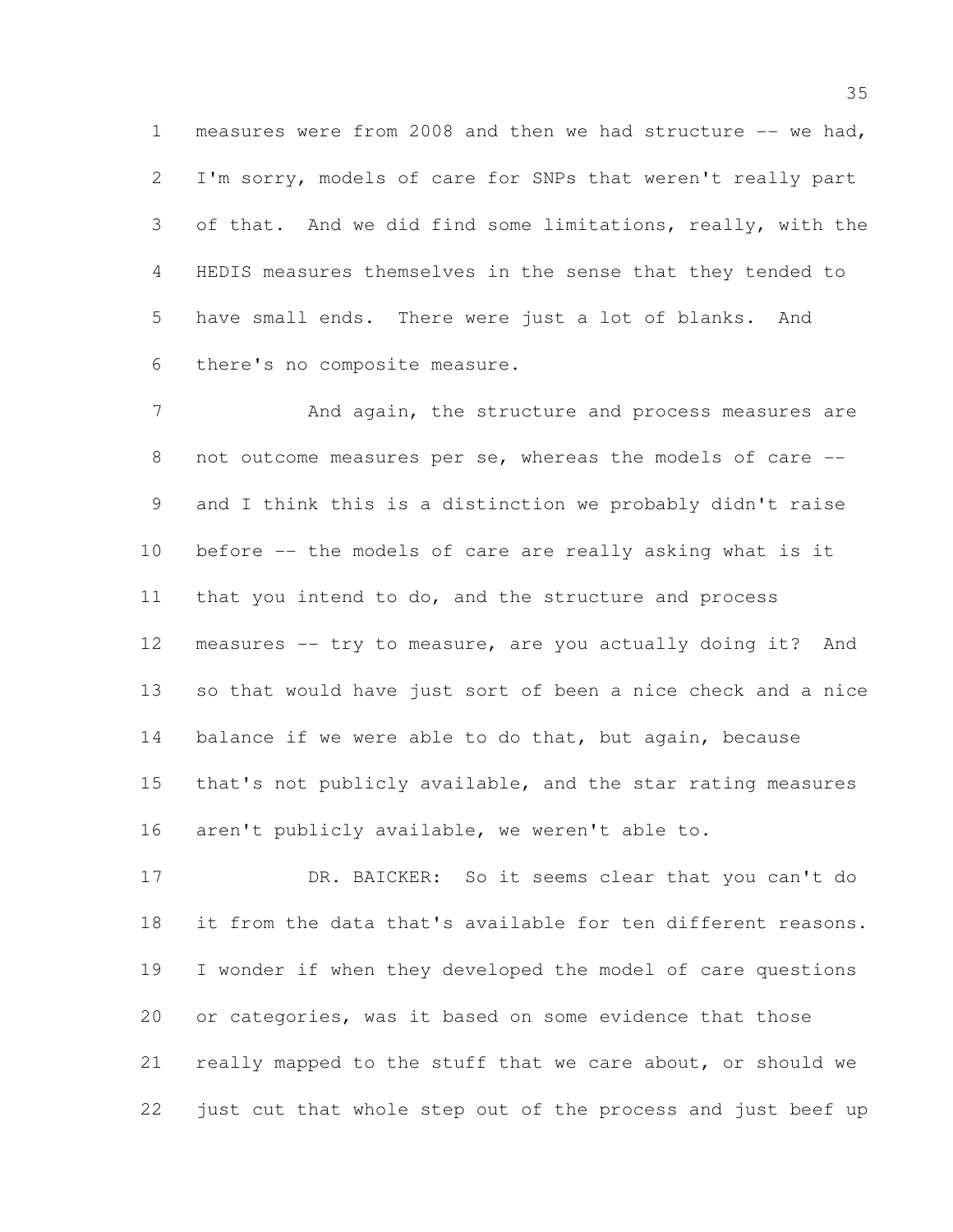the process measures, which are already one step removed from the outcomes we care about, but at least we have a better sense that they map.

 DR. CARTER: I got the sense when we talked with NCQA that their structure and process measures were evidence based, and they did a careful job of doing sort of panels of experts and going to the literature. So I'm pretty comfortable with those.

 We've been thinking about sort of what kinds of outcome measures would you want about these plans, things like, you know, cost and maybe patient satisfaction and sort 12 of -- if you wanted to compare these to MA plans, look at hospitalization rates and ER use and rehospitalizations and 14 things like that. And right now, those aren't required as reporting measures. But we agree with you. And so you'll 16 see in the last section of the paper, we sort of open up, aren't there other quality measures you would want to have about these plans, and I think the answer is yes.

 MR. GEORGE MILLER: Yes, two quick questions. One, can you describe to me how they determine or the definition for the target populations? How does that process work, because I was concerned about the statement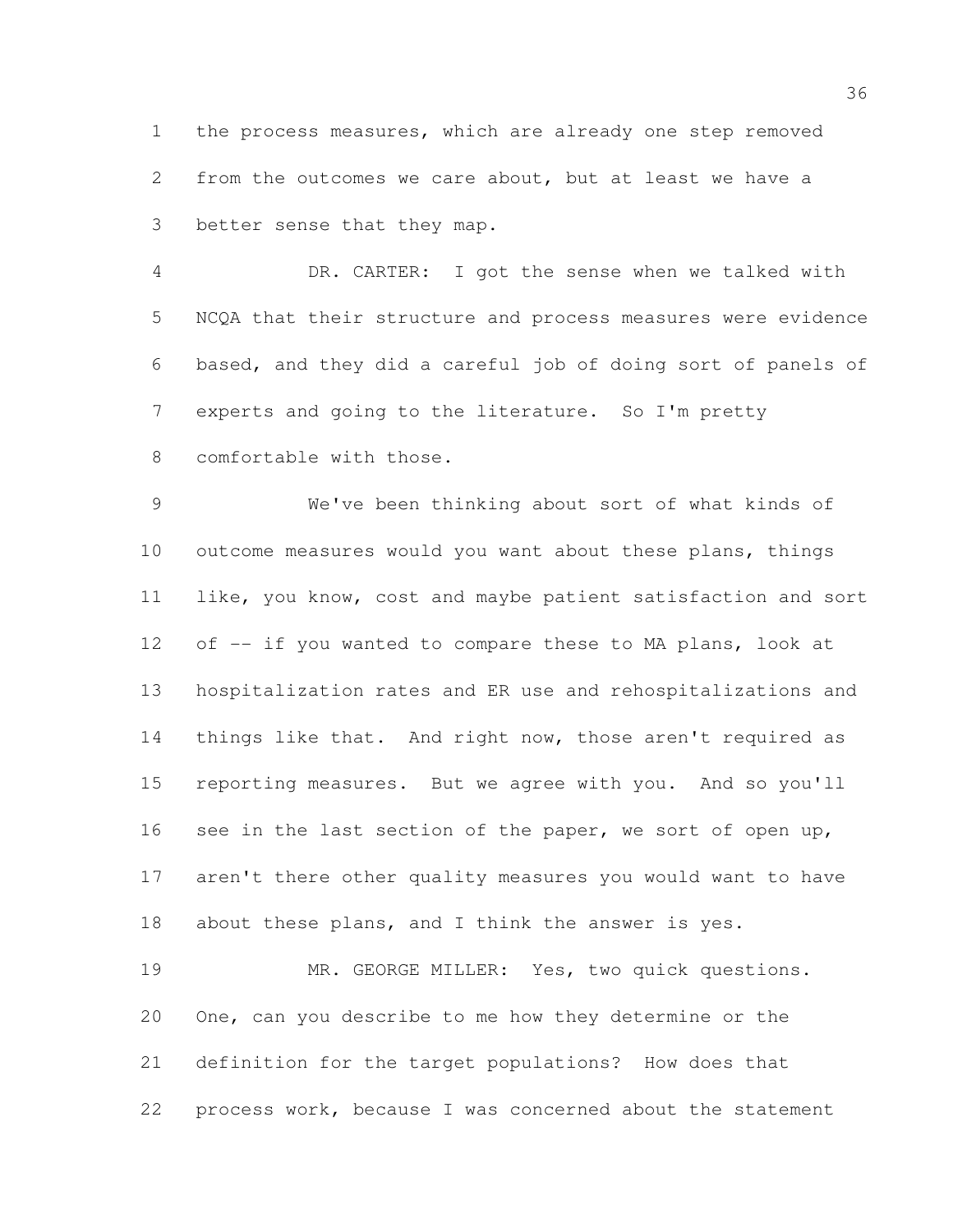saying that you may choose or select not to choose some folks to go into the target population.

 MS. AGUIAR: I believe the question -- let me see if we have it -- is quite simple, just a description of the SNP-specific target population. So that's the question that's on the model of care element, and again, what we saw was most of the SNP, the models of care saying that they were enrolling all duals or full duals. 9 MR. GEORGE MILLER: Okay. 10 MS. AGUIAR: And, you know, so if they are enrolling a dual subset, that information just wasn't available. I think it's more the question on the model of care element and then the way that those questions were answered than necessarily -- we actually really weren't even able to assess what the actual target populations really 16 were and sort of how they are selecting those, just given the information that's available. 18 MR. GEORGE MILLER: Okay. And to follow up on Jennie's question, particularly about the cultural assessment, is there a determination of cultural competencies for both the care managers and those providing care, particularly for those populations that communication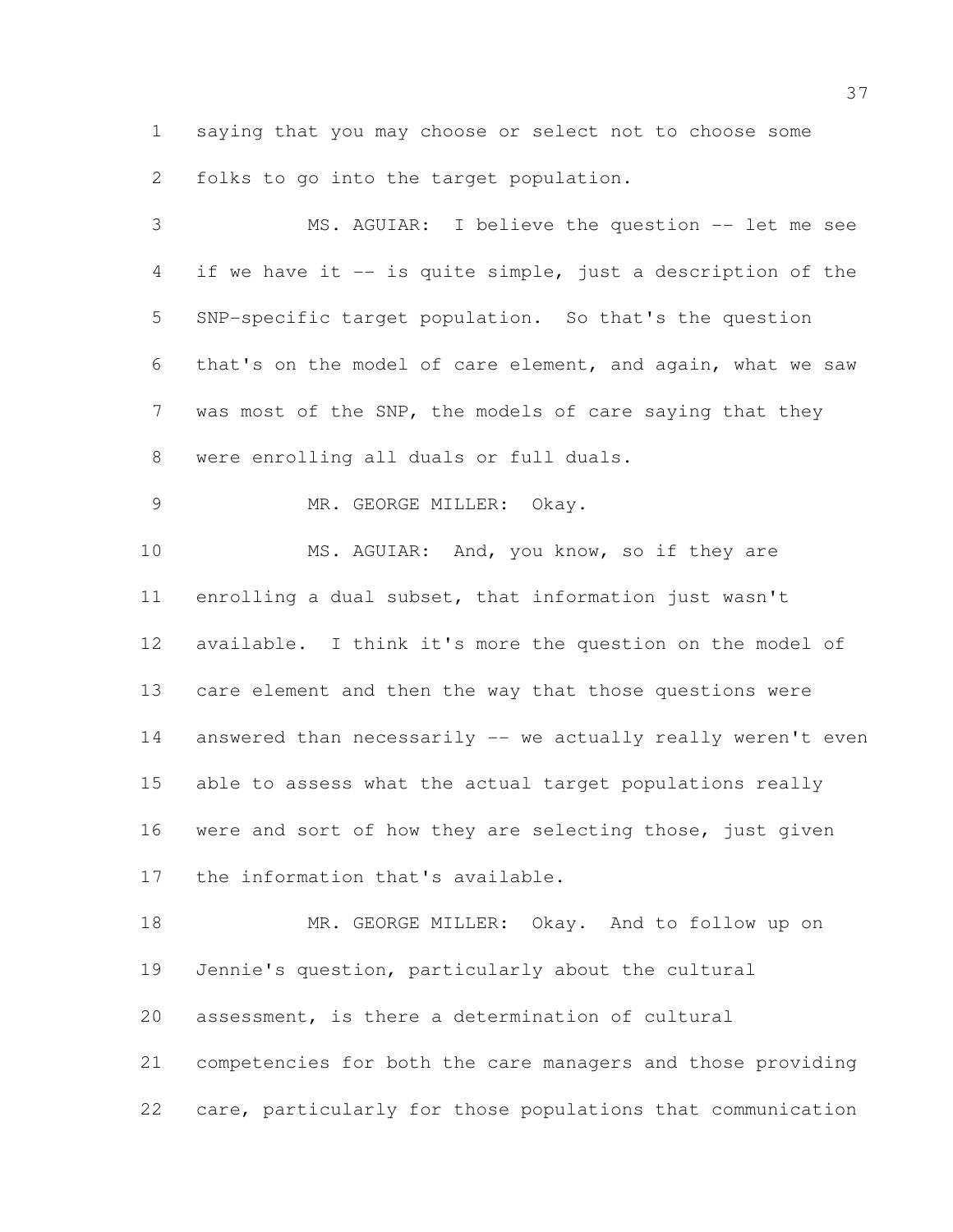may be an issue, and is that part of the process, to determine cultural competencies? Is that going to be in the lexicon as we describe the model of care, as well, to determine cultural competencies? DR. CARTER: You know, that's a good question and I'd have to get back to you. There are a couple of places that we can look. Some of the models of care descriptions require them to discuss how they train their personnel. 9 MR. GEORGE MILLER: Right. 10 DR. CARTER: And then in the attestation, there may be some questions about, you know, what kind of translation services do you have available and stuff like 13 that. So we can get back to you on that. 14 MR. GEORGE MILLER: Thank you. MR. HACKBARTH: [Off microphone.] Round two questions or comments? Tom? DR. DEAN: Just a brief comment. Kate's question provoked an issue which doesn't really relate to this specific discussion, but it does. I mean, I think her point is terribly important because we really need to tie the measurement to outcomes. Now, sometimes you can do that and sometimes you can't, but I participate, and I don't have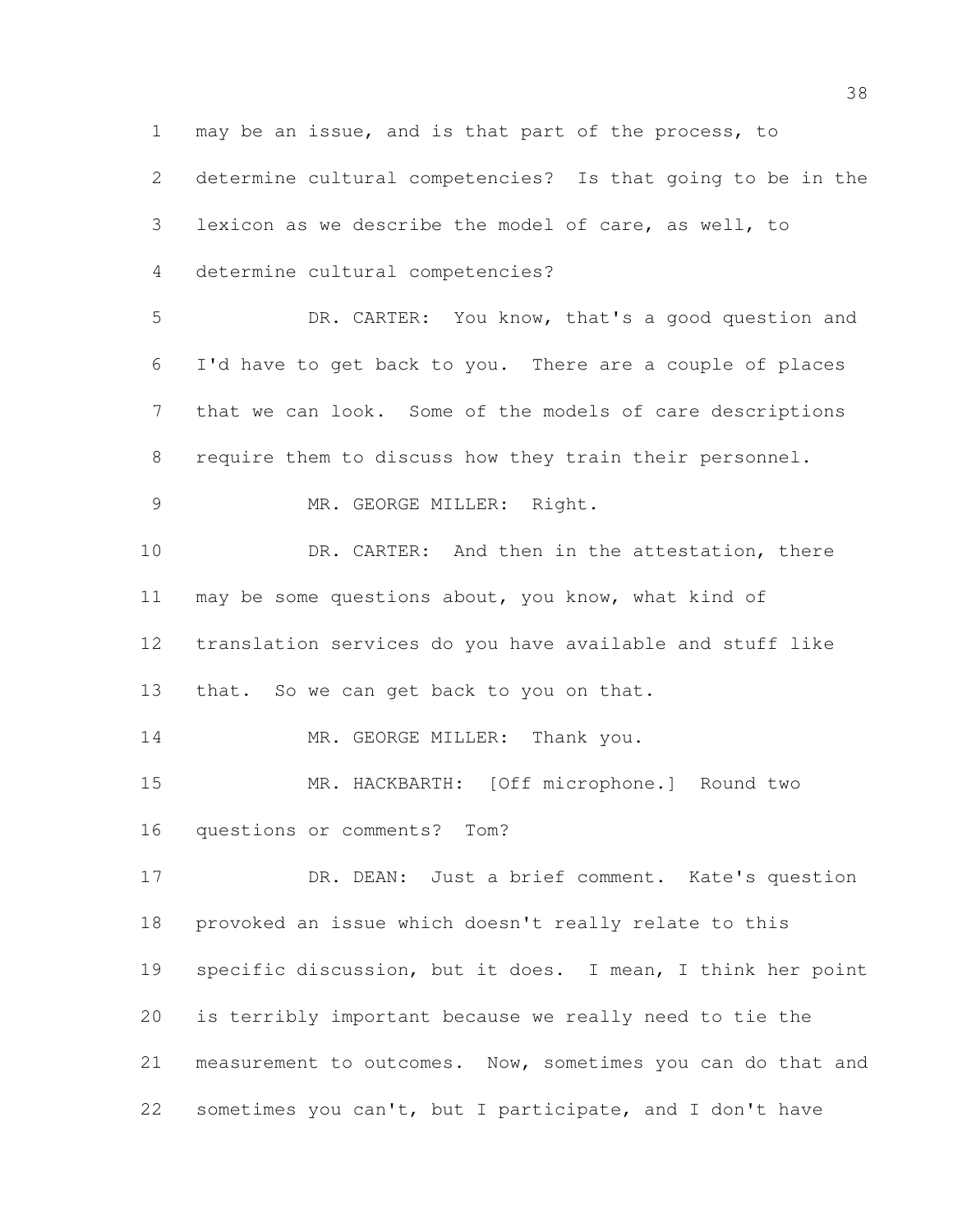much experience with this program, but just last week, I was in a quality assurance meeting for a nursing home and they had just got dinged by their inspectors and the dietary manager was having a fit because they had been written up because they weren't using a hand soap that was approved for dietary use, even though they are absolutely prohibited from ever touching the food. And so, I mean, it's things like that that get implemented when they really have no potential for any benefit to the beneficiaries or the patients or whatever.

 So I think we need to continually push to make sure there is some sort of tie of the requirements to some outcomes that really mean something. Actually, that's a very general comment, but I think it's so easy for inspectors in various ways to measure things that are easy to measure and latch on to those rather than to do the really hard job of saying, does this really make a difference in the long term.

 MR. ARMSTRONG: To the specific questions, can the models of care be used to evaluate these SNPs and the second question around assessing the plans, the integration of the Medicare and Medicaid plans, you know, it's hard for me to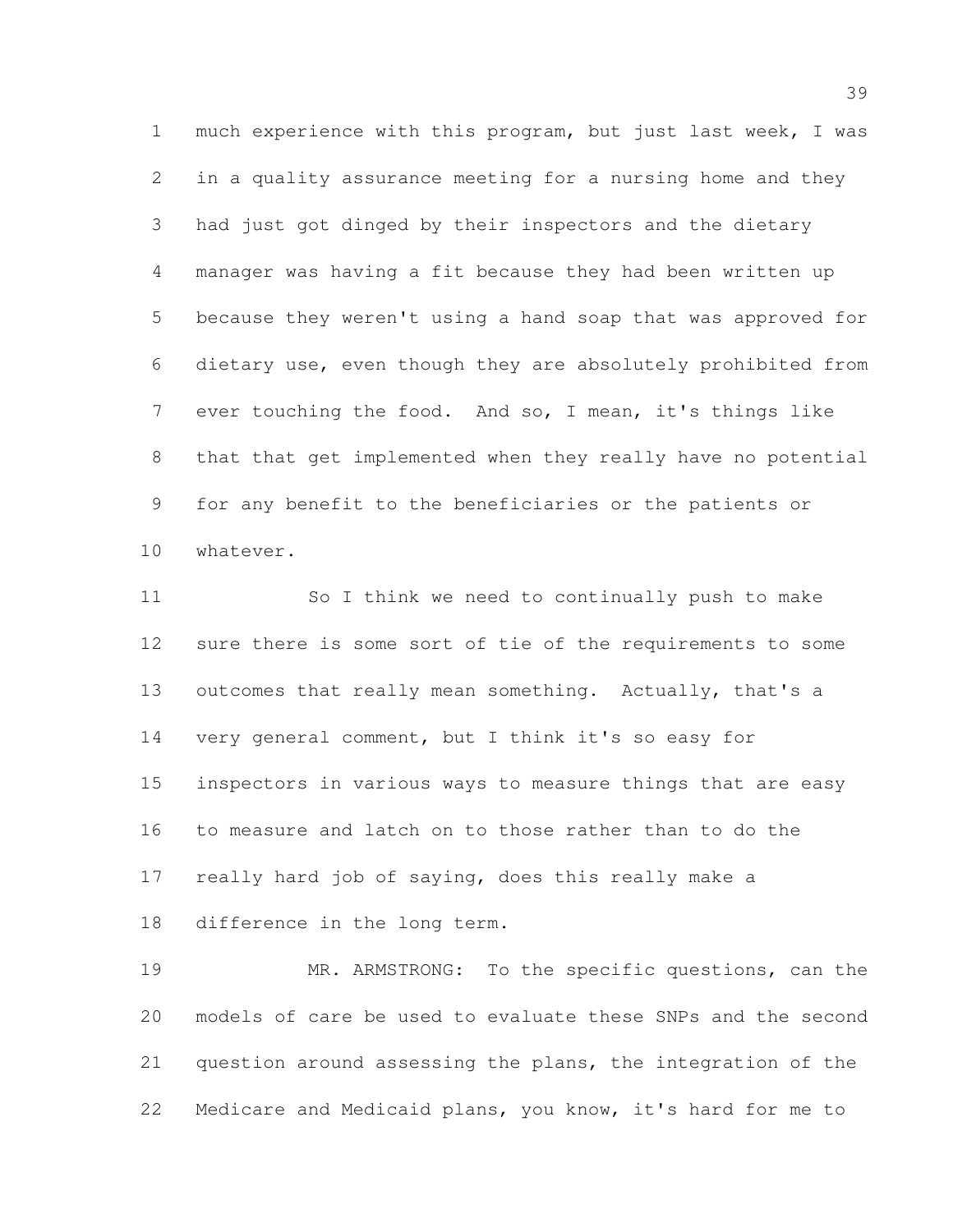answer that question. And I, too, I come back to, so, to what degree is the information coming forward through this reporting actually telling us -- I mean, dual eligibles is a population that we should care deeply about or a lot of obvious reasons. SNPs are an approach to organizing, managing, integrating coverage and care in a way that we would hope would achieve distinctively better outcomes, and if not, we would ask, well, why are we doing this? But if we can't measure that, then we can't determine that.

 And so I would just say I think we should continue to push these questions forward. Whether this model of care 12 approach is the right answer, it's hard for me to know, but I think this is an important topic we should continue to try to push ahead on.

 MR. HACKBARTH: So let me pick up on Scott's comment. I'm trying to link this conversation to the broader discussion we've been having about dual eligibles. As Scott says, this is a very important population. It's a very vulnerable population. It's an expensive population. It's a complicated population to care for. So part of our journey has been -- and we started noting how if people were in fee-for-service Medicare and Medicaid, there are all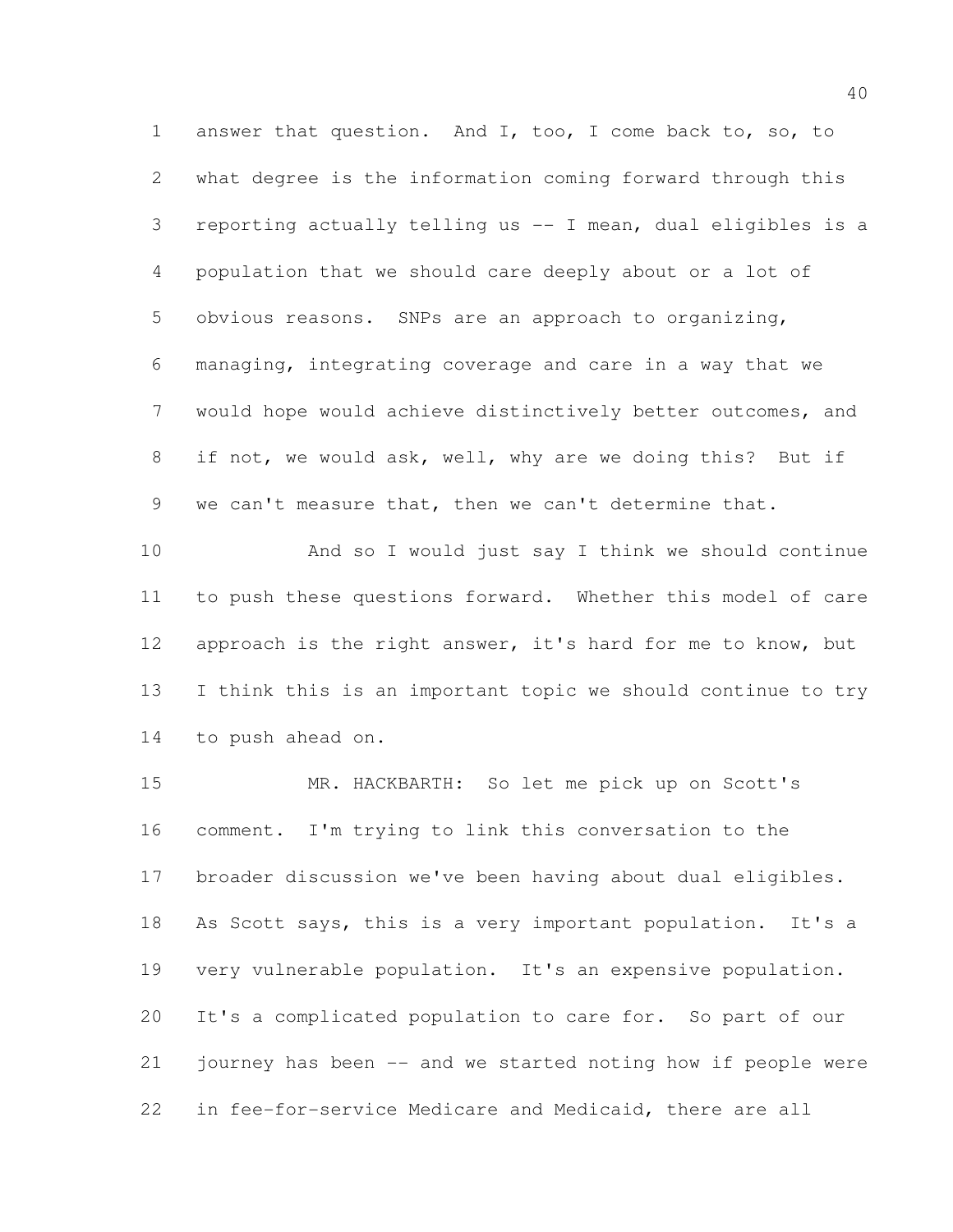sorts of barriers that crop up to these patients, these complicated patients getting the care they need and various efforts to shift the cost back and forth between the Medicare and Medicaid programs. So that's not a productive, constructive approach.

 So we started looking at models that try to take on the task of overcoming those barriers here in separate insurance programs and integrate the care better, and this is one of the models, but not the only one. There are PACE programs and others.

 But one of the questions that's been in the background, at least, actually raised explicitly, is, oh, if there are good models and enrollment is low in those models, should we be doing something to at least nudge dual eligibles into better systems? So that's sort of the framework I've got in my head for the conversation that we're having.

 So now I look at this and it seems to me that based on the information we've heard today, it would be very hard to make the case that, oh, dual eligible SNPs are a 21 place that people ought to be nudged into.

MS. BEHROOZI: Yes, and certainly just taking as a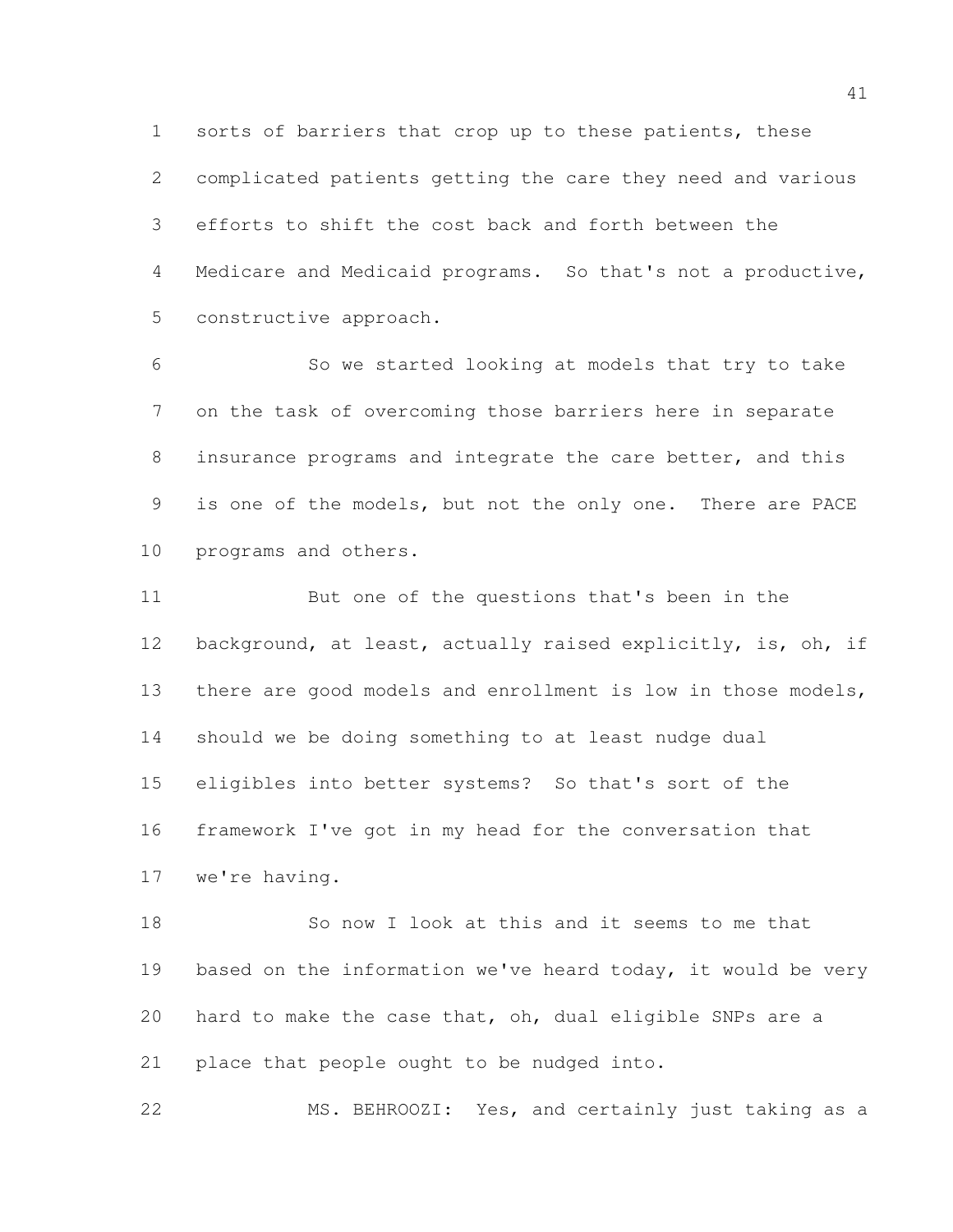baseline, as a starting point, the concern for the beneficiaries and the lost opportunities to do good things for the beneficiaries is the flip side concern, that there's all this money going, you know, program money going to agencies that have exemptions from the rules about marketing and window periods and things like that. You know, this is not a statement against all dual needs, dual eligibles, rather, SNPs, because I'm very familiar with a not-for- profit dual SNP in New York that cares very deeply about care coordination and taking care of their beneficiaries. But we're making it pretty easy for people to bring in people at 1.2 level risk adjustors all year and we don't allow that for other kinds of MA plans.

14 I was just very unhappy when I read that plans described, when they did submit MOCs that you could actually get some information from, they described limiting their 17 care coordination programs to specific enrollees, and I 18 wrote in the margin, why can they do this? I mean, really, what is the point of allowing this special designation for these plans and giving them all this extra money? DR. STUART: I think this is a really important

chapter and I think what you hear around here is interest in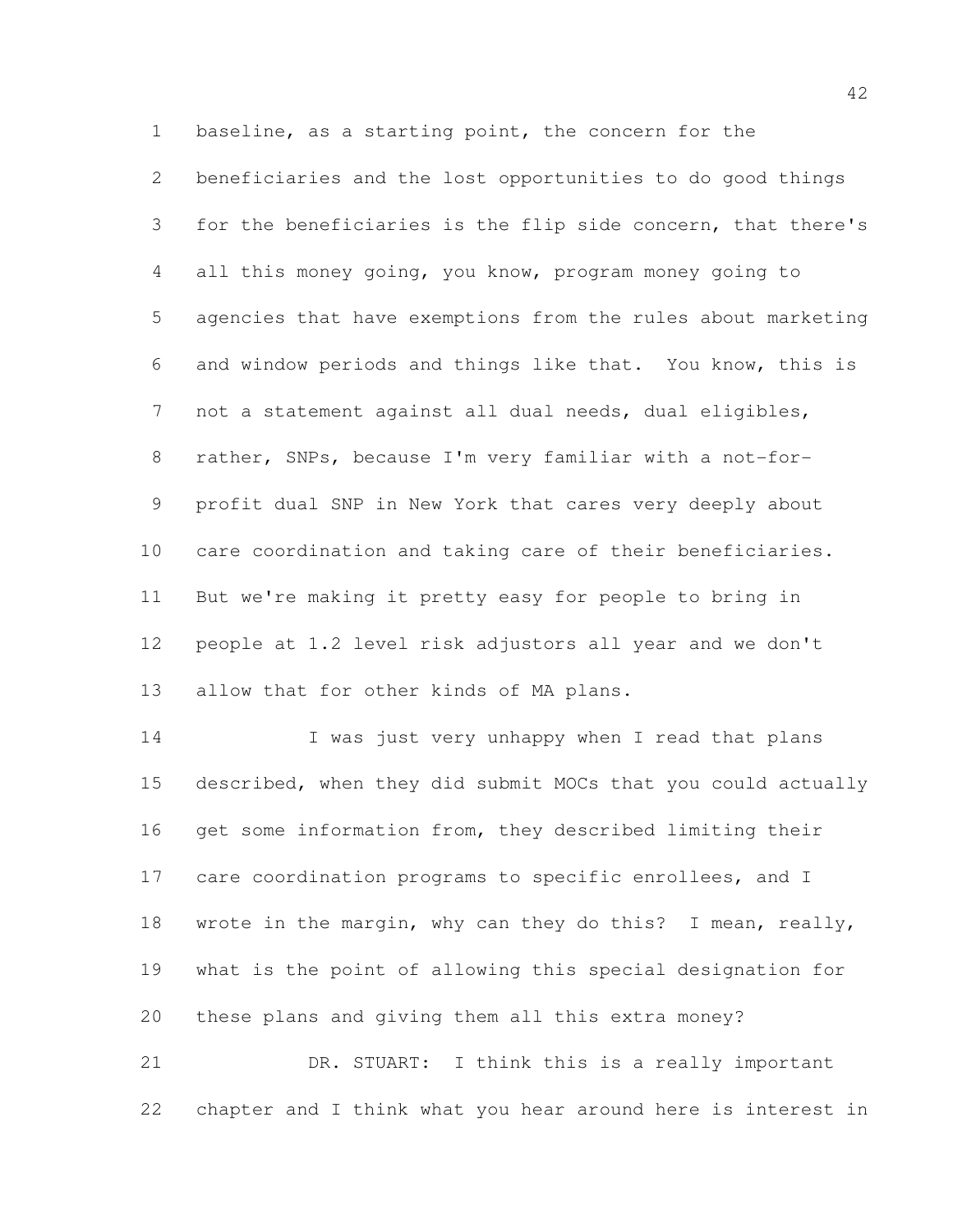making sure that we are, first of all, posing the right questions, and then, secondly, getting the answers to those questions, and so I'd like to step back a bit and put a point that Peter did, or Peter asked, about what's the core eligibility population here and how does that compare to others that are not enrolled.

7 And this, I think you should be able to do, is 8 first of all start with the number of dual eligibles, say, in 2008. What's the split in terms of those that are in fee-for-service as opposed to MA? And then within the MA subset, what's the split in those that are in SNPs and non- SNPs? And then on the SNP side, what's the split on the dual chronic and institutional, because they could be in the chronic side, too. There's nothing that says that they couldn't be there. So at least we have some sense of who's targeting whom.

17 And then it would be useful, if you can do this, would be to look at the characteristics of people who are in these different bucks and to see whether they really differ. We're not going to know exactly who is going to be helped until we have some idea about what their characteristics 22 are, and we don't know whether the targeting is right, so at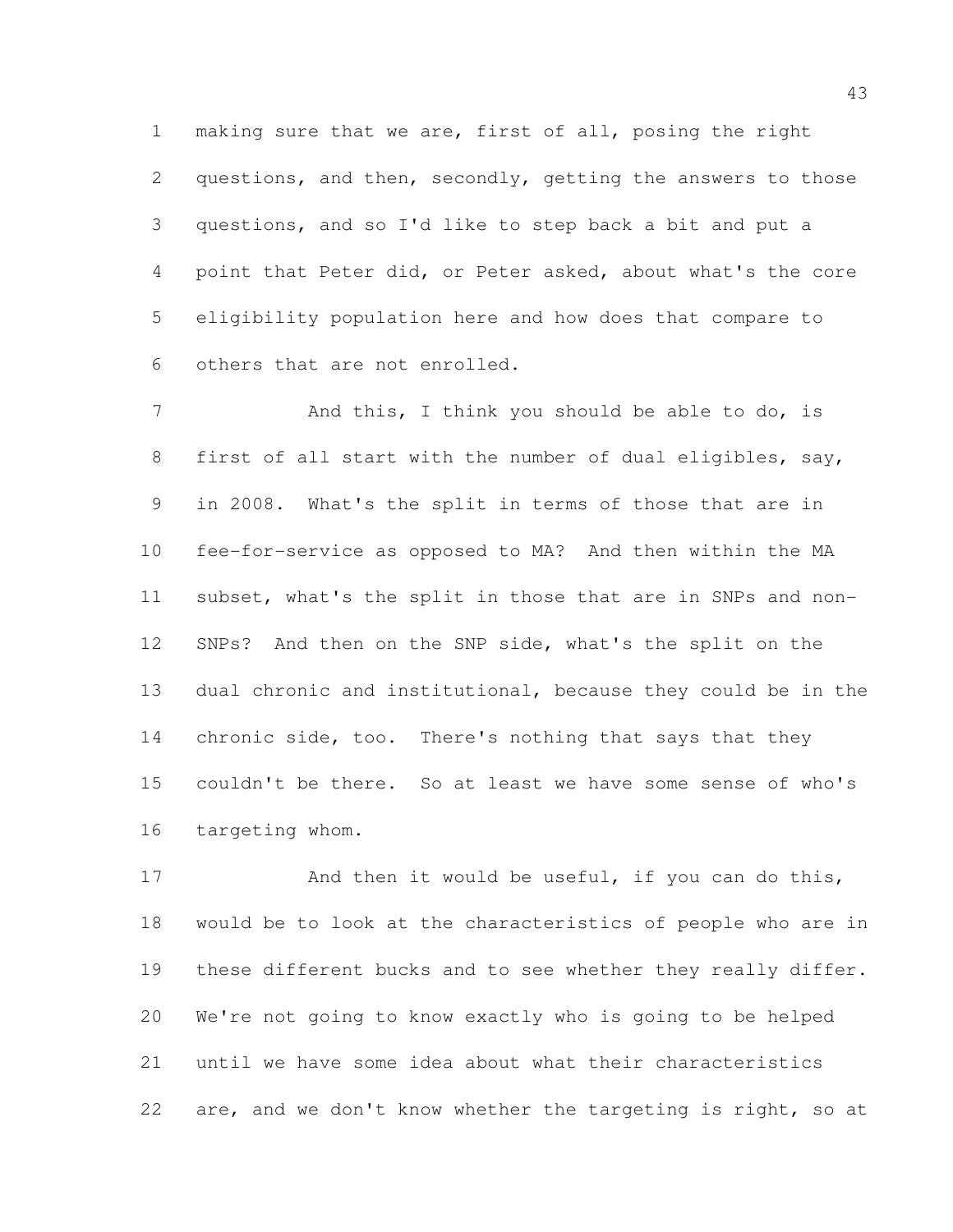least something. And I don't have a whole list of characteristics, but obviously total spending would be one of those that I would think you would want to look at. And then last, and this may be even more difficult, would be to see whether there's any dynamic here. It looks like the most recent data that you have is 2008. I know these things are new, but I don't really have a sense of whether there is a dynamic. In other words, did the company just come in and then they're there, or is there an ebb and flow? Is this something -- an idea that the 11 companies got into, thought that they could make some bucks, and now are moving out? Some sense of that. Thanks. MS. HANSEN: I'd like to build on the request for perhaps describing the population again, I think starting with Peter and then Bruce's comment about understanding what 16 the dual population is, because there are different groups of them. So if we could subset them, that some of them might be a multiplier of 1.2, but others might be actually a much larger multiplier because I think that's probably a bias of just the group that I'm much more familiar with. But being able to say the duals are not a universal group and to be able to do the subset even of the duals. From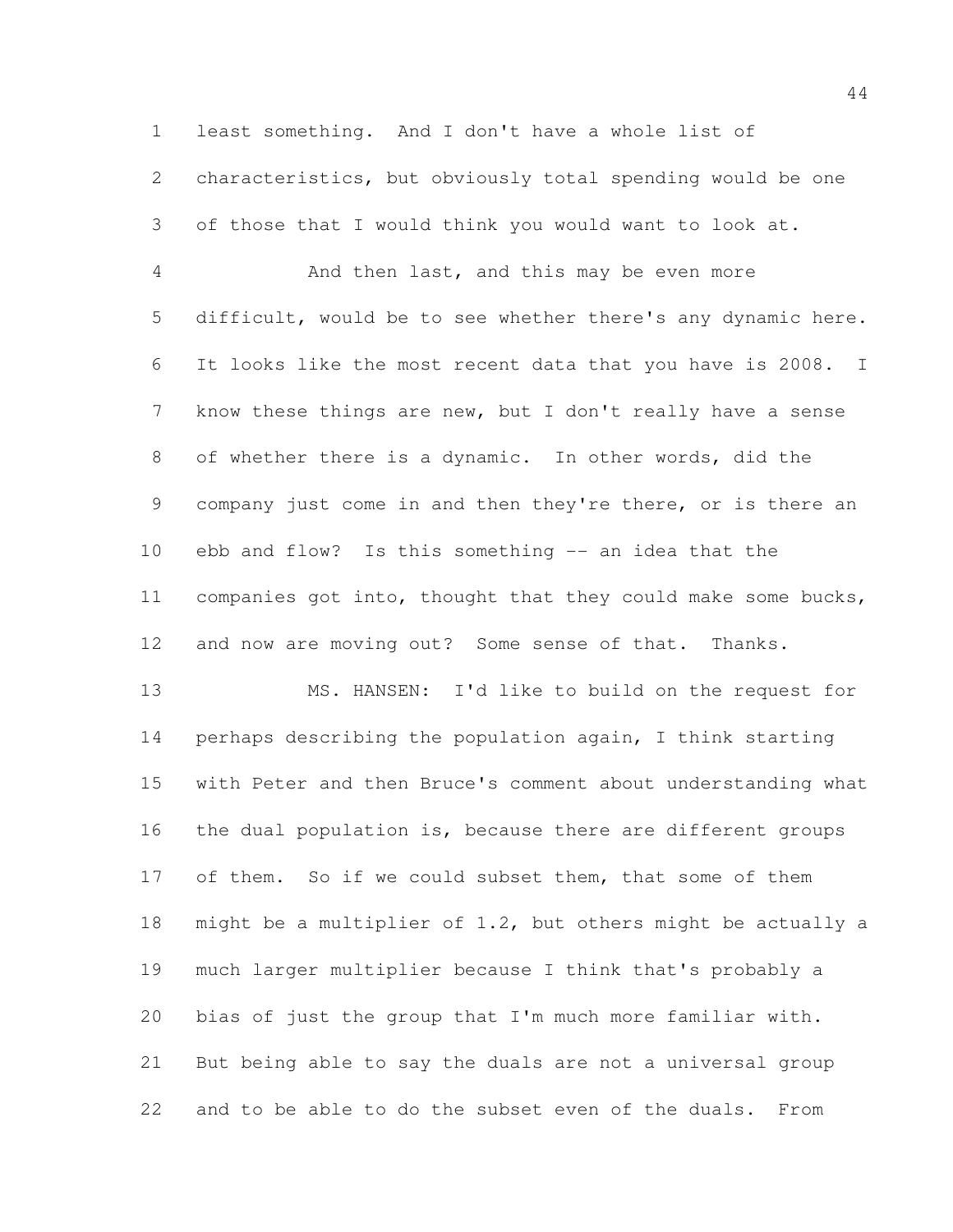previous work that we've done, I know we have that. So just putting probably the proportionality, Peter, of how large and what group is most affected by this.

 I'd like to bring back up the whole Medicaid contracting and how much of an issue that was that we discussed previous, and it sounds like there's more work that again has evolved in that, and that CMS has a technical advice center now to help some of the States move this along. I just would like to kind of stay on top of what are the criteria that should be in place for any State that has this, especially if you have four large companies that have multi-sites, what should be in each? What's the best practice of the Medicaid contract to Medicare in each of these States?

 Another point here that I see that I'm kind of -- probably a little surprised about, especially given the context of some of the areas of nebulousness that exist, that already there is a whole -- in the text we have that CMS is developing the scoring methodology for NCQA to use for rating these plans and that if they come out with a good score, maybe they don't have to get rated for five years. And so already we're into a kind of, almost the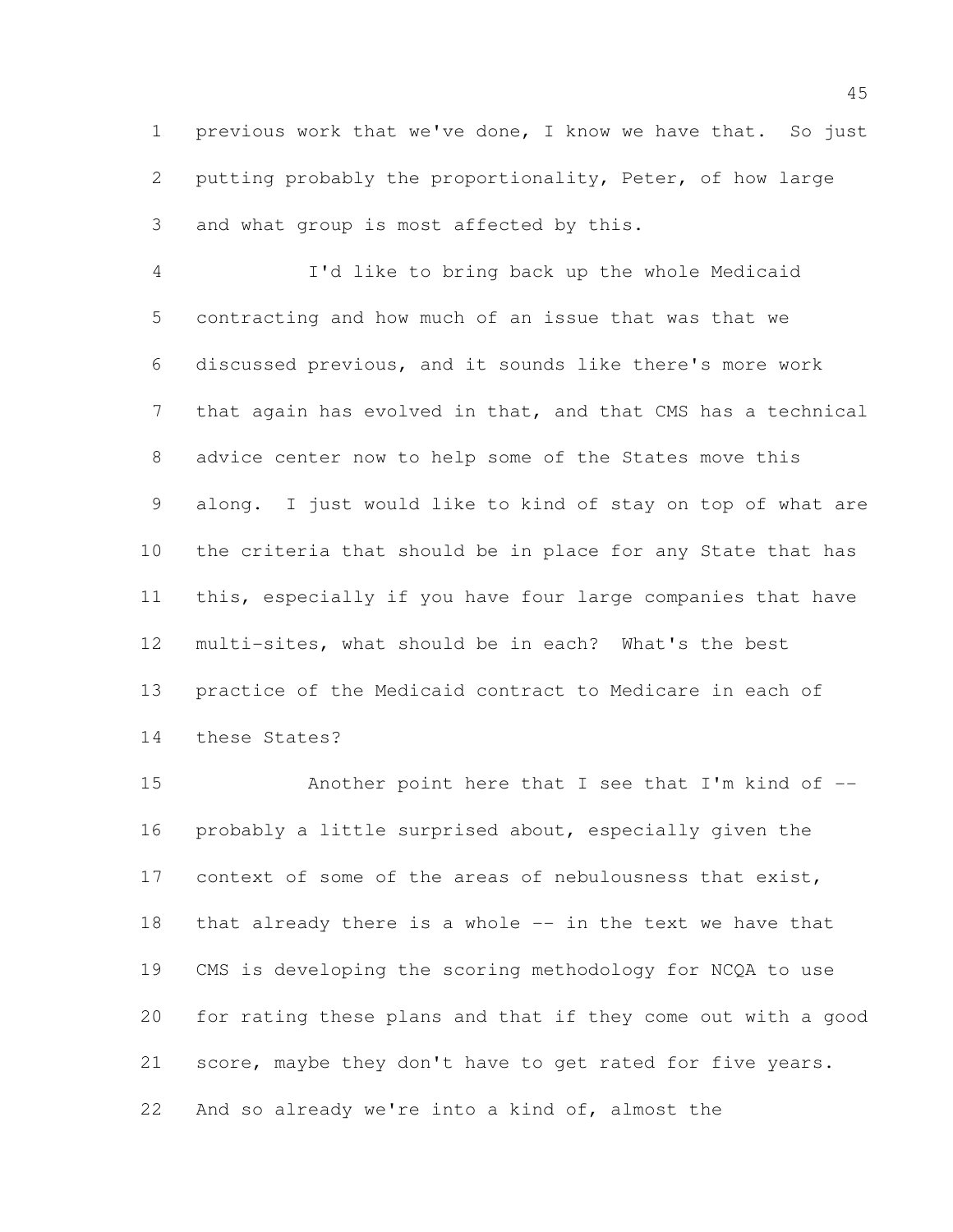accreditation process, so far ahead when there's so much kind of gray zone that's going on here.

 So that's one of the questions -- not questions, it's a comment I have, that we moved ahead to begin to kind of give some passes on a model that still isn't well defined yet. So that's probably just a notation that I would have, that it's great that they want to do this, and I firmly believe that oftentimes you get over-viewed, over-regulated on the flip side, but when we don't know what we are expecting as outcomes, how do you pass that kind of judgment already to give accreditation cycles already.

 And then I want to affirm what I think Mary was bringing up, is just the ability to get the rating systems 14 and the data out there, and I do believe that if these are SNP MA plans within the larger MA, they shouldn't be just blending the two programs together to come out with one 17 score. So somehow, even though they are small "n"s, and that is the nature of oftentimes this population. It will 19 be a smaller "n," that they have their own star rating system at one point, even though they're owned by a centralized entity.

DR. BERENSON: To pick up some of the similar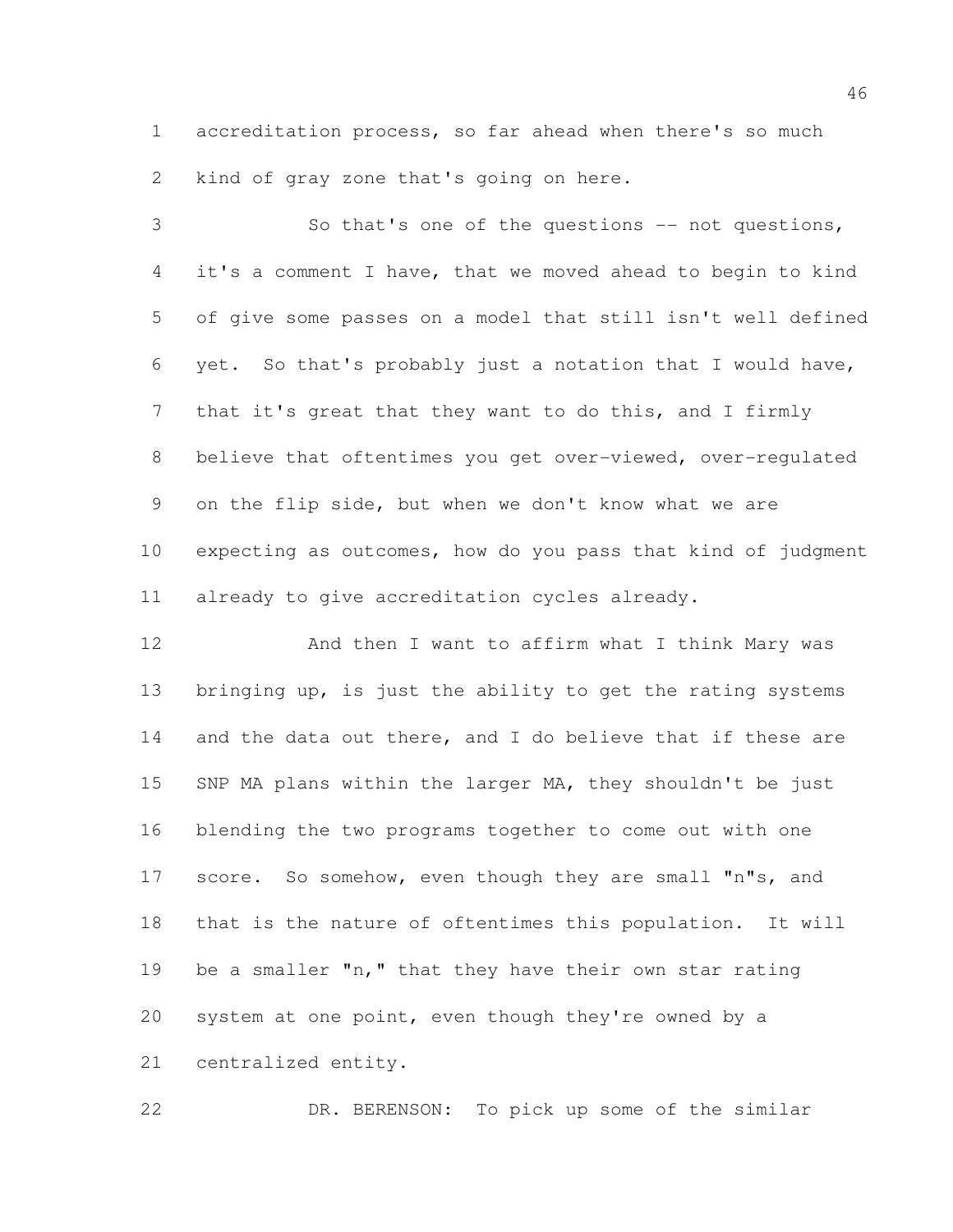comments, it does seem to me that the SNP program is differentiated from just Medicare Advantage generally because they think they have a model of care for a particular population. It just seems to me CMS needs to ultimately have that as a core of their program monitoring, that the program does have a care model and detail and that they are meeting what they say they are doing. I think in this area, structural criteria are real important and I would hope that NCQA's criteria are flexible enough to permit variation that will be inevitable with different SNPs doing a core set of activities, but in somewhat different ways. And I would include in that the Medicaid coordination 13 as just an essential part of that. So that, to me, is sort 14 of the core part of monitoring, and it sounds like they're going in the right direction after sort of not starting quite right.

17 I, in general, like outcome measures more than process measures. This is a tricky area because some of the clinical outcome measures may not be particularly appropriate. I'm not sure what to do with mortality rates, for example, in this population.

One area, though, I do think we can probably agree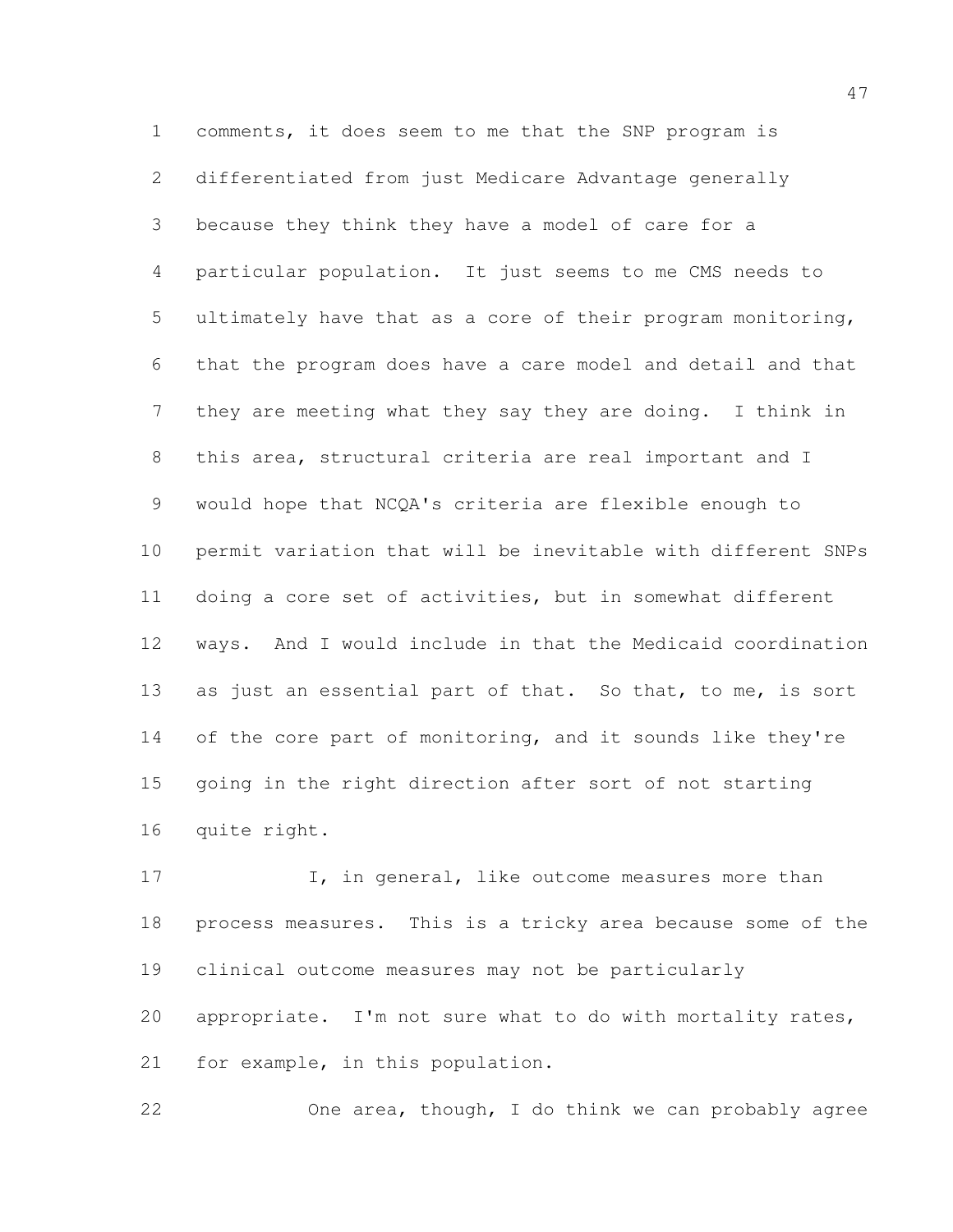is real important would be preventable rehospitalizations, which I think we would focus on across the entire program. That seems appropriate here.

 On cost, this is a capitated program, so to some extent, almost by definition, we've got cost measures. Either the plan will live within its capitation or it will 7 leave because it can't make it. I don't know that we -- as sort of monitoring the program, need to see if this is a good investment of public funds, but as a way of measuring performance of an individual plan, I'm not sure that helps us very much. So I would go very heavily towards patient 12 and caregiver experience measures in this area, and recognizing, I think, there are subpopulations amongst the 14 duals that might have some unique -- I mean, the disabled population is different from sort of the frail elderly population. I think we'd want to just be -- this is a great area to work on in those experience measures and I think that would be a core of the monitoring. We have a capitated payment system. The potential -- with care models that presumably would give higher levels of care but the same old threat of stinting somewhere. So if we ask the patients and the caregivers whether the experience is a good one, I think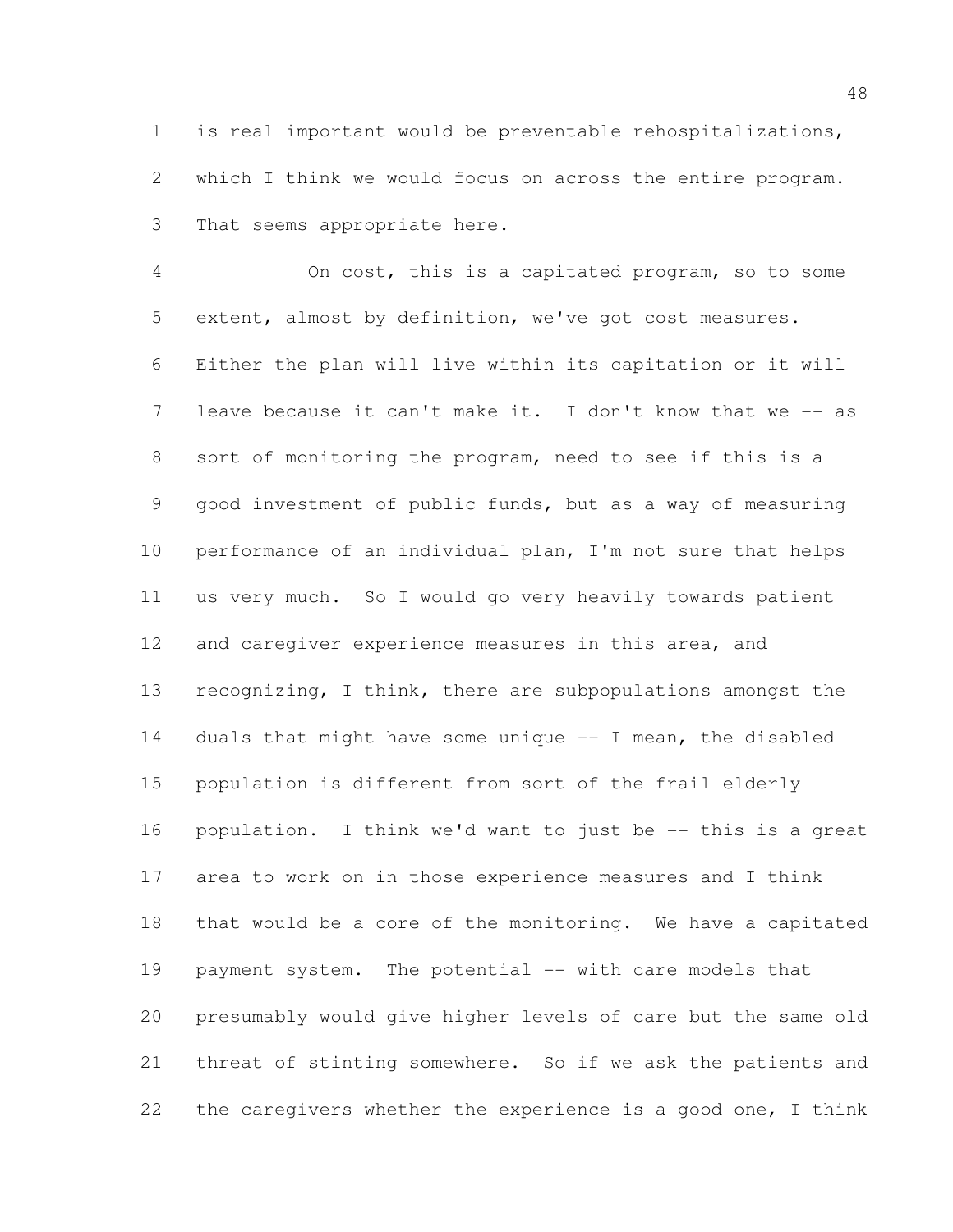that would be a package.

| $\overline{2}$ | DR. CASTELLANOS: Just a simple question. Has                |
|----------------|-------------------------------------------------------------|
| 3              | there been any coordination with the MACPAC group, or       |
| 4              | coordination in working together to discuss whether they're |
| 5              | addressing this issue?                                      |
| 6              | MS. AGUIAR: We do, both at the staff level and              |
| $\overline{7}$ | then at Mark's level, have frequent interactions with       |
| $\,8\,$        | MACPAC. I believe that they themselves are in the process   |
| $\mathsf 9$    | of defining what their work agenda is going to be, and so I |
| 10             | think where there are areas of overlap, of course, we're    |
| 11             | definitely open to collaborating with them. But I think --  |
| 12             | I believe, and I'm not sure if this is finalized, that they |
| 13             | were also interested in looking at the sort of pre-dual     |
| 14             | population on the Medicaid side, in which case would not    |
| 15             | overlap with the population that we really look at. But I   |
| 16             | think, again, we do coordinate with them fairly frequently  |
| 17             | at both our level and at Mark's level.                      |
| 18             | MR. HACKBARTH: And I guess about a month ago,               |
| 19             | Bob, Mark, and I met with Diane Rowland, the Chair of       |
| 20             | MACPAC, and David Sundwall, the Vice Chair, and Lu          |
| 21             | Zawistowich, the Executive Director, and talked about our   |
| 22             | agendas and talked about this particular issue a bit, as    |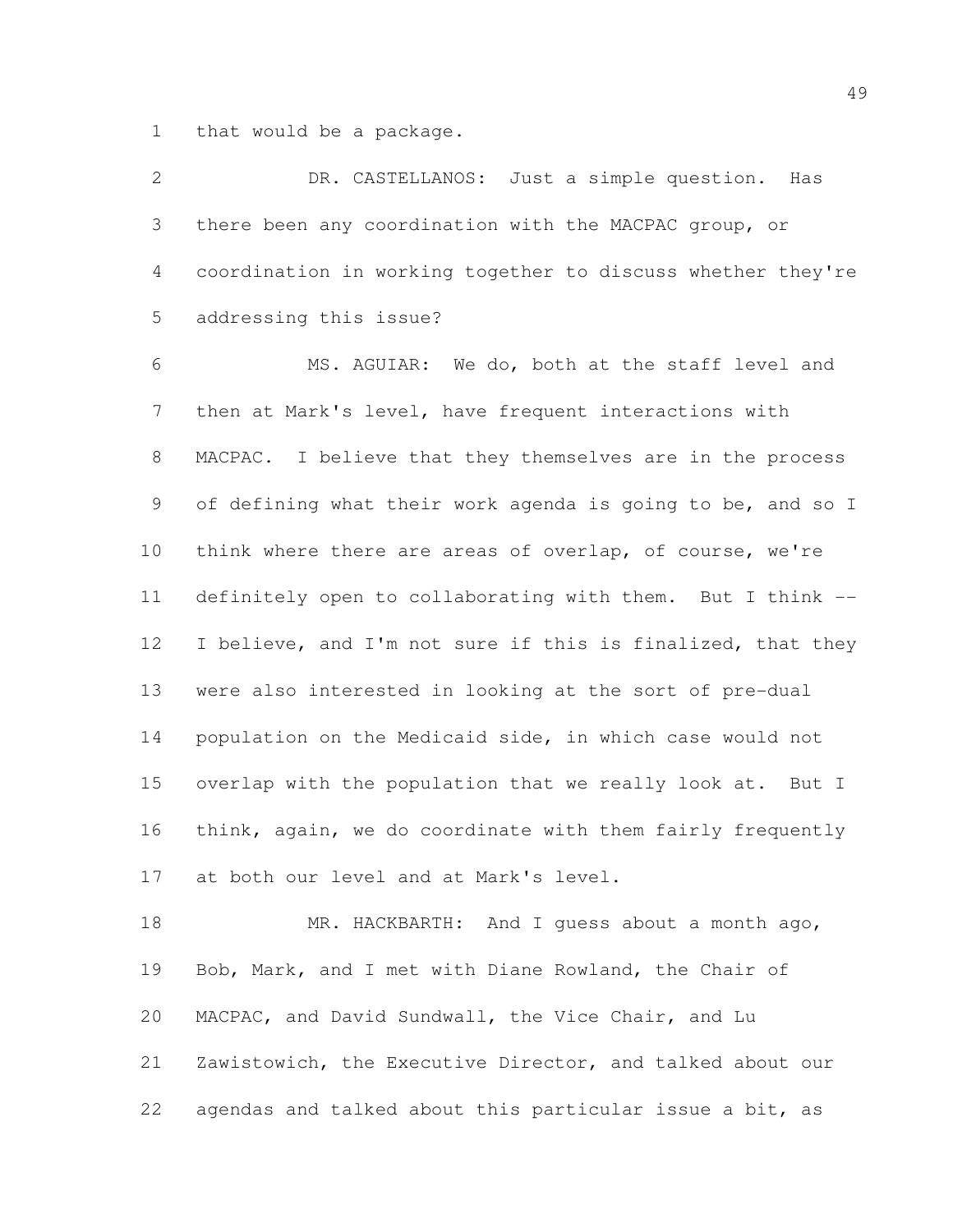well. And then I think it's next month, I am going to meet with all of the MACPAC Commissioners and talk about our common agendas. So that work is underway.

 MR. BUTLER: So one of the few things I remember from graduate school is Donabedian teaching me structure process outcome, and I think Bob kind of hit on some of this. The structure process things are part of these models that we ought to get a lot clearer, so I agree completely with that, and the outcomes are going to be a little harder to kind of measure.

 Now, having said that, this strikes me, as good as the paper exercise might get, it's kind of like until the Joint Commission came in and did tracers and pulled out 14 random charts and said, let me see that you're following -- I mean, that's very effective in testing whether the model is being used or not, and this kind of strikes me as, without, again, over-accrediting and over-regulating, we may 18 perfect the paper exercise here, and until you have somebody 19 come in and randomly pick out Joe Jones and say, I wonder if they're adhering to this model, you probably -- I mean, that would be a better test to see if these things are working, probably, than chasing outcome measures that are going to be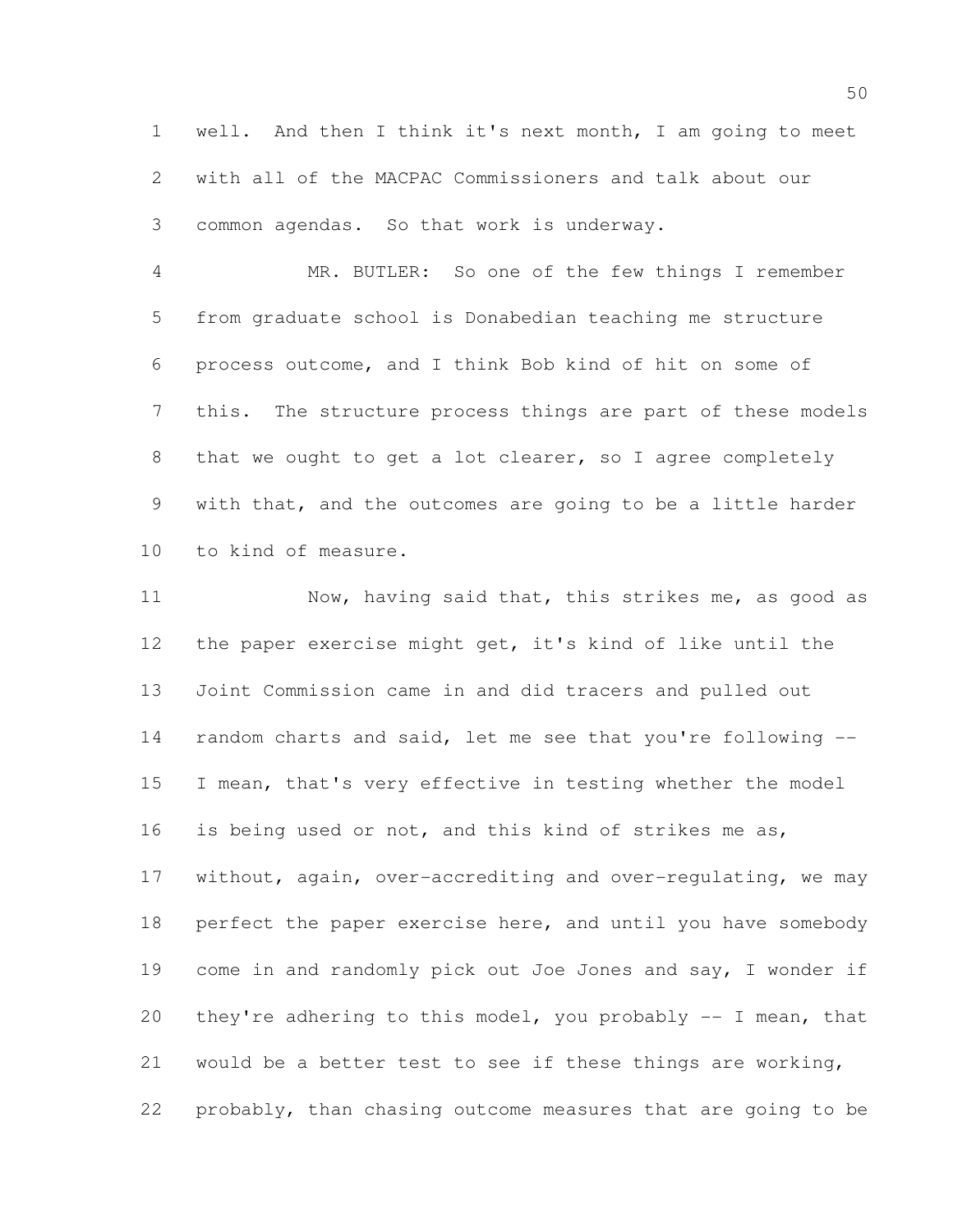difficult to -- I'm not saying you shouldn't have those, but I think you're going to have to kind of look under the covers and see how these things are working to test their effectiveness a little bit better.

 DR. NAYLOR: I'm trying to think about all we have accessible to us that should accelerate us on a path here, and the continuity of care record is somewhere out there that is a really good review of things that are important to the dual eligible population. The PACE program has already spent a lot of time thinking about outcomes and processes that are important for this population.

12 And I really do agree -- I mean, I think that we really need to move. I mean, there are components of the 14 analytical framework that you have that are core, key, and there are pieces like access or communication or continuity that also you might want to think about as dimensions. But until we get to kind of pairing some of these processes with what people care about or their experience, their quality of life or function or whether or not they're using a lot of health resource utilization unnecessarily, those kinds of things, I just don't think we're going to get to real improvement until we pair them.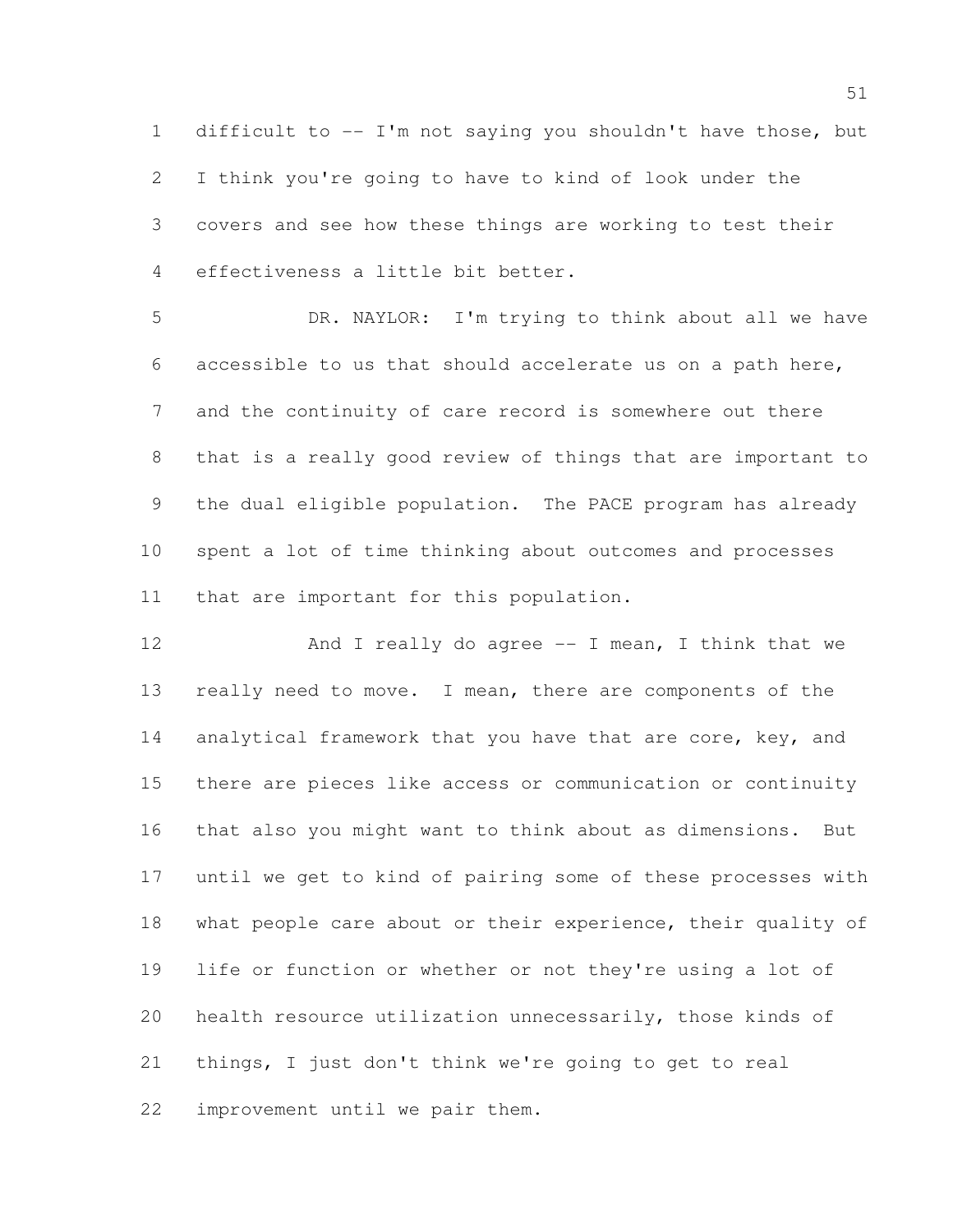And so I think we should think about encouraging the use of endorsed measures that are getting us a little bit closer toward these areas. There's a lot of work going on on actually how to measure care coordination itself, not just its domains. And then, you know, really promoting use or development of robust measures of things that this population really cares about, and they care about quality of life and they care about function. And many of them are cognitively impaired and they can only tell you so much, but we ought to be measuring the things that are important to them or to their family caregivers.

 And I think that should be the rules across all our dual eligible populations and not -- so then you get to 14 say, well, how does this model SNP fare relative to all the other dual eligible programs? I mean, that's the comparison 16 group that we should be looking toward.

 So anyway, I like the way this is going and I like your kind of getting to the analytical framework. I just push it, like everybody else, further to get to real expectations and accountability that things are going to change in these people's lives.

DR. BAICKER: Yes, just to marry those comments,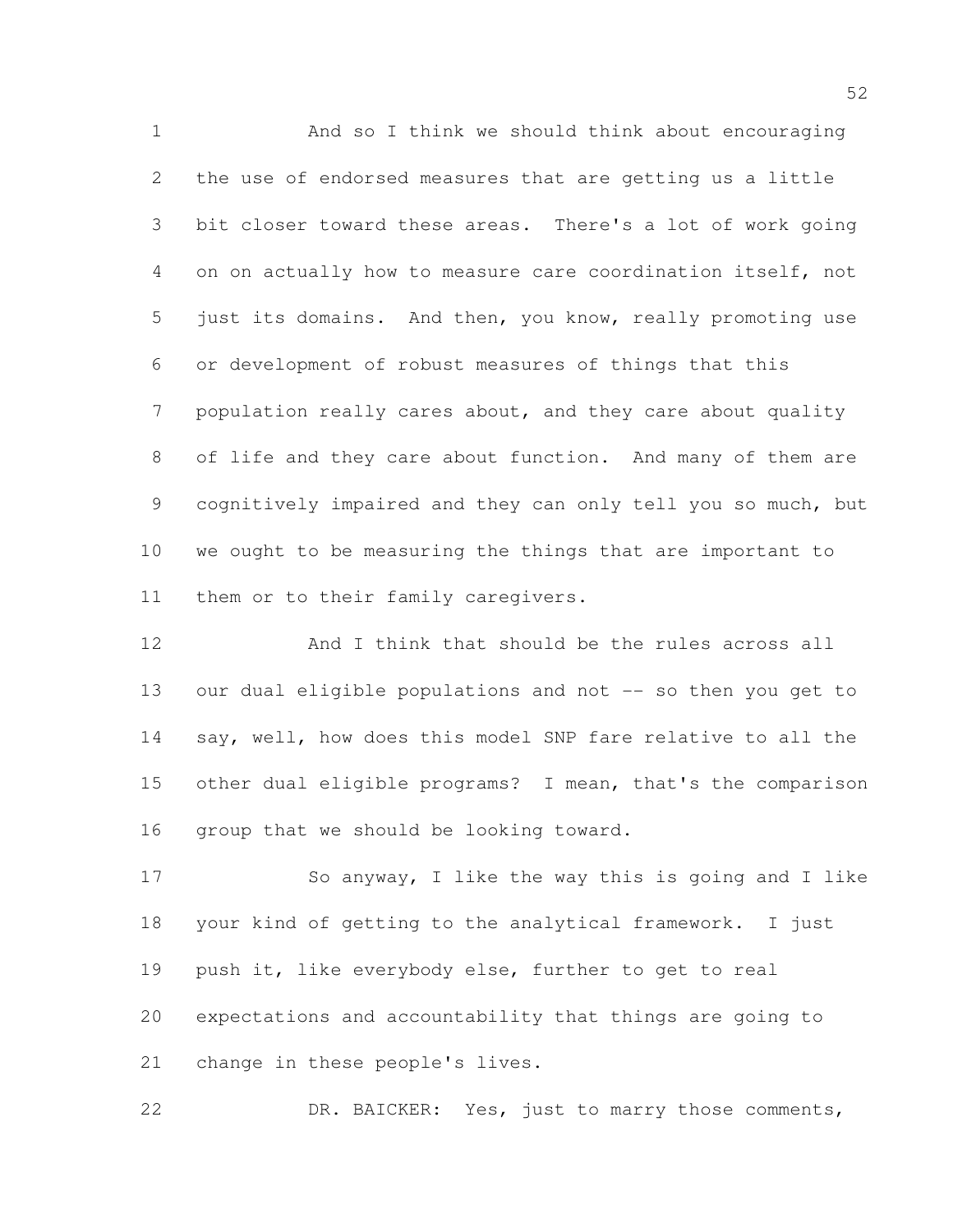Peter's point is extremely well taken that it's all well and good on paper, but what's going on in reality and that we need to feel confident that those measures matter. But then I do think it's really important to get both the quality of life and satisfaction outcomes and the measurable health outcomes, like readmissions or infections or whatever outcome we think is likely to be improved by this because I'm sure there's a lot left to be learned about what good coordinated care is.

 So we want measures that are real, based on what's going on on the ground, but we also want to be measuring the right thing and marrying the more rich outcomes with the process measures would help us know, you know what? These guys are doing a great job at doing process X that they said they were going to do. It just turns out process X doesn't matter or isn't effective, and here's an opportunity to advance the science in how to better provide that care. 18 DR. BORMAN: To try and deal with some of the 19 practical questions that you've asked about the chapter, I would say that what struck me here is, to some degree, in addition to the big issues that have been talked about, is

the disconnect between the model piece and the survey, and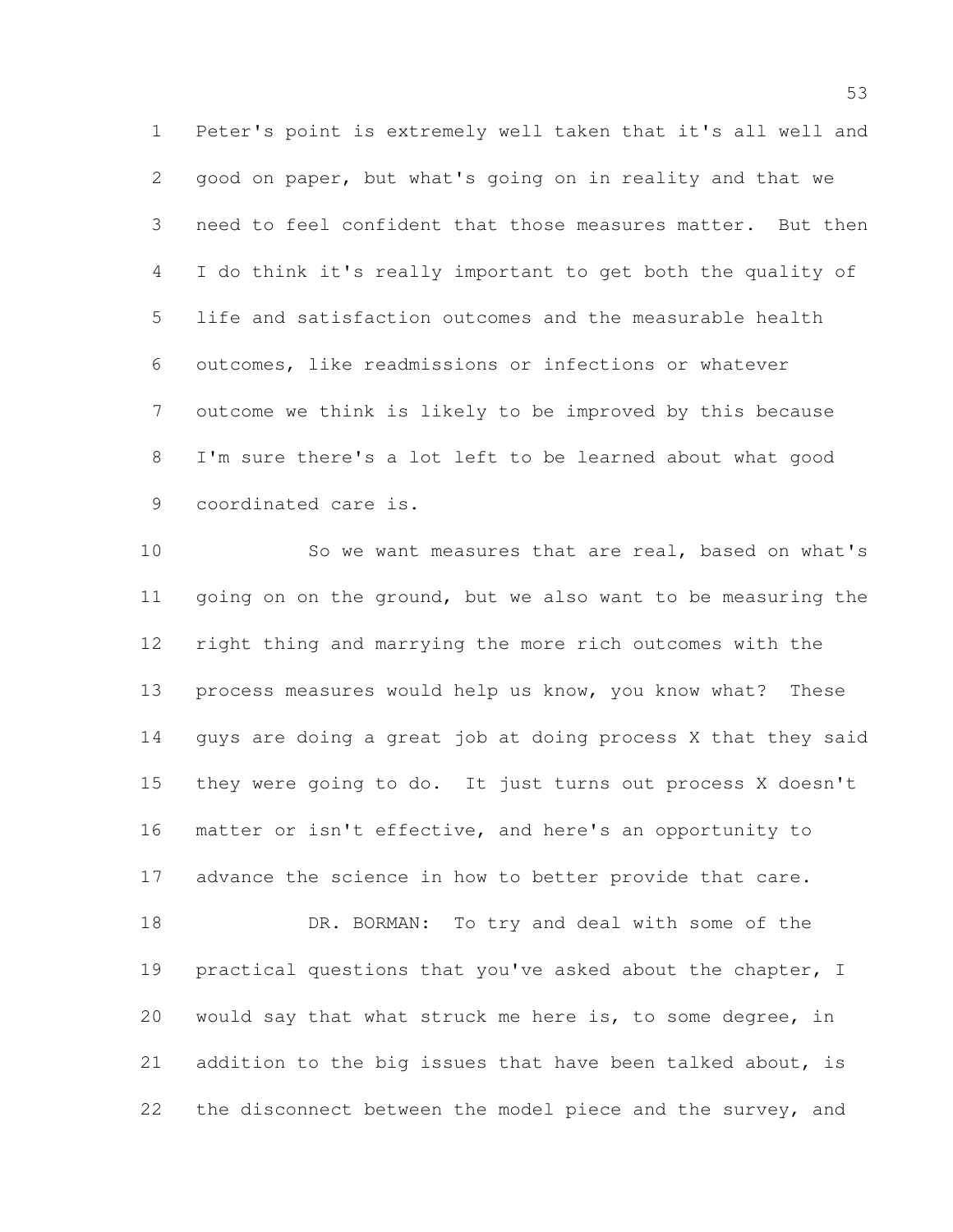objective question versus a rather subjective kind of essay question, right, a little bit. Both bring valuable information. At a relatively nascent stage, the more that you can capture, particularly these process and structure questions, are probably relatively well captured on this, you know, check the box yes or no, do you do this. It's essentially a true-false question, right, format and it's pretty clean, and as much in process sometimes and structure lend themselves to those kind of answers.

basically it's sort of like having a very structured,

11 To the extent that we can convert things that are now sort of supposed to be covered in the essay and maybe aren't getting covered, maybe those do need to get 14 converted, as you suggest, or at least you hint at, I think, 15 in the chapter, that they do belong more in this survey approach.

17 That then allows the essay part, if you will, to be somewhat more focused on kind of what sets this SNP apart or some of these fuzzier kinds of things about what is the added value, and I think what you've pointed out to us is that the guidelines for the content of that should be crisper. That, to me, sounds like a little more of a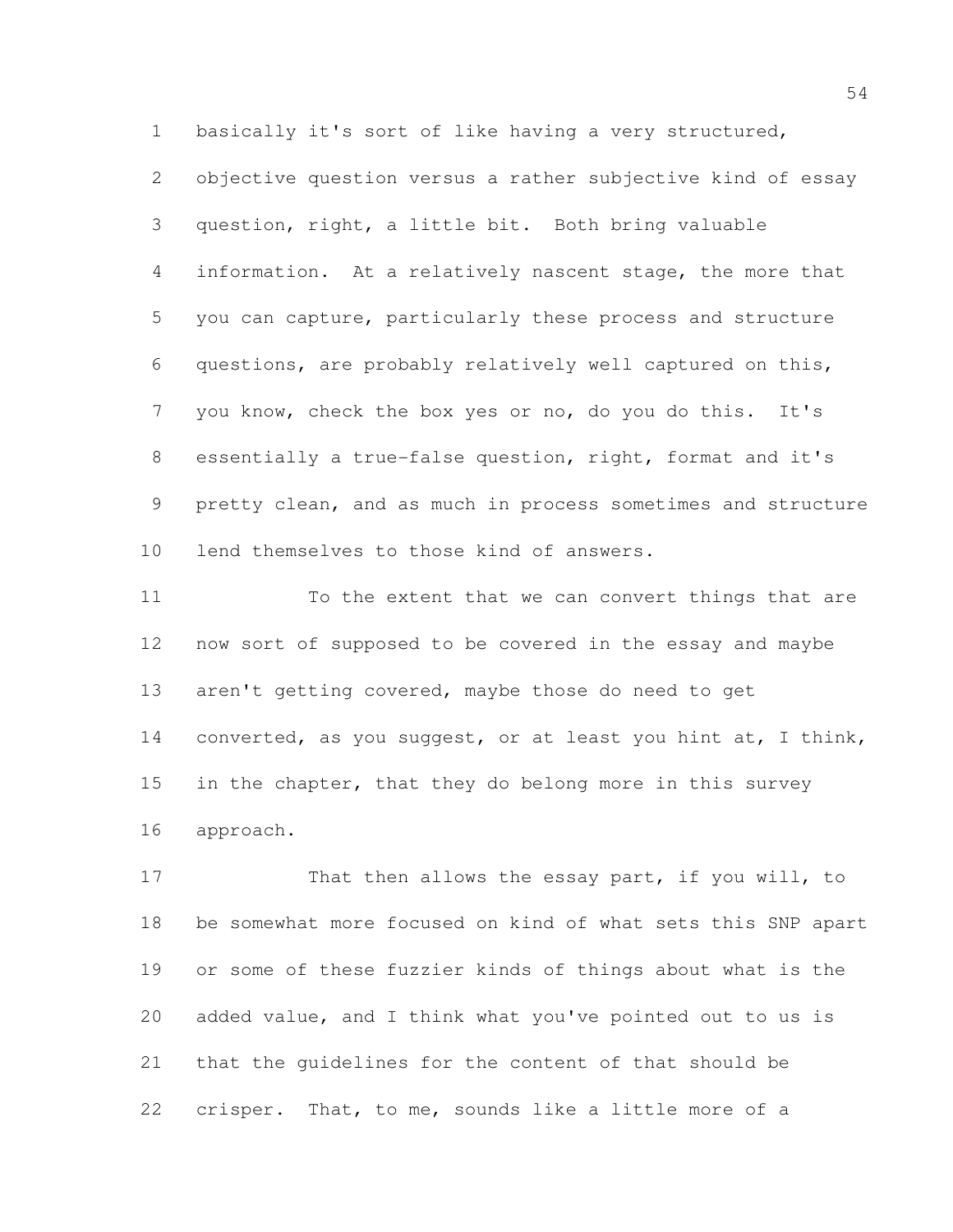research project or a thought project than just moving some 2 of the questions over to the survey.

 So I would say that in terms of a recommendation, if we could move some stuff to the survey and then help to set some guidelines for moving the essay part forward, if you will, taking into account all these other big picture things we're going to find out in the meantime, that that would be the biggest service to this population. 9 MR. HACKBARTH: Okay. Thank you very much. I look forward to hearing more soon. Our next session is in supporting quality 12 improvement. Whenever you're ready, Anne. MS. MUTTI: Okay. This presentation continues our work on ways that Medicare can encourage quality improvement and offers some draft recommendations for your consideration. By virtually all accounts, the pace of quality improvement has been slow. There has been some improvement, but there has not been the kind that many envisioned in the wake of the IOM Report 10 years ago. That is the "To Err is Human" report. The Commission has recommended payment changes to encourage improvement -- and here I'm thinking of things like pay for performance,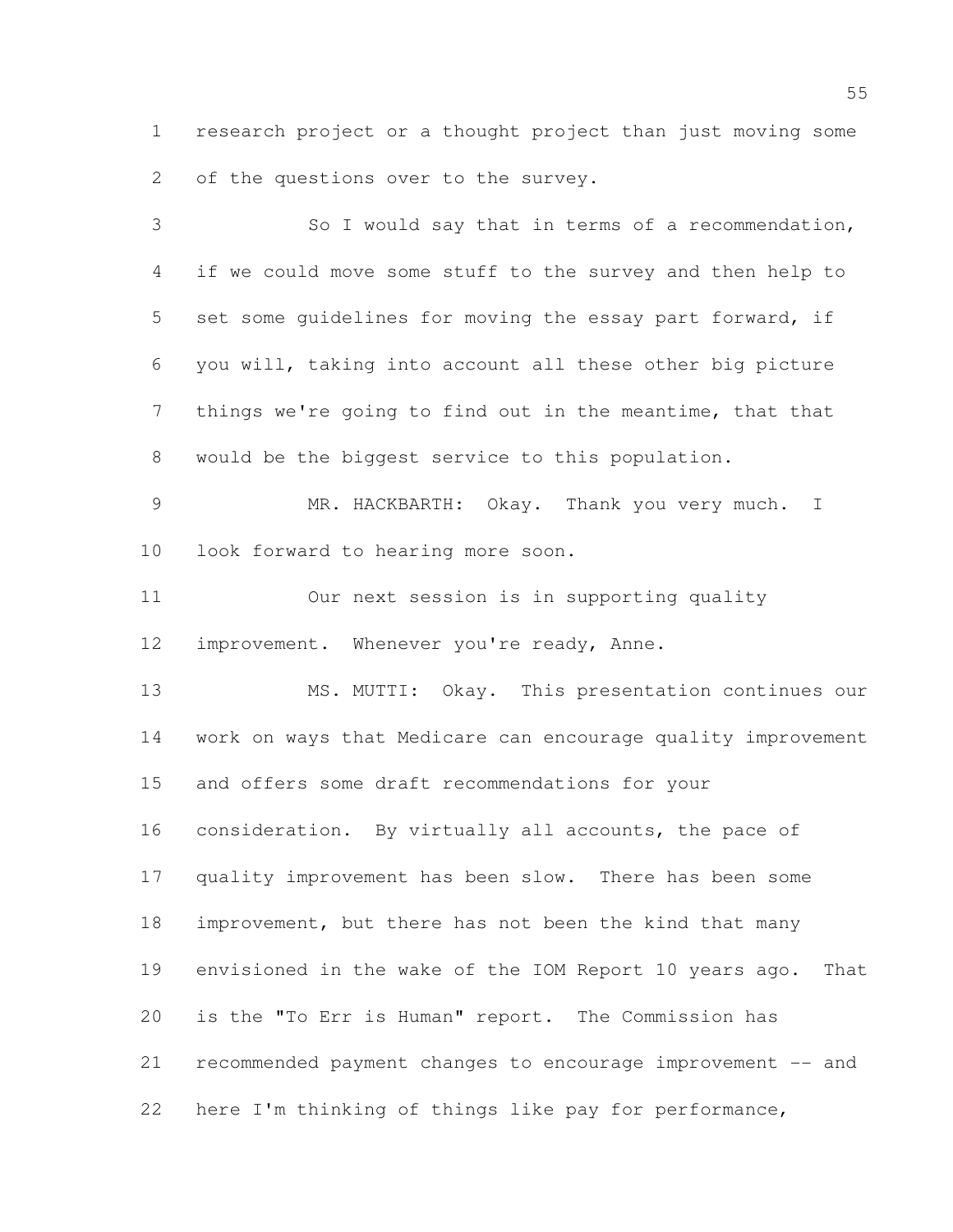medical homes, preventable readmissions, a payment policy to deal with those -- but it may be that to accelerate improvement we need to pair those payment changes with a revitalized technical assistance program, updated regulatory incentives, and a public recognition program.

 It may not seem like it to you with all that you have on your plate, but we've actually been talking about this issue for nearly a year and a half. In October of 2009, we held an internal panel discussion with stakeholders and experts, and actually Mary Naylor was a member of that panel before she was a Commissioner. As a Commission, we started talking about this publicly in November of 2009, talking about different opportunities for improving the programs. In the spring of 2010, we had leaders from Denver Health and Parkland Hospital come in and talk about how they have improved quality. And we included a chapter in the June 2010 report to Congress on these issues, just talking about options.

 More recently, in November we had Chris Queram and Dr. Bob Wachter, two national experts on quality, present before the Commission, and we got the opportunity to hear their reactions to some of the thoughts we were discussing.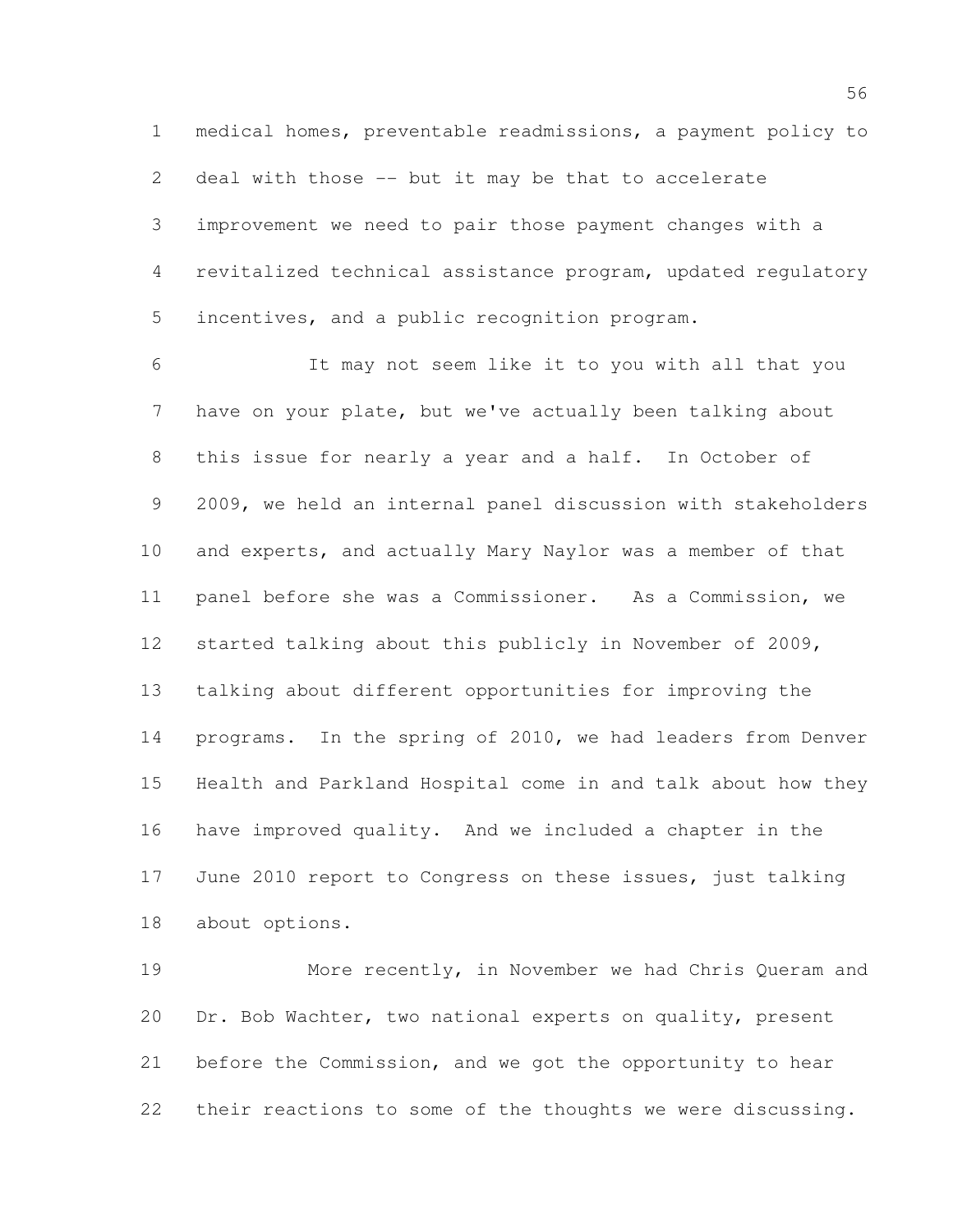The policy options we'll discuss today reflect a multi-pronged approach to quality improvement. The approach would first focus technical assistance on low performers, and this is a strategy to complement our payment policies, address health care disparities, and minimize displacement of private sector resources.

 To improve the chance that this assistance will bring about genuine improvement, it seeks to improve engagement among providers by giving them the choice of who assists them and the flexibility in how they use their resources.

 It also increases the number and variety of technical assistance entities who can assist providers, improving competition and ideally the quality of the technical assistance. But with that flexibility should also come greater accountability, so this package of recommendations also includes one that increases accountability by creating intermediate sanctions for persistent low performers. And, finally, to provide additional motivation for the full range of the spectrum of providers, it would

improve public recognition of high-performing providers.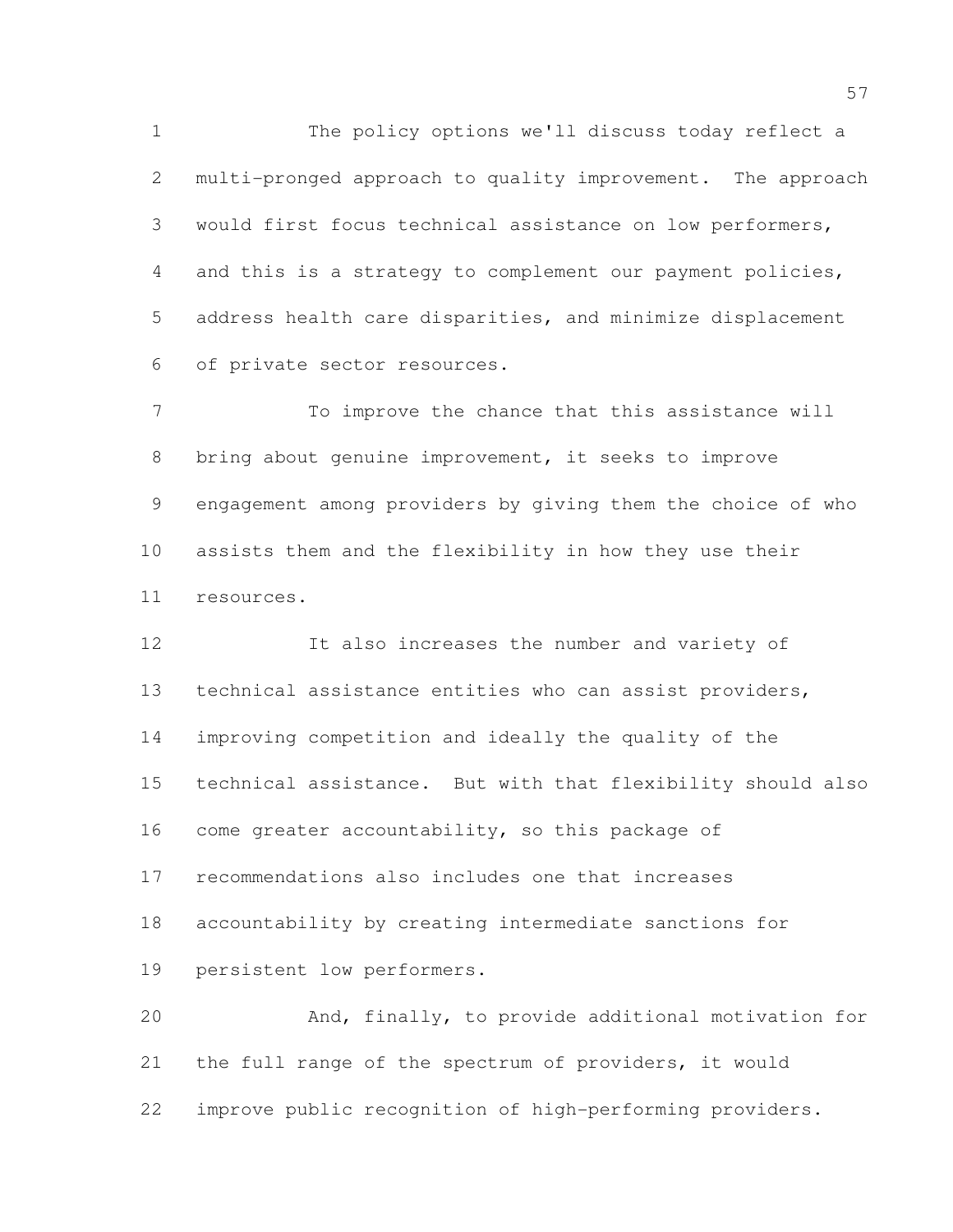These draft recommendations would mean fundamental change to the QIO program, which funded at \$1.1 billion over three years, supports currently 41 private organizations offering technical assistance to providers in all states. Some of these changes I've just outlined parallel a 2006 IOM report, the recommendations that came out of that report, as well as some recent policy proposals that were in the President's budget. But this package of recommendations would go further, particularly in directing resources to low performers and how it weaves together assistance in a revamped QIO program and accountability through the conditions of participation.

 In the Ninth Scope of Work, which is the three-14 year contract for QIOs that ends this summer, CMS targeted 15 some of the QIO resources to low-performing providers, but it's not clear that they are going to maintain this direction. We don't yet know the details of the 10th Scope of Work. It's due out any moment now.

 Targeting technical assistance to low-performing providers, however, has several advantages and could be an appropriate way to focus the majority of Medicare's quality improvement efforts.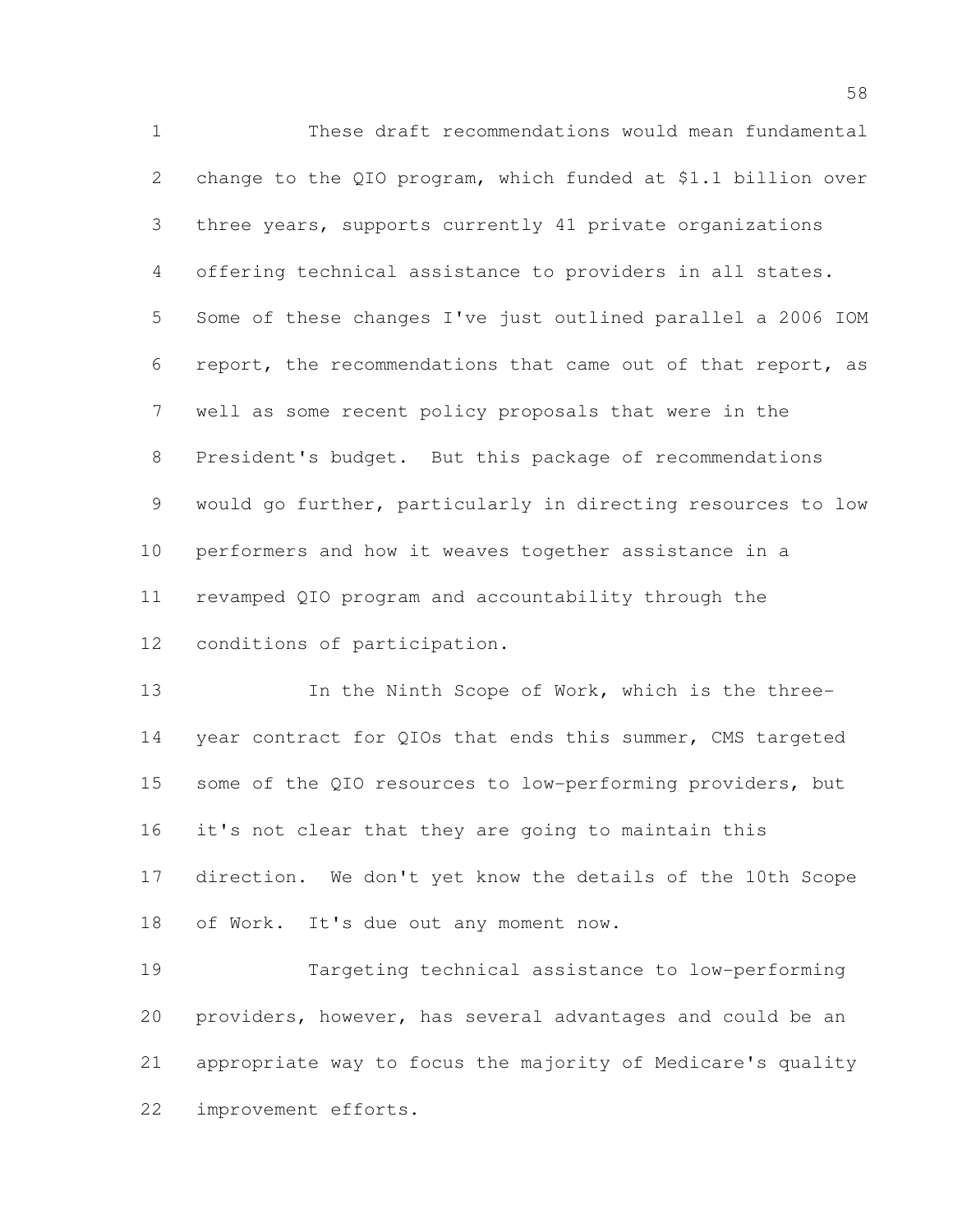First, targeting to low performers can help providers respond to new payment policies that hold them accountable for outcomes like hospital-acquired infections and readmissions. By directing resources to low-performing providers, we should at least partly allay concerns about holding providers accountable when they may face a challenging patient population. The idea here is that the goal of high performance should exist for all patients, 9 regardless of socioeconomic status or race, but those expectations may be more likely to be met if they are combined with a policy that recognizes that time-limited resources may be needed to elevate the provider's ability to address particularly challenging environments. So instead 14 of lowering standards, we're targeting assistance to those who need it most.

 Second, by focusing on low performers, we would hope to significantly address disparities in care. Where 18 you get your care matters, and this matters especially for minorities because they tend to receive most of their care from a limited number of physicians and hospitals, and those providers tend to have lower quality.

For example, one study found that among African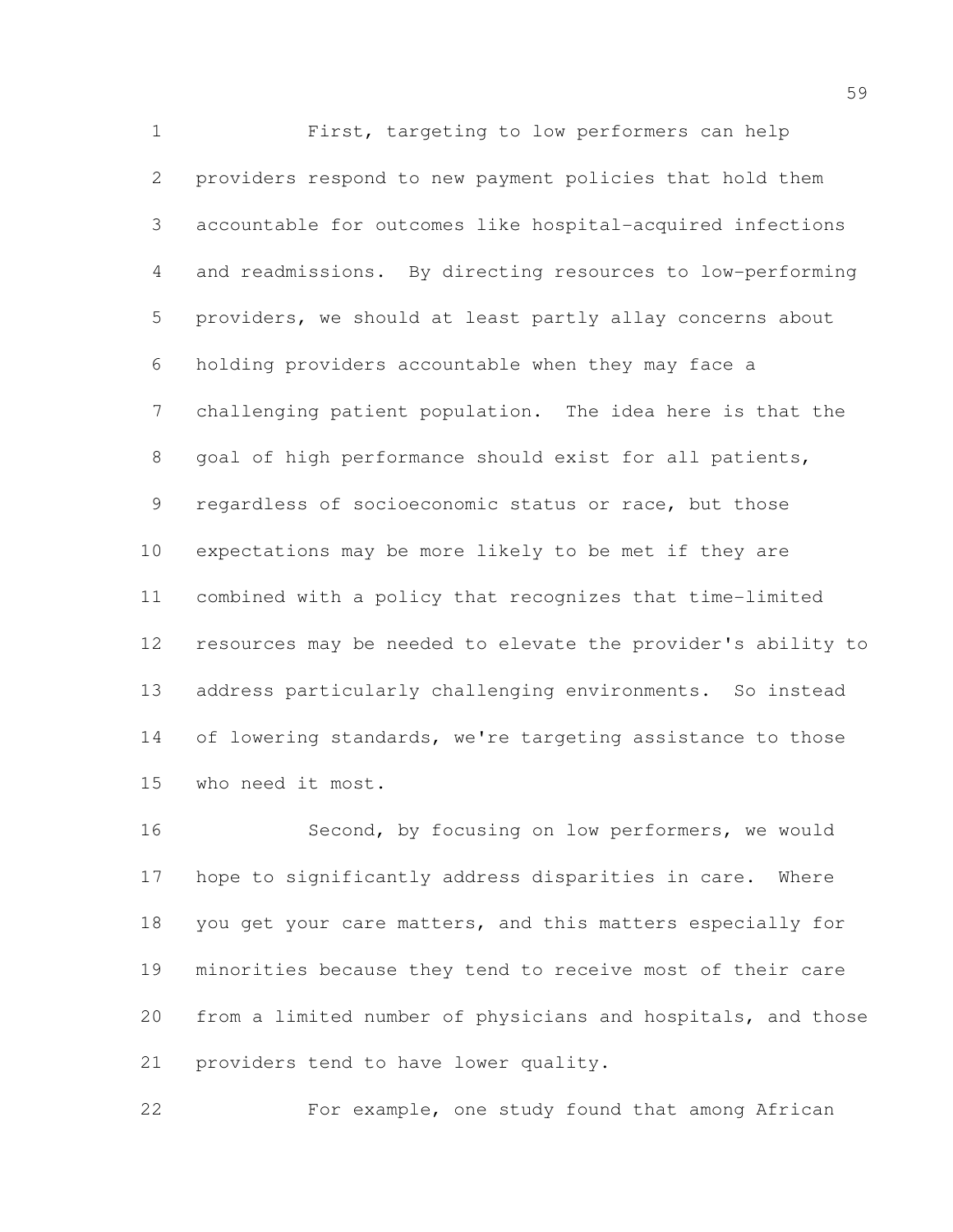American beneficiaries in a market with high racial

 segregation, the risk of admission to a high-mortality hospital was 35 percent higher than for whites in the same market.

**Another study, which uses volume or experience as**  a proxy for quality of care by looking at services where a volume-outcomes relationship has been established, found that African Americans in New York City tended to physically pass a higher-performing hospital and get their care at lower-performing hospitals.

 A study on minorities and readmissions came out 12 just last week, also showing that hospitals that tend to serve a high portion of minorities have higher readmission 14 rates, and this echoes something that we also looked at a couple years ago or a year ago.

 Third, this type of focus should minimize the likelihood that public resources would displace equally effective private sector resources. High-performing providers likely already have the resources necessary to make investments leading to high-quality care. Providing additional assistance to them effectively subsidizes their success using scarce public resources.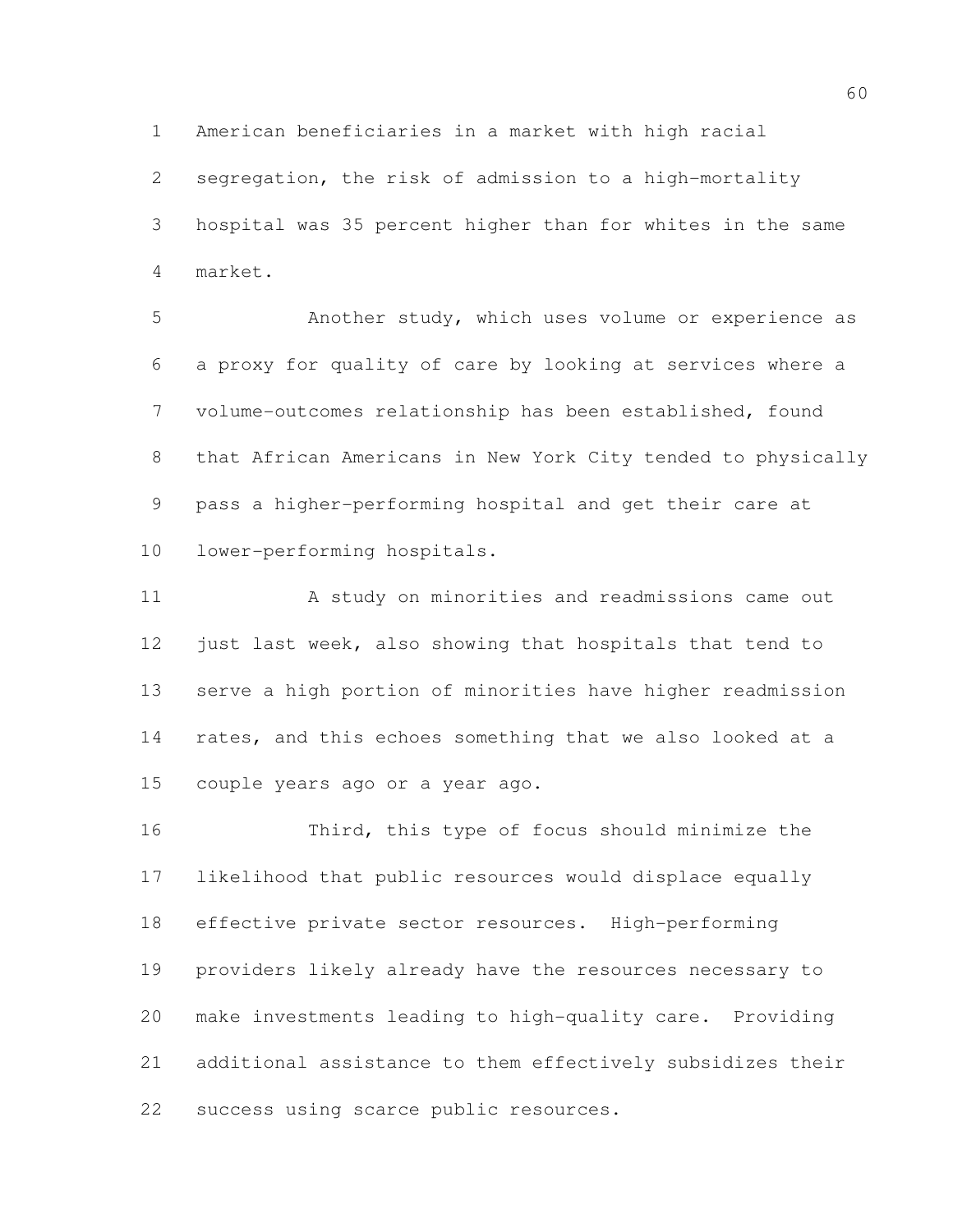A key issue of course is how we measure low performance. In the paper we were envisioning a broad measure that includes a variety of outcomes, process, and patient experience measures. But I could see that might be something we want to talk further about. We also have concerns about communities rather than just isolated providers that are achieving poor outcomes and think that coordinated efforts directed at the community may be particularly appropriate in certain cases. And I'll come 10 back to this thought in a moment.

 But first I want to acknowledge a number of concerns some might have with focusing on low performers. One concern is that some providers are unlikely to improve even with assistance and that our effort will be for nothing. When certain ingredients are absent -- effective leadership, for example -- culture change and quality improvement may be elusive, even with best technical assistance. This possibility may be minimized by empowering those providers with choice and flexibility in which a technical assistance agent helps them. However, if despite these changes a provider is resistant to improving quality, this package proposes that intermediate sanctions be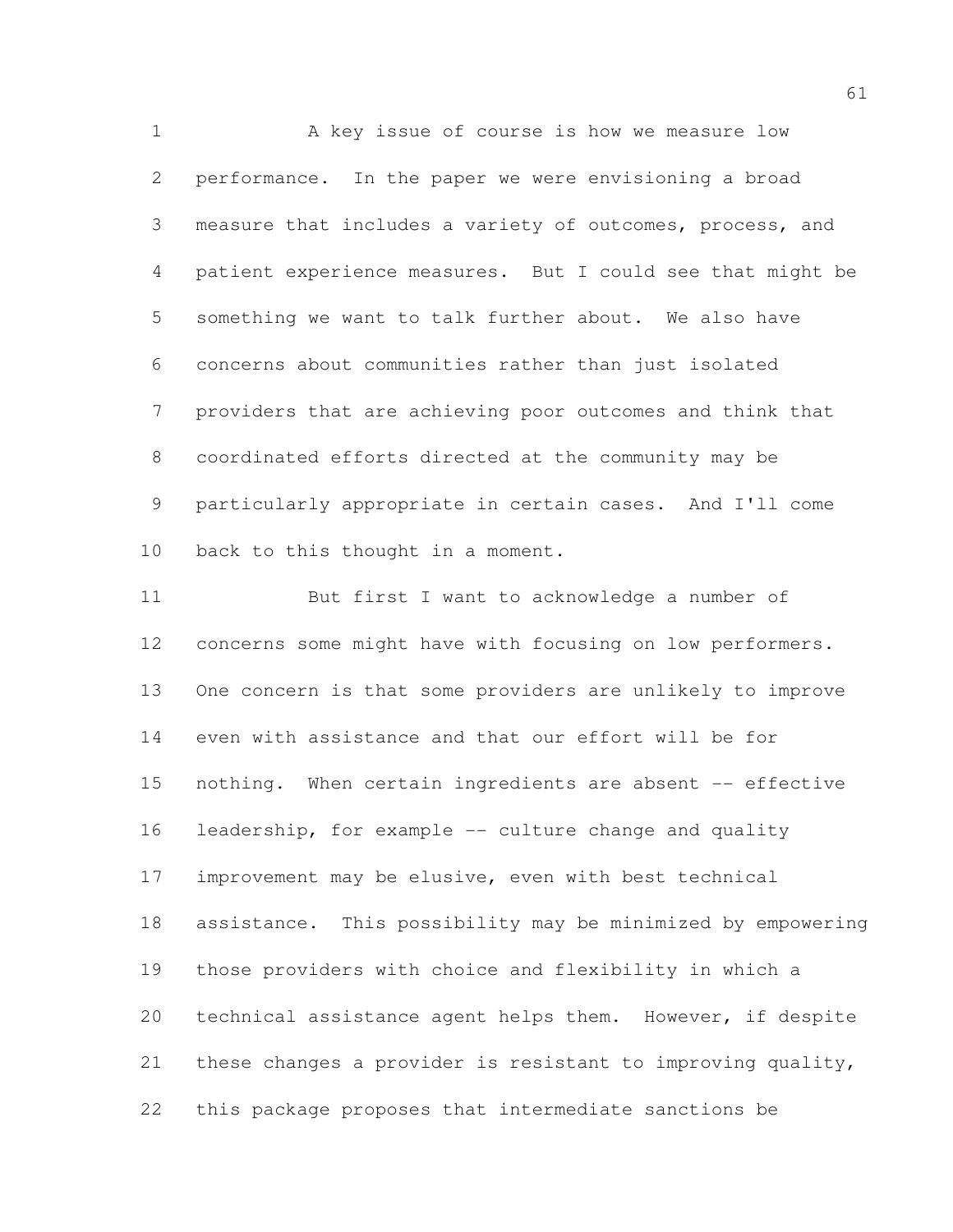available to further induce change.

 Another concern with focusing on low performers may be a sense that QIO resources could be useful in developing new strategies to improve quality and communicate those improvements. And while this need is genuine, we note that other federal agencies and programs as well as private sector resources may be better oriented to this mission. AHRQ has demonstrated experience and success in this area -- funding efforts to reduce central line infections and 10 improving the discharge process -- and it is possible that the CMS innovation center may also have a role in this area. It could also be argued that a focus on mid-level 13 performers would be more successful; their problems may be easier to solve and improvement more evident. The concern 15 here, though, is that by directing public resources to the mid-level providers who may stand poised to improve, fewer resources are available to improve the care of those beneficiaries, who are disproportionately minority, who received care from the lowest performers. That said, some flexibility may be warranted. A reasonable policy option may be to direct the clear majority

22 of technical assistance resources to low performers, but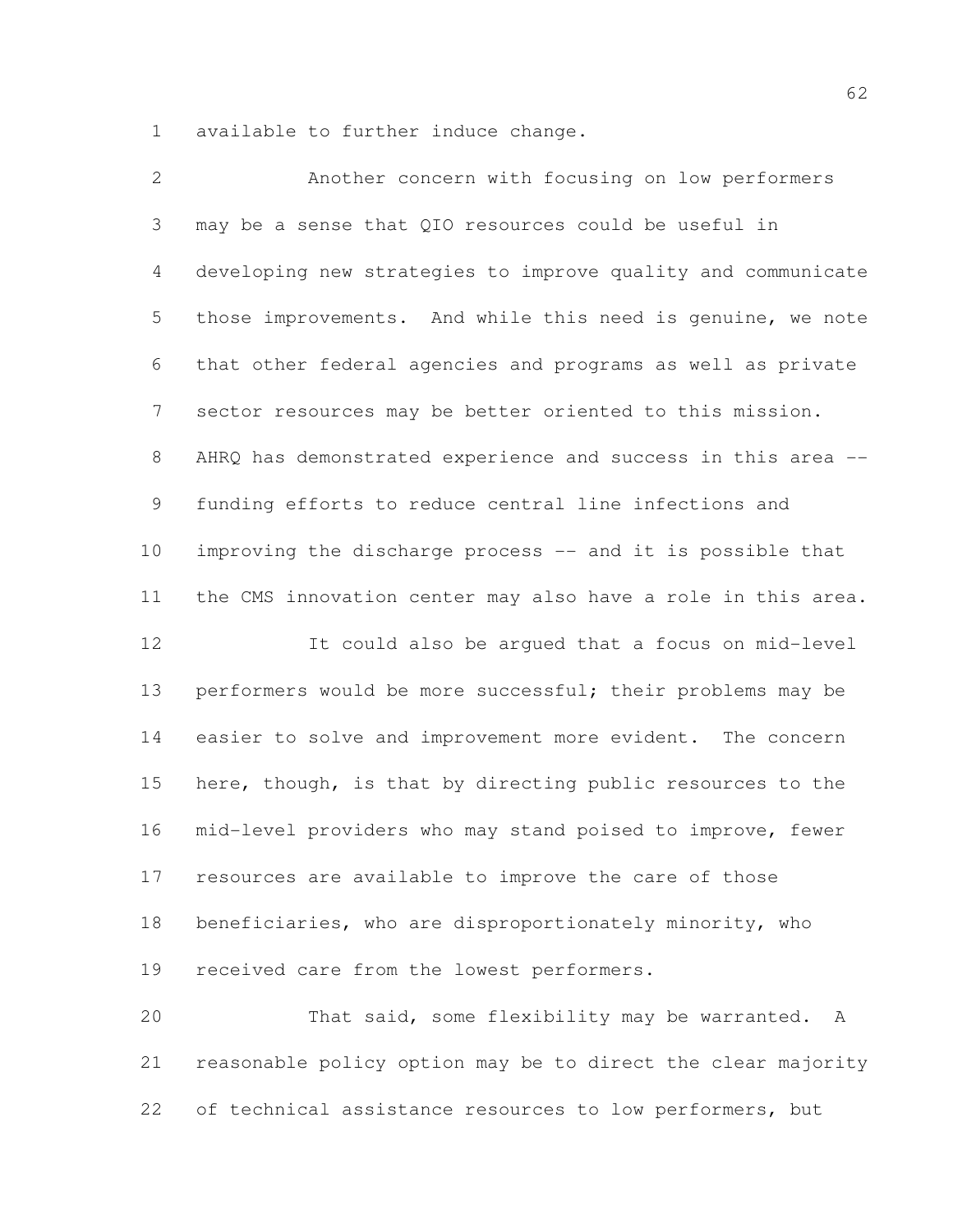allow the remainder of resources to be available for

 community-level assistance to communities struggling with poor outcomes. These communities would have poor performers but may also have higher-performing providers. Community- level quality improvement likely involves reaching out to all of them. In addition, the Secretary may choose to use some the resources for broader community outreach activities.

 So a recommendation, a draft recommendation could read: The Secretary should target a substantial majority of technical assistance funding for quality improvement to low- performing providers, and the remainder should be targeted to community-level quality improvement.

14 Here we're saying that spending implications are budget neutral because really what we're doing is just reorganizing and reallocating current QIO money. And for 17 the beneficiary and provider, we're expecting improved quality of care for patients of low-performing providers, and we recognize that we're redistributing or potentially redistributing quality improvement funds among providers. As I noted earlier, other changes could be made to

the structure of the program that may increase the chance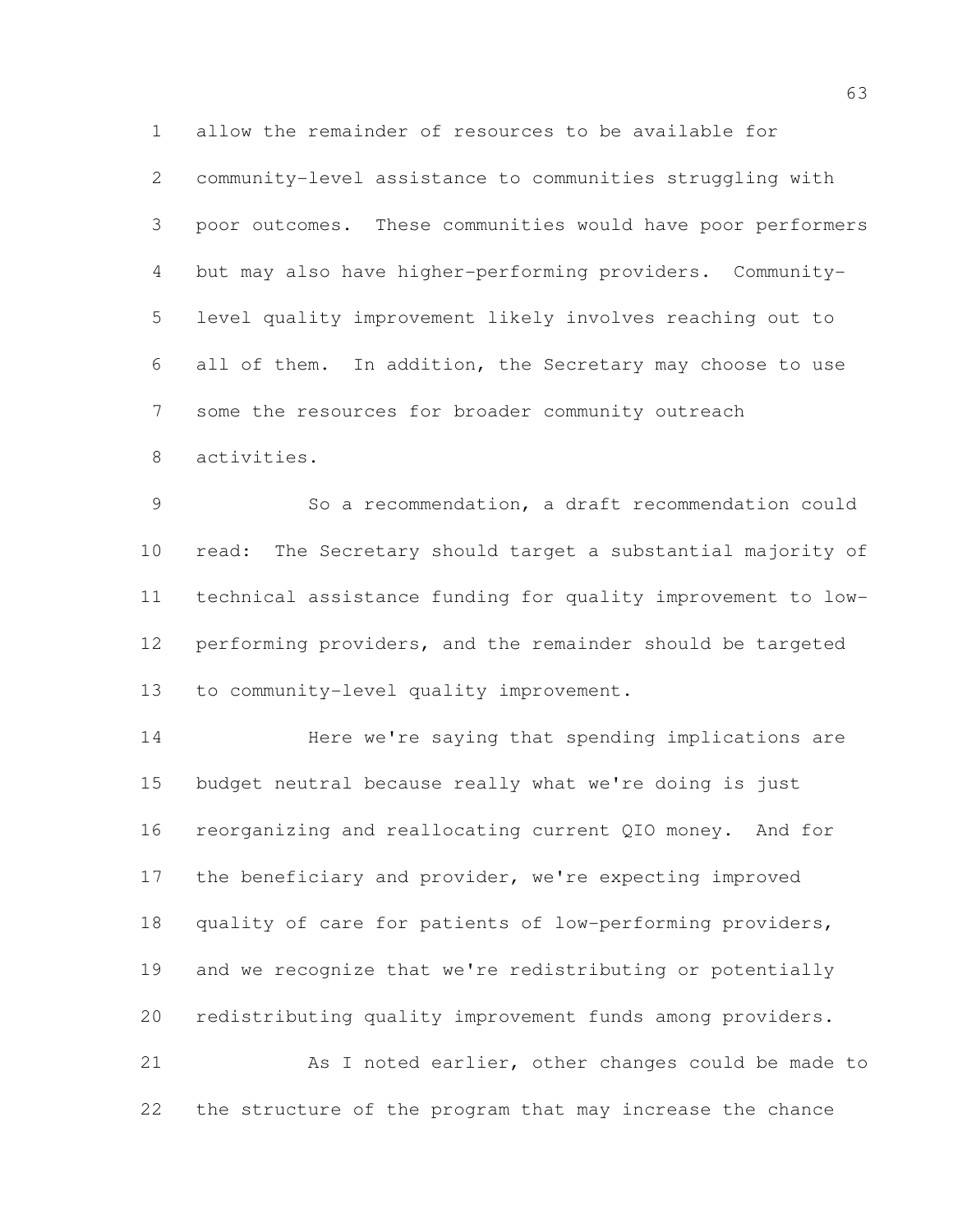that technical assistance is successful. Currently technical assistance funds go directly to the designated QIOs, and it is incumbent on them to reach out to providers and encourage improvement. However, if the funds went instead to the poor performers directly, who in turn could use the grant money to purchase technical assistance from a qualified technical assistance agent of their choice, we might be more likely to see the engagement and culture change that needs to occur for quality improvement to take root.

 Empowerment comes from both flexibility of how to use the funds and the ability to choose the technical 13 assistance agent. Accordingly, technical assistance agents working with their clients should have that flexibility to determine the manner in which the assistance is used. And we would expect the focus to vary by provider and community. For some, quality problems may stem from meeting the needs of a poor population or from a geographically isolated 19 population. For others, it may be that they don't have an understanding of how to collect their data and even identify what problems they have. And for others, it may be just staff retention. They've trained their people, but they've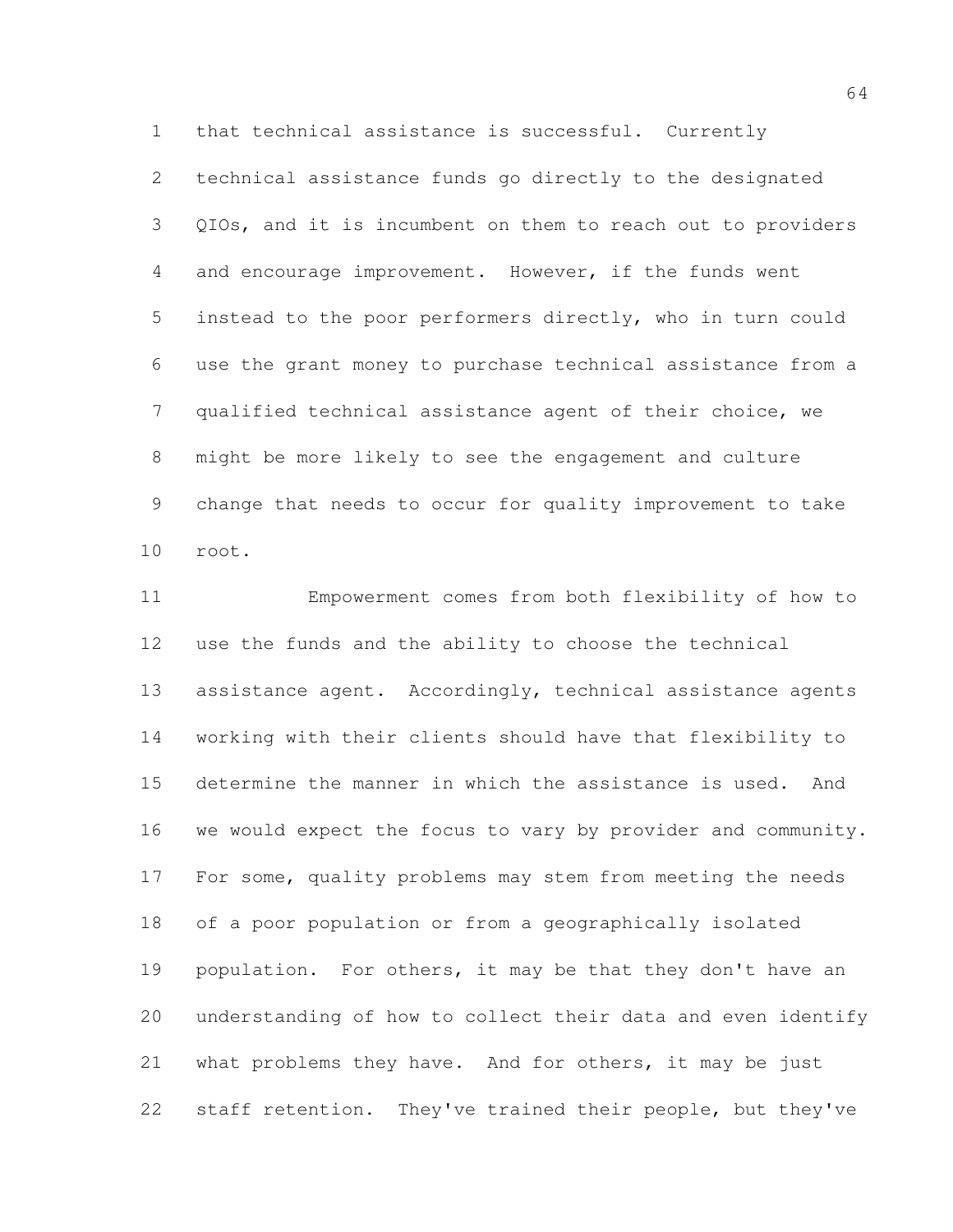all left so quickly that the training was for nothing. So this technical assistance could be more tailored to the needs of the provider and the community that it serves.

 To enable the market for technical assistance agents to form and work well for low performers, CMS would need to provide some structure. For example, it could create an online marketplace, where providers can see their choices of qualified assistance agents. And being able to access this information in one place might facilitate the best match between providers and assistance agents.

 So a draft recommendation for your consideration is, therefore: The Congress should allow the Secretary to provide funding for time-limited technical assistance to providers. The Congress should require the Secretary to develop an accountability structure to ensure these funds are used appropriately. Again, the spending implication is budget neutral, and the expectation here is for improved quality of care for patients, and providers would having greater control over their quality improvement funds.

 In the last decade, more organizations have gotten involved in spreading quality improvement, including national quality organizations, professional associations,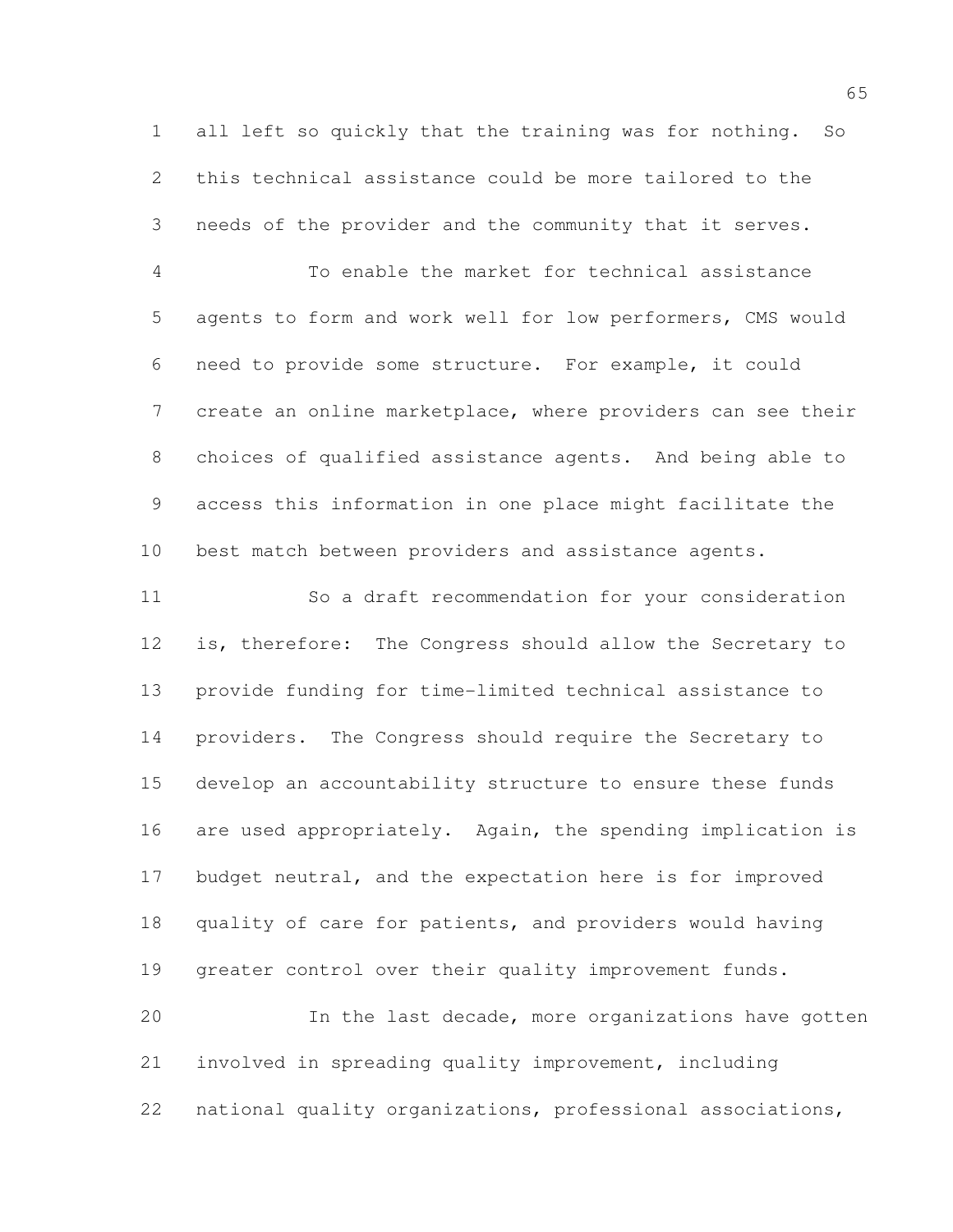providers themselves, like Geisinger, and consulting firms. Ideally, our lowest performers should have the option to access the expertise of these organizations. Under the current QIO program, however, they do not. A variety of requirements serve as barriers to entry for other organizations. Indeed, in the last Statement of Work, CMS awarded a new QIO contract to only one new contractor, and that was another QIO.

 One barrier is that QIOs must serve an entire state. Another well-noted barrier is that QIOs must be either a "physician-sponsored" or a "physician-access" organization, and these designations require specific thresholds for the number of physicians in the organization's ownership or membership that serves to limit who can compete to be a QIO.

 A third barrier is the requirement that QIOs also perform regulatory oversight as well as field and investigate beneficiary complaints. This dual role creates some problems. First, to our point here on competition, it restricts the type of organization that will compete to be a QIO. Second, which is not directly on point but still very important, it creates a conflict of interest that can hamper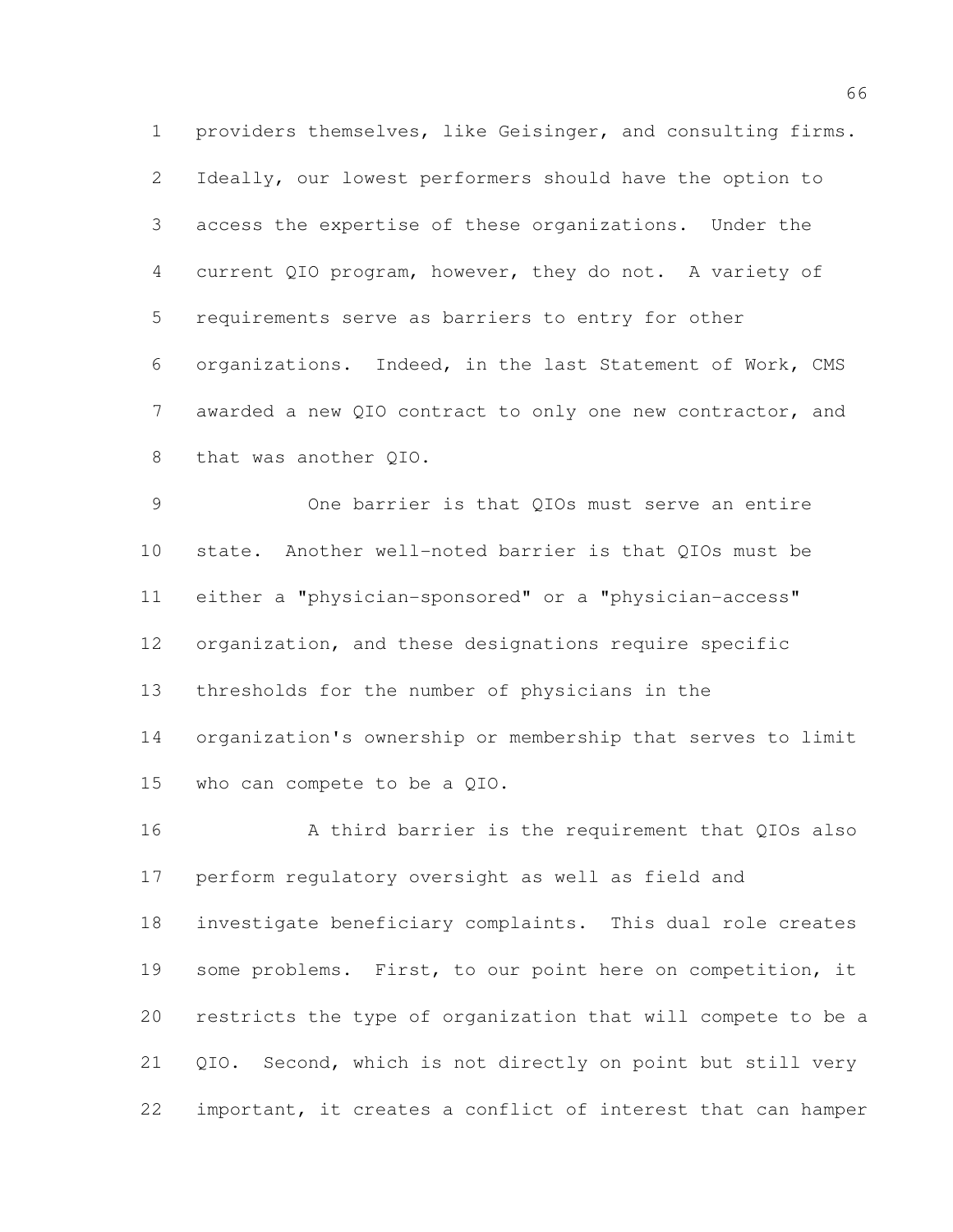the effectiveness of technical assistance agents. It's hard to be a trusted consultant to the provider when you also may be called upon to investigate them. And it's hard to advocate for the patient when you are trying to earn the trust of the provider. And, also, we may be creating a fragmented system for capturing beneficiary complaints -- 7 and really all patient complaints -- by having so many different organizations handle the complaints, and this can mean that we're missing patterns of problems that could help 10 target our resources on our surveys more effectively. Currently complaints are fielded by 41 QIOs, state health 12 agencies, state medical boards, accrediting agencies, and maybe there's even more. Creating a single entry point for complaints may be a far more effective way to use this information.

 Our recommendation here, though, speaks to the competition angle here and removing barriers. So the Draft Recommendation 3 here reads: The Congress should authorize the Secretary to define technical assistance agents so that a variety can compete to assist providers and to provide community-level quality improvement. The Congress should remove requirements that the agents be physician-sponsored,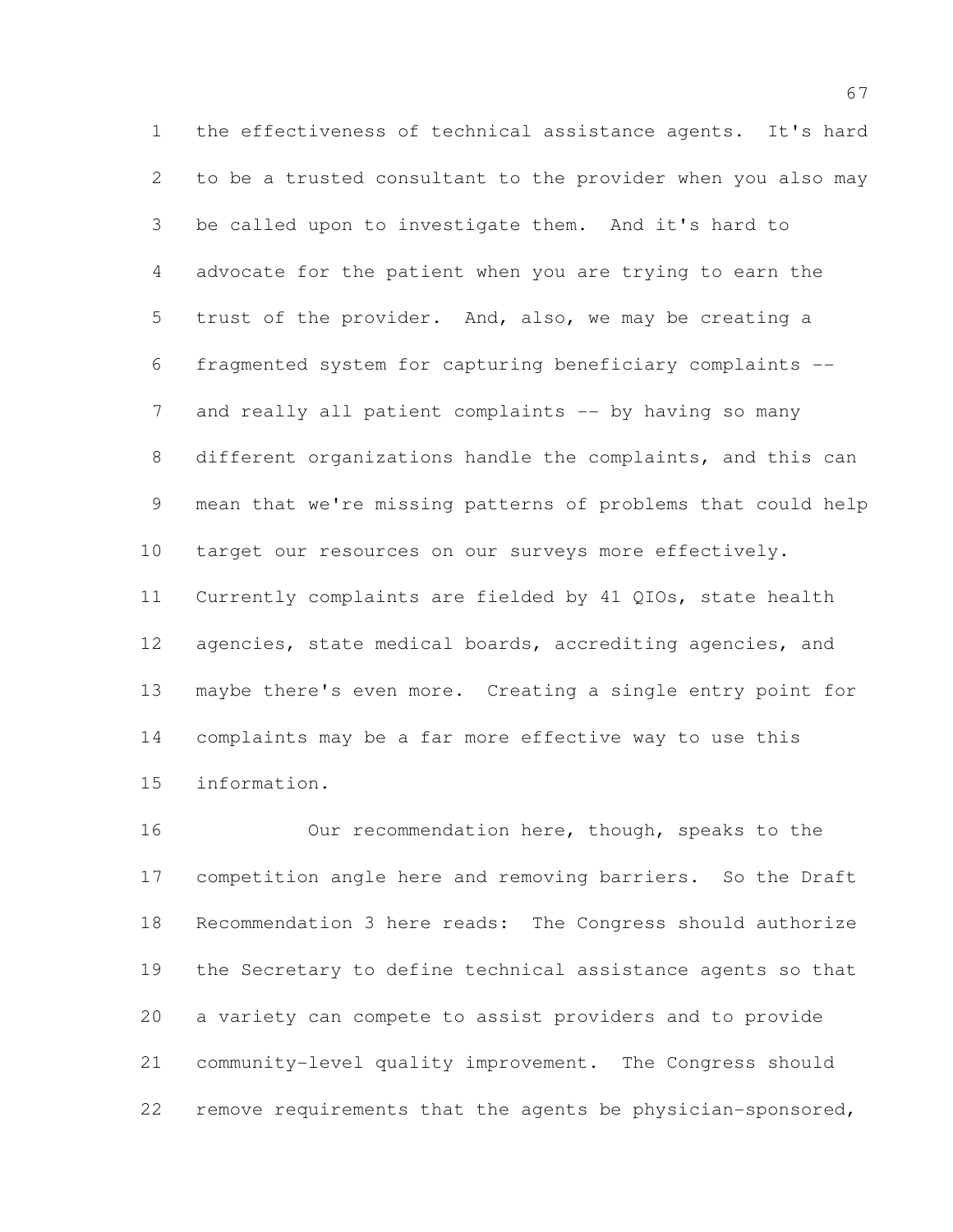serve a specific state, and have regulatory

responsibilities.

 Again, we envision this to be a budget-neutral recommendation and also that it would result in improved quality of care for patients. This recommendation very much echoes several of the IOM recommendations made in 2006, and also in the FY2012 President's budget are similar proposals, although they are scored as small or as savers. And to be clear, this means that the regulatory responsibilities, including beneficiary complaints, would not just disappear. They would be designated for another agency to perform. Now I'll pivot off of QIOs to talk about conditions of participation, COPs, and these are the minimum, largely structural standards that certain providers, although not physicians, must meet to participate in Medicare, and they are a lever, just like technical assistance that Medicare can potentially better use to drive change. Surveyors and accreditors are in our nation's facilities on a regular basis enforcing the COPs, and what they are enforcing and how they do this can matter. We don't have a specific recommendation on this today, but we want to include a discussion of possibilities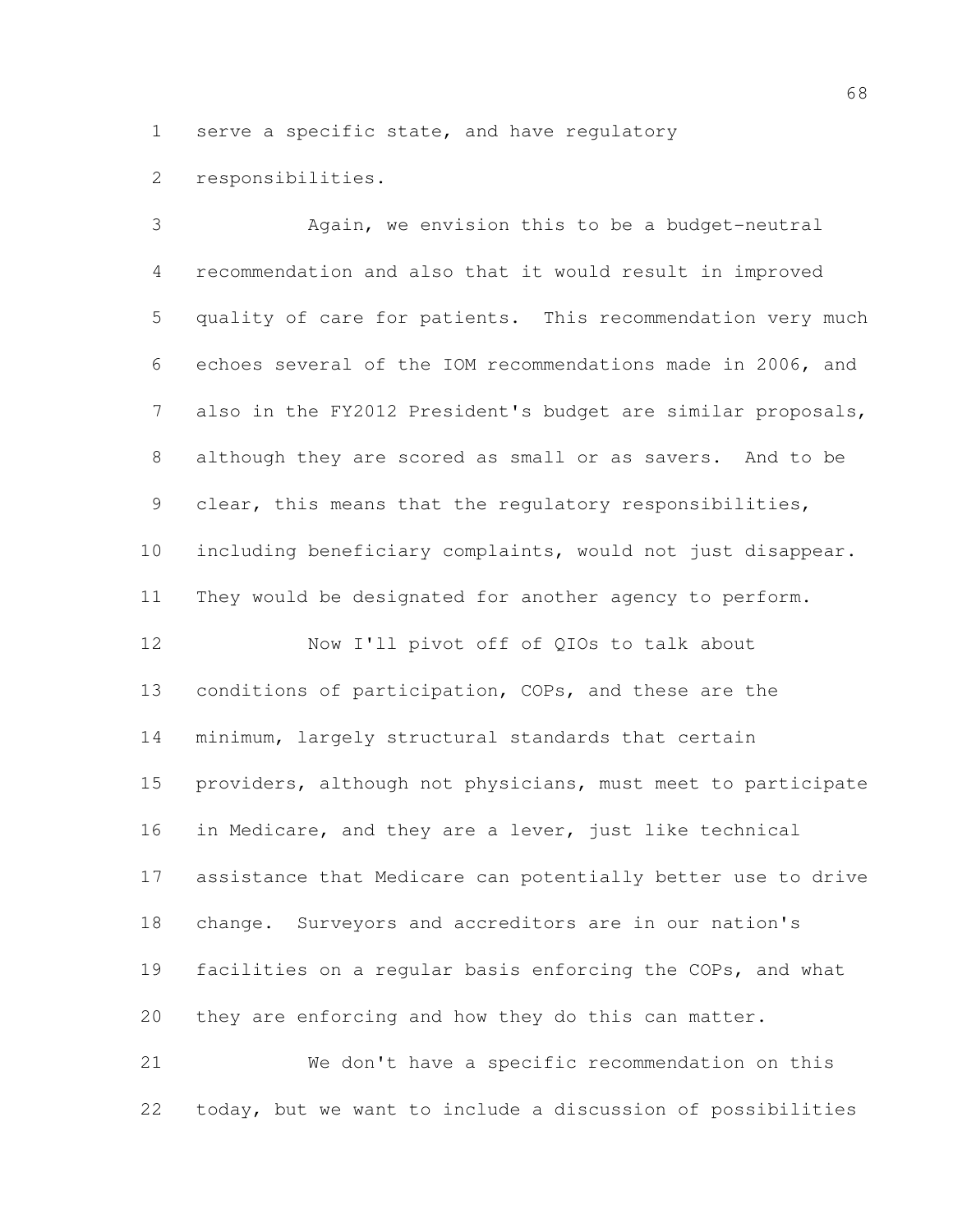so that we're leaning forward on the need for change.

 For example,, while the COPs require that facilities conduct "quality improvement activities," they do not require that hospitals, for example, adopt particular processes that are known to improve quality. They also do not require hospitals to demonstrate improvement or efforts to improve their performance on publicly reported quality measures. Yet anecdotal evidence suggests that better- performing facilities are adopting process improvements, whether it's checklists to prevent central line infections, medication reconciliation, adhering to hand-washing protocols, and these facilities are focused on measuring and improving their performance on widely accepted quality measures.

 So the COPs could be updated to build in and reinforce the importance of making the process changes that improve outcomes. At the same time, the COPs could be changed to reduce the perception that being surveyed for compliance with the COPs is like "death by a thousand duck 20 bites," as Bob Wachter put it when he was here last. And this kind of picks up on a point I think, Tom, you were just making, too, about the hand washing.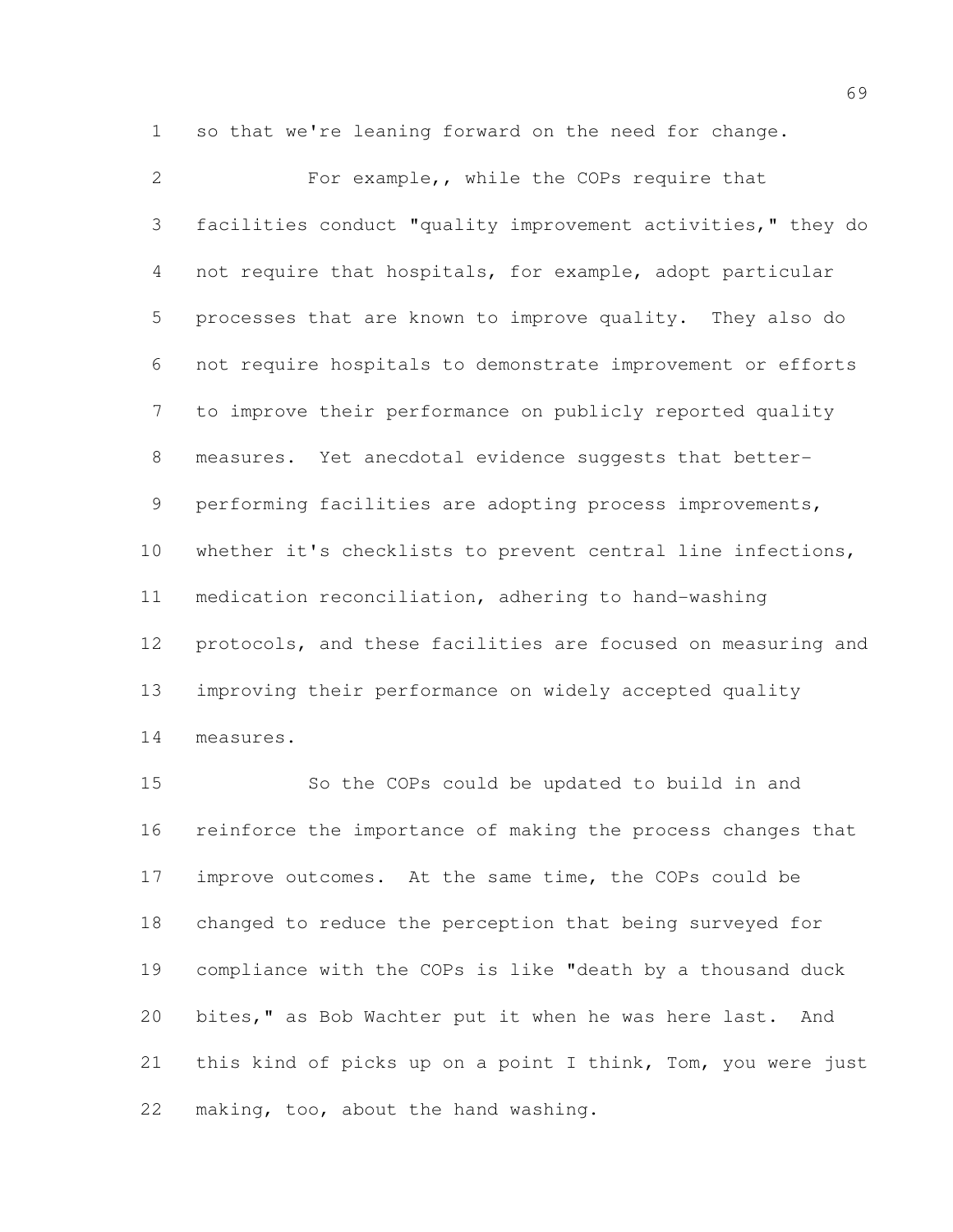Some possible new requirements that could be included in the COPs are compliance with hand-washing protocols and transmission of discharge instructions in a timely way. And Dr Bob Wachter suggested these two requirements to you in November, noting the advantage that they really reflect the whole facility's commitment to quality improvement and aren't just isolated in a single department. Another option is requiring compliance with the

 Joint Commission's national patient safety goals. These include things like checklists to avoid central line, evidence-based practice for preventing surgical site infections, and time-outs before procedures.

 The COPs could also require hospitals to demonstrate physician involvement in patient safety activities. Peter Pronovost has written about this 17 repeatedly, suggesting that hospitals provide greater support for physicians to participate.

 Or perhaps facilities could be held accountable for improving their performance on widely accepted measures. The Joint Commission is exploring how it could build in consequences for failure to do so into its accreditation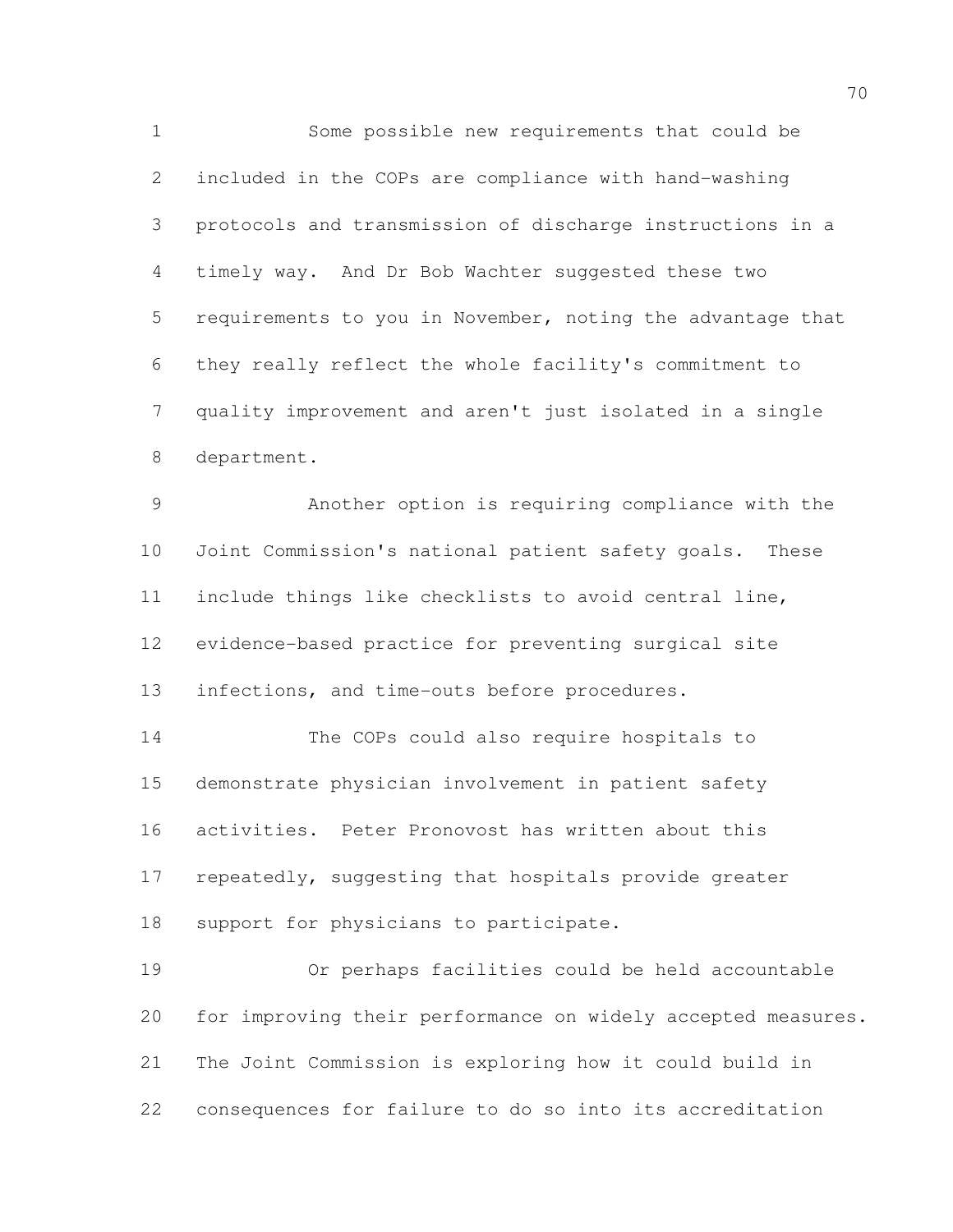process.

 Again, we don't make a specific recommendation here; instead we're just proposing to talk about it in the text.

 Now, we'll consider enforcement of the COPs, and here we do have a draft recommendation. One problem with enforcement under the current survey and accreditation process, especially for hospitals, is that the consequence for failing is so extreme -- exclusion from the Medicare program -- that such action is rarely taken. For this reason, the intermediate consequences or sanctions that had a real possibility of being imposed could induce providers to improve care and make the accreditation and survey process more effective. In 1990, an IOM study recommended that intermediate sanctions be adopted, as did MedPAC in 1990.

 There are a range of types of intermediate measures. For example, under one approach, low-performing providers could be identified publicly. Already under Medicare's Special Focus Facility program, nursing homes designated as deficient are identified publicly. Similarly, Hospital Compare identifies poor performance on specific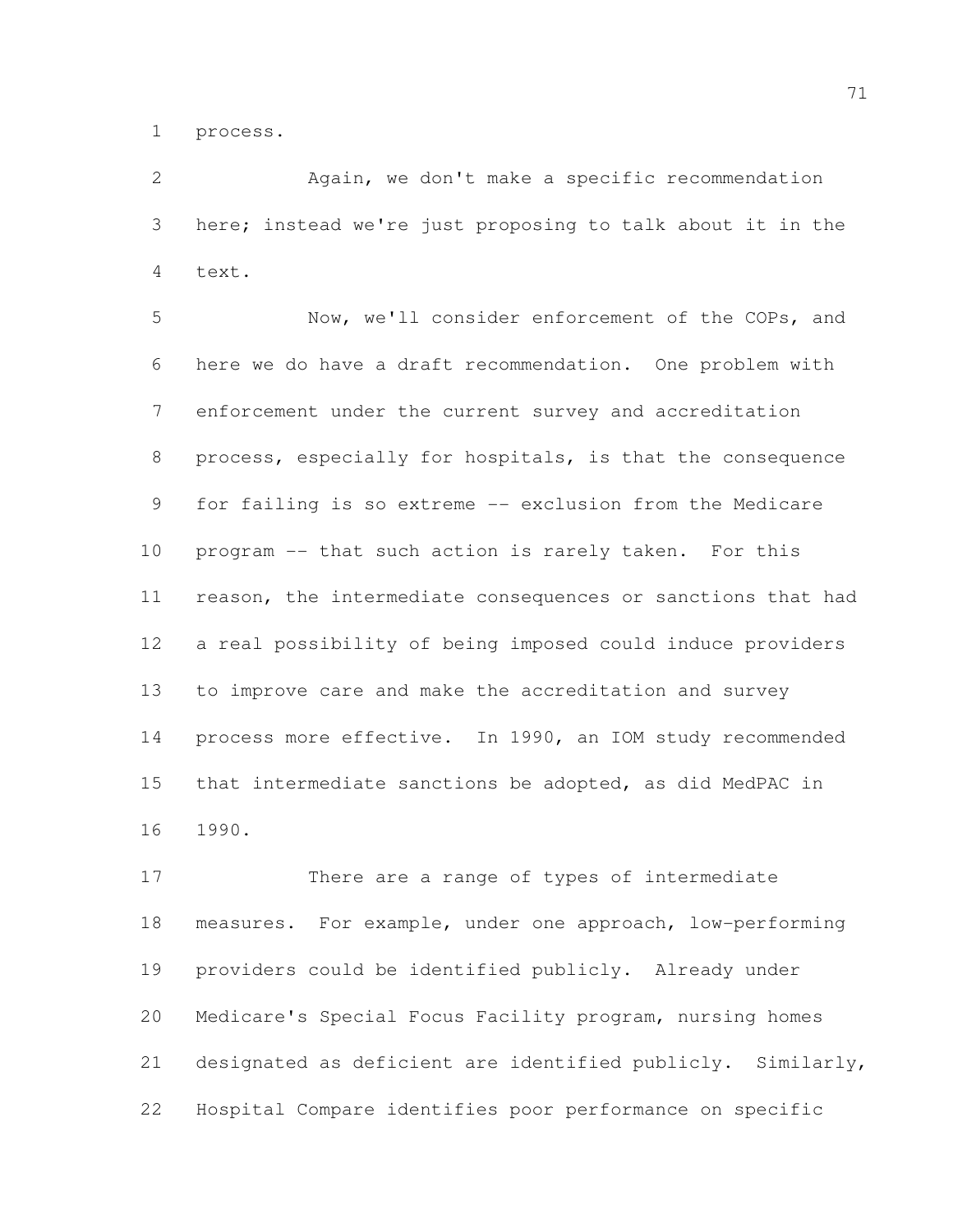measures.

| $\mathbf{2}$    | Under another approach, if insufficient                        |
|-----------------|----------------------------------------------------------------|
| 3               | improvement was found after some period of time, the COPs      |
| 4               | could require that the board submit a corrective action        |
| 5               | plan. The plan would need to be approved by CMS to avert       |
| 6               | exclusion from the program, and the corrective action plans    |
| $7\phantom{.0}$ | could describe the types of activities the hospital, or        |
| $8\,$           | other provider, would pursue as well as any management         |
| 9               | changes that were necessary. There is precedent for this       |
| 10              | approach with nursing homes. If a nursing home is cited        |
| 11              | with one or more deficiencies that constitute immediate        |
| 12              | jeopardy to resident health or safety, the law allows for      |
| 13              | "federal temporary management." This allows for CMS to make    |
| 14              | staffing and management changes on a temporary basis.          |
| 15              | More aggressive steps could also be contemplated.              |
| 16              | For example, CMS could prohibit hospitals from performing      |
| 17              | elective procedures in a given service line for some period.   |
| 18              | So that brings us to Draft Recommendation 4, which             |
| 19              | The Congress should require the Secretary to develop<br>reads: |
| 20              | and impose intermediate sanctions for persistently low         |
| 21              | providers. Spending implications, again, are budget            |
| 22              | neutral, and here we're expecting it should improve quality    |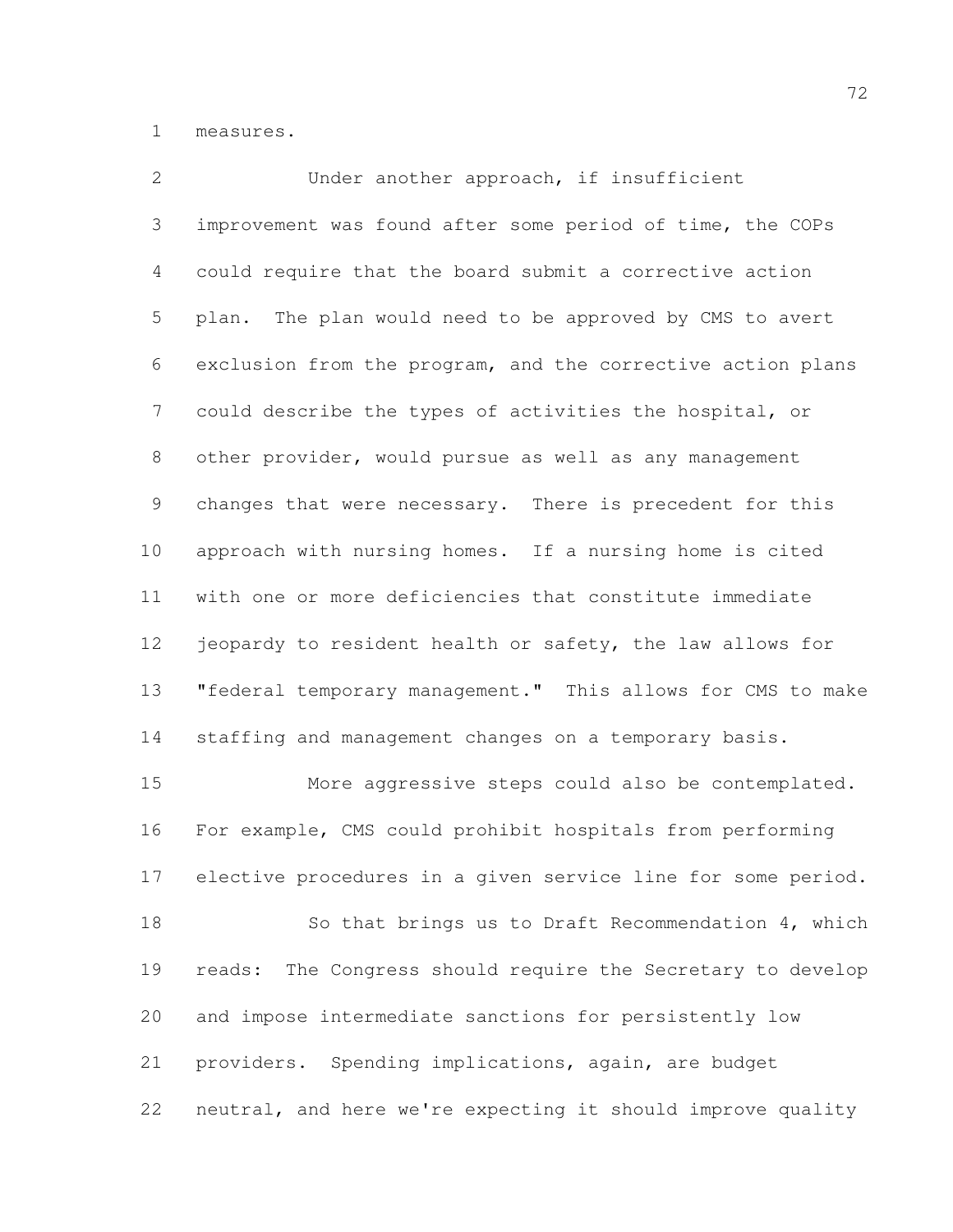and recognize that some providers would be adversely affected. And what we're also wanting to make the point here, too, is that we're envisioning you might give technical assistance. If the provider still does not improve, intermediate sanctions could be appropriate. Finally, providers meeting a relatively high standard of care could be publicly recognized by Medicare. PPACA requires that the Secretary publish hospital scores on value-based purchasing -- the VBP program -- on Hospital Compare, and this actually goes part of the way of what we're talking about to making information available to consumers. This disclosure could be the basis for recognition, but thought may be given to two particular aspects of the program design. One is whether simply posting a score, a raw score on Hospital Compare is a sufficient way to communicate with beneficiaries; it may be difficult for them still to interpret. A designation as a blue ribbon provider, as a platinum provider, may be more digestible for consumers and then more effective in helping guide their care choices.

 A second consideration is whether the definition of high performance is best met by the measures included in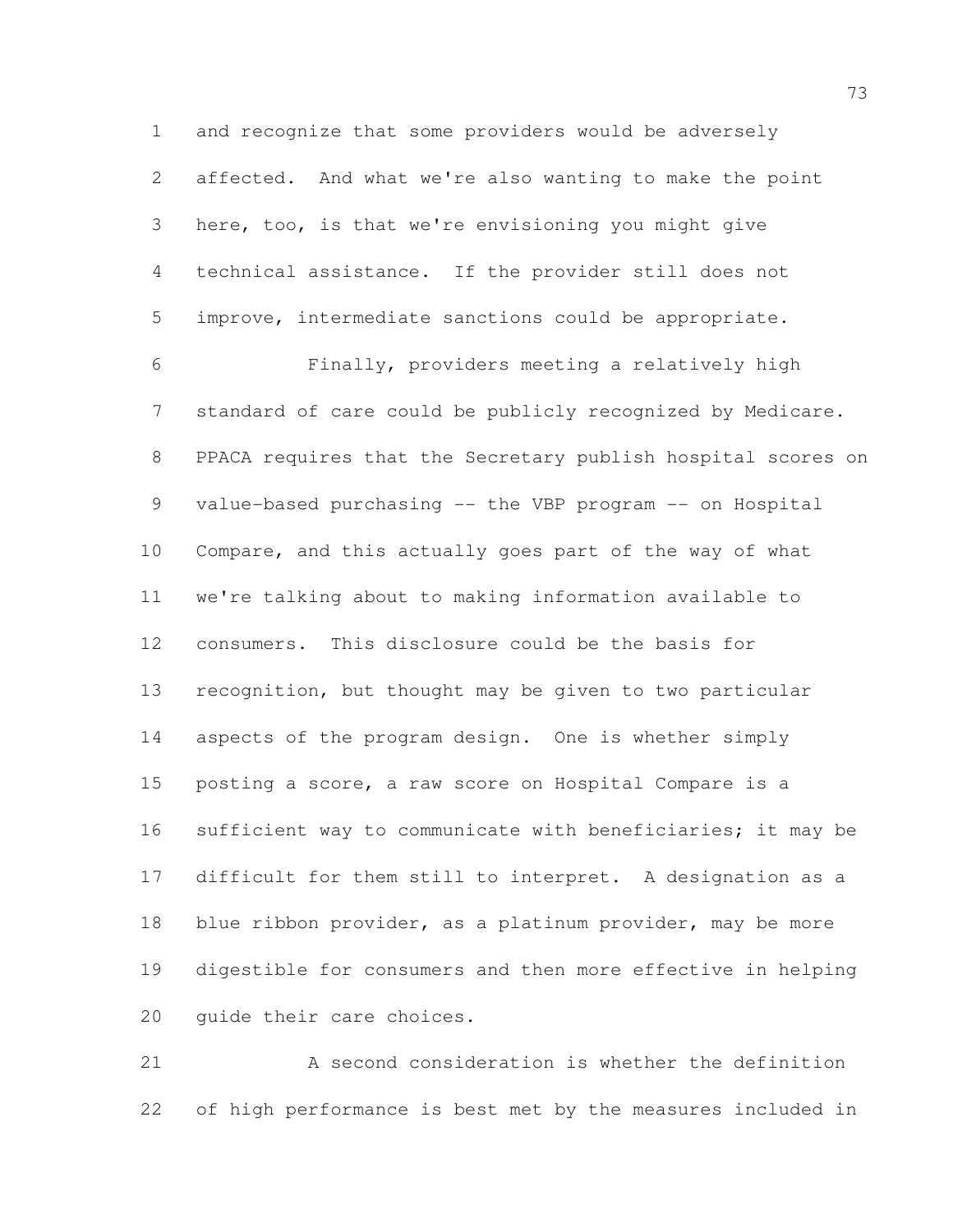the VBP program. They are limited somewhat. They focus on AMI, pneumonia, and CHF initially, although over time they will pick up patient safety measures and mortality. But they don't include things like readmissions or some of the quality efforts I discussed like hand washing, discharge instructions, checklists that could be part of the conditions of participation and ascertained in the survey process. So including these other factors in the designation may provide a more comprehensive view of quality.

 So the draft recommendation on this point could read: The Secretary should establish criteria for high performance to publicly recognize those providers demonstrating superior quality. Again, spending implication is budget neutral, and by definition we're expecting improved quality from providers and for beneficiaries.

 So that completes the range of options we wanted to give to you for your discussion today. I'll leave this summary slide up here to help prompt you, but I'm happy, obviously, to flip back to other slides. Thanks.

 MR. HACKBARTH: Thanks, Anne. Good job. So these are draft recommendations. We want to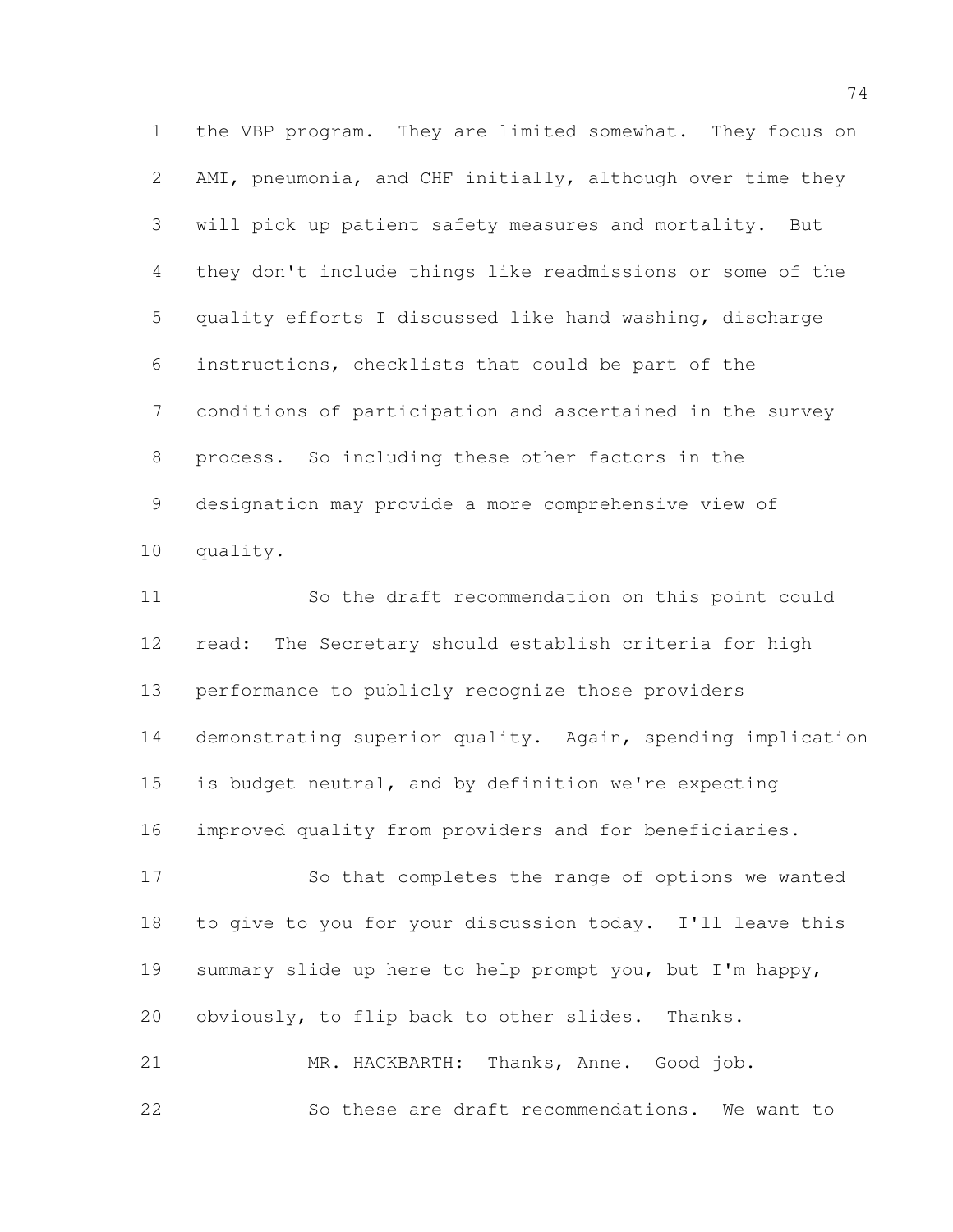get your reaction to them today, and provided it's generally positive, we would have votes on final recommendations at the April meeting for inclusion in the June report.

 Let me kick off the clarifying questions. I have two things that I need you to help me understand. One has to do with the conditions of participation on the one hand and the deeming process on the other. My crude understanding of this is that a provider has two tracks to choose from. They can submit to the survey and certification process, which is based on the conditions of participation. Or, alternatively, they can choose to be accredited, in the case of hospitals by the Joint Commission, against the accreditation standards established by the Joint Commission.

 My crude understanding is that the Joint Commission's standards are not the same as the conditions of participation, cover the same areas but they may be 18 different or higher, but they're not exactly the same. So one question is: How many providers opt for the survey and cert. based strictly on conditions of participation versus the deeming process? So, in other words, how many people would be affected, what proportion of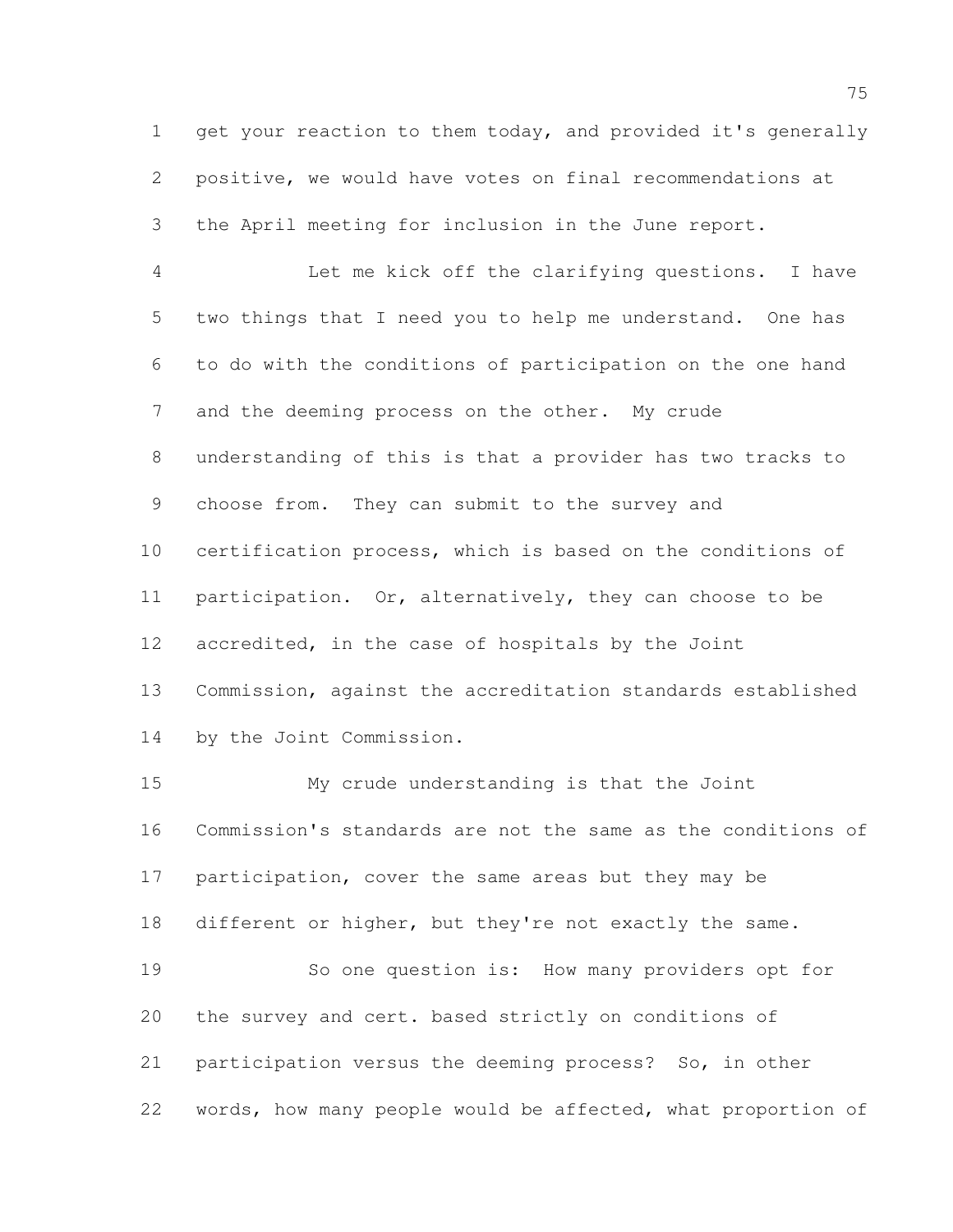providers would be affected by changing the conditions of participation per se.

 A related question is: If we were to adopt intermediate sanctions through the survey and cert. conditions of participation track, does that mean that the Joint Commission needs to do something analogous on the deeming track? 8 Is that set of questions clear? MS. MUTTI: Okay, so going back to the first one, yes, and it depends on what type of provider you are. 11 MR. HACKBARTH: Sure. MS. MUTTI: So hospitals have the choice as to whether to get accredited or to be surveyed by the state. 14 And you are right, the conditions of participation are the basis -- they have to be picked up in the accreditation 16 standards, but in some cases they go beyond that. As I recall, something like 85 percent of hospitals choose to get accredited, leaving only 15 percent getting state surveyed, so there's to your implication. But for nursing homes, they're all surveyed by the states, and the percentage on home health and all the other entities are lower than the hospitals. I'm not sure on each of those.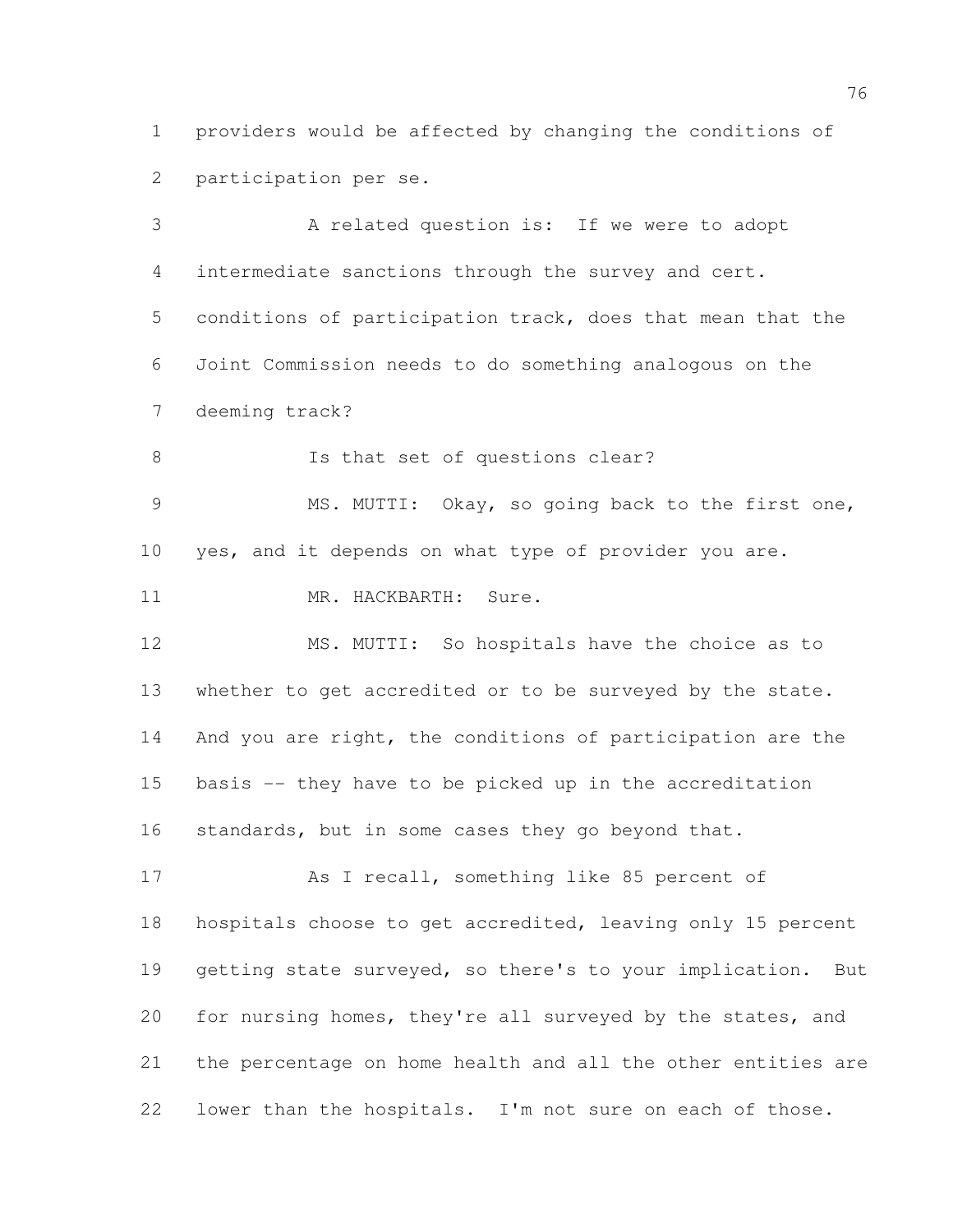1 And, yes, it's envisioned here that those intermediate sanctions, if certain standards are not met, would have to be -- the sanctions for the failure to meet those things would have to be implemented by the accreditors, just as it is by the surveyors. MR. HACKBARTH: And just to make it simple, let's just focus on hospitals for a second. So the Joint Commission accreditation process does not currently have an analog to intermediate sanctions? MS. MUTTI: Not that I know of. Do you? 11 MR. KUHN: Actually, I think they do. I was making some notes here. They've had a tiered system for decades, and it goes like this: They've got accreditation of full standards compliance, conditional accreditation, provisional accreditation, and preliminary denial. So they have a tiered system already in existence. 17 MS. MUTTI: Yeah, I think they said that they had backed off a little bit some of those criteria because they had been concerned about the distinctions being as precise as they would like to be. When I have talked about this idea with them, bouncing it off, they were receptive.

22 MR. HACKBARTH: Okay. And then my other --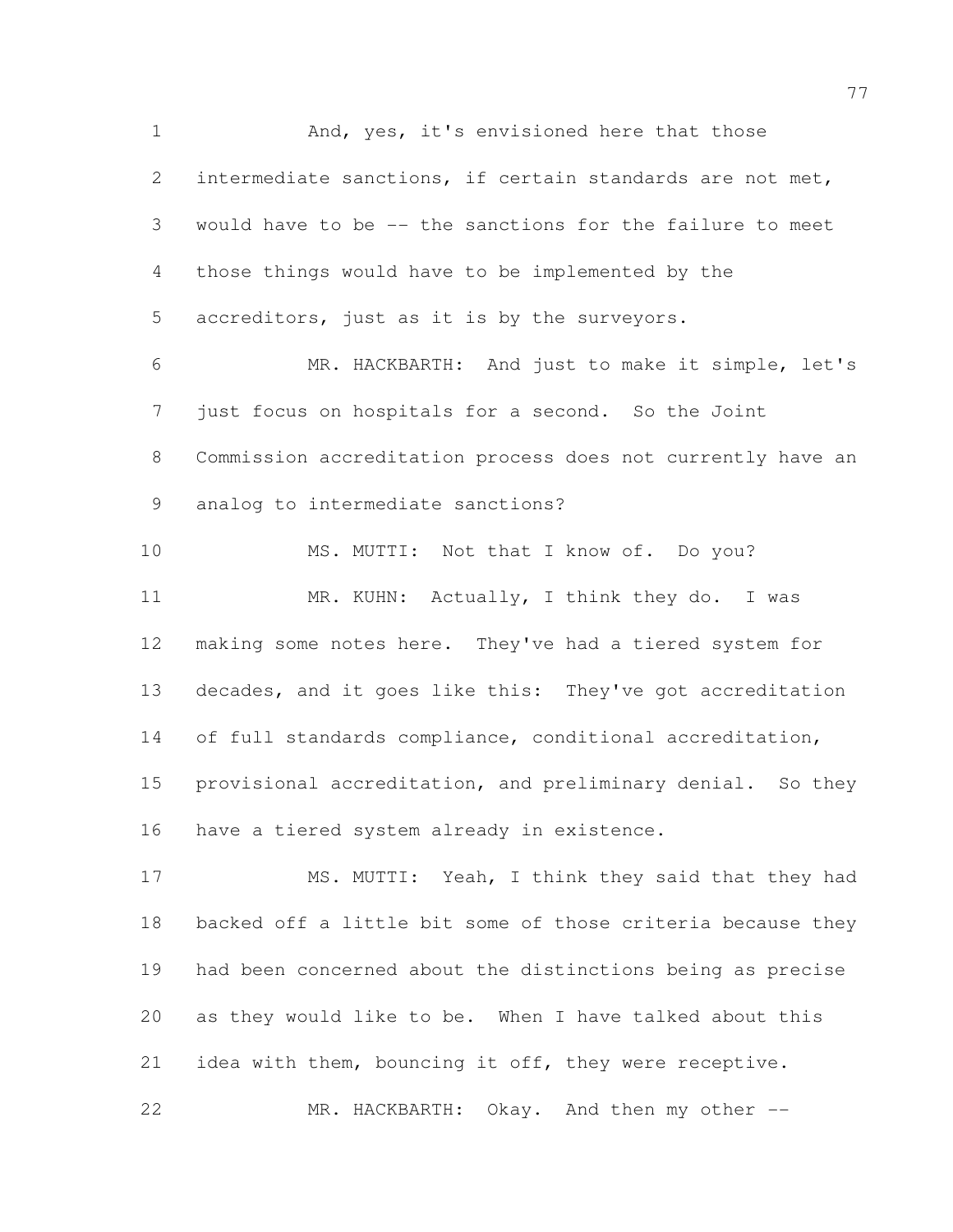MS. MUTTI: We're also talking about more tools than just saying preliminary accreditation. We're talking about, when we talk about intermediate sanctions, you know, the possibility of requiring management changes or getting a little bit more involved or, you know, talking about elective procedures. So those are more aggressive. 7 MR. KUHN: That was going to be one of my questions as we move forward, that, you know, because 9 they've had a tiered system experience for a decade or more, what are the learnings from that that would be helpful as we think about our possible recommendations here. MR. HACKBARTH: Okay. And then the other sort of background question that I wanted to ask is about the IOM report on QIOs. I know in previous months' material, there's been some description of those recommendations that the IOM made. But are the recommendations here now, the draft recommendations before MedPAC, consistent with the IOM recommendations? In particular, I'm interested in are there any ways in which they might be perceived as inconsistent

 MS. MUTTI: They also talked about low performers, didn't quite put the emphasis the sharper point that we're

with the IOM recommendations.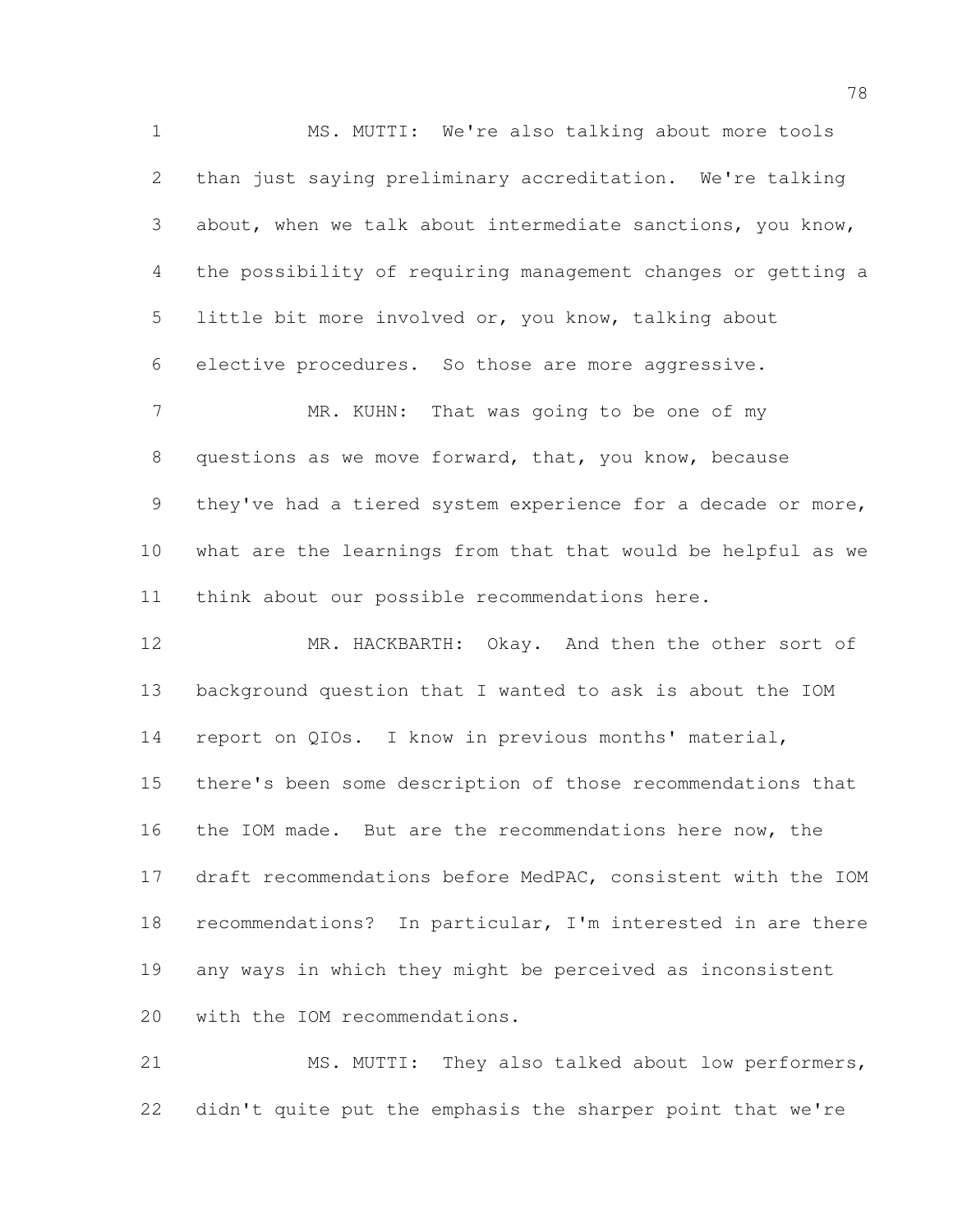putting on, but it's not inconsistent.

 The second one, the idea of improving engagement of providers by giving them the choice of who assists them is a departure. They didn't speak against this. It just 5 didn't  $-$  MR. HACKBARTH: They did address -- 7 MS. MUTTI: That's the major structural. They also talked about improving the variety of agents and numbers. They didn't address intermediate sanctions or a public recognition program. MR. HACKBARTH: So no direct conflict. 12 MS. MUTTI: No. 13 MR. HACKBARTH: We're addressing some areas that 14 they didn't address, and they addressed some things that we didn't address. 16 MS. MUTTI: And then there's some overlap. 17 MR. HACKBARTH: And there's some overlap. Okay. Clarifying questions? 19 MR. GEORGE MILLER: Just very quickly, this was very well done, and I really appreciate the work and the thought process that went into it, particularly with the draft recommendations, so I'll come back to that in Round 2.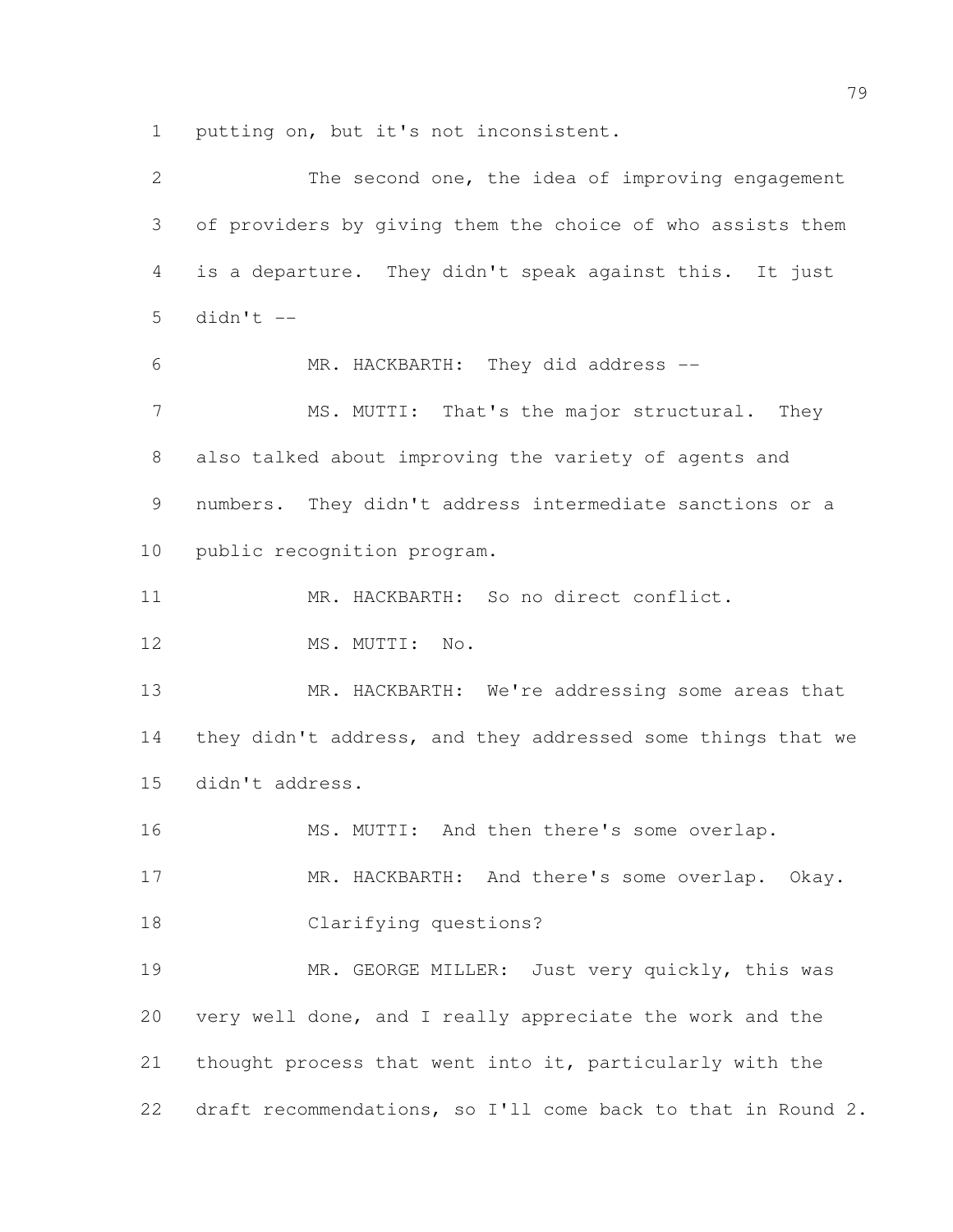Just one technical question. I was intrigued by minority populations that would bypass -- I think you used the example of New York City -- would bypass a higher- quality hospital to go to one that I guess they were more familiar with. Do you know what the patient satisfaction ratings of the two different hospitals would be? Did you get that detail? Because I'm wondering why would they bypass a facility with higher quality. I'm trying to understand that.

 MS. MUTTI: I don't think that they did a patient satisfaction analysis as part of that study. I think in our conversations with the researchers that they were speculating that these were referral patterns that were in 14 place, that the patients were seeing these doctors, and they had admitting privileges to this hospital, so that's why they were going by it. But that was some speculation. MR. GEORGE MILLER: It would be interesting to find out.

 DR. NAYLOR: So on the first recommendation about targeting low performers, first of all, just a great balanced understanding of what these options are. I thought it was a terrific report.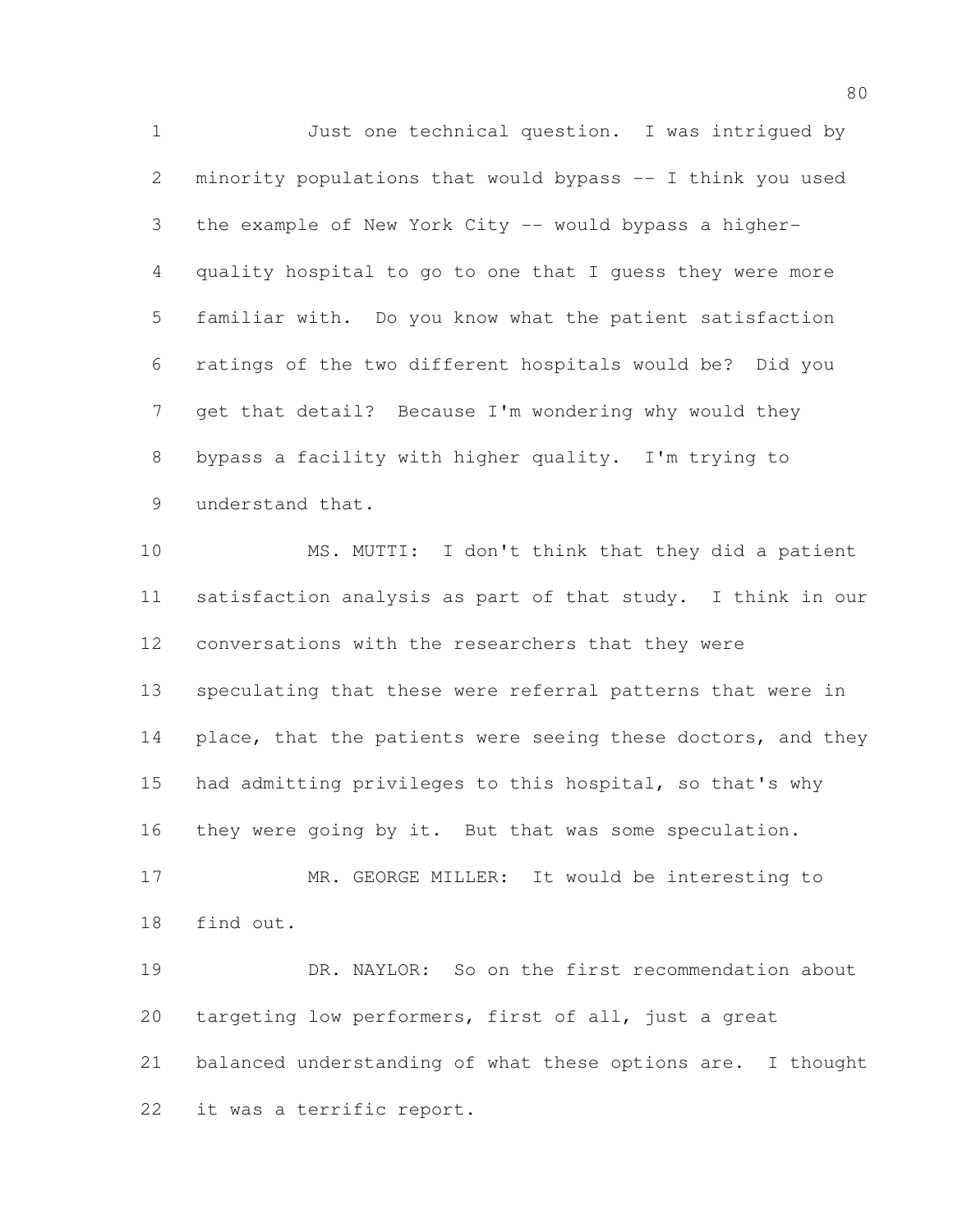I'm on an IOM study committee on a learning health system, and we're just getting started. But I was wanting to understand -- I mean, even the high-performing systems are not necessarily delivering the highest quality care all the time to all the people, et cetera. So I wanted to make sure that this recommendation -- and there's been some thinking about, you know, learning health systems, putting 8 them all together, and really targeting the low performers, but also enabling others to kind of grow and develop. I'm wondering if this recommendation in any way is in conflict with that. I mean, the critical need to target the low performers I understand, but to have a context where everybody's getting better as we're making that investment. So I just wanted to make sure that that recommendation -- it doesn't seem like it's in conflict, especially with the second part, the community-level emphasis. But I was wondering if your thinking would put it in conflict. 18 MS. MUTTI: I don't know if you want to take this. I mean, there is -- DR. MARK MILLER: Go ahead. 21 [Laughter.] DR. MARK MILLER: I think you've put your finger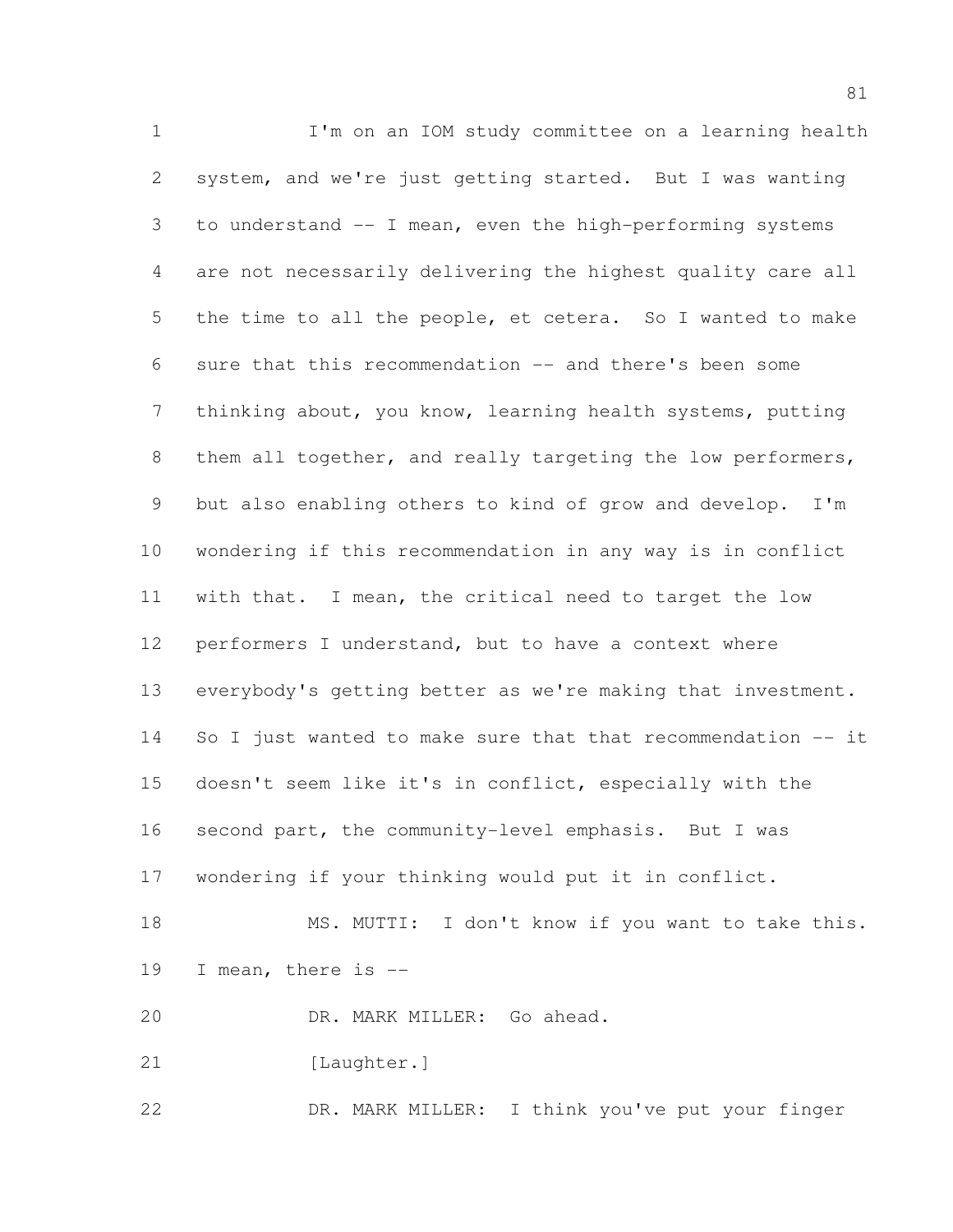on a philosophical question. I think it's hard to give. There are definitely people who disagree, who think that you should enter the quality spectrum broadly and try and get movement. There are some who argue that it's the intermediate performers, you know, because there's some momentum, but, you know, if you just get a push, you'll get bigger results.

8 I think what brings us to this -- and this is just what Anne said. There was some sense that there was this overlap between getting the bottom of the spectrum moved up and this relationship between ethnic disparities, that in a sense you could almost get some compression there as a two-13 fer, and I realize that that's much too cavalier. And then 14 also the notion of displacing resources, that if there are providers actively engaged in quality improvement, then there's something there that says, well, let's go to the 17 people who seem to have no action, if you will. And, again, that's too glib, too.

 But this is truly a philosophical question. I don't know that anybody --

MR. HACKBARTH: Yeah.

DR. MARK MILLER: -- except him could give you the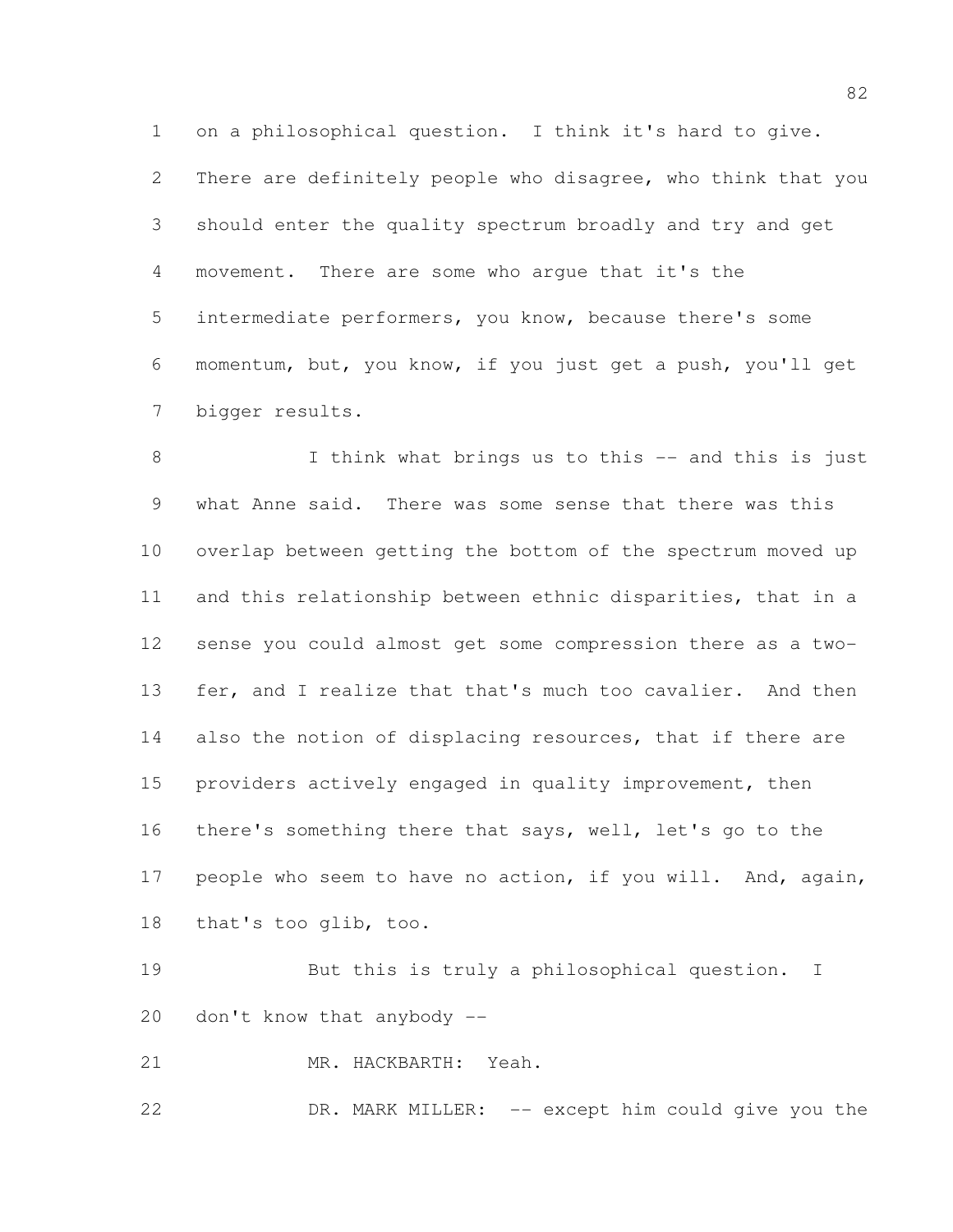right answer.

| $\overline{2}$ | DR. NAYLOR: Yeah, I mean, PPACA seems to align --            |
|----------------|--------------------------------------------------------------|
| 3              | some of the provisions seem to align with this, the 500      |
| 4              | million to hospitals with high levels of readmission getting |
| 5              | technical assistance. So I think that, you know, I was just  |
| 6              | wondering if it was in conflict with that.                   |
| 7              | MR. HACKBARTH: Yeah. So this is a really                     |
| 8              | important question to raise, and I actually pushed further   |
| 9              | in this direction than maybe Anne and Mark would have been   |
| 10             | inclined to.                                                 |
| 11             | DR. MARK MILLER: Mark, not Anne.                             |
| 12             | [Laughter.]                                                  |
| 13             | DR. MARK MILLER: This has been a long internal               |
| 14             | conversation.                                                |
| 15             | MR. HACKBARTH: Anne's with me and he's --                    |
| 16             | [Laughter.]                                                  |
| 17             | DR. MARK MILLER: I just want to say Anne and                 |
| 18             | Glenn were right.                                            |
| 19             | MR. HACKBARTH: I confess to having sort of a very            |
| 20             | simple-minded way of thinking about this, not well informed  |
| 21             | by, you know, the literature and all that. But sometimes     |
| 22             | the mental exercise that I go through is, you know, what if  |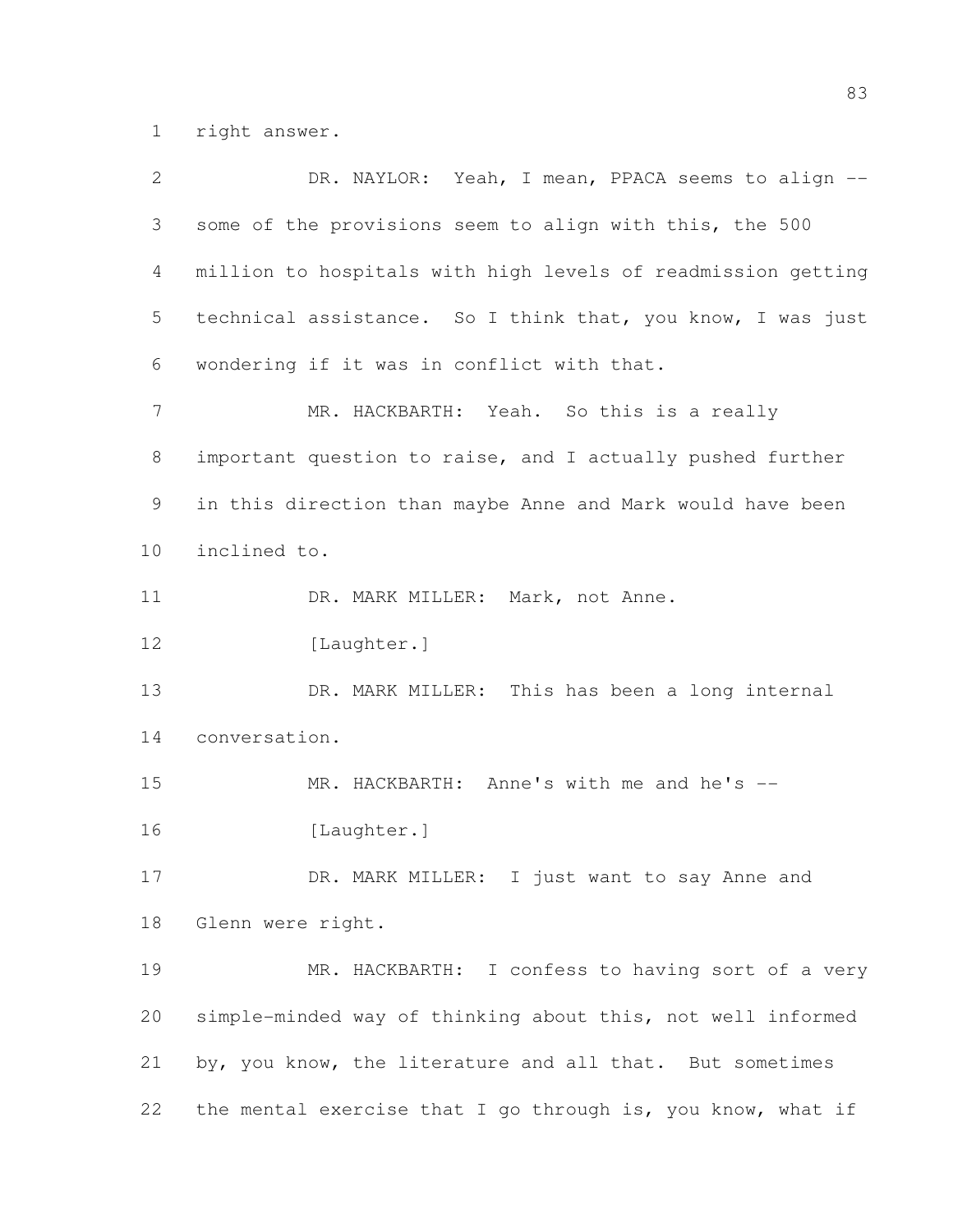this were one giant integrated delivery system that I was in charge of, and I had, you know, wide disparities in the level of quality performance, and I had a finite amount of resources to support quality improvement, what would I do? Would I spread them across the whole thing or would I target them on the parts of my system that are having the most difficulty? And to me it's sort of a no-brainer what I would do.

 Now, you know, there may be other more sophisticated ways of thinking about it, and I'm open to those ideas. But that's why I pushed in this direction.

 MS. MUTTI: And then we also wanted to acknowledge that there's other federal funding that can get at the broader system. There's the AHRQ money, and then there's also the Center for Innovation that may choose to get more 16 of the middle and experiment with that, too. But maybe this QIO money could be more focused on the low performers.

 MR. BUTLER: So I think Anne and Mark are -- I mean, Glenn and Anne are right, but -- that's okay, Mark -- but we'll come back to the --

 DR. MARK MILLER: We don't have to get real personal.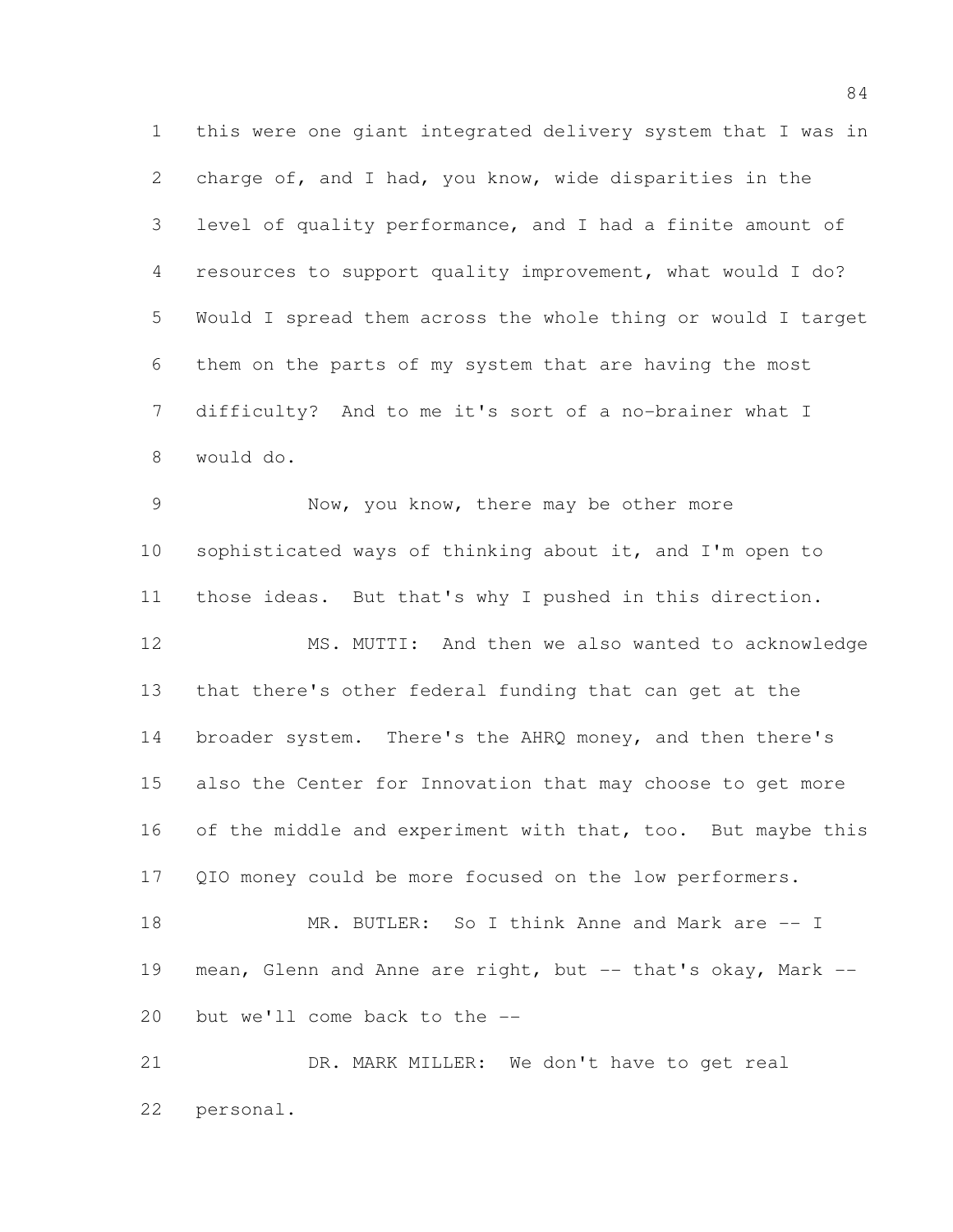1 [Laughter.]

MR. BUTLER: You brought it up.

 So one clarification on the Joint Commission and conditions of participation. You can, having been in this spot myself, not meet a condition of participation but be fully accredited. So Medicare can come in and say, sorry, you're not meeting this, and it doesn't necessarily have con -- now, Joint Commission may be in the next day and 9 piggyback on some of it, but they're not necessarily -- just because you have Joint Commission doesn't automatically mean across the board you meet the conditions of participation.

 Now, what I'm having a little trouble with is that 13 I agree with the intermediate sanctions -- well, I do think we're trying to address the bottom end and how we either 15 support them or sanction them. But I'm having a little bit of a difficulty kind of taking the general recommendation that says you can do intermediates and what we would be recommending as the criteria that that would be based on. And the way we've presented the data is in the aggregate the field and the institutions are not moving as far as we'd like, but kind of like that last question, we don't have quantifiably kind of describe that bottom end and what it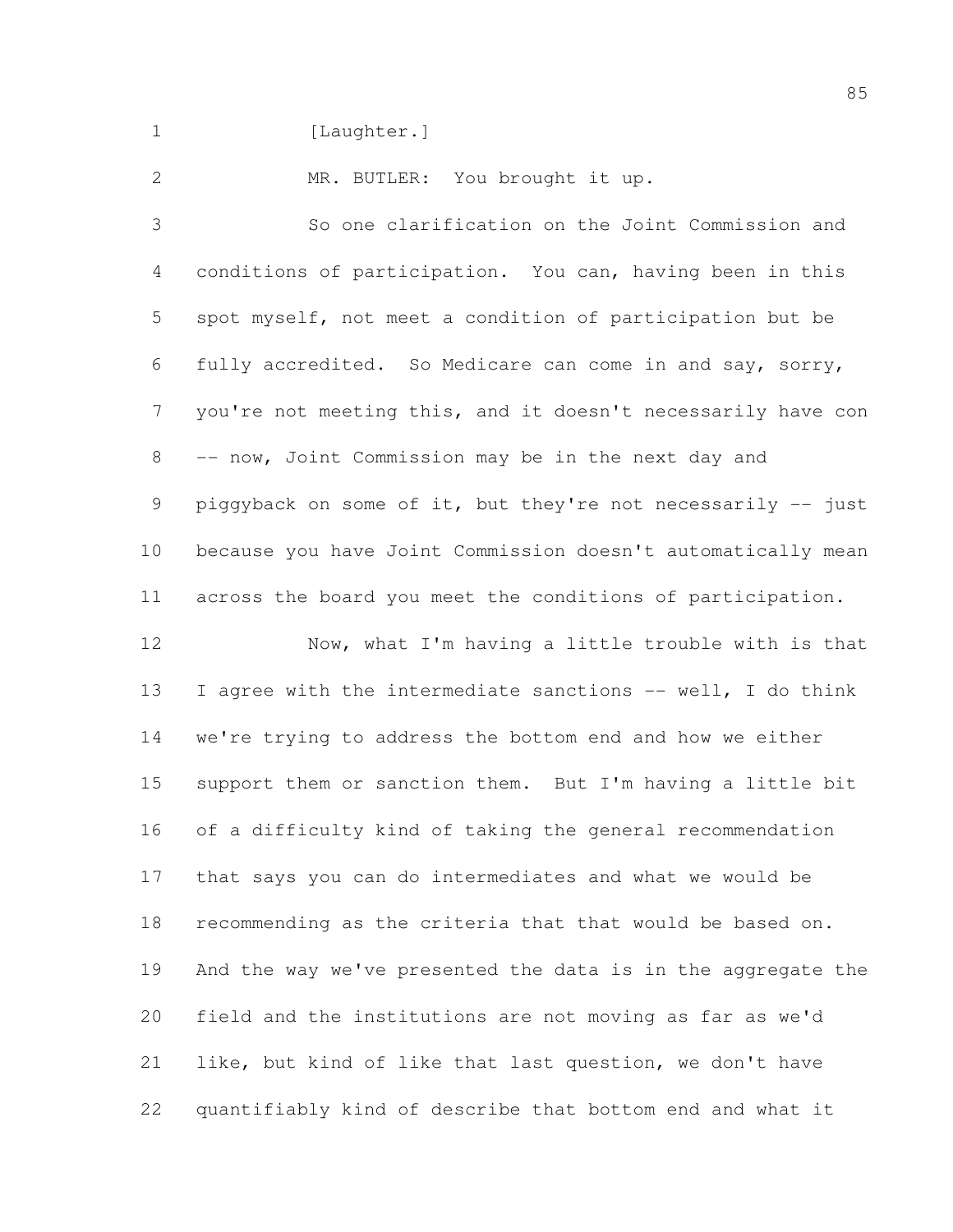might look like and why it needs so much attention.

 So I'm not exactly clear, and maybe that's okay at this point. It's just the concept. You know, if you went and you said you had 50 percent mortality at X or Y. But I think those institutions ought to kind of get a sense of what it is that might trigger the sanction, because we're being pretty general about that. And, again, maybe that's as good as we can get at this point in time, but ultimately you're either going to have to build those criteria into the conditions of participation as a prerequisite to identify the institutions or just get a little bit more specific. Otherwise, people could challenge, well, why me, why now. And I don't know if you've thought about -- this is kind of Round 2, but have you thought about how you would then advise the -- huh? 16 MR. HACKBARTH: [off microphone]. 17 DR. NAYLOR: It's Round 2. 18 MR. BUTLER: Well, I'll convert it to a question. Is there criteria that you've thought about that would then trigger, okay, you get intermediate sanctions?

 MS. MUTTI: Right. You raise a good point. We 22 are vague on that. We haven't done that work to specify it.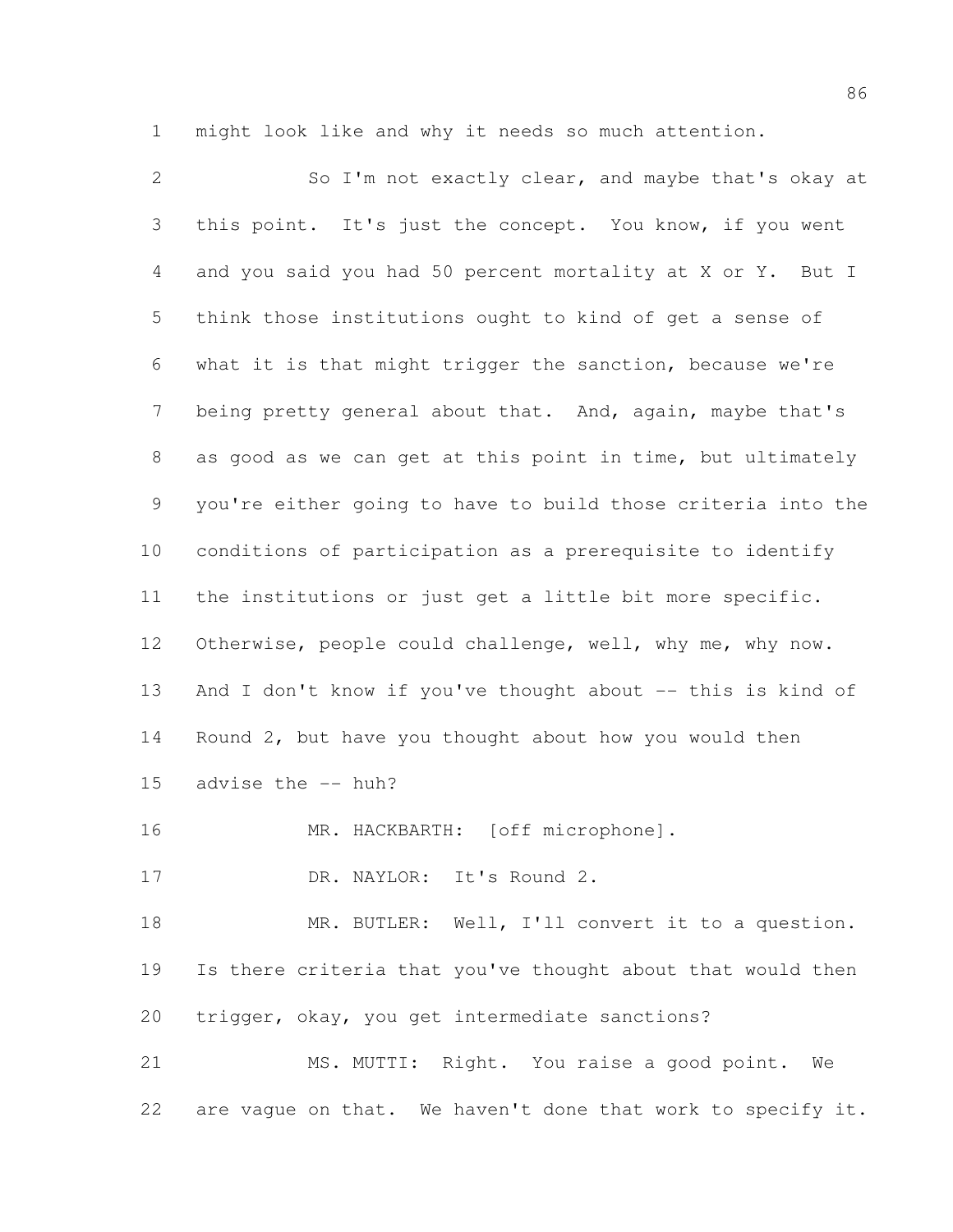I think ultimately it would have to be. Whether it's us specifying it in this document, we can do more work to try and flesh that out. But we haven't done that detailed work. It might not be for us to do. But we could comment more. DR. KANE: I'm interested in -- one thing that struck me as I was listening to the types of problems and the definitions of, you know, poor quality is that we are still in our silo mentality as we discuss that. It's a hospital's mortality rate or it's a skilled nursing home's. And I'm wondering have you thought about both changing the name of the type of provider from not just the siloed providers but perhaps, you know, maybe we should be focusing much more on the -- actually the community was beginning to 14 get my attention because I think maybe that's more 15 important. What are the levels of performance? So, I mean, I guess, you know, what -- I'm afraid we're reinforcing siloed mentality both in terms of thinking of who the provider is and the -- and so I guess I'd like to get your 19 thoughts on both that and how we measure performance, which is related, because you can focus on surgical outcomes or you can focus on chronic disease management across the silo. I think you're going to focus very differently who's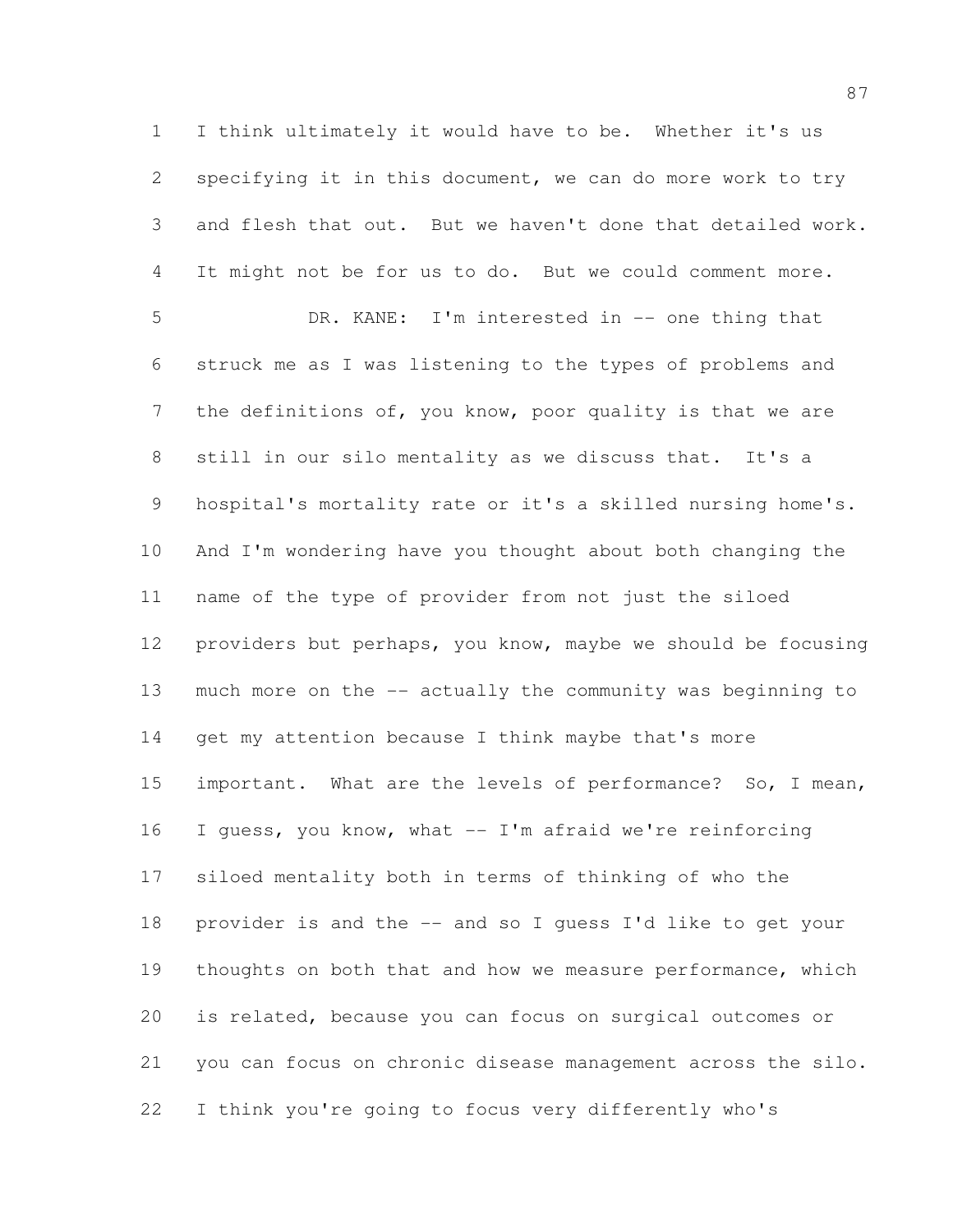behaving -- who's got bad performance depending on, A, what your definition of a unit of care is, and then that will automatically -- so, anyway, that's kind of my first question.

 And then my second question is: Are you thinking of -- notice how I made these questions as opposed to -- are you thinking about just Medicare being the target population or all payers? For instance, in some of the communities where a lot of minorities are served, Medicare is really a minor player, and it's much more Medicaid and uninsured. So how limited and siloed do you want to make this as opposed to broader? Is this just Medicare's technical assistance? 13 But yet if you do that, you're going to miss really, I 14 think, some of the lowest performers who really needs help. MS. MUTTI: On the first, we had given a little 16 thought to the idea that -- you know, concern about being too siloed as we focus on each provider, and we picked it up a little bit in our discussion about what measures you use to measure performance. And to the extent that you use measures like readmissions or even things like emergency department use or admission rates -- because we know that providers collectively can influence how people are using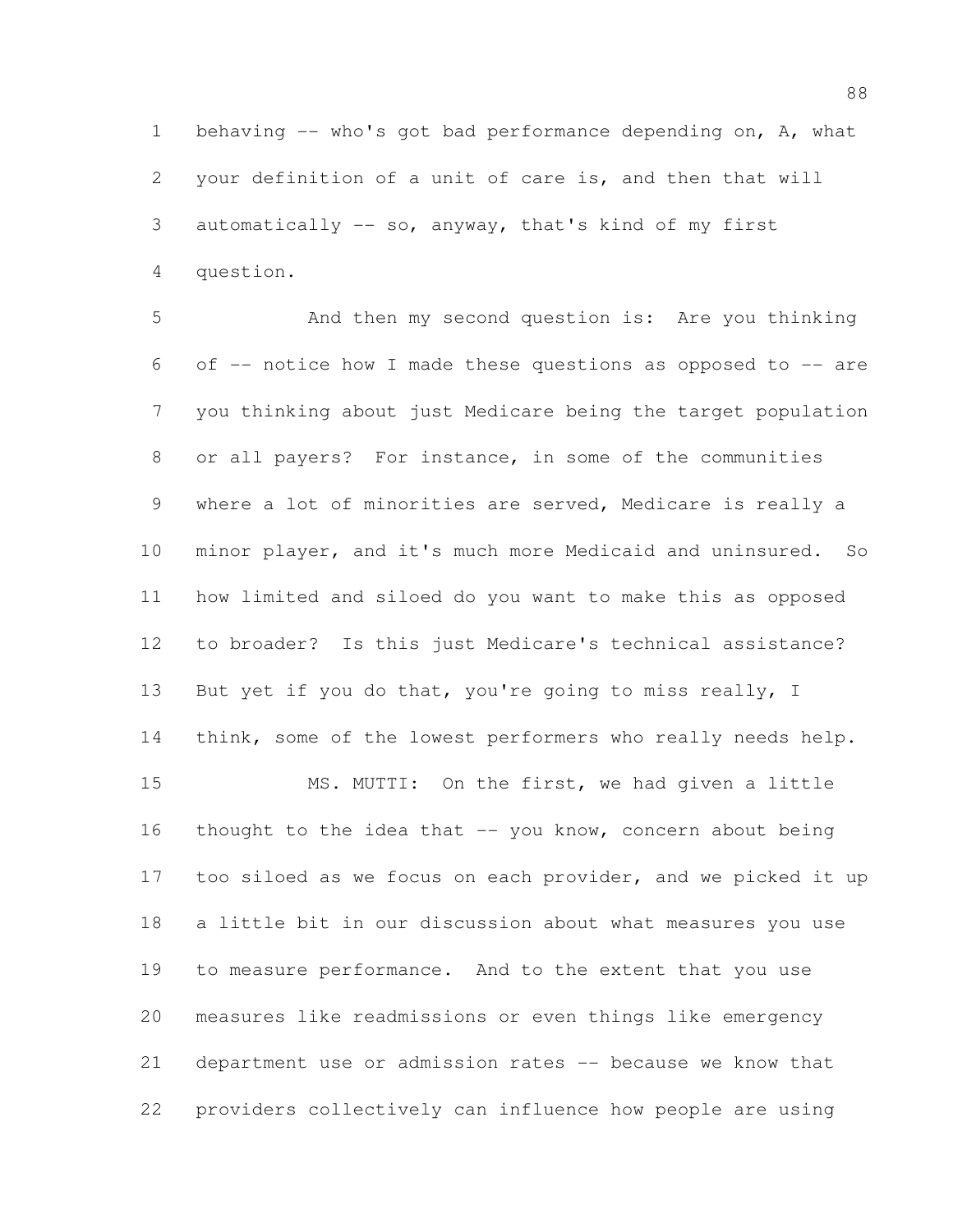care. If we use those measures, you would be -- even if you were holding a given provider accountable for it, it required that they work with other providers. So that it would induce some community efforts, not just something within their own walls. To improve those measures, you have to go out and work with other providers. So that was one way we were sort of trying to lean to get away from the specific silo thing. On the Medicare/Medicaid, I think it's a good 10 question. I hadn't thought about that. DR. MARK MILLER: Back on the first one, also doesn't the community approach allow you to kind of continue across some of the silos or two? 14 MS. MUTTI: Absolutely. MR. HACKBARTH: Here, again, this is a really important question. There are some quality problems that exist pretty much within the four walls of the institution. There are some that are a problem because they go across the silos. And as we've discussed in many different contexts, many of the most important troubling problems are the ones that go across the silos.

The broad approach that we took here was that the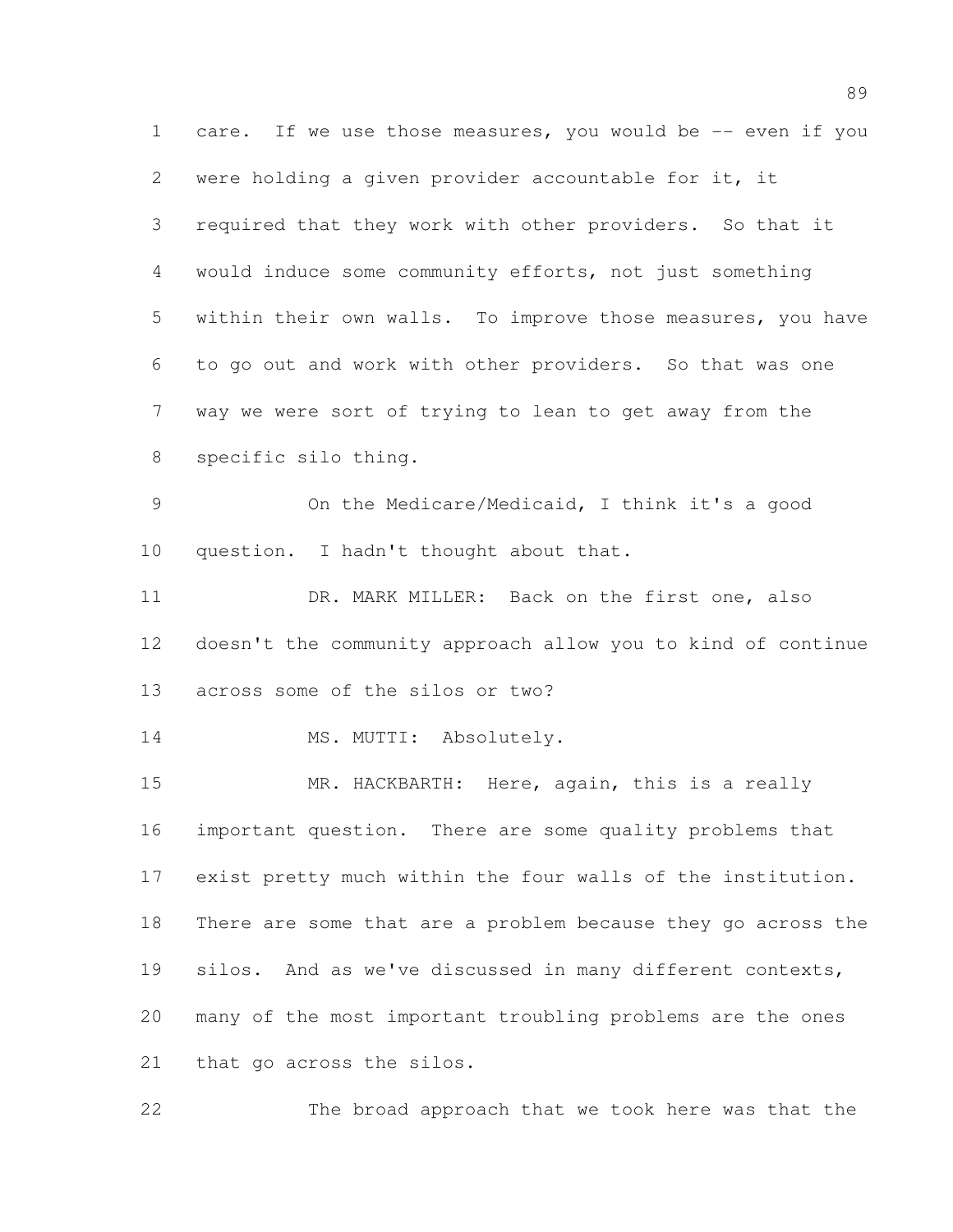bulk of the resources ought to be dedicated towards the within-institution problem and focused on the low performers. But some piece ought to be reserved explicitly for the cross-silo problems, more community problems. You know, I don't think we say anything very specific about exactly what those proportions ought to be, and, you know, that's an important policy judgment in its own right, and I don't think we have the means to think about exactly how to make that split.

 Just let me stop there. So it's an important problem we tried to address. Whether we addressed it sufficiently well or not I'll leave to you folks.

13 DR. CASTELLANOS: I think you probably answered my question already. Maybe it's getting where Nancy didn't want to go when we talk about silos. This is motivating Medicare to help all Medicare providers. I want to make sure that we're going to also perhaps help the physician community also.

 MS. MUTTI: Absolutely. Thank you for that question because I did want to be sure that everybody understood that.

MR. KUHN: Two quick questions. One, as we've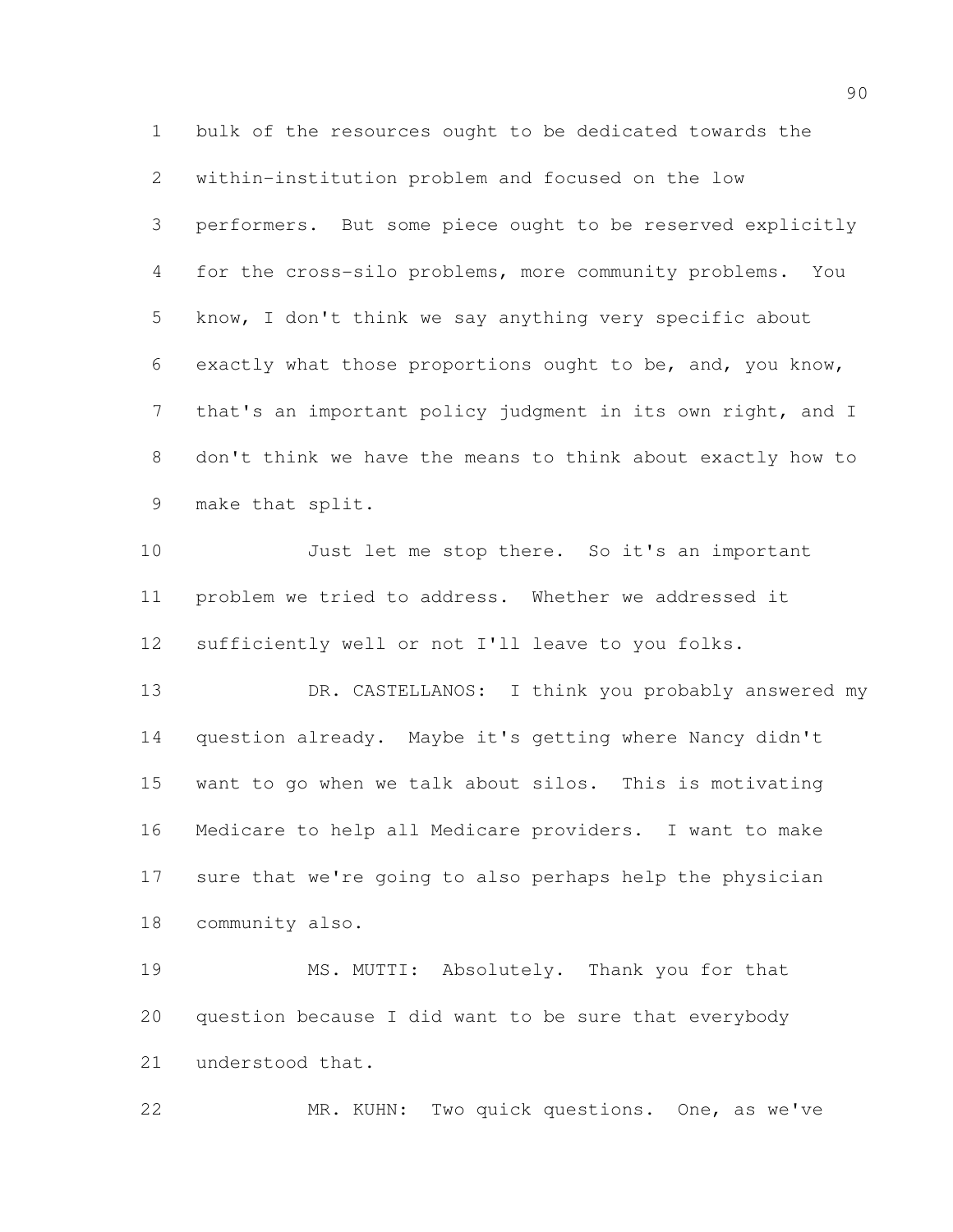talked about this Draft Recommendation 1, we've talked about the issue of ethnic disparities, but I think also a reasonable measure -- and I didn't know whether you had thought about this -- picking up on our conversation on rural areas yesterday, one of the reasons for lower quality perhaps in a rural community could be lack of a primary care physician, education, poverty levels in those communities as well. So I would want to think about that a little bit, or if you all kind of thought of that as an option as we think about this one, too.

 MS. MUTTI: We definitely thought that certain rural areas would be very ripe for assistance based on this kind of targeting.

14 MR. KUHN: Yeah. And then the second question I had, in the materials I had, on page 14, there was this notion about the single point of intake for filing patient complaints. I think the Center for Medicare Advocacy had that; also the IOM recommended it back in '06. I was pretty intrigued by that because I thought it raised some interesting ideas about -- because there's such great variation by state survey agencies and all the other activities that go on. I'm just curious why, if this has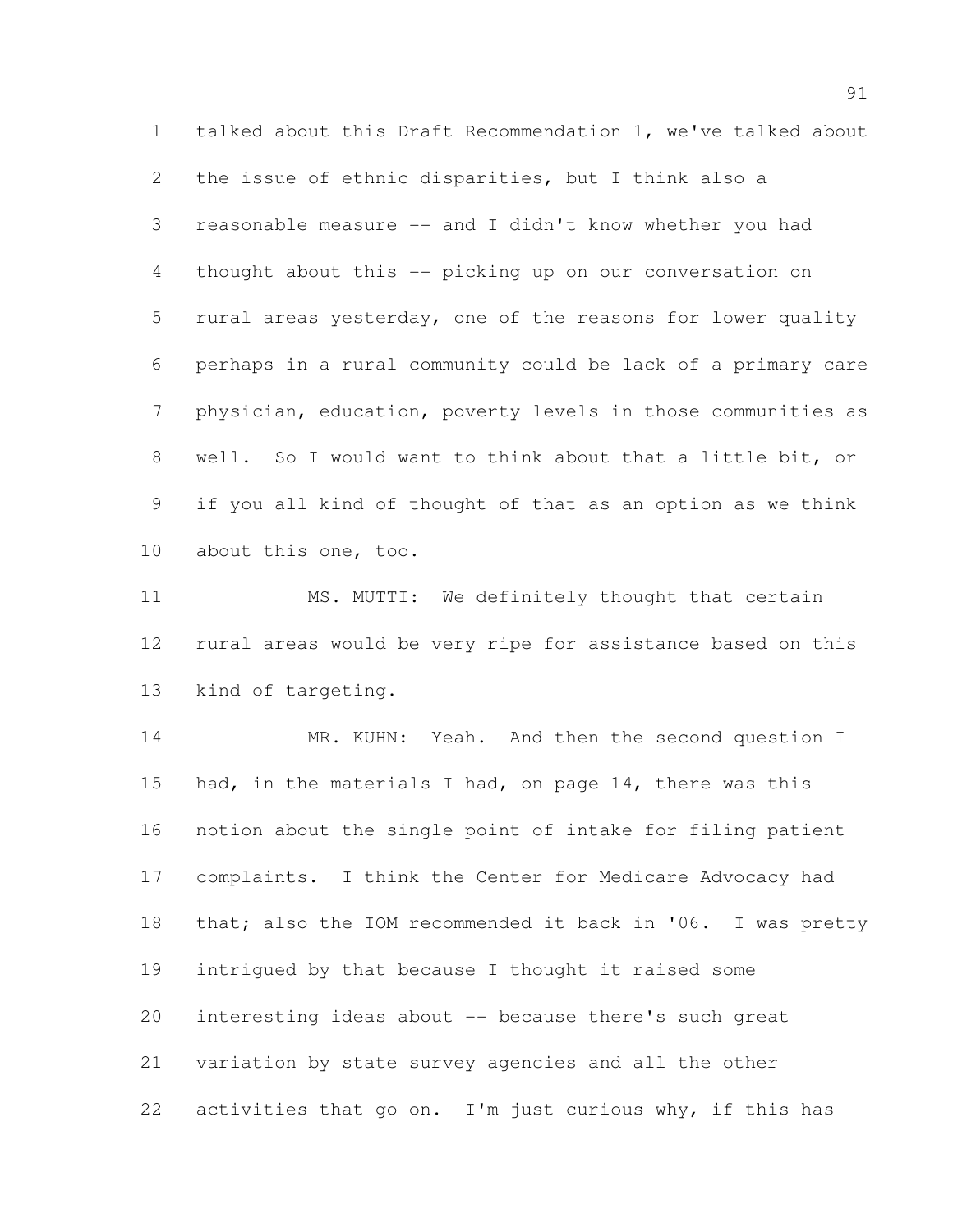been a recommendation out there for several years, has it just kind of languished out there? Why has there not been more conversation about this and more take-up rate on something like this?

 MS. MUTTI: You know, I think I probably would need to look into that more. I think there's been an effort to standardize the complaint process across state survey agencies, and they have made more of an effort, CMS has clearly made more of an effort to increase the awareness of beneficiaries that they are to go to QIOs with their complaints so that there is not so much confusion as to who they go to.

13 But the fact that there are still so many different options for who you can go to for patients and beneficiaries alike, I don't know why that hasn't been taken up more broadly as a policy direction. This is sort of an issue that we picked up incidentally as we were looking at making technical assistance more effective and just sort of stumbled on this as being perhaps an opportunity.

 DR. BERENSON: I had two and I will pick up one of them as a direct follow-up on that one, which is that as I remember -- and maybe it's changed -- the QIOs not only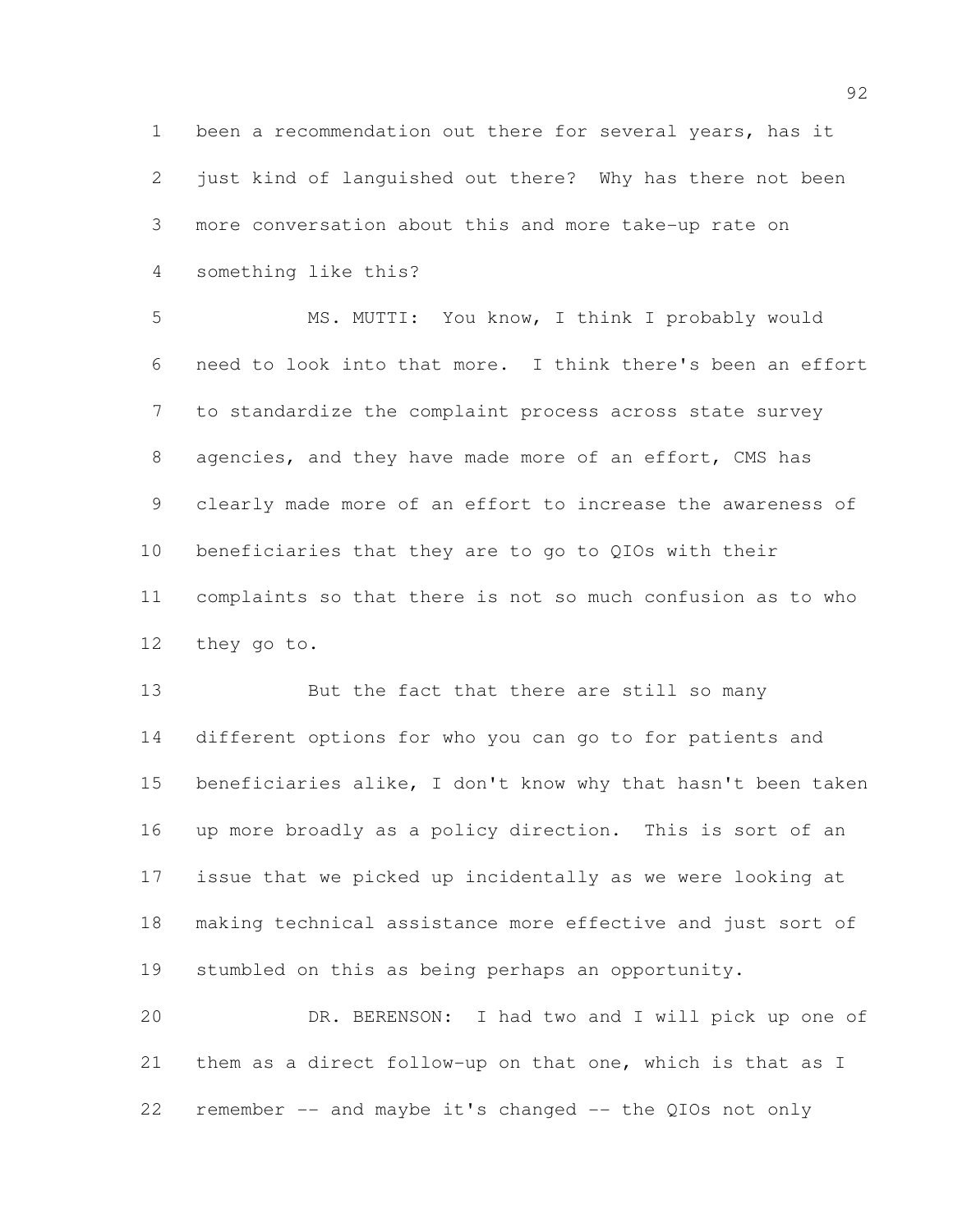field complaints, but they do real-time appeals of hospital discharges. And that's not exactly the same thing, and it's a very important function, and I guess the question is: Did the IOM have a recommendation as to who should do that? The administrative contractors? Did they get to that level of specificity? Because it may be a different solution for those two different activities.

8 MS. MUTTI: Right. No, I don't believe they did. I think they stopped kind of where we're stopping with the 10 idea that, you know, another entity, maybe others are better prepared to figure out who that entity is to do that. But the IOM recommended both that the beneficiary complaints go to someone else as well as these other appeals.

 DR. BERENSON: Okay. The other question I wanted to follow up, Glenn asked about consistency with the IOM, but in addition to the 10th Scope of Work, which you said was due any day now, there's a Secretary's report on 18 quality, the quality strategy, which was due January 1 and is due any day now, and I assume would be taking up some of these issues. And then I believe there's going to be a CMS patient safety report, and Don Berwick is probably the single smartest person around on strategies. It makes me a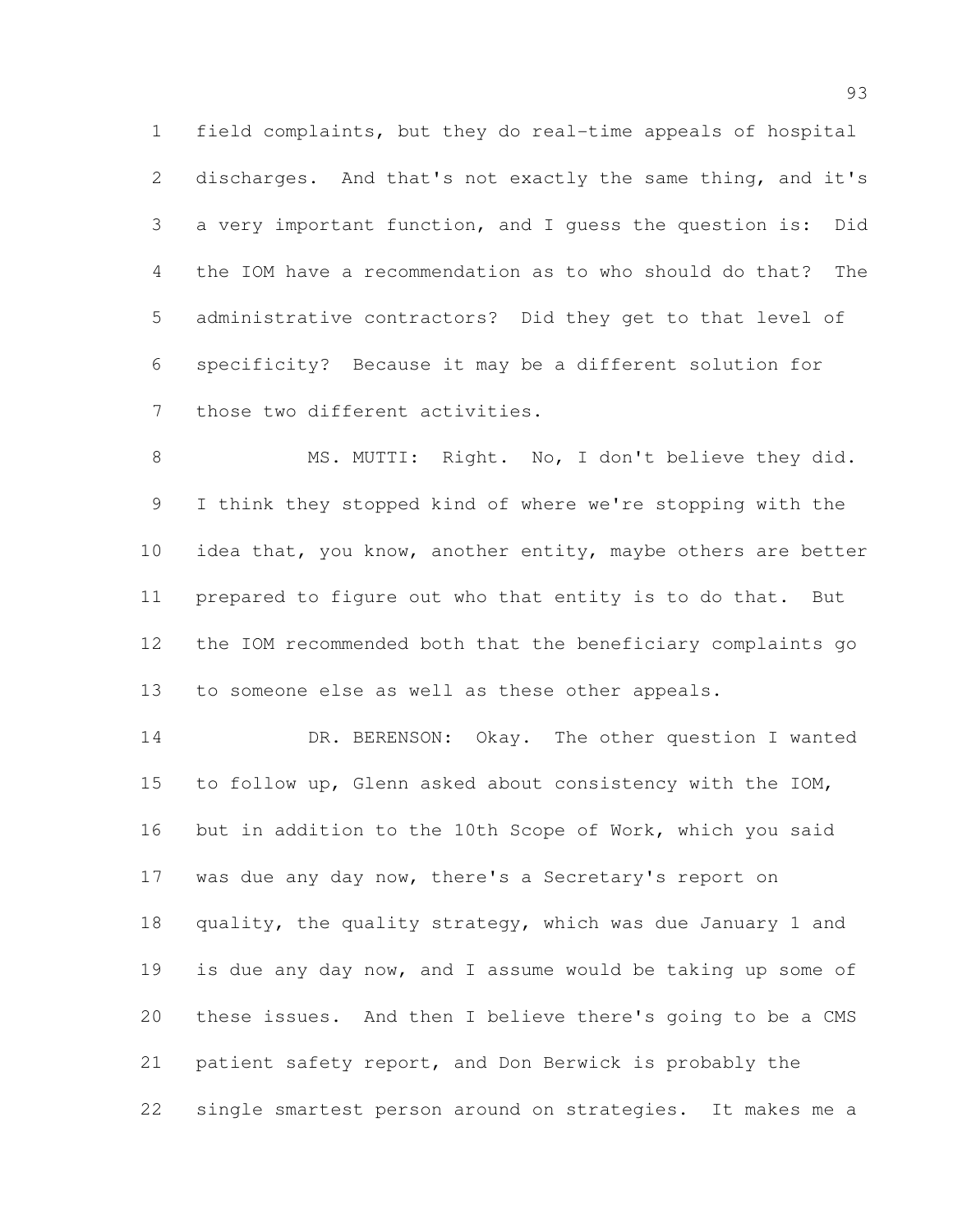little nervous that we'd be issuing something and then find we're outdated or irrelevant or something.

 So what can you tell us about the timing of those expected products and whether you think they'll be covering some of the same territory.

 MS. MUTTI: Timing, we also had heard that this was coming, and we heard maybe yesterday or something that this would be coming out. So it is supposed to be soon, I believe.

10 In terms of, you know, the potential for conflict 11 here, we come out and say something, and they have a different idea. The draft that did leak focused -- suggested that they were looking at focusing efforts on reducing preventable readmissions and also hospital-acquired infections. I think that is entirely consistent with the 16 bent that we're following here when we talk about, you know, what are the measures for low performance? Are they things like these outcomes measures? So that could be entirely consistent.

 I believe the document that I saw that was leaked also made a reference to trying to marry a little bit the QIO involvement and the COPs, which sounds very consistent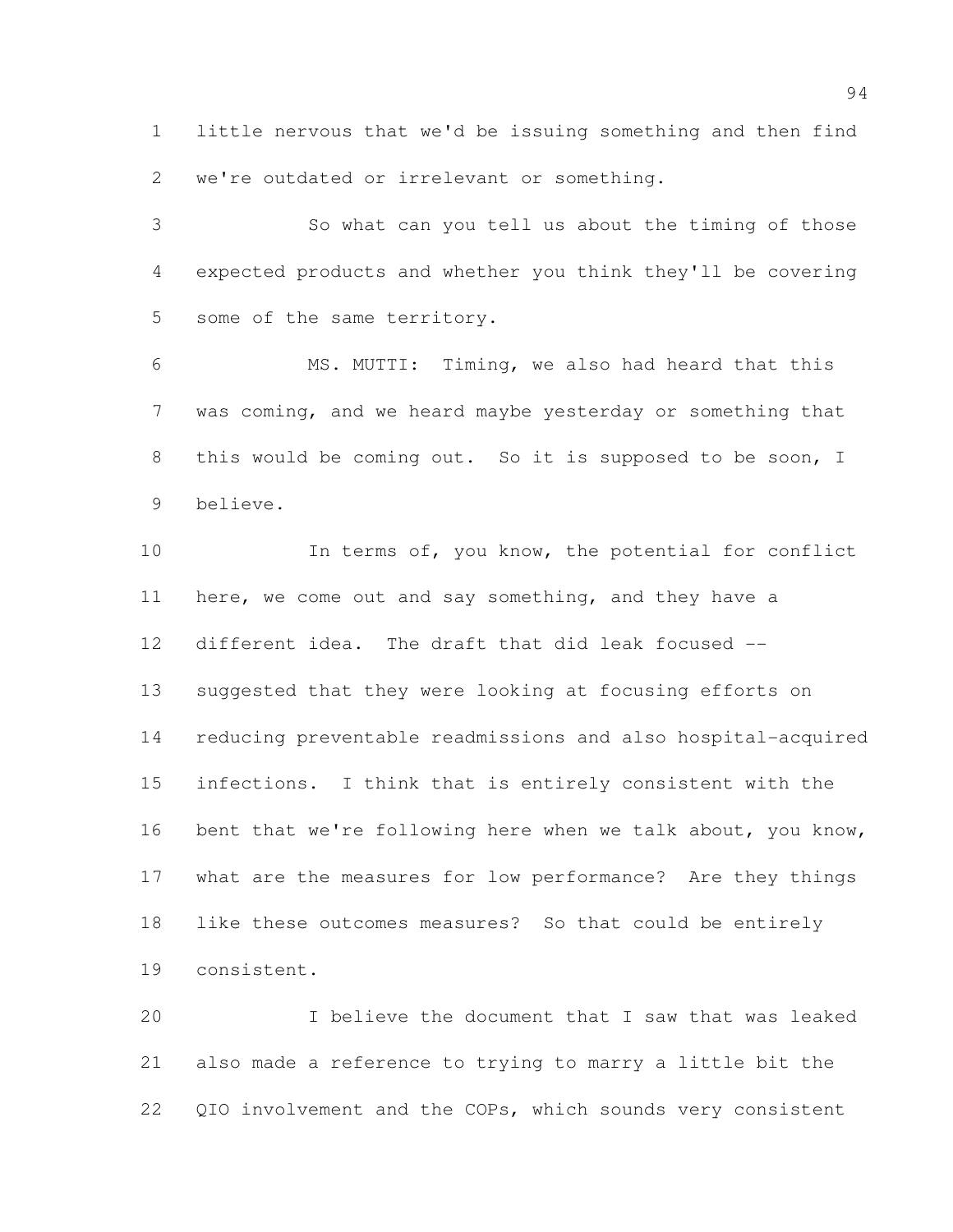with what we're talking about.

| 2              | The other piece that I recall was that there was a           |
|----------------|--------------------------------------------------------------|
| 3              | real effort to see if they could get private sector payers   |
| 4              | to come on board and follow Medicare's lead on payment for   |
| 5              | infections and readmissions. And that obviously is separate  |
| 6              | from what we are talking about here. We haven't touched      |
| $\overline{7}$ | that.                                                        |
| 8              | Medicare's lead                                              |
| $\mathcal{G}$  | DR. BERENSON: Which paper leaked, the quality                |
| 10             | strategy or the patient safety?                              |
| 11             | MS. MUTTI: Patient safety.                                   |
| 12             | DR. BERENSON: The safety one, okay.                          |
| 13             | MS. MUTTI: I don't know anything about the                   |
| 14             | quality strategy.                                            |
| 15             | MR. HACKBARTH: So I asked the same question, Bob,            |
| 16             | about how this might square with work underway in CMS,       |
| 17             | because like you, I think Don is -- this is exactly the area |
| 18             | that he knows best, as well as anybody. And so what I will   |
| 19             | commit to do is connect with Don and talk to him about draft |
| 20             | recommendations that we're considering, is this in any way   |
| 21             | inconsistent with what you're trying to accomplish, and      |
| 22             | bring that back to the rest of the Commission.               |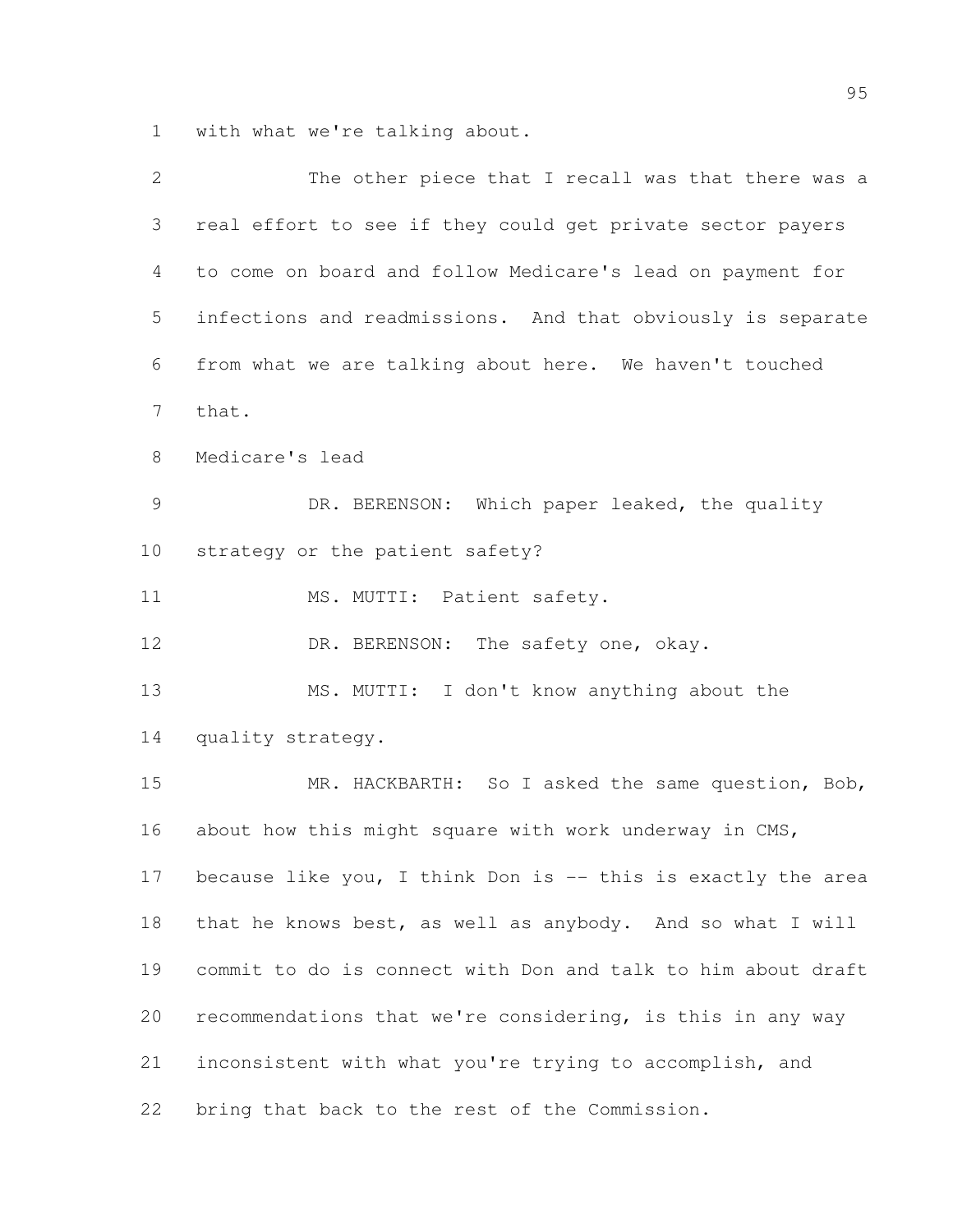DR. MARK MILLER: And I guess this does go without saying, but we've had several conversations with CMS about this and different elements of CMS, and part of why, you know, Anne can't answer everything specifically is because on some of these things, they haven't -- you know, they've listened politely, but also haven't given us a lot of information. But Anne has made every effort to make them aware of what's going on. So what's happening here today is not a surprise to them.

 MR. HACKBARTH: So my assumption is that because things are in process, Don isn't going to reveal to me what the patient safety strategy or the 10th Scope of Work is going to say. But I think he would say, Oh, you guys are just headed in the wrong direction, don't do this, this doesn't make any sense.

16 DR. STUART: Bob raised the point that I was going 17 to raise -- oh, I'm sorry.

18 MS. HANSEN: Sorry. I was just going to wait for Round 2, but just as a point of information on the patient safety strategy, one of the things I do know is that the business community has already gotten the leak as well, too. So this is going to be kind of a 360 effort from all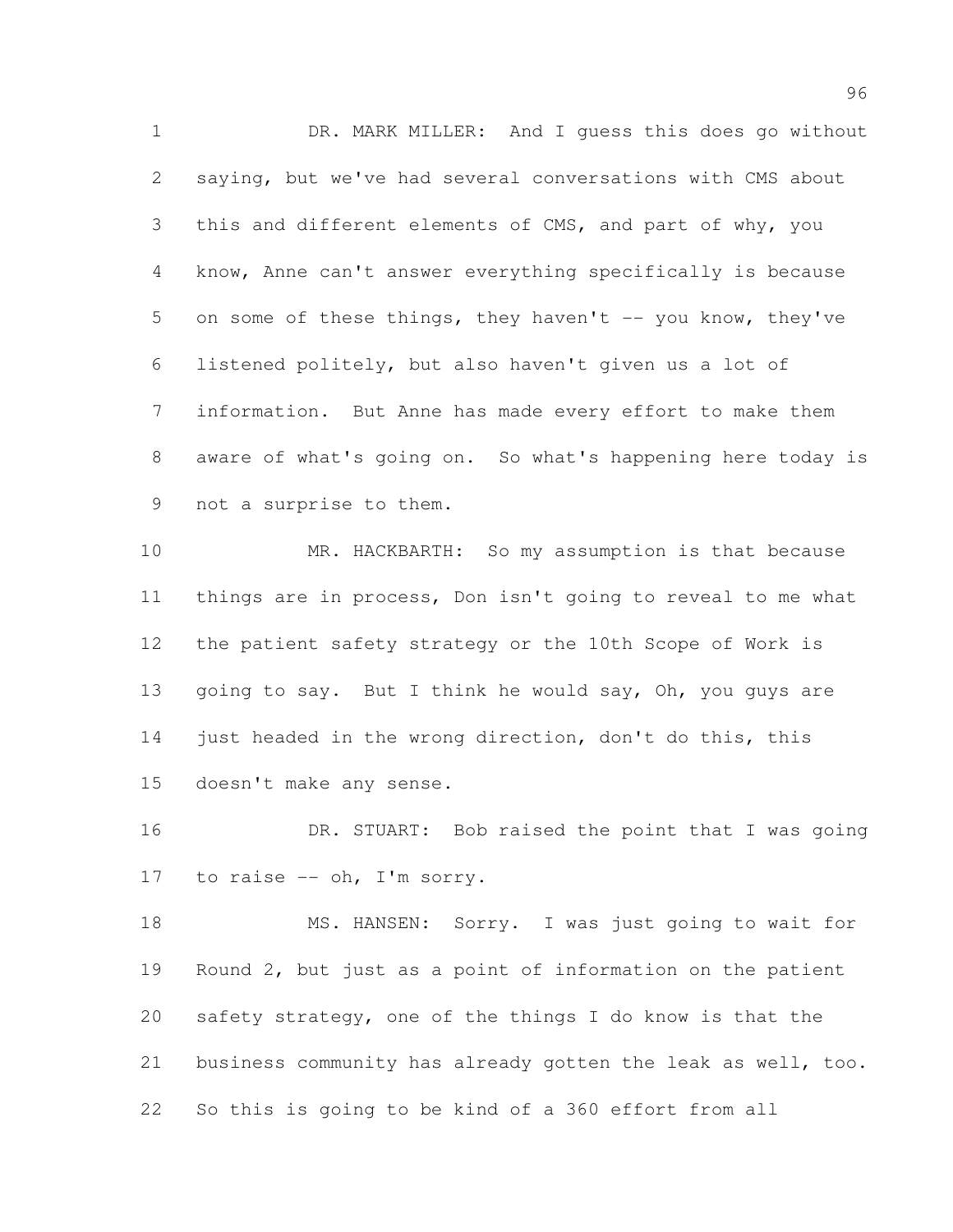different sectors.

| $\overline{2}$ | DR. STUART: I won't repeat what Bob said. Those               |
|----------------|---------------------------------------------------------------|
| 3              | were my issues as well. But do we have any sense in terms     |
|                | 4 of whether the 10th Scope of Work will make any of the kind |
|                | 5 of structural changes that you've suggested here in terms   |
|                | 6 of, you know, whether other competitors would be involved   |
| 7              | specifically?                                                 |
|                |                                                               |

8 MS. MUTTI: Actually, law prevents them from doing those changes. The only one of these recommendations that affect QIOs that they could do administratively is the first, focusing resources on low performers. But the competition they cannot -- but that goes right to the point that in the President's budget there is a request for legislation that would change that to increase competition. MS. UCCELLO: A quick question. In thinking about how to direct the money, do we have any information on whether the gap in quality between low performers and high performers has been widening or narrowing over time? MS. MUTTI: I don't think we're aware that it is one way or the other, but we can definitely double-check ourselves on that.

DR. DEAN: On the issue of recognizing high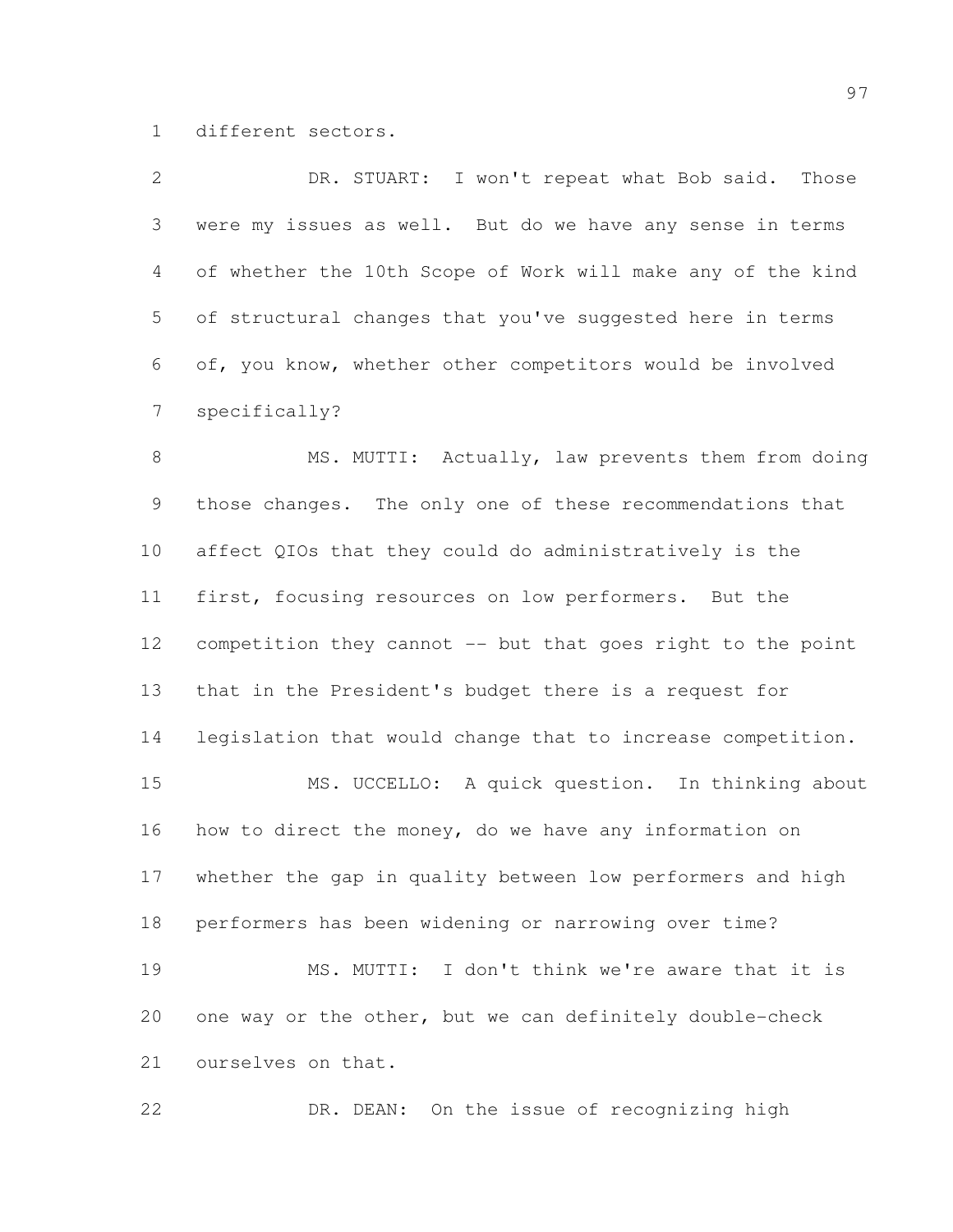performers, is there any real evidence about what impact that has? As I think about it, it could be either on the public's decision about where they seek care, which is probably the most obvious thing, or it might have an impact on the performers themselves, just a motivation to keep doing it. I guess I'm thinking about our own local situation. Our hospital has been recognized several times by Press Ganey, the big national survey firm, for patient satisfaction in our emergency room. And this got lots of publicity in our local paper and all that sort of stuff. I 11 think the average person on the street, if you ask them today, would have no idea about that.

13 I don't think that -- we would assume that it makes a difference in terms of people's decision about where they seek care. My impression is that it's not nearly as 16 effective as we might assume it is. On the other hand, I think that it may have an effect in motivating the professionals, the providers themselves to make -- I don't know. Is there any data about that?

 MS. MUTTI: In general, I think the findings are very consistent with what you're thinking, that the public disclosure of performance tends to really be digested by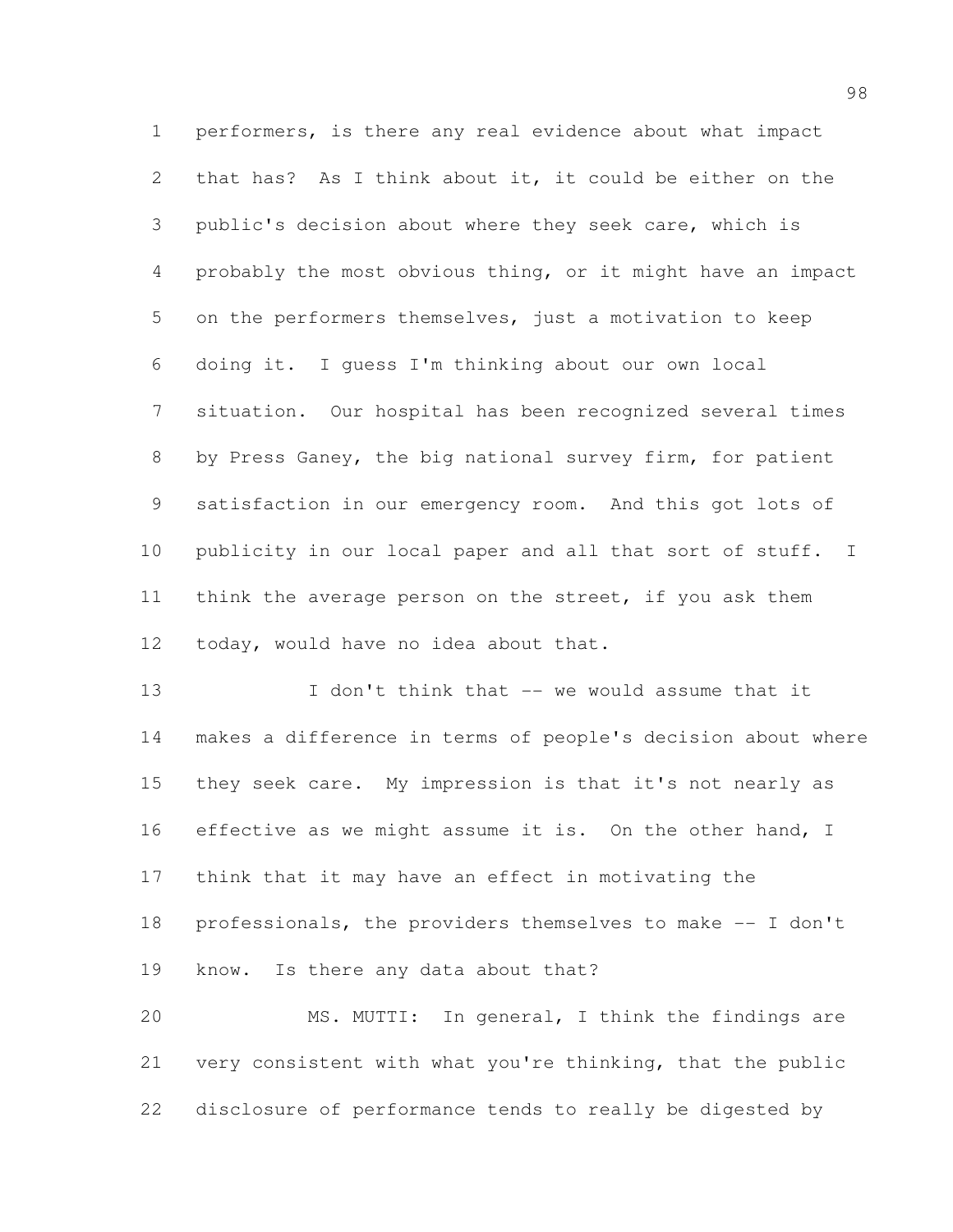providers themselves, and their professional pride kicks in, and they want to demonstrate and get better, and that the consumers are not using it.

 The one part that I don't know so much about is, you know, these kind of marketing campaigns where it's on every billboard or draped across a banner in front of the hospital. That kind of promotion, I'm not sure if I know of the data on whether that's effective or not.

 MR. HACKBARTH: Okay, Round 2 questions or comments?

 MR. GEORGE MILLER: You want us to comment now on the draft recommendations.

13 MR. HACKBARTH: Yes, thanks for the reminder. Since we have draft recommendations, it would be helpful for me to hear from people whether you support them or what reservations you have. And not everybody needs to speak. If you're just comfortable, I'll assume silence means assent. Karen, is that a valid assumption in your case? Okay.

DR. BORMAN: [Nodding head.]

21 MR. HACKBARTH: Okay.

MR. GEORGE MILLER: Just in general, I do support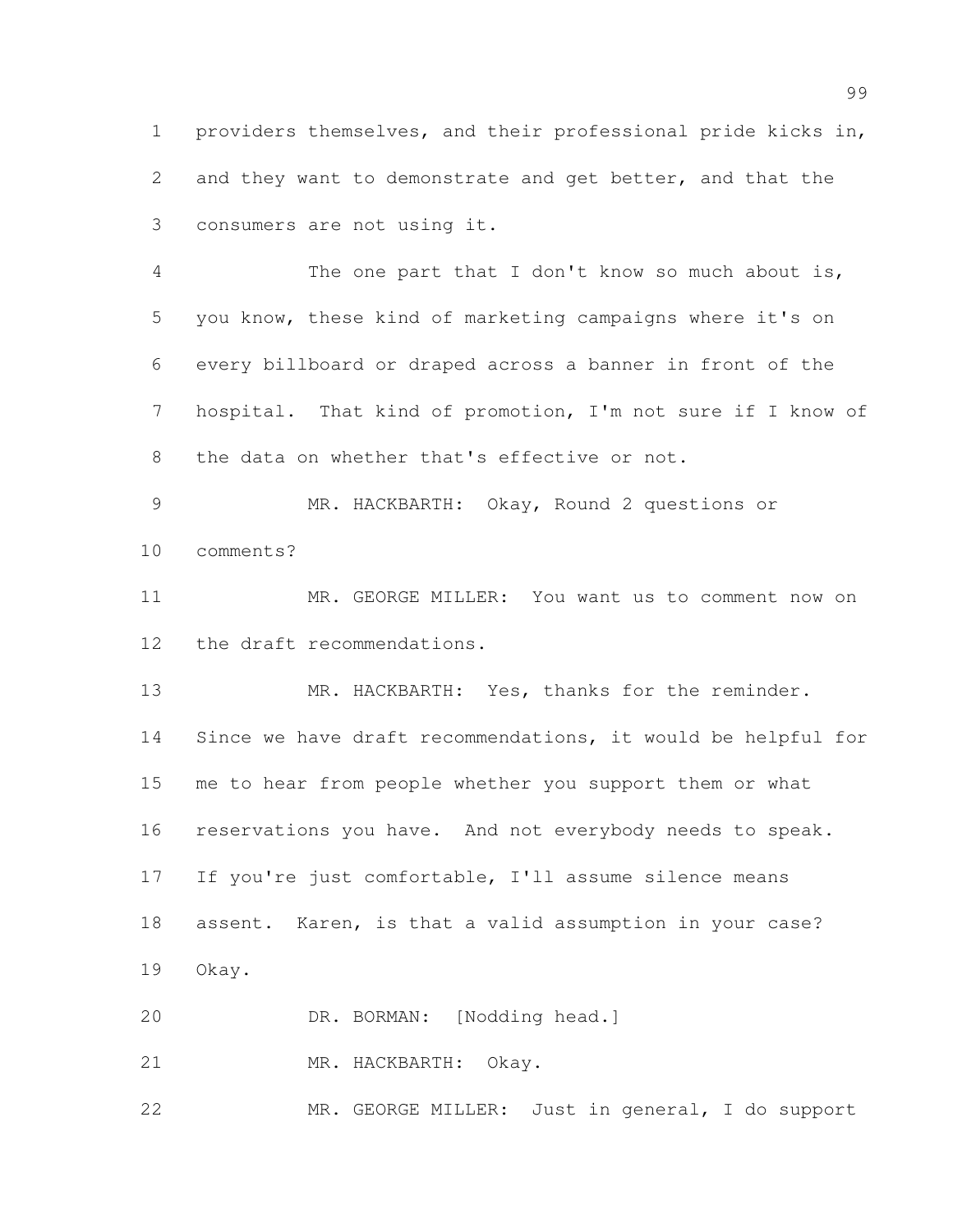all of the recommendations. I really like the direction 2 that they're going in, but I think Peter brought up an important question, and I just wanted to echo particularly about Draft Recommendation 1. One of the things we just have to be careful of is to make sure we hit the right targeted population and do it correctly, part of the philosophical discussion that you mentioned, just with that caution. Otherwise, I do support the draft recommendations. I'm particularly pleased that we're also trying to deal with disparities, and this does take a step in that direction. DR. BAICKER: I really like the tenor of the recommendations, and I also thought Nancy's point was important, to be thinking across silos as much as we can 14 flavor that in with the recommendations. 15 MR. GEORGE MILLER: Right. 16 DR. NAYLOR: I also really support them, but would recommend considering bundling them because I think focusing technical assistance -- if we end up with focusing technical assistance on low-performing providers without increasing competition and positioning those agents with technical assistance, you know, whatever, I think we won't have

accomplished as much. And so I don't know if this is even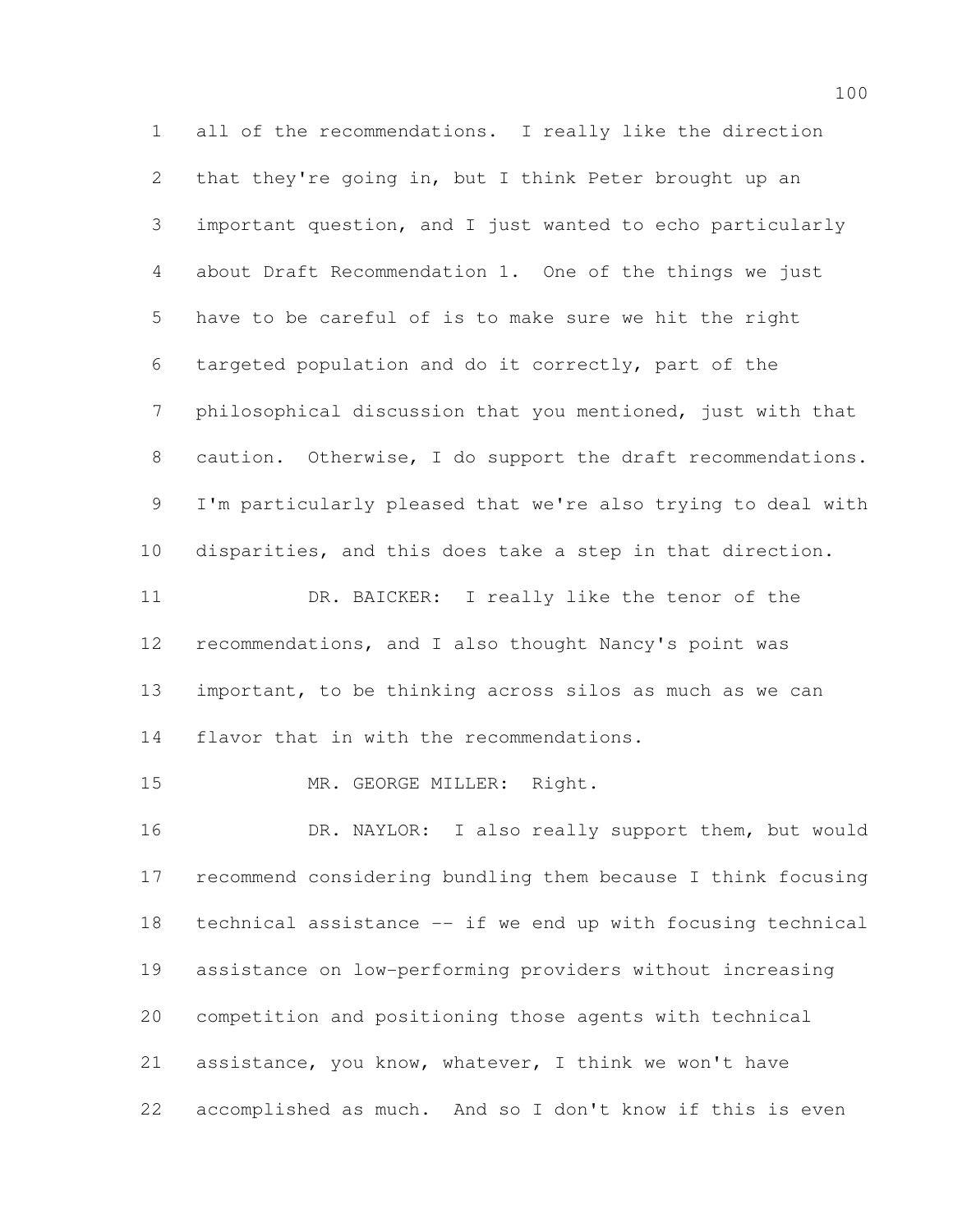possible, but I have some wording that would suggest

 combining 1, 2, and 3. And then number 5 I really like, but I also wonder is public recognition going to be enough. You know, is there a way to think about kind of these stretch performance expectations for which they get stretch -- not just kudos but real recognition and reward? And so that was just a consideration.

 MR. BUTLER: So I think we're being pretty bold in support. I think it's because we're not moving any money around.

11 [Laughter.]

 MR. BUTLER: Or not as much as we usually would. I'll make up for my Round 1 behavior and say I support the recommendations. I like them, with one exception. I think 5 I'd say two things about. One is that I think consumer- driven social media kinds of activities are going to trump all of these recognition things in terms of driving consumer behavior.

 Having said that, I would support the public recognition using the Hospital Compare. I think adding another set of metrics with one more scorecard for providers to chase at this point would not be a good thing. We've got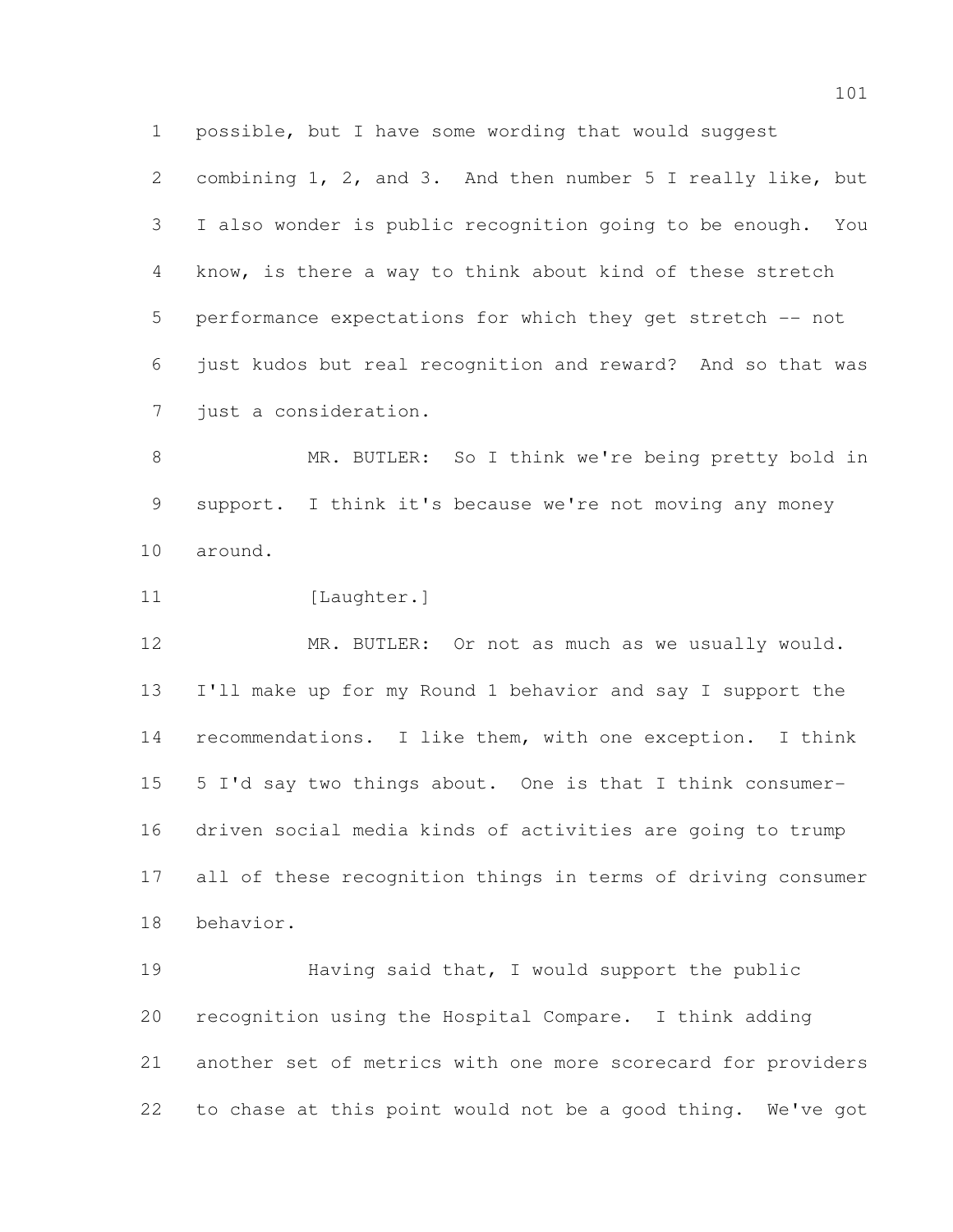enough set of things to run after, and I think that the value-based purchasing, which really starts this July, in effect -- because how we start performing against the measures on HCAHPS and the -- really starts the nine-month cycle or something. It's this July. You'd get far more bang out of your buck expanding that more quickly and putting more dollars at risk in terms of focus than simply adding an additional set of measures that would be publicly reported. So I don't support the addition of additional measures as part of the recognition system.

 MR. HACKBARTH: So let me just ask a question, Anne, about what you envision would happen. I guess I was assuming, maybe too quickly, that we wouldn't be talking about a whole different set of metrics, that we would be applying existing metrics to develop this designation. So, you know, the metrics in hospital value-based purchasing as 17 opposed to giving you another set of targets to shoot at, I'd say let's take those and use them to create the recognition program. Is that what you envision? MS. MUTTI: I understand what Peter's responding to because I was allowing for the possibility that you might want to have a recognition program that builds on Hospital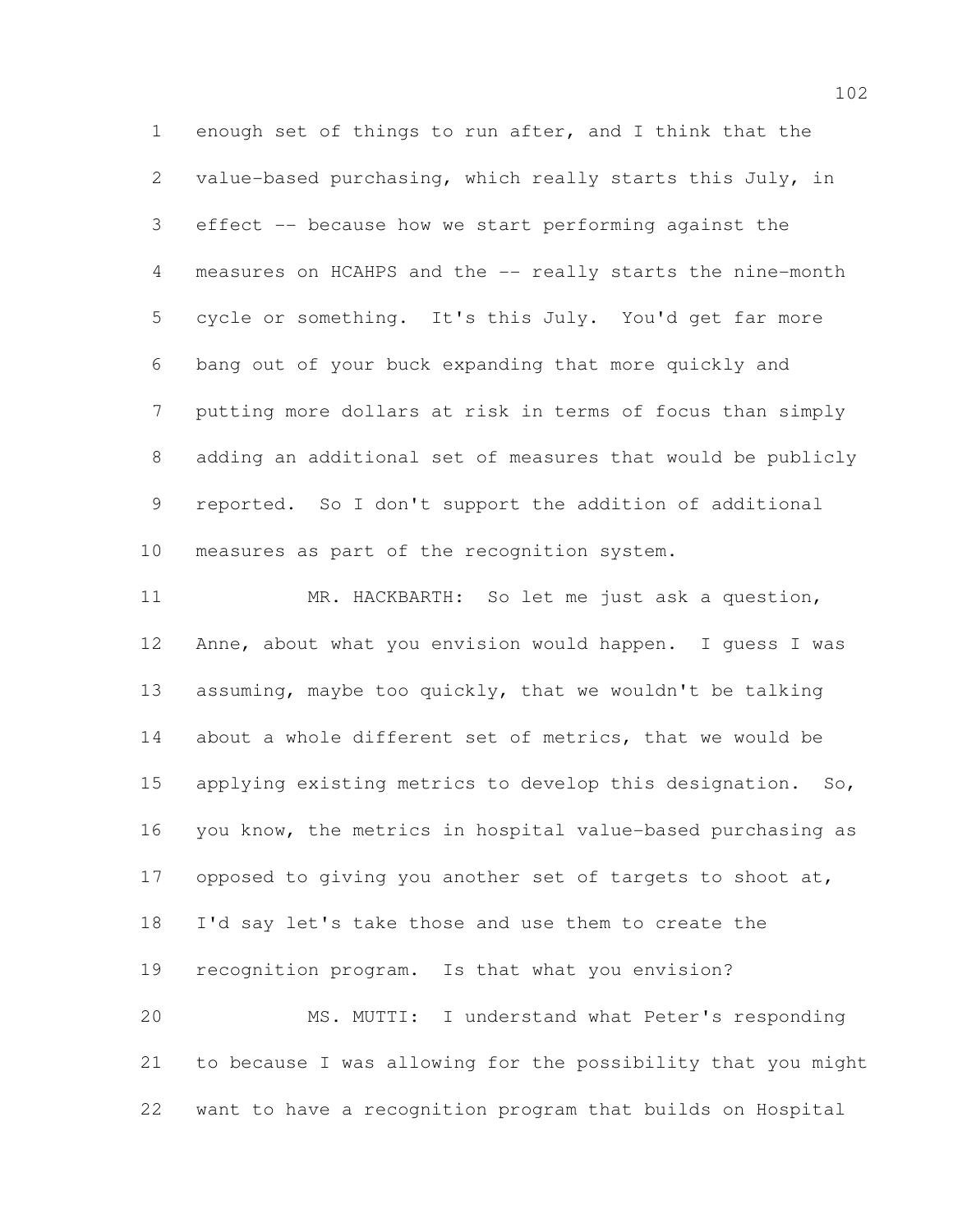Compare, but also picks up some of the things that we're going to get caught in in the survey, which might include the hand washing or the discharge planning. MR. HACKBARTH: Right, right. MS. MUTTI: You know, that kind of thing. MR. HACKBARTH: Got it. Yes. MS. MUTTI: But that was thrown open for discussion. MR. BUTLER: So I would rather have those kinds of things put right into the payment system when they're ready as opposed to being flagged. And then you might even change your mind whether those are important and when they're eventually put in the payment system. Meanwhile, we're -- but if you want to put big huge stars next to the Hospital Compare stuff so you highlight them in different ways above 16 and beyond just making -- that's fine. 17 MS. MUTTI: Yeah, a raw number or something. 18 MR. BUTLER: That's good. Can't hurt. 19 DR. KANE: I'm very supportive of the notion that, you know, we should more efficiently target these technical support resources. I think in defining performance, however, I would like to have at least Medicaid and Medicare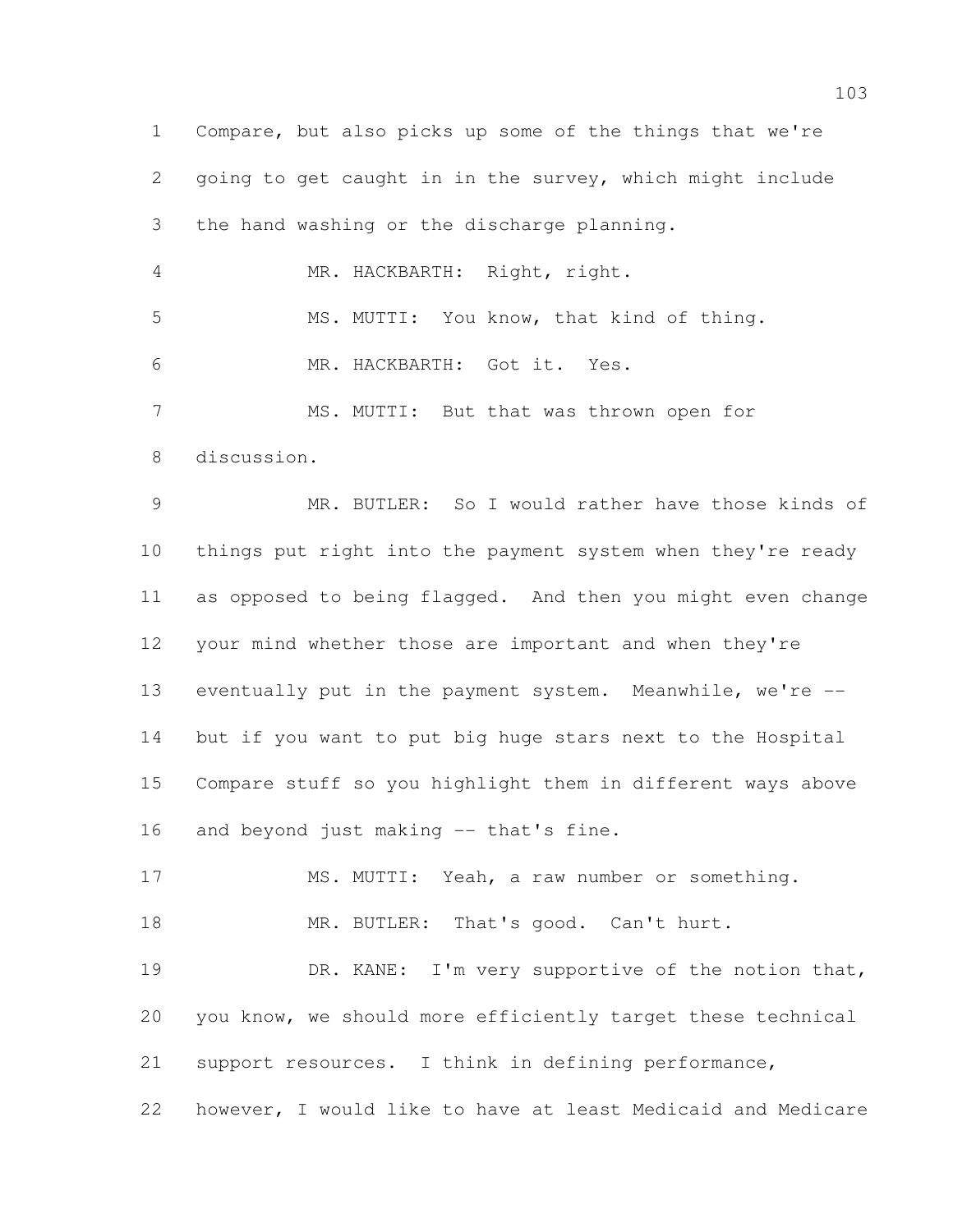metrics involved, not just Medicare alone, particularly so that you can pick up some of the communities I think that do serve lower-income and minority beneficiaries and have less Medicare but a lot of Medicaid and people who are more vulnerable. You know, if you're thinking these are really public resources, they should help public patients, both types.

8 I think on Recommendation 4 about sanctions, I'm 9 all for sanctions, but I think we should -- the one that said, you know, suspend or prohibit elective procedures, that makes me very nervous. That could really have a long- term negative financial impact. So maybe if you're going to 13 do something like that, you should try to have some modifier that whatever intermediate sanctions are there, are there to primarily address directly the poor performance but not generally damage the place financially just for the purpose of being, you know -- it shouldn't financially damage them because that could really damage an institution that's struggling. But certainly replacing the management and/or the board or not allowing performers who have very bad outcomes to continue to operate or whatever, that's okay. But I think generally you don't put things in there that are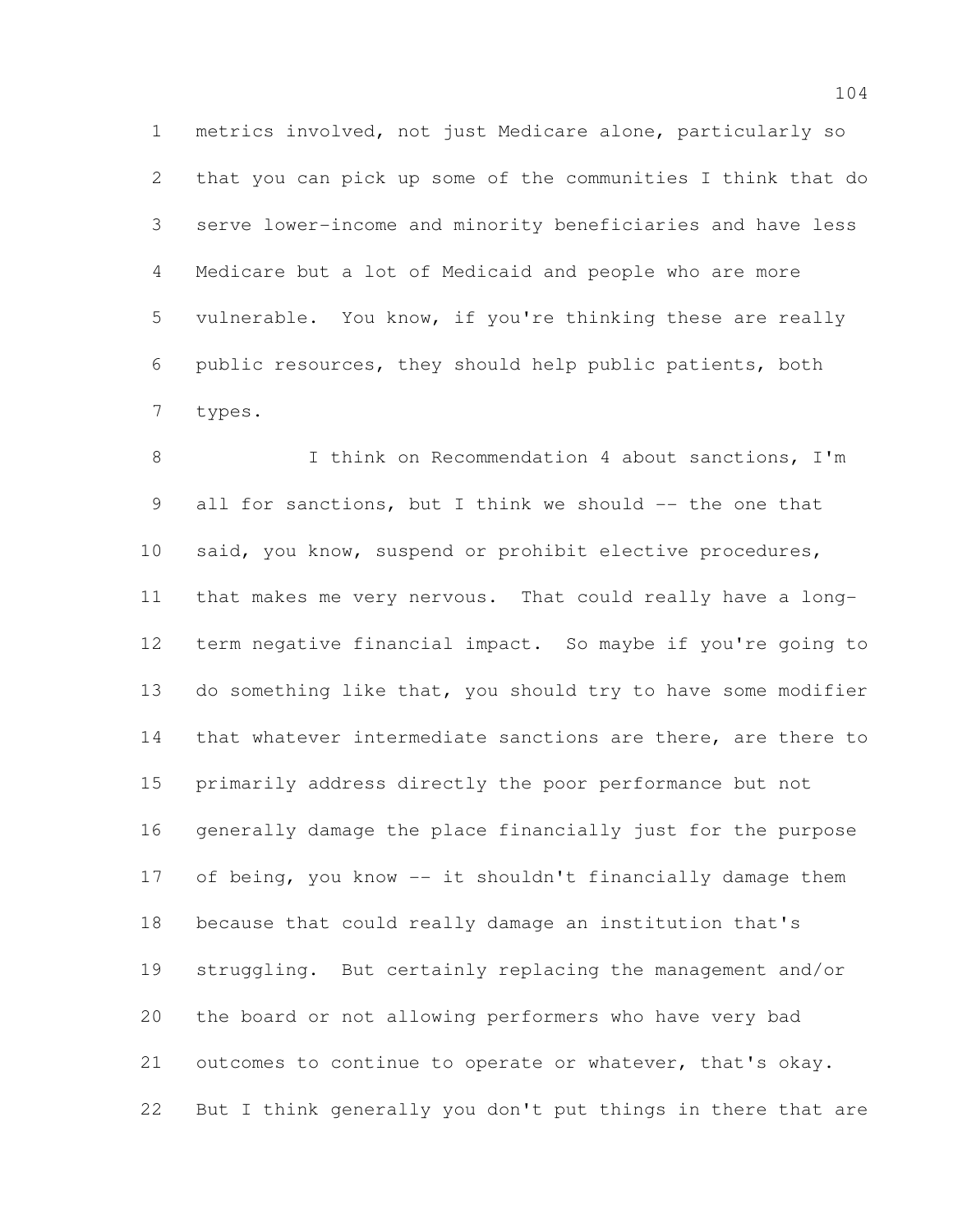going to really damage the long-term survivability of the institution. So, otherwise, I'm very supportive of all the recommendations.

 MR. HACKBARTH: A question about the Medicaid/Medicare issue. Are you suggesting that in evaluating performance we ought not just use Medicare data? Or are you suggesting that a different set of measures be used to reflect the issues in caring for the Medicaid as opposed to Medicare population?

 DR. KANE: Well, I think things like readmissions or hospital ER use, inappropriate hospital ER use, or ambulatory care center conditions, those kind -- I think you want to look at the low-income population in particular. That's where a lot of the poor performers might be located. And Medicare patients don't often use those providers. You know, if you look across the spectrum of where are the real safety net hospitals, Medicare is less than 10 percent sometimes. But there's a serious problem going on. Medicare patients do use them, but the much bigger groups are these other populations. And I think if you are going to define low performers just on Medicare definitions, you're going to miss a lot of the really lower performers, I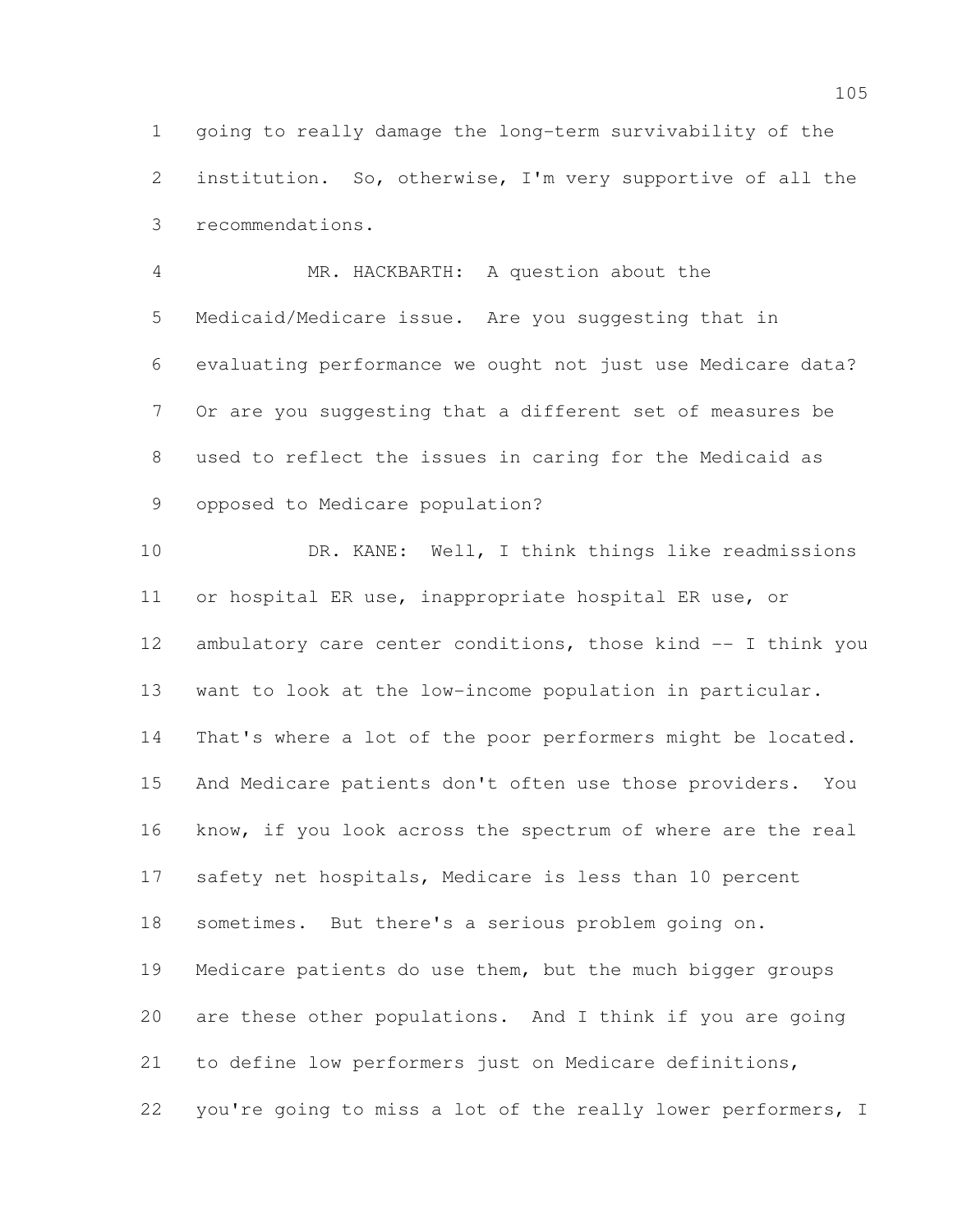think.

2 So I'm just saying if you could get -- and there are all-payer data sets and just pull out the Medicare and Medicaid -- MR. HACKBARTH: In some places, yeah. DR. KANE: In some places. And certainly this is another example where we should be sharing with Medicaid, 8 you know, their claims or whatever data they use to -- and put them together and say, okay, well, this particular neighborhood has terrible providers, and a lot of it it's going to be picked up because of the Medicaid data, not the Medicare data. MR. HACKBARTH: Okay. 14 DR. MARK MILLER: The only thing I would say is in

 the extreme, if somebody took your thought to the extreme, 16 you know, are we saying that this money would go to -- let's just pretend the hospital has no Medicare? Because then, you know, we've really just taken trust fund dollars and sent it off to a very different function. And the way I would try and square the reasonable question that you've raised is that there is this portion that is devoted to community, and certainly thinking about the community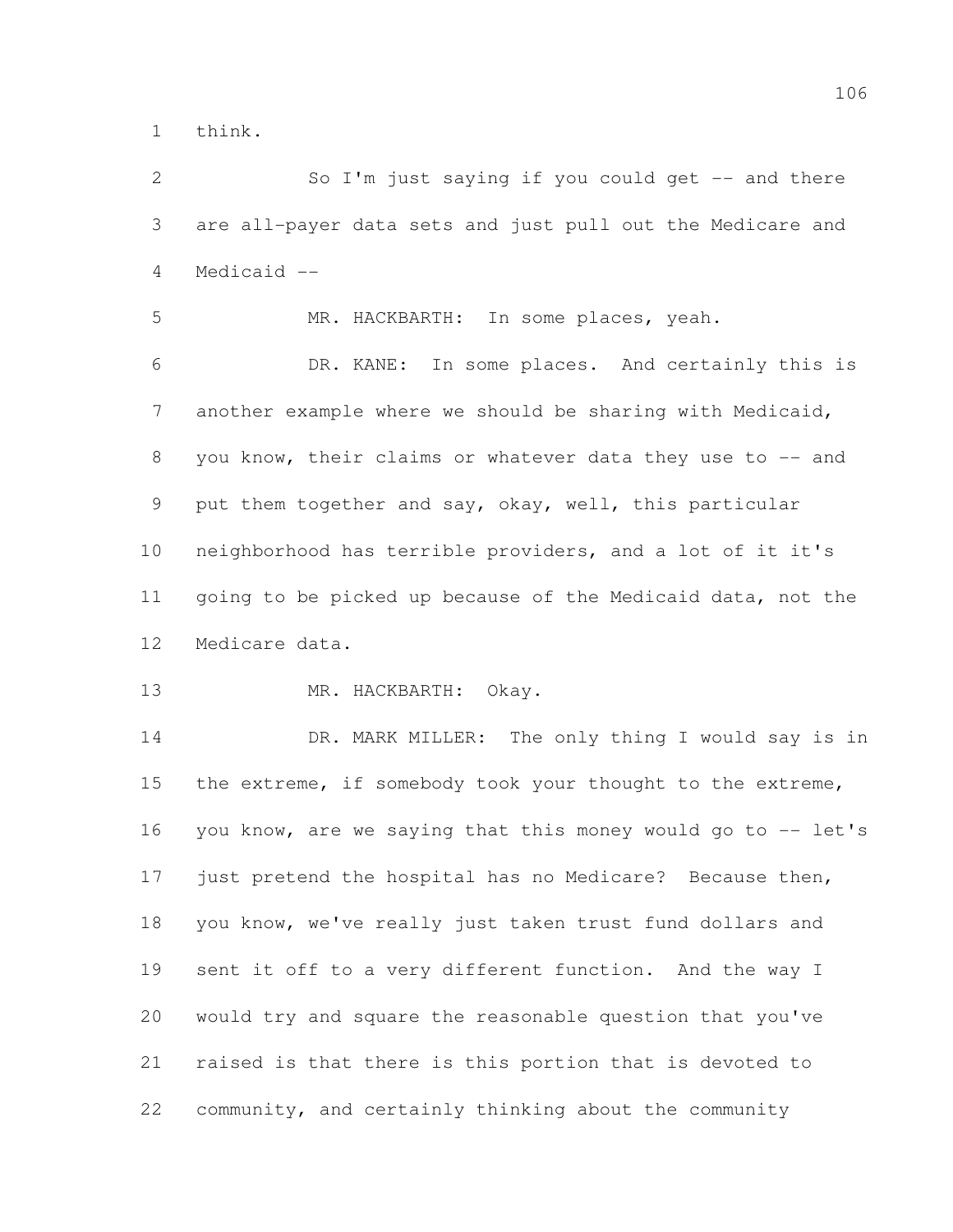broadly in that context I think makes sense. But in the extreme, if you're saying that this is driven off of, you know, uninsured, Medicaid, or those populations, you could be shipping dollars to a hospital that doesn't serve any Medicare. And then I think you've really taken this function and this money and the trust fund dollars and headed in a very different direction.

8 DR. KANE: I'm not suggesting no Medicare patients, but they are often not the 30 percent they usually are. They're much smaller. And they may be -- I mean, it may show up in the Medicare data, but I think it's more likely you're going to see poor performers when you look at the broader payer mix. It's the provider that's --

14 MR. HACKBARTH: Implicit is the premise that you might get different results for the small Medicare population in these safety net hospitals than you get in the Medicaid. And they could look fine on Medicare, but be -- 18 DR. KANE: [off microphone] Okay. They might be okay, but if you really look at the broader provider performance, they're really low-performing. And it could only help -- also, Medicare performance, you still always know -- you know, you're looking at three conditions. And I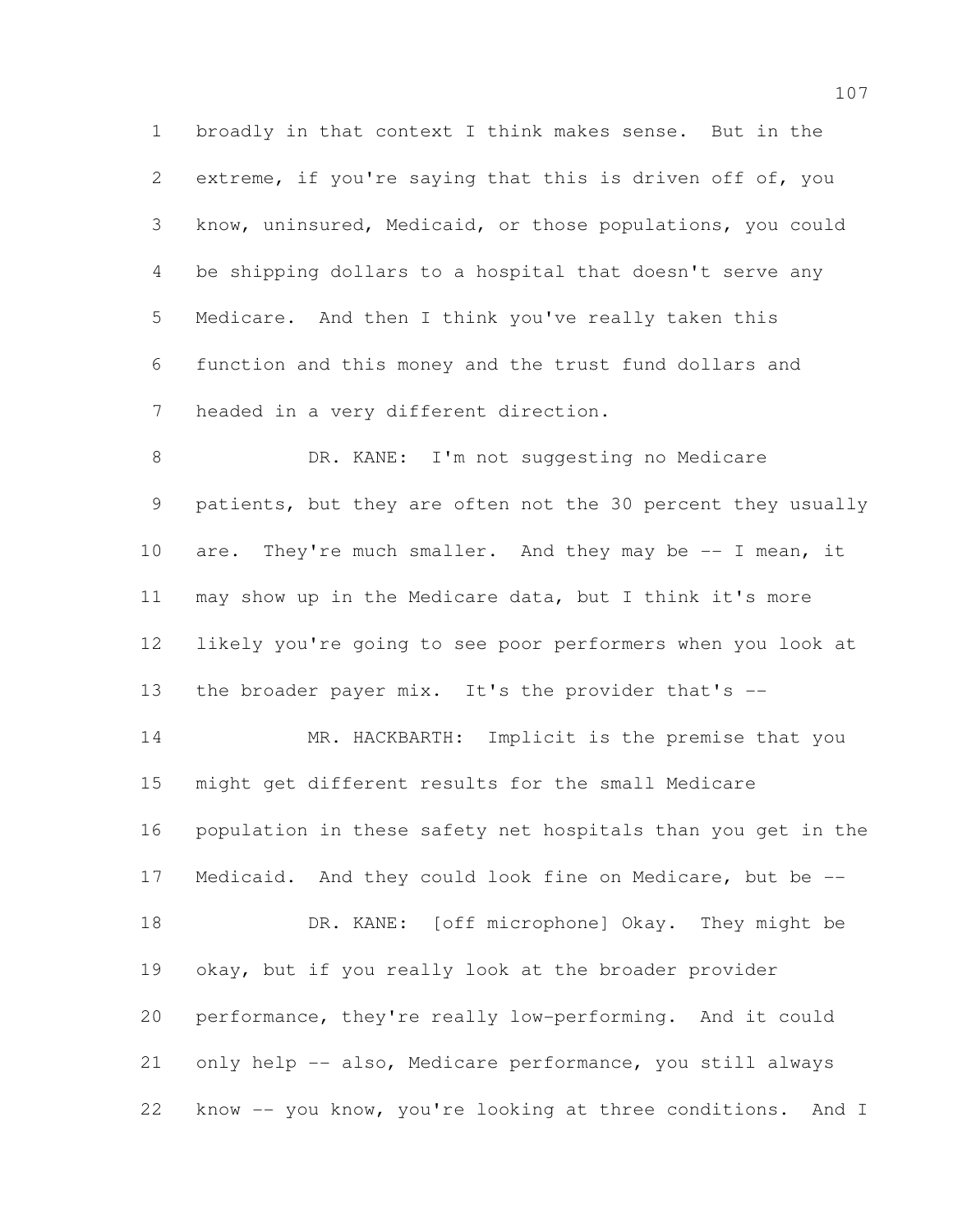think you might pick up more variability if you try to expand them a little bit through some of these other metrics. But I don't have the technical answer. MR. HACKBARTH: Yes. DR. CASTELLANOS: In the context of Medicare's role of motivating and supporting quality care, I'd like to go in a little different direction, and I recognize there's a tremendous threat to me to get tarred and feathered by the medical profession. But I'm going to take Bob Berenson's approach. I'm going to call a spade a spade. 11 [Laughter.] DR. CASTELLANOS: I'm going to call a spade a spade, and sometimes I'm going to call it a shovel. The question here is, if you remember, in the November panel discussion with Chris and Bob Wachter, they had a great quality and outcome thing, and the question I asked them was -- there was no discussion on appropriateness, and Bob Wachter's answer was, "You're right." And we've talked about clinically appropriate guidelines, and I've kicked this can down the road for so long, I would really like to try to see if we continue to kick it and do something.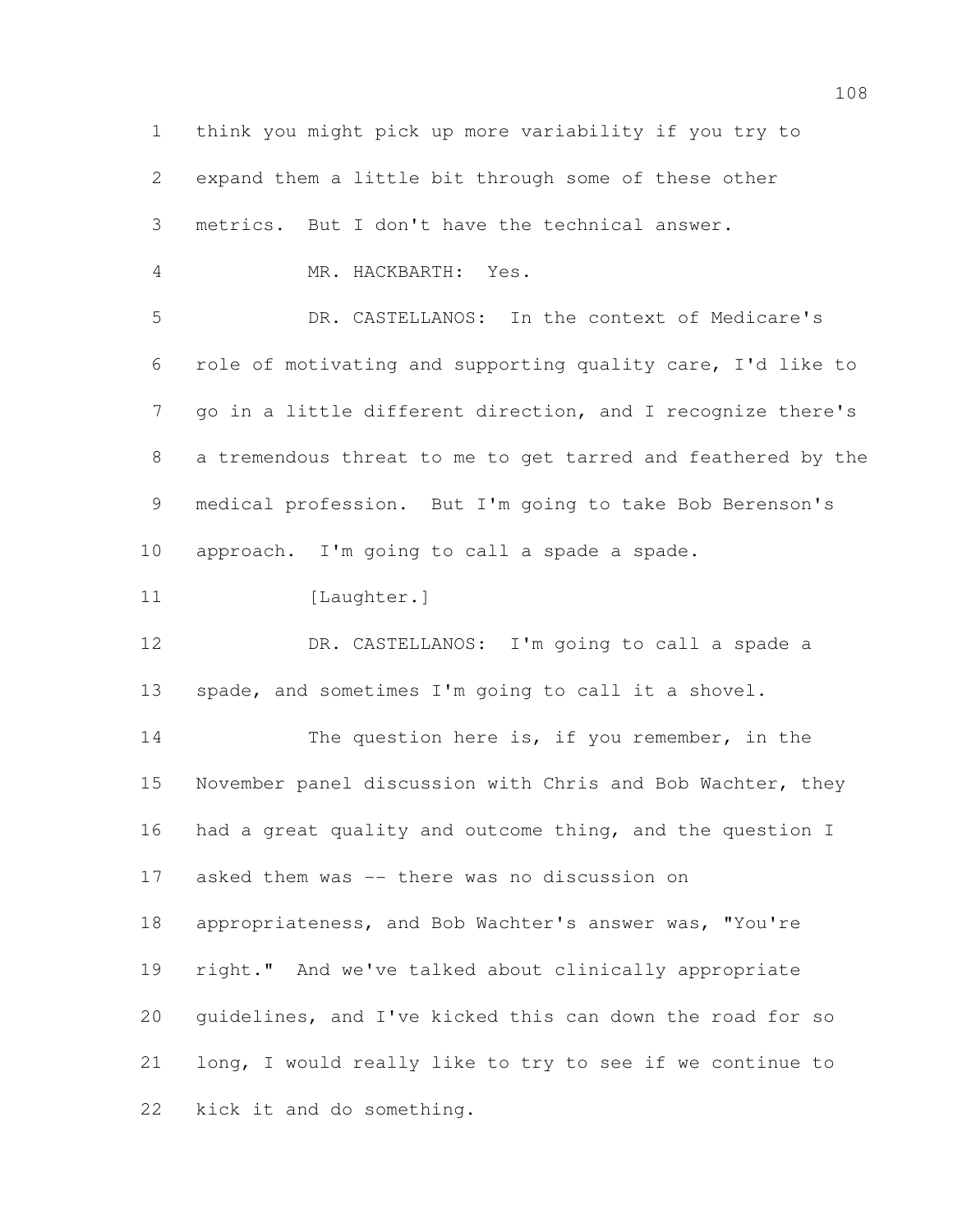What do I mean by clinical appropriate guidelines? Well, Nancy brought up a subject yesterday. She said the cyberknife for prostate cancer. It's a very appropriate treatment. There's good quality. There's not a lot of data on it. But is it appropriate to treat everybody that way? No. Sometimes we treat it just by observation, and sometimes, as you and I talked yesterday, IMRT, but there's a lot -- and what the societies need is help in developing appropriateness criteria.

10 I can tell you, I've had discussions with my society on it, and it was very interesting. I had a very pretty negative approach by the physician community on the Health Policy Council, but the staff of the Health Policy Council came back to me and said, you know, you're right. We can use some help. We can use help getting the data. We can use help developing some of these criteria.

 Now, I recognize it's going to cause a lot of uncomfortableness in the medical community, but we really need to start looking at appropriateness. What's appropriate?

 You know, here we're starting to talk about comparative effectiveness and stuff like that, and I would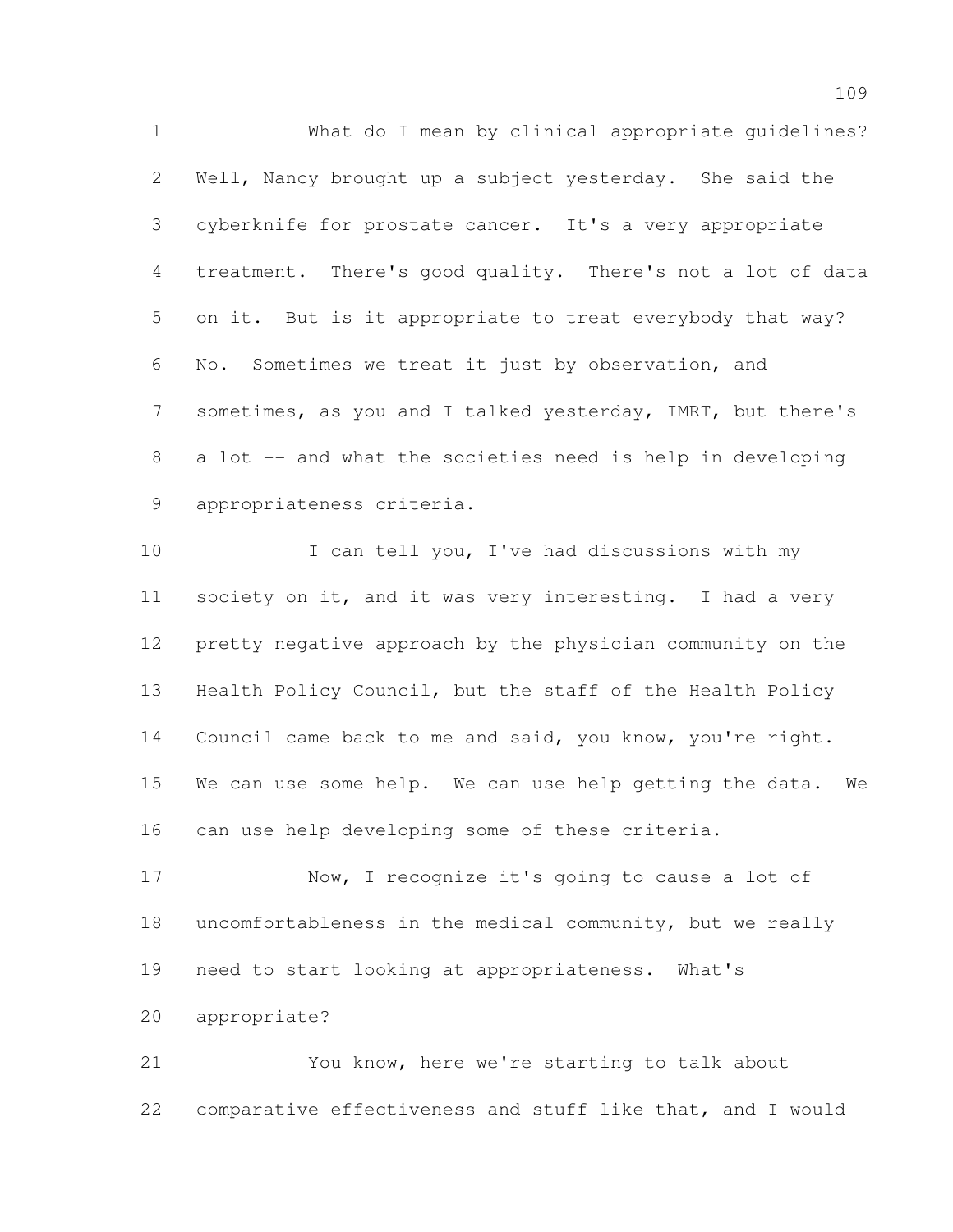like to see where perhaps not with the QIOs but perhaps with AHRQ or PCPI where there's money set aside for societies who are willing and able to go ahead and recognize maybe we do have a problem with appropriateness criteria.

 Now, how vulnerable is that? Well, our society said that. I had a very brief talk with Karen about this two months ago, and as she was walking out the door, she said, well, you know, that's something that maybe general surgery would be interested in, and I talked to the AMA, and they've had other societies come to them asking for help in doing this.

 So instead of continuing to kick this can down the road, I would like to try to see if we can somehow establish a role in motivating and supporting development of appropriateness criteria.

 MR. HACKBARTH: I think Ron is making a good point that maybe our title is too broad for this. There are a lot of things beyond QIOs that Medicare can do to motivate and support quality improvement, and I'm with you, Ron. I would consider issues of appropriateness quality issues as well as cost issues. And so we may need to think about how we title this, but also some of the text that leads into the QIO-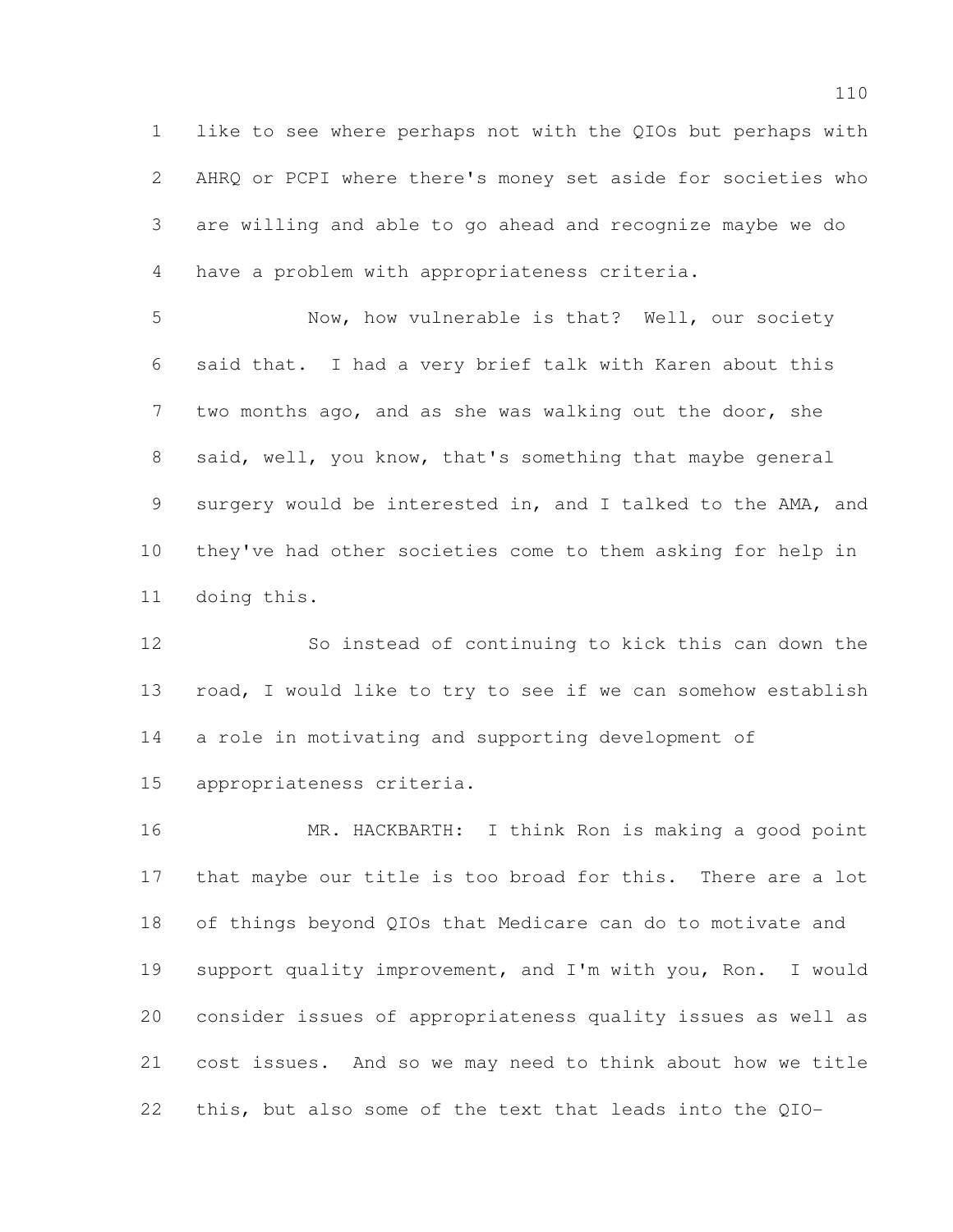specific discussion to make the point that the quality issue really is broader than what we're talking about here. It covers issues in payment policy. It covers issues -- you know, I think an important thing that the government is starting to do to support the development of guidelines is the investment in comparative effectiveness research, a huge investment that will provide raw material, hopefully, to inform evidence-based guidelines.

 So I think to get into the guidelines issue, appropriateness issue in this particular chapter would take it in a whole new direction, and so I'd like to see us, you know, narrow the title, do some appropriate lead-in to suggest that there are many other issues in quality than 14 just this. But this chapter is focusing on QIOs. And, you know, let's talk about the appropriateness issue in a different place, and let's you and I talk about how to take that up.

 MR. KUHN: A couple quick things here. One, to kind of revisit the issue of COPs, and I think we're missing an opportunity by not putting forward a recommendation in this area. And I've shared before with the Commission that a number of the COPs right now continue to reinforce the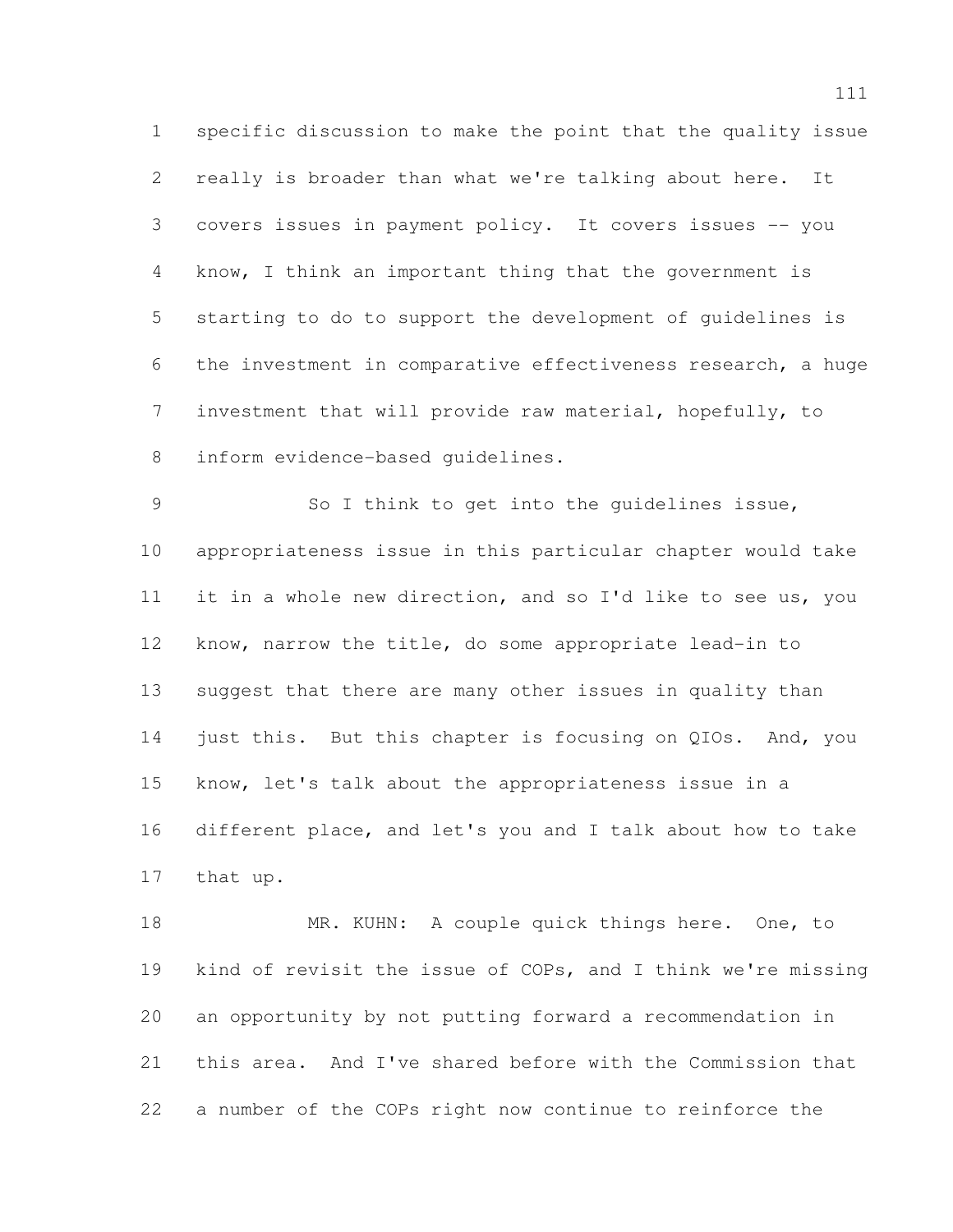silos that we have in health care out there. I've talked about ones dealing with discharge planning, for example, right now where you need to report it within 30 days, and how is that going to fully support a 30-day readmission policy as we go forward.

 I've heard of ones recently dealing with drug dispensing in hospitals, where you need to dispense the drug within 30 minutes, and so hospitals, in order to deal with adverse drug events, issues like that, have started to buy new technology, these carts that help in the dispensing to try to get it down to zero defects. The interesting thing about those carts is that they time and date stamp when the drug is dispensed, and if it's 31 minutes, hospitals across the country are now being written up as violating the COPs as a result of that. So what nurses are doing, they're 16 doing the work-arounds. They're opening the carts, they're 17 taking the drugs out, which could lead to safety issues as we go forward.

 So I think the COPs are in bad shape, and I'd like to see us think about a recommendation where we would perhaps ask the Secretary to evaluate -- you know, do a pretty thoughtful evaluation of the COPs and think about an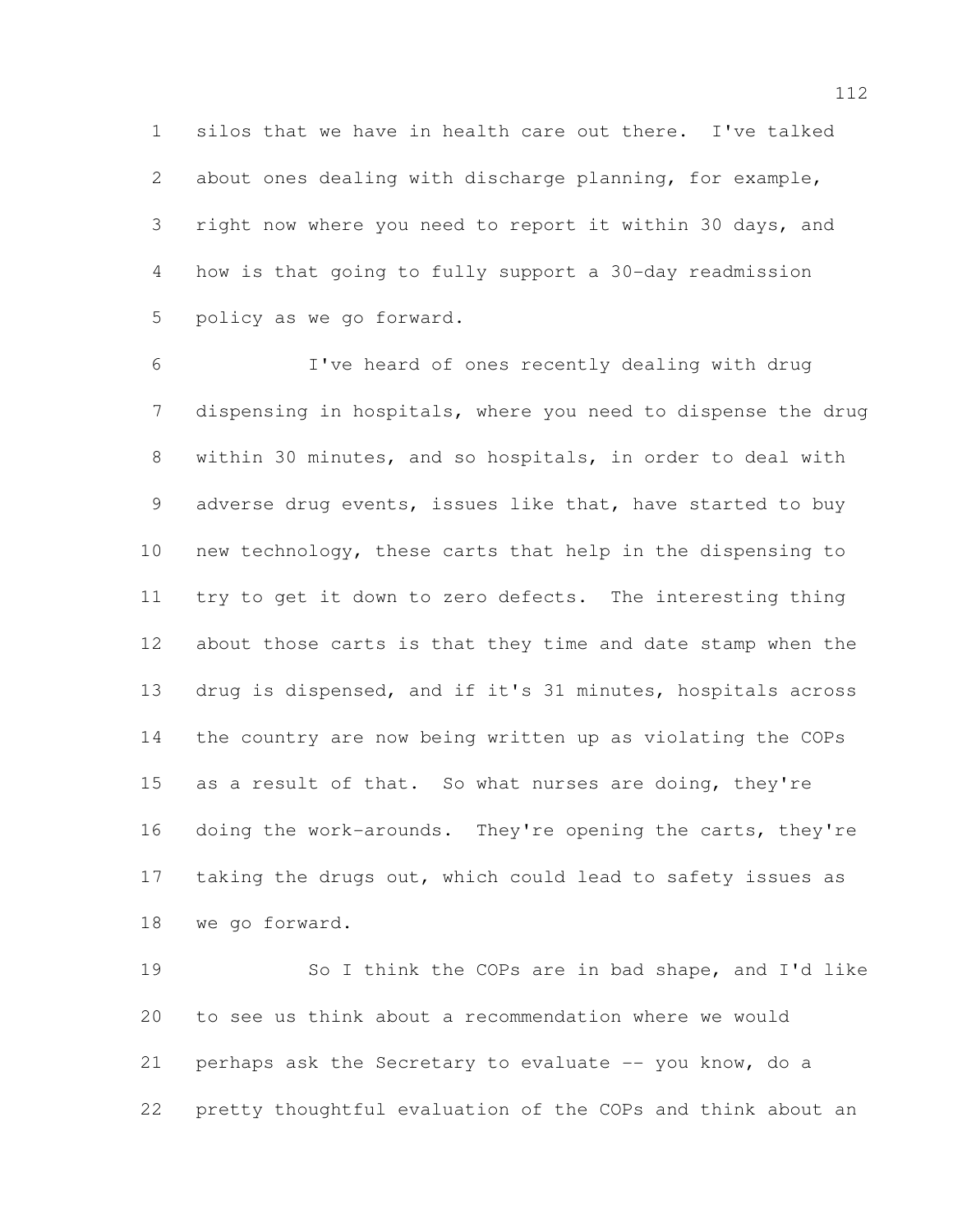ongoing effort to update those to meet the new standards of care plus to really support the new payment delivery models that are coming forward. I think that's a troubling area that I'd like to see us go back and look at.

 On the other recommendations, I think the first three make a lot of sense. I think the fact that we will strengthen -- I think we'll strengthen the process through 8 those, and I think those work very well.

 On the issue of enforcement, I'm kind of torn on this one, and when Anne kind of described it in terms of kind of the intermediate sanction opportunities -- because as everybody in health care knows, that's kind of a death penalty. You know, there's no chance for intermediate sanctions, and I think even CMS and surveyors struggle with that because they see a violation but it doesn't warrant kicking someone out of the program. But that's the only option they have.

18 So when you kind of described it that way, it made sense to me. But when I see the recommendation, it doesn't translate that way in terms of what I thought we were trying to achieve there. And the reason I'm a little troubled by 22 this and I want to think about it more, Glenn, is the fact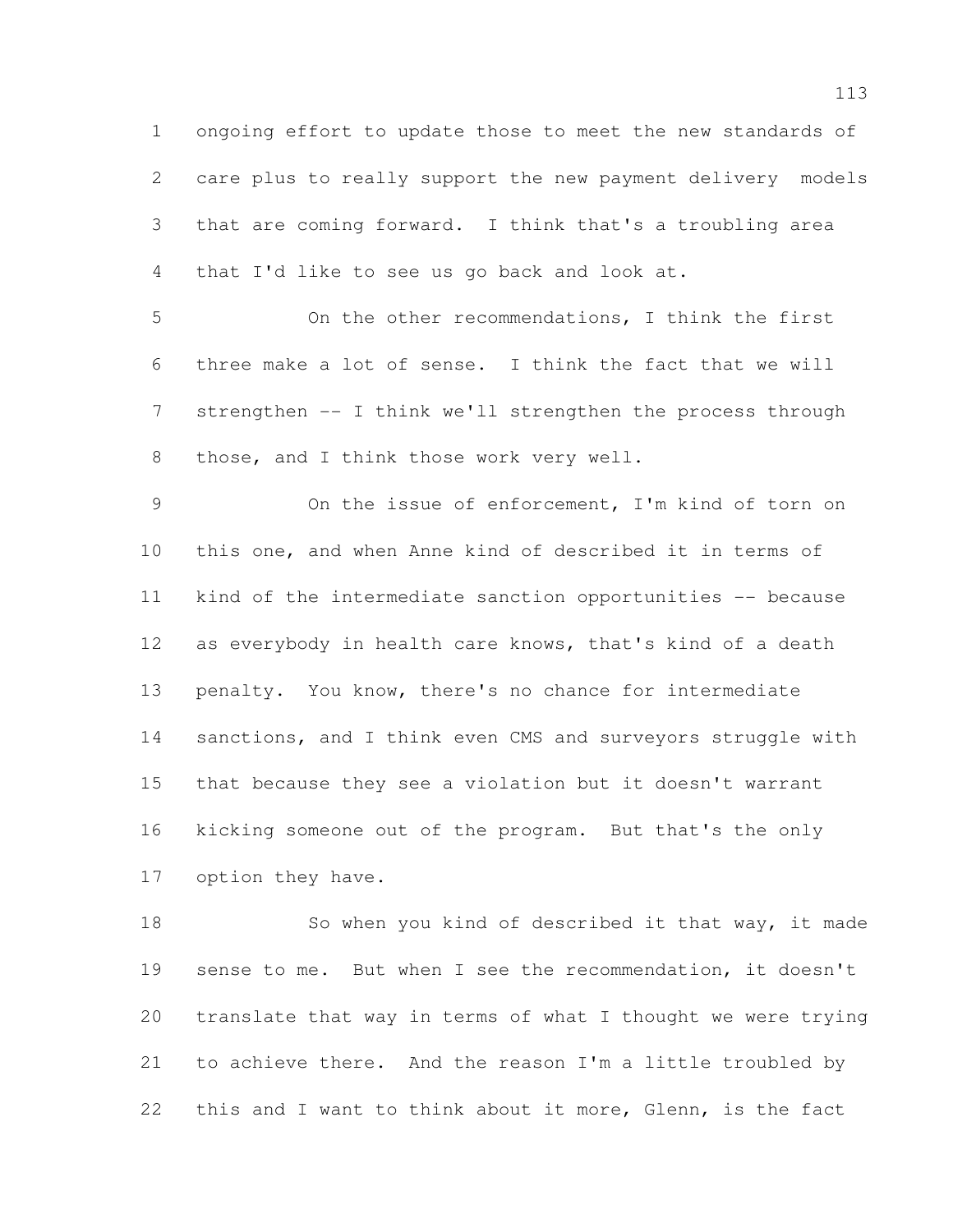that if you look at what's in PPACA now, there are some new payment issues, whether it's readmissions, hospital-acquires conditions, things like that, where there are going to be payment penalties now as a result of that. And the way those payment penalties work, it just kind of hits the lower quartile of certain providers out there. And some people are very concerned that that might be a self-fulfilling prophecy here that these providers are going to continue to get dinged in terms of their payments and are they going to be able to catch up. And then if you layer a sanction on top of that, are we just driving them to the bottom on a regular basis? So I'd like to kind of think that one through a little bit more. And the fact that the Joint Commission has had a tiered process for so long, I kind of want to understand how these sanctions will interact with the new payment policies, which will be putting penalties on there as well. And will that help support that effort or will that continue to drive people to the bottom? I don't know. I want to think that through. 20 Then, finally on the -- I'm sorry.

 MR. HACKBARTH: On that issue, Herb, what I hear you saying is that in some ways with the new payment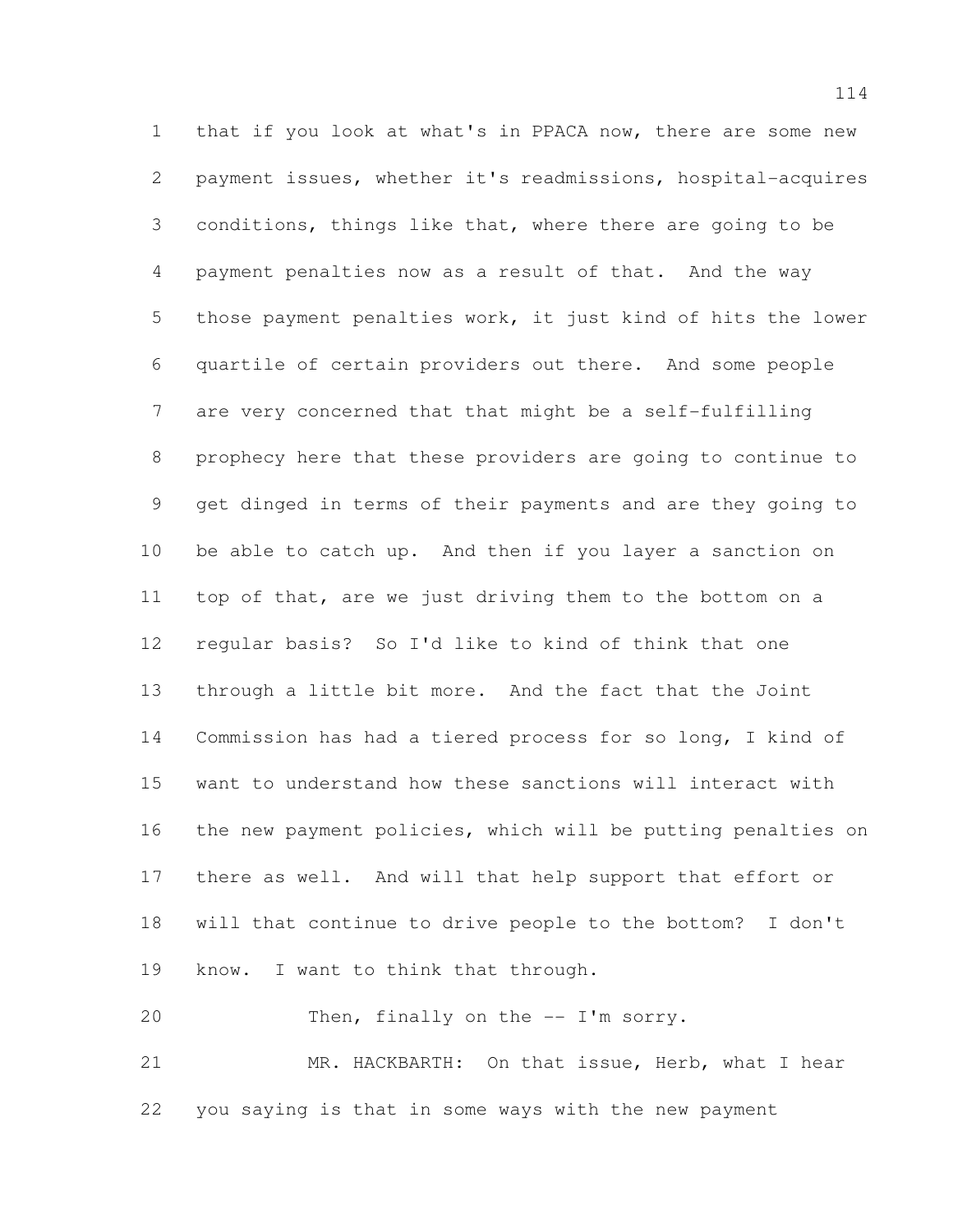policies and financial consequences to poor performance on certain measures, there is, in fact, a type of intermediate sanction already.

 MR. KUHN: Already as a result of that. I think the payment policies do drive that, and so that's why I'm wondering if this is more towards low performers, or is it something to give CMS a more robust tool kit in order to do 8 gradations that are out there.

 MR. HACKBARTH: Yeah. Now, one issue is that 10 although, as you say, PPACA started down this path, they're very focused on particular problems, like surgical infection rates and readmissions as opposed to broader quality problems.

14 MR. KUHN: Right.

15 DR. MARK MILLER: You know, I think the way these things come together -- and I do see -- just divorce the thought for a second of do the payment policies effectively capture the intermediate sanction thought. Just let me hold that aside for a second.

 I think the thinking here works like this: There is a recognition in PPACA that there were certain penalties for certain kinds of, you know, readmissions, hospital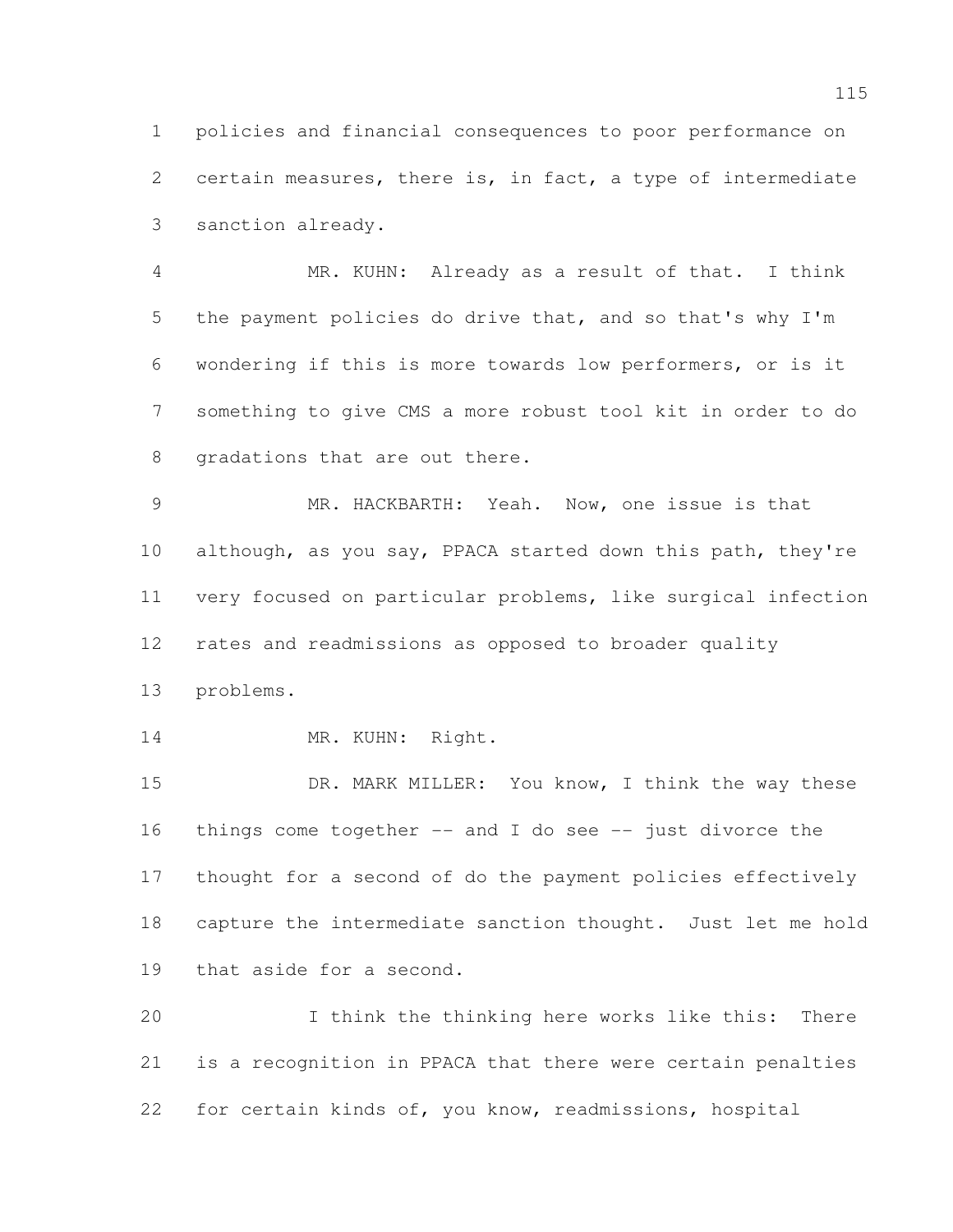acquired, and a concern that if a provider is driven into the basement and stuck in the basement with those penalties. And that's in a sense what I think motivated a lot of this, this notion of focus the resources on those providers, give them a renewed flexibility to go after their specific problems in some measured way, you know, time-limited way. 7 And then if they can't turn the operation around, then maybe that is an indication of a problem, and I think that's where the intermediate sanction thought comes in. But you're not bouncing the person entirely from the program, but the notion of trying to graduate them through it.

 But I think some of the motivation was specifically to keep a provider or give at least a provider who might end up in the basement and not ever able to get out of the basement the chance to come up. And I think that's why it's focused on the low performers and trying to put the money right in their lap and saying find the problems that are driving you into the basement, work with an array of providers. At least that was some of the thinking.

21 But, nonetheless, you've made the point that there is an overlap here between some of the payment policy and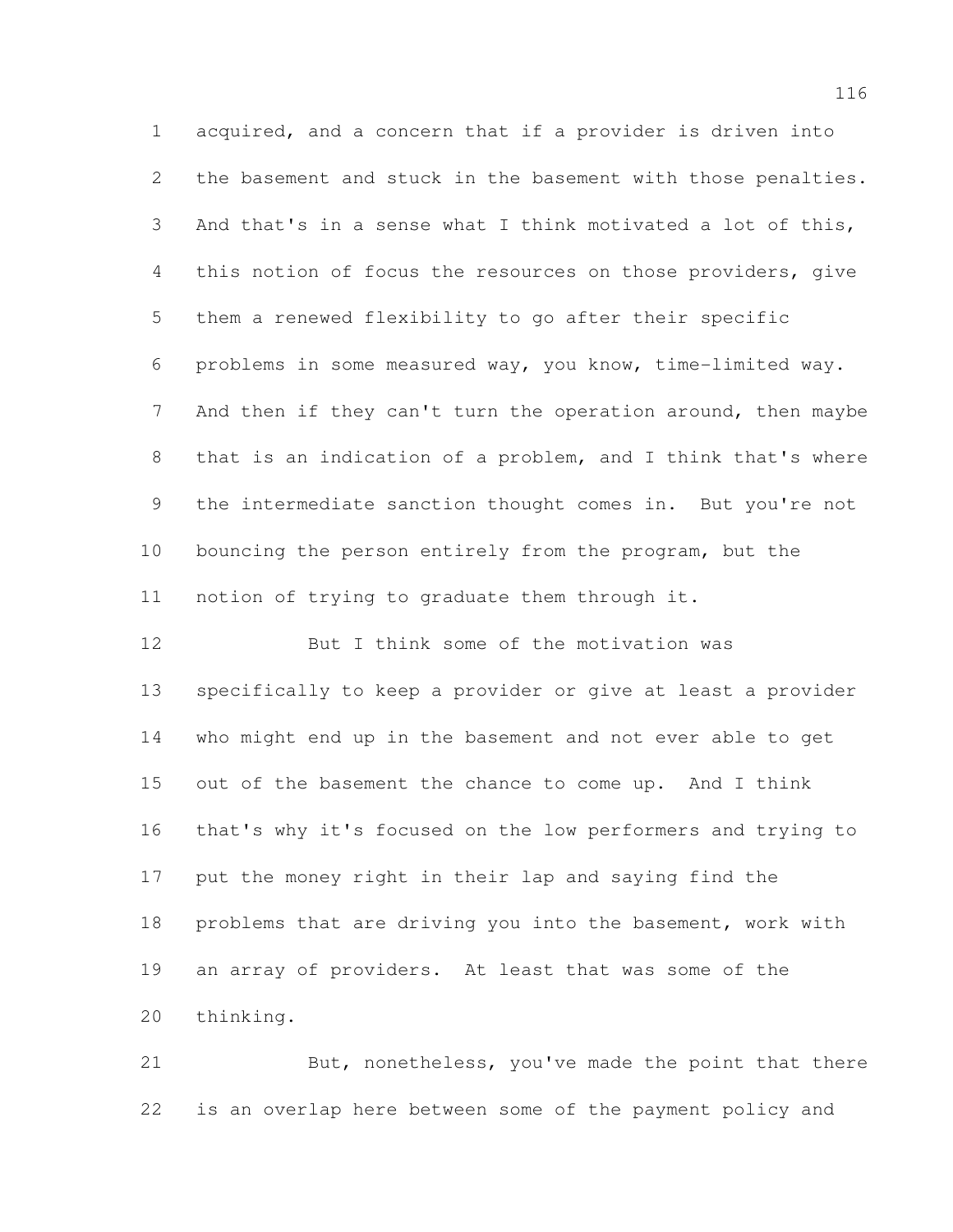intermediate sanction, and we can at least think that through.

 MR. KUHN: That's helpful, Mark, both what you and Glenn shared helped.

 DR. MARK MILLER: Sorry it went long. MR. KUHN: Finally, on the high performers, I'm just curious. It makes sense to me. I think we all know it will probably, you know, help the outdoor advertising industry in terms of more billboards and things like that. But I'm curious right now. Within the Medicare program, you've got a star rating system for skilled nursing facilities, a five-star rating system. You have a five-star 13 rating system for MA plans. In fact, as part of PPACA, that star rating system now is triggering a bonus payment to MA plans. So it has been in effect already within the Medicare program. Has it been an effective tool? You know, how does this differentiate from what Medicare is already doing now is kind of my thought on that one.

 DR. BERENSON: First, let me just address Ron's issue, and I will protect you with the medical profession. 21 I think, as I said yesterday, that the lack of -- the inability to address appropriateness is to me the Achilles'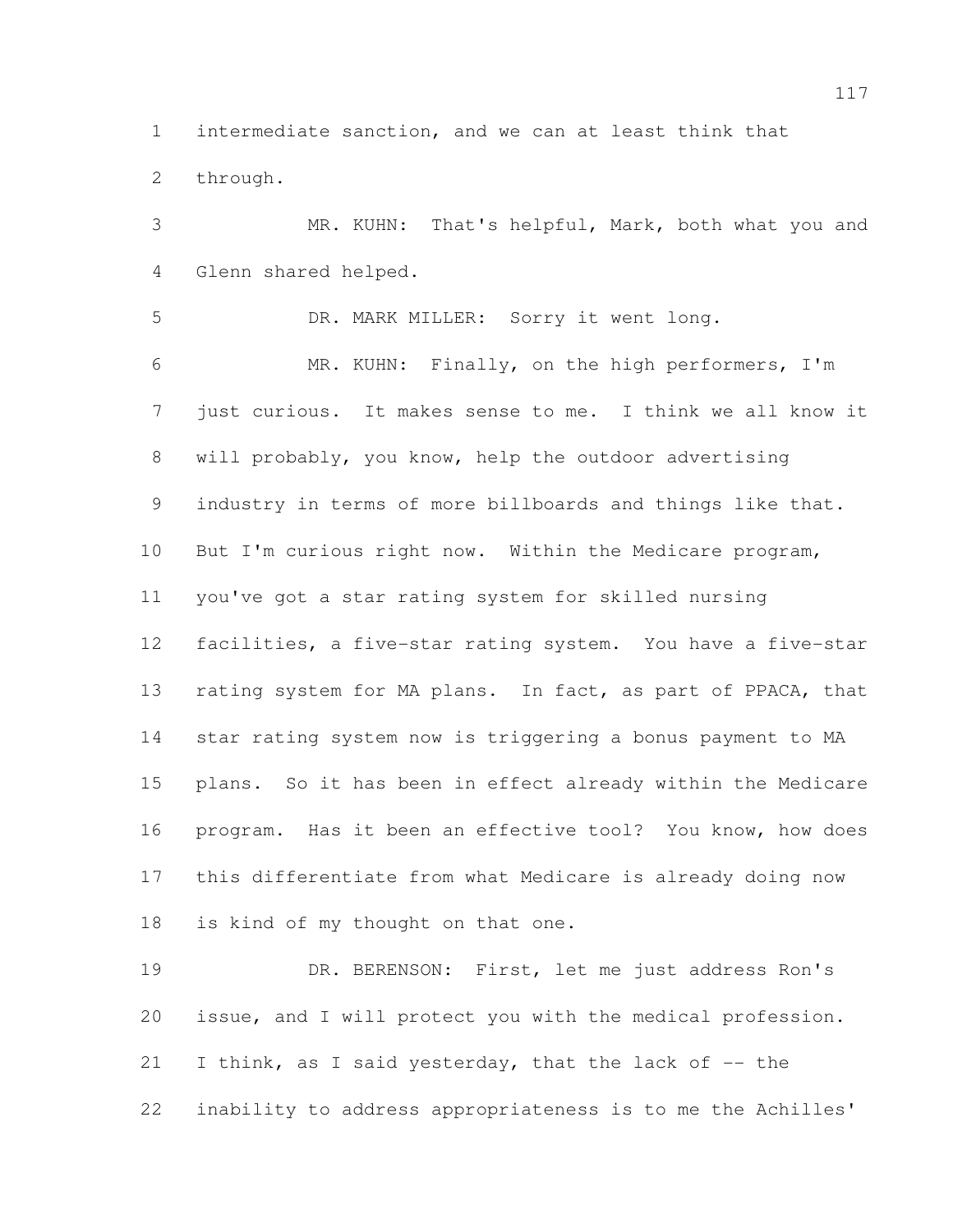heel of episode-based payments, and we need to work on it. I think it belongs on a different timeline and a different context, but it's very important and I think it's something we should take up. And so we may need some title issues here.

 I wanted to pick up just where Herb had left off on the last recommendation. I had a different notion, especially in the slide when you talked about superior quality, that it would be something more like an award given to one, maybe even one but maybe a couple of organizations a year, as prestigious award. Part of my thinking is that I actually don't think that performance measures that are currently in use and, in my view likely to be in use for the foreseeable future capture more than a relatively small part of an institution's commitment to quality. And we do, as Herb said, have -- it's part of the sort of momentum is that we are going to have ratings and we'll see how that affects 18 public behavior. I mean, that's part of the system anyway. So my idea -- and this is just off the top -- was that -- what's the name of that award that people strive for? 21 DR. KANE: Baldrige.

DR. BERENSON: Baldrige, yes. The Baldrige Award.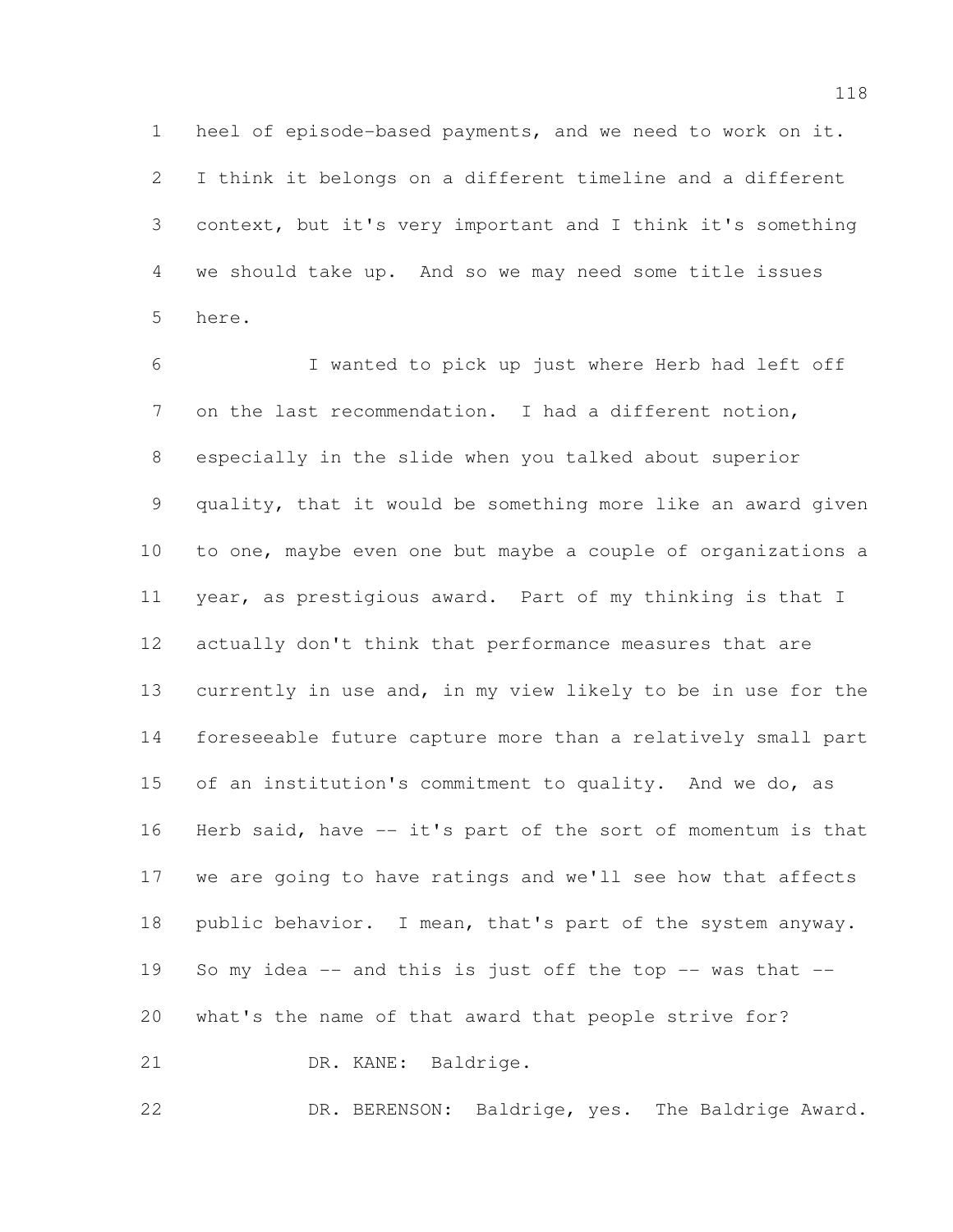It would be some kind of equivalent of that which actually, I think, organizations would probably apply for and tell a review panel what they are doing. They clearly have to meet the high levels on the performance metrics, but in addition, they present their sort of institutional commitment that captures culture and leadership and management, and the two are not mutually exclusive by any means. But I wonder whether we should give some thought to that kind of an approach as well.

 So, you know, obviously it's in the interest of organizations to win that award. They have media around them. That's something that's not awarded to a hundred or a few hundred organizations. And you can one year pick the one that's about care coordination across silos and say -- and, again, I don't know if it should be one or it should be ten, but something really superior that goes beyond just using performance metrics. And I agree with Peter. We don't just want to create a whole new set of performance metrics because I don't think that gets us where we want to go.

 MR. HACKBARTH: That's helpful. It's a way of distinguishing.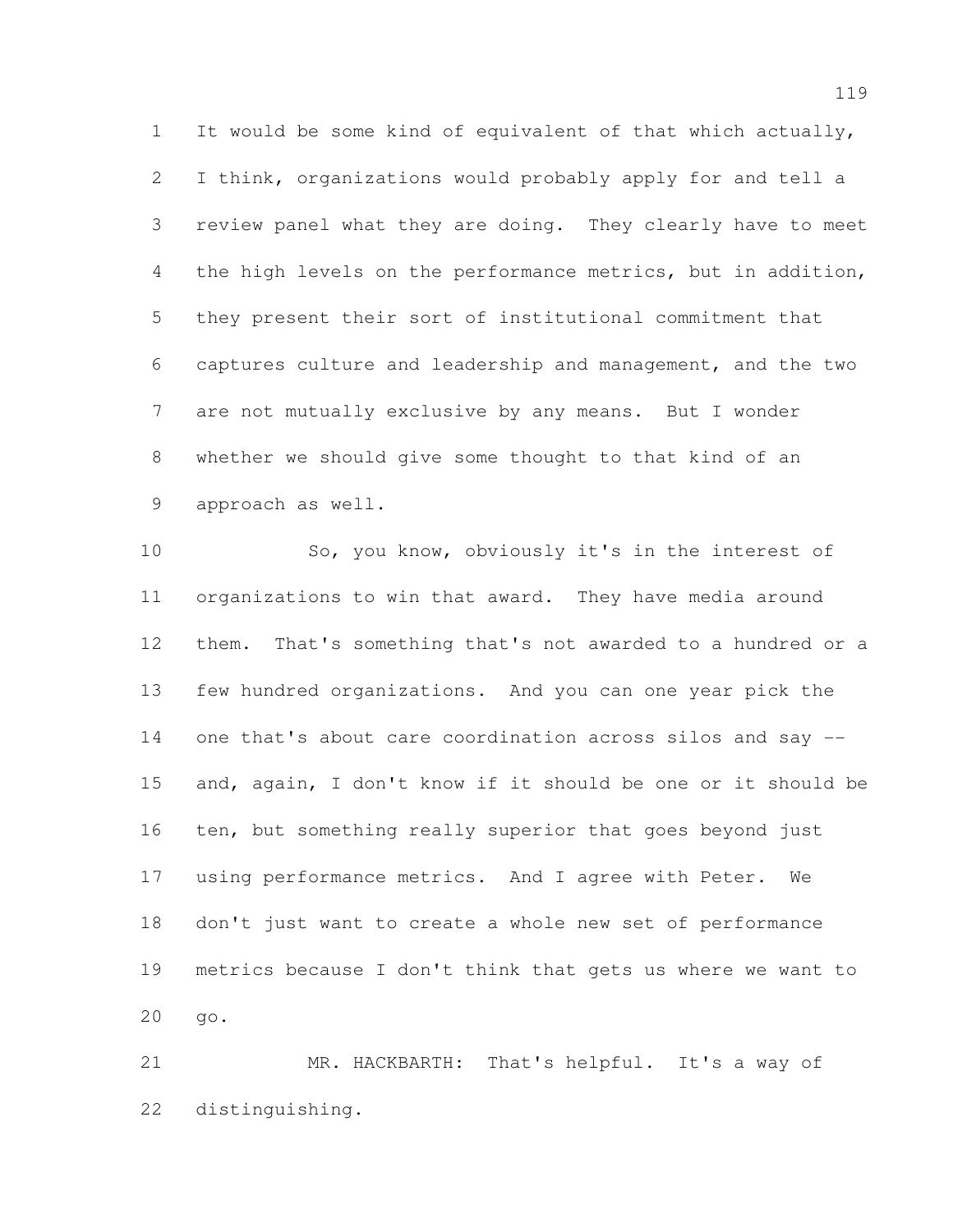MS. HANSEN: I just want to say first off thanks to Anne for the chapter. I think you wove in a lot of the previous work, and some of the issues of safety with our presenters this last fall.

 I am very supportive of the direction of the proposals, and I appreciate the focus on kind of the high- risk performers who don't want to necessarily, of course, be in that category, but oftentimes are in that circumstance with comments made by other folks on the other side of the table.

 My one concern from another dimension of the fourth recommendation relative to the punitive side is that 13 oftentimes people who are already at the bottom, the ability to get up, so to speak, takes not just a small amount of time. It's a huge change because there are many variables that aren't easily just controlled by having a board look 17 at, you know, their performance and all.

 So I just wanted to be cautious about the unintended kind of potential consequence -- I think maybe Herb said, you know, it almost becomes a way to get 21 reinforced at the bottom, even though the intent was really, frankly, the opposite, because there's enough work that's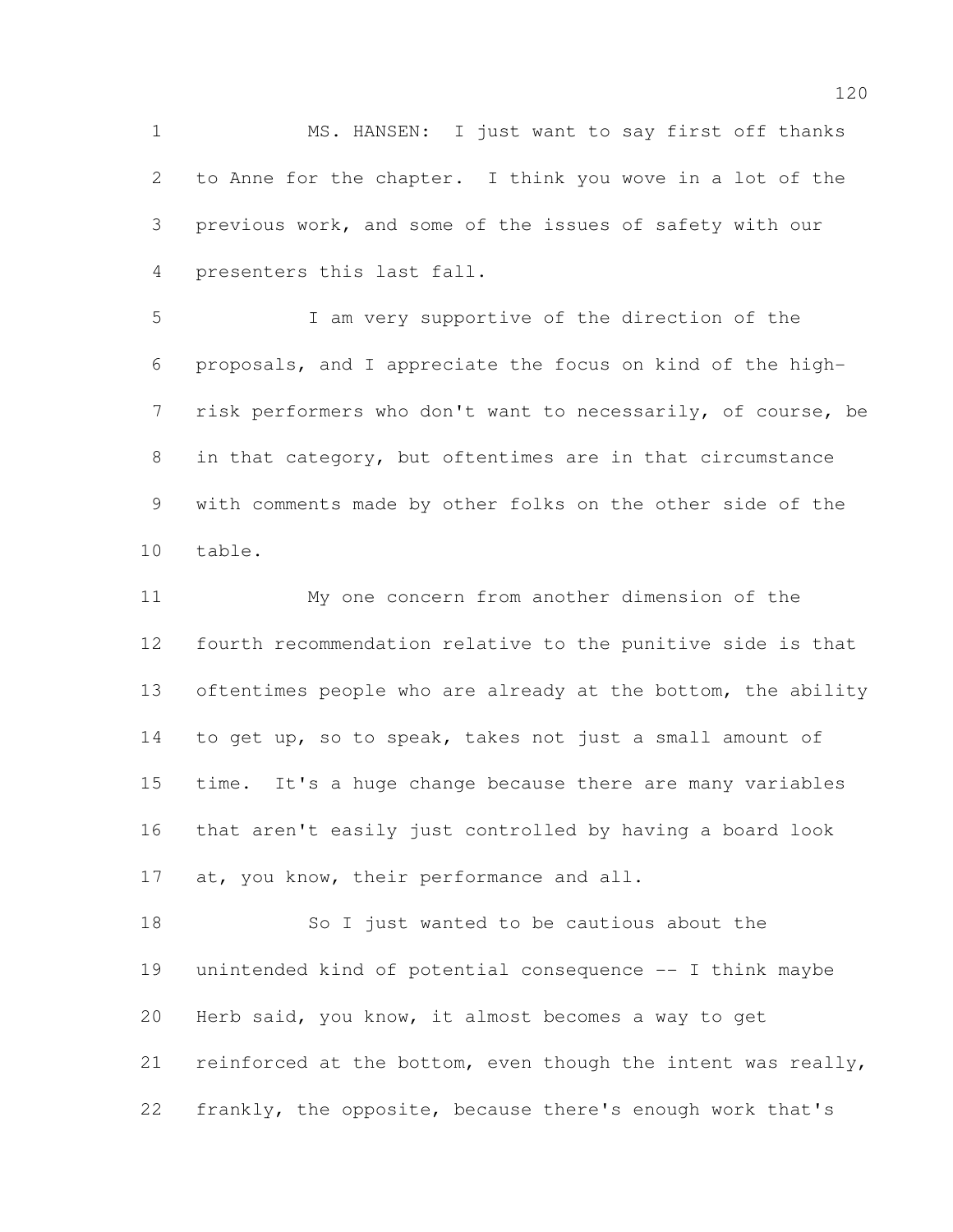gone ahead. The National Academy of Social Insurance just spoke about how health disparities persist despite the fact that people have coverage under Medicare. So, you know, it's not so straightforward as a performance improvement program. So I just wanted to make sure that that group getting assistance will actually get a risk-adjusted consideration of how it gets to move along the line of improvement. So it's certain considerations of that crowd, because oftentimes the absolute safety net of a given community would some degree of Medicare population, but they tend to always get a rough piece of this.

 The other point of information that I know the American Hospital Association has had some work in this whole area of disparities moving along, and they have renamed its committee Equity of Care Committee. That's going to be focused specifically on closing the gap of 17 disparities. So there is some work, I think, by the AHA to deal with this. But, again, good intention, support this, especially with the more high risk population, and getting it from providers who will understand the nature of the issues of improvement that are not mainstream issues. DR. STUART: I strongly support the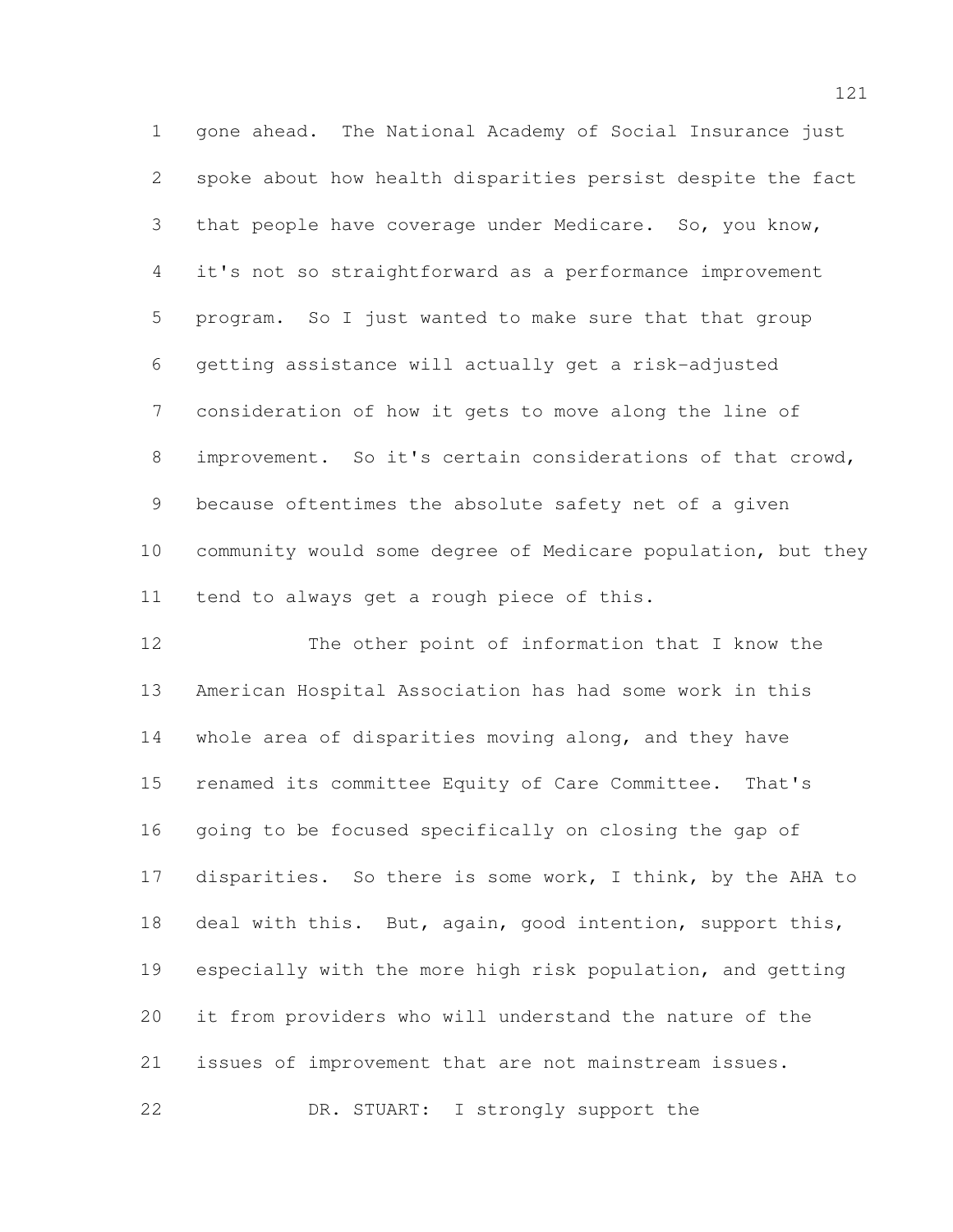recommendations, and I think this chapter deserves a five-star rating.

3 [Laughter.]

 DR. STUART: And there are a couple of things that I'd add. I think that this is touched upon every Commissioner's interest. I think we're all interested in this, and so there's a sense of kind of piling on to make sure that our particular interests are covered here. And one way that we might be able to address that is maybe the title is something, but I think it would also be useful to have a schematic that says, okay, well, here are the things in this large domain that we're going to focus upon here 13 that we think are important, and we want you to keep those 14 things in mind as we go through this and not be distracted, 15 but not to suggest that we are, in fact, ignoring the others. It's just that we are going to be signaling that those are going to be picked up at another point in time. The other thing that I think is a bit awkward about this chapter is the fact that we've got these three

 major reports that are going to be coming from CMS, and on the one hand, obviously we're not a toady for CMS. We're an independent agency and, you know, we say what we think. On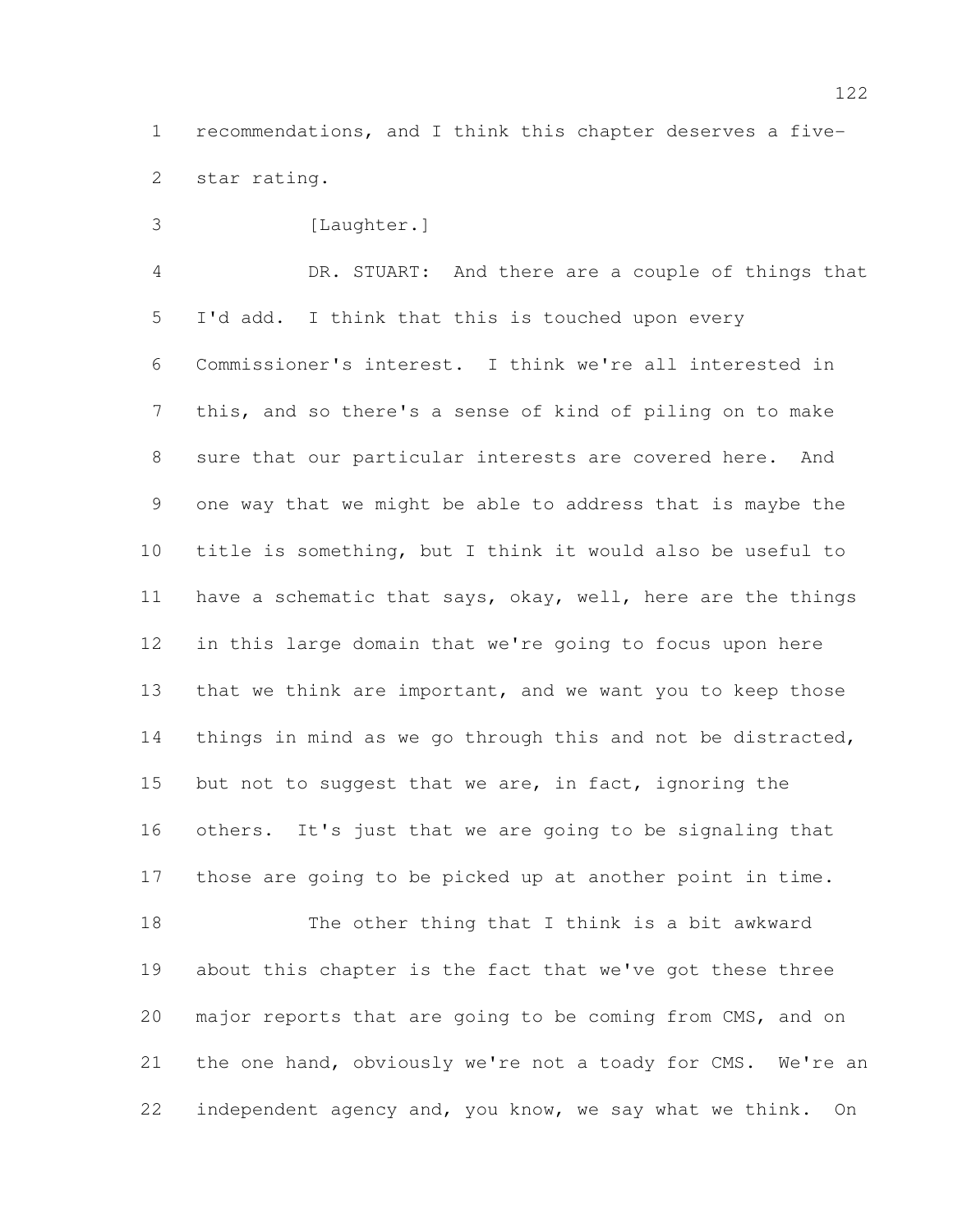the other hand, there's a real opportunity here if there are things that we agree with to support those and to double -- you know, to give a strong appreciation for what CMS is 4 doing. And so I'm thinking that over the next -- well, we've got about six weeks between now and the next meeting. And to the extent that any of these reports are released, if you could make those available to the Commissioners, I think that would be really helpful. And if it turns out that maybe there's something that we would even want to postpone a formal vote on or at least to consider after the April meeting but before -- and I recognize the timelines are tough here on publication, but at least to do whatever we can in our power to make sure that we are building upon the strengths that we perceive when they come out in these reports.

 MR. HACKBARTH: Our time is short, not just 17 because the April meeting isn't all that far away, but also because of production issues that we have.

 Having said that, you know, I will talk to Don and make sure that we're not at cross, or if we are at cross purposes that you folks know that when we talk about what 22 the areas of agreement and disagreement might be, and then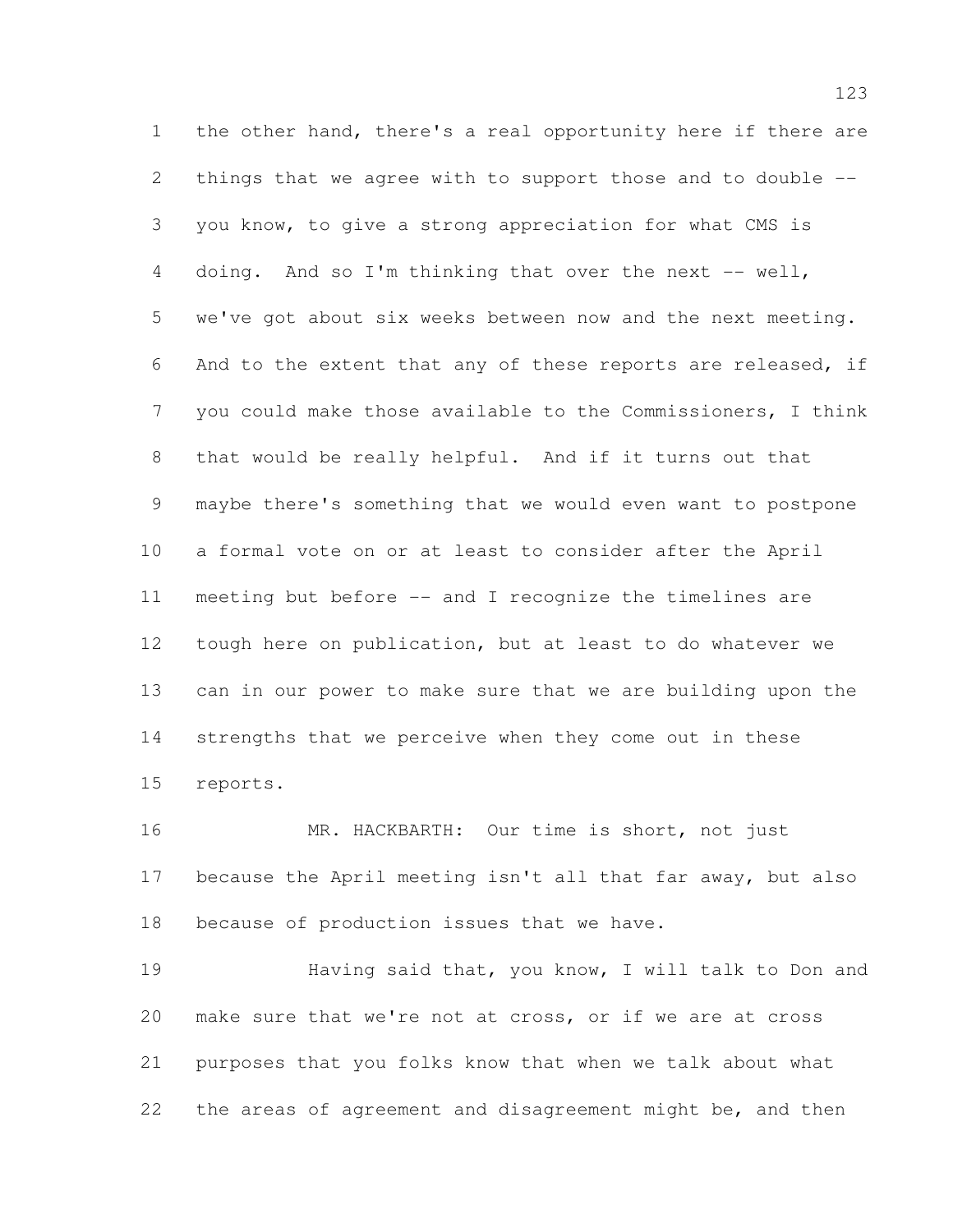we can act accordingly in April.

| $\mathbf{2}$ | The patient safety initiative, do we know if                 |
|--------------|--------------------------------------------------------------|
| 3            | that's going to be something that comes out and is subject   |
| 4            | to some sort of a public comment period? Because that is     |
| 5            | another avenue for us to say, you know, go, CMS, you're      |
| 6            | doing great things. I just don't know what kind of a format  |
| 7            | that's going to come out in. It doesn't --                   |
| $8\,$        | MS. MUTTI: Yeah, I don't know either. It may be              |
| 9            | like a broad rubric pulling together a bunch of different    |
| 10           | its, like the 10th Scope of Work, like some COP reform that  |
| 11           | I think they're planning on anyway, and sort of pulling it   |
| 12           | together and announcing the cooperation with the private     |
| 13           | sector. In that case, maybe there's not a specific comment   |
| 14           | on that, different pieces.                                   |
| 15           | MR. HACKBARTH: But even if there isn't a formal              |
| 16           | public comment opportunity, we could do, as we did on ACOs   |
| 17           | where we plan to just write a letter, you know, this is an   |
| 18           | area of interest to the Commission and, you know, we want to |
| 19           | applaud these particular aspects of the initiative.          |

 So we've got two objectives here. One is that we don't, you know, run at real cross purposes with them, and I'll try to track that down with Don. And then second is we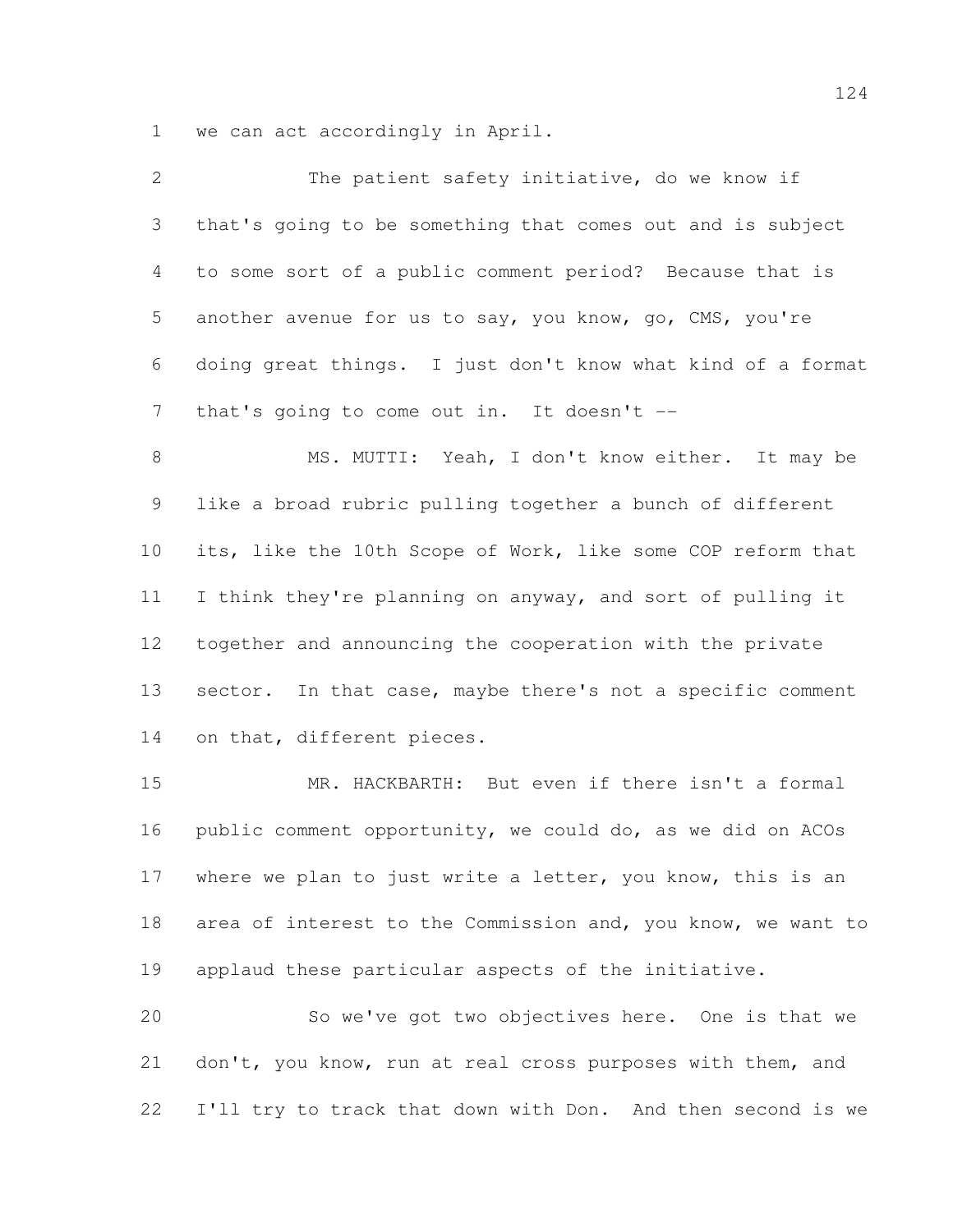have various avenues that we can use to support CMS if we're so inclined.

 MS. BEHROOZI: We hate silos and we love integration, so I just want to comment that this is a great integration of previously siloed areas of analysis, and particularly, obviously, the disparities research and quality. So I think the recommendations are great, and I support them, and I just have a couple of comments. 9 With respect to Recommendations 1 and 2 -- and 3, I guess -- or 3 in particular, eliminating the unrealistic barriers to participation in the QIO program sounds great, but, you know, going from a highly regulated sort of static kind of situation to a market situation carries it's own 14 perils. And, you know, I'm just sort of envisioning a post- transition landscape with every consultant in the world, many of whom we know and many new ones who will pop up on 17 the scene, you know, flooding providers with, Oh, oh, we can help you. And we're talking about providers who are low performing, and as you identify in the paper, that might be because of ineffective leadership. So I think we need to be very cognizant of the fact that those leaders who need help might need help figuring out who the right consultants are.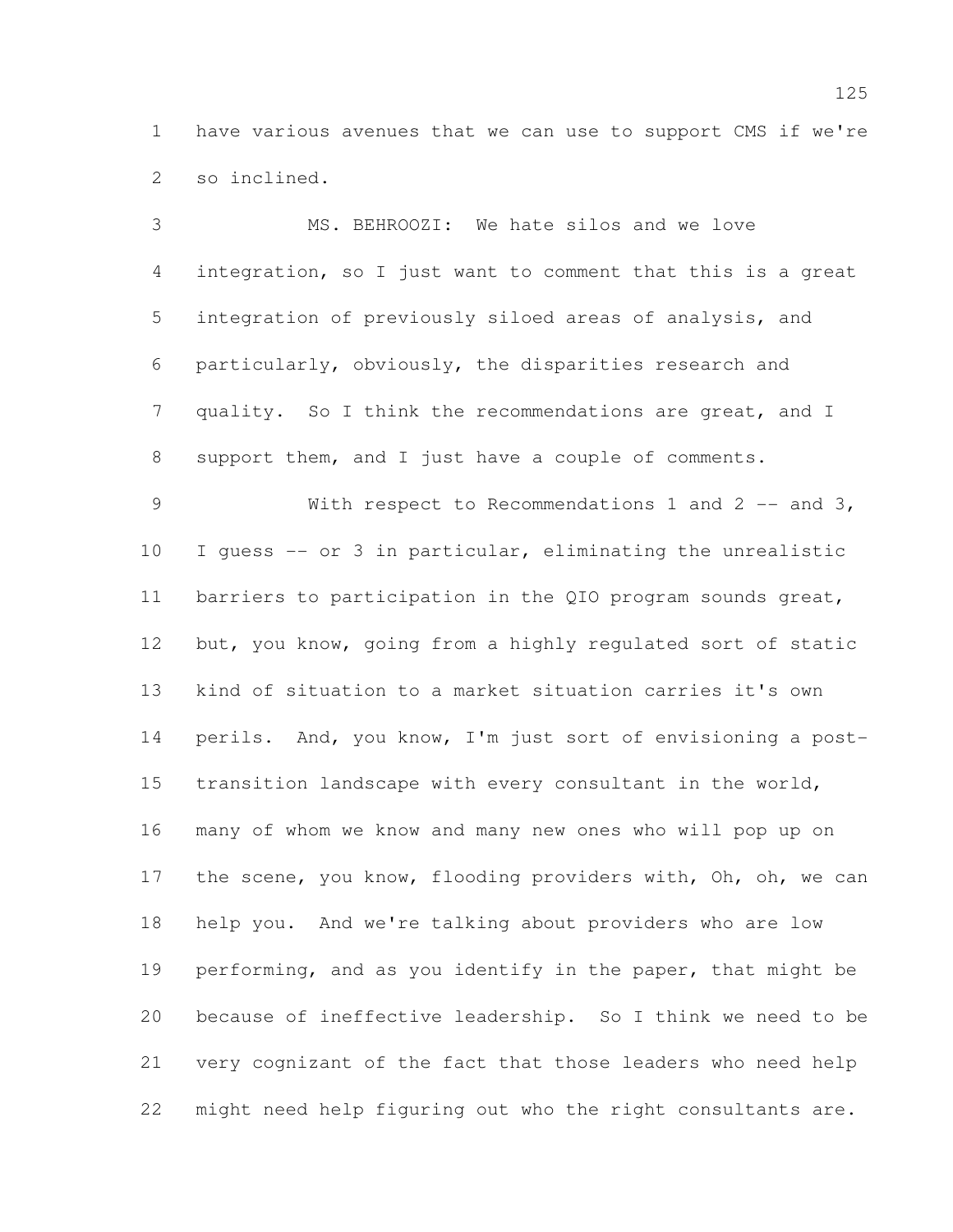And so I think that we need to -- we probably should reinforce in Recommendation 3 that while we're removing the barriers, there really still should be high standards and some kind of limitations around those entities that are eligible to participate in the program. And in the paper and on Slide 7, you talk about CMS could create an online marketplace to provide some structure and protections, and I think we should kind of beef that up, talk about that being a really robust tool, also with guidance about how to select among, you know -- well, qualified entities but still probably a much broader range of entities.

 And then also on Recommendation 1, if we're going to say the remainder should be targeted to community-level quality improvement, I think we should be more explicit about what we mean by that. I think what I saw in the paper that referred to that was one paragraph that talked about certain geographic regions are persistently low performing, but we also know that within geographic regions you have high and low performers. So what does that mean? Does it mean we would distribute the rest of the money to all the providers in a region, or that we would encourage using the money for coordination efforts among providers? All of the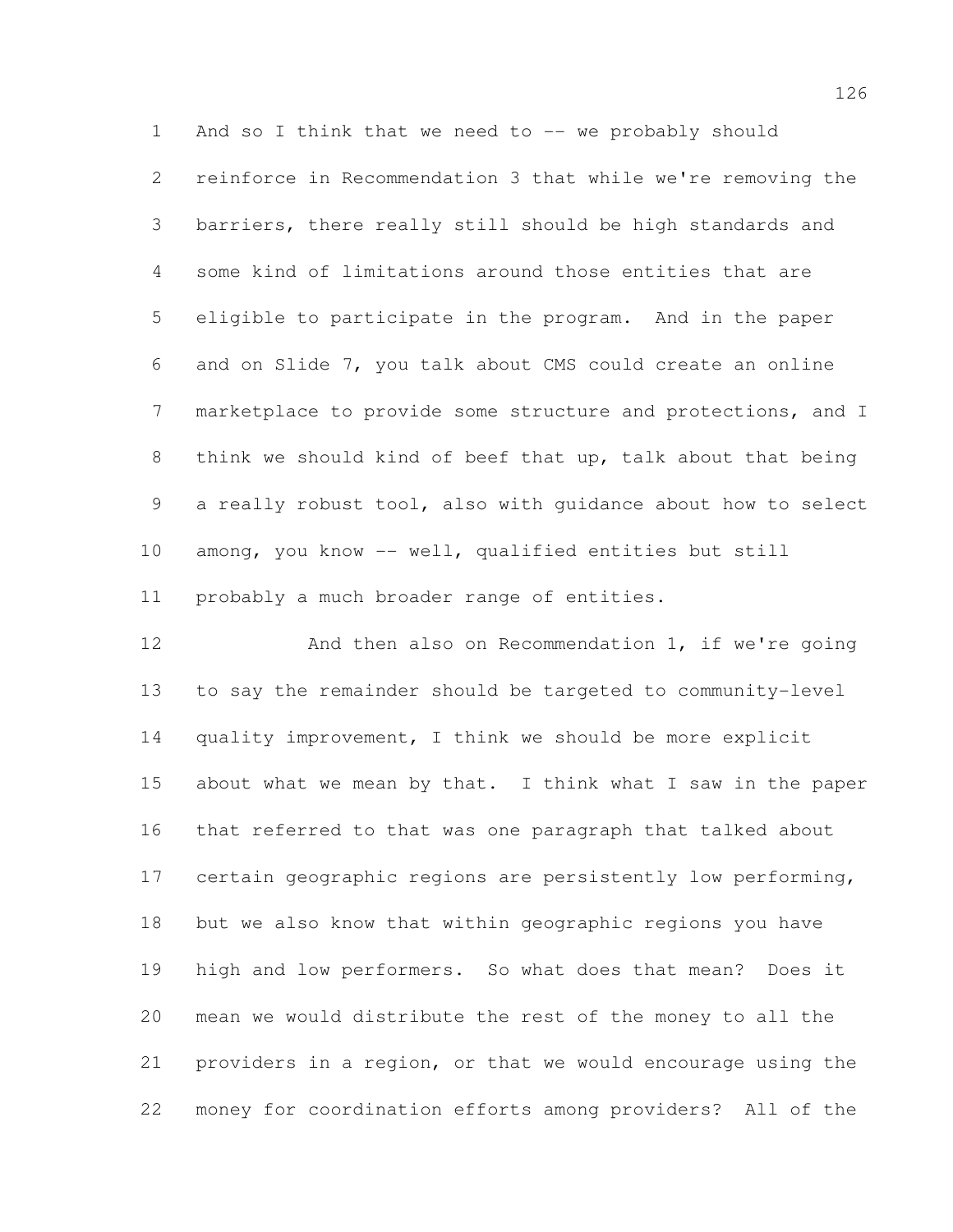above? I think we should flesh it out a little bit if it's going to be in the recommendation.

 MR. ARMSTRONG: So briefly I just want to affirm I support the direction we're heading with these recommendations. Bruce did a great job of making the points I wanted to make. In fact, he made them better than I could 7 have, so I thought that was a five-star comment. 8 [Laughter.] MR. ARMSTRONG: I just do think, though, that with 10 this context, you know, what are all the different ways in which quality is being advanced. It would really help us then to be more specific about how far we want to push some 13 of the specific components within this one piece. And so to 14 the degree we could map that out in some way, I certainly would learn a lot, but I think it would help us deal with many of the issues or concerns that were raised in this conversation.

18 DR. DEAN: I, too, support the direction of the recommendations and basically support the individual recommendations. I have some caution about the difficulties of identifying low performers in very small volume facilities because of the whole small numbers problem and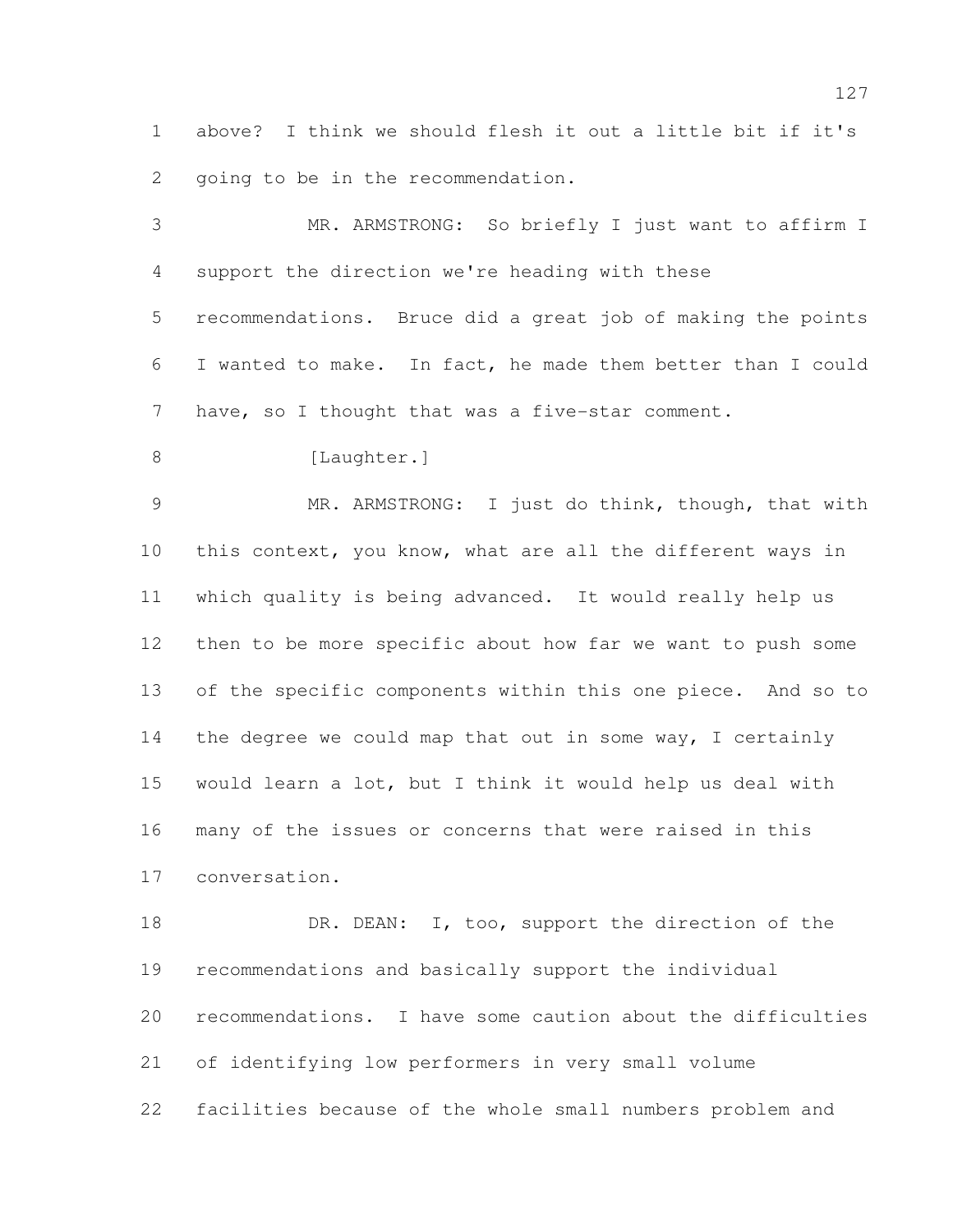the challenges that that presents. In my particular state, we've got about 50 hospitals and 40-some are critical access.

 That doesn't mean that they shouldn't be scrutinized. They absolutely should. And it's just tough to make that decision, and I just put out that caution. 7 I really think that it is important to broaden the perspective on the causes of low performance because there are many, many different causes, and some of them are relatively simple technical things and some of them are deep cultural things. And some of them you can bring in a consultant and they can show a few techniques to do some measurement or whatever, and you can solve the problem. Unfortunately, that's probably the exception, and the more common thing is traditions and cultures and things that have developed over time. And those certainly need to be addressed.

18 I was bothered a little bit in Recommendation 2 by the phrase "time-limited technical assistance," although I certainly understand why that's in there, and there is obviously a limit to what can be done. On the other hand, some of the changes that I know need to take place in some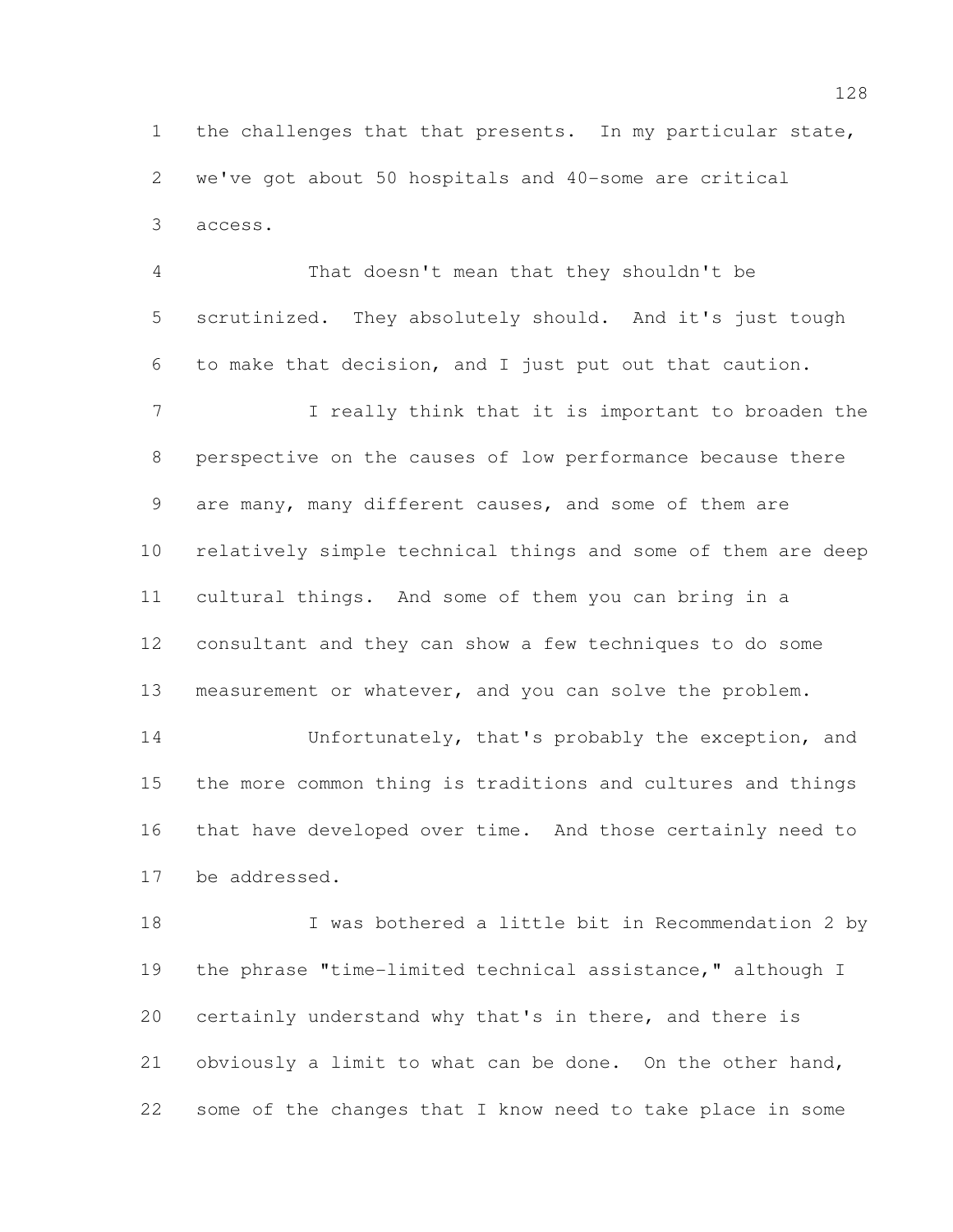of the facilities I'm familiar with are just simply not going to change very fast. They can change and they need attention and they need to be pushed and they need help. On the other hand, it just is not something that's going to change very fast. So I would -- I don't know exactly how to rephrase that, but just with the caution we need to be a bit flexible in how we look at that.

8 I guess that's the biggest part of it. I mean, clearly this is a direction that we need to move and we need to support and emphasize. As in so many other aspects of health care -- and it's particularly true in -- the smaller the community, it is so incredibly dependent on local leadership. And where local leadership is there these problems tend not to exist. And where local leadership is weaker they are very difficult to change.

 And so I guess I'd just say we need to recognize that and be sure that we take that into account in terms of any kind of sanctions and so forth. That doesn't mean that -- you know, sanctions may well be appropriate in some cases.

 I guess just the other approach, I think we need to do everything we can to try to keep it in a positive vein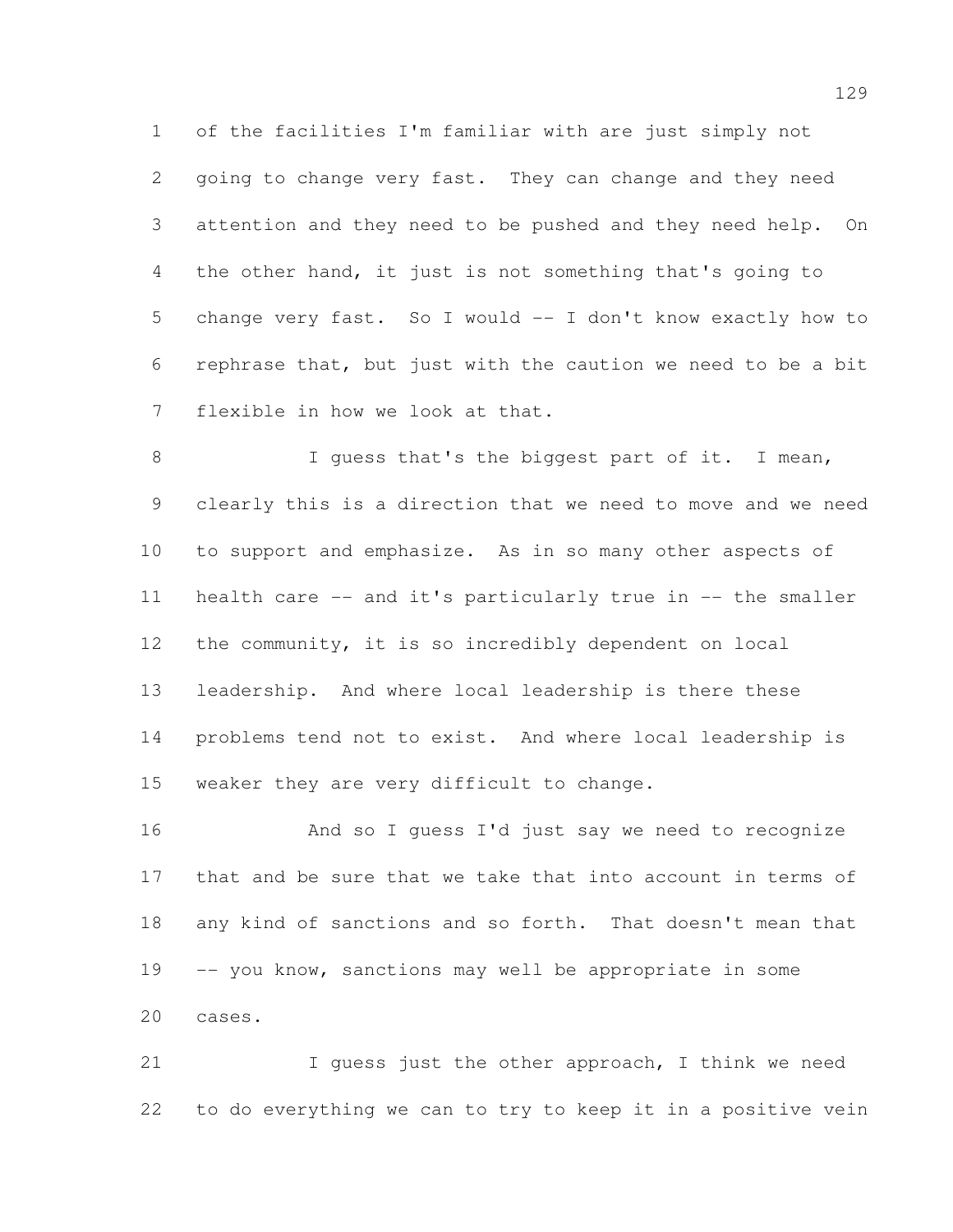because so much of what we on the front lines encounter in terms of regulatory enforcement is much more of a punitive kind of approach, and that engenders pushback and then things don't move forward.

 So it's hard, and a lot of times it starts out at the upper levels with a very positive approach. But when it sort of filters down to the actual implementation at the individual facility level, it sometimes deteriorates into much more of a punitive approach. So I don't know. I'm not sure how to solve that, but I think we need to keep it in mind.

 MS. MUTTI: I think one thing we were trying to allow for in our outline of intermediate sanctions is that 14 it doesn't necessarily have to be a monetary penalty here. We could be talking about helping to change the management so that if the problem is leadership, you know, we don't have to financially penalize the facility. We can work with the board to get management changes so that we can get the quality that would otherwise be very hard to reach. DR. DEAN: [off microphone].

 MR. HACKBARTH: So I just wanted to underline what Anne was saying, and whether intermediate sanctions are the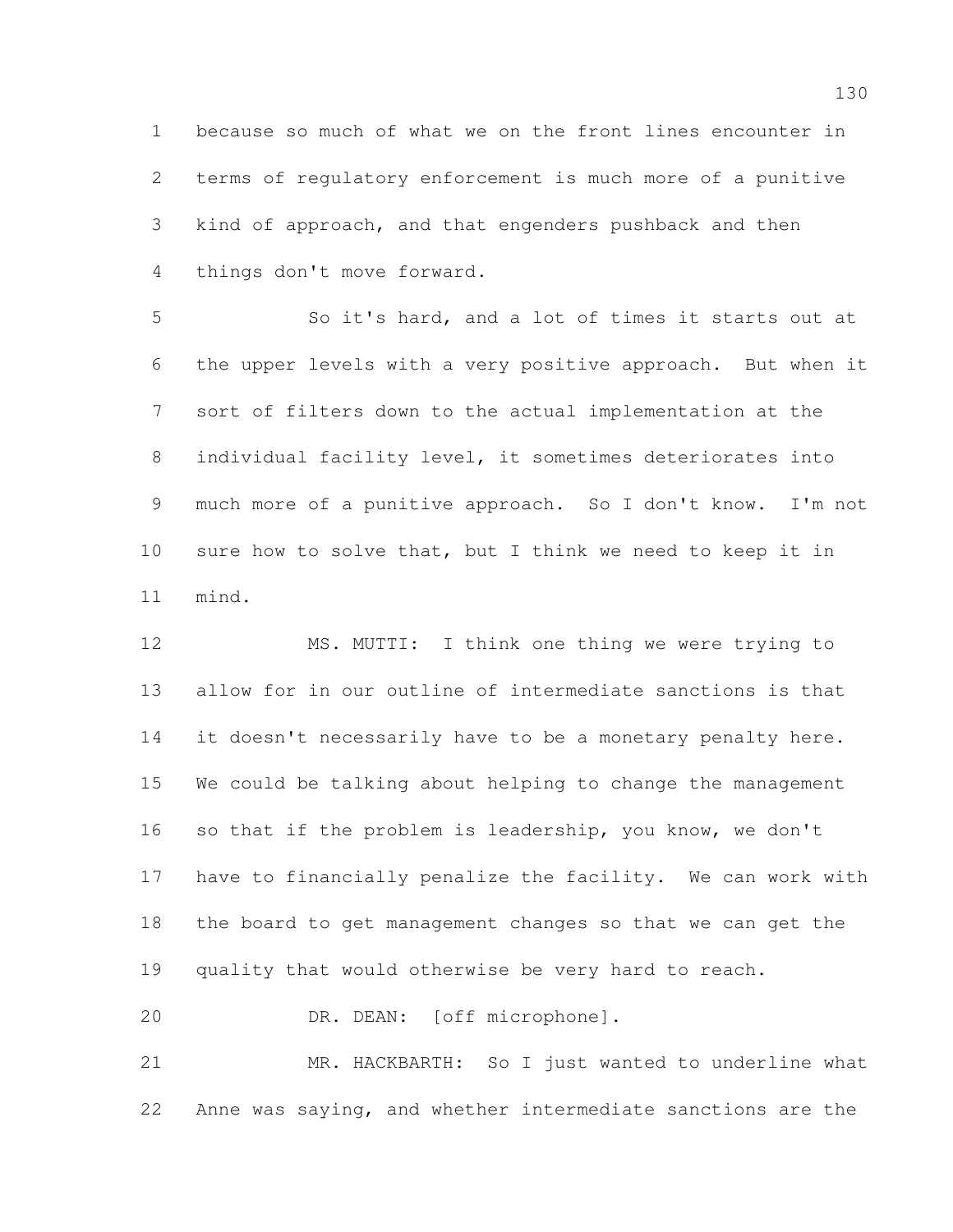best tool, the right tool, I'm not sure. But there is this dilemma that both Mitra and Tom have touched on. What if the problem begins at the top? And, you know, how do you create the impetus to change there. If the problems at the top, they may not effectively use technical assistance, they may not be moved by penalties on their hospital value-based purchasing metrics, what can the program do to resolve 8 problems at the top? And part of the concept, as Anne says, is maybe that's a role for intermediate sanctions. If people have other ideas as to how to deal with problems that begin at the top at the executive board level, you know my e-mail address. 13 [Laughter.] 14 MR. HACKBARTH: Thank you, Anne. Well done -- oh, Peter. 16 MR. BUTLER: Just one more comment, because I was 17 going to do what Herb did, and that is, suggest the conditions of participation be a recommendation. I think whether it's intermediate sanctions or whatever it is, if we have outdated, out-of-sync conditions of participation, you can't kind of go in and say here's what you got to do, and you don't even have good -- you know, so I do think that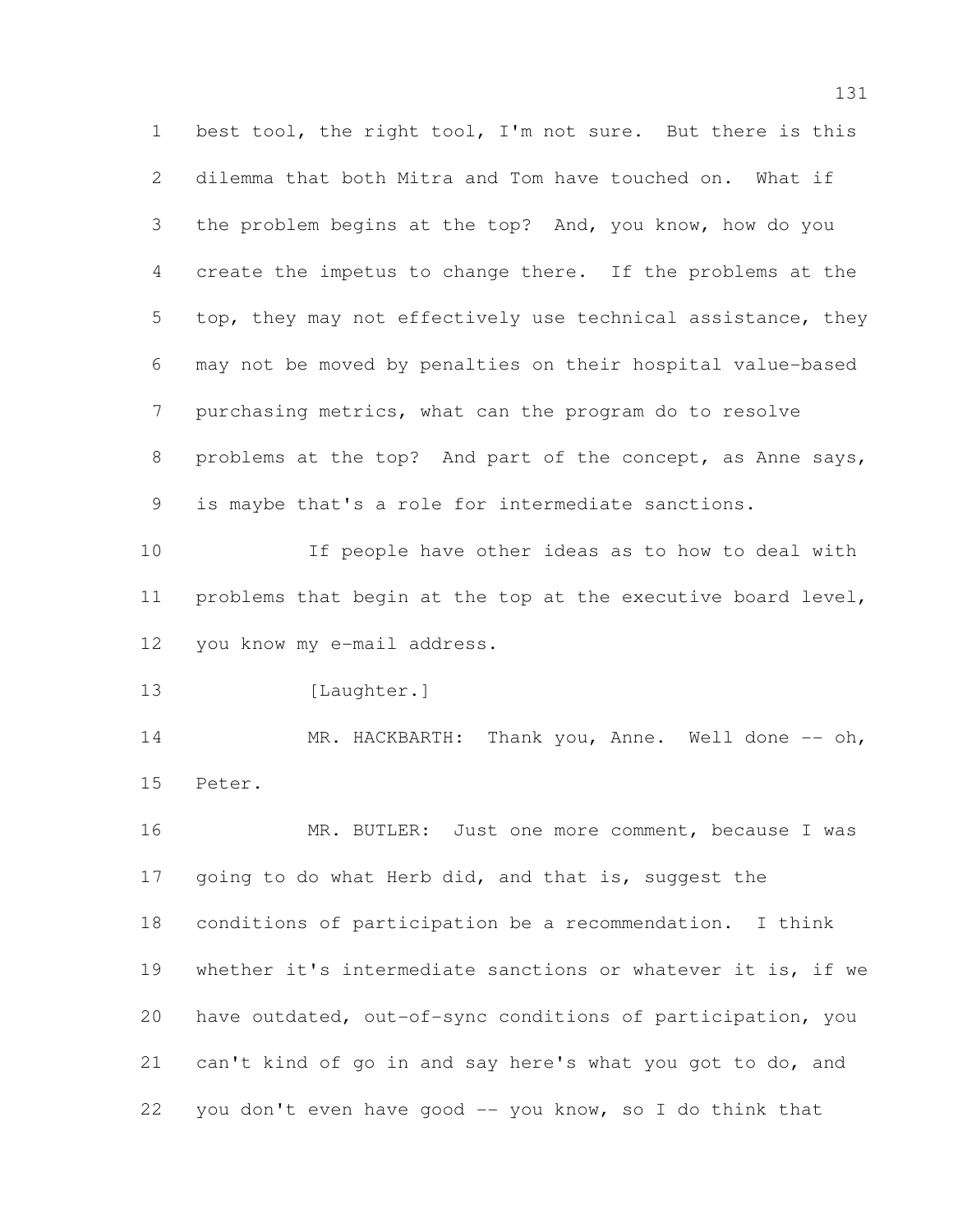would be a nice addition to the recommendations.

| 2  | MS. MUTTI: We debate that internally and weren't             |
|----|--------------------------------------------------------------|
| 3  | sure that we had a specific enough one to come forward with, |
| 4  | but if you feel that way, we can --                          |
| 5  | MR. HACKBARTH: Okay. All right--                             |
| 6  | DR. MARK MILLER: I guess the only thing I would              |
| 7  | say is that what I have my doubts about is whether we would  |
| 8  | have enough precision to delineate at this point. So I       |
| 9  | think the recommendation would have to be fairly directional |
| 10 | in general to ask for the Secretary to do something rather   |
| 11 | than us coming up and saying, okay, here they are. I mean,   |
| 12 | unless Anne's going to do -                                  |
| 13 | MS. MUTTI: That's why we were hesitant because we            |
| 14 | could not be more specific, oh, should it be on hand washing |
| 15 | or discharge planning or, you know, national patient safety  |
| 16 | goals. You know, what specifically do we want to tell them   |
| 17 | to update? We didn't feel like we were quite there yet, but  |
| 18 | there could be something --                                  |
| 19 | MR. BUTLER: And I'm not sure we're the best to do            |

 it, but this would be a good Berwick question. If he says that little nudge is all I need and we would have a good idea of how to draft these, then we've done our job.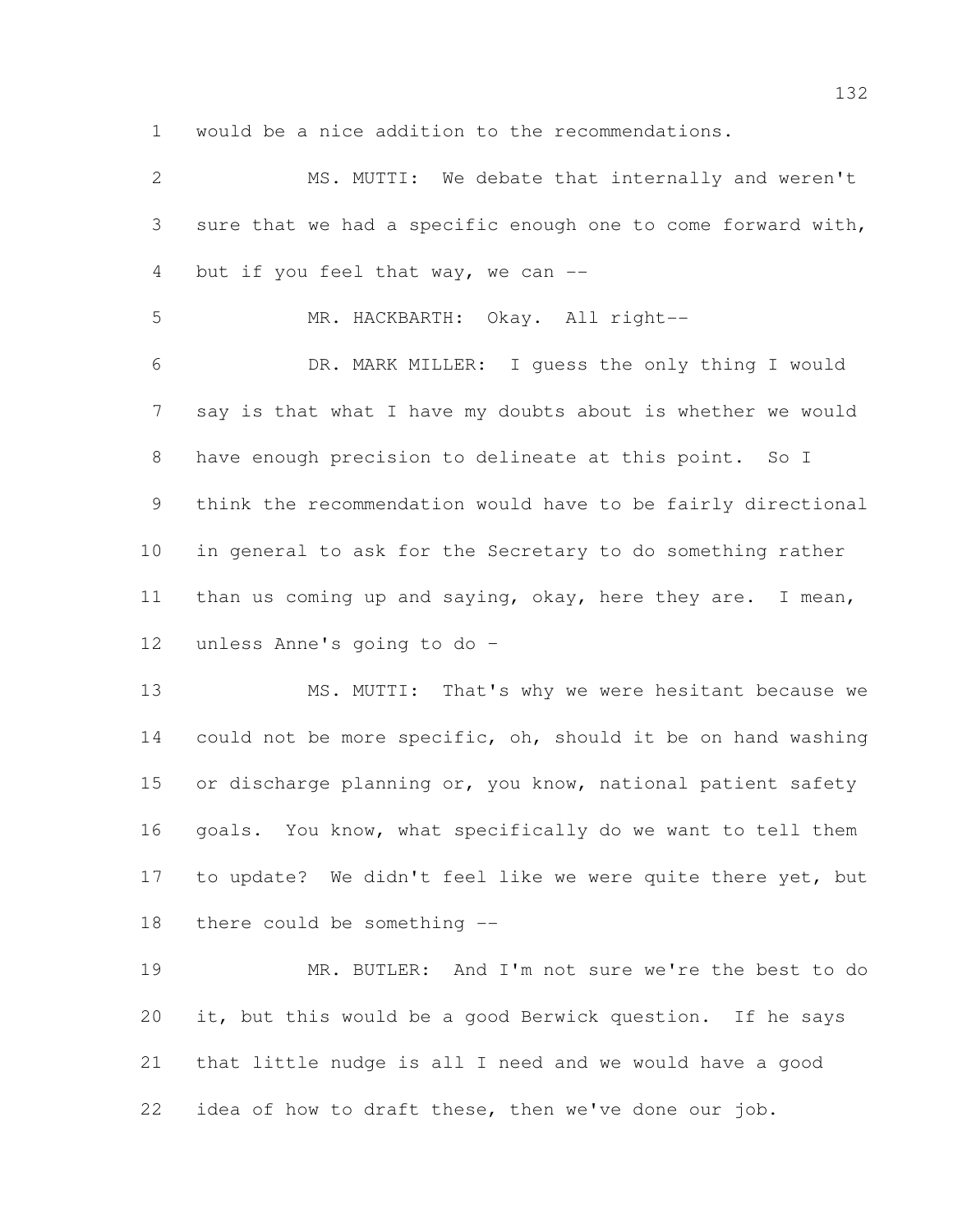1 DR. MARK MILLER: [off microphone] -- aware of, you know, that we could say here's the list. That's what gave us pause.

 MR. HACKBARTH: Good. Anne, thank you. We'll now have our public comment period, albeit a very limited one because of our time constraints, and I apologize for this, but Commissioners have plane reservations.

 So we have one person at the microphone. Anybody else? We'll have two people. I'm really going to have to limit you to two minutes each. So when this light comes back on, you're finished.

 Please begin by identifying yourself and your organization. Thanks.

 MR. KETCH: Good morning. I'm Todd Ketch, the Executive Director with the American Health Quality Association. I represent the Medicare quality improvement organizations.

 Just a quick note on some of the discussion here around competition. In this contract, what we know so far is that there are actually six contracts that are going to be fully competed in this round of competition out of 53.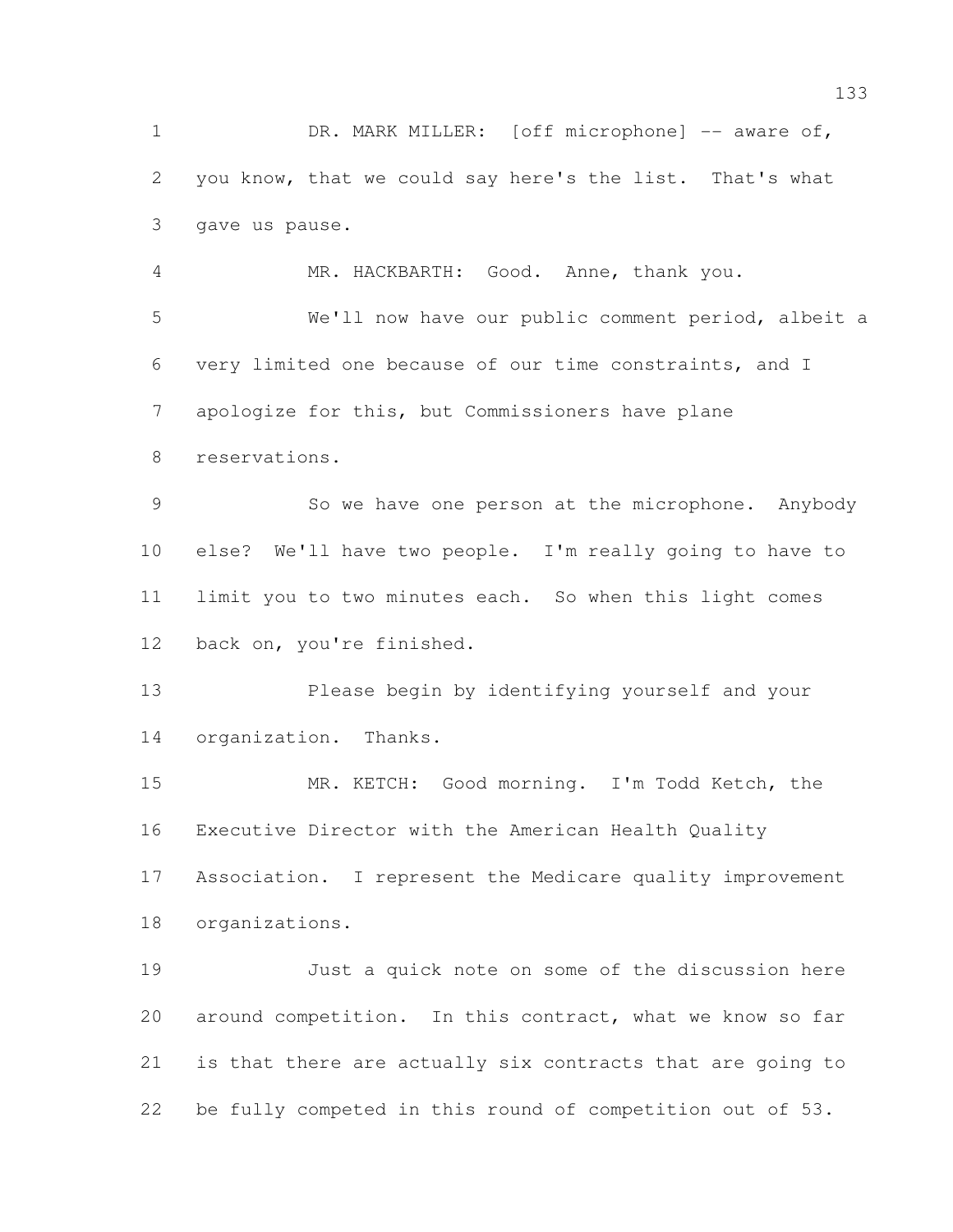Sometimes there are more than that. It just depends on how the organizations perform under the criteria that they have to meet for their evaluation. But, in fact, those criteria are very, very strict, and when the government sees that there's an opportunity to continue a relationship with an organization, they have an opportunity under the statute to renew that contract with that particular organization. When they're performing well, I have a hard time seeing that necessarily as a bad thing, and so I'd just point that out to you.

 There are other organizations that could compete for these contracts if they can qualify to be a QIO. There are requirements in place to be a QIO that were put in place to provide a connection with the community. A lot of that 15 was physician driven at first, but there have been changes in the contracts and in the way the regulations require the boards to be set up for these organizations that have spread 18 out the representation across provider types, including as well having consumers on the boards of directors of these organizations. So they're much more diverse in the representation and the participation of the community in the organization by requirement. And so organizations that can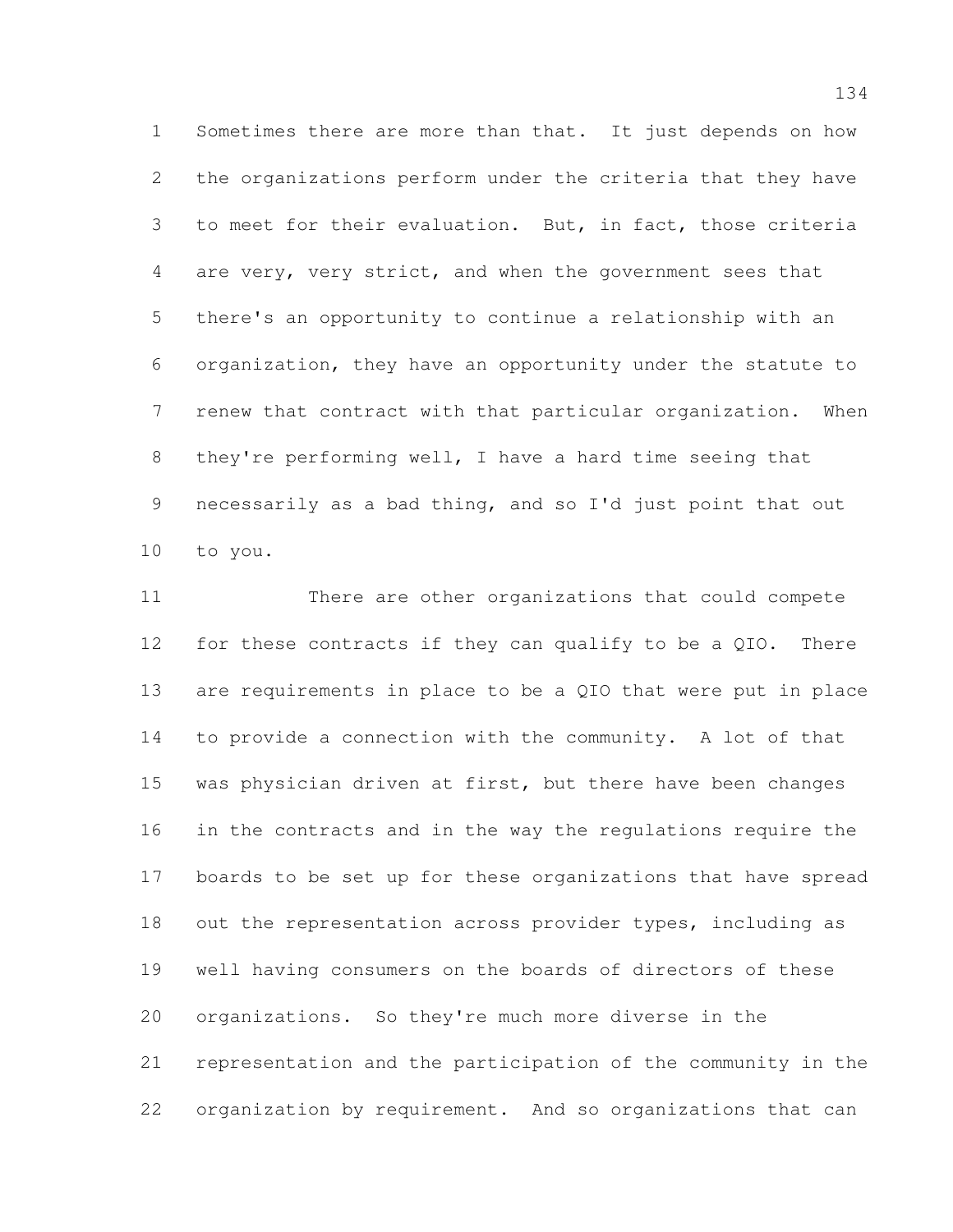meet those requirements can compete, and that's certainly welcome.

 I would say that looking at focusing on low performers only is not necessarily an inexpensive proposition. The QIOs are doing that now in the 9th Scope of Work. With the amount of funding they have available, 7 the numbers they can work with are very small. So what you lose when you do this is efficiencies that you can gain from having an organization, one organization that is spreading out costs across the providers that they're working with. So, you know, you have to be careful with how you're going to approach this. If you're going to have lots of different providers, you're not going to have the ability to spread out that overhead.

 I agree with Mary Naylor about the performance measures not necessarily always correlating with financial status. Maybe I'm misreading whether you said that, but I think there's certainly evidence that that's not always a 19 strong correlation, so I think we have to be careful there. I just would say we need to walk cautiously into this, and I would urge just continuing to think about some of these recommendations and how they're ultimately going to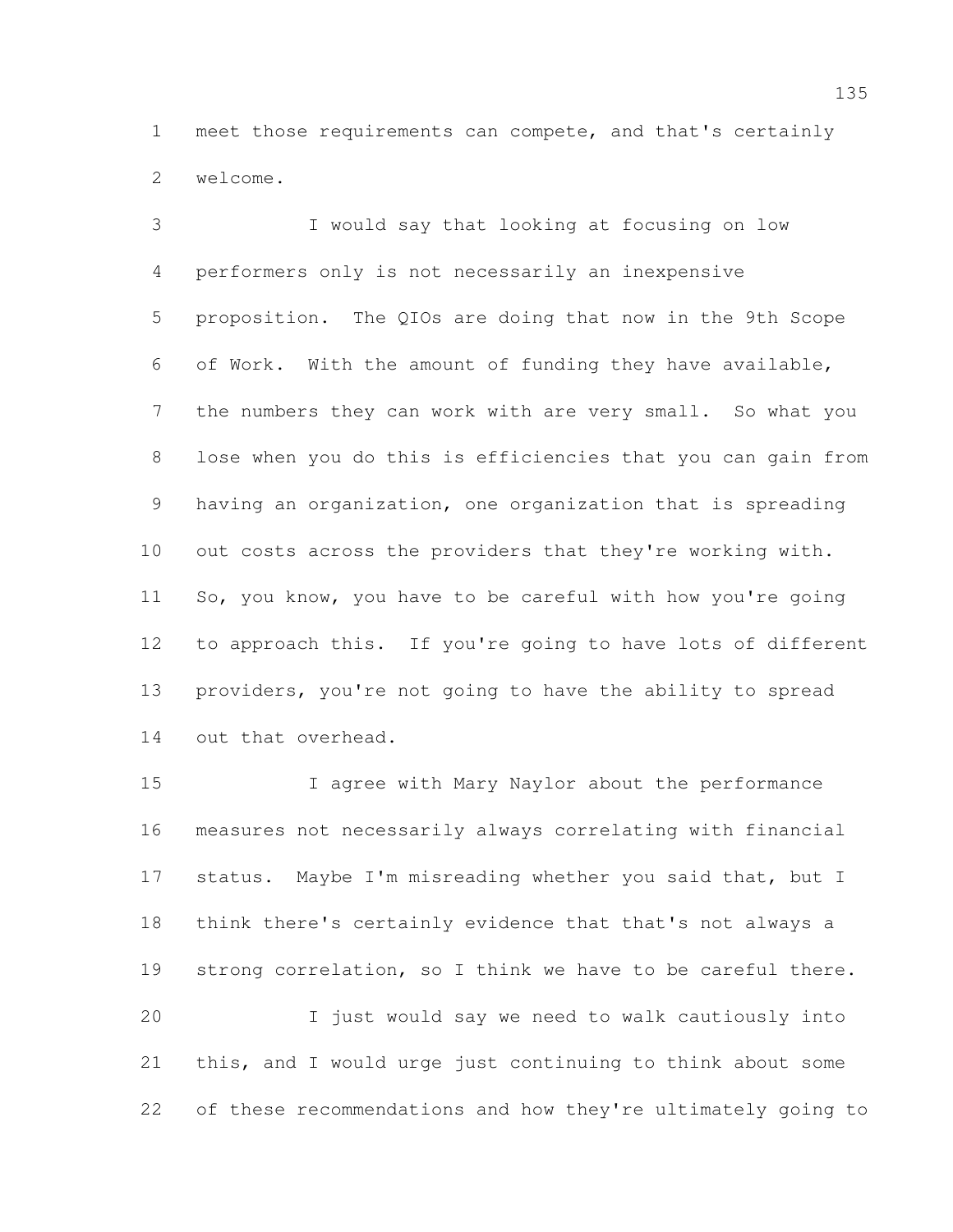impact not only the organizations but the people they're trying to serve, which is the beneficiaries.

 MR. HACKBARTH: And I'd urge you to, if you haven't already, be in contact with our staff and also take advantage of the opportunity on the website to register your comments.

7 MR. BRINGEWATT: My name is Rich Bringewatt, Chair of the SNP Alliance and president of the National Health Policy Group. I'll be very brief and follow up with staff subsequent to this with some more detail. But I just want to make a few comments, one in relation to the lack of data. The SNP Alliance kind of shares a lot of the frustrations and concerns that were expressed here today -- in fact, are fully supportive of the kind of recommendations that were made. We are in our third year of a data collection of all of our members that looks at specific data in terms of member characteristics, utilization in terms of hospital utilization, et cetera. We'll be happy to share

that information. It relates to about 650,000

 beneficiaries, so it's about half of the SNP enrollment that cuts across the SNP types. So I'd be happy to share some of that.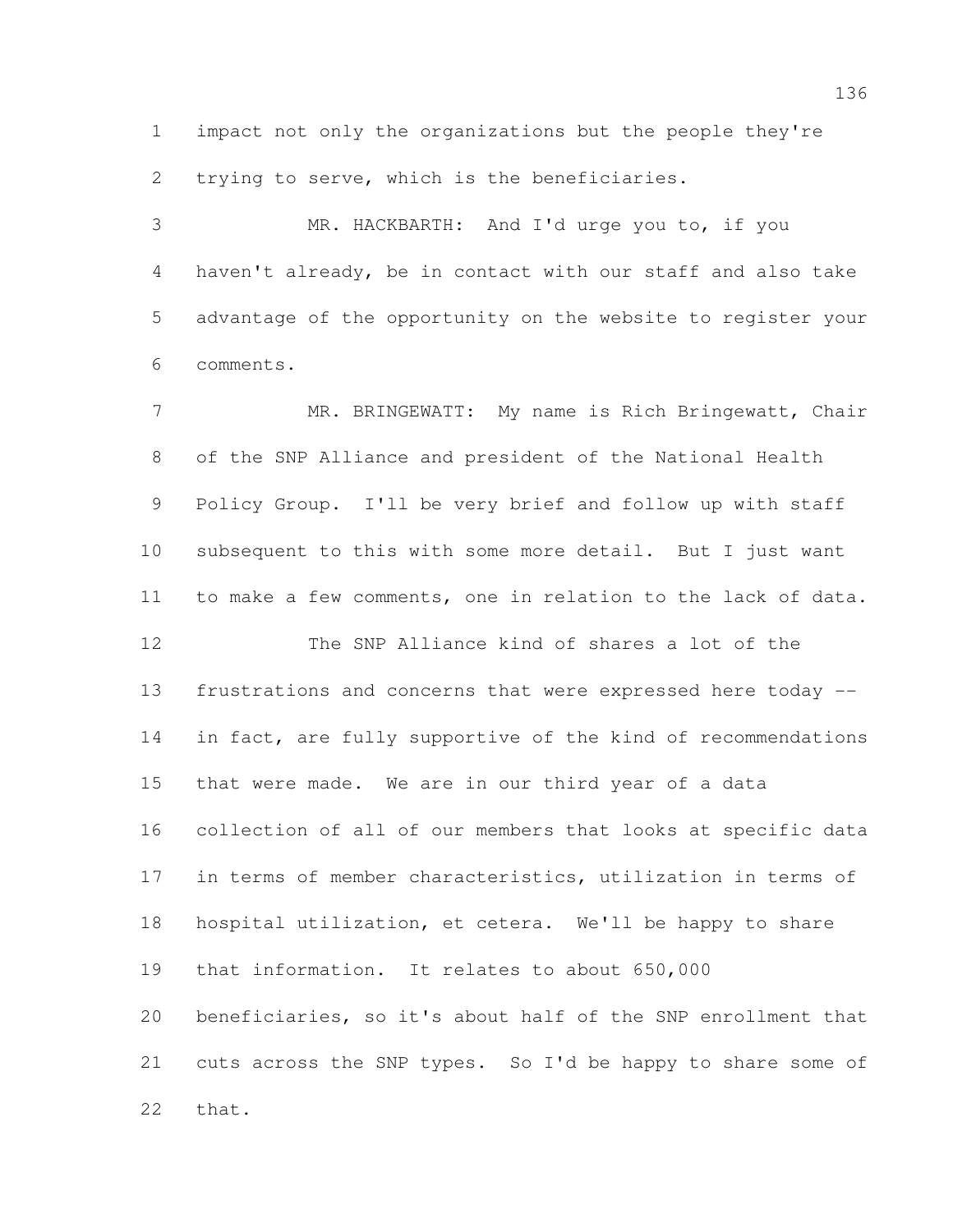We support kind of caution and concern about use of some of the specific measures that are in existence as it relates to HEDIS and star measures, particularly as it relates to high-risk populations, have some recommendations in terms of how those might be saved. We're particularly interested in moving rapidly towards an outcome measurement approach, looking specifically at five outcome measures -- hospital utilization, long-term nursing home stay, emergency room visit, adverse drug events, and consumer satisfaction - - as a place to begin in terms of looking at outcome measurement.

 Don't underestimate the importance of aligning Medicare and Medicaid payment and policy and oversight structures. Medicare and Medicaid use different definitions for care management. States and CMS have different expectations in terms of models of care. You kind of scratch below the surface and in virtually every piece there's something different. Moving forward with encounter data collection on the Medicare side, there's no connection of the Medicare encounter data with the Medicaid encounter data, so that there's concerns there in relation to how we deal with dual SNPs.